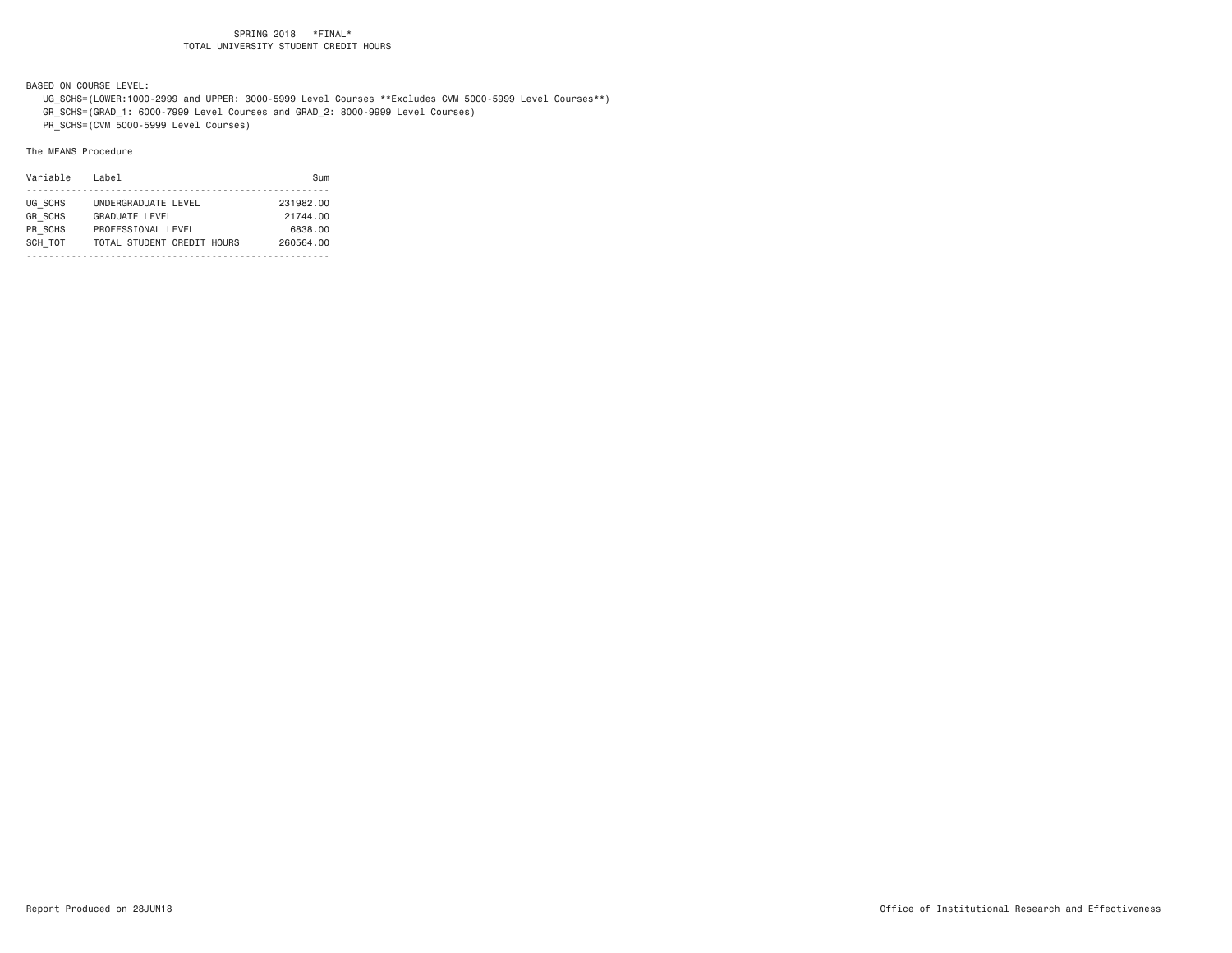BASED ON COURSE LEVEL:

 UG\_SCHS=(LOWER:1000-2999 and UPPER: 3000-5999 Level Courses \*\*Excludes CVM 5000-5999 Level Courses\*\*) GR\_SCHS=(GRAD\_1: 6000-7999 Level Courses and GRAD\_2: 8000-9999 Level Courses) PR\_SCHS=(CVM 5000-5999 Level Courses)

| <b>CAMPUS</b> | Ν<br>Obs | Variable                                        | Label                                                                                            | Sum                                           |
|---------------|----------|-------------------------------------------------|--------------------------------------------------------------------------------------------------|-----------------------------------------------|
| Main          | 5405     | UG SCHS<br><b>GR SCHS</b><br>PR SCHS<br>SCH TOT | UNDERGRADUATE LEVEL<br>GRADUATE LEVEL<br>PROFESSIONAL LEVEL<br>TOTAL STUDENT CREDIT HOURS        | 227145.00<br>21167.00<br>6838,00<br>255150,00 |
| Meridian      | 172      | UG SCHS<br><b>GR SCHS</b><br>PR SCHS<br>SCH TOT | UNDERGRADUATE LEVEL<br><b>GRADUATE LEVEL</b><br>PROFESSIONAL LEVEL<br>TOTAL STUDENT CREDIT HOURS | 4837.00<br>577.00<br>0.00<br>5414.00          |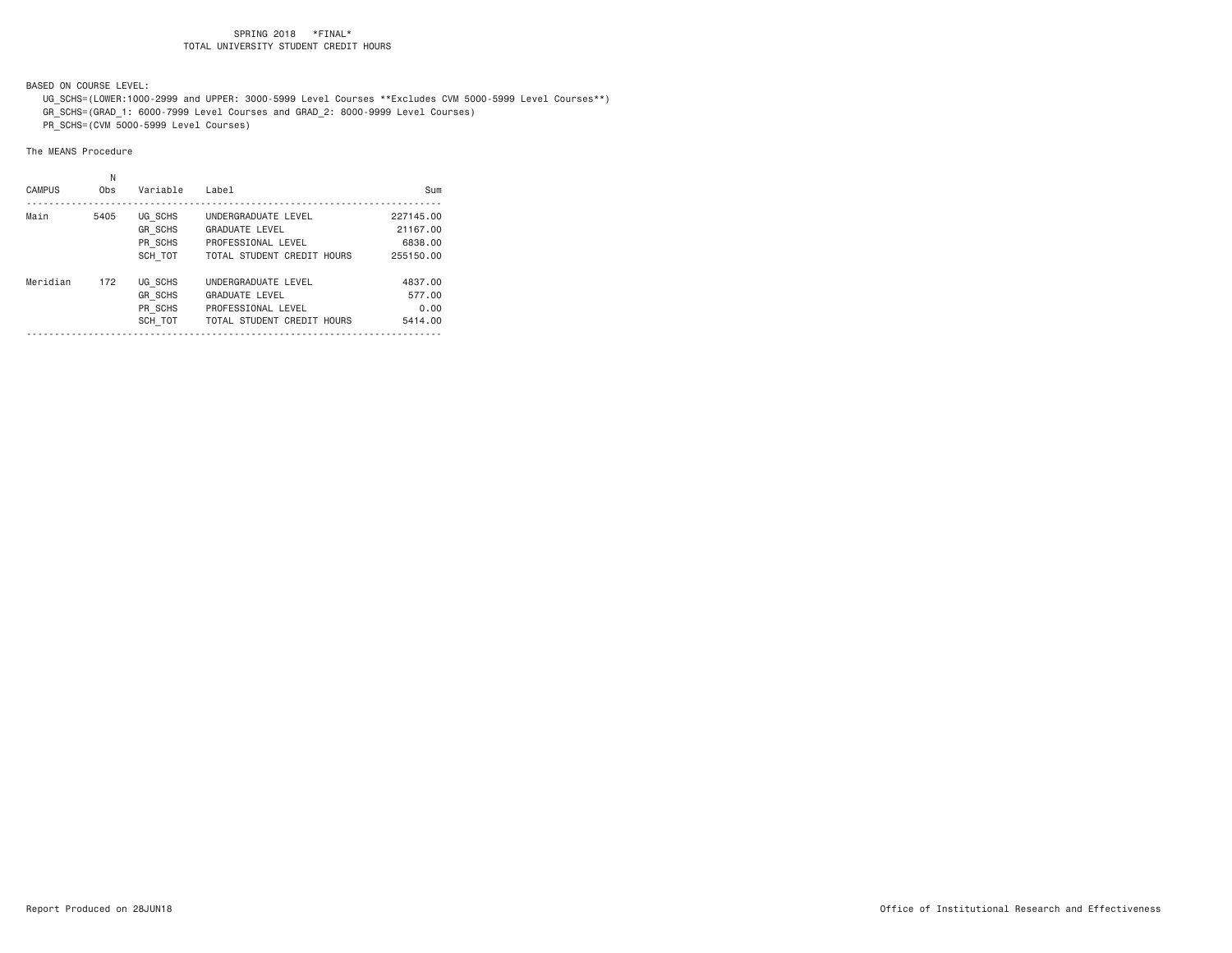BASED ON COURSE LEVEL:

 UG\_SCHS=(LOWER:1000-2999 and UPPER: 3000-5999 Level Courses \*\*Excludes CVM 5000-5999 Level Courses\*\*) GR\_SCHS=(GRAD\_1: 6000-7999 Level Courses and GRAD\_2: 8000-9999 Level Courses)

PR\_SCHS=(CVM 5000-5999 Level Courses)

|                      | N              |                |                                              |           |
|----------------------|----------------|----------------|----------------------------------------------|-----------|
| <b>COURSE CAMPUS</b> | Obs            | Variable Label |                                              | Sum       |
| Starkville           | 4976           |                | UG_SCHS UNDERGRADUATE LEVEL                  | 215871.00 |
|                      |                |                | GR_SCHS GRADUATE LEVEL                       | 16229,00  |
|                      |                |                | PR SCHS PROFESSIONAL LEVEL                   | 6838,00   |
|                      |                |                | SCH TOT TOTAL STUDENT CREDIT HOURS 238938.00 |           |
| Meridian             | 172            |                | UG_SCHS UNDERGRADUATE LEVEL                  | 4837.00   |
|                      |                |                | GR SCHS GRADUATE LEVEL                       | 577.00    |
|                      |                |                | PR SCHS PROFESSIONAL LEVEL                   | 0.00      |
|                      |                |                | SCH TOT   TOTAL STUDENT CREDIT HOURS         | 5414.00   |
| Distance Education   | 395            |                | UG SCHS UNDERGRADUATE LEVEL                  | 10189,00  |
|                      |                |                | GR SCHS GRADUATE LEVEL                       | 4930.00   |
|                      |                |                | PR_SCHS PROFESSIONAL LEVEL                   | 0.00      |
|                      |                |                | SCH TOT TOTAL STUDENT CREDIT HOURS           | 15119.00  |
| MSU Gulf Coast       | 27             |                | UG SCHS UNDERGRADUATE LEVEL                  | 567.00    |
|                      |                |                | GR_SCHS GRADUATE LEVEL                       | 0.00      |
|                      |                |                | PR SCHS PROFESSIONAL LEVEL                   | 0.00      |
|                      |                | SCH TOT        | TOTAL STUDENT CREDIT HOURS                   | 567.00    |
| Study Abroad         | $\overline{7}$ |                | UG SCHS UNDERGRADUATE LEVEL                  | 518.00    |
|                      |                |                | GR SCHS GRADUATE LEVEL                       | 8.00      |
|                      |                |                | PR SCHS PROFESSIONAL LEVEL                   | 0.00      |
|                      |                | SCH TOT        | TOTAL STUDENT CREDIT HOURS                   | 526.00    |
|                      |                |                |                                              |           |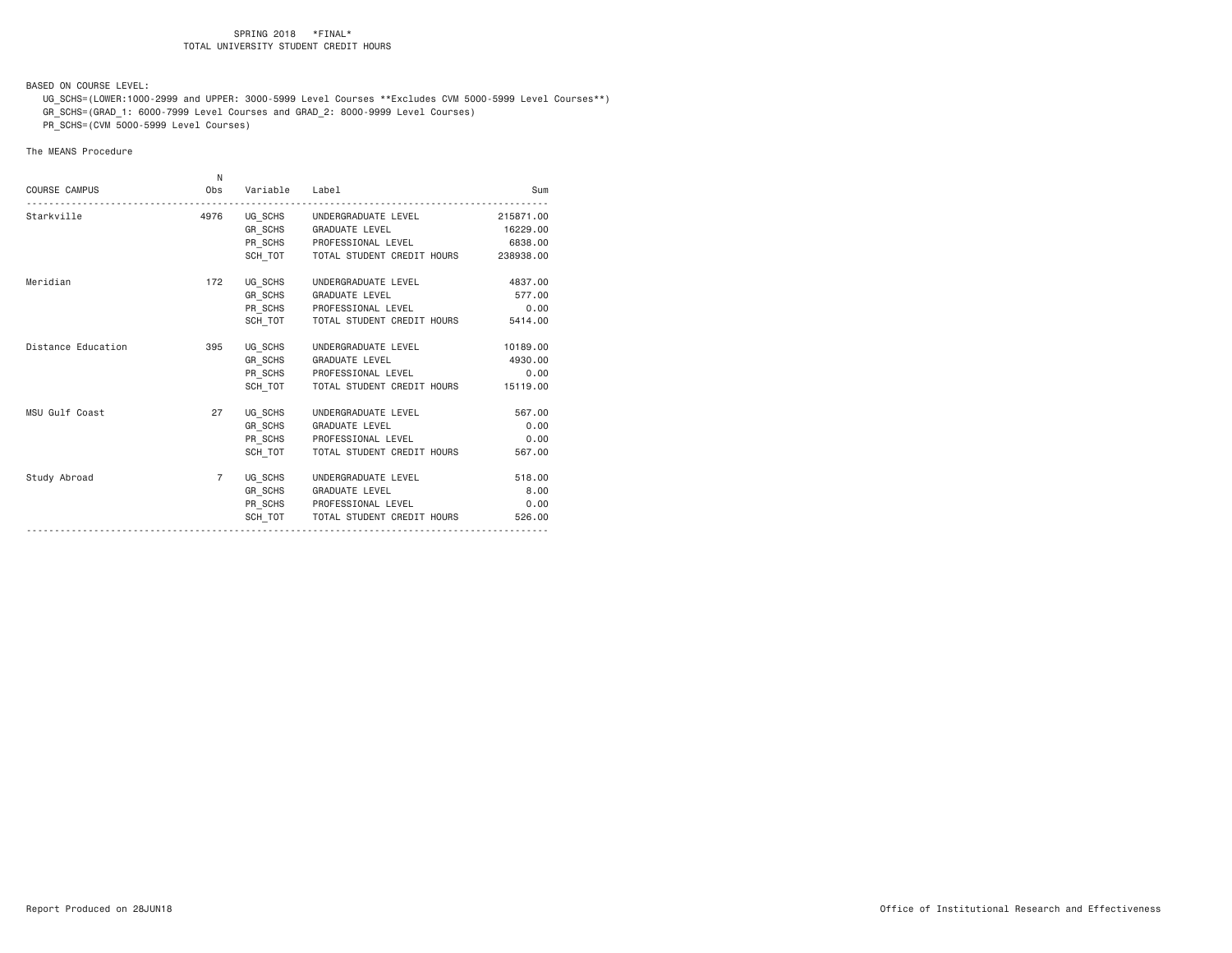BASED ON COURSE LEVEL:

 UG\_SCHS=(LOWER:1000-2999 and UPPER: 3000-5999 Level Courses \*\*Excludes CVM 5000-5999 Level Courses\*\*) GR\_SCHS=(GRAD\_1: 6000-7999 Level Courses and GRAD\_2: 8000-9999 Level Courses) PR\_SCHS=(CVM 5000-5999 Level Courses)

| ACADEMIC COLLEGE            | N<br>Obs | Variable Label |                            | Sum       |
|-----------------------------|----------|----------------|----------------------------|-----------|
| Agriculture & Life Sciences | 809      | UG SCHS        | UNDERGRADUATE LEVEL        | 19423.00  |
|                             |          | GR SCHS        | GRADUATE LEVEL             | 2576.80   |
|                             |          | PR_SCHS        | PROFESSIONAL LEVEL         | 142.50    |
|                             |          | SCH_TOT        | TOTAL STUDENT CREDIT HOURS | 22142.30  |
| Architecture, Art & Design  | 204      | UG_SCHS        | UNDERGRADUATE LEVEL        | 9152.00   |
|                             |          | GR_SCHS        | <b>GRADUATE LEVEL</b>      | 67.00     |
|                             |          | PR SCHS        | PROFESSIONAL LEVEL         | 0.00      |
|                             |          | SCH TOT        | TOTAL STUDENT CREDIT HOURS | 9219.00   |
| Arts & Sciences             | 2344     | UG SCHS        | UNDERGRADUATE LEVEL        | 114279.00 |
|                             |          | GR SCHS        | GRADUATE LEVEL             | 6563.00   |
|                             |          | PR_SCHS        | PROFESSIONAL LEVEL         | 0.00      |
|                             |          | SCH TOT        | TOTAL STUDENT CREDIT HOURS | 120842.00 |
| <b>Business</b>             | 270      | UG SCHS        | UNDERGRADUATE LEVEL        | 28345.00  |
|                             |          | GR SCHS        | GRADUATE LEVEL             | 2029.00   |
|                             |          | PR SCHS        | PROFESSIONAL LEVEL         | 0.00      |
|                             |          | SCH TOT        | TOTAL STUDENT CREDIT HOURS | 30374.00  |
| Education                   | 799      | UG SCHS        | UNDERGRADUATE LEVEL        | 30973.00  |
|                             |          | GR SCHS        | <b>GRADUATE LEVEL</b>      | 4346.00   |
|                             |          | PR_SCHS        | PROFESSIONAL LEVEL         | 0.00      |
|                             |          | SCH TOT        | TOTAL STUDENT CREDIT HOURS | 35319.00  |
| Engineering                 | 765      | UG SCHS        | UNDERGRADUATE LEVEL        | 25349.00  |
|                             |          | GR SCHS        | GRADUATE LEVEL             | 4657.20   |
|                             |          | PR SCHS        | PROFESSIONAL LEVEL         | 0.00      |
|                             |          | SCH TOT        | TOTAL STUDENT CREDIT HOURS | 30006.20  |
| Forest Resources            | 186      | UG SCHS        | UNDERGRADUATE LEVEL        | 3326.00   |
|                             |          | GR_SCHS        | GRADUATE LEVEL             | 1038.00   |
|                             |          | PR SCHS        | PROFESSIONAL LEVEL         | 0.00      |
|                             |          | SCH TOT        | TOTAL STUDENT CREDIT HOURS | 4364.00   |
| Veterinary Medicine         | 200      | UG SCHS        | UNDERGRADUATE LEVEL        | 1135.00   |
|                             |          | GR SCHS        | GRADUATE LEVEL             | 467.00    |
|                             |          | PR SCHS        | PROFESSIONAL LEVEL         | 6695.50   |
|                             |          | SCH_TOT        | TOTAL STUDENT CREDIT HOURS | 8297.50   |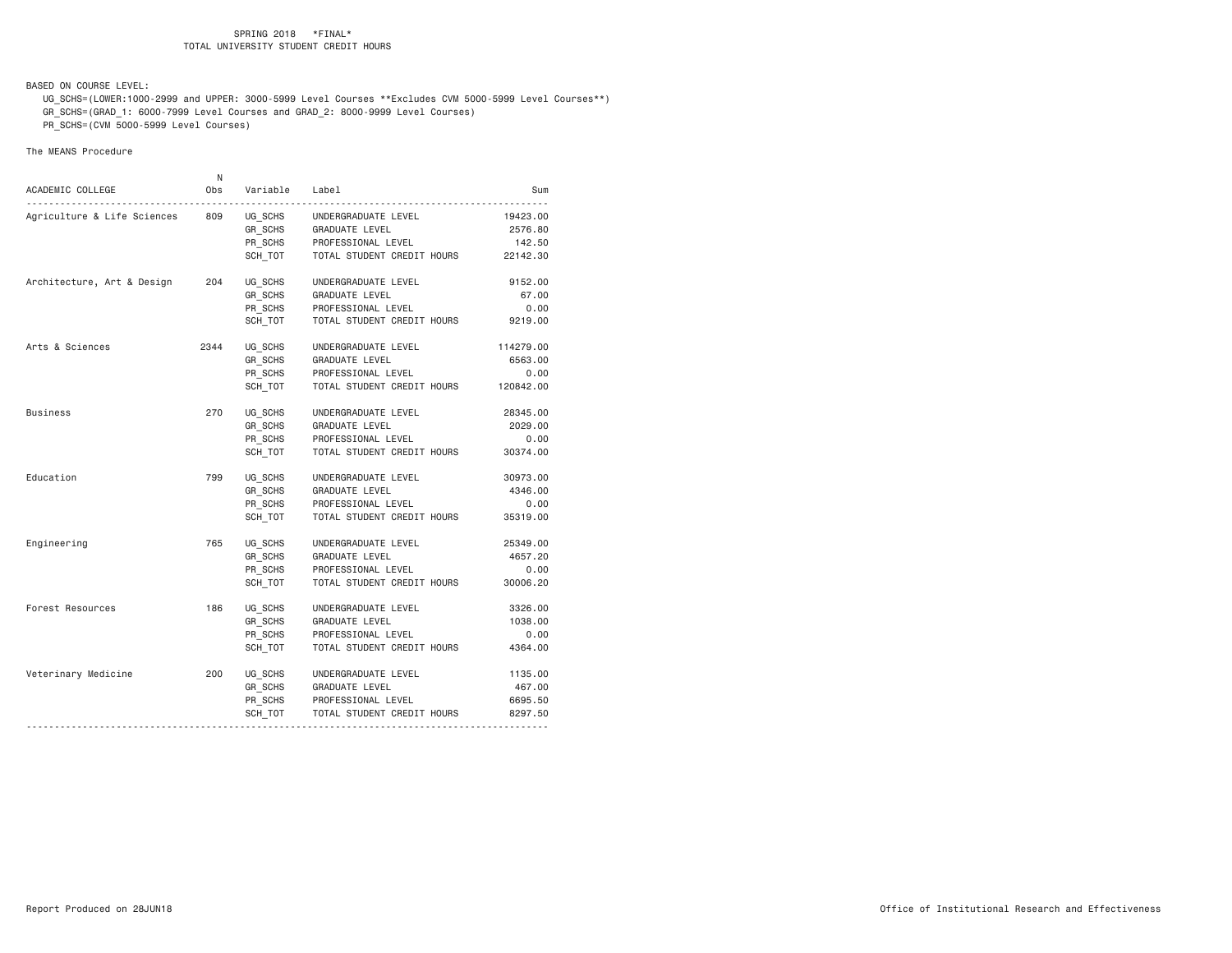BASED ON COURSE LEVEL:

 UG\_SCHS=(LOWER:1000-2999 and UPPER: 3000-5999 Level Courses \*\*Excludes CVM 5000-5999 Level Courses\*\*) GR\_SCHS=(GRAD\_1: 6000-7999 Level Courses and GRAD\_2: 8000-9999 Level Courses)

PR\_SCHS=(CVM 5000-5999 Level Courses)

|                                                               | UNDERGRADUATE | GRADUATE | PROFESSIONAL |          |
|---------------------------------------------------------------|---------------|----------|--------------|----------|
| ACADEMIC DEPARTMENT                                           | LEVEL         | LEVEL    | LEVEL        | TOTAL    |
|                                                               |               |          |              |          |
| Ag & Bio Engineering                                          | 879,00        | 71.00    | 0.00         | 950,00   |
| Agricultural Economics                                        | 1502.00       | 112.00   | 0.00         | 1614.00  |
| Animal Dairy Science                                          | 2736.50       | 173.00   | 0.00         | 2909.50  |
| Biochemistry, Molecular Biology, Entomology & Plant Pathology | 2074.50       | 598,20   | 142.50       | 2815.20  |
| Food Science, Nutrition & Health Promotion                    | 2711.00       | 615,00   | 0.00         | 3326,00  |
| Landscape Architecture                                        | 1620,00       | 47.00    | 0.00         | 1667.00  |
| Plant & Soil Sciences                                         | 2634.00       | 488,00   | 0.00         | 3122.00  |
| Poultry Science                                               | 1283.00       | 55.00    | 0.00         | 1338.00  |
| School of Human Sciences                                      | 3983.00       | 417.60   | 0.00         | 4400.60  |
|                                                               |               |          |              |          |
|                                                               | 19423.00      | 2576.80  | 142.50       | 22142.30 |
|                                                               |               |          |              |          |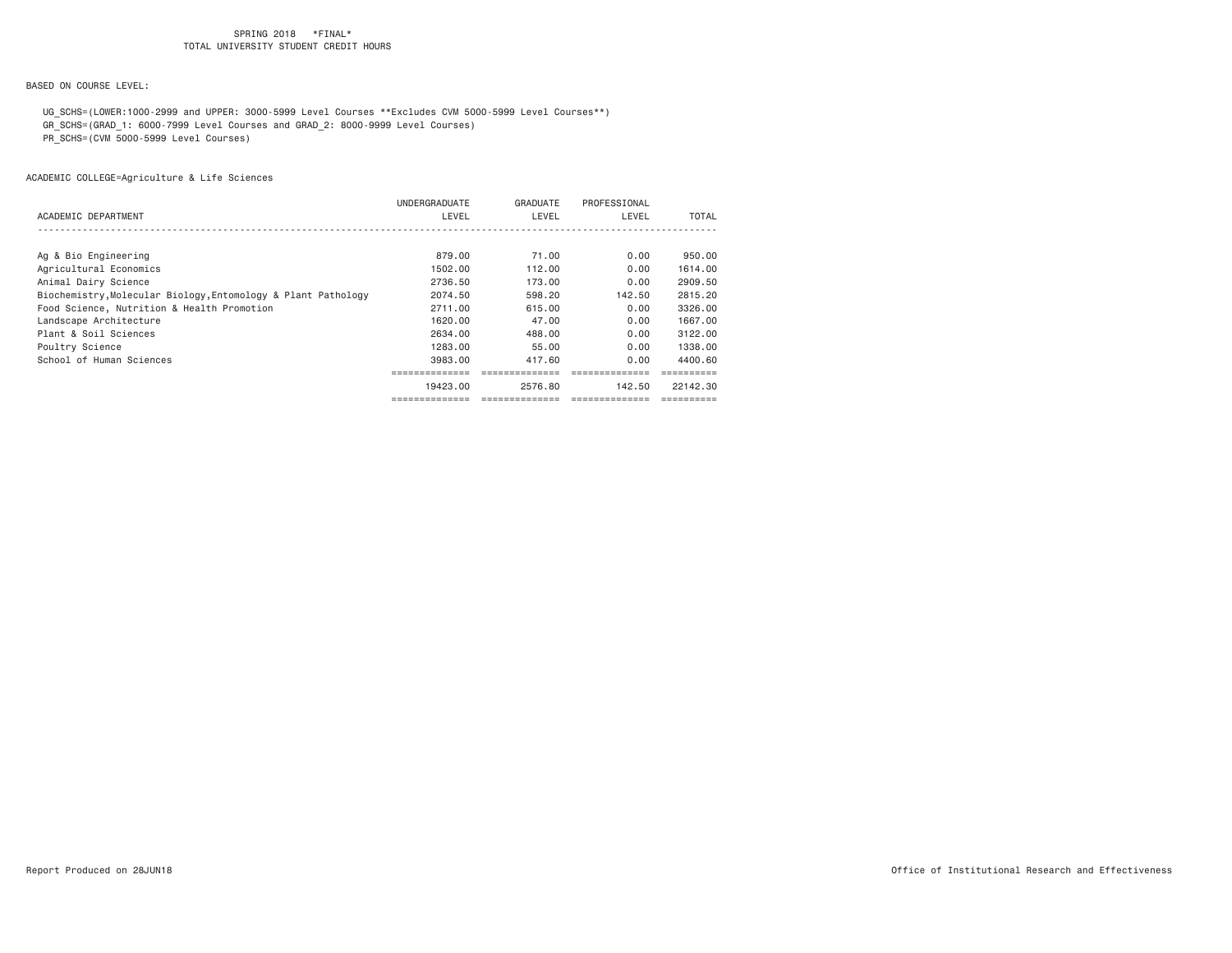# BASED ON COURSE LEVEL:

 UG\_SCHS=(LOWER:1000-2999 and UPPER: 3000-5999 Level Courses \*\*Excludes CVM 5000-5999 Level Courses\*\*) GR\_SCHS=(GRAD\_1: 6000-7999 Level Courses and GRAD\_2: 8000-9999 Level Courses)

PR\_SCHS=(CVM 5000-5999 Level Courses)

ACADEMIC COLLEGE=Architecture, Art & Design

|                               | UNDERGRADUATE | GRADUATE | PROFESSIONAL |         |
|-------------------------------|---------------|----------|--------------|---------|
| ACADEMIC DEPARTMENT           | LEVEL         | LEVEL    | LEVEL        | TOTAL   |
|                               |               |          |              |         |
| Art AAD                       | 3438.00       | 67.00    | 0.00         | 3505,00 |
| Building Construction Science | 216.00        | 0.00     | 0.00         | 216.00  |
| Interior Design               | 1334.00       | 0.00     | 0.00         | 1334.00 |
| School of Architecture        | 4164.00       | 0.00     | 0.00         | 4164.00 |
|                               |               |          |              |         |
|                               | 9152.00       | 67.00    | 0.00         | 9219.00 |
|                               |               |          |              |         |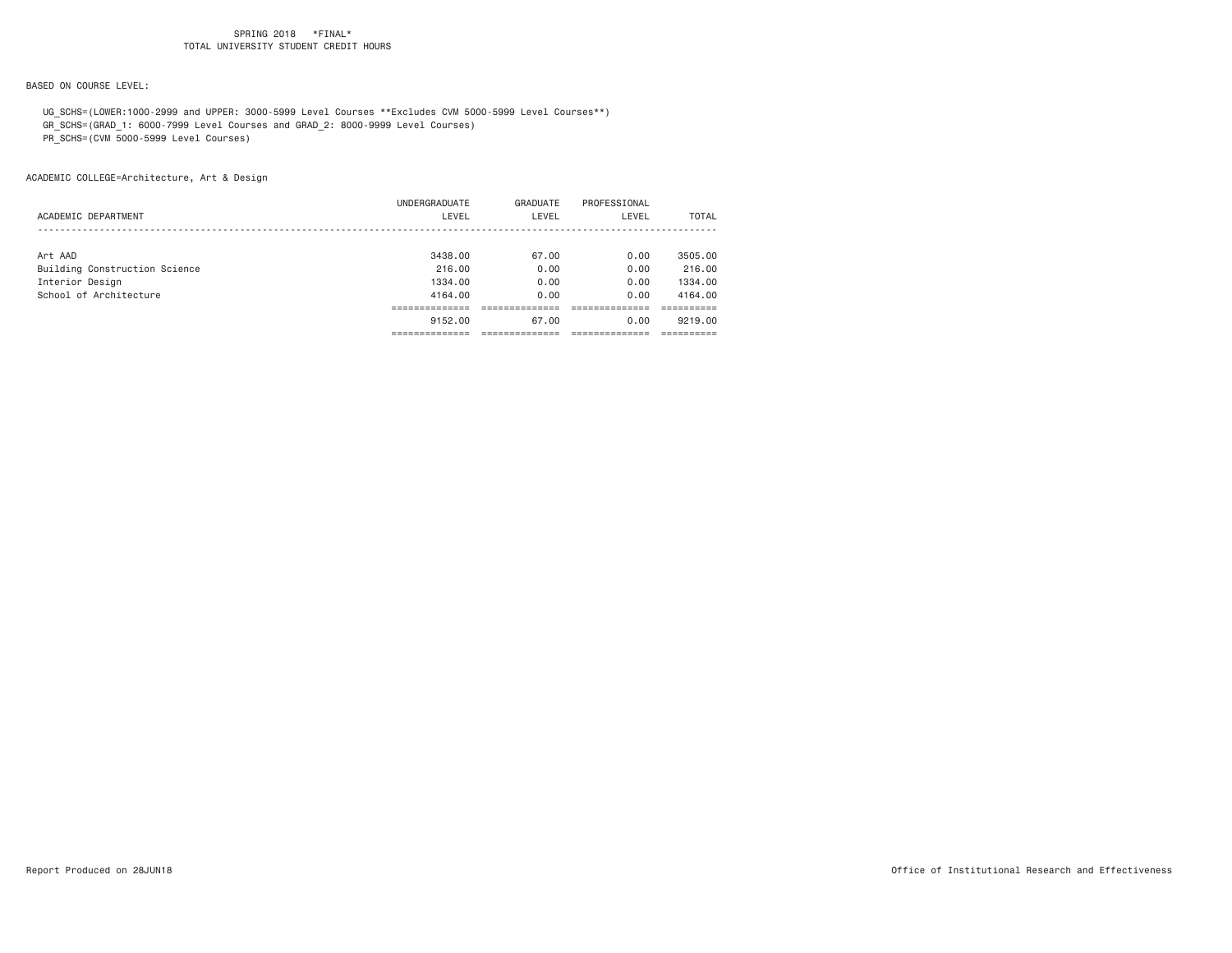BASED ON COURSE LEVEL:

 UG\_SCHS=(LOWER:1000-2999 and UPPER: 3000-5999 Level Courses \*\*Excludes CVM 5000-5999 Level Courses\*\*) GR\_SCHS=(GRAD\_1: 6000-7999 Level Courses and GRAD\_2: 8000-9999 Level Courses)

PR\_SCHS=(CVM 5000-5999 Level Courses)

ACADEMIC COLLEGE=Arts & Sciences

|                                            | UNDERGRADUATE  | <b>GRADUATE</b> | PROFESSIONAL   |           |
|--------------------------------------------|----------------|-----------------|----------------|-----------|
| ACADEMIC DEPARTMENT                        | LEVEL          | LEVEL           | LEVEL          | TOTAL     |
|                                            |                |                 |                |           |
| Aerospace Studies                          | 107,00         | 0.00            | 0.00           | 107.00    |
| Anthropology & Middle Eastern Cultures     | 2075.00        | 214.00          | 0.00           | 2289.00   |
| Biological Sciences                        | 13712.00       | 742.00          | 0.00           | 14454.00  |
| Chemistry                                  | 8858,00        | 748,00          | 0.00           | 9606,00   |
| Classical & Modern Languages & Literatures | 6159.00        | 87.00           | 0.00           | 6246,00   |
| Communication                              | 9028,00        | 58,00           | 0.00           | 9086,00   |
| English                                    | 11789.00       | 253,00          | 0.00           | 12042.00  |
| Geosciences                                | 7700.00        | 1448.00         | 0.00           | 9148.00   |
| History                                    | 5380.00        | 559,00          | 0.00           | 5939.00   |
| Mathematics & Statistics                   | 16679.00       | 756.00          | 0.00           | 17435.00  |
| Military Science                           | 305,00         | 0.00            | 0.00           | 305,00    |
| Philosophy & Religion                      | 5518.00        | 0.00            | 0.00           | 5518.00   |
| Physics & Astronomy                        | 5152.00        | 395,00          | 0.00           | 5547.00   |
| Political Science & Public Administration  | 4000.00        | 365,00          | 0.00           | 4365,00   |
| Psychology                                 | 9344.00        | 704.00          | 0.00           | 10048.00  |
| Sociology                                  | 8473.00        | 234,00          | 0.00           | 8707.00   |
|                                            |                |                 |                |           |
|                                            | 114279.00      | 6563,00         | 0.00           | 120842.00 |
|                                            | ============== | ==============  | ============== |           |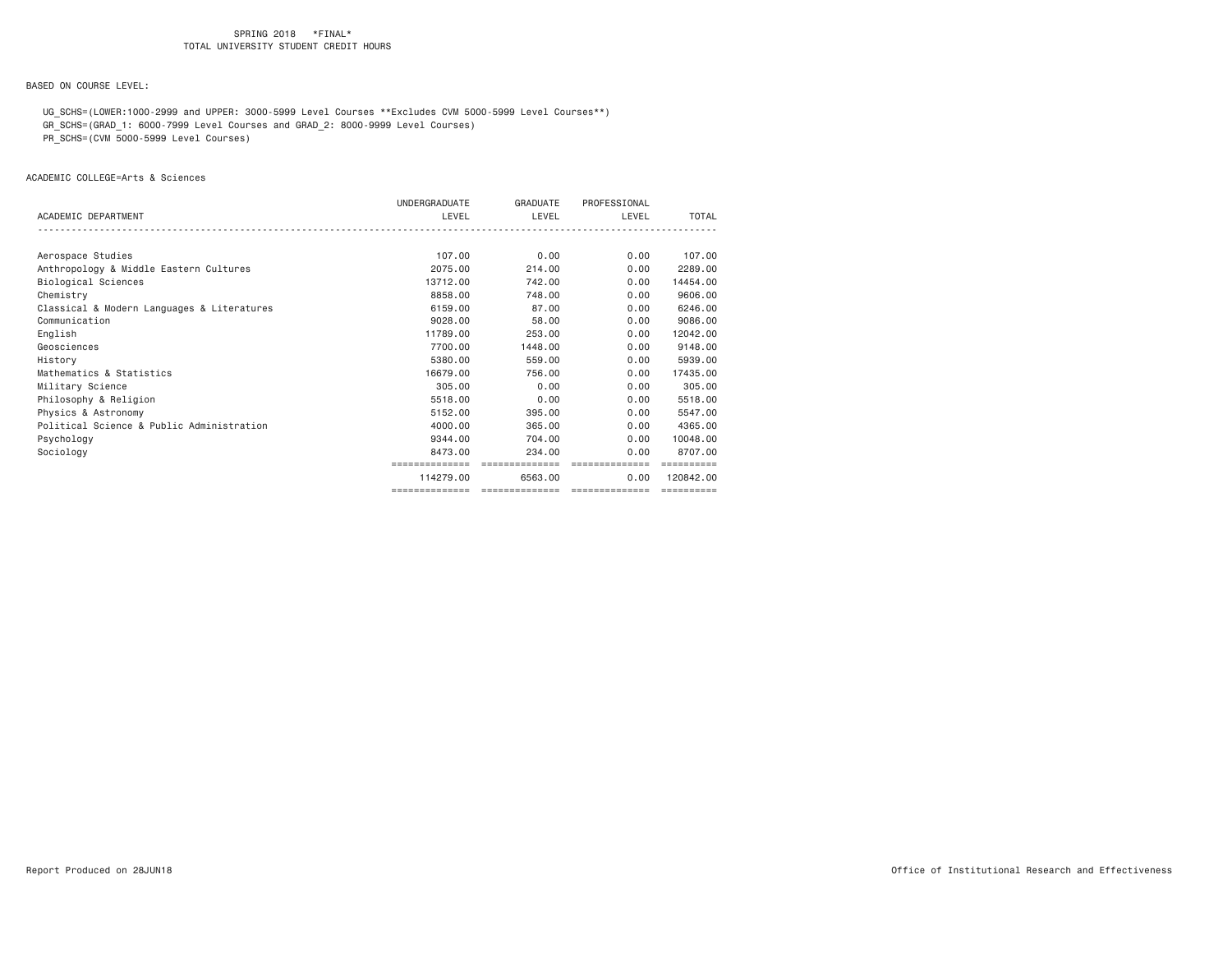# BASED ON COURSE LEVEL:

 UG\_SCHS=(LOWER:1000-2999 and UPPER: 3000-5999 Level Courses \*\*Excludes CVM 5000-5999 Level Courses\*\*) GR\_SCHS=(GRAD\_1: 6000-7999 Level Courses and GRAD\_2: 8000-9999 Level Courses)

PR\_SCHS=(CVM 5000-5999 Level Courses)

#### ACADEMIC COLLEGE=Business

|                                                 | UNDERGRADUATE | GRADUATE | PROFESSIONAL |          |
|-------------------------------------------------|---------------|----------|--------------|----------|
| ACADEMIC DEPARTMENT                             | LEVEL         | LEVEL    | LEVEL        | TOTAL    |
|                                                 |               |          |              |          |
| Finance & Economics                             | 8624.00       | 338.00   | 0.00         | 8962.00  |
|                                                 |               |          |              |          |
| Management & Information Systems                | 8337.00       | 606.00   | 0.00         | 8943.00  |
| Marketing, Quantitative Analysis & Business Law | 7083.00       | 593.00   | 0.00         | 7676.00  |
| School of Accountancy                           | 4301.00       | 492.00   | 0.00         | 4793.00  |
|                                                 |               |          |              |          |
|                                                 | 28345.00      | 2029.00  | 0.00         | 30374.00 |
|                                                 |               |          |              |          |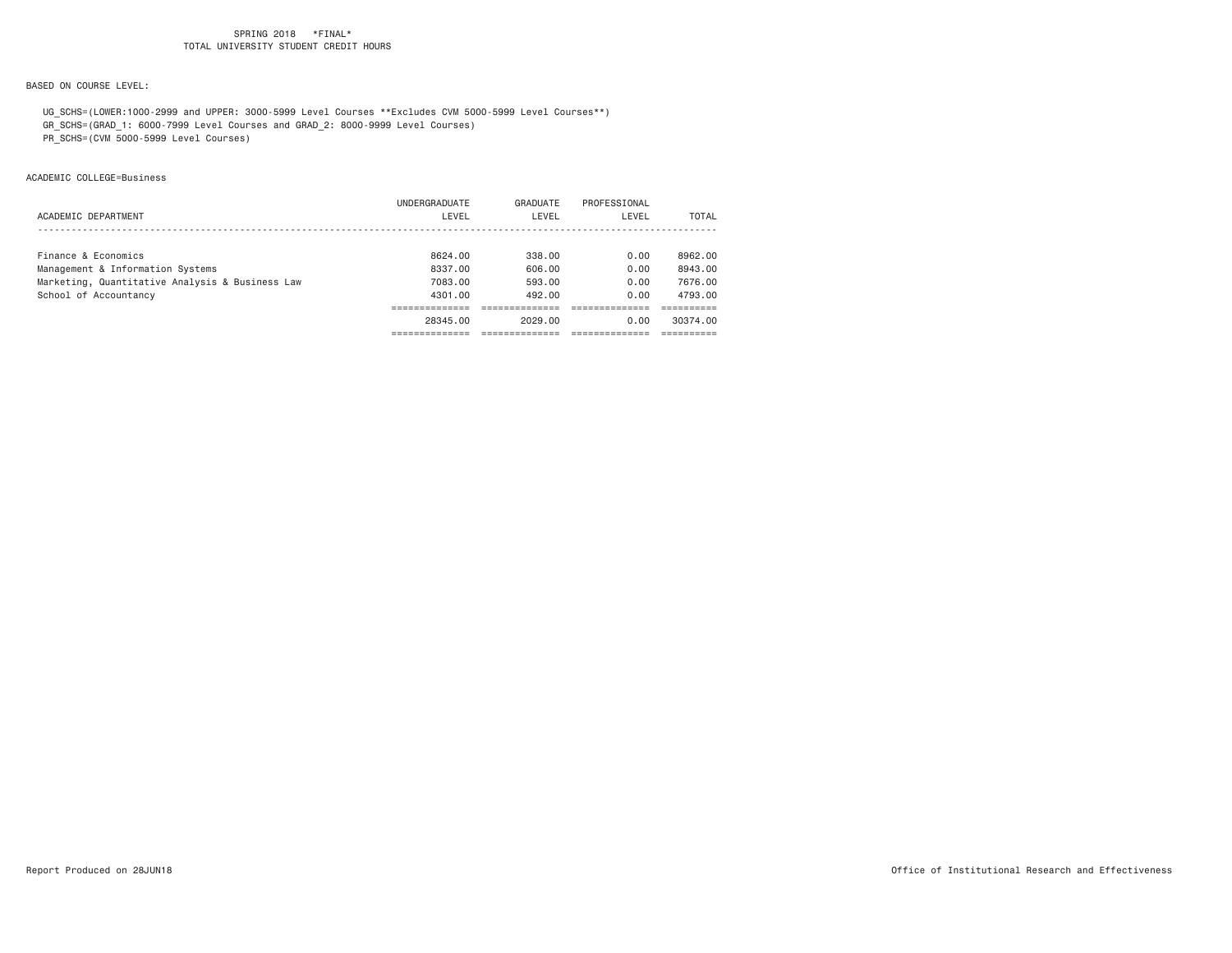BASED ON COURSE LEVEL:

 UG\_SCHS=(LOWER:1000-2999 and UPPER: 3000-5999 Level Courses \*\*Excludes CVM 5000-5999 Level Courses\*\*) GR\_SCHS=(GRAD\_1: 6000-7999 Level Courses and GRAD\_2: 8000-9999 Level Courses)

PR\_SCHS=(CVM 5000-5999 Level Courses)

ACADEMIC COLLEGE=Education

|                                                     | 30973.00                      | 4346.00           | 0.00                  | 35319.00     |
|-----------------------------------------------------|-------------------------------|-------------------|-----------------------|--------------|
|                                                     |                               |                   |                       |              |
| Music                                               | 3399.00                       | 0.00              | 0.00                  | 3399.00      |
| Kinesiology                                         | 8453.00                       | 513.00            | 0.00                  | 8966.00      |
| Instructional Systems & Workforce Development       | 4823.00                       | 405.00            | 0.00                  | 5228.00      |
| Educational Leadership                              | 1960.00                       | 1106.00           | 0.00                  | 3066.00      |
| Curriculum, Instruction & Special Education         | 7557.00                       | 930.00            | 0.00                  | 8487.00      |
| Counseling, Educational Psychology, and Foundations | 4781.00                       | 1392.00           | 0.00                  | 6173.00      |
|                                                     |                               |                   |                       |              |
| ACADEMIC DEPARTMENT                                 | <b>UNDERGRADUATE</b><br>LEVEL | GRADUATE<br>LEVEL | PROFESSIONAL<br>LEVEL | <b>TOTAL</b> |
|                                                     |                               |                   |                       |              |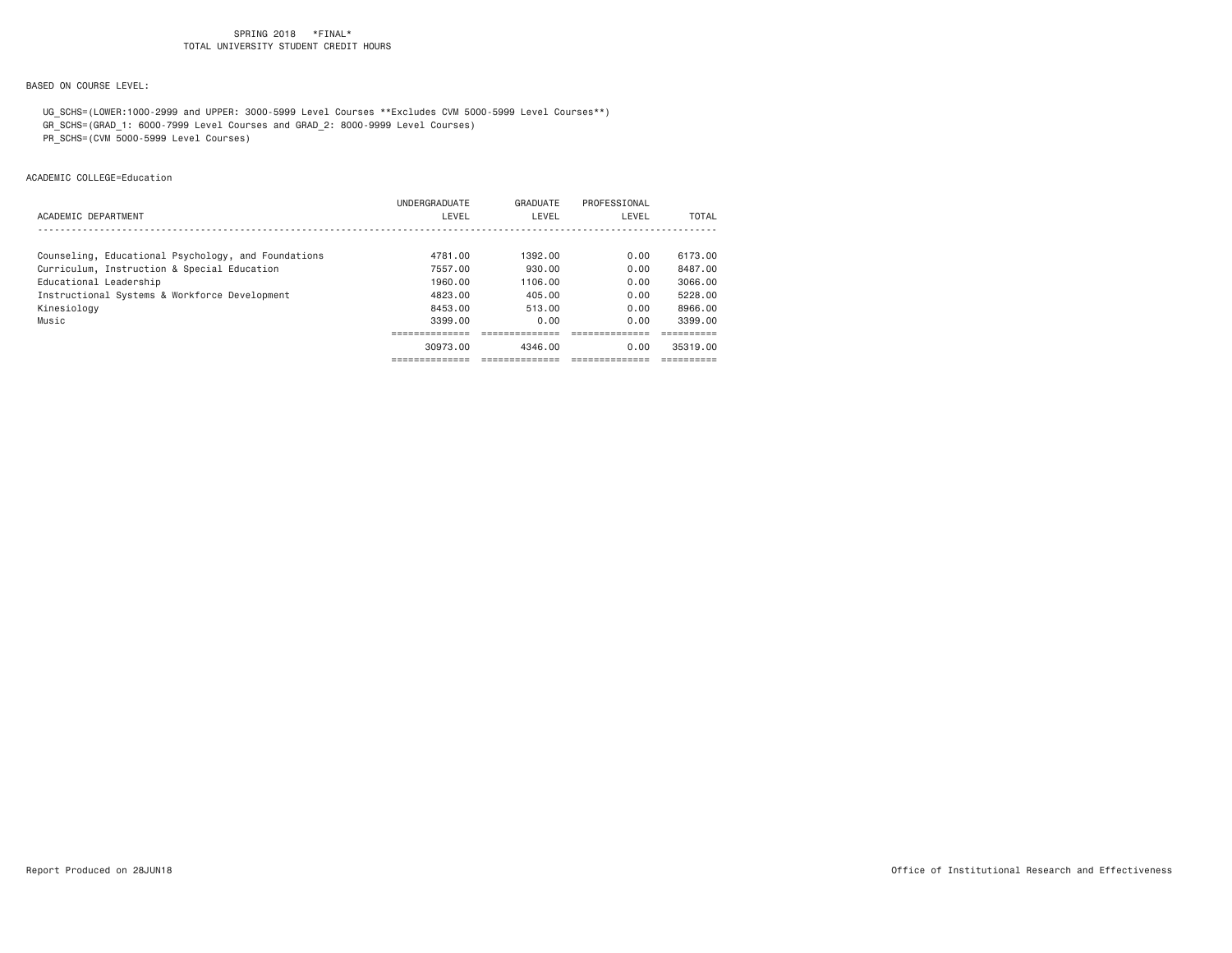BASED ON COURSE LEVEL:

 UG\_SCHS=(LOWER:1000-2999 and UPPER: 3000-5999 Level Courses \*\*Excludes CVM 5000-5999 Level Courses\*\*) GR\_SCHS=(GRAD\_1: 6000-7999 Level Courses and GRAD\_2: 8000-9999 Level Courses)

PR\_SCHS=(CVM 5000-5999 Level Courses)

ACADEMIC COLLEGE=Engineering

|                                   | UNDERGRADUATE | GRADUATE | PROFESSIONAL |          |
|-----------------------------------|---------------|----------|--------------|----------|
| ACADEMIC DEPARTMENT               | LEVEL         | LEVEL    | LEVEL        | TOTAL    |
|                                   |               |          |              |          |
|                                   |               |          |              |          |
| Aerospace Engineering             | 4092.50       | 768,00   | 0.00         | 4860.50  |
| Ag & Bio Engineering              | 672.00        | 99.00    | 0.00         | 771.00   |
| Civil & Environmental Engineering | 2414.00       | 376,00   | 0.00         | 2790.00  |
| Computer Science & Engineering    | 4376.20       | 868,00   | 0.00         | 5244.20  |
| Electrical & Computer Engineering | 3344.50       | 861.00   | 0.00         | 4205.50  |
| Industrial & Systems Engineering  | 2959.80       | 795.40   | 0.00         | 3755.20  |
| Mechanical Engineering            | 4696.00       | 713.80   | 0.00         | 5409.80  |
| School of Chemical Engineering    | 2794.00       | 176.00   | 0.00         | 2970.00  |
|                                   |               |          |              |          |
|                                   | 25349.00      | 4657.20  | 0.00         | 30006.20 |
|                                   | .             |          |              |          |
|                                   |               |          |              |          |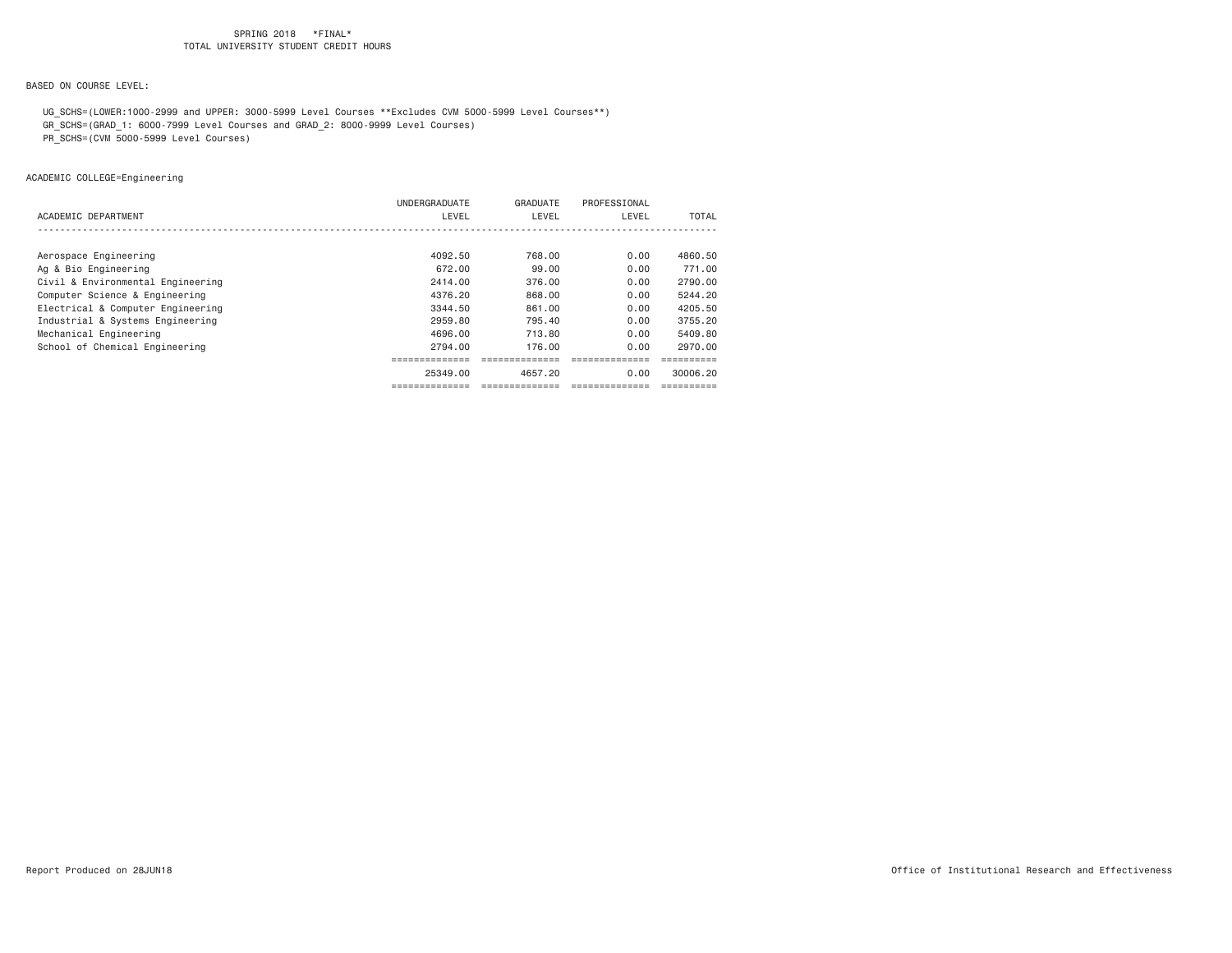# BASED ON COURSE LEVEL:

 UG\_SCHS=(LOWER:1000-2999 and UPPER: 3000-5999 Level Courses \*\*Excludes CVM 5000-5999 Level Courses\*\*) GR\_SCHS=(GRAD\_1: 6000-7999 Level Courses and GRAD\_2: 8000-9999 Level Courses)

PR\_SCHS=(CVM 5000-5999 Level Courses)

#### ACADEMIC COLLEGE=Forest Resources

|                                   | UNDERGRADUATE | GRADUATE | PROFESSIONAL |         |
|-----------------------------------|---------------|----------|--------------|---------|
| ACADEMIC DEPARTMENT               | LEVEL         | LEVEL    | LEVEL        | TOTAL   |
|                                   |               |          |              |         |
|                                   |               |          |              |         |
| Forestry                          | 1473.00       | 266.00   | 0.00         | 1739.00 |
| Sustainable Bioproducts           | 90.00         | 283.00   | 0.00         | 373,00  |
| Wildlife, Fisheries & Aquaculture | 1763.00       | 489.00   | 0.00         | 2252.00 |
|                                   |               |          |              |         |
|                                   | 3326.00       | 1038.00  | 0.00         | 4364,00 |
|                                   |               |          |              |         |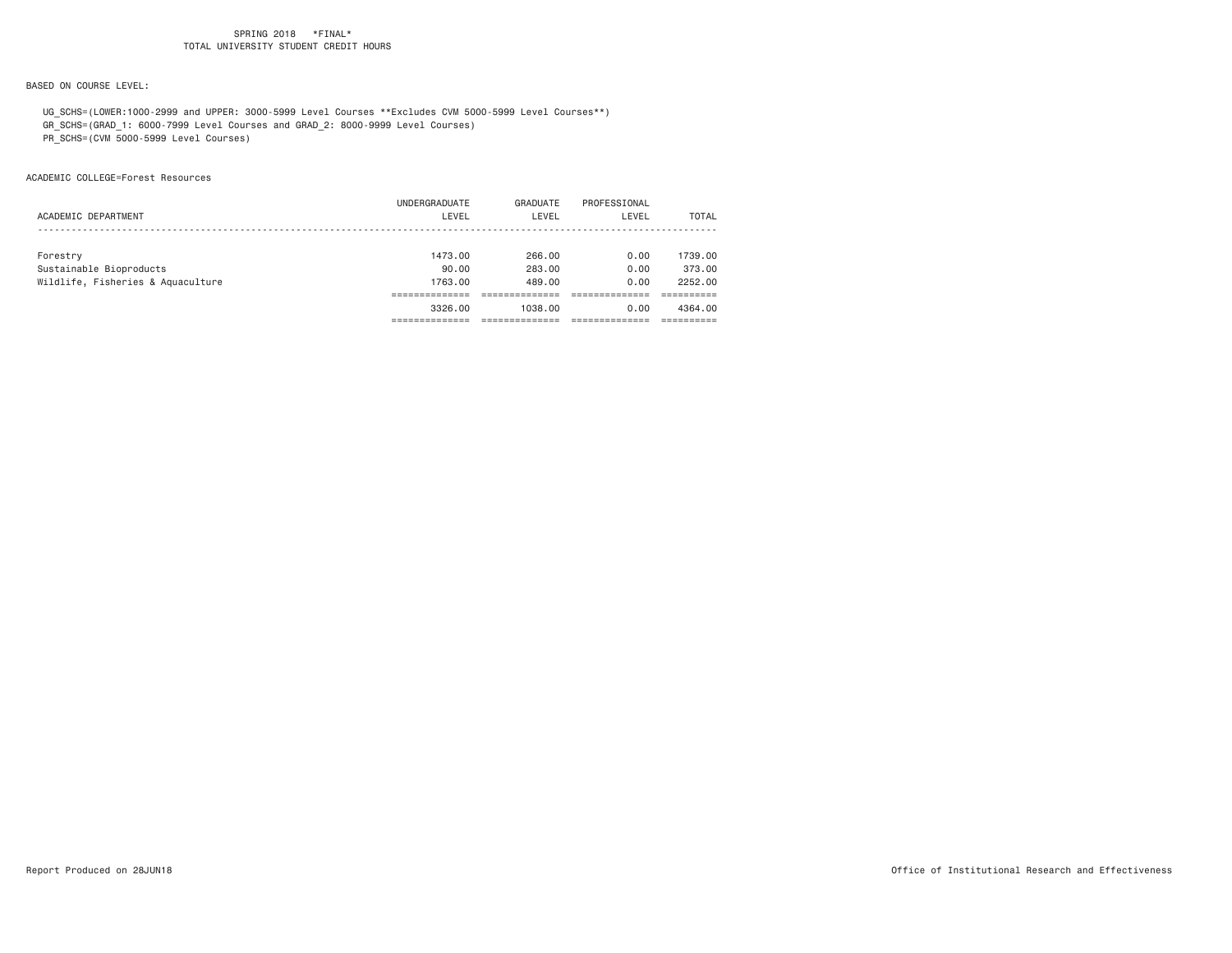BASED ON COURSE LEVEL:

 UG\_SCHS=(LOWER:1000-2999 and UPPER: 3000-5999 Level Courses \*\*Excludes CVM 5000-5999 Level Courses\*\*) GR\_SCHS=(GRAD\_1: 6000-7999 Level Courses and GRAD\_2: 8000-9999 Level Courses)

PR\_SCHS=(CVM 5000-5999 Level Courses)

ACADEMIC COLLEGE=Veterinary Medicine

| ACADEMIC DEPARTMENT | UNDERGRADUATE<br>LEVEL | GRADUATE<br>LEVEL | PROFESSIONAL<br>LEVEL | TOTAL   |
|---------------------|------------------------|-------------------|-----------------------|---------|
| Veterinary Medicine | 1135.00                | 467.00            | 6695.50               | 8297.50 |
|                     |                        |                   |                       |         |
|                     | 1135.00                | 467.00            | 6695.50               | 8297.50 |
|                     |                        |                   |                       |         |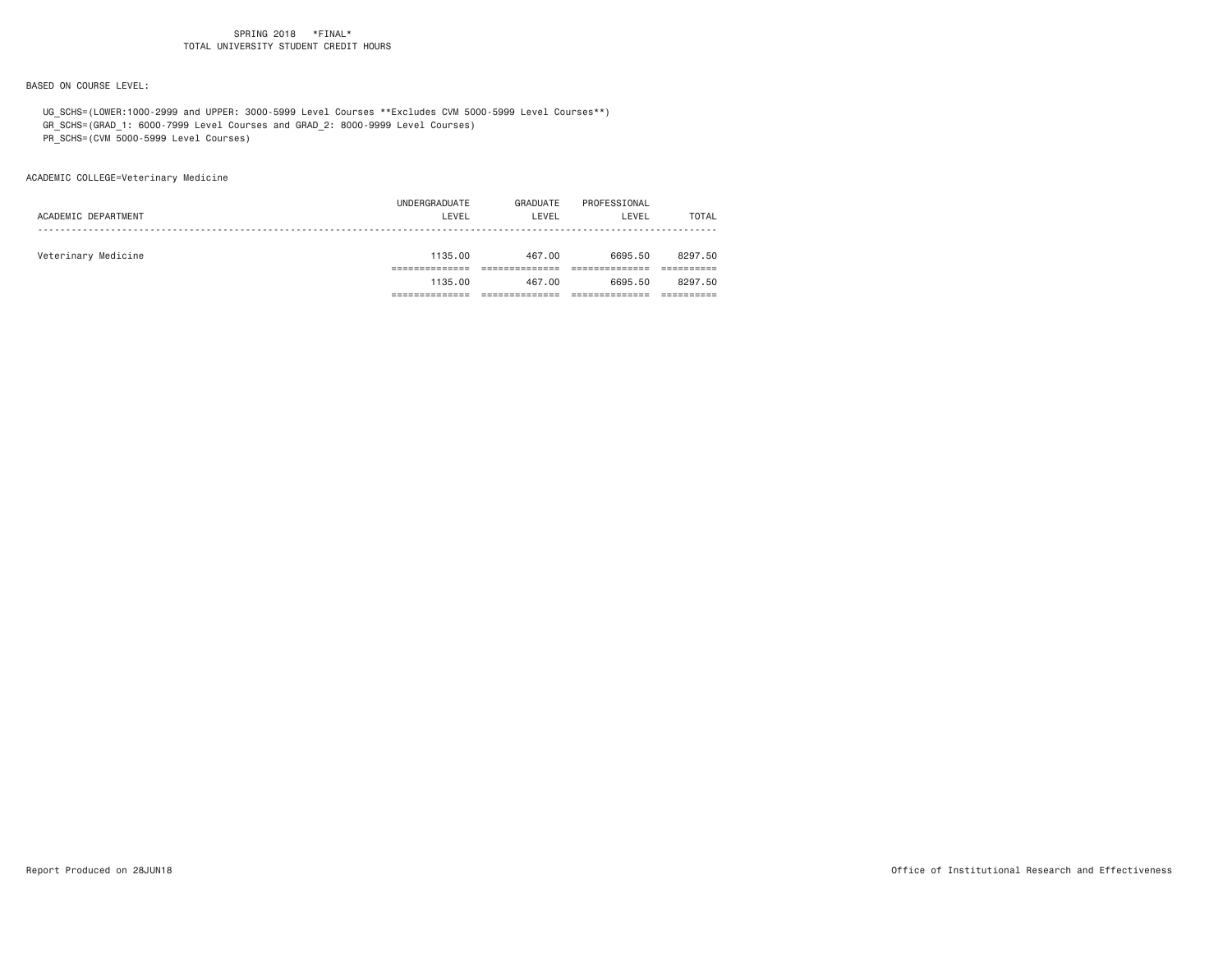| ACADEMIC DEPARTMENT  | Instructor Name | Rank                          | Tenure<br>Status | Course<br>Cip # | CRN   | Course #              |                  |              | Sec Type Title            | Inst<br>Per | UG<br><b>SCHS</b>                                      | GR<br><b>SCHS</b>   | PR<br><b>SCHS</b> | Total<br><b>SCHS</b> |
|----------------------|-----------------|-------------------------------|------------------|-----------------|-------|-----------------------|------------------|--------------|---------------------------|-------------|--------------------------------------------------------|---------------------|-------------------|----------------------|
|                      |                 |                               |                  | .               |       |                       |                  |              |                           |             |                                                        |                     |                   | .                    |
| Ag & Bio Engineering | Bora, Ganesh    | Associate Professor Ten Track |                  | 140301          | 16232 | ABE 9000              | 09               | D            | Research / Diss           | 1.00        | 0.00                                                   | 15.00               | 0.00              | 15.00                |
|                      |                 |                               |                  | 150699          | 10028 | ABE 4163              | 01               | C            | Agri Off-Road Mach M 1.00 |             | 54.00<br>-----                                         | 0.00<br>.           | 0.00<br><u>.</u>  | 54.00<br>.           |
|                      |                 |                               |                  |                 |       |                       |                  |              |                           |             | 54.00                                                  | 15.00               | 0.00              | 69.00                |
|                      | Chesser, Gary   | Non-Faculty                   | Not Applicable   | 140301          | 15713 | ABE 7000              | 01               | $\mathbf{I}$ | Directed Indiv Study 1.00 |             | 0.00                                                   | 3.00                | 0.00              | 3.00                 |
|                      |                 |                               |                  | 150699          | 10009 | ABE 1083              | 01               | C            | Technology Design II 1.00 |             | 45.00                                                  | 0.00                | 0.00              | 45.00                |
|                      |                 |                               |                  |                 | 10010 | ABE 1083              | 02               | K            | Technology Design II 1.00 |             | 0.00                                                   | 0.00                | 0.00              | 0.00                 |
|                      |                 |                               |                  |                 |       | 10011 ABE 1083        | 03               | K            | Technology Design II 1.00 |             | 0.00<br>$\omega$ is a set                              | 0.00<br>.           | 0.00<br>.         | 0.00<br>.            |
|                      |                 |                               |                  |                 |       |                       |                  |              |                           |             | 45.00                                                  | 3.00                | 0.00              | 48.00                |
|                      | Horton, Renita  | Assistant Professor Ten Track |                  | 140301          | 16075 | ABE 4000              | 10               | I            | Directed Indiv Study      | 1.00        | 3.00                                                   | 0.00                | 0.00              | 3.00                 |
|                      |                 |                               |                  |                 | 16182 | ABE 9000              | 03               | D            | Research / Diss           | 1.00        | 0.00                                                   | 6.00                | 0.00              | 6.00                 |
|                      |                 |                               |                  |                 | 16184 | ABE 8000              | 03               | D            | Research / Thesis         | 1.00        | 0.00                                                   | 12.00               | 0.00              | 12.00                |
|                      |                 |                               |                  |                 | 16740 | ABE 7000              | 07               | $\mathbf{I}$ | Directed Indiv Study      | 1.00        | 0.00                                                   | 3.00                | 0.00              | 3.00                 |
|                      |                 |                               |                  | 140501          | 10025 | ABE 3813              | 01               | C            | Bio Prop Of Mat           | 0.01        | 0.78                                                   | 0.00                | 0.00              | 0.78                 |
|                      |                 |                               |                  |                 | 10026 | ABE 3813              | 04               | К            | Bio Prop Of Mat           | 0.01        | 0.00                                                   | 0.00                | 0.00              | 0.00                 |
|                      |                 |                               |                  |                 | 10027 | ABE 3813              | 05               | К            | Bio Prop Of Mat           | 0.01        | 0.00                                                   | 0.00                | 0.00              | 0.00                 |
|                      |                 |                               |                  |                 | 14159 | ABE 3813              | 02               | C            | Bio Prop Of Mat           | 0.98        | 73.50                                                  | 0.00                | 0.00              | 73.50                |
|                      |                 |                               |                  |                 | 14160 | ABE 3813              | 03               | C            | Bio Prop Of Mat           | 0.01        | 0.75                                                   | 0.00                | 0.00              | 0.75                 |
|                      |                 |                               |                  |                 | 14161 | ABE 3813              | 06               | K            | Bio Prop Of Mat           | 0.01        | 0.00                                                   | 0.00                | 0.00              | 0.00                 |
|                      |                 |                               |                  | 240101          | 16263 | HON 4000              | 11               | I            | Directed Individual       | 1.00        | 3.00<br>$\sim$ $\sim$ $\sim$                           | 0.00<br>.           | 0.00<br>.         | 3.00<br>.            |
|                      |                 |                               |                  |                 |       |                       |                  |              |                           |             | 81.03                                                  | 21.00               | 0.00              | 102.03               |
|                      | Linhoss, Anna   | Assistant Professor Ten Track |                  | 140301          | 15434 | ABE 4000              | 01               | I            | Directed Indiv Study      | 1.00        | 3.00                                                   | 0.00                | 0.00              | 3.00                 |
|                      |                 |                               |                  |                 | 16189 | ABE 8000              | 06               | D            | Research / Thesis         | 1.00        | 0.00                                                   | 10.00               | 0.00              | 10.00                |
|                      |                 |                               |                  |                 |       | 140501 10037 ABE 4803 | 01               | C            | Biosyst Simulation        | 1.00        | 102.00<br>$\sim$ $\sim$ $\sim$<br>.                    | 0.00<br>.           | 0.00<br>.         | 102.00<br>2.22222    |
|                      |                 |                               |                  |                 |       |                       |                  |              |                           |             | 105.00                                                 | 10.00               | 0.00              | 115.00               |
|                      | Paz, Joel       | Associate Professor Tenured   |                  | 140301          | 10029 | ABE 4263              | 01               | C            | Soil & Water Mgt          | 1.00        | 102.00                                                 | 0.00                | 0.00              | 102.00               |
|                      |                 |                               |                  |                 | 10030 | ABE 4263              | 02               | К            | Soil & Water Mgt          | 1.00        | 0.00                                                   | 0.00                | 0.00              | 0.00                 |
|                      |                 |                               |                  |                 | 16274 | ABE 4000              | 11               | I            | Directed Indiv Study      | 1.00        | 3.00                                                   | 0.00                | 0.00              | 3.00                 |
|                      |                 |                               |                  | 143801          | 10018 | ABE 2873              | 01               | C            | Land Surveying            | 1.00        | 75.00                                                  | 0.00                | 0.00              | 75.00                |
|                      |                 |                               |                  |                 | 10019 | ABE 2873              | 02               | К            | Land Surveying            | 1.00        | 0.00                                                   | 0.00                | 0.00              | 0.00                 |
|                      |                 |                               |                  |                 | 10020 | ABE 2873              | 03               | K            | Land Surveying            | 1.00        | 0.00                                                   | 0.00                | 0.00              | 0.00                 |
|                      |                 |                               |                  |                 | 10021 | ABE 2873              | H <sub>0</sub> 1 | C            | Land Surveying            | 1.00        | 9.00                                                   | 0.00                | 0.00              | 9.00                 |
|                      |                 |                               |                  | 150699          | 10040 | ABE 6263              | 01               | $\mathbf C$  | Soil & Water Mgt          | 1.00        | 0.00                                                   | 6.00                | 0.00              | 6.00                 |
|                      |                 |                               |                  |                 | 10041 | ABE 6263              | 02               | K            | Soil & Water Mgt          | 1.00        | 0.00<br><b><i><u>.</u></i></b><br>$\sim$ $\sim$ $\sim$ | 0.00<br>.           | 0.00<br>.         | 0.00<br>.            |
|                      |                 |                               |                  |                 |       |                       |                  |              |                           |             | 189.00                                                 | 6.00                | 0.00              | 195.00               |
|                      | Priddy, Lauren  | Assistant Professor Ten Track |                  | 140301          | 16191 | ABE 9000              | 07               | D            | Research / Diss           | 1.00        | 0.00                                                   | 1.00                | 0.00              | 1.00                 |
|                      |                 |                               |                  | 140501          | 10025 | ABE 3813              | 01               | C            | Bio Prop Of Mat           | 0.01        | 0.78                                                   | 0.00                | 0.00              | 0.78                 |
|                      |                 |                               |                  |                 | 10026 | ABE 3813              | 04               | К            | Bio Prop Of Mat           | 0.01        | 0.00                                                   | 0.00                | 0.00              | 0.00                 |
|                      |                 |                               |                  |                 | 10027 | ABE 3813              | 05               | К            | Bio Prop Of Mat           | 0.01        | 0.00                                                   | 0.00                | 0.00              | 0.00                 |
|                      |                 |                               |                  |                 | 14159 | ABE 3813              | 02               | C            | Bio Prop Of Mat           | 0.01        | 0.75                                                   | 0.00                | 0.00              | 0.75                 |
|                      |                 |                               |                  |                 | 14160 | ABE 3813              | 03               | C            | Bio Prop Of Mat           | 0.98        | 73.50                                                  | 0.00                | 0.00              | 73.50                |
|                      |                 |                               |                  |                 | 14161 | ABE 3813              | 06               | К            | Bio Prop Of Mat           | 0.01        | 0.00<br>.                                              | 0.00<br>$- - - - -$ | 0.00<br>.         | 0.00<br><u>.</u>     |
|                      |                 |                               |                  |                 |       |                       |                  |              |                           |             | 75.03                                                  | 1.00                | 0.00              | 76.03                |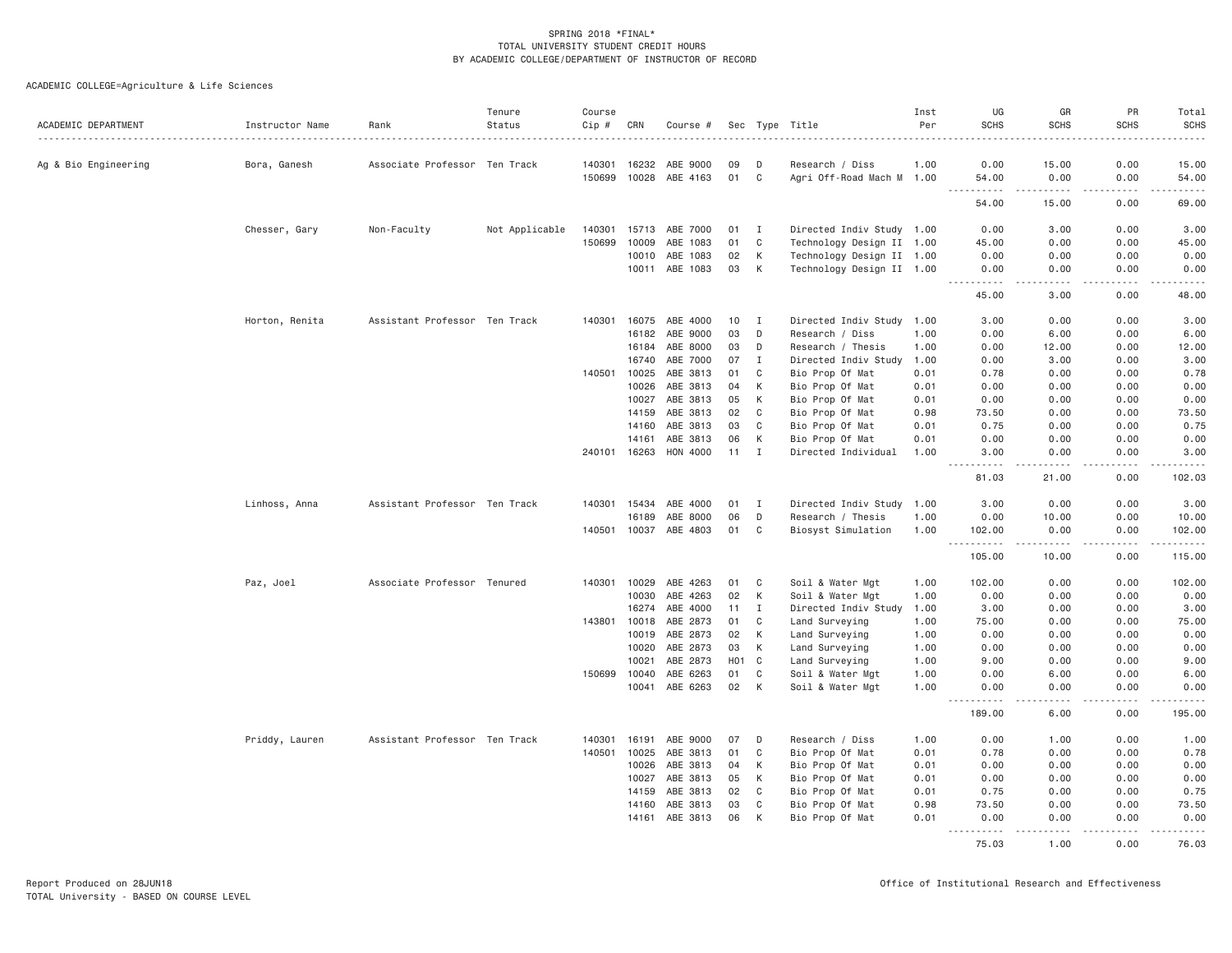| ACADEMIC DEPARTMENT                                        | Instructor Name    | Rank                              | Tenure<br>Status | Course<br>Cip# | CRN   | Course #              |                 |              | Sec Type Title            | Inst<br>Per | UG<br><b>SCHS</b>              | GR<br><b>SCHS</b>         | PR<br><b>SCHS</b>  | Total<br><b>SCHS</b> |
|------------------------------------------------------------|--------------------|-----------------------------------|------------------|----------------|-------|-----------------------|-----------------|--------------|---------------------------|-------------|--------------------------------|---------------------------|--------------------|----------------------|
|                                                            |                    |                                   |                  |                |       |                       |                 |              |                           |             |                                |                           |                    |                      |
| Ag & Bio Engineering                                       | Simpson, Chartrisa | Assistant Professor Ten Track     |                  | 140301         | 16694 | ABE 4000              | 14 I            |              | Directed Indiv Study 1.00 |             | 3.00                           | 0.00                      | 0.00               | 3.00                 |
|                                                            |                    |                                   |                  |                | 16695 | ABE 4000              | 15              | I            | Directed Indiv Study 1.00 |             | 3.00                           | 0.00                      | 0.00               | 3.00                 |
|                                                            |                    |                                   |                  |                | 16696 | ABE 4000              | 16              | I.           | Directed Indiv Study 1.00 |             | 3.00                           | 0.00                      | 0.00               | 3.00                 |
|                                                            |                    |                                   |                  |                | 16750 | ABE 4000              | 18              | I            | Directed Indiv Study 1.00 |             | 3.00                           | 0.00                      | 0.00               | 3.00                 |
|                                                            |                    |                                   |                  | 140501         | 10025 | ABE 3813              | 01              | C            | Bio Prop Of Mat           | 0.98        | 76.44                          | 0.00                      | 0.00               | 76.44                |
|                                                            |                    |                                   |                  |                | 10026 | ABE 3813              | 04              | K            | Bio Prop Of Mat           | 0.01        | 0.00                           | 0.00                      | 0.00               | 0.00                 |
|                                                            |                    |                                   |                  |                | 10027 | ABE 3813              | 05              | K            | Bio Prop Of Mat           | 0.01        | 0.00                           | 0.00                      | 0.00               | 0.00                 |
|                                                            |                    |                                   |                  |                | 14159 | ABE 3813              | 02              | C            | Bio Prop Of Mat           | 0.01        | 0.75                           | 0.00                      | 0.00               | 0.75                 |
|                                                            |                    |                                   |                  |                | 14160 | ABE 3813              | 03              | C            | Bio Prop Of Mat           | 0.01        | 0.75                           | 0.00                      | 0.00               | 0.75                 |
|                                                            |                    |                                   |                  |                | 14161 | ABE 3813              | 06              | K            | Bio Prop Of Mat           | 0.01        | 0.00<br>.                      | 0.00<br>$- - - -$         | 0.00<br>.          | 0.00<br>.            |
|                                                            |                    |                                   |                  |                |       |                       |                 |              |                           |             | 89.94                          | 0.00                      | 0.00               | 89.94                |
|                                                            | Tagert, Mary       | Extension Assist Pr Non-Ten Track |                  |                |       | 140301 16776 ABE 4000 | 19 I            |              | Directed Indiv Study 1.00 |             | 3.00                           | 0.00                      | 0.00               | 3.00                 |
|                                                            |                    |                                   |                  |                |       |                       |                 |              |                           |             | 3.00                           | 0.00                      | 0.00               | 3.00                 |
|                                                            | Yu, Fei            | Associate Professor Tenured       |                  | 140301         | 10039 | ABE 4833              | 01              | B            | Practice of Engr Des 1.00 |             | 225.00                         | 0.00                      | 0.00               | 225.00               |
|                                                            |                    |                                   |                  |                | 10051 | ABE 8911              | 01 S            |              | Agr/Bio Engr Seminar 1.00 |             | 0.00                           | 5.00                      | 0.00               | 5.00                 |
|                                                            |                    |                                   |                  |                |       |                       |                 |              |                           |             | .<br>225.00                    | 5.00                      | 0.00               | 230.00               |
|                                                            | Zhao, Yang         | Assistant Professor Ten Track     |                  | 140301         | 15447 | ABE 4000              | 02              | $\mathbf{I}$ | Directed Indiv Study 1.00 |             | 3.00                           | 0.00                      | 0.00               | 3.00                 |
|                                                            |                    |                                   |                  |                | 15448 | ABE 4000              | 03              | $\mathbf I$  | Directed Indiv Study 1.00 |             | 3.00                           | 0.00                      | 0.00               | 3.00                 |
|                                                            |                    |                                   |                  |                | 15449 | ABE 4000              | 04              | $\mathbf I$  | Directed Indiv Study 1.00 |             | 3.00                           | 0.00                      | 0.00               | 3.00                 |
|                                                            |                    |                                   |                  |                | 15896 | ABE 7000              | 03              | $\mathbf I$  | Directed Indiv Study 1.00 |             | 0.00                           | 3.00                      | 0.00               | 3.00                 |
|                                                            |                    |                                   |                  |                | 16489 | ABE 9000              | 10 <sub>1</sub> | D            | Research / Diss           | 1,00        | 0.00                           | 7.00                      | 0.00               | 7.00                 |
|                                                            |                    |                                   |                  |                | 16749 | ABE 4000              | 17              | I.           | Directed Indiv Study 1.00 |             | 3.00                           | 0.00                      | 0.00               | 3.00                 |
|                                                            |                    |                                   |                  |                |       |                       |                 |              |                           |             | $\frac{1}{2}$<br>----<br>12.00 | 10.00                     | 0.00               | 22.00                |
| ----------------------------------<br>Ag & Bio Engineering |                    |                                   |                  |                |       |                       |                 |              |                           |             | ==========<br>879.00           | <b>EEEEEEEEE</b><br>71.00 | ==========<br>0.00 | ==========<br>950.00 |
| ----------------------------------                         |                    |                                   |                  |                |       |                       |                 |              |                           |             |                                |                           |                    |                      |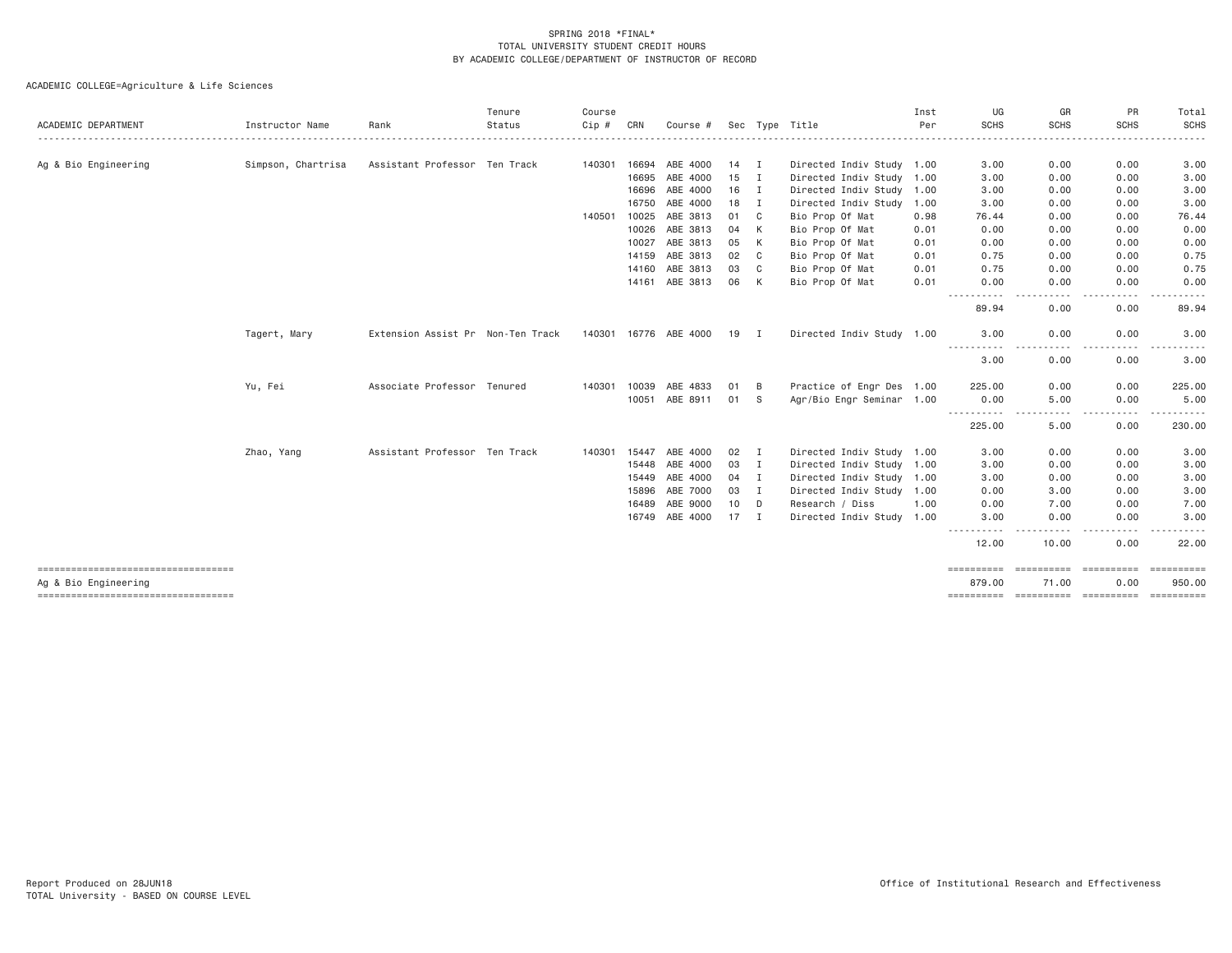| ACADEMIC DEPARTMENT    | Instructor Name                                        | Rank                              | Tenure<br>Status | Course<br>$Cip$ #<br>. | CRN            | Course #              |                   |                   | Sec Type Title                                   | Inst<br>Per | UG<br><b>SCHS</b>                                                                                                                                            | GR<br><b>SCHS</b>                                                                                                                                             | PR<br><b>SCHS</b>                                                                                                                                            | Total<br><b>SCHS</b><br>$\frac{1}{2} \left( \frac{1}{2} \right) \left( \frac{1}{2} \right) \left( \frac{1}{2} \right) \left( \frac{1}{2} \right) \left( \frac{1}{2} \right)$                                                                                                                                                                 |
|------------------------|--------------------------------------------------------|-----------------------------------|------------------|------------------------|----------------|-----------------------|-------------------|-------------------|--------------------------------------------------|-------------|--------------------------------------------------------------------------------------------------------------------------------------------------------------|---------------------------------------------------------------------------------------------------------------------------------------------------------------|--------------------------------------------------------------------------------------------------------------------------------------------------------------|----------------------------------------------------------------------------------------------------------------------------------------------------------------------------------------------------------------------------------------------------------------------------------------------------------------------------------------------|
| Agricultural Economics | Barefield, Danny                                       | Extension Professor Non-Ten Track |                  | 010103                 | 10173          | AEC 2713              | 01                | C                 | Intro to Food & Reso 1.00                        |             | 417.00                                                                                                                                                       | 0.00                                                                                                                                                          | 0.00                                                                                                                                                         | 417.00                                                                                                                                                                                                                                                                                                                                       |
|                        |                                                        |                                   |                  |                        | 10174          | AEC 2713              | H <sub>01</sub> C |                   | Honors Intro Food & 1.00                         |             | 18.00                                                                                                                                                        | 0.00                                                                                                                                                          | 0.00                                                                                                                                                         | 18.00                                                                                                                                                                                                                                                                                                                                        |
|                        |                                                        |                                   |                  |                        |                | 16412 AEC 7000        | 501 I             |                   | Directed Indiv Study 1.00                        |             | 0.00<br>.                                                                                                                                                    | 3.00<br>.                                                                                                                                                     | 0.00<br><b>.</b>                                                                                                                                             | 3.00<br>$- - - - -$                                                                                                                                                                                                                                                                                                                          |
|                        |                                                        |                                   |                  |                        |                |                       |                   |                   |                                                  |             | 435.00                                                                                                                                                       | 3.00                                                                                                                                                          | 0.00                                                                                                                                                         | 438.00                                                                                                                                                                                                                                                                                                                                       |
|                        | Canales Medina, Domi Assistant Professor Ten Track     |                                   |                  | 010103                 |                | 10187 AEC 6223        | 01                | C                 | Applied Quant Anal I 1.00                        |             | 0.00                                                                                                                                                         | 6.00                                                                                                                                                          | 0.00                                                                                                                                                         | 6.00                                                                                                                                                                                                                                                                                                                                         |
|                        |                                                        |                                   |                  | 450603                 |                | 10181 AEC 4223        | 01                | C                 | Applied Quant Anal i 1.00                        |             | 81.00                                                                                                                                                        | 0.00                                                                                                                                                          | 0.00                                                                                                                                                         | 81.00                                                                                                                                                                                                                                                                                                                                        |
|                        |                                                        |                                   |                  |                        |                |                       |                   |                   |                                                  |             | .<br>81.00                                                                                                                                                   | 6.00                                                                                                                                                          | 0.00                                                                                                                                                         | 87.00                                                                                                                                                                                                                                                                                                                                        |
|                        | Coatney, Kalyn                                         | Associate Professor Tenured       |                  |                        | 010103 10180   | AEC 4133              | 01                | C                 | Food Markets & Price 1.00                        |             | 84.00                                                                                                                                                        | 0.00                                                                                                                                                          | 0.00                                                                                                                                                         | 84.00                                                                                                                                                                                                                                                                                                                                        |
|                        |                                                        |                                   |                  |                        | 10192          | AEC 8403              | 01                | C                 | Game Theory                                      | 1.00        | 0.00                                                                                                                                                         | 21.00                                                                                                                                                         | 0.00                                                                                                                                                         | 21.00                                                                                                                                                                                                                                                                                                                                        |
|                        |                                                        |                                   |                  |                        |                | 16634 AEC 8000        | 01                | D                 | Research / Thesis                                | 1.00        | 0.00                                                                                                                                                         | 1.00                                                                                                                                                          | 0.00                                                                                                                                                         | 1.00                                                                                                                                                                                                                                                                                                                                         |
|                        |                                                        |                                   |                  |                        |                |                       |                   |                   |                                                  |             | .<br>84.00                                                                                                                                                   | $\frac{1}{2} \left( \frac{1}{2} \right) \left( \frac{1}{2} \right) \left( \frac{1}{2} \right) \left( \frac{1}{2} \right) \left( \frac{1}{2} \right)$<br>22.00 | $\omega = \omega \omega + \omega$<br>0.00                                                                                                                    | $\frac{1}{2} \left( \begin{array}{ccc} 1 & 0 & 0 & 0 & 0 \\ 0 & 0 & 0 & 0 & 0 \\ 0 & 0 & 0 & 0 & 0 \\ 0 & 0 & 0 & 0 & 0 \\ 0 & 0 & 0 & 0 & 0 \\ 0 & 0 & 0 & 0 & 0 \\ 0 & 0 & 0 & 0 & 0 \\ 0 & 0 & 0 & 0 & 0 \\ 0 & 0 & 0 & 0 & 0 \\ 0 & 0 & 0 & 0 & 0 \\ 0 & 0 & 0 & 0 & 0 \\ 0 & 0 & 0 & 0 & 0 \\ 0 & 0 & 0 & 0 & 0 \\ 0 & 0 & 0$<br>106.00 |
|                        |                                                        |                                   |                  |                        |                |                       |                   |                   |                                                  |             |                                                                                                                                                              |                                                                                                                                                               |                                                                                                                                                              |                                                                                                                                                                                                                                                                                                                                              |
|                        | Coble, Keith                                           | Professor                         | Tenured          | 010103                 | 10183          | AEC 4413              | 01                | C <sub>1</sub>    | Public Problems of A 1.00                        |             | 93.00                                                                                                                                                        | 0.00                                                                                                                                                          | 0.00                                                                                                                                                         | 93.00                                                                                                                                                                                                                                                                                                                                        |
|                        |                                                        |                                   |                  |                        | 10193<br>16451 | AEC 8621<br>AEC 4000  | 01<br>05          | C<br>$\mathbf{I}$ | Research Seminar II<br>Directed Indiv Study 1.00 | 1.00        | 0.00<br>3.00                                                                                                                                                 | 6.00<br>0.00                                                                                                                                                  | 0.00<br>0.00                                                                                                                                                 | 6.00<br>3.00                                                                                                                                                                                                                                                                                                                                 |
|                        |                                                        |                                   |                  |                        |                |                       |                   |                   |                                                  |             | .                                                                                                                                                            | .                                                                                                                                                             | .                                                                                                                                                            | .                                                                                                                                                                                                                                                                                                                                            |
|                        |                                                        |                                   |                  |                        |                |                       |                   |                   |                                                  |             | 96.00                                                                                                                                                        | 6.00                                                                                                                                                          | 0.00                                                                                                                                                         | 102.00                                                                                                                                                                                                                                                                                                                                       |
|                        | Collart Dinarte, Alb Extension Assist Pr Non-Ten Track |                                   |                  |                        |                | 010103 16635 AEC 8000 | 02 D              |                   | Research / Thesis                                | 1.00        | 0.00                                                                                                                                                         | 9.00                                                                                                                                                          | 0.00                                                                                                                                                         | 9.00                                                                                                                                                                                                                                                                                                                                         |
|                        |                                                        |                                   |                  |                        |                |                       |                   |                   |                                                  |             | 0.00                                                                                                                                                         | 9,00                                                                                                                                                          | 0.00                                                                                                                                                         | 9,00                                                                                                                                                                                                                                                                                                                                         |
|                        | Falconer, Lawrence                                     | Extension Professor Non-Ten Track |                  |                        |                | 010103 16470 AEC 4000 | 501 I             |                   | Directed Indiv Study 1.00                        |             | 1.00                                                                                                                                                         | 0.00                                                                                                                                                          | 0.00                                                                                                                                                         | 1.00                                                                                                                                                                                                                                                                                                                                         |
|                        |                                                        |                                   |                  |                        |                |                       |                   |                   |                                                  |             | .<br>1.00                                                                                                                                                    | .<br>0.00                                                                                                                                                     | <u>.</u><br>0.00                                                                                                                                             | .<br>1.00                                                                                                                                                                                                                                                                                                                                    |
|                        | Harri, Ardian                                          | Associate Professor Tenured       |                  |                        |                | 010103 16636 AEC 8000 | 03                | $\Box$            | Research / Thesis                                | 1.00        | 0.00                                                                                                                                                         | 9.00                                                                                                                                                          | 0.00                                                                                                                                                         | 9.00                                                                                                                                                                                                                                                                                                                                         |
|                        |                                                        |                                   |                  |                        |                |                       |                   |                   |                                                  |             | $\frac{1}{2} \left( \frac{1}{2} \right) \left( \frac{1}{2} \right) \left( \frac{1}{2} \right) \left( \frac{1}{2} \right) \left( \frac{1}{2} \right)$<br>0.00 | .<br>9.00                                                                                                                                                     | .<br>0.00                                                                                                                                                    | 9.00                                                                                                                                                                                                                                                                                                                                         |
|                        | Interis, Matthew                                       | Associate Professor Tenured       |                  | 010103                 | 10188          | AEC 6233              | 01                | C                 | Environmental Econom 1.00                        |             | 0.00                                                                                                                                                         | 3.00                                                                                                                                                          | 0.00                                                                                                                                                         | 3.00                                                                                                                                                                                                                                                                                                                                         |
|                        |                                                        |                                   |                  | 030103                 | 10178          | AEC 3233              | 01                | C                 | Intro to Env Econ &                              | 1.00        | 132.00                                                                                                                                                       | 0.00                                                                                                                                                          | 0.00                                                                                                                                                         | 132.00                                                                                                                                                                                                                                                                                                                                       |
|                        |                                                        |                                   |                  |                        | 10179          | AEC 3233              | H <sub>01</sub> C |                   | Honors Intro Env Eco 1.00                        |             | 3.00                                                                                                                                                         | 0.00                                                                                                                                                          | 0.00                                                                                                                                                         | 3.00                                                                                                                                                                                                                                                                                                                                         |
|                        |                                                        |                                   |                  |                        |                | 10182 AEC 4233        | 01                | C                 | Environmental Econom 1.00                        |             | 30.00<br>.                                                                                                                                                   | 0.00<br>.                                                                                                                                                     | 0.00<br>$\frac{1}{2} \left( \frac{1}{2} \right) \left( \frac{1}{2} \right) \left( \frac{1}{2} \right) \left( \frac{1}{2} \right) \left( \frac{1}{2} \right)$ | 30.00<br>.                                                                                                                                                                                                                                                                                                                                   |
|                        |                                                        |                                   |                  |                        |                |                       |                   |                   |                                                  |             | 165.00                                                                                                                                                       | 3.00                                                                                                                                                          | 0.00                                                                                                                                                         | 168.00                                                                                                                                                                                                                                                                                                                                       |
|                        | Li, Xiaofei                                            | Assistant Professor Ten Track     |                  |                        |                | 010103 10191 AEC 8143 | 01                | C                 | Ag Prod Economics                                | 1.00        | 0.00                                                                                                                                                         | 18.00                                                                                                                                                         | 0.00                                                                                                                                                         | 18.00                                                                                                                                                                                                                                                                                                                                        |
|                        |                                                        |                                   |                  |                        |                |                       |                   |                   |                                                  |             | .<br>0.00                                                                                                                                                    | $- - - - -$<br>18.00                                                                                                                                          | .<br>0.00                                                                                                                                                    | .<br>18.00                                                                                                                                                                                                                                                                                                                                   |
|                        | Little, Randall                                        | Professor                         | Tenured          | 010101                 | 10184          | AEC 4530              | 01                | E                 | Internship AEC-AGBM                              | 1.00        | 6.00                                                                                                                                                         | 0.00                                                                                                                                                          | 0.00                                                                                                                                                         | 6.00                                                                                                                                                                                                                                                                                                                                         |
|                        |                                                        |                                   |                  |                        | 010103 16471   | AEC 4000              | 502 I             |                   | Directed Indiv Study 1.00                        |             | 3.00                                                                                                                                                         | 0.00                                                                                                                                                          | 0.00                                                                                                                                                         | 3.00                                                                                                                                                                                                                                                                                                                                         |
|                        |                                                        |                                   |                  |                        |                | 450603 10175 AEC 3113 | 01 C              |                   | Intro To Quant Econ 1.00                         |             | 36.00<br>-----                                                                                                                                               | 0.00<br>.                                                                                                                                                     | 0.00<br>.                                                                                                                                                    | 36.00                                                                                                                                                                                                                                                                                                                                        |
|                        |                                                        |                                   |                  |                        |                |                       |                   |                   |                                                  |             | 45.00                                                                                                                                                        | 0.00                                                                                                                                                          | 0.00                                                                                                                                                         | 45.00                                                                                                                                                                                                                                                                                                                                        |
|                        | Maples, Joshua                                         | Assistant Professor Ten Track     |                  |                        | 010103 15636   | AEC 4000              | 01                | I                 | Directed Indiv Study 1.00                        |             | 4.00                                                                                                                                                         | 0.00                                                                                                                                                          | 0.00                                                                                                                                                         | 4.00                                                                                                                                                                                                                                                                                                                                         |
|                        |                                                        |                                   |                  |                        | 15642          | AEC 4000              | 02                | $\mathbf{I}$      | Directed Indiv Study 1.00                        |             | 3.00                                                                                                                                                         | 0.00                                                                                                                                                          | 0.00                                                                                                                                                         | 3.00                                                                                                                                                                                                                                                                                                                                         |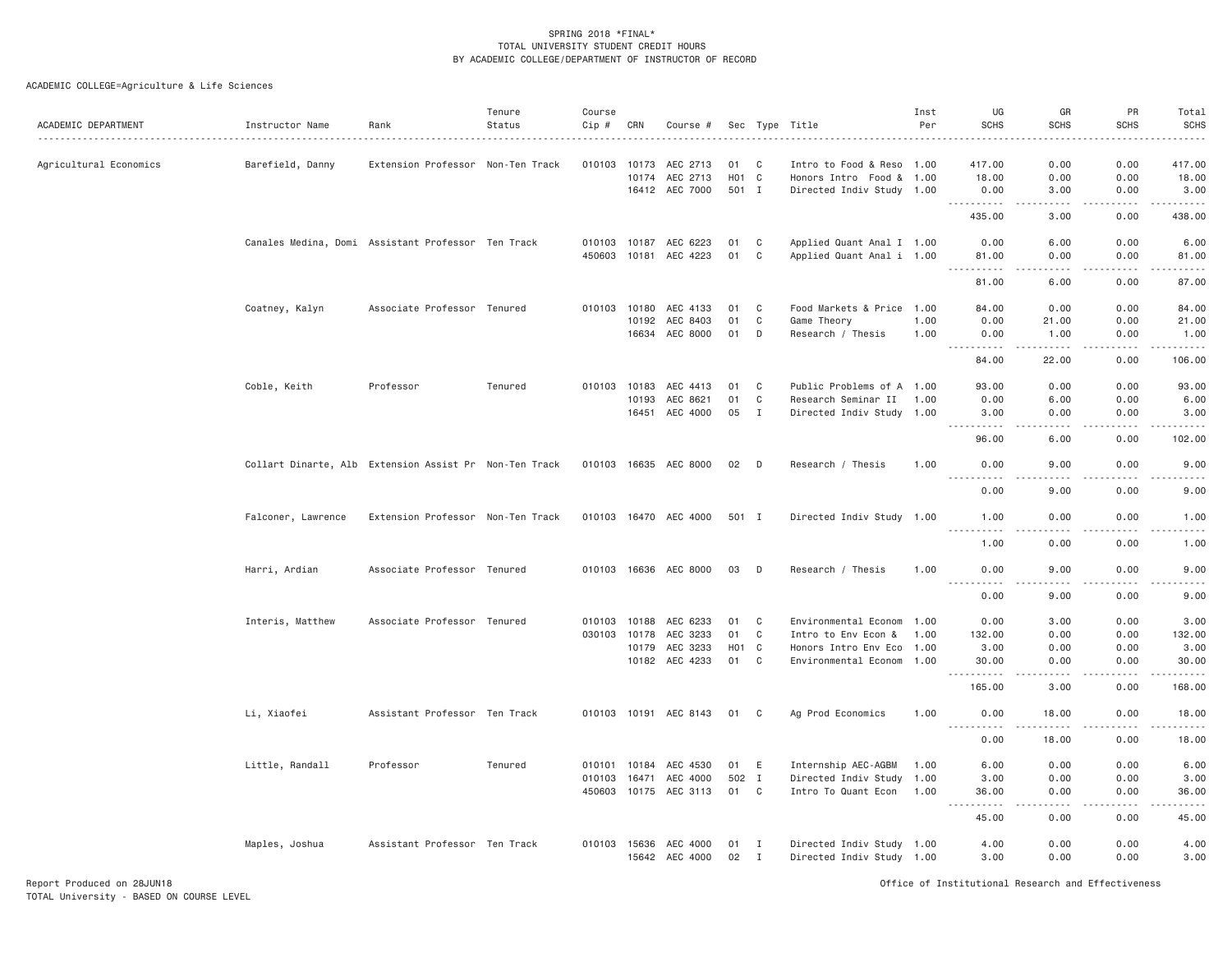| ACADEMIC DEPARTMENT                                          | Instructor Name    | Rank                              | Tenure<br>Status | Course<br>Cip # | CRN   | Course #                                       |            |              | Sec Type Title                                         | Inst<br>Per | UG<br><b>SCHS</b>     | GR<br><b>SCHS</b>     | PR<br><b>SCHS</b>  | Total<br>SCHS<br><u>.</u> |
|--------------------------------------------------------------|--------------------|-----------------------------------|------------------|-----------------|-------|------------------------------------------------|------------|--------------|--------------------------------------------------------|-------------|-----------------------|-----------------------|--------------------|---------------------------|
|                                                              |                    |                                   |                  |                 |       |                                                |            |              |                                                        |             | 7.00                  | 0.00                  | 0.00               | 7.00                      |
|                                                              |                    |                                   |                  |                 |       |                                                |            |              |                                                        |             |                       |                       |                    |                           |
| Agricultural Economics                                       | Maples, McKenzie   | Instructor                        | Non-Ten Track    |                 |       | 010101 10176 AEC 3133<br>010103 10185 AEC 4711 | 01 C<br>01 | - L          | Introductory Agribus 1.00<br>Agri-marketing Pract 1.00 |             | 348.00<br>27.00       | 0.00<br>0.00          | 0.00<br>0.00       | 348.00<br>27.00           |
|                                                              |                    |                                   |                  |                 |       |                                                |            |              |                                                        |             | <b></b>               |                       |                    |                           |
|                                                              |                    |                                   |                  |                 |       |                                                |            |              |                                                        |             | 375.00                | 0.00                  | 0.00               | 375.00                    |
|                                                              | Petrolia, Daniel   | Associate Professor Tenured       |                  | 010103 16637    |       | AEC 8000                                       | 04         | D            | Research / Thesis                                      | 1.00        | 0.00<br>----------    | 3.00<br>$\frac{1}{2}$ | 0.00               | 3.00                      |
|                                                              |                    |                                   |                  |                 |       |                                                |            |              |                                                        |             | 0.00                  | 3.00                  | 0.00               | 3.00                      |
|                                                              | Stevens, Andrew    | Assistant Professor Ten Track     |                  |                 |       | 010103 14312 AEC 8123                          | 01         | $\mathbf{C}$ | Analysis of Ag Marke 1.00                              |             | 0.00                  | 21.00                 | 0.00               | 21.00                     |
|                                                              |                    |                                   |                  |                 | 16367 | AEC 4990                                       | 01 C       |              | Special Topic In AEC 1.00                              |             | 21.00<br>.            | 0.00                  | 0.00               | 21.00                     |
|                                                              |                    |                                   |                  |                 |       |                                                |            |              |                                                        |             | 21.00                 | 21.00                 | 0.00               | 42.00                     |
|                                                              | Walters, Lurleen   | Assistant Professor Ten Track     |                  |                 |       | 010103 16638 AEC 8000                          | 05         | D D          | Research / Thesis                                      | 1.00        | 0.00<br>----------    | 6.00                  | 0.00               | 6.00                      |
|                                                              |                    |                                   |                  |                 |       |                                                |            |              |                                                        |             | 0.00                  | 6.00                  | 0.00               | 6.00                      |
|                                                              | Williams, Angelica | Instructor                        | Non-Ten Track    |                 |       | 450605 10177 AEC 3213                          | 01         | C.           | International Trade                                    | 1.00        | 126,00<br>.           | 0.00                  | 0.00               | 126.00                    |
|                                                              |                    |                                   |                  |                 |       |                                                |            |              |                                                        |             | 126.00                | 0.00                  | 0.00               | 126.00                    |
|                                                              | Williams, Brian    | Extension Assist Pr Non-Ten Track |                  |                 |       | 010103 14311 AEC 6343                          | 01 C       |              | Adv Farm Management                                    | 1.00        | 0.00                  | 6.00                  | 0.00               | 6.00                      |
|                                                              |                    |                                   |                  |                 |       | 010104 14310 AEC 4343                          | 01 C       |              | Adv Farm Management                                    | 1.00        | 66.00<br>----------   | 0.00                  | 0.00               | 66.00                     |
|                                                              |                    |                                   |                  |                 |       |                                                |            |              |                                                        |             | 66.00                 | 6.00                  | 0.00               | 72.00                     |
| ----------------------------------<br>Agricultural Economics |                    |                                   |                  |                 |       |                                                |            |              |                                                        |             | ==========<br>1502.00 | ==========<br>112,00  | ==========<br>0.00 | ==========<br>1614,00     |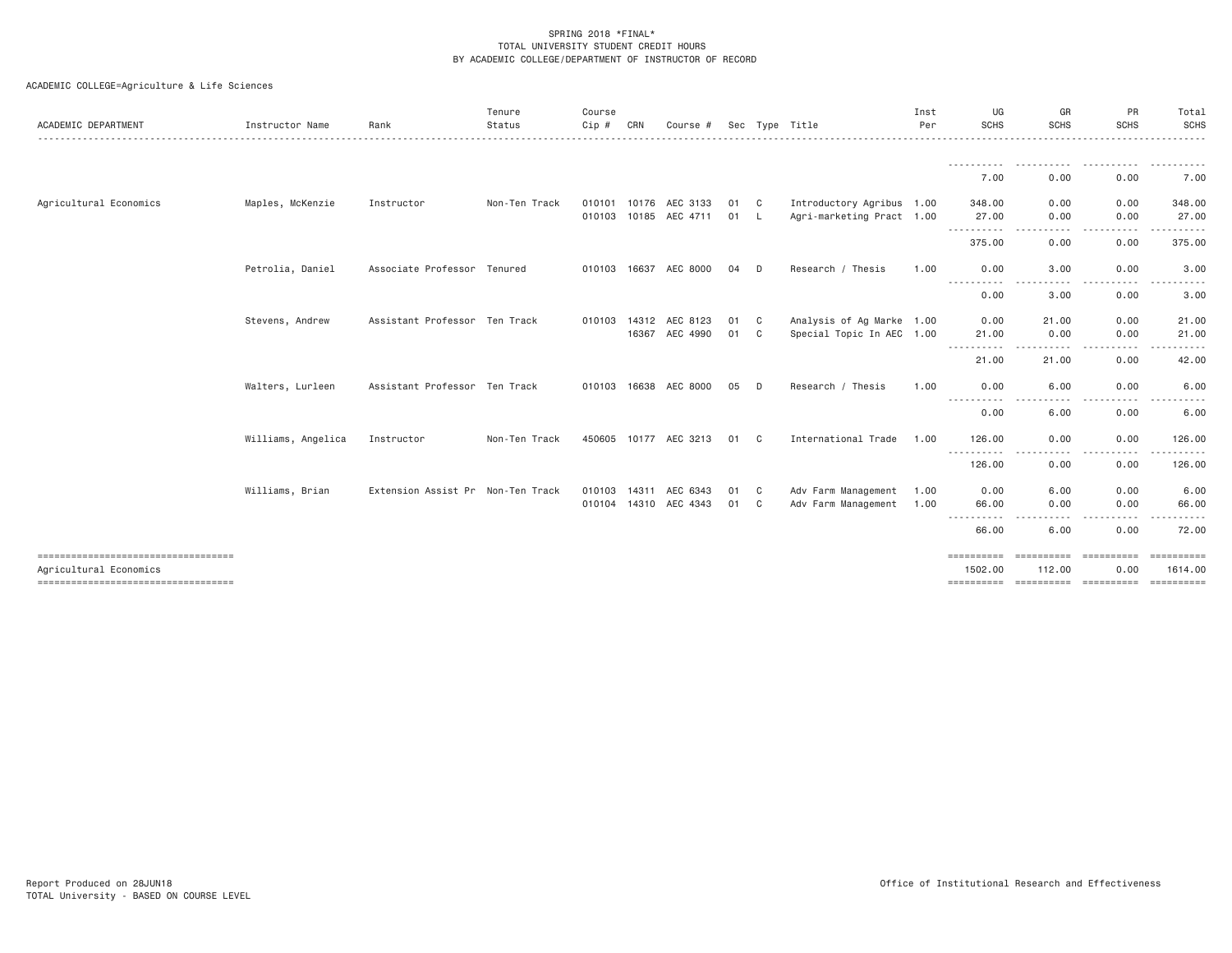| ACADEMIC DEPARTMENT  | Instructor Name                                    | Rank                          | Tenure<br>Status | Course<br>Cip # | CRN   | Course #       |     |              | Sec Type Title            | Inst<br>Per | UG<br><b>SCHS</b> | GR<br><b>SCHS</b> | PR<br><b>SCHS</b>                                                                                                                                            | Total<br><b>SCHS</b> |
|----------------------|----------------------------------------------------|-------------------------------|------------------|-----------------|-------|----------------|-----|--------------|---------------------------|-------------|-------------------|-------------------|--------------------------------------------------------------------------------------------------------------------------------------------------------------|----------------------|
|                      |                                                    |                               |                  |                 |       |                |     |              |                           |             |                   |                   |                                                                                                                                                              |                      |
| Animal Dairy Science | Cavinder, Clay                                     | Associate Professor Tenured   |                  | 010101          | 15748 | ADS 4000       | 01  | I            | Directed Indiv Study 1.00 |             | 3.00              | 0.00              | 0.00                                                                                                                                                         | 3.00                 |
|                      |                                                    |                               |                  |                 | 15854 | ADS 4000       | 02  | $\mathbf{I}$ | Directed Indiv Study 1.00 |             | 3.00              | 0.00              | 0.00                                                                                                                                                         | 3.00                 |
|                      |                                                    |                               |                  |                 | 15855 | ADS 4000       | 03  | $\mathbf{I}$ | Directed Indiv Study 1.00 |             | 3.00              | 0.00              | 0.00                                                                                                                                                         | 3.00                 |
|                      |                                                    |                               |                  |                 | 15905 | ADS 4000       | 04  | $\mathbf{I}$ | Directed Indiv Study 1.00 |             | 3.00              | 0.00              | 0.00                                                                                                                                                         | 3.00                 |
|                      |                                                    |                               |                  |                 | 15906 | ADS 4000       | 05  | $\mathbf{I}$ | Directed Indiv Study 1.00 |             | 3.00              | 0.00              | 0.00                                                                                                                                                         | 3.00                 |
|                      |                                                    |                               |                  |                 | 15907 | ADS 4000       | 06  | $\mathbf{I}$ | Directed Indiv Study 1.00 |             | 3.00              | 0.00              | 0.00                                                                                                                                                         | 3.00                 |
|                      |                                                    |                               |                  |                 | 15909 | ADS 4000       | 08  | I            | Directed Indiv Study 1.00 |             | 3.00              | 0.00              | 0.00                                                                                                                                                         | 3.00                 |
|                      |                                                    |                               |                  |                 | 15910 | ADS 4000       | 09  | I            | Directed Indiv Study 1.00 |             | 3.00              | 0.00              | 0.00                                                                                                                                                         | 3.00                 |
|                      |                                                    |                               |                  |                 | 15912 | ADS 4000       | 10  | $\mathbf{I}$ | Directed Indiv Study 1.00 |             | 3.00              | 0.00              | 0.00                                                                                                                                                         | 3.00                 |
|                      |                                                    |                               |                  | 010507          | 10105 | ADS 2102       | 01  | L            | Equine Conf/Perf Ev       | 1.00        | 70.00             | 0.00              | 0.00                                                                                                                                                         | 70.00                |
|                      |                                                    |                               |                  | 010901          | 14989 | ADS 8000       | 02  | D            | Research/Thesis           | 1.00        | 0.00              | 1.00              | 0.00                                                                                                                                                         | 1.00                 |
|                      |                                                    |                               |                  |                 | 15004 | ADS 9000       | 02  | D            | Research/Diss             | 1.00        | 0.00              | 5.00              | 0.00                                                                                                                                                         | 5.00                 |
|                      |                                                    |                               |                  | 010999          | 10145 | ADS 4520       | 02  | E            | Livestock Extension       | 1.00        | 3.00<br>.         | 0.00<br>$- - -$   | 0.00<br>.                                                                                                                                                    | 3.00<br>.            |
|                      |                                                    |                               |                  |                 |       |                |     |              |                           |             | 100.00            | 6.00              | 0.00                                                                                                                                                         | 106.00               |
|                      | Crow, Brett                                        | Instructor                    | Non-Ten Track    | 010901          | 10098 | ADS 1121       | 01  | $\perp$      | Animal Science Labor 1.00 |             | 21.00             | 0.00              | 0.00                                                                                                                                                         | 21.00                |
|                      |                                                    |                               |                  |                 | 10099 | ADS 1121       | 02  | $\mathsf{L}$ | Animal Science Labor      | 1.00        | 20.00             | 0.00              | 0.00                                                                                                                                                         | 20.00                |
|                      |                                                    |                               |                  |                 | 10100 | ADS 1121       | 03  | L            | Animal Science Labor      | 1.00        | 22.00             | 0.00              | 0.00                                                                                                                                                         | 22.00                |
|                      |                                                    |                               |                  |                 | 10101 | ADS 1121       | 04  | L.           | Animal Science Labor 1.00 |             | 16.00             | 0.00              | 0.00                                                                                                                                                         | 16.00                |
|                      |                                                    |                               |                  |                 | 10120 | ADS 4212       | 01  | $\mathsf{L}$ | Livestock Eval            | 1.00        | 58.00             | 0.00              | 0.00                                                                                                                                                         | 58.00                |
|                      |                                                    |                               |                  |                 | 10125 | ADS 4232       | 01  | $\mathsf{L}$ | Adv Livestk Eval          | 1.00        | 10.00             | 0.00              | 0.00                                                                                                                                                         | 10.00                |
|                      |                                                    |                               |                  |                 | 14247 | ADS 1121       | 05  | L            | Animal Science Labor 1.00 |             | 24.00             | 0.00              | 0.00                                                                                                                                                         | 24.00                |
|                      |                                                    |                               |                  | 010905          | 10115 | ADS 3812       | 01  | <b>L</b>     | Dairy Cattle Apprais 1.00 |             | 38.00             | 0.00              | 0.00                                                                                                                                                         | 38.00                |
|                      |                                                    |                               |                  |                 |       |                |     |              |                           |             | .<br>209.00       | $- - - -$<br>0.00 | .<br>0.00                                                                                                                                                    | .<br>209.00          |
|                      | Devost-Burnett, Derr Assistant Professor Ten Track |                               |                  | 010101          | 16742 | ADS 4000       | 11  | $\mathbf{I}$ | Directed Indiv Study 1.00 |             | 1.00              | 0.00              | 0.00                                                                                                                                                         | 1.00                 |
|                      |                                                    |                               |                  | 010901          | 14990 | ADS 8000       | 03  | D            | Research/Thesis           | 1.00        | 0.00              | 15.00             | 0.00                                                                                                                                                         | 15.00                |
|                      |                                                    |                               |                  |                 | 16531 | ADS 7000       | 02  | $\mathbf{I}$ | Directed Indiv Study 1.00 |             | 0.00              | 3.00              | 0.00                                                                                                                                                         | 3.00                 |
|                      |                                                    |                               |                  |                 | 16532 | ADS 7000       | 03  | $\mathbf{I}$ | Directed Indiv Study 1.00 |             | 0.00              | 3.00              | 0.00                                                                                                                                                         | 3.00                 |
|                      |                                                    |                               |                  | 010999          | 10142 | ADS 4440       | 13  | E            | Research Exp Pract        | 1.00        | 3.00<br>22222     | 0.00<br>.         | 0.00<br>.                                                                                                                                                    | 3.00<br>.            |
|                      |                                                    |                               |                  |                 |       |                |     |              |                           |             | 4.00              | 21.00             | 0.00                                                                                                                                                         | 25.00                |
|                      | Dinh, Thu                                          | Assistant Professor Ten Track |                  | 010401          | 10112 | ADS 3314       | 01  | C            | Intro to Meat Scienc 1.00 |             | 132.00            | 0.00              | 0.00                                                                                                                                                         | 132.00               |
|                      |                                                    |                               |                  |                 | 10113 | ADS 3314       | 03  | К            | Intro to Meat Scienc 1.00 |             | 0.00              | 0.00              | 0.00                                                                                                                                                         | 0.00                 |
|                      |                                                    |                               |                  |                 |       | 10114 ADS 3314 | 04  | К            | Intro to Meat Scienc 1.00 |             | 0.00              | 0.00              | 0.00                                                                                                                                                         | 0.00                 |
|                      |                                                    |                               |                  |                 | 12004 | FNH 3314       | 01  | C            | Intro to Meat Scienc 1.00 |             | 20.00             | 0.00              | 0.00                                                                                                                                                         | 20.00                |
|                      |                                                    |                               |                  |                 | 12005 | FNH 3314       | 03  | K            | Intro to Meat Scienc 1.00 |             | 0.00              | 0.00              | 0.00                                                                                                                                                         | 0.00                 |
|                      |                                                    |                               |                  |                 | 12006 | FNH 3314       | 04  | К            | Intro to Meat Scienc 1.00 |             | 0.00              | 0.00              | 0.00                                                                                                                                                         | 0.00                 |
|                      |                                                    |                               |                  | 010901          | 14991 | ADS 8000       | 04  | D            | Research/Thesis           | 1.00        | 0.00              | 9.00              | 0.00                                                                                                                                                         | 9.00                 |
|                      |                                                    |                               |                  |                 | 15006 | ADS 9000       | 04  | D            | Research/Diss             | 1.00        | 0.00<br>.         | 15.00             | 0.00<br>$\frac{1}{2} \left( \frac{1}{2} \right) \left( \frac{1}{2} \right) \left( \frac{1}{2} \right) \left( \frac{1}{2} \right) \left( \frac{1}{2} \right)$ | 15.00<br>.           |
|                      |                                                    |                               |                  |                 |       |                |     |              |                           |             | 152.00            | 24.00             | 0.00                                                                                                                                                         | 176.00               |
|                      | Graves, Jessica                                    | Instructor                    | Non-Ten Track    | 010000          | 10092 | ADS 1013       | 01  | C            | Animal Agriculture & 0.50 |             | 64.50             | 0.00              | 0.00                                                                                                                                                         | 64.50                |
|                      |                                                    |                               |                  |                 | 13171 | PO 1013        | 01  | C            | Animal Agriculture & 0.50 |             | 16.50             | 0.00              | 0.00                                                                                                                                                         | 16.50                |
|                      |                                                    |                               |                  | 010101          | 10129 | ADS 4420       | 01  | E            | ADS Internship            | 1.00        | 91.00             | 0.00              | 0.00                                                                                                                                                         | 91.00                |
|                      |                                                    |                               |                  | 010701          | 12104 | GA 2103        | 01  | C            | International Ag Sys 0.50 |             | 10.50             | 0.00              | 0.00                                                                                                                                                         | 10.50                |
|                      |                                                    |                               |                  | 010901          | 10093 | ADS 1111       | 01  | C            | Orientation to ADS        | 1.00        | 54.00             | 0.00              | 0.00                                                                                                                                                         | 54.00                |
|                      |                                                    |                               |                  |                 | 10124 | ADS 4221       | S01 | -S           | Capstone in Animal & 0.50 |             | 20.00             | 0.00              | 0.00                                                                                                                                                         | 20.00                |
|                      |                                                    |                               |                  |                 | 16389 | ADS 4990       | 801 | C            | Special Topic In ADS 1.00 |             | 33,00             | 0.00              | 0.00                                                                                                                                                         | 33.00                |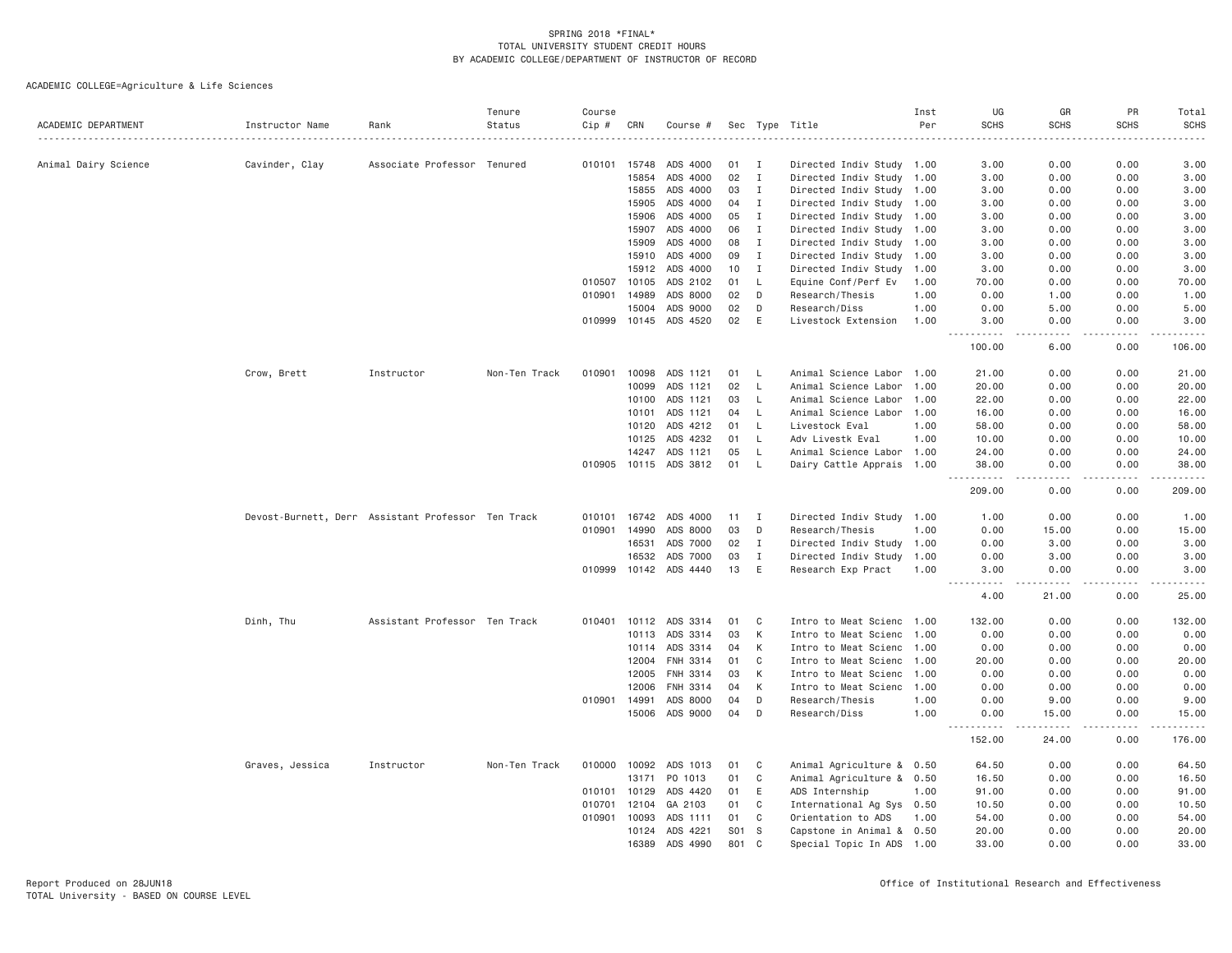| ACADEMIC DEPARTMENT  | Instructor Name | Rank                              | Tenure<br>Status | Course<br>Cip # | CRN          | Course #              |       |          | Sec Type Title            | Inst<br>Per | UG<br><b>SCHS</b>                           | GR<br><b>SCHS</b> | PR<br><b>SCHS</b>                                                                                                                                            | Total<br><b>SCHS</b>            |
|----------------------|-----------------|-----------------------------------|------------------|-----------------|--------------|-----------------------|-------|----------|---------------------------|-------------|---------------------------------------------|-------------------|--------------------------------------------------------------------------------------------------------------------------------------------------------------|---------------------------------|
|                      |                 |                                   |                  |                 |              |                       |       |          |                           |             | <b></b>                                     |                   | .                                                                                                                                                            | .                               |
|                      |                 |                                   |                  |                 |              |                       |       |          |                           |             | 289.50                                      | 0.00              | 0.00                                                                                                                                                         | 289.50                          |
| Animal Dairy Science | Hodge, Lauren   | Grad Research Assis Non-Ten Track |                  |                 | 010302 10108 | ADS 3221              | 01    | L        | Prac. In Horse Care       | 1.00        | 23.00                                       | 0.00              | 0.00                                                                                                                                                         | 23.00                           |
|                      |                 |                                   |                  |                 |              | 14248 ADS 3221        | 02    | - L      | Prac. In Horse Care       | 1.00        | 18.00                                       | 0.00<br>.         | 0.00<br>$\frac{1}{2} \left( \frac{1}{2} \right) \left( \frac{1}{2} \right) \left( \frac{1}{2} \right) \left( \frac{1}{2} \right) \left( \frac{1}{2} \right)$ | 18.00                           |
|                      |                 |                                   |                  |                 |              |                       |       |          |                           |             | 41.00                                       | 0.00              | 0.00                                                                                                                                                         | 41.00                           |
|                      | Jousan, Frank   | Extension Assoc Pro Non-Ten Track |                  |                 |              | 010999 16743 ADS 4520 | 04    | E        | Livestock Extension       | 1.00        | 4.00<br>.                                   | 0.00<br>.         | 0.00<br>.                                                                                                                                                    | 4.00<br>.                       |
|                      |                 |                                   |                  |                 |              |                       |       |          |                           |             | 4.00                                        | 0.00              | 0.00                                                                                                                                                         | 4.00                            |
|                      | Karisch, Brandi | Extension Assist Pr Non-Ten Track |                  |                 | 010901 10124 | ADS 4221              | S01 S |          | Capstone in Animal & 0.50 |             | 20.00                                       | 0.00              | 0.00                                                                                                                                                         | 20.00                           |
|                      |                 |                                   |                  |                 | 14992        | ADS 8000              | 05    | D        | Research/Thesis           | 1.00        | 0.00                                        | 9.00              | 0.00                                                                                                                                                         | 9.00                            |
|                      |                 |                                   |                  |                 | 010999 10144 | ADS 4520              | 01    | E        | Livestock Extension       | 1.00        | 3.00<br>. <b>.</b>                          | 0.00              | 0.00                                                                                                                                                         | 3.00                            |
|                      |                 |                                   |                  |                 |              |                       |       |          |                           |             | 23.00                                       | 9,00              | 0.00                                                                                                                                                         | 32.00                           |
|                      | Larson, Jamie   | Associate Professor Tenured       |                  | 010901          | 10096        | ADS 1113              | 03    | C        | Animal Science            | 1.00        | 258.00                                      | 0.00              | 0.00                                                                                                                                                         | 258.00                          |
|                      |                 |                                   |                  |                 | 14993        | ADS 8000              | 06    | D        | Research/Thesis           | 1.00        | 0.00                                        | 5.00              | 0.00                                                                                                                                                         | 5.00                            |
|                      |                 |                                   |                  |                 | 010904 10168 | ADS 8111              | 01    | S        | Nutrition Seminar         | 1.00        | 0.00                                        | 5.00              | 0.00                                                                                                                                                         | 5.00                            |
|                      |                 |                                   |                  | 011001          | 10170        | ADS 8131              | 01    | S        | Nutrition Seminar         | 1.00        | 0.00                                        | 2.00              | 0.00                                                                                                                                                         | 2.00                            |
|                      |                 |                                   |                  |                 | 260707 10146 | ADS 4611              | 01    | L        | Prac In Phy & Repro       | 1.00        | 24.00                                       | 0.00              | 0.00                                                                                                                                                         | 24.00                           |
|                      |                 |                                   |                  |                 | 10147        | ADS 4611              | 02    | L.       | Prac In Phy & Repro       | 1.00        | 22.00                                       | 0.00              | 0.00                                                                                                                                                         | 22.00                           |
|                      |                 |                                   |                  |                 |              | 10148 ADS 4613        | 01    | C        | Physiology Of Repro       | 1.00        | 183.00<br>1.1.1.1.1<br>$\sim$ $\sim$ $\sim$ | 0.00<br>.         | 0.00<br><b><i><u>.</u></i></b>                                                                                                                               | 183.00<br><b><i><u></u></i></b> |
|                      |                 |                                   |                  |                 |              |                       |       |          |                           |             | 487.00                                      | 12.00             | 0.00                                                                                                                                                         | 499.00                          |
|                      | Lemley, Caleb   | Assistant Professor Ten Track     |                  | 010000          | 15742        | GA 4000               | 06    | I        | Dis in Agriculture        | 1.00        | 3.00                                        | 0.00              | 0.00                                                                                                                                                         | 3.00                            |
|                      |                 |                                   |                  |                 | 16047        | GA 4000               | 10    | I        | Dis in Agriculture        | 1.00        | 3.00                                        | 0.00              | 0.00                                                                                                                                                         | 3.00                            |
|                      |                 |                                   |                  | 010901          | 14994        | ADS 8000              | 07    | D        | Research/Thesis           | 1.00        | 0.00                                        | 9.00              | 0.00                                                                                                                                                         | 9.00                            |
|                      |                 |                                   |                  |                 | 010903 14243 | ADS 3014              | 01    | B        | Anatomy and Physiolo 1.00 |             | 84.00                                       | 0.00              | 0.00                                                                                                                                                         | 84.00                           |
|                      |                 |                                   |                  |                 |              | 14244 ADS 3014        | 02    | B        | Anatomy and Physiolo      | 1.00        | 72.00                                       | 0.00              | 0.00                                                                                                                                                         | 72.00                           |
|                      |                 |                                   |                  |                 |              |                       |       |          |                           |             | $\frac{1}{2}$<br>162.00                     | 9,00              | 0.00                                                                                                                                                         | 171.00                          |
|                      | Liao, Shengfa   | Assistant Professor Ten Track     |                  |                 | 010302 10116 | ADS 4111              | 01    | <b>L</b> | Swine Production & M      | 1.00        | 19.00                                       | 0.00              | 0.00                                                                                                                                                         | 19.00                           |
|                      |                 |                                   |                  |                 | 10154        | ADS 6111              | 01    | L.       | Swine Production & M      | 1.00        | 0.00                                        | 2.00              | 0.00                                                                                                                                                         | 2.00                            |
|                      |                 |                                   |                  |                 | 010901 10118 | ADS 4113              | 01    | C        | Swine Science             | 1.00        | 78.00                                       | 0.00              | 0.00                                                                                                                                                         | 78.00                           |
|                      |                 |                                   |                  |                 | 10155        | ADS 6113              | 01    | C        | Swine Science             | 1.00        | 0.00                                        | 6.00              | 0.00                                                                                                                                                         | 6.00                            |
|                      |                 |                                   |                  |                 | 14995        | ADS 8000              | 08    | D        | Research/Thesis           | 1.00        | 0.00                                        | 9.00              | 0.00                                                                                                                                                         | 9.00                            |
|                      |                 |                                   |                  |                 |              | 15010 ADS 9000        | 08    | D        | Research/Diss             | 1.00        | 0.00<br>.                                   | 8,00              | 0.00<br>.                                                                                                                                                    | 8.00                            |
|                      |                 |                                   |                  |                 |              |                       |       |          |                           |             | 97.00                                       | 25.00             | 0.00                                                                                                                                                         | 122.00                          |
|                      | McGee, Dwight   | Non-Employee                      | Not Applicable   |                 | 010302 10166 | ADS 6811              | 01    | - L      | Dairy Mgmt Lab            | 1.00        | 0.00                                        | 1.00              | 0.00                                                                                                                                                         | 1.00                            |
|                      |                 |                                   |                  | 010905          | 10152        | ADS 4811              | 01    | L.       | Dairy Mgmt Lab            | 1.00        | 13.00                                       | 0.00              | 0.00                                                                                                                                                         | 13.00                           |
|                      |                 |                                   |                  |                 | 10153        | ADS 4813              | 01    | C        | Dairy Farm Mgt            | 1.00        | 75.00                                       | 0.00              | 0.00                                                                                                                                                         | 75.00                           |
|                      |                 |                                   |                  |                 |              | 10167 ADS 6813        | 01    | C        | Dairy Farm Mgt.           | 1.00        | 0.00<br>$\sim$ $\sim$                       | 3.00              | 0.00                                                                                                                                                         | 3.00                            |
|                      |                 |                                   |                  |                 |              |                       |       |          |                           |             | 88.00                                       | 4.00              | 0.00                                                                                                                                                         | 92.00                           |
|                      | Memili, Erdogan | Professor                         | Tenured          |                 | 010901 14250 | ADS 8973              | 01    | C        | Scientific Writing        | 1.00        | 0.00                                        | 12.00             | 0.00                                                                                                                                                         | 12.00                           |
|                      |                 |                                   |                  |                 | 14996        | ADS 8000              | 09    | D        | Research/Thesis           | 1.00        | 0.00                                        | 3.00              | 0.00                                                                                                                                                         | 3.00                            |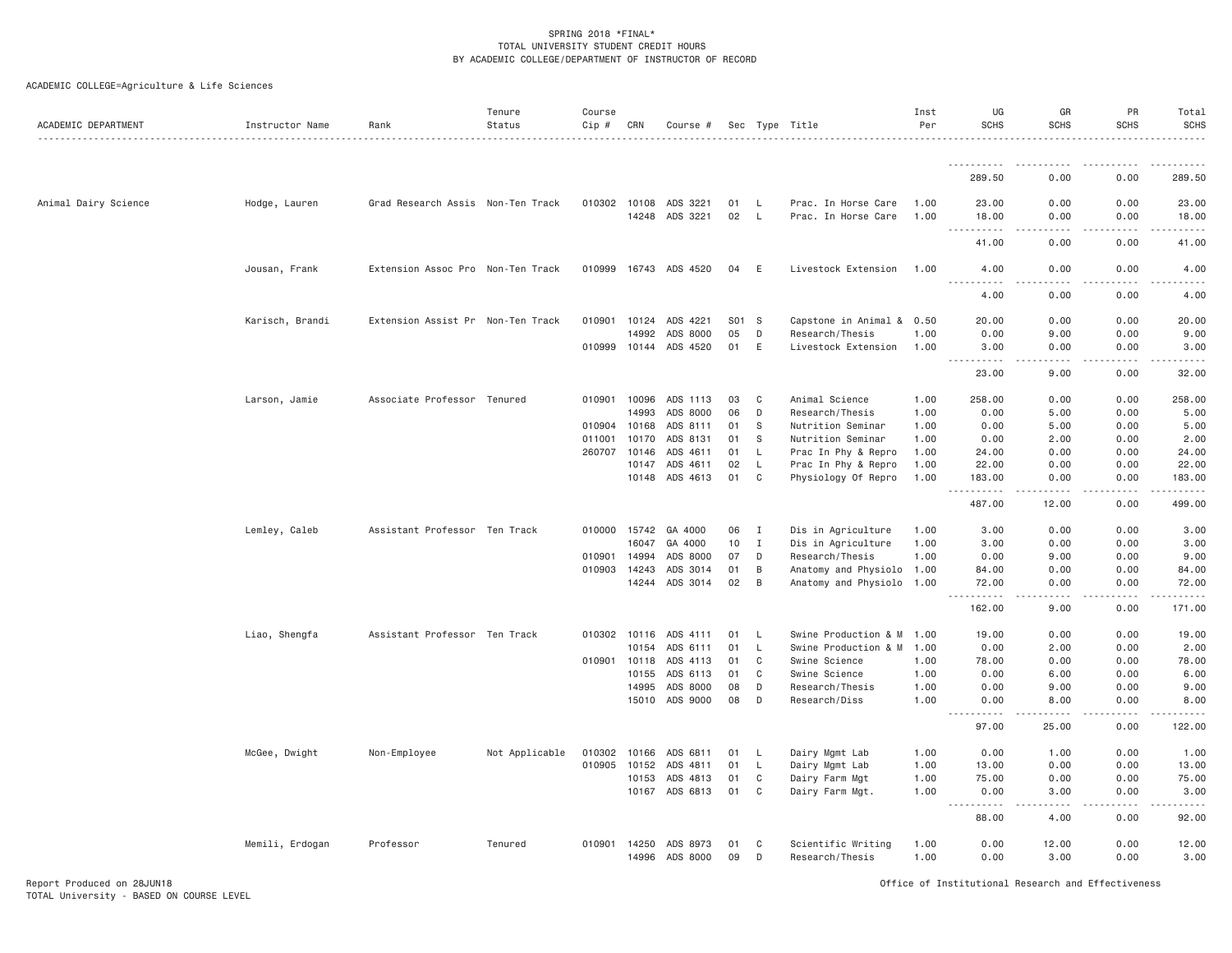| ACADEMIC DEPARTMENT  | Instructor Name                                        | Rank                              | Tenure<br>Status | Course<br>Cip # | CRN   | Course #              |    |              | Sec Type Title            | Inst<br>Per | UG<br><b>SCHS</b>                                                                                                                                                                                                                                                                                                                                                                                         | GR<br><b>SCHS</b> | PR<br>SCHS                                                                                                                                                   | Total<br><b>SCHS</b>                                                                                                                                           |
|----------------------|--------------------------------------------------------|-----------------------------------|------------------|-----------------|-------|-----------------------|----|--------------|---------------------------|-------------|-----------------------------------------------------------------------------------------------------------------------------------------------------------------------------------------------------------------------------------------------------------------------------------------------------------------------------------------------------------------------------------------------------------|-------------------|--------------------------------------------------------------------------------------------------------------------------------------------------------------|----------------------------------------------------------------------------------------------------------------------------------------------------------------|
| Animal Dairy Science | Memili, Erdogan                                        | Professor                         | Tenured          |                 |       | 010901 15011 ADS 9000 | 09 | D            | Research/Diss             | 1.00        | 0.00                                                                                                                                                                                                                                                                                                                                                                                                      | 2.00              | 0.00                                                                                                                                                         | 2.00                                                                                                                                                           |
|                      |                                                        |                                   |                  |                 |       |                       |    |              |                           |             | $\omega_{\rm c}$ and $\omega_{\rm c}$<br>$\frac{1}{2} \left( \frac{1}{2} \right) \left( \frac{1}{2} \right) \left( \frac{1}{2} \right) \left( \frac{1}{2} \right)$<br>0.00                                                                                                                                                                                                                                | 17.00             | 0.00                                                                                                                                                         | 17.00                                                                                                                                                          |
|                      | Nguekam Feugang, Jea Research Assist Pro Non-Ten Track |                                   |                  | 010000          | 16597 | GA 4000               | 13 | $\mathbf{I}$ | Dis in Agriculture        | 1.00        | 3.00                                                                                                                                                                                                                                                                                                                                                                                                      | 0.00              | 0.00                                                                                                                                                         | 3.00                                                                                                                                                           |
|                      |                                                        |                                   |                  |                 | 16598 | GA 4000               | 14 | $\mathbf{I}$ | Dis in Agriculture        | 1.00        | 3.00<br>.<br>$\frac{1}{2} \frac{1}{2} \frac{1}{2} \frac{1}{2} \frac{1}{2} \frac{1}{2} \frac{1}{2} \frac{1}{2} \frac{1}{2} \frac{1}{2} \frac{1}{2} \frac{1}{2} \frac{1}{2} \frac{1}{2} \frac{1}{2} \frac{1}{2} \frac{1}{2} \frac{1}{2} \frac{1}{2} \frac{1}{2} \frac{1}{2} \frac{1}{2} \frac{1}{2} \frac{1}{2} \frac{1}{2} \frac{1}{2} \frac{1}{2} \frac{1}{2} \frac{1}{2} \frac{1}{2} \frac{1}{2} \frac{$ | 0.00<br>.         | 0.00<br><b>.</b>                                                                                                                                             | 3.00                                                                                                                                                           |
|                      |                                                        |                                   |                  |                 |       |                       |    |              |                           |             | 6.00                                                                                                                                                                                                                                                                                                                                                                                                      | 0.00              | 0.00                                                                                                                                                         | 6.00                                                                                                                                                           |
|                      | Nicodemus, Molly                                       | Associate Professor Tenured       |                  | 010507          | 10102 | ADS 1132              | 01 | C            | Intro to Horsemanshi 1.00 |             | 40.00                                                                                                                                                                                                                                                                                                                                                                                                     | 0.00              | 0.00                                                                                                                                                         | 40.00                                                                                                                                                          |
|                      |                                                        |                                   |                  |                 | 10103 | ADS 1132              | 02 | К            | Intro to Horsemanshi 1.00 |             | 0.00                                                                                                                                                                                                                                                                                                                                                                                                      | 0.00              | 0.00                                                                                                                                                         | 0.00                                                                                                                                                           |
|                      |                                                        |                                   |                  |                 | 10104 | ADS 1132              | 03 | К            | Intro to Horsemanshi 1.00 |             | 0.00                                                                                                                                                                                                                                                                                                                                                                                                      | 0.00              | 0.00                                                                                                                                                         | 0.00                                                                                                                                                           |
|                      |                                                        |                                   |                  |                 | 10109 | ADS 3223              | 01 | B            | Horse Management          | 1.00        | 123.00                                                                                                                                                                                                                                                                                                                                                                                                    | 0.00              | 0.00                                                                                                                                                         | 123.00                                                                                                                                                         |
|                      |                                                        |                                   |                  | 010901          | 10106 | ADS 2111              | 01 | C            | ADS Career Planning       | 1.00        | 58,00                                                                                                                                                                                                                                                                                                                                                                                                     | 0.00              | 0.00                                                                                                                                                         | 58.00                                                                                                                                                          |
|                      |                                                        |                                   |                  |                 | 10107 | ADS 2223              | 01 | C            | Companion Animal          | 1.00        | 117.00                                                                                                                                                                                                                                                                                                                                                                                                    | 0.00              | 0.00                                                                                                                                                         | 117.00                                                                                                                                                         |
|                      |                                                        |                                   |                  |                 | 16221 | ADS 7000              | 01 | $\mathbf{I}$ | Directed Indiv Study 1.00 |             | 0.00                                                                                                                                                                                                                                                                                                                                                                                                      | 2.00              | 0.00                                                                                                                                                         | 2.00                                                                                                                                                           |
|                      |                                                        |                                   |                  | 512313 10110    |       | ADS 3233              | 01 | B            | Equine Assisted Ther 1.00 |             | 30.00                                                                                                                                                                                                                                                                                                                                                                                                     | 0.00              | 0.00                                                                                                                                                         | 30.00                                                                                                                                                          |
|                      |                                                        |                                   |                  |                 |       | 10111 ADS 3233        | 02 | B            | Equine Assisted Ther 1.00 |             | 30.00<br>$\frac{1}{2}$                                                                                                                                                                                                                                                                                                                                                                                    | 0.00<br>$- - -$   | 0.00                                                                                                                                                         | 30.00                                                                                                                                                          |
|                      |                                                        |                                   |                  |                 |       |                       |    |              |                           |             | 398.00                                                                                                                                                                                                                                                                                                                                                                                                    | 2.00              | 0.00                                                                                                                                                         | 400.00                                                                                                                                                         |
|                      | Rivera, J.                                             | Extension Assoc Pro Non-Ten Track |                  | 010901          | 15000 | ADS 8000              | 13 | D            | Research/Thesis           | 1.00        | 0.00<br><u>.</u>                                                                                                                                                                                                                                                                                                                                                                                          | 1.00<br>.         | 0.00<br>.                                                                                                                                                    | 1.00<br>$\frac{1}{2}$                                                                                                                                          |
|                      |                                                        |                                   |                  |                 |       |                       |    |              |                           |             | 0.00                                                                                                                                                                                                                                                                                                                                                                                                      | 1.00              | 0.00                                                                                                                                                         | 1.00                                                                                                                                                           |
|                      | Rude, Brian                                            | Professor                         | Tenured          | 010901          | 15001 | ADS 8000              | 14 | D            | Research/Thesis           | 1.00        | 0.00                                                                                                                                                                                                                                                                                                                                                                                                      | 12.00             | 0.00                                                                                                                                                         | 12.00                                                                                                                                                          |
|                      |                                                        |                                   |                  |                 | 15016 | ADS 9000              | 14 | D            | Research/Diss             | 1.00        | 0.00                                                                                                                                                                                                                                                                                                                                                                                                      | 10.00             | 0.00                                                                                                                                                         | 10.00                                                                                                                                                          |
|                      |                                                        |                                   |                  | 010904 10121    |       | ADS 4213              | 01 | B            | Feeds and Feeding         | 1.00        | 75.00                                                                                                                                                                                                                                                                                                                                                                                                     | 0.00              | 0.00                                                                                                                                                         | 75.00                                                                                                                                                          |
|                      |                                                        |                                   |                  |                 | 10122 | ADS 4213              | 02 | B            | Feeds and Feeding         | 1.00        | 69.00                                                                                                                                                                                                                                                                                                                                                                                                     | 0.00              | 0.00                                                                                                                                                         | 69.00                                                                                                                                                          |
|                      |                                                        |                                   |                  |                 | 10123 | ADS 4213              | 03 | B            | Feeds and Feeding         | 1.00        | 78.00                                                                                                                                                                                                                                                                                                                                                                                                     | 0.00              | 0.00                                                                                                                                                         | 78.00                                                                                                                                                          |
|                      |                                                        |                                   |                  | 010999          | 10139 | ADS 4440              | 09 | E            | Research Exp Pract        | 1.00        | 3.00<br>$\sim$ $\sim$ $\sim$<br>.                                                                                                                                                                                                                                                                                                                                                                         | 0.00              | 0.00                                                                                                                                                         | 3.00                                                                                                                                                           |
|                      |                                                        |                                   |                  |                 |       |                       |    |              |                           |             | 225.00                                                                                                                                                                                                                                                                                                                                                                                                    | 22.00             | 0.00                                                                                                                                                         | 247.00                                                                                                                                                         |
|                      | Ryan, Peter                                            | Professor                         | Tenured          | 309999          | 12952 | NSE 4200              | 01 | A            | Natl Student Exchang 1.00 |             | 30.00                                                                                                                                                                                                                                                                                                                                                                                                     | 0.00              | 0.00                                                                                                                                                         | 30.00                                                                                                                                                          |
|                      |                                                        |                                   |                  |                 | 12953 | NSE 4200              | 02 | A            | Natl Student Exch.        | 1.00        | 15.00<br>$  -$<br>.                                                                                                                                                                                                                                                                                                                                                                                       | 0.00<br>.         | 0.00<br>$\frac{1}{2} \left( \frac{1}{2} \right) \left( \frac{1}{2} \right) \left( \frac{1}{2} \right) \left( \frac{1}{2} \right) \left( \frac{1}{2} \right)$ | 15.00<br>.                                                                                                                                                     |
|                      |                                                        |                                   |                  |                 |       |                       |    |              |                           |             | 45.00                                                                                                                                                                                                                                                                                                                                                                                                     | 0.00              | 0.00                                                                                                                                                         | 45.00                                                                                                                                                          |
|                      | Smith, Trent                                           | Associate Professor Tenured       |                  | 010000          | 16473 | GA 4000               | 11 | I            | Dis in Agriculture        | 1.00        | 3.00                                                                                                                                                                                                                                                                                                                                                                                                      | 0.00              | 0.00                                                                                                                                                         | 3.00                                                                                                                                                           |
|                      |                                                        |                                   |                  | 010302 10127    |       | ADS 4321              | 01 | $\mathsf{L}$ | Beef Cattle Laborato 1.00 |             | 17.00                                                                                                                                                                                                                                                                                                                                                                                                     | 0.00              | 0.00                                                                                                                                                         | 17.00                                                                                                                                                          |
|                      |                                                        |                                   |                  |                 | 14249 | ADS 4321              | 02 | <b>L</b>     | Beef Cattle Laborato      | 1.00        | 14.00                                                                                                                                                                                                                                                                                                                                                                                                     | 0.00              | 0.00                                                                                                                                                         | 14.00                                                                                                                                                          |
|                      |                                                        |                                   |                  |                 | 16557 | ADS 6321              | 02 | <b>L</b>     | Beef Cattle Laborato      | 1.00        | 0.00                                                                                                                                                                                                                                                                                                                                                                                                      | 1.00              | 0.00                                                                                                                                                         | 1.00                                                                                                                                                           |
|                      |                                                        |                                   |                  | 010901          | 10128 | ADS 4323              | 01 | C            | Beef Cattle Science       | 1.00        | 117.00                                                                                                                                                                                                                                                                                                                                                                                                    | 0.00              | 0.00                                                                                                                                                         | 117.00                                                                                                                                                         |
|                      |                                                        |                                   |                  |                 | 10159 | ADS 6323              | 01 | C            | Beef Cattle Science       | 1.00        | 0.00                                                                                                                                                                                                                                                                                                                                                                                                      | 3.00              | 0.00                                                                                                                                                         | 3.00                                                                                                                                                           |
|                      |                                                        |                                   |                  |                 | 16554 | ADS 8004              | 01 | B            | Meth Appl & Data Ana 1.00 |             | 0.00                                                                                                                                                                                                                                                                                                                                                                                                      | 16.00             | 0.00                                                                                                                                                         | 16.00                                                                                                                                                          |
|                      |                                                        |                                   |                  | 010902 10119    |       | ADS 4123              | 01 | C            | Animal Breeding           | 1.00        | 219.00<br>.                                                                                                                                                                                                                                                                                                                                                                                               | 0.00<br>.         | 0.00<br>.                                                                                                                                                    | 219.00<br>$\frac{1}{2} \left( \frac{1}{2} \right) \left( \frac{1}{2} \right) \left( \frac{1}{2} \right) \left( \frac{1}{2} \right) \left( \frac{1}{2} \right)$ |
|                      |                                                        |                                   |                  |                 |       |                       |    |              |                           |             | 370.00                                                                                                                                                                                                                                                                                                                                                                                                    | 20.00             | 0.00                                                                                                                                                         | 390.00                                                                                                                                                         |
|                      | Stone, Amanda                                          | Assistant Professor Ten Track     |                  | 010901          | 15002 | ADS 8000              | 15 | D            | Research/Thesis           | 1.00        | 0.00                                                                                                                                                                                                                                                                                                                                                                                                      | 1.00              | 0.00                                                                                                                                                         | 1.00                                                                                                                                                           |
|                      |                                                        |                                   |                  | 260707          | 10150 | ADS 4623              | 01 | B            | Physiol Of Lactation 1.00 |             | 36.00                                                                                                                                                                                                                                                                                                                                                                                                     | 0.00              | 0.00                                                                                                                                                         | 36.00                                                                                                                                                          |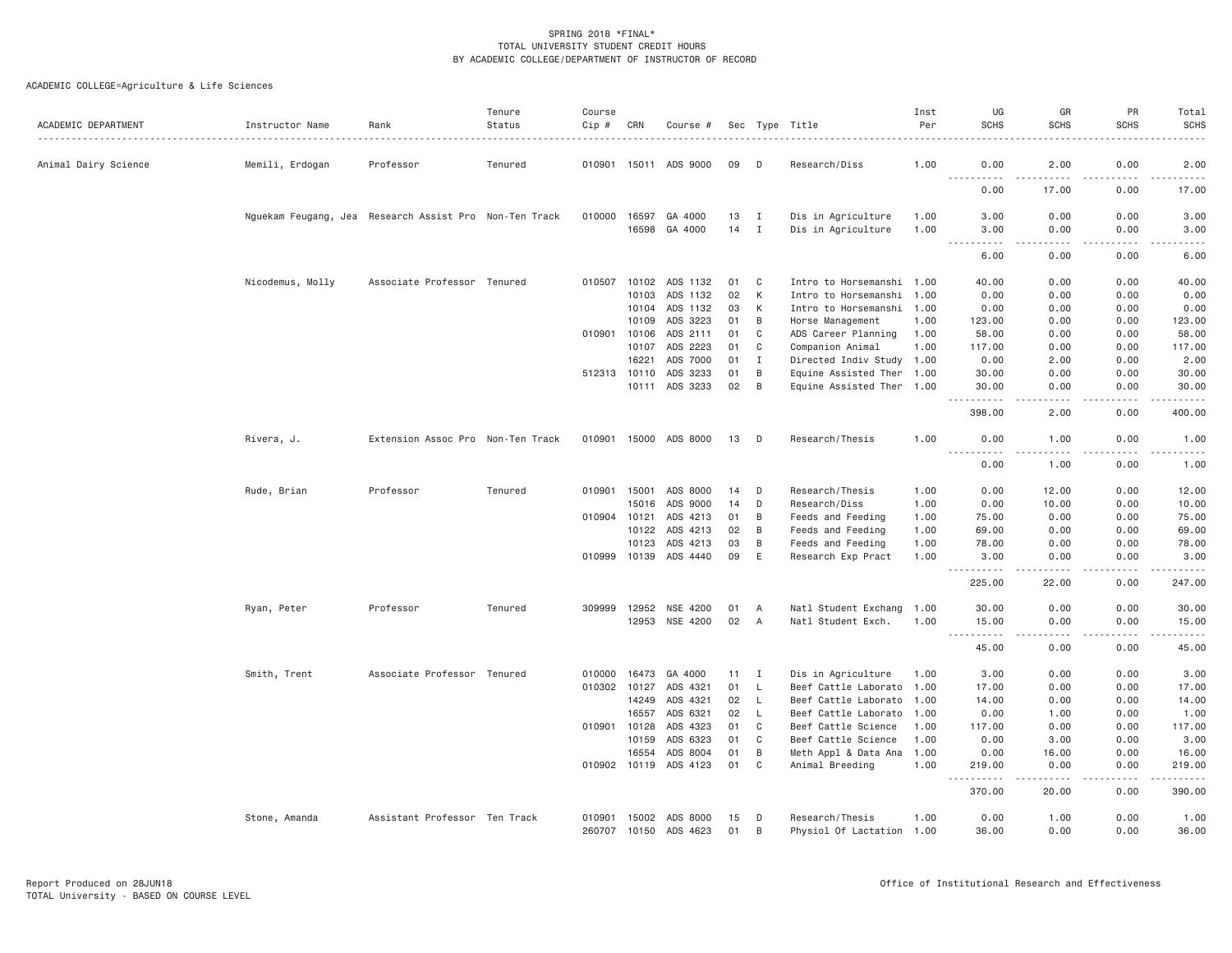ACADEMIC COLLEGE=Agriculture & Life Sciences

| ACADEMIC DEPARTMENT    | Instructor Name | Rank | Tenure<br>Status | Course<br>Cip # | CRN | Course # Sec Type Title |  | Inst<br>Per | UG<br><b>SCHS</b>   | GR<br><b>SCHS</b>  | PR<br>SCHS         | Total<br><b>SCHS</b>           |
|------------------------|-----------------|------|------------------|-----------------|-----|-------------------------|--|-------------|---------------------|--------------------|--------------------|--------------------------------|
|                        |                 |      |                  |                 |     |                         |  |             | ----------          |                    |                    | - - - - - - - - - -            |
| =============<br>===== |                 |      |                  |                 |     |                         |  |             | 36.00<br>---------- | 1.00<br>========== | 0.00<br>========== | 37.00<br>$=$ = = = = = = = = = |

Animal Dairy Science 2736.50 173.00 0.00 2909.50

=================================== ========== ========== ========== ==========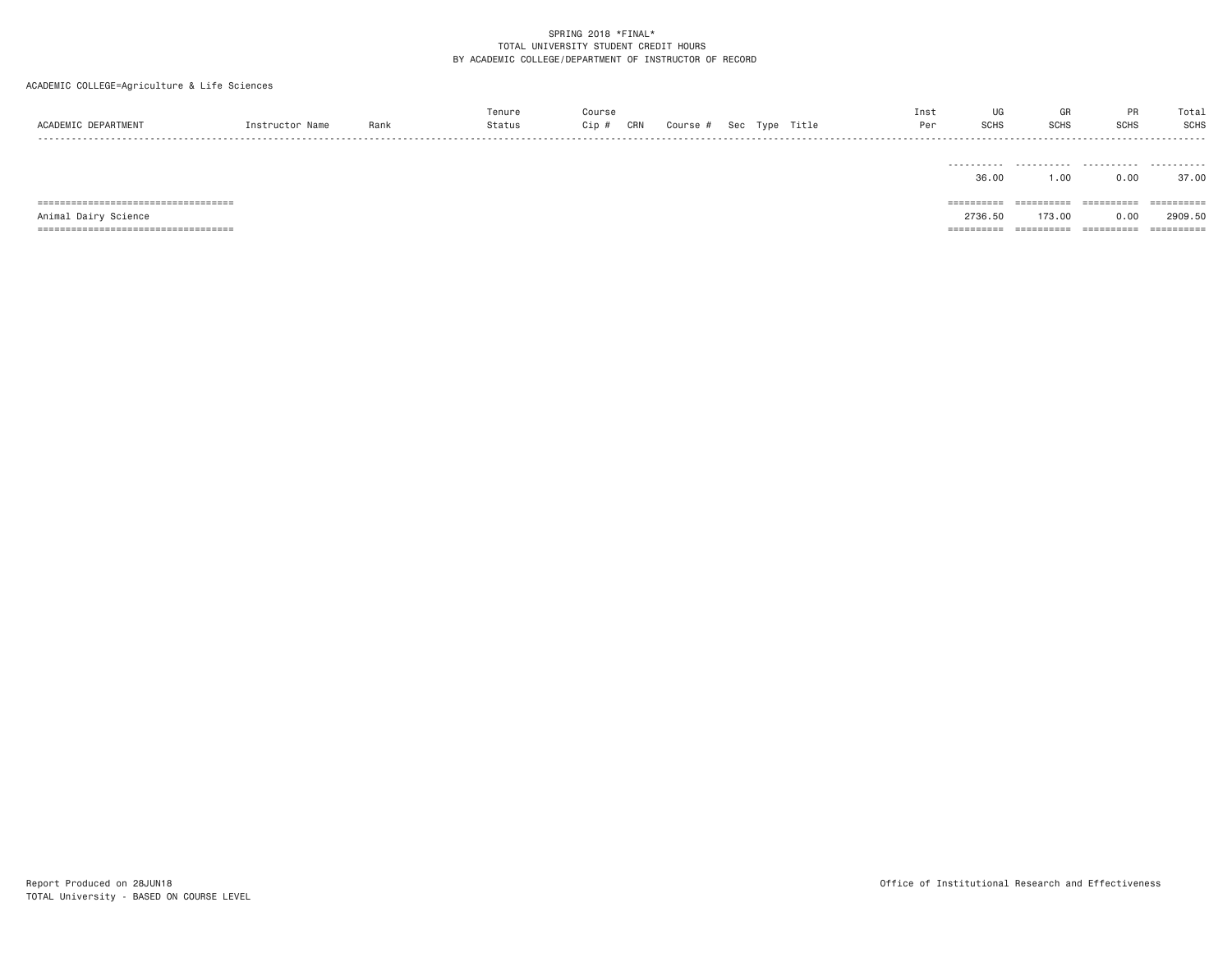|                                                      |                                                  |                                   | Tenure         | Course       |       |                       |       |              |                           | Inst | UG                                                                                                          | GR                  | PR                    | Total                                                                                                               |
|------------------------------------------------------|--------------------------------------------------|-----------------------------------|----------------|--------------|-------|-----------------------|-------|--------------|---------------------------|------|-------------------------------------------------------------------------------------------------------------|---------------------|-----------------------|---------------------------------------------------------------------------------------------------------------------|
| ACADEMIC DEPARTMENT                                  | Instructor Name                                  | Rank                              | Status         | Cip #<br>.   | CRN   | Course #              |       |              | Sec Type Title            | Per  | <b>SCHS</b>                                                                                                 | <b>SCHS</b>         | <b>SCHS</b>           | SCHS                                                                                                                |
|                                                      |                                                  |                                   |                |              |       |                       |       |              |                           |      |                                                                                                             |                     |                       |                                                                                                                     |
| Biochemistry, Molecular Biology, Ento Baird, Richard |                                                  | Professor                         | Tenured        | 260202 16880 |       | <b>BCH 4000</b>       | 15    | <b>I</b>     | Directed Indiv Study 1.00 |      | 3.00                                                                                                        | 0.00                | 0.00                  | 3.00                                                                                                                |
|                                                      |                                                  |                                   |                | 260305       | 14360 | EPP 8173              | 01    | L.           | Clinical Plant Path       | 1.00 | 0.00                                                                                                        | 12.00               | 0.00                  | 12.00                                                                                                               |
|                                                      |                                                  |                                   |                | 260702       | 16892 | EPP 4000              | 01    | Ι.           | Directed Indiv Study 1.00 |      | 3.00                                                                                                        | 0.00                | 0.00                  | 3.00                                                                                                                |
|                                                      |                                                  |                                   |                |              | 16897 | EPP 4000              | 02    | $\mathbf{I}$ | Directed Indiv Study 1.00 |      | 3.00<br><u>.</u>                                                                                            | 0.00<br>$- - - - -$ | 0.00<br>-----         | 3.00<br>.                                                                                                           |
|                                                      |                                                  |                                   |                |              |       |                       |       |              |                           |      | 9.00                                                                                                        | 12.00               | 0.00                  | 21.00                                                                                                               |
|                                                      | Baker, Gerald                                    | Professor                         | Tenured        | 260101 11769 |       | EPP 8144              | 01    | C            | Transmission E M          | 0.60 | 0.00                                                                                                        | 19.20               | 0.00                  | 19.20                                                                                                               |
|                                                      |                                                  |                                   |                |              | 11770 | EPP 8144              | 02    | K            | Transmission E M          | 1.00 | 0.00                                                                                                        | 0.00                | 0.00                  | 0.00                                                                                                                |
|                                                      |                                                  |                                   |                | 260702       | 11742 | EPP 2213              | 01    | C            | Intro To Insects          | 1.00 | 108.00                                                                                                      | 0.00                | 0.00                  | 108.00                                                                                                              |
|                                                      |                                                  |                                   |                |              | 11743 | EPP 2213              | 02    | К            | Intro To Insects          | 1.00 | 0.00                                                                                                        | 0.00                | 0.00                  | 0.00                                                                                                                |
|                                                      |                                                  |                                   |                |              | 11744 | EPP 2213              | 03    | К            | Intro To Insects          | 1.00 | 0.00                                                                                                        | 0.00                | 0.00                  | 0.00                                                                                                                |
|                                                      |                                                  |                                   |                |              | 11745 | EPP 2213              | 04    | К            | Intro To Insects          | 1.00 | 0.00                                                                                                        | 0.00                | 0.00                  | 0.00                                                                                                                |
|                                                      |                                                  |                                   |                |              |       | 11746 EPP 2213        | 05    | K            | Intro To Insects          | 1.00 | 0.00<br>.<br>.                                                                                              | 0.00<br>د د د د د   | 0.00<br>.             | 0.00<br>$\begin{array}{cccccccccc} \bullet & \bullet & \bullet & \bullet & \bullet & \bullet & \bullet \end{array}$ |
|                                                      |                                                  |                                   |                |              |       |                       |       |              |                           |      | 108.00                                                                                                      | 19.20               | 0.00                  | 127.20                                                                                                              |
|                                                      | Brown Johnson, Ashli Associate Professor Tenured |                                   |                | 010000       | 15640 | GA 4000               | 05    | $\mathbf{I}$ | Dis in Agriculture        | 1.00 | 3.00                                                                                                        | 0.00                | 0.00                  | 3.00                                                                                                                |
|                                                      |                                                  |                                   |                | 240101       | 12370 | HON 4093              | H01 E |              | Honors Thesis             | 1.00 | 3.00                                                                                                        | 0.00                | 0.00                  | 3.00                                                                                                                |
|                                                      |                                                  |                                   |                | 260202       | 10391 | <b>BCH 3901</b>       | 01    | - S          | Senior Seminar            | 0.50 | 12.50                                                                                                       | 0.00                | 0.00                  | 12.50                                                                                                               |
|                                                      |                                                  |                                   |                |              | 14357 | <b>BCH 3901</b>       | 25    | - S          | Senior Seminar            | 0.50 | 8.00                                                                                                        | 0.00                | 0.00                  | 8.00                                                                                                                |
|                                                      |                                                  |                                   |                |              | 16566 | <b>BCH 4000</b>       | 10    | $\mathbf{I}$ | Directed Indiv Study 1.00 |      | 3.00                                                                                                        | 0.00                | 0.00                  | 3.00                                                                                                                |
|                                                      |                                                  |                                   |                |              | 16778 | BCH 4000              | 14    | $\mathbf{I}$ | Directed Indiv Study 1.00 |      | 3.00                                                                                                        | 0.00                | 0.00                  | 3.00                                                                                                                |
|                                                      |                                                  |                                   |                | 260802 15444 |       | BCH 4100              | 02    | - F          | Biochem Mol Bio Inte 1.00 |      | 4.00<br>$\frac{1}{2}$                                                                                       | 0.00<br>د د د د     | 0.00<br>.             | 4.00                                                                                                                |
|                                                      |                                                  |                                   |                |              |       |                       |       |              |                           |      | 36.50                                                                                                       | 0.00                | 0.00                  | 36.50                                                                                                               |
|                                                      | Brown, Richard                                   | Professor                         | Tenured        |              |       | 260702 11757 EPP 6164 | 01    | $\mathbf{C}$ | Insect Taxonomy           | 1.00 | 0.00                                                                                                        | 16.00               | 0.00                  | 16.00                                                                                                               |
|                                                      |                                                  |                                   |                |              | 11758 | EPP 6164              | 02    | К            | Insect Taxonomy           | 1.00 | 0.00                                                                                                        | 0.00                | 0.00                  | 0.00                                                                                                                |
|                                                      |                                                  |                                   |                |              | 16321 | EPP 8000              | 04    | D            | Research / Thesis         | 1.00 | 0.00                                                                                                        | 7.00                | 0.00                  | 7.00                                                                                                                |
|                                                      |                                                  |                                   |                |              |       | 16492 EPP 9000        | 03    | D            | Research / Diss           | 1.00 | 0.00                                                                                                        | 6.00                | 0.00                  | 6.00                                                                                                                |
|                                                      |                                                  |                                   |                |              |       |                       |       |              |                           |      | .<br>0.00                                                                                                   | .<br>29.00          | .<br>0.00             | .<br>29.00                                                                                                          |
|                                                      | Caprio, Michael                                  | Professor                         | Tenured        | 260305 11765 |       | EPP 8111              | 01    | S            | Seminar                   | 1.00 | 0.00                                                                                                        | 5.00                | 0.00                  | 5.00                                                                                                                |
|                                                      |                                                  |                                   |                |              |       | 11766 EPP 8121        | 01    | -S           | Seminar                   | 1.00 | 0.00                                                                                                        | 8.00                | 0.00                  | 8.00                                                                                                                |
|                                                      |                                                  |                                   |                |              |       |                       |       |              |                           |      | .<br>0.00                                                                                                   | 13.00               | 0.00                  | 13.00                                                                                                               |
|                                                      | Catchot, Angus                                   | Extension Professor Non-Ten Track |                | 260702 16244 |       | EPP 8000              | 02    | D            | Research / Thesis         | 1.00 | 0.00                                                                                                        | 42.00               | 0.00                  | 42.00                                                                                                               |
|                                                      |                                                  |                                   |                |              | 16245 | EPP 9000              | 01    | D            | Research / Diss           | 1.00 | 0.00                                                                                                        | 18.00               | 0.00                  | 18.00                                                                                                               |
|                                                      |                                                  |                                   |                |              | 16246 | EPP 7000              | 04    | $\mathbf I$  | Directed Indiv Study      | 1.00 | 0.00                                                                                                        | 1.00                | 0.00                  | 1.00                                                                                                                |
|                                                      |                                                  |                                   |                |              |       |                       |       |              |                           |      | ----------<br>0.00                                                                                          | .<br>61.00          | <u>.</u><br>0.00      | .<br>61.00                                                                                                          |
|                                                      | Chastain, Daryl                                  | Research Assist Pro Non-Ten Track |                | 010304 15301 |       | PSS 8000              | 09    | D            | Research / Thesis         | 1.00 | 0.00                                                                                                        | 19.00               | 0.00                  | 19.00                                                                                                               |
|                                                      |                                                  |                                   |                | 011101 15666 |       | PSS 9000              | 09    | D            | Research / Diss           | 1.00 | 0.00                                                                                                        | 10.00               | 0.00                  | 10.00                                                                                                               |
|                                                      |                                                  |                                   |                |              |       |                       |       |              |                           |      | .<br>$\frac{1}{2} \left( \frac{1}{2} \right) \left( \frac{1}{2} \right) \left( \frac{1}{2} \right)$<br>0.00 | .<br>29.00          | $- - - - - -$<br>0.00 | <u>.</u><br>29.00                                                                                                   |
|                                                      | Edwards, Kristine                                | Non-Faculty                       | Not Applicable |              |       | 512401 11193 CVM 5163 | 01 B  |              | Vet Parasitology          | 0.50 | 0.00<br>$- - - -$<br>.                                                                                      | 0.00<br>.           | 142.50<br><u>.</u>    | 142.50                                                                                                              |
|                                                      |                                                  |                                   |                |              |       |                       |       |              |                           |      | 0.00                                                                                                        | 0.00                | 142.50                | 142.50                                                                                                              |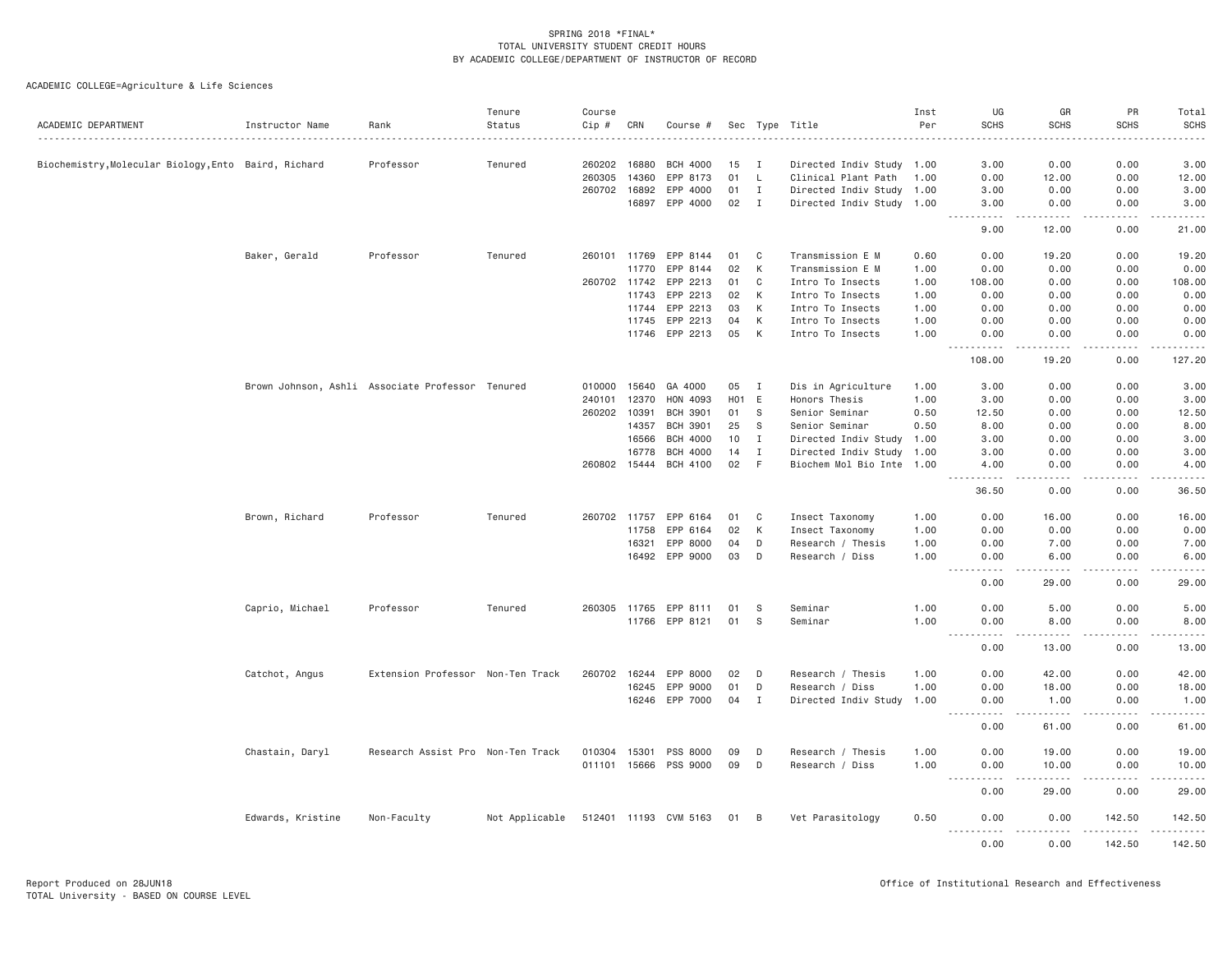| ACADEMIC DEPARTMENT                                   | Instructor Name    | Rank                              | Tenure<br>Status | Course<br>Cip # | CRN   | Course #              | Sec              |              | Type Title                | Inst<br>Per | UG<br><b>SCHS</b>                                                                                                                                            | GR<br><b>SCHS</b>                                                                                                                                                                       | PR<br><b>SCHS</b> | Total<br>SCHS                                                                                                                     |
|-------------------------------------------------------|--------------------|-----------------------------------|------------------|-----------------|-------|-----------------------|------------------|--------------|---------------------------|-------------|--------------------------------------------------------------------------------------------------------------------------------------------------------------|-----------------------------------------------------------------------------------------------------------------------------------------------------------------------------------------|-------------------|-----------------------------------------------------------------------------------------------------------------------------------|
|                                                       |                    |                                   |                  |                 |       |                       |                  |              |                           |             |                                                                                                                                                              |                                                                                                                                                                                         |                   |                                                                                                                                   |
| Biochemistry, Molecular Biology, Ento Goddard, Jerome |                    | Extension Professor Non-Ten Track |                  | 260702          | 14781 | EPP 8990              | 01               | В            | Special Topics In EP 1.00 |             | 0.00                                                                                                                                                         | 21.00                                                                                                                                                                                   | 0.00              | 21.00                                                                                                                             |
|                                                       |                    |                                   |                  |                 | 15927 | EPP 7000              | 02               | I            | Directed Indiv Study      | 1.00        | 0.00                                                                                                                                                         | 3.00                                                                                                                                                                                    | 0.00              | 3.00                                                                                                                              |
|                                                       |                    |                                   |                  |                 | 15928 | EPP 7000              | 03               | I            | Directed Indiv Study 1.00 |             | 0.00                                                                                                                                                         | 3.00                                                                                                                                                                                    | 0.00              | 3.00                                                                                                                              |
|                                                       |                    |                                   |                  |                 | 16279 | EPP 8000              | 03               | D            | Research / Thesis         | 1.00        | 0.00                                                                                                                                                         | 2.00                                                                                                                                                                                    | 0.00              | 2.00                                                                                                                              |
|                                                       |                    |                                   |                  |                 | 16280 | EPP 9000              | 02               | D            | Research / Diss           | 1.00        | 0.00                                                                                                                                                         | 12.00                                                                                                                                                                                   | 0.00              | 12.00                                                                                                                             |
|                                                       |                    |                                   |                  |                 | 16793 | EPP 7000              | 05               | I            | Directed Indiv Study 1.00 |             | 0.00                                                                                                                                                         | 3.00                                                                                                                                                                                    | 0.00              | 3.00                                                                                                                              |
|                                                       |                    |                                   |                  | 430106 11753    |       | EPP 4313              | 01               | B            | Forensic Entomology       | 1.00        | 21.00                                                                                                                                                        | 0.00                                                                                                                                                                                    | 0.00              | 21.00                                                                                                                             |
|                                                       |                    |                                   |                  |                 | 11762 | EPP 6313              | 01               | B            | Forensic Entomology       | 1.00        | 0.00<br>$\frac{1}{2} \left( \frac{1}{2} \right) \left( \frac{1}{2} \right) \left( \frac{1}{2} \right) \left( \frac{1}{2} \right) \left( \frac{1}{2} \right)$ | 6.00<br>.                                                                                                                                                                               | 0.00<br>.         | 6.00<br>.                                                                                                                         |
|                                                       |                    |                                   |                  |                 |       |                       |                  |              |                           |             | 21.00                                                                                                                                                        | 50.00                                                                                                                                                                                   | 0.00              | 71.00                                                                                                                             |
|                                                       | Harris, Jeffrey    | Extension Assist Pr Non-Ten Track |                  | 260702 16745    |       | EPP 9000              | 05               | D            | Research / Diss           | 1.00        | 0.00                                                                                                                                                         | 3.00                                                                                                                                                                                    | 0.00              | 3.00                                                                                                                              |
|                                                       |                    |                                   |                  |                 | 16922 | EPP 7000              | 06               | $\mathbf{I}$ | Directed Indiv Study 1.00 |             | 0.00                                                                                                                                                         | 2.00                                                                                                                                                                                    | 0.00              | 2.00                                                                                                                              |
|                                                       |                    |                                   |                  |                 |       |                       |                  |              |                           |             | ----<br>0.00                                                                                                                                                 | $- - -$<br>5.00                                                                                                                                                                         | 0.00              | 5.00                                                                                                                              |
|                                                       |                    |                                   |                  |                 |       |                       |                  |              |                           |             |                                                                                                                                                              |                                                                                                                                                                                         |                   |                                                                                                                                   |
|                                                       | Hill, Jovonn       | Research Assist Pro Non-Ten Track |                  |                 |       | 260702 15750 EPP 8000 | 01               | D            | Research / Thesis         | 1.00        | 0.00<br>.<br>.                                                                                                                                               | 3.00<br>.                                                                                                                                                                               | 0.00<br>.         | 3.00<br>$\frac{1}{2} \left( \frac{1}{2} \right) \left( \frac{1}{2} \right) \left( \frac{1}{2} \right) \left( \frac{1}{2} \right)$ |
|                                                       |                    |                                   |                  |                 |       |                       |                  |              |                           |             | 0.00                                                                                                                                                         | 3.00                                                                                                                                                                                    | 0.00              | 3.00                                                                                                                              |
|                                                       | Hoffmann, Federico | Associate Professor Tenured       |                  | 260202 15834    |       | <b>BCH 9000</b>       | 01               | D            | Research/Diss             | 1.00        | 0.00                                                                                                                                                         | 6.00                                                                                                                                                                                    | 0.00              | 6.00                                                                                                                              |
|                                                       |                    |                                   |                  |                 | 16609 | <b>BCH 4000</b>       | 11               | Ι.           | Directed Indiv Study      | 1.00        | 4.00                                                                                                                                                         | 0.00                                                                                                                                                                                    | 0.00              | 4.00                                                                                                                              |
|                                                       |                    |                                   |                  |                 |       |                       |                  |              |                           |             | $\sim$ $\sim$ $\sim$<br>.<br>4.00                                                                                                                            | $\sim$ $\sim$ $\sim$<br>6.00                                                                                                                                                            | .<br>0.00         | 10.00                                                                                                                             |
|                                                       | King, Jonas        | Assistant Professor Ten Track     |                  | 240101          | 16077 | HON 4000              | 09               | Ι.           | Directed Individual       | 1.00        | 1.00                                                                                                                                                         | 0.00                                                                                                                                                                                    | 0.00              | 1.00                                                                                                                              |
|                                                       |                    |                                   |                  | 260202          | 10397 | BCH 4613              | 01               | C            | Gen Biochem II            | 1.00        | 258.00                                                                                                                                                       | 0.00                                                                                                                                                                                    | 0.00              | 258.00                                                                                                                            |
|                                                       |                    |                                   |                  |                 | 10398 | BCH 4613              | H01 C            |              | Gen Biochem II            | 1.00        | 12.00                                                                                                                                                        | 0.00                                                                                                                                                                                    | 0.00              | 12.00                                                                                                                             |
|                                                       |                    |                                   |                  |                 | 10406 | BCH 6613              | 01               | C            | Gen Biochem               | 1.00        | 0.00                                                                                                                                                         | 21.00                                                                                                                                                                                   | 0.00              | 21.00                                                                                                                             |
|                                                       |                    |                                   |                  |                 | 15559 | <b>BCH 4000</b>       | 02               | $\mathbf I$  | Directed Indiv Study 1.00 |             | 2.00                                                                                                                                                         | 0.00                                                                                                                                                                                    | 0.00              | 2.00                                                                                                                              |
|                                                       |                    |                                   |                  |                 | 16200 | <b>BCH 4000</b>       | 05               | Ι.           | Directed Indiv Study      | 1.00        | 1.00                                                                                                                                                         | 0.00                                                                                                                                                                                    | 0.00              | 1.00                                                                                                                              |
|                                                       |                    |                                   |                  |                 | 16278 | <b>BCH 4000</b>       | 07               | $\mathbf I$  | Directed Indiv Study      | 1,00        | 2.00                                                                                                                                                         | 0.00                                                                                                                                                                                    | 0.00              | 2.00                                                                                                                              |
|                                                       |                    |                                   |                  |                 | 16715 | <b>BCH 9000</b>       | 09               | D            | Research/Diss             | 1.00        | 0.00                                                                                                                                                         | 5.00                                                                                                                                                                                    | 0.00              | 5.00                                                                                                                              |
|                                                       |                    |                                   |                  |                 | 16899 | <b>BCH 4000</b>       | 16               | $\mathbf{I}$ | Directed Indiv Study 1.00 |             | 3.00                                                                                                                                                         | 0.00                                                                                                                                                                                    | 0.00              | 3.00                                                                                                                              |
|                                                       |                    |                                   |                  | 260702 16856    |       | EPP 8000              | 08               | D            | Research / Thesis         | 1.00        | 0.00<br>$- - - - -$                                                                                                                                          | 3.00<br>.                                                                                                                                                                               | 0.00<br><u>.</u>  | 3.00<br>$- - - - -$                                                                                                               |
|                                                       |                    |                                   |                  |                 |       |                       |                  |              |                           |             | 279.00                                                                                                                                                       | 29.00                                                                                                                                                                                   | 0.00              | 308.00                                                                                                                            |
|                                                       | Krishnan, Natraj   | Assistant Professor Ten Track     |                  | 260202          | 10399 | BCH 4623              | 01               | C            | Biochem Spec Tissues 0.50 |             | 108,00                                                                                                                                                       | 0.00                                                                                                                                                                                    | 0.00              | 108.00                                                                                                                            |
|                                                       |                    |                                   |                  |                 | 10400 | BCH 4623              | H <sub>0</sub> 1 | $\mathbf{C}$ | Honors Biochem Spec       | 0.50        | 1.50                                                                                                                                                         | 0.00                                                                                                                                                                                    | 0.00              | 1.50                                                                                                                              |
|                                                       |                    |                                   |                  |                 | 10407 | BCH 6623              | 01               | C            | Biochem Spec Tissues 0.50 |             | 0.00                                                                                                                                                         | 7.50                                                                                                                                                                                    | 0.00              | 7.50                                                                                                                              |
|                                                       |                    |                                   |                  | 260702 15926    |       | EPP 7000              | 01               | $\mathbf{I}$ | Directed Indiv Study 1.00 |             | 0.00<br><u>.</u>                                                                                                                                             | 3.00<br>-----                                                                                                                                                                           | 0.00<br>-----     | 3.00<br>-----                                                                                                                     |
|                                                       |                    |                                   |                  |                 |       |                       |                  |              |                           |             | 109.50                                                                                                                                                       | 10.50                                                                                                                                                                                   | 0.00              | 120.00                                                                                                                            |
|                                                       | Li, Jiaxu          | Associate Professor Tenured       |                  | 010000          | 15406 | GA 4000               | 04               | $\mathbf{I}$ | Dis in Agriculture        | 1.00        | 3,00                                                                                                                                                         | 0.00                                                                                                                                                                                    | 0.00              | 3.00                                                                                                                              |
|                                                       |                    |                                   |                  | 260202          | 10392 | BCH 4013              | 01               | C            | Principles of Bioche      | 1.00        | 399.00                                                                                                                                                       | 0.00                                                                                                                                                                                    | 0.00              | 399.00                                                                                                                            |
|                                                       |                    |                                   |                  |                 | 16044 | <b>BCH 9000</b>       | 03               | D            | Research/Diss             | 1.00        | 0.00                                                                                                                                                         | 18.00                                                                                                                                                                                   | 0.00              | 18.00                                                                                                                             |
|                                                       |                    |                                   |                  |                 | 16048 | <b>BCH 8000</b>       | 01               | D            | Research / Thesis         | 1.00        | 0.00<br><u>.</u>                                                                                                                                             | 5.00<br>$\frac{1}{2} \left( \frac{1}{2} \right) \left( \frac{1}{2} \right) \left( \frac{1}{2} \right) \left( \frac{1}{2} \right) \left( \frac{1}{2} \right) \left( \frac{1}{2} \right)$ | 0.00<br>-----     | 5.00<br>-----                                                                                                                     |
|                                                       |                    |                                   |                  |                 |       |                       |                  |              |                           |             | 402.00                                                                                                                                                       | 23.00                                                                                                                                                                                   | 0.00              | 425.00                                                                                                                            |
|                                                       | Lu, Shien          | Professor                         | Tenured          | 010000          | 15382 | GA 4000               | 03               | Ι.           | Dis in Agriculture        | 1.00        | 3.00                                                                                                                                                         | 0.00                                                                                                                                                                                    | 0.00              | 3.00                                                                                                                              |
|                                                       |                    |                                   |                  | 260305          | 11747 | EPP 4163              | 01               | B            | Plant Dis Mgmt            | 1.00        | 75.00                                                                                                                                                        | 0.00                                                                                                                                                                                    | 0.00              | 75.00                                                                                                                             |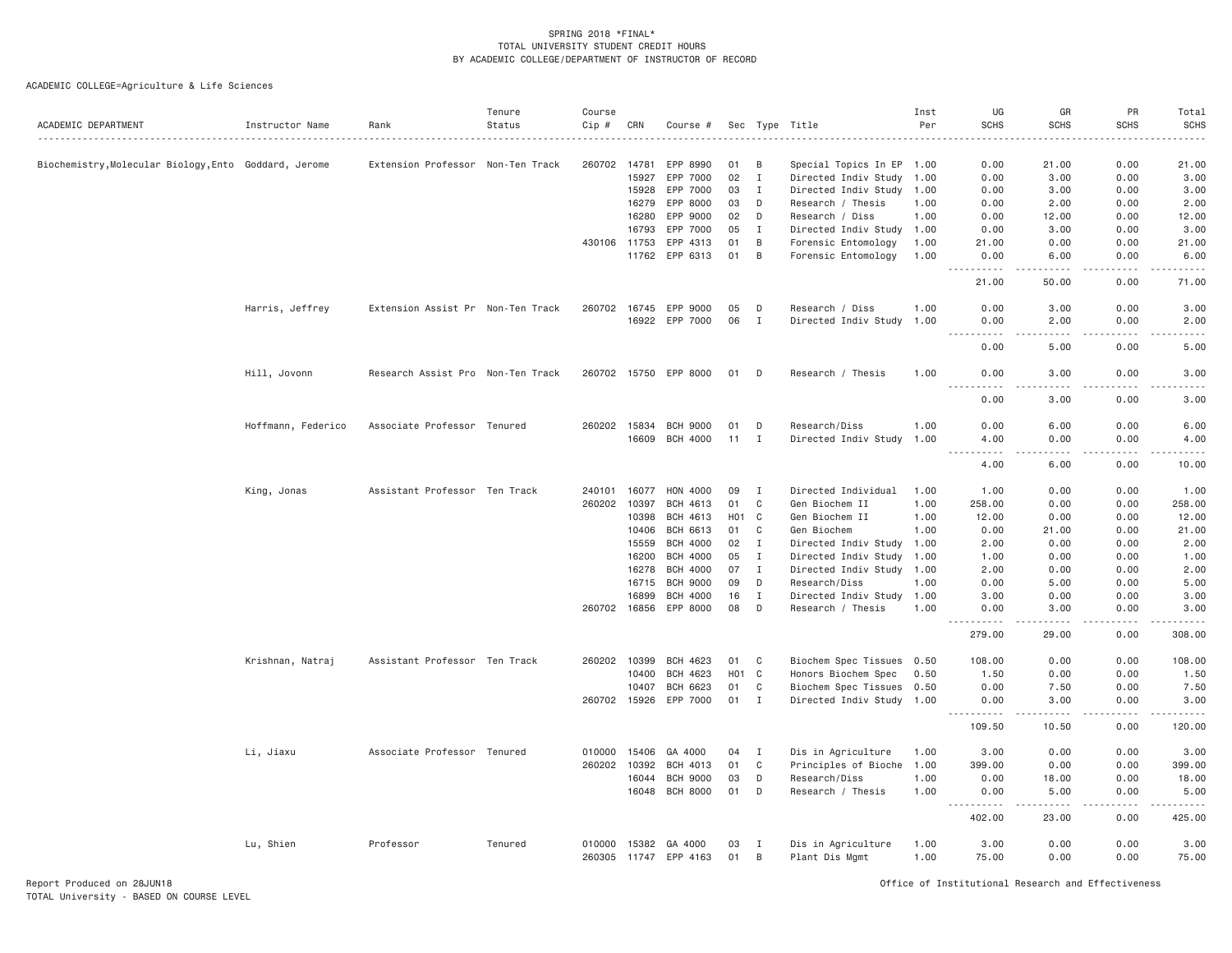ACADEMIC COLLEGE=Agriculture & Life Sciences

| ACADEMIC DEPARTMENT                           | Instructor Name  | Rank                          | Tenure<br>Status | Course<br>Cip # | CRN   | Course #        |     |              | Sec Type Title            | Inst<br>Per | UG<br><b>SCHS</b>     | GR<br><b>SCHS</b> | PR<br><b>SCHS</b> | Total<br><b>SCHS</b>                                                                                                                                           |
|-----------------------------------------------|------------------|-------------------------------|------------------|-----------------|-------|-----------------|-----|--------------|---------------------------|-------------|-----------------------|-------------------|-------------------|----------------------------------------------------------------------------------------------------------------------------------------------------------------|
|                                               |                  |                               |                  |                 |       |                 |     |              |                           |             |                       |                   |                   |                                                                                                                                                                |
| Biochemistry,Molecular Biology,Ento Lu, Shien |                  | Professor                     | Tenured          | 260305          | 11756 | EPP 6163        | 01  | B            | Plant Dis Mgmt            | 1.00        | 0.00<br>$\frac{1}{2}$ | 18.00             | 0.00              | 18.00                                                                                                                                                          |
|                                               |                  |                               |                  |                 |       |                 |     |              |                           |             | 78.00                 | 18.00             | 0.00              | 96.00                                                                                                                                                          |
|                                               | Ma, Din-Pow      | Professor                     | Tenured          | 010000          | 15251 | GA 4000         | 01  | $\mathbf{I}$ | Dis in Agriculture        | 1.00        | 3.00                  | 0.00              | 0.00              | 3.00                                                                                                                                                           |
|                                               |                  |                               |                  | 260202          | 10408 | <b>BCH 6804</b> | 01  | C            | Molecular Biology Me      | 0.70        | 0.00                  | 19.60             | 0.00              | 19.60                                                                                                                                                          |
|                                               |                  |                               |                  |                 | 10409 | <b>BCH 6804</b> | 02  | К            | Molecular Biology Me 0.70 |             | 0.00                  | 0.00              | 0.00              | 0.00                                                                                                                                                           |
|                                               |                  |                               |                  |                 | 10410 | <b>BCH 6804</b> | 03  | К            | Molecular Biology Me 0.70 |             | 0.00                  | 0.00              | 0.00              | 0.00                                                                                                                                                           |
|                                               |                  |                               |                  |                 | 16247 | <b>BCH 8000</b> | 05  | D            | Research / Thesis         | 1.00        | 0.00                  | 9.00              | 0.00              | 9.00                                                                                                                                                           |
|                                               |                  |                               |                  | 260210          | 10401 | BCH 4804        | 01  | C            | Molecular Biology Me 0.70 |             | 196.00                | 0.00              | 0.00              | 196.00                                                                                                                                                         |
|                                               |                  |                               |                  |                 | 10402 | <b>BCH 4804</b> | 02  | К            | Molecular Biology Me 0.70 |             | 0.00                  | 0.00              | 0.00              | 0.00                                                                                                                                                           |
|                                               |                  |                               |                  |                 | 10403 | BCH 4804        | 03  | К            | Molecular Biology Me 0.70 |             | 0.00                  | 0.00              | 0.00              | 0.00                                                                                                                                                           |
|                                               |                  |                               |                  |                 | 14361 | BCH 4804        | 04  | К            | Molecular Biology Me 0.70 |             | 0.00<br>$- - - - - -$ | 0.00<br>.         | 0.00<br>.         | 0.00<br>.                                                                                                                                                      |
|                                               |                  |                               |                  |                 |       |                 |     |              |                           |             | 199.00                | 28.60             | 0.00              | 227.60                                                                                                                                                         |
|                                               | Meyer, Florencia | Associate Professor Tenured   |                  | 260202          | 10395 | BCH 4603        | 01  | C            | Gen Biochem I             | 1.00        | 96.00                 | 0.00              | 0.00              | 96.00                                                                                                                                                          |
|                                               |                  |                               |                  |                 | 10396 | <b>BCH 4603</b> | H01 | $\mathbf{C}$ | Honors Gen Biochem        | 1.00        | 3.00                  | 0.00              | 0.00              | 3.00                                                                                                                                                           |
|                                               |                  |                               |                  |                 | 10405 | BCH 6603        | 01  | C            | Gen Biochem I             | 1.00        | 0.00                  | 27.00             | 0.00              | 27.00                                                                                                                                                          |
|                                               |                  |                               |                  |                 | 15861 | <b>BCH 9000</b> | 02  | D            | Research/Diss             | 1.00        | 0.00                  | 3.00              | 0.00              | 3.00                                                                                                                                                           |
|                                               |                  |                               |                  |                 | 16327 | <b>BCH 4000</b> | 08  | $\mathbf{I}$ | Directed Indiv Study 1.00 |             | 2.00                  | 0.00              | 0.00              | 2.00                                                                                                                                                           |
|                                               |                  |                               |                  |                 | 16757 | <b>BCH 4000</b> | 13  | $\mathbf I$  | Directed Indiv Study 1.00 |             | 2.00                  | 0.00              | 0.00              | 2.00                                                                                                                                                           |
|                                               |                  |                               |                  | 400510          | 10390 | BCH 2013        | 01  | $\mathsf{C}$ | Intro to Forensic Sc 1.00 |             | 84.00                 | 0.00              | 0.00              | 84.00                                                                                                                                                          |
|                                               |                  |                               |                  |                 |       |                 |     |              |                           |             | .<br>187.00           | .<br>30.00        | .<br>0.00         | $\frac{1}{2} \left( \frac{1}{2} \right) \left( \frac{1}{2} \right) \left( \frac{1}{2} \right) \left( \frac{1}{2} \right) \left( \frac{1}{2} \right)$<br>217.00 |
|                                               | Musser, Fred     | Professor                     | Tenured          | 260702 11752    |       | EPP 4263        | 01  | B            | Prin Insect Pest Mgt 1.00 |             | 72.00                 | 0.00              | 0.00              | 72.00                                                                                                                                                          |
|                                               |                  |                               |                  |                 |       | 11761 EPP 6263  | 01  | B            | Prin Insect Pest Mgt 1.00 |             | 0.00                  | 12.00             | 0.00              | 12.00                                                                                                                                                          |
|                                               |                  |                               |                  |                 |       |                 |     |              |                           |             | . <b>.</b><br>72.00   | .<br>12.00        | -----<br>0.00     | .<br>84.00                                                                                                                                                     |
|                                               |                  |                               |                  |                 |       |                 |     |              |                           |             |                       |                   |                   |                                                                                                                                                                |
|                                               | Peng, Zhaohua    | Professor                     | Tenured          | 260202          | 10411 | <b>BCH 8101</b> | 01  | - S          | Seminar                   | 1.00        | 0.00                  | 7.00              | 0.00              | 7.00                                                                                                                                                           |
|                                               |                  |                               |                  |                 | 16394 | <b>BCH 9000</b> | 06  | D            | Research/Diss             | 1.00        | 0.00                  | 20.00             | 0.00              | 20.00                                                                                                                                                          |
|                                               |                  |                               |                  |                 | 16439 | <b>BCH 4000</b> | 09  | Ι.           | Directed Indiv Study      | 1.00        | 3.00<br>.             | 0.00<br>.         | 0.00<br>.         | 3.00<br>.                                                                                                                                                      |
|                                               |                  |                               |                  |                 |       |                 |     |              |                           |             | 3.00                  | 27.00             | 0.00              | 30.00                                                                                                                                                          |
|                                               | Popescu, Sorina  | Assistant Professor Ten Track |                  | 240101          | 16067 | HON 4000        | 05  | $\mathbf{I}$ | Directed Individual       | 1.00        | 3.00                  | 0.00              | 0.00              | 3.00                                                                                                                                                           |
|                                               |                  |                               |                  | 260202          | 15829 | <b>BCH 4000</b> | 03  | $\mathbf I$  | Directed Indiv Study      | 1.00        | 2.00                  | 0.00              | 0.00              | 2.00                                                                                                                                                           |
|                                               |                  |                               |                  |                 | 15968 | <b>BCH 4000</b> | 04  | I            | Directed Indiv Study      | 1.00        | 3.00                  | 0.00              | 0.00              | 3.00                                                                                                                                                           |
|                                               |                  |                               |                  |                 | 16251 | <b>BCH 4000</b> | 06  | I            | Directed Indiv Study 1.00 |             | 2.00                  | 0.00              | 0.00              | 2.00                                                                                                                                                           |
|                                               |                  |                               |                  |                 | 16381 | <b>BCH 9000</b> | 05  | D            | Research/Diss             | 1.00        | 0.00                  | 22.00             | 0.00              | 22.00                                                                                                                                                          |
|                                               |                  |                               |                  |                 | 16382 | <b>BCH 8000</b> | 06  | D            | Research / Thesis         | 1.00        | 0.00                  | 9.00              | 0.00              | 9.00                                                                                                                                                           |
|                                               |                  |                               |                  |                 | 16559 | <b>BCH 7000</b> | 01  | I            | Directed Indiv Study 1.00 |             | 0.00                  | 6.00              | 0.00<br><u>.</u>  | 6.00                                                                                                                                                           |
|                                               |                  |                               |                  |                 |       |                 |     |              |                           |             | .<br>10.00            | <u>.</u><br>37.00 | 0.00              | .<br>47.00                                                                                                                                                     |
|                                               | Rai, Aswathy     | Instructor                    | Non-Ten Track    | 260202          | 10408 | <b>BCH 6804</b> | 01  | C            | Molecular Biology Me 0.30 |             | 0.00                  | 8.40              | 0.00              | 8.40                                                                                                                                                           |
|                                               |                  |                               |                  |                 | 10409 | <b>BCH 6804</b> | 02  | К            | Molecular Biology Me 0.30 |             | 0.00                  | 0.00              | 0.00              | 0.00                                                                                                                                                           |
|                                               |                  |                               |                  |                 | 10410 | <b>BCH 6804</b> | 03  | K            | Molecular Biology Me 0.30 |             | 0.00                  | 0.00              | 0.00              | 0.00                                                                                                                                                           |
|                                               |                  |                               |                  | 260210          | 10401 | BCH 4804        | 01  | C            | Molecular Biology Me 0.30 |             | 84.00                 | 0.00              | 0.00              | 84.00                                                                                                                                                          |
|                                               |                  |                               |                  |                 | 10402 | <b>BCH 4804</b> | 02  | К            | Molecular Biology Me 0.30 |             | 0.00                  | 0.00              | 0.00              | 0.00                                                                                                                                                           |
|                                               |                  |                               |                  |                 | 10403 | <b>BCH 4804</b> | 03  | К            | Molecular Biology Me 0.30 |             | 0.00                  | 0.00              | 0.00              | 0.00                                                                                                                                                           |
|                                               |                  |                               |                  |                 | 14361 | BCH 4804        | 04  | K            | Molecular Biology Me 0.30 |             | 0.00                  | 0.00              | 0.00              | 0.00                                                                                                                                                           |

Report Produced on 28JUN18 Office of Institutional Research and Effectiveness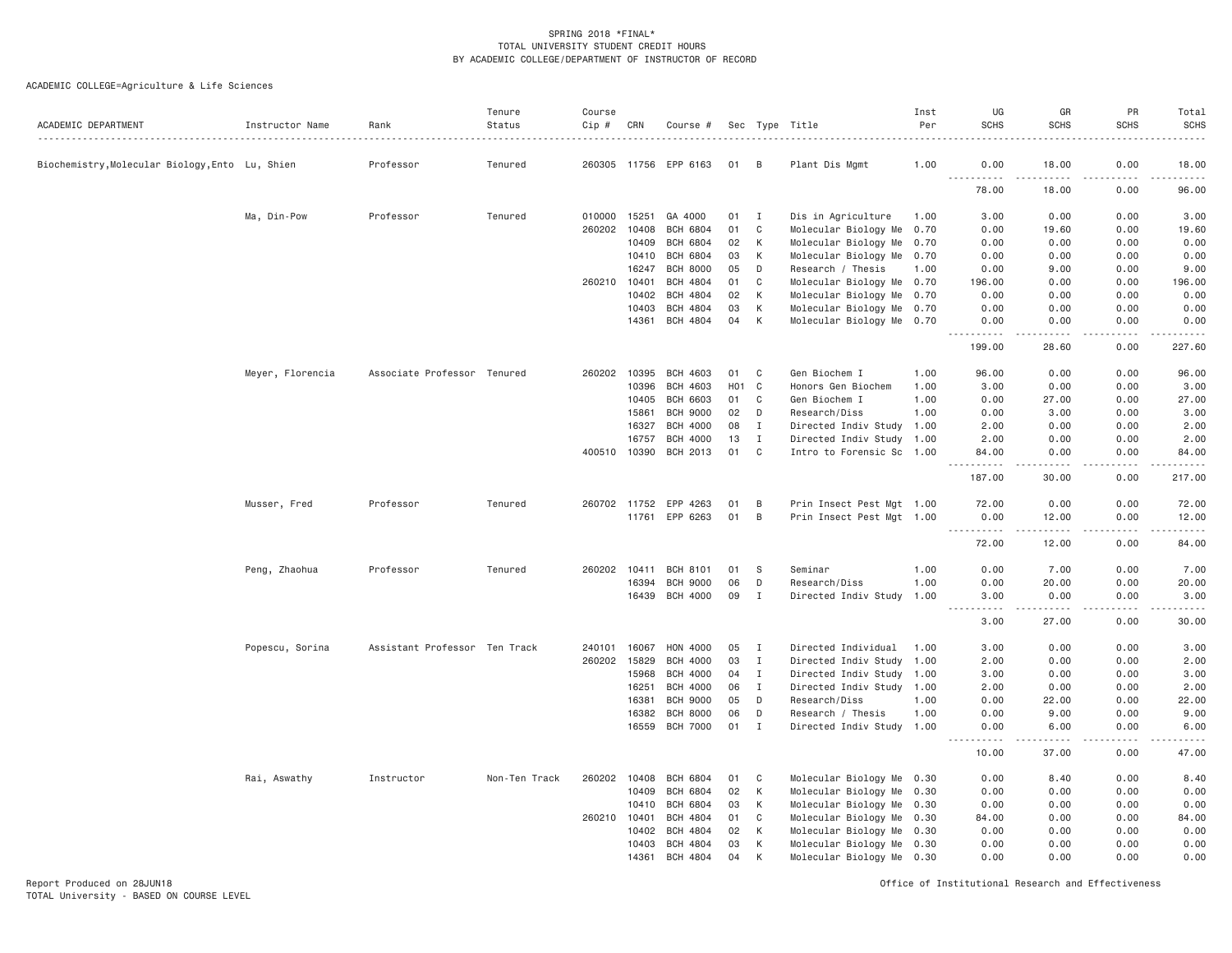| ACADEMIC DEPARTMENT                                 | Instructor Name                         | Rank                              | Tenure<br>Status | Course<br>Cip # | CRN   | Course #              |                  |              | Sec Type Title            | Inst<br>Per | UG<br><b>SCHS</b>                                                                                                                 | GR<br><b>SCHS</b>                   | PR<br><b>SCHS</b> | Total<br><b>SCHS</b>                                                                                                                         |
|-----------------------------------------------------|-----------------------------------------|-----------------------------------|------------------|-----------------|-------|-----------------------|------------------|--------------|---------------------------|-------------|-----------------------------------------------------------------------------------------------------------------------------------|-------------------------------------|-------------------|----------------------------------------------------------------------------------------------------------------------------------------------|
|                                                     |                                         |                                   |                  |                 |       |                       |                  |              |                           |             |                                                                                                                                   |                                     |                   |                                                                                                                                              |
|                                                     |                                         |                                   |                  |                 |       |                       |                  |              |                           |             | 84.00                                                                                                                             | 8.40                                | 0.00              | 92.40                                                                                                                                        |
| Biochemistry, Molecular Biology, Ento Riggins, John |                                         | Associate Professor Tenured       |                  |                 |       | 260702 16459 EPP 8000 | 06               | D            | Research / Thesis         | 1.00        | 0.00<br><u>.</u>                                                                                                                  | 5.00                                | 0.00              | 5.00                                                                                                                                         |
|                                                     |                                         |                                   |                  |                 |       |                       |                  |              |                           |             | 0.00                                                                                                                              | 5.00                                | 0.00              | 5.00                                                                                                                                         |
|                                                     | Sabanadzovic, Sead                      | Professor                         | Tenured          | 260305 11750    |       | EPP 4214              | 01               | C            | Diseases Of Crops         | 1.00        | 32.00                                                                                                                             | 0.00                                | 0.00              | 32.00                                                                                                                                        |
|                                                     |                                         |                                   |                  |                 | 11751 | EPP 4214              | 02               | K            | Diseases Of Crops         | 1.00        | 0.00                                                                                                                              | 0.00                                | 0.00              | 0.00                                                                                                                                         |
|                                                     |                                         |                                   |                  |                 | 11759 | EPP 6214              | 01               | C            | Diseases Of Crops         | 1.00        | 0.00                                                                                                                              | 12.00                               | 0.00              | 12.00                                                                                                                                        |
|                                                     |                                         |                                   |                  |                 |       | 11760 EPP 6214        | 02               | К            | Diseases Of Crops         | 1.00        | 0.00<br>$\frac{1}{2} \left( \frac{1}{2} \right) \left( \frac{1}{2} \right) \left( \frac{1}{2} \right) \left( \frac{1}{2} \right)$ | 0.00<br>.                           | 0.00              | 0.00<br>.                                                                                                                                    |
|                                                     |                                         |                                   |                  |                 |       |                       |                  |              |                           |             | 32.00                                                                                                                             | 12.00                               | 0.00              | 44.00                                                                                                                                        |
|                                                     | Shan, Xueyan                            | Research Assist Pro Non-Ten Track |                  |                 |       | 260202 10413 BCH 8633 | 01               | C            | Enzymes                   | 1.00        | 0.00                                                                                                                              | 36.00                               | 0.00              | 36.00                                                                                                                                        |
|                                                     |                                         |                                   |                  |                 | 16128 | <b>BCH 8000</b>       | 02               | D            | Research / Thesis         | 1.00        | 0.00                                                                                                                              | 11.00<br>.                          | 0.00<br>.         | 11.00                                                                                                                                        |
|                                                     |                                         |                                   |                  |                 |       |                       |                  |              |                           |             | 0.00                                                                                                                              | 47.00                               | 0.00              | 47.00                                                                                                                                        |
|                                                     | Sparks, Darrell                         | Associate Professor Tenured       |                  | 010000          | 15743 | GA 4000               | 07               | $\mathbf{I}$ | Dis in Agriculture        | 1.00        | 3.00                                                                                                                              | 0.00                                | 0.00              | 3.00                                                                                                                                         |
|                                                     |                                         |                                   |                  | 260202          | 10391 | <b>BCH 3901</b>       | 01               | <sub>S</sub> | Senior Seminar            | 0.50        | 12.50                                                                                                                             | 0.00                                | 0.00              | 12.50                                                                                                                                        |
|                                                     |                                         |                                   |                  |                 | 10393 | BCH 4013              | H <sub>0</sub> 1 | C            | Honors - Prin. of Bi 1.00 |             | 48.00                                                                                                                             | 0.00                                | 0.00              | 48.00                                                                                                                                        |
|                                                     |                                         |                                   |                  |                 | 10404 | BCH 6013              | 01               | C            | Principles of Bioche      | 1.00        | 0.00                                                                                                                              | 33.00                               | 0.00              | 33.00                                                                                                                                        |
|                                                     |                                         |                                   |                  |                 | 14357 | <b>BCH 3901</b>       | 25               | S            | Senior Seminar            | 0.50        | 8.00<br>.<br>$  -$                                                                                                                | 0.00<br>.                           | 0.00<br>.         | 8.00<br>.                                                                                                                                    |
|                                                     |                                         |                                   |                  |                 |       |                       |                  |              |                           |             | 71.50                                                                                                                             | 33.00                               | 0.00              | 104.50                                                                                                                                       |
|                                                     | Tomaso-Peterson, Mar Research Professor |                                   | Non-Ten Track    |                 |       | 260702 16482 EPP 8000 | 07               | D            | Research / Thesis         | 1.00        | 0.00                                                                                                                              | 3.00                                | 0.00<br>.         | 3.00                                                                                                                                         |
|                                                     |                                         |                                   |                  |                 |       |                       |                  |              |                           |             | <u>.</u><br>0.00                                                                                                                  | $\sim$ $\sim$ $\sim$ $\sim$<br>3.00 | 0.00              | .<br>3.00                                                                                                                                    |
|                                                     | Vance, Carrie                           | Research Assist Pro Non-Ten Track |                  | 260707 16509    |       | PHY 8000              | 16               | D            | Research / Thesis         | 1.00        | 0.00                                                                                                                              | 9.00                                | 0.00              | 9.00                                                                                                                                         |
|                                                     |                                         |                                   |                  |                 |       |                       |                  |              |                           |             | .<br>0.00                                                                                                                         | $\sim$ $\sim$ $\sim$ $\sim$<br>9.00 | .<br>0.00         | .<br>9.00                                                                                                                                    |
|                                                     | Wang, Ying                              | Assistant Professor Ten Track     |                  | 260301          | 14169 | BIO 2113              | 01               | C            | Plant Biology             | 1.00        | 201.00                                                                                                                            | 0.00                                | 0.00              | 201.00                                                                                                                                       |
|                                                     |                                         |                                   |                  | 269999          |       | 15491 BIO 9000        | 16               | D            | Research / Diss           | 1.00        | 0.00<br>.                                                                                                                         | 3.00<br>$\sim$ $\sim$ $\sim$        | 0.00              | 3.00<br>$\mathcal{L}^{\mathcal{A}}\left( \mathcal{A}^{\mathcal{A}}\right) =\mathcal{L}^{\mathcal{A}}\left( \mathcal{A}^{\mathcal{A}}\right)$ |
|                                                     |                                         |                                   |                  |                 |       |                       |                  |              |                           |             | 201.00                                                                                                                            | 3.00                                | 0.00              | 204.00                                                                                                                                       |
|                                                     | Warburton, Marilyn                      | Non-Employee                      | Not Applicable   |                 |       | 011101 16483 PSS 9000 | 50               | D            | Research / Diss           | 1.00        | 0.00                                                                                                                              | 6.00                                | 0.00              | 6.00                                                                                                                                         |
|                                                     |                                         |                                   |                  |                 |       |                       |                  |              |                           |             | .<br>0.00                                                                                                                         | $\frac{1}{2}$<br>6.00               | .<br>0.00         | .<br>6.00                                                                                                                                    |
|                                                     | Willard, Scott                          | Professor                         | Tenured          | 010701 12104    |       | GA 2103               | 01               | C            | International Ag Sys 0.50 |             | 10.50                                                                                                                             | 0.00                                | 0.00              | 10.50                                                                                                                                        |
|                                                     |                                         |                                   |                  |                 | 14679 | AELC 2103             | 01               | C            | International Ag Sys 1.00 |             | 45.00                                                                                                                             | 0.00                                | 0.00              | 45.00                                                                                                                                        |
|                                                     |                                         |                                   |                  |                 |       | 260707 16511 PHY 8000 | 18               | D            | Research / Thesis         | 1.00        | 0.00                                                                                                                              | 1.00                                | 0.00              | 1.00                                                                                                                                         |
|                                                     |                                         |                                   |                  |                 |       |                       |                  |              |                           |             | $\frac{1}{2}$<br>55.50                                                                                                            | 1.00                                | 0.00              | .<br>56.50                                                                                                                                   |
|                                                     | Willeford, Kenneth                      | Professor                         | Tenured          | 260202 10399    |       | BCH 4623              | 01               | C            | Biochem Spec Tissues 0.50 |             | 108.00                                                                                                                            | 0.00                                | 0.00              | 108.00                                                                                                                                       |
|                                                     |                                         |                                   |                  |                 | 10400 | BCH 4623              | H <sub>0</sub> 1 | C            | Honors Biochem Spec       | 0.50        | 1.50                                                                                                                              | 0.00                                | 0.00              | 1.50                                                                                                                                         |
|                                                     |                                         |                                   |                  |                 | 10407 | BCH 6623              | 01               | C            | Biochem Spec Tissues 0.50 |             | 0.00                                                                                                                              | 7.50                                | 0.00              | 7.50                                                                                                                                         |
|                                                     |                                         |                                   |                  |                 | 15419 | BCH 4000              | 01               | $\mathbf{I}$ | Directed Indiv Study 1.00 |             | 3.00                                                                                                                              | 0.00                                | 0.00              | 3.00                                                                                                                                         |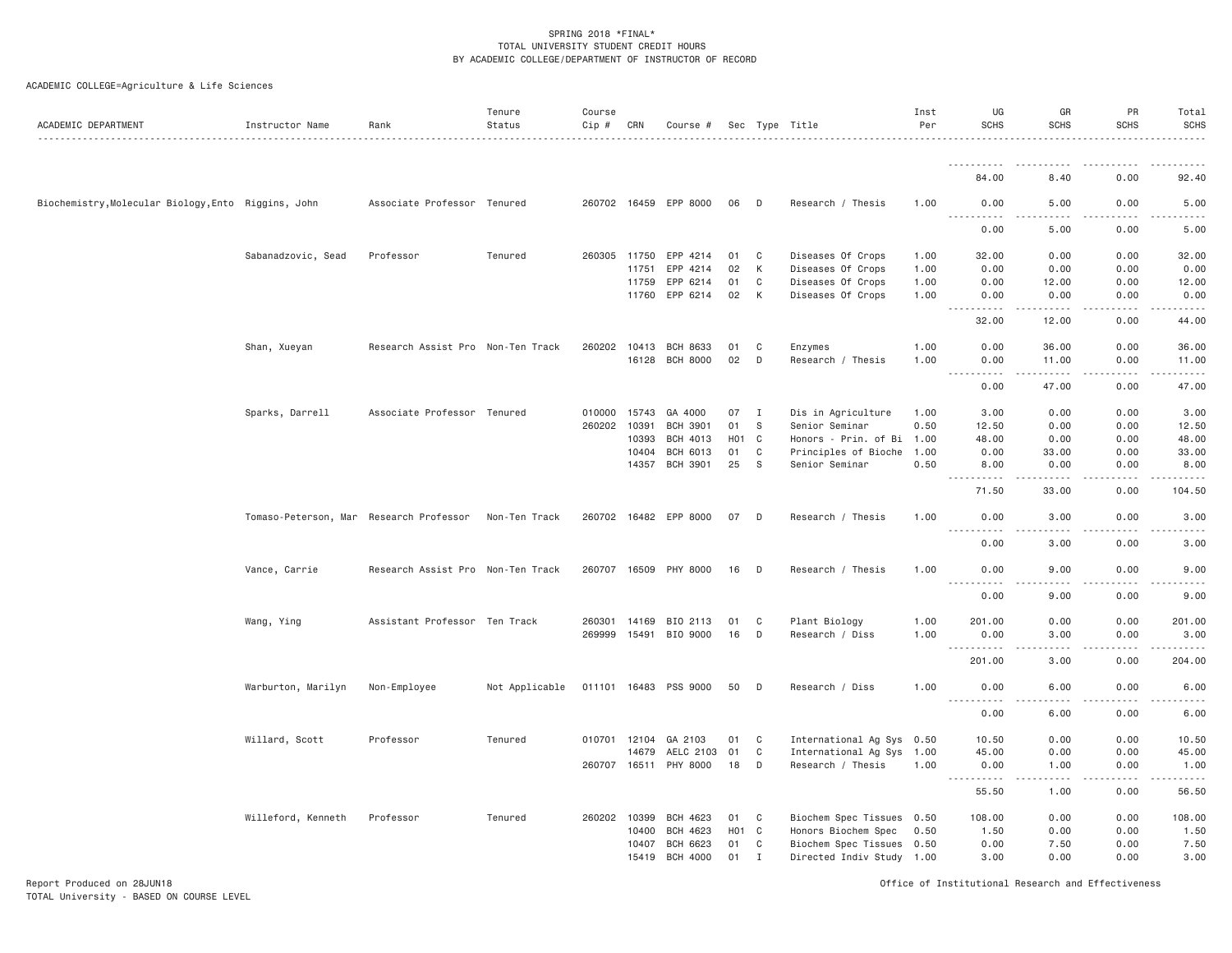| ACADEMIC DEPARTMENT                                                                                                     | Instructor Name | Rank      | Tenure<br>Status | Course<br>Cip # | CRN   | Course # |    |   | Sec Type Title | Inst<br>Per | UG<br><b>SCHS</b>                   | GR<br><b>SCHS</b>                  | <b>PR</b><br><b>SCHS</b>           | Total<br>SCHS                                                 |
|-------------------------------------------------------------------------------------------------------------------------|-----------------|-----------|------------------|-----------------|-------|----------|----|---|----------------|-------------|-------------------------------------|------------------------------------|------------------------------------|---------------------------------------------------------------|
| Biochemistry, Molecular Biology, Ento Willeford, Kenneth                                                                |                 | Professor | Tenured          | 260202          | 16150 | BCH 9000 | 04 | D | Research/Diss  | 1.00        | 0.00<br>----------<br>112.50        | 21,00<br>.<br>28,50                | 0.00<br>.<br>0.00                  | 21.00<br>.<br>141.00                                          |
| =====================================<br>Biochemistry, Molecular Biology, Ento<br>===================================== |                 |           |                  |                 |       |          |    |   |                |             | ==========<br>2074.50<br>========== | ==========<br>598.20<br>========== | ==========<br>142.50<br>========== | $=$ = = = = = = = = = =<br>2815.20<br>$=$ = = = = = = = = = = |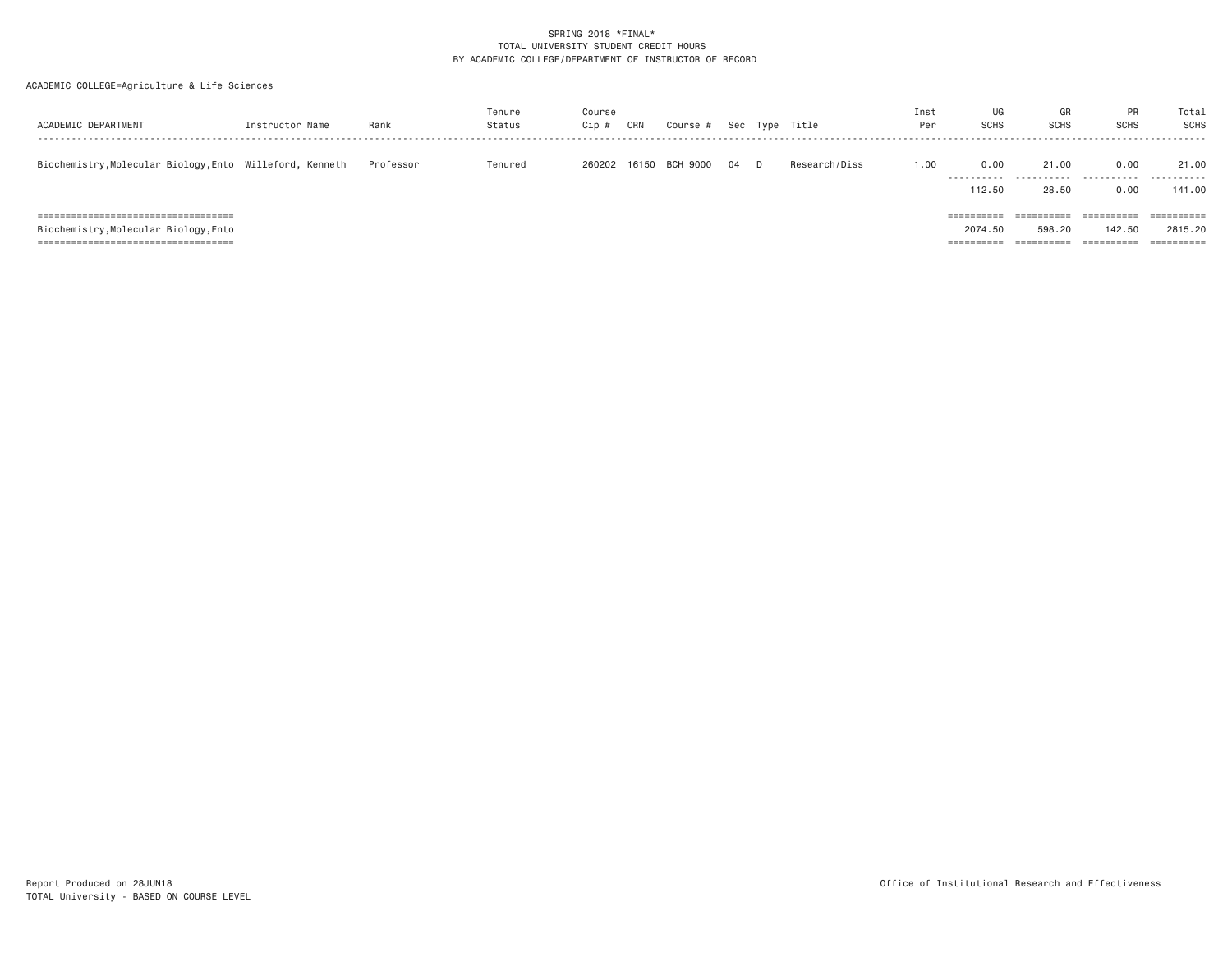| ACADEMIC DEPARTMENT                                | Instructor Name  | Rank                              | Tenure<br>Status | Course<br>Cip # | CRN          | Course #              |       |              | Sec Type Title            | Inst<br>Per | UG<br><b>SCHS</b>    | GR<br><b>SCHS</b> | PR<br><b>SCHS</b> | Total<br><b>SCHS</b>                                                                                                                                         |
|----------------------------------------------------|------------------|-----------------------------------|------------------|-----------------|--------------|-----------------------|-------|--------------|---------------------------|-------------|----------------------|-------------------|-------------------|--------------------------------------------------------------------------------------------------------------------------------------------------------------|
| Food Science, Nutrition & Health Pr Allsopp, Marie |                  | Assistant Professor Ten Track     |                  |                 | 190501 11992 | FNH 1103              | 01    | C            | Intro Food Sci, Nutr 1.00 |             | 195.00               | 0.00              | 0.00              | 195.00                                                                                                                                                       |
|                                                    |                  |                                   |                  |                 |              | 513102 12007 FNH 3723 | S01 C |              | Community Nutrition 1.00  |             | 57.00                | 0.00              | 0.00              | 57.00                                                                                                                                                        |
|                                                    |                  |                                   |                  |                 |              |                       |       |              |                           |             | . <b>.</b><br>252.00 | .<br>0.00         | .<br>0.00         | $- - - - - -$<br>252.00                                                                                                                                      |
|                                                    | Campbell, Yan    | Non-Faculty                       | Not Applicable   | 011001          |              | 12011 FNH 4164        | 01    | $\mathbf{C}$ | Qual Assur Food Prod 0.50 |             | 10.00                | 0.00              | 0.00              | 10.00                                                                                                                                                        |
|                                                    |                  |                                   |                  |                 | 12012        | FNH 4164              | 02    | K            | Qual Assur Food Prod 0.50 |             | 0.00                 | 0.00              | 0.00              | 0.00                                                                                                                                                         |
|                                                    |                  |                                   |                  |                 | 12029        | FNH 6164              | 01    | $\mathbf C$  | Qual Assur Food Prod 0.50 |             | 0.00                 | 4.00              | 0.00              | 4.00                                                                                                                                                         |
|                                                    |                  |                                   |                  |                 | 12030        | FNH 6164              | 02    | K            | Qual Assur Food Prod 0.50 |             | 0.00                 | 0.00<br>.         | 0.00<br>2.2.2.2.2 | 0.00<br>.                                                                                                                                                    |
|                                                    |                  |                                   |                  |                 |              |                       |       |              |                           |             | .<br>10.00           | 4.00              | 0.00              | 14.00                                                                                                                                                        |
|                                                    | Chang, Kow-Ching | Professor                         | Tenured          | 190599          | 14840        | <b>FNH 8000</b>       | 01    | D            | Research/Thesis           | 1.00        | 0.00                 | 12.00             | 0.00              | 12.00                                                                                                                                                        |
|                                                    |                  |                                   |                  |                 |              | 14852 FNH 9000        | 01    | D            | Research/Diss             | 1.00        | 0.00<br>.<br>$  -$   | 13.00<br>.        | 0.00<br>.         | 13.00<br>.                                                                                                                                                   |
|                                                    |                  |                                   |                  |                 |              |                       |       |              |                           |             | 0.00                 | 25.00             | 0.00              | 25.00                                                                                                                                                        |
|                                                    | Cheng, Wen-Hsing | Associate Professor Ten Track     |                  |                 | 190504 12019 | FNH 4293              | 01    | C            | Micronutrients            | 1.00        | 69.00                | 0.00              | 0.00              | 69.00                                                                                                                                                        |
|                                                    |                  |                                   |                  |                 | 12034        | FNH 6293              | 01    | C            | Micronutrients            | 1.00        | 0.00                 | 12.00             | 0.00              | 12.00                                                                                                                                                        |
|                                                    |                  |                                   |                  |                 |              | 301901 12045 FNH 8293 | 01    | C            | Molecular Nutrition       | 1.00        | 0.00<br>.            | 9.00<br>د د د د د | 0.00<br>.         | 9.00<br>.                                                                                                                                                    |
|                                                    |                  |                                   |                  |                 |              |                       |       |              |                           |             | 69.00                | 21.00             | 0.00              | 90.00                                                                                                                                                        |
|                                                    | Conrad, Amanda   | Instructor                        | Non-Ten Track    |                 | 190504 11997 | FNH 2293              | 01    | C            | Indiv & Family Nutri 1.00 |             | 729.00               | 0.00              | 0.00              | 729.00                                                                                                                                                       |
|                                                    |                  |                                   |                  |                 | 11998        | FNH 2293              | 02    | $\mathbf C$  | Indiv & Family Nutri 1.00 |             | 96.00                | 0.00              | 0.00              | 96.00                                                                                                                                                        |
|                                                    |                  |                                   |                  |                 | 12026        | FNH 6123              | 01    | C            | Nutrition and Chroni 1.00 |             | 0.00                 | 6.00              | 0.00              | 6.00                                                                                                                                                         |
|                                                    |                  |                                   |                  |                 | 12387        | HS 2293               | 01    | $\mathbf C$  | Indiv & Family Nutri 1.00 |             | 216.00               | 0.00              | 0.00              | 216.00                                                                                                                                                       |
|                                                    |                  |                                   |                  |                 | 12388        | HS 2293               | 02    | C<br>C       | Indiv & Family Nutri 1.00 |             | 27.00                | 0.00              | 0.00              | 27.00                                                                                                                                                        |
|                                                    |                  |                                   |                  |                 |              | 513102 12008 FNH 4123 | 01    |              | Nutrition and Chroni 1.00 |             | 78.00<br>.           | 0.00<br>-----     | 0.00<br>.         | 78.00<br>.                                                                                                                                                   |
|                                                    |                  |                                   |                  |                 |              |                       |       |              |                           |             | 1146.00              | 6.00              | 0.00              | 1152.00                                                                                                                                                      |
|                                                    | Cord, Christine  | Clinical Assist Pro Non-Ten Track |                  |                 | 011001 12011 | FNH 4164              | 01    | C            | Qual Assur Food Prod 0.50 |             | 10.00                | 0.00              | 0.00              | 10.00                                                                                                                                                        |
|                                                    |                  |                                   |                  |                 |              | 12012 FNH 4164        | 02    | K            | Qual Assur Food Prod 0.50 |             | 0.00                 | 0.00              | 0.00              | 0.00                                                                                                                                                         |
|                                                    |                  |                                   |                  |                 | 12029        | FNH 6164              | 01    | $\mathbf C$  | Qual Assur Food Prod 0.50 |             | 0.00                 | 4.00              | 0.00              | 4.00                                                                                                                                                         |
|                                                    |                  |                                   |                  |                 | 12030        | FNH 6164              | 02    | K            | Qual Assur Food Prod 0.50 |             | 0.00<br>.            | 0.00<br>.         | 0.00<br>.         | 0.00<br>$\frac{1}{2} \left( \frac{1}{2} \right) \left( \frac{1}{2} \right) \left( \frac{1}{2} \right) \left( \frac{1}{2} \right) \left( \frac{1}{2} \right)$ |
|                                                    |                  |                                   |                  |                 |              |                       |       |              |                           |             | 10.00                | 4.00              | 0.00              | 14.00                                                                                                                                                        |
|                                                    | Crist, Courtney  | Extension Assist Pr Non-Ten Track |                  |                 |              | 190599 14842 FNH 8000 | 03    | D            | Research/Thesis           | 1.00        | 0.00                 | 1.00              | 0.00              | 1.00                                                                                                                                                         |
|                                                    |                  |                                   |                  |                 |              |                       |       |              |                           |             | 0.00                 | 1.00              | 0.00              | 1.00                                                                                                                                                         |
|                                                    | Evans, Marion    | Professor                         | Tenured          | 190599          | 15641        | <b>FNH 7000</b>       | 501 I |              | Directed Indiv Study 1.00 |             | 0.00                 | 3.00              | 0.00              | 3.00                                                                                                                                                         |
|                                                    |                  |                                   |                  |                 |              | 512208 15072 FNH 8443 | 01    | H            | Health Center Practi 0.60 |             | 0.00<br><u>.</u>     | 5.40              | 0.00              | 5.40                                                                                                                                                         |
|                                                    |                  |                                   |                  |                 |              |                       |       |              |                           |             | 0.00                 | 8.40              | 0.00              | 8.40                                                                                                                                                         |
|                                                    | Gardner, Antonio | Assistant Professor Ten Track     |                  |                 | 190501 13946 | FNH 4783              | 501 C |              | Sch Comm Drug Use Pr 1.00 |             | 72.00                | 0.00              | 0.00              | 72.00                                                                                                                                                        |
|                                                    |                  |                                   |                  |                 | 512207 12002 | FNH 3163              | 01    | $\mathbf{C}$ | Basic Principle Heal 1.00 |             | 147.00               | 0.00              | 0.00              | 147.00                                                                                                                                                       |
|                                                    |                  |                                   |                  |                 |              | 14141 FNH 8563        | 501 C |              | Prin Epic & Hlth Sci 1.00 |             | 0.00<br><u>.</u>     | 30.00<br>.        | 0.00<br>.         | 30.00<br>.                                                                                                                                                   |
|                                                    |                  |                                   |                  |                 |              |                       |       |              |                           |             | 219,00               | 30.00             | 0.00              | 249,00                                                                                                                                                       |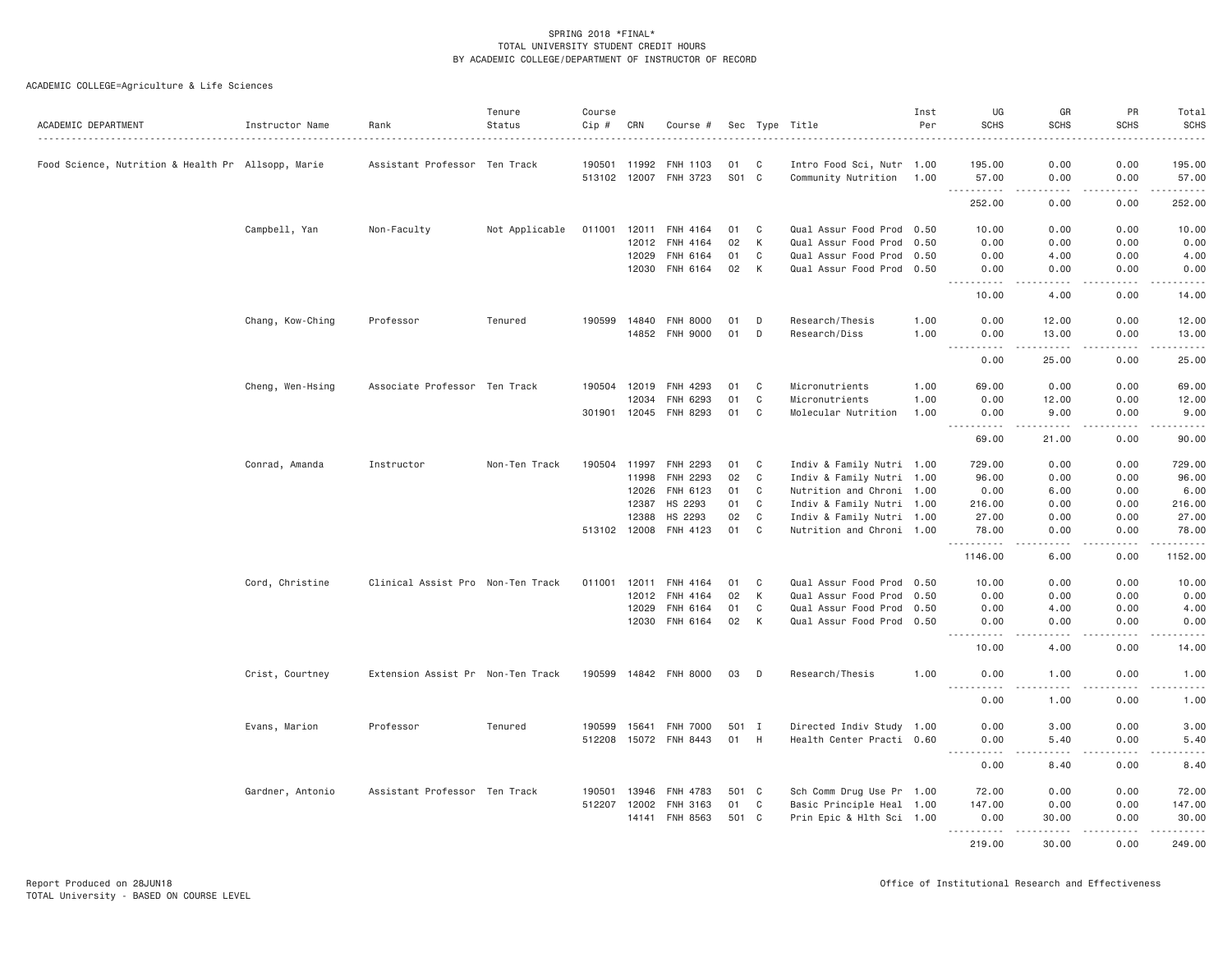| ACADEMIC DEPARTMENT                                    | Instructor Name  | Rank                                                   | Tenure<br>Status | Course<br>Cip # | CRN   | Course #              |       |                | Sec Type Title            | Inst<br>Per | UG<br><b>SCHS</b>                                                                                                                      | GR<br><b>SCHS</b>   | PR<br><b>SCHS</b>                                                                                                                                                                       | Total<br><b>SCHS</b> |
|--------------------------------------------------------|------------------|--------------------------------------------------------|------------------|-----------------|-------|-----------------------|-------|----------------|---------------------------|-------------|----------------------------------------------------------------------------------------------------------------------------------------|---------------------|-----------------------------------------------------------------------------------------------------------------------------------------------------------------------------------------|----------------------|
| Food Science, Nutrition & Health Pr Gladney, Christina |                  | Non-Faculty                                            | Not Applicable   |                 |       | 512208 15072 FNH 8443 | 01    | H              | Health Center Practi 0.40 |             | 0.00                                                                                                                                   | 3.60                | 0.00                                                                                                                                                                                    | 3.60                 |
|                                                        |                  |                                                        |                  |                 |       |                       |       |                |                           |             | $\frac{1}{2}$<br>$\frac{1}{2}$<br>0.00                                                                                                 | 3.60                | 0.00                                                                                                                                                                                    | 3.60                 |
|                                                        | Hunt, Barry      | Professor                                              | Tenured          | 190599          | 15751 | <b>FNH 7000</b>       | 02    | $\blacksquare$ | Directed Indiv Study 1.00 |             | 0.00                                                                                                                                   | 3.00                | 0.00                                                                                                                                                                                    | 3.00                 |
|                                                        |                  |                                                        |                  |                 | 15923 | <b>FNH 7000</b>       | 502 I |                | Directed Indiv Study 1.00 |             | 0.00                                                                                                                                   | 1.00                | 0.00                                                                                                                                                                                    | 1.00                 |
|                                                        |                  |                                                        |                  |                 | 15954 | FNH 7000              | 04    | I              | Directed Indiv Study 1.00 |             | 0.00                                                                                                                                   | 1.00                | 0.00                                                                                                                                                                                    | 1.00                 |
|                                                        |                  |                                                        |                  |                 | 16537 | <b>FNH 7000</b>       | 05    | I              | Directed Indiv Study 1.00 |             | 0.00                                                                                                                                   | 3.00                | 0.00                                                                                                                                                                                    | 3.00                 |
|                                                        |                  |                                                        |                  |                 | 16656 | <b>FNH 7000</b>       | 08    | $\mathbf{I}$   | Directed Indiv Study 1.00 |             | 0.00                                                                                                                                   | 3.00                | 0.00                                                                                                                                                                                    | 3.00                 |
|                                                        |                  |                                                        |                  | 512207 12047    |       | FNH 8553              | 01    | C              | Behavioral Epidemiol 1.00 |             | 0.00                                                                                                                                   | 33.00               | 0.00                                                                                                                                                                                    | 33.00                |
|                                                        |                  |                                                        |                  |                 | 13949 | FNH 8193              | 501 C |                | Problems in Health E 1.00 |             | 0.00                                                                                                                                   | 15.00               | 0.00                                                                                                                                                                                    | 15.00                |
|                                                        |                  |                                                        |                  |                 | 13950 | FNH 8553              | 501 C |                | Behavioral Epidemiol 1.00 |             | 0.00<br>.<br>$\frac{1}{2} \left( \frac{1}{2} \right) \left( \frac{1}{2} \right) \left( \frac{1}{2} \right) \left( \frac{1}{2} \right)$ | 45.00<br>. <u>.</u> | 0.00<br>.                                                                                                                                                                               | 45.00                |
|                                                        |                  |                                                        |                  |                 |       |                       |       |                |                           |             | 0.00                                                                                                                                   | 104.00              | 0.00                                                                                                                                                                                    | 104.00               |
|                                                        | Khan, Fauzia     | Lecturer                                               | Non-Ten Track    |                 |       | 190501 12013 FNH 4193 | 01    | C              | Soc-Cult Aspect Food 1.00 |             | 51.00                                                                                                                                  | 0.00                | 0.00                                                                                                                                                                                    | 51.00                |
|                                                        |                  |                                                        |                  |                 |       | 14982 FNH 4193        | 501   | $\mathbf{C}$   | Soc-Cult Aspect Food      | 1.00        | 15.00<br>$\frac{1}{2}$                                                                                                                 | 0.00                | 0.00                                                                                                                                                                                    | 15.00                |
|                                                        |                  |                                                        |                  |                 |       |                       |       |                |                           |             | 66.00                                                                                                                                  | 0.00                | 0.00                                                                                                                                                                                    | 66.00                |
|                                                        | Leach, Vicki     | Lecturer                                               | Non-Ten Track    |                 |       | 190505 12017 FNH 4284 | 01    | B              | Quantity Food Prod & 1.00 |             | 100.00                                                                                                                                 | 0.00                | 0.00                                                                                                                                                                                    | 100.00               |
|                                                        |                  |                                                        |                  |                 |       |                       |       |                |                           |             | .<br>$- - -$<br>100.00                                                                                                                 | 0.00                | 0.00                                                                                                                                                                                    | 100.00               |
|                                                        | Mosby, Terezie   | Assistant Professor Ten Track                          |                  | 010000 16909    |       | GA 4000               | 19    | $\mathbf I$    | Dis in Agriculture        | 1.00        | 3.00                                                                                                                                   | 0.00                | 0.00                                                                                                                                                                                    | 3.00                 |
|                                                        |                  |                                                        |                  | 190504          | 12043 | FNH 8233              | 01    | C              | Maternal-Inf-Chl-Nut 1.00 |             | 0.00                                                                                                                                   | 42.00               | 0.00                                                                                                                                                                                    | 42.00                |
|                                                        |                  |                                                        |                  | 190599          | 14846 | <b>FNH 8000</b>       | 07    | D              | Research/Thesis           | 1.00        | 0.00                                                                                                                                   | 14.00               | 0.00                                                                                                                                                                                    | 14.00                |
|                                                        |                  |                                                        |                  |                 | 14854 | <b>FNH 9000</b>       | 03    | D              | Research/Diss             | 1.00        | 0.00                                                                                                                                   | 14.00               | 0.00                                                                                                                                                                                    | 14.00                |
|                                                        |                  |                                                        |                  |                 | 16576 | FNH 7000              | 06    | I              | Directed Indiv Study 1.00 |             | 0.00                                                                                                                                   | 5.00                | 0.00                                                                                                                                                                                    | 5.00                 |
|                                                        |                  |                                                        |                  | 513101 12044    |       | FNH 8286              | 01    | E              | Supervised Practice       | 1.00        | 0.00<br>.                                                                                                                              | 108.00<br>.         | 0.00<br>.                                                                                                                                                                               | 108.00<br>.          |
|                                                        |                  |                                                        |                  |                 |       |                       |       |                |                           |             | 3.00                                                                                                                                   | 183.00              | 0.00                                                                                                                                                                                    | 186.00               |
|                                                        |                  | Nannapaneni, Ramakri Research Assoc Prof Non-Ten Track |                  | 190501          | 12022 | FNH 4414              | 01    | C              | Microbiology of Food      | 1.00        | 28.00                                                                                                                                  | 0.00                | 0.00                                                                                                                                                                                    | 28.00                |
|                                                        |                  |                                                        |                  |                 | 12023 | FNH 4414              | 02    | К              | Microbiology of Food      | 1.00        | 0.00                                                                                                                                   | 0.00                | 0.00                                                                                                                                                                                    | 0.00                 |
|                                                        |                  |                                                        |                  |                 | 12036 | FNH 6414              | 01    | C              | Microbiology of Food      | 1.00        | 0.00                                                                                                                                   | 12.00               | 0.00                                                                                                                                                                                    | 12.00                |
|                                                        |                  |                                                        |                  |                 | 12037 | FNH 6414              | 02    | К              | Microbiology in Food      | 1.00        | 0.00                                                                                                                                   | 0.00                | 0.00                                                                                                                                                                                    | 0.00                 |
|                                                        |                  |                                                        |                  | 190599          | 14855 | <b>FNH 9000</b>       | 04    | D              | Research/Diss             | 1.00        | 0.00                                                                                                                                   | 4.00                | 0.00                                                                                                                                                                                    | 4.00                 |
|                                                        |                  |                                                        |                  | 260502 10538    |       | BIO 4414              | 01    | $\mathsf{C}$   | Micro Of Foods            | 1.00        | 24.00                                                                                                                                  | 0.00                | 0.00                                                                                                                                                                                    | 24.00                |
|                                                        |                  |                                                        |                  |                 | 10539 | BIO 4414              | 02    | К              | Micro Of Foods            | 1.00        | 0.00<br>.                                                                                                                              | 0.00<br>.           | 0.00<br>.                                                                                                                                                                               | 0.00<br>.            |
|                                                        |                  |                                                        |                  |                 |       |                       |       |                |                           |             | 52.00                                                                                                                                  | 16.00               | 0.00                                                                                                                                                                                    | 68.00                |
|                                                        | Oliver, Brittney | Assistant Professor Ten Track                          |                  | 190504          | 13948 | FNH 6393              | 501   | $\mathbf{C}$   | Prevention of Diseas      | 1.00        | 0.00                                                                                                                                   | 30.00               | 0.00                                                                                                                                                                                    | 30.00                |
|                                                        |                  |                                                        |                  | 190599 16452    |       | FNH 8000              | 501 D |                | Research/Thesis           | 1.00        | 0.00                                                                                                                                   | 1.00                | 0.00                                                                                                                                                                                    | 1.00                 |
|                                                        |                  |                                                        |                  |                 | 16582 | <b>FNH 7000</b>       | 503 I |                | Directed Indiv Study 1.00 |             | 0.00                                                                                                                                   | 1.00                | 0.00                                                                                                                                                                                    | 1.00                 |
|                                                        |                  |                                                        |                  |                 | 16639 | FNH 7000              | 07    | $\mathbf{I}$   | Directed Indiv Study      | 1.00        | 0.00                                                                                                                                   | 3.00                | 0.00                                                                                                                                                                                    | 3.00                 |
|                                                        |                  |                                                        |                  | 512207 12048    |       | FNH 8613              | 01    | C              | Dsgn Admin Hp Prog        | 1.00        | 0.00                                                                                                                                   | 12.00               | 0.00                                                                                                                                                                                    | 12.00                |
|                                                        |                  |                                                        |                  |                 |       | 13951 FNH 8613        | 501 C |                | Dsgn Admin Hp Prog        | 1.00        | 0.00<br>$\sim$ $\sim$ $\sim$ $\sim$<br>.                                                                                               | 39.00<br>.          | 0.00<br>$\frac{1}{2} \left( \frac{1}{2} \right) \left( \frac{1}{2} \right) \left( \frac{1}{2} \right) \left( \frac{1}{2} \right) \left( \frac{1}{2} \right) \left( \frac{1}{2} \right)$ | 39.00<br>.           |
|                                                        |                  |                                                        |                  |                 |       |                       |       |                |                           |             | 0.00                                                                                                                                   | 86.00               | 0.00                                                                                                                                                                                    | 86.00                |
|                                                        | Pylate, Leah     | Non-Faculty                                            | Not Applicable   |                 |       | 512207 13943 FNH 3163 | 501 C |                | Basic Principle Heal 1.00 |             | 108,00                                                                                                                                 | 0.00                | 0.00                                                                                                                                                                                    | 108.00               |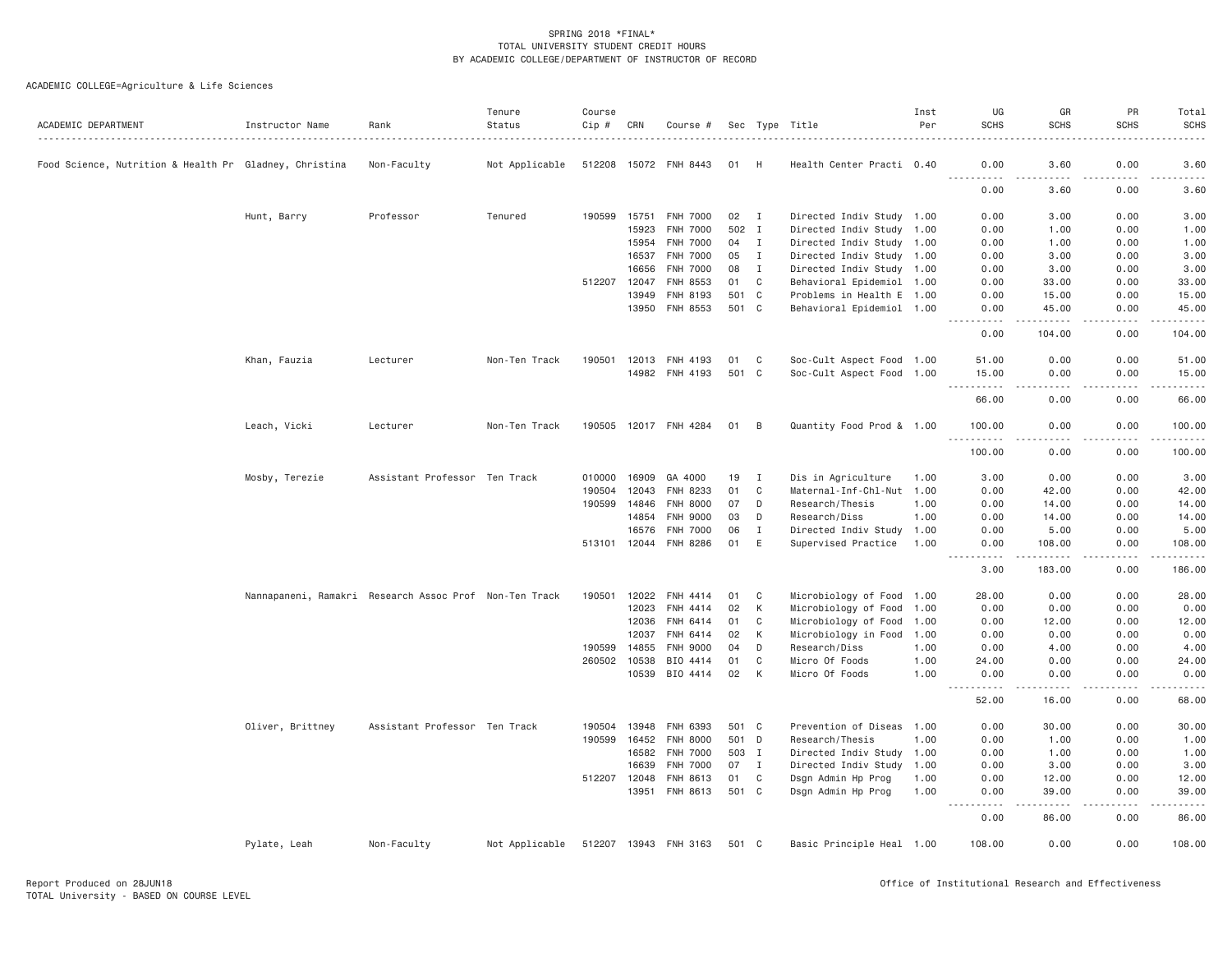| ACADEMIC DEPARTMENT                                                       | Instructor Name                  | Rank        | Tenure<br>Status | Course<br>Cip # | CRN   | Course #        |       |              | Sec Type Title            | Inst<br>Per | UG<br><b>SCHS</b>                                                                                                                      | GR<br><b>SCHS</b>       | PR<br><b>SCHS</b>  | Total<br><b>SCHS</b>                                                                                                                                                                                                                                                                                                                                                                                                                            |
|---------------------------------------------------------------------------|----------------------------------|-------------|------------------|-----------------|-------|-----------------|-------|--------------|---------------------------|-------------|----------------------------------------------------------------------------------------------------------------------------------------|-------------------------|--------------------|-------------------------------------------------------------------------------------------------------------------------------------------------------------------------------------------------------------------------------------------------------------------------------------------------------------------------------------------------------------------------------------------------------------------------------------------------|
|                                                                           |                                  |             |                  |                 |       |                 |       |              |                           |             |                                                                                                                                        |                         |                    |                                                                                                                                                                                                                                                                                                                                                                                                                                                 |
|                                                                           |                                  |             |                  |                 |       |                 |       |              |                           |             | 108.00                                                                                                                                 | 0.00                    | 0.00               | 108.00                                                                                                                                                                                                                                                                                                                                                                                                                                          |
| Food Science, Nutrition & Health Pr Schilling, Mark                       |                                  | Professor   | Tenured          | 010904          | 10126 | ADS 4243        | 01    | C            | Food Comp & Reaction 1.00 |             | 3.00                                                                                                                                   | 0.00                    | 0.00               | 3.00                                                                                                                                                                                                                                                                                                                                                                                                                                            |
|                                                                           |                                  |             |                  | 011001          | 12015 | FNH 4241        | 01    | $\mathsf{L}$ | Applied Food Chemist 1.00 |             | 6.00                                                                                                                                   | 0.00                    | 0.00               | 6.00                                                                                                                                                                                                                                                                                                                                                                                                                                            |
|                                                                           |                                  |             |                  |                 | 12016 | FNH 4243        | 01    | C            | Food Comp & Reaction 1.00 |             | 78.00                                                                                                                                  | 0.00                    | 0.00               | 78.00                                                                                                                                                                                                                                                                                                                                                                                                                                           |
|                                                                           |                                  |             |                  |                 | 12033 | FNH 6243        | 01    | C            | Food Comp & Reaction      | 1.00        | 0.00                                                                                                                                   | 6.00                    | 0.00               | 6.00                                                                                                                                                                                                                                                                                                                                                                                                                                            |
|                                                                           |                                  |             |                  | 120509          | 12014 | FNH 4200        | 01    | C            | Dual Enroll MUW Culi      | 1.00        | 77.00                                                                                                                                  | 0.00                    | 0.00               | 77.00                                                                                                                                                                                                                                                                                                                                                                                                                                           |
|                                                                           |                                  |             |                  | 190501          | 12024 | FNH 4480        | 01    | Ε            | Food Science Interns      | 1.00        | 9.00                                                                                                                                   | 0.00                    | 0.00               | 9.00                                                                                                                                                                                                                                                                                                                                                                                                                                            |
|                                                                           |                                  |             |                  | 190599          | 14849 | FNH 8000        | 10    | D            | Research/Thesis           | 1.00        | 0.00                                                                                                                                   | 19.00                   | 0.00               | 19.00                                                                                                                                                                                                                                                                                                                                                                                                                                           |
|                                                                           |                                  |             |                  |                 | 14856 | <b>FNH 9000</b> | 05    | D            | Research/Diss             | 1.00        | 0.00<br>.                                                                                                                              | 15.00<br>$- - - - -$    | 0.00<br>.          | 15.00<br><u>.</u>                                                                                                                                                                                                                                                                                                                                                                                                                               |
|                                                                           |                                  |             |                  |                 |       |                 |       |              |                           |             | 173.00                                                                                                                                 | 40.00                   | 0.00               | 213.00                                                                                                                                                                                                                                                                                                                                                                                                                                          |
|                                                                           | Siberio-Perez, Lurde Non-Faculty |             | Not Applicable   | 190501          | 14355 | FNH 8113        | 01    | C            | Adv Food Microbiol        | 0.85        | 0.00                                                                                                                                   | 22.95                   | 0.00               | 22.95                                                                                                                                                                                                                                                                                                                                                                                                                                           |
|                                                                           |                                  |             |                  |                 |       |                 |       |              |                           |             | $- - - -$<br><u>.</u><br>0.00                                                                                                          | .<br>22.95              | .<br>0.00          | .<br>22.95                                                                                                                                                                                                                                                                                                                                                                                                                                      |
|                                                                           | Silva, Juan                      | Professor   | Tenured          | 190501          | 12040 | FNH 8121        | 01    | S            | Food Sc Ntr & Health      | 1.00        | 0.00                                                                                                                                   | 3.00                    | 0.00               | 3.00                                                                                                                                                                                                                                                                                                                                                                                                                                            |
|                                                                           |                                  |             |                  |                 | 14355 | FNH 8113        | 01    | C            | Adv Food Microbiol        | 0.15        | 0.00                                                                                                                                   | 4.05                    | 0.00               | 4.05                                                                                                                                                                                                                                                                                                                                                                                                                                            |
|                                                                           |                                  |             |                  | 190599          | 14850 | FNH 8000        | 11    | D            | Research/Thesis           | 1.00        | 0.00                                                                                                                                   | 17.00                   | 0.00               | 17.00                                                                                                                                                                                                                                                                                                                                                                                                                                           |
|                                                                           |                                  |             |                  | 512207 12039    |       | FNH 8111        | 01    | S            | Food Sc Nutr & Healt 1.00 |             | 0.00                                                                                                                                   | 9.00                    | 0.00               | 9.00                                                                                                                                                                                                                                                                                                                                                                                                                                            |
|                                                                           |                                  |             |                  |                 |       |                 |       |              |                           |             | .<br>$\frac{1}{2} \left( \frac{1}{2} \right) \left( \frac{1}{2} \right) \left( \frac{1}{2} \right) \left( \frac{1}{2} \right)$<br>0.00 | .<br>33.05              | .<br>0.00          | .<br>33.05                                                                                                                                                                                                                                                                                                                                                                                                                                      |
|                                                                           | Street, Susan                    | Lecturer    | Non-Ten Track    | 190504          | 13941 | FNH 2283        | 501 C |              | Child Health & Nutri 1.00 |             | 51.00                                                                                                                                  | 0.00                    | 0.00               | 51.00                                                                                                                                                                                                                                                                                                                                                                                                                                           |
|                                                                           |                                  |             |                  |                 | 13942 | FNH 2293        | 501   | $\mathbf{C}$ | Indiv & Family Nutri 1.00 |             | 123.00                                                                                                                                 | 0.00                    | 0.00               | 123.00                                                                                                                                                                                                                                                                                                                                                                                                                                          |
|                                                                           |                                  |             |                  |                 | 14008 | HS 2283         | 501 C |              | Child Health & Nutri 1.00 |             | 21.00                                                                                                                                  | 0.00                    | 0.00               | 21.00                                                                                                                                                                                                                                                                                                                                                                                                                                           |
|                                                                           |                                  |             |                  |                 | 14009 | HS 2293         | 501 C |              | Indiv & Family Nutri 1.00 |             | 18.00<br>$- - - - - - -$                                                                                                               | 0.00<br>.               | 0.00<br>.          | 18.00<br>$- - - - - - -$                                                                                                                                                                                                                                                                                                                                                                                                                        |
|                                                                           |                                  |             |                  |                 |       |                 |       |              |                           |             | $\sim$ $\sim$ $\sim$<br>213.00                                                                                                         | 0.00                    | 0.00               | 213.00                                                                                                                                                                                                                                                                                                                                                                                                                                          |
|                                                                           | Tidwell, Diane                   | Professor   | Tenured          | 190501          | 12001 | FNH 3111        | 01    | -S           | FNH Seminar               | 1.00        | 41.00                                                                                                                                  | 0.00                    | 0.00               | 41.00                                                                                                                                                                                                                                                                                                                                                                                                                                           |
|                                                                           |                                  |             |                  | 190504          | 12020 | FNH 4353        | 01    | C            | Nutrition/ Life Cycl 1.00 |             | 96.00                                                                                                                                  | 0.00                    | 0.00               | 96.00                                                                                                                                                                                                                                                                                                                                                                                                                                           |
|                                                                           |                                  |             |                  | 190599          | 14851 | FNH 8000        | 12    | D            | Research/Thesis           | 1.00        | 0.00                                                                                                                                   | 1.00                    | 0.00               | 1.00                                                                                                                                                                                                                                                                                                                                                                                                                                            |
|                                                                           |                                  |             |                  |                 | 14858 | FNH 9000        | 07    | D            | Research/Diss             | 1.00        | 0.00                                                                                                                                   | 8.00                    | 0.00               | 8.00                                                                                                                                                                                                                                                                                                                                                                                                                                            |
|                                                                           |                                  |             |                  | 513102 12000    |       | FNH 3003        | 01    | E            | Nutr Field Experienc 1.00 |             | 57.00<br>.<br>$\sim$ $\sim$ $\sim$                                                                                                     | 0.00<br>.               | 0.00<br>.          | 57.00<br>.                                                                                                                                                                                                                                                                                                                                                                                                                                      |
|                                                                           |                                  |             |                  |                 |       |                 |       |              |                           |             | 194.00                                                                                                                                 | 9.00                    | 0.00               | 203.00                                                                                                                                                                                                                                                                                                                                                                                                                                          |
|                                                                           | White, Kelly                     | Non-Faculty | Not Applicable   | 190501          | 13947 | FNH 6223        | 501 C |              | Sports Nutrition          | 1.00        | 0.00                                                                                                                                   | 9.00                    | 0.00               | 9.00                                                                                                                                                                                                                                                                                                                                                                                                                                            |
|                                                                           |                                  |             |                  |                 | 15071 | FNH 6223        | 502 C |              | Sports Nutrition          | 1.00        | 0.00                                                                                                                                   | 9.00                    | 0.00               | 9.00                                                                                                                                                                                                                                                                                                                                                                                                                                            |
|                                                                           |                                  |             |                  | 190504 13944    |       | FNH 4223        | 501 C |              | Sports Nutrition          | 1.00        | 33.00                                                                                                                                  | 0.00                    | 0.00               | 33.00                                                                                                                                                                                                                                                                                                                                                                                                                                           |
|                                                                           |                                  |             |                  |                 | 15070 | FNH 4223        | 502 C |              | Sports Nutrition          | 1.00        | 15.00<br>.<br>$\sim$ $\sim$ $\sim$                                                                                                     | 0.00<br>.               | 0.00<br>.          | 15.00<br>.                                                                                                                                                                                                                                                                                                                                                                                                                                      |
|                                                                           |                                  |             |                  |                 |       |                 |       |              |                           |             | 48.00                                                                                                                                  | 18.00                   | 0.00               | 66.00                                                                                                                                                                                                                                                                                                                                                                                                                                           |
|                                                                           | Wilson, Julie                    | Non-Faculty | Not Applicable   | 011001 11994    |       | <b>FNH 2112</b> | 01    | B            | Food Products Evalua 1.00 |             | 48.00<br>.                                                                                                                             | 0.00                    | 0.00<br>.          | 48.00<br>.                                                                                                                                                                                                                                                                                                                                                                                                                                      |
|                                                                           |                                  |             |                  |                 |       |                 |       |              |                           |             | 48.00                                                                                                                                  | 0.00                    | 0.00               | 48,00                                                                                                                                                                                                                                                                                                                                                                                                                                           |
| ----------------------------------<br>Food Science, Nutrition & Health Pr |                                  |             |                  |                 |       |                 |       |              |                           |             | ==========<br>2711.00                                                                                                                  | EEEEEEEEE<br>615.00     | ==========<br>0.00 | $\begin{minipage}{0.9\linewidth} \hspace*{-0.2cm} \textbf{1} & \textbf{2} & \textbf{3} & \textbf{5} & \textbf{6} & \textbf{7} \\ \textbf{5} & \textbf{6} & \textbf{7} & \textbf{8} & \textbf{8} & \textbf{8} & \textbf{9} \\ \textbf{6} & \textbf{7} & \textbf{8} & \textbf{8} & \textbf{8} & \textbf{9} & \textbf{9} \\ \textbf{7} & \textbf{8} & \textbf{8} & \textbf{8} & \textbf{9} & \textbf{9} & \textbf{9} \\ \textbf{8} & \$<br>3326,00 |
| ====================================                                      |                                  |             |                  |                 |       |                 |       |              |                           |             | ==========                                                                                                                             | ----------------------- |                    | ==========                                                                                                                                                                                                                                                                                                                                                                                                                                      |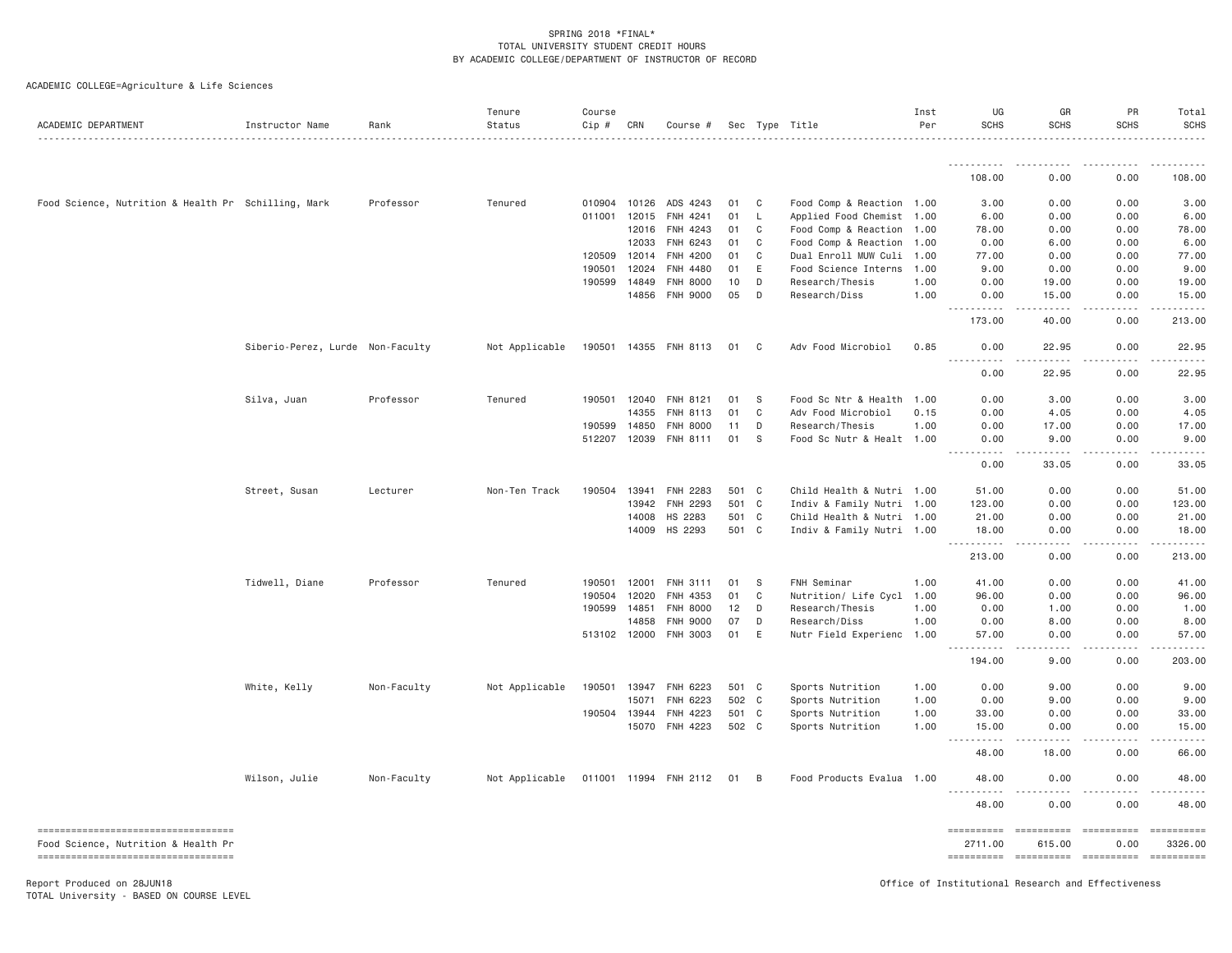| ACADEMIC DEPARTMENT    | Instructor Name                                  | Rank                        | Tenure<br>Status | Course<br>Cip # | CRN   | Course #       |       |              | Sec Type Title            | Inst<br>Per | UG<br><b>SCHS</b>      | GR<br><b>SCHS</b>            | PR<br><b>SCHS</b> | Total<br>SCHS       |
|------------------------|--------------------------------------------------|-----------------------------|------------------|-----------------|-------|----------------|-------|--------------|---------------------------|-------------|------------------------|------------------------------|-------------------|---------------------|
| Landscape Architecture | Artunc, Sadik                                    | Professor                   | Tenured          | 040601          | 12485 | LA 2644        | 01    | B            | Construction II: Gra 1.00 |             | 96.00                  | 0.00                         | 0.00              | 96.00               |
|                        |                                                  |                             |                  |                 | 15496 | LA 7000        | 01    | $\mathbf{I}$ | Directed Indiv Study 1.00 |             | 0.00                   | 4.00<br>$\sim$ $\sim$ $\sim$ | 0.00              | 4.00<br>-----       |
|                        |                                                  |                             |                  |                 |       |                |       |              |                           |             | 96.00                  | 4.00                         | 0.00              | 100.00              |
|                        | Brzuszek, Robert                                 | Professor                   | Tenured          | 040601          | 12489 | LA 3652        | 01    | - L          | LA Case Studies           | 1.00        | 30.00                  | 0.00                         | 0.00              | 30.00               |
|                        |                                                  |                             |                  |                 | 12491 | LA 3654        | 01    | Q            | LA Design IV- Urban       | 0.50        | 32.00                  | 0.00                         | 0.00              | 32.00               |
|                        |                                                  |                             |                  |                 | 16213 | LA 4000        | 02    | $\mathbf{I}$ | Directed Indiv Study 1.00 |             | 4.00                   | 0.00                         | 0.00              | 4.00                |
|                        |                                                  |                             |                  |                 | 16214 | LA 4000        | 03    | $\mathbf{I}$ | Directed Indiv Study 1.00 |             | 4.00                   | 0.00                         | 0.00              | 4.00                |
|                        |                                                  |                             |                  |                 | 16216 | LA 4000        | 04    | $\mathbf{I}$ | Directed Indiv Study 1.00 |             | 4.00                   | 0.00                         | 0.00              | 4.00                |
|                        |                                                  |                             |                  |                 | 16217 | LA 4000        | 05    | I            | Directed Indiv Study 1.00 |             | 4.00                   | 0.00                         | 0.00              | 4.00                |
|                        |                                                  |                             |                  |                 | 16220 | LA 7000        | 12    | $\mathbf{I}$ | Directed Indiv Study 1.00 |             | 0.00                   | 4.00                         | 0.00              | 4.00                |
|                        |                                                  |                             |                  |                 | 16457 | LA 4000        | 08    | $\mathbf I$  | Directed Indiv Study 1.00 |             | 4.00                   | 0.00                         | 0.00              | 4.00                |
|                        |                                                  |                             |                  |                 | 16592 | LA 8000        | 01    | D            | Research / Thesis         | 1.00        | 0.00                   | 1.00                         | 0.00              | 1.00                |
|                        |                                                  |                             |                  |                 | 16717 | LA 4000        | 10    | $\mathbf I$  | Directed Indiv Study 1.00 |             | 2.00                   | 0.00                         | 0.00              | 2.00                |
|                        |                                                  |                             |                  |                 | 16948 | LA 4000        | 11    | $\mathbf I$  | Directed Indiv Study 1.00 |             | 4.00<br>.              | 0.00<br>د د د د              | 0.00<br>.         | 4.00<br>.           |
|                        |                                                  |                             |                  |                 |       |                |       |              |                           |             | 88.00                  | 5.00                         | 0.00              | 93.00               |
|                        | Gallo, Katarzyna                                 | Instructor                  | Non-Ten Track    | 130101          | 11784 | EPY 4033       | 01    | C            | Lear Theo Ed Rel Set 1.00 |             | 66.00                  | 0.00                         | 0.00              | 66.00               |
|                        |                                                  |                             |                  | 231303          | 11781 | EPY 3513       | 01    | C            | Behavioral Sci Writi 1.00 |             | 54.00                  | 0.00                         | 0.00              | 54.00               |
|                        |                                                  |                             |                  |                 |       | 11782 EPY 3513 | 02    | C            | Behavioral Sci Writi 1.00 |             | 60.00                  | 0.00                         | 0.00              | 60.00               |
|                        |                                                  |                             |                  |                 |       |                |       |              |                           |             | .<br>180.00            | .<br>0.00                    | .<br>0.00         | .<br>180.00         |
|                        | Gallo, Warren                                    | Associate Professor Tenured |                  | 040601          | 12496 | LA 4443        | S01 Q |              | Exterior Design/Buil 1.00 |             | 30.00                  | 0.00                         | 0.00              | 30.00               |
|                        |                                                  |                             |                  |                 | 12500 | LA 4854        | 01    | $\mathsf{L}$ | LA Capstone Studio        | 1.00        | 60.00                  | 0.00                         | 0.00              | 60.00               |
|                        |                                                  |                             |                  |                 | 12501 | LA 6443        | 01    | Q            | Exterior Design/Buil 1.00 |             | 0.00                   | 3.00                         | 0.00              | 3.00                |
|                        |                                                  |                             |                  |                 | 15638 | LA 4000        | 01    | $\mathbf{I}$ | Directed Indiv Study 1.00 |             | 1.00<br>.              | 0.00<br>.                    | 0.00              | 1.00<br>.           |
|                        |                                                  |                             |                  |                 |       |                |       |              |                           |             | $- - -$<br>91.00       | 3.00                         | .<br>0.00         | 94.00               |
|                        | Li, Chuo                                         | Associate Professor Tenured |                  | 040601          | 12491 | LA 3654        | 01    | Q            | LA Design IV- Urban       | 0.50        | 32.00                  | 0.00                         | 0.00              | 32.00               |
|                        |                                                  |                             |                  |                 | 12503 | LA 8523        | 01    | Q            | LA Grad Design Studi 1.00 |             | 0.00                   | 6.00                         | 0.00              | 6.00                |
|                        |                                                  |                             |                  |                 |       | 12507 LA 8751  | 01    | S            | LA Seminar IV- Cont. 1.00 |             | 0.00                   | 3.00                         | 0.00              | 3.00                |
|                        |                                                  |                             |                  |                 |       |                |       |              |                           |             | .<br>32.00             | .<br>9.00                    | .<br>0.00         | .<br>41.00          |
|                        | Murdock, Jeremy                                  | Non-Faculty                 | Not Applicable   | 040601          | 12487 | LA 2654        | 01    | Q            | Design II:Neighborho 0.50 |             | 24.00                  | 0.00                         | 0.00              | 24.00               |
|                        |                                                  |                             |                  |                 |       | 15872 LA 2654  | 02    | $\mathsf Q$  | Design II:Neighborho 0.50 |             | 20.00                  | 0.00                         | 0.00              | 20.00               |
|                        |                                                  |                             |                  |                 |       |                |       |              |                           |             | 444<br>.<br>44.00      | .<br>0.00                    | 0.00              | .<br>44.00          |
|                        | Rood, Cynthia                                    | Lecturer                    | Non-Ten Track    | 040601          | 12484 | LA 1803        | 01    | C            | Land Arch Appre           | 1.00        | 309.00                 | 0.00                         | 0.00              | 309.00              |
|                        |                                                  |                             |                  |                 | 14027 | LA 1803        | 501 C |              | Land Arch Appre           | 1.00        | 150.00                 | 0.00                         | 0.00              | 150.00              |
|                        |                                                  |                             |                  |                 |       |                |       |              |                           |             | -------<br>.<br>459.00 | والأمام<br>0.00              | -----<br>0.00     | وبالمحامي<br>459.00 |
|                        | Schauwecker, Timothy Associate Professor Tenured |                             |                  | 010605          | 12492 | LA 3711        | 01    | E            | LC Internship III         | 1.00        | 1.00                   | 0.00                         | 0.00              | 1.00                |
|                        |                                                  |                             |                  |                 | 12493 | LA 3721        | 01    | C            | LC Field Trip I           | 0.50        | 5.00                   | 0.00                         | 0.00              | 5.00                |
|                        |                                                  |                             |                  |                 | 12497 | LA 4721        | 01    | C            | LC Field Trip II          | 0.50        | 2.50                   | 0.00                         | 0.00              | 2.50                |
|                        |                                                  |                             |                  |                 | 12498 | LA 4724        | 01    | B            | Landscape Contr II        | 1.00        | 60.00                  | 0.00                         | 0.00              | 60.00               |
|                        |                                                  |                             |                  | 040601          | 12506 | LA 8741        | 01    | C            | Proposal Writing Sem      | 1.00        | 0.00                   | 2.00                         | 0.00              | 2.00                |
|                        |                                                  |                             |                  |                 |       |                |       |              |                           |             |                        |                              |                   |                     |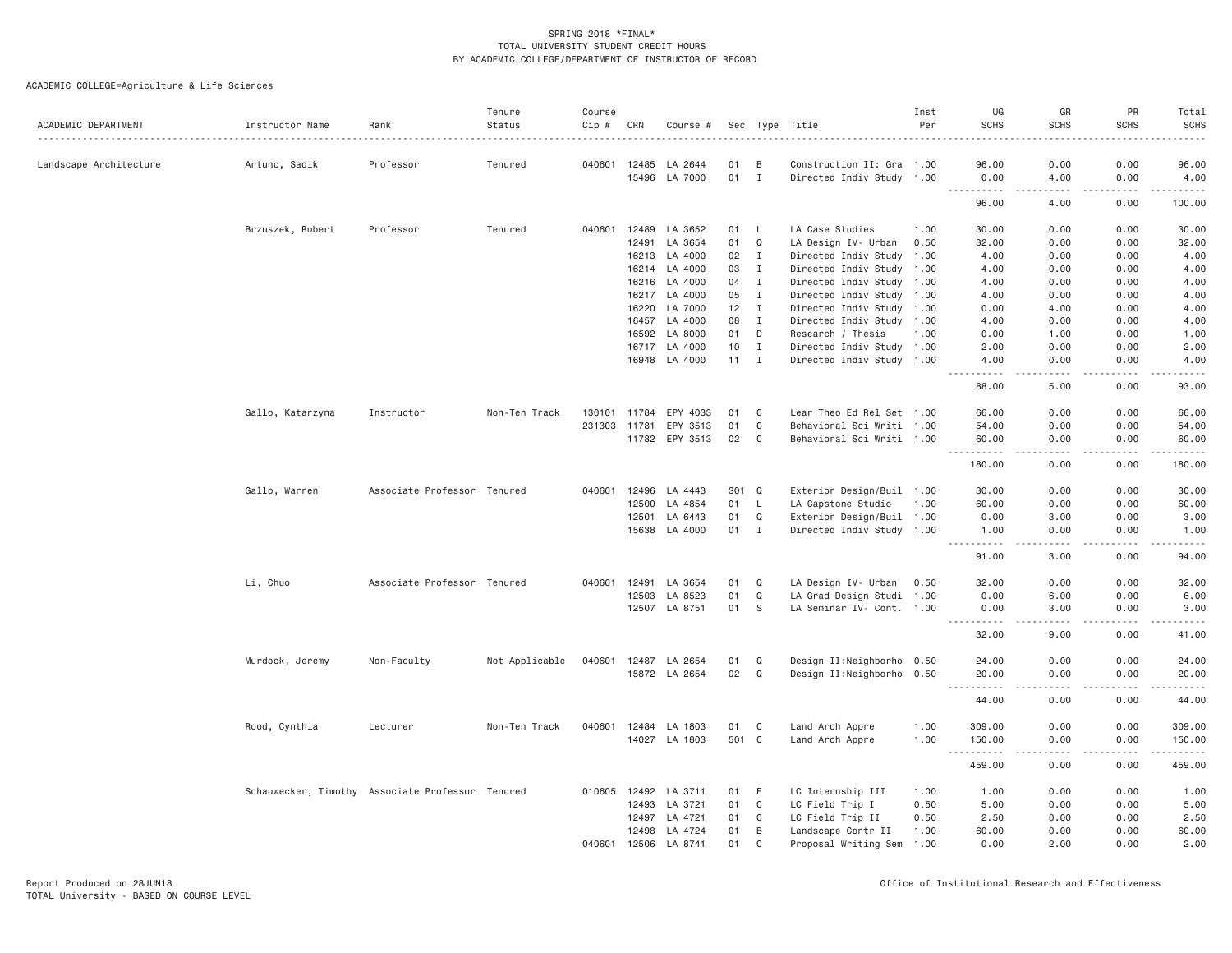| ACADEMIC DEPARTMENT                                           | Instructor Name  | Rank                          | Tenure<br>Status | Course<br>$Cip$ # | CRN   | Course #      | Sec          |                | Type Title<br>-------------------------------------- | Inst<br>Per | UG<br><b>SCHS</b>                                                                                                                                                                                                                                                                           | GR<br><b>SCHS</b>    | PR<br><b>SCHS</b>                                                                             | Total<br>SCHS         |
|---------------------------------------------------------------|------------------|-------------------------------|------------------|-------------------|-------|---------------|--------------|----------------|------------------------------------------------------|-------------|---------------------------------------------------------------------------------------------------------------------------------------------------------------------------------------------------------------------------------------------------------------------------------------------|----------------------|-----------------------------------------------------------------------------------------------|-----------------------|
|                                                               |                  |                               |                  |                   |       |               |              |                |                                                      |             | <u>.</u>                                                                                                                                                                                                                                                                                    |                      |                                                                                               | .                     |
|                                                               |                  |                               |                  |                   |       |               |              |                |                                                      |             | 68.50                                                                                                                                                                                                                                                                                       | 2.00                 | 0.00                                                                                          | 70.50                 |
| Landscape Architecture                                        | Seymour, Michael | Professor                     | Tenured          | 040601            | 12482 | LA 1423       | 01           | C              | Hist of Land Arch                                    | 1.00        | 114.00                                                                                                                                                                                                                                                                                      | 0.00                 | 0.00                                                                                          | 114.00                |
|                                                               |                  |                               |                  |                   | 15081 | LA 3623       | 01           | C              | Urban Planning                                       | 1.00        | 54.00                                                                                                                                                                                                                                                                                       | 0.00                 | 0.00                                                                                          | 54.00                 |
|                                                               |                  |                               |                  |                   | 15881 | LA 7000       | 03           | $\mathbf{I}$   | Directed Indiv Study 1.00                            |             | 0.00                                                                                                                                                                                                                                                                                        | 3.00                 | 0.00                                                                                          | 3.00                  |
|                                                               |                  |                               |                  |                   |       |               |              |                |                                                      |             | $\frac{1}{2} \left( \frac{1}{2} \right) \left( \frac{1}{2} \right) \left( \frac{1}{2} \right) \left( \frac{1}{2} \right)$<br>$\frac{1}{2} \left( \frac{1}{2} \right) \left( \frac{1}{2} \right) \left( \frac{1}{2} \right) \left( \frac{1}{2} \right) \left( \frac{1}{2} \right)$<br>168.00 | 3.00                 | 0.00                                                                                          | 171.00                |
|                                                               | Summerlin, Peter | Assistant Professor Ten Track |                  | 040601            | 12480 | LA 1223       | 01           | B              | Computers in Land Ar 1.00                            |             | 75.00                                                                                                                                                                                                                                                                                       | 0.00                 | 0.00                                                                                          | 75.00                 |
|                                                               |                  |                               |                  |                   | 12481 | LA 1223       | 02           | B              | Computers in Land Ar 1.00                            |             | 39.00                                                                                                                                                                                                                                                                                       | 0.00                 | 0.00                                                                                          | 39.00                 |
|                                                               |                  |                               |                  |                   | 15880 | LA 7000       | 02           | $\mathbf{I}$   | Directed Indiv Study 1.00                            |             | 0.00                                                                                                                                                                                                                                                                                        | 3.00                 | 0.00                                                                                          | 3.00                  |
|                                                               |                  |                               |                  |                   | 15883 | LA 7000       | 05           | $\blacksquare$ | Directed Indiv Study 1.00                            |             | 0.00                                                                                                                                                                                                                                                                                        | 3.00                 | 0.00                                                                                          | 3.00                  |
|                                                               |                  |                               |                  |                   | 15890 | LA 7000       | 09           | $\mathbf{I}$   | Directed Indiv Study 1.00                            |             | 0.00                                                                                                                                                                                                                                                                                        | 3.00                 | 0.00                                                                                          | 3.00                  |
|                                                               |                  |                               |                  |                   | 16218 | LA 4000       | 06           | $\mathbf I$    | Directed Indiv Study 1.00                            |             | 3.00                                                                                                                                                                                                                                                                                        | 0.00                 | 0.00                                                                                          | 3.00                  |
|                                                               |                  |                               |                  |                   |       | 16219 LA 4000 | 07 I         |                | Directed Indiv Study 1.00                            |             | 3.00                                                                                                                                                                                                                                                                                        | 0.00                 | 0.00                                                                                          | 3.00                  |
|                                                               |                  |                               |                  |                   |       |               |              |                |                                                      |             | $\frac{1}{2} \left( \frac{1}{2} \right) \left( \frac{1}{2} \right) \left( \frac{1}{2} \right) \left( \frac{1}{2} \right)$<br>$\frac{1}{2} \left( \frac{1}{2} \right) \left( \frac{1}{2} \right) \left( \frac{1}{2} \right) \left( \frac{1}{2} \right) \left( \frac{1}{2} \right)$<br>120.00 | . <b>.</b> .<br>9.00 | .<br>0.00                                                                                     | 129.00                |
|                                                               | Tofte, Elizabeth | Assistant Professor Ten Track |                  | 040601            | 15079 | LA 1153       | 01           | L,             | Intro to Land Arch                                   | 1.00        | 75.00                                                                                                                                                                                                                                                                                       | 0.00                 | 0.00                                                                                          | 75.00                 |
|                                                               |                  |                               |                  |                   | 15080 | LA 1153       | 02           | - L            | Intro to Land Arch                                   | 1.00        | 30.00                                                                                                                                                                                                                                                                                       | 0.00                 | 0.00                                                                                          | 30.00                 |
|                                                               |                  |                               |                  | 303301            | 12499 | LA 4844       | 01           | B              | Sustainable Communit 1.00                            |             | 40.00                                                                                                                                                                                                                                                                                       | 0.00                 | 0.00                                                                                          | 40.00                 |
|                                                               |                  |                               |                  |                   |       |               |              |                |                                                      |             | .<br>145.00                                                                                                                                                                                                                                                                                 | 0.00                 | 0.00                                                                                          | 145.00                |
|                                                               | Walker, Jason    | Associate Professor Tenured   |                  | 010605            | 12493 | LA 3721       | 01           | C              | LC Field Trip I                                      | 0.50        | 5.00                                                                                                                                                                                                                                                                                        | 0.00                 | 0.00                                                                                          | 5.00                  |
|                                                               |                  |                               |                  |                   | 12497 | LA 4721       | 01           | C              | LC Field Trip II                                     | 0.50        | 2.50                                                                                                                                                                                                                                                                                        | 0.00                 | 0.00                                                                                          | 2.50                  |
|                                                               |                  |                               |                  | 040601            | 12487 | LA 2654       | 01           | Q              | Design II:Neighborho 0.50                            |             | 24.00                                                                                                                                                                                                                                                                                       | 0.00                 | 0.00                                                                                          | 24.00                 |
|                                                               |                  |                               |                  |                   | 12495 | LA 4344       | 01           | B              | Land Arch Constr IV                                  | 1.00        | 76.00                                                                                                                                                                                                                                                                                       | 0.00                 | 0.00                                                                                          | 76.00                 |
|                                                               |                  |                               |                  |                   | 15872 | LA 2654       | 02           | Q              | Design II:Neighborho                                 | 0.50        | 20.00                                                                                                                                                                                                                                                                                       | 0.00                 | 0.00                                                                                          | 20.00                 |
|                                                               |                  |                               |                  |                   | 15882 | LA 7000       | 04 I         |                | Directed Indiv Study 1.00                            |             | 0.00                                                                                                                                                                                                                                                                                        | 3.00                 | 0.00                                                                                          | 3.00                  |
|                                                               |                  |                               |                  |                   | 15885 | LA 7000       | 07           | I              | Directed Indiv Study 1.00                            |             | 0.00                                                                                                                                                                                                                                                                                        | 3.00                 | 0.00                                                                                          | 3.00                  |
|                                                               |                  |                               |                  |                   | 15887 | LA 7000       | 08           | $\mathbf{I}$   | Directed Indiv Study 1.00                            |             | 0.00                                                                                                                                                                                                                                                                                        | 3.00                 | 0.00                                                                                          | 3.00                  |
|                                                               |                  |                               |                  |                   | 15936 | LA 7000       | $11 \quad I$ |                | Directed Indiv Study 1.00                            |             | 0.00                                                                                                                                                                                                                                                                                        | 3.00                 | 0.00                                                                                          | 3.00                  |
|                                                               |                  |                               |                  |                   |       | 16640 LA 4000 | 09           | $\mathbf{I}$   | Directed Indiv Study 1.00                            |             | 1.00<br>$- - - -$                                                                                                                                                                                                                                                                           | 0.00                 | 0.00                                                                                          | 1.00                  |
|                                                               |                  |                               |                  |                   |       |               |              |                |                                                      |             | 128.50                                                                                                                                                                                                                                                                                      | 12.00                | 0.00                                                                                          | 140.50                |
| -----------------------------------<br>Landscape Architecture |                  |                               |                  |                   |       |               |              |                |                                                      |             | ==========<br>1620.00                                                                                                                                                                                                                                                                       | ==========<br>47.00  | $\qquad \qquad \equiv \equiv \equiv \equiv \equiv \equiv \equiv \equiv \equiv \equiv$<br>0.00 | ==========<br>1667.00 |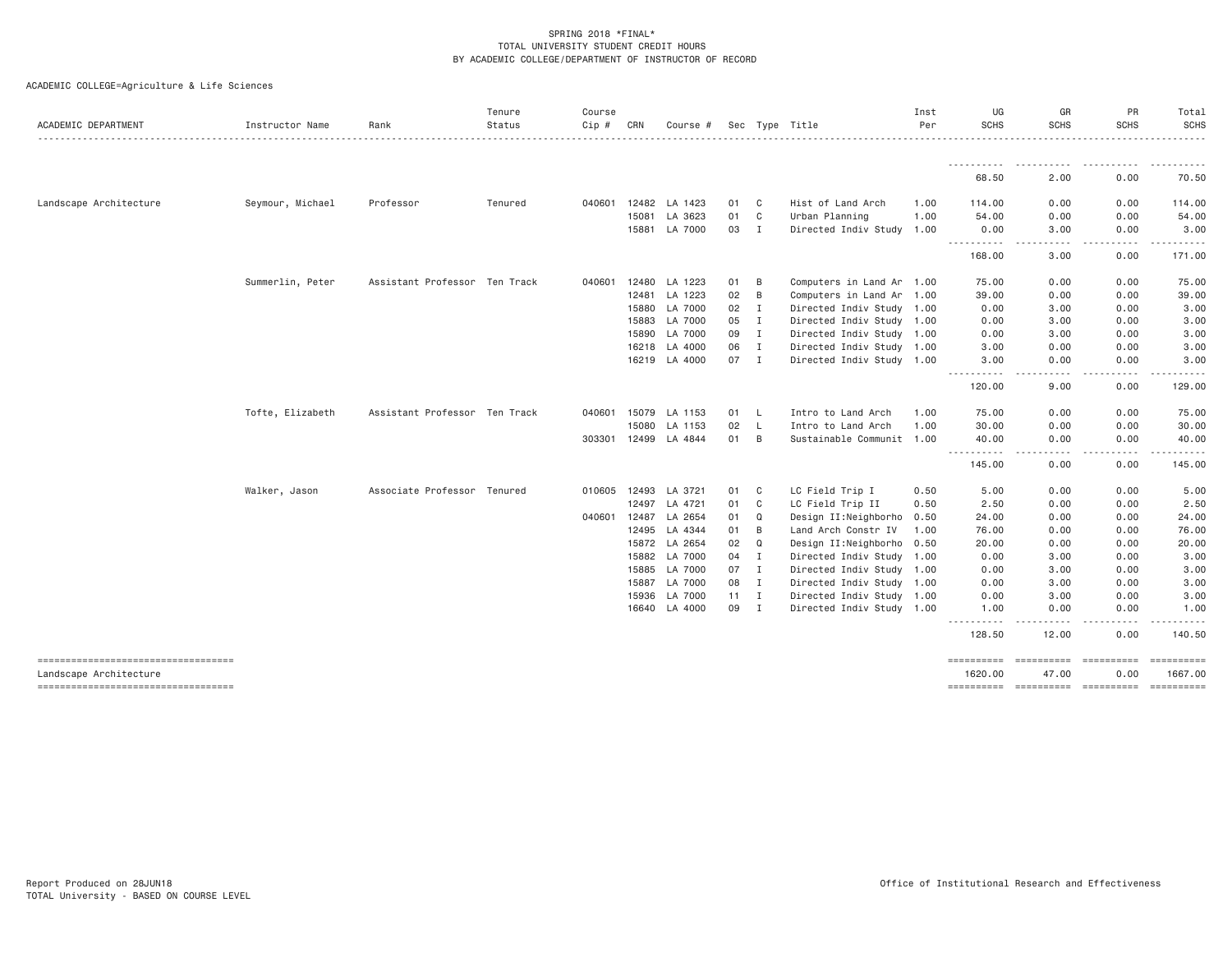| ACADEMIC DEPARTMENT   | Instructor Name   | Rank                              | Tenure<br>Status | Course<br>Cip #  | CRN            | Course #              |          |              | Sec Type Title                       | Inst<br>Per  | UG<br><b>SCHS</b>      | GR<br><b>SCHS</b> | PR<br><b>SCHS</b> | Total<br><b>SCHS</b>                                                                                                              |
|-----------------------|-------------------|-----------------------------------|------------------|------------------|----------------|-----------------------|----------|--------------|--------------------------------------|--------------|------------------------|-------------------|-------------------|-----------------------------------------------------------------------------------------------------------------------------------|
| Plant & Soil Sciences | Baldwin, Brian    | Professor                         | Tenured          | 010304           | 15293          | PSS 8000              | 01       | D            | Research / Thesis                    | 1.00         | 0.00                   | 13.00             | 0.00              | 13.00                                                                                                                             |
|                       |                   |                                   |                  | 011101 15658     |                | PSS 9000              | 01       | D            | Research / Diss                      | 1.00         | 0.00                   | 20.00             | 0.00              | 20.00                                                                                                                             |
|                       |                   |                                   |                  |                  |                |                       |          |              |                                      |              | 0.00                   | 33.00             | 0.00              | 33.00                                                                                                                             |
|                       | Bararpour, Taghi  | Extension Assist Pr Non-Ten Track |                  | 010304 16904     |                | PSS 8000              | 50       | D            | Research / Thesis                    | 1.00         | 0.00                   | 3.00              | 0.00              | 3.00                                                                                                                              |
|                       |                   |                                   |                  |                  |                |                       |          |              |                                      |              | $- - - -$<br>.<br>0.00 | .<br>3.00         | .<br>0.00         | $\frac{1}{2} \left( \frac{1}{2} \right) \left( \frac{1}{2} \right) \left( \frac{1}{2} \right) \left( \frac{1}{2} \right)$<br>3.00 |
|                       | Barickman, Thomas | Extension Assist Pr Non-Ten Track |                  |                  |                | 010304 15294 PSS 8000 | 02       | $\mathsf{D}$ | Research / Thesis                    | 1.00         | 0.00                   | 8.00              | 0.00              | 8.00                                                                                                                              |
|                       |                   |                                   |                  |                  |                |                       |          |              |                                      |              | .<br>0.00              | .<br>8.00         | -----<br>0.00     | $  -$<br>8.00                                                                                                                     |
|                       | Bi, Guihong       | Research Professor                | Non-Ten Track    | 010601           | 13246          | PSS 2423              | 01       | C            | Plant Matl I                         | 1.00         | 27.00                  | 0.00              | 0.00              | 27.00                                                                                                                             |
|                       |                   |                                   |                  |                  | 13247          | PSS 2423              | 02       | К            | Plant Matl I                         | 1.00         | 0.00                   | 0.00              | 0.00              | 0.00                                                                                                                              |
|                       |                   |                                   |                  | 010605           | 13265          | PSS 3473              | 01       | B            | Plant Matl II                        | 1.00         | 51.00                  | 0.00              | 0.00              | 51.00                                                                                                                             |
|                       |                   |                                   |                  |                  | 13266          | PSS 3473              | 02       | B            | Plant Matl II                        | 1.00         | 15.00                  | 0.00              | 0.00              | 15.00                                                                                                                             |
|                       |                   |                                   |                  | 011101 15660     |                | PSS 9000              | 03       | D            | Research / Diss                      | 1,00         | 0.00<br>.              | 1.00<br>د د د د   | 0.00              | 1.00<br>.                                                                                                                         |
|                       |                   |                                   |                  |                  |                |                       |          |              |                                      |              | $- - -$<br>93.00       | 1.00              | .<br>0.00         | 94.00                                                                                                                             |
|                       |                   |                                   |                  |                  |                |                       |          |              |                                      |              |                        |                   |                   |                                                                                                                                   |
|                       | Bond, Jason       | Extension Professor Non-Ten Track |                  | 010304<br>011101 | 15297<br>15662 | PSS 8000<br>PSS 9000  | 05<br>05 | D<br>D       | Research / Thesis<br>Research / Diss | 1.00<br>1.00 | 0.00<br>0.00           | 3.00<br>6.00      | 0.00<br>0.00      | 3.00<br>6.00                                                                                                                      |
|                       |                   |                                   |                  |                  |                |                       |          |              |                                      |              | .                      | .                 |                   |                                                                                                                                   |
|                       |                   |                                   |                  |                  |                |                       |          |              |                                      |              | 0.00                   | 9.00              | 0.00              | 9.00                                                                                                                              |
|                       | Bradford, Timothy | Instructor                        | Non-Ten Track    | 010000           | 10015          | ABE 2543              | 01       | C            | Precision Agricultur 1.00            |              | 36.00                  | 0.00              | 0.00              | 36.00                                                                                                                             |
|                       |                   |                                   |                  |                  | 10016          | ABE 2543              | 02       | К            | Precision Agricultur 1.00            |              | 0.00                   | 0.00              | 0.00              | 0.00                                                                                                                              |
|                       |                   |                                   |                  |                  | 10017          | ABE 2543              | 03       | К            | Precision Agricultur 1.00            |              | 0.00                   | 0.00              | 0.00              | 0.00                                                                                                                              |
|                       |                   |                                   |                  |                  | 10034          | ABE 4543              | 01       | C            | Precision Agricultur 1.00            |              | 6.00                   | 0.00              | 0.00              | 6.00                                                                                                                              |
|                       |                   |                                   |                  |                  | 10035          | ABE 4543              | 02       | K            | Precision Agricultur 1.00            |              | 0.00                   | 0.00              | 0.00              | 0.00                                                                                                                              |
|                       |                   |                                   |                  |                  | 13248          | PSS 2543              | 01       | C            | Precision Agricultur 1.00            |              | 72.00                  | 0.00              | 0.00              | 72.00                                                                                                                             |
|                       |                   |                                   |                  |                  | 13249          | PSS 2543              | 02       | К            | Precision Agricultur 1.00            |              | 0.00                   | 0.00              | 0.00              | 0.00                                                                                                                              |
|                       |                   |                                   |                  |                  | 13250          | PSS 2543              | 03       | К            | Precision Agricultur 1.00            |              | 0.00                   | 0.00              | 0.00              | 0.00                                                                                                                              |
|                       |                   |                                   |                  |                  | 13286          | PSS 4543              | 01       | C            | Precision Agricultur 1.00            |              | 60.00                  | 0.00              | 0.00              | 60.00                                                                                                                             |
|                       |                   |                                   |                  |                  | 13287          | PSS 4543              | 02       | К            | Precision Agricultur 1.00            |              | 0.00                   | 0.00              | 0.00              | 0.00                                                                                                                              |
|                       |                   |                                   |                  |                  | 13288          | PSS 4543              | 03       | К            | Precision Agricultur 1.00            |              | 0.00                   | 0.00              | 0.00              | 0.00                                                                                                                              |
|                       |                   |                                   |                  |                  | 13309          | PSS 6543              | 01       | C            | Precision Agricultur 1.00            |              | 0.00                   | 18.00             | 0.00              | 18.00                                                                                                                             |
|                       |                   |                                   |                  |                  | 13310          | PSS 6543              | 02       | К            | Precision Agricultur 1.00            |              | 0.00                   | 0.00              | 0.00              | 0.00                                                                                                                              |
|                       |                   |                                   |                  |                  | 13311          | PSS 6543              | 03       | К            | Precision Agricultur 1.00            |              | 0.00                   | 0.00              | 0.00              | 0.00                                                                                                                              |
|                       |                   |                                   |                  |                  |                |                       |          |              |                                      |              | .<br>174.00            | .<br>18.00        | بالمحاد<br>0.00   | .<br>192.00                                                                                                                       |
|                       | Broderick, Shaun  | Extension Assist Pr Non-Ten Track |                  | 010304           | 15298          | PSS 8000              | 06       | D            | Research / Thesis                    | 1.00         | 0.00                   | 5.00              | 0.00              | 5.00                                                                                                                              |
|                       |                   |                                   |                  | 011101           | 15663          | PSS 9000              | 06       | D            | Research / Diss                      | 1.00         | 0.00<br><u>.</u>       | 9.00              | 0.00              | 9.00                                                                                                                              |
|                       |                   |                                   |                  |                  |                |                       |          |              |                                      |              | 0.00                   | 14.00             | 0.00              | 14.00                                                                                                                             |
|                       | Byrd, John        | Extension Professor Non-Ten Track |                  | 010304           | 15300          | PSS 8000              | 08       | D            | Research / Thesis                    | 1.00         | 0.00                   | 10.00             | 0.00              | 10.00                                                                                                                             |
|                       |                   |                                   |                  |                  | 011101 15665   | PSS 9000              | 08       | D            | Research / Diss                      | 1.00         | 0.00<br>$\sim$ $\sim$  | 2.00              | 0.00              | 2.00                                                                                                                              |
|                       |                   |                                   |                  |                  |                |                       |          |              |                                      |              | 0.00                   | 12.00             | 0.00              | 12.00                                                                                                                             |
|                       | Coker, Christine  | Extension Assoc Pro Non-Ten Track |                  | 011101 15667     |                | PSS 9000              | 10 D     |              | Research / Diss                      | 1.00         | 0.00                   | 6.00              | 0.00              | 6.00                                                                                                                              |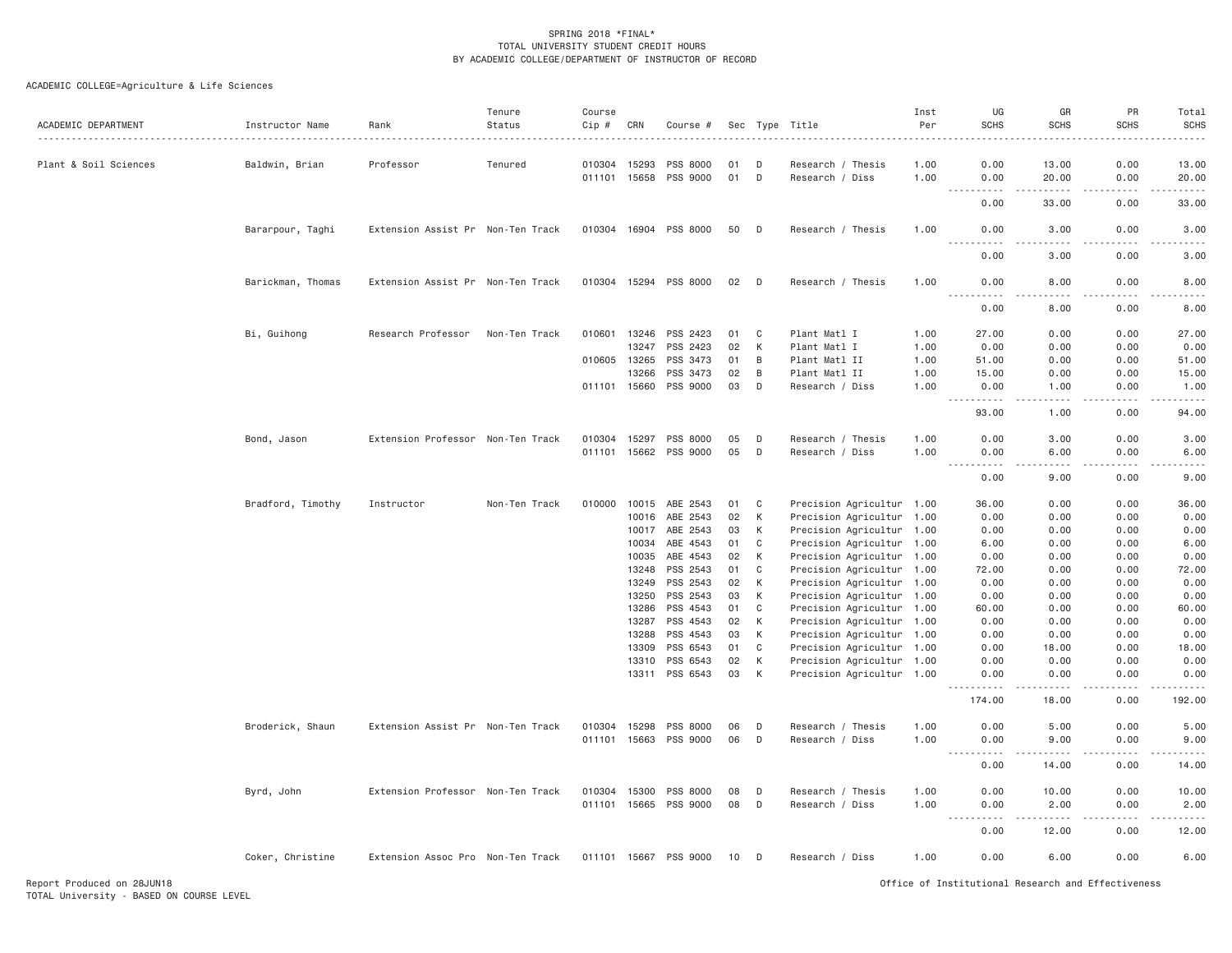| ACADEMIC DEPARTMENT   | Instructor Name    | Rank                              | Tenure<br>Status | Course<br>$Cip \#$ | CRN   | Course #              |        |              | Sec Type Title            | Inst<br>Per | UG<br><b>SCHS</b>                                                                                                                 | GR<br>SCHS      | PR<br><b>SCHS</b> | Total<br><b>SCHS</b> |
|-----------------------|--------------------|-----------------------------------|------------------|--------------------|-------|-----------------------|--------|--------------|---------------------------|-------------|-----------------------------------------------------------------------------------------------------------------------------------|-----------------|-------------------|----------------------|
|                       |                    |                                   |                  |                    |       |                       |        |              |                           |             | .                                                                                                                                 |                 |                   |                      |
|                       |                    |                                   |                  |                    |       |                       |        |              |                           |             | 0.00                                                                                                                              | 6.00            | 0.00              | 6.00                 |
| Plant & Soil Sciences | Cox, Michael       | Professor                         | Tenured          | 010304 15303       |       | PSS 8000              | 11     | D            | Research / Thesis         | 1.00        | 0.00                                                                                                                              | 1.00            | 0.00              | 1.00                 |
|                       |                    |                                   |                  | 010605 13251       |       | PSS 3301              | 01     | L            | Soils Laboratory          | 1.00        | 24.00                                                                                                                             | 0.00            | 0.00              | 24.00                |
|                       |                    |                                   |                  |                    | 13252 | PSS 3301              | 02     | L            | Soils Laboratory          | 1.00        | 24.00                                                                                                                             | 0.00            | 0.00              | 24.00                |
|                       |                    |                                   |                  |                    | 13253 | PSS 3301              | 03     | L            | Soils Laboratory          | 1.00        | 23.00                                                                                                                             | 0.00            | 0.00              | 23.00                |
|                       |                    |                                   |                  |                    | 13255 | PSS 3303              | 01     | C            | Soils                     | 1.00        | 372.00                                                                                                                            | 0.00            | 0.00              | 372.00               |
|                       |                    |                                   |                  | 011101 15651       |       | PSS 4000              | 01     | $\mathbf{I}$ | Directed Indiv Study      | 1.00        | 3.00                                                                                                                              | 0.00            | 0.00              | 3.00                 |
|                       |                    |                                   |                  |                    | 15707 | PSS 4000              | 03     | I            | Directed Indiv Study      | 1.00        | 3.00                                                                                                                              | 0.00            | 0.00              | 3.00                 |
|                       |                    |                                   |                  |                    | 16549 | PSS 4000              | 08     | $\mathbf{I}$ | Directed Indiv Study 1.00 |             | 3.00<br>.                                                                                                                         | 0.00            | 0.00              | 3.00                 |
|                       |                    |                                   |                  |                    |       |                       |        |              |                           |             | 452.00                                                                                                                            | 1.00            | 0.00              | 453.00               |
|                       | Czarnecki, Joby    | Research Assist Pro Non-Ten Track |                  |                    |       | 010000 16939 GA 4000  | $21$ I |              | Dis in Agriculture        | 1.00        | 3.00<br>$- - - - -$                                                                                                               | 0.00<br>.       | 0.00              | 3.00                 |
|                       |                    |                                   |                  |                    |       |                       |        |              |                           |             | 3.00                                                                                                                              | 0.00            | 0.00              | 3.00                 |
|                       | Denny, Geoffrey    | Extension Assist Pr Non-Ten Track |                  |                    |       | 010304 15304 PSS 8000 | 12     | D            | Research / Thesis         | 1.00        | 0.00<br>.                                                                                                                         | 4.00<br>.       | 0.00              | 4.00                 |
|                       |                    |                                   |                  |                    |       |                       |        |              |                           |             | 0.00                                                                                                                              | 4.00            | 0.00              | 4.00                 |
|                       | Dodds, Darrin      | Extension Assoc Pro Non-Ten Track |                  | 010304 15305       |       | PSS 8000              | 13     | D            | Research / Thesis         | 1.00        | 0.00                                                                                                                              | 4.00            | 0.00              | 4.00                 |
|                       |                    |                                   |                  |                    |       | 011101 15670 PSS 9000 | 13     | D            | Research / Diss           | 1.00        | 0.00<br><u>.</u>                                                                                                                  | 18.00<br>-----  | 0.00              | 18.00                |
|                       |                    |                                   |                  |                    |       |                       |        |              |                           |             | 0.00                                                                                                                              | 22.00           | 0.00              | 22.00                |
|                       | Ebelhar, M. Wayne  | Research Professor                | Non-Ten Track    |                    |       | 011101 15671 PSS 9000 | 14     | D            | Research / Diss           | 1.00        | 0.00<br>$\frac{1}{2} \left( \frac{1}{2} \right) \left( \frac{1}{2} \right) \left( \frac{1}{2} \right) \left( \frac{1}{2} \right)$ | 6.00<br>$- - -$ | 0.00              | 6.00                 |
|                       |                    |                                   |                  |                    |       |                       |        |              |                           |             | 0.00                                                                                                                              | 6.00            | 0.00              | 6.00                 |
|                       | Etheredge, Coleman | Assistant Professor Ten Track     |                  | 010605             | 13257 | PSS 3313              | 01     | C            | Int Plant Des & Mint 1.00 |             | 33.00                                                                                                                             | 0.00            | 0.00              | 33.00                |
|                       |                    |                                   |                  |                    | 13258 | PSS 3313              | 02     | К            | Int Plant Des & Mint 1.00 |             | 0.00                                                                                                                              | 0.00            | 0.00              | 0.00                 |
|                       |                    |                                   |                  | 010608 13241       |       | PSS 2343              | 01     | C            | Floral Design             | 1.00        | 369.00                                                                                                                            | 0.00            | 0.00              | 369.00               |
|                       |                    |                                   |                  |                    | 13242 | PSS 2343              | 02     | K            | Floral Design             | 1.00        | 0.00                                                                                                                              | 0.00            | 0.00              | 0.00                 |
|                       |                    |                                   |                  |                    | 13243 | PSS 2343              | 03     | К            | Floral Design             | 1.00        | 0.00                                                                                                                              | 0.00            | 0.00              | 0.00                 |
|                       |                    |                                   |                  |                    | 13244 | PSS 2343              | 04     | К            | Floral Design             | 1.00        | 0.00                                                                                                                              | 0.00            | 0.00              | 0.00                 |
|                       |                    |                                   |                  |                    | 13245 | PSS 2343              | 05     | К            | Floral Design             | 1.00        | 0.00                                                                                                                              | 0.00            | 0.00              | 0.00                 |
|                       |                    |                                   |                  |                    | 13259 | PSS 3343              | 01     | C            | Wedding Floral Desig      | 1.00        | 33.00                                                                                                                             | 0.00            | 0.00              | 33.00                |
|                       |                    |                                   |                  |                    |       | 13260 PSS 3343        | 02     | K            | Wedding Floral Desig      | 1.00        | 0.00                                                                                                                              | 0.00            | 0.00              | 0.00                 |
|                       |                    |                                   |                  |                    |       |                       |        |              |                           |             | 435.00                                                                                                                            | 0.00            | 0.00              | 435.00               |
|                       | Evans, William     | Non-Employee                      | Not Applicable   |                    |       | 011101 15673 PSS 9000 | 16     | D            | Research / Diss           | 1.00        | 0.00<br>$\sim$ $\sim$ $\sim$ $\sim$                                                                                               | 3.00            | 0.00              | 3.00                 |
|                       |                    |                                   |                  |                    |       |                       |        |              |                           |             | 0.00                                                                                                                              | 3.00            | 0.00              | 3.00                 |
|                       | Ferguson, Jason    | Assistant Professor Ten Track     |                  | 010304 15309       |       | PSS 8000              | 17     | D            | Research / Thesis         | 1.00        | 0.00                                                                                                                              | 5.00            | 0.00              | 5.00                 |
|                       |                    |                                   |                  | 011101             | 15674 | PSS 9000              | 17     | D            | Research / Diss           | 1.00        | 0.00                                                                                                                              | 3.00            | 0.00              | 3.00                 |
|                       |                    |                                   |                  | 011105 13290       |       | PSS 4633              | 01     | C            | Weed Biology/Ecology      | 1.00        | 42.00                                                                                                                             | 0.00            | 0.00              | 42.00                |
|                       |                    |                                   |                  |                    | 13291 | PSS 4633              | 02     | К            | Weed Biology/Ecology      | 1.00        | 0.00                                                                                                                              | 0.00            | 0.00              | 0.00                 |
|                       |                    |                                   |                  |                    | 13313 | PSS 6633              | 01     | C            | Weed Biology/Ecology      | 1.00        | 0.00                                                                                                                              | 24.00           | 0.00              | 24.00                |
|                       |                    |                                   |                  |                    | 13314 | PSS 6633              | 02     | К            | Weed Biology/Ecology 1.00 |             | 0.00                                                                                                                              | 0.00            | 0.00              | 0.00                 |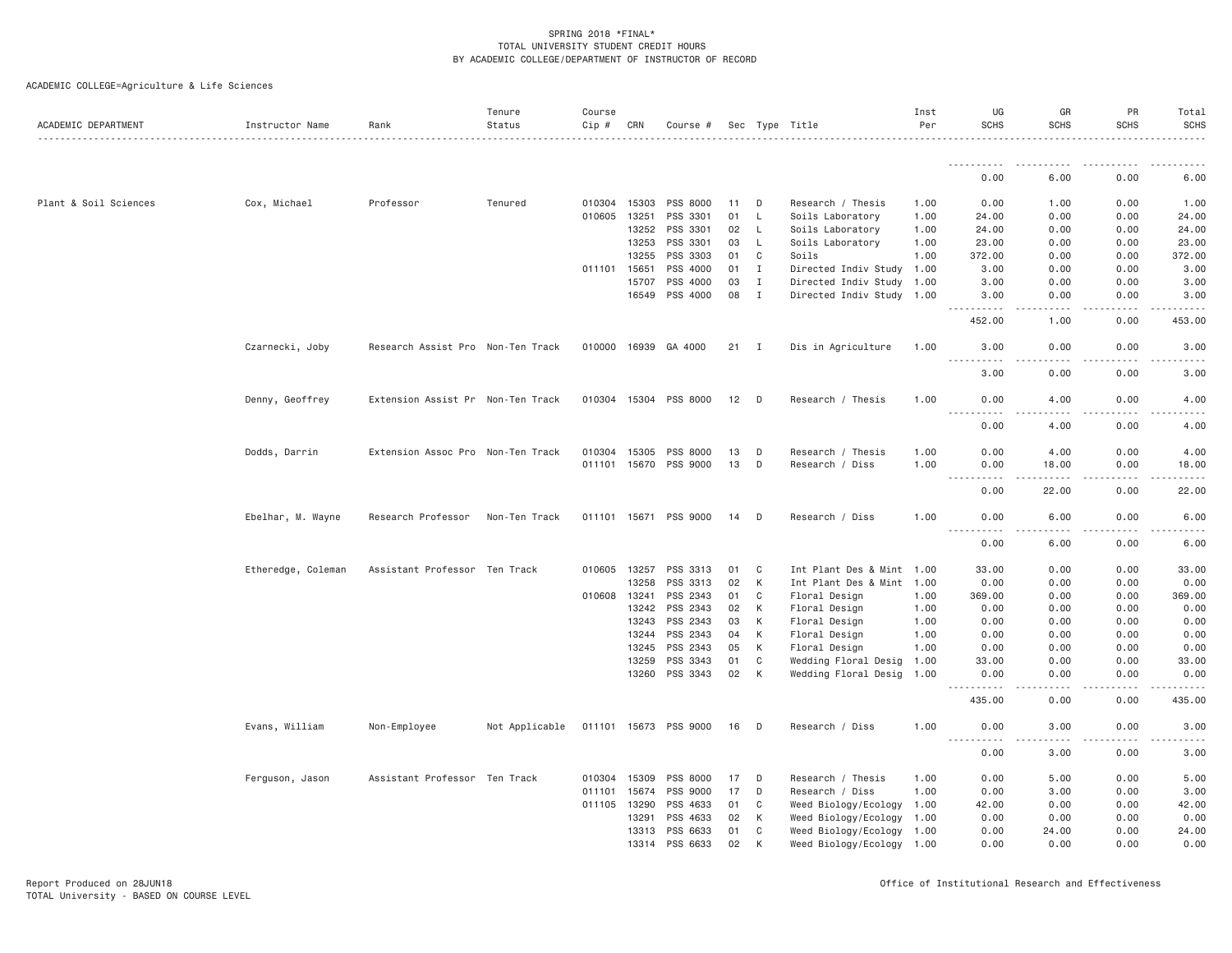| ACADEMIC DEPARTMENT   | Instructor Name  | Rank                              | Tenure<br>Status | Course<br>Cip # | CRN   | Course #              |    |              | Sec Type Title            | Inst<br>Per | UG<br><b>SCHS</b>                                                                                                                                        | GR<br><b>SCHS</b>           | PR<br>SCHS    | Total<br><b>SCHS</b> |
|-----------------------|------------------|-----------------------------------|------------------|-----------------|-------|-----------------------|----|--------------|---------------------------|-------------|----------------------------------------------------------------------------------------------------------------------------------------------------------|-----------------------------|---------------|----------------------|
|                       |                  |                                   |                  |                 |       |                       |    |              |                           |             | <u>.</u>                                                                                                                                                 |                             |               |                      |
|                       |                  |                                   |                  |                 |       |                       |    |              |                           |             | 42.00                                                                                                                                                    | 32.00                       | 0.00          | 74.00                |
| Plant & Soil Sciences | Golden, Bobby    | Extension Assoc Pro Non-Ten Track |                  |                 |       | 011101 15675 PSS 9000 | 18 | D            | Research / Diss           | 1.00        | 0.00                                                                                                                                                     | 6.00                        | 0.00          | 6.00                 |
|                       |                  |                                   |                  |                 |       |                       |    |              |                           |             | 0.00                                                                                                                                                     | 6.00                        | 0.00          | 6.00                 |
|                       | Harkess, Richard | Professor                         | Tenured          | 010304          | 15311 | PSS 8000              | 19 | D            | Research / Thesis         | 1.00        | 0.00                                                                                                                                                     | 6.00                        | 0.00          | 6.00                 |
|                       |                  |                                   |                  | 010601          | 13264 | PSS 3433              | 01 | Ε            | Hort Internship           | 1.00        | 6.00                                                                                                                                                     | 0.00                        | 0.00          | 6.00                 |
|                       |                  |                                   |                  | 010606 15150    |       | PSS 4363              | 01 | C            | Sustain Nursery Prod      | 1.00        | 36.00                                                                                                                                                    | 0.00                        | 0.00          | 36.00                |
|                       |                  |                                   |                  |                 | 15151 | PSS 6363              | 01 | C            | Sustain Nursey Prod       | 1.00        | 0.00                                                                                                                                                     | 6.00                        | 0.00          | 6.00                 |
|                       |                  |                                   |                  | 011101 15676    |       | PSS 9000              | 19 | D            | Research / Diss           | 1.00        | 0.00                                                                                                                                                     | 9.00                        | 0.00          | 9.00                 |
|                       |                  |                                   |                  |                 | 16053 | PSS 4000              | 04 | Ι.           | Directed Indiv Study      | 1.00        | 3.00                                                                                                                                                     | 0.00                        | 0.00          | 3.00                 |
|                       |                  |                                   |                  |                 | 16054 | PSS 4000              | 05 | Ι.           | Directed Indiv Study 1.00 |             | 3,00                                                                                                                                                     | 0.00                        | 0.00          | 3.00                 |
|                       |                  |                                   |                  |                 | 16146 | PSS 4000              | 06 | $\mathbf I$  | Directed Indiv Study 1.00 |             | 3.00                                                                                                                                                     | 0.00                        | 0.00          | 3.00                 |
|                       |                  |                                   |                  | 011103 13273    |       | PSS 4113              | 01 | C            | Agricultural Crop Ph 1.00 |             | 180.00                                                                                                                                                   | 0.00                        | 0.00          | 180.00               |
|                       |                  |                                   |                  |                 | 13296 | PSS 6113              | 01 | C            | Agricultural Crop Ph 1.00 |             | 0.00<br>.                                                                                                                                                | 9.00<br>.                   | 0.00<br>----- | 9.00                 |
|                       |                  |                                   |                  |                 |       |                       |    |              |                           |             | 231.00                                                                                                                                                   | 30.00                       | 0.00          | 261.00               |
|                       | Henry, William   | Professor                         | Ten Track        | 010304 15312    |       | PSS 8000              | 20 | D            | Research / Thesis         | 1.00        | 0.00                                                                                                                                                     | 7.00                        | 0.00          | 7.00                 |
|                       |                  |                                   |                  | 011101 15677    |       | PSS 9000              | 20 | D            | Research / Diss           | 1.00        | 0.00                                                                                                                                                     | 3.00                        | 0.00          | 3.00                 |
|                       |                  |                                   |                  | 240102 15897    |       | GRD 9010              | 01 | К            | Graduate Degree Comp      | 1.00        | 0.00                                                                                                                                                     | 0.00                        | 0.00          | 0.00                 |
|                       |                  |                                   |                  |                 |       |                       |    |              |                           |             | $\sim$ $\sim$ $\sim$ $\sim$<br>$\frac{1}{2} \left( \frac{1}{2} \right) \left( \frac{1}{2} \right) \left( \frac{1}{2} \right) \left( \frac{1}{2} \right)$ | $\sim$ $\sim$ $\sim$ $\sim$ |               |                      |
|                       |                  |                                   |                  |                 |       |                       |    |              |                           |             | 0.00                                                                                                                                                     | 10.00                       | 0.00          | 10.00                |
|                       | Irby, Jon        | Extension Assist Pr Non-Ten Track |                  |                 |       | 010304 15313 PSS 8000 | 21 | D            | Research / Thesis         | 1.00        | 0.00<br>$\sim$ $\sim$ $\sim$ $\sim$                                                                                                                      | 8.00                        | 0.00          | 8.00                 |
|                       |                  |                                   |                  |                 |       |                       |    |              |                           |             | 0.00                                                                                                                                                     | 8.00                        | 0.00          | 8.00                 |
|                       | Jones, Keri      | Non-Faculty                       | Not Applicable   |                 |       | 030101 11697 ENS 2103 | 01 | $\mathbf{C}$ | Intro Environ Sci         | 1.00        | 144.00<br>.                                                                                                                                              | 0.00                        | 0.00<br>.     | 144.00<br><u>.</u>   |
|                       |                  |                                   |                  |                 |       |                       |    |              |                           |             | 144.00                                                                                                                                                   | . <u>. .</u><br>0.00        | 0.00          | 144.00               |
|                       | Kingery, William | Professor                         | Tenured          | 011101 15679    |       | PSS 9000              | 22 | D            | Research / Diss           | 1.00        | 0.00                                                                                                                                                     | 1.00                        | 0.00          | 1.00                 |
|                       |                  |                                   |                  |                 | 16548 | PSS 4000              | 07 | $\mathbf{I}$ | Directed Indiv Study 1.00 |             | 3.00                                                                                                                                                     | 0.00                        | 0.00          | 3.00                 |
|                       |                  |                                   |                  | 011203 13279    |       | PSS 4314              | 01 | C            | Micro and Ecology of 1.00 |             | 32.00                                                                                                                                                    | 0.00                        | 0.00          | 32.00                |
|                       |                  |                                   |                  |                 | 13280 | PSS 4314              | 02 | К            | Micro and Ecology of 1.00 |             | 0.00                                                                                                                                                     | 0.00                        | 0.00          | 0.00                 |
|                       |                  |                                   |                  |                 | 13302 | PSS 6314              | 01 | C            | Microbiology & Ecolo      | 1.00        | 0.00                                                                                                                                                     | 16.00                       | 0.00          | 16.00                |
|                       |                  |                                   |                  |                 | 13303 | PSS 6314              | 02 | K            | Microbiology & Ecolo 1.00 |             | 0.00<br>.                                                                                                                                                | 0.00<br>$- - - -$           | 0.00          | 0.00                 |
|                       |                  |                                   |                  |                 |       |                       |    |              |                           |             | 35.00                                                                                                                                                    | 17.00                       | 0.00          | 52.00                |
|                       | Krutz, Larry     | Non-Faculty                       | Not Applicable   | 010304 15315    |       | PSS 8000              | 23 | D            | Research / Thesis         | 1,00        | 0.00                                                                                                                                                     | 1.00                        | 0.00          | 1.00                 |
|                       |                  |                                   |                  |                 |       | 011101 15680 PSS 9000 | 23 | D            | Research / Diss           | 1.00        | 0.00                                                                                                                                                     | 18.00                       | 0.00          | 18.00                |
|                       |                  |                                   |                  |                 |       |                       |    |              |                           |             | $\frac{1}{2}$<br>0.00                                                                                                                                    | <u>.</u><br>19.00           | .<br>0.00     | 19.00                |
|                       | Lang, David      | Professor                         | Tenured          |                 |       | 010304 15316 PSS 8000 | 24 | D            | Research / Thesis         | 1.00        | 0.00                                                                                                                                                     | 2.00                        | 0.00          | 2.00                 |
|                       |                  |                                   |                  |                 |       |                       |    |              |                           |             | .<br>$\frac{1}{2} \left( \frac{1}{2} \right) \left( \frac{1}{2} \right) \left( \frac{1}{2} \right) \left( \frac{1}{2} \right)$<br>0.00                   | .<br>2.00                   | -----<br>0.00 | .<br>2.00            |
|                       | Larson, Erick    | Extension Assoc Pro Non-Ten Track |                  |                 |       | 010304 15317 PSS 8000 | 25 | D            | Research / Thesis         | 1.00        | 0.00                                                                                                                                                     | 1.00                        | 0.00          | 1.00                 |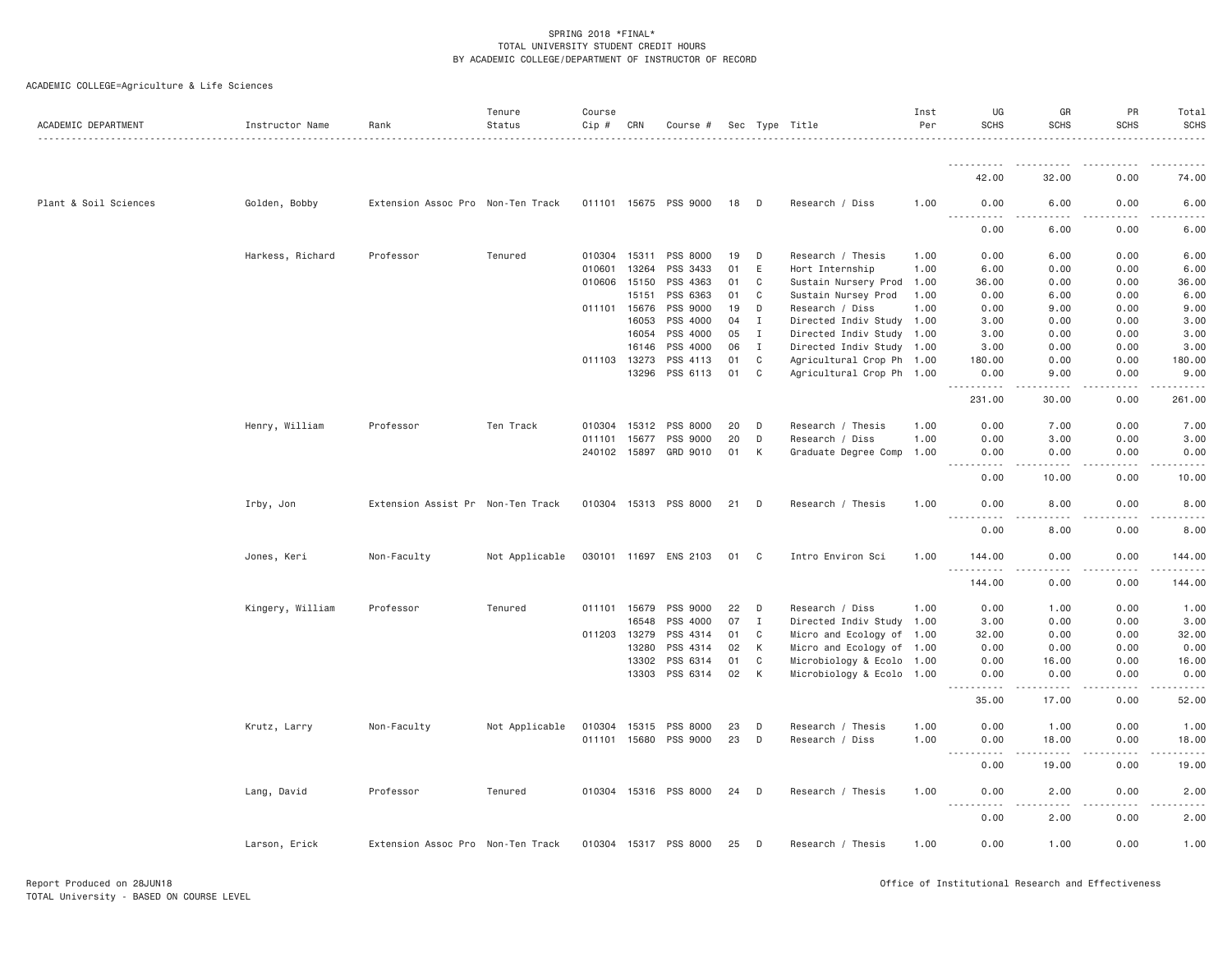| ACADEMIC DEPARTMENT   | Instructor Name    | Rank                              | Tenure<br>Status | Course<br>$Cip$ # | CRN          | Course #              |    |    | Sec Type Title            | Inst<br>Per | UG<br><b>SCHS</b>                                | GR<br><b>SCHS</b> | PR<br>SCHS | Total<br><b>SCHS</b> |
|-----------------------|--------------------|-----------------------------------|------------------|-------------------|--------------|-----------------------|----|----|---------------------------|-------------|--------------------------------------------------|-------------------|------------|----------------------|
|                       |                    |                                   |                  |                   |              |                       |    |    |                           |             | .                                                |                   | -----      |                      |
|                       |                    |                                   |                  |                   |              |                       |    |    |                           |             | 0.00                                             | 1.00              | 0.00       | 1.00                 |
| Plant & Soil Sciences | Lemus, Rocky       | Extension Assoc Pro Non-Ten Track |                  | 011101 15683      |              | PSS 9000              | 26 | D  | Research / Diss           | 1.00        | 0.00<br>$\sim$ $\sim$ $\sim$ $\sim$              | 1.00              | 0.00       | 1.00                 |
|                       |                    |                                   |                  |                   |              |                       |    |    |                           |             | 0.00                                             | 1.00              | 0.00       | 1.00                 |
|                       | Li, Tongyin        | Assistant Professor Ten Track     |                  | 010606 13268      |              | PSS 3923              | 01 | C  | Plant Propagation         | 1.00        | 60.00                                            | 0.00              | 0.00       | 60.00                |
|                       |                    |                                   |                  |                   | 13269        | PSS 3923              | 02 | К  | Plant Propagation         | 1.00        | 0.00<br><u>.</u>                                 | 0.00              | 0.00       | 0.00                 |
|                       |                    |                                   |                  |                   |              |                       |    |    |                           |             | 60.00                                            | 0.00              | 0.00       | 60.00                |
|                       | Macoon, Bisoondat  | Research Assoc Prof Non-Ten Track |                  | 010304 15320      |              | PSS 8000              | 28 | D  | Research / Thesis         | 1.00        | 0.00<br>$- - - -$<br>$\frac{1}{2}$               | 2.00              | 0.00       | 2.00                 |
|                       |                    |                                   |                  |                   |              |                       |    |    |                           |             | 0.00                                             | 2.00              | 0.00       | 2.00                 |
|                       | McCurdy, James     | Assistant Professor Ten Track     |                  |                   |              | 010304 15321 PSS 8000 | 29 | D  | Research / Thesis         | 1.00        | 0.00<br>$\sim$ $\sim$ $\sim$ $\sim$<br>$- - - -$ | 2.00              | 0.00       | 2.00                 |
|                       |                    |                                   |                  |                   |              |                       |    |    |                           |             | 0.00                                             | 2.00              | 0.00       | 2.00                 |
|                       | McDougald, Lynette | Instructor                        | Non-Ten Track    |                   | 010608 13270 | PSS 4023              | 01 | C  | Floral Management         | 1.00        | 48.00                                            | 0.00              | 0.00       | 48.00                |
|                       |                    |                                   |                  |                   | 14338        | PSS 2343              | 06 | К  | Floral Design             | 1.00        | 0.00                                             | 0.00              | 0.00       | 0.00                 |
|                       |                    |                                   |                  |                   | 14344        | PSS 2343              | 07 | К  | Floral Design             | 1.00        | 0.00                                             | 0.00              | 0.00       | 0.00                 |
|                       |                    |                                   |                  |                   | 14346        | PSS 4073              | 01 | C  | Sympathy Floral Desi 1.00 |             | 27.00                                            | 0.00              | 0.00       | 27.00                |
|                       |                    |                                   |                  |                   | 14348        | PSS 4073              | 02 | К  | Sympathy Floral Desi      | 1.00        | 0.00                                             | 0.00              | 0.00       | 0.00                 |
|                       |                    |                                   |                  |                   | 14350        | PSS 4093              | 01 | C  | Psthrvst Care Floral      | 1.00        | 24.00                                            | 0.00              | 0.00       | 24.00                |
|                       |                    |                                   |                  |                   | 14352        | PSS 4093              | 02 | К  | Psthrvst Care Floral 1.00 |             | 0.00                                             | 0.00              | 0.00       | 0.00                 |
|                       |                    |                                   |                  | 011101 13267      |              | PSS 3511              | 01 | S  | Seminar                   | 1.00        | 6.00<br>.                                        | 0.00<br>.         | 0.00<br>.  | 6.00<br>.            |
|                       |                    |                                   |                  |                   |              |                       |    |    |                           |             | 105.00                                           | 0.00              | 0.00       | 105.00               |
|                       | Morrison, Jesse    | Non-Faculty                       | Not Applicable   | 010304 13274      |              | PSS 4123              | 01 | C  | Grain Crops               | 1.00        | 75.00                                            | 0.00              | 0.00       | 75.00                |
|                       |                    |                                   |                  |                   | 13275        | PSS 4123              | 02 | К  | Grain Crops               | 1.00        | 0.00                                             | 0.00              | 0.00       | 0.00                 |
|                       |                    |                                   |                  |                   | 13297        | PSS 6123              | 01 | C  | Grain Crops               | 1.00        | 0.00                                             | 12.00             | 0.00       | 12.00                |
|                       |                    |                                   |                  |                   | 13298        | PSS 6123              | 02 | K  | Grain Crops               | 1,00        | 0.00<br>.                                        | 0.00              | 0.00       | 0.00                 |
|                       |                    |                                   |                  |                   |              |                       |    |    |                           |             | 75.00                                            | 12.00             | 0.00       | 87.00                |
|                       | Peterson, Daniel   | Professor                         | Tenured          |                   |              | 260202 16538 BCH 9000 | 08 | D  | Research/Diss             | 1.00        | 0.00<br>$\frac{1}{2}$<br>-----                   | 3.00<br>.         | 0.00<br>.  | 3.00<br><u>.</u>     |
|                       |                    |                                   |                  |                   |              |                       |    |    |                           |             | 0.00                                             | 3.00              | 0.00       | 3.00                 |
|                       | Phillips, Jerry    | Professor                         | Tenured          | 011101 13327      |              | PSS 8811              | 01 | S  | Seminar                   | 1.00        | 0.00                                             | 10.00             | 0.00       | 10.00                |
|                       |                    |                                   |                  |                   | 13328        | PSS 8821              | 01 | S. | Seminar                   | 1.00        | 0.00                                             | 5.00              | 0.00       | 5.00                 |
|                       |                    |                                   |                  |                   | 13329        | PSS 8831              | 01 | S. | Seminar                   | 1.00        | 0.00                                             | 6.00              | 0.00       | 6.00                 |
|                       |                    |                                   |                  | 011102 14739      |              | PSS 4990              | 01 | C  | Special Topic In PSS      | 1.00        | 102.00                                           | 0.00              | 0.00       | 102.00               |
|                       |                    |                                   |                  |                   | 14740        | PSS 6990              | 01 | C  | Special Topic In PSS      | 1.00        | 0.00                                             | 15.00             | 0.00       | 15.00                |
|                       |                    |                                   |                  |                   | 15133        | PSS 4990              | 02 | C  | Special Topic In PSS      | 1.00        | 30.00                                            | 0.00              | 0.00       | 30.00                |
|                       |                    |                                   |                  |                   | 15134        | PSS 6990              | 02 | C  | Special Topic In PSS      | 1.00        | 0.00                                             | 12.00             | 0.00       | 12.00                |
|                       |                    |                                   |                  | 030101 11699      |              | ENS 4102              | 01 | E  | Practicum                 | 1.00        | 2.00<br>.                                        | 0.00              | 0.00       | 2.00                 |
|                       |                    |                                   |                  |                   |              |                       |    |    |                           |             | 134.00                                           | 48.00             | 0.00       | 182.00               |
|                       | Reasor, Eric       | Assistant Professor Ten Track     |                  |                   |              | 010607 13282 PSS 4423 | 01 | C  | Golf Course Oper          | 1.00        | 12.00                                            | 0.00              | 0.00       | 12.00                |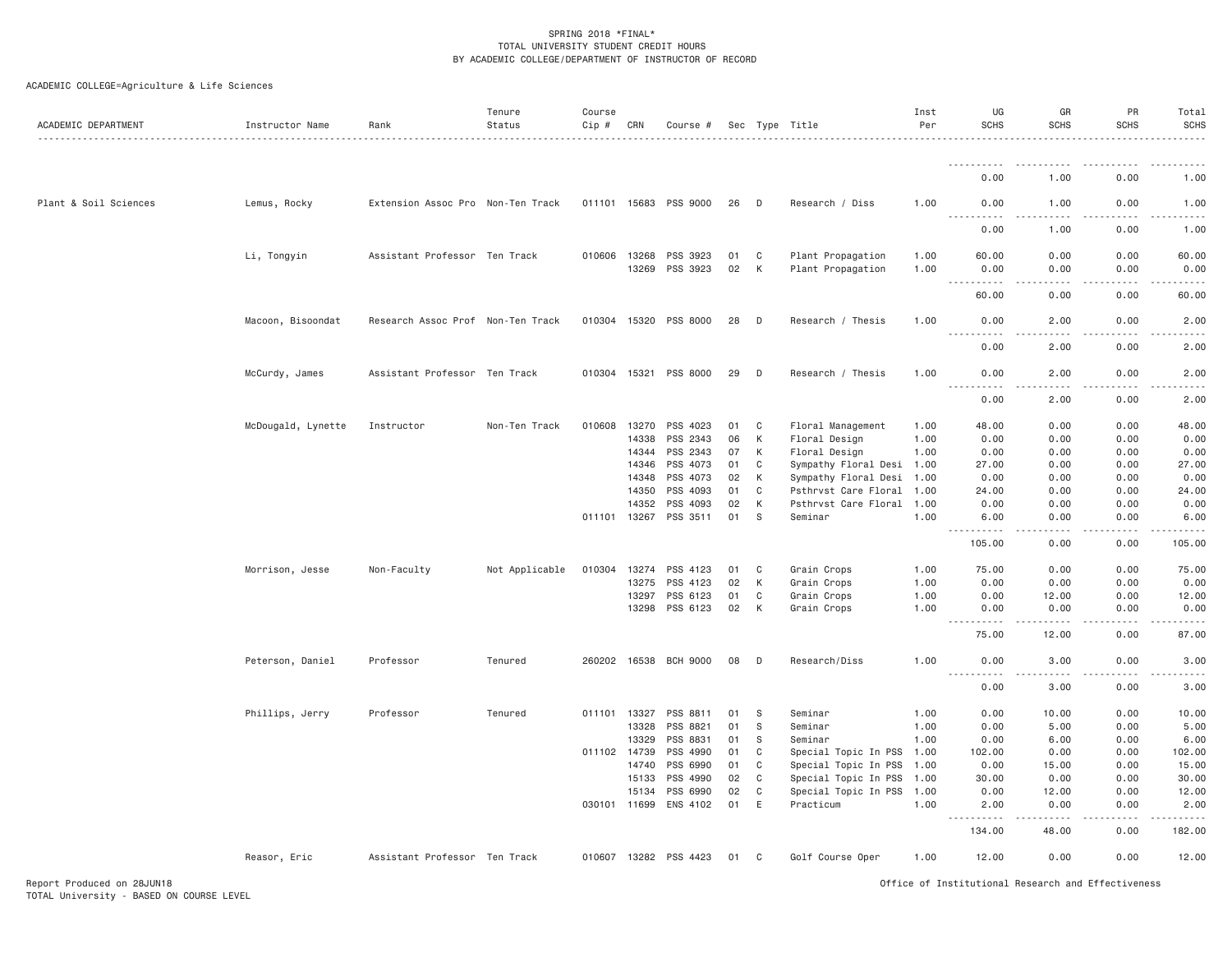| ACADEMIC DEPARTMENT   | Instructor Name  | Rank                              | Tenure<br>Status | Course<br>Cip # | CRN   | Course #              |       |              | Sec Type Title            | Inst<br>Per | UG<br><b>SCHS</b>                                                                                                                      | GR<br>SCHS | PR<br><b>SCHS</b> | Total<br><b>SCHS</b> |
|-----------------------|------------------|-----------------------------------|------------------|-----------------|-------|-----------------------|-------|--------------|---------------------------|-------------|----------------------------------------------------------------------------------------------------------------------------------------|------------|-------------------|----------------------|
|                       |                  |                                   |                  |                 |       |                       |       |              |                           |             | -----------                                                                                                                            |            |                   |                      |
|                       |                  |                                   |                  |                 |       |                       |       |              |                           |             | 12.00                                                                                                                                  | 0.00       | 0.00              | 12.00                |
| Plant & Soil Sciences | Reddy, Kambham   | Research Professor                | Non-Ten Track    | 010000 16043    |       | GA 4000               | 08    | $\mathbf{I}$ | Dis in Agriculture        | 1.00        | 3.00                                                                                                                                   | 0.00       | 0.00              | 3.00                 |
|                       |                  |                                   |                  |                 | 16046 | GA 4000               | 09    | $\mathbf{I}$ | Dis in Agriculture        | 1,00        | 3,00                                                                                                                                   | 0.00       | 0.00              | 3.00                 |
|                       |                  |                                   |                  | 010304 15330    |       | PSS 8000              | 38    | D            | Research / Thesis         | 1.00        | 0.00                                                                                                                                   | 6.00       | 0.00              | 6.00                 |
|                       |                  |                                   |                  |                 | 16450 | PSS 7000              | 02    | $\mathbf{I}$ | Directed Indiv Study 1.00 |             | 0.00                                                                                                                                   | 3.00       | 0.00              | 3.00                 |
|                       |                  |                                   |                  | 011101 15695    |       | PSS 9000              | 38    | D            | Research / Diss           | 1.00        | 0.00                                                                                                                                   | 29.00      | 0.00              | 29.00                |
|                       |                  |                                   |                  | 260307 13319    |       | PSS 8163              | 01    | C            | Environment Plt Phys 1.00 |             | 0.00<br><b></b>                                                                                                                        | 24.00<br>. | 0.00<br>.         | 24.00<br>.           |
|                       |                  |                                   |                  |                 |       |                       |       |              |                           |             | 6.00                                                                                                                                   | 62.00      | 0.00              | 68.00                |
|                       | Reynolds, Daniel | Professor                         | Tenured          | 010304 13292    |       | PSS 4813              | 01    | C            | Herbicide Technology 1.00 |             | 66.00                                                                                                                                  | 0.00       | 0.00              | 66.00                |
|                       |                  |                                   |                  |                 | 13293 | PSS 4813              | 02    | K            | Herbicide Technology      | 1.00        | 0.00                                                                                                                                   | 0.00       | 0.00              | 0.00                 |
|                       |                  |                                   |                  |                 | 13315 | PSS 6813              | 01    | C            | Herbicide Technology      | 1.00        | 0.00                                                                                                                                   | 27.00      | 0.00              | 27.00                |
|                       |                  |                                   |                  |                 | 13316 | PSS 6813              | 02    | K            | Herbicide Technology      | 1.00        | 0.00                                                                                                                                   | 0.00       | 0.00              | 0.00                 |
|                       |                  |                                   |                  |                 | 15331 | PSS 8000              | 39    | D            | Research / Thesis         | 1.00        | 0.00                                                                                                                                   | 12.00      | 0.00              | 12.00                |
|                       |                  |                                   |                  | 011101 15696    |       | PSS 9000              | 39    | D            | Research / Diss           | 1.00        | 0.00<br>.<br>$\frac{1}{2} \left( \frac{1}{2} \right) \left( \frac{1}{2} \right) \left( \frac{1}{2} \right) \left( \frac{1}{2} \right)$ | 6.00<br>.  | 0.00<br>.         | 6.00<br>.            |
|                       |                  |                                   |                  |                 |       |                       |       |              |                           |             | 66.00                                                                                                                                  | 45.00      | 0.00              | 111.00               |
|                       | Sarver, Jason    | Extension Assist Pr Non-Ten Track |                  |                 |       | 010304 15333 PSS 8000 | 41    | D            | Research / Thesis         | 1.00        | 0.00                                                                                                                                   | 6.00       | 0.00              | 6.00                 |
|                       |                  |                                   |                  |                 |       |                       |       |              |                           |             | 0.00                                                                                                                                   | 6.00       | 0.00              | 6.00                 |
|                       | Shaw, David      | Professor                         | Tenured          |                 |       | 011101 15700 PSS 9000 | 43    | D            | Research / Diss           | 1.00        | 0.00<br><u> - - - - - - - - - -</u>                                                                                                    | 1.00       | 0.00              | 1.00                 |
|                       |                  |                                   |                  |                 |       |                       |       |              |                           |             | 0.00                                                                                                                                   | 1.00       | 0.00              | 1.00                 |
|                       | Smith, Marshall  | Non-Faculty                       | Not Applicable   |                 |       | 521003 15075 FYE 1101 | F02 C |              | Freshman Success Str 0.50 |             | 57.00<br>.                                                                                                                             | 0.00       | 0.00              | 57.00                |
|                       |                  |                                   |                  |                 |       |                       |       |              |                           |             | 57.00                                                                                                                                  | 0.00       | 0.00              | 57.00                |
|                       | Sneed, James     | Non-Faculty                       | Not Applicable   |                 |       | 010607 13283 PSS 4423 | 02    | K            | Golf Course Oper          | 1.00        | 0.00<br><u>.</u>                                                                                                                       | 0.00<br>.  | 0.00              | 0.00                 |
|                       |                  |                                   |                  |                 |       |                       |       |              |                           |             | 0.00                                                                                                                                   | 0.00       | 0.00              | 0.00                 |
|                       | Stewart, Barry   | Associate Professor Tenured       |                  | 010304 15337    |       | PSS 8000              | 45    | D            | Research / Thesis         | 1.00        | 0.00                                                                                                                                   | 2.00       | 0.00              | 2.00                 |
|                       |                  |                                   |                  | 010607 13284    |       | PSS 4443              | 01    | C            | Athletic Field Mgt        | 1.00        | 27.00                                                                                                                                  | 0.00       | 0.00              | 27.00                |
|                       |                  |                                   |                  |                 | 13285 | PSS 4443              | 02    | C            | Athletic Field Mgt-A      | 1.00        | 12.00                                                                                                                                  | 0.00       | 0.00              | 12.00                |
|                       |                  |                                   |                  | 011103 13237    |       | PSS 1313              | 01    | C            | Plant Science             | 1.00        | 171.00                                                                                                                                 | 0.00       | 0.00              | 171.00               |
|                       |                  |                                   |                  |                 | 13238 | PSS 1313              | 02    | К            | Plant Science             | 1.00        | 0.00                                                                                                                                   | 0.00       | 0.00              | 0.00                 |
|                       |                  |                                   |                  |                 | 13239 | PSS 1313              | 03    | К            | Plant Science             | 1.00        | 0.00                                                                                                                                   | 0.00       | 0.00              | 0.00                 |
|                       |                  |                                   |                  |                 |       | 13240 PSS 1313        | 04    | К            | Plant Science             | 1.00        | 0.00<br>$\frac{1}{2} \left( \frac{1}{2} \right) \left( \frac{1}{2} \right) \left( \frac{1}{2} \right) \left( \frac{1}{2} \right)$<br>. | 0.00       | 0.00              | 0.00                 |
|                       |                  |                                   |                  |                 |       |                       |       |              |                           |             | 210.00                                                                                                                                 | 2.00       | 0.00              | 212.00               |
|                       | Tseng, Te Ming   | Assistant Professor Ten Track     |                  | 010304 15339    |       | PSS 8000              | 47    | D            | Research / Thesis         | 1.00        | 0.00                                                                                                                                   | 6.00       | 0.00              | 6.00                 |
|                       |                  |                                   |                  |                 |       | 011101 15704 PSS 9000 | 47    | D            | Research / Diss           | 1.00        | 0.00                                                                                                                                   | 8.00       | 0.00              | 8.00                 |
|                       |                  |                                   |                  |                 |       |                       |       |              |                           |             | $\sim$ $\sim$ $\sim$ $\sim$<br>$\sim$ $\sim$ $\sim$<br>0.00                                                                            | 14.00      | 0.00              | 14.00                |
|                       | Varco, Jac       | Professor                         | Tenured          |                 |       | 010304 15340 PSS 8000 | 48    | D            | Research / Thesis         | 1.00        | 0.00                                                                                                                                   | 3.00       | 0.00              | 3.00                 |
|                       |                  |                                   |                  |                 |       | 011201 13278 PSS 4313 | 01    | C            | Soil Fertility            | 1.00        | 111.00                                                                                                                                 | 0.00       | 0.00              | 111.00               |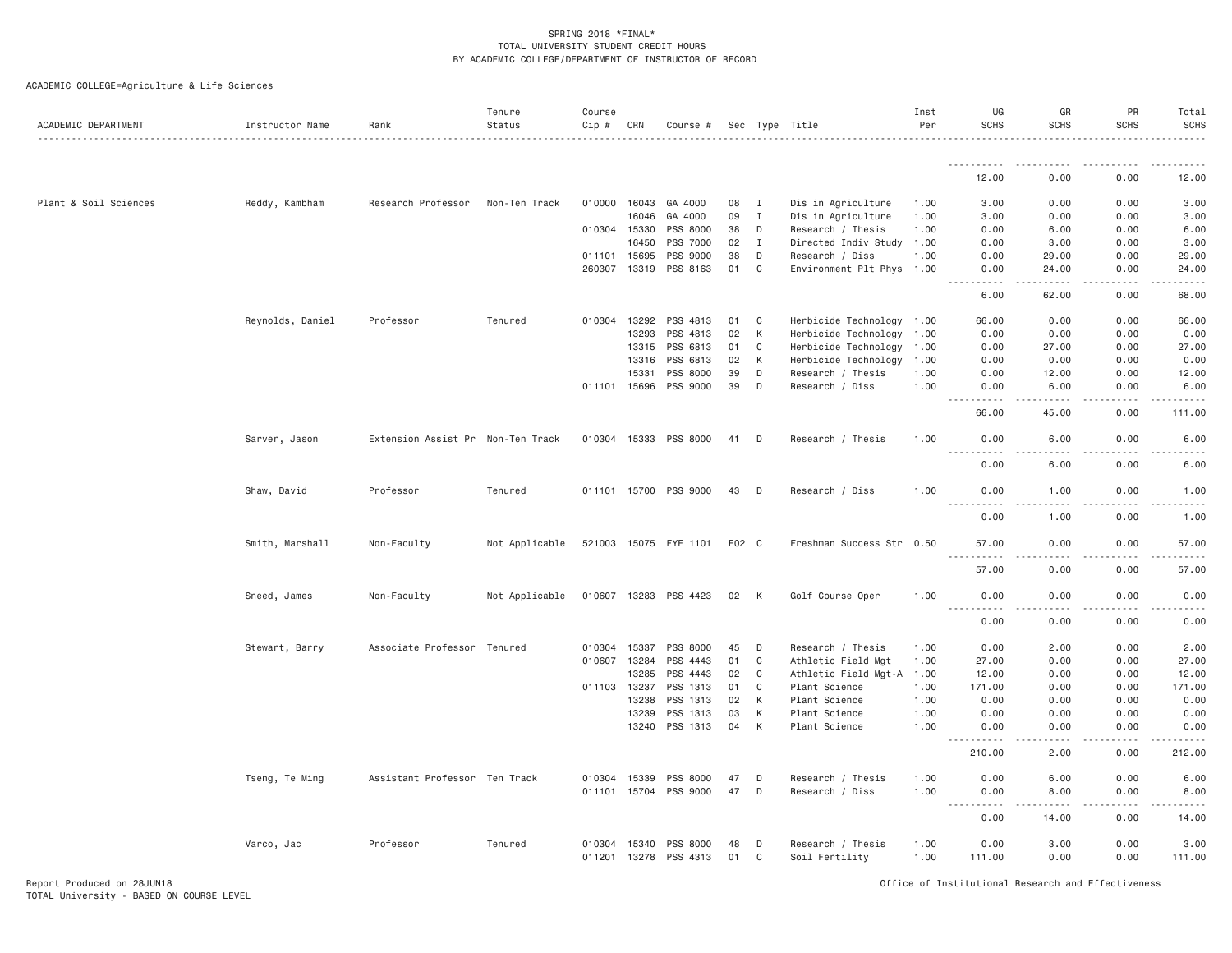| ACADEMIC DEPARTMENT                  | Instructor Name | Rank                        | Tenure<br>Status | Course<br>$Cip \#$ | CRN | Course #              |    |          | Sec Type Title      | Inst<br>Per | UG<br><b>SCHS</b> | GR<br><b>SCHS</b>   | PR<br><b>SCHS</b> | Total<br><b>SCHS</b> |
|--------------------------------------|-----------------|-----------------------------|------------------|--------------------|-----|-----------------------|----|----------|---------------------|-------------|-------------------|---------------------|-------------------|----------------------|
| Plant & Soil Sciences                | Varco, Jac      | Professor                   | Tenured          |                    |     | 011201 13301 PSS 6313 | 01 | C.       | Soil Fertility      | 1.00        | 0.00              | 21.00               | 0.00              | 21.00                |
|                                      |                 |                             |                  |                    |     |                       |    |          |                     |             | .<br>111.00       | ----------<br>24.00 | .<br>0.00         | ----------<br>135.00 |
|                                      | Wallace, Teddy  | Associate Professor Tenured |                  |                    |     | 010304 13276 PSS 4133 | 01 | C .      | Fiber&Oilseed Crops | 1.00        | 120.00            | 0.00                | 0.00              | 120.00               |
|                                      |                 |                             |                  |                    |     |                       |    |          |                     |             | 120.00            | 0.00                | 0.00              | 120.00               |
|                                      | White, Joshua   | Non-Faculty                 | Not Applicable   |                    |     | 010304 13272 PSS 4103 | 01 | <b>B</b> | Forage Pasture      | 1.00        | 69.00             | 0.00                | 0.00              | 69.00                |
|                                      |                 |                             |                  |                    |     |                       |    |          |                     |             | - - -<br>69.00    | 0.00                | 0.00              | 69.00                |
|                                      | Williams, W.    | Non-Employee                | Not Applicable   |                    |     | 011101 16484 PSS 9000 | 51 | D.       | Research / Diss     | 1.00        | 0.00              | 1.00                | 0.00              | 1.00                 |
|                                      |                 |                             |                  |                    |     |                       |    |          |                     |             | .<br>0.00         | 1.00                | 0.00              | 1.00                 |
| ;=================================== |                 |                             |                  |                    |     |                       |    |          |                     |             | ==========        |                     |                   | =========            |
| Plant & Soil Sciences                |                 |                             |                  |                    |     |                       |    |          |                     |             | 2634,00           | 488.00              | 0.00              | 3122.00              |
| ===================================  |                 |                             |                  |                    |     |                       |    |          |                     |             |                   |                     |                   | ---------            |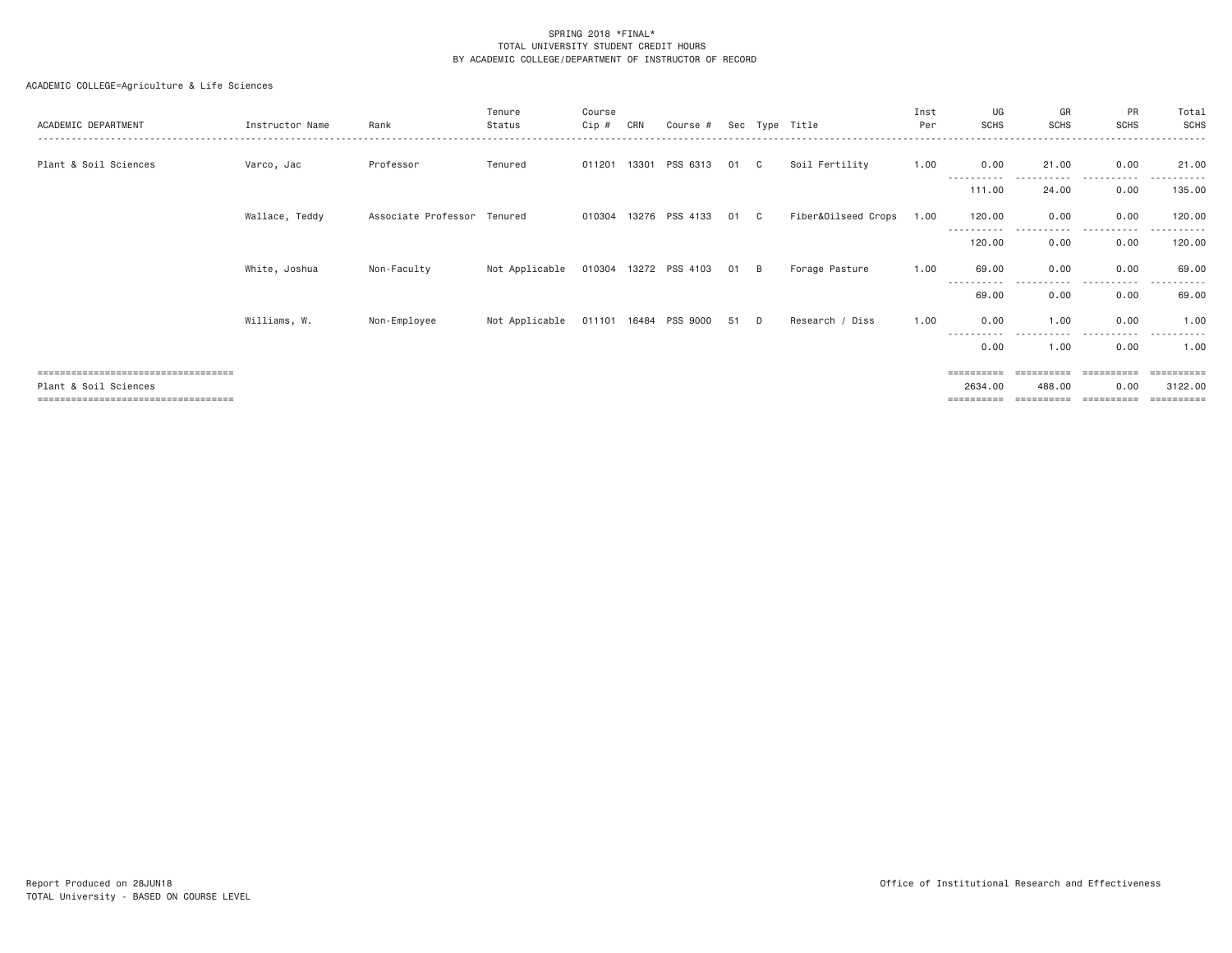| ACADEMIC DEPARTMENT | Instructor Name                                    | Rank                              | Tenure<br>Status | Course<br>$Cip$ #<br>. | CRN            | Course #             |          |                | Sec Type Title                             | Inst<br>Per  | UG<br><b>SCHS</b>                                                                                              | GR<br><b>SCHS</b> | PR<br><b>SCHS</b>                                                                                                                                            | Total<br>SCHS                                                                                                                                                |
|---------------------|----------------------------------------------------|-----------------------------------|------------------|------------------------|----------------|----------------------|----------|----------------|--------------------------------------------|--------------|----------------------------------------------------------------------------------------------------------------|-------------------|--------------------------------------------------------------------------------------------------------------------------------------------------------------|--------------------------------------------------------------------------------------------------------------------------------------------------------------|
| Poultry Science     | Acharya Adhikari, Pr Assistant Professor Ten Track |                                   |                  |                        |                | 010907 13180 P0 4313 | 01       | C <sub>1</sub> | Mgt Comm Layers                            | 0.10         | 9.00                                                                                                           | 0.00              | 0.00                                                                                                                                                         | 9.00                                                                                                                                                         |
|                     |                                                    |                                   |                  |                        |                |                      |          |                |                                            |              | <u>.</u><br>9.00                                                                                               | 0.00              | 0.00                                                                                                                                                         | 9.00                                                                                                                                                         |
|                     | Beck, Mary                                         | Professor                         | Tenured          | 010907 13190           |                | PO 8011              | 01       | S              | Graduate Seminar in                        | 1.00         | 0.00                                                                                                           | 3.00              | 0.00                                                                                                                                                         | 3.00                                                                                                                                                         |
|                     |                                                    |                                   |                  |                        | 15930          | PO 8111              | 01       | <b>S</b>       | Adv Grad Poultry Sem 1.00                  |              | 0.00<br>.<br>$\begin{array}{cccccccccc} \bullet & \bullet & \bullet & \bullet & \bullet & \bullet \end{array}$ | 10.00<br>.        | 0.00<br>.                                                                                                                                                    | 10.00<br>.                                                                                                                                                   |
|                     |                                                    |                                   |                  |                        |                |                      |          |                |                                            |              | 0.00                                                                                                           | 13,00             | 0.00                                                                                                                                                         | 13.00                                                                                                                                                        |
|                     | Kiess, Aaron                                       | Associate Professor Tenured       |                  | 010907 13183           |                | PO 4844              | 01 C     |                | Avian Anatomy & Phys 1.00                  |              | 168.00                                                                                                         | 0.00              | 0.00                                                                                                                                                         | 168.00                                                                                                                                                       |
|                     |                                                    |                                   |                  |                        | 13184          | PO 4844              | 02       | К              | Avian Anatomy & Phys 1.00                  |              | 0.00                                                                                                           | 0.00              | 0.00                                                                                                                                                         | 0.00                                                                                                                                                         |
|                     |                                                    |                                   |                  |                        | 13188          | PO 6844              | 01       | C              | Avian Anatomy & Phys 1.00                  |              | 0.00                                                                                                           | 4.00              | 0.00                                                                                                                                                         | 4.00                                                                                                                                                         |
|                     |                                                    |                                   |                  |                        | 13189          | PO 6844              | 02       | К              | Avian Anatomy & Phys 1.00                  |              | 0.00                                                                                                           | 0.00              | 0.00                                                                                                                                                         | 0.00                                                                                                                                                         |
|                     |                                                    |                                   |                  |                        | 16294          | PO 9000              | 06       | D              | Research / Diss                            | 1.00         | 0.00<br><u>.</u>                                                                                               | 6.00<br>-----     | 0.00<br><b><i><u>.</u></i></b>                                                                                                                               | 6.00<br>$\frac{1}{2} \left( \frac{1}{2} \right) \left( \frac{1}{2} \right) \left( \frac{1}{2} \right) \left( \frac{1}{2} \right) \left( \frac{1}{2} \right)$ |
|                     |                                                    |                                   |                  |                        |                |                      |          |                |                                            |              | 168.00                                                                                                         | 10.00             | 0.00                                                                                                                                                         | 178.00                                                                                                                                                       |
|                     | McDaniel, Christophe Professor                     |                                   | Tenured          | 010907                 | 13180          | PO 4313              | 01       | C              | Mgt Comm Layers                            | 0.90         | 81.00                                                                                                          | 0.00              | 0.00                                                                                                                                                         | 81.00                                                                                                                                                        |
|                     |                                                    |                                   |                  |                        | 13185          | PO 6313              | 01       | C              | Mgt Comm Layers                            | 1.00         | 0.00                                                                                                           | 3.00              | 0.00                                                                                                                                                         | 3.00                                                                                                                                                         |
|                     |                                                    |                                   |                  |                        | 16295          | PO 9000              | 07       | D              | Research / Diss                            | 1.00         | 0.00<br>$\sim$ $\sim$ $\sim$<br>.                                                                              | 8.00<br>.         | 0.00<br>.                                                                                                                                                    | 8.00<br>$\frac{1}{2} \left( \frac{1}{2} \right) \left( \frac{1}{2} \right) \left( \frac{1}{2} \right) \left( \frac{1}{2} \right)$                            |
|                     |                                                    |                                   |                  |                        |                |                      |          |                |                                            |              | 81.00                                                                                                          | 11.00             | 0.00                                                                                                                                                         | 92.00                                                                                                                                                        |
|                     | Peebles, Edgar                                     | Professor                         | Tenured          | 010907                 | 16296          | P0 9000              | 08       | D              | Research / Diss                            | 1.00         | 0.00                                                                                                           | 7.00              | 0.00                                                                                                                                                         | 7.00                                                                                                                                                         |
|                     |                                                    |                                   |                  | 240101                 | 16066          | HON 4000             | 04       | $\mathbf I$    | Directed Individual                        | 1.00         | 3.00                                                                                                           | 0.00              | 0.00                                                                                                                                                         | 3.00                                                                                                                                                         |
|                     |                                                    |                                   |                  | 260801                 | 10507          | BIO 3103             | 01       | C              | Genetics I                                 | 1.00         | 348.00                                                                                                         | 0.00              | 0.00                                                                                                                                                         | 348.00                                                                                                                                                       |
|                     |                                                    |                                   |                  |                        | 10508          | BIO 3103             | 02       | К              | Genetics I                                 | 1.00         | 0.00                                                                                                           | 0.00              | 0.00                                                                                                                                                         | 0.00                                                                                                                                                         |
|                     |                                                    |                                   |                  |                        | 10509          | BIO 3103             | 03       | К              | Genetics I                                 | 1.00         | 0.00                                                                                                           | 0.00              | 0.00                                                                                                                                                         | 0.00                                                                                                                                                         |
|                     |                                                    |                                   |                  |                        | 12187          | GNS 3103             | 01       | C              | Genetics I                                 | 1.00         | 18.00                                                                                                          | 0.00              | 0.00                                                                                                                                                         | 18.00                                                                                                                                                        |
|                     |                                                    |                                   |                  |                        | 12188          | GNS 3103             | 02       | К              | Genetics I                                 | 1.00         | 0.00                                                                                                           | 0.00              | 0.00                                                                                                                                                         | 0.00                                                                                                                                                         |
|                     |                                                    |                                   |                  |                        | 12189          | GNS 3103             | 03       | К              | Genetics I                                 | 1.00         | 0.00                                                                                                           | 0.00              | 0.00                                                                                                                                                         | 0.00                                                                                                                                                         |
|                     |                                                    |                                   |                  |                        | 13173          | PO 3103              | 01       | C              | Genetics I                                 | 1.00         | 252.00                                                                                                         | 0.00              | 0.00                                                                                                                                                         | 252.00                                                                                                                                                       |
|                     |                                                    |                                   |                  |                        | 13174<br>13175 | PO 3103<br>PO 3103   | 02<br>03 | К<br>К         | Genetics I<br>Genetics I                   | 1.00<br>1.00 | 0.00<br>0.00                                                                                                   | 0.00<br>0.00      | 0.00<br>0.00                                                                                                                                                 | 0.00<br>0.00                                                                                                                                                 |
|                     |                                                    |                                   |                  |                        |                |                      |          |                |                                            |              | <u>.</u><br>621.00                                                                                             | .<br>7.00         | .<br>0.00                                                                                                                                                    | $- - - - - -$<br>628.00                                                                                                                                      |
|                     |                                                    |                                   |                  |                        |                |                      |          |                |                                            |              |                                                                                                                |                   |                                                                                                                                                              |                                                                                                                                                              |
|                     | Sadler, Clarence                                   | Lecturer                          | Non-Ten Track    | 010907                 | 12025<br>12038 | FNH 4512             | 01<br>01 | C              | Poult. Prod. Safety                        | 1.00<br>1,00 | 4.00<br>0.00                                                                                                   | 0.00<br>4.00      | 0.00                                                                                                                                                         | 4.00                                                                                                                                                         |
|                     |                                                    |                                   |                  |                        | 13178          | FNH 6512<br>P0 4033  | 01       | C<br>B         | Poult. Prod. Safety<br>Diseases of Poultry | 1.00         | 105.00                                                                                                         | 0.00              | 0.00<br>0.00                                                                                                                                                 | 4.00<br>105.00                                                                                                                                               |
|                     |                                                    |                                   |                  |                        |                | 13182 PO 4512        | 01       | C              | Poult. Prod. Safety                        | 1.00         | 26.00                                                                                                          | 0.00              | 0.00                                                                                                                                                         | 26.00                                                                                                                                                        |
|                     |                                                    |                                   |                  |                        |                |                      |          |                |                                            |              | <u>.</u><br>135.00                                                                                             | -----<br>4.00     | $\frac{1}{2} \left( \frac{1}{2} \right) \left( \frac{1}{2} \right) \left( \frac{1}{2} \right) \left( \frac{1}{2} \right) \left( \frac{1}{2} \right)$<br>0.00 | والمستحدث والمنافذ<br>139.00                                                                                                                                 |
|                     | Wamsley, Kelley                                    | Assistant Professor Ten Track     |                  | 010000                 | 16913          | GA 4000              | 20       | Ι.             | Dis in Agriculture                         | 1.00         | 3.00                                                                                                           | 0.00              | 0.00                                                                                                                                                         | 3.00                                                                                                                                                         |
|                     |                                                    |                                   |                  | 010904                 | 13181          | P0 4423              | 01       | C              | Feed Manufacturing                         | 1.00         | 78.00                                                                                                          | 0.00              | 0.00                                                                                                                                                         | 78.00                                                                                                                                                        |
|                     |                                                    |                                   |                  | 010907                 | 16225          | P0 4000              | 01       | $\mathbf{I}$   | Directed Indiv Study                       | 1.00         | 3,00                                                                                                           | 0.00              | 0.00                                                                                                                                                         | 3.00                                                                                                                                                         |
|                     |                                                    |                                   |                  |                        | 16287          | P0 8000              | 07       | D              | Research / Thesis                          | 1.00         | 0.00                                                                                                           | 1.00              | 0.00                                                                                                                                                         | 1.00                                                                                                                                                         |
|                     |                                                    |                                   |                  |                        | 16298          | PO 9000              | 10       | D              | Research / Diss                            | 1.00         | 0.00                                                                                                           | 3.00              | 0.00                                                                                                                                                         | 3.00                                                                                                                                                         |
|                     |                                                    |                                   |                  |                        |                |                      |          |                |                                            |              | $  -$<br>.<br>84.00                                                                                            | .<br>4.00         | -----<br>0.00                                                                                                                                                | .<br>88.00                                                                                                                                                   |
|                     | Wells, Jessica                                     | Extension Instructo Non-Ten Track |                  | 010000                 | 10092          | ADS 1013             | 01       | C              | Animal Agriculture & 0.50                  |              | 64.50                                                                                                          | 0.00              | 0.00                                                                                                                                                         | 64.50                                                                                                                                                        |
|                     |                                                    |                                   |                  |                        | 13171          | PO 1013              | 01       | C              | Animal Agriculture & 0.50                  |              | 16.50                                                                                                          | 0.00              | 0.00                                                                                                                                                         | 16.50                                                                                                                                                        |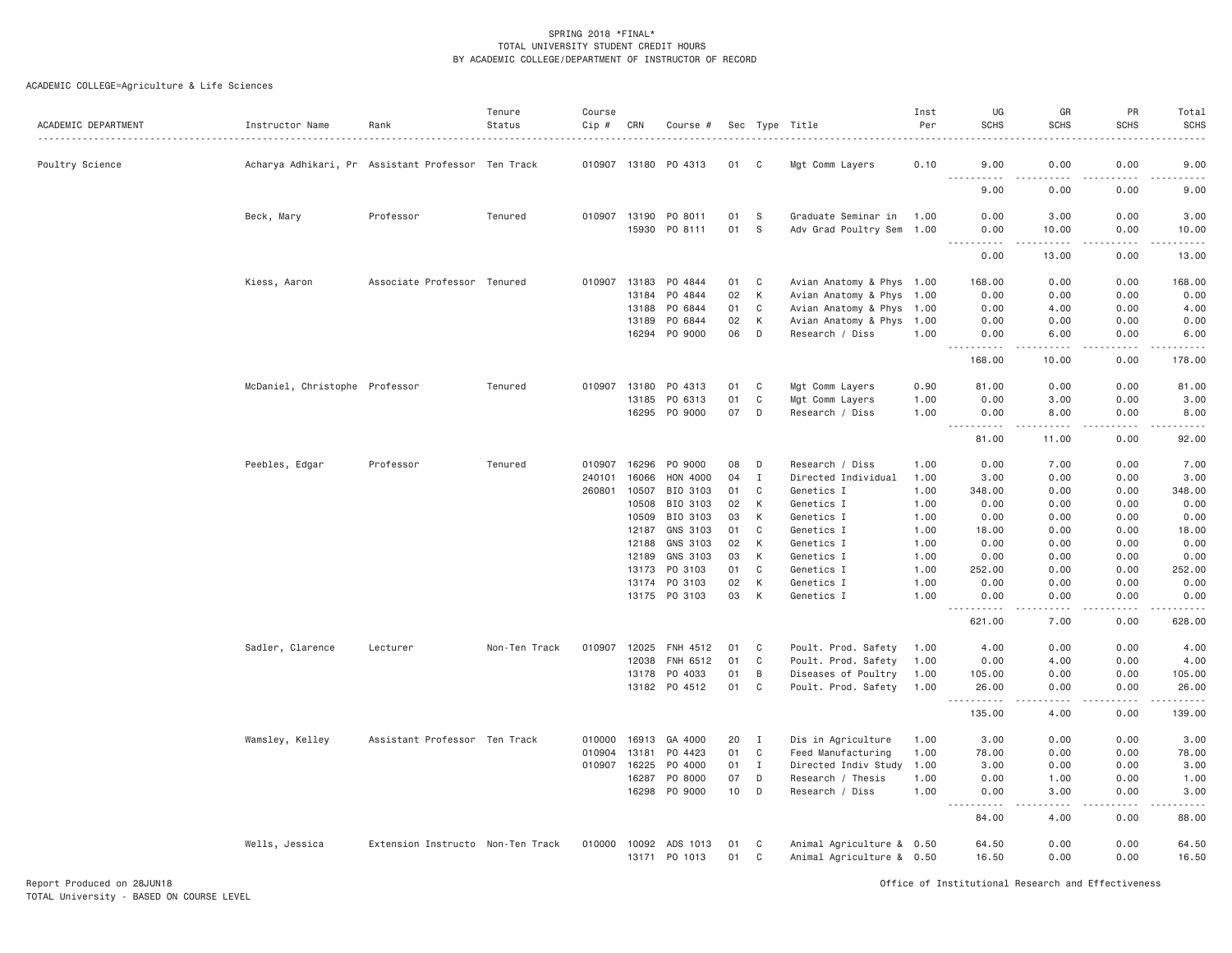| ACADEMIC DEPARTMENT                    | Instructor Name | Rank                              | Tenure<br>Status | Course<br>Cip # | CRN   | Course # |    |                | Sec Type Title            | Inst<br>Per | UG<br><b>SCHS</b> | GR<br><b>SCHS</b> | PR<br>SCHS      | Total<br>SCHS |
|----------------------------------------|-----------------|-----------------------------------|------------------|-----------------|-------|----------|----|----------------|---------------------------|-------------|-------------------|-------------------|-----------------|---------------|
|                                        |                 |                                   |                  |                 |       |          |    |                |                           |             |                   |                   |                 |               |
| Poultry Science                        | Wells, Jessica  | Extension Instructo Non-Ten Track |                  | 010907          | 13176 | PO 3423  | 01 | <b>B</b>       | Poultry Evaluation I 1.00 |             | 57.00             | 0.00              | 0.00            | 57.00         |
|                                        |                 |                                   |                  |                 | 16556 | P0 4000  | 03 | Ι.             | Directed Indiv Study 1.00 |             | 3.00              | 0.00              | 0.00            | 3.00          |
|                                        |                 |                                   |                  |                 | 16583 | PO 4000  | 04 | $\blacksquare$ | Directed Indiv Study 1.00 |             | 3.00              | 0.00              | 0.00            | 3.00          |
|                                        |                 |                                   |                  |                 | 16917 | PO 4000  | 05 | Ι.             | Directed Indiv Study 1.00 |             | 3.00              | 0.00              | 0.00            | 3.00          |
|                                        |                 |                                   |                  |                 |       |          |    |                |                           |             | -----<br>147.00   | $\cdots$<br>0.00  | $- - -$<br>0.00 | 147.00        |
|                                        | Zhai, Wei       | Assistant Professor Ten Track     |                  | 010907          | 13172 | PO 3021  | 01 | - S            | Seminar                   | 1.00        | 7.00              | 0.00              | 0.00            | 7.00          |
|                                        |                 |                                   |                  |                 | 13177 | PO 4031  | 01 | -S             | Seminar                   | 1.00        | 13.00             | 0.00              | 0.00            | 13.00         |
|                                        |                 |                                   |                  |                 | 13179 | P0 4041  | 01 | -S             | Seminar                   | 1.00        | 13.00             | 0.00              | 0.00            | 13.00         |
|                                        |                 |                                   |                  |                 | 15939 | PO 3011  | 01 | -S             | Seminar                   | 1.00        | 5.00              | 0.00              | 0.00            | 5.00          |
|                                        |                 |                                   |                  |                 | 16288 | PO 8000  | 08 | D              | Research / Thesis         | 1.00        | 0.00              | 5.00              | 0.00            | 5.00          |
|                                        |                 |                                   |                  |                 | 16299 | PO 9000  | 11 | D              | Research / Diss           | 1.00        | 0.00              | 1,00              | 0.00            | 1,00          |
|                                        |                 |                                   |                  |                 |       |          |    |                |                           |             | -----------       | ----              | -----           | .             |
|                                        |                 |                                   |                  |                 |       |          |    |                |                           |             | 38.00             | 6.00              | 0.00            | 44.00         |
| ====================================   |                 |                                   |                  |                 |       |          |    |                |                           |             | ==========        | -----------       | -----------     | -----------   |
| Poultry Science                        |                 |                                   |                  |                 |       |          |    |                |                           |             | 1283.00           | 55.00             | 0.00            | 1338,00       |
| ====================================== |                 |                                   |                  |                 |       |          |    |                |                           |             | ==========        | ==========        | ==========      | -----------   |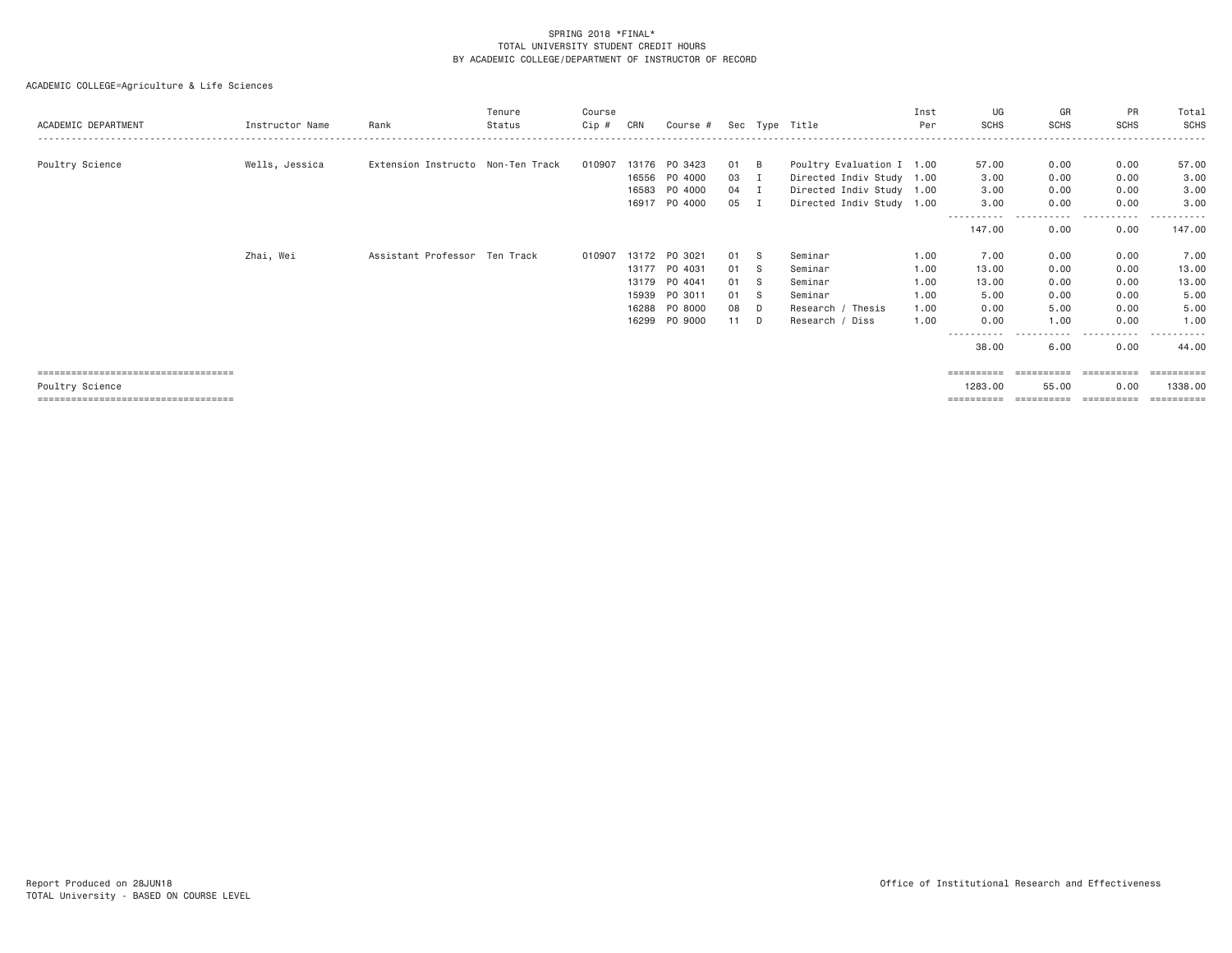|                          |                     |                                   | Tenure        | Course |              |                              |    |              |                           | Inst | UG                 | GR                           | PR                  | Total                     |
|--------------------------|---------------------|-----------------------------------|---------------|--------|--------------|------------------------------|----|--------------|---------------------------|------|--------------------|------------------------------|---------------------|---------------------------|
| ACADEMIC DEPARTMENT      | Instructor Name     | Rank                              | Status        | Cip #  | CRN          | Course #                     |    |              | Sec Type Title            | Per  | <b>SCHS</b>        | <b>SCHS</b>                  | <b>SCHS</b>         | <b>SCHS</b>               |
| School of Human Sciences | Black, Catherine    | Professor                         | Non-Ten Track | 190101 | 14742        | HS 4701                      | 02 | C            | Internship Placement 1.00 |      | 37.00              | 0.00                         | 0.00                | 37.00                     |
|                          |                     |                                   |               | 190403 | 14700        | FDM 4343                     | 01 | B            | Pattern Making and D 1.00 |      | 42.00              | 0.00                         | 0.00                | 42.00                     |
|                          |                     |                                   |               |        | 14701        | FDM 6343                     | 01 | B            | Pattern Making and D 1.00 |      | 0.00               | 3.00                         | 0.00                | 3.00                      |
|                          |                     |                                   |               | 500407 | 14693        | FDM 1533                     | 01 | B            | Basic Apparel Constr 1.00 |      | 54.00              | 0.00                         | 0.00                | 54.00                     |
|                          |                     |                                   |               |        | 15635        | FDM 4000                     | 06 | Ι.           | Directed Indiv Study 1.00 |      | 3.00               | 0.00                         | 0.00                | 3.00                      |
|                          |                     |                                   |               |        | 15864        | FDM 4000                     | 07 | $\mathbf{I}$ | Directed Indiv Study 1.00 |      | 3.00               | 0.00                         | 0.00                | 3.00                      |
|                          |                     |                                   |               |        | 15948        | FDM 4990                     | 03 | $\mathbb C$  | Special Topic In FDM 1.00 |      | 30.00              | 0.00                         | 0.00                | 30.00                     |
|                          |                     |                                   |               |        | 15949        | FDM 6990                     | 03 | C            | Special Topic In FDM 1.00 |      | 0.00               | 3.00                         | 0.00                | 3.00                      |
|                          |                     |                                   |               |        | 16616        | FDM 4000                     | 20 | $\mathbf I$  | Directed Indiv Study 1.00 |      | 3.00               | 0.00                         | 0.00                | 3.00                      |
|                          |                     |                                   |               |        |              | 16716 FDM 7000               | 04 | $\mathbf{I}$ | Directed Indiv Study 1.00 |      | 0.00               | 1.00                         | 0.00                | 1.00                      |
|                          |                     |                                   |               |        |              |                              |    |              |                           |      | 172.00             | .<br>7.00                    | 0.00                | 179.00                    |
|                          | Boutwell, Angela    | Lecturer                          | Non-Ten Track |        |              | 190706 14963 HDFS 2813 501 B |    |              | Child Development         | 1.00 | 60.00<br><u>.</u>  | 0.00<br>.                    | 0.00<br>$- - - - -$ | 60.00<br>.                |
|                          |                     |                                   |               |        |              |                              |    |              |                           |      | 60.00              | 0.00                         | 0.00                | 60.00                     |
|                          | Browning, Ned       | Lecturer                          | Non-Ten Track | 090101 | 10897        | CO 1013                      | 07 | C            | Intro to Communicati 1.00 |      | 102.00<br>.        | 0.00<br>$\sim$ $\sim$ $\sim$ | 0.00<br>.           | 102.00<br>.               |
|                          |                     |                                   |               |        |              |                              |    |              |                           |      | 102.00             | 0.00                         | 0.00                | 102.00                    |
|                          | Denny, Marina       | Assistant Professor Ten Track     |               | 010801 | 14674        | AELC 4103                    | 01 | C            | Principles of Extens 1.00 |      | 21.00              | 0.00                         | 0.00                | 21.00                     |
|                          |                     |                                   |               |        | 15620        | AELC 9000                    | 01 | D            | Research/Dissertatio 1.00 |      | 0.00               | 6.00                         | 0.00                | 6.00                      |
|                          |                     |                                   |               |        |              |                              |    |              |                           |      | <u>.</u><br>21.00  | 6.00                         | 0.00                | 27.00                     |
|                          | Downey, Laura       | Extension Assoc Pro Non-Ten Track |               | 010801 | 15621        | AELC 9000                    | 02 | D            | Research/Dissertatio 1.00 |      | 0.00               | 2.00                         | 0.00                | 2.00                      |
|                          |                     |                                   |               |        | 190701 15270 | HDFS 9000 02                 |    | D            | Research/Dissertatio 1.00 |      | 0.00               | 3,00                         | 0.00                | 3,00                      |
|                          |                     |                                   |               |        |              |                              |    |              |                           |      | <u>.</u>           | .                            | <b>.</b>            | .                         |
|                          |                     |                                   |               |        |              |                              |    |              |                           |      | 0.00               | 5.00                         | 0.00                | 5.00                      |
|                          | Elmore-Staton, Lori | Assistant Professor Ten Track     |               | 190701 | 14210        | <b>HDFS 3123</b>             | 01 | C            | Global Child Advocac 0.50 |      | 36.00              | 0.00                         | 0.00                | 36.00                     |
|                          |                     |                                   |               |        | 14658        | <b>HDFS 8123</b>             | 01 | C            | Effects of Poverty        | 1.00 | 0.00               | 18.00                        | 0.00                | 18.00                     |
|                          |                     |                                   |               |        | 15271        | HDFS 9000 03                 |    | D            | Research/Dissertatio 1.00 |      | 0.00<br>. <b>.</b> | 2.00<br>.                    | 0.00<br>.           | 2.00<br>.                 |
|                          |                     |                                   |               |        |              |                              |    |              |                           |      | 36.00              | 20.00                        | 0.00                | 56.00                     |
|                          | Fason, Angel        | Instructor                        | Non-Ten Track | 190101 | 12397        | HS 4701                      | 01 | C            | Internship Placement 1.00 |      | 29.00              | 0.00                         | 0.00                | 29.00                     |
|                          |                     |                                   |               |        | 15212        | <b>HDFS 4000</b>             | 03 | I            | Directed Indiv Study 1.00 |      | 1.00               | 0.00                         | 0.00                | 1.00                      |
|                          |                     |                                   |               |        | 15214        | <b>HDFS 4000</b>             | 04 | Ι.           | Directed Indiv Study 1.00 |      | 1.00               | 0.00                         | 0.00                | 1.00                      |
|                          |                     |                                   |               |        | 16204        | <b>HDFS 4000</b>             | 11 | $\mathbf I$  | Directed Indiv Study 1.00 |      | 2.00               | 0.00                         | 0.00                | 2.00                      |
|                          |                     |                                   |               |        | 16205        | <b>HDFS 4000</b>             | 12 | $\mathbf{I}$ | Directed Indiv Study 1.00 |      | 2.00               | 0.00                         | 0.00                | 2.00                      |
|                          |                     |                                   |               | 190701 | 14632        | <b>HDFS 4740</b>             | 01 | E            | PreK-K Teacher Cand       | 1.00 | 60.00              | 0.00                         | 0.00                | 60.00                     |
|                          |                     |                                   |               |        | 14633        | <b>HDFS 4760</b>             | 01 | E            | Child Development In 1.00 |      | 48.00              | 0.00                         | 0.00                | 48.00                     |
|                          |                     |                                   |               |        | 14647        | <b>HDFS 4780</b>             | 01 | E            | Youth Development In 1.00 |      | 24.00              | 0.00                         | 0.00                | 24.00                     |
|                          |                     |                                   |               |        | 14650        | <b>HDFS 4790</b>             | 01 | E            | Family Science Inter 1.00 |      | 12.00              | 0.00                         | 0.00                | 12.00                     |
|                          |                     |                                   |               | 190706 | 14199        | <b>HDFS 2803</b>             | 01 | B            | Prenatal & Infant De      | 1.00 | 123.00             | 0.00                         | 0.00                | 123.00                    |
|                          |                     |                                   |               |        | 14201        | HDFS 2813 01                 |    | B            | Child Development         | 1.00 | 147.00<br>.        | 0.00<br>.                    | 0.00<br>. <b>.</b>  | 147.00<br>والمالم المالية |
|                          |                     |                                   |               |        |              |                              |    |              |                           |      | 449.00             | 0.00                         | 0.00                | 449.00                    |
|                          | Freeman, Charles    | Assistant Professor Ten Track     |               | 190101 | 12399        | HS 4702                      | 01 | C            | HS Senior Seminar         | 0.50 | 44.00              | 0.00                         | 0.00                | 44.00                     |
|                          |                     |                                   |               | 190901 | 14681        | FDM 2573                     | 01 | B            | Fashion Portfolio De 1.00 |      | 75.00              | 0.00                         | 0.00                | 75.00                     |
|                          |                     |                                   |               | 500407 | 14782        | FDM 4990                     | 02 | C            | Special Topic In FDM 1.00 |      | 141.00             | 0.00                         | 0.00                | 141.00                    |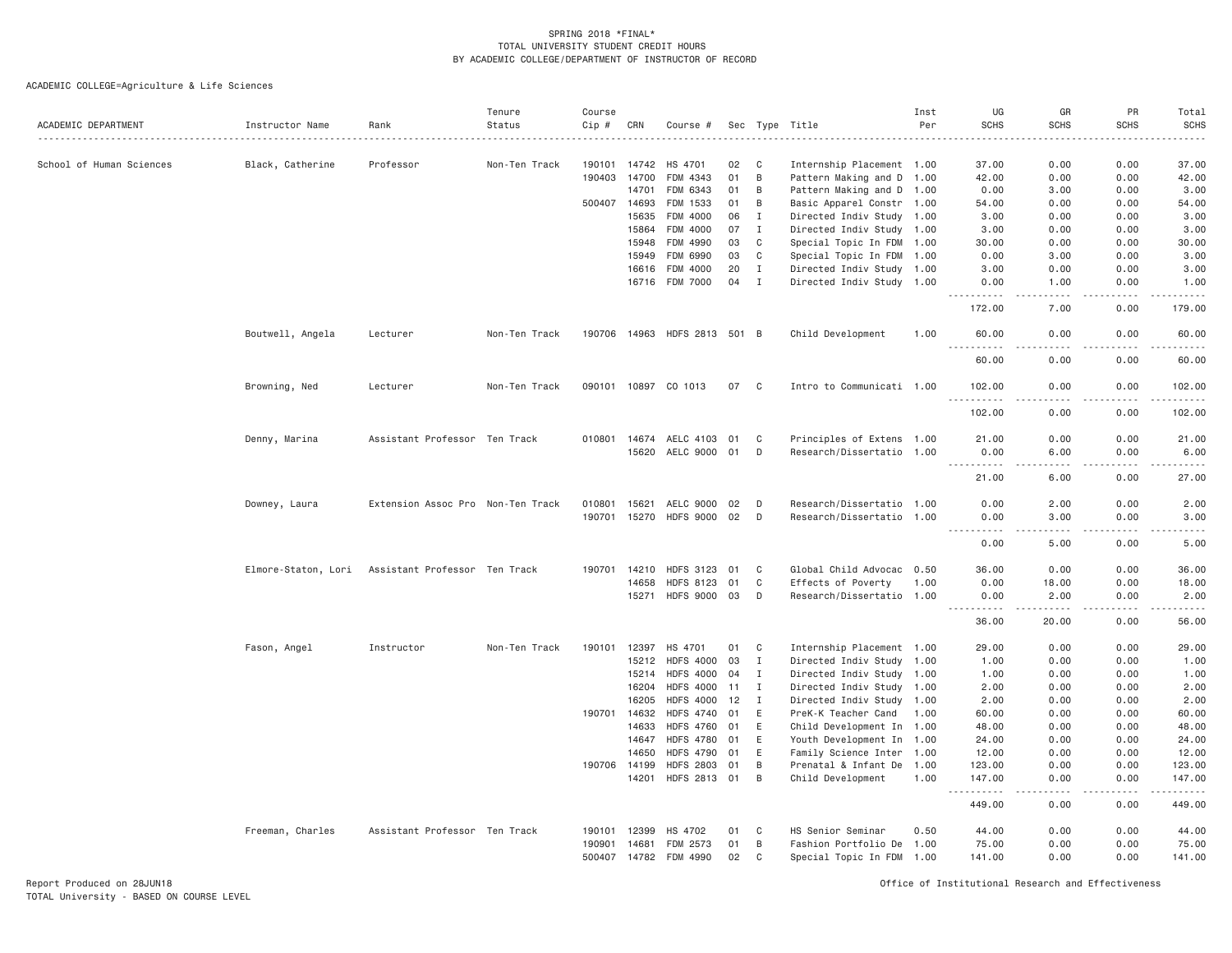| ACADEMIC DEPARTMENT      | Instructor Name  | Rank                              | Tenure<br>Status | Course<br>Cip # | CRN          | Course #                    |       |                | Sec Type Title            | Inst<br>Per | UG<br><b>SCHS</b> | GR<br><b>SCHS</b> | PR<br><b>SCHS</b> | Total<br><b>SCHS</b><br>$\sim$ $\sim$ $\sim$ $\sim$ $\sim$ |
|--------------------------|------------------|-----------------------------------|------------------|-----------------|--------------|-----------------------------|-------|----------------|---------------------------|-------------|-------------------|-------------------|-------------------|------------------------------------------------------------|
| School of Human Sciences | Freeman, Charles | Assistant Professor Ten Track     |                  | 500407          | 15561        | FDM 4000                    | 01    | I              | Directed Indiv Study 1.00 |             | 3.00              | 0.00              | 0.00              | 3.00                                                       |
|                          |                  |                                   |                  |                 | 15588        | FDM 4000                    | 02    | $\mathbf{I}$   | Directed Indiv Study 1.00 |             | 3.00              | 0.00              | 0.00              | 3.00                                                       |
|                          |                  |                                   |                  |                 | 15589        | FDM 4000                    | 03    | I              | Directed Indiv Study 1.00 |             | 3.00              | 0.00              | 0.00              | 3.00                                                       |
|                          |                  |                                   |                  |                 | 15609        | FDM 4000                    | 05    | Ι.             | Directed Indiv Study 1.00 |             | 3.00              | 0.00              | 0.00              | 3.00                                                       |
|                          |                  |                                   |                  |                 | 15963        | FDM 4000                    | 09    | $\mathbf{I}$   | Directed Indiv Study 1.00 |             | 3,00              | 0.00              | 0.00              | 3.00                                                       |
|                          |                  |                                   |                  |                 | 16631        | FDM 4000                    | 21    | $\mathbf{I}$   | Directed Indiv Study 1.00 |             | 3.00              | 0.00              | 0.00              | 3.00                                                       |
|                          |                  |                                   |                  |                 | 16699        | FDM 7000                    | 02    | $\mathbf{I}$   | Directed Indiv Study 1.00 |             | 0.00              | 3.00              | 0.00              | 3.00                                                       |
|                          |                  |                                   |                  |                 | 16718        | FDM 4000                    | 22    | $\mathbf{I}$   | Directed Indiv Study 1.00 |             | 3.00              | 0.00              | 0.00              | 3.00                                                       |
|                          |                  |                                   |                  |                 | 16796        | FDM 4000                    | 24    | $\mathbf{I}$   | Directed Indiv Study 1.00 |             | 3.00              | 0.00              | 0.00              | 3.00                                                       |
|                          |                  |                                   |                  |                 |              |                             |       |                |                           |             | 284.00            | 3.00              | 0.00              | 287.00                                                     |
|                          | Green, Tina      | Non-Faculty                       | Not Applicable   |                 |              | 010801 14673 AELC 4203 01 B |       |                | App Compute Tech AEL 1.00 |             | 90.00<br>.        | 0.00<br>$- - -$   | 0.00<br>.         | 90.00<br>.                                                 |
|                          |                  |                                   |                  |                 |              |                             |       |                |                           |             | 90.00             | 0.00              | 0.00              | 90.00                                                      |
|                          | Greenhaw, Laura  | Assistant Professor Ten Track     |                  | 010000          | 16709        | GA 4000                     | 16    | $\mathbf{I}$   | Dis in Agriculture        | 1.00        | 3.00              | 0.00              | 0.00              | 3.00                                                       |
|                          |                  |                                   |                  |                 | 16977        | GA 4990                     | 01    | C              | Special Topic In GA       | 1.00        | 0.00              | 0.00              | 0.00              | 0.00                                                       |
|                          |                  |                                   |                  | 010801 14672    |              | AELC 3813                   | S01 C |                | Team Leadership AELC 1.00 |             | 84.00             | 0.00              | 0.00              | 84.00                                                      |
|                          |                  |                                   |                  |                 | 15242        | AELC 4803                   | 01    | C              | Contemporary Issues       | 1.00        | 57.00             | 0.00              | 0.00              | 57.00                                                      |
|                          |                  |                                   |                  |                 | 15622        | AELC 9000                   | 03    | D              | Research/Dissertatio      | 1.00        | 0.00              | 6.00              | 0.00              | 6.00                                                       |
|                          |                  |                                   |                  |                 | 131301 10195 | AELC 3500                   | 01    | E              | Internship Ag Leader 1.00 |             | 15.00             | 0.00              | 0.00              | 15.00                                                      |
|                          |                  |                                   |                  |                 | 15279        | AELC 8000                   | 03    | D              | Research/Thesis in A 1.00 |             | 0.00              | 4.00              | 0.00              | 4.00                                                       |
|                          |                  |                                   |                  |                 | 15502        | AELC 4000 02                |       | $\mathbf{I}$   | Directed Indiv Study 1.00 |             | 3.00              | 0.00              | 0.00              | 3.00                                                       |
|                          |                  |                                   |                  |                 |              |                             |       |                |                           |             | .<br>162.00       | .<br>10.00        | .<br>0.00         | 2.22222<br>172.00                                          |
|                          | Hardman, Alisha  | Assistant Professor Ten Track     |                  | 190701          | 14210        | <b>HDFS 3123</b>            | 01    | C              | Global Child Advocac 0.50 |             | 36.00             | 0.00              | 0.00              | 36.00                                                      |
|                          |                  |                                   |                  |                 | 15244        | <b>HDFS 8000</b>            | 02    | D              | Research/Thesis           | 1.00        | 0.00              | 10.00             | 0.00              | 10.00                                                      |
|                          |                  |                                   |                  |                 |              | 15272 HDFS 9000 04          |       | D              | Research/Dissertatio 1.00 |             | 0.00              | 21.00             | 0.00              | 21.00                                                      |
|                          |                  |                                   |                  |                 |              |                             |       |                |                           |             |                   |                   | .                 | .                                                          |
|                          |                  |                                   |                  |                 |              |                             |       |                |                           |             | 36.00             | 31.00             | 0.00              | 67.00                                                      |
|                          | Hendrix, Rachel  | Grad Research Assis Non-Ten Track |                  |                 |              | 010801 14671 AELC 3333 01   |       | C <sub>1</sub> | Present Ag and Life       | 0.75        | 45.00<br>.        | 0.00<br>.         | 0.00<br>.         | 45.00<br>.                                                 |
|                          |                  |                                   |                  |                 |              |                             |       |                |                           |             | 45.00             | 0.00              | 0.00              | 45.00                                                      |
|                          | Jagger, Carla    | Assistant Professor Ten Track     |                  | 010801          | 10198        | AELC 4873 01                |       | C              | Prof Seminar in Ag E 0.50 |             | 9.00              | 0.00              | 0.00              | 9.00                                                       |
|                          |                  |                                   |                  |                 | 14663        | AELC 4403                   | 01    | C              | Dev of Youth Program 0.50 |             | 43.50             | 0.00              | 0.00              | 43.50                                                      |
|                          |                  |                                   |                  |                 | 14664        | AELC 6403                   | 01    | C              | Dev of Youth Program 0.50 |             | 0.00              | 1.50              | 0.00              | 1.50                                                       |
|                          |                  |                                   |                  |                 | 14705        | AELC 4990                   | 01    | B              | Special Topics in AE 0.50 |             | 16.50             | 0.00              | 0.00              | 16.50                                                      |
|                          |                  |                                   |                  |                 | 15857        | AELC 6403                   | 02    | C              | Dev of Youth Program 0.50 |             | 0.00              | 1.50              | 0.00              | 1.50                                                       |
|                          |                  |                                   |                  |                 | 15873        | AELC 9000                   | 07    | D              | Research/Dissertatio 1.00 |             | 0.00              | 9.00              | 0.00              | 9.00                                                       |
|                          |                  |                                   |                  | 131301 10200    |              | AELC 4896                   | 01    | F              | Stu Teach Ag Ed           | 1.00        | 36.00             | 0.00              | 0.00              | 36.00                                                      |
|                          |                  |                                   |                  |                 | 14213        | AELC 4424                   | 01    | C              | Teach Meth in Ag & H 1.00 |             | 72.00             | 0.00              | 0.00              | 72.00                                                      |
|                          |                  |                                   |                  |                 | 14216        | AELC 4424                   | 02    | К              | Teach Meth in Ag & H 1.00 |             | 0.00              | 0.00              | 0.00              | 0.00                                                       |
|                          |                  |                                   |                  |                 | 14220        | AELC 4424                   | 03    | K              | Teach Meth in Ag & H 1.00 |             | 0.00              | 0.00              | 0.00              | 0.00                                                       |
|                          |                  |                                   |                  |                 | 14223        | AELC 4424 04                |       | K              | Teach Meth in Ag & H 1.00 |             | 0.00              | 0.00              | 0.00              | 0.00                                                       |
|                          |                  |                                   |                  |                 | 14226        | AELC 4424                   | 05    | K              | Teach Meth in Ag & H 1.00 |             | 0.00              | 0.00              | 0.00              | 0.00                                                       |
|                          |                  |                                   |                  |                 | 14229        | AELC 4424                   | 06    | K              | Teach Meth in Ag & H 1.00 |             | 0.00              | 0.00              | 0.00              | 0.00                                                       |
|                          |                  |                                   |                  |                 | 14235        | AELC 4424 08                |       | K              | Teach Meth in Ag & H 1.00 |             | 0.00              | 0.00              | 0.00              | 0.00                                                       |
|                          |                  |                                   |                  |                 | 15886        | AELC 4000                   | 03    | Ι.             | Directed Indiv Study 1.00 |             | 1.00              | 0.00              | 0.00              | 1.00                                                       |
|                          |                  |                                   |                  |                 | 15888        | AELC 4000                   | 04    | Ι.             | Directed Indiv Study 1.00 |             | 1.00              | 0.00              | 0.00              | 1.00                                                       |
|                          |                  |                                   |                  |                 | 15889        | AELC 4000                   | 05    |                | Directed Indiv Study 1.00 |             | 3,00              | 0.00              | 0.00              | 3,00                                                       |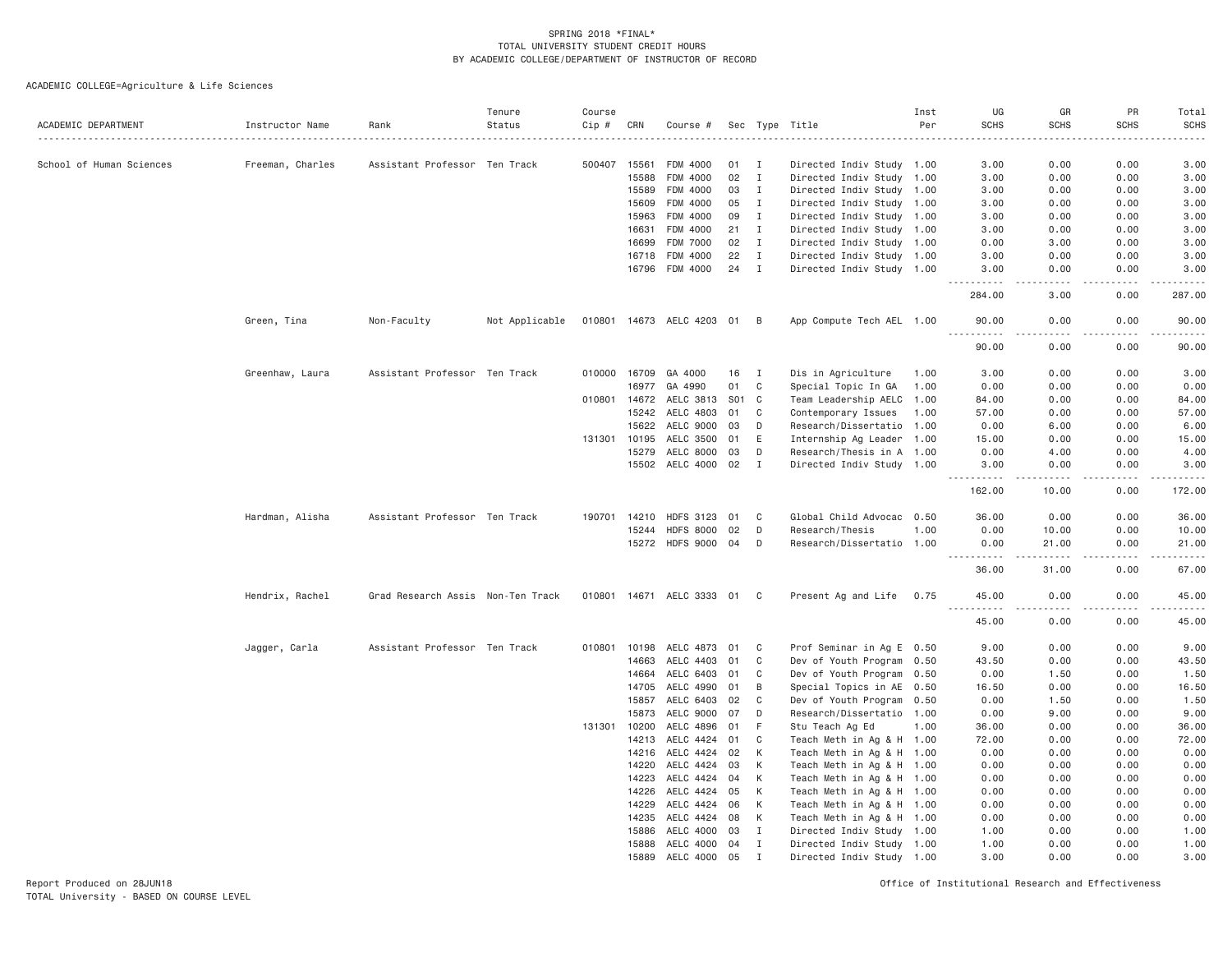| ACADEMIC DEPARTMENT      | Instructor Name  | Rank                              | Tenure<br>Status | Course<br>Cip # | CRN   | Course #                             |          |              | Sec Type Title                             | Inst<br>Per  | UG<br><b>SCHS</b>                               | GR<br><b>SCHS</b> | PR<br><b>SCHS</b> | Total<br><b>SCHS</b>                                                                                                                                                                      |
|--------------------------|------------------|-----------------------------------|------------------|-----------------|-------|--------------------------------------|----------|--------------|--------------------------------------------|--------------|-------------------------------------------------|-------------------|-------------------|-------------------------------------------------------------------------------------------------------------------------------------------------------------------------------------------|
|                          |                  |                                   |                  |                 |       |                                      |          |              |                                            |              |                                                 |                   |                   |                                                                                                                                                                                           |
| School of Human Sciences | Jagger, Carla    | Assistant Professor Ten Track     |                  | 131308          | 14211 | <b>HDFS 4424</b>                     | 01       | C            | Teach Methods in Ag                        | 1.00         | 148.00                                          | 0.00              | 0.00              | 148.00                                                                                                                                                                                    |
|                          |                  |                                   |                  |                 | 14212 | <b>HDFS 6424</b>                     | 01       | C            | Teach Methods in Ag                        | 1.00         | 0.00                                            | 4.00              | 0.00              | 4.00                                                                                                                                                                                      |
|                          |                  |                                   |                  |                 | 14214 | HDFS 4424 02                         |          | К            | Teach Methods in Ag                        | 1.00         | 0.00                                            | 0.00              | 0.00              | 0.00                                                                                                                                                                                      |
|                          |                  |                                   |                  |                 | 14218 | <b>HDFS 4424</b>                     | 03       | К            | Teach Methods in Ag                        | 1.00         | 0.00                                            | 0.00              | 0.00              | 0.00                                                                                                                                                                                      |
|                          |                  |                                   |                  |                 | 14221 | HDFS 4424                            | 04       | К            | Teach Methods in Ag                        | 1.00         | 0.00                                            | 0.00              | 0.00              | 0.00                                                                                                                                                                                      |
|                          |                  |                                   |                  |                 | 14224 | HDFS 4424                            | 05       | К            | Teach Methods in Ag                        | 1.00         | 0.00                                            | 0.00              | 0.00              | 0.00                                                                                                                                                                                      |
|                          |                  |                                   |                  |                 | 14227 | <b>HDFS 4424</b><br><b>HDFS 4424</b> | 06<br>08 | К<br>K       | Teach Methods in Ag                        | 1.00         | 0.00                                            | 0.00<br>0.00      | 0.00<br>0.00      | 0.00                                                                                                                                                                                      |
|                          |                  |                                   |                  |                 | 14233 | 14234 HDFS 6424 08                   |          | К            | Teach Methods in Ag<br>Teach Methods in Ag | 1.00<br>1.00 | 0.00<br>0.00                                    | 0.00              | 0.00              | 0.00<br>0.00                                                                                                                                                                              |
|                          |                  |                                   |                  |                 |       |                                      |          |              |                                            |              | -----<br>330.00                                 | 16.00             | 0.00              | 346.00                                                                                                                                                                                    |
|                          |                  |                                   |                  |                 |       |                                      |          |              |                                            |              |                                                 |                   |                   |                                                                                                                                                                                           |
|                          | Kobia, Caroline  | Assistant Professor Ten Track     |                  | 190901          | 14680 | FDM 2553                             | 01       | C            | Intro to Fashion Ind 1.00                  |              | 162.00                                          | 0.00              | 0.00              | 162.00                                                                                                                                                                                    |
|                          |                  |                                   |                  |                 | 14694 | FDM 3563                             | 01       | C            | Visual Merchandising                       | 1.00         | 126.00                                          | 0.00              | 0.00              | 126.00                                                                                                                                                                                    |
|                          |                  |                                   |                  |                 | 14695 | FDM 3563                             | 02       | К            | Visual Merchandising                       | 1.00         | 0.00                                            | 0.00              | 0.00              | 0.00                                                                                                                                                                                      |
|                          |                  |                                   |                  |                 | 14696 | FDM 3563                             | 03       | К            | Visual Merchandising                       | 1.00         | 0.00                                            | 0.00              | 0.00              | 0.00                                                                                                                                                                                      |
|                          |                  |                                   |                  |                 | 14702 | FDM 4533                             | 01       | C            | Merchandise Plan and 1.00                  |              | 81.00                                           | 0.00              | 0.00              | 81.00                                                                                                                                                                                     |
|                          |                  |                                   |                  | 500407          | 15591 | FDM 4000                             | 04       | Ι.           | Directed Indiv Study 1.00                  |              | 3.00                                            | 0.00              | 0.00              | 3.00                                                                                                                                                                                      |
|                          |                  |                                   |                  |                 | 16318 | FDM 4000                             | 12       | $\mathbf{I}$ | Directed Indiv Study 1.00                  |              | 3.00                                            | 0.00              | 0.00              | 3.00                                                                                                                                                                                      |
|                          |                  |                                   |                  |                 | 16586 | FDM 8000                             | 01       | D            | Research/Thesis                            | 1.00         | 0.00                                            | 3.00              | 0.00              | 3.00                                                                                                                                                                                      |
|                          |                  |                                   |                  |                 | 16790 | FDM 4000                             | 23       | $\mathbf{I}$ | Directed Indiv Study 1.00                  |              | 3.00<br>.                                       | 0.00<br>.         | 0.00<br>.         | 3.00                                                                                                                                                                                      |
|                          |                  |                                   |                  |                 |       |                                      |          |              |                                            |              | 378.00                                          | 3.00              | 0.00              | 381.00                                                                                                                                                                                    |
|                          | Lee, JuYoung     | Assistant Professor Ten Track     |                  | 010000          | 16828 | GA 4000                              | 18       | I            | Dis in Agriculture                         | 1.00         | 3.00                                            | 0.00              | 0.00              | 3.00                                                                                                                                                                                      |
|                          |                  |                                   |                  | 190901          | 14703 | FDM 4603                             | 01       | C            | Global Sourcing in t 1.00                  |              | 69.00                                           | 0.00              | 0.00              | 69.00                                                                                                                                                                                     |
|                          |                  |                                   |                  |                 | 14704 | FDM 4711                             | 01       | L            | FDM Senior Showcase                        | 1.00         | 28.00                                           | 0.00              | 0.00              | 28.00                                                                                                                                                                                     |
|                          |                  |                                   |                  | 500407          | 14729 | FDM 4990                             | 01       | C            | Special Topic In FDM                       | 1.00         | 117.00                                          | 0.00              | 0.00              | 117.00                                                                                                                                                                                    |
|                          |                  |                                   |                  |                 | 15894 | FDM 4000                             | 08       | I            | Directed Indiv Study 1.00                  |              | 1.00                                            | 0.00              | 0.00              | 1.00                                                                                                                                                                                      |
|                          |                  |                                   |                  |                 | 16478 | FDM 4000                             | 16       | $\mathbf{I}$ | Directed Indiv Study 1.00                  |              | 1.00                                            | 0.00              | 0.00              | 1.00                                                                                                                                                                                      |
|                          |                  |                                   |                  |                 | 16584 | FDM 4000                             | 17       | $\mathbf{I}$ | Directed Indiv Study 1.00                  |              | 1.00                                            | 0.00              | 0.00              | 1.00                                                                                                                                                                                      |
|                          |                  |                                   |                  |                 | 16585 | FDM 7000                             | 01       | $\mathbf{I}$ | Directed Indiv Study 1.00                  |              | 0.00                                            | 3.00              | 0.00              | 3.00                                                                                                                                                                                      |
|                          |                  |                                   |                  |                 | 16594 | FDM 4000                             | 18       | $\mathbf{I}$ | Directed Indiv Study 1.00                  |              | 1.00                                            | 0.00              | 0.00              | 1.00                                                                                                                                                                                      |
|                          |                  |                                   |                  |                 | 16606 | FDM 4000                             | 19       | $\mathbf{I}$ | Directed Indiv Study 1.00                  |              | 1.00                                            | 0.00              | 0.00              | 1.00                                                                                                                                                                                      |
|                          |                  |                                   |                  |                 | 16700 | <b>FDM 7000</b>                      | 03       | I            | Directed Indiv Study 1.00                  |              | 0.00                                            | 1.00              | 0.00              | 1.00                                                                                                                                                                                      |
|                          |                  |                                   |                  |                 | 16777 | <b>FDM 7000</b>                      | 05       | I            | Directed Indiv Study 1.00                  |              | 0.00                                            | 1.00              | 0.00              | 1.00                                                                                                                                                                                      |
|                          |                  |                                   |                  |                 | 16841 | FDM 4000                             | 26       | $\mathbf{I}$ | Directed Indiv Study 1.00                  |              | 1.00                                            | 0.00              | 0.00              | 1.00                                                                                                                                                                                      |
|                          |                  |                                   |                  |                 | 16842 | FDM 4000                             | 27       | $\mathbf{I}$ | Directed Indiv Study 1.00                  |              | 1.00<br>.                                       | 0.00<br>$- - - -$ | 0.00<br>.         | 1.00<br>.                                                                                                                                                                                 |
|                          |                  |                                   |                  |                 |       |                                      |          |              |                                            |              | 224.00                                          | 5.00              | 0.00              | 229.00                                                                                                                                                                                    |
|                          | Lloyd, Kayla     | Grad Research Assis Non-Ten Track |                  |                 |       | 190701 14237 HDFS 3813 01            |          | C            | Lifespan Theory                            | 0.90         | 102.60                                          | 0.00              | 0.00              | 102.60                                                                                                                                                                                    |
|                          |                  |                                   |                  |                 |       |                                      |          |              |                                            |              | $\sim$ $\sim$ $\sim$<br>102.60                  | 0.00              | 0.00              | 102.60                                                                                                                                                                                    |
|                          | Long, Alice      | Grad Research Assis Non-Ten Track |                  |                 |       | 190701 14209 HDFS 1813 01            |          | - C          | Devel through Lifesp 1.00                  |              | 156.00                                          | 0.00              | 0.00              | 156.00                                                                                                                                                                                    |
|                          |                  |                                   |                  |                 |       |                                      |          |              |                                            |              | $\sim$ $\sim$ $\sim$<br>$\frac{1}{2}$<br>156.00 | 0.00              | 0.00              | $\frac{1}{2} \left( \frac{1}{2} \right) \left( \frac{1}{2} \right) \left( \frac{1}{2} \right) \left( \frac{1}{2} \right) \left( \frac{1}{2} \right) \left( \frac{1}{2} \right)$<br>156.00 |
|                          | Morrison, Carley | Visiting Assist Pro Non-Ten Track |                  | 010801          | 14671 | AELC 3333                            | 01       | C            | Present Ag and Life                        | 0.25         | 15.00                                           | 0.00              | 0.00              | 15.00                                                                                                                                                                                     |
|                          |                  |                                   |                  |                 | 14678 | AELC 8413                            | 01       | C            | Methods of Planned C 0.10                  |              | 0.00                                            | 5.70              | 0.00              | 5.70                                                                                                                                                                                      |
|                          |                  |                                   |                  |                 | 14728 | AELC 2990                            | 01       | C            | Special Topic in AEL 1.00                  |              | 15.00                                           | 0.00              | 0.00              | 15.00                                                                                                                                                                                     |
|                          |                  |                                   |                  | 010802 14665    |       | AELC 3203                            | 01       | C            | Prof Writing ANR Hum 1.00                  |              | 72.00                                           | 0.00              | 0.00              | 72.00                                                                                                                                                                                     |
|                          |                  |                                   |                  |                 | 14706 | AELC 8203                            | 01       | C            | Adv Communications i 1.00                  |              | 0.00                                            | 21,00             | 0.00              | 21.00                                                                                                                                                                                     |
|                          |                  |                                   |                  |                 |       |                                      |          |              |                                            |              |                                                 |                   |                   |                                                                                                                                                                                           |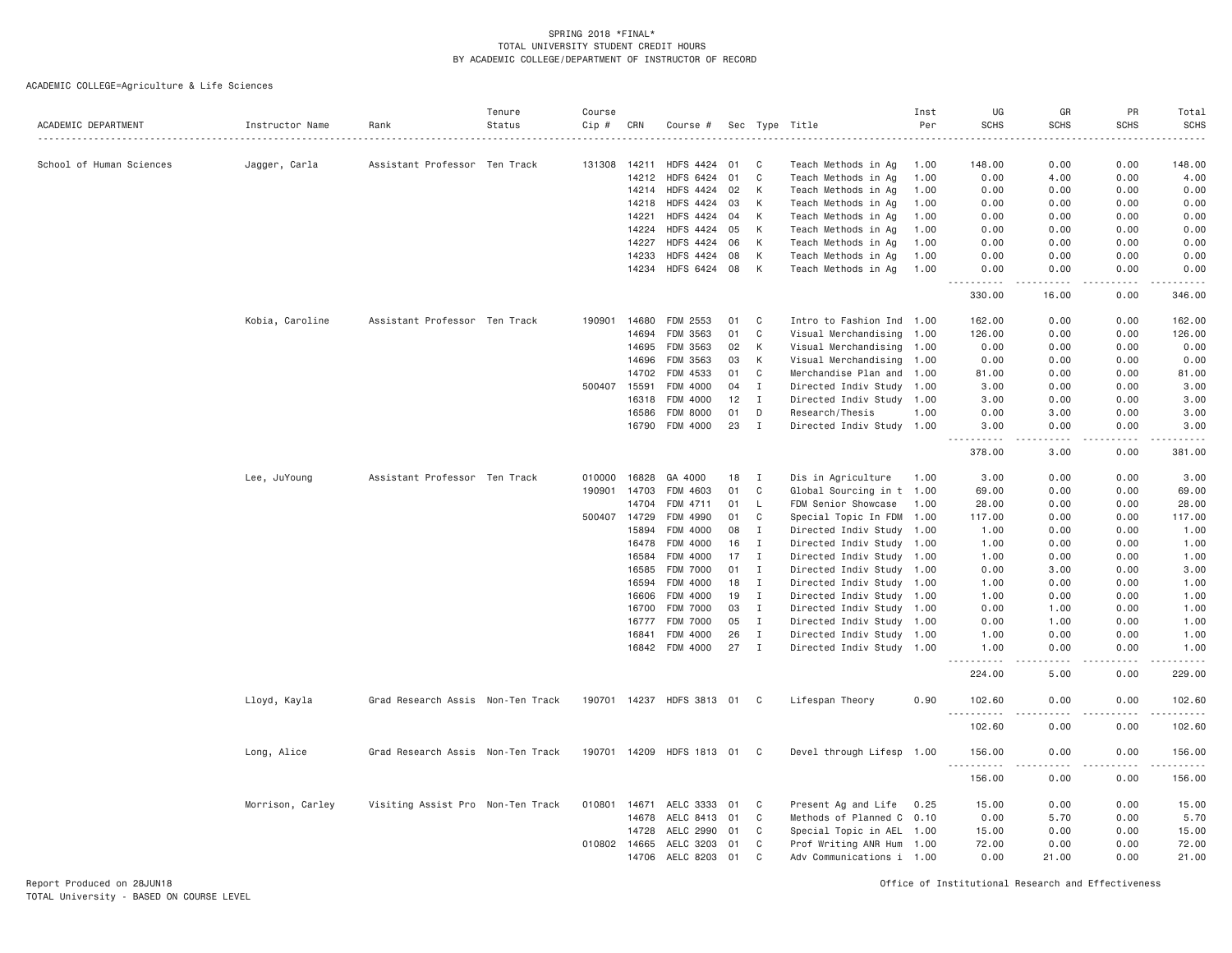| ACADEMIC DEPARTMENT      | Instructor Name  | Rank                              | Tenure<br>Status | Course<br>Cip # | CRN          | Course #                    |            |              | Sec Type Title            | Inst<br>Per | UG<br><b>SCHS</b>                                                                                                                                            | GR<br><b>SCHS</b>   | PR<br><b>SCHS</b>   | Total<br><b>SCHS</b>    |
|--------------------------|------------------|-----------------------------------|------------------|-----------------|--------------|-----------------------------|------------|--------------|---------------------------|-------------|--------------------------------------------------------------------------------------------------------------------------------------------------------------|---------------------|---------------------|-------------------------|
|                          |                  |                                   |                  |                 |              |                             |            |              |                           |             |                                                                                                                                                              |                     |                     |                         |
| School of Human Sciences | Morrison, Carley | Visiting Assist Pro Non-Ten Track |                  | 131301          | 14676        | AELC 3500                   | 02         | E            | Internship Ag Leader 1.00 |             | 6.00                                                                                                                                                         | 0.00                | 0.00                | 6.00                    |
|                          |                  |                                   |                  |                 | 15347        | AELC 4000                   | S01 I      |              | Directed Indiv Study 1.00 |             | 3.00                                                                                                                                                         | 0.00                | 0.00                | 3.00                    |
|                          |                  |                                   |                  |                 | 15961        | AELC 4000                   | <b>SO6</b> | I            | Directed Indiv Study 1.00 |             | 3.00<br><u>.</u>                                                                                                                                             | 0.00<br>2.2.2.2.2   | 0.00<br>2.2.2.2.2   | 3.00<br>2.2.2.2.2       |
|                          |                  |                                   |                  |                 |              |                             |            |              |                           |             | 114.00                                                                                                                                                       | 26.70               | 0.00                | 140.70                  |
|                          | Newman, Michael  | Professor                         | Tenured          | 010801          | 15623        | AELC 9000                   | 04         | D            | Research/Dissertatio 1.00 |             | 0.00                                                                                                                                                         | 10.00               | 0.00                | 10.00                   |
|                          |                  |                                   |                  | 131301          | 15281        | AELC 8000                   | 05         | D            | Research/Thesis in A 1.00 |             | 0.00                                                                                                                                                         | 1.00                | 0.00                | 1.00                    |
|                          |                  |                                   |                  |                 |              | 190101 12385 HS 1701        | 01         | C            | Survey Of Human Sci 1.00  |             | 55.00<br>.                                                                                                                                                   | 0.00<br>.           | 0.00<br>$- - - - -$ | 55.00<br>.              |
|                          |                  |                                   |                  |                 |              |                             |            |              |                           |             | 55.00                                                                                                                                                        | 11.00               | 0.00                | 66.00                   |
|                          | Owen, Sean       | Research Assoc Prof Non-Ten Track |                  |                 |              | 231302 11452 EDF 3413       | 05         | C            | Writing For Thinking 1.00 |             | 72.00<br>.                                                                                                                                                   | 0.00<br>$   -$      | 0.00<br>.           | 72.00<br>.              |
|                          |                  |                                   |                  |                 |              |                             |            |              |                           |             | 72.00                                                                                                                                                        | 0.00                | 0.00                | 72.00                   |
|                          | Page, Lindley    | Non-Faculty                       | Not Applicable   |                 |              | 010802 14670 AELC 3203 06 C |            |              | Prof Writing ANR Hum 1.00 |             | 75.00                                                                                                                                                        | 0.00                | 0.00                | 75.00                   |
|                          |                  |                                   |                  |                 |              |                             |            |              |                           |             | $\frac{1}{2} \left( \frac{1}{2} \right) \left( \frac{1}{2} \right) \left( \frac{1}{2} \right) \left( \frac{1}{2} \right)$<br>75.00                           | 0.00                | 0.00                | 75.00                   |
|                          | Parker, Julie    | Assistant Professor Ten Track     |                  | 190101          | 16316        | <b>HDFS 7000</b>            | 01         | I            | Directed Indiv Study 1.00 |             | 0.00                                                                                                                                                         | 3.00                | 0.00                | 3.00                    |
|                          |                  |                                   |                  |                 | 16317        | <b>HDFS 7000</b>            | 02         | $\mathbf{I}$ | Directed Indiv Study 1.00 |             | 0.00                                                                                                                                                         | 3.00                | 0.00                | 3.00                    |
|                          |                  |                                   |                  |                 | 190701 14654 | <b>HDFS 4831</b>            | 01         | C            | Child Life Foundatio 1.00 |             | 1.00                                                                                                                                                         | 0.00                | 0.00                | 1.00                    |
|                          |                  |                                   |                  |                 | 14655        | <b>HDFS 8113</b>            | 01         | C            | Trends Infant Child       | 1.00        | 0.00                                                                                                                                                         | 12.00               | 0.00                | 12.00                   |
|                          |                  |                                   |                  |                 | 15273        | <b>HDFS 9000</b>            | 05         | D            | Research/Dissertatio 1.00 |             | 0.00                                                                                                                                                         | 10.00               | 0.00                | 10.00                   |
|                          |                  |                                   |                  | 190706          | 16203        | <b>HDFS 4832</b>            | 01         | H            | Child Life Clinical       | 1.00        | 8.00                                                                                                                                                         | 0.00                | 0.00                | 8.00                    |
|                          |                  |                                   |                  |                 | 190708 14652 | <b>HDFS 4823</b>            | 01         | $\mathbf C$  | Dev Child Serv Prog       | 1.00        | 93.00                                                                                                                                                        | 0.00                | 0.00                | 93.00                   |
|                          |                  |                                   |                  |                 |              |                             |            |              |                           |             | .<br>$ -$                                                                                                                                                    |                     |                     |                         |
|                          |                  |                                   |                  |                 |              |                             |            |              |                           |             | 102.00                                                                                                                                                       | 28.00               | 0.00                | 130.00                  |
|                          | Peterson, Donna  | Extension Assoc Pro Non-Ten Track |                  |                 | 010801 14677 | AELC 8703                   | 01         | C            | Eval of Ag & Ext Ed       | 1.00        | 0.00                                                                                                                                                         | 36.00               | 0.00                | 36.00                   |
|                          |                  |                                   |                  |                 | 15624        | AELC 9000                   | 05         | D            | Research/Dissertatio 1.00 |             | 0.00                                                                                                                                                         | 15.00               | 0.00                | 15.00                   |
|                          |                  |                                   |                  | 131301          | 15282        | AELC 8000                   | 06         | D            | Research/Thesis in A 1.00 |             | 0.00                                                                                                                                                         | 3.00                | 0.00                | 3.00                    |
|                          |                  |                                   |                  | 190701          |              | 15274 HDFS 9000 06          |            | D            | Research/Dissertatio 1.00 |             | 0.00<br>.                                                                                                                                                    | 8,00<br>$- - - - -$ | 0.00<br>.           | 8.00<br>.               |
|                          |                  |                                   |                  |                 |              |                             |            |              |                           |             | 0.00                                                                                                                                                         | 62.00               | 0.00                | 62.00                   |
|                          | Phillips, Tommy  | Associate Professor Tenured       |                  | 190101          | 14236        | <b>HDFS 3000</b>            | 01         | E            | Field Experience          | 0.50        | 21.00                                                                                                                                                        | 0.00                | 0.00                | 21.00                   |
|                          |                  |                                   |                  | 190701          | 14237        | <b>HDFS 3813</b>            | 01         | C            | Lifespan Theory           | 0.10        | 11.40                                                                                                                                                        | 0.00                | 0.00                | 11.40                   |
|                          |                  |                                   |                  |                 | 14238        | <b>HDFS 4883</b>            | 01         | C            | Risk, Resilience & P 1.00 |             | 114.00                                                                                                                                                       | 0.00                | 0.00                | 114.00                  |
|                          |                  |                                   |                  |                 |              | 14662 HDFS 8833 01          |            | C            | Foundations of HDFS       | 1.00        | 0.00<br>$\frac{1}{2} \left( \frac{1}{2} \right) \left( \frac{1}{2} \right) \left( \frac{1}{2} \right) \left( \frac{1}{2} \right) \left( \frac{1}{2} \right)$ | 24.00               | 0.00                | 24.00                   |
|                          |                  |                                   |                  |                 |              |                             |            |              |                           |             | 146.40                                                                                                                                                       | 24.00               | 0.00                | 170.40                  |
|                          | Seal, Susan      | Assistant Professor Ten Track     |                  |                 | 010701 14725 | AELC 4503                   | 01         | C            | International Ag Ed       | 1.00        | 63.00                                                                                                                                                        | 0.00                | 0.00                | 63.00                   |
|                          |                  |                                   |                  |                 |              | 14726 AELC 6503             | 01         | C            | International Ag Ed       | 1.00        | 0.00                                                                                                                                                         | 3.00                | 0.00                | 3.00                    |
|                          |                  |                                   |                  |                 |              |                             |            |              |                           |             | $\frac{1}{2}$<br>-----                                                                                                                                       | .                   | -----               | <u>.</u>                |
|                          |                  |                                   |                  |                 |              |                             |            |              |                           |             | 63.00                                                                                                                                                        | 3.00                | 0.00                | 66.00                   |
|                          | Sexton, Julie    | Extension Professor Non-Ten Track |                  | 010801          | 14678        | AELC 8413                   | 01         | C            | Methods of Planned C 0.90 |             | 0.00                                                                                                                                                         | 51.30               | 0.00                | 51.30                   |
|                          |                  |                                   |                  |                 |              | 16479 AELC 8100 01 I        |            |              | Creative Component A 1.00 |             | 0.00<br><u>.</u>                                                                                                                                             | 1.00<br>.           | 0.00<br>$- - - - -$ | 1.00<br>$- - - - - - -$ |
|                          |                  |                                   |                  |                 |              |                             |            |              |                           |             | 0.00                                                                                                                                                         | 52.30               | 0.00                | 52.30                   |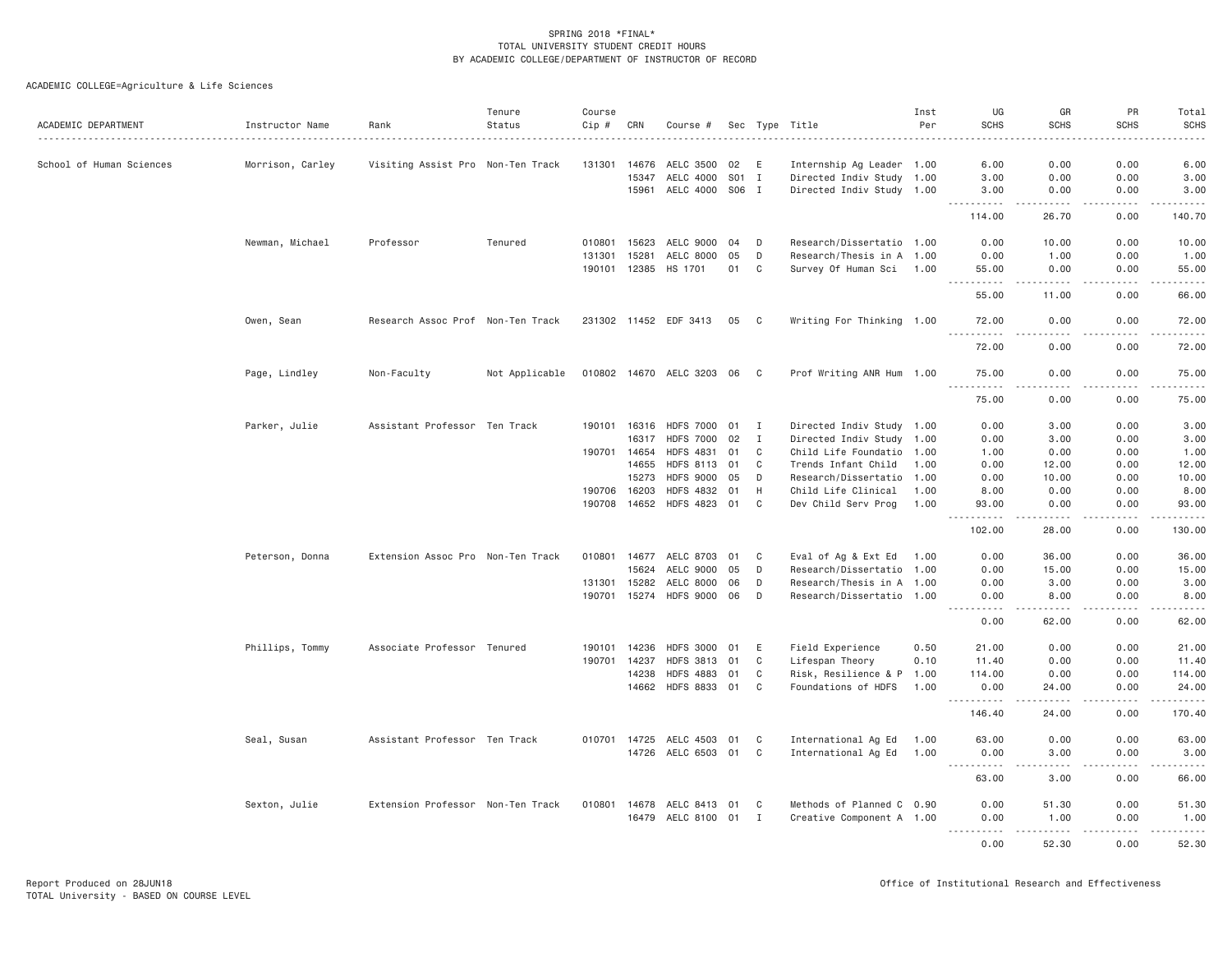| ACADEMIC DEPARTMENT                                            | Instructor Name                  | Rank<br>.                     | Tenure<br>Status | Course<br>Cip # | CRN   | Course #                  |       |                | Sec Type Title            | Inst<br>Per | UG<br><b>SCHS</b>                                                                                                                                            | GR<br><b>SCHS</b>    | PR<br><b>SCHS</b> | Total<br><b>SCHS</b>  |
|----------------------------------------------------------------|----------------------------------|-------------------------------|------------------|-----------------|-------|---------------------------|-------|----------------|---------------------------|-------------|--------------------------------------------------------------------------------------------------------------------------------------------------------------|----------------------|-------------------|-----------------------|
| School of Human Sciences                                       | Swann, Tamra                     | Non-Faculty                   | Not Applicable   |                 |       | 140101 15149 GE 6990      | 501 C |                | Special Topic In GE       | 0.10        | 0.00                                                                                                                                                         | 0.60                 | 0.00              | 0.60                  |
|                                                                |                                  |                               |                  |                 |       |                           |       |                |                           |             | $- - - - -$<br>.<br>0.00                                                                                                                                     | 0.60                 | 0.00              | 0.60                  |
|                                                                | Swortzel, Kirk                   | Professor                     | Tenured          | 010801 10194    |       | AELC 3013 01              |       | E              | Field Experience in 1.00  |             | 12.00                                                                                                                                                        | 0.00                 | 0.00              | 12.00                 |
|                                                                |                                  |                               |                  |                 | 10198 | AELC 4873                 | 01    | C              | Prof Seminar in Ag E 0.50 |             | 9.00                                                                                                                                                         | 0.00                 | 0.00              | 9.00                  |
|                                                                |                                  |                               |                  |                 | 14663 | AELC 4403                 | 01    | C              | Dev of Youth Program 0.50 |             | 43.50                                                                                                                                                        | 0.00                 | 0.00              | 43.50                 |
|                                                                |                                  |                               |                  |                 | 14664 | AELC 6403 01              |       | C              | Dev of Youth Program 0.50 |             | 0.00                                                                                                                                                         | 1.50                 | 0.00              | 1.50                  |
|                                                                |                                  |                               |                  |                 | 14705 | AELC 4990 01              |       | B              | Special Topics in AE 0.50 |             | 16.50                                                                                                                                                        | 0.00                 | 0.00              | 16.50                 |
|                                                                |                                  |                               |                  |                 | 14922 | AELC 4990                 | 02    | B              | Special Topics in AE      | 1.00        | 24.00                                                                                                                                                        | 0.00                 | 0.00              | 24.00                 |
|                                                                |                                  |                               |                  |                 | 15625 | AELC 9000                 | 06    | D              | Research/Dissertatio      | 1.00        | 0.00                                                                                                                                                         | 51.00                | 0.00              | 51.00                 |
|                                                                |                                  |                               |                  |                 | 15857 | AELC 6403                 | 02    | C              | Dev of Youth Program 0.50 |             | 0.00                                                                                                                                                         | 1.50                 | 0.00              | 1.50                  |
|                                                                |                                  |                               |                  |                 | 16480 | AELC 8100                 | 02    | I              | Creative Component A 1.00 |             | 0.00                                                                                                                                                         | 2.00                 | 0.00              | 2.00                  |
|                                                                |                                  |                               |                  | 131301 10199    |       | AELC 4886                 | 01    | F.             | Stu Teach Ag Ed           | 1.00        | 36.00                                                                                                                                                        | 0.00                 | 0.00              | 36.00                 |
|                                                                |                                  |                               |                  |                 | 15860 | AELC 7000                 | 01    | I              | Directed Indiv Study 1.00 |             | 0.00                                                                                                                                                         | 3.00                 | 0.00              | 3.00                  |
|                                                                |                                  |                               |                  |                 |       | 16312 AELC 8000 07        |       | D              | Research/Thesis in A 1.00 |             | 0.00<br>$\frac{1}{2} \left( \frac{1}{2} \right) \left( \frac{1}{2} \right) \left( \frac{1}{2} \right) \left( \frac{1}{2} \right) \left( \frac{1}{2} \right)$ | 6.00                 | 0.00              | 6.00                  |
|                                                                |                                  |                               |                  |                 |       |                           |       |                |                           |             | 141.00                                                                                                                                                       | 65.00                | 0.00              | 206.00                |
|                                                                | Tenhet, Melissa                  | Instructor                    | Non-Ten Track    |                 |       | 190706 14629 HDFS 3823 01 |       | B              | Early Child Mthd/Mtr 1.00 |             | 120,00<br>$- - - - - - -$                                                                                                                                    | 0.00                 | 0.00<br>.         | 120.00<br>.           |
|                                                                |                                  |                               |                  |                 |       |                           |       |                |                           |             | 120.00                                                                                                                                                       | 0.00                 | 0.00              | 120.00                |
|                                                                | Washington, Adrienne Non-Faculty |                               | Not Applicable   |                 |       | 190101 12386 HS 1711      | 01    | C.             | Profess Protocol          | 1.00        | 52.00<br>-----                                                                                                                                               | 0.00                 | 0.00              | 52.00                 |
|                                                                |                                  |                               |                  |                 |       |                           |       |                |                           |             | 52.00                                                                                                                                                        | 0.00                 | 0.00              | 52.00                 |
|                                                                | Wheeler, Brandan                 | Assistant Professor Ten Track |                  | 190101 15459    |       | HDFS 4000 05              |       | $\blacksquare$ | Directed Indiv Study 1.00 |             | 3.00                                                                                                                                                         | 0.00                 | 0.00              | 3.00                  |
|                                                                |                                  |                               |                  |                 | 15493 | <b>HDFS 4000</b>          | 06    | I              | Directed Indiv Study 1.00 |             | 3.00                                                                                                                                                         | 0.00                 | 0.00              | 3.00                  |
|                                                                |                                  |                               |                  | 190402 14628    |       | <b>HDFS 3303</b>          | 01    | C              | Consumer Economics        | 1.00        | 96.00                                                                                                                                                        | 0.00                 | 0.00              | 96.00                 |
|                                                                |                                  |                               |                  | 190403          | 14240 | <b>HDFS 4333</b>          | 01    | C              | Family Public Policy 1.00 |             | 99.00                                                                                                                                                        | 0.00                 | 0.00              | 99.00                 |
|                                                                |                                  |                               |                  | 190701 14661    |       | <b>HDFS 8423</b>          | 01    | C              | Dev Intimate Relatio      | 1.00        | 0.00                                                                                                                                                         | 18.00                | 0.00              | 18.00                 |
|                                                                |                                  |                               |                  |                 | 15269 | HDFS 9000 01              |       | D              | Research/Dissertatio 1.00 |             | 0.00<br>.                                                                                                                                                    | 3.00<br>-----        | 0.00<br>.         | 3.00                  |
|                                                                |                                  |                               |                  |                 |       |                           |       |                |                           |             | 201.00                                                                                                                                                       | 21.00                | 0.00              | 222.00                |
|                                                                | Wilmoth, Joe                     | Associate Professor Tenured   |                  | 190101 12399    |       | HS 4702                   | 01    | C              | HS Senior Seminar         | 0.50        | 44.00                                                                                                                                                        | 0.00                 | 0.00              | 44.00                 |
|                                                                |                                  |                               |                  |                 | 14236 | <b>HDFS 3000</b>          | 01    | Ε              | Field Experience          | 0.50        | 21.00                                                                                                                                                        | 0.00                 | 0.00              | 21.00                 |
|                                                                |                                  |                               |                  |                 | 15850 | <b>HDFS 4000</b>          | 07    | I              | Directed Indiv Study 1.00 |             | 3.00                                                                                                                                                         | 0.00                 | 0.00              | 3.00                  |
|                                                                |                                  |                               |                  |                 | 15852 | <b>HDFS 4000</b>          | 09    | I              | Directed Indiv Study      | 1.00        | 3.00                                                                                                                                                         | 0.00                 | 0.00              | 3.00                  |
|                                                                |                                  |                               |                  |                 | 15853 | <b>HDFS 4000</b>          | 10    | I              | Directed Indiv Study      | 1.00        | 3.00                                                                                                                                                         | 0.00                 | 0.00              | 3.00                  |
|                                                                |                                  |                               |                  | 190701 14660    |       | <b>HDFS 8413</b>          | 01    | C              | Issues in Family Stu      | 1.00        | 0.00                                                                                                                                                         | 9.00                 | 0.00              | 9.00                  |
|                                                                |                                  |                               |                  |                 | 15276 | <b>HDFS 9000</b>          | 08    | D              | Research/Dissertatio 1.00 |             | 0.00                                                                                                                                                         | 6.00                 | 0.00              | 6.00                  |
|                                                                |                                  |                               |                  | 190702 14630    |       | <b>HDFS 4403</b>          | 01    | C              | Intro To Gerontology      | 1.00        | 120.00                                                                                                                                                       | 0.00                 | 0.00              | 120.00                |
|                                                                |                                  |                               |                  |                 | 14631 | HDFS 6403 01              |       | C              | Intro To Gerontology 1.00 |             | 0.00                                                                                                                                                         | 3.00                 | 0.00              | 3.00                  |
|                                                                |                                  |                               |                  |                 |       |                           |       |                |                           |             | 194.00                                                                                                                                                       | 18.00                | 0.00              | 212.00                |
| ----------------------------------<br>School of Human Sciences |                                  |                               |                  |                 |       |                           |       |                |                           |             | 3983.00                                                                                                                                                      | ==========<br>417.60 | 0.00              | ==========<br>4400.60 |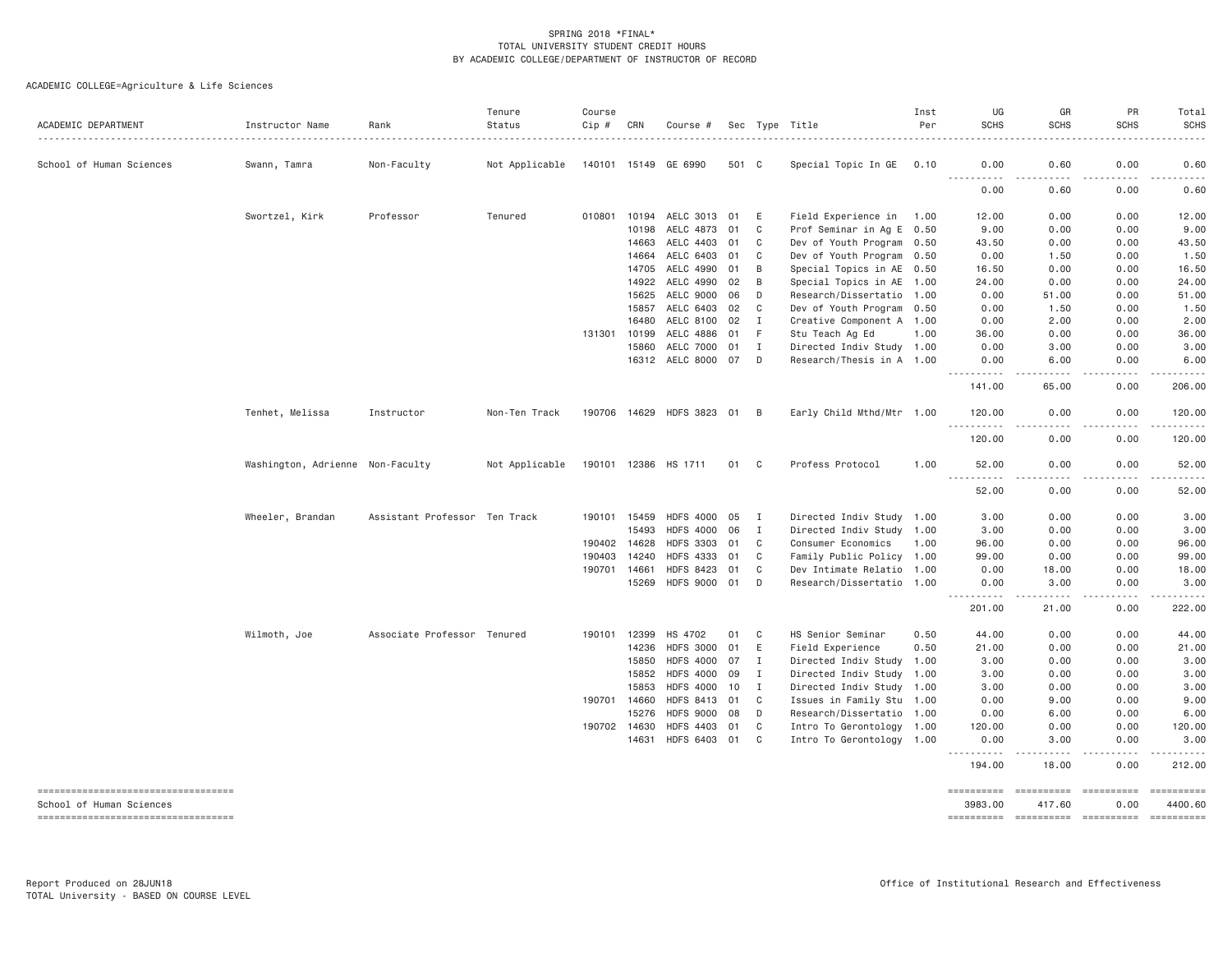| ACADEMIC DEPARTMENT | Instructor Name    | Rank                          | Tenure<br>Status | Course<br>Cip # | CRN   | Course #                   |           |                   | Sec Type Title                       | Inst<br>Per  | UG<br><b>SCHS</b>                                                                                                        | GR<br><b>SCHS</b><br>$- - - - -$ | PR<br><b>SCHS</b> | Total<br><b>SCHS</b>     |
|---------------------|--------------------|-------------------------------|------------------|-----------------|-------|----------------------------|-----------|-------------------|--------------------------------------|--------------|--------------------------------------------------------------------------------------------------------------------------|----------------------------------|-------------------|--------------------------|
| Art AAD             | Altomonte, Jenna   | Assistant Professor Ten Track |                  | 500703          | 10335 | ART 3633                   | 01        | C                 | History of Photograp 1.00            |              | 69.00                                                                                                                    | 0.00                             | 0.00              | 69.00                    |
|                     |                    |                               |                  | 500799 15218    |       | ART 4990                   | 02        | C                 | Special Topic In ART 1.00            |              | 48.00<br>.                                                                                                               | 0.00<br>.                        | 0.00<br>.         | 48.00                    |
|                     |                    |                               |                  |                 |       |                            |           |                   |                                      |              | 117.00                                                                                                                   | 0.00                             | 0.00              | 117.00                   |
|                     | Baham, Tracey      | Non-Faculty                   | Not Applicable   | 130401          | 14147 | <b>HED 8563</b>            | 01        | C                 | Assmt Strat SA/HE                    | 1.00         | 0.00                                                                                                                     | 39.00                            | 0.00              | 39.00                    |
|                     |                    |                               |                  | 300000          | 14098 | TKT 4433                   | 501       | C                 | Dev of Veteran's Ben                 | 1,00         | 21.00                                                                                                                    | 0.00                             | 0.00              | 21.00                    |
|                     |                    |                               |                  |                 |       | 14104 TKT 6433             | 501 C     |                   | Dev of Veterans' Ben 1.00            |              | 0.00<br>.                                                                                                                | 27.00<br>.                       | 0.00<br>.         | 27.00<br>.               |
|                     |                    |                               |                  |                 |       |                            |           |                   |                                      |              | 21.00                                                                                                                    | 66.00                            | 0.00              | 87.00                    |
|                     | Bostic, Alexander  | Associate Professor Tenured   |                  | 500708          | 10326 | ART 3043                   | 01        | $\Omega$          | Figurative Painting                  | 1.00         | 39.00                                                                                                                    | 0.00                             | 0.00              | 39.00                    |
|                     |                    |                               |                  | 500799          | 15412 | ART 4990                   | 05        | Q                 | Special Topic In ART 1.00            |              | 33.00                                                                                                                    | 0.00                             | 0.00              | 33.00                    |
|                     |                    |                               |                  |                 | 15413 | ART 4990                   | 06        | Q                 | Special Topic In ART 1.00            |              | 45.00<br><u>.</u>                                                                                                        | 0.00<br>.                        | 0.00<br>.         | 45.00<br>$- - - - - - -$ |
|                     |                    |                               |                  |                 |       |                            |           |                   |                                      |              | 117.00                                                                                                                   | 0.00                             | 0.00              | 117.00                   |
|                     | Campbell, Frank    | Associate Professor Tenured   |                  | 500701 15776    |       | ART 4000                   | 04        | I                 | Directed Indiv Study 1.00            |              | 3.00                                                                                                                     | 0.00                             | 0.00              | 3.00                     |
|                     |                    |                               |                  |                 | 15877 | ART 4000                   | 05        | $\mathbf{I}$      | Directed Indiv Study 1.00            |              | 3.00                                                                                                                     | 0.00                             | 0.00              | 3.00                     |
|                     |                    |                               |                  |                 | 16037 | ART 4000                   | 07        | Ι.                | Directed Indiv Study                 | 1.00         | 3.00                                                                                                                     | 0.00                             | 0.00              | 3.00                     |
|                     |                    |                               |                  | 500709          | 10320 | ART 2403                   | 01        | L                 | Sculpture Survey                     | 1.00         | 45.00                                                                                                                    | 0.00                             | 0.00              | 45.00                    |
|                     |                    |                               |                  |                 |       | 14371 ART 4743             | 01        | Q                 | Sculp Metal Fab                      | 1.00         | 36.00<br>$\begin{array}{cccccccccccccc} \bullet & \bullet & \bullet & \bullet & \bullet & \bullet & \bullet \end{array}$ | 0.00<br>.                        | 0.00<br>-----     | 36.00<br>.               |
|                     |                    |                               |                  |                 |       |                            |           |                   |                                      |              | 90.00                                                                                                                    | 0.00                             | 0.00              | 90.00                    |
|                     | Crook, Jacob       | Lecturer                      | Non-Ten Track    | 500401          | 10293 | ART 1123                   | 02        | L.                | Design I                             | 1.00         | 33.00                                                                                                                    | 0.00                             | 0.00              | 33.00                    |
|                     |                    |                               |                  |                 | 10294 | ART 1123                   | 04        | L                 | Design I                             | 1.00         | 27.00                                                                                                                    | 0.00                             | 0.00              | 27.00                    |
|                     |                    |                               |                  | 500705 10308    |       | ART 1213                   | 04        | L                 | Drawing I                            | 1.00         | 48.00                                                                                                                    | 0.00                             | 0.00              | 48.00                    |
|                     |                    |                               |                  |                 |       | 10312 ART 1223             | 03        | L.                | Drawing II                           | 1.00         | 36.00<br>.                                                                                                               | 0.00<br>د د د د                  | 0.00<br>.         | 36.00<br>.               |
|                     |                    |                               |                  |                 |       |                            |           |                   |                                      |              | 144.00                                                                                                                   | 0.00                             | 0.00              | 144.00                   |
|                     | Funderburk, Thomas | Professor                     | Tenured          | 500101          | 10354 | ART 4693                   | 01        | L                 | Intern-Fine Art                      | 1.00         | 3.00                                                                                                                     | 0.00                             | 0.00              | 3.00                     |
|                     |                    |                               |                  | 500701          | 15637 | ART 4000                   | 03        | I                 | Directed Indiv Study 1.00            |              | 3.00                                                                                                                     | 0.00                             | 0.00              | 3.00                     |
|                     |                    |                               |                  |                 | 16898 | ART 4000                   | 16        | $\mathbf I$       | Directed Indiv Study 1.00            |              | 3.00                                                                                                                     | 0.00                             | 0.00              | 3.00                     |
|                     |                    |                               |                  | 500708 10314    |       | ART 2013                   | 01        | $\mathsf{L}$      | Painting Survey                      | 1.00         | 36.00                                                                                                                    | 0.00                             | 0.00              | 36.00                    |
|                     |                    |                               |                  |                 | 10339 | ART 4053                   | 01        | $\Omega$          | Watermedia Painting                  | 1.00         | 45.00                                                                                                                    | 0.00                             | 0.00              | 45.00                    |
|                     |                    |                               |                  | 500799 10340    |       | ART 4093                   | 01        | S.                | Senior Thesis                        | 1.00         | 48.00                                                                                                                    | 0.00                             | 0.00              | 48.00                    |
|                     |                    |                               |                  |                 | 15924 | ART 7000                   | 01        | $\mathbf I$       | Directed Indiv Study 1.00            |              | 0.00                                                                                                                     | 1.00<br>.                        | 0.00<br>.         | 1.00<br>.                |
|                     |                    |                               |                  |                 |       |                            |           |                   |                                      |              | 138.00                                                                                                                   | 1.00                             | 0.00              | 139.00                   |
|                     | Gipson, Claire     | Assistant Professor Ten Track |                  | 500401 15383    |       | ART 4863                   | 01        | - L               | Adv Computer Studio                  | 1.00         | 30.00                                                                                                                    | 0.00                             | 0.00              | 30.00                    |
|                     |                    |                               |                  |                 |       |                            |           |                   |                                      |              | 30.00                                                                                                                    | 0.00                             | 0.00              | 30.00                    |
|                     | Gootee, Marita     | Professor                     | Tenured          | 500605          | 10328 | ART 3223                   | 01        | Q                 | Darkroom Basics                      | 1.00         | 33.00                                                                                                                    | 0.00                             | 0.00              | 33.00                    |
|                     |                    |                               |                  |                 |       | 10352 ART 4660             | 01        | L                 | Advanced Photography 1.00            |              | 27.00<br>. <u>.</u>                                                                                                      | 0.00<br>. <u>. .</u>             | 0.00<br>.         | 27.00                    |
|                     |                    |                               |                  |                 |       |                            |           |                   |                                      |              | 60.00                                                                                                                    | 0.00                             | 0.00              | 60.00                    |
|                     | Gordon, Jeffery    | Non-Faculty                   | Not Applicable   | 500703          | 10290 | ART 1113<br>13797 ART 1113 | 01<br>501 | C<br>$\mathbf{C}$ | Art Appreciation<br>Art Appreciation | 1.00<br>1.00 | 453.00<br>126.00                                                                                                         | 0.00<br>0.00                     | 0.00<br>0.00      | 453.00<br>126.00         |
|                     |                    |                               |                  |                 |       |                            |           |                   |                                      |              |                                                                                                                          |                                  |                   |                          |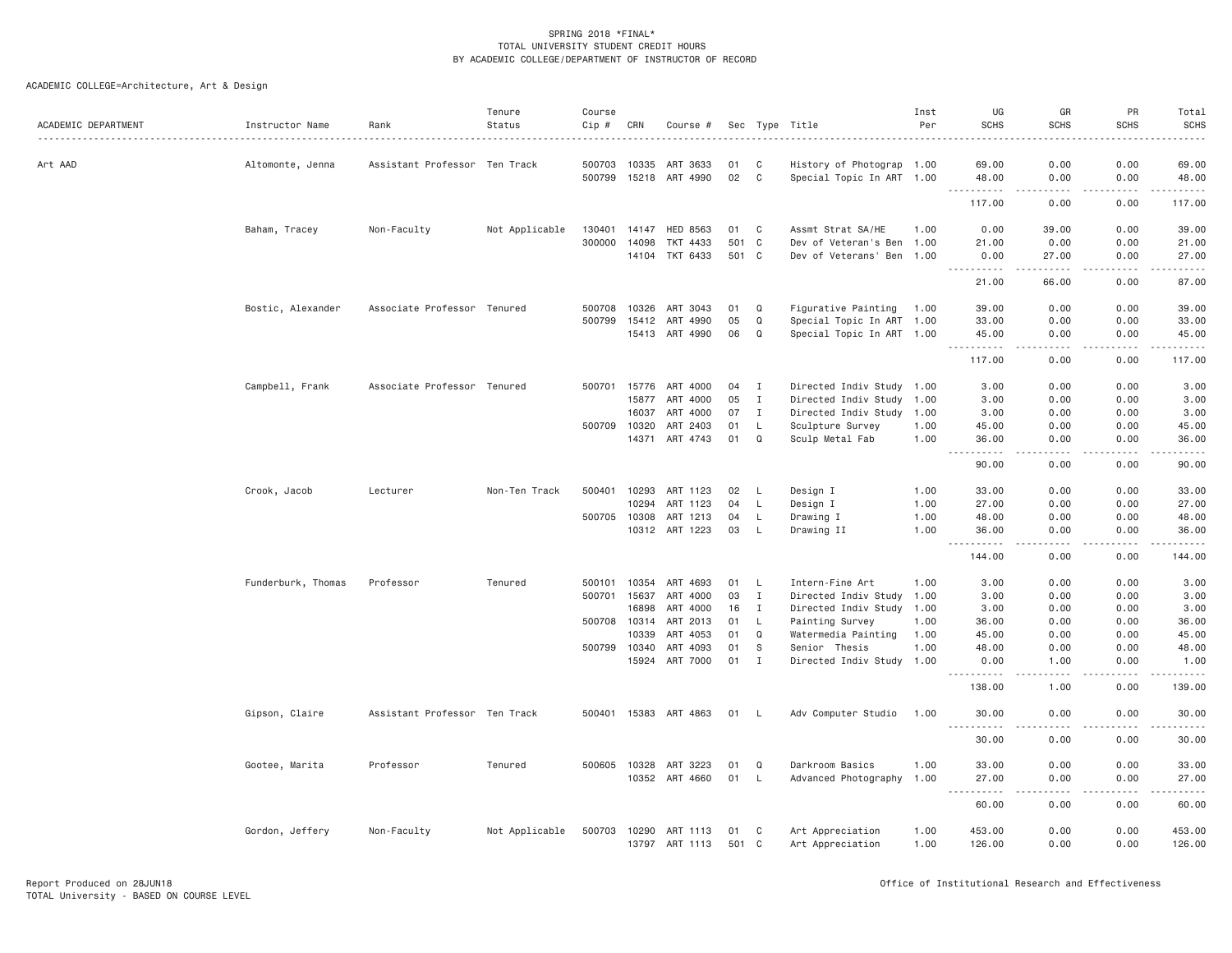| ACADEMIC DEPARTMENT | Instructor Name   | Rank                          | Tenure<br>Status | Course<br>$Cip \#$ | CRN          | Course #              |                  |              | Sec Type Title            | Inst<br>Per | UG<br><b>SCHS</b>   | GR<br><b>SCHS</b> | PR<br><b>SCHS</b>                                                                                                                                            | Total<br><b>SCHS</b> |
|---------------------|-------------------|-------------------------------|------------------|--------------------|--------------|-----------------------|------------------|--------------|---------------------------|-------------|---------------------|-------------------|--------------------------------------------------------------------------------------------------------------------------------------------------------------|----------------------|
|                     |                   |                               |                  |                    |              |                       |                  |              |                           |             | -----------         |                   |                                                                                                                                                              |                      |
|                     |                   |                               |                  |                    |              |                       |                  |              |                           |             | 579.00              | 0.00              | 0.00                                                                                                                                                         | 579.00               |
| Art AAD             | Harvey, Benjamin  | Associate Professor Tenured   |                  |                    | 500701 15458 | ART 4000              | 02               | $\mathbf{I}$ | Directed Indiv Study 1.00 |             | 3.00                | 0.00              | 0.00                                                                                                                                                         | 3.00                 |
|                     |                   |                               |                  |                    | 16250        | ART 4000              | 09               | $\mathbf{I}$ | Directed Indiv Study 1.00 |             | 3.00                | 0.00              | 0.00                                                                                                                                                         | 3.00                 |
|                     |                   |                               |                  | 500703             | 10287        | ART 1023              | 01               | C            | History Of Art II         | 1.00        | 75.00               | 0.00              | 0.00                                                                                                                                                         | 75.00                |
|                     |                   |                               |                  |                    | 10288        | ART 1023              | 02               | C            | History Of Art II         | 1.00        | 126.00              | 0.00              | 0.00                                                                                                                                                         | 126.00               |
|                     |                   |                               |                  |                    | 10289        | ART 1023              | H <sub>0</sub> 1 | $\mathbf{C}$ | Honors History Of Ar 1.00 |             | 24.00               | 0.00              | 0.00                                                                                                                                                         | 24.00                |
|                     |                   |                               |                  |                    | 14367        | ART 3613              | 01               | C            | Art and Film              | 1.00        | 63.00<br>.          | 0.00              | 0.00                                                                                                                                                         | 63.00                |
|                     |                   |                               |                  |                    |              |                       |                  |              |                           |             | 294.00              | 0.00              | 0.00                                                                                                                                                         | 294.00               |
|                     | Haug, Rowan       | Lecturer                      | Non-Ten Track    | 500401             | 10303        | ART 1153              | 01               | <b>L</b>     | Three-Dimen Design        | 1.00        | 45.00               | 0.00              | 0.00                                                                                                                                                         | 45.00                |
|                     |                   |                               |                  |                    | 10304        | ART 1153              | 02               | L            | Three-Dimen Design        | 1.00        | 39.00               | 0.00              | 0.00                                                                                                                                                         | 39.00                |
|                     |                   |                               |                  |                    | 14366        | ART 1153              | 03               | L            | Three-Dimen Design        | 1.00        | 45.00<br><u>.</u>   | 0.00<br>.         | 0.00<br>$\frac{1}{2} \left( \frac{1}{2} \right) \left( \frac{1}{2} \right) \left( \frac{1}{2} \right) \left( \frac{1}{2} \right) \left( \frac{1}{2} \right)$ | 45.00                |
|                     |                   |                               |                  |                    |              |                       |                  |              |                           |             | 129.00              | 0.00              | 0.00                                                                                                                                                         | 129.00               |
|                     | Hester, Cassie    | Assistant Professor Ten Track |                  |                    | 500402 14368 | ART 4113              | 01               | <b>L</b>     | Typography II             | 1.00        | 33.00               | 0.00              | 0.00                                                                                                                                                         | 33.00                |
|                     |                   |                               |                  |                    | 14369        | ART 4123              | 01               | Q            | Screen Printing for       | 1.00        | 24.00               | 0.00              | 0.00                                                                                                                                                         | 24.00                |
|                     |                   |                               |                  |                    |              | 500703 10327 ART 3163 | 01               | C            | History of Graphic D 1.00 |             | 57.00<br>.          | 0.00<br>.         | 0.00<br>.                                                                                                                                                    | 57.00<br>------      |
|                     |                   |                               |                  |                    |              |                       |                  |              |                           |             | 114.00              | 0.00              | 0.00                                                                                                                                                         | 114.00               |
|                     | Hitt, Candace     | Lecturer                      | Non-Ten Track    | 500605             | 10315        | ART 2103              | 01               | B            | Photography Survey        | 1.00        | 39.00               | 0.00              | 0.00                                                                                                                                                         | 39.00                |
|                     |                   |                               |                  |                    | 10316        | ART 2103              | 02               | B            | Photography Survey        | 1.00        | 36.00               | 0.00              | 0.00                                                                                                                                                         | 36.00                |
|                     |                   |                               |                  |                    | 14370        | ART 4223              | 01               | L.           | Alternative Photogra 1.00 |             | 27.00               | 0.00              | 0.00                                                                                                                                                         | 27.00                |
|                     |                   |                               |                  |                    | 500702 10329 | ART 3233              | 01               | Q            | Studio Lighting           | 1.00        | 27.00<br><u>.</u>   | 0.00<br>$- - - -$ | 0.00<br>.                                                                                                                                                    | 27.00<br>.           |
|                     |                   |                               |                  |                    |              |                       |                  |              |                           |             | 129.00              | 0.00              | 0.00                                                                                                                                                         | 129.00               |
|                     | Hsu, Shih         | Assistant Professor Ten Track |                  | 500401             | 10324        | ART 2813              | 02               | B            | Intermed Comp for De 1.00 |             | 39.00               | 0.00              | 0.00                                                                                                                                                         | 39.00                |
|                     |                   |                               |                  | 500409             | 10357        | ART 4883              | 01               | B            | Graphic Design for W 1.00 |             | 39.00               | 0.00              | 0.00                                                                                                                                                         | 39.00                |
|                     |                   |                               |                  | 500701             | 16249        | ART 4000              | 08               | <b>I</b>     | Directed Indiv Study 1.00 |             | 3,00                | 0.00              | 0.00                                                                                                                                                         | 3.00                 |
|                     |                   |                               |                  |                    | 16677        | ART 4000              | 12               | I            | Directed Indiv Study 1.00 |             | 3.00                | 0.00              | 0.00                                                                                                                                                         | 3.00                 |
|                     |                   |                               |                  |                    |              | 16782 ART 4000        | 13               | $\mathbf{I}$ | Directed Indiv Study 1.00 |             | 3.00<br>.           | 0.00<br>.         | 0.00<br>.                                                                                                                                                    | 3.00<br>-----        |
|                     |                   |                               |                  |                    |              |                       |                  |              |                           |             | 87.00               | 0.00              | 0.00                                                                                                                                                         | 87.00                |
|                     | Koch, Zachary     | Lecturer                      | Non-Ten Track    |                    | 500401 10299 | ART 1133              | 03               | L            | Design II                 | 1.00        | 42.00               | 0.00              | 0.00                                                                                                                                                         | 42.00                |
|                     |                   |                               |                  |                    | 10302        | ART 1133              | 06               | L.           | Design II                 | 1.00        | 27.00               | 0.00              | 0.00                                                                                                                                                         | 27.00                |
|                     |                   |                               |                  |                    | 10323        | ART 2803              | 01               | B            | Intro to Computing A 1.00 |             | 30,00               | 0.00              | 0.00                                                                                                                                                         | 30.00                |
|                     |                   |                               |                  |                    |              | 500705 10307 ART 1213 | 03               | L.           | Drawing I                 | 1.00        | 45.00<br>.<br>$  -$ | 0.00<br>.         | 0.00<br>.                                                                                                                                                    | 45.00<br><u>.</u>    |
|                     |                   |                               |                  |                    |              |                       |                  |              |                           |             | 144.00              | 0.00              | 0.00                                                                                                                                                         | 144.00               |
|                     | Kornreich, Jordan | Lecturer                      | Non-Ten Track    | 500401             | 10292        | ART 1123              | 01               | L.           | Design I                  | 1.00        | 36.00               | 0.00              | 0.00                                                                                                                                                         | 36.00                |
|                     |                   |                               |                  |                    | 10295        | ART 1123              | 05               | L            | Design I                  | 1.00        | 27.00               | 0.00              | 0.00                                                                                                                                                         | 27.00                |
|                     |                   |                               |                  |                    | 10300        | ART 1133              | 04               | L            | Design II                 | 1.00        | 24.00               | 0.00              | 0.00                                                                                                                                                         | 24.00                |
|                     |                   |                               |                  |                    | 10301        | ART 1133              | 05               | L            | Design II                 | 1.00        | 39,00               | 0.00              | 0.00                                                                                                                                                         | 39.00                |
|                     |                   |                               |                  |                    | 500705 10310 | ART 1223              | 01               | L.           | Drawing II                | 1.00        | 42.00<br><u>.</u>   | 0.00              | 0.00                                                                                                                                                         | 42.00                |
|                     |                   |                               |                  |                    |              |                       |                  |              |                           |             | 168.00              | 0.00              | 0.00                                                                                                                                                         | 168.00               |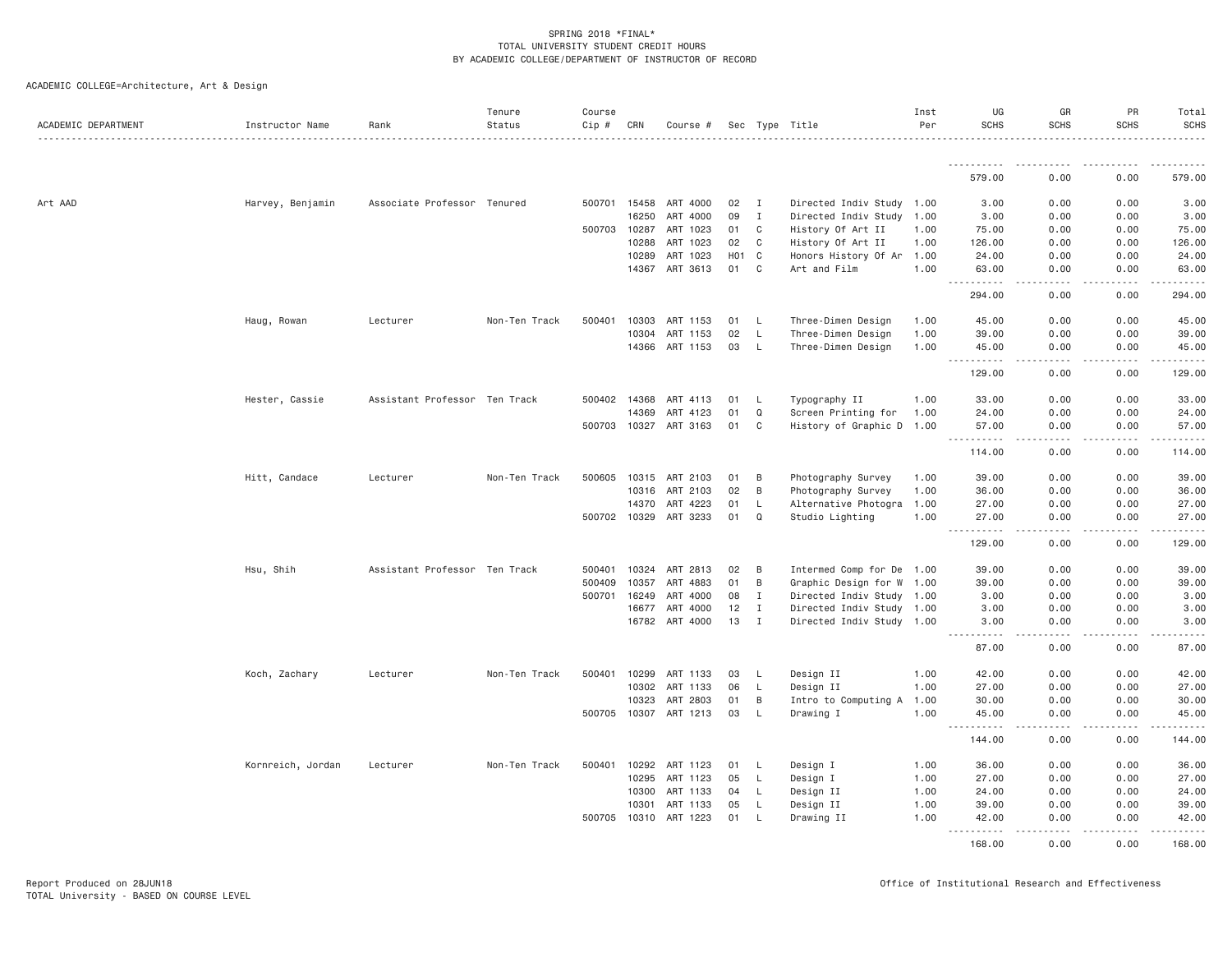ACADEMIC COLLEGE=Architecture, Art & Design

| ACADEMIC DEPARTMENT | Instructor Name   | Rank                          | Tenure<br>Status | Course<br>$Cip \#$ | CRN   | Course #                          |          |                   | Sec Type Title                                | Inst<br>Per | UG<br><b>SCHS</b>                          | GR<br><b>SCHS</b>            | PR<br><b>SCHS</b> | Total<br><b>SCHS</b><br>. |
|---------------------|-------------------|-------------------------------|------------------|--------------------|-------|-----------------------------------|----------|-------------------|-----------------------------------------------|-------------|--------------------------------------------|------------------------------|-------------------|---------------------------|
| Art AAD             | Lippillo, Dominic | Associate Professor Tenured   |                  | 500605             | 10337 | ART 3873                          | 01       | L.                | Digital Photography                           | 1.00        | 24.00                                      | 0.00                         | 0.00              | 24.00                     |
|                     |                   |                               |                  |                    | 10346 | ART 4583                          | 01       | Q                 | Photographic Portfol 1.00                     |             | 18.00                                      | 0.00                         | 0.00              | 18.00                     |
|                     |                   |                               |                  | 500701             | 16442 | ART 4000                          | 10       | Ι.                | Directed Indiv Study 1.00                     |             | 3.00                                       | 0.00                         | 0.00              | 3.00                      |
|                     |                   |                               |                  | 500799             | 15066 | ART 4990                          | 01       | Q                 | Special Topic In ART 1.00                     |             | 27.00                                      | 0.00                         | 0.00<br>.         | 27.00<br>.                |
|                     |                   |                               |                  |                    |       |                                   |          |                   |                                               |             | $- - - - - -$<br>72.00                     | $\sim$ $\sim$ $\sim$<br>0.00 | 0.00              | 72.00                     |
|                     | Long, Robert      | Professor                     | Tenured          | 500711             | 10321 | ART 2503                          | 01       | <b>L</b>          | Ceramic Art Survey                            | 1.00        | 36.00                                      | 0.00                         | 0.00              | 36.00                     |
|                     |                   |                               |                  |                    | 10322 | ART 2503                          | 02       | L                 | Ceramic Art Survey                            | 1.00        | 39.00                                      | 0.00                         | 0.00              | 39.00                     |
|                     |                   |                               |                  |                    | 10351 | ART 4650                          | 01       | L                 | Advanced Studio-Cera 1.00                     |             | 60.00<br>.                                 | 0.00<br>$   -$               | 0.00<br><b>.</b>  | 60.00<br>.                |
|                     |                   |                               |                  |                    |       |                                   |          |                   |                                               |             | 135.00                                     | 0.00                         | 0.00              | 135.00                    |
|                     | Martin, Gregory   | Assistant Professor Ten Track |                  | 500705             | 10305 | ART 1213                          | 01       | L                 | Drawing I                                     | 1.00        | 39.00                                      | 0.00                         | 0.00              | 39.00                     |
|                     |                   |                               |                  |                    | 10313 | ART 1223                          | 04       | L                 | Drawing II                                    | 1.00        | 39.00                                      | 0.00                         | 0.00              | 39.00                     |
|                     |                   |                               |                  |                    |       | 10317 ART 2213                    | 01       | L                 | Life Drawing I                                | 1.00        | 36.00<br>$- - - - - -$                     | 0.00<br>$- - - -$            | 0.00<br>.         | 36.00<br>.                |
|                     |                   |                               |                  |                    |       |                                   |          |                   |                                               |             | 114.00                                     | 0.00                         | 0.00              | 114.00                    |
|                     | McCourt, Timothy  | Professor                     | Tenured          | 500401             | 10297 | ART 1133                          | 01       | L                 | Design II                                     | 1.00        | 30.00                                      | 0.00                         | 0.00              | 30.00                     |
|                     |                   |                               |                  |                    | 10298 | ART 1133                          | 02       | L                 | Design II                                     | 1.00        | 45.00                                      | 0.00                         | 0.00              | 45.00                     |
|                     |                   |                               |                  | 500799             | 15220 | ART 4990                          | 04       | Q                 | Special Topic In ART 1.00                     |             | 36.00                                      | 0.00                         | 0.00              | 36.00<br>.                |
|                     |                   |                               |                  |                    |       |                                   |          |                   |                                               |             | 111.00                                     | 0.00                         | 0.00              | 111.00                    |
|                     | McElfish, Aaron   | Non-Faculty                   | Not Applicable   | 500705             | 10306 | ART 1213                          | 02       | - L               | Drawing I                                     | 1.00        | 39.00                                      | 0.00                         | 0.00              | 39.00                     |
|                     |                   |                               |                  | 500799             | 15219 | ART 4990                          | 03       | Q                 | Special Topic In ART 1.00                     |             | 36.00<br>$\sim$ $\sim$ $\sim$<br>.         | 0.00<br>$\cdots$             | 0.00<br>.         | 36.00<br>.                |
|                     |                   |                               |                  |                    |       |                                   |          |                   |                                               |             | 75.00                                      | 0.00                         | 0.00              | 75.00                     |
|                     | Mixon, Jamie      | Professor                     | Tenured          | 500409             | 10330 | ART 3323                          | 01       | L.                | Graphic Art Des II                            | 1.00        | 42.00                                      | 0.00                         | 0.00              | 42.00                     |
|                     |                   |                               |                  |                    | 10331 | ART 3323                          | 02       | L                 | Graphic Art Des II                            | 1,00        | 33,00                                      | 0.00                         | 0.00              | 33.00                     |
|                     |                   |                               |                  |                    | 10345 | ART 4523                          | 01       | L                 | Graphic Art Intern                            | 1.00        | 18.00<br>$\sim$ $\sim$ $\sim$<br>$- - - -$ | 0.00                         | 0.00              | 18.00<br>.                |
|                     |                   |                               |                  |                    |       |                                   |          |                   |                                               |             | 93.00                                      | 0.00                         | 0.00              | 93.00                     |
|                     | Neuenfeldt, Lori  | Instructor                    | Non-Ten Track    | 500407             | 14697 | FDM 3573                          | 01       | C                 | Historic Costume                              | 1.00        | 54.00                                      | 0.00                         | 0.00              | 54.00                     |
|                     |                   |                               |                  |                    | 14698 | FDM 3573                          | 02       | К                 | Historic Costume                              | 1.00        | 0.00                                       | 0.00                         | 0.00              | 0.00                      |
|                     |                   |                               |                  |                    | 14699 | FDM 3573                          | 03       | К                 | Historic Costume                              | 1.00        | 0.00                                       | 0.00                         | 0.00              | 0.00                      |
|                     |                   |                               |                  | 500701             | 15408 | ART 4000                          | 01       | Ι.                | Directed Indiv Study                          | 1.00        | 3.00                                       | 0.00                         | 0.00              | 3.00                      |
|                     |                   |                               |                  |                    | 16836 | ART 4000<br>500703 10285 ART 1013 | 15<br>01 | $\mathbf{I}$<br>C | Directed Indiv Study 1.00<br>History Of Art I | 1.00        | 3.00<br>135.00                             | 0.00<br>0.00                 | 0.00<br>0.00      | 3.00<br>135.00            |
|                     |                   |                               |                  |                    |       |                                   |          |                   |                                               |             | . <b>.</b>                                 | $   -$                       | <b>.</b>          | . <b>.</b>                |
|                     |                   |                               |                  |                    |       |                                   |          |                   |                                               |             | 195.00                                     | 0.00                         | 0.00              | 195.00                    |
|                     | Ngoh, Soon        | Professor                     | Tenured          | 500701 10347       |       | ART 4620                          | 01       | $\Omega$          | Advanced Studio - Fi 1.00                     |             | 33.00                                      | 0.00                         | 0.00              | 33.00                     |
|                     |                   |                               |                  |                    | 10348 | ART 4620                          | 02       | Q                 | Advanced Studio - Fi 0.50                     |             | 16.50                                      | 0.00                         | 0.00              | 16.50                     |
|                     |                   |                               |                  |                    |       | 500705 10311 ART 1223             | 02       | L                 | Drawing II                                    | 1.00        | 33.00<br>.                                 | 0.00                         | 0.00              | 33.00<br>.                |
|                     |                   |                               |                  |                    |       |                                   |          |                   |                                               |             | 82.50                                      | 0.00                         | 0.00              | 82.50                     |
|                     | Powney, Jeralyn   | Assistant Professor Ten Track |                  | 500401             | 10325 | ART 2813                          | 03       | B                 | Intermed Comp for De 1.00                     |             | 42.00                                      | 0.00                         | 0.00              | 42.00                     |
|                     |                   |                               |                  | 500409             | 10341 | ART 4143                          | 01       | Q                 | Letterpress for Desi 1.00                     |             | 36.00                                      | 0.00                         | 0.00              | 36.00                     |
|                     |                   |                               |                  |                    | 10349 | ART 4640                          | 01       | Q                 | Adv Studio - Graphic 1.00                     |             | 39.00                                      | 0.00                         | 0.00              | 39.00                     |

Report Produced on 28JUN18 Office of Institutional Research and Effectiveness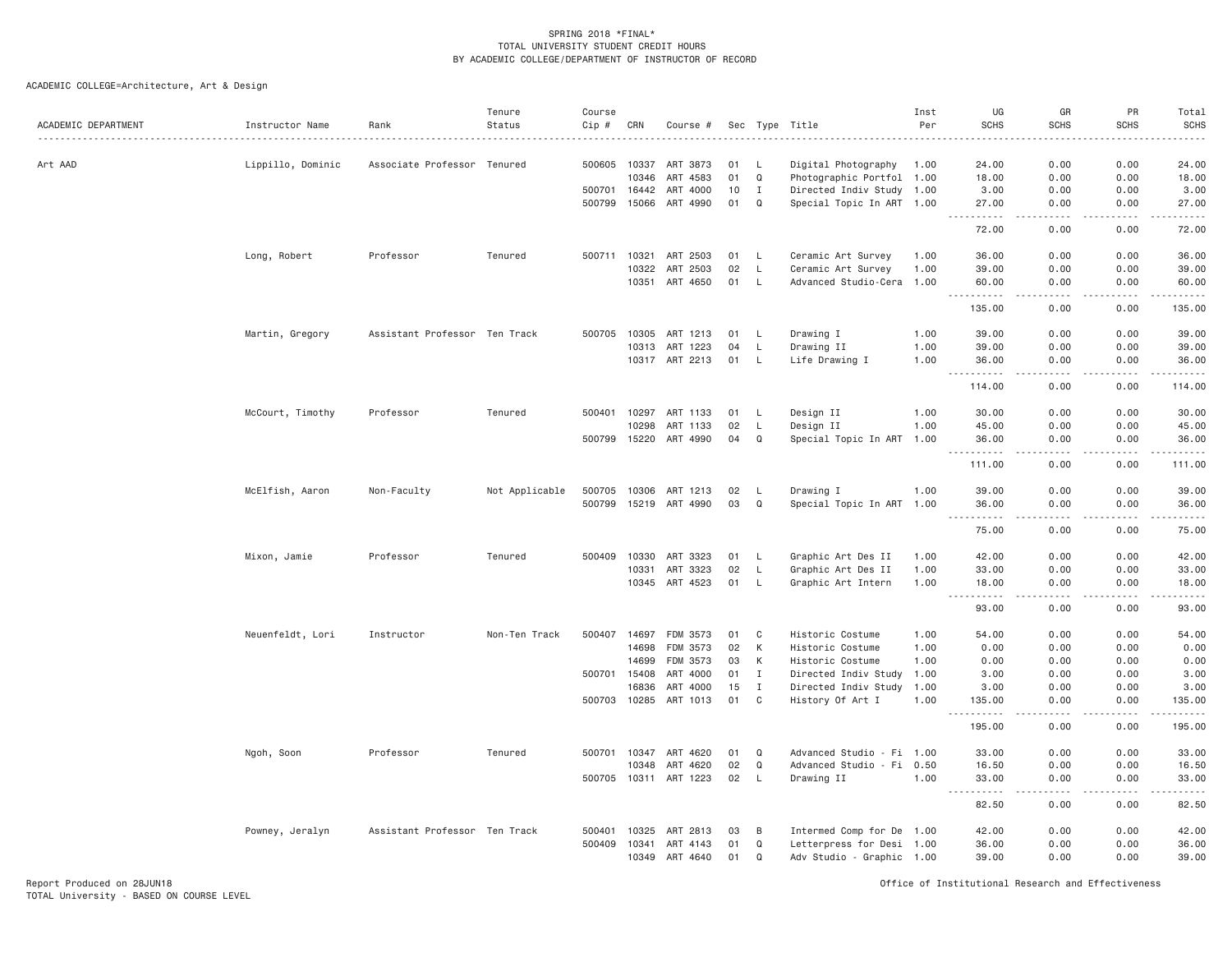| ACADEMIC DEPARTMENT                   | Instructor Name  | Rank                          | Tenure<br>Status | Course<br>Cip # | CRN   | Course #                   |    |     | Sec Type Title            | Inst<br>Per | UG<br><b>SCHS</b>     | GR<br><b>SCHS</b>  | <b>PR</b><br><b>SCHS</b> | Total<br>SCHS         |
|---------------------------------------|------------------|-------------------------------|------------------|-----------------|-------|----------------------------|----|-----|---------------------------|-------------|-----------------------|--------------------|--------------------------|-----------------------|
| Art AAD                               | Powney, Jeralyn  | Assistant Professor Ten Track |                  |                 |       | 500701 16536 ART 4000 11 I |    |     | Directed Indiv Study 1.00 |             | 3,00                  | 0.00<br>---------- | 0.00<br>.                | 3.00<br>- - - - - - - |
|                                       |                  |                               |                  |                 |       |                            |    |     |                           |             | 120.00                | 0.00               | 0.00                     | 120,00                |
|                                       | Seckinger, Linda | Professor                     | Tenured          | 500701          | 10348 | 4620<br>ART                | 02 | Q   | Advanced Studio - Fi 0.50 |             | 16.50                 | 0.00               | 0.00                     | 16.50                 |
|                                       |                  |                               |                  | 500710          |       | 10318 ART 2303             | 01 |     | Printmaking Survey        | 1.00        | 33.00                 | 0.00               | 0.00                     | 33.00                 |
|                                       |                  |                               |                  |                 |       | 10319 ART 2303             | 03 | -L. | Printmaking Survey        | 1.00        | 30.00                 | 0.00               | 0.00                     | 30,00                 |
|                                       |                  |                               |                  |                 |       |                            |    |     |                           |             | - - - - - - - - - - - | -----              | .                        | - - - - - -           |
|                                       |                  |                               |                  |                 |       |                            |    |     |                           |             | 79.50                 | 0.00               | 0.00                     | 79.50                 |
|                                       |                  |                               |                  |                 |       |                            |    |     |                           |             |                       |                    |                          |                       |
| ===================================== |                  |                               |                  |                 |       |                            |    |     |                           |             | ==========            | ==========         | $=$ = = = = = = = = = =  | $=$ = = = = = = = = = |
| Art AAD                               |                  |                               |                  |                 |       |                            |    |     |                           |             | 3438,00               | 67.00              | 0.00                     | 3505.00               |
| ===================================== |                  |                               |                  |                 |       |                            |    |     |                           |             | ==========            | ==========         | ==========               | $=$ = = = = = = = = = |
|                                       |                  |                               |                  |                 |       |                            |    |     |                           |             |                       |                    |                          |                       |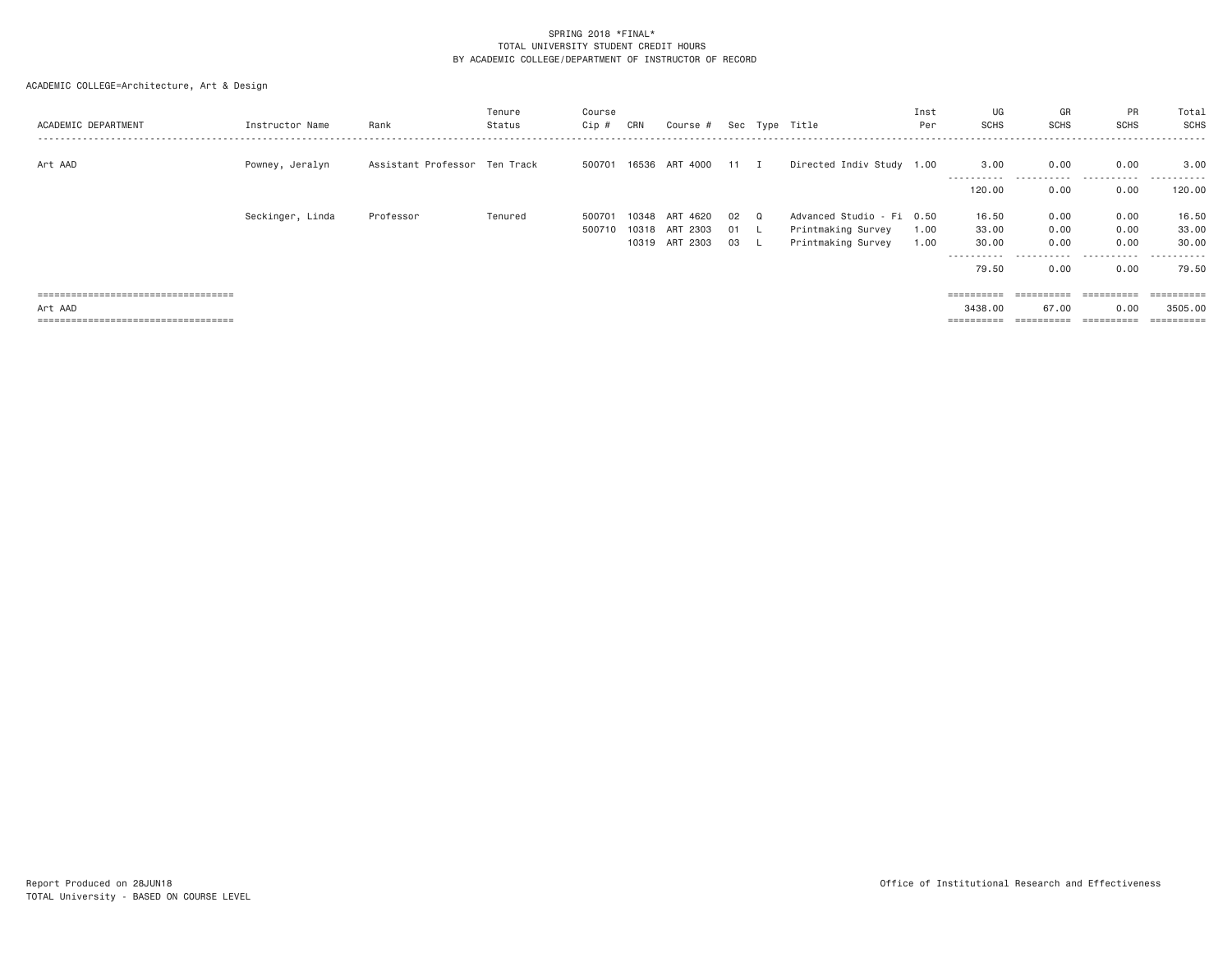| ACADEMIC DEPARTMENT                                                                                            | Instructor Name   | Rank                          | Tenure<br>Status | Course<br>Cip #  | CRN            | Course #             |            |          | Sec Type Title                                         | Inst<br>Per | UG<br><b>SCHS</b>                                                                                                                                                                                                                                                                                                                                                                                                                                                                                              | GR<br><b>SCHS</b>                           | PR<br>SCHS                                  | Total<br>SCHS<br>-------                      |
|----------------------------------------------------------------------------------------------------------------|-------------------|-------------------------------|------------------|------------------|----------------|----------------------|------------|----------|--------------------------------------------------------|-------------|----------------------------------------------------------------------------------------------------------------------------------------------------------------------------------------------------------------------------------------------------------------------------------------------------------------------------------------------------------------------------------------------------------------------------------------------------------------------------------------------------------------|---------------------------------------------|---------------------------------------------|-----------------------------------------------|
| Building Construction Science                                                                                  | Herrmann, Michele | Assistant Professor Ten Track |                  | 522001           |                | 10424 BCS 4126       | 01 L       |          | Build Contruct Studi 1.00                              |             | 108,00<br>----------<br>108,00                                                                                                                                                                                                                                                                                                                                                                                                                                                                                 | 0.00<br>-----------<br>0.00                 | 0.00<br>.<br>0.00                           | 108,00<br>.<br>108,00                         |
|                                                                                                                | Rokooei, Saeed    | Assistant Professor Ten Track |                  | 460412<br>522001 | 10418<br>10417 | BCS 3006<br>BCS 2226 | 01 E<br>01 | $\Omega$ | Construction Interns 1.00<br>Build Construct Stud 0.50 |             | 12.00<br>96.00<br>-----------<br>108,00                                                                                                                                                                                                                                                                                                                                                                                                                                                                        | 0.00<br>0.00<br>.<br>0.00                   | 0.00<br>0.00<br>.<br>0.00                   | 12.00<br>96.00<br>.<br>108,00                 |
| ====================================<br>Building Construction Science<br>===================================== |                   |                               |                  |                  |                |                      |            |          |                                                        |             | $\begin{array}{cccccccccc} \multicolumn{2}{c}{} & \multicolumn{2}{c}{} & \multicolumn{2}{c}{} & \multicolumn{2}{c}{} & \multicolumn{2}{c}{} & \multicolumn{2}{c}{} & \multicolumn{2}{c}{} & \multicolumn{2}{c}{} & \multicolumn{2}{c}{} & \multicolumn{2}{c}{} & \multicolumn{2}{c}{} & \multicolumn{2}{c}{} & \multicolumn{2}{c}{} & \multicolumn{2}{c}{} & \multicolumn{2}{c}{} & \multicolumn{2}{c}{} & \multicolumn{2}{c}{} & \multicolumn{2}{c}{} & \multicolumn{2}{c}{} & \mult$<br>216.00<br>========== | $=$ = = = = = = = = =<br>0.00<br>========== | ==========<br>0.00<br>$=$ = = = = = = = = = | ==========<br>216,00<br>$=$ = = = = = = = = = |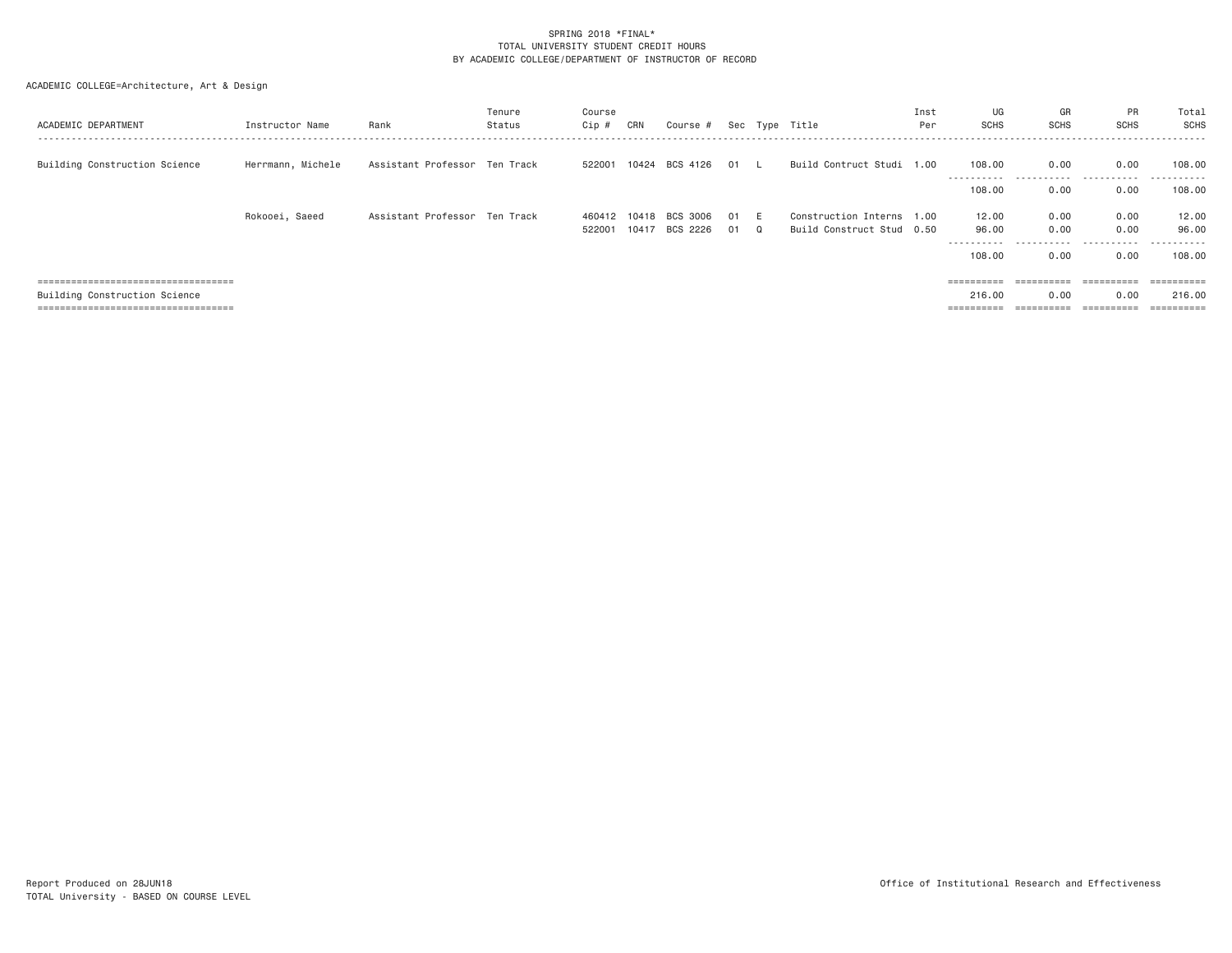| ACADEMIC DEPARTMENT | Instructor Name                                        | Rank                          | Tenure<br>Status | Course<br>Cip #  | CRN            | Course #             |          |                  | Sec Type Title                                         | Inst<br>Per | UG<br><b>SCHS</b>                                         | GR<br><b>SCHS</b>                   | PR<br><b>SCHS</b>                                                                                                                                            | Total<br><b>SCHS</b><br>.                                                                                                                                                                |
|---------------------|--------------------------------------------------------|-------------------------------|------------------|------------------|----------------|----------------------|----------|------------------|--------------------------------------------------------|-------------|-----------------------------------------------------------|-------------------------------------|--------------------------------------------------------------------------------------------------------------------------------------------------------------|------------------------------------------------------------------------------------------------------------------------------------------------------------------------------------------|
|                     |                                                        |                               |                  |                  |                |                      |          |                  |                                                        |             |                                                           |                                     |                                                                                                                                                              |                                                                                                                                                                                          |
| Interior Design     | Carroll, Robin                                         | Instructor                    | Non-Ten Track    | 040501<br>190601 | 12427          | ID 4673              | 01<br>01 | C<br>$\mathbf C$ | Integrated Lighting                                    | 1.00        | 30.00                                                     | 0.00<br>0.00                        | 0.00<br>0.00                                                                                                                                                 | 30.00                                                                                                                                                                                    |
|                     |                                                        |                               |                  |                  | 12413<br>14011 | ID 2603              |          |                  | Interior Design Fund 1.00                              |             | 45.00                                                     |                                     |                                                                                                                                                              | 45.00                                                                                                                                                                                    |
|                     |                                                        |                               |                  |                  |                | ID 2603              | 501      | $\mathbf{C}$     | Interior Design Fund                                   | 1.00        | 33.00                                                     | 0.00                                | 0.00                                                                                                                                                         | 33.00                                                                                                                                                                                    |
|                     |                                                        |                               |                  | 190699           | 15657          | ID 4000              | 01       | $\mathbf{I}$     | Directed Individual 1.00                               |             | 1.00                                                      | 0.00                                | 0.00                                                                                                                                                         | 1.00                                                                                                                                                                                     |
|                     |                                                        |                               |                  | 500408           | 12391<br>12417 | HS 2603<br>ID 3603   | 01<br>01 | $\mathbf C$<br>C | Inter Design Fundame 1.00<br>Digital Design for I 1.00 |             | 60.00<br>57.00                                            | 0.00<br>0.00                        | 0.00<br>0.00                                                                                                                                                 | 60.00<br>57.00                                                                                                                                                                           |
|                     |                                                        |                               |                  |                  |                |                      |          |                  |                                                        |             | .<br>226.00                                               | .<br>0.00                           | .<br>0.00                                                                                                                                                    | .<br>226.00                                                                                                                                                                              |
|                     | Chaney, Anna                                           | Lecturer                      | Non-Ten Track    |                  |                | 190601 12428 ID 4693 | 01       | B                | Furniture Design                                       | 1.00        | 42.00                                                     | 0.00                                | 0.00                                                                                                                                                         | 42.00                                                                                                                                                                                    |
|                     |                                                        |                               |                  |                  |                |                      |          |                  |                                                        |             | 42.00                                                     | 0.00                                | 0.00                                                                                                                                                         | 42.00                                                                                                                                                                                    |
|                     | Crumpton, Amy                                          | Associate Professor Tenured   |                  |                  | 040501 14356   | ID 4662              | 01       | C                | Professional Practic 1.00                              |             | 50.00                                                     | 0.00                                | 0.00                                                                                                                                                         | 50.00                                                                                                                                                                                    |
|                     |                                                        |                               |                  |                  | 500408 12419   | ID 3624              | 01       | B                | Interior Design Stud 1.00                              |             | 88.00                                                     | 0.00                                | 0.00                                                                                                                                                         | 88.00                                                                                                                                                                                    |
|                     |                                                        |                               |                  |                  | 12423          | ID 4611              | 01       | C                | Principles of LEED                                     | 1.00        | 34.00<br><u>.</u>                                         | 0.00<br>.                           | 0.00<br>.                                                                                                                                                    | 34,00<br>.                                                                                                                                                                               |
|                     |                                                        |                               |                  |                  |                |                      |          |                  |                                                        |             | 172.00                                                    | 0.00                                | 0.00                                                                                                                                                         | 172.00                                                                                                                                                                                   |
|                     | Fulton, Glen                                           | Assistant Professor Ten Track |                  | 040501           | 12406          | ID 1694              | 01       | B                | Interior Design I                                      | 1.00        | 64.00                                                     | 0.00                                | 0.00                                                                                                                                                         | 64.00                                                                                                                                                                                    |
|                     |                                                        |                               |                  |                  | 12407          | ID 1694              | 02       | B                | Interior Design I                                      | 1.00        | 76.00                                                     | 0.00                                | 0.00                                                                                                                                                         | 76.00                                                                                                                                                                                    |
|                     |                                                        |                               |                  |                  | 12422          | ID 3653              | 01       | C                | History of Interiors 1.00                              |             | 111.00<br>$\omega$ is a $\omega$ in $\omega$<br>$\sim 10$ | 0.00<br>والأمام                     | 0.00<br>.                                                                                                                                                    | 111.00<br>وبالمحامي                                                                                                                                                                      |
|                     |                                                        |                               |                  |                  |                |                      |          |                  |                                                        |             | 251.00                                                    | 0.00                                | 0.00                                                                                                                                                         | 251.00                                                                                                                                                                                   |
|                     | Miller, Beth                                           | Professor                     | Tenured          | 040501           | 12424          | ID 4651              | 01       | C                | ID Internship Placem                                   | 1.00        | 25.00                                                     | 0.00                                | 0.00                                                                                                                                                         | 25.00                                                                                                                                                                                    |
|                     |                                                        |                               |                  | 190699           | 16404          | ID 4000              | 02       | $\mathbf I$      | Directed Individual                                    | 1.00        | 1.00                                                      | 0.00                                | 0.00                                                                                                                                                         | 1.00                                                                                                                                                                                     |
|                     |                                                        |                               |                  |                  | 16405          | ID 4000              | 03       | $\mathbf{I}$     | Directed Individual                                    | 1.00        | 1.00                                                      | 0.00                                | 0.00                                                                                                                                                         | 1.00                                                                                                                                                                                     |
|                     |                                                        |                               |                  |                  | 16574          | ID 4000              | 04       | $\mathbf{I}$     | Directed Individual                                    | 1.00        | 1.00                                                      | 0.00                                | 0.00                                                                                                                                                         | 1.00                                                                                                                                                                                     |
|                     |                                                        |                               |                  |                  | 16741          | ID 4000              | 07       | $\mathbf I$      | Directed Individual                                    | 1.00        | 1.00                                                      | 0.00                                | 0.00                                                                                                                                                         | 1.00                                                                                                                                                                                     |
|                     |                                                        |                               |                  | 500408           | 12418          | ID 3611              | 01       | $\mathbf C$      | Career and Portfolio                                   | 1.00        | 31.00                                                     | 0.00                                | 0.00                                                                                                                                                         | 31.00                                                                                                                                                                                    |
|                     |                                                        |                               |                  | 500410           | 12411          | ID 2203              | 01       | Q                | Rendering                                              | 1.00        | 54.00                                                     | 0.00                                | 0.00                                                                                                                                                         | 54.00                                                                                                                                                                                    |
|                     |                                                        |                               |                  |                  |                | 12412 ID 2203        | 02       | $\Omega$         | Rendering                                              | 1.00        | 57.00<br>.                                                | 0.00<br>.                           | 0.00<br>.                                                                                                                                                    | 57.00<br>$- - - - - -$                                                                                                                                                                   |
|                     |                                                        |                               |                  |                  |                |                      |          |                  |                                                        |             | 171.00                                                    | 0.00                                | 0.00                                                                                                                                                         | 171.00                                                                                                                                                                                   |
|                     | Miller, Lyndsey                                        | Assistant Professor Ten Track |                  |                  | 151303 12409   | ID 2103              | 01       | B                | CAD for Interior Des 1.00                              |             | 51.00                                                     | 0.00                                | 0.00                                                                                                                                                         | 51.00                                                                                                                                                                                    |
|                     |                                                        |                               |                  |                  | 12410          | ID 2103              | 02       | $\overline{B}$   | CAD for Interior Des 1.00                              |             | 60.00                                                     | 0.00                                | 0.00                                                                                                                                                         | 60.00                                                                                                                                                                                    |
|                     |                                                        |                               |                  |                  | 12414          | ID 3363              | 01       | B                | 3/D & CAD Modeling i 1.00                              |             | 66.00                                                     | 0.00                                | 0.00                                                                                                                                                         | 66.00                                                                                                                                                                                    |
|                     |                                                        |                               |                  | 190699           | 16712          | ID 4000              | 05       | $\mathbf{I}$     | Directed Individual                                    | 1,00        | 1.00                                                      | 0.00                                | 0.00                                                                                                                                                         | 1.00                                                                                                                                                                                     |
|                     |                                                        |                               |                  |                  |                | 16714 ID 4000        | 06       | $\mathbf{I}$     | Directed Individual 1.00                               |             | 1.00<br><u>.</u><br>$- - -$                               | 0.00<br>.                           | 0.00<br>.                                                                                                                                                    | 1.00<br>$\sim$ $\sim$ $\sim$ $\sim$ $\sim$                                                                                                                                               |
|                     |                                                        |                               |                  |                  |                |                      |          |                  |                                                        |             | 179.00                                                    | 0.00                                | 0.00                                                                                                                                                         | 179.00                                                                                                                                                                                   |
|                     | Studdard Hughes, Lau Visiting Assist Pro Non-Ten Track |                               |                  |                  | 040501 12421   | ID 3633              | 01       | C                | ID Detail & Constr D 1.00                              |             | 75.00                                                     | 0.00                                | 0.00                                                                                                                                                         | 75.00                                                                                                                                                                                    |
|                     |                                                        |                               |                  |                  |                | 190601 12425 ID 4654 | 01       | $\mathbf C$      | Interior Design Stud 1.00                              |             | 104.00                                                    | 0.00                                | 0.00                                                                                                                                                         | 104.00                                                                                                                                                                                   |
|                     |                                                        |                               |                  |                  |                |                      |          |                  |                                                        |             | <u>.</u><br>179.00                                        | .<br>0.00                           | $\frac{1}{2} \left( \frac{1}{2} \right) \left( \frac{1}{2} \right) \left( \frac{1}{2} \right) \left( \frac{1}{2} \right) \left( \frac{1}{2} \right)$<br>0.00 | .<br>179.00                                                                                                                                                                              |
|                     | Weekly, Ashley                                         | Non-Employee                  | Not Applicable   |                  |                | 151303 12415 ID 3363 | 02       | B                | 3/D & CAD Modeling i 1.00                              |             | 60.00                                                     | 0.00                                | 0.00                                                                                                                                                         | 60.00                                                                                                                                                                                    |
|                     |                                                        |                               |                  |                  |                | 12416 ID 3363        | 03       | $\mathbf{C}$     | 3/D & CAD Modeling i 1.00                              |             | 54.00                                                     | 0.00<br>$\sim$ $\sim$ $\sim$ $\sim$ | 0.00<br>.                                                                                                                                                    | 54.00<br>$\frac{1}{2} \left( \frac{1}{2} \right) \left( \frac{1}{2} \right) \left( \frac{1}{2} \right) \left( \frac{1}{2} \right) \left( \frac{1}{2} \right) \left( \frac{1}{2} \right)$ |
|                     |                                                        |                               |                  |                  |                |                      |          |                  |                                                        |             | 114,00                                                    | 0.00                                | 0.00                                                                                                                                                         | 114.00                                                                                                                                                                                   |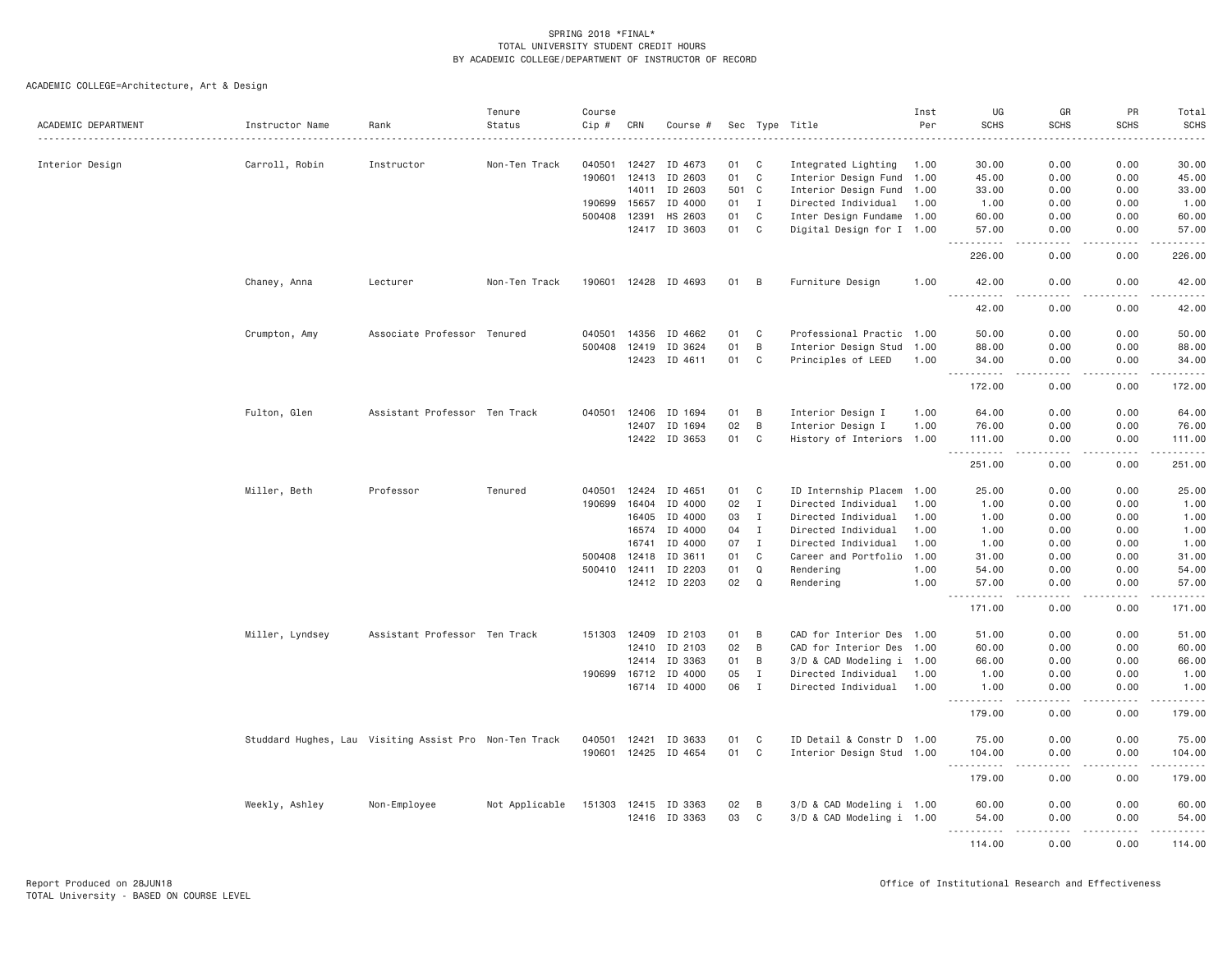### ACADEMIC COLLEGE=Architecture, Art & Design

|                             |        |      |        | Coursr     |                                | Inst |       |      |             | Total |
|-----------------------------|--------|------|--------|------------|--------------------------------|------|-------|------|-------------|-------|
| <b>ACADEMT</b><br>NEPARTMEN | nstruc | Rank | Status | CRN<br>Cip | Title<br>Sec<br>∶ourse<br>Tvne | Pρ   | -SUH* | SCH: | <b>SCHS</b> | SCHS  |
|                             |        |      |        |            |                                |      |       |      |             |       |

 =================================== ========== ========== ========== ========== Interior Design 1334.00 0.00 0.00 1334.00 =================================== ========== ========== ========== ==========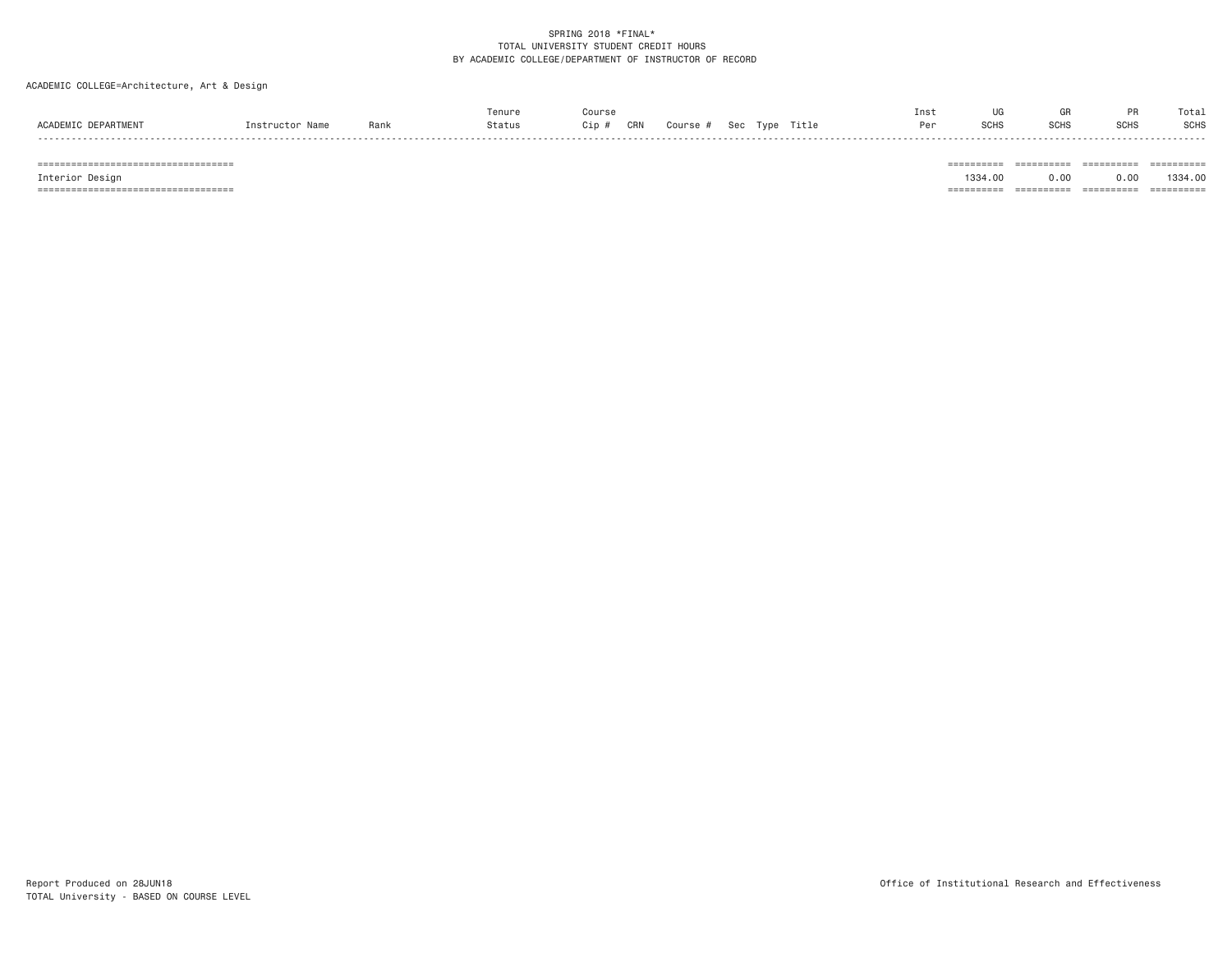# ACADEMIC COLLEGE=Architecture, Art & Design

| ACADEMIC DEPARTMENT    | Instructor Name     | Rank                              | Tenure<br>Status | Course<br>Cip # | CRN            | Course #              |                  |                              | Sec Type Title                                    | Inst<br>Per | UG<br><b>SCHS</b>                   | GR<br><b>SCHS</b>     | PR<br><b>SCHS</b> | Total<br><b>SCHS</b><br>$- - - - -$                                                                                                                           |
|------------------------|---------------------|-----------------------------------|------------------|-----------------|----------------|-----------------------|------------------|------------------------------|---------------------------------------------------|-------------|-------------------------------------|-----------------------|-------------------|---------------------------------------------------------------------------------------------------------------------------------------------------------------|
| School of Architecture | Ammon, Theodore     | Non-Employee                      | Not Applicable   |                 | 040201 10276   | ARC 5353              | 01               | C                            | Philosophy Of Arch                                | 1.00        | 75.00                               | 0.00                  | 0.00              | 75.00                                                                                                                                                         |
|                        |                     |                                   |                  |                 |                |                       |                  |                              |                                                   |             | <u>.</u><br>75.00                   | 0.00                  | 0.00              | .<br>75.00                                                                                                                                                    |
|                        | Berk, Michael       | Professor                         | Tenured          |                 |                | 040201 10266 ARC 3573 | 01               | C <sub>1</sub>               | Portfolio Packaging                               | 1.00        | 30.00                               | 0.00                  | 0.00              | 30.00<br>$\frac{1}{2} \left( \frac{1}{2} \right) \left( \frac{1}{2} \right) \left( \frac{1}{2} \right) \left( \frac{1}{2} \right) \left( \frac{1}{2} \right)$ |
|                        |                     |                                   |                  |                 |                |                       |                  |                              |                                                   |             | 30.00                               | 0.00                  | 0.00              | 30.00                                                                                                                                                         |
|                        | Callender, Jassen   | Associate Professor Tenured       |                  |                 |                | 040201 10278 ARC 5589 | 01               | B                            | Arch Design V-B                                   | 1.00        | 144.00<br>.                         | 0.00                  | 0.00<br>$- - -$   | 144.00<br>.                                                                                                                                                   |
|                        |                     |                                   |                  |                 |                |                       |                  |                              |                                                   |             | 144.00                              | 0.00                  | 0.00              | 144.00                                                                                                                                                        |
|                        | Carson, Foster      | Clinical Assist Pro Non-Ten Track |                  | 522001          | 10416          | BCS 1126              | 01               | Q                            | Build Construct Stud 0.50                         |             | 84.00                               | 0.00                  | 0.00              | 84.00                                                                                                                                                         |
|                        |                     |                                   |                  |                 | 10421          | BCS 3323              | 01               | C                            | High Perform Constru 1.00                         |             | 48.00                               | 0.00                  | 0.00              | 48.00                                                                                                                                                         |
|                        |                     |                                   |                  |                 |                |                       |                  |                              |                                                   |             | $\sim$ $\sim$ $\sim$<br>.<br>132.00 | $\frac{1}{2}$<br>0.00 | .<br>0.00         | .<br>132.00                                                                                                                                                   |
|                        | Esenwein, Frederick | Assistant Professor Ten Track     |                  | 040201          | 10257          | ARC 2313              | 01               | C                            | History Of Arch I                                 | 1.00        | 264.00                              | 0.00                  | 0.00              | 264.00                                                                                                                                                        |
|                        |                     |                                   |                  |                 | 10264          | ARC 3546              | 02               | B                            | Arch Design III-B                                 | 0.99        | 59.40                               | 0.00                  | 0.00              | 59.40                                                                                                                                                         |
|                        |                     |                                   |                  |                 |                |                       |                  |                              |                                                   |             | .<br>323.40                         | 0.00                  | 0.00              | .<br>323.40                                                                                                                                                   |
|                        | Gines, Jacob        | Assistant Professor Ten Track     |                  | 040201          | 10261          | ARC 2723              | 01               | C                            | Materials                                         | 1.00        | 123.00                              | 0.00                  | 0.00              | 123.00                                                                                                                                                        |
|                        |                     |                                   |                  |                 | 10271          | ARC 4546              | 01               | B                            | Arch Design IV-B                                  | 0.01        | 1.02                                | 0.00                  | 0.00              | 1.02                                                                                                                                                          |
|                        |                     |                                   |                  |                 | 10272          | ARC 4546              | 02               | B                            | Arch Design IV-B                                  | 1.00        | 108.00                              | 0.00                  | 0.00              | 108.00                                                                                                                                                        |
|                        |                     |                                   |                  |                 | 16784          | ARC 4000              | 14               | $\mathbf I$                  | Directed Indiv Study                              | 1.00        | 3.00                                | 0.00                  | 0.00              | 3.00                                                                                                                                                          |
|                        |                     |                                   |                  |                 | 16785          | ARC 4000              | 15               | $\mathbf I$                  | Directed Indiv Study 1.00                         |             | 3,00                                | 0.00                  | 0.00              | 3.00                                                                                                                                                          |
|                        |                     |                                   |                  |                 | 16786          | ARC 4000              | 16               | $\mathbf I$                  | Directed Indiv Study 1.00                         |             | 3.00<br>.                           | 0.00<br>.             | 0.00<br>.         | 3.00<br>.                                                                                                                                                     |
|                        |                     |                                   |                  |                 |                |                       |                  |                              |                                                   |             | 241.02                              | 0.00                  | 0.00              | 241.02                                                                                                                                                        |
|                        | Gregory, Alexis     | Associate Professor Tenured       |                  | 040201          | 10265          | ARC 3546              | 03               | B                            | Arch Design III-B                                 | 0.99        | 59.40                               | 0.00                  | 0.00              | 59.40                                                                                                                                                         |
|                        |                     |                                   |                  |                 | 15964          | ARC 4000              | 01               | I                            | Directed Indiv Study 1.00                         |             | 3.00                                | 0.00                  | 0.00              | 3.00                                                                                                                                                          |
|                        |                     |                                   |                  |                 | 15965          | ARC 4000              | 02               | $\mathbf{I}$                 | Directed Indiv Study 1.00                         |             | 3.00                                | 0.00                  | 0.00              | 3.00                                                                                                                                                          |
|                        |                     |                                   |                  |                 | 15966          | ARC 4000              | 03               | $\mathbf{I}$                 | Directed Indiv Study                              | 1.00        | 3.00                                | 0.00                  | 0.00              | 3.00                                                                                                                                                          |
|                        |                     |                                   |                  |                 | 16331          | ARC 4000              | 04               | $\mathbf I$                  | Directed Indiv Study                              | 1.00        | 3.00                                | 0.00                  | 0.00              | 3.00                                                                                                                                                          |
|                        |                     |                                   |                  |                 | 16332<br>16333 | ARC 4000<br>ARC 4000  | 05<br>06         | $\mathbf{I}$<br>$\mathbf{I}$ | Directed Indiv Study 1.00<br>Directed Indiv Study | 1.00        | 3.00<br>3.00                        | 0.00<br>0.00          | 0.00<br>0.00      | 3.00<br>3.00                                                                                                                                                  |
|                        |                     |                                   |                  | 240101          | 12351          | HON 2003              | H <sub>0</sub> 1 | I                            | Oxbridge Tutorial                                 | 1.00        | 3.00                                | 0.00                  | 0.00              | 3.00                                                                                                                                                          |
|                        |                     |                                   |                  |                 | 12352          | HON 2003              | H02 I            |                              | Oxbridge Tutorial                                 | 0.50        | 1.50                                | 0.00                  | 0.00              | 1.50                                                                                                                                                          |
|                        |                     |                                   |                  |                 | 12361          | HON 4003              | H03 I            |                              | Oxbridge Tutorial                                 | 1.00        | 3.00                                | 0.00                  | 0.00              | 3.00                                                                                                                                                          |
|                        |                     |                                   |                  |                 |                |                       |                  |                              |                                                   |             | 84.90                               | 0.00                  | 0.00              | 84.90                                                                                                                                                         |
|                        | Hall, Gregory       | Professor                         | Tenured          |                 |                | 522001 10417 BCS 2226 | 01               | Q                            | Build Construct Stud 0.50                         |             | 96.00<br>$-$<br>. <u>.</u> .        | 0.00<br>$- - - -$     | 0.00<br>.         | 96.00<br>.                                                                                                                                                    |
|                        |                     |                                   |                  |                 |                |                       |                  |                              |                                                   |             | 96.00                               | 0.00                  | 0.00              | 96.00                                                                                                                                                         |
|                        | Hankins, Francesca  | Visiting Assist Pro Non-Ten Track |                  | 040201          | 10255          | ARC 1546              | 03               | B                            | Arch Design I-B                                   | 0.99        | 95.04                               | 0.00                  | 0.00              | 95.04                                                                                                                                                         |
|                        |                     |                                   |                  |                 | 10262          | ARC 3323              | 01               | C                            | History Of Arch III                               | 1.00        | 108.00                              | 0.00                  | 0.00              | 108.00                                                                                                                                                        |
|                        |                     |                                   |                  |                 | 16804          | ARC 4000              | 17               | I                            | Directed Indiv Study                              | 1.00        | 3.00                                | 0.00                  | 0.00              | 3.00                                                                                                                                                          |
|                        |                     |                                   |                  |                 | 16805          | ARC 4000              | 18               | $\mathbf I$                  | Directed Indiv Study 1.00                         |             | 3.00                                | 0.00                  | 0.00              | 3.00                                                                                                                                                          |
|                        |                     |                                   |                  |                 | 16806          | ARC 4000              | 19               | $\mathbf I$                  | Directed Indiv Study 1.00                         |             | 1.00                                | 0.00                  | 0.00              | 1.00                                                                                                                                                          |
|                        |                     |                                   |                  |                 | 16809          | ARC 4000              | 22               | $\mathbf I$                  | Directed Indiv Study 1.00                         |             | 1.00                                | 0.00                  | 0.00              | 1.00                                                                                                                                                          |

Report Produced on 28JUN18 Office of Institutional Research and Effectiveness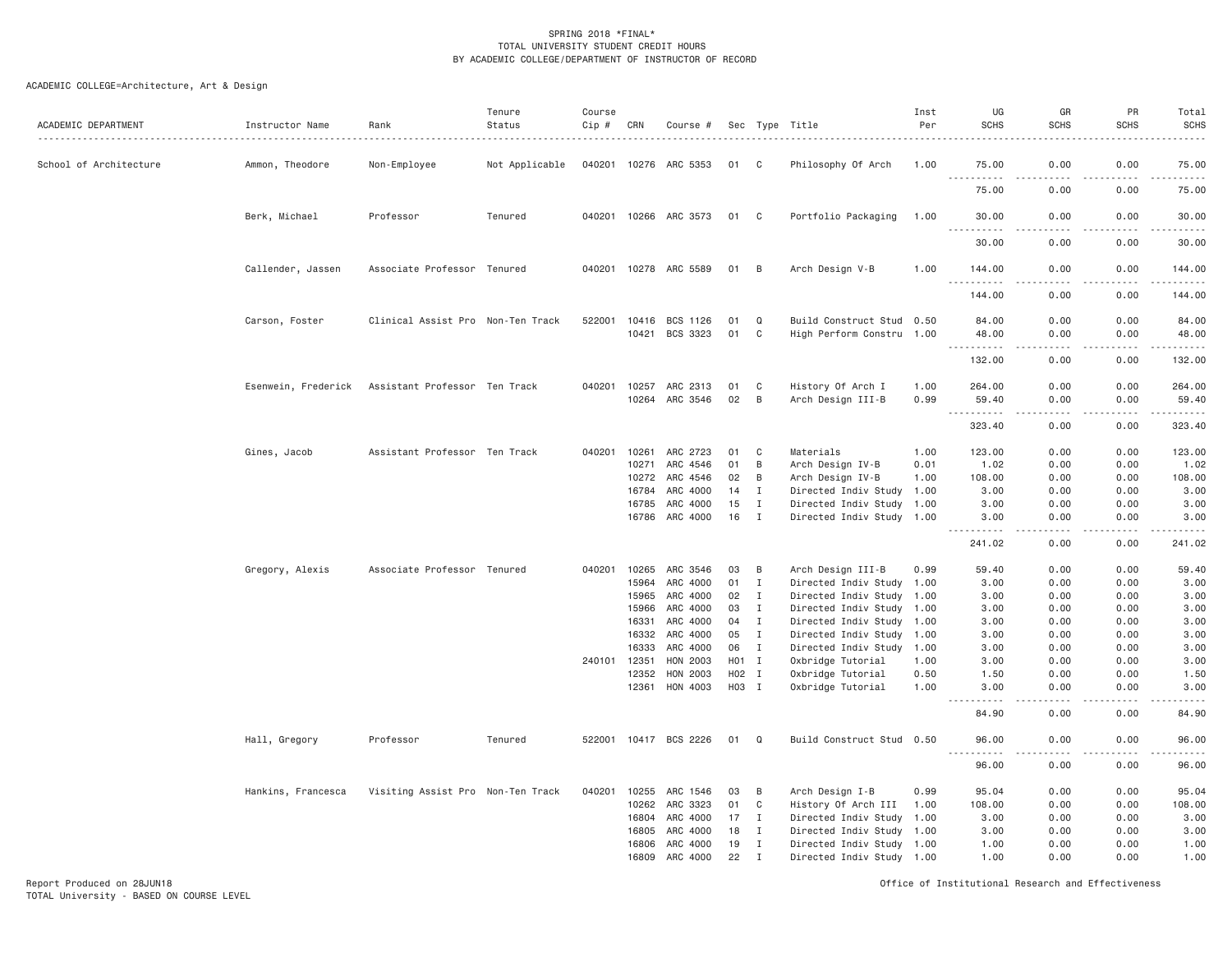| ACADEMIC DEPARTMENT    | Instructor Name                   | Rank                              | Tenure<br>Status | Course<br>$Cip$ # | CRN   | Course #              |            |              | Sec Type Title            | Inst<br>Per | UG<br><b>SCHS</b>                                                                                                                                                              | GR<br><b>SCHS</b>                   | PR<br><b>SCHS</b>   | Total<br><b>SCHS</b> |
|------------------------|-----------------------------------|-----------------------------------|------------------|-------------------|-------|-----------------------|------------|--------------|---------------------------|-------------|--------------------------------------------------------------------------------------------------------------------------------------------------------------------------------|-------------------------------------|---------------------|----------------------|
| School of Architecture | Hankins, Francesca                | Visiting Assist Pro Non-Ten Track |                  | 040201            | 16811 | ARC 4000              | 24         | I            | Directed Indiv Study 1.00 |             | 1.00                                                                                                                                                                           | 0.00                                | 0.00                | 1.00                 |
|                        |                                   |                                   |                  |                   | 16812 | ARC 4000              | 25         | $\mathbf{I}$ | Directed Indiv Study 1.00 |             | 1.00                                                                                                                                                                           | 0.00                                | 0.00                | 1.00                 |
|                        |                                   |                                   |                  |                   | 16813 | ARC 4000              | 26         | $\mathbf{I}$ | Directed Indiv Study 1.00 |             | 1.00                                                                                                                                                                           | 0.00                                | 0.00                | 1.00                 |
|                        |                                   |                                   |                  |                   | 16814 | ARC 4000              | 27         | $\mathbf{I}$ | Directed Indiv Study 1.00 |             | 1.00                                                                                                                                                                           | 0.00                                | 0.00                | 1.00                 |
|                        |                                   |                                   |                  |                   | 16815 | ARC 4000              | 28         | $\mathbf{I}$ | Directed Indiv Study 1.00 |             | 1.00                                                                                                                                                                           | 0.00                                | 0.00                | 1.00                 |
|                        |                                   |                                   |                  |                   | 16817 | ARC 4000              | 30         | Ι.           | Directed Indiv Study 1.00 |             | 1.00                                                                                                                                                                           | 0.00                                | 0.00                | 1.00                 |
|                        |                                   |                                   |                  |                   | 16818 | ARC 4000              | 31         | $\mathbf I$  | Directed Indiv Study 1.00 |             | 1.00                                                                                                                                                                           | 0.00                                | 0.00                | 1.00                 |
|                        |                                   |                                   |                  |                   |       |                       |            |              |                           |             | .<br>218.04                                                                                                                                                                    | $\sim$ $\sim$ $\sim$ $\sim$<br>0.00 | .<br>0.00           | 22222<br>218.04      |
|                        | Herrmann, Hans                    | Associate Professor Tenured       |                  | 040201            | 10253 | ARC 1546              | 01         | B            | Arch Design I-B           | 1.00        | 42.00                                                                                                                                                                          | 0.00                                | 0.00                | 42.00                |
|                        |                                   |                                   |                  |                   | 10254 | ARC 1546              | 02         | B            | Arch Design I-B           | 0.01        | 0.96                                                                                                                                                                           | 0.00                                | 0.00                | 0.96                 |
|                        |                                   |                                   |                  |                   | 10255 | ARC 1546              | 03         | В            | Arch Design I-B           | 0.01        | 0.96                                                                                                                                                                           | 0.00                                | 0.00                | 0.96                 |
|                        |                                   |                                   |                  |                   | 10256 | ARC 1546              | H01        | B            | Arch Design I-B Hono 1.00 |             | 54.00                                                                                                                                                                          | 0.00                                | 0.00                | 54.00                |
|                        |                                   |                                   |                  |                   | 10275 | ARC 4733              | 01         | C            | Site Planning             | 1.00        | 84.00                                                                                                                                                                          | 0.00                                | 0.00                | 84.00                |
|                        |                                   |                                   |                  |                   | 16374 | ARC 4000              | 07         | Ι            | Directed Indiv Study 1.00 |             | 3.00                                                                                                                                                                           | 0.00                                | 0.00                | 3.00                 |
|                        |                                   |                                   |                  |                   | 16375 | ARC 4000              | 08         | I            | Directed Indiv Study 1.00 |             | 3.00                                                                                                                                                                           | 0.00                                | 0.00                | 3.00                 |
|                        |                                   |                                   |                  |                   | 16376 | ARC 4000              | 09         | I            | Directed Indiv Study 1.00 |             | 3.00                                                                                                                                                                           | 0.00                                | 0.00                | 3.00                 |
|                        |                                   |                                   |                  |                   | 16377 | ARC 4000              | 10         | I            | Directed Indiv Study 1.00 |             | 3.00                                                                                                                                                                           | 0.00                                | 0.00                | 3.00                 |
|                        |                                   |                                   |                  |                   | 16378 | ARC 4000              | 11         | I            | Directed Indiv Study 1.00 |             | 3,00                                                                                                                                                                           | 0.00                                | 0.00                | 3.00                 |
|                        |                                   |                                   |                  |                   | 16379 | ARC 4000              | 12         | $\mathbf{I}$ | Directed Indiv Study 1.00 |             | 3.00                                                                                                                                                                           | 0.00                                | 0.00                | 3.00                 |
|                        |                                   |                                   |                  |                   | 16855 | ARC 4000              | 32         | $\mathbf{I}$ | Directed Indiv Study 1.00 |             | 3.00<br>$- - - - - -$                                                                                                                                                          | 0.00<br>$   -$                      | 0.00<br>.           | 3.00<br>.            |
|                        |                                   |                                   |                  |                   |       |                       |            |              |                           |             | 202.92                                                                                                                                                                         | 0.00                                | 0.00                | 202.92               |
|                        | Jones, William                    | Lecturer                          | Non-Ten Track    | 040201            | 10250 | ARC 1013              | 01         | C            | Arch Appreciation         | 1.00        | 492.00                                                                                                                                                                         | 0.00                                | 0.00                | 492.00               |
|                        |                                   |                                   |                  |                   | 10414 | BCS 1013              | 01         | C            | Architecture Appreci 1.00 |             | 18.00                                                                                                                                                                          | 0.00                                | 0.00                | 18.00                |
|                        |                                   |                                   |                  | 522001            | 10419 | BCS 3126              | 01         | L            | Build Construct Stud 0.50 |             | 87.00<br>$\sim$ $\sim$<br>$\frac{1}{2} \left( \frac{1}{2} \right) \left( \frac{1}{2} \right) \left( \frac{1}{2} \right) \left( \frac{1}{2} \right) \left( \frac{1}{2} \right)$ | 0.00                                | 0.00                | 87.00                |
|                        |                                   |                                   |                  |                   |       |                       |            |              |                           |             | 597.00                                                                                                                                                                         | 0.00                                | 0.00                | 597.00               |
|                        | Kemp, Leah                        | Non-Faculty                       | Not Applicable   |                   |       | 040201 13796 ARC 1013 | 501 C      |              | Arch Appreciation         | 1.00        | 42.00                                                                                                                                                                          | 0.00                                | 0.00                | 42.00                |
|                        |                                   |                                   |                  |                   |       |                       |            |              |                           |             | 42.00                                                                                                                                                                          | 0.00                                | 0.00                | 42.00                |
|                        | Latham, Angela                    | Instructor                        | Non-Ten Track    | 500799            | 13571 | TKI 2413              | 01         | C            | Hi & Appr Artcrafts       | 1.00        | 75.00                                                                                                                                                                          | 0.00                                | 0.00                | 75.00                |
|                        |                                   |                                   |                  |                   | 13572 | TKI 2413              | 02         | C            | Hi & Appr Artcrafts       | 1.00        | 72.00                                                                                                                                                                          | 0.00                                | 0.00                | 72.00                |
|                        |                                   |                                   |                  |                   | 13573 | TKI 2413              | 03         | C            | Hi & Appr Artcrafts       | 1.00        | 69.00                                                                                                                                                                          | 0.00                                | 0.00                | 69.00                |
|                        |                                   |                                   |                  |                   |       | 13574 TKI 2413        | H04 C      |              | Honors Hi & Appr Art 1.00 |             | 72.00<br><b>.</b>                                                                                                                                                              | 0.00<br>$- - - -$                   | 0.00                | 72.00<br>.           |
|                        |                                   |                                   |                  |                   |       |                       |            |              |                           |             | 288.00                                                                                                                                                                         | 0.00                                | 0.00                | 288.00               |
|                        | Lopez Barrera, Maria Non-Employee |                                   | Not Applicable   | 040201            | 10254 | ARC 1546              | 02         | B            | Arch Design I-B           | 0.99        | 95.04                                                                                                                                                                          | 0.00                                | 0.00                | 95.04                |
|                        |                                   |                                   |                  |                   |       | 10273 ARC 4613        | <b>S01</b> | <b>S</b>     | CREATE Common Ground 1.00 |             | 9.00<br>.                                                                                                                                                                      | 0.00<br>$\sim$ $\sim$ $\sim$ $\sim$ | 0.00<br>$- - - - -$ | 9.00<br>2.2.2.2.2    |
|                        |                                   |                                   |                  |                   |       |                       |            |              |                           |             | $\sim$ $\sim$ $\sim$<br>104.04                                                                                                                                                 | 0.00                                | 0.00                | 104.04               |
|                        | Martin, George                    | Visiting Assoc Prof Non-Ten Track |                  | 040201            | 10251 | ARC 1013              | 02         | C            | Arch Appreciation         | 1.00        | 447.00                                                                                                                                                                         | 0.00                                | 0.00                | 447.00               |
|                        |                                   |                                   |                  |                   | 10415 | BCS 1013              | 02         | C            | Architecture Appreci 1.00 |             | 9.00                                                                                                                                                                           | 0.00                                | 0.00                | 9.00                 |
|                        |                                   |                                   |                  | 522001            | 10419 | BCS 3126              | 01         | L.           | Build Construct Stud 0.50 |             | 87.00<br>$\sim$ $\sim$ $\sim$<br>. <b>.</b>                                                                                                                                    | 0.00                                | 0.00<br>.           | 87.00                |
|                        |                                   |                                   |                  |                   |       |                       |            |              |                           |             | 543.00                                                                                                                                                                         | .<br>0.00                           | 0.00                | 543.00               |
|                        | Mockbee, David                    | Non-Employee                      | Not Applicable   |                   |       | 040201 10277 ARC 5383 | 01         | C            | Legal Aspects Arch        | 1.00        | 72.00                                                                                                                                                                          | 0.00                                | 0.00                | 72.00                |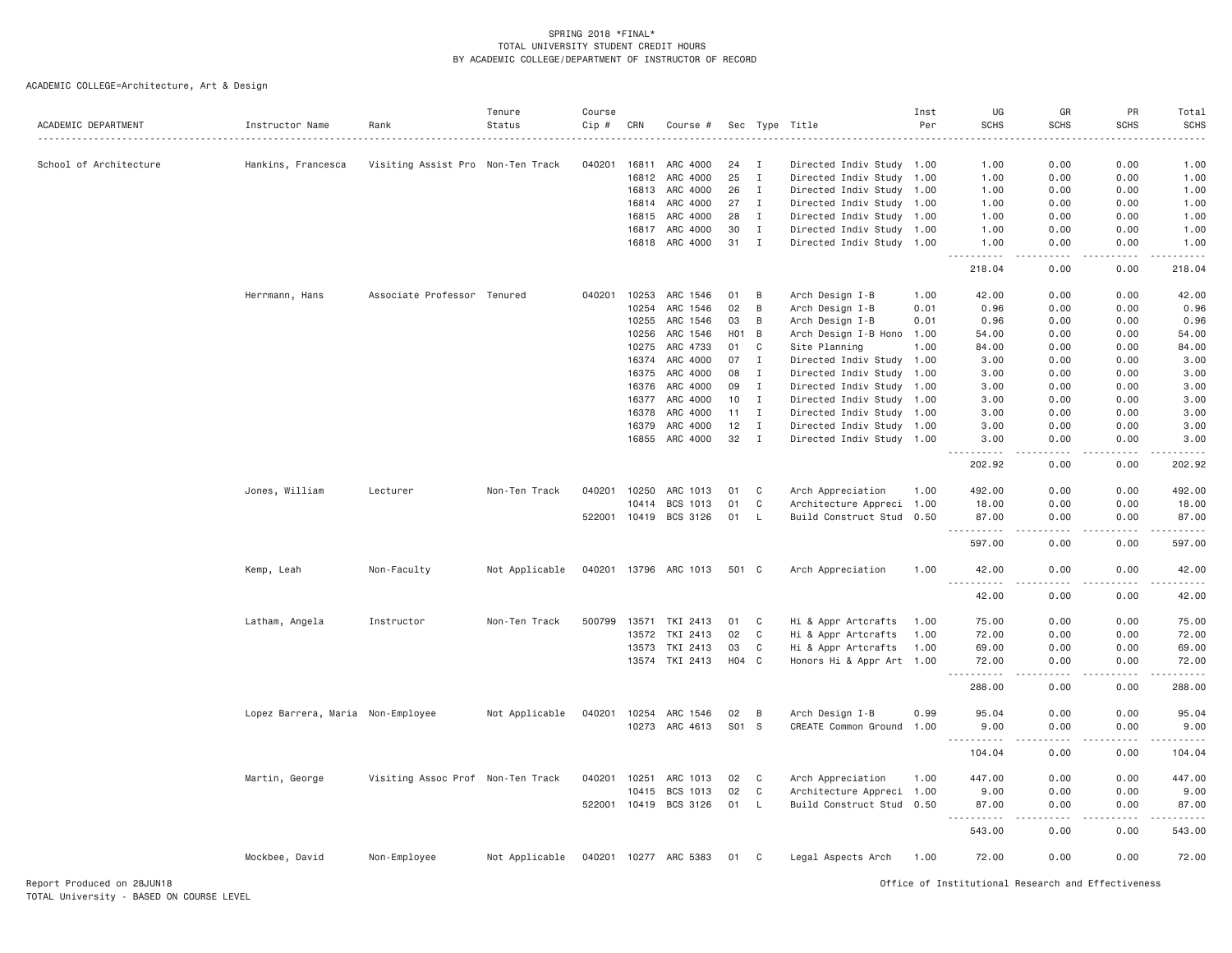|  |  | ACADEMIC COLLEGE=Architecture, Art & Design |  |  |  |
|--|--|---------------------------------------------|--|--|--|
|--|--|---------------------------------------------|--|--|--|

| ACADEMIC DEPARTMENT    | Instructor Name | Rank                              | Tenure<br>Status | Course<br>Cip # | CRN   | Course #              |       |                | Sec Type Title            | Inst<br>Per | UG<br><b>SCHS</b>                                                                                                                                                                                      | GR<br><b>SCHS</b>  | PR<br><b>SCHS</b>                                                                                                                                            | Total<br>SCHS<br>.  |
|------------------------|-----------------|-----------------------------------|------------------|-----------------|-------|-----------------------|-------|----------------|---------------------------|-------------|--------------------------------------------------------------------------------------------------------------------------------------------------------------------------------------------------------|--------------------|--------------------------------------------------------------------------------------------------------------------------------------------------------------|---------------------|
|                        |                 |                                   |                  |                 |       |                       |       |                |                           |             | 72.00                                                                                                                                                                                                  | 0.00               | 0.00                                                                                                                                                         | . <u>.</u><br>72.00 |
| School of Architecture | Norwood, Bryan  | Visiting Assist Pro Non-Ten Track |                  | 040201          | 10259 | ARC 2546              | 02    | B              | Arch Design II-B          | 0.99        | 118.80                                                                                                                                                                                                 | 0.00               | 0.00                                                                                                                                                         | 118.80              |
|                        |                 |                                   |                  |                 | 10267 | ARC 3723              | 01    | C              | Active Bldg Systems       | 1.00        | 102.00                                                                                                                                                                                                 | 0.00               | 0.00                                                                                                                                                         | 102.00              |
|                        |                 |                                   |                  |                 | 10422 | BCS 3723              | 01 C  |                | Active Building Syst 1.00 |             | 75.00                                                                                                                                                                                                  | 0.00               | 0.00                                                                                                                                                         | 75.00               |
|                        |                 |                                   |                  |                 |       |                       |       |                |                           |             | .<br>295.80                                                                                                                                                                                            | .<br>0.00          | .<br>0.00                                                                                                                                                    | 295.80              |
|                        | Poros, John     | Professor                         | Tenured          | 040201          | 10263 | ARC 3546              | 01    | B              | Arch Design III-B         | 1.00        | 72.00                                                                                                                                                                                                  | 0.00               | 0.00                                                                                                                                                         | 72.00               |
|                        |                 |                                   |                  |                 | 10264 | ARC 3546              | 02    | B              | Arch Design III-B         | 0.01        | 0.60                                                                                                                                                                                                   | 0.00               | 0.00                                                                                                                                                         | 0.60                |
|                        |                 |                                   |                  |                 | 10265 | ARC 3546              | 03    | B              | Arch Design III-B         | 0.01        | 0.60                                                                                                                                                                                                   | 0.00               | 0.00                                                                                                                                                         | 0.60                |
|                        |                 |                                   |                  |                 | 10268 | ARC 3914              | 01    | C              | Structures II             | 1.00        | 144.00                                                                                                                                                                                                 | 0.00               | 0.00                                                                                                                                                         | 144.00              |
|                        |                 |                                   |                  |                 | 10423 | BCS 3914              | 01    | $\mathbf{C}$   | Structures II             | 1.00        | 72.00                                                                                                                                                                                                  | 0.00               | 0.00                                                                                                                                                         | 72.00               |
|                        |                 |                                   |                  | 240101          | 12352 | HON 2003              | H02 I |                | Oxbridge Tutorial         | 0.50        | 1.50<br>$\frac{1}{2} \left( \frac{1}{2} \right) \left( \frac{1}{2} \right) \left( \frac{1}{2} \right) \left( \frac{1}{2} \right) \left( \frac{1}{2} \right) \left( \frac{1}{2} \right)$<br>$- - - - -$ | 0.00               | 0.00                                                                                                                                                         | 1.50                |
|                        |                 |                                   |                  |                 |       |                       |       |                |                           |             | 290.70                                                                                                                                                                                                 | 0.00               | 0.00                                                                                                                                                         | 290.70              |
|                        | Taylor, Justin  | Clinical Assist Pro Non-Ten Track |                  | 040201          | 10258 | ARC 2546              | 01    | - B            | Arch Design II-B          | 1.00        | 132.00                                                                                                                                                                                                 | 0.00               | 0.00                                                                                                                                                         | 132.00              |
|                        |                 |                                   |                  |                 | 10259 | ARC 2546              | 02    | $\overline{B}$ | Arch Design II-B          | 0.01        | 1.20                                                                                                                                                                                                   | 0.00               | 0.00                                                                                                                                                         | 1.20                |
|                        |                 |                                   |                  |                 |       | 16783 ARC 4000        | 13    | $\blacksquare$ | Directed Indiv Study 1.00 |             | 3.00                                                                                                                                                                                                   | 0.00               | 0.00                                                                                                                                                         | 3.00                |
|                        |                 |                                   |                  |                 |       |                       |       |                |                           |             | ----------<br>136.20                                                                                                                                                                                   | .<br>0.00          | $\frac{1}{2} \left( \frac{1}{2} \right) \left( \frac{1}{2} \right) \left( \frac{1}{2} \right) \left( \frac{1}{2} \right) \left( \frac{1}{2} \right)$<br>0.00 | 136.20              |
|                        | Tripp, Andrew   | Assistant Professor Ten Track     |                  |                 |       | 040201 10271 ARC 4546 | 01    | - B            | Arch Design IV-B          | 0.99        | 100.98                                                                                                                                                                                                 | 0.00               | 0.00                                                                                                                                                         | 100.98              |
|                        |                 |                                   |                  |                 |       |                       |       |                |                           |             | .<br>100.98                                                                                                                                                                                            | 0.00               | 0.00                                                                                                                                                         | 100.98              |
|                        | Vaughan, Mark   | Lecturer                          | Non-Ten Track    |                 |       | 040201 10279 ARC 5589 | 02 B  |                | Arch Design V-B           | 1.00        | 63.00                                                                                                                                                                                                  | 0.00               | 0.00                                                                                                                                                         | 63.00               |
|                        |                 |                                   |                  |                 |       |                       |       |                |                           |             | <u>.</u><br>63.00                                                                                                                                                                                      | 0.00               | 0.00                                                                                                                                                         | 63.00               |
|                        | West, James     | Professor                         | Tenured          | 522001          |       | 10416 BCS 1126        | 01    | Q              | Build Construct Stud 0.50 |             | 84.00                                                                                                                                                                                                  | 0.00               | 0.00                                                                                                                                                         | 84.00               |
|                        |                 |                                   |                  |                 |       |                       |       |                |                           |             | $\cdots$<br>- - - - -<br>84.00                                                                                                                                                                         | 0.00               | 0.00                                                                                                                                                         | 84.00               |
| School of Architecture |                 |                                   |                  |                 |       |                       |       |                |                           |             | ==========<br>4164.00                                                                                                                                                                                  | ==========<br>0.00 | ==========<br>0.00                                                                                                                                           | 4164.00             |
|                        |                 |                                   |                  |                 |       |                       |       |                |                           |             |                                                                                                                                                                                                        |                    |                                                                                                                                                              |                     |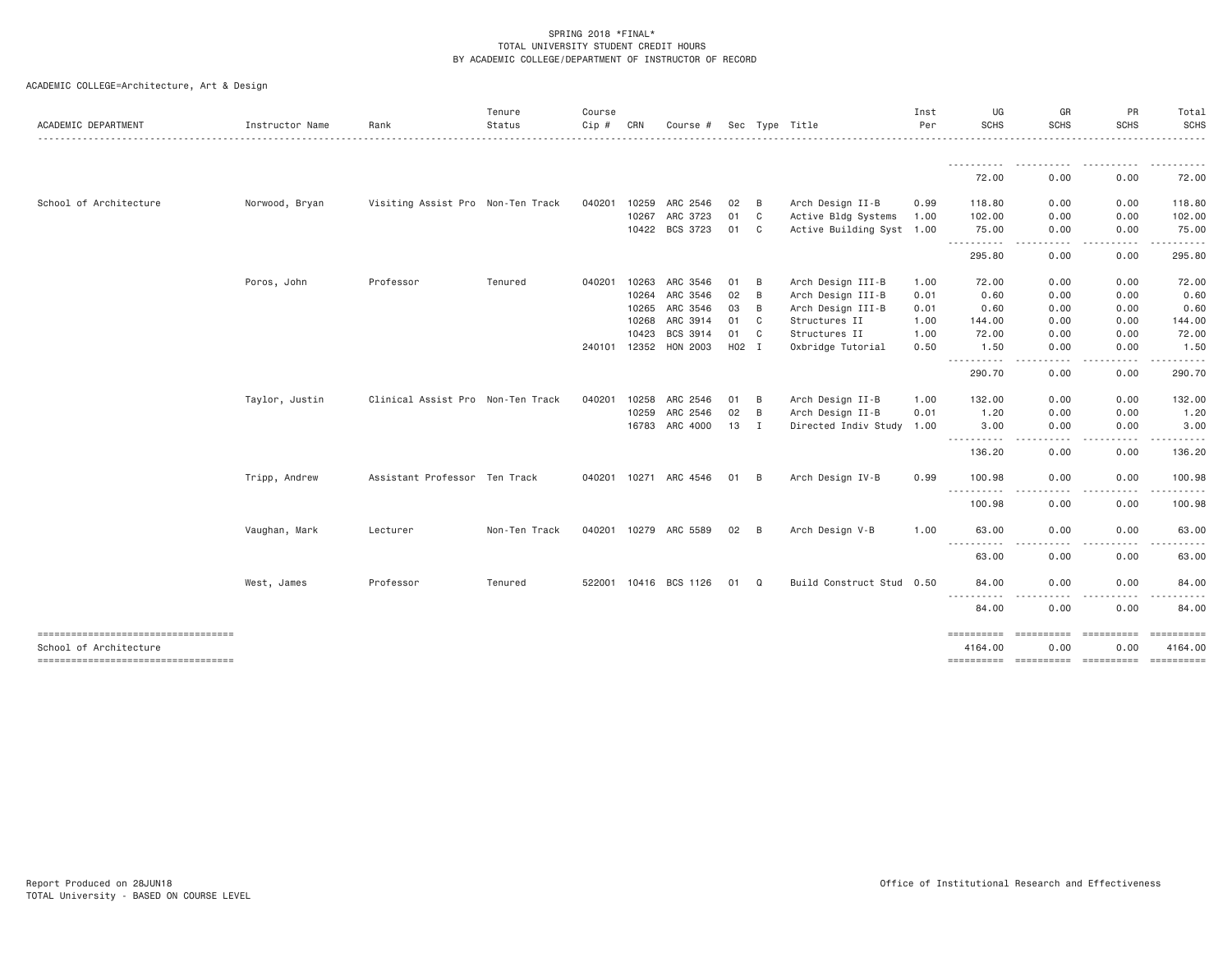| ACADEMIC DEPARTMENT                                                                                 | Instructor Name | Rank         | Tenure<br>Status | Course<br>Cip #  | CRN   | Course #                                                                    |                                             |          | Sec Type Title                                                                                                                                 | Inst<br>Per | UG<br><b>SCHS</b>                                               | GR<br><b>SCHS</b>                                 | <b>PR</b><br>SCHS                                 | Total<br><b>SCHS</b>                                                      |
|-----------------------------------------------------------------------------------------------------|-----------------|--------------|------------------|------------------|-------|-----------------------------------------------------------------------------|---------------------------------------------|----------|------------------------------------------------------------------------------------------------------------------------------------------------|-------------|-----------------------------------------------------------------|---------------------------------------------------|---------------------------------------------------|---------------------------------------------------------------------------|
| Aerospace Studies                                                                                   | Cassidy, Joseph | Non-Employee | Not Applicable   | 280101<br>290201 | 10365 | AS 4023<br>14509 AS 2022<br>15395 AS 4000<br>15420 AS 4000<br>15925 AS 4000 | 01<br>$02 \quad B$<br>501 I<br>02 I<br>03 I | <b>B</b> | NSE/Prep for Act Dut 1.00<br>Air & Space Power - I 1.00<br>Directed Indiv Study 1.00<br>Directed Indiv Study 1.00<br>Directed Indiv Study 1.00 |             | 54.00<br>44.00<br>3.00<br>3,00<br>3,00<br>-----------<br>107,00 | 0.00<br>0.00<br>0.00<br>0.00<br>0.00<br>.<br>0.00 | 0.00<br>0.00<br>0.00<br>0.00<br>0.00<br>.<br>0.00 | 54.00<br>44.00<br>3.00<br>3.00<br>3,00<br>- - - - - - -<br>----<br>107.00 |
| =====================================<br>Aerospace Studies<br>===================================== |                 |              |                  |                  |       |                                                                             |                                             |          |                                                                                                                                                |             | 107,00<br>$=$ = = = = = = = = =                                 | ==========<br>0.00<br>==========                  | ==========<br>0.00<br>$=$ = = = = = = = = =       | ==========<br>107.00<br>$=$ = = = = = = = = = =                           |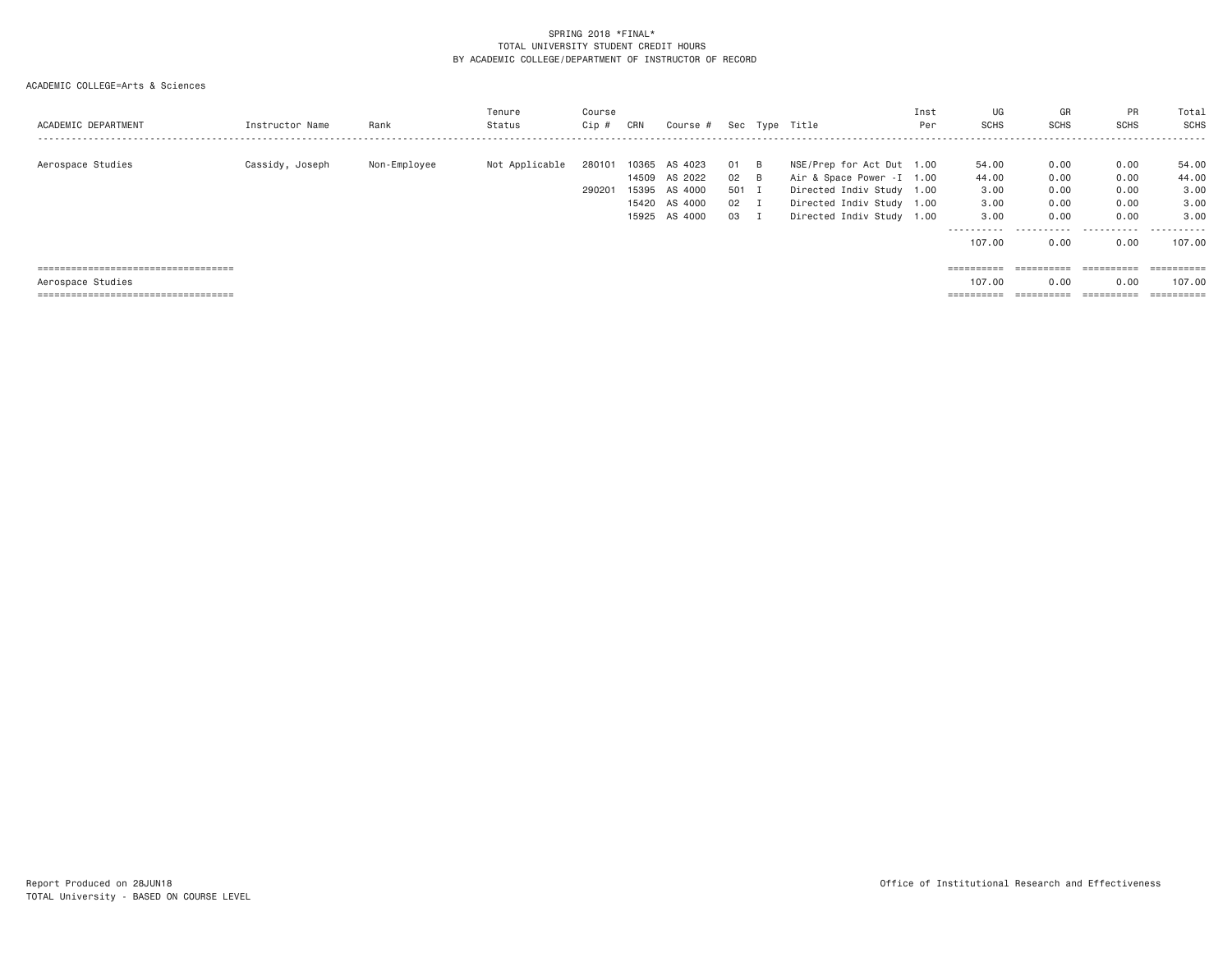| ACADEMIC DEPARTMENT                              | Instructor Name  | Rank                          | Tenure<br>Status | Course<br>Cip # | CRN          | Course #                         |          |                   | Sec Type Title                                         | Inst<br>Per | UG<br><b>SCHS</b>                                                                                                                                                      | GR<br><b>SCHS</b>                                                                                                                                                                        | PR<br><b>SCHS</b> | Total<br><b>SCHS</b><br>2.22222                                                                                                                                |
|--------------------------------------------------|------------------|-------------------------------|------------------|-----------------|--------------|----------------------------------|----------|-------------------|--------------------------------------------------------|-------------|------------------------------------------------------------------------------------------------------------------------------------------------------------------------|------------------------------------------------------------------------------------------------------------------------------------------------------------------------------------------|-------------------|----------------------------------------------------------------------------------------------------------------------------------------------------------------|
| Anthropology & Middle Eastern Cultu Banks, Petra |                  | Lecturer                      | Non-Ten Track    | 450201          | 10205        | AN 1103                          | 02       | C                 | Intro To Anthro                                        | 1.00        | 135.00                                                                                                                                                                 | 0.00                                                                                                                                                                                     | 0.00              | 135.00                                                                                                                                                         |
|                                                  |                  |                               |                  |                 | 10206        | AN 1103                          | 03       | C                 | Intro To Anthro                                        | 1.00        | 129.00                                                                                                                                                                 | 0.00                                                                                                                                                                                     | 0.00              | 129.00                                                                                                                                                         |
|                                                  |                  |                               |                  |                 |              | 14406 AN 1103                    | 04       | $\mathbf C$       | Intro To Anthro                                        | 1.00        | 129.00                                                                                                                                                                 | 0.00                                                                                                                                                                                     | 0.00              | 129.00                                                                                                                                                         |
|                                                  |                  |                               |                  |                 |              |                                  |          |                   |                                                        |             | .<br>$\sim$ $\sim$ $\sim$<br>393.00                                                                                                                                    | .<br>0.00                                                                                                                                                                                | <u>.</u><br>0.00  | .<br>393.00                                                                                                                                                    |
|                                                  | Hardin, James    | Associate Professor Tenured   |                  | 380203          | 14430        | MEC 2233                         | 01       | C                 | Intro Old Test Archl 1.00                              |             | 12.00                                                                                                                                                                  | 0.00                                                                                                                                                                                     | 0.00              | 12.00                                                                                                                                                          |
|                                                  |                  |                               |                  | 450201          | 10204        | AN 1103                          | 01       | C                 | Intro To Anthro                                        | 1.00        | 135.00                                                                                                                                                                 | 0.00                                                                                                                                                                                     | 0.00              | 135.00                                                                                                                                                         |
|                                                  |                  |                               |                  |                 | 15241        | AN 4000                          | 01       | Ι.                | Directed Indiv Study 1.00                              |             | 3.00                                                                                                                                                                   | 0.00                                                                                                                                                                                     | 0.00              | 3.00                                                                                                                                                           |
|                                                  |                  |                               |                  |                 | 15249        | AN 7000                          | 01       | $\mathbf{I}$      | Directed Indiv Study 1.00                              |             | 0.00                                                                                                                                                                   | 3.00                                                                                                                                                                                     | 0.00              | 3.00                                                                                                                                                           |
|                                                  |                  |                               |                  |                 | 15256        | AN 4000                          | 02       | $\mathbf{I}$      | Directed Indiv Study                                   | 1.00        | 3.00                                                                                                                                                                   | 0.00                                                                                                                                                                                     | 0.00              | 3.00                                                                                                                                                           |
|                                                  |                  |                               |                  |                 | 15410        | AN 7000                          | 02       | $\mathbf I$       | Directed Indiv Study 1.00                              |             | 0.00                                                                                                                                                                   | 3.00                                                                                                                                                                                     | 0.00              | 3.00                                                                                                                                                           |
|                                                  |                  |                               |                  |                 | 15436        | AN 8000                          | 01       | D                 | Thesis Research                                        | 1.00        | 0.00                                                                                                                                                                   | 1.00                                                                                                                                                                                     | 0.00              | 1.00                                                                                                                                                           |
|                                                  |                  |                               |                  |                 | 16243        | AN 4000                          | 03       | $\mathbf{I}$      | Directed Indiv Study 1.00                              |             | 3.00                                                                                                                                                                   | 0.00                                                                                                                                                                                     | 0.00              | 3.00                                                                                                                                                           |
|                                                  |                  |                               |                  |                 | 16313        | AN 4000                          | 04       | $\mathbf{I}$      | Directed Indiv Study 1.00                              |             | 3.00                                                                                                                                                                   | 0.00                                                                                                                                                                                     | 0.00              | 3.00                                                                                                                                                           |
|                                                  |                  |                               |                  |                 | 16768        | AN 7000                          | 03       | $\mathbf{I}$      | Directed Indiv Study 1.00                              |             | 0.00                                                                                                                                                                   | 3.00                                                                                                                                                                                     | 0.00              | 3.00                                                                                                                                                           |
|                                                  |                  |                               |                  |                 | 16974        | AN 4000                          | 08       | $\mathbf{I}$      | Directed Indiv Study 1.00                              |             | 4.00                                                                                                                                                                   | 0.00                                                                                                                                                                                     | 0.00              | 4.00                                                                                                                                                           |
|                                                  |                  |                               |                  |                 | 16994        | AN 4000<br>450301 14431 REL 2233 | 12<br>01 | $\mathbf{I}$<br>C | Directed Indiv Study 1.00<br>Int Old Test Archlgy 1.00 |             | 4.00<br>75.00                                                                                                                                                          | 0.00<br>0.00                                                                                                                                                                             | 0.00<br>0.00      | 4.00<br>75.00                                                                                                                                                  |
|                                                  |                  |                               |                  |                 |              |                                  |          |                   |                                                        |             | .                                                                                                                                                                      | .                                                                                                                                                                                        | .                 | $\frac{1}{2} \left( \frac{1}{2} \right) \left( \frac{1}{2} \right) \left( \frac{1}{2} \right) \left( \frac{1}{2} \right) \left( \frac{1}{2} \right)$           |
|                                                  |                  |                               |                  |                 |              |                                  |          |                   |                                                        |             | 242.00                                                                                                                                                                 | 10.00                                                                                                                                                                                    | 0.00              | 252.00                                                                                                                                                         |
|                                                  | Hoffman, David   | Associate Professor Tenured   |                  |                 | 450201 10238 | AN 8215                          | 01       | E                 | Internship in Applie 1.00                              |             | 0.00                                                                                                                                                                   | 5.00                                                                                                                                                                                     | 0.00              | 5.00                                                                                                                                                           |
|                                                  |                  |                               |                  |                 | 15437        | AN 8000                          | 02       | D                 | Thesis Research                                        | 1.00        | 0.00                                                                                                                                                                   | 11.00                                                                                                                                                                                    | 0.00              | 11.00                                                                                                                                                          |
|                                                  |                  |                               |                  |                 | 450301 14436 | AN 4163                          | 01       | C                 | Anth Internatl Dev                                     | 1.00        | 33.00                                                                                                                                                                  | 0.00                                                                                                                                                                                     | 0.00              | 33.00                                                                                                                                                          |
|                                                  |                  |                               |                  |                 | 14437        | AN 6163                          | 01       | $\mathbf C$       | Anth Internatl Dev                                     | 1.00        | 0.00<br>.                                                                                                                                                              | 12.00<br>.                                                                                                                                                                               | 0.00              | 12.00<br>.                                                                                                                                                     |
|                                                  |                  |                               |                  |                 |              |                                  |          |                   |                                                        |             | 33.00                                                                                                                                                                  | 28.00                                                                                                                                                                                    | 0.00              | 61.00                                                                                                                                                          |
|                                                  | Kennett, Curtis  | Lecturer                      | Non-Ten Track    |                 |              | 450201 14407 AN 1103             | 05       | C                 | Intro To Anthro                                        | 1.00        | 132.00<br>$\omega$ is a set                                                                                                                                            | 0.00                                                                                                                                                                                     | 0.00              | 132.00<br>$\frac{1}{2} \left( \frac{1}{2} \right) \left( \frac{1}{2} \right) \left( \frac{1}{2} \right) \left( \frac{1}{2} \right) \left( \frac{1}{2} \right)$ |
|                                                  |                  |                               |                  |                 |              |                                  |          |                   |                                                        |             | 132.00                                                                                                                                                                 | 0.00                                                                                                                                                                                     | 0.00              | 132.00                                                                                                                                                         |
|                                                  | McClellan, Laura | Assistant Professor Ten Track |                  | 380201          | 14432        | MEC 3473                         | 01       | C                 | Islam                                                  | 1.00        | 9.00                                                                                                                                                                   | 0.00                                                                                                                                                                                     | 0.00              | 9.00                                                                                                                                                           |
|                                                  |                  |                               |                  | 380205          | 14433        | REL 3473                         | 01       | C                 | Islam                                                  | 1.00        | 33.00                                                                                                                                                                  | 0.00                                                                                                                                                                                     | 0.00              | 33.00                                                                                                                                                          |
|                                                  |                  |                               |                  | 450201          | 14887        | AN 4990                          | 01       | C                 | Special Topic In AN                                    | 1.00        | 30.00                                                                                                                                                                  | 0.00                                                                                                                                                                                     | 0.00              | 30.00                                                                                                                                                          |
|                                                  |                  |                               |                  |                 | 14888        | AN 6990                          | 01       | C                 | Special Topic In AN                                    | 1.00        | 0.00                                                                                                                                                                   | 6.00                                                                                                                                                                                     | 0.00              | 6.00                                                                                                                                                           |
|                                                  |                  |                               |                  |                 |              | 15438 AN 8000                    | 03       | D                 | Thesis Research                                        | 1.00        | 0.00                                                                                                                                                                   | 10.00                                                                                                                                                                                    | 0.00              | 10.00                                                                                                                                                          |
|                                                  |                  |                               |                  |                 |              |                                  |          |                   |                                                        |             | $\frac{1}{2} \left( \frac{1}{2} \right) \left( \frac{1}{2} \right) \left( \frac{1}{2} \right) \left( \frac{1}{2} \right) \left( \frac{1}{2} \right)$<br>$  -$<br>72.00 | $\frac{1}{2} \left( \frac{1}{2} \right) \left( \frac{1}{2} \right) \left( \frac{1}{2} \right) \left( \frac{1}{2} \right) \left( \frac{1}{2} \right) \left( \frac{1}{2} \right)$<br>16.00 | .<br>0.00         | .<br>88.00                                                                                                                                                     |
|                                                  | Miller, Darcy    | Assistant Professor Ten Track |                  |                 | 450201 14438 | AN 8013                          | 01       | C                 | Quantitative Methods 1.00                              |             | 0.00                                                                                                                                                                   | 57.00                                                                                                                                                                                    | 0.00              | 57.00                                                                                                                                                          |
|                                                  |                  |                               |                  |                 | 15439        | AN 8000                          | 04       | D                 | Thesis Research                                        | 1.00        | 0.00                                                                                                                                                                   | 14.00                                                                                                                                                                                    | 0.00              | 14.00                                                                                                                                                          |
|                                                  |                  |                               |                  |                 | 16722        | AN 4000                          | 05       | $\mathbf I$       | Directed Indiv Study 1.00                              |             | 3.00                                                                                                                                                                   | 0.00                                                                                                                                                                                     | 0.00              | 3.00                                                                                                                                                           |
|                                                  |                  |                               |                  |                 | 16976        | AN 4000                          | 10       | $\mathbf{I}$      | Directed Indiv Study 1.00                              |             | 3.00                                                                                                                                                                   | 0.00                                                                                                                                                                                     | 0.00              | 3.00                                                                                                                                                           |
|                                                  |                  |                               |                  | 450301          | 10218        | AN 1543                          | 01       | C                 | Intro To Archaeology 1.00                              |             | 75.00                                                                                                                                                                  | 0.00                                                                                                                                                                                     | 0.00              | 75.00                                                                                                                                                          |
|                                                  |                  |                               |                  |                 | 10219        | AN 1543                          | 02       | $\mathbf C$       | Intro To Archaeology 1.00                              |             | 75.00                                                                                                                                                                  | 0.00                                                                                                                                                                                     | 0.00              | 75.00                                                                                                                                                          |
|                                                  |                  |                               |                  |                 | 10220        | AN 1543                          | 03       | $\mathsf{C}$      | Intro To Archaeology 1.00                              |             | 45.00<br>.                                                                                                                                                             | 0.00<br>.                                                                                                                                                                                | 0.00              | 45.00<br>.                                                                                                                                                     |
|                                                  |                  |                               |                  |                 |              |                                  |          |                   |                                                        |             | 201.00                                                                                                                                                                 | 71.00                                                                                                                                                                                    | 0.00              | 272.00                                                                                                                                                         |
|                                                  | Osterholtz, Anna | Assistant Professor Ten Track |                  |                 |              | 450201 10215 AN 1344             | 01       | C                 | Intro to Biol Anthro 1.00                              |             | 112.00                                                                                                                                                                 | 0.00                                                                                                                                                                                     | 0.00              | 112.00                                                                                                                                                         |
|                                                  |                  |                               |                  |                 | 10216        | AN 1344                          | 02       | K                 | Intro to Biol Anthro 1.00                              |             | 0.00                                                                                                                                                                   | 0.00                                                                                                                                                                                     | 0.00              | 0.00                                                                                                                                                           |
|                                                  |                  |                               |                  |                 |              | 10217 AN 1344                    | 03       | К                 | Intro to Biol Anthro 1.00                              |             | 0.00                                                                                                                                                                   | 0.00                                                                                                                                                                                     | 0.00              | 0.00                                                                                                                                                           |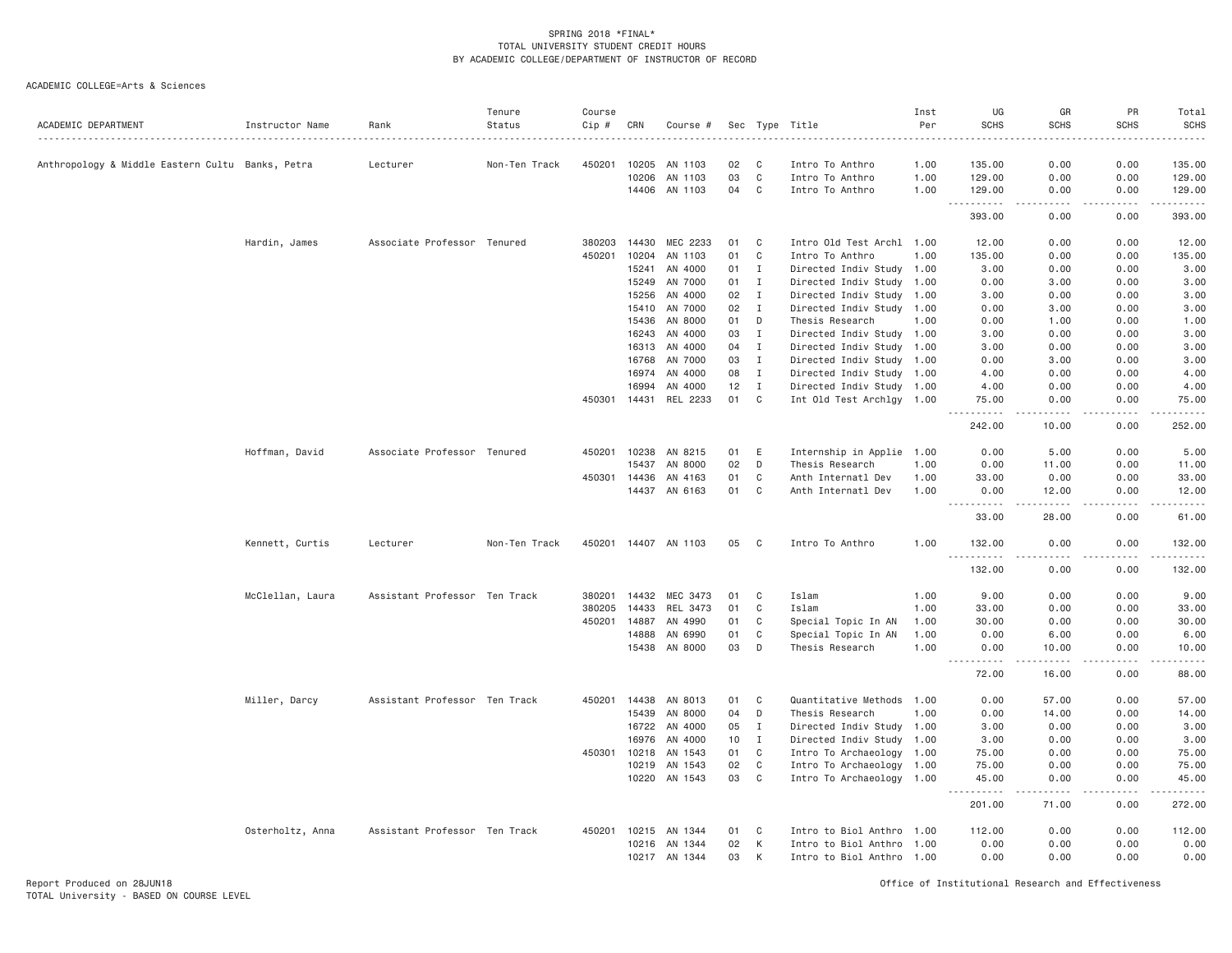| ACADEMIC DEPARTMENT                                  | Instructor Name    | Rank                          | Tenure<br>Status | Course<br>Cip # | CRN          | Course #             |                   |                | Sec Type Title            | Inst<br>Per | UG<br><b>SCHS</b>                                                                                                                                                       | GR<br><b>SCHS</b>                                                                                                                 | PR<br><b>SCHS</b> | Total<br><b>SCHS</b>                                                                                                                                 |
|------------------------------------------------------|--------------------|-------------------------------|------------------|-----------------|--------------|----------------------|-------------------|----------------|---------------------------|-------------|-------------------------------------------------------------------------------------------------------------------------------------------------------------------------|-----------------------------------------------------------------------------------------------------------------------------------|-------------------|------------------------------------------------------------------------------------------------------------------------------------------------------|
|                                                      |                    |                               |                  |                 |              |                      |                   |                |                           |             |                                                                                                                                                                         |                                                                                                                                   |                   | $\frac{1}{2} \left( \frac{1}{2} \right) \left( \frac{1}{2} \right) \left( \frac{1}{2} \right) \left( \frac{1}{2} \right) \left( \frac{1}{2} \right)$ |
| Anthropology & Middle Eastern Cultu Osterholtz, Anna |                    | Assistant Professor Ten Track |                  | 450201          | 14409        | AN 1344              | 04                | C <sub>1</sub> | Intro to Biol Anthro 1.00 |             | 44.00                                                                                                                                                                   | 0.00                                                                                                                              | 0.00              | 44.00                                                                                                                                                |
|                                                      |                    |                               |                  |                 | 14960        | AN 4990              | 02                | C              | Special Topic In AN       | 1.00        | 69.00                                                                                                                                                                   | 0.00                                                                                                                              | 0.00              | 69.00                                                                                                                                                |
|                                                      |                    |                               |                  |                 | 14961        | AN 6990              | 02                | C              | Special Topic In AN       | 1.00        | 0.00<br><u>.</u>                                                                                                                                                        | 18.00<br>.                                                                                                                        | 0.00<br>-----     | 18.00<br>.                                                                                                                                           |
|                                                      |                    |                               |                  |                 |              |                      |                   |                |                           |             | 225.00                                                                                                                                                                  | 18,00                                                                                                                             | 0.00              | 243.00                                                                                                                                               |
|                                                      | Ostrowski, Caitlin | Grad Teach Assist             | Non-Ten Track    | 050207          | 10214        | AN 1173              | 02                | C              | Intro Gender Studies 1.00 |             | 12.00                                                                                                                                                                   | 0.00                                                                                                                              | 0.00              | 12.00                                                                                                                                                |
|                                                      |                    |                               |                  |                 | 12260        | GS 1173              | 02                | $\mathbf C$    | Introduction to Gend 1.00 |             | 72.00                                                                                                                                                                   | 0.00                                                                                                                              | 0.00              | 72.00                                                                                                                                                |
|                                                      |                    |                               |                  |                 |              | 13481 SO 1173        | 02                | $\mathbf{C}$   | Intro Gender Studies 1.00 |             | 36.00<br>$\frac{1}{2} \left( \frac{1}{2} \right) \left( \frac{1}{2} \right) \left( \frac{1}{2} \right) \left( \frac{1}{2} \right) \left( \frac{1}{2} \right)$           | 0.00<br>. <u>. .</u>                                                                                                              | 0.00<br>.         | 36.00<br>.                                                                                                                                           |
|                                                      |                    |                               |                  |                 |              |                      |                   |                |                           |             | 120.00                                                                                                                                                                  | 0.00                                                                                                                              | 0.00              | 120.00                                                                                                                                               |
|                                                      | Peacock, Claude    | Professor                     | Tenured          | 450201          | 10228        | AN 3513              | 01                | $\mathbf{C}$   | Artifact Analysis         | 1.00        | 42.00                                                                                                                                                                   | 0.00                                                                                                                              | 0.00              | 42.00                                                                                                                                                |
|                                                      |                    |                               |                  |                 | 10229        | AN 3513              | 02                | К              | Artifact Analysis         | 1.00        | 0.00                                                                                                                                                                    | 0.00                                                                                                                              | 0.00              | 0.00                                                                                                                                                 |
|                                                      |                    |                               |                  |                 | 14435        | AN 6523              | 01                | C              | Public Archaeology        | 1.00        | 0.00                                                                                                                                                                    | 39.00                                                                                                                             | 0.00              | 39.00                                                                                                                                                |
|                                                      |                    |                               |                  |                 | 15441        | AN 8000              | 06                | D              | Thesis Research           | 1.00        | 0.00                                                                                                                                                                    | 29.00                                                                                                                             | 0.00              | 29.00                                                                                                                                                |
|                                                      |                    |                               |                  |                 | 450301 14434 | AN 4523              | 01                | C              | Public Archaeology        | 1.00        | 18.00<br>$\frac{1}{2} \left( \frac{1}{2} \right) \left( \frac{1}{2} \right) \left( \frac{1}{2} \right) \left( \frac{1}{2} \right)$                                      | 0.00<br>-----                                                                                                                     | 0.00              | 18.00<br>.                                                                                                                                           |
|                                                      |                    |                               |                  |                 |              |                      |                   |                |                           |             | 60.00                                                                                                                                                                   | 68.00                                                                                                                             | 0.00              | 128.00                                                                                                                                               |
|                                                      | Turner, James      | Lecturer                      | Non-Ten Track    |                 |              | 450201 13655 AN 3113 | 201 C             |                | Societies Of World        | 1,00        | 108,00                                                                                                                                                                  | 0.00                                                                                                                              | 0.00              | 108.00                                                                                                                                               |
|                                                      |                    |                               |                  |                 |              |                      |                   |                |                           |             | $  -$<br>$\frac{1}{2} \left( \frac{1}{2} \right) \left( \frac{1}{2} \right) \left( \frac{1}{2} \right) \left( \frac{1}{2} \right) \left( \frac{1}{2} \right)$<br>108.00 | . <b>.</b> .<br>0.00                                                                                                              | .<br>0.00         | $- - - - - -$<br>108.00                                                                                                                              |
|                                                      | Williams, Karen    | Assistant Professor Ten Track |                  | 050201          | 14540        | AAS 2203             | 04                | C              | Racial Minorities         | 1.00        | 57.00                                                                                                                                                                   | 0.00                                                                                                                              | 0.00              | 57.00                                                                                                                                                |
|                                                      |                    |                               |                  | 450201          | 14429        | AN 2203              | 04                | C              | Racial Minorities         | 1.00        | 6.00                                                                                                                                                                    | 0.00                                                                                                                              | 0.00              | 6.00                                                                                                                                                 |
|                                                      |                    |                               |                  |                 | 14543        | SO 2203              | 04                | $\mathbf C$    | Racial Minorities         | 1.00        | 39.00                                                                                                                                                                   | 0.00                                                                                                                              | 0.00              | 39.00                                                                                                                                                |
|                                                      |                    |                               |                  |                 |              | 450204 10207 AN 1143 | 01                | C              | Cultural Anthro           | 1.00        | 45.00                                                                                                                                                                   | 0.00                                                                                                                              | 0.00              | 45.00                                                                                                                                                |
|                                                      |                    |                               |                  |                 | 10208        | AN 1143              | 02                | C              | Cultural Anthro           | 1.00        | 78.00                                                                                                                                                                   | 0.00                                                                                                                              | 0.00              | 78.00                                                                                                                                                |
|                                                      |                    |                               |                  |                 | 10209        | AN 1143              | 03                | C              | Cultural Anthro           | 1.00        | 57.00                                                                                                                                                                   | 0.00                                                                                                                              | 0.00              | 57.00                                                                                                                                                |
|                                                      |                    |                               |                  |                 | 10210        | AN 1143              | 04                | C              | Cultural Anthro           | 1.00        | 24.00                                                                                                                                                                   | 0.00                                                                                                                              | 0.00              | 24.00                                                                                                                                                |
|                                                      |                    |                               |                  |                 |              | 10212 AN 1143        | H <sub>01</sub> C |                | Cultural Anthro           | 1.00        | 45.00<br><u>.</u>                                                                                                                                                       | 0.00<br>$\frac{1}{2} \left( \frac{1}{2} \right) \left( \frac{1}{2} \right) \left( \frac{1}{2} \right) \left( \frac{1}{2} \right)$ | 0.00<br>.         | 45.00<br>.                                                                                                                                           |
|                                                      |                    |                               |                  |                 |              |                      |                   |                |                           |             | 351.00                                                                                                                                                                  | 0.00                                                                                                                              | 0.00              | 351.00                                                                                                                                               |
|                                                      | Zuckerman, Molly   | Associate Professor Tenured   |                  | 450201          |              | 14408 AN 1103        | H <sub>01</sub> C |                | Intro To Anthro           | 1.00        | 30.00                                                                                                                                                                   | 0.00                                                                                                                              | 0.00              | 30.00                                                                                                                                                |
|                                                      |                    |                               |                  |                 | 14410        | AN 2103              | 01                | $\mathbf{C}$   | Nutritional Anthropo      | 1.00        | 45.00                                                                                                                                                                   | 0.00                                                                                                                              | 0.00              | 45.00                                                                                                                                                |
|                                                      |                    |                               |                  |                 | 15443        | AN 8000              | 08                | D              | Thesis Research           | 1.00        | 0.00                                                                                                                                                                    | 3.00                                                                                                                              | 0.00              | 3.00                                                                                                                                                 |
|                                                      |                    |                               |                  |                 | 16624        | AN 1103              | 06                | C              | Intro To Anthro           | 1.00        | 60.00                                                                                                                                                                   | 0.00                                                                                                                              | 0.00              | 60.00                                                                                                                                                |
|                                                      |                    |                               |                  |                 | 16995        | AN 4000              | 13                | $\mathbf{I}$   | Directed Indiv Study      | 1.00        | 3.00<br>.                                                                                                                                                               | 0.00<br>. <b>.</b> .                                                                                                              | 0.00<br>.         | 3.00<br>.                                                                                                                                            |
|                                                      |                    |                               |                  |                 |              |                      |                   |                |                           |             | 138.00                                                                                                                                                                  | 3.00                                                                                                                              | 0.00              | 141.00                                                                                                                                               |
| ----------------------------------                   |                    |                               |                  |                 |              |                      |                   |                |                           |             | $=$ = = = = = = = = = =                                                                                                                                                 | ==========                                                                                                                        | ==========        |                                                                                                                                                      |
| Anthropology & Middle Eastern Cultu                  |                    |                               |                  |                 |              |                      |                   |                |                           |             | 2075.00                                                                                                                                                                 | 214,00                                                                                                                            | 0.00              | 2289.00                                                                                                                                              |
| ----------------------------------                   |                    |                               |                  |                 |              |                      |                   |                |                           |             | ==========                                                                                                                                                              | $=$ ==========                                                                                                                    |                   |                                                                                                                                                      |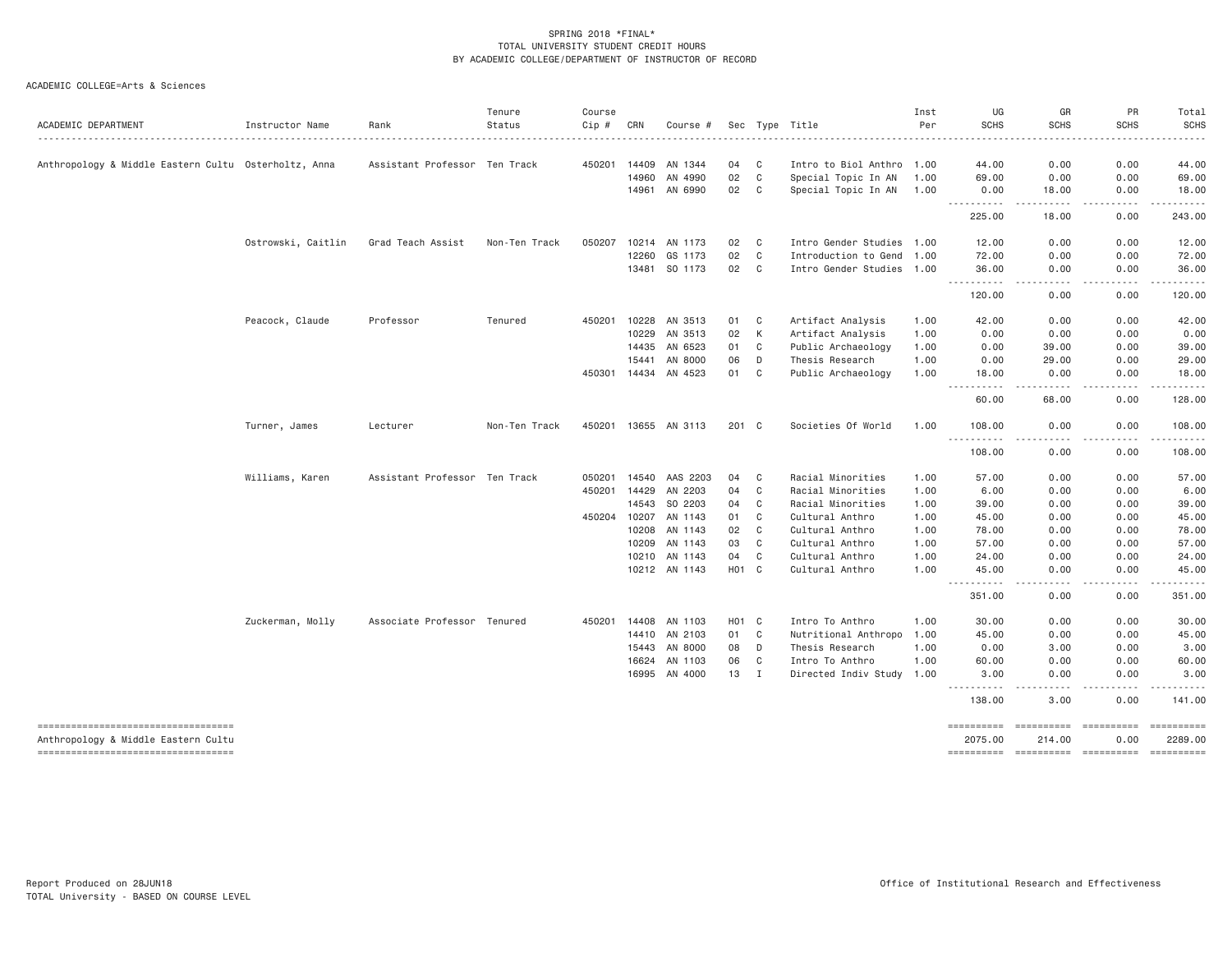ACADEMIC COLLEGE=Arts & Sciences

| ACADEMIC DEPARTMENT | Instructor Name     | Rank                          | Tenure<br>Status<br>. | Course<br>Cip # | CRN          | Course #              |       |              | Sec Type Title            | Inst<br>Per | UG<br><b>SCHS</b>     | GR<br><b>SCHS</b>    | PR<br><b>SCHS</b> | Total<br><b>SCHS</b><br>. |
|---------------------|---------------------|-------------------------------|-----------------------|-----------------|--------------|-----------------------|-------|--------------|---------------------------|-------------|-----------------------|----------------------|-------------------|---------------------------|
| Biological Sciences | Barrett, Amanda     | Non-Employee                  | Not Applicable        |                 | 280101 10359 | AS 1022               | 01    | B            | Foundations of USAF- 1.00 |             | 72.00                 | 0.00                 | 0.00              | 72.00                     |
|                     |                     |                               |                       |                 | 10363        | AS 3023               | 01    | $\mathbf{C}$ | Af Leadership Stud I 1.00 |             | 30.00<br>.            | 0.00<br>.            | 0.00<br>.         | 30.00<br><u>.</u>         |
|                     |                     |                               |                       |                 |              |                       |       |              |                           |             | 102.00                | 0.00                 | 0.00              | 102.00                    |
|                     | Barton, Brandon     | Assistant Professor Ten Track |                       | 260101          | 10583        | BIO 8021              | 01    | S            | Seminar II                | 1.00        | 0.00                  | 9.00                 | 0.00              | 9.00                      |
|                     |                     |                               |                       | 260204          | 14183        | BIO 8113              | 01    | C            | Biogeography              | 1.00        | 0.00                  | 36.00                | 0.00              | 36.00                     |
|                     |                     |                               |                       | 269999          | 10582        | BIO 8011              | 01    | S            | Seminar I                 | 1.00        | 0.00                  | 39.00                | 0.00              | 39.00                     |
|                     |                     |                               |                       |                 | 15460        | BIO 8000              | 01    | D            | Research/Thesis           | 1.00        | 0.00                  | 23.00                | 0.00              | 23.00                     |
|                     |                     |                               |                       |                 | 15476        | BIO 9000              | 01    | D            | Research / Diss           | 1.00        | 0.00                  | 8.00                 | 0.00              | 8.00                      |
|                     |                     |                               |                       |                 | 16644        | BIO 4000              | 17    | $\mathbf{I}$ | Directed Indiv Study 1.00 |             | 1.00                  | 0.00                 | 0.00              | 1.00                      |
|                     |                     |                               |                       |                 | 16645        | BIO 4000              | 18    | I            | Directed Indiv Study 1.00 |             | 1.00                  | 0.00                 | 0.00              | 1.00                      |
|                     |                     |                               |                       |                 | 16789        | BIO 4000              | 30    | $\mathbf{I}$ | Directed Indiv Study 1.00 |             | 3.00                  | 0.00                 | 0.00              | 3.00                      |
|                     |                     |                               |                       |                 |              | 17011 BIO 4000        | 36    | $\mathbf{I}$ | Directed Indiv Study 1.00 |             | 2.00<br>.             | 0.00<br>د د د د د    | 0.00<br>.         | 2.00<br>.                 |
|                     |                     |                               |                       |                 |              |                       |       |              |                           |             | 7.00                  | 115.00               | 0.00              | 122.00                    |
|                     | Brooks, Christopher | Associate Professor Tenured   |                       | 261301          | 10584        | BIO 8103              | 01    | B            | Advanced Ecology          | 1.00        | 0.00                  | 33.00                | 0.00              | 33.00                     |
|                     |                     |                               |                       | 269999          |              | 16791 BIO 4000        | 31    | I            | Directed Indiv Study 1.00 |             | 2.00                  | 0.00                 | 0.00              | 2.00                      |
|                     |                     |                               |                       |                 |              |                       |       |              |                           |             | $- - - -$<br>2.00     | $- - - - -$<br>33.00 | 0.00              | .<br>35.00                |
|                     | Brown, Matthew      | Assistant Professor Ten Track |                       |                 | 260502 10540 | BIO 4424              | 01    | B            | Eukaryotic Microbiol 1.00 |             | 12.00                 | 0.00                 | 0.00              | 12.00                     |
|                     |                     |                               |                       |                 | 10573        | BIO 6424              | 01    | B            | Eukaryotic Microbiol      | 1.00        | 0.00                  | 8.00                 | 0.00              | 8.00                      |
|                     |                     |                               |                       | 269999          | 15462        | BIO 8000              | 03    | D            | Research/Thesis           | 1.00        | 0.00                  | 8.00                 | 0.00              | 8.00                      |
|                     |                     |                               |                       |                 |              | 15478 BIO 9000        | 03    | D            | Research / Diss           | 1.00        | 0.00<br>$\frac{1}{2}$ | 16.00                | 0.00              | 16.00                     |
|                     |                     |                               |                       |                 |              |                       |       |              |                           |             | 12.00                 | 32.00                | 0.00              | 44.00                     |
|                     | Chevalier, David    | Lecturer                      | Non-Ten Track         |                 |              | 260301 13803 BIO 8063 | 501 C |              | Comp Study of Plants 1.00 |             | 0.00<br>.             | 36,00                | 0.00<br>.         | 36.00<br>.                |
|                     |                     |                               |                       |                 |              |                       |       |              |                           |             | 0.00                  | 36.00                | 0.00              | 36.00                     |
|                     | Counterman, Brian   | Associate Professor Tenured   |                       | 269999          | 15387        | BIO 4990              | 03    | B            | Special Topic in BIO 1.00 |             | 6.00                  | 0.00                 | 0.00              | 6.00                      |
|                     |                     |                               |                       |                 | 15388        | BIO 6990              | 03    | B            | Special Topic in BIO 1.00 |             | 0.00                  | 18.00                | 0.00              | 18.00                     |
|                     |                     |                               |                       |                 | 15463        | BIO 8000              | 04    | D            | Research/Thesis           | 1.00        | 0.00                  | 15.00                | 0.00              | 15.00                     |
|                     |                     |                               |                       |                 | 15479        | BIO 9000              | 04    | D            | Research / Diss           | 1.00        | 0.00                  | 17.00                | 0.00              | 17.00                     |
|                     |                     |                               |                       |                 | 16646        | BIO 4000              | 19    | $\mathbf{I}$ | Directed Indiv Study 1.00 |             | 2.00                  | 0.00                 | 0.00              | 2.00                      |
|                     |                     |                               |                       |                 | 16647        | BIO 4000              | 20    | $\mathbf{I}$ | Directed Indiv Study 1.00 |             | 1.00                  | 0.00                 | 0.00              | 1.00                      |
|                     |                     |                               |                       |                 |              | 16648 BIO 4000        | 21    | $\mathbf I$  | Directed Indiv Study 1.00 |             | 2.00<br>.             | 0.00                 | 0.00              | 2.00                      |
|                     |                     |                               |                       |                 |              |                       |       |              |                           |             | 11.00                 | 50.00                | 0.00              | 61.00                     |
|                     | Dawe, Angus         | Professor                     | Tenured               |                 |              | 269999 15480 BIO 9000 | 05    | D            | Research / Diss           | 1.00        | 0.00                  | 12.00                | 0.00              | 12.00                     |
|                     |                     |                               |                       |                 |              |                       |       |              |                           |             | 0.00                  | 12.00                | 0.00              | 12.00                     |
|                     | Echols, Jeffrey     | Instructor                    | Non-Ten Track         | 260502          |              | 10513 BIO 3304        | 03    | К            | General Microbiology 1.00 |             | 0.00                  | 0.00                 | 0.00              | 0.00                      |
|                     |                     |                               |                       |                 |              | 10514 BIO 3304        | 04    | K            | General Microbiology 1.00 |             | 0.00                  | 0.00                 | 0.00              | 0.00                      |
|                     |                     |                               |                       |                 | 10515        | BIO 3304              | 05    | К            | General Microbiology      | 1.00        | 0.00                  | 0.00                 | 0.00              | 0.00                      |
|                     |                     |                               |                       |                 | 10517        | BIO 3304              | 07    | К            | General Microbiology 1.00 |             | 0.00                  | 0.00                 | 0.00              | 0.00                      |
|                     |                     |                               |                       |                 | 10518        | BIO 3304              | 08    | К            | General Microbiology      | 1.00        | 0.00                  | 0.00                 | 0.00              | 0.00                      |
|                     |                     |                               |                       |                 | 10519        | BIO 3304              | 09    | K            | General Microbiology 1.00 |             | 0.00                  | 0.00                 | 0.00              | 0.00                      |
|                     |                     |                               |                       |                 | 10520        | BIO 3304              | 10    | K            | General Microbiology 1.00 |             | 0.00                  | 0.00                 | 0.00              | 0.00                      |

Report Produced on 28JUN18 Office of Institutional Research and Effectiveness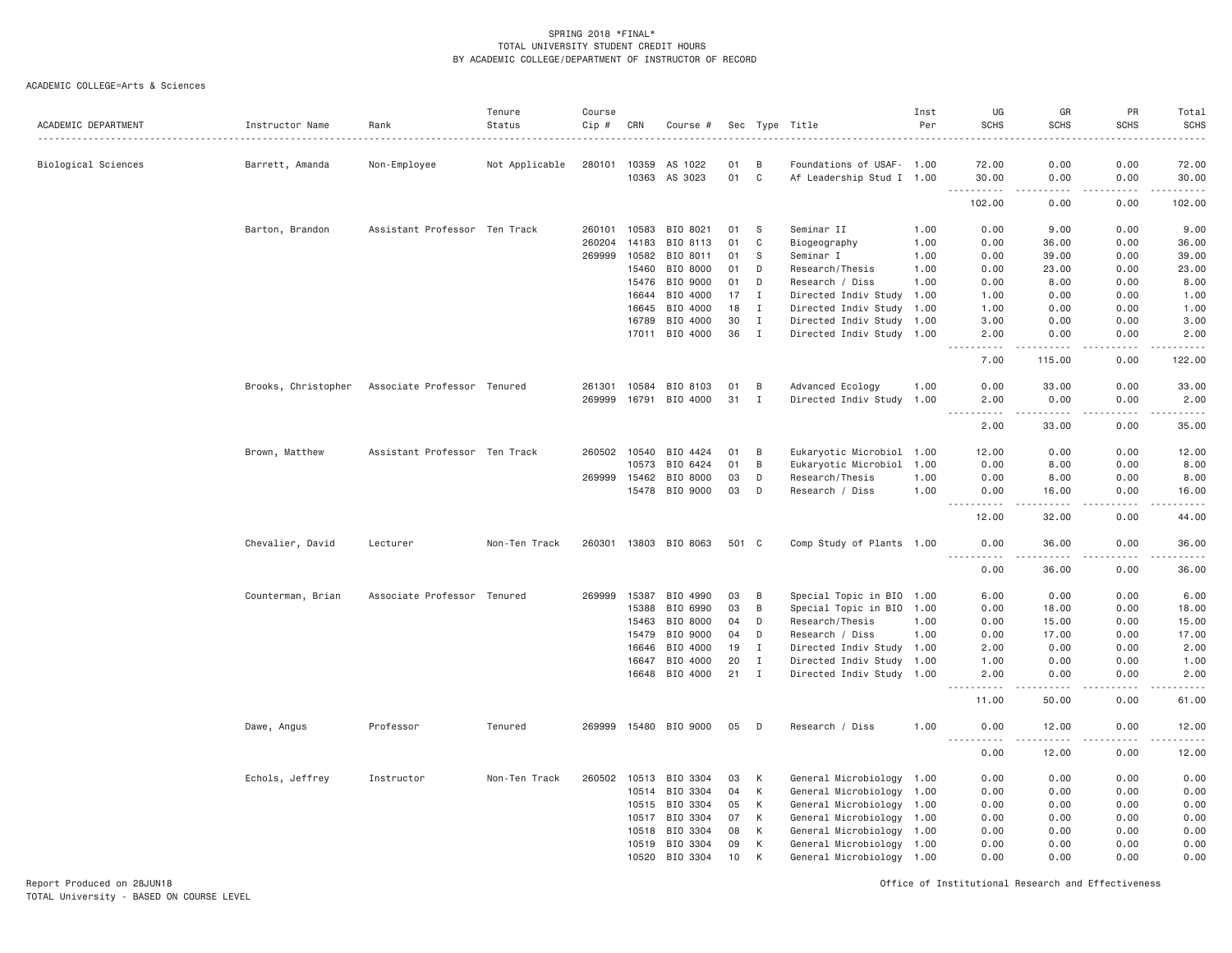|                     |                 |                             | Tenure         | Course |       |                       |                  |              |                                                        | Inst | UG                    | GR             | <b>PR</b>     | Total                       |
|---------------------|-----------------|-----------------------------|----------------|--------|-------|-----------------------|------------------|--------------|--------------------------------------------------------|------|-----------------------|----------------|---------------|-----------------------------|
| ACADEMIC DEPARTMENT | Instructor Name | Rank                        | Status         | Cip #  | CRN   | Course #              |                  |              | Sec Type Title                                         | Per  | <b>SCHS</b>           | <b>SCHS</b>    | <b>SCHS</b>   | <b>SCHS</b>                 |
|                     |                 |                             |                |        |       |                       |                  |              |                                                        |      |                       |                |               | $\sim$ $\sim$ $\sim$ $\sim$ |
| Biological Sciences | Echols, Jeffrey | Instructor                  | Non-Ten Track  | 260502 | 14168 | BIO 3304              | 11               | К            | General Microbiology 1.00                              |      | 0.00                  | 0.00           | 0.00          | 0.00                        |
|                     |                 |                             |                | 260701 | 10425 | BIO 1004              | 01               | C            | Anatomy & Physiology 1.00                              |      | 784.00                | 0.00           | 0.00          | 784.00                      |
|                     |                 |                             |                |        | 10426 | BIO 1004              | 02               | К            | Anatomy & Physiology 1.00                              |      | 0.00                  | 0.00           | 0.00          | 0.00                        |
|                     |                 |                             |                |        | 10427 | BIO 1004              | 03               | К            | Anatomy & Physiology 1.00                              |      | 0.00                  | 0.00           | 0.00          | 0.00                        |
|                     |                 |                             |                |        | 10428 | BIO 1004              | 04               | К            | Anatomy & Physiology 1.00                              |      | 0.00                  | 0.00           | 0.00          | 0.00                        |
|                     |                 |                             |                |        | 10429 | BIO 1004              | 05               | К            | Anatomy & Physiology 1.00                              |      | 0.00                  | 0.00           | 0.00          | 0.00                        |
|                     |                 |                             |                |        | 10430 | BIO 1004              | 06               | К            | Anatomy & Physiology 1.00                              |      | 0.00                  | 0.00           | 0.00          | 0.00                        |
|                     |                 |                             |                |        | 10431 | BIO 1004              | 07               | К            | Anatomy & Physiology                                   | 1.00 | 0.00                  | 0.00           | 0.00          | 0.00                        |
|                     |                 |                             |                |        | 10433 | BIO 1004              | 09               | K            | Anatomy & Physiology 1.00                              |      | 0.00                  | 0.00           | 0.00          | 0.00                        |
|                     |                 |                             |                |        |       |                       |                  |              |                                                        |      | 784.00                | 0.00           | 0.00          | .<br>784.00                 |
|                     | Ervin, Gary     | Professor                   | Tenured        | 261305 | 10535 | BIO 4233              | 01               | C            | Living w Global Chan 1.00                              |      | 135.00                | 0.00           | 0.00          | 135.00                      |
|                     |                 |                             |                | 269999 | 15465 | BIO 8000              | 06               | D            | Research/Thesis                                        | 1.00 | 0.00                  | 14.00          | 0.00          | 14.00                       |
|                     |                 |                             |                |        | 15481 | BIO 9000              | 06               | D            | Research / Diss                                        | 1.00 | 0.00                  | 22.00          | 0.00          | 22.00                       |
|                     |                 |                             |                |        |       |                       |                  |              |                                                        |      | 135.00                | 36.00          | 0.00          | 171.00                      |
|                     | Fogarty, Jarrod | Instructor                  | Non-Ten Track  | 240102 | 13744 | IDS 4111              | 201 C            |              | Professional Seminar 1.00                              |      | 18.00                 | 0.00           | 0.00          | 18.00                       |
|                     |                 |                             |                | 260701 | 13656 | BIO 1023              | 201              | B            | Plants & Humans                                        | 1.00 | 36.00                 | 0.00           | 0.00          | 36.00                       |
|                     |                 |                             |                | 270501 | 13747 | MA 2113               | 201              | $\mathbf{C}$ | Intro to Stats                                         | 1.00 | 42.00                 | 0.00           | 0.00          | 42.00                       |
|                     |                 |                             |                |        | 13748 | MA 2113               |                  | 202 C        | Intro to Stats                                         | 1,00 | 27,00                 | 0.00           | 0.00          | 27.00                       |
|                     |                 |                             |                |        | 13782 | ST 2113               |                  | 201 C        | Intro to Stats                                         | 1.00 | 3.00                  | 0.00           | 0.00          | 3.00                        |
|                     |                 |                             |                |        |       | 13783 ST 2113         | 202 C            |              | Intro to Stats                                         | 1.00 | 9.00                  | 0.00           | 0.00          | 9.00                        |
|                     |                 |                             |                |        |       |                       |                  |              |                                                        |      | $- - - - -$<br>135.00 | .<br>0.00      | .<br>0.00     | .<br>135.00                 |
|                     | Gordon, Donna   | Associate Professor Tenured |                | 260101 | 13805 | BIO 8191              | 501              | <sub>S</sub> | Seminar in General B 1.00                              |      | 0.00                  | 1.00           | 0.00          | 1.00                        |
|                     |                 |                             |                | 260401 | 13802 | BIO 8033              | 501              | C            | Adv. Cell Biology                                      | 1.00 | 0.00                  | 39.00          | 0.00          | 39.00                       |
|                     |                 |                             |                | 260706 | 14182 | BIO 6114              | 01               | B            | Cellular Physiology                                    | 1.00 | 0.00                  | 12.00          | 0.00          | 12.00                       |
|                     |                 |                             |                | 260903 | 14179 | BIO 4114              | 01               | B            | Cellular Physiology                                    | 1.00 | 16.00                 | 0.00           | 0.00          | 16.00                       |
|                     |                 |                             |                |        | 14180 | BIO 4114              | H <sub>0</sub> 1 | B            | Cellular Physiology                                    | 1.00 | 8.00                  | 0.00           | 0.00          | 8.00                        |
|                     |                 |                             |                | 269999 | 15466 | BIO 8000              | 07               | D            | Research/Thesis                                        | 1.00 | 0.00                  | 3.00           | 0.00          | 3.00                        |
|                     |                 |                             |                |        | 16486 |                       |                  | $\mathbf{I}$ |                                                        |      | 1.00                  | 0.00           | 0.00          |                             |
|                     |                 |                             |                |        | 16490 | BIO 4000<br>BIO 4000  | 15<br>16         | $\mathbf{I}$ | Directed Indiv Study 1.00                              |      | 1.00                  | 0.00           | 0.00          | 1.00<br>1.00                |
|                     |                 |                             |                |        | 16653 | BIO 4000              |                  | $\mathbf{I}$ | Directed Indiv Study 1.00                              |      |                       | 0.00           | 0.00          |                             |
|                     |                 |                             |                |        | 16788 | BIO 4000              | 26<br>29         | $\mathbf{I}$ | Directed Indiv Study 1.00<br>Directed Indiv Study 1.00 |      | 2.00<br>2.00          | 0.00           | 0.00          | 2.00<br>2.00                |
|                     |                 |                             |                |        |       |                       |                  |              |                                                        |      | .<br>30.00            | .<br>55.00     | $  -$<br>0.00 | $- - - - -$<br>85.00        |
|                     | Graham, Tonya   | Non-Faculty                 | Not Applicable |        |       | 510808 11168 CVM 3212 | 01 C             |              | Anesthesiology: Vet T 0.50                             |      | 27.00                 | 0.00           | 0.00          | 27.00                       |
|                     |                 |                             |                |        |       |                       |                  |              |                                                        |      | -----<br>27.00        | $   -$<br>0.00 | 0.00          | .<br>27.00                  |
|                     | Holder, Thomas  | Instructor                  | Non-Ten Track  | 260101 | 10471 | BIO 1144              | 01               | C            | Biology II-SI                                          | 1.00 | 444.00                | 0.00           | 0.00          | 444.00                      |
|                     |                 |                             |                |        | 10473 | BIO 1144              | 03               | C            | Biology II- SI                                         | 1.00 | 728.00                | 0.00           | 0.00          | 728.00                      |
|                     |                 |                             |                |        | 10475 | BIO 1144              | 05               | К            | Biology II                                             | 0.50 | 0.00                  | 0.00           | 0.00          | 0.00                        |
|                     |                 |                             |                |        | 10476 | BIO 1144              | 06               | K            | Biology II                                             | 0.50 | 0.00                  | 0.00           | 0.00          | 0.00                        |
|                     |                 |                             |                |        | 10477 | BIO 1144              | 07               |              |                                                        | 0.50 | 0.00                  | 0.00           | 0.00          |                             |
|                     |                 |                             |                |        |       |                       |                  | К            | Biology II                                             |      |                       |                |               | 0.00                        |
|                     |                 |                             |                |        | 10478 | BIO 1144              | 08               | К            | Biology II                                             | 0.50 | 0.00                  | 0.00           | 0.00          | 0.00                        |
|                     |                 |                             |                |        | 10479 | BIO 1144              | 09               | К            | Biology II                                             | 0.50 | 0.00                  | 0.00           | 0.00          | 0.00                        |
|                     |                 |                             |                |        | 10480 | BIO 1144              | 10               | К            | Biology II                                             | 0.50 | 0.00                  | 0.00           | 0.00          | 0.00                        |
|                     |                 |                             |                |        | 10481 | BIO 1144              | 11               | К            | Biology II                                             | 0.50 | 0.00                  | 0.00           | 0.00          | 0.00                        |
|                     |                 |                             |                |        | 10482 | BIO 1144              | 12               | K            | Biology II                                             | 0.50 | 0.00                  | 0.00           | 0.00          | 0.00                        |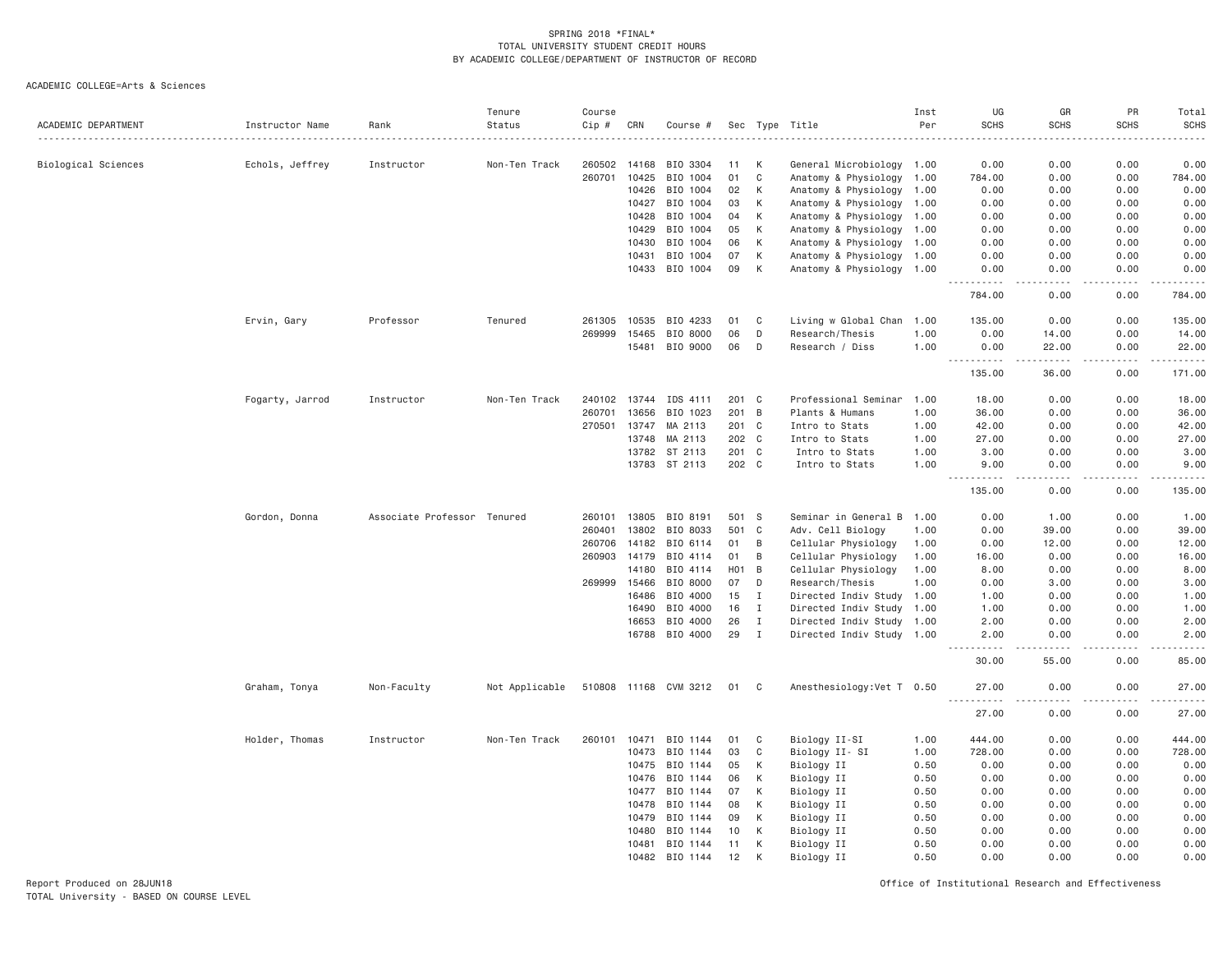| ACADEMIC DEPARTMENT | Instructor Name | Rank                          | Tenure<br>Status | Course<br>Cip # | CRN   | Course #              | Sec |              | Type Title                | Inst<br>Per | UG<br><b>SCHS</b>                                                                                                                                                        | GR<br><b>SCHS</b> | PR<br><b>SCHS</b> | Total<br><b>SCHS</b> |
|---------------------|-----------------|-------------------------------|------------------|-----------------|-------|-----------------------|-----|--------------|---------------------------|-------------|--------------------------------------------------------------------------------------------------------------------------------------------------------------------------|-------------------|-------------------|----------------------|
|                     |                 |                               |                  |                 |       |                       |     |              |                           |             |                                                                                                                                                                          |                   |                   |                      |
| Biological Sciences | Holder, Thomas  | Instructor                    | Non-Ten Track    | 260101          | 10483 | BIO 1144              | 13  | К            | Biology II                | 0.50        | 0.00                                                                                                                                                                     | 0.00              | 0.00              | 0.00                 |
|                     |                 |                               |                  |                 | 10484 | BIO 1144              | 14  | К            | Biology II                | 0.50        | 0.00                                                                                                                                                                     | 0.00              | 0.00              | 0.00                 |
|                     |                 |                               |                  |                 | 10485 | BIO 1144              | 15  | К            | Biology II                | 0.50        | 0.00                                                                                                                                                                     | 0.00              | 0.00              | 0.00                 |
|                     |                 |                               |                  |                 | 10486 | BIO 1144              | 16  | К            | Biology II                | 0.50        | 0.00                                                                                                                                                                     | 0.00              | 0.00              | 0.00                 |
|                     |                 |                               |                  |                 | 10487 | BIO 1144              | 17  | К            | Biology II                | 0.50        | 0.00                                                                                                                                                                     | 0.00              | 0.00              | 0.00                 |
|                     |                 |                               |                  |                 | 10488 | BIO 1144              | 18  | К            | Biology II                | 0.50        | 0.00                                                                                                                                                                     | 0.00              | 0.00              | 0.00                 |
|                     |                 |                               |                  |                 | 10489 | BIO 1144              | 19  | К            | Biology II                | 0.50        | 0.00                                                                                                                                                                     | 0.00              | 0.00              | 0.00                 |
|                     |                 |                               |                  |                 | 10490 | BIO 1144              | 20  | К            | Biology II                | 0.50        | 0.00                                                                                                                                                                     | 0.00              | 0.00              | 0.00                 |
|                     |                 |                               |                  | 260301          | 10493 | BIO 2213              | 01  | C            | Survey Plant Kingdom      | 1.00        | 81.00                                                                                                                                                                    | 0.00              | 0.00              | 81.00                |
|                     |                 |                               |                  |                 | 10494 | BIO 2213              | 02  | К            | Survey Plant Kingdom      | 1.00        | 0.00                                                                                                                                                                     | 0.00              | 0.00              | 0.00                 |
|                     |                 |                               |                  |                 | 14170 | BIO 2113              | 02  | К            | Plant Biology             | 1.00        | 0.00                                                                                                                                                                     | 0.00              | 0.00              | 0.00                 |
|                     |                 |                               |                  |                 | 14171 | BIO 2113              | 03  | К            | Plant Biology             | 1.00        | 0.00                                                                                                                                                                     | 0.00              | 0.00              | 0.00                 |
|                     |                 |                               |                  | 260701          | 10522 | BIO 3524              | 01  | C            | Biol Of Vertebrates       | 1.00        | 212.00                                                                                                                                                                   | 0.00              | 0.00              | 212.00               |
|                     |                 |                               |                  |                 | 10523 | BIO 3524              | 02  | К            | Biol Of Vertebrates       | 1.00        | 0.00                                                                                                                                                                     | 0.00              | 0.00              | 0.00                 |
|                     |                 |                               |                  |                 | 10524 | BIO 3524              | 03  | K            | Biol Of Vertebrates       | 1.00        | 0.00<br>.                                                                                                                                                                | 0.00              | 0.00              | 0.00                 |
|                     |                 |                               |                  |                 |       |                       |     |              |                           |             | 1465.00                                                                                                                                                                  | 0.00              | 0.00              | 1465.00              |
|                     | Jolley, Rachel  | Non-Employee                  | Not Applicable   |                 |       | 261102 13804 BIO 8093 |     | 501 C        | Experm Bio & Biostat 1.00 |             | 0.00                                                                                                                                                                     | 45.00             | 0.00              | 45.00                |
|                     |                 |                               |                  |                 |       |                       |     |              |                           |             | .<br>0.00                                                                                                                                                                | ----<br>45.00     | .<br>0.00         | 45.00                |
|                     | Jordan, Heather | Assistant Professor Ten Track |                  | 269999          | 15389 | BIO 4990              | 02  | C            | Special Topic in BIO 1.00 |             | 24.00                                                                                                                                                                    | 0.00              | 0.00              | 24.00                |
|                     |                 |                               |                  |                 | 15390 | BIO 6990              | 02  | C            | Special Topic in BIO      | 1.00        | 0.00                                                                                                                                                                     | 9.00              | 0.00              | 9.00                 |
|                     |                 |                               |                  |                 | 15467 | BIO 8000              | 08  | D            | Research/Thesis           | 1.00        | 0.00                                                                                                                                                                     | 2.00              | 0.00              | 2.00                 |
|                     |                 |                               |                  |                 | 15483 | BIO 9000              | 08  | D            | Research / Diss           | 1.00        | 0.00                                                                                                                                                                     | 28.00             | 0.00              | 28.00                |
|                     |                 |                               |                  |                 |       |                       |     |              |                           |             | <u>.</u><br>24.00                                                                                                                                                        | -----<br>39.00    | -----<br>0.00     | .<br>63.00           |
|                     | Kaplan, Evan    | Instructor                    | Non-Ten Track    | 260101          | 10456 | BIO 1134              | 01  | C            | Biology I-SI              | 1.00        | 820.00                                                                                                                                                                   | 0.00              | 0.00              | 820.00               |
|                     |                 |                               |                  | 260401          | 10492 | BIO 2103              | 01  | C            | Cell Biology              | 1.00        | 648.00                                                                                                                                                                   | 0.00              | 0.00              | 648.00               |
|                     |                 |                               |                  | 511005          | 10536 | BIO 4303              | 01  | B            | Bioinstrumentation        | 1.00        | 60.00<br>$- - -$<br>$\frac{1}{2} \left( \frac{1}{2} \right) \left( \frac{1}{2} \right) \left( \frac{1}{2} \right) \left( \frac{1}{2} \right) \left( \frac{1}{2} \right)$ | 0.00<br>$- - -$   | 0.00              | 60.00<br>-----       |
|                     |                 |                               |                  |                 |       |                       |     |              |                           |             | 1528.00                                                                                                                                                                  | 0.00              | 0.00              | 1528.00              |
|                     | Klink, Vincent  | Associate Professor Tenured   |                  | 260307          | 10533 | BIO 4214              | 01  | C            | Gen Plant Physiology 1.00 |             | 84.00                                                                                                                                                                    | 0.00              | 0.00              | 84.00                |
|                     |                 |                               |                  |                 | 10534 | BIO 4214              | 02  | К            | Gen Plant Physiology      | 1.00        | 0.00                                                                                                                                                                     | 0.00              | 0.00              | 0.00                 |
|                     |                 |                               |                  |                 | 10567 | BIO 6214              | 01  | C            | Gen Plant Physiology 1.00 |             | 0.00                                                                                                                                                                     | 8.00              | 0.00              | 8.00                 |
|                     |                 |                               |                  |                 | 10568 | BIO 6214              | 02  | K            | Gen Plant Physiology      | 1.00        | 0.00                                                                                                                                                                     | 0.00              | 0.00              | 0.00                 |
|                     |                 |                               |                  | 269999          | 15484 | BIO 9000              | 09  | D            | Research / Diss           | 1.00        | 0.00                                                                                                                                                                     | 34.00             | 0.00              | 34.00                |
|                     |                 |                               |                  |                 | 16338 | BIO 4000              | 03  | $\mathbf{I}$ | Directed Indiv Study 1.00 |             | 2.00                                                                                                                                                                     | 0.00              | 0.00              | 2.00                 |
|                     |                 |                               |                  |                 | 16339 | BIO 4000              | 04  | I            | Directed Indiv Study 1.00 |             | 2.00                                                                                                                                                                     | 0.00              | 0.00              | 2.00                 |
|                     |                 |                               |                  |                 | 16343 | BIO 4000              | 07  | I            | Directed Indiv Study 1.00 |             | 3.00                                                                                                                                                                     | 0.00              | 0.00              | 3.00                 |
|                     |                 |                               |                  |                 | 16344 | BIO 4000              | 08  | $\mathbf I$  | Directed Indiv Study      | 1.00        | 2.00                                                                                                                                                                     | 0.00              | 0.00              | 2.00                 |
|                     |                 |                               |                  |                 | 16447 | BIO 4000              | 12  | $\mathbf{I}$ | Directed Indiv Study 1.00 |             | 1.00                                                                                                                                                                     | 0.00              | 0.00              | 1.00                 |
|                     |                 |                               |                  |                 | 16448 | BIO 4000              | 13  | $\mathbf{I}$ | Directed Indiv Study 1.00 |             | 1.00                                                                                                                                                                     | 0.00              | 0.00              | 1.00                 |
|                     |                 |                               |                  |                 | 16449 | BIO 4000              | 14  | $\mathbf{I}$ | Directed Indiv Study 1.00 |             | 2.00                                                                                                                                                                     | 0.00              | 0.00              | 2.00                 |
|                     |                 |                               |                  |                 | 16650 | BIO 4000              | 23  | $\mathbf{I}$ | Directed Indiv Study 1.00 |             | 1.00                                                                                                                                                                     | 0.00              | 0.00              | 1.00                 |
|                     |                 |                               |                  |                 | 16651 | BIO 4000              | 24  | $\mathbf{I}$ | Directed Indiv Study 1.00 |             | 3.00<br>.                                                                                                                                                                | 0.00              | 0.00<br>.         | 3.00                 |
|                     |                 |                               |                  |                 |       |                       |     |              |                           |             | 101.00                                                                                                                                                                   | 42.00             | 0.00              | 143.00               |
|                     | Li, Ling        | Assistant Professor Ten Track |                  | 269999          |       | 15485 BIO 9000        | 10  | D            | Research / Diss           | 1.00        | 0.00                                                                                                                                                                     | 15.00             | 0.00              | 15.00                |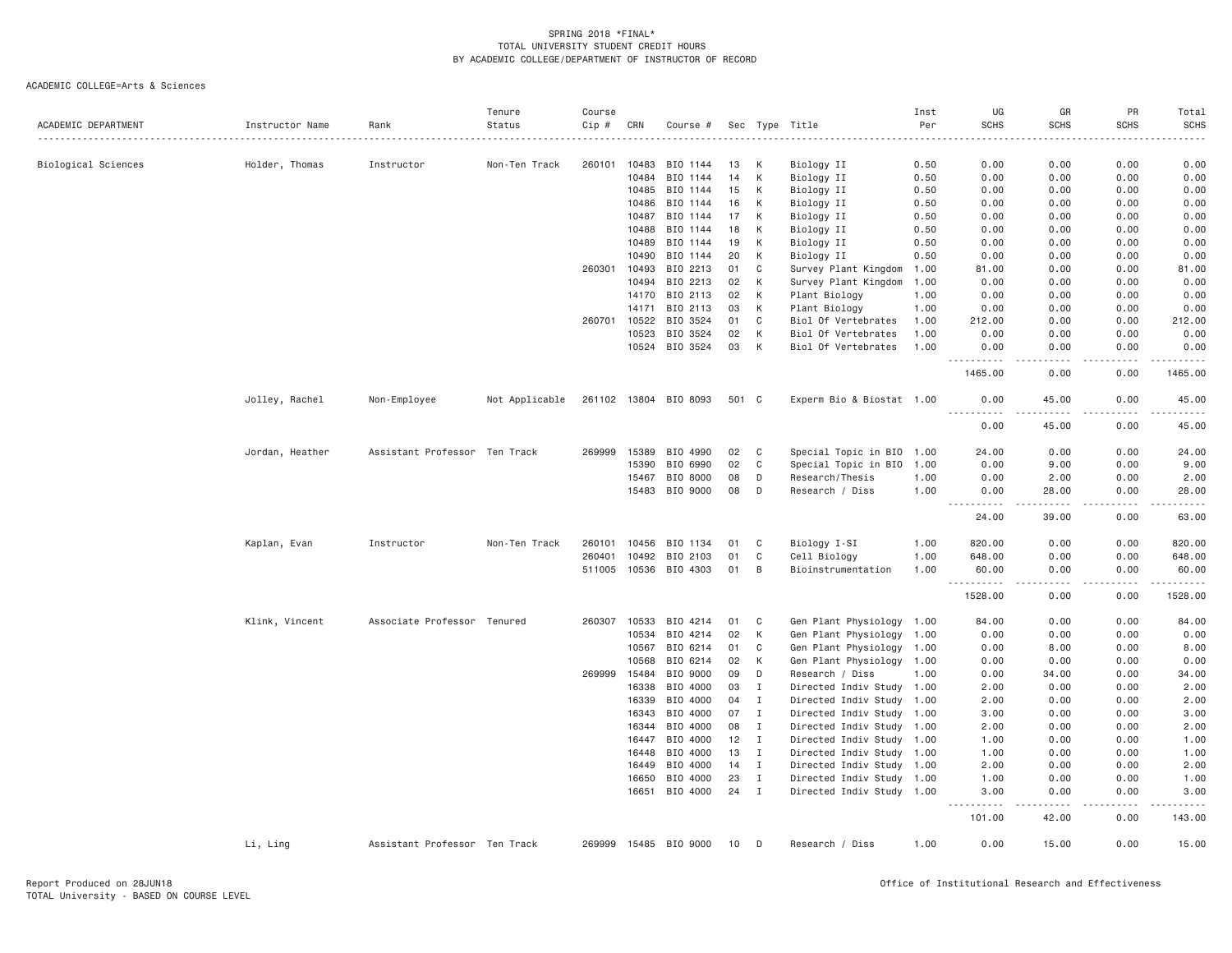| ACADEMIC DEPARTMENT | Instructor Name   | Rank                              | Tenure<br>Status | Course<br>Cip # | CRN   | Course # |    |              | Sec Type Title            | Inst<br>Per | UG<br><b>SCHS</b>                                                                                 | GR<br><b>SCHS</b>                   | PR<br><b>SCHS</b> | Total<br><b>SCHS</b><br>$\frac{1}{2} \left( \frac{1}{2} \right) \left( \frac{1}{2} \right) \left( \frac{1}{2} \right) \left( \frac{1}{2} \right) \left( \frac{1}{2} \right)$ |
|---------------------|-------------------|-----------------------------------|------------------|-----------------|-------|----------|----|--------------|---------------------------|-------------|---------------------------------------------------------------------------------------------------|-------------------------------------|-------------------|------------------------------------------------------------------------------------------------------------------------------------------------------------------------------|
|                     |                   |                                   |                  |                 |       |          |    |              |                           |             |                                                                                                   |                                     |                   |                                                                                                                                                                              |
|                     |                   |                                   |                  |                 |       |          |    |              |                           |             | 0.00                                                                                              | 15.00                               | 0.00              | 15.00                                                                                                                                                                        |
| Biological Sciences | Liu, Bin          | Research Assist Pro Non-Ten Track |                  | 260701          | 10495 | BIO 3014 | 01 | C            | Human Physiology          | 1.00        | 1436.00                                                                                           | 0.00                                | 0.00              | 1436.00                                                                                                                                                                      |
|                     |                   |                                   |                  |                 | 10497 | BIO 3014 | 03 | К            | Human Physiology          | 1.00        | 0.00                                                                                              | 0.00                                | 0.00              | 0.00                                                                                                                                                                         |
|                     |                   |                                   |                  |                 | 10498 | BIO 3014 | 04 | К            | Human Physiology          | 1.00        | 0.00                                                                                              | 0.00                                | 0.00              | 0.00                                                                                                                                                                         |
|                     |                   |                                   |                  |                 | 10499 | BIO 3014 | 05 | К            | Human Physiology          | 1.00        | 0.00                                                                                              | 0.00                                | 0.00              | 0.00                                                                                                                                                                         |
|                     |                   |                                   |                  |                 | 10500 | BIO 3014 | 06 | K            | Human Physiology          | 1.00        | 0.00                                                                                              | 0.00                                | 0.00              | 0.00                                                                                                                                                                         |
|                     |                   |                                   |                  |                 | 10501 | BIO 3014 | 07 | К            | Human Physiology          | 1.00        | 0.00                                                                                              | 0.00                                | 0.00              | 0.00                                                                                                                                                                         |
|                     |                   |                                   |                  |                 | 10502 | BIO 3014 | 08 | К            | Human Physiology          | 1.00        | 0.00                                                                                              | 0.00                                | 0.00              | 0.00                                                                                                                                                                         |
|                     |                   |                                   |                  |                 | 10503 | BIO 3014 | 09 | К            | Human Physiology          | 1.00        | 0.00                                                                                              | 0.00                                | 0.00              | 0.00                                                                                                                                                                         |
|                     |                   |                                   |                  |                 | 10504 | BIO 3014 | 10 | К            | Human Physiology          | 1.00        | 0.00                                                                                              | 0.00                                | 0.00              | 0.00                                                                                                                                                                         |
|                     |                   |                                   |                  |                 | 10506 | BIO 3014 | 12 | К            | Human Physiology          | 1.00        | 0.00                                                                                              | 0.00                                | 0.00              | 0.00                                                                                                                                                                         |
|                     |                   |                                   |                  |                 | 14174 | BIO 3014 | 13 | К            | Human Physiology          | 1.00        | 0.00                                                                                              | 0.00                                | 0.00              | 0.00                                                                                                                                                                         |
|                     |                   |                                   |                  |                 | 14175 | BIO 3014 | 14 | К            | Human Physiology          | 1.00        | 0.00<br>.                                                                                         | 0.00<br>$\sim$ $\sim$ $\sim$ $\sim$ | 0.00<br>.         | 0.00<br>$- - - - - -$                                                                                                                                                        |
|                     |                   |                                   |                  |                 |       |          |    |              |                           |             | 1436.00                                                                                           | 0.00                                | 0.00              | 1436.00                                                                                                                                                                      |
|                     | McCurdy, Victoria | Instructor                        | Non-Ten Track    | 260101          | 10457 | BIO 1134 | 02 | C            | Biology I-SI              | 1.00        | 812.00                                                                                            | 0.00                                | 0.00              | 812.00                                                                                                                                                                       |
|                     |                   |                                   |                  |                 | 10458 | BIO 1134 | 03 | К            | Biology I                 | 0.50        | 0.00                                                                                              | 0.00                                | 0.00              | 0.00                                                                                                                                                                         |
|                     |                   |                                   |                  |                 | 10459 | BIO 1134 | 04 | K            | Biology I                 | 0.50        | 0.00                                                                                              | 0.00                                | 0.00              | 0.00                                                                                                                                                                         |
|                     |                   |                                   |                  |                 | 10460 | BIO 1134 | 05 | К            | Biology I                 | 0.50        | 0.00                                                                                              | 0.00                                | 0.00              | 0.00                                                                                                                                                                         |
|                     |                   |                                   |                  |                 | 10461 | BIO 1134 | 06 | К            | Biology I                 | 0.50        | 0.00                                                                                              | 0.00                                | 0.00              | 0.00                                                                                                                                                                         |
|                     |                   |                                   |                  |                 | 10462 | BIO 1134 | 07 | К            | Biology I                 | 0.50        | 0.00                                                                                              | 0.00                                | 0.00              | 0.00                                                                                                                                                                         |
|                     |                   |                                   |                  |                 | 10463 | BIO 1134 | 08 | К            | Biology I                 | 0.50        | 0.00                                                                                              | 0.00                                | 0.00              | 0.00                                                                                                                                                                         |
|                     |                   |                                   |                  |                 | 10464 | BIO 1134 | 09 | K            | Biology I                 | 0.50        | 0.00                                                                                              | 0.00                                | 0.00              | 0.00                                                                                                                                                                         |
|                     |                   |                                   |                  |                 | 10465 | BIO 1134 | 10 | К            | Biology I                 | 0.50        | 0.00                                                                                              | 0.00                                | 0.00              | 0.00                                                                                                                                                                         |
|                     |                   |                                   |                  |                 | 10466 | BIO 1134 | 11 | К            | Biology I                 | 0.50        | 0.00                                                                                              | 0.00                                | 0.00              | 0.00                                                                                                                                                                         |
|                     |                   |                                   |                  |                 | 14163 | BIO 1134 | 15 | К            | Biology I                 | 0.50        | 0.00                                                                                              | 0.00                                | 0.00              | 0.00                                                                                                                                                                         |
|                     |                   |                                   |                  |                 | 14164 | BIO 1134 | 16 | K            | Biology I                 | 0.50        | 0.00                                                                                              | 0.00                                | 0.00              | 0.00                                                                                                                                                                         |
|                     |                   |                                   |                  |                 | 14165 | BIO 1134 | 17 | K            | Biology I                 | 0.50        | 0.00                                                                                              | 0.00                                | 0.00              | 0.00                                                                                                                                                                         |
|                     |                   |                                   |                  |                 | 14167 | BIO 1134 | 19 | К            | Biology I                 | 0.50        | 0.00                                                                                              | 0.00                                | 0.00              | 0.00                                                                                                                                                                         |
|                     |                   |                                   |                  | 260507          | 10537 | BIO 4413 | 01 | C            | Immunology                | 0.50        | 312.00                                                                                            | 0.00                                | 0.00              | 312.00                                                                                                                                                                       |
|                     |                   |                                   |                  |                 | 10570 | BIO 6413 | 01 | C            | Immunology                | 0.50        | 0.00                                                                                              | 7.50                                | 0.00              | 7.50                                                                                                                                                                         |
|                     |                   |                                   |                  | 260804          | 12191 | GNS 6133 | 01 | C            | Human Genetics            | 0.50        | 0.00                                                                                              | 1.50                                | 0.00              | 1.50                                                                                                                                                                         |
|                     |                   |                                   |                  | 260806          | 10528 | BIO 4133 | 01 | C            | Human Genetics            | 1.00        | 579.00                                                                                            | 0.00                                | 0.00              | 579.00                                                                                                                                                                       |
|                     |                   |                                   |                  |                 | 10563 | BIO 6133 | 01 | C            | Human Genetics            | 1.00        | 0.00                                                                                              | 6.00                                | 0.00              | 6.00                                                                                                                                                                         |
|                     |                   |                                   |                  |                 | 12190 | GNS 4133 | 01 | C            | Human Genetics            | 0.50        | 24.00<br>$\frac{1}{2} \left( \frac{1}{2} \right) \frac{1}{2} \left( \frac{1}{2} \right)$<br>----- | 0.00<br>.                           | 0.00<br>.         | 24.00<br>.                                                                                                                                                                   |
|                     |                   |                                   |                  |                 |       |          |    |              |                           |             | 1727.00                                                                                           | 15.00                               | 0.00              | 1742.00                                                                                                                                                                      |
|                     | Outlaw, Diana     | Associate Professor Tenured       |                  | 260706          | 10547 | BIO 4514 | 01 | C            | Animal Physiology         | 1.00        | 420.00                                                                                            | 0.00                                | 0.00              | 420.00                                                                                                                                                                       |
|                     |                   |                                   |                  |                 | 10578 | BIO 6514 | 01 | C            | Animal Physiology         | 1.00        | 0.00                                                                                              | 48.00                               | 0.00              | 48.00                                                                                                                                                                        |
|                     |                   |                                   |                  |                 | 10579 | BIO 6514 | 02 | К            | Animal Physiology         | 0.50        | 0.00                                                                                              | 0.00                                | 0.00              | 0.00                                                                                                                                                                         |
|                     |                   |                                   |                  |                 | 10580 | BIO 6514 | 03 | K            | Animal Physiology         | 0.50        | 0.00                                                                                              | 0.00                                | 0.00              | 0.00                                                                                                                                                                         |
|                     |                   |                                   |                  |                 | 10581 | BIO 6514 | 04 | К            | Animal Physiology         | 0.50        | 0.00                                                                                              | 0.00                                | 0.00              | 0.00                                                                                                                                                                         |
|                     |                   |                                   |                  | 260804          | 12191 | GNS 6133 | 01 | $\mathbb C$  | Human Genetics            | 0.50        | 0.00                                                                                              | 1.50                                | 0.00              | 1.50                                                                                                                                                                         |
|                     |                   |                                   |                  | 260806          | 12190 | GNS 4133 | 01 | C            | Human Genetics            | 0.50        | 24.00                                                                                             | 0.00                                | 0.00              | 24.00                                                                                                                                                                        |
|                     |                   |                                   |                  | 269999          | 15470 | BIO 8000 | 11 | D            | Research/Thesis           | 1,00        | 0.00                                                                                              | 4.00                                | 0.00              | 4.00                                                                                                                                                                         |
|                     |                   |                                   |                  |                 | 15486 | BIO 9000 | 11 | D            | Research / Diss           | 1.00        | 0.00                                                                                              | 2.00                                | 0.00              | 2.00                                                                                                                                                                         |
|                     |                   |                                   |                  |                 | 16649 | BIO 4000 | 22 | $\mathbf{I}$ | Directed Indiv Study 1.00 |             | 4.00                                                                                              | 0.00                                | 0.00              | 4.00                                                                                                                                                                         |
|                     |                   |                                   |                  |                 | 16706 | BIO 4000 | 27 | Ι            | Directed Indiv Study 1.00 |             | 2.00                                                                                              | 0.00                                | 0.00              | 2.00                                                                                                                                                                         |
|                     |                   |                                   |                  |                 | 16792 | BIO 4000 | 32 | $\mathbf I$  | Directed Indiv Study 1.00 |             | 4.00                                                                                              | 0.00                                | 0.00              | 4.00                                                                                                                                                                         |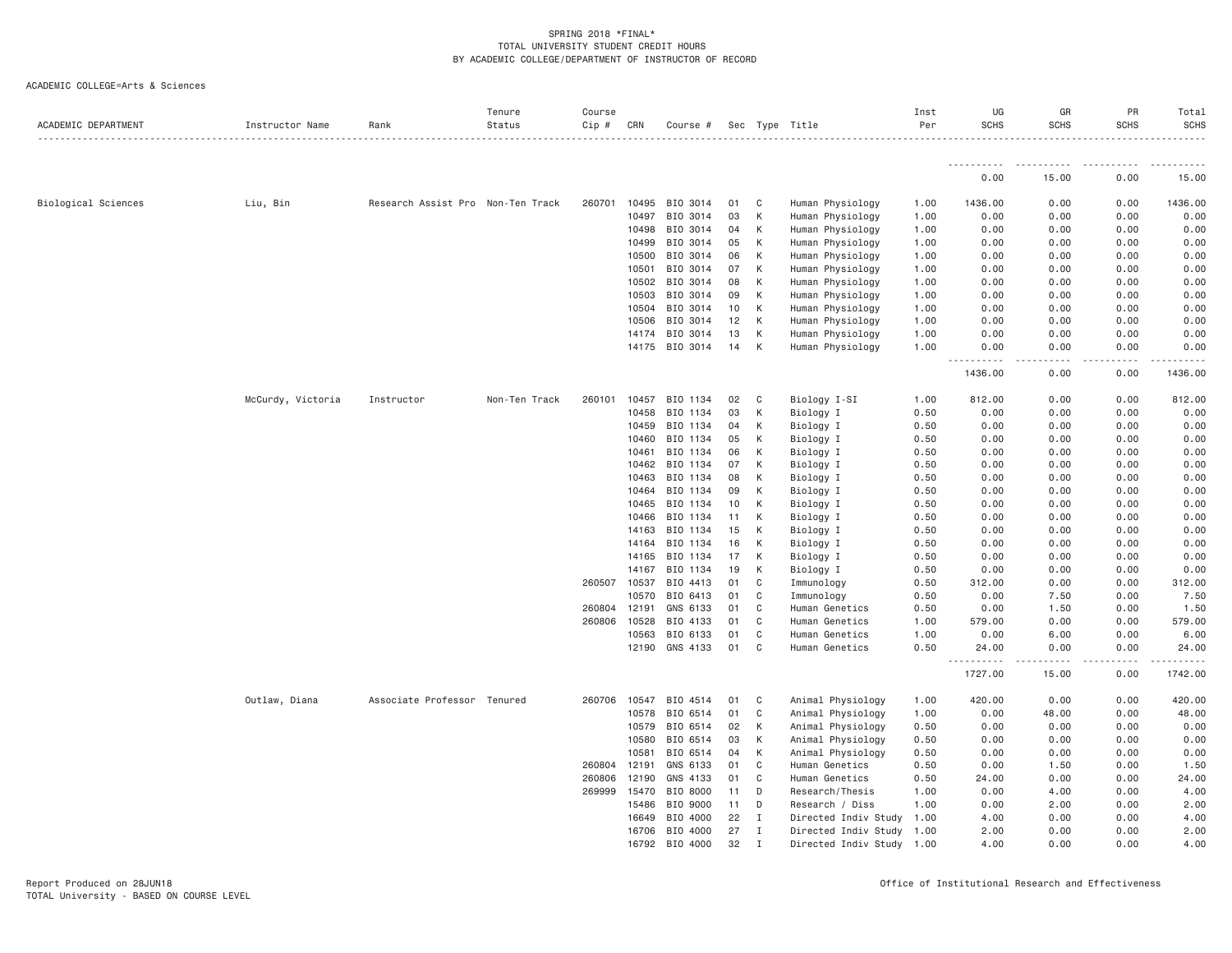ACADEMIC COLLEGE=Arts & Sciences

| ACADEMIC DEPARTMENT        | Instructor Name  | Rank                              | Tenure<br>Status | Course<br>$Cip$ # | CRN   | Course #       |       |              | Sec Type Title            | Inst<br>Per | UG<br><b>SCHS</b>                         | GR<br><b>SCHS</b> | PR<br><b>SCHS</b>     | Total<br><b>SCHS</b> |
|----------------------------|------------------|-----------------------------------|------------------|-------------------|-------|----------------|-------|--------------|---------------------------|-------------|-------------------------------------------|-------------------|-----------------------|----------------------|
|                            |                  |                                   |                  |                   |       |                |       |              |                           |             | .                                         |                   |                       |                      |
|                            |                  |                                   |                  |                   |       |                |       |              |                           |             | 454.00                                    | 55.50             | 0.00                  | 509.50               |
| <b>Biological Sciences</b> | Outlaw, Robert   | Instructor                        | Non-Ten Track    | 260701            | 10434 | BIO 1023       | 01    | - C          | Plants & Humans           | 1.00        | 603.00                                    | 0.00              | 0.00                  | 603.00               |
|                            |                  |                                   |                  |                   | 10435 | BIO 1023       | 02    | C            | Plants & Humans           | 1.00        | 618.00                                    | 0.00              | 0.00                  | 618.00               |
|                            |                  |                                   |                  |                   | 10436 | BIO 1023       | 03    | K            | Plants & Humans           | 1.00        | 0.00                                      | 0.00              | 0.00                  | 0.00                 |
|                            |                  |                                   |                  |                   | 10437 | BIO 1023       | 04    | K            | Plants & Humans           | 1.00        | 0.00                                      | 0.00              | 0.00                  | 0.00                 |
|                            |                  |                                   |                  |                   | 10438 | BIO 1023       | 05    | K            | Plants & Humans           | 1.00        | 0.00                                      | 0.00              | 0.00                  | 0.00                 |
|                            |                  |                                   |                  |                   | 10439 | BIO 1023       | 06    | К            | Plants & Humans           | 1.00        | 0.00                                      | 0.00              | 0.00                  | 0.00                 |
|                            |                  |                                   |                  |                   | 10440 | BIO 1023       | 07    | К            | Plants & Humans           | 1.00        | 0.00                                      | 0.00              | 0.00                  | 0.00                 |
|                            |                  |                                   |                  |                   | 10441 | BIO 1023       | 08    | К            | Plants & Humans           | 1.00        | 0.00                                      | 0.00              | 0.00                  | 0.00                 |
|                            |                  |                                   |                  |                   | 10442 | BIO 1023       | 09    | К            | Plants & Humans           | 1.00        | 0.00                                      | 0.00              | 0.00                  | 0.00                 |
|                            |                  |                                   |                  |                   | 10443 | BIO 1023       | 10    | K            | Plants & Humans           | 1.00        | 0.00                                      | 0.00              | 0.00                  | 0.00                 |
|                            |                  |                                   |                  | 260706            | 10548 | BIO 4514       | 02    | К            | Animal Physiology         | 1.00        | 0.00                                      | 0.00              | 0.00                  | 0.00                 |
|                            |                  |                                   |                  |                   | 10549 | BIO 4514       | 03    | К            | Animal Physiology         | 1.00        | 0.00                                      | 0.00              | 0.00                  | 0.00                 |
|                            |                  |                                   |                  |                   | 10550 | BIO 4514       | 04    | K            | Animal Physiology         | 1.00        | 0.00                                      | 0.00              | 0.00                  | 0.00                 |
|                            |                  |                                   |                  |                   | 10579 | BIO 6514       | 02    | K            | Animal Physiology         | 0.50        | 0.00                                      | 0.00              | 0.00                  | 0.00                 |
|                            |                  |                                   |                  |                   | 10580 | BIO 6514       | 03    | K            | Animal Physiology         | 0.50        | 0.00                                      | 0.00              | 0.00                  | 0.00                 |
|                            |                  |                                   |                  |                   | 10581 | BIO 6514       | 04    | K            | Animal Physiology         | 0.50        | 0.00<br>.<br>$   -$                       | 0.00<br>.         | 0.00<br>.             | 0.00                 |
|                            |                  |                                   |                  |                   |       |                |       |              |                           |             | 1221.00                                   | 0.00              | 0.00                  | 1221.00              |
|                            | Range, Ryan      | Assistant Professor Ten Track     |                  | 269999            |       | 15487 BIO 9000 | 12    | D            | Research / Diss           | 1.00        | 0.00                                      | 11.00             | 0.00                  | 11.00                |
|                            |                  |                                   |                  |                   |       |                |       |              |                           |             | 0.00                                      | 11.00             | 0.00                  | 11.00                |
|                            | Reese, Mary      | Clinical Assist Pro Non-Ten Track |                  | 269999            | 16927 | BIO 4000       | 33    | I            | Directed Indiv Study      | 1.00        | 2.00                                      | 0.00              | 0.00                  | 2.00                 |
|                            |                  |                                   |                  |                   | 16928 | BIO 4000       | 34    | $\mathbf{I}$ | Directed Indiv Study      | 1.00        | 2.00                                      | 0.00              | 0.00                  | 2.00                 |
|                            |                  |                                   |                  | 511005            | 10526 | BIO 4100       | B01 H |              | Med Tech Clinicals        | 1.00        | 48.00<br>$\sim$ $\sim$ $\sim$ $\sim$<br>. | 0.00              | 0.00                  | 48.00                |
|                            |                  |                                   |                  |                   |       |                |       |              |                           |             | 52.00                                     | 0.00              | 0.00                  | 52.00                |
|                            | Reichert, Nancy  | Professor                         | Tenured          | 269999            | 14192 | BIO 4990       | 01    | C            | Special Topic in BIO 1.00 |             | 12.00                                     | 0.00              | 0.00                  | 12.00                |
|                            |                  |                                   |                  |                   | 14193 | BIO 6990       | 01    | C            | Special Topic in BIO      | 1.00        | 0.00                                      | 6.00              | 0.00                  | 6.00                 |
|                            |                  |                                   |                  |                   | 15488 | BIO 9000       | 13    | D            | Research / Diss           | 1.00        | 0.00                                      | 5.00              | 0.00                  | 5.00                 |
|                            |                  |                                   |                  |                   | 16206 | BIO 8000       | 17    | D            | Research/Thesis           | 1.00        | 0.00<br>.<br>----                         | 8.00<br>-----     | 0.00                  | 8.00                 |
|                            |                  |                                   |                  |                   |       |                |       |              |                           |             | 12.00                                     | 19.00             | 0.00                  | 31.00                |
|                            | Roberts, Brandy  | Lecturer                          | Non-Ten Track    | 260502            | 10511 | BIO 3304       | 01    | C            | General Microbiology      | 1.00        | 820.00                                    | 0.00              | 0.00                  | 820.00               |
|                            |                  |                                   |                  |                   | 10512 | BIO 3304       | 02    | C            | General Microbiology      | 1.00        | 680.00                                    | 0.00              | 0.00                  | 680.00               |
|                            |                  |                                   |                  | 260503            | 10541 | BIO 4433       | 01    | C            | Prin Of Virology          | 1.00        | 186.00                                    | 0.00              | 0.00                  | 186.00               |
|                            |                  |                                   |                  |                   | 10574 | BIO 6433       | 01    | C            | Prin Of Virology          | 1.00        | 0.00                                      | 6.00              | 0.00                  | 6.00                 |
|                            |                  |                                   |                  | 260505            | 14176 | BIO 3303       | 01    | C            | Parasitology              | 1.00        | 204.00                                    | 0.00              | 0.00                  | 204.00               |
|                            |                  |                                   |                  |                   | 14177 | BIO 3303       | 02    | К            | Parasitology              | 1.00        | 0.00                                      | 0.00              | 0.00                  | 0.00                 |
|                            |                  |                                   |                  |                   | 14178 | BIO 3303       | 03    | К            | Parasitology              | 1.00        | 0.00                                      | 0.00              | 0.00                  | 0.00                 |
|                            |                  |                                   |                  |                   |       |                |       |              |                           |             | .<br>1890.00                              | $- - - -$<br>6.00 | $\frac{1}{2}$<br>0.00 | 1896.00              |
|                            | Thornton, Justin | Assistant Professor Tenured       |                  | 260503            | 10543 | BIO 4443       | 01    | C            | Bacterial Genetics        | 1.00        | 168.00                                    | 0.00              | 0.00                  | 168.00               |
|                            |                  |                                   |                  |                   | 10575 | BIO 6443       | 01    | C            | Bacterial Genetics        | 1.00        | 0.00                                      | 12.00             | 0.00                  | 12.00                |
|                            |                  |                                   |                  | 260507            | 10537 | BIO 4413       | 01    | C            | Immunology                | 0.50        | 312.00                                    | 0.00              | 0.00                  | 312.00               |
|                            |                  |                                   |                  |                   | 10570 | BIO 6413       | 01    | C            | Immunology                | 0.50        | 0.00                                      | 7.50              | 0.00                  | 7.50                 |
|                            |                  |                                   |                  | 269999            | 15472 | BIO 8000       | 13    | D            | Research/Thesis           | 1.00        | 0.00                                      | 3.00              | 0.00                  | 3.00                 |

Report Produced on 28JUN18 Office of Institutional Research and Effectiveness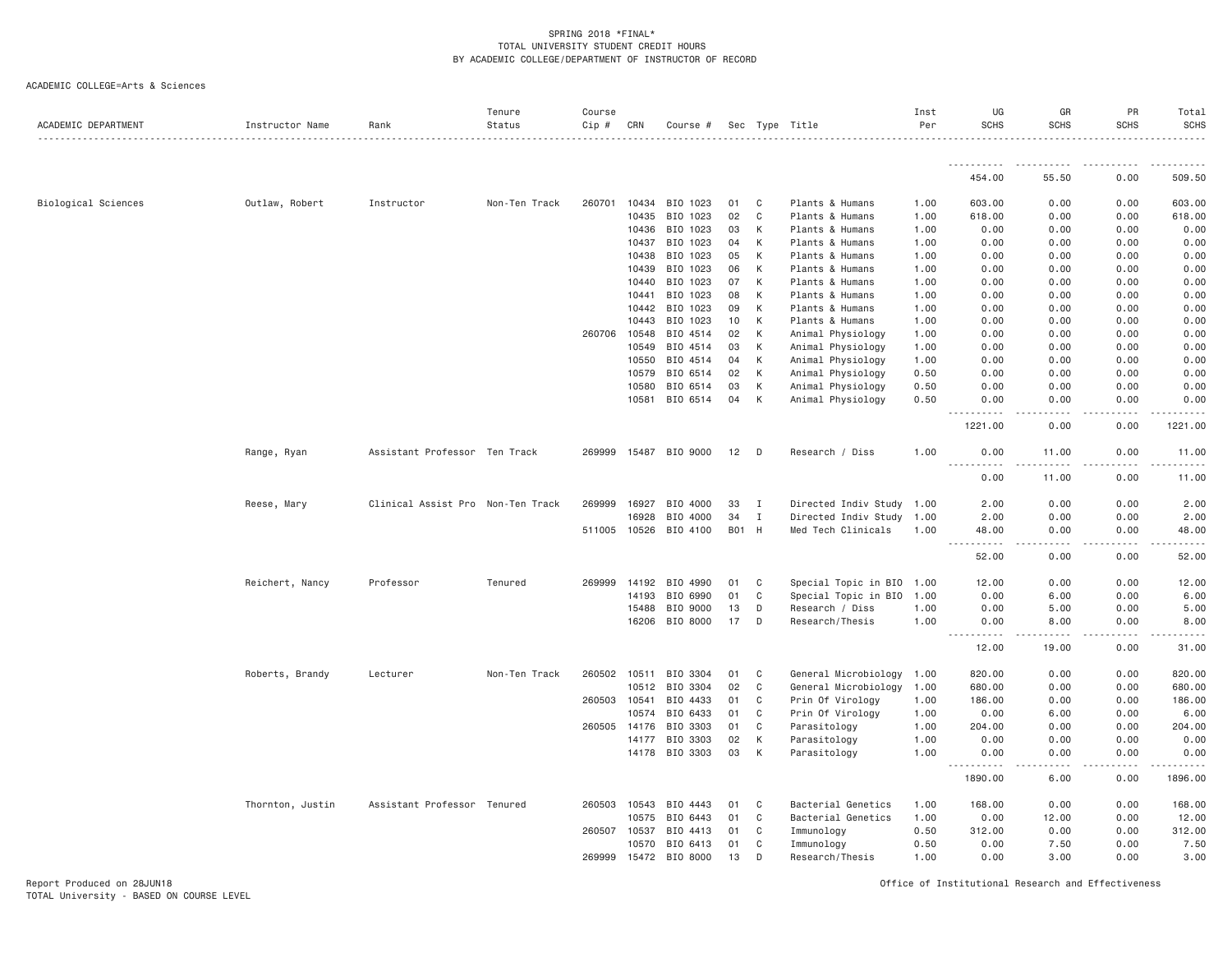| ACADEMIC DEPARTMENT                                       | Instructor Name   | Rank                        | Tenure<br>Status | Course<br>$Cip$ # | CRN   | Course #              |     |              | Sec Type Title            | Inst<br>Per | UG<br><b>SCHS</b>   | GR<br><b>SCHS</b>                   | PR<br><b>SCHS</b> | Total<br><b>SCHS</b>        |
|-----------------------------------------------------------|-------------------|-----------------------------|------------------|-------------------|-------|-----------------------|-----|--------------|---------------------------|-------------|---------------------|-------------------------------------|-------------------|-----------------------------|
| Biological Sciences                                       | Thornton, Justin  | Assistant Professor Tenured |                  | 269999            | 15489 | BIO 9000              | 14  | n.           | Research / Diss           | 1.00        | 0.00                | 15.00                               | 0.00              | 15.00                       |
|                                                           |                   |                             |                  |                   | 16197 | BIO 4000              | 02  | I            | Directed Indiv Study 1.00 |             | 3.00                | 0.00                                | 0.00              | 3.00                        |
|                                                           |                   |                             |                  |                   | 16444 | BIO 4000              | 09  | I            | Directed Indiv Study 1.00 |             | 3.00                | 0.00                                | 0.00              | 3.00                        |
|                                                           |                   |                             |                  |                   | 16446 | BIO 4000              | 11  | $\mathbf{I}$ | Directed Indiv Study 1.00 |             | 3.00                | 0.00                                | 0.00              | 3.00                        |
|                                                           |                   |                             |                  |                   |       | 16707 BIO 4000        | 28  | I            | Directed Indiv Study 1.00 |             | 3.00                | 0.00                                | 0.00              | 3.00                        |
|                                                           |                   |                             |                  |                   |       |                       |     |              |                           |             | .<br>492.00         | .<br>37.50                          | .<br>0.00         | .<br>529.50                 |
|                                                           | Wallace, Lisa     | Non-Employee                | Not Applicable   |                   |       | 269999 15490 BIO 9000 | 15  | $\Box$       | Research / Diss           | 1.00        | 0.00<br><u>.</u>    | 9.00<br>.                           | 0.00              | 9.00                        |
|                                                           |                   |                             |                  |                   |       |                       |     |              |                           |             | 0.00                | 9.00                                | 0.00              | 9.00                        |
|                                                           | Welch, Mark       | Associate Professor Tenured |                  |                   |       | 261310 10527 BIO 4113 | 01  | C            | Evolution                 | 1.00        | 111.00              | 0.00                                | 0.00              | 111.00                      |
|                                                           |                   |                             |                  |                   | 13801 | BIO 6023              | 501 | C            | Prin Evolutionary Bi      | 1.00        | 0.00                | 51.00                               | 0.00              | 51.00                       |
|                                                           |                   |                             |                  | 269999            | 15475 | BIO 8000              | 16  | D            | Research/Thesis           | 1.00        | 0.00                | 4.00                                | 0.00              | 4.00                        |
|                                                           |                   |                             |                  |                   | 15492 | BIO 9000              | 17  | D            | Research / Diss           | 1.00        | 0.00                | 24.00                               | 0.00              | 24.00                       |
|                                                           |                   |                             |                  |                   | 16652 | BIO 4000              | 25  | <b>I</b>     | Directed Indiv Study      | 1.00        | 3.00<br>.           | 0.00<br>$- - - - -$                 | 0.00<br>.         | 3.00<br>.                   |
|                                                           |                   |                             |                  |                   |       |                       |     |              |                           |             | 114.00              | 79.00                               | 0.00              | 193.00                      |
|                                                           | Williamson, Emily | Instructor                  | Non-Ten Track    | 260101            | 10472 | BIO 1144              | 02  | C            | Biology II-SI             | 1.00        | 760.00              | 0.00                                | 0.00              | 760.00                      |
|                                                           |                   |                             |                  |                   | 10475 | BIO 1144              | 05  | К            | Biology II                | 0.50        | 0.00                | 0.00                                | 0.00              | 0.00                        |
|                                                           |                   |                             |                  |                   | 10476 | BIO 1144              | 06  | K            | Biology II                | 0.50        | 0.00                | 0.00                                | 0.00              | 0.00                        |
|                                                           |                   |                             |                  |                   | 10477 | BIO 1144              | 07  | К            | Biology II                | 0.50        | 0.00                | 0.00                                | 0.00              | 0.00                        |
|                                                           |                   |                             |                  |                   | 10478 | BIO 1144              | 08  | К            | Biology II                | 0.50        | 0.00                | 0.00                                | 0.00              | 0.00                        |
|                                                           |                   |                             |                  |                   | 10479 | BIO 1144              | 09  | K            | Biology II                | 0.50        | 0.00                | 0.00                                | 0.00              | 0.00                        |
|                                                           |                   |                             |                  |                   | 10480 | BIO 1144              | 10  | К            | Biology II                | 0.50        | 0.00                | 0.00                                | 0.00              | 0.00                        |
|                                                           |                   |                             |                  |                   | 10481 | BIO 1144              | 11  | К            | Biology II                | 0.50        | 0.00                | 0.00                                | 0.00              | 0.00                        |
|                                                           |                   |                             |                  |                   | 10482 | BIO 1144              | 12  | K            | Biology II                | 0.50        | 0.00                | 0.00                                | 0.00              | 0.00                        |
|                                                           |                   |                             |                  |                   | 10483 | BIO 1144              | 13  | К            | Biology II                | 0.50        | 0.00                | 0.00                                | 0.00              | 0.00                        |
|                                                           |                   |                             |                  |                   | 10484 | BIO 1144              | 14  | К            | Biology II                | 0.50        | 0.00                | 0.00                                | 0.00              | 0.00                        |
|                                                           |                   |                             |                  |                   | 10485 | BIO 1144              | 15  | К            | Biology II                | 0.50        | 0.00                | 0.00                                | 0.00              | 0.00                        |
|                                                           |                   |                             |                  |                   | 10486 | BIO 1144              | 16  | К            | Biology II                | 0.50        | 0.00                | 0.00                                | 0.00              | 0.00                        |
|                                                           |                   |                             |                  |                   | 10487 | BIO 1144              | 17  | K            | Biology II                | 0.50        | 0.00                | 0.00                                | 0.00              | 0.00                        |
|                                                           |                   |                             |                  |                   | 10488 | BIO 1144              | 18  | К            | Biology II                | 0.50        | 0.00                | 0.00                                | 0.00              | 0.00                        |
|                                                           |                   |                             |                  |                   | 10489 | BIO 1144              | 19  | К            | Biology II                | 0.50        | 0.00                | 0.00                                | 0.00              | 0.00                        |
|                                                           |                   |                             |                  |                   | 10490 | BIO 1144              | 20  | К            | Biology II                | 0.50        | 0.00                | 0.00                                | 0.00              | 0.00                        |
|                                                           |                   |                             |                  | 260701            | 10445 | BIO 1123              | 01  | C            | Animal Biology-SI         | 1.00        | 603.00              | 0.00                                | 0.00              | 603.00                      |
|                                                           |                   |                             |                  |                   | 10446 | BIO 1123              | 02  | C            | Animal Biology-SI         | 1.00        | 588.00              | 0.00                                | 0.00              | 588.00                      |
|                                                           |                   |                             |                  |                   | 10447 | BIO 1123              | 03  | К            | Animal Biology            | 1.00        | 0.00                | 0.00                                | 0.00              | 0.00                        |
|                                                           |                   |                             |                  |                   | 10448 | BIO 1123              | 04  | К            | Animal Biology            | 1.00        | 0.00                | 0.00                                | 0.00              | 0.00                        |
|                                                           |                   |                             |                  |                   | 10449 | BIO 1123              | 05  | К            | Animal Biology            | 1.00        | 0.00                | 0.00                                | 0.00              | 0.00                        |
|                                                           |                   |                             |                  |                   | 10450 | BIO 1123              | 06  | K            | Animal Biology            | 1.00        | 0.00                | 0.00                                | 0.00              | 0.00                        |
|                                                           |                   |                             |                  |                   | 10451 | BIO 1123              | 07  | К            | Animal Biology            | 1.00        | 0.00                | 0.00                                | 0.00              | 0.00                        |
|                                                           |                   |                             |                  |                   | 10452 | BIO 1123              | 08  | K            | Animal Biology            | 1.00        | 0.00                | 0.00                                | 0.00              | 0.00                        |
|                                                           |                   |                             |                  |                   | 10453 | BIO 1123              | 09  | К            | Animal Biology            | 1.00        | 0.00                | 0.00                                | 0.00              | 0.00                        |
|                                                           |                   |                             |                  |                   | 10454 | BIO 1123              | 10  | К            | Animal Biology            | 1.00        | 0.00                | 0.00                                | 0.00              | 0.00                        |
|                                                           |                   |                             |                  |                   |       |                       |     |              |                           |             | <u>.</u><br>1951.00 | $\sim$ $\sim$ $\sim$ $\sim$<br>0.00 | <u>.</u><br>0.00  | <u>.</u><br>1951.00         |
| ----------------------------------                        |                   |                             |                  |                   |       |                       |     |              |                           |             | ==========          |                                     |                   | <b>ESSESSESS</b>            |
| Biological Sciences<br>---------------------------------- |                   |                             |                  |                   |       |                       |     |              |                           |             | 13712.00            | 742.00                              | 0.00              | 14454.00<br>$= 22222222222$ |
|                                                           |                   |                             |                  |                   |       |                       |     |              |                           |             |                     |                                     |                   |                             |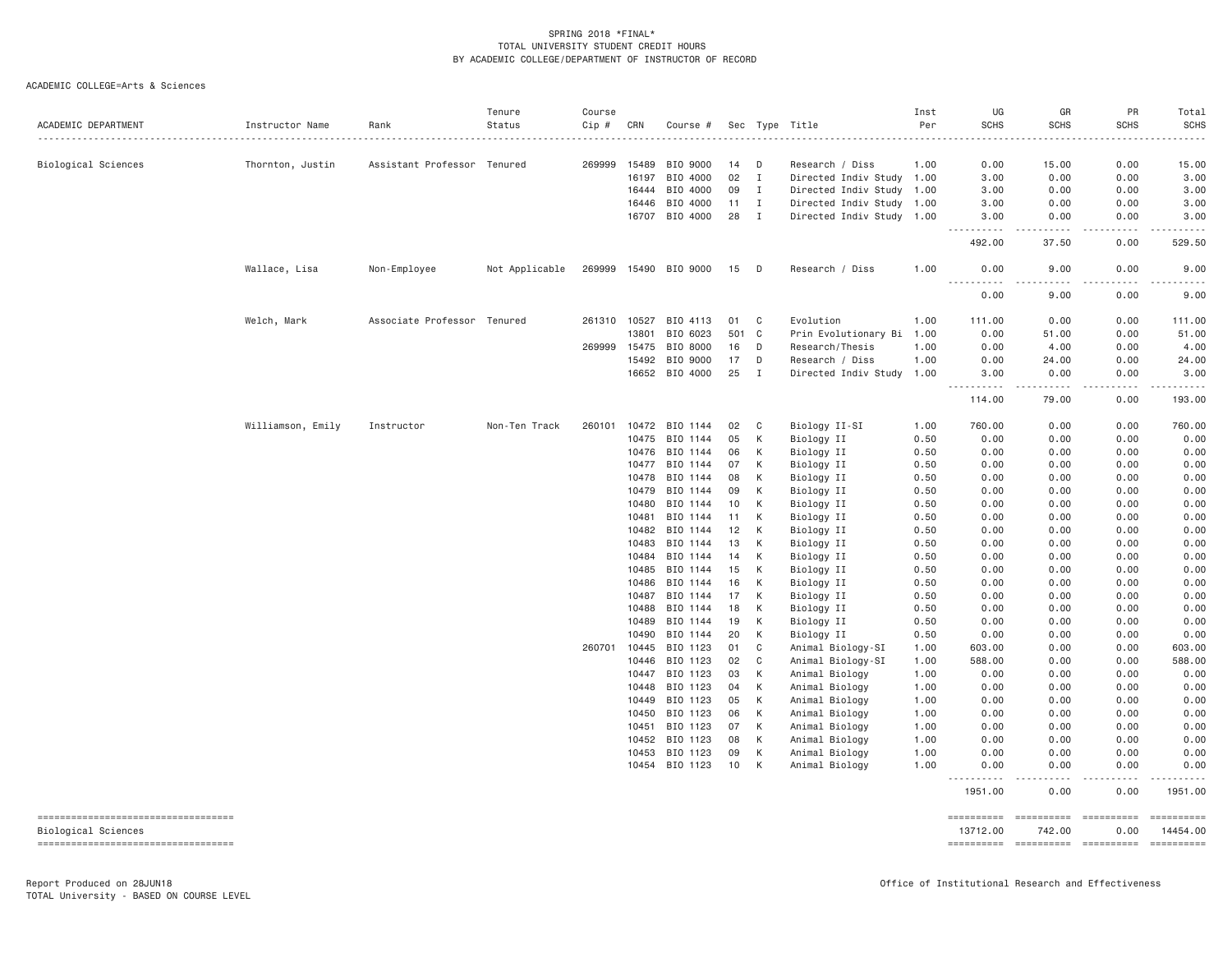| ACADEMIC DEPARTMENT | Instructor Name | Rank     | Tenure<br>Status | Course<br>Cip # | CRN            | Course #           |          |              | Sec Type Title             | Inst<br>Per  | UG<br><b>SCHS</b><br>. | GR<br><b>SCHS</b><br>. | PR<br><b>SCHS</b> | Total<br><b>SCHS</b> |
|---------------------|-----------------|----------|------------------|-----------------|----------------|--------------------|----------|--------------|----------------------------|--------------|------------------------|------------------------|-------------------|----------------------|
| Chemistry           | Burk, Griffin   | Lecturer | Non-Ten Track    | 400501          | 10699          | CH 1211            | 01 L     |              | Invst In Chemistry I 0.25  |              | 5.50                   | 0.00                   | 0.00              | 5.50                 |
|                     |                 |          |                  |                 | 10700          | CH 1211            | 03       | $\mathsf{L}$ | Invst In Chemistry I 0.25  |              | 6.00                   | 0.00                   | 0.00              | 6.00                 |
|                     |                 |          |                  |                 |                | 10702 CH 1211      | 05       | $\mathsf{L}$ | Invst In Chemistry I 0.25  |              | 5.50                   | 0.00                   | 0.00              | 5.50                 |
|                     |                 |          |                  |                 | 10703          | CH 1211            | 06       | L.           | Invst In Chemistry I 0.25  |              | 5.75                   | 0.00                   | 0.00              | 5.75                 |
|                     |                 |          |                  |                 | 10704          | CH 1211            | 07       | L            | Invst In Chemistry I 0.25  |              | 5.25                   | 0.00                   | 0.00              | 5.25                 |
|                     |                 |          |                  |                 | 10706          | CH 1211            | 11       | <b>L</b>     | Invst In Chemistry I 0.25  |              | 6.00                   | 0.00                   | 0.00              | 6.00                 |
|                     |                 |          |                  |                 | 10707          | CH 1211            | 13       | - L          | Invst In Chemistry I 0.25  |              | 4.75                   | 0.00                   | 0.00              | 4.75                 |
|                     |                 |          |                  |                 | 10708          | CH 1211            | 14       | <b>L</b>     | Invst In Chemistry I 0.25  |              | 5.00                   | 0.00                   | 0.00              | 5.00                 |
|                     |                 |          |                  |                 | 10709          | CH 1211            | 15       | - L          | Invst In Chemistry I 0.25  |              | 5.25                   | 0.00                   | 0.00              | 5.25                 |
|                     |                 |          |                  |                 | 10710          | CH 1211            | 16       | $\mathsf{L}$ | Invst In Chemistry I 0.25  |              | 5.25                   | 0.00                   | 0.00              | 5.25                 |
|                     |                 |          |                  |                 | 10713          | CH 1211            | 22       | $\mathsf{L}$ | Invst In Chemistry I 0.25  |              | 5.00                   | 0.00                   | 0.00              | 5.00                 |
|                     |                 |          |                  |                 | 10714          | CH 1211            | 24       | L.           | Invst In Chemistry I 0.25  |              | 6.00                   | 0.00                   | 0.00              | 6.00                 |
|                     |                 |          |                  |                 |                | 10715 CH 1211      | 26       | <b>L</b>     | Invst In Chemistry I 0.25  |              | 5.25                   | 0.00                   | 0.00              | 5.25                 |
|                     |                 |          |                  |                 | 10716          | CH 1211            | 28       | <b>L</b>     | Invst In Chemistry I 0.25  |              | 6.00                   | 0.00                   | 0.00              | 6.00                 |
|                     |                 |          |                  |                 |                | 10717 CH 1211      | 32       | $\mathsf{L}$ | Invst In Chemistry I 0.25  |              | 5.00                   | 0.00                   | 0.00              | 5.00                 |
|                     |                 |          |                  |                 | 10718          | CH 1211            | 34       | $\mathsf{L}$ | Invst In Chemistry I 0.25  |              | 5.75                   | 0.00                   | 0.00              | 5.75                 |
|                     |                 |          |                  |                 | 10719          | CH 1211            | 35       | $\mathsf{L}$ | Invst In Chemistry I 0.25  |              | 6.00                   | 0.00                   | 0.00              | 6.00                 |
|                     |                 |          |                  |                 | 10720          | CH 1211            | 36       | L.           | Invst In Chemistry I 0.25  |              | 6.25                   | 0.00                   | 0.00              | 6.25                 |
|                     |                 |          |                  |                 | 10721          | CH 1211            | 37       | L.           | Invst In Chemistry I 0.25  |              | 5.50                   | 0.00                   | 0.00              | 5.50                 |
|                     |                 |          |                  |                 | 10723          | CH 1211            | 43       | $\mathsf{L}$ | Invst In Chemistry I 0.25  |              | 2.75                   | 0.00                   | 0.00              | 2.75                 |
|                     |                 |          |                  |                 | 10724          | CH 1213            | 01       | C            | Chemistry I                | 1.00         | 114.00                 | 0.00                   | 0.00              | 114.00               |
|                     |                 |          |                  |                 | 10725          | CH 1213            | 02       | C            | Chemistry I                | 1.00         | 105.00                 | 0.00                   | 0.00              | 105.00               |
|                     |                 |          |                  |                 | 10726          | CH 1213            | 03<br>04 | C            | Chemistry I                | 1.00         | 105.00                 | 0.00                   | 0.00              | 105.00               |
|                     |                 |          |                  |                 | 10727<br>10728 | CH 1213<br>CH 1213 | 05       | C<br>C       | Chemistry I                | 1.00<br>1.00 | 48.00<br>96.00         | 0.00<br>0.00           | 0.00<br>0.00      | 48.00<br>96.00       |
|                     |                 |          |                  |                 | 10729          | CH 1213            | 06       | C            | Chemistry I<br>Chemistry I | 1.00         | 93.00                  | 0.00                   | 0.00              | 93.00                |
|                     |                 |          |                  |                 | 10730          | CH 1213            | 07       | C            | Chemistry I                | 1.00         | 90.00                  | 0.00                   | 0.00              | 90.00                |
|                     |                 |          |                  |                 | 10731          | CH 1213            | 08       | C            | Chemistry I                | 1.00         | 66.00                  | 0.00                   | 0.00              | 66.00                |
|                     |                 |          |                  |                 |                | 10732 CH 1213      | 09       | C            | Chemistry I                | 1.00         | 105.00                 | 0.00                   | 0.00              | 105.00               |
|                     |                 |          |                  |                 | 10733          | CH 1213            | 10       | C            | Chemistry I                | 1.00         | 78.00                  | 0.00                   | 0.00              | 78.00                |
|                     |                 |          |                  |                 |                | 10734 CH 1213      | 11       | C            | Chemistry I                | 1.00         | 99.00                  | 0.00                   | 0.00              | 99.00                |
|                     |                 |          |                  |                 | 10736          | CH 1213            | 14       | C            | Chemistry I                | 1.00         | 90.00                  | 0.00                   | 0.00              | 90.00                |
|                     |                 |          |                  |                 |                | 10737 CH 1213      | 15       | C            | Chemistry I                | 1.00         | 102.00                 | 0.00                   | 0.00              | 102.00               |
|                     |                 |          |                  |                 | 10739          | CH 1213            | 17       | C            | Chemistry I                | 1.00         | 96.00                  | 0.00                   | 0.00              | 96.00                |
|                     |                 |          |                  |                 | 10740          | CH 1213            | 18       | C            | Chemistry I                | 1.00         | 96.00                  | 0.00                   | 0.00              | 96.00                |
|                     |                 |          |                  |                 |                | 10742 CH 1221      | 01       | L.           | Invst Chemistry II         | 0.25         | 5.50                   | 0.00                   | 0.00              | 5.50                 |
|                     |                 |          |                  |                 | 10743          | CH 1221            | 03       | L.           | Invst Chemistry II         | 0.25         | 5.00                   | 0.00                   | 0.00              | 5.00                 |
|                     |                 |          |                  |                 | 10744          | CH 1221            | 04       | $\mathsf{L}$ | Invst Chemistry II         | 0.25         | 5.50                   | 0.00                   | 0.00              | 5.50                 |
|                     |                 |          |                  |                 | 10745          | CH 1221            | 05       | $\mathsf{L}$ | Invst Chemistry II         | 0.25         | 5.75                   | 0.00                   | 0.00              | 5.75                 |
|                     |                 |          |                  |                 | 10747          | CH 1221            | 07       | <b>L</b>     | Invst Chemistry II         | 0.25         | 6.00                   | 0.00                   | 0.00              | 6.00                 |
|                     |                 |          |                  |                 | 10748          | CH 1221            | 08       | - L          | Invst Chemistry II         | 0.25         | 5.25                   | 0.00                   | 0.00              | 5.25                 |
|                     |                 |          |                  |                 | 10749          | CH 1221            | 10       | $\mathsf{L}$ | Invst Chemistry II         | 0.25         | 4.25                   | 0.00                   | 0.00              | 4.25                 |
|                     |                 |          |                  |                 | 10750          | CH 1221            | 11       | $\mathsf{L}$ | Invst Chemistry II         | 0.25         | 5.75                   | 0.00                   | 0.00              | 5.75                 |
|                     |                 |          |                  |                 | 10751          | CH 1221            | 13       | $\mathsf{L}$ | Invst Chemistry II         | 0.25         | 6.00                   | 0.00                   | 0.00              | 6.00                 |
|                     |                 |          |                  |                 | 10753          | CH 1221            | 15       | <b>L</b>     | Invst Chemistry II         | 0.25         | 5.75                   | 0.00                   | 0.00              | 5.75                 |
|                     |                 |          |                  |                 | 10755          | CH 1221            | 17       | L.           | Invst Chemistry II         | 0.25         | 5.50                   | 0.00                   | 0.00              | 5.50                 |
|                     |                 |          |                  |                 | 10757          | CH 1221            | 19       | <b>L</b>     | Invst Chemistry II         | 0.25         | 3.75                   | 0.00                   | 0.00              | 3.75                 |
|                     |                 |          |                  |                 | 10758          | CH 1221            | 21       | $\mathsf{L}$ | Invst Chemistry II         | 0.25         | 5.25                   | 0.00                   | 0.00              | 5.25                 |
|                     |                 |          |                  |                 | 10759          | CH 1221            | 23       | $\mathsf{L}$ | Invst Chemistry II         | 0.25         | 5.25                   | 0.00                   | 0.00              | 5.25                 |
|                     |                 |          |                  |                 | 10760          | CH 1221            | 24       | L.           | Invst Chemistry II         | 0.25         | 4.75                   | 0.00                   | 0.00              | 4.75                 |
|                     |                 |          |                  |                 | 10761          | CH 1221            | 25       | <b>L</b>     | Invst Chemistry II         | 0.25         | 6.00                   | 0.00                   | 0.00              | 6.00                 |
|                     |                 |          |                  |                 | 10762          | CH 1221            | 26       | $\mathsf{L}$ | Invst Chemistry II         | 0.25         | 6.00                   | 0.00                   | 0.00              | 6.00                 |
|                     |                 |          |                  |                 | 10763          | CH 1221            | 27       | $\mathsf{L}$ | Invst Chemistry II         | 0.25         | 4.50                   | 0.00                   | 0.00              | 4.50                 |
|                     |                 |          |                  |                 | 10764          | CH 1221            | 28       | $\perp$      | Invst Chemistry II         | 0.25         | 4.50                   | 0.00                   | 0.00              | 4.50                 |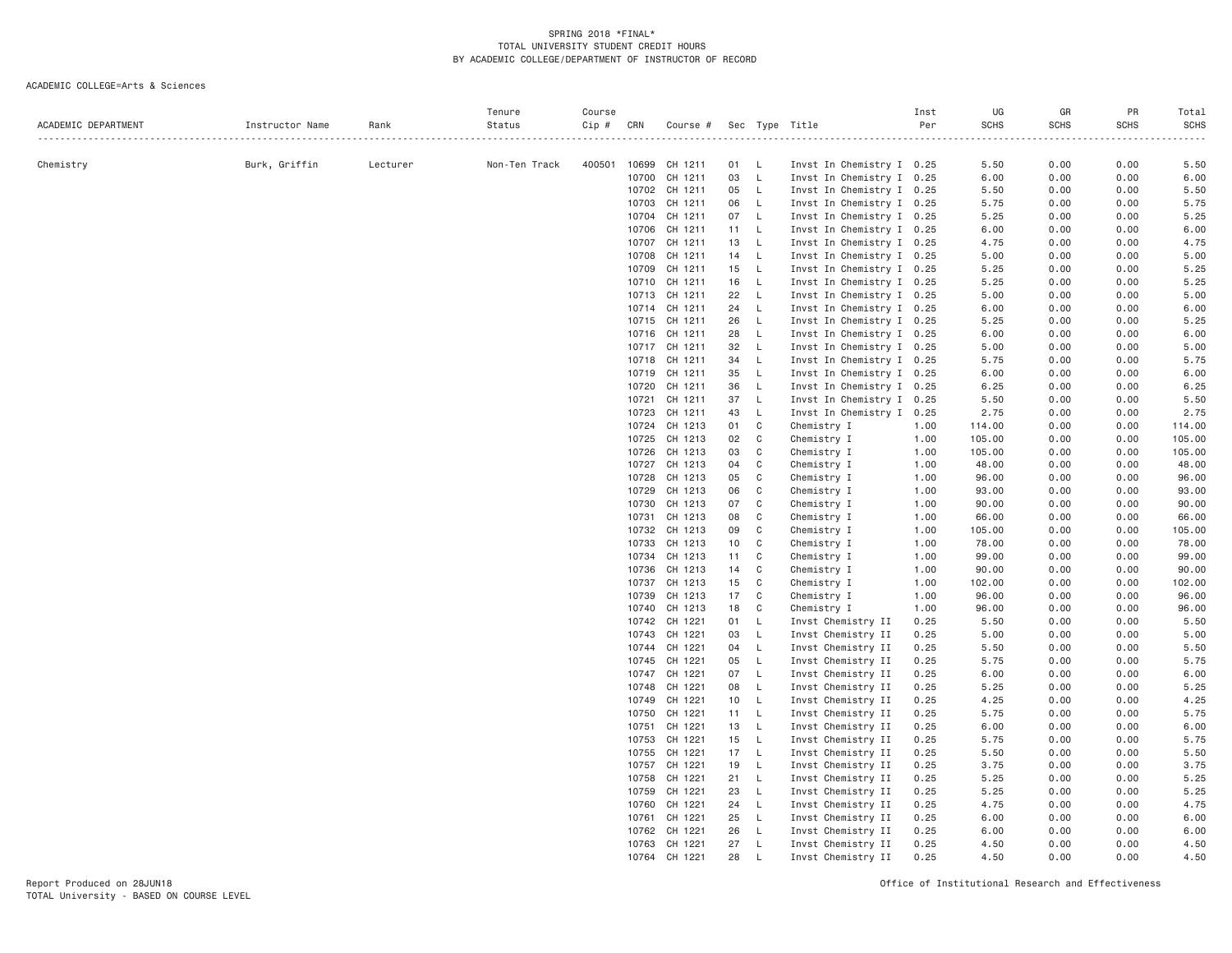| ACADEMIC DEPARTMENT | Instructor Name  | Rank                          | Tenure<br>Status | Course<br>Cip # | CRN            | Course #           | Sec      |                    | Type Title                         | Inst<br>Per  | UG<br><b>SCHS</b>      | GR<br><b>SCHS</b>     | PR<br><b>SCHS</b> | Total<br>SCHS  |
|---------------------|------------------|-------------------------------|------------------|-----------------|----------------|--------------------|----------|--------------------|------------------------------------|--------------|------------------------|-----------------------|-------------------|----------------|
| Chemistry           | Burk, Griffin    | Lecturer                      | Non-Ten Track    | 400501          | 10765          | CH 1221            | 29       | L.                 | Invst Chemistry II                 | 0.25         | 5.50                   | 0.00                  | 0.00              | 5.50           |
|                     |                  |                               |                  |                 | 10767          | CH 1221            | 31       | $\mathsf{L}$       | Invst Chemistry II                 | 0.25         | 5.00                   | 0.00                  | 0.00              | 5.00           |
|                     |                  |                               |                  |                 | 10768          | CH 1221            | 32       | $\mathsf{L}$       | Invst Chemistry II                 | 0.25         | 5.75                   | 0.00                  | 0.00              | 5.75           |
|                     |                  |                               |                  |                 | 10769          | CH 1221            | 33       | L.                 | Invst Chemistry II                 | 0.25         | 5.25                   | 0.00                  | 0.00              | 5.25           |
|                     |                  |                               |                  |                 | 10771          | CH 1221            | 35       | $\mathsf{L}$       | Invst Chemistry II                 | 0.25         | 2.75                   | 0.00                  | 0.00              | 2.75           |
|                     |                  |                               |                  |                 | 10772          | CH 1221            | 39       | L.                 | Invst Chemistry II                 | 0.25         | 3.75                   | 0.00                  | 0.00              | 3.75           |
|                     |                  |                               |                  |                 | 14613          | CH 1213            | 13       | C                  | Chemistry I                        | 1.00         | 105.00                 | 0.00                  | 0.00              | 105.00         |
|                     |                  |                               |                  |                 | 14618          | CH 1221            | 37       | L                  | Invst Chemistry II                 | 0.25         | 3.75<br>.              | 0.00<br>.             | 0.00<br><u>.</u>  | 3.75<br>.      |
|                     |                  |                               |                  |                 |                |                    |          |                    |                                    |              | 1727.75                | 0.00                  | 0.00              | 1727.75        |
|                     | Cui, Xin         | Assistant Professor Ten Track |                  | 400501          | 10828          | CH 4603            | 01       | L,                 | Undergraduate Resear 1.00          |              | 3.00                   | 0.00                  | 0.00              | 3.00           |
|                     |                  |                               |                  |                 | 16425          | CH 9000            | 02       | D                  | Research / Diss                    | 1.00         | 0.00                   | 21.00                 | 0.00              | 21.00          |
|                     |                  |                               |                  |                 | 16893          | CH 8000            | 06       | D                  | Research / Thesis                  | 1.00         | 0.00                   | 10.00                 | 0.00              | 10.00          |
|                     |                  |                               |                  | 400504          | 14615          | CH 4523            | 05       | C                  | Organic Chemistry II 1.00          |              | 111.00                 | 0.00                  | 0.00              | 111.00         |
|                     |                  |                               |                  |                 |                | 14616 CH 4523      | 06       | C                  | Organic Chemistry II 1.00          |              | 132.00<br>.            | 0.00<br>.             | 0.00<br>.         | 132.00<br>.    |
|                     |                  |                               |                  |                 |                |                    |          |                    |                                    |              | 246.00                 | 31.00                 | 0.00              | 277.00         |
|                     | Donnadieu, Bruno | Instructor                    | Non-Ten Track    | 400504          | 10801          | CH 4511            | 01       | -L                 | Org Chem Lab I                     | 1.00         | 19.00                  | 0.00                  | 0.00              | 19.00          |
|                     |                  |                               |                  |                 | 10802          | CH 4511            | 03       | L                  | Org Chem Lab I                     | 1.00         | 21.00                  | 0.00                  | 0.00              | 21.00          |
|                     |                  |                               |                  |                 | 10803          | CH 4511            | 04       | L.                 | Org Chem Lab I                     | 1.00         | 23.00                  | 0.00                  | 0.00              | 23.00          |
|                     |                  |                               |                  |                 | 10804          | CH 4511            | 05       | L.                 | Org Chem Lab I                     | 1.00         | 20,00                  | 0.00                  | 0.00              | 20.00          |
|                     |                  |                               |                  |                 | 10805          | CH 4511            | 06       | $\mathsf{L}$       | Org Chem Lab I                     | 1.00         | 21.00                  | 0.00                  | 0.00              | 21.00          |
|                     |                  |                               |                  |                 | 10806          | CH 4511            | 07       | L.                 | Org Chem Lab I                     | 1.00         | 14.00                  | 0.00                  | 0.00              | 14.00          |
|                     |                  |                               |                  |                 | 10807          | CH 4511            | 08       | L.                 | Org Chem Lab I                     | 1.00         | 12.00                  | 0.00                  | 0.00              | 12.00          |
|                     |                  |                               |                  |                 | 10811          | CH 4521            | 02       | L.                 | Org Chem Lab II                    | 1.00         | 15.00                  | 0.00                  | 0.00              | 15.00          |
|                     |                  |                               |                  |                 | 10812          | CH 4521            | 03       | L.                 | Org Chem Lab II                    | 1.00         | 16.00                  | 0.00                  | 0.00              | 16.00          |
|                     |                  |                               |                  |                 | 10813<br>10814 | CH 4521<br>CH 4521 | 04<br>05 | L.<br>$\mathsf{L}$ | Org Chem Lab II<br>Org Chem Lab II | 1.00<br>1.00 | 14.00<br>16.00         | 0.00<br>0.00          | 0.00<br>0.00      | 14.00<br>16.00 |
|                     |                  |                               |                  |                 | 10815          | CH 4521            | 06       | $\mathsf{L}$       | Org Chem Lab II                    | 1.00         | 16.00                  | 0.00                  | 0.00              | 16.00          |
|                     |                  |                               |                  |                 | 10816          | CH 4521            | 07       | L.                 | Org Chem Lab II                    | 1.00         | 14.00                  | 0.00                  | 0.00              | 14.00          |
|                     |                  |                               |                  |                 | 10817          | CH 4521            | 09       | L.                 | Org Chem Lab II                    | 1.00         | 14.00                  | 0.00                  | 0.00              | 14.00          |
|                     |                  |                               |                  |                 | 10818          | CH 4521            | 10       | L.                 | Org Chem Lab II                    | 1.00         | 14.00                  | 0.00                  | 0.00              | 14.00          |
|                     |                  |                               |                  |                 | 10819          | CH 4521            | 11       | L                  | Org Chem Lab II                    | 1.00         | 16.00                  | 0.00                  | 0.00              | 16.00          |
|                     |                  |                               |                  |                 | 10820          | CH 4521            | 12       | L.                 | Org Chem Lab II                    | 1.00         | 15.00                  | 0.00                  | 0.00              | 15.00          |
|                     |                  |                               |                  |                 | 14624          | CH 4521            | 13       | <b>L</b>           | Org Chem Lab II                    | 1.00         | 8,00                   | 0.00                  | 0.00              | 8.00           |
|                     |                  |                               |                  |                 | 14625          | CH 4521            | 14       | <b>L</b>           | Org Chem Lab II                    | 1.00         | 21.00                  | 0.00                  | 0.00              | 21.00          |
|                     |                  |                               |                  |                 | 14626          | CH 4521            | 16       | L.                 | Org Chem Lab II                    | 1.00         | 17.00                  | 0.00                  | 0.00              | 17.00          |
|                     |                  |                               |                  |                 | 15223          | CH 4521            | 08       | L.                 | Org Chem Lab II                    | 1.00         | 8.00                   | 0.00                  | 0.00              | 8.00           |
|                     |                  |                               |                  |                 | 15224          | CH 4521            | 17       | $\mathsf{L}$       | Org Chem Lab II                    | 1.00         | 16.00<br>$\frac{1}{2}$ | 0.00<br>$\frac{1}{2}$ | 0.00<br>.         | 16.00<br>.     |
|                     |                  |                               |                  |                 |                |                    |          |                    |                                    |              | 350.00                 | 0.00                  | 0.00              | 350.00         |
|                     | Dornshuld, Eric  | Lecturer                      | Non-Ten Track    | 400501          | 14620          | CH 1223            | 05       | C                  | Chemistry II-SI                    | 1.00         | 360.00                 | 0.00                  | 0.00              | 360.00         |
|                     |                  |                               |                  |                 | 14621          | CH 1223            | 06       | C                  | Chemistry II-SI                    | 1.00         | 291.00                 | 0.00                  | 0.00              | 291.00         |
|                     |                  |                               |                  |                 | 14622          | CH 1223            | 07       | C                  | Chemistry II-SI                    | 1.00         | 363.00                 | 0.00                  | 0.00              | 363.00         |
|                     |                  |                               |                  |                 | 14623          | CH 1223            | 08       | $\mathbb C$        | Chemistry II-SI                    | 1.00         | 213.00<br>.<br>$- - -$ | 0.00<br>$\frac{1}{2}$ | 0.00              | 213.00<br>.    |
|                     |                  |                               |                  |                 |                |                    |          |                    |                                    |              | 1227.00                | 0.00                  | 0.00              | 1227.00        |
|                     | Emerson, Joseph  | Associate Professor Tenured   |                  | 400501          | 10835          | CH 4603            | 09       | L.                 | Undergraduate Resear 1.00          |              | 3.00                   | 0.00                  | 0.00              | 3.00           |
|                     |                  |                               |                  |                 | 15730          | CH 4000            | 04       | $\mathbf{I}$       | Directed Indiv Study               | 1.00         | 1.00                   | 0.00                  | 0.00              | 1.00           |
|                     |                  |                               |                  |                 | 16426          | CH 9000            | 03       | D                  | Research / Diss                    | 1.00         | 0.00                   | 60.00                 | 0.00              | 60.00          |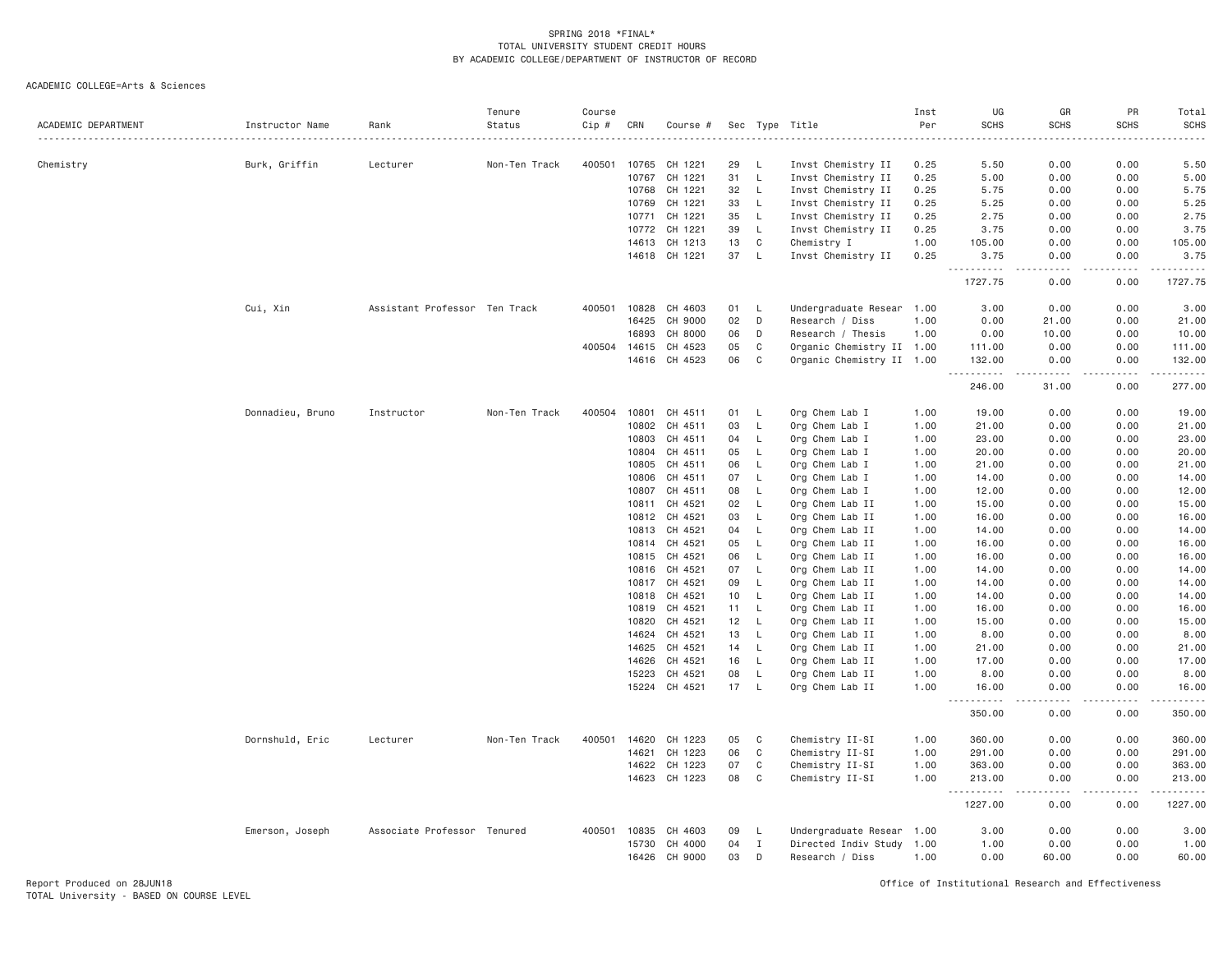ACADEMIC COLLEGE=Arts & Sciences

| ACADEMIC DEPARTMENT | Instructor Name   | Rank                          | Tenure<br>Status | Course<br>Cip # | CRN   | Course #             |    |              | Sec Type Title            | Inst<br>Per | UG<br><b>SCHS</b>                                                                                                                                            | GR<br><b>SCHS</b>                   | PR<br><b>SCHS</b>            | Total<br><b>SCHS</b>                                                                                                              |
|---------------------|-------------------|-------------------------------|------------------|-----------------|-------|----------------------|----|--------------|---------------------------|-------------|--------------------------------------------------------------------------------------------------------------------------------------------------------------|-------------------------------------|------------------------------|-----------------------------------------------------------------------------------------------------------------------------------|
|                     |                   |                               |                  |                 |       |                      |    |              | .                         |             |                                                                                                                                                              |                                     |                              |                                                                                                                                   |
| Chemistry           | Emerson, Joseph   | Associate Professor Tenured   |                  | 400501          | 16617 | CH 7000              | 02 | $\mathbf{I}$ | Directed Indiv Study 1.00 |             | 0.00                                                                                                                                                         | 3.00                                | 0.00                         | 3.00                                                                                                                              |
|                     |                   |                               |                  |                 | 16627 | CH 4000              | 13 | $\mathbf{I}$ | Directed Indiv Study 1.00 |             | 1.00                                                                                                                                                         | 0.00                                | 0.00                         | 1.00                                                                                                                              |
|                     |                   |                               |                  |                 | 16719 | CH 4000              | 16 | $\mathbf{I}$ | Directed Indiv Study 1.00 |             | 1.00                                                                                                                                                         | 0.00                                | 0.00                         | 1.00                                                                                                                              |
|                     |                   |                               |                  |                 | 16819 | CH 4000              | 20 | $\mathbf{I}$ | Directed Indiv Study      | 1.00        | 2.00                                                                                                                                                         | 0.00                                | 0.00                         | 2.00                                                                                                                              |
|                     |                   |                               |                  |                 | 16883 | CH 8000              | 05 | D            | Research / Thesis         | 1.00        | 0.00                                                                                                                                                         | 6.00                                | 0.00                         | 6.00                                                                                                                              |
|                     |                   |                               |                  | 400503          | 10791 | CH 3213              | 01 | $\mathbf C$  | Inorg Chem                | 1.00        | 108.00<br>.<br>$\sim$                                                                                                                                        | 0.00<br>$\sim$ $\sim$ $\sim$ $\sim$ | 0.00<br>.                    | 108.00<br>.                                                                                                                       |
|                     |                   |                               |                  |                 |       |                      |    |              |                           |             | 116.00                                                                                                                                                       | 69.00                               | 0.00                         | 185.00                                                                                                                            |
|                     | Fitzkee, Nicholas | Associate Professor Tenured   |                  | 400501          |       | 10784 CH 2141        | 01 | C            | Prof Chem:Tools           | 1.00        | 41.00                                                                                                                                                        | 0.00                                | 0.00                         | 41.00                                                                                                                             |
|                     |                   |                               |                  |                 | 15446 | CH 4000              | 02 | $\mathbf{I}$ | Directed Indiv Study 1.00 |             | 2.00                                                                                                                                                         | 0.00                                | 0.00                         | 2.00                                                                                                                              |
|                     |                   |                               |                  |                 |       | 16212 CH 4000        | 10 | $\mathbf{I}$ | Directed Indiv Study 1.00 |             | 3.00                                                                                                                                                         | 0.00                                | 0.00                         | 3.00                                                                                                                              |
|                     |                   |                               |                  |                 | 16224 | CH 4000              | 11 | $\mathbf{I}$ | Directed Indiv Study 1.00 |             | 3.00                                                                                                                                                         | 0.00                                | 0.00                         | 3.00                                                                                                                              |
|                     |                   |                               |                  |                 | 16427 | CH 9000              | 04 | D            | Research / Diss           | 1.00        | 0.00                                                                                                                                                         | 37.00                               | 0.00                         | 37.00                                                                                                                             |
|                     |                   |                               |                  |                 | 16660 | CH 4000              | 14 | I            | Directed Indiv Study      | 1.00        | 2.00<br>الداعات بال                                                                                                                                          | 0.00<br>.                           | 0.00<br>$\sim$ $\sim$ $\sim$ | 2.00<br>$\frac{1}{2} \left( \frac{1}{2} \right) \left( \frac{1}{2} \right) \left( \frac{1}{2} \right) \left( \frac{1}{2} \right)$ |
|                     |                   |                               |                  |                 |       |                      |    |              |                           |             | 51.00                                                                                                                                                        | 37,00                               | 0.00                         | 88.00                                                                                                                             |
|                     | Gwaltney, Steven  | Professor                     | Tenured          | 400501          | 16428 | CH 9000              | 05 | D            | Research / Diss           | 1.00        | 0.00                                                                                                                                                         | 40.00                               | 0.00                         | 40.00                                                                                                                             |
|                     |                   |                               |                  | 400506          | 10800 | CH 4423              | 01 | $\mathbb C$  | Quantum Mech & Spect 1.00 |             | 66.00                                                                                                                                                        | 0.00                                | 0.00                         | 66.00                                                                                                                             |
|                     |                   |                               |                  |                 |       |                      |    |              |                           |             | $  -$<br>.<br>66.00                                                                                                                                          | $- - - - -$<br>40.00                | .<br>0.00                    | .<br>106.00                                                                                                                       |
|                     | Hollis, Thedford  | Associate Professor Tenured   |                  | 400501          | 15753 | CH 4000              | 05 | $\mathbf{I}$ | Directed Indiv Study 1.00 |             | 3.00                                                                                                                                                         | 0.00                                | 0.00                         | 3.00                                                                                                                              |
|                     |                   |                               |                  |                 | 16195 | CH 4000              | 09 | $\mathbf{I}$ | Directed Indiv Study 1.00 |             | 1.00                                                                                                                                                         | 0.00                                | 0.00                         | 1.00                                                                                                                              |
|                     |                   |                               |                  |                 | 16429 | CH 9000              | 06 | D            | Research / Diss           | 1.00        | 0.00                                                                                                                                                         | 7.00                                | 0.00                         | 7.00                                                                                                                              |
|                     |                   |                               |                  | 400504          | 10821 | CH 4523              | 01 | C            | Organic Chemistry II 1.00 |             | 174.00                                                                                                                                                       | 0.00                                | 0.00                         | 174.00                                                                                                                            |
|                     |                   |                               |                  |                 | 10822 | CH 4523              | 02 | C            | Organic Chemistry II 1.00 |             | 180.00                                                                                                                                                       | 0.00                                | 0.00                         | 180.00                                                                                                                            |
|                     |                   |                               |                  |                 | 10823 | CH 4523              | 03 | C            | Organic Chemistry II 1.00 |             | 147.00                                                                                                                                                       | 0.00                                | 0.00                         | 147.00                                                                                                                            |
|                     |                   |                               |                  |                 |       | 14614 CH 4523        | 04 | $\mathsf{C}$ | Organic Chemistry II 1.00 |             | 135.00<br>.                                                                                                                                                  | 0.00<br>.                           | 0.00<br>.                    | 135.00<br>$\begin{array}{cccccccccc} \bullet & \bullet & \bullet & \bullet & \bullet & \bullet & \bullet \end{array}$             |
|                     |                   |                               |                  |                 |       |                      |    |              |                           |             | 640.00                                                                                                                                                       | 7.00                                | 0.00                         | 647.00                                                                                                                            |
|                     | Lewis, Edwin      | Professor                     | Tenured          | 260202          | 16061 | BCH 4613             | 02 | C            | Gen Biochem II            | 1.00        | 30.00                                                                                                                                                        | 0.00                                | 0.00                         | 30.00                                                                                                                             |
|                     |                   |                               |                  | 400501          | 10830 | CH 4603              | 03 | L            | Undergraduate Resear 1.00 |             | 3.00                                                                                                                                                         | 0.00                                | 0.00                         | 3.00                                                                                                                              |
|                     |                   |                               |                  |                 | 16403 | CH 7000              | 01 | $\mathbf{I}$ | Directed Indiv Study 1.00 |             | 0.00                                                                                                                                                         | 6.00                                | 0.00                         | 6.00                                                                                                                              |
|                     |                   |                               |                  |                 | 16761 | CH 4000              | 18 | $\mathbf I$  | Directed Indiv Study 1.00 |             | 1.00                                                                                                                                                         | 0.00                                | 0.00                         | 1.00                                                                                                                              |
|                     |                   |                               |                  |                 | 16801 | CH 4000              | 19 | $\mathbf{I}$ | Directed Indiv Study 1.00 |             | 1.00                                                                                                                                                         | 0.00                                | 0.00                         | 1.00                                                                                                                              |
|                     |                   |                               |                  |                 | 16938 | CH 4000              | 24 | $\mathbf{I}$ | Directed Indiv Study 1.00 |             | 2.00<br>$\frac{1}{2} \left( \frac{1}{2} \right) \left( \frac{1}{2} \right) \left( \frac{1}{2} \right) \left( \frac{1}{2} \right) \left( \frac{1}{2} \right)$ | 0.00<br>$\sim$ $\sim$ $\sim$ $\sim$ | 0.00<br>.                    | 2.00<br>$\omega$ is $\omega$ in .                                                                                                 |
|                     |                   |                               |                  |                 |       |                      |    |              |                           |             | 37.00                                                                                                                                                        | 6.00                                | 0.00                         | 43.00                                                                                                                             |
|                     | Mlsna, Debra      | Assistant Professor Ten Track |                  |                 |       | 400501 16431 CH 9000 | 08 | D            | Research / Diss           | 1.00        | 0.00<br>.<br>$ -$                                                                                                                                            | 41.00<br>د د د د                    | 0.00<br>.                    | 41.00<br>.                                                                                                                        |
|                     |                   |                               |                  |                 |       |                      |    |              |                           |             | 0.00                                                                                                                                                         | 41.00                               | 0.00                         | 41.00                                                                                                                             |
|                     | Mlsna, Todd       | Associate Professor Tenured   |                  | 400501          | 10836 | CH 4603              | 10 | L.           | Undergraduate Resear 1.00 |             | 3,00                                                                                                                                                         | 0.00                                | 0.00                         | 3.00                                                                                                                              |
|                     |                   |                               |                  |                 | 15262 | CH 4000              | 01 | $\mathbf{I}$ | Directed Indiv Study 1.00 |             | 3.00                                                                                                                                                         | 0.00                                | 0.00                         | 3.00                                                                                                                              |
|                     |                   |                               |                  |                 | 15940 | CH 4000              | 06 | $\mathbf{I}$ | Directed Indiv Study 1.00 |             | 2.00                                                                                                                                                         | 0.00                                | 0.00                         | 2.00                                                                                                                              |
|                     |                   |                               |                  |                 | 15941 | CH 4000              | 07 | $\mathbf{I}$ | Directed Indiv Study 1.00 |             | 2.00                                                                                                                                                         | 0.00                                | 0.00                         | 2.00                                                                                                                              |
|                     |                   |                               |                  |                 | 16356 | CH 4000              | 12 | $\mathbf{I}$ | Directed Indiv Study 1.00 |             | 2.00                                                                                                                                                         | 0.00                                | 0.00                         | 2.00                                                                                                                              |
|                     |                   |                               |                  |                 | 16432 | CH 9000              | 09 | D            | Research / Diss           | 1.00        | 0.00                                                                                                                                                         | 85.00                               | 0.00                         | 85.00                                                                                                                             |
|                     |                   |                               |                  |                 | 16438 | CH 8000              | 01 | D            | Research / Thesis         | 1.00        | 0.00                                                                                                                                                         | 19.00                               | 0.00                         | 19.00                                                                                                                             |
|                     |                   |                               |                  |                 | 16686 | CH 4000              | 15 | $\mathbf I$  | Directed Indiv Study 1.00 |             | 2.00                                                                                                                                                         | 0.00                                | 0.00                         | 2.00                                                                                                                              |

Report Produced on 28JUN18 Office of Institutional Research and Effectiveness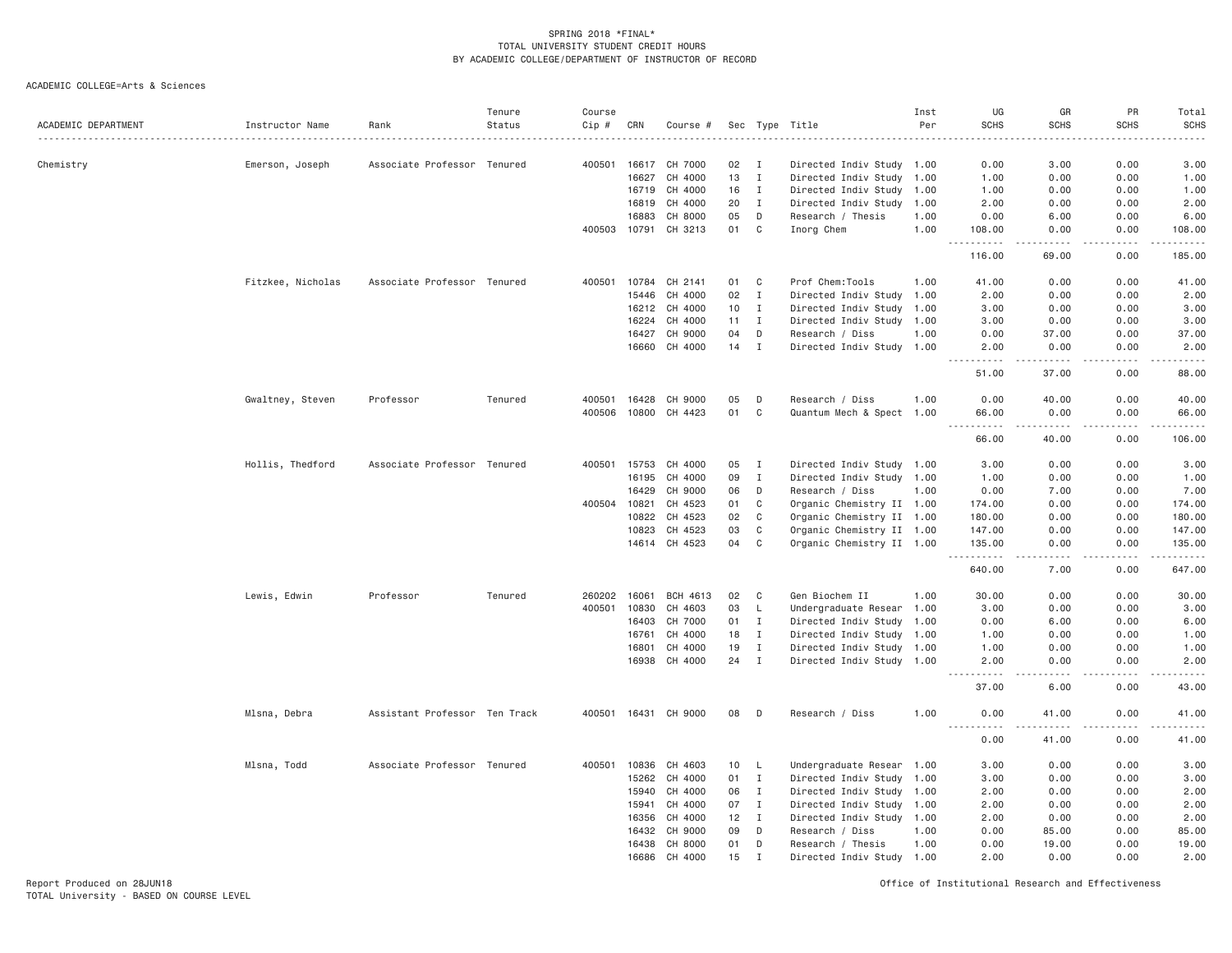| ACADEMIC DEPARTMENT | Instructor Name  | Rank                        | Tenure<br>Status | Course<br>Cip # | CRN   | Course #                       |          |                              | Sec Type Title                                         | Inst<br>Per  | UG<br><b>SCHS</b> | GR<br><b>SCHS</b><br>. | PR<br><b>SCHS</b><br>. | Total<br><b>SCHS</b><br>. |
|---------------------|------------------|-----------------------------|------------------|-----------------|-------|--------------------------------|----------|------------------------------|--------------------------------------------------------|--------------|-------------------|------------------------|------------------------|---------------------------|
| Chemistry           | Mlsna, Todd      | Associate Professor Tenured |                  |                 |       | 400509 10794 CH 4303           | 01       | C                            | Environmental Chem                                     | 1.00         | 201.00            | 0.00                   | 0.00                   | 201.00                    |
|                     |                  |                             |                  | 400599          |       | 16310 CH 8990                  | 01       | $\mathbf{C}$                 | Special Topic In CH                                    | 1.00         | 0.00<br>.         | 33.00<br>.             | 0.00<br>$- - - - - -$  | 33.00<br>.                |
|                     |                  |                             |                  |                 |       |                                |          |                              |                                                        |              | 215.00            | 137.00                 | 0.00                   | 352.00                    |
|                     | Nettles, Whitnee | Instructor                  | Non-Ten Track    | 400501          |       | 10699 CH 1211                  | 01 L     |                              | Invst In Chemistry I 0.75                              |              | 16.50             | 0.00                   | 0.00                   | 16.50                     |
|                     |                  |                             |                  |                 | 10700 | CH 1211                        | 03       | $\mathsf{L}$                 | Invst In Chemistry I 0.75                              |              | 18.00             | 0.00                   | 0.00                   | 18.00                     |
|                     |                  |                             |                  |                 |       | 10702 CH 1211                  | 05       | $\mathsf{L}$                 | Invst In Chemistry I 0.75                              |              | 16.50             | 0.00                   | 0.00                   | 16.50                     |
|                     |                  |                             |                  |                 |       | 10703 CH 1211                  | 06       | $\mathsf{L}$                 | Invst In Chemistry I 0.75                              |              | 17.25             | 0.00                   | 0.00                   | 17.25                     |
|                     |                  |                             |                  |                 |       | 10704 CH 1211                  | 07 L     |                              | Invst In Chemistry I 0.75                              |              | 15.75             | 0.00                   | 0.00                   | 15.75                     |
|                     |                  |                             |                  |                 |       | 10706 CH 1211                  | 11 L     |                              | Invst In Chemistry I 0.75                              |              | 18.00             | 0.00                   | 0.00                   | 18.00                     |
|                     |                  |                             |                  |                 |       | 10707 CH 1211                  | 13       | $\mathsf{L}$                 | Invst In Chemistry I 0.75                              |              | 14.25             | 0.00                   | 0.00                   | 14.25                     |
|                     |                  |                             |                  |                 |       | 10708 CH 1211                  | 14 L     |                              | Invst In Chemistry I 0.75                              |              | 15.00             | 0.00                   | 0.00                   | 15.00                     |
|                     |                  |                             |                  |                 | 10709 | CH 1211                        | 15       | $\mathsf{L}$                 | Invst In Chemistry I 0.75                              |              | 15.75             | 0.00                   | 0.00                   | 15.75                     |
|                     |                  |                             |                  |                 |       | 10710 CH 1211                  | 16       | $\mathsf{L}$                 | Invst In Chemistry I 0.75                              |              | 15.75             | 0.00                   | 0.00                   | 15.75                     |
|                     |                  |                             |                  |                 |       | 10713 CH 1211                  | 22       | $\mathsf{L}$                 | Invst In Chemistry I 0.75                              |              | 15.00             | 0.00                   | 0.00                   | 15.00                     |
|                     |                  |                             |                  |                 |       | 10714 CH 1211                  | 24 L     |                              | Invst In Chemistry I 0.75                              |              | 18.00             | 0.00                   | 0.00                   | 18.00                     |
|                     |                  |                             |                  |                 |       | 10715 CH 1211                  | 26       | $\mathsf{L}$                 | Invst In Chemistry I 0.75                              |              | 15.75             | 0.00                   | 0.00                   | 15.75                     |
|                     |                  |                             |                  |                 |       | 10716 CH 1211<br>10717 CH 1211 | 28<br>32 | $\mathsf{L}$<br>$\mathsf{L}$ | Invst In Chemistry I 0.75                              |              | 18.00<br>15.00    | 0.00<br>0.00           | 0.00<br>0.00           | 18.00<br>15.00            |
|                     |                  |                             |                  |                 |       | 10718 CH 1211                  | 34       | $\mathsf{L}$                 | Invst In Chemistry I 0.75<br>Invst In Chemistry I 0.75 |              | 17.25             | 0.00                   | 0.00                   | 17.25                     |
|                     |                  |                             |                  |                 |       | 10719 CH 1211                  | 35       | $\mathsf{L}$                 | Invst In Chemistry I 0.75                              |              | 18.00             | 0.00                   | 0.00                   | 18.00                     |
|                     |                  |                             |                  |                 | 10720 | CH 1211                        | 36       | $\mathsf{L}$                 | Invst In Chemistry I 0.75                              |              | 18.75             | 0.00                   | 0.00                   | 18.75                     |
|                     |                  |                             |                  |                 |       | 10721 CH 1211                  | 37       | $\mathsf{L}$                 | Invst In Chemistry I 0.75                              |              | 16.50             | 0.00                   | 0.00                   | 16.50                     |
|                     |                  |                             |                  |                 | 10723 | CH 1211                        | 43       | $\mathsf{L}$                 | Invst In Chemistry I 0.75                              |              | 8.25              | 0.00                   | 0.00                   | 8.25                      |
|                     |                  |                             |                  |                 |       | 10742 CH 1221                  | 01       | $\mathsf{L}$                 | Invst Chemistry II                                     | 0.75         | 16.50             | 0.00                   | 0.00                   | 16.50                     |
|                     |                  |                             |                  |                 |       | 10743 CH 1221                  | 03       | $\mathsf{L}$                 | Invst Chemistry II                                     | 0.75         | 15.00             | 0.00                   | 0.00                   | 15.00                     |
|                     |                  |                             |                  |                 |       | 10744 CH 1221                  | 04       | $\mathsf{L}$                 | Invst Chemistry II                                     | 0.75         | 16.50             | 0.00                   | 0.00                   | 16.50                     |
|                     |                  |                             |                  |                 |       | 10745 CH 1221                  | 05       | $\mathsf{L}$                 | Invst Chemistry II                                     | 0.75         | 17.25             | 0.00                   | 0.00                   | 17.25                     |
|                     |                  |                             |                  |                 | 10747 | CH 1221                        | 07       | $\mathsf{L}$                 | Invst Chemistry II                                     | 0.75         | 18.00             | 0.00                   | 0.00                   | 18.00                     |
|                     |                  |                             |                  |                 |       | 10748 CH 1221                  | 08       | $\mathsf{L}$                 | Invst Chemistry II                                     | 0.75         | 15.75             | 0.00                   | 0.00                   | 15.75                     |
|                     |                  |                             |                  |                 | 10749 | CH 1221                        | 10       | L.                           | Invst Chemistry II                                     | 0.75         | 12.75             | 0.00                   | 0.00                   | 12.75                     |
|                     |                  |                             |                  |                 | 10750 | CH 1221                        | 11 L     |                              | Invst Chemistry II                                     | 0.75         | 17.25             | 0.00                   | 0.00                   | 17.25                     |
|                     |                  |                             |                  |                 | 10751 | CH 1221                        | 13       | $\mathsf{L}$                 | Invst Chemistry II                                     | 0.75         | 18.00             | 0.00                   | 0.00                   | 18.00                     |
|                     |                  |                             |                  |                 | 10753 | CH 1221                        | 15       | $\mathsf{L}$                 | Invst Chemistry II                                     | 0.75         | 17.25             | 0.00                   | 0.00                   | 17.25                     |
|                     |                  |                             |                  |                 |       | 10755 CH 1221                  | 17       | $\mathsf{L}$                 | Invst Chemistry II                                     | 0.75         | 16.50             | 0.00                   | 0.00                   | 16.50                     |
|                     |                  |                             |                  |                 | 10757 | CH 1221                        | 19       | L                            | Invst Chemistry II                                     | 0.75         | 11.25             | 0.00                   | 0.00                   | 11.25                     |
|                     |                  |                             |                  |                 |       | 10758 CH 1221                  | 21       | $\mathsf{L}$                 | Invst Chemistry II                                     | 0.75         | 15.75             | 0.00                   | 0.00                   | 15.75                     |
|                     |                  |                             |                  |                 | 10759 | CH 1221                        | 23       | $\mathsf{L}$                 | Invst Chemistry II                                     | 0.75         | 15.75             | 0.00                   | 0.00                   | 15.75                     |
|                     |                  |                             |                  |                 | 10760 | CH 1221                        | 24       | $\mathsf{L}$                 | Invst Chemistry II                                     | 0.75         | 14.25             | 0.00                   | 0.00                   | 14.25                     |
|                     |                  |                             |                  |                 |       | 10761 CH 1221                  | 25       | $\mathsf{L}$                 | Invst Chemistry II                                     | 0.75         | 18.00             | 0.00                   | 0.00                   | 18.00                     |
|                     |                  |                             |                  |                 | 10762 | CH 1221<br>10763 CH 1221       | 26<br>27 | $\mathsf{L}$<br>$\mathsf{L}$ | Invst Chemistry II                                     | 0.75<br>0.75 | 18.00<br>13.50    | 0.00<br>0.00           | 0.00<br>0.00           | 18.00<br>13.50            |
|                     |                  |                             |                  |                 |       | 10764 CH 1221                  | 28       | $\mathsf{L}$                 | Invst Chemistry II<br>Invst Chemistry II               | 0.75         | 13.50             | 0.00                   | 0.00                   | 13.50                     |
|                     |                  |                             |                  |                 | 10765 | CH 1221                        | 29       | $\mathsf{L}$                 | Invst Chemistry II                                     | 0.75         | 16.50             | 0.00                   | 0.00                   | 16.50                     |
|                     |                  |                             |                  |                 |       | 10767 CH 1221                  | 31       | $\mathsf{L}$                 | Invst Chemistry II                                     | 0.75         | 15.00             | 0.00                   | 0.00                   | 15.00                     |
|                     |                  |                             |                  |                 | 10768 | CH 1221                        | 32       | $\mathsf{L}$                 | Invst Chemistry II                                     | 0.75         | 17.25             | 0.00                   | 0.00                   | 17.25                     |
|                     |                  |                             |                  |                 |       | 10769 CH 1221                  | 33       | $\mathsf{L}$                 | Invst Chemistry II                                     | 0.75         | 15.75             | 0.00                   | 0.00                   | 15.75                     |
|                     |                  |                             |                  |                 | 10771 | CH 1221                        | 35       | $\mathsf{L}$                 | Invst Chemistry II                                     | 0.75         | 8.25              | 0.00                   | 0.00                   | 8.25                      |
|                     |                  |                             |                  |                 |       | 10772 CH 1221                  | 39       | $\mathsf{L}$                 | Invst Chemistry II                                     | 0.75         | 11.25             | 0.00                   | 0.00                   | 11.25                     |
|                     |                  |                             |                  |                 |       | 10774 CH 1223                  | 01       | $\mathbf{C}$                 | Chemistry II-SI                                        | 1.00         | 222.00            | 0.00                   | 0.00                   | 222.00                    |
|                     |                  |                             |                  |                 | 10775 | CH 1223                        | 02       | $\mathbf{C}$                 | Chemistry II-SI                                        | 1.00         | 219.00            | 0.00                   | 0.00                   | 219.00                    |
|                     |                  |                             |                  |                 |       | 10776 CH 1223                  | 03       | $\mathbf C$                  | Chemistry II-SI                                        | 1.00         | 192.00            | 0.00                   | 0.00                   | 192.00                    |
|                     |                  |                             |                  |                 |       | 10777 CH 1223                  | 04       | $\mathbf{C}$                 | Chemistry II-SI                                        | 1.00         | 162.00            | 0.00                   | 0.00                   | 162.00                    |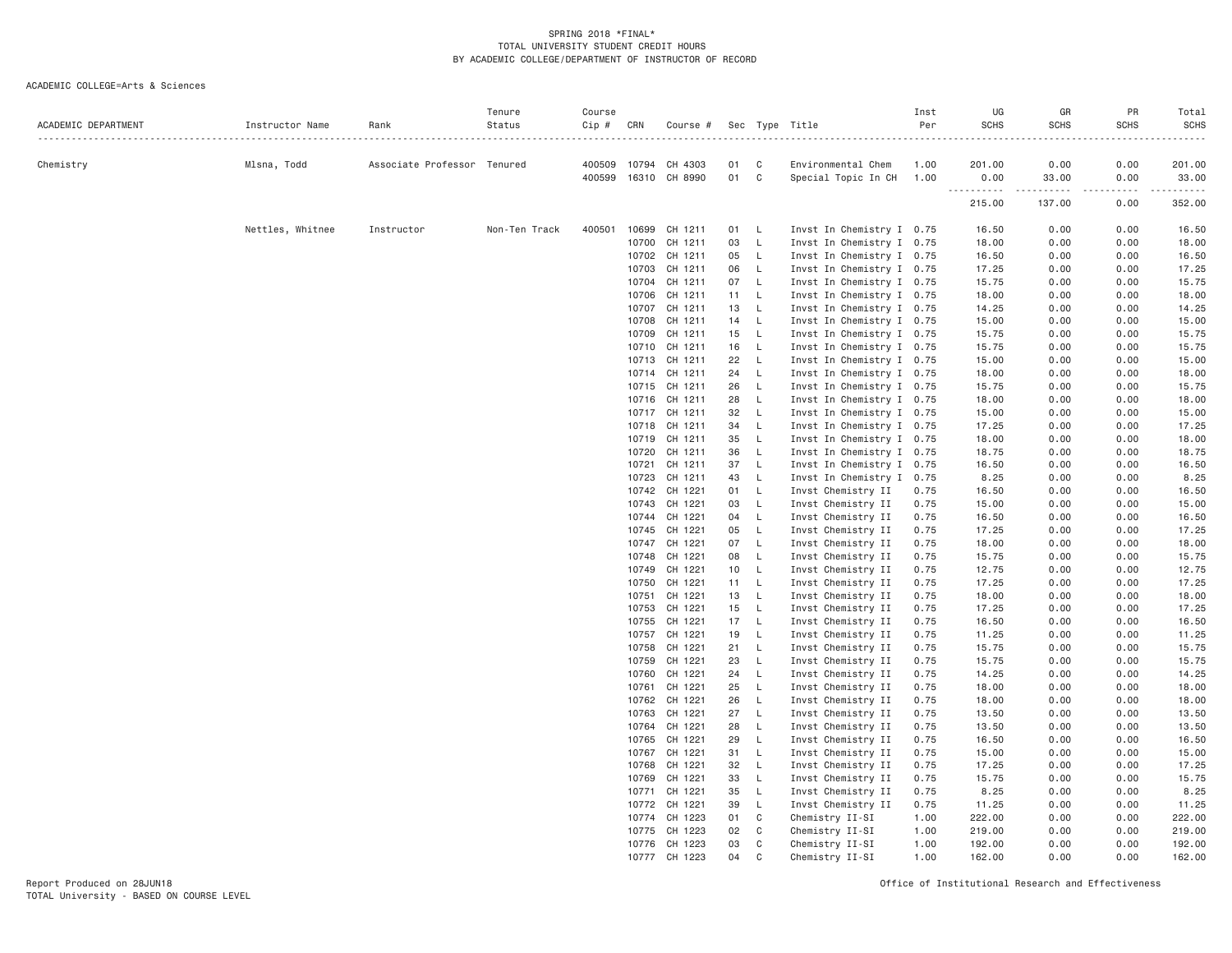| ACADEMIC DEPARTMENT | Instructor Name  | Rank                          | Tenure<br>Status | Course<br>Cip # | CRN   | Course #             |                  |              | Sec Type Title            | Inst<br>Per | UG<br><b>SCHS</b>                                                                                                                                         | GR<br><b>SCHS</b>     | PR<br><b>SCHS</b>                                                                                                                 | Total<br><b>SCHS</b>                        |
|---------------------|------------------|-------------------------------|------------------|-----------------|-------|----------------------|------------------|--------------|---------------------------|-------------|-----------------------------------------------------------------------------------------------------------------------------------------------------------|-----------------------|-----------------------------------------------------------------------------------------------------------------------------------|---------------------------------------------|
| Chemistry           | Nettles, Whitnee | Instructor                    | Non-Ten Track    |                 |       | 400501 14618 CH 1221 | 37               | L.           | Invst Chemistry II        | 0.75        | 11.25                                                                                                                                                     | 0.00                  | 0.00                                                                                                                              | 11.25                                       |
|                     |                  |                               |                  |                 |       |                      |                  |              |                           |             | .<br>1514.25                                                                                                                                              | .<br>0.00             | 0.00                                                                                                                              | .<br>1514.25                                |
|                     | Scott, Colleen   | Assistant Professor Ten Track |                  | 400501          | 15639 | CH 4000              | 03               | I            | Directed Indiv Study 1.00 |             | 2.00                                                                                                                                                      | 0.00                  | 0.00                                                                                                                              | 2.00                                        |
|                     |                  |                               |                  |                 | 16147 | CH 4000              | 08               | $\mathbf{I}$ | Directed Indiv Study      | 1.00        | 2.00                                                                                                                                                      | 0.00                  | 0.00                                                                                                                              | 2.00                                        |
|                     |                  |                               |                  |                 | 16433 | CH 9000              | 10               | D            | Research / Diss           | 1.00        | 0.00                                                                                                                                                      | 51.00                 | 0.00                                                                                                                              | 51.00                                       |
|                     |                  |                               |                  | 400504          | 16474 | CH 8513              | 01               | $\mathsf{C}$ | Synthetic Org Chem        | 1.00        | 0.00<br>.<br>$\frac{1}{2}$                                                                                                                                | 39.00<br>.            | 0.00<br>.                                                                                                                         | 39.00<br>.                                  |
|                     |                  |                               |                  |                 |       |                      |                  |              |                           |             | 4.00                                                                                                                                                      | 90.00                 | 0.00                                                                                                                              | 94.00                                       |
|                     | Smith, Dennis    | Professor                     | Tenured          | 400501          | 16434 | CH 9000              | 11               | D            | Research / Diss           | 1.00        | 0.00                                                                                                                                                      | 17.00                 | 0.00                                                                                                                              | 17.00                                       |
|                     |                  |                               |                  | 400599          | 16573 | CH 8990              | 02               | $\mathsf{C}$ | Special Topic In CH       | 1.00        | 0.00<br>$\sim$ $\sim$ $\sim$<br>$\frac{1}{2} \left( \frac{1}{2} \right) \left( \frac{1}{2} \right) \left( \frac{1}{2} \right) \left( \frac{1}{2} \right)$ | 54.00<br>.            | 0.00<br>$\sim$ $\sim$ $\sim$                                                                                                      | 54.00<br>$\sim$ $\sim$ $\sim$ $\sim$ $\sim$ |
|                     |                  |                               |                  |                 |       |                      |                  |              |                           |             | 0.00                                                                                                                                                      | 71.00                 | 0.00                                                                                                                              | 71.00                                       |
|                     | Smith, Laura     | Instructor                    | Non-Ten Track    | 400501          | 10696 | CH 1043              | 01               | C            | Survey of Chemistry       | 1.00        | 861.00                                                                                                                                                    | 0.00                  | 0.00                                                                                                                              | 861.00                                      |
|                     |                  |                               |                  |                 | 10697 | CH 1051              | 01               | L            | Experimental Chem         | 1.00        | 127.00                                                                                                                                                    | 0.00                  | 0.00                                                                                                                              | 127.00                                      |
|                     |                  |                               |                  |                 | 10698 | CH 1053              | 01               | C            | Survey of Chemistry       | 1.00        | 363.00                                                                                                                                                    | 0.00                  | 0.00                                                                                                                              | 363.00                                      |
|                     |                  |                               |                  |                 | 13831 | CH 1043              | 501              | C            | Survey of Chemistry       | 1.00        | 63.00                                                                                                                                                     | 0.00                  | 0.00                                                                                                                              | 63.00                                       |
|                     |                  |                               |                  |                 | 13832 | CH 1051              | 501              | - L          | Experimental Chem         | 1.00        | 16.00                                                                                                                                                     | 0.00                  | 0.00                                                                                                                              | 16.00                                       |
|                     |                  |                               |                  |                 | 15222 | CH 1053              | 501              | C            | Survey of Chemistry       | 1.00        | 9.00                                                                                                                                                      | 0.00                  | 0.00                                                                                                                              | 9.00                                        |
|                     |                  |                               |                  | 400502          | 10795 | CH 4351              | 02               | L            | Analytical Chem Lab       | 1,00        | 12.00                                                                                                                                                     | 0.00                  | 0.00                                                                                                                              | 12.00                                       |
|                     |                  |                               |                  |                 | 10796 | CH 4351              | 03               | $\mathsf{L}$ | Analytical Chem Lab       | 1.00        | 14.00                                                                                                                                                     | 0.00                  | 0.00                                                                                                                              | 14.00                                       |
|                     |                  |                               |                  | 400503          | 10793 | CH 4212              | 01               | L            | Adv Inorganic Lab         | 1.00        | 16.00                                                                                                                                                     | 0.00                  | 0.00                                                                                                                              | 16.00                                       |
|                     |                  |                               |                  | 400506          | 10799 | CH 4421              | 01               | L            | Physical Chem-Lab II 1.00 |             | 3.00<br>.                                                                                                                                                 | 0.00<br>$\frac{1}{2}$ | 0.00<br>.                                                                                                                         | 3.00<br><u>.</u>                            |
|                     |                  |                               |                  |                 |       |                      |                  |              |                           |             | 1484.00                                                                                                                                                   | 0.00                  | 0.00                                                                                                                              | 1484.00                                     |
|                     | Stokes, Sean     | Instructor                    | Non-Ten Track    | 400504          | 10785 | CH 2501              | 01               | L            | Elem Org Chem-Lab         | 1.00        | 6.00                                                                                                                                                      | 0.00                  | 0.00                                                                                                                              | 6.00                                        |
|                     |                  |                               |                  |                 | 10786 | CH 2501              | 02               | L            | Elem Org Chem-Lab         | 1.00        | 21.00                                                                                                                                                     | 0.00                  | 0.00                                                                                                                              | 21.00                                       |
|                     |                  |                               |                  |                 | 10787 | CH 2501              | 03               | L            | Elem Org Chem-Lab         | 1.00        | 21.00                                                                                                                                                     | 0.00                  | 0.00                                                                                                                              | 21.00                                       |
|                     |                  |                               |                  |                 | 10788 | CH 2501              | 04               | L            | Elem Org Chem-Lab         | 1.00        | 20.00                                                                                                                                                     | 0.00                  | 0.00                                                                                                                              | 20.00                                       |
|                     |                  |                               |                  |                 | 10789 | CH 2501              | 05               | L            | Elem Org Chem-Lab         | 1.00        | 14.00                                                                                                                                                     | 0.00                  | 0.00                                                                                                                              | 14.00                                       |
|                     |                  |                               |                  |                 | 10790 | CH 2503              | 01               | C            | Elem Organic Chem         | 1.00        | 279.00                                                                                                                                                    | 0.00                  | 0.00                                                                                                                              | 279.00                                      |
|                     |                  |                               |                  |                 | 10824 | CH 4564              | 01               | C            | Integrated Organic I 1.00 |             | 72.00                                                                                                                                                     | 0.00                  | 0.00                                                                                                                              | 72.00                                       |
|                     |                  |                               |                  |                 | 10825 | CH 4564              | 02               | К            | Integrated Organic I 1.00 |             | 0.00                                                                                                                                                      | 0.00                  | 0.00                                                                                                                              | 0.00                                        |
|                     |                  |                               |                  |                 | 10826 | CH 4564              | 03               | К            | Integrated Organic I 1.00 |             | 0.00                                                                                                                                                      | 0.00                  | 0.00                                                                                                                              | 0.00                                        |
|                     |                  |                               |                  |                 |       | 10827 CH 4564        | H <sub>0</sub> 1 | $\mathbf C$  | Integrated Organic I 1.00 |             | 12.00<br>$\sim$ $\sim$ $\sim$                                                                                                                             | 0.00                  | 0.00                                                                                                                              | 12.00<br>.                                  |
|                     |                  |                               |                  |                 |       |                      |                  |              |                           |             | 445.00                                                                                                                                                    | 0.00                  | 0.00                                                                                                                              | 445.00                                      |
|                     | Sygula, Andrzej  | Professor                     | Tenured          | 400504          | 14609 | CH 4513              | 03               | C            | Organic Chemistry I 1.00  |             | 87.00                                                                                                                                                     | 0.00                  | 0.00                                                                                                                              | 87.00                                       |
|                     |                  |                               |                  |                 | 14610 | CH 4513              | 04               | C            | Organic Chemistry I 1.00  |             | 75.00<br>$\sim$ $\sim$ $\sim$<br>. <b>.</b>                                                                                                               | 0.00<br>$- - - -$     | 0.00<br>$\frac{1}{2} \left( \frac{1}{2} \right) \left( \frac{1}{2} \right) \left( \frac{1}{2} \right) \left( \frac{1}{2} \right)$ | 75.00<br>.                                  |
|                     |                  |                               |                  |                 |       |                      |                  |              |                           |             | 162.00                                                                                                                                                    | 0.00                  | 0.00                                                                                                                              | 162.00                                      |
|                     | Webster, Charles | Professor                     | Tenured          | 400501          | 16436 | CH 9000              | 13               | D            | Research / Diss           | 1.00        | 0.00                                                                                                                                                      | 46.00                 | 0.00                                                                                                                              | 46.00                                       |
|                     |                  |                               |                  | 400504          | 10779 | CH 1244              | 01               | C            | Integrated Chem II        | 1.00        | 96.00                                                                                                                                                     | 0.00                  | 0.00                                                                                                                              | 96.00                                       |
|                     |                  |                               |                  |                 | 10780 | CH 1244              | 02               | К            | Integrated Chem II        | 1.00        | 0.00                                                                                                                                                      | 0.00                  | 0.00                                                                                                                              | 0.00                                        |
|                     |                  |                               |                  |                 | 10781 | CH 1244              | 03               | К            | Integrated Chem II        | 1.00        | 0.00                                                                                                                                                      | 0.00                  | 0.00                                                                                                                              | 0.00                                        |
|                     |                  |                               |                  |                 | 10783 | CH 1244              | <b>HO1</b>       | $\mathsf{C}$ | Integrated Chem II        | 1,00        | 24,00                                                                                                                                                     | 0.00                  | 0.00                                                                                                                              | 24,00                                       |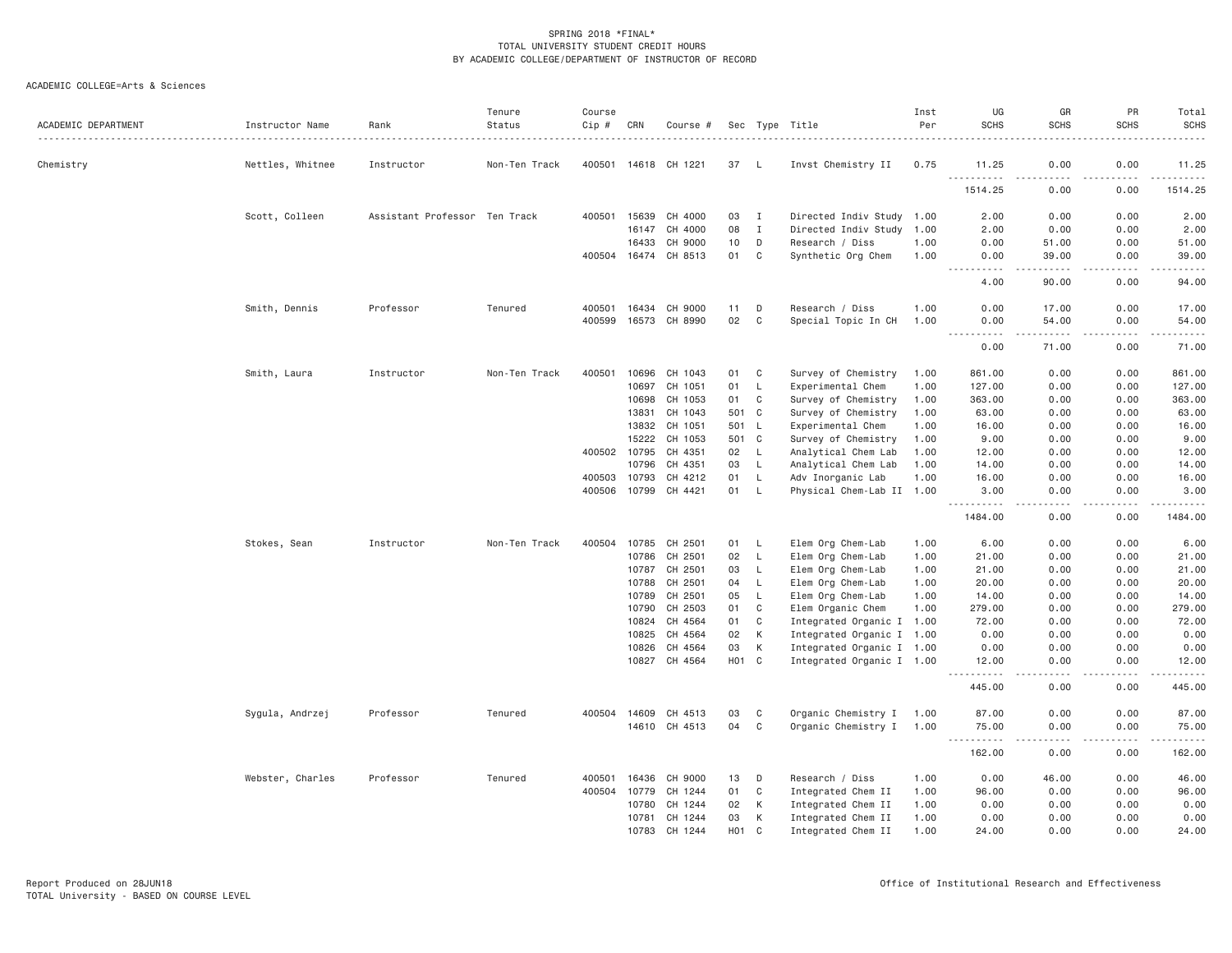| ACADEMIC DEPARTMENT                               | Instructor Name | Rank                              | Tenure<br>Status | Course<br>Cip # | CRN   | Course #             | Sec |              | Type Title          | Inst<br>Per | UG<br><b>SCHS</b>                  | GR<br><b>SCHS</b>   | <b>PR</b><br><b>SCHS</b> | Total<br><b>SCHS</b><br>. |
|---------------------------------------------------|-----------------|-----------------------------------|------------------|-----------------|-------|----------------------|-----|--------------|---------------------|-------------|------------------------------------|---------------------|--------------------------|---------------------------|
|                                                   |                 |                                   |                  |                 |       |                      |     |              |                     |             |                                    |                     |                          |                           |
|                                                   |                 |                                   |                  |                 |       |                      |     |              |                     |             | 120.00                             | 46.00               | 0.00                     | 166.00                    |
| Chemistry                                         | Wipf, David     | Professor                         | Tenured          | 400501          | 10792 | CH 4141              | 01  | C            | Prof Chem: Research | 1.00        | 20.00                              | 0.00                | 0.00                     | 20.00                     |
|                                                   |                 |                                   |                  |                 | 10841 | CH 4711              | 01  | C.           | Senior Seminar      | 1.00        | 13,00                              | 0.00                | 0.00                     | 13.00                     |
|                                                   |                 |                                   |                  |                 | 10847 | CH 8711              | 01  | - S          | Seminar             | 1.00        | 0.00                               | 12.00               | 0.00                     | 12.00                     |
|                                                   |                 |                                   |                  |                 |       | 10848 CH 8721        | 01  | - S          | Seminar             | 1.00        | 0.00                               | 8.00                | 0.00                     | 8.00                      |
|                                                   |                 |                                   |                  |                 | 10849 | CH 8731              | 01  | -S           | Seminar             | 1.00        | 0.00                               | 4.00                | 0.00                     | 4.00                      |
|                                                   |                 |                                   |                  |                 | 15728 | CH 9000              | 01  | D            | Research / Diss     | 1.00        | 0.00                               | 57.00               | 0.00                     | 57.00                     |
|                                                   |                 |                                   |                  |                 | 16580 | CH 8000              | 03  | D            | Research / Thesis   | 1.00        | 0.00                               | 9.00                | 0.00                     | 9.00                      |
|                                                   |                 |                                   |                  |                 |       | 400502 16475 CH 8343 | 01  | C            | Electroanal Chem    | 1.00        | 0.00                               | 21.00               | 0.00                     | 21.00                     |
|                                                   |                 |                                   |                  |                 |       |                      |     |              |                     |             | $\cdots$<br>$\cdots$<br>33.00      | 111.00              | -----<br>0.00            | 144.00                    |
|                                                   | Xu, Xue         | Clinical Assist Pro Non-Ten Track |                  | 400504          | 10809 | CH 4513              | 01  | C            | Organic Chemistry I | 1.00        | 96.00                              | 0.00                | 0.00                     | 96.00                     |
|                                                   |                 |                                   |                  |                 |       | 10810 CH 4513        | 02  | $\mathbf{C}$ | Organic Chemistry I | 1.00        | 57.00                              | 0.00                | 0.00                     | 57.00                     |
|                                                   |                 |                                   |                  |                 | 14611 | CH 4513              | 05  | $\mathbf{C}$ | Organic Chemistry I | 1.00        | 90.00                              | 0.00                | 0.00                     | 90.00                     |
|                                                   |                 |                                   |                  |                 |       | 14612 CH 4513        | 06  | $\mathbf{C}$ | Organic Chemistry I | 1.00        | 99.00                              | 0.00                | 0.00                     | 99.00                     |
|                                                   |                 |                                   |                  |                 |       |                      |     |              |                     |             | 342.00                             | 0.00                | .<br>0.00                | 342.00                    |
|                                                   | Zhang, Dongmao  | Associate Professor Tenured       |                  | 400501          | 16437 | CH 9000              | 14  | D            | Research / Diss     | 1.00        | 0.00                               | 48.00               | 0.00                     | 48.00                     |
|                                                   |                 |                                   |                  |                 | 16581 | CH 8000              | 04  | D            | Research / Thesis   | 1.00        | 0.00                               | 14.00               | 0.00                     | 14.00                     |
|                                                   |                 |                                   |                  | 400502 10798    |       | CH 4353              | 01  | C            | Analytical Chem II  | 1.00        | 78.00<br>----------                | 0.00                | 0.00<br>-----            | 78.00                     |
|                                                   |                 |                                   |                  |                 |       |                      |     |              |                     |             | 78.00                              | 62.00               | 0.00                     | 140.00                    |
| ====================================<br>Chemistry |                 |                                   |                  |                 |       |                      |     |              |                     |             | $=$ = = = = = = = = = =<br>8858.00 | eesseesse<br>748.00 | -----------<br>0.00      | $=$ ==========<br>9606.00 |
| =====================================             |                 |                                   |                  |                 |       |                      |     |              |                     |             | ==========                         | -----------         | -----------              |                           |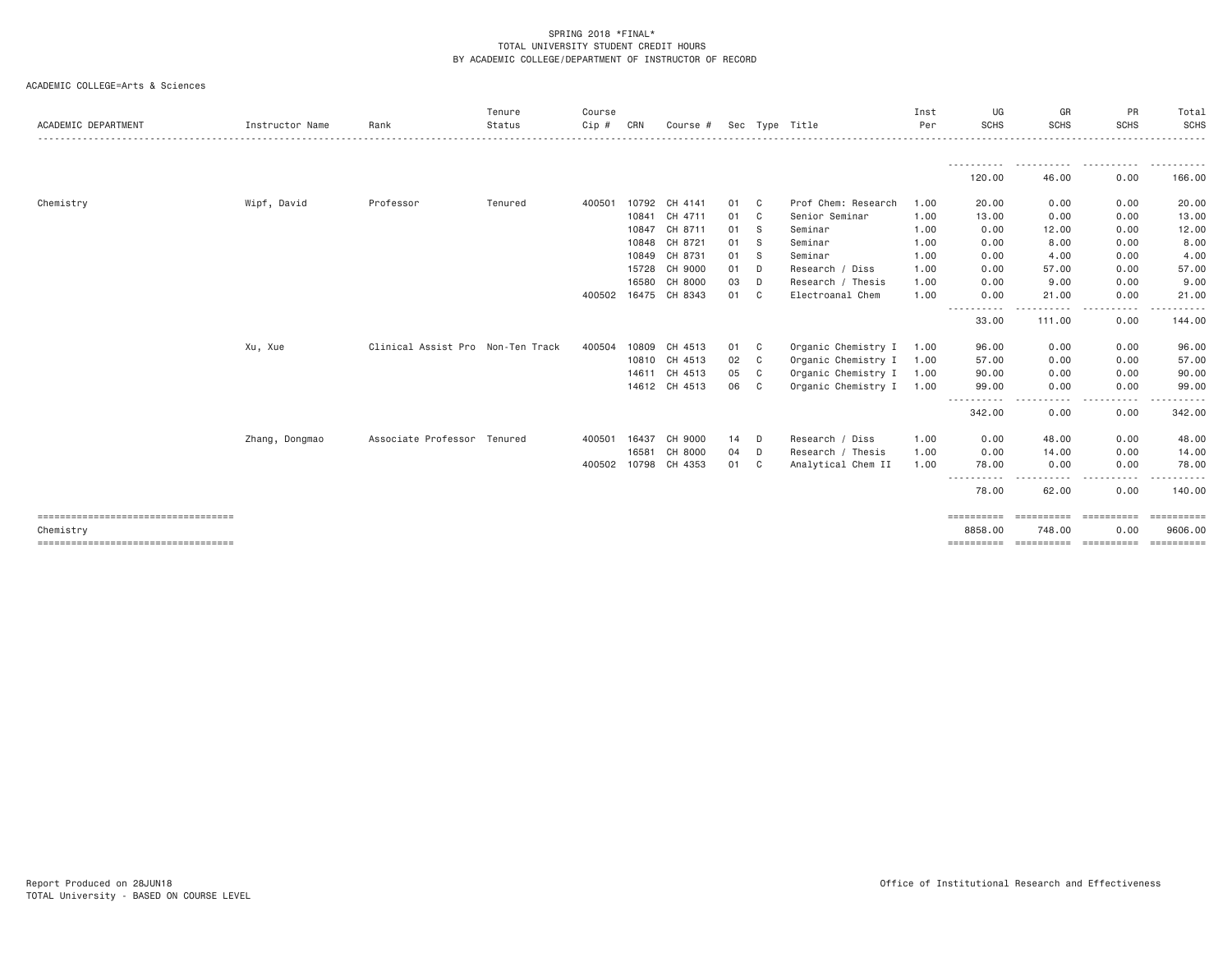| ACADEMIC DEPARTMENT                                | Instructor Name | Rank                              | Tenure<br>Status | Course<br>Cip # | CRN   | Course #                                |                  |                | Sec Type Title                          | Inst<br>Per  | UG<br><b>SCHS</b>                   | GR<br><b>SCHS</b>                                                                                                                                            | PR<br>SCHS    | Total<br><b>SCHS</b><br>. |
|----------------------------------------------------|-----------------|-----------------------------------|------------------|-----------------|-------|-----------------------------------------|------------------|----------------|-----------------------------------------|--------------|-------------------------------------|--------------------------------------------------------------------------------------------------------------------------------------------------------------|---------------|---------------------------|
| Classical & Modern Languages & Lite Arroyo, Silvia |                 | Assistant Professor Ten Track     |                  |                 |       | 160905 11974 FLS 2143<br>14525 FLS 4843 | 01<br>01         | C<br>C         | Spanish IV<br>Lit Masterpieces His 1.00 | 1.00         | 75.00<br>42.00                      | 0.00<br>0.00                                                                                                                                                 | 0.00<br>0.00  | 75.00<br>42.00            |
|                                                    |                 |                                   |                  |                 |       |                                         |                  |                |                                         |              | ----------<br>117.00                | .<br>0.00                                                                                                                                                    | .<br>0.00     | .<br>117.00               |
|                                                    | Boufous, Nadine | Grad Teach Assist                 | Non-Ten Track    |                 |       | 141101 11525 EM 3313                    | 05               | C              | Fluid Mechanics                         | 1.00         | 138.00                              | 0.00                                                                                                                                                         | 0.00          | 138.00                    |
|                                                    |                 |                                   |                  |                 |       |                                         |                  |                |                                         |              | $\sim$ $\sim$ $\sim$<br>.<br>138.00 | 0.00                                                                                                                                                         | 0.00          | 138.00                    |
|                                                    | Bunz, Morgane   | Lecturer                          | Non-Ten Track    |                 |       | 160901 13931 FLF 1123                   | 501 C            |                | French II                               | 1.00         | 33.00<br>.                          | 0.00<br>.                                                                                                                                                    | 0.00<br>.     | 33.00<br><u>.</u>         |
|                                                    |                 |                                   |                  |                 |       |                                         |                  |                |                                         |              | 33.00                               | 0.00                                                                                                                                                         | 0.00          | 33.00                     |
|                                                    | Calderon, Beth  | Lecturer                          | Non-Ten Track    |                 |       | 160905 15169 FLS 3323                   | 201 C            |                | Entrprs Span-Speak W 1.00               |              | 42.00<br>.                          | 0.00<br>.                                                                                                                                                    | 0.00<br>.     | 42.00<br>.                |
|                                                    |                 |                                   |                  |                 |       |                                         |                  |                |                                         |              | 42.00                               | 0.00                                                                                                                                                         | 0.00          | 42.00                     |
|                                                    | Clark, Mark     | Associate Professor Tenured       |                  | 161202 11909    |       | FLH 1123                                | 01               | C              | Greek II                                | 1.00         | 27.00                               | 0.00                                                                                                                                                         | 0.00          | 27.00                     |
|                                                    |                 |                                   |                  |                 | 11910 | FLH 2143                                | H <sub>0</sub> 1 | C <sub>1</sub> | Greek IV                                | 1.00         | 6.00                                | 0.00                                                                                                                                                         | 0.00          | 6.00                      |
|                                                    |                 |                                   |                  | 161203 11919    |       | FLL 1113                                | 01               | C              | Latin I                                 | 1.00         | 54.00                               | 0.00                                                                                                                                                         | 0.00          | 54.00                     |
|                                                    |                 |                                   |                  |                 | 11924 | FLL 1123                                | 02               | C              | Latin II                                | 1.00         | 60.00                               | 0.00                                                                                                                                                         | 0.00          | 60.00                     |
|                                                    |                 |                                   |                  |                 | 14528 | FLL 4443<br>240101 12374 HON 4093       | 01<br>H05 E      | C              | Caesar<br>Honors Thesis                 | 1.00<br>1.00 | 3.00<br>3.00                        | 0.00<br>0.00                                                                                                                                                 | 0.00<br>0.00  | 3.00<br>3.00              |
|                                                    |                 |                                   |                  |                 |       |                                         |                  |                |                                         |              | <u>.</u><br>153.00                  | 0.00                                                                                                                                                         | .<br>0.00     | .<br>153.00               |
|                                                    | Corrigan, Peter | Professor                         | Tenured          |                 |       | 161203 15291 FLL 4000                   | 01 I             |                | Directed Indiv Study 1.00               |              | 3.00<br><u>.</u>                    | 0.00                                                                                                                                                         | 0.00          | 3.00<br>.                 |
|                                                    |                 |                                   |                  |                 |       |                                         |                  |                |                                         |              | 3.00                                | 0.00                                                                                                                                                         | 0.00          | 3.00                      |
|                                                    | Davisson, Brian | Assistant Professor Ten Track     |                  | 160101          | 14527 | FL 6023                                 | 01               | C              | Intro to Lit Critici 1.00               |              | 0.00                                | 24.00                                                                                                                                                        | 0.00          | 24.00                     |
|                                                    |                 |                                   |                  | 240101 12348    |       | HON 1173                                | H01 S            |                | The Quest II                            | 1.00         | 45.00<br>. <b>.</b>                 | 0.00<br>$\frac{1}{2} \left( \frac{1}{2} \right) \left( \frac{1}{2} \right) \left( \frac{1}{2} \right) \left( \frac{1}{2} \right) \left( \frac{1}{2} \right)$ | 0.00<br>.     | 45.00<br>.                |
|                                                    |                 |                                   |                  |                 |       |                                         |                  |                |                                         |              | 45.00                               | 24.00                                                                                                                                                        | 0.00          | 69.00                     |
|                                                    | Debicka, Anna   | Instructor                        | Non-Ten Track    | 160905          | 11935 | FLS 1113                                | 01               | C              | Spanish I                               | 0.75         | 58.50                               | 0.00                                                                                                                                                         | 0.00          | 58.50                     |
|                                                    |                 |                                   |                  |                 | 11936 | FLS 1113                                | 02               | C              | Spanish I                               | 0.75         | 60.75                               | 0.00                                                                                                                                                         | 0.00          | 60.75                     |
|                                                    |                 |                                   |                  |                 |       | 11937 FLS 1113                          | 03               | $\mathbf{C}$   | Spanish I                               | 0.75         | 63.00<br>.                          | 0.00<br>.                                                                                                                                                    | 0.00<br>.     | 63.00<br>.                |
|                                                    |                 |                                   |                  |                 |       |                                         |                  |                |                                         |              | 182.25                              | 0.00                                                                                                                                                         | 0.00          | 182.25                    |
|                                                    | DiGiulio, Scott | Visiting Assist Pro Non-Ten Track |                  |                 |       | 160101 11871 FL 4143                    | 02               | C              | Classical Mythology                     | 1.00         | 96.00                               | 0.00                                                                                                                                                         | 0.00          | 96.00                     |
|                                                    |                 |                                   |                  |                 | 11873 | FL 6143                                 | 02               | C              | Classical Mythology                     | 1.00         | 0.00                                | 3.00                                                                                                                                                         | 0.00          | 3.00                      |
|                                                    |                 |                                   |                  | 161203 11925    |       | FLL 1123                                | 03               | C              | Latin II                                | 1.00         | 33.00                               | 0.00                                                                                                                                                         | 0.00          | 33.00                     |
|                                                    |                 |                                   |                  | 169999          | 14925 | FL 4990                                 | 01               | C              | Special Topic In FL                     | 1.00         | 12.00                               | 0.00                                                                                                                                                         | 0.00          | 12.00                     |
|                                                    |                 |                                   |                  | 380201 13444    |       | REL 4143                                | 02               | C              | Classical Mythology                     | 1.00         | 48.00                               | 0.00                                                                                                                                                         | 0.00          | 48.00                     |
|                                                    |                 |                                   |                  |                 |       | 540101 14927 HI 4990                    | 01               | C              | Special Topic In HI                     | 1.00         | 42.00<br>.                          | 0.00<br>.                                                                                                                                                    | 0.00<br>----- | 42.00<br><u>.</u>         |
|                                                    |                 |                                   |                  |                 |       |                                         |                  |                |                                         |              | 231.00                              | 3.00                                                                                                                                                         | 0.00          | 234.00                    |
|                                                    | Dunlap, Monika  | Instructor                        | Non-Ten Track    | 160901          | 11881 | FLF 1123                                | 01               | C              | French II                               | 0.75         | 60.75                               | 0.00                                                                                                                                                         | 0.00          | 60.75                     |
|                                                    |                 |                                   |                  |                 | 11882 | FLF 1123                                | 02               | C              | French II                               | 0.75         | 58.50                               | 0.00                                                                                                                                                         | 0.00          | 58.50                     |
|                                                    |                 |                                   |                  |                 |       | 11883 FLF 1123                          | 03               | $\mathbf{C}$   | French II                               | 0.75         | 60.75                               | 0.00                                                                                                                                                         | 0.00          | 60.75                     |
|                                                    |                 |                                   |                  |                 |       | 11892 FLF 3124                          | 01               | C              | Advanced French Conv 1.00               |              | 56.00                               | 0.00                                                                                                                                                         | 0.00          | 56.00                     |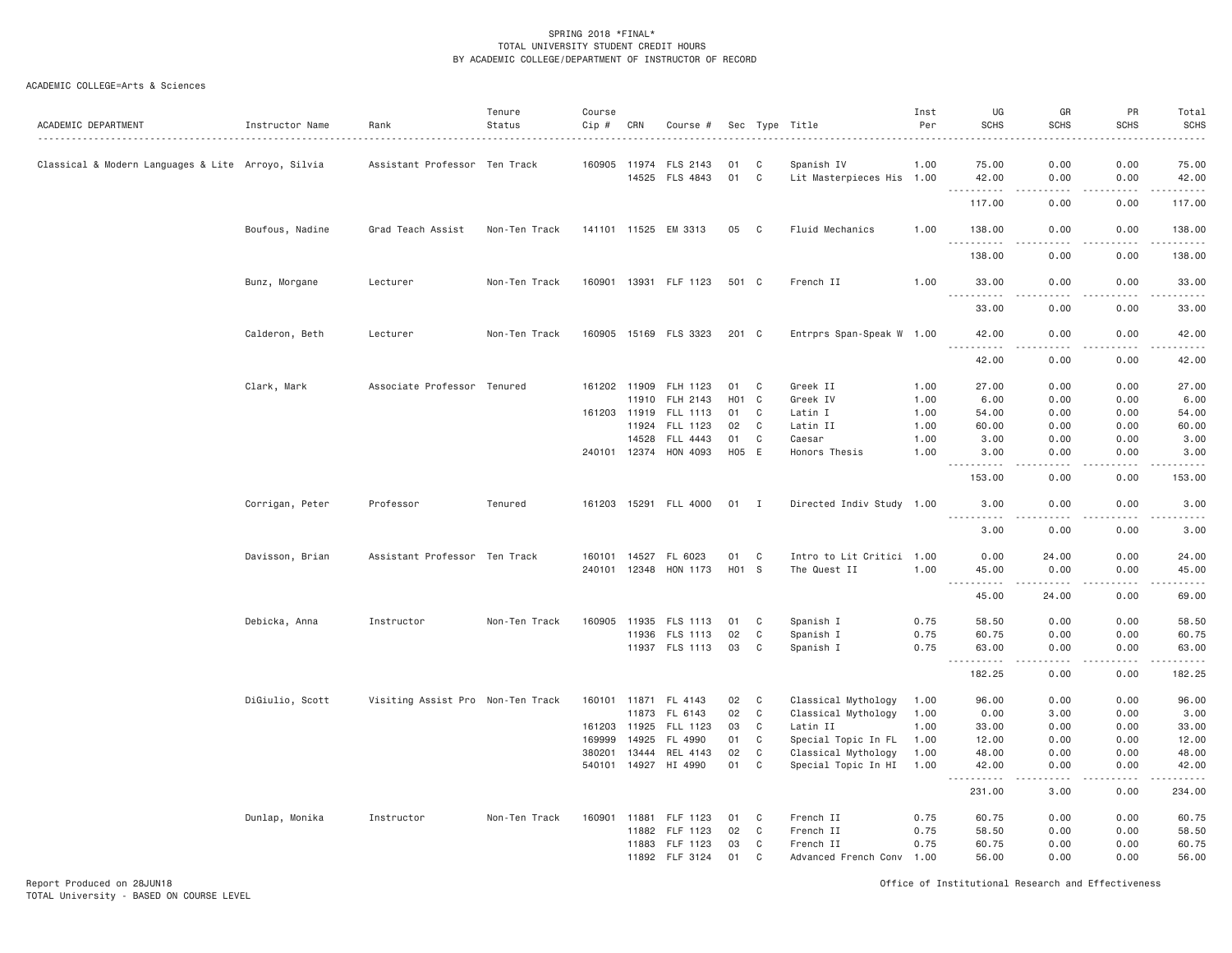| ACADEMIC DEPARTMENT                                  | Instructor Name   | Rank                        | Tenure<br>Status | Course<br>Cip # | CRN   | Course #              |     |              | Sec Type Title            | Inst<br>Per | UG<br><b>SCHS</b>   | GR<br><b>SCHS</b> | PR<br><b>SCHS</b> | Total<br><b>SCHS</b>     |
|------------------------------------------------------|-------------------|-----------------------------|------------------|-----------------|-------|-----------------------|-----|--------------|---------------------------|-------------|---------------------|-------------------|-------------------|--------------------------|
|                                                      |                   |                             |                  |                 |       |                       |     |              |                           |             | <u>.</u>            |                   |                   |                          |
|                                                      |                   |                             |                  |                 |       |                       |     |              |                           |             | 236.00              | 0.00              | 0.00              | 236.00                   |
| Classical & Modern Languages & Lite Fabel, Ekaterina |                   | Lecturer                    | Non-Ten Track    |                 |       | 160402 11932 FLR 1123 | 01  | C            | Russian II                | 1.00        | 45.00               | 0.00              | 0.00              | 45.00                    |
|                                                      |                   |                             |                  |                 | 11934 | FLR 2143              | 01  | $\mathbf{C}$ | Russian IV                | 1.00        | 18.00               | 0.00              | 0.00              | 18.00                    |
|                                                      |                   |                             |                  |                 |       | 15397 FLR 4990        | 01  | B            | Special Topic In Flr 1.00 |             | 15.00<br>.          | 0.00<br>.         | 0.00<br>.         | 15.00<br>.               |
|                                                      |                   |                             |                  |                 |       |                       |     |              |                           |             | 78.00               | 0.00              | 0.00              | 78.00                    |
|                                                      | Fondren, Chevy    | Lecturer                    | Non-Ten Track    |                 |       | 160501 11894 FLG 1113 | 01  | C            | German I                  | 1.00        | 75.00               | 0.00              | 0.00              | 75.00                    |
|                                                      |                   |                             |                  |                 |       | 11897 FLG 1123        | 01  | C            | German II                 | 0.75        | 20.25               | 0.00              | 0.00              | 20.25                    |
|                                                      |                   |                             |                  |                 | 11898 | FLG 1123              | 02  | C            | German II                 | 0.75        | 47.25               | 0.00              | 0.00              | 47.25                    |
|                                                      |                   |                             |                  |                 |       | 11899 FLG 1123        | 03  | C            | German II                 | 0.75        | 60.75<br>.          | 0.00              | 0.00              | 60.75                    |
|                                                      |                   |                             |                  |                 |       |                       |     |              |                           |             | 203.25              | 0.00              | 0.00              | 203.25                   |
|                                                      | Frerot, Stephanie | Grad Teach Assist           | Non-Ten Track    |                 |       | 160901 11877 FLF 1113 | 02  | C            | French I                  | 0.25        | 20.25<br><u>.</u>   | 0.00              | 0.00              | 20.25<br>.               |
|                                                      |                   |                             |                  |                 |       |                       |     |              |                           |             | 20.25               | 0.00              | 0.00              | 20.25                    |
|                                                      | Gray, Sally       | Associate Professor Tenured |                  | 160501 11895    |       | FLG 1113              | 02  | C            | German I                  | 1.00        | 57.00               | 0.00              | 0.00              | 57.00                    |
|                                                      |                   |                             |                  |                 | 14930 | FLG 4990              | 01  | C            | Special Topic In FLG 1.00 |             | 27.00               | 0.00              | 0.00              | 27.00                    |
|                                                      |                   |                             |                  |                 |       |                       |     |              |                           |             | .                   | .                 | .                 | .                        |
|                                                      |                   |                             |                  |                 |       |                       |     |              |                           |             | 84.00               | 0.00              | 0.00              | 84.00                    |
|                                                      | Hainsey, Arianne  | Lecturer                    | Non-Ten Track    | 160501          | 11897 | FLG 1123              | 01  | C            | German II                 | 0.25        | 6.75                | 0.00              | 0.00              | 6.75                     |
|                                                      |                   |                             |                  |                 | 11898 | FLG 1123              | 02  | C            | German II                 | 0.25        | 15.75               | 0.00              | 0.00              | 15.75                    |
|                                                      |                   |                             |                  |                 | 11899 | FLG 1123              | 03  | C            | German II                 | 0.25        | 20.25               | 0.00              | 0.00              | 20.25                    |
|                                                      |                   |                             |                  |                 | 13932 | FLG 1113              | 501 | C            | German I                  | 1.00        | 18.00               | 0.00              | 0.00              | 18.00                    |
|                                                      |                   |                             |                  | 160905 11938    |       | FLS 1113              | 04  | C            | Spanish I                 | 0.75        | 60.75               | 0.00              | 0.00              | 60.75                    |
|                                                      |                   |                             |                  |                 |       | 11939 FLS 1113        | 06  | $\mathbf{C}$ | Spanish I                 | 0.75        | 54.00<br><u>.</u>   | 0.00<br>.         | 0.00<br>-----     | 54.00<br>.               |
|                                                      |                   |                             |                  |                 |       |                       |     |              |                           |             | 175.50              | 0.00              | 0.00              | 175.50                   |
|                                                      | Harland, Robert   | Associate Professor Tenured |                  | 160905          | 11975 | FLS 2143              | 02  | C            | Spanish IV                | 1.00        | 81.00               | 0.00              | 0.00              | 81.00                    |
|                                                      |                   |                             |                  | 169999          | 14920 | <b>FLS 4990</b>       | 01  | C            | Special Topic In FLS 1.00 |             | 54.00               | 0.00              | 0.00              | 54.00                    |
|                                                      |                   |                             |                  |                 |       | 14921 FLS 6990        | 01  | C            | Special Topic In FLS 1.00 |             | 0.00<br>.           | 18.00<br>.        | 0.00<br>.         | 18.00<br>$- - - - - - -$ |
|                                                      |                   |                             |                  |                 |       |                       |     |              |                           |             | 135.00              | 18.00             | 0.00              | 153.00                   |
|                                                      | Hernandez, Magda  | Lecturer                    | Non-Ten Track    |                 |       | 160905 11944 FLS 1113 | 11  | C            | Spanish I                 | 0.75        | 60.75               | 0.00              | 0.00              | 60.75                    |
|                                                      |                   |                             |                  |                 | 11952 | FLS 1123              | 04  | C            | Spanish II                | 1.00        | 78.00               | 0.00              | 0.00              | 78.00                    |
|                                                      |                   |                             |                  |                 |       | 11957 FLS 1123        | 09  | C            | Spanish II                | 1.00        | 84.00               | 0.00              | 0.00              | 84.00                    |
|                                                      |                   |                             |                  |                 | 11958 | FLS 1123              | 10  | C            | Spanish II                | 1.00        | 90.00               | 0.00              | 0.00              | 90.00                    |
|                                                      |                   |                             |                  |                 |       | 11964 FLS 1123        | 19  | C            | Spanish II                | 1.00        | 78.00<br>. <b>.</b> | 0.00<br>.         | 0.00<br>.         | 78.00<br>.               |
|                                                      |                   |                             |                  |                 |       |                       |     |              |                           |             | 390.75              | 0.00              | 0.00              | 390.75                   |
|                                                      | Huang, Shu Yu     | Lecturer                    | Non-Ten Track    |                 |       | 160101 11874 FLC 1123 | 01  | B            | Chinese II                | 1.00        | 12.00               | 0.00              | 0.00              | 12.00                    |
|                                                      |                   |                             |                  |                 | 11875 | FLC 2143              | 01  | C            | Chinese IV                | 1.00        | 18.00               | 0.00              | 0.00              | 18.00                    |
|                                                      |                   |                             |                  |                 | 14529 | FLC 1113              | 01  | B            | Chinese I                 | 1.00        | 18.00               | 0.00              | 0.00              | 18.00                    |
|                                                      |                   |                             |                  |                 | 14530 | FLC 1123              | 02  | B            | Chinese II                | 1.00        | 15.00               | 0.00              | 0.00              | 15.00                    |
|                                                      |                   |                             |                  |                 |       | 169999 15587 FLC 4000 | 01  | Ι.           | Directed Indiv Study 1.00 |             | 4.00                | 0.00              | 0.00              | 4.00                     |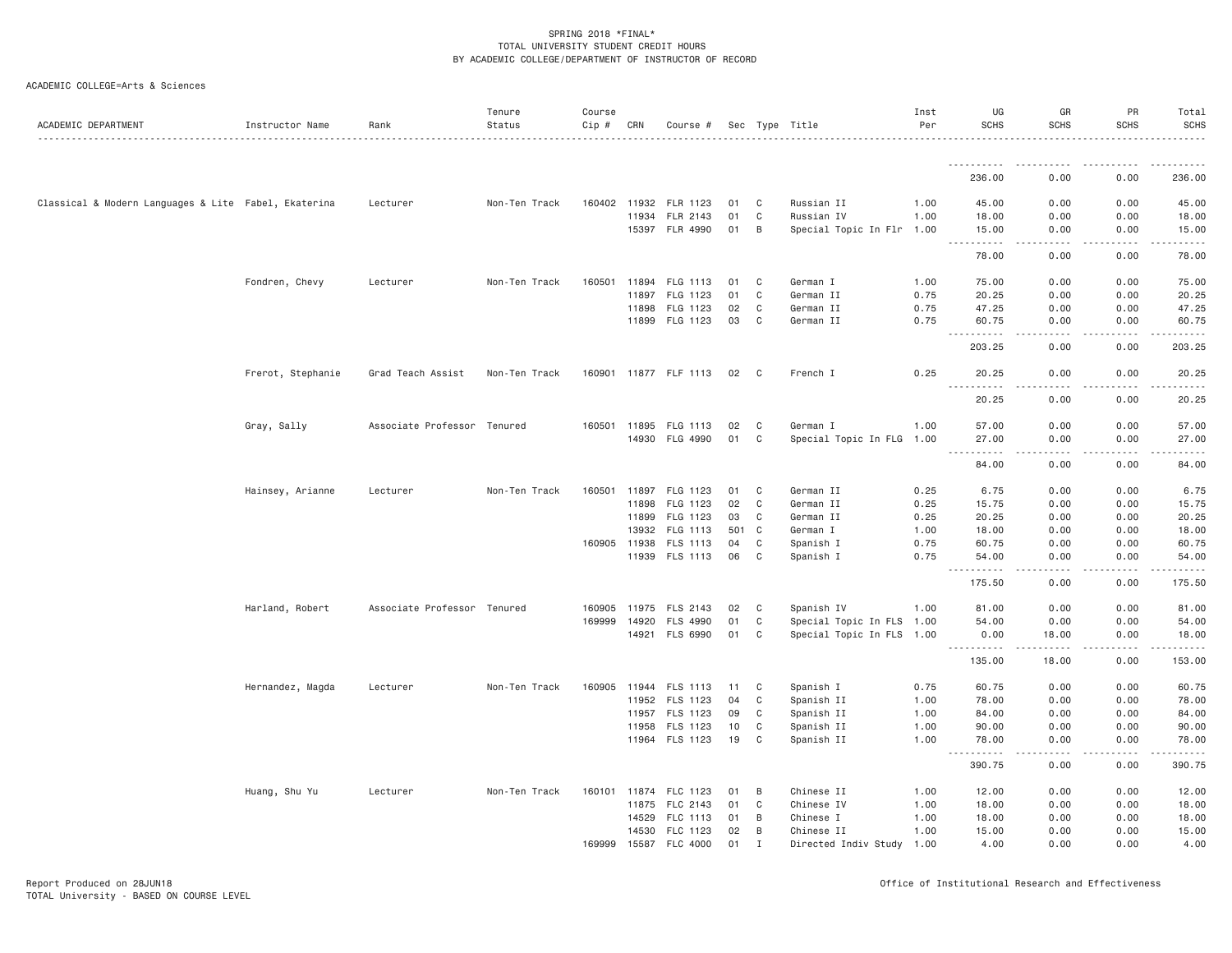| ACADEMIC DEPARTMENT                             | Instructor Name     | Rank                          | Tenure<br>Status | Course<br>$Cip \#$ | CRN   | Course #              |       |              | Sec Type Title            | Inst<br>Per | UG<br><b>SCHS</b>        | GR<br><b>SCHS</b> | PR<br><b>SCHS</b>                          | Total<br><b>SCHS</b>          |
|-------------------------------------------------|---------------------|-------------------------------|------------------|--------------------|-------|-----------------------|-------|--------------|---------------------------|-------------|--------------------------|-------------------|--------------------------------------------|-------------------------------|
|                                                 |                     |                               |                  |                    |       |                       |       |              |                           |             | ----------               |                   |                                            |                               |
|                                                 |                     |                               |                  |                    |       |                       |       |              |                           |             | 67.00                    | 0.00              | 0.00                                       | 67.00                         |
| Classical & Modern Languages & Lite Joo, Fumiko |                     | Assistant Professor Ten Track |                  |                    |       | 160302 14929 FLJ 4990 | 01    | C            | Special Topic In FLJ 1.00 |             | 27.00                    | 0.00              | 0.00                                       | 27.00                         |
|                                                 |                     |                               |                  |                    |       | 16352 FLJ 4000        | 01    | $\mathbf{I}$ | Directed Indiv Study 1.00 |             | 3.00                     | 0.00              | 0.00                                       | 3.00                          |
|                                                 |                     |                               |                  |                    | 16353 | FLJ 4000              | 02    | $\mathbf{I}$ | Directed Indiv Study 1.00 |             | 3.00                     | 0.00              | 0.00                                       | 3.00                          |
|                                                 |                     |                               |                  |                    | 16613 | <b>FLJ 4000</b>       | 03    | $\mathbf{I}$ | Directed Indiv Study 1.00 |             | 3.00                     | 0.00              | 0.00                                       | 3.00                          |
|                                                 |                     |                               |                  |                    |       | 169999 14928 FL 4990  | 02    | C            | Special Topic In FL 1.00  |             | 30.00<br>$- - - - -$     | 0.00<br>.         | 0.00<br>.                                  | 30.00<br>.                    |
|                                                 |                     |                               |                  |                    |       |                       |       |              |                           |             | 66.00                    | 0.00              | 0.00                                       | 66.00                         |
|                                                 | King, Lydia         | Instructor                    | Non-Ten Track    | 160901             |       | 11876 FLF 1113        | 01    | C            | French I                  | 0.75        | 65.25                    | 0.00              | 0.00                                       | 65.25                         |
|                                                 |                     |                               |                  |                    |       | 11877 FLF 1113        | 02    | C            | French I                  | 0.75        | 60.75                    | 0.00              | 0.00                                       | 60.75                         |
|                                                 |                     |                               |                  |                    | 11878 | FLF 1113              | 03    | C            | French I                  | 1.00        | 81.00                    | 0.00              | 0.00                                       | 81.00                         |
|                                                 |                     |                               |                  |                    |       | 11879 FLF 1113        | 04    | C            | French I                  | 1.00        | 81.00<br>.               | 0.00<br>.         | 0.00<br>$\omega$ is $\omega$ in $\omega$ . | 81.00<br>$\omega$ is a second |
|                                                 |                     |                               |                  |                    |       |                       |       |              |                           |             | 288.00                   | 0.00              | 0.00                                       | 288.00                        |
|                                                 | Kraker, Julia       | Lecturer                      | Non-Ten Track    | 160905             | 11949 | FLS 1123              | 01    | C            | Spanish II                | 0.75        | 63.00                    | 0.00              | 0.00                                       | 63.00                         |
|                                                 |                     |                               |                  |                    | 11950 | FLS 1123              | 02    | C            | Spanish II                | 0.75        | 58.50                    | 0.00              | 0.00                                       | 58.50                         |
|                                                 |                     |                               |                  |                    |       | 11956 FLS 1123        | 08    | C            | Spanish II                | 0.75        | 54.00                    | 0.00              | 0.00                                       | 54.00                         |
|                                                 |                     |                               |                  |                    | 13936 | FLS 1123              | 501   | C            | Spanish II                | 1.00        | 66.00                    | 0.00              | 0.00                                       | 66.00                         |
|                                                 |                     |                               |                  |                    |       | 13937 FLS 1123        | 503 C |              | Spanish II                | 1.00        | 57.00<br><u>.</u>        | 0.00<br>.         | 0.00<br>.                                  | 57.00<br>$- - - - - - -$      |
|                                                 |                     |                               |                  |                    |       |                       |       |              |                           |             | 298.50                   | 0.00              | 0.00                                       | 298.50                        |
|                                                 | Little, Christopher | Non-Employee                  | Not Applicable   | 160905             | 13933 | FLS 1113              | 501 C |              | Spanish I                 | 1.00        | 48.00                    | 0.00              | 0.00                                       | 48.00                         |
|                                                 |                     |                               |                  |                    |       | 13934 FLS 1113        | 502 C |              | Spanish I                 | 1.00        | 51.00                    | 0.00              | 0.00                                       | 51.00                         |
|                                                 |                     |                               |                  |                    |       | 13935 FLS 1113        | 503 C |              | Spanish I                 | 1.00        | 36.00<br>. <b>.</b>      | 0.00<br>.         | 0.00<br>.                                  | 36.00                         |
|                                                 |                     |                               |                  |                    |       |                       |       |              |                           |             | 135.00                   | 0.00              | 0.00                                       | 135.00                        |
|                                                 | Massey, Brittany    | Grad Teach Assist             | Non-Ten Track    |                    |       | 160901 13930 FLF 1113 | 501 C |              | French I                  | 1.00        | 21.00                    | 0.00              | 0.00                                       | 21.00                         |
|                                                 |                     |                               |                  |                    |       |                       |       |              |                           |             | <u>.</u><br>21.00        | 0.00              | 0.00                                       | 21.00                         |
|                                                 | McFadden, Michael   | Lecturer                      | Non-Ten Track    |                    |       | 160905 11941 FLS 1113 | 08    | C            | Spanish I                 | 0.75        | 56.25                    | 0.00              | 0.00                                       | 56.25                         |
|                                                 |                     |                               |                  |                    | 11946 | FLS 1113              | 13    | C            | Spanish I                 | 0.75        | 58.50                    | 0.00              | 0.00                                       | 58.50                         |
|                                                 |                     |                               |                  |                    | 11951 | FLS 1123              | 03    | C            | Spanish II                | 0.75        | 63.00                    | 0.00              | 0.00                                       | 63.00                         |
|                                                 |                     |                               |                  |                    |       | 11960 FLS 1123        | 12    | C            | Spanish II                | 0.75        | 65.25<br>$  -$<br>------ | 0.00<br>.         | 0.00<br>.                                  | 65.25<br>------               |
|                                                 |                     |                               |                  |                    |       |                       |       |              |                           |             | 243.00                   | 0.00              | 0.00                                       | 243.00                        |
|                                                 | Moser, Keith        | Associate Professor Tenured   |                  | 160901             | 11885 | FLF 2133              | 01    | C            | French III                | 1.00        | 54.00                    | 0.00              | 0.00                                       | 54.00                         |
|                                                 |                     |                               |                  |                    | 14535 | FLF 4273              | 01    | C            | The Human Condition       | 1.00        | 33.00                    | 0.00              | 0.00                                       | 33.00                         |
|                                                 |                     |                               |                  |                    | 14536 | FLF 6273              | 01    | C            | The Human Condition       | 1.00        | 0.00                     | 9.00              | 0.00                                       | 9.00                          |
|                                                 |                     |                               |                  |                    | 14541 | FLF 4193              | 01    | C            | 18th Century French       | 1.00        | 57.00                    | 0.00              | 0.00                                       | 57.00                         |
|                                                 |                     |                               |                  |                    | 14542 | FLF 6193              | 01    | C            | 18th Century French       | 1.00        | 0.00                     | 3.00              | 0.00                                       | 3.00                          |
|                                                 |                     |                               |                  |                    | 16680 | <b>FLF 7000</b>       | 02    | $\mathbf{I}$ | Directed Indiv Study 1.00 |             | 0.00                     | 3.00              | 0.00                                       | 3.00                          |
|                                                 |                     |                               |                  |                    | 16681 | <b>FLF 7000</b>       | 03    | $\mathbf{I}$ | Directed Indiv Study 1.00 |             | 0.00                     | 3.00              | 0.00                                       | 3.00                          |
|                                                 |                     |                               |                  |                    | 16682 | <b>FLF 7000</b>       | 04    | $\mathbf I$  | Directed Indiv Study 1.00 |             | 0.00<br>.                | 3.00              | 0.00                                       | 3.00                          |
|                                                 |                     |                               |                  |                    |       |                       |       |              |                           |             | 144.00                   | 21.00             | 0.00                                       | 165.00                        |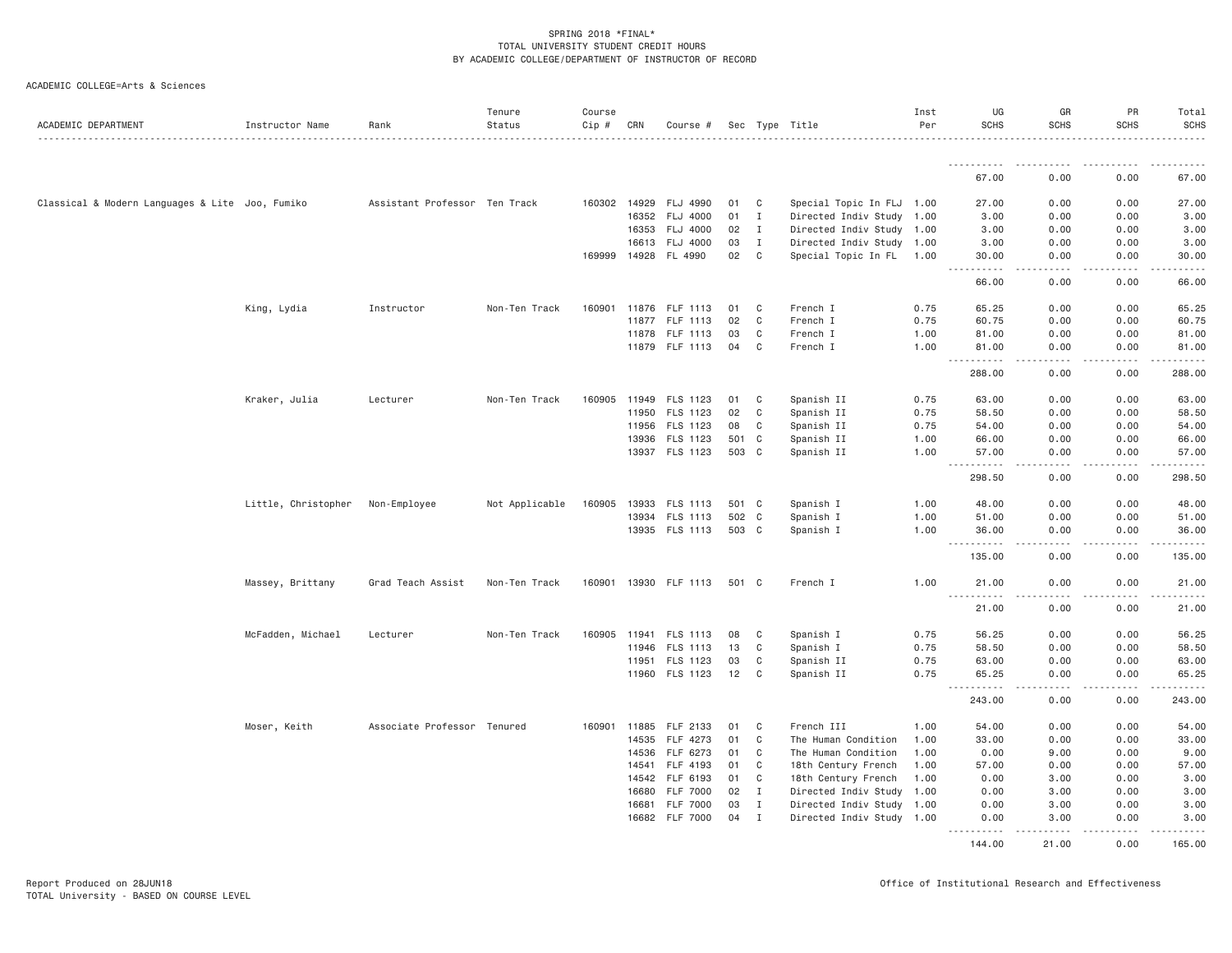| ACADEMIC DEPARTMENT                               | Instructor Name   | Rank                          | Tenure<br>Status | Course<br>Cip # | CRN   | Course #              |       |              | Sec Type Title            | Inst<br>Per | UG<br><b>SCHS</b>                                                                                                                                             | GR<br><b>SCHS</b>            | PR<br><b>SCHS</b> | Total<br><b>SCHS</b><br>$\frac{1}{2}$ |
|---------------------------------------------------|-------------------|-------------------------------|------------------|-----------------|-------|-----------------------|-------|--------------|---------------------------|-------------|---------------------------------------------------------------------------------------------------------------------------------------------------------------|------------------------------|-------------------|---------------------------------------|
| Classical & Modern Languages & Lite Moya, Arleana |                   | Instructor                    | Non-Ten Track    | 160905          | 11955 | FLS 1123              | 07    | C            | Spanish II                | 1.00        | 81.00                                                                                                                                                         | 0.00                         | 0.00              | 81.00                                 |
|                                                   |                   |                               |                  |                 | 11959 | FLS 1123              | 11    | C            | Spanish II                | 0.75        | 65.25                                                                                                                                                         | 0.00                         | 0.00              | 65.25                                 |
|                                                   |                   |                               |                  |                 | 11966 | FLS 1123              | H01 C |              | Spanish II-Honors         | 1.00        | 48.00                                                                                                                                                         | 0.00                         | 0.00              | 48.00                                 |
|                                                   |                   |                               |                  |                 | 11967 | FLS 2133              | 01    | C            | Spanish III               | 1.00        | 84.00                                                                                                                                                         | 0.00                         | 0.00              | 84.00                                 |
|                                                   |                   |                               |                  |                 |       | 13938 FLS 1123        | 504 C |              | Spanish II                | 1.00        | 63.00<br>-----                                                                                                                                                | 0.00<br>$\sim$ $\sim$ $\sim$ | 0.00<br>.         | 63.00<br>.                            |
|                                                   |                   |                               |                  |                 |       |                       |       |              |                           |             | 341.25                                                                                                                                                        | 0.00                         | 0.00              | 341.25                                |
|                                                   | Munn, David       | Lecturer                      | Non-Ten Track    | 160905          | 11940 | FLS 1113              | 07    | C            | Spanish I                 | 0.75        | 60.75                                                                                                                                                         | 0.00                         | 0.00              | 60.75                                 |
|                                                   |                   |                               |                  |                 | 11942 | FLS 1113              | 09    | C            | Spanish I                 | 0.75        | 60.75                                                                                                                                                         | 0.00                         | 0.00              | 60.75                                 |
|                                                   |                   |                               |                  |                 | 11943 | FLS 1113              | 10    | C            | Spanish I                 | 0.75        | 56.25                                                                                                                                                         | 0.00                         | 0.00              | 56.25                                 |
|                                                   |                   |                               |                  |                 | 11968 | FLS 2133              | 02    | C            | Spanish III               | 1.00        | 75.00                                                                                                                                                         | 0.00                         | 0.00              | 75.00                                 |
|                                                   |                   |                               |                  |                 |       | 11971 FLS 2133        | 06    | C            | Spanish III               | 1.00        | 78.00<br>.                                                                                                                                                    | 0.00<br>$\sim$ $\sim$ $\sim$ | 0.00<br>.         | 78.00<br>.                            |
|                                                   |                   |                               |                  |                 |       |                       |       |              |                           |             | 330.75                                                                                                                                                        | 0.00                         | 0.00              | 330.75                                |
|                                                   | Nigro, Rosa       | Lecturer                      | Non-Ten Track    |                 |       | 160902 11911 FLI 1113 | 01    | C            | Italian I                 | 1.00        | 81.00                                                                                                                                                         | 0.00                         | 0.00              | 81.00                                 |
|                                                   |                   |                               |                  |                 |       | 11912 FLI 1123        | 01    | C            | Italian II                | 1.00        | 48.00                                                                                                                                                         | 0.00                         | 0.00              | 48.00                                 |
|                                                   |                   |                               |                  |                 |       | 11913 FLI 2133        | 01    | C            | Italian III               | 1.00        | 27.00<br>.                                                                                                                                                    | 0.00<br>د د د د              | 0.00<br>.         | 27.00<br>.                            |
|                                                   |                   |                               |                  |                 |       |                       |       |              |                           |             | 156.00                                                                                                                                                        | 0.00                         | 0.00              | 156.00                                |
|                                                   | Okorie, Chinwe    | Grad Teach Assist             | Non-Ten Track    | 160901          | 11881 | FLF 1123              | 01    | C            | French II                 | 0.25        | 20.25                                                                                                                                                         | 0.00                         | 0.00              | 20.25                                 |
|                                                   |                   |                               |                  |                 | 11883 | FLF 1123              | 03    | C            | French II                 | 0.25        | 20.25                                                                                                                                                         | 0.00                         | 0.00              | 20.25                                 |
|                                                   |                   |                               |                  |                 |       |                       |       |              |                           |             | .<br>40.50                                                                                                                                                    | 0.00                         | 0.00              | .<br>40.50                            |
|                                                   | Pelaez, Sol       | Assistant Professor Ten Track |                  |                 |       | 160905 11976 FLS 2143 | 03    | C            | Spanish IV                | 1.00        | 51.00                                                                                                                                                         | 0.00                         | 0.00              | 51.00                                 |
|                                                   |                   |                               |                  |                 | 11979 | FLS 3113              | 01    | C            | Advanced Spanish Com 1.00 |             | 60.00                                                                                                                                                         | 0.00                         | 0.00              | 60.00                                 |
|                                                   |                   |                               |                  |                 | 16564 | FLS 4000              | 03    | $\mathbf{I}$ | Directed Indiv Study 1.00 |             | 3.00                                                                                                                                                          | 0.00                         | 0.00              | 3.00                                  |
|                                                   |                   |                               |                  |                 |       | 16600 FLS 7000        | 01    | $\mathbf{I}$ | Directed Indiv Study 1.00 |             | 0.00<br><u>.</u>                                                                                                                                              | 3.00<br>.                    | 0.00<br>.         | 3.00                                  |
|                                                   |                   |                               |                  |                 |       |                       |       |              |                           |             | 114.00                                                                                                                                                        | 3.00                         | 0.00              | 117.00                                |
|                                                   | Popovic, Monika   | Grad Teach Assist             | Non-Ten Track    | 160905          | 11935 | FLS 1113              | 01    | C            | Spanish I                 | 0.25        | 19.50                                                                                                                                                         | 0.00                         | 0.00              | 19.50                                 |
|                                                   |                   |                               |                  |                 | 11936 | FLS 1113              | 02    | C            | Spanish I                 | 0.25        | 20.25                                                                                                                                                         | 0.00                         | 0.00              | 20.25                                 |
|                                                   |                   |                               |                  |                 | 11937 | FLS 1113              | 03    | C            | Spanish I                 | 0.25        | 21.00                                                                                                                                                         | 0.00                         | 0.00              | 21.00                                 |
|                                                   |                   |                               |                  |                 | 11938 | FLS 1113              | 04    | C            | Spanish I                 | 0.25        | 20.25                                                                                                                                                         | 0.00                         | 0.00              | 20.25                                 |
|                                                   |                   |                               |                  |                 | 11946 | FLS 1113              | 13    | C            | Spanish I                 | 0.25        | 19.50                                                                                                                                                         | 0.00                         | 0.00              | 19.50                                 |
|                                                   |                   |                               |                  |                 |       | 11981 FLS 3121        | 01    | - L          | Advan Spanish Conv P 1.00 |             | 10.00<br>$\frac{1}{2} \left( \frac{1}{2} \right) \left( \frac{1}{2} \right) \left( \frac{1}{2} \right) \left( \frac{1}{2} \right) \left( \frac{1}{2} \right)$ | 0.00                         | 0.00              | 10.00                                 |
|                                                   |                   |                               |                  |                 |       |                       |       |              |                           |             | 110.50                                                                                                                                                        | 0.00                         | 0.00              | 110.50                                |
|                                                   | Potter, Edward    | Associate Professor Tenured   |                  | 160501          | 11901 | FLG 2133              | 01    | C            | German III                | 1.00        | 39.00                                                                                                                                                         | 0.00                         | 0.00              | 39.00                                 |
|                                                   |                   |                               |                  |                 | 11903 | FLG 2143              | 01    | C            | German IV                 | 1.00        | 42.00                                                                                                                                                         | 0.00                         | 0.00              | 42.00                                 |
|                                                   |                   |                               |                  |                 | 14531 | FLG 4463              | 01    | C            | 20th Cen Ger Drama        | 1.00        | 27.00<br>$- - - - - -$                                                                                                                                        | 0.00<br>.                    | 0.00<br>.         | 27.00<br>.                            |
|                                                   |                   |                               |                  |                 |       |                       |       |              |                           |             | 108.00                                                                                                                                                        | 0.00                         | 0.00              | 108.00                                |
|                                                   | Roskelley, Martha | Grad Teach Assist             | Non-Ten Track    | 160905          | 11942 | FLS 1113              | 09    | C            | Spanish I                 | 0.25        | 20.25                                                                                                                                                         | 0.00                         | 0.00              | 20.25                                 |
|                                                   |                   |                               |                  |                 |       | 11944 FLS 1113        | 11    | C            | Spanish I                 | 0.25        | 20.25                                                                                                                                                         | 0.00                         | 0.00              | 20.25                                 |
|                                                   |                   |                               |                  |                 |       | 11945 FLS 1113        | 12    | C            | Spanish I                 | 0.50        | 37.50                                                                                                                                                         | 0.00                         | 0.00              | 37.50                                 |
|                                                   |                   |                               |                  |                 | 11950 | FLS 1123              | 02    | C            | Spanish II                | 0.25        | 19.50                                                                                                                                                         | 0.00                         | 0.00              | 19.50                                 |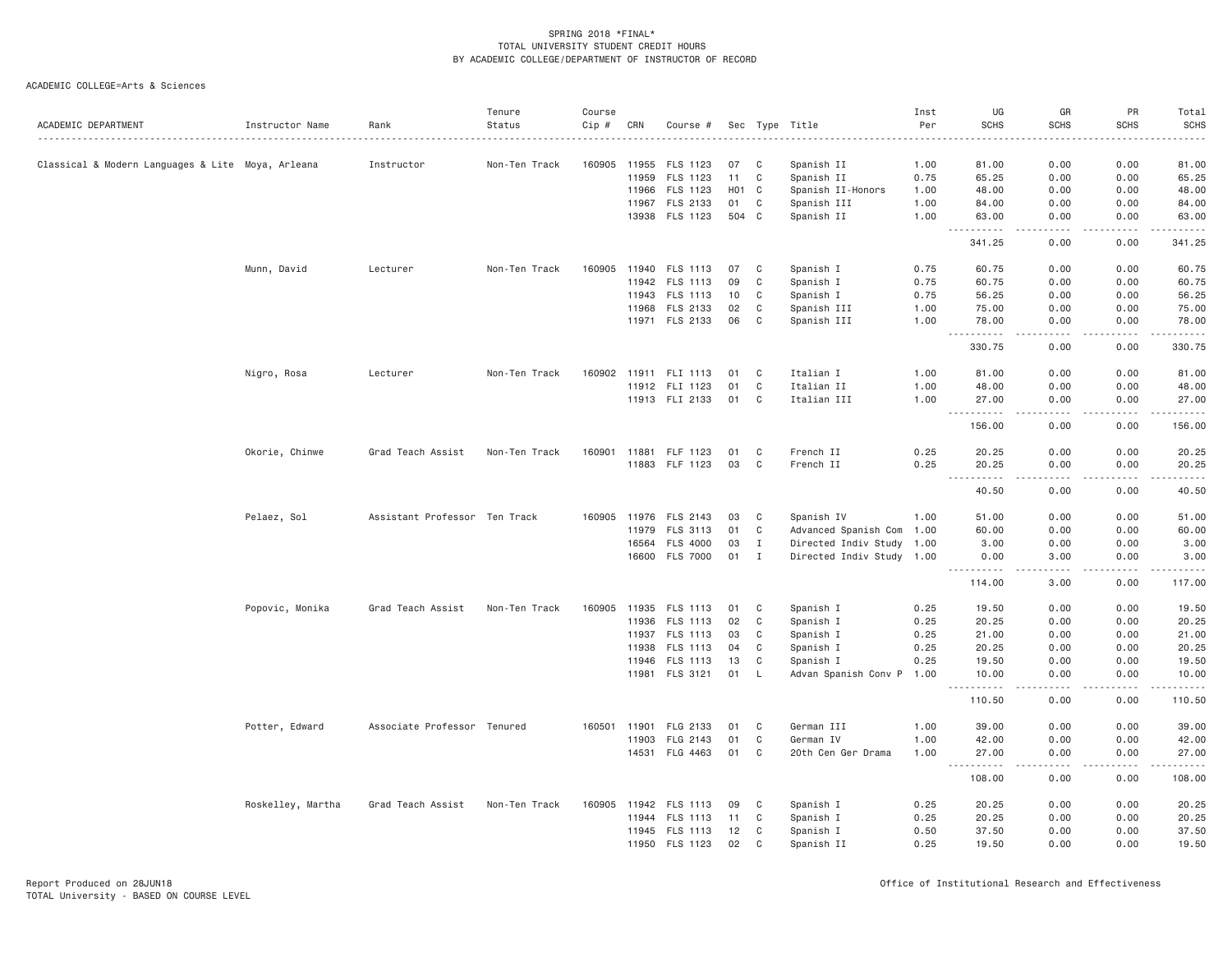|  | ACADEMIC COLLEGE=Arts & Sciences |  |  |
|--|----------------------------------|--|--|
|--|----------------------------------|--|--|

| ACADEMIC DEPARTMENT                               | Instructor Name                        | Rank                          | Tenure<br>Status | Course<br>Cip # | CRN   | Course #             |     |              | Sec Type Title            | Inst<br>Per | UG<br><b>SCHS</b>                  | GR<br><b>SCHS</b>                   | PR<br><b>SCHS</b>     | Total<br><b>SCHS</b><br><u>.</u>                                                                                                                              |
|---------------------------------------------------|----------------------------------------|-------------------------------|------------------|-----------------|-------|----------------------|-----|--------------|---------------------------|-------------|------------------------------------|-------------------------------------|-----------------------|---------------------------------------------------------------------------------------------------------------------------------------------------------------|
|                                                   |                                        |                               |                  |                 |       |                      |     |              |                           |             | .                                  | $  -$                               |                       |                                                                                                                                                               |
|                                                   |                                        |                               |                  |                 |       |                      |     |              |                           |             | 97.50                              | 0.00                                | 0.00                  | 97.50                                                                                                                                                         |
| Classical & Modern Languages & Lite Russell, Amie |                                        | Instructor                    | Non-Ten Track    | 160905          | 11961 | FLS 1123             | 15  | C            | Spanish II                | 0.75        | 60.75                              | 0.00                                | 0.00                  | 60.75                                                                                                                                                         |
|                                                   |                                        |                               |                  |                 | 11962 | FLS 1123             | 16  | C            | Spanish II                | 0.75        | 63.00                              | 0.00                                | 0.00                  | 63.00                                                                                                                                                         |
|                                                   |                                        |                               |                  |                 |       | 11963 FLS 1123       | 17  | C            | Spanish II                | 0.75        | 60.75<br><u>.</u>                  | 0.00<br>.                           | 0.00<br>$- - - - - -$ | 60.75<br>.                                                                                                                                                    |
|                                                   |                                        |                               |                  |                 |       |                      |     |              |                           |             | 184.50                             | 0.00                                | 0.00                  | 184.50                                                                                                                                                        |
|                                                   | Ruz, Gerardo De Jesu Grad Teach Assist |                               | Non-Ten Track    | 160905          | 11943 | <b>FLS 1113</b>      | 10  | C            | Spanish I                 | 0.25        | 18.75                              | 0.00                                | 0.00                  | 18.75                                                                                                                                                         |
|                                                   |                                        |                               |                  |                 | 11945 | FLS 1113             | 12  | C            | Spanish I                 | 0.50        | 37.50                              | 0.00                                | 0.00                  | 37.50                                                                                                                                                         |
|                                                   |                                        |                               |                  |                 |       | 11978 FLS 3111       | 01  | - L          | Adv Spanish Lab I         | 1.00        | 17.00<br>.                         | 0.00                                | 0.00                  | 17.00<br>.                                                                                                                                                    |
|                                                   |                                        |                               |                  |                 |       |                      |     |              |                           |             | 73.25                              | 0.00                                | 0.00                  | 73.25                                                                                                                                                         |
|                                                   | Simpore, Karim                         | Assistant Professor Ten Track |                  | 160901          | 11888 | FLF 2143             | 01  | C            | French IV                 | 1.00        | 51.00                              | 0.00                                | 0.00                  | 51.00                                                                                                                                                         |
|                                                   |                                        |                               |                  |                 | 14533 | FLF 4163             | 01  | C            | Francophone Lit           | 1.00        | 15.00                              | 0.00                                | 0.00                  | 15.00                                                                                                                                                         |
|                                                   |                                        |                               |                  |                 | 14534 | FLF 6163             | 01  | C            | Francophone Lit           | 1.00        | 0.00                               | 12.00                               | 0.00                  | 12.00                                                                                                                                                         |
|                                                   |                                        |                               |                  |                 |       | 15433 FLF 7000       | 01  | $\mathbf{I}$ | Directed Indiv Study 1.00 |             | 0.00<br>22222                      | 3,00<br>.                           | 0.00                  | 3.00<br>.                                                                                                                                                     |
|                                                   |                                        |                               |                  |                 |       |                      |     |              |                           |             | 66.00                              | 15.00                               | 0.00                  | 81.00                                                                                                                                                         |
|                                                   | Sykes, Savannah                        | Grad Teach Assist             | Non-Ten Track    | 160905          | 11949 | FLS 1123             | 01  | C            | Spanish II                | 0.25        | 21.00                              | 0.00                                | 0.00                  | 21.00                                                                                                                                                         |
|                                                   |                                        |                               |                  |                 | 11951 | FLS 1123             | 03  | C            | Spanish II                | 0.25        | 21.00                              | 0.00                                | 0.00                  | 21.00                                                                                                                                                         |
|                                                   |                                        |                               |                  |                 | 11956 | FLS 1123             | 08  | C            | Spanish II                | 0.25        | 18.00                              | 0.00                                | 0.00                  | 18.00                                                                                                                                                         |
|                                                   |                                        |                               |                  |                 | 11959 | FLS 1123             | 11  | C            | Spanish II                | 0.25        | 21.75                              | 0.00                                | 0.00                  | 21.75                                                                                                                                                         |
|                                                   |                                        |                               |                  |                 |       | 11960 FLS 1123       | 12  | C            | Spanish II                | 0.25        | 21.75<br>.                         | 0.00                                | 0.00<br>.             | 21.75                                                                                                                                                         |
|                                                   |                                        |                               |                  |                 |       |                      |     |              |                           |             | 103.50                             | 0.00                                | 0.00                  | 103.50                                                                                                                                                        |
|                                                   | Truesdale, Scott                       | Grad Teach Assist             | Non-Ten Track    | 160901          | 11876 | FLF 1113             | 01  | C            | French I                  | 0.25        | 21.75                              | 0.00                                | 0.00                  | 21.75                                                                                                                                                         |
|                                                   |                                        |                               |                  |                 | 11882 | FLF 1123             | 02  | C            | French II                 | 0.25        | 19.50<br>.<br>444                  | 0.00<br>$\sim$ $\sim$ $\sim$ $\sim$ | 0.00<br>.             | 19.50<br>.                                                                                                                                                    |
|                                                   |                                        |                               |                  |                 |       |                      |     |              |                           |             | 41.25                              | 0.00                                | 0.00                  | 41.25                                                                                                                                                         |
|                                                   | Vozzo, Rosa                            | Instructor                    | Non-Ten Track    | 160905          | 11969 | FLS 2133             | 04  | C            | Spanish III               | 1.00        | 27.00                              | 0.00                                | 0.00                  | 27.00                                                                                                                                                         |
|                                                   |                                        |                               |                  |                 | 11970 | FLS 2133             | 05  | C            | Spanish III               | 1.00        | 75.00                              | 0.00                                | 0.00                  | 75.00                                                                                                                                                         |
|                                                   |                                        |                               |                  |                 | 11982 | FLS 3233             | 01  | C            | Adv Spanish Conversa      | 1.00        | 57.00                              | 0.00                                | 0.00                  | 57.00                                                                                                                                                         |
|                                                   |                                        |                               |                  |                 | 11983 | FLS 3323             | 01  | C            | Entrprs Span-Speak W      | 1.00        | 78.00                              | 0.00                                | 0.00                  | 78.00                                                                                                                                                         |
|                                                   |                                        |                               |                  |                 | 13939 | FLS 2133             | 501 | $\mathbf{C}$ | Spanish III               | 1.00        | 54.00<br>.<br>$\sim$ $\sim$ $\sim$ | 0.00                                | 0.00                  | 54.00<br>$\frac{1}{2} \left( \frac{1}{2} \right) \left( \frac{1}{2} \right) \left( \frac{1}{2} \right) \left( \frac{1}{2} \right) \left( \frac{1}{2} \right)$ |
|                                                   |                                        |                               |                  |                 |       |                      |     |              |                           |             | 291.00                             | 0.00                                | 0.00                  | 291.00                                                                                                                                                        |
|                                                   | Wadlington, Francesc Grad Teach Assist |                               | Non-Ten Track    | 160905          | 11939 | FLS 1113             | 06  | C            | Spanish I                 | 0.25        | 18.00                              | 0.00                                | 0.00                  | 18.00                                                                                                                                                         |
|                                                   |                                        |                               |                  |                 | 11940 | FLS 1113             | 07  | C            | Spanish I                 | 0.25        | 20.25                              | 0.00                                | 0.00                  | 20.25                                                                                                                                                         |
|                                                   |                                        |                               |                  |                 | 11941 | FLS 1113             | 08  | C            | Spanish I                 | 0.25        | 18.75                              | 0.00                                | 0.00                  | 18.75                                                                                                                                                         |
|                                                   |                                        |                               |                  |                 | 11961 | FLS 1123             | 15  | C            | Spanish II                | 0.25        | 20.25                              | 0.00                                | 0.00                  | 20.25                                                                                                                                                         |
|                                                   |                                        |                               |                  |                 | 11962 | FLS 1123             | 16  | C            | Spanish II                | 0.25        | 21.00                              | 0.00                                | 0.00                  | 21.00                                                                                                                                                         |
|                                                   |                                        |                               |                  |                 |       | 11963 FLS 1123       | 17  | C            | Spanish II                | 0.25        | 20.25<br>.                         | 0.00<br>.                           | 0.00<br>.             | 20.25<br>$\alpha$ , $\alpha$ , $\alpha$ , $\alpha$ , $\alpha$                                                                                                 |
|                                                   |                                        |                               |                  |                 |       |                      |     |              |                           |             | 118.50                             | 0.00                                | 0.00                  | 118.50                                                                                                                                                        |
|                                                   | Wolverton, Robert                      | Professor                     | Tenured          |                 |       | 160101 11870 FL 4143 | 01  | C            | Classical Mythology       | 1.00        | 126.00                             | 0.00                                | 0.00                  | 126.00                                                                                                                                                        |
|                                                   |                                        |                               |                  |                 |       | 11872 FL 6143        | 01  | C            | Classical Mythology       | 1.00        | 0.00                               | 3.00                                | 0.00                  | 3.00                                                                                                                                                          |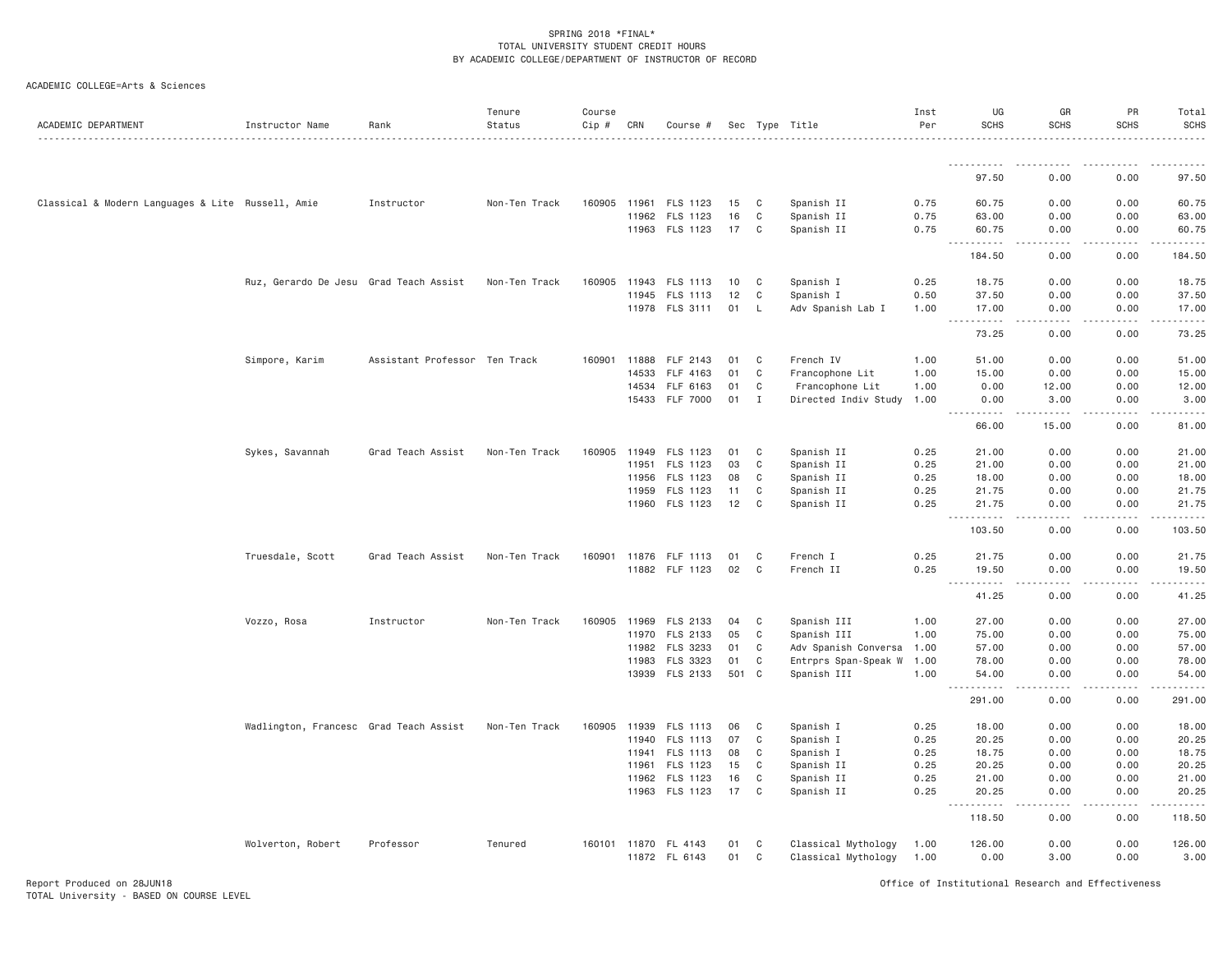| ACADEMIC DEPARTMENT                                   | Instructor Name   | Rank                          | Tenure<br>Status | Course<br>Cip # | CRN   | Course #              |      |                | Sec Type Title            | Inst<br>Per | UG<br><b>SCHS</b> | GR<br><b>SCHS</b> | <b>PR</b><br><b>SCHS</b>       | Total<br><b>SCHS</b> |
|-------------------------------------------------------|-------------------|-------------------------------|------------------|-----------------|-------|-----------------------|------|----------------|---------------------------|-------------|-------------------|-------------------|--------------------------------|----------------------|
|                                                       |                   |                               |                  |                 |       |                       |      |                |                           |             |                   |                   |                                |                      |
| Classical & Modern Languages & Lite Wolverton, Robert |                   | Professor                     | Tenured          |                 |       | 161203 11923 FLL 1123 | 01   | C.             | Latin II                  | 1.00        | 93.00             | 0.00              | 0.00                           | 93.00                |
|                                                       |                   |                               |                  |                 |       | 11930 FLL 2143        | 01   | $\overline{c}$ | Latin IV                  | 1.00        | 30.00             | 0.00              | 0.00                           | 30.00                |
|                                                       |                   |                               |                  | 380201          | 13443 | REL 4143              | 01   | C.             | Classical Mythology       | 1.00        | 78.00             | 0.00<br>.         | 0.00<br>$\cdots$<br>. <u>.</u> | 78.00<br>-------     |
|                                                       |                   |                               |                  |                 |       |                       |      |                |                           |             | 327.00            | 3.00              | 0.00                           | 330.00               |
|                                                       | Yamamoto, Tsumugi | Lecturer                      | Non-Ten Track    | 160302          |       | 11915 FLJ 1123        | 01   | C.             | Japanese II               | 1.00        | 75.00             | 0.00              | 0.00                           | 75.00                |
|                                                       |                   |                               |                  |                 |       | 11916 FLJ 1123        | 02   | $\mathbf{C}$   | Japanese II               | 1.00        | 12.00             | 0.00              | 0.00                           | 12.00                |
|                                                       |                   |                               |                  |                 |       | 11918 FLJ 2143        | 01 C |                | Japanese IV               | 1.00        | 33.00             | 0.00              | 0.00                           | 33.00                |
|                                                       |                   |                               |                  |                 |       |                       |      |                |                           |             | 120.00            | ----<br>0.00      | - - - - -<br>0.00              | 120.00               |
|                                                       | Zelaya, Karina    | Assistant Professor Ten Track |                  | 160905          |       | 15450 FLS 4000        | 01 I |                | Directed Indiv Study 1.00 |             | 3.00              | 0.00              | 0.00                           | 3.00                 |
|                                                       |                   |                               |                  |                 |       | 15451 FLS 4000        | 02 I |                | Directed Indiv Study 1.00 |             | 3,00              | 0.00              | 0.00                           | 3.00                 |
|                                                       |                   |                               |                  |                 |       |                       |      |                |                           |             | 6.00              | 0.00              | 0.00                           | 6.00                 |
| ===================================                   |                   |                               |                  |                 |       |                       |      |                |                           |             |                   |                   |                                | =========            |
| Classical & Modern Languages & Lite                   |                   |                               |                  |                 |       |                       |      |                |                           |             | 6159.00           | 87.00             | 0.00                           | 6246.00              |
| =====================================                 |                   |                               |                  |                 |       |                       |      |                |                           |             | ==========        | ==========        | ==========                     | ==========           |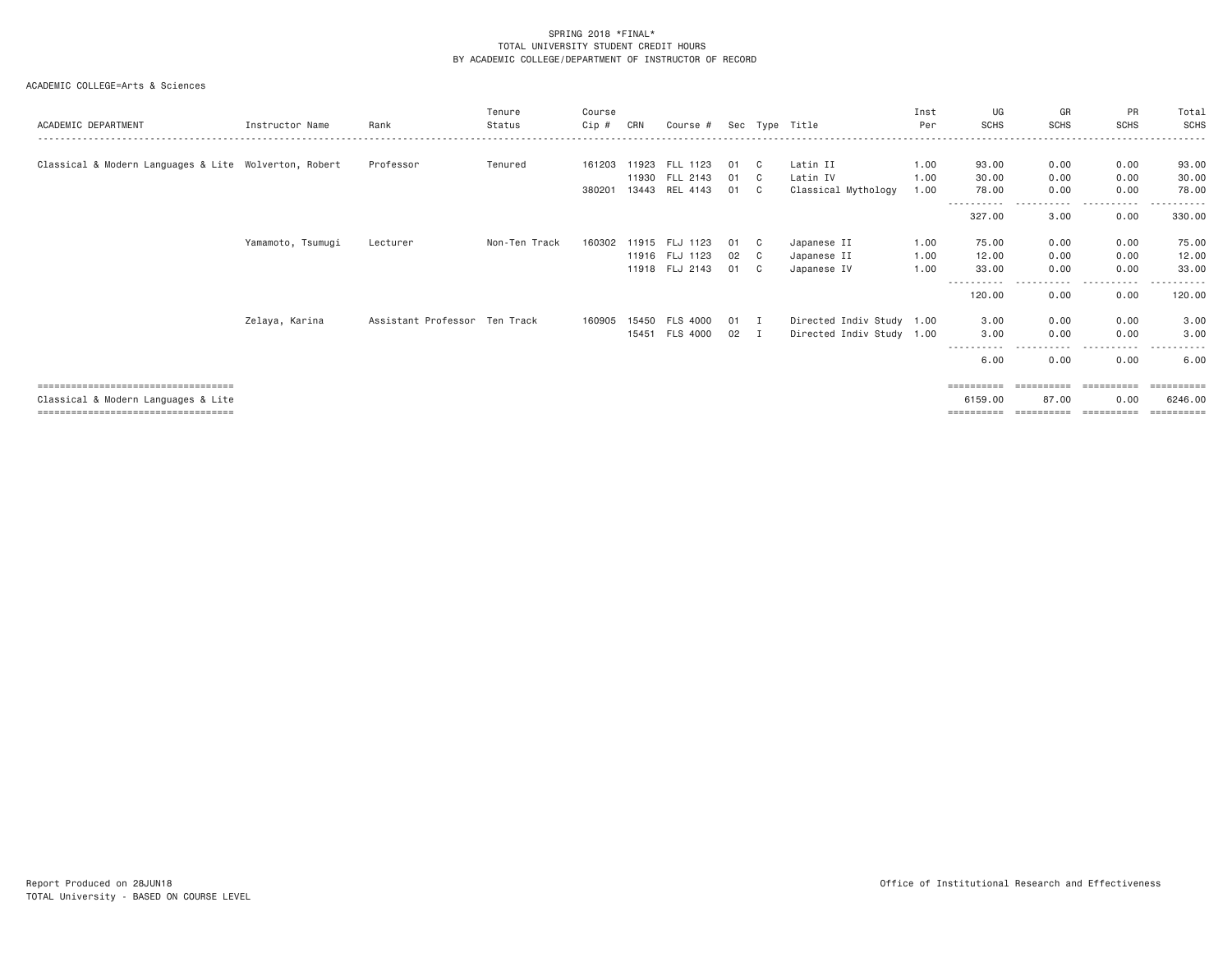|                     |                    |             | Tenure         | Course       |       |                       |       |              |                           | Inst | UG                                                                                                                                                                                       | GR                                  | PR                | Total                                |
|---------------------|--------------------|-------------|----------------|--------------|-------|-----------------------|-------|--------------|---------------------------|------|------------------------------------------------------------------------------------------------------------------------------------------------------------------------------------------|-------------------------------------|-------------------|--------------------------------------|
| ACADEMIC DEPARTMENT | Instructor Name    | Rank        | Status         | Cip #        | CRN   | Course #              |       |              | Sec Type Title            | Per  | <b>SCHS</b>                                                                                                                                                                              | <b>SCHS</b>                         | <b>SCHS</b>       | <b>SCHS</b>                          |
| Communication       | Anthony, Kelli     | Instructor  | Non-Ten Track  | 090101 13835 |       | CO 1223               | 501 C |              | Intro Comm Theory         | 1.00 | 126.00                                                                                                                                                                                   | 0.00                                | 0.00              | 126.00                               |
|                     |                    |             |                |              | 13839 | CO 3833               | 501 C |              | Interviewing              | 1.00 | 81.00                                                                                                                                                                                    | 0.00                                | 0.00              | 81.00                                |
|                     |                    |             |                | 090401       | 13836 | CO 1403               | 501 C |              | Intro Mass Media          | 1.00 | 135.00                                                                                                                                                                                   | 0.00                                | 0.00              | 135.00                               |
|                     |                    |             |                | 090900       | 13838 | CO 3813               | 501 C |              | PR Case Problems          | 1.00 | 48.00                                                                                                                                                                                    | 0.00                                | 0.00              | 48.00                                |
|                     |                    |             |                |              |       |                       |       |              |                           |      | $\sim$ $\sim$ $\sim$<br>.<br>390.00                                                                                                                                                      | .<br>0.00                           | 0.00              | .<br>390.00                          |
|                     | Blount, Anna       | Lecturer    | Non-Ten Track  | 090101       |       | 10902 CO 1013         | 12    | $\mathbf{C}$ | Intro to Communicati 1.00 |      | 96.00                                                                                                                                                                                    | 0.00                                | 0.00              | 96.00                                |
|                     |                    |             |                | 090900       | 10960 | CO 3863               | 01    | B            | PR Production             | 1.00 | 42.00                                                                                                                                                                                    | 0.00                                | 0.00              | 42.00                                |
|                     |                    |             |                |              | 10961 | CO 3863               | 02    | B            | PR Production             | 1.00 | 27.00                                                                                                                                                                                    | 0.00                                | 0.00              | 27.00                                |
|                     |                    |             |                |              | 14480 | CO 3863               | 04    | B            | PR Production             | 1.00 | 42.00                                                                                                                                                                                    | 0.00                                | 0.00              | 42.00                                |
|                     |                    |             |                |              |       |                       |       |              |                           |      | $\begin{array}{cccccccccc} \bullet & \bullet & \bullet & \bullet & \bullet & \bullet \end{array}$<br>207.00                                                                              | $\sim$ $\sim$ $\sim$<br>0.00        | المتمامين<br>0.00 | .<br>207.00                          |
|                     | Bogue, Patty       | Instructor  | Non-Ten Track  | 090101       | 14450 | CO 1013               | 23    | C            | Intro to Communicati      | 1.00 | 99.00                                                                                                                                                                                    | 0.00                                | 0.00              | 99.00                                |
|                     |                    |             |                | 520201       | 12727 | MGT 3213              | 01    | C            | Org Communications        | 1.00 | 210.00                                                                                                                                                                                   | 0.00                                | 0.00              | 210.00                               |
|                     |                    |             |                |              | 12728 | MGT 3213              | 02    | C            | Org Communications        | 1.00 | 204.00                                                                                                                                                                                   | 0.00                                | 0.00              | 204.00                               |
|                     |                    |             |                |              | 12729 | MGT 3213              | 03    | C            | Org Communications        | 1.00 | 147.00                                                                                                                                                                                   | 0.00                                | 0.00              | 147.00                               |
|                     |                    |             |                |              | 12730 | MGT 3213              | 04    | C            | Org Communications        | 1.00 | 150.00                                                                                                                                                                                   | 0.00                                | 0.00              | 150.00                               |
|                     |                    |             |                |              |       |                       |       |              |                           |      | $\sim$ $\sim$ .<br>.<br>810.00                                                                                                                                                           | .<br>0.00                           | 0.00              | .<br>810.00                          |
|                     | Brown, Karyn       | Instructor  | Non-Ten Track  |              |       | 090900 10985 CO 4813  | 03    | C            | PR Organizations          | 1.00 | 57.00                                                                                                                                                                                    | 0.00                                | 0.00              | 57.00                                |
|                     |                    |             |                |              |       |                       |       |              |                           |      | $\frac{1}{2} \left( \frac{1}{2} \right) \left( \frac{1}{2} \right) \left( \frac{1}{2} \right) \left( \frac{1}{2} \right) \left( \frac{1}{2} \right) \left( \frac{1}{2} \right)$<br>57.00 | $\sim$ $\sim$ $\sim$ $\sim$<br>0.00 | 0.00              | $\sim$ $\sim$ $\sim$ $\sim$<br>57.00 |
|                     | Cain, Emily        | Instructor  | Non-Ten Track  |              |       | 090900 10962 CO 3863  | 03    | B            | PR Production             | 1.00 | 48.00                                                                                                                                                                                    | 0.00                                | 0.00              | 48.00                                |
|                     |                    |             |                |              |       |                       |       |              |                           |      | $- - -$<br>- - - -<br>48.00                                                                                                                                                              | 0.00                                | 0.00              | 48.00                                |
|                     | Carskadon, Leslie  | Non-Faculty | Not Applicable |              |       | 090701 10932 CO 2423  | 01    | C            | News Edit-Typo-Mkup       | 1.00 | 30.00<br>.                                                                                                                                                                               | 0.00<br>----                        | 0.00              | 30.00<br>$- - - - -$                 |
|                     |                    |             |                |              |       |                       |       |              |                           |      | 30.00                                                                                                                                                                                    | 0.00                                | 0.00              | 30.00                                |
|                     | Chambers, Cheryl   | Instructor  | Non-Ten Track  |              |       | 090101 10895 CO 1013  | 05    | $\mathbf{C}$ | Intro to Communicati 1.00 |      | 105.00                                                                                                                                                                                   | 0.00                                | 0.00              | 105.00                               |
|                     |                    |             |                |              | 10896 | CO 1013               | 06    | $\mathbf C$  | Intro to Communicati 1.00 |      | 105.00                                                                                                                                                                                   | 0.00                                | 0.00              | 105.00                               |
|                     |                    |             |                |              | 10910 | CO 1013               | 20    | $\mathbf C$  | Intro to Communicati 1.00 |      | 99.00                                                                                                                                                                                    | 0.00                                | 0.00              | 99.00                                |
|                     |                    |             |                | 231304 10884 |       | CO 1003               | 08    | $\mathsf{C}$ | Fund Of Public Speak 1.00 |      | 75.00                                                                                                                                                                                    | 0.00                                | 0.00              | 75.00                                |
|                     |                    |             |                |              | 10890 | CO 1003               | 14    | C            | Fund Of Public Speak 1.00 |      | 75.00                                                                                                                                                                                    | 0.00                                | 0.00              | 75.00                                |
|                     |                    |             |                |              |       |                       |       |              |                           |      | <u>.</u><br>459.00                                                                                                                                                                       | 0.00                                | 0.00              | .<br>459.00                          |
|                     | Clevinger, Donna   | Professor   | Tenured        | 500501       | 14451 | CO 1503               | H01 C |              | Intro To Theatre-Hon 1.00 |      | 45.00                                                                                                                                                                                    | 0.00                                | 0.00              | 45.00                                |
|                     |                    |             |                |              |       | 500506 12356 HON 3173 | H01 S |              | Honors Seminar in Fi 1.00 |      | 30.00                                                                                                                                                                                    | 0.00                                | 0.00              | 30.00                                |
|                     |                    |             |                |              |       |                       |       |              |                           |      | .<br>.<br>75.00                                                                                                                                                                          | $- - -$<br>0.00                     | .<br>0.00         | .<br>75.00                           |
|                     | Edmonds, Khristina | Instructor  | Non-Ten Track  | 090101       | 10954 | CO 3833               | 01    | C            | Interviewing              | 1.00 | 60.00                                                                                                                                                                                    | 0.00                                | 0.00              | 60.00                                |
|                     |                    |             |                |              | 10955 | CO 3833               | 02    | $\mathbf C$  | Interviewing              | 1.00 | 66.00                                                                                                                                                                                    | 0.00                                | 0.00              | 66.00                                |
|                     |                    |             |                |              | 10956 | CO 3833               | 03    | $\mathbf C$  | Interviewing              | 1.00 | 66.00                                                                                                                                                                                    | 0.00                                | 0.00              | 66.00                                |
|                     |                    |             |                | 231304 10881 |       | CO 1003               | 05    | C            | Fund Of Public Speak 1.00 |      | 75.00                                                                                                                                                                                    | 0.00                                | 0.00              | 75.00                                |
|                     |                    |             |                |              | 10885 | CO 1003               | 09    | $\mathbf C$  | Fund Of Public Speak 1.00 |      | 72.00                                                                                                                                                                                    | 0.00                                | 0.00              | 72.00                                |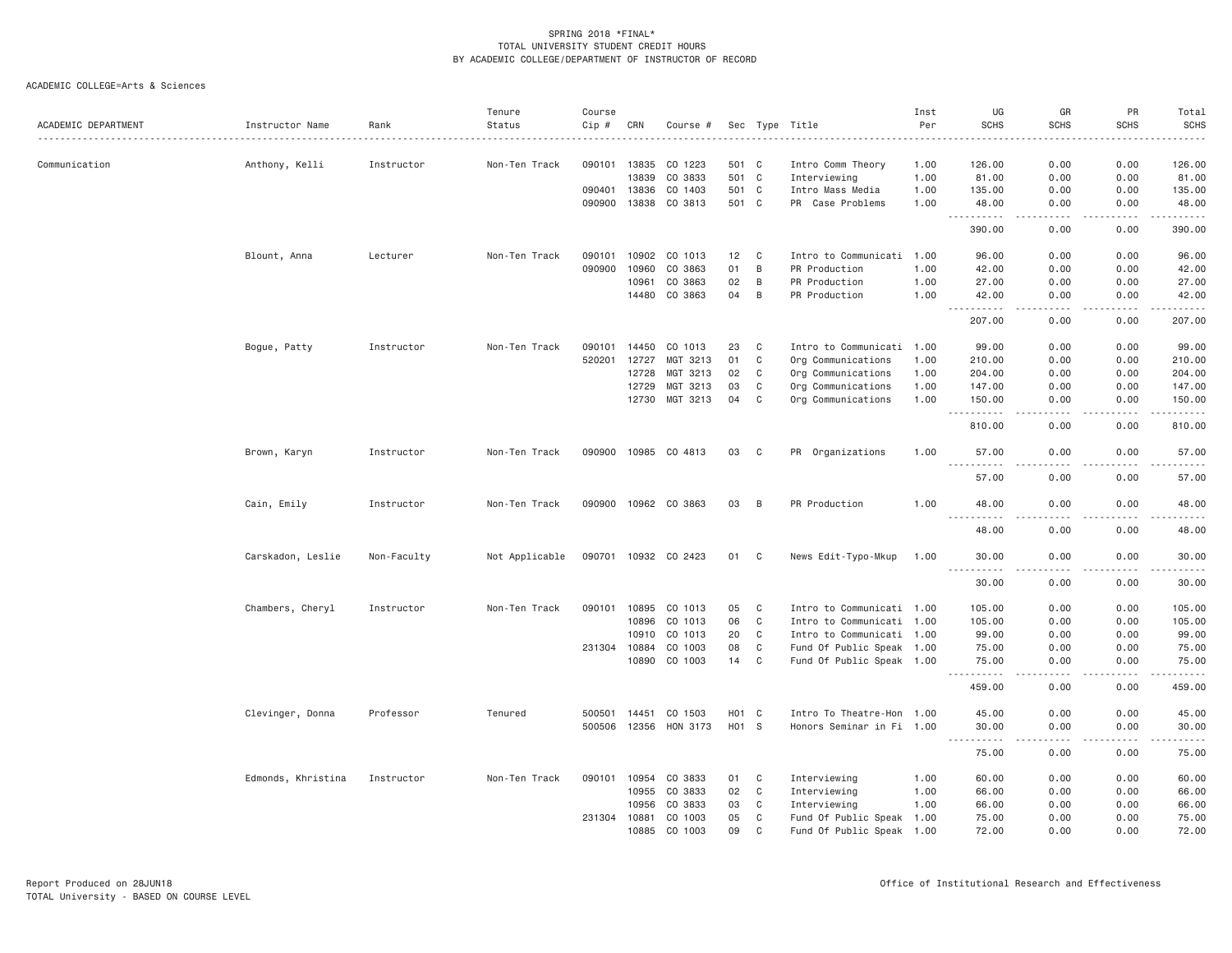| ACADEMIC COLLEGE=Arts & Sciences |  |
|----------------------------------|--|
|                                  |  |

| ACADEMIC DEPARTMENT | Instructor Name | Rank                          | Tenure<br>Status | Course<br>Cip # | CRN          | Course #      |       |             | Sec Type Title            | Inst<br>Per | UG<br><b>SCHS</b>                                                                                                                                             | GR<br><b>SCHS</b>            | PR<br><b>SCHS</b> | Total<br><b>SCHS</b> |
|---------------------|-----------------|-------------------------------|------------------|-----------------|--------------|---------------|-------|-------------|---------------------------|-------------|---------------------------------------------------------------------------------------------------------------------------------------------------------------|------------------------------|-------------------|----------------------|
|                     |                 |                               |                  |                 |              |               |       |             |                           |             |                                                                                                                                                               |                              |                   |                      |
|                     |                 |                               |                  |                 |              |               |       |             |                           |             | 339.00                                                                                                                                                        | 0.00                         | 0.00              | 339.00               |
| Communication       | Fisher, Melody  | Assistant Professor Ten Track |                  | 090900          | 10951        | CO 3813       | 01    | C           | PR<br>Case Problems       | 1.00        | 66.00                                                                                                                                                         | 0.00                         | 0.00              | 66.00                |
|                     |                 |                               |                  |                 | 10953        | CO 3813       | 03    | C           | Case Problems<br>PR       | 1.00        | 54.00                                                                                                                                                         | 0.00                         | 0.00              | 54.00                |
|                     |                 |                               |                  |                 | 10983        | CO 4813       | 01    | C           | PR Organizations          | 1.00        | 75.00<br>.                                                                                                                                                    | 0.00<br>$\sim$ $\sim$ $\sim$ | 0.00<br>.         | 75.00<br>.           |
|                     |                 |                               |                  |                 |              |               |       |             |                           |             | 195.00                                                                                                                                                        | 0.00                         | 0.00              | 195.00               |
|                     | Forde, John     | Professor                     | Tenured          | 090900          | 10950        | CO 3803       | 01    | C           | Prin Public Relation 1.00 |             | 360.00                                                                                                                                                        | 0.00                         | 0.00              | 360.00               |
|                     |                 |                               |                  |                 | 13837        | CO 3803       | 501 C |             | Prin Public Relation      | 1.00        | 75.00<br>. <b>.</b>                                                                                                                                           | 0.00<br>.                    | 0.00<br>.         | 75.00<br>.           |
|                     |                 |                               |                  |                 |              |               |       |             |                           |             | 435.00                                                                                                                                                        | 0.00                         | 0.00              | 435.00               |
|                     | Fountain, Amy   | Instructor                    | Non-Ten Track    | 090101          | 13833        | CO 1013       | 501 C |             | Intro to Communicati 1.00 |             | 93.00                                                                                                                                                         | 0.00                         | 0.00              | 93.00                |
|                     |                 |                               |                  | 090401          | 10963        | CO 4053       | 01    | E           | Internship Comm           | 1.00        | 60.00                                                                                                                                                         | 0.00                         | 0.00              | 60.00                |
|                     |                 |                               |                  | 231304          | 10880        | CO 1003       | 04    | $\mathbb C$ | Fund Of Public Speak 1.00 |             | 75.00                                                                                                                                                         | 0.00                         | 0.00              | 75.00                |
|                     |                 |                               |                  |                 | 10882        | CO 1003       | 06    | $\mathbb C$ | Fund Of Public Speak 1.00 |             | 75.00                                                                                                                                                         | 0.00                         | 0.00              | 75.00                |
|                     |                 |                               |                  |                 | 10883        | CO 1003       | 07    | C           | Fund Of Public Speak 1.00 |             | 75.00<br>.                                                                                                                                                    | 0.00<br>.                    | 0.00<br>.         | 75.00<br>.           |
|                     |                 |                               |                  |                 |              |               |       |             |                           |             | 378.00                                                                                                                                                        | 0.00                         | 0.00              | 378.00               |
|                     | Fulton, Joyce   | Lecturer                      | Non-Ten Track    | 231304          | 10879        | CO 1003       | 03    | C           | Fund Of Public Speak 1.00 |             | 72.00                                                                                                                                                         | 0.00                         | 0.00              | 72.00                |
|                     |                 |                               |                  |                 | 10886        | CO 1003       | 10    | C           | Fund Of Public Speak 1.00 |             | 69.00<br>.                                                                                                                                                    | 0.00                         | 0.00              | 69.00                |
|                     |                 |                               |                  |                 |              |               |       |             |                           |             | 141.00                                                                                                                                                        | 0.00                         | 0.00              | 141.00               |
|                     | Gardner, Daniel | Lecturer                      | Non-Ten Track    | 231304          | 10888        | CO 1003       | 12    | C           | Fund Of Public Speak 1.00 |             | 75.00                                                                                                                                                         | 0.00                         | 0.00              | 75.00                |
|                     |                 |                               |                  |                 | 10889        | CO 1003       | 13    | C           | Fund Of Public Speak 1.00 |             | 72.00<br>.                                                                                                                                                    | 0.00<br>.                    | 0.00<br>.         | 72.00<br>.           |
|                     |                 |                               |                  |                 |              |               |       |             |                           |             | 147.00                                                                                                                                                        | 0.00                         | 0.00              | 147.00               |
|                     | Goodman, Mark   | Professor                     | Tenured          | 090404          | 10942        | CO 3403       | 02    | B           | Photographic Communi 1.00 |             | 45.00                                                                                                                                                         | 0.00                         | 0.00              | 45.00                |
|                     |                 |                               |                  |                 | 10943        | CO 3403       | 03    | B           | Photographic Communi 1.00 |             | 45.00                                                                                                                                                         | 0.00                         | 0.00              | 45.00                |
|                     |                 |                               |                  | 090701          | 13842        | CO 4433       | 501 C |             | Television Criticism 1.00 |             | 48.00                                                                                                                                                         | 0.00                         | 0.00              | 48.00                |
|                     |                 |                               |                  |                 | 090702 13845 | CO 6433       | 501 C |             | Television Criticism 1.00 |             | 0.00<br><u>.</u>                                                                                                                                              | 3.00<br>.                    | 0.00<br>.         | 3.00<br>.            |
|                     |                 |                               |                  |                 |              |               |       |             |                           |             | 138.00                                                                                                                                                        | 3.00                         | 0.00              | 141.00               |
|                     | Gordon, Meaghan | Instructor                    | Non-Ten Track    | 090900          | 10957        | CO 3853       | 01    | C           | Public Relations Wri 1.00 |             | 42.00                                                                                                                                                         | 0.00                         | 0.00              | 42.00                |
|                     |                 |                               |                  |                 | 10958        | CO 3853       | 02    | $\mathbf C$ | Public Relations Wri 1.00 |             | 45.00                                                                                                                                                         | 0.00                         | 0.00              | 45.00                |
|                     |                 |                               |                  |                 | 10959        | CO 3853       | 03    | C           | Public Relations Wri 1.00 |             | 42.00                                                                                                                                                         | 0.00                         | 0.00              | 42.00                |
|                     |                 |                               |                  |                 | 10984        | CO 4813       | 02    | C           | PR Organizations          | 1.00        | 63.00<br>$\frac{1}{2} \left( \frac{1}{2} \right) \left( \frac{1}{2} \right) \left( \frac{1}{2} \right) \left( \frac{1}{2} \right) \left( \frac{1}{2} \right)$ | 0.00<br>د د د د              | 0.00              | 63.00<br>.           |
|                     |                 |                               |                  |                 |              |               |       |             |                           |             | 192.00                                                                                                                                                        | 0.00                         | 0.00              | 192.00               |
|                     | Harmon, Nicole  | Lecturer                      | Non-Ten Track    | 090101          | 10894        | CO 1013       | 04    | C           | Intro to Communicati 1.00 |             | 99.00                                                                                                                                                         | 0.00                         | 0.00              | 99.00                |
|                     |                 |                               |                  |                 | 10901        | CO 1013       | 11    | C           | Intro to Communicati 1.00 |             | 99.00                                                                                                                                                         | 0.00                         | 0.00              | 99.00                |
|                     |                 |                               |                  |                 | 10903        | CO 1013       | 13    | C           | Intro to Communicati 1.00 |             | 102.00                                                                                                                                                        | 0.00                         | 0.00              | 102.00               |
|                     |                 |                               |                  |                 | 10905        | CO 1013       | 15    | C           | Intro to Communicati 1.00 |             | 102.00<br>$\sim$ $\sim$ $\sim$<br>.                                                                                                                           | 0.00<br>.                    | 0.00              | 102.00<br>.          |
|                     |                 |                               |                  |                 |              |               |       |             |                           |             | 402.00                                                                                                                                                        | 0.00                         | 0.00              | 402.00               |
|                     | Harris, Melanie | Instructor                    | Non-Ten Track    | 500501          |              | 14544 CO 2544 | 01    | B           | Makeup And Costuming 1.00 |             | 64.00                                                                                                                                                         | 0.00                         | 0.00              | 64.00                |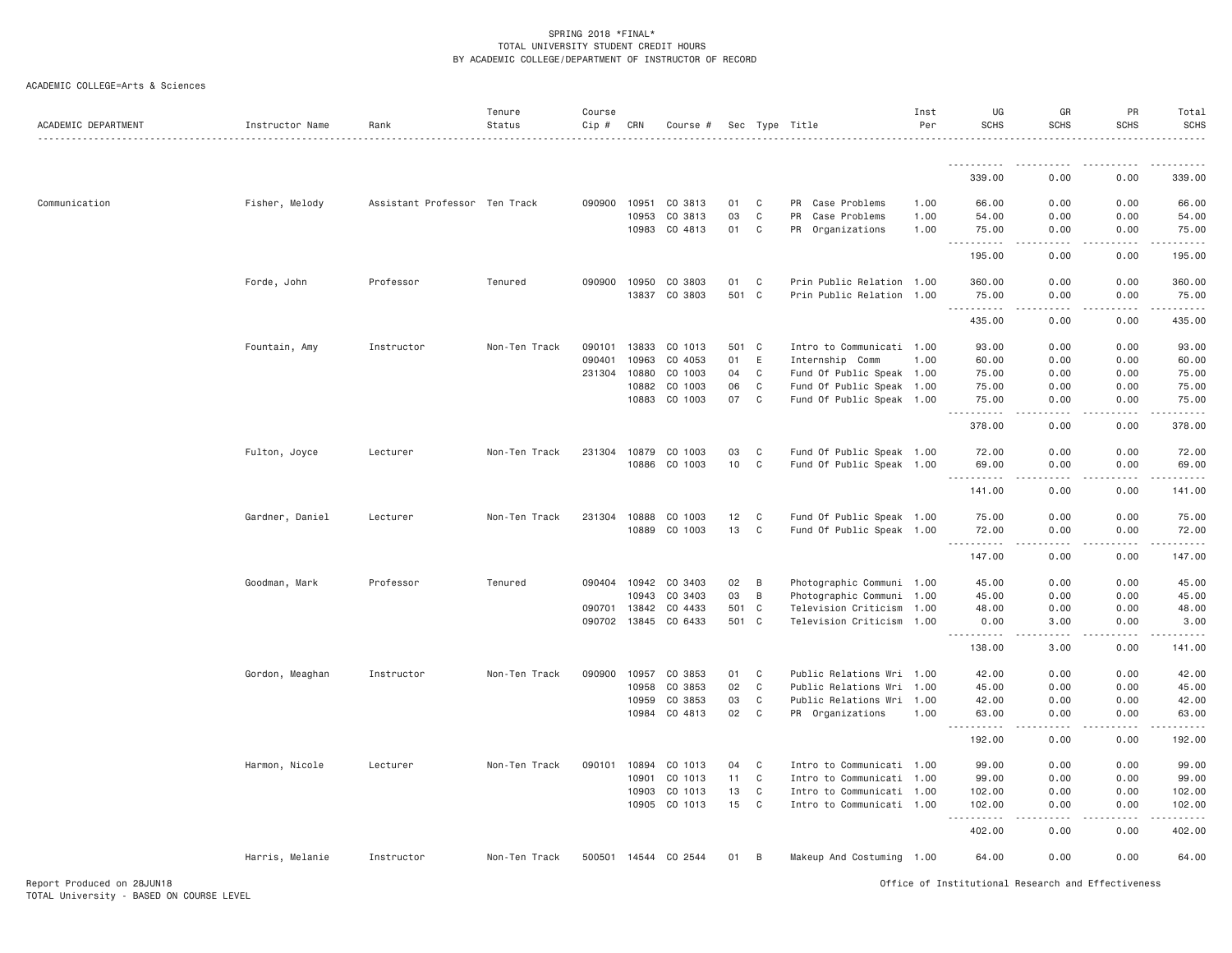| ACADEMIC COLLEGE=Arts & Sciences |  |
|----------------------------------|--|
|                                  |  |

| ACADEMIC DEPARTMENT | Instructor Name   | Rank                          | Tenure<br>Status | Course<br>$Cip$ # | CRN   | Course #             |       |                | Sec Type Title            | Inst<br>Per | UG<br><b>SCHS</b>                                                                                                                             | GR<br><b>SCHS</b>                   | PR<br><b>SCHS</b>              | Total<br>SCHS |
|---------------------|-------------------|-------------------------------|------------------|-------------------|-------|----------------------|-------|----------------|---------------------------|-------------|-----------------------------------------------------------------------------------------------------------------------------------------------|-------------------------------------|--------------------------------|---------------|
|                     |                   |                               |                  |                   |       |                      |       |                |                           |             |                                                                                                                                               |                                     |                                |               |
|                     |                   |                               |                  |                   |       |                      |       |                |                           |             | 64.00                                                                                                                                         | 0.00                                | 0.00                           | 64.00         |
| Communication       | Hibbs, Jason      | Non-Employee                  | Not Applicable   | 090701            | 10937 | CO 3333              | 01    | B              | Adv Television Prd        | 1.00        | 45.00                                                                                                                                         | 0.00                                | 0.00                           | 45.00         |
|                     |                   |                               |                  |                   | 10938 | CO 3333              | 02    | B              | Adv Television Prd        | 1,00        | 45.00                                                                                                                                         | 0.00                                | 0.00                           | 45.00         |
|                     |                   |                               |                  |                   | 10973 | CO 4373              | 01    | B              | Prac In Tv News           | 1.00        | 39.00<br>.<br>$  -$                                                                                                                           | 0.00<br>.                           | 0.00<br><u>.</u>               | 39.00<br>.    |
|                     |                   |                               |                  |                   |       |                      |       |                |                           |             | 129.00                                                                                                                                        | 0.00                                | 0.00                           | 129.00        |
|                     | Knight, Amy       | Instructor                    | Non-Ten Track    | 090101            | 10893 | CO 1013              | 03    | C              | Intro to Communicati 1.00 |             | 99.00                                                                                                                                         | 0.00                                | 0.00                           | 99.00         |
|                     |                   |                               |                  |                   | 10909 | CO 1013              | 19    | $\mathbf C$    | Intro to Communicati 1.00 |             | 96.00                                                                                                                                         | 0.00                                | 0.00                           | 96.00         |
|                     |                   |                               |                  |                   | 10933 | CO 3213              | 01    | C              | Small Group Coummuni 1.00 |             | 75.00                                                                                                                                         | 0.00                                | 0.00                           | 75.00         |
|                     |                   |                               |                  |                   | 10934 | CO 3213              | 02    | C              | Small Group Coummuni 1.00 |             | 75.00                                                                                                                                         | 0.00                                | 0.00                           | 75.00         |
|                     |                   |                               |                  |                   | 13834 | CO 1013              | 502 C |                | Intro to Communicati 1.00 |             | 51.00<br>.                                                                                                                                    | 0.00<br>$\sim$ $\sim$ $\sim$ $\sim$ | 0.00<br>.                      | 51.00<br>.    |
|                     |                   |                               |                  |                   |       |                      |       |                |                           |             | 396.00                                                                                                                                        | 0.00                                | 0.00                           | 396.00        |
|                     | Lassetter, Susan  | Non-Faculty                   | Not Applicable   | 090401            |       | 10946 CO 3423        | 01 C  |                | Feature Writing           | 1.00        | 51.00<br>$- - -$<br>$\frac{1}{2} \left( \frac{1}{2} \right) \left( \frac{1}{2} \right) \left( \frac{1}{2} \right) \left( \frac{1}{2} \right)$ | 0.00                                | 0.00                           | 51.00         |
|                     |                   |                               |                  |                   |       |                      |       |                |                           |             | 51.00                                                                                                                                         | 0.00                                | 0.00                           | 51.00         |
|                     | Lindley, William  | Lecturer                      | Non-Ten Track    |                   |       | 231304 10917 CO 2253 | 01    | C <sub>1</sub> | Fund Interprsn Comm       | 1.00        | 57.00<br><u>.</u>                                                                                                                             | 0.00                                | 0.00                           | 57.00         |
|                     |                   |                               |                  |                   |       |                      |       |                |                           |             | 57.00                                                                                                                                         | .<br>0.00                           | .<br>0.00                      | .<br>57.00    |
|                     | Lionberger, Amy   | Lecturer                      | Non-Ten Track    | 090101            | 10891 | CO 1013              | 01    | $\mathbf{C}$   | Intro to Communicati 1.00 |             | 105.00                                                                                                                                        | 0.00                                | 0.00                           | 105.00        |
|                     |                   |                               |                  |                   | 10898 | CO 1013              | 08    | $\mathbb C$    | Intro to Communicati 1.00 |             | 93.00                                                                                                                                         | 0.00                                | 0.00                           | 93.00         |
|                     |                   |                               |                  |                   | 10899 | CO 1013              | 09    | C              | Intro to Communicati 1.00 |             | 96.00                                                                                                                                         | 0.00                                | 0.00                           | 96.00         |
|                     |                   |                               |                  |                   | 10900 | CO 1013              | 10    | C              | Intro to Communicati 1.00 |             | 99.00                                                                                                                                         | 0.00                                | 0.00                           | 99.00         |
|                     |                   |                               |                  | 231304            | 10878 | CO 1003              | 02    | C              | Fund Of Public Speak 1.00 |             | 75.00<br>.                                                                                                                                    | 0.00<br>$  -$                       | 0.00<br>.                      | 75.00<br>.    |
|                     |                   |                               |                  |                   |       |                      |       |                |                           |             | 468.00                                                                                                                                        | 0.00                                | 0.00                           | 468.00        |
|                     | Loehwing, Melanie | Assistant Professor Ten Track |                  | 090101            | 14473 | CO 3203              | 01    | C              | Comm & Group Leader       | 1.00        | 66.00                                                                                                                                         | 0.00                                | 0.00                           | 66.00         |
|                     |                   |                               |                  |                   | 17003 | CO 4000              | 10    | $\mathbf I$    | Directed Indiv Study 1.00 |             | 2.00                                                                                                                                          | 0.00                                | 0.00                           | 2.00          |
|                     |                   |                               |                  | 231304            | 10965 | CO 4253              | 01    | C              | Elements Of Persuasn 1.00 |             | 72.00                                                                                                                                         | 0.00                                | 0.00                           | 72.00         |
|                     |                   |                               |                  |                   | 10988 | CO 6253              | 01    | C              | Elements Of Persuasn 1.00 |             | 0.00                                                                                                                                          | 6.00                                | 0.00                           | 6.00          |
|                     |                   |                               |                  |                   | 13840 | CO 4253              | 501 C |                | Elements Of Persuasn 1.00 |             | 27.00                                                                                                                                         | 0.00                                | 0.00                           | 27.00         |
|                     |                   |                               |                  |                   | 13843 | CO 6253              | 501   | $\mathbf{C}$   | Elements Of Persuasn      | 1.00        | 0.00                                                                                                                                          | 6.00                                | 0.00                           | 6.00          |
|                     |                   |                               |                  | 240101            | 12377 | HON 4093             | H08 S |                | Honors Thesis             | 1.00        | 3.00<br>-----<br>$\frac{1}{2} \left( \frac{1}{2} \right) \left( \frac{1}{2} \right) \left( \frac{1}{2} \right) \left( \frac{1}{2} \right)$    | 0.00                                | 0.00                           | 3.00<br>.     |
|                     |                   |                               |                  |                   |       |                      |       |                |                           |             | 170.00                                                                                                                                        | 12.00                               | 0.00                           | 182.00        |
|                     | Mabry, Paula      | Lecturer                      | Non-Ten Track    | 231304            | 10916 | CO 2013              | 01    | C              | Voice & Articulation 1.00 |             | 54.00                                                                                                                                         | 0.00                                | 0.00                           | 54.00         |
|                     |                   |                               |                  | 500506            | 14453 | CO 2503              | 02    | C              | Acting                    | 1.00        | 48.00<br>.                                                                                                                                    | 0.00<br>.                           | 0.00<br><b><i><u>.</u></i></b> | 48.00         |
|                     |                   |                               |                  |                   |       |                      |       |                |                           |             | $- - -$<br>102.00                                                                                                                             | 0.00                                | 0.00                           | 102.00        |
|                     | Matheny, James    | Assistant Professor Ten Track |                  | 090101            | 15211 | CO 4000              | 01    | I              | Directed Indiv Study 1.00 |             | 4.00                                                                                                                                          | 0.00                                | 0.00                           | 4.00          |
|                     |                   |                               |                  |                   | 15955 | CO 4000              | 02    | $\mathbf{I}$   | Directed Indiv Study 1.00 |             | 3.00                                                                                                                                          | 0.00                                | 0.00                           | 3.00          |
|                     |                   |                               |                  | 099999            | 15260 | CO 4990              | 01    | C              | Special Topic In CO       | 1.00        | 39.00                                                                                                                                         | 0.00                                | 0.00                           | 39.00         |
|                     |                   |                               |                  | 500506            | 14452 | CO 2503              | 01    | C              | Acting                    | 1.00        | 45.00                                                                                                                                         | 0.00                                | 0.00                           | 45.00         |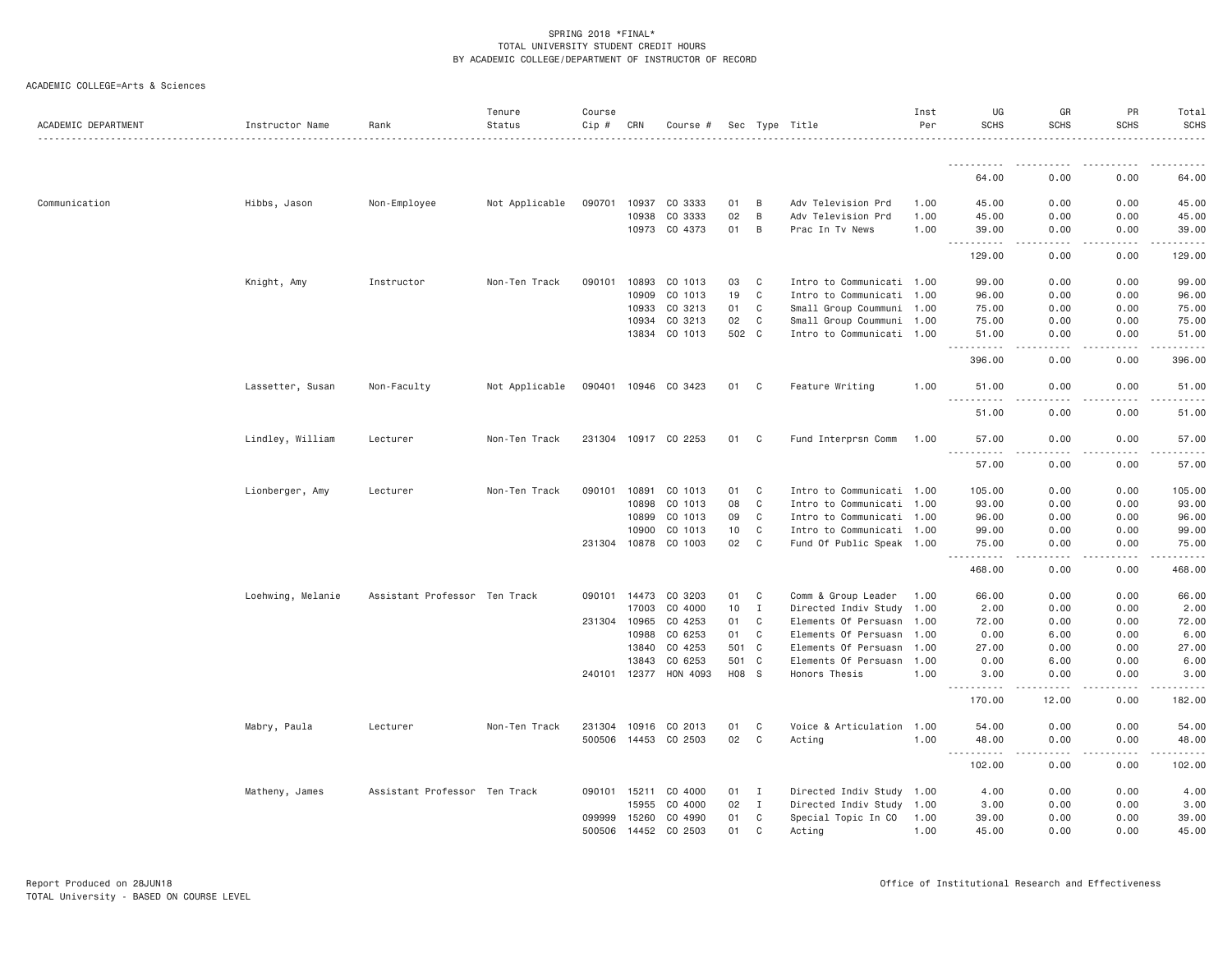| ACADEMIC DEPARTMENT | Instructor Name    | Rank                          | Tenure<br>Status | Course<br>Cip # | CRN                   | Course #                        |          |             | Sec Type Title                                         | Inst<br>Per  | UG<br><b>SCHS</b>                                                                                                                                                            | GR<br><b>SCHS</b> | PR<br><b>SCHS</b> | Total<br><b>SCHS</b> |
|---------------------|--------------------|-------------------------------|------------------|-----------------|-----------------------|---------------------------------|----------|-------------|--------------------------------------------------------|--------------|------------------------------------------------------------------------------------------------------------------------------------------------------------------------------|-------------------|-------------------|----------------------|
|                     |                    |                               |                  |                 |                       |                                 |          |             |                                                        |              | <u>.</u>                                                                                                                                                                     |                   |                   |                      |
|                     |                    |                               |                  |                 |                       |                                 |          |             |                                                        |              | 91.00                                                                                                                                                                        | 0.00              | 0.00              | 91.00                |
| Communication       | McDavid, Frances   | Instructor                    | Non-Ten Track    |                 | 090401 10947          | CO 3443                         | 01       | C           | Adv News Writ-Report 1.00                              |              | 45.00                                                                                                                                                                        | 0.00              | 0.00              | 45.00                |
|                     |                    |                               |                  |                 | 10976                 | CO 4403                         | 01       | C           | Journalism Ethics                                      | 1.00         | 45.00<br>.<br>$\cdots$                                                                                                                                                       | 0.00<br>د د د د   | 0.00<br>.         | 45.00<br>.           |
|                     |                    |                               |                  |                 |                       |                                 |          |             |                                                        |              | 90.00                                                                                                                                                                        | 0.00              | 0.00              | 90.00                |
|                     | Misun, Christopher | Non-Faculty                   | Not Applicable   |                 |                       | 090102 15146 CO 4323            | 201 C    |             | Mass Media-Society                                     | 1.00         | 45.00<br>$\sim$ $\sim$ $\sim$<br>$- - - - -$                                                                                                                                 | 0.00              | 0.00              | 45.00                |
|                     |                    |                               |                  |                 |                       |                                 |          |             |                                                        |              | 45.00                                                                                                                                                                        | 0.00              | 0.00              | 45.00                |
|                     | Nicholson, John    | Associate Professor           | Tenured          |                 | 090101 10912<br>10964 | CO 1223<br>CO 4223              | 01<br>01 | C<br>C      | Intro Comm Theory<br>Adv Comm Theory                   | 1.00<br>1.00 | 468.00<br>66.00                                                                                                                                                              | 0.00<br>0.00      | 0.00<br>0.00      | 468.00<br>66.00      |
|                     |                    |                               |                  |                 |                       |                                 |          |             |                                                        |              | $\sim 10$                                                                                                                                                                    | .                 | .                 |                      |
|                     |                    |                               |                  |                 |                       |                                 |          |             |                                                        |              | 534.00                                                                                                                                                                       | 0.00              | 0.00              | 534.00               |
|                     | Poe, Lindsey       | Instructor                    | Non-Ten Track    | 400404          | 12222                 | GR 4512                         | 01       | C           | Practicum Bd Met II                                    | 1.00         | 20.00                                                                                                                                                                        | 0.00              | 0.00              | 20.00                |
|                     |                    |                               |                  |                 | 12223                 | GR 4512                         | 02       | K           | Practicum Bd Meth II                                   | 1.00         | 0.00                                                                                                                                                                         | 0.00              | 0.00              | 0.00                 |
|                     |                    |                               |                  |                 | 12225                 | GR 4532                         | 01       | C           | Practicum Bd Met IV                                    | 1.00         | 32.00                                                                                                                                                                        | 0.00              | 0.00              | 32.00                |
|                     |                    |                               |                  |                 | 12226                 | GR 4532                         | 02       | К           | Practicum Bd Met IV                                    | 1.00         | 0.00                                                                                                                                                                         | 0.00              | 0.00              | 0.00                 |
|                     |                    |                               |                  |                 | 12227                 | GR 4532                         | 03       | К           | Practicum Bd Met IV                                    | 1.00         | 0.00                                                                                                                                                                         | 0.00              | 0.00              | 0.00                 |
|                     |                    |                               |                  |                 | 12230                 | GR 4640                         | 01       | C           | Met Internship                                         | 1.00         | 16.00                                                                                                                                                                        | 0.00              | 0.00              | 16.00                |
|                     |                    |                               |                  | 450701          | 12243                 | GR 6512                         | 01       | C           | Practicum Bd Met II                                    | 1.00         | 0.00                                                                                                                                                                         | 8.00              | 0.00              | 8.00                 |
|                     |                    |                               |                  |                 | 12244<br>12246        | GR 6512<br>GR 6532              | 02<br>01 | К<br>C      | Practicum Bd Meth II                                   | 1.00         | 0.00<br>0.00                                                                                                                                                                 | 0.00<br>8.00      | 0.00<br>0.00      | 0.00<br>8.00         |
|                     |                    |                               |                  |                 |                       |                                 |          |             | Practicum Bd Met IV                                    | 1.00         |                                                                                                                                                                              |                   |                   |                      |
|                     |                    |                               |                  |                 | 12247<br>12248        | GR 6532<br>GR 6532              | 02<br>03 | К<br>K      | Practicum Bd Met IV<br>Practicum Bd Met IV             | 1.00<br>1.00 | 0.00<br>0.00                                                                                                                                                                 | 0.00<br>0.00      | 0.00<br>0.00      | 0.00<br>0.00         |
|                     |                    |                               |                  |                 | 12251                 | GR 6640                         | 01       | C           | Met Internship                                         | 1.00         | 0.00                                                                                                                                                                         | 3.00              | 0.00              | 3.00                 |
|                     |                    |                               |                  |                 | 16952                 | GR 4000                         | 02       | $\mathbf I$ | Directed Indiv Study 1.00                              |              | 3.00                                                                                                                                                                         | 0.00              | 0.00              | 3.00                 |
|                     |                    |                               |                  |                 |                       |                                 |          |             |                                                        |              | $- - - - - -$<br>$\frac{1}{2} \left( \frac{1}{2} \right) \left( \frac{1}{2} \right) \left( \frac{1}{2} \right) \left( \frac{1}{2} \right)$                                   | .                 | .                 | .                    |
|                     |                    |                               |                  |                 |                       |                                 |          |             |                                                        |              | 71.00                                                                                                                                                                        | 19.00             | 0.00              | 90.00                |
|                     | Poe, Philip        | Assistant Professor Ten Track |                  | 090701          | 10918                 | CO 2333                         | 01       | C           | Tv Production                                          | 1.00         | 174.00                                                                                                                                                                       | 0.00              | 0.00              | 174.00               |
|                     |                    |                               |                  |                 | 10919                 | CO 2333                         | 02       | K           | Tv Production                                          | 1.00         | 0.00                                                                                                                                                                         | 0.00              | 0.00              | 0.00                 |
|                     |                    |                               |                  |                 | 10920                 | CO 2333                         | 03       | К           | Tv Production                                          | 1.00         | 0.00                                                                                                                                                                         | 0.00              | 0.00              | 0.00                 |
|                     |                    |                               |                  |                 | 10921                 | CO 2333                         | 04       | К           | Tv Production                                          | 1.00         | 0.00                                                                                                                                                                         | 0.00              | 0.00              | 0.00                 |
|                     |                    |                               |                  |                 | 10922                 | CO 2333                         | 05       | K           | Tv Production                                          | 1.00         | 0.00                                                                                                                                                                         | 0.00              | 0.00              | 0.00                 |
|                     |                    |                               |                  |                 | 10923                 | CO 2333                         | 06       | К           | Tv Production                                          | 1.00         | 0.00                                                                                                                                                                         | 0.00              | 0.00              | 0.00                 |
|                     |                    |                               |                  |                 | 10924                 | CO 2333                         | 07       | К           | Tv Production                                          | 1.00         | 0.00                                                                                                                                                                         | 0.00              | 0.00              | 0.00                 |
|                     |                    |                               |                  |                 | 10925                 | CO 2413                         | 01       | C           | Intro News Writ-Repo 1.00                              |              | 246.00                                                                                                                                                                       | 0.00              | 0.00              | 246.00               |
|                     |                    |                               |                  |                 | 10926                 | CO 2413                         | 02       | К           | Intro News Writ-Repo                                   | 1.00         | 0.00                                                                                                                                                                         | 0.00              | 0.00              | 0.00                 |
|                     |                    |                               |                  |                 | 10927                 | CO 2413                         | 03       | К           | Intro News Writ-Repo                                   | 1.00         | 0.00                                                                                                                                                                         | 0.00              | 0.00              | 0.00                 |
|                     |                    |                               |                  |                 | 10928                 | CO 2413                         | 04       | К           | Intro News Writ-Repo 1.00                              |              | 0.00                                                                                                                                                                         | 0.00              | 0.00              | 0.00                 |
|                     |                    |                               |                  |                 | 10929                 | CO 2413                         | 05       | К<br>К      | Intro News Writ-Repo 1.00                              |              | 0.00                                                                                                                                                                         | 0.00<br>0.00      | 0.00              | 0.00                 |
|                     |                    |                               |                  |                 | 10930<br>10931        | CO 2413<br>CO 2413              | 06<br>07 | К           | Intro News Writ-Repo 1.00<br>Intro News Writ-Repo 1.00 |              | 0.00<br>0.00                                                                                                                                                                 | 0.00              | 0.00<br>0.00      | 0.00<br>0.00         |
|                     |                    |                               |                  |                 |                       |                                 |          |             |                                                        |              | $\frac{1}{2} \left( \frac{1}{2} \right) \left( \frac{1}{2} \right) \left( \frac{1}{2} \right) \left( \frac{1}{2} \right) \left( \frac{1}{2} \right)$<br>$\sim$ $\sim$ $\sim$ | .                 | .                 | $- - - - - -$        |
|                     |                    |                               |                  |                 |                       |                                 |          |             |                                                        |              | 420.00                                                                                                                                                                       | 0.00              | 0.00              | 420.00               |
|                     | Price, Anthony     | Non-Employee                  | Not Applicable   |                 | 10975                 | 090701 10974 CO 4373<br>CO 4393 | 02<br>01 | B<br>C      | Prac In Tv News<br>Broadcast Performanc 1.00           | 1.00         | 33.00<br>30.00                                                                                                                                                               | 0.00<br>0.00      | 0.00<br>0.00      | 33.00<br>30.00       |
|                     |                    |                               |                  |                 |                       |                                 |          |             |                                                        |              |                                                                                                                                                                              |                   |                   |                      |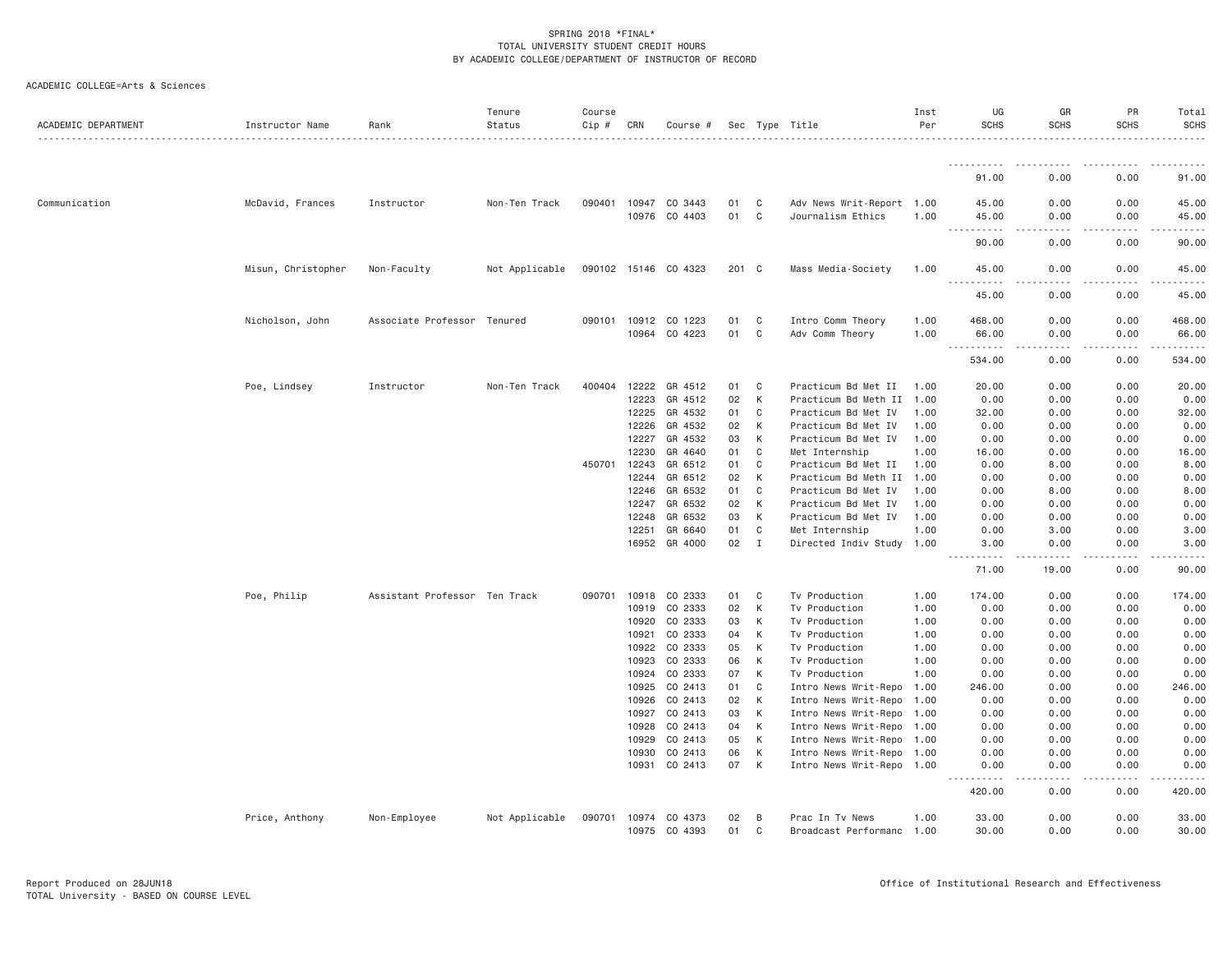| ACADEMIC DEPARTMENT | Instructor Name     | Rank                          | Tenure<br>Status | Course<br>Cip # | CRN          | Course #             |       |              | Sec Type Title            | Inst<br>Per | UG<br><b>SCHS</b>                         | GR<br><b>SCHS</b>                   | PR<br><b>SCHS</b>                                                                                                                                                                       | Total<br><b>SCHS</b> |
|---------------------|---------------------|-------------------------------|------------------|-----------------|--------------|----------------------|-------|--------------|---------------------------|-------------|-------------------------------------------|-------------------------------------|-----------------------------------------------------------------------------------------------------------------------------------------------------------------------------------------|----------------------|
|                     |                     |                               |                  |                 |              |                      |       |              |                           |             | <b></b>                                   |                                     |                                                                                                                                                                                         |                      |
|                     |                     |                               |                  |                 |              |                      |       |              |                           |             | 63.00                                     | 0.00                                | 0.00                                                                                                                                                                                    | 63.00                |
| Communication       | Roussin, Wendy      | Associate Professor Tenured   |                  |                 | 090404 10944 | CO 3403              | 04    | C            | Photographic Communi 1.00 |             | 42.00                                     | 0.00                                | 0.00                                                                                                                                                                                    | 42.00                |
|                     |                     |                               |                  |                 | 10977        | CO 4423              | 01    | B            | Adv Photo Communicat 1.00 |             | 24.00                                     | 0.00                                | 0.00                                                                                                                                                                                    | 24.00                |
|                     |                     |                               |                  | 090702 10949    |              | CO 3713              | 02    | C            | Digital Communicatio 1.00 |             | 48.00<br><b></b>                          | 0.00<br>.<br>$\frac{1}{2}$          | 0.00<br>$\frac{1}{2} \left( \frac{1}{2} \right) \left( \frac{1}{2} \right) \left( \frac{1}{2} \right) \left( \frac{1}{2} \right) \left( \frac{1}{2} \right) \left( \frac{1}{2} \right)$ | 48.00<br>.           |
|                     |                     |                               |                  |                 |              |                      |       |              |                           |             | 114.00                                    | 0.00                                | 0.00                                                                                                                                                                                    | 114.00               |
|                     | Seitz, Holli        | Assistant Professor Ten Track |                  |                 | 090101 16270 | CO 4000              | 03    | I            | Directed Indiv Study 1.00 |             | 3.00                                      | 0.00                                | 0.00                                                                                                                                                                                    | 3.00                 |
|                     |                     |                               |                  |                 | 16320        | CO 4000              | 04    | $\mathbf{I}$ | Directed Indiv Study 1.00 |             | 3.00                                      | 0.00                                | 0.00                                                                                                                                                                                    | 3.00                 |
|                     |                     |                               |                  | 231304 10966    |              | CO 4253              | 02 C  |              | Elements Of Persuasn 1.00 |             | 87.00<br>.                                | 0.00<br>-----                       | 0.00<br>-----                                                                                                                                                                           | 87.00<br>.           |
|                     |                     |                               |                  |                 |              |                      |       |              |                           |             | 93.00                                     | 0.00                                | 0.00                                                                                                                                                                                    | 93.00                |
|                     | Smith, Glenn        | Associate Professor Tenured   |                  | 090101 16387    |              | CO 7000              | 501 I |              | Directed Indiv Study 1.00 |             | 0.00                                      | 3.00                                | 0.00                                                                                                                                                                                    | 3.00                 |
|                     |                     |                               |                  | 090102 10970    |              | CO 4323              | 01    | C            | Mass Media-Society        | 1.00        | 99.00                                     | 0.00                                | 0.00                                                                                                                                                                                    | 99.00                |
|                     |                     |                               |                  | 090401          | 10913        | CO 1403              | 01    | C            | Intro Mass Media          | 1.00        | 453.00                                    | 0.00                                | 0.00                                                                                                                                                                                    | 453.00               |
|                     |                     |                               |                  | 090701          | 10940        | CO 3343              | 02    | C            | Writing for the Medi 1.00 |             | 48.00<br>.                                | 0.00<br>.                           | 0.00<br>.                                                                                                                                                                               | 48.00<br>.           |
|                     |                     |                               |                  |                 |              |                      |       |              |                           |             | 600.00                                    | 3.00                                | 0.00                                                                                                                                                                                    | 603.00               |
|                     | Stockstill, William | Assistant Professor Ten Track |                  | 090101          | 16351        | CO 4000              | 05    | $\mathbf{I}$ | Directed Indiv Study 1.00 |             | 4.00                                      | 0.00                                | 0.00                                                                                                                                                                                    | 4.00                 |
|                     |                     |                               |                  |                 | 16901        | CO 4000              | 06    | $\mathbf{I}$ | Directed Indiv Study 1.00 |             | 3.00                                      | 0.00                                | 0.00                                                                                                                                                                                    | 3.00                 |
|                     |                     |                               |                  |                 |              | 500501 14448 CO 1543 | 01 E  |              | Theatre Practicum #4 1.00 |             | 57.00<br>$\sim$ $\sim$ $\sim$ $\sim$<br>. | 0.00<br>$\sim$ $\sim$ $\sim$ $\sim$ | 0.00                                                                                                                                                                                    | 57.00                |
|                     |                     |                               |                  |                 |              |                      |       |              |                           |             | 64.00                                     | 0.00                                | 0.00                                                                                                                                                                                    | 64.00                |
|                     | Strout, Lawrence    | Associate Professor Tenured   |                  | 090102 10969    |              | CO 4313              | 01    | C            | Mass Media Law            | 1.00        | 108.00                                    | 0.00                                | 0.00                                                                                                                                                                                    | 108.00               |
|                     |                     |                               |                  | 090401          | 10935        | CO 3313              | 01    | C            | News Write for Elec       | 1.00        | 48.00                                     | 0.00                                | 0.00                                                                                                                                                                                    | 48.00                |
|                     |                     |                               |                  |                 |              | 090701 10939 CO 3343 | 01    | C            | Writing for the Medi 1.00 |             | 48.00<br>. <b>.</b>                       | 0.00<br>.                           | 0.00<br><b><i><u>.</u></i></b>                                                                                                                                                          | 48.00<br>.           |
|                     |                     |                               |                  |                 |              |                      |       |              |                           |             | 204.00                                    | 0.00                                | 0.00                                                                                                                                                                                    | 204.00               |
|                     | Taylor, Joshua      | Lecturer                      | Non-Ten Track    | 090101          | 15144        | CO 3833              | 201 C |              | Interviewing              | 1.00        | 93.00                                     | 0.00                                | 0.00                                                                                                                                                                                    | 93.00                |
|                     |                     |                               |                  | 090102 15145    |              | CO 4313              | 201 C |              | Mass Media Law            | 1.00        | 42.00                                     | 0.00                                | 0.00                                                                                                                                                                                    | 42.00                |
|                     |                     |                               |                  |                 |              | 090401 15142 CO 4053 | 201 E |              | Internship Comm           | 1.00        | 3.00<br>-----                             | 0.00                                | 0.00                                                                                                                                                                                    | 3.00                 |
|                     |                     |                               |                  |                 |              |                      |       |              |                           |             | 138.00                                    | 0.00                                | 0.00                                                                                                                                                                                    | 138.00               |
|                     | Thompson, Thomas    | Non-Faculty                   | Not Applicable   |                 |              | 090404 10941 CO 3403 | 01    | C            | Photographic Communi 1.00 |             | 45.00<br>. <b>.</b>                       | 0.00<br>.                           | 0.00                                                                                                                                                                                    | 45.00<br>.           |
|                     |                     |                               |                  |                 |              |                      |       |              |                           |             | 45.00                                     | 0.00                                | 0.00                                                                                                                                                                                    | 45.00                |
|                     | Walton, Laura       | Lecturer                      | Non-Ten Track    | 090900          | 10952        | CO 3813              | 02    | C            | PR Case Problems          | 1.00        | 60.00                                     | 0.00                                | 0.00                                                                                                                                                                                    | 60.00                |
|                     |                     |                               |                  |                 | 10981        | CO 4803              | S01 C |              | Research in PR & Adv      | 1.00        | 84.00                                     | 0.00                                | 0.00                                                                                                                                                                                    | 84.00                |
|                     |                     |                               |                  |                 | 10982        | CO 4803              | S02 C |              | Research in PR & Adv      | 1.00        | 84.00                                     | 0.00                                | 0.00                                                                                                                                                                                    | 84.00                |
|                     |                     |                               |                  |                 | 10994        | CO 6803              | 01    | C            | Research in PR & Adv      | 1.00        | 0.00                                      | 3.00                                | 0.00                                                                                                                                                                                    | 3.00                 |
|                     |                     |                               |                  |                 |              | 14475 CO 3813        | 04    | C            | PR Case Problems          | 1.00        | 33.00<br>.<br>$  -$                       | 0.00<br>-----                       | 0.00<br>$- - - - -$                                                                                                                                                                     | 33.00<br>.           |
|                     |                     |                               |                  |                 |              |                      |       |              |                           |             | 261.00                                    | 3.00                                | 0.00                                                                                                                                                                                    | 264.00               |
|                     | Watson, Olivia      | Lecturer                      | Non-Ten Track    |                 |              | 090101 10908 CO 1013 | 18    | C            | Intro to Communicati 1.00 |             | 93,00                                     | 0.00                                | 0.00                                                                                                                                                                                    | 93.00                |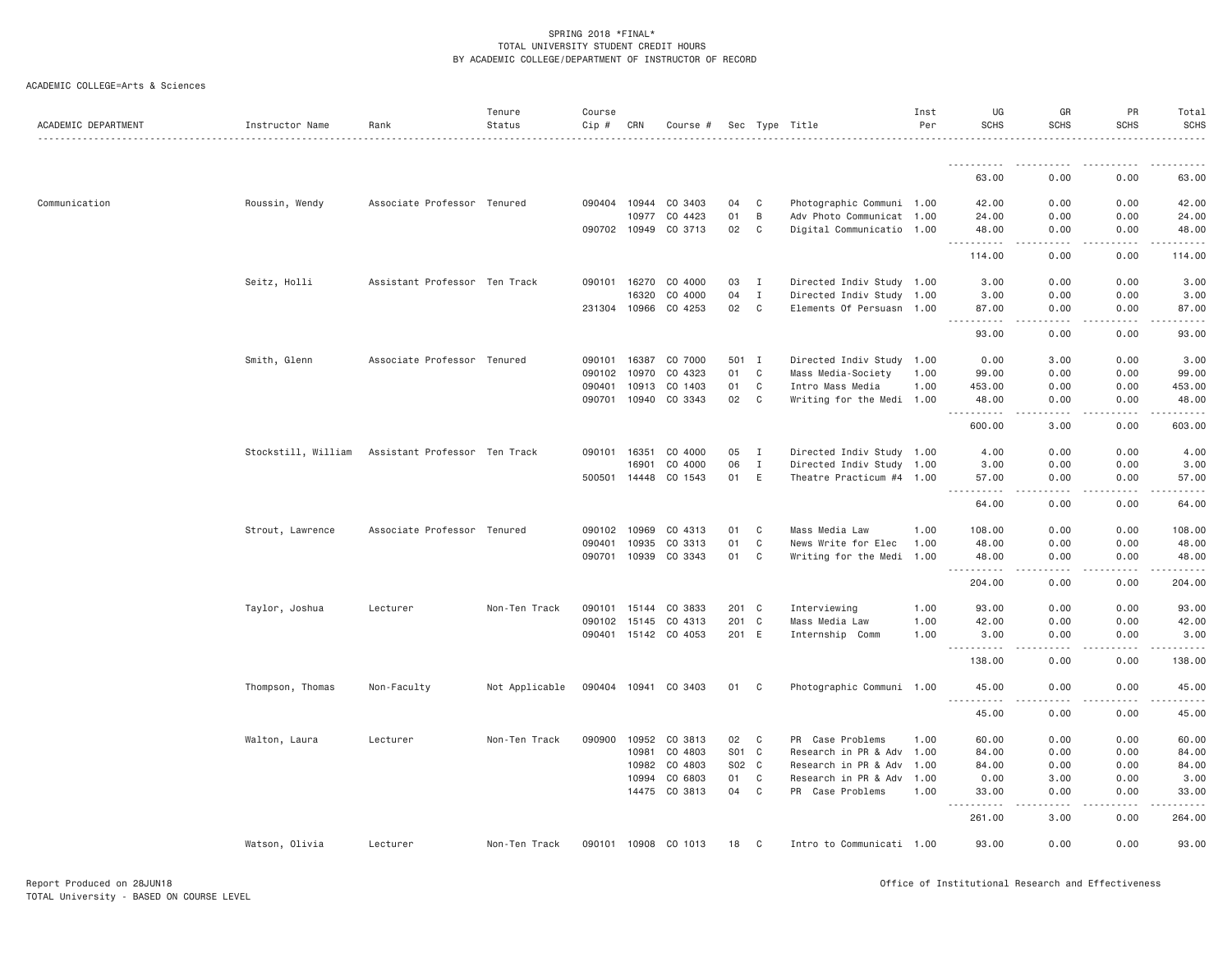| ACADEMIC DEPARTMENT                   | Instructor Name | Rank                        | Tenure<br>Status | Course<br>Cip # | CRN   | Course # |     |    | Sec Type Title            | Inst<br>Per | UG<br><b>SCHS</b> | GR<br>SCHS            | PR<br>SCHS | Total<br>SCHS |
|---------------------------------------|-----------------|-----------------------------|------------------|-----------------|-------|----------|-----|----|---------------------------|-------------|-------------------|-----------------------|------------|---------------|
|                                       |                 |                             |                  |                 |       |          |     |    |                           |             |                   |                       |            |               |
|                                       |                 |                             |                  |                 |       |          |     |    |                           |             | 93.00             | 0.00                  | 0.00       | 93.00         |
| Communication                         | Williams, Kevin | Associate Professor Tenured |                  | 090102          | 10971 | CO 4323  | 02  | C  | Mass Media-Society        | 1.00        | 102.00            | 0.00                  | 0.00       | 102.00        |
|                                       |                 |                             |                  |                 | 13841 | CO 4323  | 501 | C  | Mass Media-Society        | 1.00        | 72.00             | 0.00                  | 0.00       | 72.00         |
|                                       |                 |                             |                  | 090401          | 10993 | CO 6323  | 02  | ∟C | Mass Media-Society        | 1.00        | 0.00              | 3.00                  | 0.00       | 3.00          |
|                                       |                 |                             |                  |                 | 13844 | CO 6323  | 501 | C. | Mass Media-Society        | 1.00        | 0.00              | 15.00                 | 0.00       | 15.00         |
|                                       |                 |                             |                  | 090702          | 10948 | CO 3713  | 01  | C. | Digital Communicatio 1.00 |             | 48.00             | 0.00                  | 0.00       | 48,00         |
|                                       |                 |                             |                  |                 |       |          |     |    |                           |             | .                 | .                     | .          | .             |
|                                       |                 |                             |                  |                 |       |          |     |    |                           |             | 222,00            | 18,00                 | 0.00       | 240.00        |
|                                       |                 |                             |                  |                 |       |          |     |    |                           |             |                   |                       |            |               |
| ===================================== |                 |                             |                  |                 |       |          |     |    |                           |             | ==========        | ==========            | ========== | ========      |
| Communication                         |                 |                             |                  |                 |       |          |     |    |                           |             | 9028,00           | 58.00                 | 0.00       | 9086,00       |
| ===================================== |                 |                             |                  |                 |       |          |     |    |                           |             |                   | $=$ = = = = = = = = = | ========== |               |
|                                       |                 |                             |                  |                 |       |          |     |    |                           |             |                   |                       |            |               |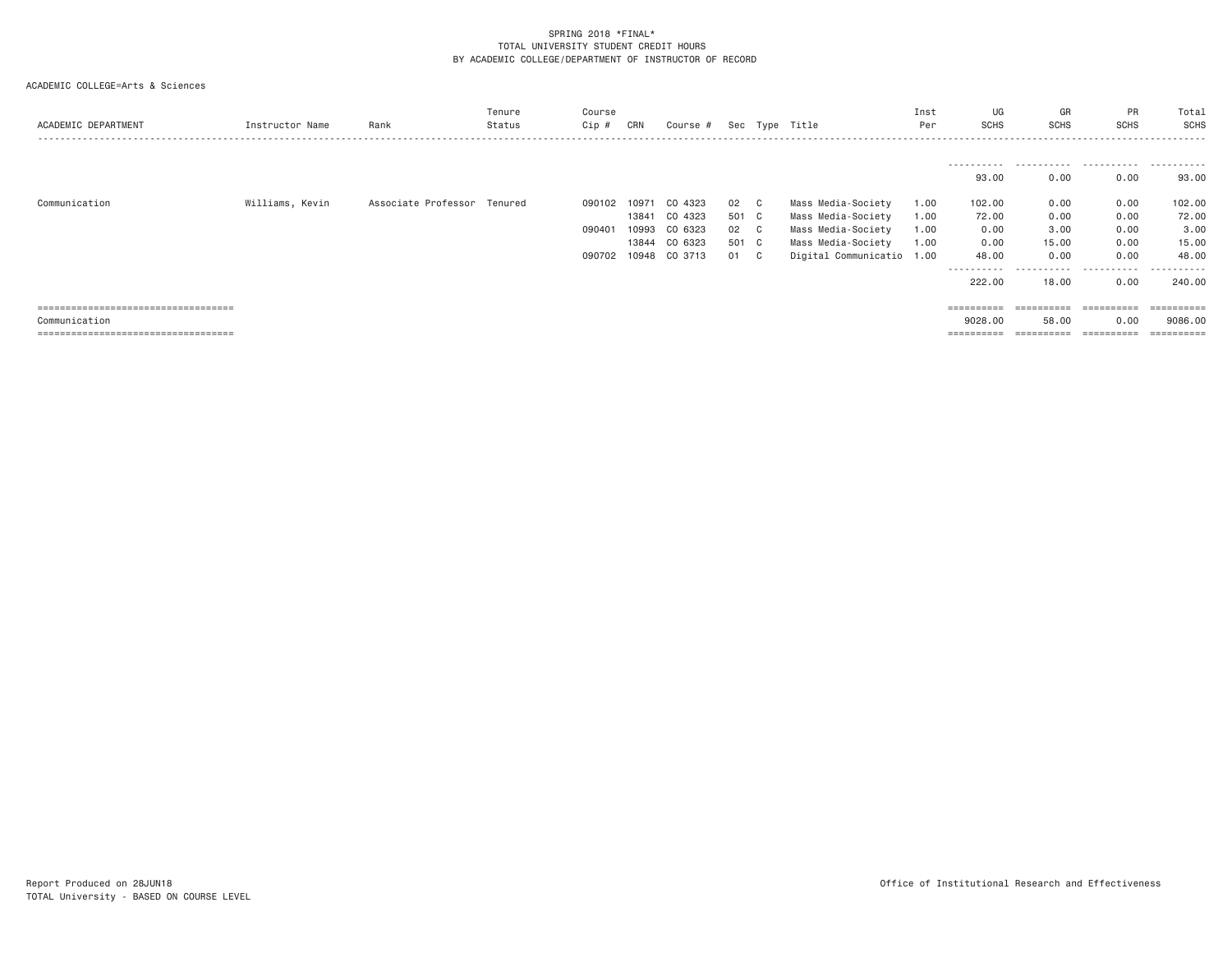| ACADEMIC DEPARTMENT | Instructor Name                        | Rank                        | Tenure<br>Status | Course<br>Cip # | CRN          | Course #             |       |              | Sec Type Title            | Inst<br>Per | UG<br><b>SCHS</b>                  | GR<br><b>SCHS</b>                                                                                                                 | PR<br><b>SCHS</b>       | Total<br><b>SCHS</b><br>$\frac{1}{2} \left( \frac{1}{2} \right) \left( \frac{1}{2} \right) \left( \frac{1}{2} \right) \left( \frac{1}{2} \right) \left( \frac{1}{2} \right)$ |
|---------------------|----------------------------------------|-----------------------------|------------------|-----------------|--------------|----------------------|-------|--------------|---------------------------|-------------|------------------------------------|-----------------------------------------------------------------------------------------------------------------------------------|-------------------------|------------------------------------------------------------------------------------------------------------------------------------------------------------------------------|
| English             | Agee, Kelly                            | Instructor                  | Non-Ten Track    |                 |              | 231303 12110 GE 3513 | 02    | C            | Technical Writing         | 1.00        | 66.00                              | 0.00                                                                                                                              | 0.00                    | 66.00                                                                                                                                                                        |
|                     |                                        |                             |                  |                 | 12116        | GE 3513              | 08    | $\mathbf{C}$ | Technical Writing         | 1.00        | 30.00                              | 0.00                                                                                                                              | 0.00                    | 30.00                                                                                                                                                                        |
|                     |                                        |                             |                  |                 | 12118        | GE 3513              | 10    | $\mathbf{C}$ | Technical Writing         | 1.00        | 54.00                              | 0.00                                                                                                                              | 0.00                    | 54.00                                                                                                                                                                        |
|                     |                                        |                             |                  |                 |              | 12122 GE 3513        | HO1 C |              | Honors - Technical W 1.00 |             | 27.00<br>.                         | 0.00                                                                                                                              | 0.00                    | 27.00<br>.                                                                                                                                                                   |
|                     |                                        |                             |                  |                 |              |                      |       |              |                           |             | 177.00                             | 0.00                                                                                                                              | 0.00                    | 177.00                                                                                                                                                                       |
|                     | Anderson, Thomas                       | Professor                   | Tenured          |                 |              | 239999 15744 EN 4000 | 02    | $\mathbf{I}$ | Directed Indiv Study 1.00 |             | 4.00                               | 0.00                                                                                                                              | 0.00                    | 4.00                                                                                                                                                                         |
|                     |                                        |                             |                  |                 |              | 15745 EN 4000        | 03    | $\mathbf{I}$ | Directed Indiv Study 1.00 |             | 4.00<br>.                          | 0.00<br>.                                                                                                                         | 0.00<br>$2 - 2 - 2 - 2$ | 4.00<br>$\sim$ $\sim$ $\sim$ $\sim$ $\sim$                                                                                                                                   |
|                     |                                        |                             |                  |                 |              |                      |       |              |                           |             | 8.00                               | 0.00                                                                                                                              | 0.00                    | 8.00                                                                                                                                                                         |
|                     | Atkinson, Theodore                     | Associate Professor Tenured |                  |                 | 231402 11639 | EN 2253              | 05    | $\mathbf C$  | American Lit After 1 1.00 |             | 87.00                              | 0.00                                                                                                                              | 0.00                    | 87.00                                                                                                                                                                        |
|                     |                                        |                             |                  |                 | 15049        | EN 6923              | 01    | C            | American Novel 1900       | 1.00        | 0.00                               | 9.00                                                                                                                              | 0.00                    | 9.00                                                                                                                                                                         |
|                     |                                        |                             |                  |                 |              | 231404 15050 EN 4923 | 01    | $\mathbf{C}$ | American Novel Since 1.00 |             | 57.00<br>$  -$<br>.                | 0.00<br>.                                                                                                                         | 0.00<br>.               | 57.00<br>.                                                                                                                                                                   |
|                     |                                        |                             |                  |                 |              |                      |       |              |                           |             | 144.00                             | 9.00                                                                                                                              | 0.00                    | 153.00                                                                                                                                                                       |
|                     | Austin, Daniel                         | Instructor                  | Non-Ten Track    |                 | 231301 11590 | EN 1113              | 43    | $\mathbf{C}$ | En Composition II         | 1.00        | 57.00                              | 0.00                                                                                                                              | 0.00                    | 57.00                                                                                                                                                                        |
|                     |                                        |                             |                  |                 | 11603        | EN 1113              | 57    | $\mathbf C$  | En Composition II         | 1.00        | 69.00                              | 0.00                                                                                                                              | 0.00                    | 69.00                                                                                                                                                                        |
|                     |                                        |                             |                  |                 |              | 231404 11627 EN 2213 | 03    | $\mathbf{C}$ | English Lit Before 1 1.00 |             | 48.00<br>$\sim$ $\sim$ $\sim$<br>. | 0.00<br>$\sim$ $\sim$ $\sim$                                                                                                      | 0.00<br>.               | 48.00<br>.                                                                                                                                                                   |
|                     |                                        |                             |                  |                 |              |                      |       |              |                           |             | 174.00                             | 0.00                                                                                                                              | 0.00                    | 174.00                                                                                                                                                                       |
|                     | Barton, Amy                            | Instructor                  | Non-Ten Track    |                 |              | 231303 12109 GE 3513 | 01    | $\mathbf{C}$ | Technical Writing         | 1.00        | 63.00                              | 0.00                                                                                                                              | 0.00                    | 63.00                                                                                                                                                                        |
|                     |                                        |                             |                  |                 | 12112        | GE 3513              | 04    | C            | Technical Writing         | 1.00        | 63.00                              | 0.00                                                                                                                              | 0.00                    | 63.00                                                                                                                                                                        |
|                     |                                        |                             |                  |                 |              | 12113 GE 3513        | 05    | $\mathbf{C}$ | Technical Writing         | 1.00        | 63.00<br>$\sim$ $\sim$ $\sim$<br>. | 0.00<br>.                                                                                                                         | 0.00<br>.               | 63.00<br>.                                                                                                                                                                   |
|                     |                                        |                             |                  |                 |              |                      |       |              |                           |             | 189.00                             | 0.00                                                                                                                              | 0.00                    | 189.00                                                                                                                                                                       |
|                     | Baumgartner, Casandr Grad Teach Assist |                             | Non-Ten Track    |                 |              | 231301 11572 EN 1113 | 24    | C            | En Composition II         | 1.00        | 66.00<br>.                         | 0.00<br>. <u>. .</u>                                                                                                              | 0.00<br>.               | 66.00<br>.                                                                                                                                                                   |
|                     |                                        |                             |                  |                 |              |                      |       |              |                           |             | 66.00                              | 0.00                                                                                                                              | 0.00                    | 66.00                                                                                                                                                                        |
|                     | Bentley, Gregory                       | Associate Professor Tenured |                  |                 | 231404 11626 | EN 2213              | 02    | $\mathbf{C}$ | English Lit Before 1      | 1.00        | 39.00                              | 0.00                                                                                                                              | 0.00                    | 39.00                                                                                                                                                                        |
|                     |                                        |                             |                  |                 | 11671        | EN 4513              | 01    | C            | Shakespeare               | 1.00        | 51.00                              | 0.00                                                                                                                              | 0.00                    | 51.00                                                                                                                                                                        |
|                     |                                        |                             |                  |                 |              | 11687 EN 6513        | 01    | $\mathbf{C}$ | Shakespeare               | 1.00        | 0.00<br>$\sim$ $\sim$ $\sim$<br>.  | 9.00<br>$\frac{1}{2} \left( \frac{1}{2} \right) \left( \frac{1}{2} \right) \left( \frac{1}{2} \right) \left( \frac{1}{2} \right)$ | 0.00<br>.               | 9.00<br>$\frac{1}{2} \left( \frac{1}{2} \right) \left( \frac{1}{2} \right) \left( \frac{1}{2} \right) \left( \frac{1}{2} \right) \left( \frac{1}{2} \right)$                 |
|                     |                                        |                             |                  |                 |              |                      |       |              |                           |             | 90.00                              | 9.00                                                                                                                              | 0.00                    | 99.00                                                                                                                                                                        |
|                     | Bogard, LaToya                         | Instructor                  | Non-Ten Track    |                 |              | 231301 11579 EN 1113 | 32    | $\mathbf{C}$ | En Composition II         | 1.00        | 69.00                              | 0.00                                                                                                                              | 0.00                    | 69.00                                                                                                                                                                        |
|                     |                                        |                             |                  |                 | 14578        | EN 1173              | 02    | $\mathbf C$  | Accelerated Comp II       | 1.00        | 39.00                              | 0.00                                                                                                                              | 0.00                    | 39.00                                                                                                                                                                        |
|                     |                                        |                             |                  |                 | 231401 14585 | EN 2203              | 17    | $\mathbf{C}$ | Intro To Literature       | 1.00        | 90.00                              | 0.00                                                                                                                              | 0.00                    | 90.00                                                                                                                                                                        |
|                     |                                        |                             |                  |                 |              | 14586 EN 2203        | 18    | $\mathbf{C}$ | Intro To Literature       | 1.00        | 90.00<br>.                         | 0.00<br>.                                                                                                                         | 0.00<br>.               | 90.00<br>.                                                                                                                                                                   |
|                     |                                        |                             |                  |                 |              |                      |       |              |                           |             | 288.00                             | 0.00                                                                                                                              | 0.00                    | 288.00                                                                                                                                                                       |
|                     | Brandon, Stephen                       | Lecturer                    | Non-Ten Track    |                 |              | 231301 11537 EN 1103 | 04    | $\mathbf{C}$ | En Composition I          | 1.00        | 72.00                              | 0.00                                                                                                                              | 0.00                    | 72.00                                                                                                                                                                        |
|                     |                                        |                             |                  |                 | 11541        | EN 1103              | 08    | $\mathbf C$  | En Composition I          | 1.00        | 69.00                              | 0.00                                                                                                                              | 0.00                    | 69.00                                                                                                                                                                        |
|                     |                                        |                             |                  |                 | 11571        | EN 1113              | 23    | $\mathbf C$  | En Composition II         | 1.00        | 63.00                              | 0.00                                                                                                                              | 0.00                    | 63.00                                                                                                                                                                        |
|                     |                                        |                             |                  |                 | 11576        | EN 1113              | 29    | C            | En Composition II         | 1.00        | 66.00<br>.<br>$- - -$              | 0.00<br>.                                                                                                                         | 0.00<br>.               | 66.00<br>.                                                                                                                                                                   |
|                     |                                        |                             |                  |                 |              |                      |       |              |                           |             | 270.00                             | 0.00                                                                                                                              | 0.00                    | 270.00                                                                                                                                                                       |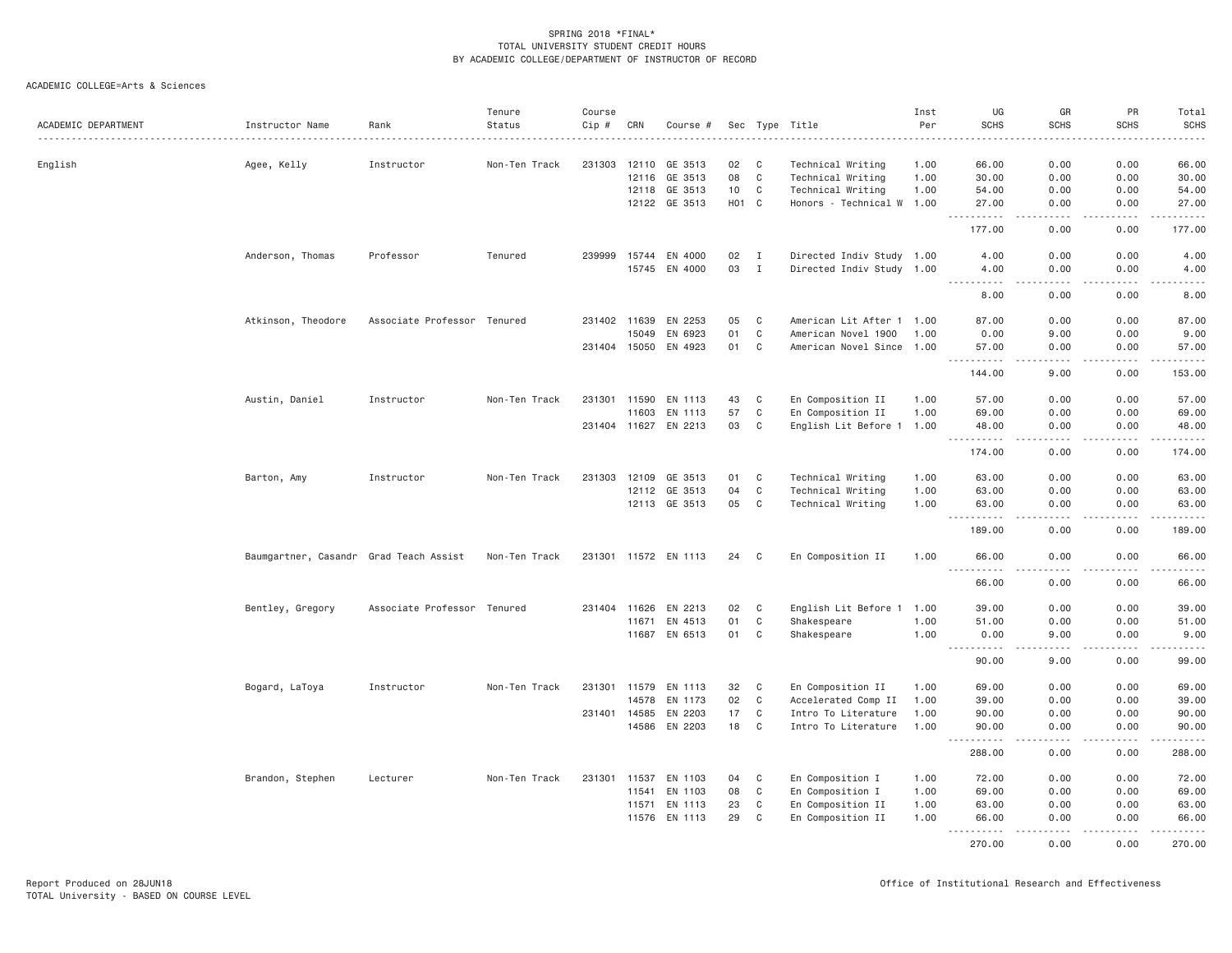| ACADEMIC DEPARTMENT | Instructor Name<br>. | Rank                        | Tenure<br>Status | Course<br>Cip # | CRN            | Course #           |          |                   | Sec Type Title                                         | Inst<br>Per  | UG<br><b>SCHS</b>                                                                                             | GR<br><b>SCHS</b>                                                                                                                 | PR<br><b>SCHS</b>           | Total<br><b>SCHS</b><br>$\frac{1}{2}$ |
|---------------------|----------------------|-----------------------------|------------------|-----------------|----------------|--------------------|----------|-------------------|--------------------------------------------------------|--------------|---------------------------------------------------------------------------------------------------------------|-----------------------------------------------------------------------------------------------------------------------------------|-----------------------------|---------------------------------------|
| English             | Brocato, John        | Instructor                  | Non-Ten Track    | 231303          | 12111          | GE 3513            | 03       | C                 | Technical Writing                                      | 1.00         | 63.00                                                                                                         | 0.00                                                                                                                              | 0.00                        | 63.00                                 |
|                     |                      |                             |                  |                 |                | 12114 GE 3513      | 06       | $\mathbb{C}$      | Technical Writing                                      | 1.00         | 105.00<br>$\sim$ $\sim$ .<br>.                                                                                | 0.00<br>$\frac{1}{2} \left( \frac{1}{2} \right) \left( \frac{1}{2} \right) \left( \frac{1}{2} \right) \left( \frac{1}{2} \right)$ | 0.00<br>.                   | 105.00<br>.                           |
|                     |                      |                             |                  |                 |                |                    |          |                   |                                                        |              | 168.00                                                                                                        | 0.00                                                                                                                              | 0.00                        | 168.00                                |
|                     | Childs, Jennifer     | Lecturer                    | Non-Ten Track    | 231301          | 11551          | EN 1113            | 03       | C                 | En Composition II                                      | 1.00         | 72.00                                                                                                         | 0.00                                                                                                                              | 0.00                        | 72.00                                 |
|                     |                      |                             |                  |                 | 11559          | EN 1113            | 11       | C                 | En Composition II                                      | 1.00         | 72.00<br>$\sim$ $\sim$ $\sim$ $\sim$<br>------                                                                | 0.00                                                                                                                              | 0.00                        | 72.00<br>.                            |
|                     |                      |                             |                  |                 |                |                    |          |                   |                                                        |              | 144.00                                                                                                        | 0.00                                                                                                                              | 0.00                        | 144.00                                |
|                     | Claggett, Shalyn     | Associate Professor Tenured |                  | 231404 11631    |                | EN 2223            | 04       | C                 | English Lit After 18 1.00                              |              | 78.00                                                                                                         | 0.00                                                                                                                              | 0.00                        | 78.00                                 |
|                     |                      |                             |                  |                 | 14554          | EN 4653            | 01       | $\mathbf c$       | 19th C British Novel 1.00                              |              | 48.00                                                                                                         | 0.00                                                                                                                              | 0.00                        | 48.00                                 |
|                     |                      |                             |                  |                 | 14555          | EN 6653            | 01       | C                 | 19th C British Novel 1.00                              |              | 0.00                                                                                                          | 12.00                                                                                                                             | 0.00                        | 12.00                                 |
|                     |                      |                             |                  | 239999          |                | 15421 EN 8000      | 01       | D                 | Research / Thesis                                      | 1.00         | 0.00<br>.                                                                                                     | 3,00<br>$- - - - -$                                                                                                               | 0.00<br>.                   | 3.00<br><u>.</u>                      |
|                     |                      |                             |                  |                 |                |                    |          |                   |                                                        |              | 126.00                                                                                                        | 15.00                                                                                                                             | 0.00                        | 141.00                                |
|                     | Couch, Jeffrey       | Non-Faculty                 | Not Applicable   | 131401          | 11815          | ESL 5120           | 04       | C                 | American Lang & Cul                                    | 1.00         | 27.00                                                                                                         | 0.00                                                                                                                              | 0.00                        | 27.00                                 |
|                     |                      |                             |                  |                 | 11817          | ESL 5313           | 02       | $\mathbb C$       | Classroom Comm & Pre 1.00                              |              | 3.00                                                                                                          | 0.00                                                                                                                              | 0.00                        | 3.00                                  |
|                     |                      |                             |                  |                 | 11821          | ESL 5323           | 02       | $\mathbf c$       | Academic Research an 1.00                              |              | 3.00                                                                                                          | 0.00                                                                                                                              | 0.00                        | 3.00                                  |
|                     |                      |                             |                  |                 | 11823          | ESL 5323           | 04       | $\mathbb C$       | Academic Research an 1.00                              |              | 36.00                                                                                                         | 0.00                                                                                                                              | 0.00                        | 36.00                                 |
|                     |                      |                             |                  |                 | 11825          | ESL 5333           | 02       | C                 | Critical Reading                                       | 1.00         | 3.00<br><b></b>                                                                                               | 0.00<br>.                                                                                                                         | 0.00<br>.                   | 3.00<br>.                             |
|                     |                      |                             |                  |                 |                |                    |          |                   |                                                        |              | 72.00                                                                                                         | 0.00                                                                                                                              | 0.00                        | 72.00                                 |
|                     | Craig, Heather       | Lecturer                    | Non-Ten Track    | 231301          | 11567          | EN 1113            | 19       | C                 | En Composition II                                      | 1.00         | 69,00                                                                                                         | 0.00                                                                                                                              | 0.00                        | 69.00                                 |
|                     |                      |                             |                  |                 | 11568          | EN 1113            | 20       | $\mathbf c$       | En Composition II                                      | 1.00         | 69.00                                                                                                         | 0.00                                                                                                                              | 0.00                        | 69.00                                 |
|                     |                      |                             |                  |                 |                |                    |          |                   |                                                        |              | $\frac{1}{2} \left( \frac{1}{2} \right) \left( \frac{1}{2} \right)$<br>. <u>.</u><br>138.00                   | $\frac{1}{2}$<br>0.00                                                                                                             | .<br>0.00                   | .<br>138.00                           |
|                     | Creevy, Patrick      | Non-Employee                | Not Applicable   | 231404 11629    |                | EN 2223            | 02       | C                 | English Lit After 18 1.00                              |              | 75.00                                                                                                         | 0.00                                                                                                                              | 0.00                        | 75.00                                 |
|                     |                      |                             |                  |                 | 11630          | EN 2223            | 03       | $\mathbf c$       | English Lit After 18 1.00                              |              | 81.00                                                                                                         | 0.00                                                                                                                              | 0.00                        | 81.00                                 |
|                     |                      |                             |                  |                 |                |                    |          |                   |                                                        |              |                                                                                                               |                                                                                                                                   | $\frac{1}{2}$               | .                                     |
|                     |                      |                             |                  |                 |                |                    |          |                   |                                                        |              | 156.00                                                                                                        | 0.00                                                                                                                              | 0.00                        | 156.00                                |
|                     | Crescenzo, Michele   | Lecturer                    | Non-Ten Track    | 231301          | 14577          | EN 1113            | H01 C    |                   | En Composition II                                      | 1.00         | 42.00                                                                                                         | 0.00                                                                                                                              | 0.00                        | 42.00                                 |
|                     |                      |                             |                  | 231402 11633    |                | EN 2243            | 02       | C                 | American Lit Before                                    | 1.00         | 84.00                                                                                                         | 0.00                                                                                                                              | 0.00                        | 84.00                                 |
|                     |                      |                             |                  |                 | 11637<br>11638 | EN 2253<br>EN 2253 | 02<br>04 | C<br>C            | American Lit After 1 1.00<br>American Lit After 1 1.00 |              | 90.00<br>60.00                                                                                                | 0.00<br>0.00                                                                                                                      | 0.00<br>0.00                | 90.00<br>60.00                        |
|                     |                      |                             |                  |                 |                |                    |          |                   |                                                        |              | $\frac{1}{2} \left( \frac{1}{2} \right) \left( \frac{1}{2} \right) \left( \frac{1}{2} \right)$<br>.<br>276.00 | $  -$<br>0.00                                                                                                                     | .<br>0.00                   | .<br>276.00                           |
|                     |                      |                             |                  |                 |                |                    |          |                   |                                                        |              |                                                                                                               |                                                                                                                                   |                             |                                       |
|                     | Davis, Hannah        | Lecturer                    | Non-Ten Track    | 231301 11597    |                | EN 1113            | 51       | C                 | En Composition II                                      | 1.00         | 69.00                                                                                                         | 0.00                                                                                                                              | 0.00                        | 69.00                                 |
|                     |                      |                             |                  |                 | 11608          | EN 1113            | 63       | $\mathbf C$       | En Composition II                                      | 1.00         | 72.00                                                                                                         | 0.00                                                                                                                              | 0.00                        | 72.00                                 |
|                     |                      |                             |                  | 231303          | 14309<br>16264 | GE 3513<br>GE 3513 | 14<br>15 | C<br>$\mathbf{C}$ | Technical Writing<br>Technical Writing                 | 1.00<br>1.00 | 60.00<br>63.00                                                                                                | 0.00<br>0.00                                                                                                                      | 0.00<br>0.00                | 60.00<br>63.00                        |
|                     |                      |                             |                  |                 |                |                    |          |                   |                                                        |              | -----<br>264.00                                                                                               | $\frac{1}{2}$<br>0.00                                                                                                             | .<br>0.00                   | .<br>264.00                           |
|                     |                      |                             |                  |                 |                |                    |          |                   |                                                        |              |                                                                                                               |                                                                                                                                   |                             |                                       |
|                     | De Gabriele, Peter   | Associate Professor Tenured |                  | 231404 11628    | 14559          | EN 2213<br>EN 4733 | 04<br>01 | C<br>C            | English Lit Before 1 1.00<br>Brit Lit/Cult 18th C 1.00 |              | 33.00<br>39.00                                                                                                | 0.00<br>0.00                                                                                                                      | 0.00<br>0.00                | 33.00<br>39.00                        |
|                     |                      |                             |                  |                 |                |                    |          |                   |                                                        |              | $\sim$ $\sim$ $\sim$                                                                                          | $  -$                                                                                                                             | $\sim$ $\sim$ $\sim$ $\sim$ | .                                     |
|                     |                      |                             |                  |                 |                |                    |          |                   |                                                        |              | 72.00                                                                                                         | 0.00                                                                                                                              | 0.00                        | 72.00                                 |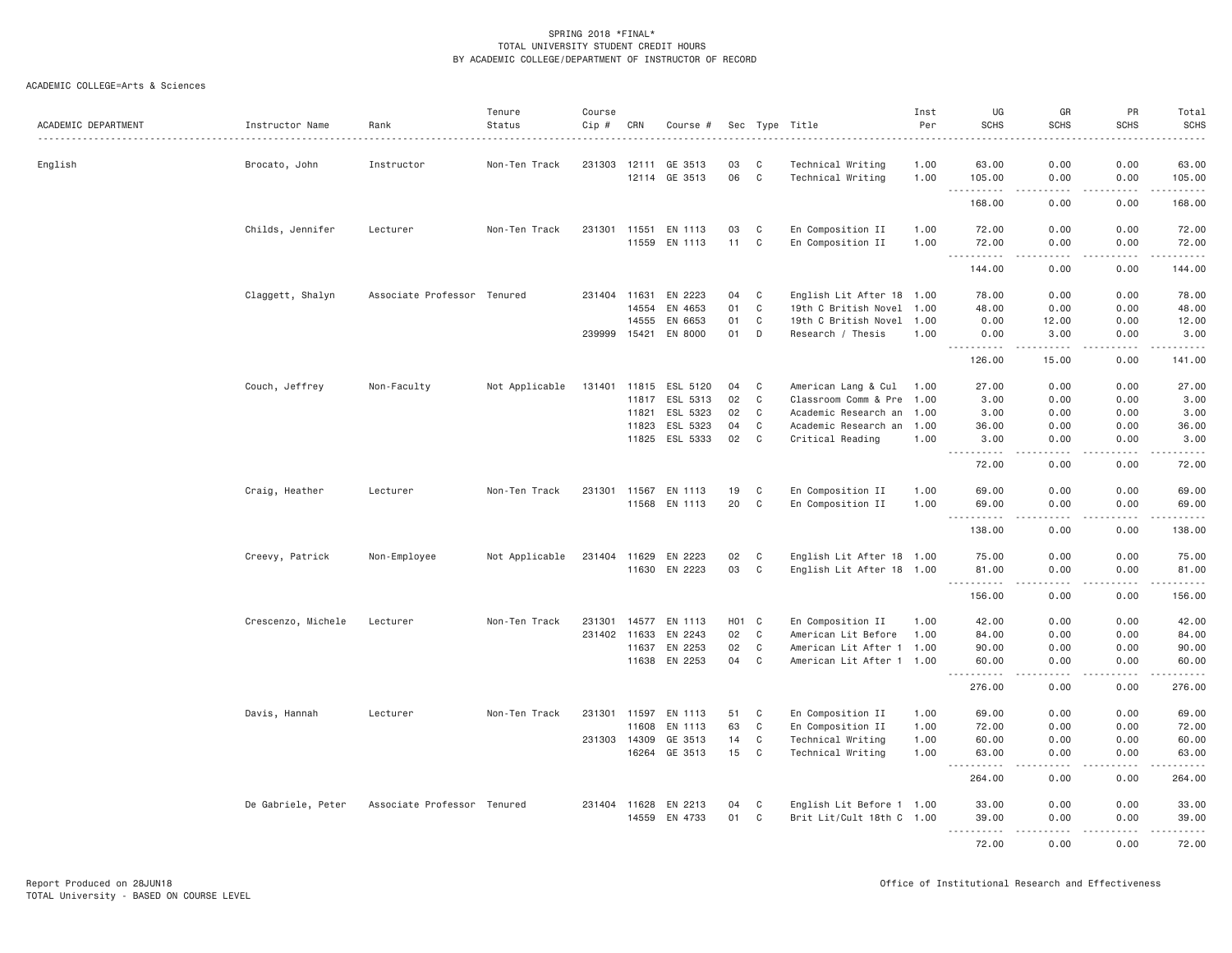## ACADEMIC COLLEGE=Arts & Sciences

| ACADEMIC DEPARTMENT | Instructor Name    | Rank                          | Tenure<br>Status | Course<br>Cip # | CRN          | Course #             |       |              | Sec Type Title            | Inst<br>Per | UG<br><b>SCHS</b>                                       | GR<br><b>SCHS</b> | PR<br><b>SCHS</b>                                                                                                                                                                                                                                                                                                                            | Total<br><b>SCHS</b>   |
|---------------------|--------------------|-------------------------------|------------------|-----------------|--------------|----------------------|-------|--------------|---------------------------|-------------|---------------------------------------------------------|-------------------|----------------------------------------------------------------------------------------------------------------------------------------------------------------------------------------------------------------------------------------------------------------------------------------------------------------------------------------------|------------------------|
| English             | Dechert, Francis   | Non-Faculty                   | Not Applicable   |                 |              | 231303 12121 GE 3513 | 13    | $\mathbf{C}$ | Technical Writing         | 1.00        | 63.00<br>$- - -$                                        | 0.00<br>.         | 0.00<br><u>.</u>                                                                                                                                                                                                                                                                                                                             | 63.00<br>.             |
|                     |                    |                               |                  |                 |              |                      |       |              |                           |             | .<br>63.00                                              | 0.00              | 0.00                                                                                                                                                                                                                                                                                                                                         | 63.00                  |
|                     | Dodds, Lara        | Professor                     | Tenured          |                 | 231401 11646 | EN 2443              | 01    | $\mathbf C$  | Intro To Sci Fiction      | 1.00        | 48.00                                                   | 0.00              | 0.00                                                                                                                                                                                                                                                                                                                                         | 48.00                  |
|                     |                    |                               |                  | 231404 14561    |              | EN 4713              | 01    | C            | 17th Cent Eng Lit         | 1.00        | 45.00                                                   | 0.00              | 0.00                                                                                                                                                                                                                                                                                                                                         | 45.00                  |
|                     |                    |                               |                  |                 | 14562        | EN 6713              | 01    | C            | 17th Cent Eng Lit         | 1.00        | 0.00                                                    | 12.00             | 0.00                                                                                                                                                                                                                                                                                                                                         | 12.00                  |
|                     |                    |                               |                  |                 |              | 239999 15422 EN 8000 | 02    | D            | Research / Thesis         | 1.00        | 0.00<br>$- - -$<br>-----                                | 3,00<br>-----     | 0.00<br>.                                                                                                                                                                                                                                                                                                                                    | 3.00<br>.              |
|                     |                    |                               |                  |                 |              |                      |       |              |                           |             | 93.00                                                   | 15.00             | 0.00                                                                                                                                                                                                                                                                                                                                         | 108.00                 |
|                     | Doughty, Catherine | Instructor                    | Non-Ten Track    |                 | 230101 11647 | EN 2503              | 01    | $\mathbf C$  | Teaching Grammar          | 1.00        | 162.00                                                  | 0.00              | 0.00                                                                                                                                                                                                                                                                                                                                         | 162.00                 |
|                     |                    |                               |                  |                 | 231301 11611 | EN 1173              | 01    | $\mathsf{C}$ | Accelerated Comp II       | 1.00        | 18.00                                                   | 0.00              | 0.00                                                                                                                                                                                                                                                                                                                                         | 18.00                  |
|                     |                    |                               |                  |                 |              | 14579 EN 1173        | 03    | C            | Accelerated Comp II       | 1.00        | 39.00<br>.<br>$\sim$ $\sim$ .                           | 0.00<br>د د د د   | 0.00<br>.                                                                                                                                                                                                                                                                                                                                    | 39.00<br><u>.</u>      |
|                     |                    |                               |                  |                 |              |                      |       |              |                           |             | 219.00                                                  | 0.00              | 0.00                                                                                                                                                                                                                                                                                                                                         | 219.00                 |
|                     | Dueitt, Courtney   | Instructor                    | Non-Ten Track    |                 |              | 231301 11584 EN 1113 | 37    | $\mathbf{C}$ | En Composition II         | 1.00        | 69.00                                                   | 0.00              | 0.00                                                                                                                                                                                                                                                                                                                                         | 69.00                  |
|                     |                    |                               |                  |                 |              | 231401 11617 EN 2203 | 06    | $\mathbf{C}$ | Intro To Literature       | 1.00        | 90.00                                                   | 0.00              | 0.00                                                                                                                                                                                                                                                                                                                                         | 90.00                  |
|                     |                    |                               |                  |                 |              |                      |       |              |                           |             | 159.00                                                  | 0.00              | 0.00                                                                                                                                                                                                                                                                                                                                         | 159.00                 |
|                     | Few, Kayleigh      | Instructor                    | Non-Ten Track    |                 |              | 231303 11655 EN 3313 | 01    | C            | Writing for the Work 1.00 |             | 60.00<br>$\sim$ $\sim$ $\sim$<br>.                      | 0.00<br>.         | 0.00<br>.                                                                                                                                                                                                                                                                                                                                    | 60.00                  |
|                     |                    |                               |                  |                 |              |                      |       |              |                           |             | 60.00                                                   | 0.00              | 0.00                                                                                                                                                                                                                                                                                                                                         | .<br>60.00             |
|                     | Flowers, Jessica   | Lecturer                      | Non-Ten Track    |                 | 231301 11540 | EN 1103              | 07    | C            | En Composition I          | 1.00        | 72.00                                                   | 0.00              | 0.00                                                                                                                                                                                                                                                                                                                                         | 72.00                  |
|                     |                    |                               |                  |                 |              | 11598 EN 1113        | 52    | $\mathbf C$  | En Composition II         | 1.00        | 66.00<br><b><i><u>.</u></i></b><br>$\sim$ $\sim$ $\sim$ | 0.00<br>.         | 0.00<br>2.2.2.2.2                                                                                                                                                                                                                                                                                                                            | 66.00<br>------        |
|                     |                    |                               |                  |                 |              |                      |       |              |                           |             | 138.00                                                  | 0.00              | 0.00                                                                                                                                                                                                                                                                                                                                         | 138.00                 |
|                     | Flowers, Katherine | Assistant Professor Ten Track |                  | 239999          |              | 15186 EN 4990        | S01 C |              | Special Topic In EN       | 1.00        | 21.00                                                   | 0.00              | 0.00                                                                                                                                                                                                                                                                                                                                         | 21.00                  |
|                     |                    |                               |                  |                 |              | 15193 EN 6990        | S01 C |              | Special Topic In EN       | 1.00        | 0.00                                                    | 21.00             | 0.00                                                                                                                                                                                                                                                                                                                                         | 21.00                  |
|                     |                    |                               |                  |                 |              |                      |       |              |                           |             | .<br>21.00                                              | $\sim$<br>21.00   | $\frac{1}{2} \left( \begin{array}{ccc} 1 & 0 & 0 & 0 \\ 0 & 0 & 0 & 0 \\ 0 & 0 & 0 & 0 \\ 0 & 0 & 0 & 0 \\ 0 & 0 & 0 & 0 \\ 0 & 0 & 0 & 0 \\ 0 & 0 & 0 & 0 \\ 0 & 0 & 0 & 0 \\ 0 & 0 & 0 & 0 \\ 0 & 0 & 0 & 0 \\ 0 & 0 & 0 & 0 & 0 \\ 0 & 0 & 0 & 0 & 0 \\ 0 & 0 & 0 & 0 & 0 \\ 0 & 0 & 0 & 0 & 0 \\ 0 & 0 & 0 & 0 & 0 \\ 0 & 0 & 0$<br>0.00 | ------<br>42.00        |
|                     | Furby, Althea      | Lecturer                      | Non-Ten Track    |                 | 231301 11582 | EN 1113              | 35    | C            | En Composition II         | 1.00        | 72.00                                                   | 0.00              | 0.00                                                                                                                                                                                                                                                                                                                                         | 72.00                  |
|                     |                    |                               |                  |                 |              | 14570 EN 1113        | 48    | $\mathbf{C}$ | En Composition II         | 1.00        | 72.00<br>.                                              | 0.00<br>.         | 0.00<br>.                                                                                                                                                                                                                                                                                                                                    | 72.00<br>$- - - - - -$ |
|                     |                    |                               |                  |                 |              |                      |       |              |                           |             | 144.00                                                  | 0.00              | 0.00                                                                                                                                                                                                                                                                                                                                         | 144.00                 |
|                     | Garner, William    | Instructor                    | Non-Ten Track    |                 | 231301 11581 | EN 1113              | 34    | C            | En Composition II         | 1.00        | 69.00                                                   | 0.00              | 0.00                                                                                                                                                                                                                                                                                                                                         | 69.00                  |
|                     |                    |                               |                  | 231303          | 14551        | EN 3313              | 02    | $\mathbf{C}$ | Writing for the Work      | 1.00        | 60.00                                                   | 0.00              | 0.00                                                                                                                                                                                                                                                                                                                                         | 60.00                  |
|                     |                    |                               |                  |                 |              | 231401 11624 EN 2203 | 13    | $\mathbf C$  | Intro To Literature       | 1.00        | 84.00<br>.                                              | 0.00<br>.         | 0.00<br>.                                                                                                                                                                                                                                                                                                                                    | 84.00<br>.             |
|                     |                    |                               |                  |                 |              |                      |       |              |                           |             | 213.00                                                  | 0.00              | 0.00                                                                                                                                                                                                                                                                                                                                         | 213.00                 |
|                     | Gentry, Craig      | Grad Teach Assist             | Non-Ten Track    |                 |              | 231301 11560 EN 1113 | 12    | $\mathbf{C}$ | En Composition II         | 1.00        | 66.00                                                   | 0.00              | 0.00                                                                                                                                                                                                                                                                                                                                         | 66.00                  |
|                     |                    |                               |                  |                 |              |                      |       |              |                           |             | $\sim$ $\sim$ $\sim$<br>66.00                           | 0.00              | 0.00                                                                                                                                                                                                                                                                                                                                         | 66.00                  |
|                     | Gibson, Marie      | Lecturer                      | Non-Ten Track    |                 |              | 231301 11538 EN 1103 | 05    | $\mathbf{C}$ | En Composition I          | 1.00        | 54.00                                                   | 0.00              | 0.00                                                                                                                                                                                                                                                                                                                                         | 54.00                  |
|                     |                    |                               |                  |                 | 11558        | EN 1113              | 10    | $\mathbf C$  | En Composition II         | 1.00        | 66.00                                                   | 0.00              | 0.00                                                                                                                                                                                                                                                                                                                                         | 66.00                  |
|                     |                    |                               |                  |                 |              | 11569 EN 1113        | 21    | C            | En Composition II         | 1.00        | 69.00                                                   | 0.00              | 0.00                                                                                                                                                                                                                                                                                                                                         | 69.00                  |

Report Produced on 28JUN18 Office of Institutional Research and Effectiveness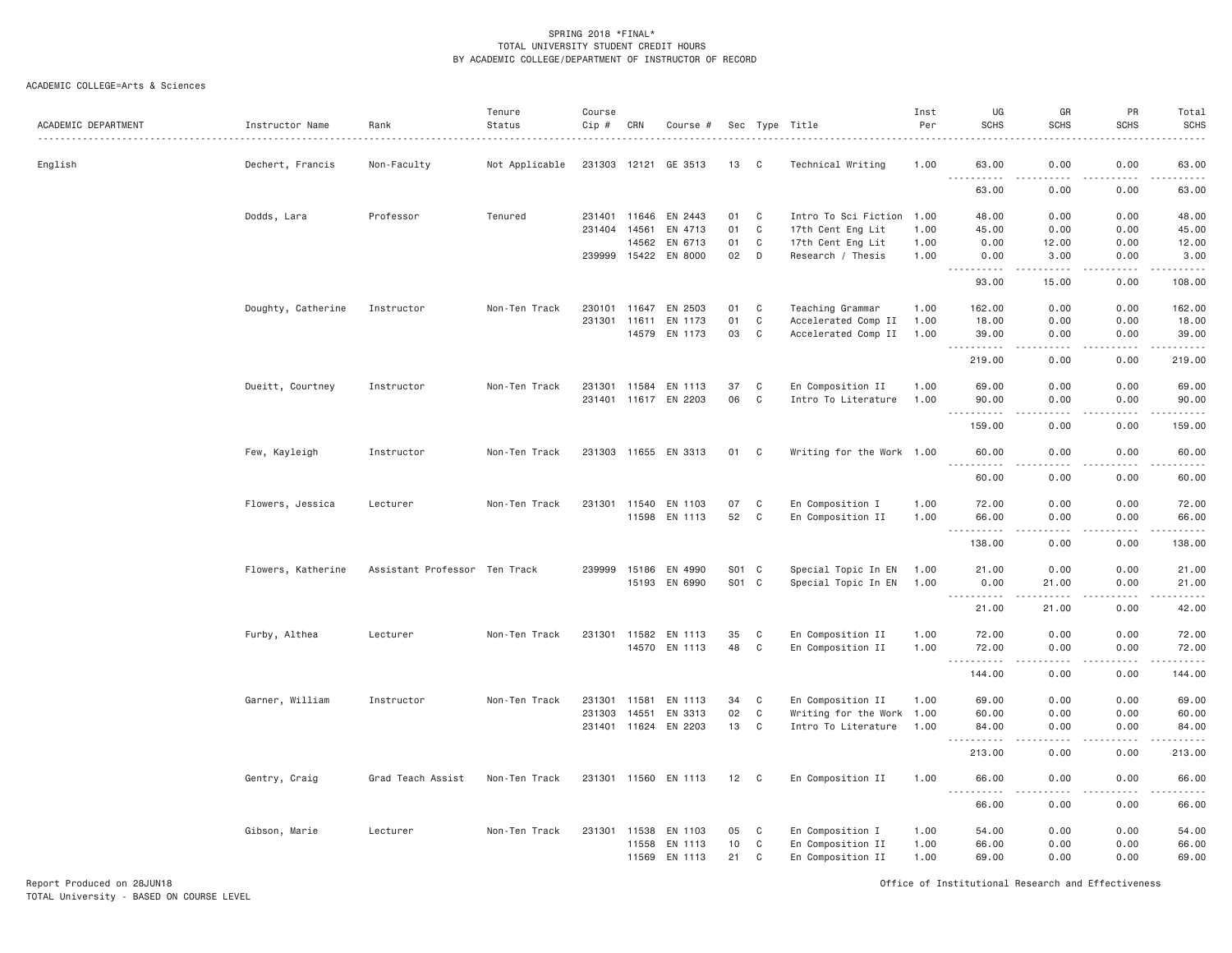| ACADEMIC DEPARTMENT | Instructor Name               | Rank                        | Tenure<br>Status | Course<br>Cip # | CRN          | Course #             |       |                | Sec Type Title            | Inst<br>Per | UG<br><b>SCHS</b>                                       | GR<br><b>SCHS</b>    | PR<br><b>SCHS</b> | Total<br><b>SCHS</b>                                                                                                                                                                     |
|---------------------|-------------------------------|-----------------------------|------------------|-----------------|--------------|----------------------|-------|----------------|---------------------------|-------------|---------------------------------------------------------|----------------------|-------------------|------------------------------------------------------------------------------------------------------------------------------------------------------------------------------------------|
| English             | Gibson, Marie                 | Lecturer                    | Non-Ten Track    |                 |              | 231301 11602 EN 1113 | 56    | C              | En Composition II         | 1.00        | 75.00                                                   | 0.00<br>.            | 0.00              | 75.00                                                                                                                                                                                    |
|                     |                               |                             |                  |                 |              |                      |       |                |                           |             | 264.00                                                  | 0.00                 | 0.00              | 264.00                                                                                                                                                                                   |
|                     | Grimes, John Aaron            | Lecturer                    | Non-Ten Track    |                 |              | 231301 11542 EN 1103 | 09    | $\mathbf C$    | En Composition I          | 1.00        | 33.00                                                   | 0.00                 | 0.00              | 33.00                                                                                                                                                                                    |
|                     |                               |                             |                  |                 |              | 231303 14553 EN 3313 | 03    | $\mathbf C$    | Writing for the Work 1.00 |             | 57.00<br>$\sim$ $\sim$ $\sim$<br><b><i><u>.</u></i></b> | 0.00<br>.            | 0.00<br>.         | 57.00<br>.                                                                                                                                                                               |
|                     |                               |                             |                  |                 |              |                      |       |                |                           |             | 90.00                                                   | 0.00                 | 0.00              | 90.00                                                                                                                                                                                    |
|                     | Hagenston, Becky              | Associate Professor Tenured |                  |                 |              | 231302 11652 EN 3303 | 05    | C              | Creative Writing          | 1.00        | 45.00                                                   | 0.00                 | 0.00              | 45.00                                                                                                                                                                                    |
|                     |                               |                             |                  |                 |              | 11653 EN 3303        | 06    | $\mathbf C$    | Creative Writing          | 1.00        | 42.00<br>.<br>$\sim$ $\sim$ $\sim$                      | 0.00<br>د د د د      | 0.00<br>.         | 42.00<br>.                                                                                                                                                                               |
|                     |                               |                             |                  |                 |              |                      |       |                |                           |             | 87.00                                                   | 0.00                 | 0.00              | 87.00                                                                                                                                                                                    |
|                     | Hampton, Hayley               | Grad Teach Assist           | Non-Ten Track    |                 |              | 231301 11580 EN 1113 | 33    | C <sub>1</sub> | En Composition II         | 1.00        | 69.00                                                   | 0.00                 | 0.00              | 69.00                                                                                                                                                                                    |
|                     |                               |                             |                  |                 |              |                      |       |                |                           |             | .<br>69.00                                              | .<br>0.00            | .<br>0.00         | .<br>69.00                                                                                                                                                                               |
|                     | Harmon Threatt, Eliz Lecturer |                             | Non-Ten Track    |                 |              | 231302 15162 EN 3303 | 201 C |                | Creative Writing          | 1.00        | 27.00                                                   | 0.00                 | 0.00              | 27.00                                                                                                                                                                                    |
|                     |                               |                             |                  |                 |              | 231303 13706 EN 3313 | 201 C |                | Writing for the Work 1.00 |             | 60.00<br>.                                              | 0.00                 | 0.00              | 60.00                                                                                                                                                                                    |
|                     |                               |                             |                  |                 |              |                      |       |                |                           |             | 87.00                                                   | 0.00                 | 0.00              | 87.00                                                                                                                                                                                    |
|                     | Hayden, Antoinette            | Lecturer                    | Non-Ten Track    |                 |              | 231301 11552 EN 1113 | 04    | $\mathbf{C}$   | En Composition II         | 1.00        | 66.00                                                   | 0.00                 | 0.00              | 66.00                                                                                                                                                                                    |
|                     |                               |                             |                  |                 | 11553        | EN 1113              | 05    | $\mathbf C$    | En Composition II         | 1.00        | 63.00                                                   | 0.00                 | 0.00              | 63.00                                                                                                                                                                                    |
|                     |                               |                             |                  |                 |              | 11557 EN 1113        | 09    | C              | En Composition II         | 1.00        | 69.00<br>.<br>$  -$                                     | 0.00<br>.            | 0.00<br>.         | 69.00<br>.                                                                                                                                                                               |
|                     |                               |                             |                  |                 |              |                      |       |                |                           |             | 198.00                                                  | 0.00                 | 0.00              | 198.00                                                                                                                                                                                   |
|                     | Herd, Wendy                   | Associate Professor Tenured |                  | 160102 10223    |              | AN 2403              | 01    | C              | Intro to Study of La 1.00 |             | 18.00                                                   | 0.00                 | 0.00              | 18.00                                                                                                                                                                                    |
|                     |                               |                             |                  |                 | 11643        | EN 2403              | 01    | $\mathbf C$    | Intro to Study of La 1.00 |             | 42.00                                                   | 0.00                 | 0.00              | 42.00                                                                                                                                                                                    |
|                     |                               |                             |                  |                 | 11668        | EN 4433              | 01    | C              | Approaches to TESOL       | 1.00        | 42.00                                                   | 0.00                 | 0.00              | 42.00                                                                                                                                                                                    |
|                     |                               |                             |                  |                 | 239999 15411 | EN 4000              | 01    | $\mathbf{I}$   | Directed Indiv Study 1.00 |             | 3.00<br>.                                               | 0.00<br>د د د د      | 0.00<br>.         | 3.00<br>.                                                                                                                                                                                |
|                     |                               |                             |                  |                 |              |                      |       |                |                           |             | 105.00                                                  | 0.00                 | 0.00              | 105.00                                                                                                                                                                                   |
|                     | Johnson, Holly                | Professor                   | Tenured          |                 |              | 231401 14565 EN 8513 | 01    | S              | Stu En Lit To 1485        | 1.00        | 0.00                                                    | 33.00                | 0.00              | 33.00                                                                                                                                                                                    |
|                     |                               |                             |                  |                 |              | 231404 11625 EN 2213 | 01    | $\mathbf C$    | English Lit Before 1 1.00 |             | 69.00<br>----                                           | 0.00<br>.            | 0.00              | 69.00<br>.                                                                                                                                                                               |
|                     |                               |                             |                  |                 |              |                      |       |                |                           |             | 69.00                                                   | 33.00                | 0.00              | 102.00                                                                                                                                                                                   |
|                     | Johnson, Logan                | Grad Teach Assist           | Non-Ten Track    |                 |              | 231301 11555 EN 1113 | 07    | C              | En Composition II         | 1.00        | 69.00<br>.                                              | 0.00<br>- - - -<br>. | 0.00<br>.         | 69.00<br>$\frac{1}{2} \left( \frac{1}{2} \right) \left( \frac{1}{2} \right) \left( \frac{1}{2} \right) \left( \frac{1}{2} \right) \left( \frac{1}{2} \right) \left( \frac{1}{2} \right)$ |
|                     |                               |                             |                  |                 |              |                      |       |                |                           |             | 69.00                                                   | 0.00                 | 0.00              | 69.00                                                                                                                                                                                    |
|                     | Kardos, Michael               | Associate Professor Tenured |                  |                 | 231302 15258 | EN 3303              | 08    | C              | Creative Writing          | 1.00        | 45.00                                                   | 0.00                 | 0.00              | 45.00                                                                                                                                                                                    |
|                     |                               |                             |                  |                 | 231401 11662 | EN 4313              | 01    | $\mathbf{C}$   | Craft Of Fiction          | 1.00        | 24.00                                                   | 0.00                 | 0.00              | 24.00                                                                                                                                                                                    |
|                     |                               |                             |                  |                 | 11681        | EN 6313              | 01    | $\mathbf C$    | Craft Of Fiction          | 1.00        | 0.00                                                    | 9,00                 | 0.00              | 9.00                                                                                                                                                                                     |
|                     |                               |                             |                  |                 | 239999 15423 | EN 8000              | 03    | D              | Research / Thesis         | 1.00        | 0.00                                                    | 7.00                 | 0.00              | 7.00                                                                                                                                                                                     |
|                     |                               |                             |                  |                 | 15586        | EN 7000              | 01    | $\mathbf{I}$   | Directed Indiv Study      | 1.00        | 0.00<br>$\sim$ $\sim$ $\sim$<br>.                       | 3.00<br>-----        | 0.00<br>.         | 3.00<br>. <u>.</u> .                                                                                                                                                                     |
|                     |                               |                             |                  |                 |              |                      |       |                |                           |             | 69.00                                                   | 19.00                | 0.00              | 88.00                                                                                                                                                                                    |
|                     | Kelley, James                 | Professor                   | Tenured          |                 |              | 050201 15159 EN 4343 | 201 C |                | African American Lit 1.00 |             | 27.00                                                   | 0.00                 | 0.00              | 27.00                                                                                                                                                                                    |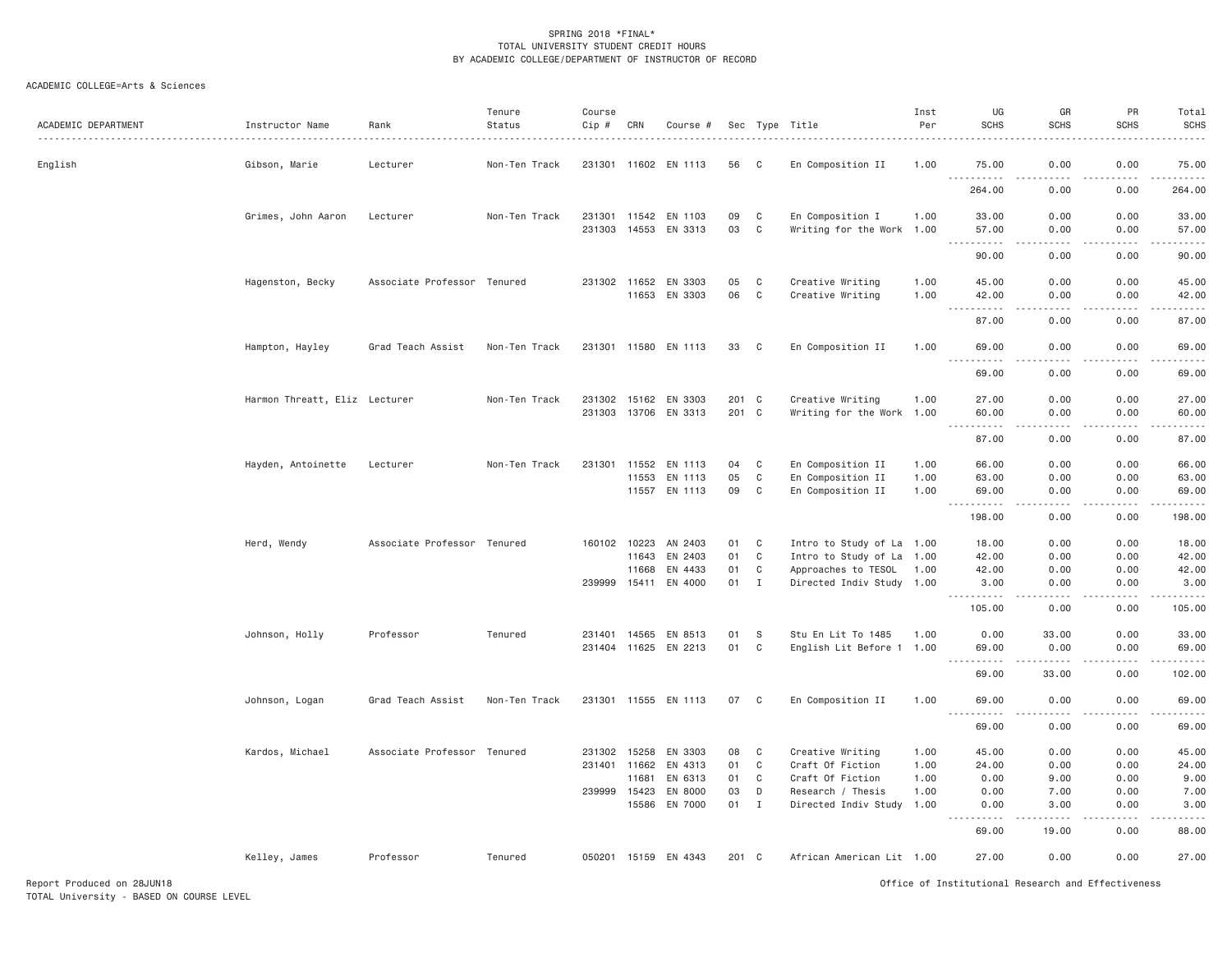| ACADEMIC DEPARTMENT | Instructor Name | Rank                        | Tenure<br>Status | Course<br>Cip # | CRN          | Course #             |       |              | Sec Type Title            | Inst<br>Per | UG<br><b>SCHS</b>                                                                                                                                            | GR<br><b>SCHS</b>                   | PR<br><b>SCHS</b>                                                                                                                                            | Total<br>SCHS                                                                                                                                                 |
|---------------------|-----------------|-----------------------------|------------------|-----------------|--------------|----------------------|-------|--------------|---------------------------|-------------|--------------------------------------------------------------------------------------------------------------------------------------------------------------|-------------------------------------|--------------------------------------------------------------------------------------------------------------------------------------------------------------|---------------------------------------------------------------------------------------------------------------------------------------------------------------|
| English             | Kelley, James   | Professor                   | Tenured          | 230101          | 15165        | EN 4353              | 201 C |              | Critical Theory Sinc 1.00 |             | 21.00                                                                                                                                                        | 0.00                                | 0.00                                                                                                                                                         | 21.00                                                                                                                                                         |
|                     |                 |                             |                  |                 | 16578        | EN 3423              | 201 C |              | Desc Eng Grammar          | 1.00        | 3.00                                                                                                                                                         | 0.00                                | 0.00                                                                                                                                                         | 3.00                                                                                                                                                          |
|                     |                 |                             |                  | 231301          | 15164        | EN 3414              | 201 C |              | Crit Writ/Resrch Lit 1.00 |             | 36.00                                                                                                                                                        | 0.00                                | 0.00                                                                                                                                                         | 36.00                                                                                                                                                         |
|                     |                 |                             |                  | 231402          | 15160        | EN 6343              | 201 C |              | African American Lit 1.00 |             | 0.00                                                                                                                                                         | 6.00                                | 0.00                                                                                                                                                         | 6.00                                                                                                                                                          |
|                     |                 |                             |                  | 239999          | 16960        | EN 4000              | 201 I |              | Directed Indiv Study 1.00 |             | 2.00<br>$\frac{1}{2} \left( \frac{1}{2} \right) \left( \frac{1}{2} \right) \left( \frac{1}{2} \right) \left( \frac{1}{2} \right) \left( \frac{1}{2} \right)$ | 0.00<br>.                           | 0.00<br>.                                                                                                                                                    | 2.00<br>.                                                                                                                                                     |
|                     |                 |                             |                  |                 |              |                      |       |              |                           |             | 89.00                                                                                                                                                        | 6.00                                | 0.00                                                                                                                                                         | 95.00                                                                                                                                                         |
|                     | Kolev, Sava     | Lecturer                    | Non-Ten Track    | 160102          | 10224        | AN 2403              | 02    | C            | Intro to Study of La 1.00 |             | 33.00                                                                                                                                                        | 0.00                                | 0.00                                                                                                                                                         | 33.00                                                                                                                                                         |
|                     |                 |                             |                  |                 | 11644        | EN 2403              | 02    | C            | Intro to Study of La 1.00 |             | 27.00                                                                                                                                                        | 0.00                                | 0.00                                                                                                                                                         | 27.00                                                                                                                                                         |
|                     |                 |                             |                  |                 | 14439        | AN 2403              | 03    | C            | Intro to Study of La 1.00 |             | 18.00                                                                                                                                                        | 0.00                                | 0.00                                                                                                                                                         | 18.00                                                                                                                                                         |
|                     |                 |                             |                  |                 | 14440        | EN 2403              | 03    | C            | Intro to Study of La 1.00 |             | 39.00<br>.<br>$\sim$ $\sim$ $\sim$                                                                                                                           | 0.00<br>$\sim$ $\sim$ $\sim$ $\sim$ | 0.00                                                                                                                                                         | 39.00<br>.                                                                                                                                                    |
|                     |                 |                             |                  |                 |              |                      |       |              |                           |             | 117.00                                                                                                                                                       | 0.00                                | 0.00                                                                                                                                                         | 117.00                                                                                                                                                        |
|                     | Lafleur, Amy    | Grad Teach Assist           | Non-Ten Track    |                 |              | 231301 14574 EN 1113 | 67    | C            | En Composition II         | 1.00        | 69.00<br>.                                                                                                                                                   | 0.00<br>$\sim$ $\sim$ $\sim$ $\sim$ | 0.00<br>.                                                                                                                                                    | 69.00<br>.                                                                                                                                                    |
|                     |                 |                             |                  |                 |              |                      |       |              |                           |             | 69.00                                                                                                                                                        | 0.00                                | 0.00                                                                                                                                                         | 69.00                                                                                                                                                         |
|                     | Lammert, Thomas | Lecturer                    | Non-Ten Track    | 231301          | 11539        | EN 1103              | 06    | C            | En Composition I          | 1.00        | 66.00                                                                                                                                                        | 0.00                                | 0.00                                                                                                                                                         | 66.00                                                                                                                                                         |
|                     |                 |                             |                  |                 | 11565        | EN 1113              | 17    | $\mathbb C$  | En Composition II         | 1.00        | 72.00                                                                                                                                                        | 0.00                                | 0.00                                                                                                                                                         | 72.00                                                                                                                                                         |
|                     |                 |                             |                  |                 |              | 14569 EN 1113        | 28    | C            | En Composition II         | 1.00        | 60.00<br>$\sim$ $\sim$ $\sim$<br>.                                                                                                                           | 0.00<br>.                           | 0.00<br>.                                                                                                                                                    | 60.00<br>.                                                                                                                                                    |
|                     |                 |                             |                  |                 |              |                      |       |              |                           |             | 198.00                                                                                                                                                       | 0.00                                | 0.00                                                                                                                                                         | 198.00                                                                                                                                                        |
|                     | Leonard, Ashley | Instructor                  | Non-Ten Track    | 231301          | 11587        | EN 1113              | 40    | C            | En Composition II         | 1.00        | 72.00                                                                                                                                                        | 0.00                                | 0.00                                                                                                                                                         | 72.00                                                                                                                                                         |
|                     |                 |                             |                  | 231401          | 11616        | EN 2203              | 05    | $\mathsf{C}$ | Intro To Literature       | 1,00        | 90.00                                                                                                                                                        | 0.00                                | 0.00                                                                                                                                                         | 90.00                                                                                                                                                         |
|                     |                 |                             |                  |                 | 11620        | EN 2203              | 09    | C            | Intro To Literature       | 1.00        | 87.00                                                                                                                                                        | 0.00                                | 0.00                                                                                                                                                         | 87.00                                                                                                                                                         |
|                     |                 |                             |                  |                 | 14583        | EN 2203              | 15    | C            | Intro To Literature       | 1.00        | 78.00<br>.                                                                                                                                                   | 0.00<br>.                           | 0.00<br>$\frac{1}{2} \left( \frac{1}{2} \right) \left( \frac{1}{2} \right) \left( \frac{1}{2} \right) \left( \frac{1}{2} \right) \left( \frac{1}{2} \right)$ | 78.00<br>$\frac{1}{2} \left( \frac{1}{2} \right) \left( \frac{1}{2} \right) \left( \frac{1}{2} \right) \left( \frac{1}{2} \right) \left( \frac{1}{2} \right)$ |
|                     |                 |                             |                  |                 |              |                      |       |              |                           |             | $  -$<br>327.00                                                                                                                                              | 0.00                                | 0.00                                                                                                                                                         | 327.00                                                                                                                                                        |
|                     | Little, Matthew | Associate Professor Tenured |                  | 231303          | 11661        | EN 4223              | 01    | C            | Prin Legal Writing        | 1.00        | 33.00                                                                                                                                                        | 0.00                                | 0.00                                                                                                                                                         | 33.00                                                                                                                                                         |
|                     |                 |                             |                  |                 | 231402 11636 | EN 2253              | 01    | $\mathbb C$  | American Lit After 1 1.00 |             | 45.00                                                                                                                                                        | 0.00                                | 0.00                                                                                                                                                         | 45.00                                                                                                                                                         |
|                     |                 |                             |                  |                 |              |                      |       |              |                           |             | .<br>$- - -$<br>78.00                                                                                                                                        | .<br>0.00                           | -----<br>0.00                                                                                                                                                | .<br>78.00                                                                                                                                                    |
|                     | Lockhart, Cory  | Lecturer                    | Non-Ten Track    | 231301          | 11554        | EN 1113              | 06    | C            | En Composition II         | 1.00        | 69.00                                                                                                                                                        | 0.00                                | 0.00                                                                                                                                                         | 69.00                                                                                                                                                         |
|                     |                 |                             |                  |                 | 11589        | EN 1113              | 42    | C            | En Composition II         | 1.00        | 69.00                                                                                                                                                        | 0.00                                | 0.00                                                                                                                                                         | 69.00                                                                                                                                                         |
|                     |                 |                             |                  |                 | 11592        | EN 1113              | 45    | C            | En Composition II         | 1.00        | 69.00                                                                                                                                                        | 0.00                                | 0.00                                                                                                                                                         | 69.00                                                                                                                                                         |
|                     |                 |                             |                  |                 | 11606        | EN 1113              | 61    | C            | En Composition II         | 1.00        | 60.00<br>.                                                                                                                                                   | 0.00<br>.                           | 0.00<br>.                                                                                                                                                    | 60.00<br>.                                                                                                                                                    |
|                     |                 |                             |                  |                 |              |                      |       |              |                           |             | 267.00                                                                                                                                                       | 0.00                                | 0.00                                                                                                                                                         | 267.00                                                                                                                                                        |
|                     | Long, Jeffrey   | Lecturer                    | Non-Ten Track    | 231301          | 11546        | EN 1103              | 13    | C            | En Composition I          | 1.00        | 72.00                                                                                                                                                        | 0.00                                | 0.00                                                                                                                                                         | 72.00                                                                                                                                                         |
|                     |                 |                             |                  |                 | 11583        | EN 1113              | 36    | C            | En Composition II         | 1.00        | 66.00                                                                                                                                                        | 0.00                                | 0.00                                                                                                                                                         | 66.00                                                                                                                                                         |
|                     |                 |                             |                  |                 | 11588        | EN 1113              | 41    | C            | En Composition II         | 1.00        | 66.00                                                                                                                                                        | 0.00                                | 0.00                                                                                                                                                         | 66.00                                                                                                                                                         |
|                     |                 |                             |                  |                 | 11600        | EN 1113              | 54    | $\mathbb C$  | En Composition II         | 1.00        | 63.00<br>د د د د د                                                                                                                                           | 0.00<br>$\sim$ $\sim$ $\sim$        | 0.00<br>بالمحام                                                                                                                                              | 63.00                                                                                                                                                         |
|                     |                 |                             |                  |                 |              |                      |       |              |                           |             | 267.00                                                                                                                                                       | 0.00                                | 0.00                                                                                                                                                         | 267.00                                                                                                                                                        |
|                     | Long, Loreeda   | Lecturer                    | Non-Ten Track    | 231301          | 11604        | EN 1113              | 59    | C            | En Composition II         | 1.00        | 57.00                                                                                                                                                        | 0.00                                | 0.00                                                                                                                                                         | 57.00                                                                                                                                                         |
|                     |                 |                             |                  |                 | 14571        | EN 1113              | 58    | C            | En Composition II         | 1.00        | 66.00                                                                                                                                                        | 0.00                                | 0.00                                                                                                                                                         | 66.00                                                                                                                                                         |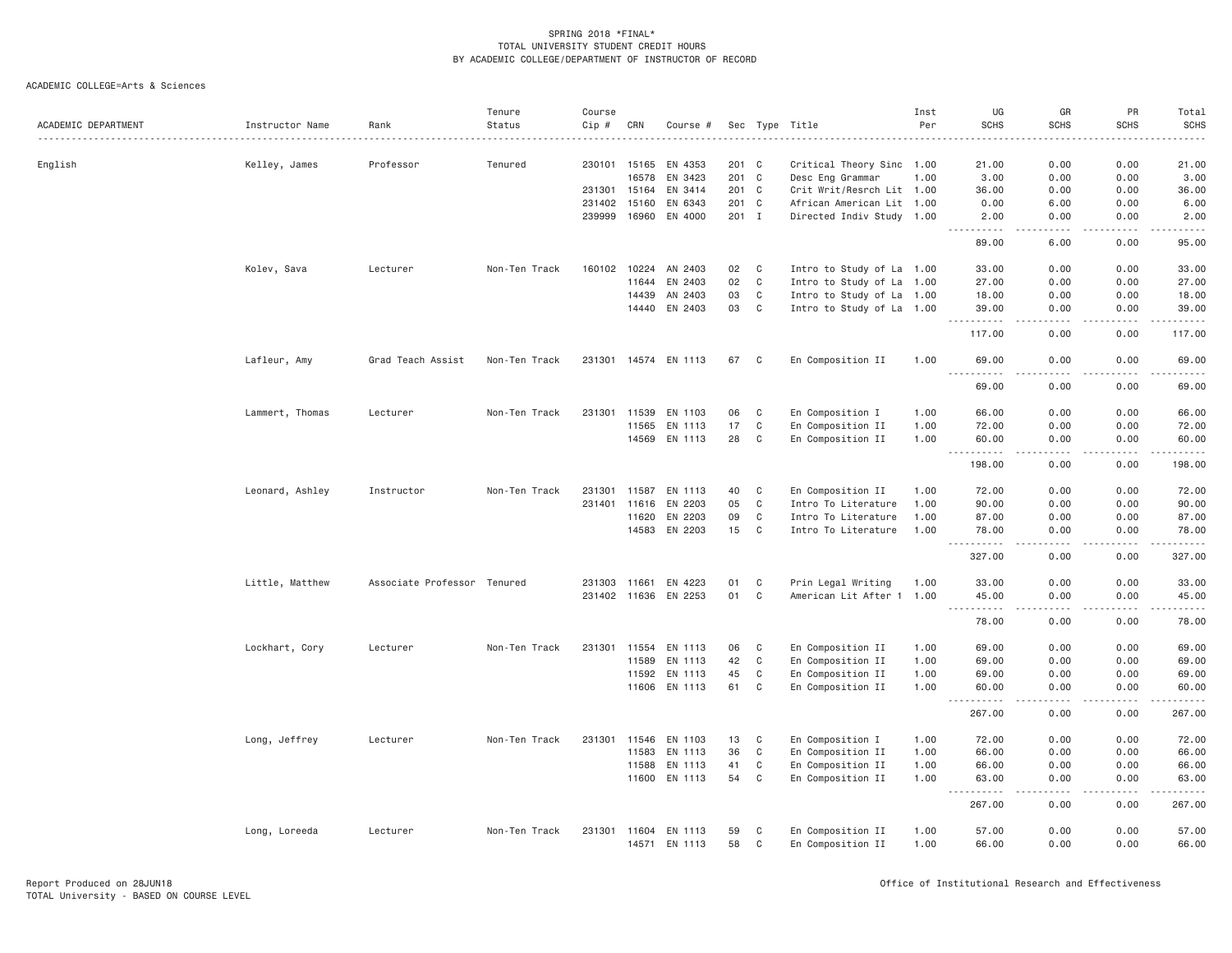| ACADEMIC COLLEGE=Arts & Sciences |  |  |  |  |
|----------------------------------|--|--|--|--|
|----------------------------------|--|--|--|--|

| ACADEMIC DEPARTMENT | Instructor Name   | Rank                          | Tenure<br>Status | Course<br>$Cip$ # | CRN   | Course #             |       |              | Sec Type Title            | Inst<br>Per | UG<br><b>SCHS</b>                             | GR<br><b>SCHS</b>                   | PR<br><b>SCHS</b>                                                                                                                                            | Total<br><b>SCHS</b><br>. |
|---------------------|-------------------|-------------------------------|------------------|-------------------|-------|----------------------|-------|--------------|---------------------------|-------------|-----------------------------------------------|-------------------------------------|--------------------------------------------------------------------------------------------------------------------------------------------------------------|---------------------------|
|                     |                   |                               |                  |                   |       |                      |       |              |                           |             | .                                             | $   -$                              |                                                                                                                                                              | .                         |
|                     |                   |                               |                  |                   |       |                      |       |              |                           |             | 123.00                                        | 0.00                                | 0.00                                                                                                                                                         | 123.00                    |
| English             | Lyons, Richard    | Professor                     | Tenured          | 231302 11648      |       | EN 3303              | 01    | C            | Creative Writing          | 1.00        | 33.00                                         | 0.00                                | 0.00                                                                                                                                                         | 33.00                     |
|                     |                   |                               |                  |                   | 11649 | EN 3303              | 02    | $\mathtt{C}$ | Creative Writing          | 1.00        | 42.00                                         | 0.00                                | 0.00                                                                                                                                                         | 42.00                     |
|                     |                   |                               |                  |                   |       | 11654 EN 3303        | 07    | C            | Creative Writing          | 1.00        | 42.00<br>$\sim$ $\sim$ $\sim$<br>د د د د د    | 0.00                                | 0.00                                                                                                                                                         | 42.00                     |
|                     |                   |                               |                  |                   |       |                      |       |              |                           |             | 117.00                                        | 0.00                                | 0.00                                                                                                                                                         | 117.00                    |
|                     | Mahadin, Tamara   | Grad Teach Assist             | Non-Ten Track    |                   |       | 231301 14575 EN 1113 | 68    | C            | En Composition II         | 1,00        | 66,00                                         | 0.00                                | 0.00                                                                                                                                                         | 66,00                     |
|                     |                   |                               |                  |                   |       |                      |       |              |                           |             | 66.00                                         | 0.00                                | 0.00                                                                                                                                                         | 66.00                     |
|                     | Marcus, Gregory   | Lecturer                      | Non-Ten Track    | 231301 11556      |       | EN 1113              | 08    | C            | En Composition II         | 1.00        | 69.00                                         | 0.00                                | 0.00                                                                                                                                                         | 69.00                     |
|                     |                   |                               |                  |                   | 11566 | EN 1113              | 18    | $\mathbf C$  | En Composition II         | 1.00        | 66.00                                         | 0.00                                | 0.00                                                                                                                                                         | 66.00                     |
|                     |                   |                               |                  |                   |       | 11599 EN 1113        | 53    | C            | En Composition II         | 1.00        | 63.00<br>-----                                | 0.00<br>$\sim$ $\sim$ $\sim$ $\sim$ | 0.00<br>$- - - - -$                                                                                                                                          | 63.00<br>.                |
|                     |                   |                               |                  |                   |       |                      |       |              |                           |             | 198.00                                        | 0.00                                | 0.00                                                                                                                                                         | 198.00                    |
|                     | Marsh, Kelly      | Professor                     | Tenured          |                   |       | 231401 11658 EN 3513 | 01    | C            | Women and Literature 1.00 |             | 45.00<br>.                                    | 0.00<br>.                           | 0.00                                                                                                                                                         | 45.00<br>.                |
|                     |                   |                               |                  |                   |       |                      |       |              |                           |             | 45.00                                         | 0.00                                | 0.00                                                                                                                                                         | 45.00                     |
|                     | Mattison, Suzanne | Lecturer                      | Non-Ten Track    | 010802            | 14666 | AELC 3203            | 02    | C            | Prof Writing ANR Hum 1.00 |             | 72.00                                         | 0.00                                | 0.00                                                                                                                                                         | 72.00                     |
|                     |                   |                               |                  |                   | 14667 | AELC 3203            | 03    | C            | Prof Writing ANR Hum 1.00 |             | 78.00                                         | 0.00                                | 0.00                                                                                                                                                         | 78.00                     |
|                     |                   |                               |                  |                   | 14668 | AELC 3203            | 04    | C            | Prof Writing ANR Hum 1.00 |             | 75.00                                         | 0.00                                | 0.00                                                                                                                                                         | 75.00                     |
|                     |                   |                               |                  |                   | 14669 | AELC 3203 05         |       | C            | Prof Writing ANR Hum 1.00 |             | 72.00<br>$\sim$ $\sim$                        | 0.00                                | 0.00                                                                                                                                                         | 72.00<br>المستما          |
|                     |                   |                               |                  |                   |       |                      |       |              |                           |             | 297.00                                        | 0.00                                | 0.00                                                                                                                                                         | 297.00                    |
|                     | Miller, Elizabeth | Assistant Professor Ten Track |                  | 231301 11578      |       | EN 1113              | 31    | C            | En Composition II         | 1,00        | 72.00                                         | 0.00                                | 0.00                                                                                                                                                         | 72.00                     |
|                     |                   |                               |                  |                   | 11593 | EN 1113              | 46    | C            | En Composition II         | 1.00        | 72.00                                         | 0.00                                | 0.00                                                                                                                                                         | 72.00                     |
|                     |                   |                               |                  |                   |       |                      |       |              |                           |             | $\sim$ $\sim$ $\sim$<br>.<br>144.00           | .<br>0.00                           | $\frac{1}{2} \left( \frac{1}{2} \right) \left( \frac{1}{2} \right) \left( \frac{1}{2} \right) \left( \frac{1}{2} \right) \left( \frac{1}{2} \right)$<br>0.00 | 144.00                    |
|                     | Moseley, Jessica  | Instructor                    | Non-Ten Track    | 231301            | 11563 | EN 1113              | 15    | C            | En Composition II         | 1.00        | 69.00                                         | 0.00                                | 0.00                                                                                                                                                         | 69.00                     |
|                     |                   |                               |                  |                   |       | 231401 11614 EN 2203 | 03    | $\mathbb C$  | Intro To Literature       | 1.00        | 90.00                                         | 0.00                                | 0.00                                                                                                                                                         | 90.00                     |
|                     |                   |                               |                  |                   |       | 11622 EN 2203        | 11    | $\mathbf C$  | Intro To Literature       | 1.00        | 93.00<br>$\sim 100$<br><b><i><u>.</u></i></b> | 0.00<br>$\sim$ $\sim$ $\sim$ $\sim$ | 0.00<br>$- - - - -$                                                                                                                                          | 93.00<br>.                |
|                     |                   |                               |                  |                   |       |                      |       |              |                           |             | 252.00                                        | 0.00                                | 0.00                                                                                                                                                         | 252.00                    |
|                     | O'Neill, Bonnie   | Associate Professor Tenured   |                  | 231404            | 14567 | EN 8553              | 01    | S            | Amer Lit Civil War        | 1.00        | 0.00                                          | 9.00                                | 0.00                                                                                                                                                         | 9.00                      |
|                     |                   |                               |                  | 239999            |       | 15424 EN 8000        | 04    | D            | Research / Thesis         | 1.00        | 0.00                                          | 3.00                                | 0.00                                                                                                                                                         | 3.00                      |
|                     |                   |                               |                  |                   |       |                      |       |              |                           |             | .<br>-----<br>0.00                            | -----<br>12.00                      | $\frac{1}{2} \left( \frac{1}{2} \right) \left( \frac{1}{2} \right) \left( \frac{1}{2} \right) \left( \frac{1}{2} \right) \left( \frac{1}{2} \right)$<br>0.00 | .<br>12.00                |
|                     | Olson, Peter      | Lecturer                      | Non-Ten Track    | 231301            | 13917 | EN 1113              | 501 C |              | En Composition II         | 1.00        | 48.00                                         | 0.00                                | 0.00                                                                                                                                                         | 48.00                     |
|                     |                   |                               |                  |                   | 15394 | EN 1113              | 502 C |              | En Composition II         | 1.00        | 42.00                                         | 0.00                                | 0.00                                                                                                                                                         | 42.00                     |
|                     |                   |                               |                  | 231303            | 13921 | EN 3313              | 501 C |              | Writing for the Work 1.00 |             | 54.00                                         | 0.00                                | 0.00                                                                                                                                                         | 54.00                     |
|                     |                   |                               |                  | 231404 13919      |       | EN 2223              | 502 C |              | English Lit After 18 1.00 |             | 39.00                                         | 0.00                                | 0.00                                                                                                                                                         | 39.00                     |
|                     |                   |                               |                  |                   |       |                      |       |              |                           |             | 183.00                                        | 0.00                                | 0.00                                                                                                                                                         | 183.00                    |
|                     | Pevey, Leslie     | Lecturer                      | Non-Ten Track    |                   |       | 231301 11543 EN 1103 | 10 C  |              | En Composition I          | 1.00        | 63.00                                         | 0.00                                | 0.00                                                                                                                                                         | 63.00                     |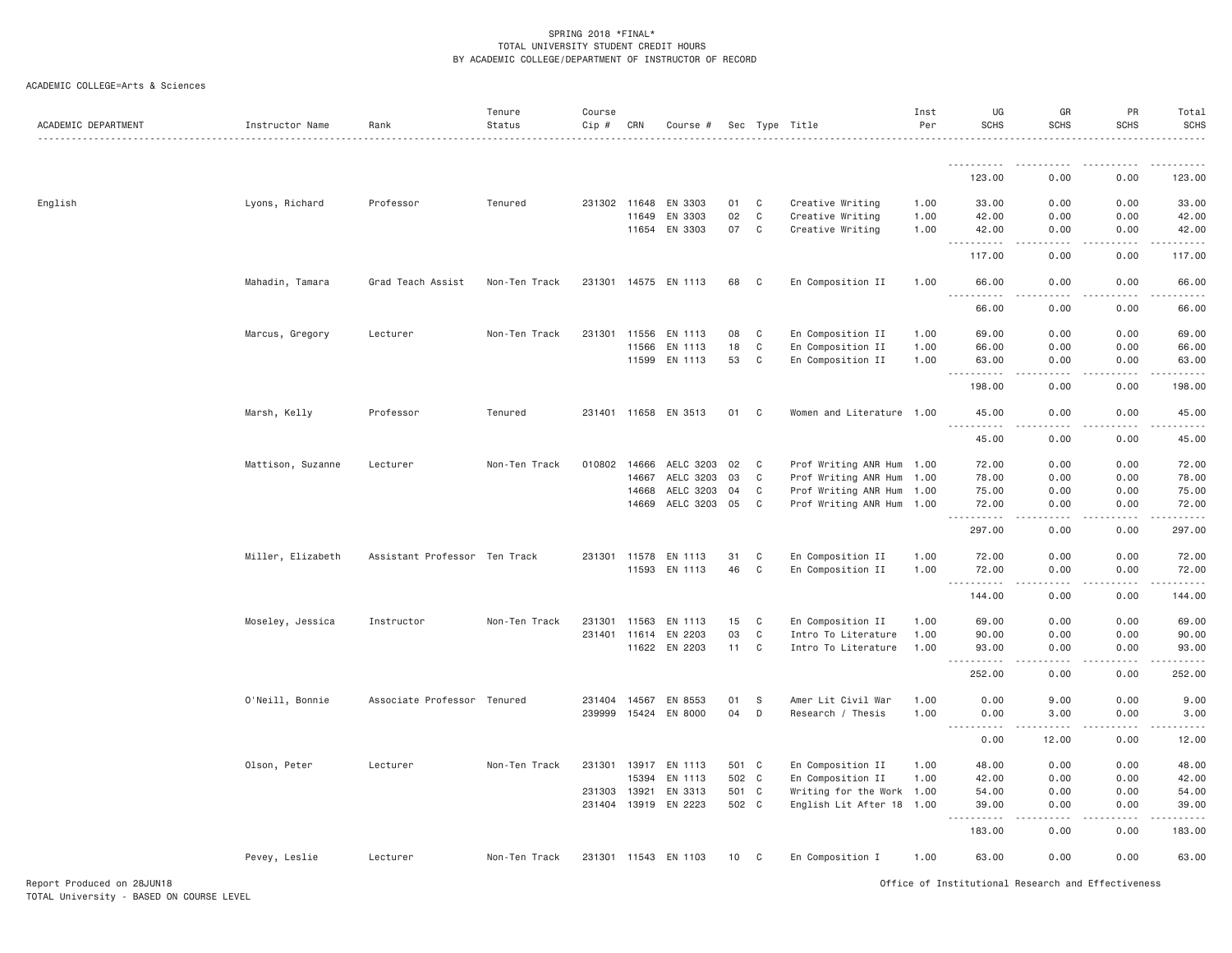| ACADEMIC DEPARTMENT | Instructor Name               | Rank                        | Tenure<br>Status | Course<br>Cip # | CRN          | Course #             |       |              | Sec Type Title            | Inst<br>Per<br>. <u>.</u> | UG<br><b>SCHS</b>                                                                                                                                                        | GR<br><b>SCHS</b>    | PR<br><b>SCHS</b>  | Total<br><b>SCHS</b><br>. |
|---------------------|-------------------------------|-----------------------------|------------------|-----------------|--------------|----------------------|-------|--------------|---------------------------|---------------------------|--------------------------------------------------------------------------------------------------------------------------------------------------------------------------|----------------------|--------------------|---------------------------|
| English             | Pevey, Leslie                 | Lecturer                    | Non-Ten Track    | 231301          | 11544        | EN 1103              | 11    | C            | En Composition I          | 1.00                      | 69.00                                                                                                                                                                    | 0.00                 | 0.00               | 69.00                     |
|                     |                               |                             |                  |                 | 11575        | EN 1113              | 27    | C            | En Composition II         | 1.00                      | 72.00                                                                                                                                                                    | 0.00                 | 0.00               | 72.00                     |
|                     |                               |                             |                  |                 |              | 14572 EN 1113        | 65    | C            | En Composition II         | 1.00                      | 75.00                                                                                                                                                                    | 0.00                 | 0.00               | 75.00                     |
|                     |                               |                             |                  |                 |              |                      |       |              |                           |                           | .<br>$  -$<br>279.00                                                                                                                                                     | . <u>. .</u><br>0.00 | .<br>0.00          | .<br>279.00               |
|                     | Pierce, Catherine             | Associate Professor Tenured |                  |                 | 231302 11650 | EN 3303              | 03    | C            | Creative Writing          | 1.00                      | 42.00                                                                                                                                                                    | 0.00                 | 0.00               | 42.00                     |
|                     |                               |                             |                  |                 | 11651        | EN 3303              | 04    | $\mathbb C$  | Creative Writing          | 1.00                      | 42.00                                                                                                                                                                    | 0.00                 | 0.00               | 42.00                     |
|                     |                               |                             |                  |                 | 16071        | EN 3303              | 09    | C            | Creative Writing          | 1.00                      | 39.00                                                                                                                                                                    | 0.00                 | 0.00               | 39.00                     |
|                     |                               |                             |                  |                 |              |                      |       |              |                           |                           | 123.00                                                                                                                                                                   | 0.00                 | 0.00               | 123.00                    |
|                     | Pizer, Ginger                 | Associate Professor Tenured |                  |                 | 160102 11665 | EN 4413              | 01    | C            | Hist Of The Eng Lang 1.00 |                           | 45.00                                                                                                                                                                    | 0.00                 | 0.00               | 45.00                     |
|                     |                               |                             |                  |                 | 11673        | EN 4633              | 01    | C            | Language & Society        | 1.00                      | 30.00                                                                                                                                                                    | 0.00                 | 0.00               | 30.00                     |
|                     |                               |                             |                  |                 | 11684        | EN 6413              | 01    | C            | Hist Of The Eng Lang      | 1.00                      | 0.00                                                                                                                                                                     | 6.00                 | 0.00               | 6.00                      |
|                     |                               |                             |                  | 239999          | 15746        | EN 4000              | 04    | I            | Directed Indiv Study 1.00 |                           | 3.00                                                                                                                                                                     | 0.00                 | 0.00               | 3.00                      |
|                     |                               |                             |                  | 451101          | 10233        | AN 4633              | 01    | C            | Language & Society        | 1.00                      | 12.00                                                                                                                                                                    | 0.00                 | 0.00               | 12.00                     |
|                     |                               |                             |                  |                 | 11689        | EN 6633              | 01    | C            | Language & Society        | 1.00                      | 0.00                                                                                                                                                                     | 12.00                | 0.00               | 12.00                     |
|                     |                               |                             |                  |                 | 13496        | SO 4633              | 01    | C            | Language & Society        | 1.00                      | 12.00<br>.                                                                                                                                                               | 0.00<br>د د د د د    | 0.00<br>.          | 12.00<br><u>.</u>         |
|                     |                               |                             |                  |                 |              |                      |       |              |                           |                           | 102.00                                                                                                                                                                   | 18.00                | 0.00               | 120.00                    |
|                     | Price, Marty                  | Instructor                  | Non-Ten Track    | 231401          | 14587        | EN 3533              | 01    | C            | Selected Authors          | 1.00                      | 21.00                                                                                                                                                                    | 0.00                 | 0.00               | 21.00                     |
|                     |                               |                             |                  | 231402          | 11632        | EN 2243              | 01    | C            | American Lit Before       | 1.00                      | 69.00                                                                                                                                                                    | 0.00                 | 0.00               | 69.00                     |
|                     |                               |                             |                  |                 | 11634        | EN 2243              | 03    | C            | American Lit Before       | 1.00                      | 66.00<br>.                                                                                                                                                               | 0.00                 | 0.00               | 66.00<br>.                |
|                     |                               |                             |                  |                 |              |                      |       |              |                           |                           | 156.00                                                                                                                                                                   | 0.00                 | 0.00               | 156.00                    |
|                     | Purl, Laura                   | Lecturer                    | Non-Ten Track    | 231301 11561    |              | EN 1113              | 13    | C            | En Composition II         | 1.00                      | 60.00                                                                                                                                                                    | 0.00                 | 0.00               | 60.00                     |
|                     |                               |                             |                  |                 | 11601        | EN 1113              | 55    | C            | En Composition II         | 1.00                      | 51.00<br>.                                                                                                                                                               | 0.00<br>.            | 0.00<br>. <b>.</b> | 51.00<br><u>.</u>         |
|                     |                               |                             |                  |                 |              |                      |       |              |                           |                           | $- - -$<br>111.00                                                                                                                                                        | 0.00                 | 0.00               | 111.00                    |
|                     | Redd, James                   | Lecturer                    | Non-Ten Track    | 231401          | 11640        | EN 2273              | 01    | C            | World Literature Bef 1.00 |                           | 63.00                                                                                                                                                                    | 0.00                 | 0.00               | 63.00                     |
|                     |                               |                             |                  |                 | 11642        | EN 2283              | 01    | C            | World Literature Aft 1.00 |                           | 60.00                                                                                                                                                                    | 0.00                 | 0.00               | 60.00                     |
|                     |                               |                             |                  |                 | 231404 13918 | EN 2223              | 501 C |              | English Lit After 18 1.00 |                           | 36.00                                                                                                                                                                    | 0.00                 | 0.00               | 36.00                     |
|                     |                               |                             |                  |                 | 13920        | EN 2223              | 503 C |              | English Lit After 18 1.00 |                           | 36.00<br>$\frac{1}{2} \left( \frac{1}{2} \right) \left( \frac{1}{2} \right) \left( \frac{1}{2} \right) \left( \frac{1}{2} \right) \left( \frac{1}{2} \right)$<br>$- - -$ | 0.00                 | 0.00               | 36.00                     |
|                     |                               |                             |                  |                 |              |                      |       |              |                           |                           | 195.00                                                                                                                                                                   | 0.00                 | 0.00               | 195.00                    |
|                     | Robinson, Kristopher Lecturer |                             | Non-Ten Track    |                 | 231301 11607 | EN 1113              | 62    | C            | En Composition II         | 1.00                      | 72.00                                                                                                                                                                    | 0.00                 | 0.00               | 72.00                     |
|                     |                               |                             |                  |                 |              | 11609 EN 1113        | 64    | C            | En Composition II         | 1.00                      | 69.00                                                                                                                                                                    | 0.00                 | 0.00               | 69.00                     |
|                     |                               |                             |                  |                 |              |                      |       |              |                           |                           | <b></b><br>141.00                                                                                                                                                        | .<br>0.00            | -----<br>0.00      | .<br>141.00               |
|                     | Rodolfich, Suzanne            | Lecturer                    | Non-Ten Track    |                 |              | 231303 14335 GE 3513 | 601 C |              | Technical Writing         | 1,00                      | 63,00                                                                                                                                                                    | 0.00                 | 0.00               | 63.00                     |
|                     |                               |                             |                  |                 |              |                      |       |              |                           |                           | <u>.</u><br>63.00                                                                                                                                                        | 0.00                 | 0.00               | 63.00                     |
|                     | Sanders, Shelly               | Instructor                  | Non-Ten Track    |                 | 231303 12115 | GE 3513              | 07    | $\mathbf{C}$ | Technical Writing         | 1.00                      | 60.00                                                                                                                                                                    | 0.00                 | 0.00               | 60.00                     |
|                     |                               |                             |                  |                 | 12117        | GE 3513              | 09    | C            | Technical Writing         | 1.00                      | 69.00                                                                                                                                                                    | 0.00                 | 0.00               | 69.00                     |
|                     |                               |                             |                  |                 |              | 12120 GE 3513        | 12    | $\mathbf{C}$ | Technical Writing         | 1.00                      | 63.00                                                                                                                                                                    | 0.00                 | 0.00               | 63.00                     |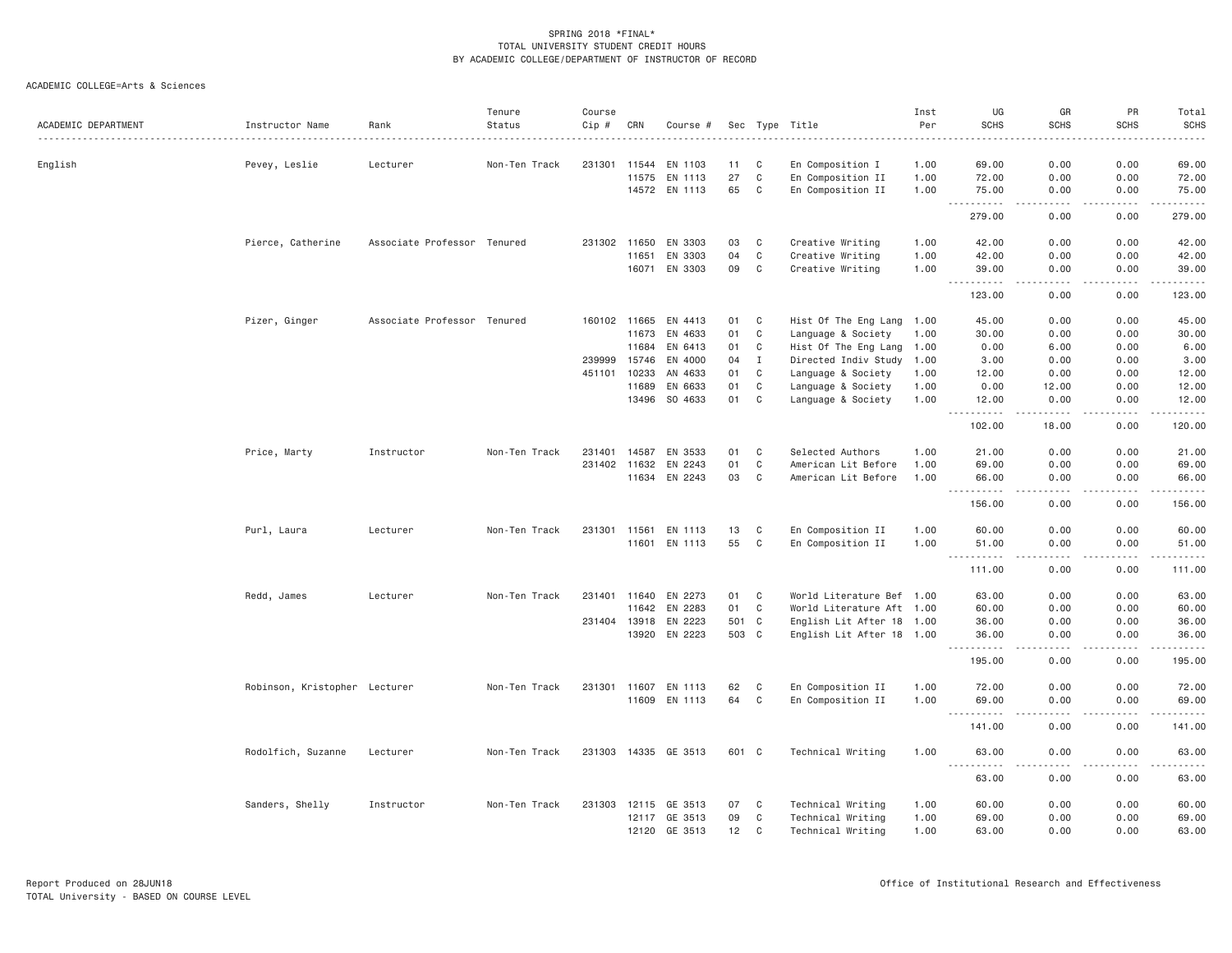| ACADEMIC COLLEGE=Arts & Sciences |  |
|----------------------------------|--|
|                                  |  |

| ACADEMIC DEPARTMENT | Instructor Name  | Rank                          | Tenure<br>Status | Course<br>Cip # | CRN          | Course #             |                  |              | Sec Type Title            | Inst<br>Per | UG<br><b>SCHS</b>                         | GR<br><b>SCHS</b>   | PR<br>SCHS | Total<br><b>SCHS</b> |
|---------------------|------------------|-------------------------------|------------------|-----------------|--------------|----------------------|------------------|--------------|---------------------------|-------------|-------------------------------------------|---------------------|------------|----------------------|
|                     |                  |                               |                  |                 |              |                      |                  |              |                           |             | .                                         | .                   | -----      | .                    |
|                     |                  |                               |                  |                 |              |                      |                  |              |                           |             | 192.00                                    | 0.00                | 0.00       | 192.00               |
| English             | Sheperis, Claire | Instructor                    | Non-Ten Track    | 231301          | 11573        | EN 1113              | 25               | C            | En Composition II         | 1.00        | 63.00                                     | 0.00                | 0.00       | 63.00                |
|                     |                  |                               |                  |                 | 11585        | EN 1113              | 38               | C            | En Composition II         | 1.00        | 69.00                                     | 0.00                | 0.00       | 69.00                |
|                     |                  |                               |                  |                 | 231401 11618 | EN 2203              | 07               | C            | Intro To Literature       | 1.00        | 87.00                                     | 0.00                | 0.00       | 87.00                |
|                     |                  |                               |                  |                 | 14582        | EN 2203              | 14               | C            | Intro To Literature       | 1.00        | 78,00<br>.<br>$\sim$ $\sim$ .             | 0.00<br>.           | 0.00<br>.  | 78.00<br><u>.</u>    |
|                     |                  |                               |                  |                 |              |                      |                  |              |                           |             | 297.00                                    | 0.00                | 0.00       | 297.00               |
|                     | Slimp, Cynthia   | Lecturer                      | Non-Ten Track    | 231401          | 15163        | EN 3513              | 201              | $\mathbf{C}$ | Women and Literature 1.00 |             | 30.00                                     | 0.00                | 0.00       | 30.00                |
|                     |                  |                               |                  |                 | 231402 15167 | EN 2253              | 201 C            |              | American Lit After 1 1.00 |             | 24.00<br>.                                | 0.00                | 0.00       | 24.00                |
|                     |                  |                               |                  |                 |              |                      |                  |              |                           |             | $  -$<br>54.00                            | 0.00                | 0.00       | 54.00                |
|                     | Slimp, Stephen   | Lecturer                      | Non-Ten Track    |                 | 231404 13708 | EN 4503              | 201              | $\mathbf{C}$ | Shakespeare               | 1.00        | 15.00                                     | 0.00                | 0.00       | 15.00                |
|                     |                  |                               |                  |                 | 13711        | EN 6503              | 201              | C            | Shakespeare               | 1.00        | 0.00                                      | 9.00                | 0.00       | 9.00                 |
|                     |                  |                               |                  |                 |              |                      |                  |              |                           |             | $\sim$ $\sim$ $\sim$ $\sim$<br>.<br>15.00 | $- - -$<br>9.00     | 0.00       | 24.00                |
|                     | Smith, Megan     | Assistant Professor Ten Track |                  |                 | 160102 10232 | AN 4403              | 01               | C            | Intro To Linguistics 1.00 |             | 15.00                                     | 0.00                | 0.00       | 15.00                |
|                     |                  |                               |                  |                 | 11664        | EN 4403              | 01               | C            | Intro To Linguistics      | 1.00        | 39.00                                     | 0.00                | 0.00       | 39.00                |
|                     |                  |                               |                  |                 | 11669        | EN 4443              | 01               | C            | English Syntax            | 1.00        | 42.00                                     | 0.00                | 0.00       | 42.00                |
|                     |                  |                               |                  |                 | 11686        | EN 6443              | 01               | C            | English Syntax            | 1.00        | 0.00                                      | 18.00               | 0.00       | 18.00                |
|                     |                  |                               |                  |                 | 239999 15425 | EN 8000              | 05               | D            | Research / Thesis         | 1.00        | 0.00                                      | 3,00                | 0.00       | 3.00                 |
|                     |                  |                               |                  |                 |              |                      |                  |              |                           |             | .<br>96.00                                | 21.00               | .<br>0.00  | 117.00               |
|                     | Spain, Andrea    | Assistant Professor Tenured   |                  |                 | 231401 14568 | EN 8593              | 01               | C            | Stu Postcolonial Lit 1.00 |             | 0.00                                      | 18.00               | 0.00       | 18.00                |
|                     |                  |                               |                  | 239999          | 15426        | EN 8000              | 06               | D            | Research / Thesis         | 1.00        | 0.00                                      | 3.00                | 0.00       | 3.00                 |
|                     |                  |                               |                  |                 | 16460        | EN 4000              | 05               | $\mathbf{I}$ | Directed Indiv Study 1.00 |             | 4.00                                      | 0.00                | 0.00       | 4.00                 |
|                     |                  |                               |                  | 240101 12357    |              | HON 3183             | H <sub>0</sub> 1 | - S          | Honors Seminar - Hum      | 1.00        | 18.00                                     | 0.00                | 0.00       | 18.00                |
|                     |                  |                               |                  |                 | 12373        | HON 4093             | H04 E            |              | Honors Thesis             | 1.00        | 3.00                                      | 0.00                | 0.00       | 3.00                 |
|                     |                  |                               |                  |                 | 16733        | HON 4000             | 16               | I            | Directed Individual       | 1.00        | 1.00                                      | 0.00                | 0.00       | 1.00                 |
|                     |                  |                               |                  |                 | 16734        | HON 4000             | 17               | I            | Directed Individual       | 1.00        | 1.00                                      | 0.00                | 0.00       | 1.00                 |
|                     |                  |                               |                  |                 | 16736        | HON 4000             | 19               | $\mathbf I$  | Directed Individual       | 1.00        | 1.00                                      | 0.00                | 0.00       | 1.00                 |
|                     |                  |                               |                  |                 | 16737        | HON 4000             | 20               | $\mathbf{I}$ | Directed Individual       | 1.00        | 1.00                                      | 0.00                | 0.00       | 1.00                 |
|                     |                  |                               |                  |                 | 16738        | HON 4000             | 21               | Ι.           | Directed Individual       | 1.00        | 1.00                                      | 0.00                | 0.00       | 1.00                 |
|                     |                  |                               |                  |                 | 16739        | HON 4000             | 22               | $\mathbf{I}$ | Directed Individual       | 1.00        | 1.00<br>.                                 | 0.00                | 0.00       | 1.00                 |
|                     |                  |                               |                  |                 |              |                      |                  |              |                           |             | 31.00                                     | 21.00               | 0.00       | 52.00                |
|                     | Spurlock, Ann    | Instructor                    | Non-Ten Track    |                 |              | 231301 11679 EN 6013 | 01               | E            | Tchng Col Writing         | 1.00        | 0.00<br>$\frac{1}{2}$<br>$- - - - -$      | 39.00<br>. <u>.</u> | 0.00<br>.  | 39.00<br>.           |
|                     |                  |                               |                  |                 |              |                      |                  |              |                           |             | 0.00                                      | 39.00               | 0.00       | 39.00                |
|                     | Stamps, Alison   | Instructor                    | Non-Ten Track    | 130301          | 12524        | LSK 1141             | 01               | C            | College Success II        | 1.00        | 26.00                                     | 0.00                | 0.00       | 26.00                |
|                     |                  |                               |                  |                 | 12525        | LSK 1141             | 02               | C            | College Success II        | 1.00        | 32.00                                     | 0.00                | 0.00       | 32.00                |
|                     |                  |                               |                  |                 | 131315 12514 | LSK 1023             | 02               | $\mathbf{C}$ | Col Read/Study Skill 1.00 |             | 99.00                                     | 0.00                | 0.00       | 99.00                |
|                     |                  |                               |                  |                 |              | 12517 LSK 1023       | 05               | C            | Col Read/Study Skill 1.00 |             | 63.00<br>$\sim$ $\sim$ $\sim$             | 0.00                | 0.00       | 63.00                |
|                     |                  |                               |                  |                 |              |                      |                  |              |                           |             | 220.00                                    | 0.00                | 0.00       | 220.00               |
|                     | Stinson, Emily   | Instructor                    | Non-Ten Track    |                 |              | 231301 11577 EN 1113 | 30               | C            | En Composition II         | 1,00        | 66.00                                     | 0.00                | 0.00       | 66.00                |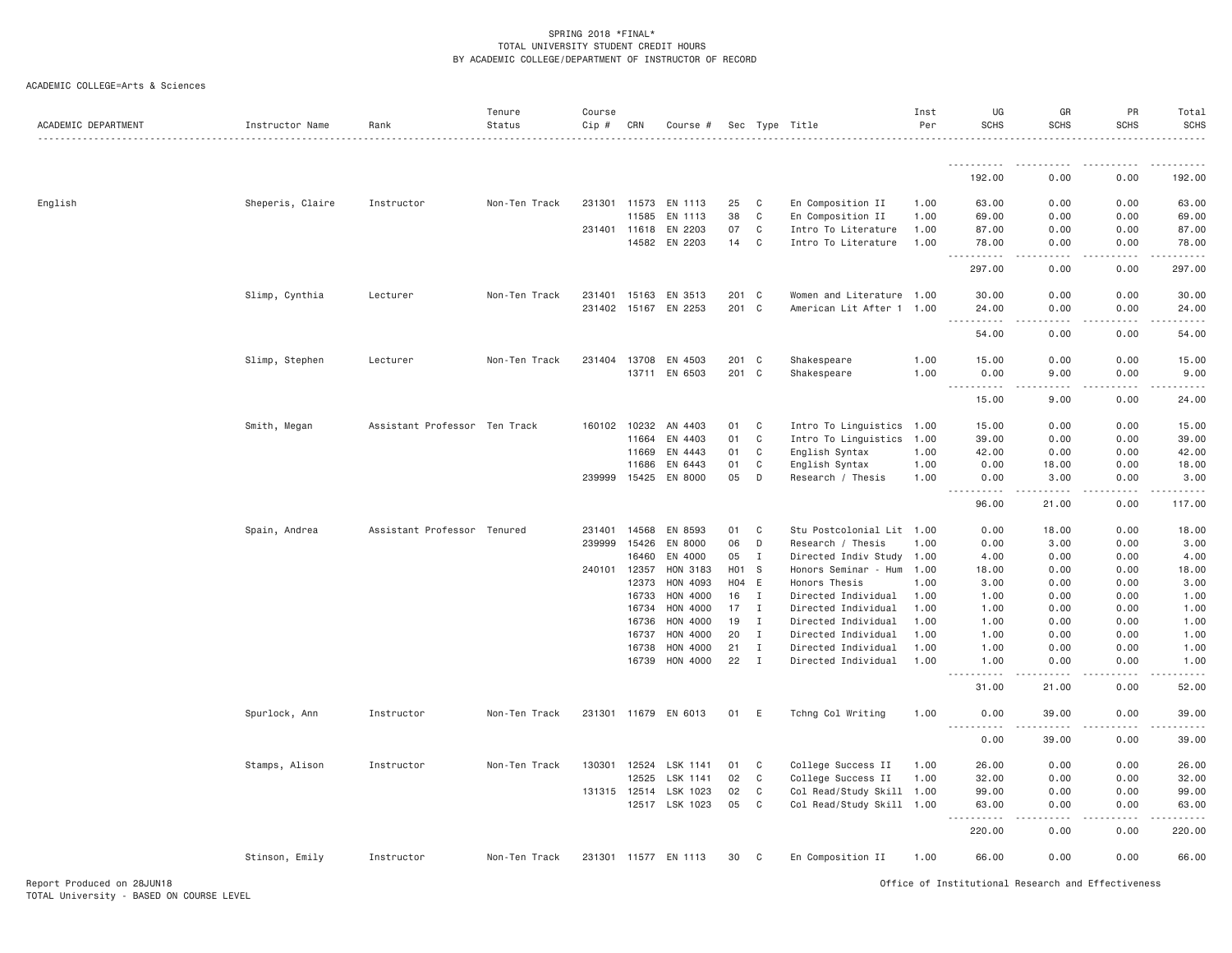| ACADEMIC DEPARTMENT | Instructor Name    | Rank                          | Tenure<br>Status | Course<br>Cip # | CRN          | Course #             | Sec   |              | Type Title                | Inst<br>Per | UG<br><b>SCHS</b>                                                                                                                                             | GR<br><b>SCHS</b>            | PR<br><b>SCHS</b> | Total<br><b>SCHS</b>                                                                                                                                           |
|---------------------|--------------------|-------------------------------|------------------|-----------------|--------------|----------------------|-------|--------------|---------------------------|-------------|---------------------------------------------------------------------------------------------------------------------------------------------------------------|------------------------------|-------------------|----------------------------------------------------------------------------------------------------------------------------------------------------------------|
| English             | Stinson, Emily     | Instructor                    | Non-Ten Track    | 231401          | 11621        | EN 2203              | 10    | C            | Intro To Literature       | 1.00        | 87.00                                                                                                                                                         | 0.00                         | 0.00              | 87.00                                                                                                                                                          |
|                     |                    |                               |                  |                 | 14584        | EN 2203              | 16    | $\mathbf{C}$ | Intro To Literature       | 1.00        | 87.00<br>.                                                                                                                                                    | 0.00<br>.                    | 0.00<br>-----     | 87.00                                                                                                                                                          |
|                     |                    |                               |                  |                 |              |                      |       |              |                           |             | 240.00                                                                                                                                                        | 0.00                         | 0.00              | 240.00                                                                                                                                                         |
|                     | Street, Alisha     | Lecturer                      | Non-Ten Track    | 231301          | 11534        | EN 1103              | 01    | C            | En Composition I          | 1.00        | 69.00                                                                                                                                                         | 0.00                         | 0.00              | 69.00                                                                                                                                                          |
|                     |                    |                               |                  |                 | 11549        | EN 1113              | 01    | C            | En Composition II         | 1.00        | 72.00                                                                                                                                                         | 0.00                         | 0.00              | 72.00                                                                                                                                                          |
|                     |                    |                               |                  |                 | 11562        | EN 1113              | 14    | C            | En Composition II         | 1.00        | 75.00<br>.                                                                                                                                                    | 0.00<br>.                    | 0.00<br>.         | 75.00<br>.                                                                                                                                                     |
|                     |                    |                               |                  |                 |              |                      |       |              |                           |             | $\frac{1}{2} \left( \frac{1}{2} \right) \left( \frac{1}{2} \right) \left( \frac{1}{2} \right)$<br>216.00                                                      | 0.00                         | 0.00              | 216.00                                                                                                                                                         |
|                     | Thompson, Amanda   | Lecturer                      | Non-Ten Track    | 231402 15161    |              | EN 2243              | 201 C |              | American Lit Before       | 1,00        | 21.00<br>$\frac{1}{2} \left( \frac{1}{2} \right) \left( \frac{1}{2} \right) \left( \frac{1}{2} \right) \left( \frac{1}{2} \right) \left( \frac{1}{2} \right)$ | 0.00                         | 0.00              | 21.00                                                                                                                                                          |
|                     |                    |                               |                  |                 |              |                      |       |              |                           |             | 21.00                                                                                                                                                         | 0.00                         | 0.00              | 21.00                                                                                                                                                          |
|                     | Torrence, Devan    | Lecturer                      | Non-Ten Track    | 230101          | 11533        | EN 0103              | 01    | C            | Basic English             | 1.00        | 42.00                                                                                                                                                         | 0.00                         | 0.00              | 42.00                                                                                                                                                          |
|                     |                    |                               |                  | 231301          | 11605        | EN 1113              | 60    | C            | En Composition II         | 1.00        | 66.00                                                                                                                                                         | 0.00                         | 0.00              | 66.00                                                                                                                                                          |
|                     |                    |                               |                  |                 |              | 14576 EN 1113        | 69    | C            | En Composition II         | 1.00        | 72.00<br><u>.</u><br>$  -$                                                                                                                                    | 0.00<br>.                    | 0.00<br>.         | 72.00<br>.                                                                                                                                                     |
|                     |                    |                               |                  |                 |              |                      |       |              |                           |             | 180.00                                                                                                                                                        | 0.00                         | 0.00              | 180.00                                                                                                                                                         |
|                     | Trimm, James       | Lecturer                      | Non-Ten Track    | 231301          | 11591        | EN 1113              | 44    | C            | En Composition II         | 1.00        | 72.00                                                                                                                                                         | 0.00                         | 0.00              | 72.00                                                                                                                                                          |
|                     |                    |                               |                  | 231401          | 11615        | EN 2203              | 04    | C            | Intro To Literature       | 1.00        | 90.00                                                                                                                                                         | 0.00                         | 0.00              | 90.00                                                                                                                                                          |
|                     |                    |                               |                  |                 | 11619        | EN 2203              | 08    | C            | Intro To Literature       | 1.00        | 87.00                                                                                                                                                         | 0.00                         | 0.00              | 87.00                                                                                                                                                          |
|                     |                    |                               |                  |                 |              | 11623 EN 2203        | 12    | C            | Intro To Literature       | 1.00        | 87.00<br>$\omega$ $\omega$<br>.                                                                                                                               | 0.00<br>$\sim$ $\sim$ $\sim$ | 0.00<br>.         | 87.00<br>.                                                                                                                                                     |
|                     |                    |                               |                  |                 |              |                      |       |              |                           |             | 336.00                                                                                                                                                        | 0.00                         | 0.00              | 336.00                                                                                                                                                         |
|                     | Vivier, Eric       | Assistant Professor Ten Track |                  |                 | 231301 11656 | EN 3414              | 01    | C            | Crit Writ/Resrch Lit 1.00 |             | 64.00                                                                                                                                                         | 0.00                         | 0.00              | 64.00                                                                                                                                                          |
|                     |                    |                               |                  |                 | 11657        | EN 3414              | 02    | C            | Crit Writ/Resrch Lit 1.00 |             | 52.00                                                                                                                                                         | 0.00                         | 0.00              | 52.00                                                                                                                                                          |
|                     |                    |                               |                  |                 |              |                      |       |              |                           |             | $- - -$<br>.<br>116.00                                                                                                                                        | .<br>0.00                    | .<br>0.00         | <u>.</u><br>116.00                                                                                                                                             |
|                     | Voller, Leslie     | Instructor                    | Non-Ten Track    | 231301          | 14580        | EN 1173              | 04    | C            | Accelerated Comp II       | 1.00        | 51.00                                                                                                                                                         | 0.00                         | 0.00              | 51.00                                                                                                                                                          |
|                     |                    |                               |                  | 231401          | 11612        | EN 2203              | 01    | C            | Intro To Literature       | 1.00        | 87.00                                                                                                                                                         | 0.00                         | 0.00              | 87.00                                                                                                                                                          |
|                     |                    |                               |                  |                 |              | 11613 EN 2203        | 02    | $\mathbf{C}$ | Intro To Literature       | 1.00        | 87.00                                                                                                                                                         | 0.00                         | 0.00              | 87.00                                                                                                                                                          |
|                     |                    |                               |                  |                 |              |                      |       |              |                           |             | $\sim$ $\sim$ $\sim$<br>225.00                                                                                                                                | .<br>0.00                    | -----<br>0.00     | $\frac{1}{2} \left( \frac{1}{2} \right) \left( \frac{1}{2} \right) \left( \frac{1}{2} \right) \left( \frac{1}{2} \right) \left( \frac{1}{2} \right)$<br>225.00 |
|                     | West, Robert       | Associate Professor Tenured   |                  |                 | 050201 10007 | AAS 4343             | 01    | C            | African American Lit 1.00 |             | 12.00                                                                                                                                                         | 0.00                         | 0.00              | 12.00                                                                                                                                                          |
|                     |                    |                               |                  |                 | 15455        | EN 4343              | 01    | C            | African American Lit 1.00 |             | 51.00                                                                                                                                                         | 0.00                         | 0.00              | 51.00                                                                                                                                                          |
|                     |                    |                               |                  | 231401          | 11678        | EN 4953              | 01    | C            | Form & Theory Poetry 1.00 |             | 39.00                                                                                                                                                         | 0.00                         | 0.00              | 39.00                                                                                                                                                          |
|                     |                    |                               |                  | 231402          | 15456        | EN 6343              | 01    | C            | African American Lit 1.00 |             | 0.00                                                                                                                                                          | 3.00                         | 0.00              | 3.00                                                                                                                                                           |
|                     |                    |                               |                  | 239999          | 11694        | EN 6953              | 01    | C            | Form & Theory Poetry 1.00 |             | 0.00<br>.                                                                                                                                                     | 3.00<br>.                    | 0.00<br>.         | 3.00<br>$2 - 2 - 2 - 2$                                                                                                                                        |
|                     |                    |                               |                  |                 |              |                      |       |              |                           |             | 102.00                                                                                                                                                        | 6.00                         | 0.00              | 108.00                                                                                                                                                         |
|                     | White, Rebekah     | Lecturer                      | Non-Ten Track    | 231301          | 11574        | EN 1113              | 26    | C            | En Composition II         | 1.00        | 57.00                                                                                                                                                         | 0.00                         | 0.00              | 57.00                                                                                                                                                          |
|                     |                    |                               |                  |                 | 11586        | EN 1113              | 39    | C            | En Composition II         | 1.00        | 69.00                                                                                                                                                         | 0.00                         | 0.00              | 69.00                                                                                                                                                          |
|                     |                    |                               |                  |                 | 14573        | EN 1113              | 66    | $\mathbf{C}$ | En Composition II         | 1.00        | 72.00<br>.                                                                                                                                                    | 0.00<br>.                    | 0.00<br>.         | 72.00<br>.                                                                                                                                                     |
|                     |                    |                               |                  |                 |              |                      |       |              |                           |             | 198.00                                                                                                                                                        | 0.00                         | 0.00              | 198.00                                                                                                                                                         |
|                     | Wiltshire, Allison | Grad Teach Assist             | Non-Ten Track    |                 |              | 231301 11550 EN 1113 | 02    | $\mathbf{C}$ | En Composition II         | 1.00        | 69.00                                                                                                                                                         | 0.00                         | 0.00              | 69.00                                                                                                                                                          |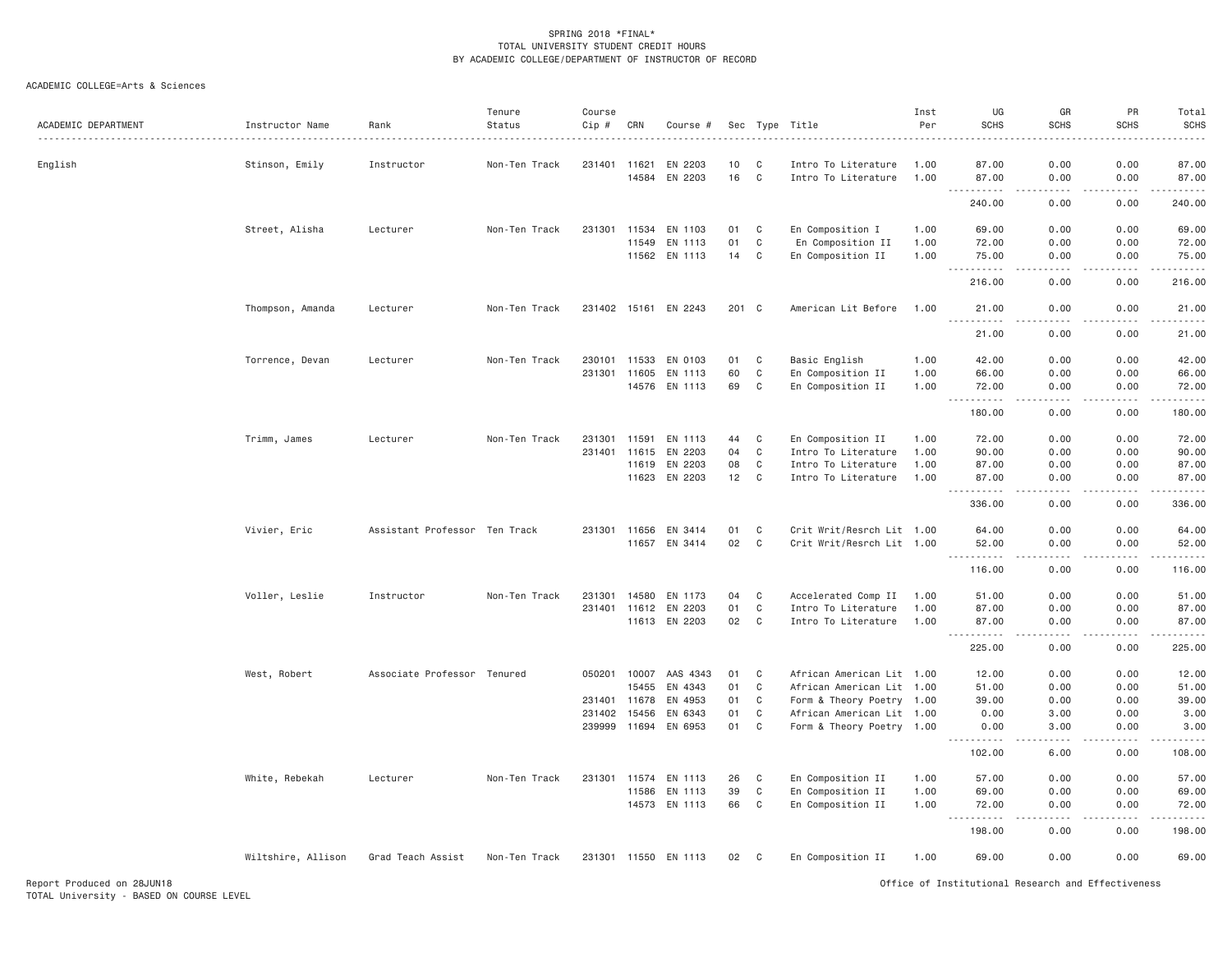| ACADEMIC DEPARTMENT                                                                                                               | Instructor Name    | Rank              | Tenure<br>Status | Course<br>Cip # | CRN | Course #             | Sec |              | Type Title        | Inst<br>Per | UG<br><b>SCHS</b>                                  | GR<br><b>SCHS</b>                                | <b>PR</b><br><b>SCHS</b>         | Total<br>SCHS                                   |
|-----------------------------------------------------------------------------------------------------------------------------------|--------------------|-------------------|------------------|-----------------|-----|----------------------|-----|--------------|-------------------|-------------|----------------------------------------------------|--------------------------------------------------|----------------------------------|-------------------------------------------------|
| English                                                                                                                           | Wiltshire, Allison | Grad Teach Assist | Non-Ten Track    |                 |     | 231301 11564 EN 1113 | 16  | $\mathbf{C}$ | En Composition II | 1.00        | 69.00<br>-----------<br>138.00                     | 0.00<br>0.00                                     | 0.00<br>0.00                     | 69.00<br>138,00                                 |
| ====================================<br>English<br>-------------------------------------<br>===================================== |                    |                   |                  |                 |     |                      |     |              |                   |             | ==========<br>11789.00<br>----------<br>---------- | ==========<br>253,00<br>----------<br>---------- | ==========<br>0.00<br>========== | ==========<br>12042.00<br>$=$ = = = = = = = = = |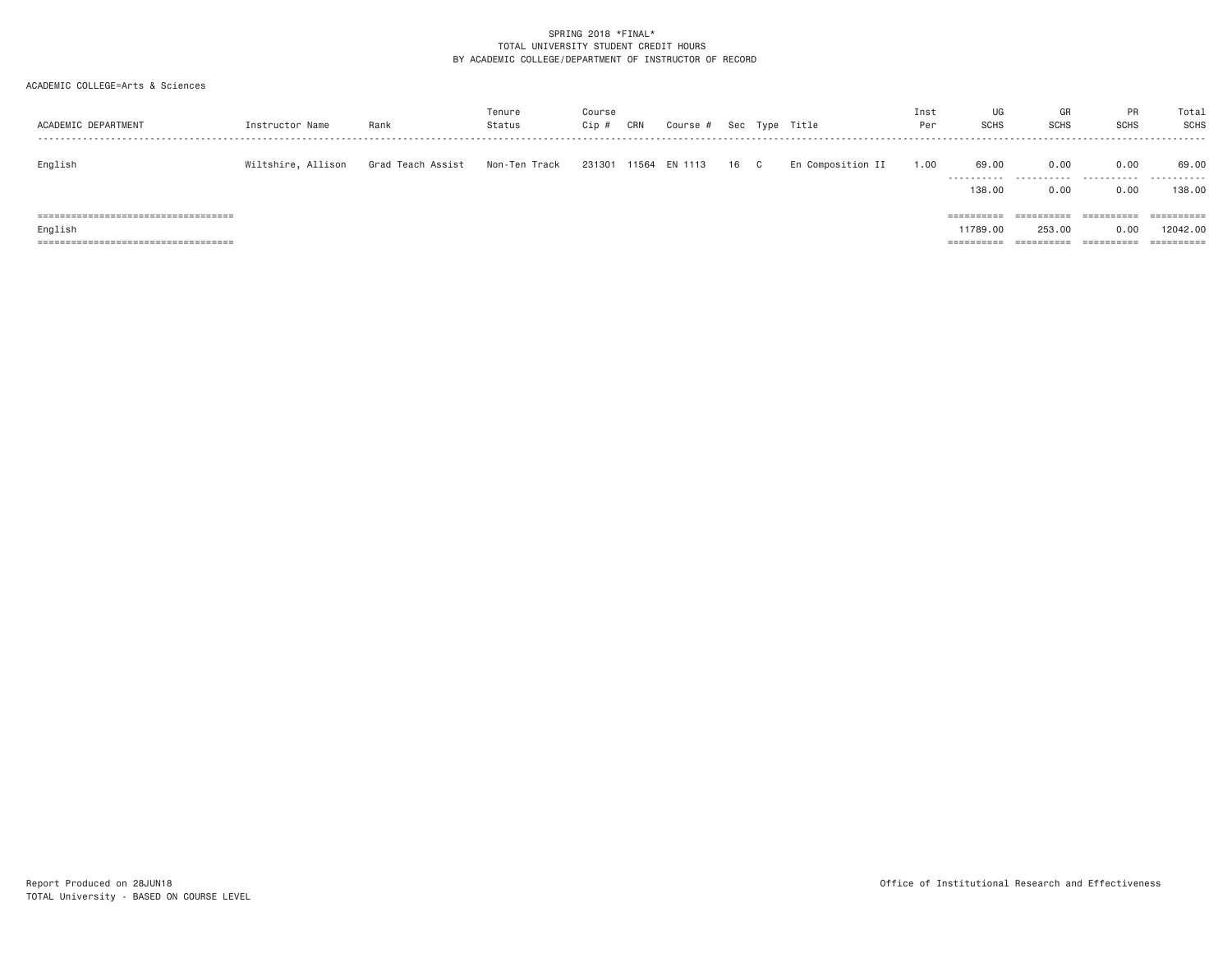| ACADEMIC DEPARTMENT | Instructor Name   | Rank                                             | Tenure<br>Status | Course<br>$Cip$ # | CRN   | Course #      |                 |                | Sec Type Title            | Inst<br>Per | UG<br><b>SCHS</b>                        | GR<br><b>SCHS</b> | PR<br><b>SCHS</b>  | Total<br><b>SCHS</b>                                                                                                              |
|---------------------|-------------------|--------------------------------------------------|------------------|-------------------|-------|---------------|-----------------|----------------|---------------------------|-------------|------------------------------------------|-------------------|--------------------|-----------------------------------------------------------------------------------------------------------------------------------|
|                     |                   |                                                  |                  |                   |       |               |                 |                |                           | . <b>.</b>  |                                          |                   |                    | $- - - - -$                                                                                                                       |
| Geosciences         |                   | Ambinakudige, Shrini Associate Professor Tenured |                  | 450701            | 12235 | GR 6303       | 01              | C              | Principles of GIS         | 1.00        | 0.00                                     | 27.00             | 0.00               | 27.00                                                                                                                             |
|                     |                   |                                                  |                  |                   | 12236 | GR 6303       | 02              | К              | Principles of GIS         | 0.80        | 0.00                                     | 0.00              | 0.00               | 0.00                                                                                                                              |
|                     |                   |                                                  |                  |                   | 12237 | GR 6303       | 03              | К              | Principles of GIS         | 0.80        | 0.00                                     | 0.00              | 0.00               | 0.00                                                                                                                              |
|                     |                   |                                                  |                  |                   | 12239 | GR 6303       | 05              | К              | Principles of GIS         | 0.80        | 0.00                                     | 0.00              | 0.00               | 0.00                                                                                                                              |
|                     |                   |                                                  |                  |                   | 15361 | GR 8000       | 02              | D              | Research / Thesis         | 1.00        | 0.00                                     | 1.00              | 0.00               | 1.00                                                                                                                              |
|                     |                   |                                                  |                  |                   | 15369 | GR 9000       | 02              | D              | Research/Dissertatio      | 1.00        | 0.00                                     | 10.00             | 0.00               | 10.00                                                                                                                             |
|                     |                   |                                                  |                  | 450702            | 12213 | GR 4303       | 01              | C              | Principles of GIS         | 1.00        | 261.00                                   | 0.00              | 0.00               | 261.00                                                                                                                            |
|                     |                   |                                                  |                  |                   | 12214 | GR 4303       | 02              | K              | Principles of GIS         | 0.80        | 0.00                                     | 0.00              | 0.00               | 0.00                                                                                                                              |
|                     |                   |                                                  |                  |                   | 12215 | GR 4303       | 03              | K              | Principles of GIS         | 0.80        | 0.00                                     | 0.00              | 0.00               | 0.00                                                                                                                              |
|                     |                   |                                                  |                  |                   | 12216 | GR 4303       | 04              | K              | Principles of GIS         | 0.80        | 0.00                                     | 0.00              | 0.00               | 0.00                                                                                                                              |
|                     |                   |                                                  |                  |                   |       | 12217 GR 4303 | 05              | К              | Principles of GIS         | 0.80        | 0.00                                     | 0.00              | 0.00               | 0.00                                                                                                                              |
|                     |                   |                                                  |                  |                   |       |               |                 |                |                           |             | .<br>261.00                              | .<br>38.00        | .<br>0.00          | <u>.</u><br>299.00                                                                                                                |
|                     | Bray, Mason       | Grad Teach Assist                                | Non-Ten Track    | 450701            | 12192 | GR 1114       | 01              | C              | Physical Geography        | 1.00        | 124.00                                   | 0.00              | 0.00               | 124.00                                                                                                                            |
|                     |                   |                                                  |                  |                   | 12193 | GR 1114       | 02              | К              | Physical Geography        | 1.00        | 0.00                                     | 0.00              | 0.00               | 0.00                                                                                                                              |
|                     |                   |                                                  |                  |                   | 12194 | GR 1114       | 03              | К              | Physical Geography        | 1.00        | 0.00                                     | 0.00              | 0.00               | 0.00                                                                                                                              |
|                     |                   |                                                  |                  |                   | 14386 | GR 1114       | 07              | C              | Physical Geography        | 1.00        | 232.00                                   | 0.00              | 0.00               | 232.00                                                                                                                            |
|                     |                   |                                                  |                  |                   | 14388 | GR 1114       | 09              | К              | Physical Geography        | 1.00        | 0.00<br>$- - - - - -$                    | 0.00<br>$- - - -$ | 0.00<br>.          | 0.00<br><u>.</u>                                                                                                                  |
|                     |                   |                                                  |                  |                   |       |               |                 |                |                           |             | 356.00                                   | 0.00              | 0.00               | 356.00                                                                                                                            |
|                     | Brown, Michael E. | Professor                                        | Tenured          | 400404            | 12233 | GR 4963       | 01              | C              | Mesoscale Meteorolog 1.00 |             | 78.00                                    | 0.00              | 0.00               | 78.00                                                                                                                             |
|                     |                   |                                                  |                  | 400699            | 12257 | GR 8843       | 01              | ${\tt S}$      | Adv Mesoscale Meteor      | 1.00        | 0.00                                     | 21.00             | 0.00               | 21.00                                                                                                                             |
|                     |                   |                                                  |                  | 450701            | 15362 | GR 8000       | 03              | D              | Research / Thesis         | 1.00        | 0.00<br>$\sim$ $\sim$ $\sim$ $\sim$<br>. | 12.00<br>.        | 0.00<br>.          | 12.00<br>.                                                                                                                        |
|                     |                   |                                                  |                  |                   |       |               |                 |                |                           |             | 78.00                                    | 33.00             | 0.00               | 111.00                                                                                                                            |
|                     | Cho, Youngwoo     | Grad Teach Assist                                | Non-Ten Track    | 400601            | 12137 | GG 1113       | 01              | C              | Survey Earth Sci I        | 0.90        | 113.40                                   | 0.00              | 0.00               | 113.40                                                                                                                            |
|                     |                   |                                                  |                  |                   | 12149 | GG 1133       | 01              | C              | Planetary Geology         | 1.00        | 84.00<br>.                               | 0.00<br>.         | 0.00<br>.          | 84.00<br>.                                                                                                                        |
|                     |                   |                                                  |                  |                   |       |               |                 |                |                           |             | 197.40                                   | 0.00              | 0.00               | 197.40                                                                                                                            |
|                     | Clary, Renee      | Associate Professor Tenured                      |                  | 400601            | 14720 | GG 8313       | 501 C           |                | History of Life           | 1.00        | 0.00                                     | 21.00             | 0.00               | 21.00                                                                                                                             |
|                     |                   |                                                  |                  |                   | 15349 | GG 8000       | 01              | D              | Research / Thesis         | 1.00        | 0.00                                     | 15.00             | 0.00               | 15.00                                                                                                                             |
|                     |                   |                                                  |                  |                   | 15351 | GG 9000       | 01              | $\mathsf{D}$   | Research/Dissertatio      | 1.00        | 0.00                                     | 19.00             | 0.00               | 19.00                                                                                                                             |
|                     |                   |                                                  |                  |                   | 16726 | GG 8000       | 501 D           |                | Research / Thesis         | 1.00        | 0.00                                     | 1.00              | 0.00               | 1.00<br>$\frac{1}{2} \left( \frac{1}{2} \right) \left( \frac{1}{2} \right) \left( \frac{1}{2} \right) \left( \frac{1}{2} \right)$ |
|                     |                   |                                                  |                  |                   |       |               |                 |                |                           |             | 0.00                                     | 56.00             | 0.00               | 56.00                                                                                                                             |
|                     | Cooke, William    | Professor                                        | Tenured          | 450701            | 13986 | GR 6313       | 501             | $\overline{B}$ | Advanced GIS              | 0.10        | 0.00                                     | 3.90              | 0.00               | 3.90                                                                                                                              |
|                     |                   |                                                  |                  |                   | 15377 | GR 9000       | 10 <sub>1</sub> | D              | Research/Dissertatio      | 1.00        | 0.00<br>$\frac{1}{2}$                    | 6.00              | 0.00               | 6.00                                                                                                                              |
|                     |                   |                                                  |                  |                   |       |               |                 |                |                           |             | 0.00                                     | 9.90              | 0.00               | 9.90                                                                                                                              |
|                     | Dash, Padmanava   | Assistant Professor Ten Track                    |                  | 400601            | 12150 | GG 3133       | 01              | C              | Intro Environ Geol        | 0.50        | 42.00                                    | 0.00              | 0.00               | 42.00                                                                                                                             |
|                     |                   |                                                  |                  |                   | 15708 | GG 8990       | 01              | B              | Special Topic In GG       | 0.50        | 0.00                                     | 7.50              | 0.00               | 7.50                                                                                                                              |
|                     |                   |                                                  |                  | 450701            | 12240 | GR 6343       | 01              | B              | Adv Remot Sensing/Ge      | 1.00        | 0.00                                     | 12.00             | 0.00               | 12.00                                                                                                                             |
|                     |                   |                                                  |                  |                   | 15363 | GR 8000       | 04              | D              | Research / Thesis         | 1.00        | 0.00                                     | 13.00             | 0.00               | 13.00                                                                                                                             |
|                     |                   |                                                  |                  |                   | 15371 | GR 9000       | 04              | D              | Research/Dissertatio 1.00 |             | 0.00                                     | 18.00             | 0.00               | 18.00                                                                                                                             |
|                     |                   |                                                  |                  | 450702 12218      |       | GR 4343       | 01              | B              | Adv Remot Sensing/Ge 1.00 |             | 33.00<br>.                               | 0.00<br>.         | 0.00<br>. <b>.</b> | 33.00<br>.                                                                                                                        |
|                     |                   |                                                  |                  |                   |       |               |                 |                |                           |             | 75.00                                    | 50.50             | 0.00               | 125.50                                                                                                                            |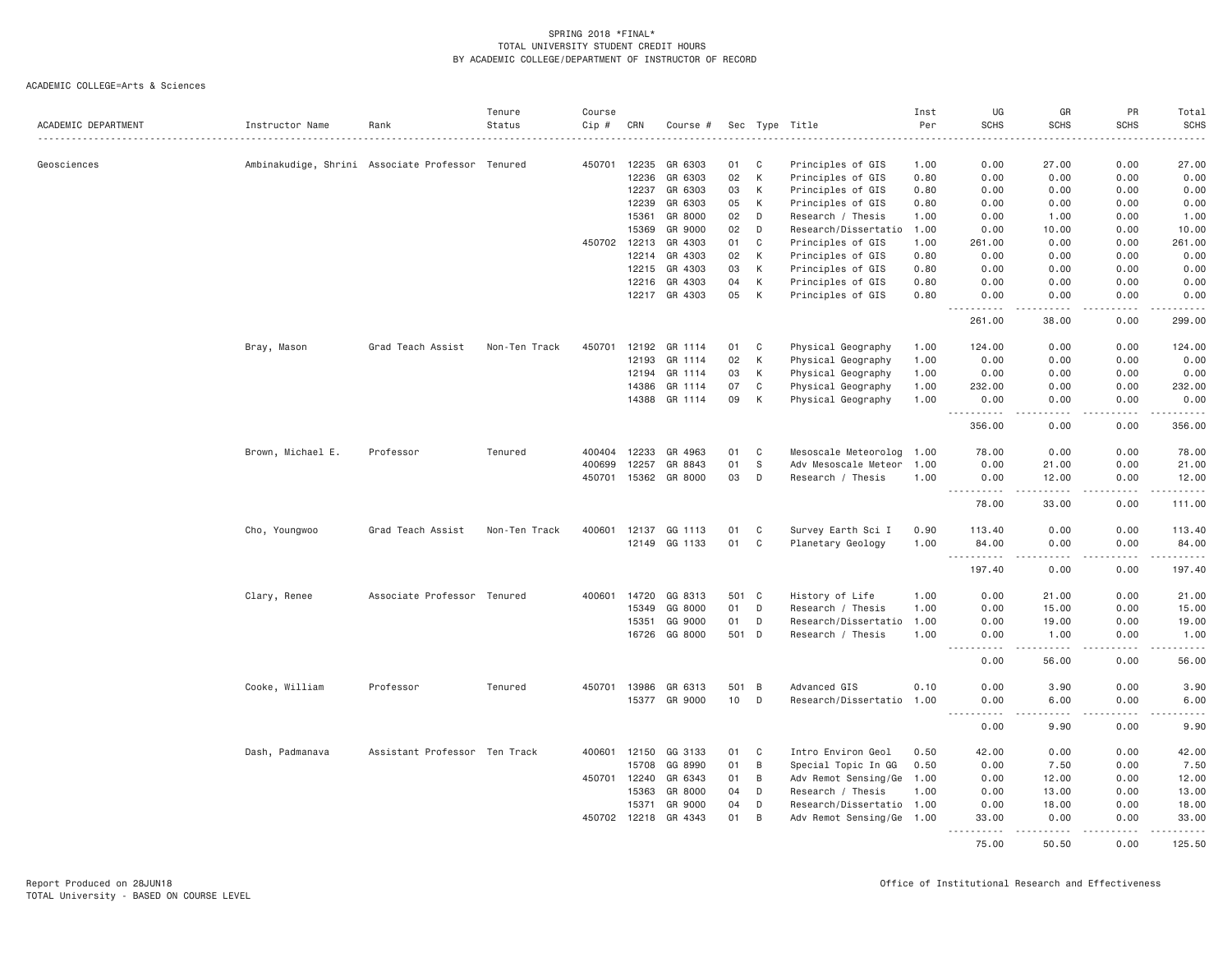| ACADEMIC DEPARTMENT | Instructor Name                                    | Rank                              | Tenure<br>Status | Course<br>Cip # | CRN          | Course #              |       |                | Sec Type Title            | Inst<br>Per | UG<br><b>SCHS</b>                                                                                                                                                                    | GR<br><b>SCHS</b>                           | PR<br><b>SCHS</b> | Total<br><b>SCHS</b>    |
|---------------------|----------------------------------------------------|-----------------------------------|------------------|-----------------|--------------|-----------------------|-------|----------------|---------------------------|-------------|--------------------------------------------------------------------------------------------------------------------------------------------------------------------------------------|---------------------------------------------|-------------------|-------------------------|
| Geosciences         | Dyer, Jamie                                        | Professor                         | Tenured          |                 | 400404 12232 | GR 4933               | 01    | $\mathbf C$    | Dynamic Meteorology       | 1.00        | 69.00                                                                                                                                                                                | 0.00                                        | 0.00              | 69.00                   |
|                     |                                                    |                                   |                  |                 | 12256        | GR 8613               | 01    | C              | Hydrometeorology          | 1.00        | 0.00                                                                                                                                                                                 | 24.00                                       | 0.00              | 24.00                   |
|                     |                                                    |                                   |                  |                 | 450701 12253 | GR 6933               | 01    | C              | Dynamic Meteorology       | 1.00        | 0.00                                                                                                                                                                                 | 9.00                                        | 0.00              | 9.00                    |
|                     |                                                    |                                   |                  |                 | 15364        | GR 8000               | 05    | D              | Research / Thesis         | 1.00        | 0.00<br>.                                                                                                                                                                            | 13.00<br>.                                  | 0.00<br>-----     | 13.00<br>$- - - - - -$  |
|                     |                                                    |                                   |                  |                 |              |                       |       |                |                           |             | 69.00                                                                                                                                                                                | 46.00                                       | 0.00              | 115.00                  |
|                     | Dykes, Richard                                     | Grad Teach Assist                 | Non-Ten Track    |                 |              | 400601 12138 GG 1113  | 02    | $\mathbf C$    | Survey Earth Sci I        | 0.90        | 118.80                                                                                                                                                                               | 0.00                                        | 0.00              | 118.80                  |
|                     |                                                    |                                   |                  |                 |              | 12142 GG 1113         | 06    | $\mathbf C$    | Survey Earth Sci I        | 0.90        | 118.80<br>.<br>$\sim$ $\sim$ $\sim$                                                                                                                                                  | 0.00<br>.                                   | 0.00<br>.         | 118.80<br>.             |
|                     |                                                    |                                   |                  |                 |              |                       |       |                |                           |             | 237.60                                                                                                                                                                               | 0.00                                        | 0.00              | 237.60                  |
|                     | Elcik, Christopher                                 | Grad Teach Assist                 | Non-Ten Track    | 400404          | 12204        | GR 1603               | 01    | C              | Intro To Meteorology      | 1.00        | 129.00                                                                                                                                                                               | 0.00                                        | 0.00              | 129.00                  |
|                     |                                                    |                                   |                  | 450701          | 12195        | GR 1114               | 04    | C              | Physical Geography        | 1.00        | 168.00                                                                                                                                                                               | 0.00                                        | 0.00              | 168.00                  |
|                     |                                                    |                                   |                  |                 | 12196        | GR 1114               | 05    | K              | Physical Geography        | 1.00        | 0.00                                                                                                                                                                                 | 0.00                                        | 0.00              | 0.00                    |
|                     |                                                    |                                   |                  |                 | 12197        | GR 1114               | 06    | K              | Physical Geography        | 1.00        | 0.00<br><u>.</u> .                                                                                                                                                                   | 0.00<br>$\sim$ $\sim$ $\sim$                | 0.00<br>.         | 0.00<br>$- - - - - -$   |
|                     |                                                    |                                   |                  |                 |              |                       |       |                |                           |             | 297.00                                                                                                                                                                               | 0.00                                        | 0.00              | 297.00                  |
|                     | Ezell, John                                        | Non-Employee                      | Not Applicable   |                 |              | 400601 14721 GG 8133  | 501 C |                | Rocks and Minerals        | 1.00        | 0.00<br>.                                                                                                                                                                            | 90.00                                       | 0.00              | 90.00                   |
|                     |                                                    |                                   |                  |                 |              |                       |       |                |                           |             | 0.00                                                                                                                                                                                 | 90.00                                       | 0.00              | 90.00                   |
|                     | Flickinger, Devon                                  | Grad Teach Assist                 | Non-Ten Track    | 450701          | 12198        | GR 1123               | 01    | $\mathbf C$    | Intro World Geog          | 0.90        | 264.60                                                                                                                                                                               | 0.00                                        | 0.00              | 264.60                  |
|                     |                                                    |                                   |                  |                 | 12200        | GR 1123               | 03    | $\mathbf C$    | Intro World Geog          | 0.90        | 253.80<br>.<br>$\sim 10$                                                                                                                                                             | 0.00<br>$\sim$ $\sim$ $\sim$ $\sim$         | 0.00<br>-----     | 253.80<br>وعاعاته عاملت |
|                     |                                                    |                                   |                  |                 |              |                       |       |                |                           |             | 518.40                                                                                                                                                                               | 0.00                                        | 0.00              | 518.40                  |
|                     | Fox, Amelia                                        | Instructor                        | Non-Ten Track    |                 |              | 010304 15132 PSS 7000 | 01    | $\blacksquare$ | Directed Indiv Study 1.00 |             | 0.00<br>-----                                                                                                                                                                        | 3.00                                        | 0.00              | 3.00                    |
|                     |                                                    |                                   |                  |                 |              |                       |       |                |                           |             | 0.00                                                                                                                                                                                 | 3.00                                        | 0.00              | 3.00                    |
|                     | Fraza, Erik                                        | Clinical Assist Pro Non-Ten Track |                  | 400404          | 13978        | GR 4753               | 501 C |                | Satellite & Radar Me 1.00 |             | 114.00                                                                                                                                                                               | 0.00                                        | 0.00              | 114.00                  |
|                     |                                                    |                                   |                  |                 | 13979        | GR 4753               | 502 C |                | Satellite & Radar Me 1.00 |             | 117.00                                                                                                                                                                               | 0.00                                        | 0.00              | 117.00                  |
|                     |                                                    |                                   |                  |                 | 13983        | GR 4823               | 501 C |                | Dynamic Meteorology       | 1.00        | 21.00                                                                                                                                                                                | 0.00                                        | 0.00              | 21.00                   |
|                     |                                                    |                                   |                  |                 | 450701 13988 | GR 6753               | 501 C |                | Satellite & Radar Me 1.00 |             | 0.00                                                                                                                                                                                 | 96.00                                       | 0.00              | 96.00                   |
|                     |                                                    |                                   |                  |                 | 13989        | GR 6823               | 501 C |                | Dynamic Meteorolgy I 1.00 |             | 0.00<br>.                                                                                                                                                                            | 27.00<br>$\sim$ $\sim$ $\sim$ $\sim$ $\sim$ | 0.00<br>.         | 27.00<br>.              |
|                     |                                                    |                                   |                  |                 |              |                       |       |                |                           |             | 252.00                                                                                                                                                                               | 123.00                                      | 0.00              | 375.00                  |
|                     | Fuhrmann, Christophe Assistant Professor Ten Track |                                   |                  | 400401          | 12228        | GR 4613               | 01    | B              | Applied Climatology       | 1.00        | 63.00                                                                                                                                                                                | 0.00                                        | 0.00              | 63.00                   |
|                     |                                                    |                                   |                  | 450701          | 12249        | GR 6613               | 01    | B              | Applied Climatology       | 1.00        | 0.00                                                                                                                                                                                 | 3.00                                        | 0.00              | 3.00                    |
|                     |                                                    |                                   |                  |                 | 14892        | GR 4990               | 02    | C              | Special Topic In GR       | 1.00        | 12.00                                                                                                                                                                                | 0.00                                        | 0.00              | 12.00                   |
|                     |                                                    |                                   |                  |                 | 15365        | GR 8000               | 06    | D              | Research / Thesis         | 1.00        | 0.00                                                                                                                                                                                 | 6.00                                        | 0.00              | 6.00                    |
|                     |                                                    |                                   |                  |                 | 15373        | GR 9000               | 06    | D              | Research/Dissertatio      | 1.00        | 0.00<br>$\sim$ $\sim$ $\sim$<br>$\frac{1}{2} \left( \frac{1}{2} \right) \left( \frac{1}{2} \right) \left( \frac{1}{2} \right) \left( \frac{1}{2} \right) \left( \frac{1}{2} \right)$ | 6.00                                        | 0.00              | 6.00                    |
|                     |                                                    |                                   |                  |                 |              |                       |       |                |                           |             | 75.00                                                                                                                                                                                | 15.00                                       | 0.00              | 90.00                   |
|                     | Gabitov, Rinat                                     | Assistant Professor Ten Track     |                  |                 | 400601 12153 | GG 4123               | 01    | C              | Petrology                 | 1.00        | 24.00                                                                                                                                                                                | 0.00                                        | 0.00              | 24.00                   |
|                     |                                                    |                                   |                  |                 | 12154        | GG 4123               | 02    | K              | Petrology                 | 1.00        | 0.00                                                                                                                                                                                 | 0.00                                        | 0.00              | 0.00                    |
|                     |                                                    |                                   |                  |                 | 15353        | GG 8000               | 03    | D              | Research / Thesis         | 1.00        | 0.00<br><u>.</u>                                                                                                                                                                     | 9.00<br>$\sim$ $\sim$ $\sim$                | 0.00<br>.         | 9.00                    |
|                     |                                                    |                                   |                  |                 |              |                       |       |                |                           |             | 24.00                                                                                                                                                                                | 9,00                                        | 0.00              | 33,00                   |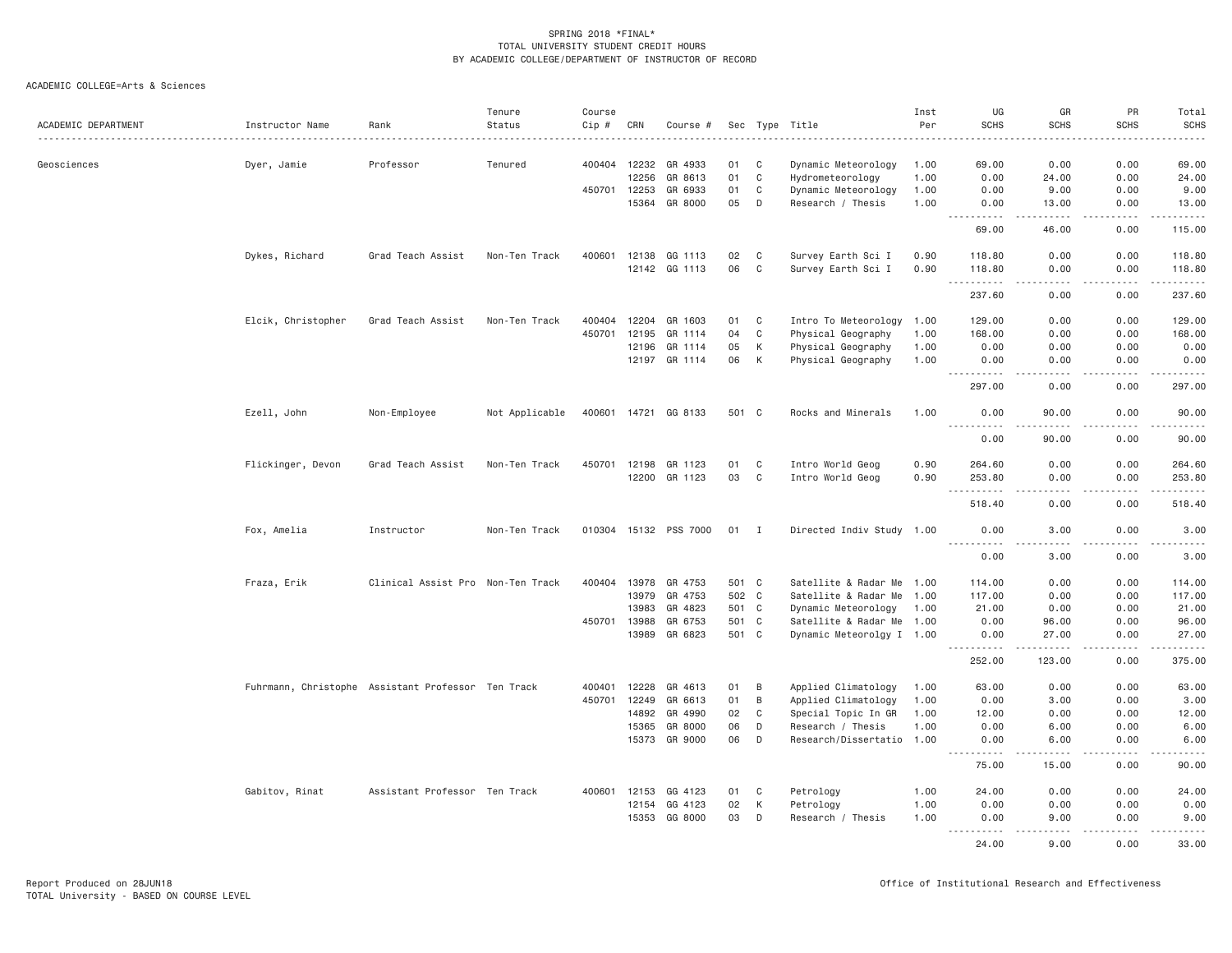| ACADEMIC DEPARTMENT | Instructor Name    | Rank                              | Tenure<br>Status | Course<br>Cip #<br>. | CRN            | Course #             |                  |              | Sec Type Title                                  | Inst<br>Per | UG<br><b>SCHS</b>                                                                                                                      | GR<br><b>SCHS</b>  | PR<br><b>SCHS</b> | Total<br><b>SCHS</b> |
|---------------------|--------------------|-----------------------------------|------------------|----------------------|----------------|----------------------|------------------|--------------|-------------------------------------------------|-------------|----------------------------------------------------------------------------------------------------------------------------------------|--------------------|-------------------|----------------------|
| Geosciences         | Gabriel, Nathaniel | Assistant Professor Ten Track     |                  | 400699               | 12258          | GR 8913              | 01               | C            | Phil & Ethics in Ge                             | 1.00        | 0.00                                                                                                                                   | 18.00              | 0.00              | 18.00                |
|                     |                    |                                   |                  |                      | 450701 15257   | GR 8990              | 01               | B            | Special Topic In GR                             | 1.00        | 0.00<br>.<br>$\frac{1}{2} \left( \frac{1}{2} \right) \left( \frac{1}{2} \right) \left( \frac{1}{2} \right) \left( \frac{1}{2} \right)$ | 12.00<br>.         | 0.00<br>.         | 12.00<br>.           |
|                     |                    |                                   |                  |                      |                |                      |                  |              |                                                 |             | 0.00                                                                                                                                   | 30.00              | 0.00              | 30.00                |
|                     | Grala, Katarzyna   | Non-Faculty                       | Not Applicable   | 450701               | 13986          | GR 6313              | 501              | B            | Advanced GIS                                    | 0.90        | 0.00                                                                                                                                   | 35.10              | 0.00              | 35.10                |
|                     |                    |                                   |                  |                      | 13987          | GR 6353              | 501              | $\mathbf{C}$ | Geodatabase Design                              | 0.90        | 0.00                                                                                                                                   | 16.20              | 0.00              | 16.20                |
|                     |                    |                                   |                  |                      |                |                      |                  |              |                                                 |             | .<br>0.00                                                                                                                              | د د د د د<br>51.30 | .<br>0.00         | .<br>51.30           |
|                     | Gutter, Barrett    | Clinical Assist Pro Non-Ten Track |                  | 400404               | 13984          | GR 4923              | 501 C            |              | Severe Weather                                  | 1.00        | 120.00                                                                                                                                 | 0.00               | 0.00              | 120.00               |
|                     |                    |                                   |                  |                      | 13985          | GR 4923              | 502 C            |              | Severe Weather                                  | 1.00        | 51.00                                                                                                                                  | 0.00               | 0.00              | 51.00                |
|                     |                    |                                   |                  |                      | 13990          | GR 8123              | 501 C            |              | Met II: Fore and St 1.00                        |             | 0.00                                                                                                                                   | 60.00              | 0.00              | 60.00                |
|                     |                    |                                   |                  |                      |                | 13991 GR 8133        | 501 C            |              | Foundations Forecast 1.00                       |             | 0.00                                                                                                                                   | 81.00              | 0.00              | 81.00                |
|                     |                    |                                   |                  |                      |                |                      |                  |              |                                                 |             | ----------<br>171.00                                                                                                                   | .<br>141.00        | -----<br>0.00     | <u>.</u><br>312.00   |
|                     | Haney, Christa     | Instructor                        | Non-Ten Track    | 400601               | 13964          | GG 3613              | 501 C            |              | Water Resources                                 | 1.00        | 120.00                                                                                                                                 | 0.00               | 0.00              | 120.00               |
|                     |                    |                                   |                  |                      | 13965          | GG 3613              | 502 C            |              | Water Resources                                 | 1.00        | 111.00                                                                                                                                 | 0.00               | 0.00              | 111.00               |
|                     |                    |                                   |                  | 450701               | 13994          | GR 8553              | 501 S            |              | Research Methods in                             | 1.00        | 0.00                                                                                                                                   | 60.00              | 0.00              | 60.00                |
|                     |                    |                                   |                  |                      | 13995          | GR 8553              | 502 S            |              | Research Methods in                             | 1.00        | 0.00                                                                                                                                   | 54.00              | 0.00              | 54.00                |
|                     |                    |                                   |                  |                      | 16951          | GR 4000              | 01               | $\mathbf{I}$ | Directed Indiv Study 1.00                       |             | 1.00                                                                                                                                   | 0.00               | 0.00              | 1.00                 |
|                     |                    |                                   |                  |                      | 16961          | GR 4000              | 03               | $\mathbf I$  | Directed Indiv Study 1.00                       |             | 1.00                                                                                                                                   | 0.00               | 0.00              | 1.00                 |
|                     |                    |                                   |                  |                      |                |                      |                  |              |                                                 |             | <u>.</u><br>233.00                                                                                                                     | 114.00             | 0.00              | 347.00               |
|                     | Hutton, Brian      | Lecturer                          | Non-Ten Track    |                      |                | 450701 15168 GR 1123 | 201 C            |              | Intro World Geog                                | 1.00        | 33.00                                                                                                                                  | 0.00               | 0.00              | 33.00                |
|                     |                    |                                   |                  |                      |                |                      |                  |              |                                                 |             | $  -$<br>$- - - -$<br>33.00                                                                                                            | 0.00               | 0.00              | 33.00                |
|                     | Kirkland, Brenda   | Professor                         | Tenured          | 400601               | 12137          | GG 1113              | 01               | C            | Survey Earth Sci I                              | 0.10        | 12.60                                                                                                                                  | 0.00               | 0.00              | 12.60                |
|                     |                    |                                   |                  |                      | 12138          | GG 1113              | 02               | C            | Survey Earth Sci I                              | 0.10        | 13.20                                                                                                                                  | 0.00               | 0.00              | 13.20                |
|                     |                    |                                   |                  |                      | 12139          | GG 1113              | 03               | C            | Survey Earth Sci I                              | 0.10        | 27.60                                                                                                                                  | 0.00               | 0.00              | 27.60                |
|                     |                    |                                   |                  |                      | 12140          | GG 1113              | 04               | C            | Survey Earth Sci I                              | 0.10        | 26.40                                                                                                                                  | 0.00               | 0.00              | 26.40                |
|                     |                    |                                   |                  |                      | 12142          | GG 1113              | 06               | C            | Survey Earth Sci I                              | 0.10        | 13.20                                                                                                                                  | 0.00               | 0.00              | 13.20                |
|                     |                    |                                   |                  |                      | 12144          | GG 1113              | H01              | C            | Honors Earth Sci I                              | 0.10        | 2.40                                                                                                                                   | 0.00               | 0.00              | 2.40                 |
|                     |                    |                                   |                  |                      | 12145          | GG 1121              | 01               | L            | Earth Science II Lab                            | 0.10        | 1.20                                                                                                                                   | 0.00               | 0.00              | 1.20                 |
|                     |                    |                                   |                  |                      | 12146          | GG 1121              | H <sub>0</sub> 1 | $\mathsf{L}$ | Earth Science II Lab                            | 0.10        | 0.10                                                                                                                                   | 0.00               | 0.00              | 0.10                 |
|                     |                    |                                   |                  |                      | 12147          | GG 1123              | 01               | C            | Survey Earth Sci II                             | 0.10        | 6.30                                                                                                                                   | 0.00               | 0.00              | 6.30                 |
|                     |                    |                                   |                  |                      | 12148          | GG 1123              | H <sub>0</sub> 1 | C            | Hon Survey Earth Sci 0.10                       |             | 0.30                                                                                                                                   | 0.00               | 0.00              | 0.30                 |
|                     |                    |                                   |                  |                      | 12162          | GG 4413              | 01               | C            | Structural Geology                              | 1.00        | 36.00                                                                                                                                  | 0.00               | 0.00              | 36.00                |
|                     |                    |                                   |                  |                      | 12163<br>13966 | GG 4413<br>GG 6103   | 02<br>501        | К<br>C       | Structural Geology<br>GeologyI Processes & 0.10 | 1.00        | 0.00<br>0.00                                                                                                                           | 0.00<br>8.40       | 0.00<br>0.00      | 0.00<br>8.40         |
|                     |                    |                                   |                  |                      | 15354          | GG 8000              | 04               | D            | Research / Thesis                               | 1.00        | 0.00                                                                                                                                   | 24.00              | 0.00              | 24.00                |
|                     |                    |                                   |                  |                      | 15358          | GG 9000              | 04               | D            | Research/Dissertatio                            | 1,00        | 0.00                                                                                                                                   | 2.00               | 0.00              | 2.00                 |
|                     |                    |                                   |                  |                      | 16304          | GG 4000              | 01               | Ι.           | Directed Indiv Study 1.00                       |             | 1.00                                                                                                                                   | 0.00               | 0.00              | 1.00                 |
|                     |                    |                                   |                  |                      | 16384          | GG 4000              | 02               | $\mathbf{I}$ | Directed Indiv Study 1.00                       |             | 3.00                                                                                                                                   | 0.00               | 0.00              | 3.00                 |
|                     |                    |                                   |                  |                      | 16385          | GG 4000              | 03               | $\mathbf{I}$ | Directed Indiv Study 1.00                       |             | 3.00                                                                                                                                   | 0.00               | 0.00              | 3.00                 |
|                     |                    |                                   |                  |                      | 16386          | GG 4000              | 04               | $\mathbf{I}$ | Directed Indiv Study 1.00                       |             | 3.00                                                                                                                                   | 0.00               | 0.00              | 3.00                 |
|                     |                    |                                   |                  |                      | 16858          | GG 4000              | 05               | $\;$ I       | Directed Indiv Study 1.00                       |             | 1.00                                                                                                                                   | 0.00               | 0.00              | 1.00                 |
|                     |                    |                                   |                  |                      |                |                      |                  |              |                                                 |             | $\frac{1}{2}$<br>.<br>150.30                                                                                                           | .<br>34.40         | .<br>0.00         | 184.70               |
|                     | Lalk, Sarah        | Instructor                        | Non-Ten Track    |                      |                | 231303 12161 GG 4333 | 01               | C            | Geowriting                                      | 1.00        | 75.00                                                                                                                                  | 0.00               | 0.00              | 75.00                |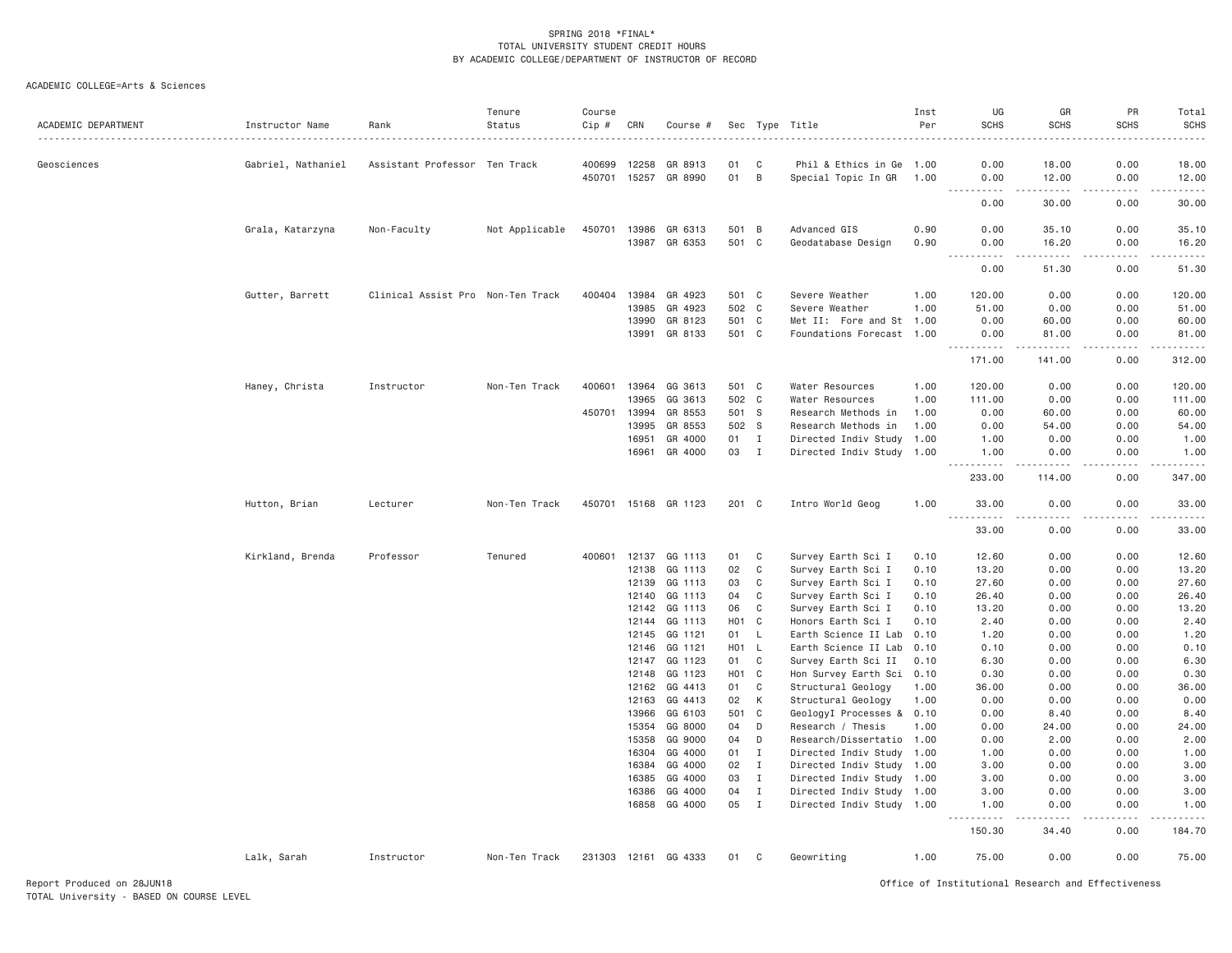| ACADEMIC DEPARTMENT | Instructor Name                        | Rank                          | Tenure<br>Status | Course<br>Cip # | CRN            | Course #             |                   |                 | Sec Type Title                             | Inst<br>Per  | UG<br><b>SCHS</b>                                                                                                                                                               | GR<br><b>SCHS</b>            | PR<br><b>SCHS</b> | Total<br>SCHS     |
|---------------------|----------------------------------------|-------------------------------|------------------|-----------------|----------------|----------------------|-------------------|-----------------|--------------------------------------------|--------------|---------------------------------------------------------------------------------------------------------------------------------------------------------------------------------|------------------------------|-------------------|-------------------|
| Geosciences         | Lalk, Sarah                            | Instructor                    | Non-Ten Track    | 450701          | 13969          | GR 1123              | 501 C             |                 | Intro World Geog                           | 1.00         | 108.00                                                                                                                                                                          | 0.00                         | 0.00              | 108.00            |
|                     |                                        |                               |                  |                 | 13970          | GR 1123              | 502 C             |                 | Intro World Geog                           | 1.00         | 72.00                                                                                                                                                                           | 0.00                         | 0.00              | 72.00             |
|                     |                                        |                               |                  |                 |                | 14390 GR 4253        | 01                | $\mathbf{C}$    | Geog Of Africa                             | 1.00         | 90.00                                                                                                                                                                           | 0.00                         | 0.00              | 90.00             |
|                     |                                        |                               |                  |                 |                |                      |                   |                 |                                            |              | $\sim$ $\sim$ $\sim$<br>.<br>345.00                                                                                                                                             | .<br>0.00                    | .<br>0.00         | -----<br>345.00   |
|                     | Manalilkada Sasidhar Grad Teach Assist |                               | Non-Ten Track    | 400601          | 12145          | GG 1121              | 01 L              |                 | Earth Science II Lab 0.90                  |              | 10.80                                                                                                                                                                           | 0.00                         | 0.00              | 10.80             |
|                     |                                        |                               |                  |                 | 12146          | GG 1121              | <b>HO1</b>        | <b>L</b>        | Earth Science II Lab                       | 0.90         | 0.90                                                                                                                                                                            | 0.00                         | 0.00              | 0.90              |
|                     |                                        |                               |                  |                 | 12147          | GG 1123              | 01                | C               | Survey Earth Sci II                        | 0.90         | 56.70                                                                                                                                                                           | 0.00                         | 0.00              | 56.70             |
|                     |                                        |                               |                  |                 |                | 12148 GG 1123        | H <sub>01</sub> C |                 | Hon Survey Earth Sci 0.90                  |              | 2.70<br>$\frac{1}{2} \left( \frac{1}{2} \right) \left( \frac{1}{2} \right) \left( \frac{1}{2} \right) \left( \frac{1}{2} \right) \left( \frac{1}{2} \right)$                    | 0.00<br>$\sim$ $\sim$ $\sim$ | 0.00<br>د د د د   | 2.70              |
|                     |                                        |                               |                  |                 |                |                      |                   |                 |                                            |              | 71.10                                                                                                                                                                           | 0.00                         | 0.00              | 71.10             |
|                     | Meng, Qingmin                          | Assistant Professor Ten Track |                  | 450701          | 12219          | GR 4353              | 01                | C               | Geodatabase Design                         | 1.00         | 39.00                                                                                                                                                                           | 0.00                         | 0.00              | 39.00             |
|                     |                                        |                               |                  |                 | 12241          | GR 6353              | 01                | C               | Geodatabase Design                         | 1.00         | 0.00                                                                                                                                                                            | 15.00                        | 0.00              | 15.00             |
|                     |                                        |                               |                  |                 | 12242          | GR 6363              | 01                | B               | GIS Programming                            | 1.00         | 0.00                                                                                                                                                                            | 21.00                        | 0.00              | 21.00             |
|                     |                                        |                               |                  |                 | 13987          | GR 6353              | 501               | C               | Geodatabase Design                         | 0.10         | 0.00                                                                                                                                                                            | 1.80                         | 0.00              | 1.80              |
|                     |                                        |                               |                  |                 | 16241          | GR 8000              | 11                | D               | Research / Thesis                          | 1.00         | 0.00                                                                                                                                                                            | 9.00                         | 0.00              | 9.00              |
|                     |                                        |                               |                  | 450702          | 12220          | GR 4363              | 01                | B               | GIS Programming                            | 1.00         | 24.00<br>.                                                                                                                                                                      | 0.00                         | 0.00              | 24.00             |
|                     |                                        |                               |                  |                 |                |                      |                   |                 |                                            |              | 63.00                                                                                                                                                                           | 46.80                        | 0.00              | 109.80            |
|                     | Mercer, Andrew                         | Associate Professor Tenured   |                  | 400401          | 12255          | GR 8453              | 01                | C               | Quant Analysis Climo 1.00                  |              | 0.00                                                                                                                                                                            | 30.00                        | 0.00              | 30.00             |
|                     |                                        |                               |                  | 400404          | 12229          | GR 4623              | 01                | C               | Physical Meteorology 1.00                  |              | 54.00                                                                                                                                                                           | 0.00                         | 0.00              | 54.00             |
|                     |                                        |                               |                  | 450701          | 12250          | GR 6623              | 01                | C               | Physical Meteorology                       | 1.00         | 0.00                                                                                                                                                                            | 15.00                        | 0.00              | 15.00             |
|                     |                                        |                               |                  |                 | 15254          | GR 8000              | 01                | D               | Research / Thesis                          | 1.00         | 0.00                                                                                                                                                                            | 18.00                        | 0.00              | 18.00             |
|                     |                                        |                               |                  |                 | 15255          | GR 9000              | 01                | D               | Research/Dissertatio 1.00                  |              | 0.00<br>$- - - -$                                                                                                                                                               | 9.00<br>$- - - - -$          | 0.00              | 9.00              |
|                     |                                        |                               |                  |                 |                |                      |                   |                 |                                            |              | 54.00                                                                                                                                                                           | 72.00                        | 0.00              | 126.00            |
|                     | Millard, Craig                         | Grad Teach Assist             | Non-Ten Track    | 400601          | 12139          | GG 1113              | 03                | C               | Survey Earth Sci I                         | 0.90         | 248.40                                                                                                                                                                          | 0.00                         | 0.00              | 248.40            |
|                     |                                        |                               |                  |                 | 12140          | GG 1113              | 04                | C               | Survey Earth Sci I                         | 0.90         | 237.60                                                                                                                                                                          | 0.00                         | 0.00              | 237.60            |
|                     |                                        |                               |                  |                 |                | 12144 GG 1113        | H <sub>01</sub> C |                 | Honors Earth Sci I                         | 0.90         | 21.60<br>.<br>$  -$                                                                                                                                                             | 0.00<br>.                    | 0.00<br>.         | 21.60<br><u>.</u> |
|                     |                                        |                               |                  |                 |                |                      |                   |                 |                                            |              | 507.60                                                                                                                                                                          | 0.00                         | 0.00              | 507.60            |
|                     | Moe Hoffman, Amy                       | Instructor                    | Non-Ten Track    | 400601          | 12124          | GG 1111              | 01                | - L             | Earth Science I Lab                        | 1.00         | 31.00                                                                                                                                                                           | 0.00                         | 0.00              | 31.00             |
|                     |                                        |                               |                  |                 | 12125          | GG 1111              | 02                | L.              | Earth Science I Lab                        | 1.00         | 33.00                                                                                                                                                                           | 0.00                         | 0.00              | 33.00             |
|                     |                                        |                               |                  |                 | 12126          | GG 1111              | 03                | $\mathsf{L}$    | Earth Science I Lab                        | 1.00         | 24.00                                                                                                                                                                           | 0.00                         | 0.00              | 24.00             |
|                     |                                        |                               |                  |                 | 12127          | GG 1111              | 04                | L.              | Earth Science I Lab                        | 1.00         | 9.00                                                                                                                                                                            | 0.00                         | 0.00              | 9.00              |
|                     |                                        |                               |                  |                 | 12128          | GG 1111              | 05                | <b>L</b>        | Earth Science I Lab                        | 1,00         | 31.00                                                                                                                                                                           | 0.00                         | 0.00              | 31.00             |
|                     |                                        |                               |                  |                 | 12129          | GG 1111              | 06                | $\mathsf{L}$    | Earth Science I Lab                        | 1,00         | 30.00                                                                                                                                                                           | 0.00                         | 0.00              | 30.00             |
|                     |                                        |                               |                  |                 | 12130          | GG 1111              | 07                | $\mathsf{L}$    | Earth Science I Lab                        | 1.00         | 31.00                                                                                                                                                                           | 0.00                         | 0.00              | 31.00             |
|                     |                                        |                               |                  |                 | 12132          | GG 1111              | 09                | $\mathsf L$     | Earth Science I Lab                        | 1.00         | 34.00                                                                                                                                                                           | 0.00                         | 0.00              | 34.00             |
|                     |                                        |                               |                  |                 | 12133          | GG 1111              | 10<br>11          | <b>L</b><br>- L | Earth Science I Lab                        | 1.00<br>1.00 | 28.00<br>17.00                                                                                                                                                                  | 0.00<br>0.00                 | 0.00<br>0.00      | 28.00<br>17.00    |
|                     |                                        |                               |                  |                 | 12134<br>12135 | GG 1111<br>GG 1111   | 12 <sup>2</sup>   | <b>L</b>        | Earth Science I Lab<br>Earth Science I Lab | 1.00         | 20.00                                                                                                                                                                           | 0.00                         | 0.00              | 20.00             |
|                     |                                        |                               |                  |                 | 12136          | GG 1111              | H01               | <b>L</b>        | Honors Earth Science                       | 1.00         | 1.00                                                                                                                                                                            | 0.00                         | 0.00              | 1.00              |
|                     |                                        |                               |                  |                 | 13961          | GG 1111              | 501 L             |                 | Earth Science I Lab                        | 1.00         | 20,00                                                                                                                                                                           | 0.00                         | 0.00              | 20.00             |
|                     |                                        |                               |                  |                 |                | 13962 GG 1113        | 501 C             |                 | Survey Earth Sci I                         | 1.00         | 87.00                                                                                                                                                                           | 0.00                         | 0.00              | 87.00             |
|                     |                                        |                               |                  |                 |                |                      |                   |                 |                                            |              | $\frac{1}{2} \left( \frac{1}{2} \right) \left( \frac{1}{2} \right) \left( \frac{1}{2} \right) \left( \frac{1}{2} \right) \left( \frac{1}{2} \right) \left( \frac{1}{2} \right)$ | $\sim$ $\sim$ $\sim$ $\sim$  | .                 |                   |
|                     |                                        |                               |                  |                 |                |                      |                   |                 |                                            |              | 396.00                                                                                                                                                                          | 0.00                         | 0.00              | 396.00            |
|                     | Morris, John                           | Instructor                    | Non-Ten Track    |                 |                | 450701 12236 GR 6303 | 02                | К               | Principles of GIS                          | 0.20         | 0.00                                                                                                                                                                            | 0.00                         | 0.00              | 0.00              |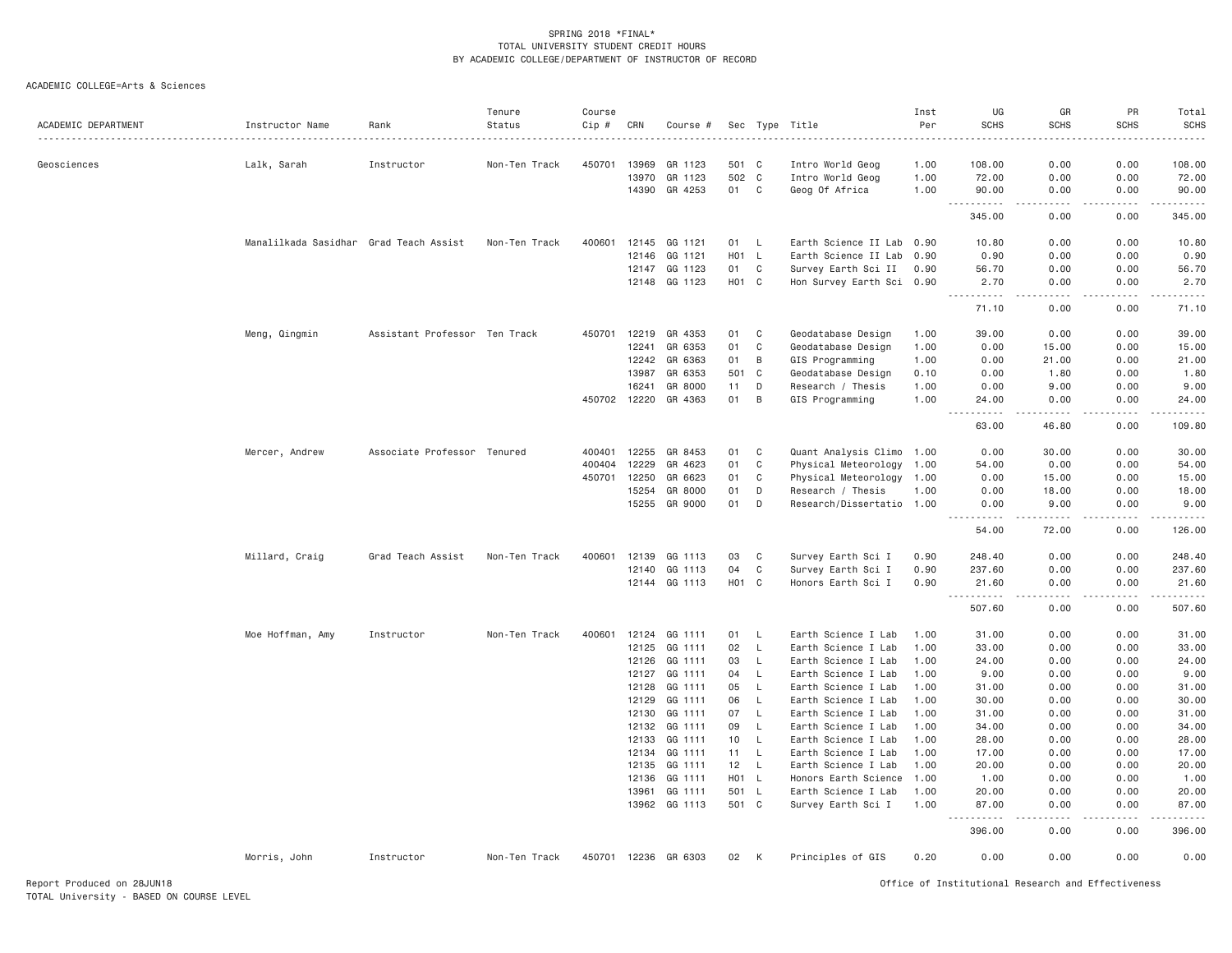ACADEMIC COLLEGE=Arts & Sciences

| ACADEMIC DEPARTMENT | Instructor Name     | Rank                              | Tenure<br>Status | Course<br>Cip # | CRN          | Course #             |       | Sec Type       | Title                     | Inst<br>Per | UG<br><b>SCHS</b>                                                                                                                                                                    | GR<br><b>SCHS</b> | PR<br><b>SCHS</b> | Total<br><b>SCHS</b>                 |
|---------------------|---------------------|-----------------------------------|------------------|-----------------|--------------|----------------------|-------|----------------|---------------------------|-------------|--------------------------------------------------------------------------------------------------------------------------------------------------------------------------------------|-------------------|-------------------|--------------------------------------|
| Geosciences         | Morris, John        | Instructor                        | Non-Ten Track    | 450701          | 12237        | GR 6303              | 03    | К              | Principles of GIS         | 0.20        | 0.00                                                                                                                                                                                 | 0.00              | 0.00              | 0.00                                 |
|                     |                     |                                   |                  |                 | 12239        | GR 6303              | 05    | K              | Principles of GIS         | 0.20        | 0.00                                                                                                                                                                                 | 0.00              | 0.00              | 0.00                                 |
|                     |                     |                                   |                  |                 | 450702 12214 | GR 4303              | 02    | K              | Principles of GIS         | 0.20        | 0.00                                                                                                                                                                                 | 0.00              | 0.00              | 0.00                                 |
|                     |                     |                                   |                  |                 | 12215        | GR 4303              | 03    | К              | Principles of GIS         | 0.20        | 0.00                                                                                                                                                                                 | 0.00              | 0.00              | 0.00                                 |
|                     |                     |                                   |                  |                 | 12216        | GR 4303              | 04    | K              | Principles of GIS         | 0.20        | 0.00                                                                                                                                                                                 | 0.00              | 0.00              | 0.00                                 |
|                     |                     |                                   |                  |                 | 12217        | GR 4303              | 05    | K              | Principles of GIS         | 0.20        | 0.00<br>$-1$<br>$\frac{1}{2}$                                                                                                                                                        | 0.00<br>.         | 0.00              | 0.00<br>.                            |
|                     |                     |                                   |                  |                 |              |                      |       |                |                           |             | 0.00                                                                                                                                                                                 | 0.00              | 0.00              | 0.00                                 |
|                     | Muir, Jennifer      | Lecturer                          | Non-Ten Track    |                 |              | 400601 13963 GG 1113 | 502 C |                | Survey Earth Sci I        | 1.00        | 66.00                                                                                                                                                                                | 0.00              | 0.00              | 66.00                                |
|                     |                     |                                   |                  |                 |              |                      |       |                |                           |             | 66.00                                                                                                                                                                                | 0.00              | 0.00              | 66.00                                |
|                     | Nagel, Athena       | Clinical Assist Pro Non-Ten Track |                  | 400601          | 13966        | GG 6103              | 501 C |                | GeologyI Processes &      | 0.90        | 0.00                                                                                                                                                                                 | 75.60             | 0.00              | 75.60                                |
|                     |                     |                                   |                  | 450701          | 13980        | GR 4813              | 501   | $\mathbf{C}$   | Natural Hazards           | 0.90        | 75.60                                                                                                                                                                                | 0.00              | 0.00              | 75.60                                |
|                     |                     |                                   |                  |                 | 13981        | GR 4813              | 502 C |                | Natural Hazards           | 0.90        | 78.30                                                                                                                                                                                | 0.00              | 0.00              | 78.30                                |
|                     |                     |                                   |                  |                 |              | 13982 GR 4813        | 503 C |                | Natural Hazards           | 0.90        | 70.20<br>$\omega_{\rm{eff}}$<br>$\frac{1}{2} \left( \frac{1}{2} \right) \left( \frac{1}{2} \right) \left( \frac{1}{2} \right) \left( \frac{1}{2} \right) \left( \frac{1}{2} \right)$ | 0.00<br>.         | 0.00<br>د د د د   | 70.20<br>$\sim$ $\sim$ $\sim$ $\sim$ |
|                     |                     |                                   |                  |                 |              |                      |       |                |                           |             | 224.10                                                                                                                                                                               | 75.60             | 0.00              | 299.70                               |
|                     | Nordstrom, Gregory  | Instructor                        | Non-Ten Track    |                 | 400404 12221 | GR 4432              | 01    | $\overline{B}$ | Wx Forecasting II         | 1.00        | 64.00                                                                                                                                                                                | 0.00              | 0.00              | 64.00                                |
|                     |                     |                                   |                  |                 | 13971        | GR 1603              | 501   | $\mathbf{C}$   | Intro To Meteorology 1.00 |             | 120.00                                                                                                                                                                               | 0.00              | 0.00              | 120.00                               |
|                     |                     |                                   |                  |                 | 13972        | GR 1603              | 502   | $\mathbf{C}$   | Intro To Meteorology 1.00 |             | 114.00                                                                                                                                                                               | 0.00              | 0.00              | 114.00                               |
|                     |                     |                                   |                  |                 | 13975        | GR 4443              | 501 C |                | Weather Prediction I 1.00 |             | 117.00                                                                                                                                                                               | 0.00              | 0.00              | 117.00                               |
|                     |                     |                                   |                  |                 | 13976        | GR 4443              | 502 C |                | Weather Prediction I 1.00 |             | 69.00<br>.                                                                                                                                                                           | 0.00<br>.         | 0.00<br>.         | 69.00<br>------                      |
|                     |                     |                                   |                  |                 |              |                      |       |                |                           |             | 484.00                                                                                                                                                                               | 0.00              | 0.00              | 484.00                               |
|                     | Nunley, Christopher | Grad Teach Assist                 | Non-Ten Track    | 450701          | 12202        | GR 1123              | 05    | C              | Intro World Geog          | 0.90        | 270.00                                                                                                                                                                               | 0.00              | 0.00              | 270.00                               |
|                     |                     |                                   |                  |                 |              | 12203 GR 1123        | 06    | $\mathbf C$    | Intro World Geog          | 0.90        | 270.00                                                                                                                                                                               | 0.00              | 0.00              | 270.00                               |
|                     |                     |                                   |                  |                 |              |                      |       |                |                           |             | $\sim$ $\sim$ .<br>.<br>540.00                                                                                                                                                       | $- - - -$<br>0.00 | .<br>0.00         | $- - - - - -$<br>540.00              |
|                     | Paul, Varun         | Assistant Professor Ten Track     |                  | 400601          | 12150        | GG 3133              | 01    | C              | Intro Environ Geol        | 0.50        | 42.00                                                                                                                                                                                | 0.00              | 0.00              | 42.00                                |
|                     |                     |                                   |                  |                 | 12156        | GG 4153              | 01    | C              | Engineering Geology       | 1.00        | 132.00                                                                                                                                                                               | 0.00              | 0.00              | 132.00                               |
|                     |                     |                                   |                  |                 | 12157        | GG 4153              | 02    | К              | Engineering Geology       | 1.00        | 0.00                                                                                                                                                                                 | 0.00              | 0.00              | 0.00                                 |
|                     |                     |                                   |                  |                 | 12158        | GG 4153              | 03    | К              | Engineering Geology       | 1.00        | 0.00                                                                                                                                                                                 | 0.00              | 0.00              | 0.00                                 |
|                     |                     |                                   |                  |                 | 12159        | GG 4153              | 04    | К              | Engineering Geology       | 1.00        | 0.00                                                                                                                                                                                 | 0.00              | 0.00              | 0.00                                 |
|                     |                     |                                   |                  |                 | 12172        | GG 6153              | 01    | C              | Engineering Geology       | 1.00        | 0.00                                                                                                                                                                                 | 6.00              | 0.00              | 6.00                                 |
|                     |                     |                                   |                  |                 | 12174        | GG 6153              | 03    | К              | Engineering Geology       | 1.00        | 0.00                                                                                                                                                                                 | 0.00              | 0.00              | 0.00                                 |
|                     |                     |                                   |                  |                 | 15355        | GG 8000              | 05    | D              | Research / Thesis         | 1.00        | 0.00                                                                                                                                                                                 | 1.00              | 0.00              | 1.00                                 |
|                     |                     |                                   |                  |                 | 15708        | GG 8990              | 01    | B              | Special Topic In GG       | 0.50        | 0.00                                                                                                                                                                                 | 7.50              | 0.00              | 7.50                                 |
|                     |                     |                                   |                  |                 | 16936        | GG 4000              | 06    | $\mathbf I$    | Directed Indiv Study      | 1.00        | 1.00<br>.<br>$  -$                                                                                                                                                                   | 0.00<br>.         | 0.00<br>.         | 1.00<br>.                            |
|                     |                     |                                   |                  |                 |              |                      |       |                |                           |             | 175.00                                                                                                                                                                               | 14.50             | 0.00              | 189.50                               |
|                     | Rodgers, John       | Professor                         | Tenured          | 450701          | 12198        | GR 1123              | 01    | $\mathbf C$    | Intro World Geog          | 0.10        | 29.40                                                                                                                                                                                | 0.00              | 0.00              | 29.40                                |
|                     |                     |                                   |                  |                 | 12199        | GR 1123              | 02    | $\mathbf C$    | Intro World Geog          | 0.10        | 28.80                                                                                                                                                                                | 0.00              | 0.00              | 28.80                                |
|                     |                     |                                   |                  |                 | 12200        | GR 1123              | 03    | C              | Intro World Geog          | 0.10        | 28.20                                                                                                                                                                                | 0.00              | 0.00              | 28.20                                |
|                     |                     |                                   |                  |                 | 12201        | GR 1123              | 04    | C              | Intro World Geog          | 0.10        | 29.40                                                                                                                                                                                | 0.00              | 0.00              | 29.40                                |
|                     |                     |                                   |                  |                 | 12202        | GR 1123              | 05    | C              | Intro World Geog          | 0.10        | 30.00                                                                                                                                                                                | 0.00              | 0.00              | 30.00                                |
|                     |                     |                                   |                  |                 | 12203        | GR 1123              | 06    | C              | Intro World Geog          | 0.10        | 30.00                                                                                                                                                                                | 0.00              | 0.00              | 30.00                                |
|                     |                     |                                   |                  |                 | 12231        | GR 4813              | 01    | $\mathbf{C}$   | Natural Hazards           | 1.00        | 144.00                                                                                                                                                                               | 0.00              | 0.00              | 144.00                               |
|                     |                     |                                   |                  |                 | 12252        | GR 6813              | 01    | C              | Natural Hazards           | 1.00        | 0.00                                                                                                                                                                                 | 6.00              | 0.00              | 6.00                                 |

Report Produced on 28JUN18 Office of Institutional Research and Effectiveness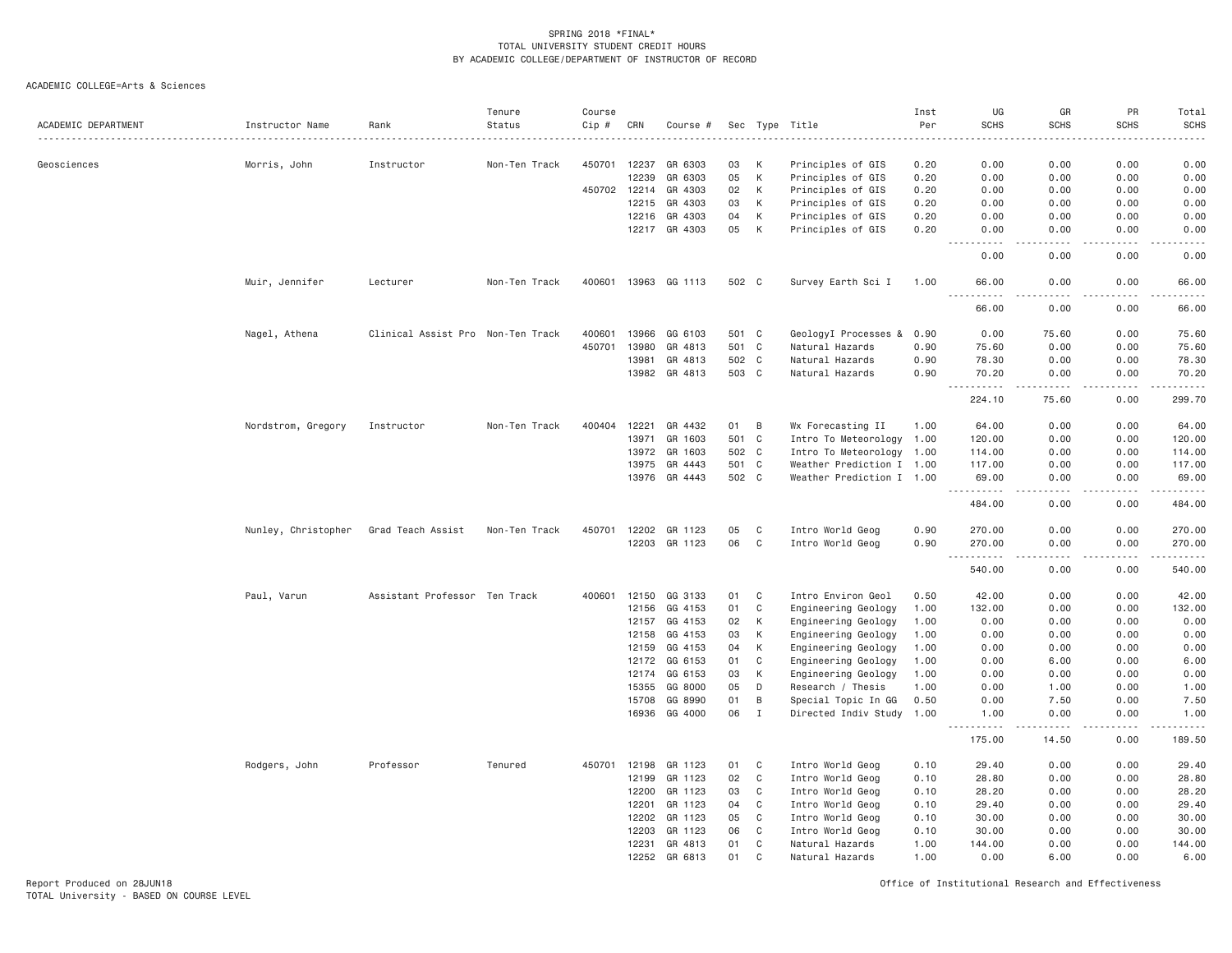| ACADEMIC DEPARTMENT | Instructor Name                                  | Rank                          | Tenure<br>Status | Course<br>Cip # | CRN   | Course #      |       |              | Sec Type Title            | Inst<br>Per | UG<br><b>SCHS</b>                                                                                                                                                                                                                                                                                                                                                                                                                                                                                                                                                                                                | GR<br><b>SCHS</b>                                                                                                                                             | PR<br><b>SCHS</b> | Total<br><b>SCHS</b><br>. |
|---------------------|--------------------------------------------------|-------------------------------|------------------|-----------------|-------|---------------|-------|--------------|---------------------------|-------------|------------------------------------------------------------------------------------------------------------------------------------------------------------------------------------------------------------------------------------------------------------------------------------------------------------------------------------------------------------------------------------------------------------------------------------------------------------------------------------------------------------------------------------------------------------------------------------------------------------------|---------------------------------------------------------------------------------------------------------------------------------------------------------------|-------------------|---------------------------|
| Geosciences         | Rodgers, John                                    | Professor                     | Tenured          | 450701          | 14889 | GR 4990       | 01    | C            | Special Topic In GR       | 1.00        | 123.00                                                                                                                                                                                                                                                                                                                                                                                                                                                                                                                                                                                                           | 0.00                                                                                                                                                          | 0.00              | 123.00                    |
|                     |                                                  |                               |                  |                 | 14890 | GR 6990       | 01    | C            | Special Topic In GR       | 1.00        | 0.00                                                                                                                                                                                                                                                                                                                                                                                                                                                                                                                                                                                                             | 6.00                                                                                                                                                          | 0.00              | 6.00                      |
|                     |                                                  |                               |                  |                 | 15366 | GR 8000       | 07    | D            | Research / Thesis         | 1.00        | 0.00                                                                                                                                                                                                                                                                                                                                                                                                                                                                                                                                                                                                             | 9.00                                                                                                                                                          | 0.00              | 9.00                      |
|                     |                                                  |                               |                  |                 | 15374 | GR 9000       | 07    | D            | Research/Dissertatio 1.00 |             | 0.00                                                                                                                                                                                                                                                                                                                                                                                                                                                                                                                                                                                                             | 6.00                                                                                                                                                          | 0.00              | 6.00                      |
|                     |                                                  |                               |                  |                 | 16546 | GR 7000       | 01    | $\mathbf{I}$ | Directed Indiv Study 1.00 |             | 0.00                                                                                                                                                                                                                                                                                                                                                                                                                                                                                                                                                                                                             | 1.00                                                                                                                                                          | 0.00              | 1.00                      |
|                     |                                                  |                               |                  |                 |       |               |       |              |                           |             | $\frac{1}{2} \left( \frac{1}{2} \right) \left( \frac{1}{2} \right) \left( \frac{1}{2} \right) \left( \frac{1}{2} \right) \left( \frac{1}{2} \right)$<br>$\frac{1}{2} \left( \frac{1}{2} \right) + \frac{1}{2} \left( \frac{1}{2} \right) + \frac{1}{2} \left( \frac{1}{2} \right) + \frac{1}{2} \left( \frac{1}{2} \right) + \frac{1}{2} \left( \frac{1}{2} \right) + \frac{1}{2} \left( \frac{1}{2} \right) + \frac{1}{2} \left( \frac{1}{2} \right) + \frac{1}{2} \left( \frac{1}{2} \right) + \frac{1}{2} \left( \frac{1}{2} \right) + \frac{1}{2} \left( \frac{1}{2} \right) + \frac{1}{2} \left($<br>442.80 | -----<br>28.00                                                                                                                                                | .<br>0.00         | .<br>470.80               |
|                     | Schmitz, Darrel                                  | Professor                     | Tenured          | 400601          | 12152 | GG 4063       | 01    | C            | Dev of Fossil Fuel R 1.00 |             | 75.00                                                                                                                                                                                                                                                                                                                                                                                                                                                                                                                                                                                                            | 0.00                                                                                                                                                          | 0.00              | 75.00                     |
|                     |                                                  |                               |                  |                 | 15350 | GG 8000       | 02    | D            | Research / Thesis         | 1.00        | 0.00                                                                                                                                                                                                                                                                                                                                                                                                                                                                                                                                                                                                             | 7.00                                                                                                                                                          | 0.00              | 7.00                      |
|                     |                                                  |                               |                  |                 |       | 15352 GG 9000 | 02    | D            | Research/Dissertatio 1.00 |             | 0.00<br>.                                                                                                                                                                                                                                                                                                                                                                                                                                                                                                                                                                                                        | 15.00<br>$\frac{1}{2} \left( \frac{1}{2} \right) \left( \frac{1}{2} \right) \left( \frac{1}{2} \right) \left( \frac{1}{2} \right) \left( \frac{1}{2} \right)$ | 0.00<br>.         | 15.00<br>.                |
|                     |                                                  |                               |                  |                 |       |               |       |              |                           |             | 75.00                                                                                                                                                                                                                                                                                                                                                                                                                                                                                                                                                                                                            | 22.00                                                                                                                                                         | 0.00              | 97.00                     |
|                     | Shelton, John                                    | Assistant Professor Ten Track |                  | 450701          | 12206 | GR 2013       | 01    | C            | Cultural Geography        | 1.00        | 90.00                                                                                                                                                                                                                                                                                                                                                                                                                                                                                                                                                                                                            | 0.00                                                                                                                                                          | 0.00              | 90.00                     |
|                     |                                                  |                               |                  |                 | 14896 | GR 4990       | 04    | $\mathbf C$  | Special Topic In GR       | 1.00        | 30.00                                                                                                                                                                                                                                                                                                                                                                                                                                                                                                                                                                                                            | 0.00                                                                                                                                                          | 0.00              | 30.00                     |
|                     |                                                  |                               |                  |                 | 15191 | GR 6990       | 04    | C            | Special Topic In GR       | 1.00        | 0.00<br>$\sim$ $\sim$ $\sim$<br>.                                                                                                                                                                                                                                                                                                                                                                                                                                                                                                                                                                                | 6.00<br>$   -$                                                                                                                                                | 0.00<br>.         | 6.00<br>.                 |
|                     |                                                  |                               |                  |                 |       |               |       |              |                           |             | 120.00                                                                                                                                                                                                                                                                                                                                                                                                                                                                                                                                                                                                           | 6.00                                                                                                                                                          | 0.00              | 126.00                    |
|                     | Sherman-Morris, Kath Associate Professor Tenured |                               |                  | 400401          | 13996 | GR 8833       | 501 C |              | Weather & Society         | 1.00        | 0.00                                                                                                                                                                                                                                                                                                                                                                                                                                                                                                                                                                                                             | 81.00                                                                                                                                                         | 0.00              | 81.00                     |
|                     |                                                  |                               |                  |                 | 13997 | GR 8833       | 502 C |              | Weather & Society         | 1.00        | 0.00                                                                                                                                                                                                                                                                                                                                                                                                                                                                                                                                                                                                             | 72.00                                                                                                                                                         | 0.00              | 72.00                     |
|                     |                                                  |                               |                  | 400404          | 13977 | GR 4640       | 501 E |              | Met Internship            | 1.00        | 5.00                                                                                                                                                                                                                                                                                                                                                                                                                                                                                                                                                                                                             | 0.00                                                                                                                                                          | 0.00              | 5.00                      |
|                     |                                                  |                               |                  | 400601          | 13993 | GR 8191       | 501 S |              | Geoscience Review         | 1.00        | 0.00                                                                                                                                                                                                                                                                                                                                                                                                                                                                                                                                                                                                             | 4.00                                                                                                                                                          | 0.00              | 4.00                      |
|                     |                                                  |                               |                  | 450701          | 15367 | GR 8000       | 08    | D            | Research / Thesis         | 1.00        | 0.00                                                                                                                                                                                                                                                                                                                                                                                                                                                                                                                                                                                                             | 7.00                                                                                                                                                          | 0.00              | 7.00                      |
|                     |                                                  |                               |                  |                 | 15375 | GR 9000       | 08    | D            | Research/Dissertatio      | 1.00        | 0.00                                                                                                                                                                                                                                                                                                                                                                                                                                                                                                                                                                                                             | 10.00                                                                                                                                                         | 0.00              | 10.00                     |
|                     |                                                  |                               |                  |                 |       | 16476 GR 4000 | 501 I |              | Directed Indiv Study 1.00 |             | 2.00                                                                                                                                                                                                                                                                                                                                                                                                                                                                                                                                                                                                             | 0.00                                                                                                                                                          | 0.00              | 2.00                      |
|                     |                                                  |                               |                  |                 |       |               |       |              |                           |             | <u>.</u><br>7.00                                                                                                                                                                                                                                                                                                                                                                                                                                                                                                                                                                                                 | .<br>174.00                                                                                                                                                   | .<br>0.00         | .<br>181.00               |
|                     | Singh, Shatrughan                                | Lecturer                      | Non-Ten Track    | 400601          | 12141 | GG 1113       | 05    | C            | Survey Earth Sci I        | 1,00        | 258.00                                                                                                                                                                                                                                                                                                                                                                                                                                                                                                                                                                                                           | 0.00                                                                                                                                                          | 0.00              | 258.00                    |
|                     |                                                  |                               |                  | 450701          | 12199 | GR 1123       | 02    | $\mathbf C$  | Intro World Geog          | 0.90        | 259.20                                                                                                                                                                                                                                                                                                                                                                                                                                                                                                                                                                                                           | 0.00                                                                                                                                                          | 0.00              | 259.20                    |
|                     |                                                  |                               |                  |                 | 12201 | GR 1123       | 04    | C            | Intro World Geog          | 0.90        | 264.60                                                                                                                                                                                                                                                                                                                                                                                                                                                                                                                                                                                                           | 0.00                                                                                                                                                          | 0.00              | 264.60                    |
|                     |                                                  |                               |                  |                 |       |               |       |              |                           |             | .<br>$\sim$ $\sim$ $\sim$<br>781.80                                                                                                                                                                                                                                                                                                                                                                                                                                                                                                                                                                              | $\frac{1}{2} \frac{1}{2} \frac{1}{2} \frac{1}{2} \frac{1}{2} \frac{1}{2} \frac{1}{2}$<br>0.00                                                                 | .<br>0.00         | .<br>781.80               |
|                     | Skarke, Adam                                     | Assistant Professor Ten Track |                  | 240101          | 16062 | HON 4000      | 01    | I            | Directed Individual       | 1.00        | 3.00                                                                                                                                                                                                                                                                                                                                                                                                                                                                                                                                                                                                             | 0.00                                                                                                                                                          | 0.00              | 3.00                      |
|                     |                                                  |                               |                  | 400601          | 12165 | GG 4443       | 01    | C            | Prin Sed Dep II           | 1.00        | 18.00                                                                                                                                                                                                                                                                                                                                                                                                                                                                                                                                                                                                            | 0.00                                                                                                                                                          | 0.00              | 18.00                     |
|                     |                                                  |                               |                  |                 | 12180 | GG 6443       | 01    | $\mathbf C$  | Prin Sed Dep II           | 1.00        | 0.00                                                                                                                                                                                                                                                                                                                                                                                                                                                                                                                                                                                                             | 3.00                                                                                                                                                          | 0.00              | 3.00                      |
|                     |                                                  |                               |                  |                 | 12184 | GG 8561       | 02    | - S          | Geoscience Seminar        | 1.00        | 0.00                                                                                                                                                                                                                                                                                                                                                                                                                                                                                                                                                                                                             | 7.00                                                                                                                                                          | 0.00              | 7.00                      |
|                     |                                                  |                               |                  |                 | 12185 | GG 8572       | 01    | S.           | Geologic Lit              | 1.00        | 0.00                                                                                                                                                                                                                                                                                                                                                                                                                                                                                                                                                                                                             | 14.00                                                                                                                                                         | 0.00              | 14.00                     |
|                     |                                                  |                               |                  |                 | 15356 | GG 8000       | 06    | D            | Research / Thesis         | 1.00        | 0.00                                                                                                                                                                                                                                                                                                                                                                                                                                                                                                                                                                                                             | 9.00                                                                                                                                                          | 0.00              | 9.00                      |
|                     |                                                  |                               |                  |                 | 15360 | GG 9000       | 06    | D            | Research/Dissertatio 1.00 |             | 0.00<br>$  -$<br>.                                                                                                                                                                                                                                                                                                                                                                                                                                                                                                                                                                                               | 9.00<br>-----                                                                                                                                                 | 0.00<br>.         | 9.00<br>.                 |
|                     |                                                  |                               |                  |                 |       |               |       |              |                           |             | 21.00                                                                                                                                                                                                                                                                                                                                                                                                                                                                                                                                                                                                            | 42.00                                                                                                                                                         | 0.00              | 63.00                     |
|                     | Threatt, Patrick                                 | Lecturer                      | Non-Ten Track    | 450701          | 13980 | GR 4813       | 501 C |              | Natural Hazards           | 0.10        | 8,40                                                                                                                                                                                                                                                                                                                                                                                                                                                                                                                                                                                                             | 0.00                                                                                                                                                          | 0.00              | 8,40                      |
|                     |                                                  |                               |                  |                 | 13981 | GR 4813       | 502 C |              | Natural Hazards           | 0.10        | 8.70                                                                                                                                                                                                                                                                                                                                                                                                                                                                                                                                                                                                             | 0.00                                                                                                                                                          | 0.00              | 8.70                      |
|                     |                                                  |                               |                  |                 |       | 13982 GR 4813 | 503 C |              | Natural Hazards           | 0.10        | 7.80<br>.<br>$  -$                                                                                                                                                                                                                                                                                                                                                                                                                                                                                                                                                                                               | 0.00<br>-----                                                                                                                                                 | 0.00<br>.         | 7.80<br>.                 |
|                     |                                                  |                               |                  |                 |       |               |       |              |                           |             | 24.90                                                                                                                                                                                                                                                                                                                                                                                                                                                                                                                                                                                                            | 0.00                                                                                                                                                          | 0.00              | 24.90                     |
|                     | Tiwari, Sweta                                    | Grad Teach Assist             | Non-Ten Track    | 450702          | 12209 | GR 2313       | 01    | C            | Maps Remote               | 1.00        | 87.00                                                                                                                                                                                                                                                                                                                                                                                                                                                                                                                                                                                                            | 0.00                                                                                                                                                          | 0.00              | 87.00                     |
|                     |                                                  |                               |                  |                 |       | 12210 GR 2313 | 02    | К            | Maps Remote               | 1.00        | 0.00                                                                                                                                                                                                                                                                                                                                                                                                                                                                                                                                                                                                             | 0.00                                                                                                                                                          | 0.00              | 0.00                      |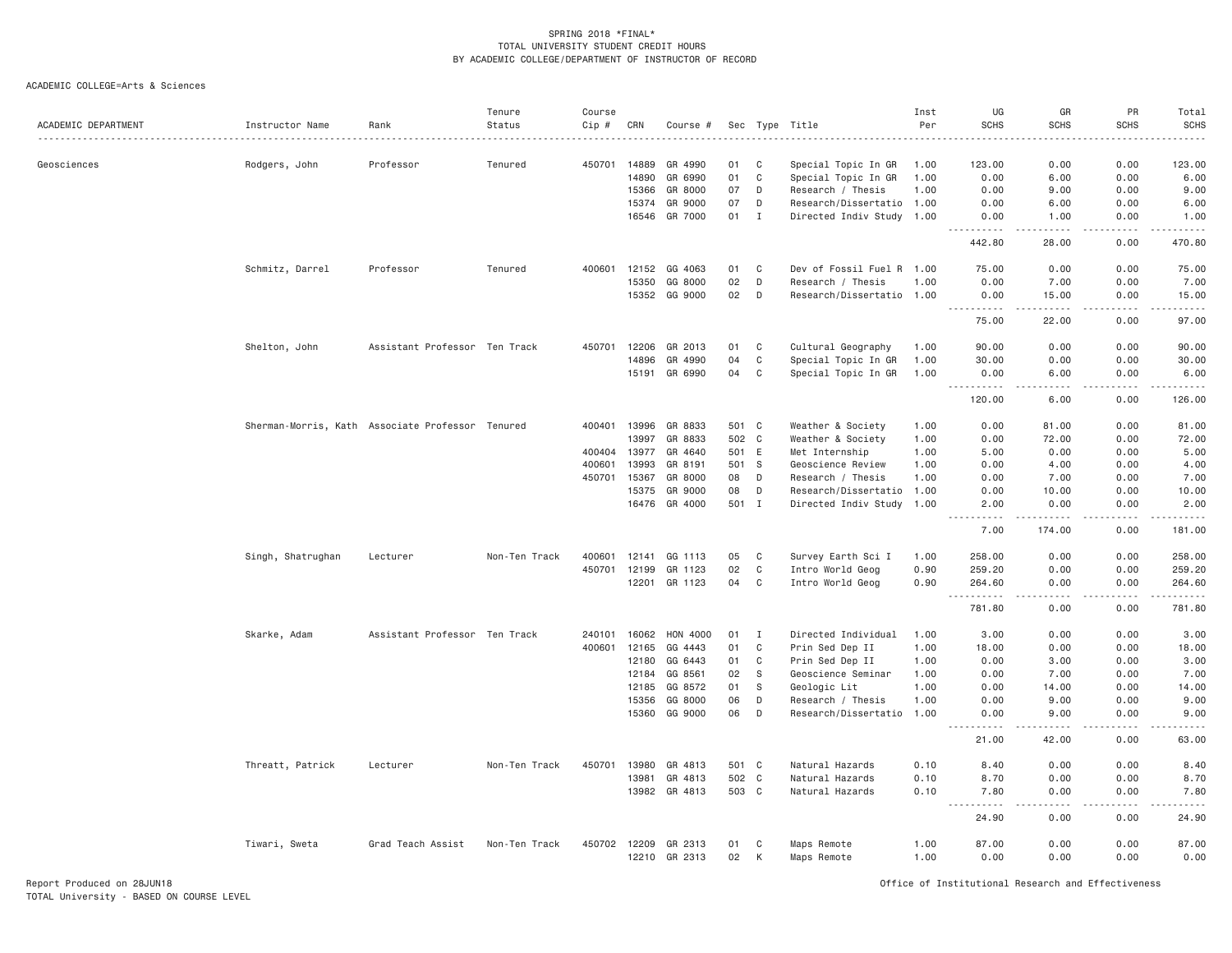| ACADEMIC DEPARTMENT                    | Instructor Name     | Rank                          | Tenure<br>Status | Course<br>Cip # | CRN   | Course #                 |                |     | Sec Type Title                            | Inst<br>Per  | UG<br><b>SCHS</b>    | GR<br><b>SCHS</b> | PR<br><b>SCHS</b>    | Total<br>SCHS     |
|----------------------------------------|---------------------|-------------------------------|------------------|-----------------|-------|--------------------------|----------------|-----|-------------------------------------------|--------------|----------------------|-------------------|----------------------|-------------------|
| Geosciences                            | Tiwari, Sweta       | Grad Teach Assist             | Non-Ten Track    |                 |       | 450702 12211 GR 2313     | 03 K           |     | Maps Remote                               | 1.00         | 0.00                 | 0.00              | 0.00                 | 0.00              |
|                                        |                     |                               |                  |                 |       |                          |                |     |                                           |              | -----------<br>87.00 | .<br>0.00         | .<br>0.00            | 87.00             |
|                                        | Trent, Brittany     | Lecturer                      | Non-Ten Track    | 400601          | 13725 | GG 1111<br>13726 GG 1113 | 201 L<br>201 C |     | Earth Science I Lab<br>Survey Earth Sci I | 1.00<br>1.00 | 31.00<br>114.00      | 0.00<br>0.00      | 0.00<br>0.00         | 31.00<br>114.00   |
|                                        |                     |                               |                  |                 |       |                          |                |     |                                           |              | 145.00               | - - - -<br>0.00   | . <u>. .</u><br>0.00 | -------<br>145.00 |
|                                        | Wood, Kimberly      | Assistant Professor Ten Track |                  | 450701          | 15368 | GR 8000                  | 09             | D   | Research / Thesis                         | 1.00         | 0.00                 | 3.00              | 0.00                 | 3.00              |
|                                        |                     |                               |                  |                 |       | 15376 GR 9000            | 09             | D   | Research/Dissertatio 1.00                 |              | 0.00                 | 9.00              | 0.00                 | 9.00              |
|                                        |                     |                               |                  |                 | 15452 | GR 4990                  | 03             | - B | Special Topic In GR                       | 1.00         | 42.00                | 0.00              | 0.00                 | 42.00             |
|                                        |                     |                               |                  |                 | 15453 | GR 6990                  | 03             | B   | Special Topic In GR                       | 1.00         | 0.00                 | 15.00             | 0.00                 | 15.00             |
|                                        |                     |                               |                  |                 | 15454 | GR 8990                  | 02             | C.  | Special Topic In GR                       | 1.00         | 0.00                 | 12,00             | 0.00                 | 12,00             |
|                                        |                     |                               |                  |                 |       |                          |                |     |                                           |              | -----------<br>42.00 | $\cdots$<br>39.00 | .<br>0.00            | .<br>81.00        |
|                                        | Zarzar, Christopher | Non-Employee                  | Not Applicable   |                 |       | 400404 14722 GR 8613     | 501 C          |     | Hydrometeorology                          | 1.00         | 0.00                 | 84.00             | 0.00                 | 84.00             |
|                                        |                     |                               |                  |                 |       |                          |                |     |                                           |              | .<br>$  -$<br>0.00   | 84.00             | 0.00                 | 84,00             |
| =====================================  |                     |                               |                  |                 |       |                          |                |     |                                           |              |                      | ==========        | ==========           | ==========        |
| Geosciences                            |                     |                               |                  |                 |       |                          |                |     |                                           |              | 7700.00              | 1448.00           | 0.00                 | 9148.00           |
| ====================================== |                     |                               |                  |                 |       |                          |                |     |                                           |              |                      | ==========        | ==========           | ==========        |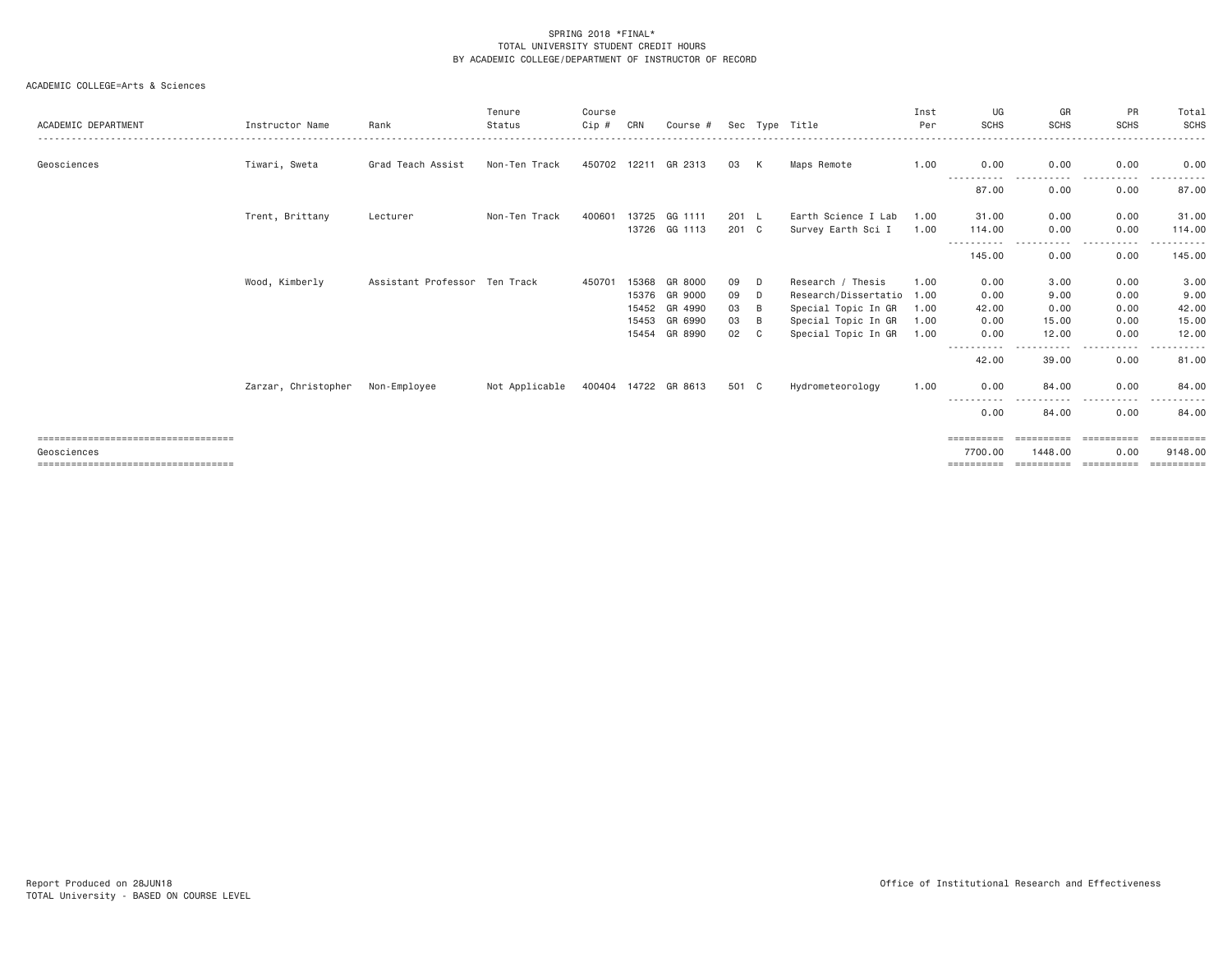| ACADEMIC DEPARTMENT | Instructor Name    | Rank                        | Tenure<br>Status | Course<br>Cip # | CRN                   | Course #                              |               |              | Sec Type Title                                         | Inst<br>Per  | UG<br><b>SCHS</b>                           | GR<br><b>SCHS</b>            | PR<br><b>SCHS</b>                                                                                                                                                                    | Total<br><b>SCHS</b><br>.                                                                                                                                                                |
|---------------------|--------------------|-----------------------------|------------------|-----------------|-----------------------|---------------------------------------|---------------|--------------|--------------------------------------------------------|--------------|---------------------------------------------|------------------------------|--------------------------------------------------------------------------------------------------------------------------------------------------------------------------------------|------------------------------------------------------------------------------------------------------------------------------------------------------------------------------------------|
| History             | Abdella, Samuel    | Non-Employee                | Not Applicable   |                 |                       | 302101 15155 HI 3773                  | $201 \quad C$ |              | The Holocaust                                          | 1.00         | 27.00<br>$\frac{1}{2}$<br>.                 | 0.00                         | 0.00                                                                                                                                                                                 | 27,00<br>.                                                                                                                                                                               |
|                     |                    |                             |                  |                 |                       |                                       |               |              |                                                        |              | 27,00                                       | 0.00                         | 0.00                                                                                                                                                                                 | 27.00                                                                                                                                                                                    |
|                     | Adams, Michael     | Grad Teach Assist           | Non-Ten Track    |                 |                       | 050114 12315 HI 1223                  | 05            | $\mathtt{C}$ | Modern Western World 0.25                              |              | 12.75                                       | 0.00                         | 0.00                                                                                                                                                                                 | 12.75                                                                                                                                                                                    |
|                     |                    |                             |                  |                 |                       | 14462 HI 1223                         | 07            | $\mathbf C$  | Modern Western World 0.25                              |              | 18.00<br>$\sim$ $\sim$ $\sim$<br>. <b>.</b> | 0.00<br>.                    | 0.00<br>$\frac{1}{2}$                                                                                                                                                                | 18.00<br>.                                                                                                                                                                               |
|                     |                    |                             |                  |                 |                       |                                       |               |              |                                                        |              | 30.75                                       | 0.00                         | 0.00                                                                                                                                                                                 | 30.75                                                                                                                                                                                    |
|                     | Bader, Joshua      | Grad Teach Assist           | Non-Ten Track    |                 |                       | 540102 12276 HI 1063                  | 15            | C            | Early U S History                                      | 0.25         | 18,00                                       | 0.00                         | 0.00                                                                                                                                                                                 | 18.00                                                                                                                                                                                    |
|                     |                    |                             |                  |                 | 12278                 | HI 1063                               | 17            | C            | Early U S History                                      | 0.25         | 17.25<br><b></b>                            | 0.00<br>22222                | 0.00<br>. <b>.</b>                                                                                                                                                                   | 17.25<br>.                                                                                                                                                                               |
|                     |                    |                             |                  |                 |                       |                                       |               |              |                                                        |              | 35.25                                       | 0.00                         | 0.00                                                                                                                                                                                 | 35.25                                                                                                                                                                                    |
|                     | Banks, Rachel      | Grad Teach Assist           | Non-Ten Track    | 540102          | 12281                 | HI 1073                               | 02            | C            | Modern U S History                                     | 0.25         | 17.25                                       | 0.00                         | 0.00                                                                                                                                                                                 | 17.25                                                                                                                                                                                    |
|                     |                    |                             |                  |                 |                       | 12287 HI 1073                         | 09            | $\mathbf C$  | Modern U S History                                     | 0.25         | 12.00<br><u>.</u>                           | 0.00<br>$\omega$ is a set of | 0.00<br>$\mathcal{L}^{\mathcal{L}}\left( \mathcal{L}^{\mathcal{L}}\left( \mathcal{L}^{\mathcal{L}}\right) \right) =\mathcal{L}^{\mathcal{L}}\left( \mathcal{L}^{\mathcal{L}}\right)$ | 12.00<br>$\frac{1}{2} \left( \frac{1}{2} \right) \left( \frac{1}{2} \right) \left( \frac{1}{2} \right) \left( \frac{1}{2} \right) \left( \frac{1}{2} \right) \left( \frac{1}{2} \right)$ |
|                     |                    |                             |                  |                 |                       |                                       |               |              |                                                        |              | 29.25                                       | 0.00                         | 0.00                                                                                                                                                                                 | 29.25                                                                                                                                                                                    |
|                     | Barbier, Mary      | Associate Professor Tenured |                  | 240101          | 12376                 | HON 4093                              | H07           | <b>S</b>     | Honors Thesis                                          | 1,00         | 3,00                                        | 0.00                         | 0.00                                                                                                                                                                                 | 3.00                                                                                                                                                                                     |
|                     |                    |                             |                  | 450902          | 12343                 | HI 8893                               | 01            | - S          | History of ISIS                                        | 1.00         | 0.00                                        | 12.00                        | 0.00                                                                                                                                                                                 | 12.00                                                                                                                                                                                    |
|                     |                    |                             |                  | 540101          | 14761<br>540108 12327 | HI 9000<br>HI 4233                    | 01<br>01      | D<br>C       | Research / Diss<br>American Military Hi 1.00           | 1.00         | 0.00<br>69.00                               | 15.00<br>0.00                | 0.00<br>0.00                                                                                                                                                                         | 15.00<br>69.00                                                                                                                                                                           |
|                     |                    |                             |                  |                 |                       |                                       |               |              |                                                        |              | .<br>72.00                                  | .<br>27.00                   | .<br>0.00                                                                                                                                                                            | .<br>99.00                                                                                                                                                                               |
|                     | Bates, Toby        | Associate Professor Tenured |                  | 050299          | 15176                 | HI 4373                               | 201 C         |              | Hist Mod Civ Rts Mvt 1.00                              |              | 57.00                                       | 0.00                         | 0.00                                                                                                                                                                                 | 57.00                                                                                                                                                                                    |
|                     |                    |                             |                  | 540101          | 15175                 | HI 6243                               | 201 C         |              | Amer Life & Thought                                    | 1.00         | 0.00                                        | 3.00                         | 0.00                                                                                                                                                                                 | 3.00                                                                                                                                                                                     |
|                     |                    |                             |                  | 540102          | 15170                 | HI 4153                               | 201           | $\mathbf{C}$ | U S Hist 1877-1917                                     | 1,00         | 36.00                                       | 0.00                         | 0.00                                                                                                                                                                                 | 36.00                                                                                                                                                                                    |
|                     |                    |                             |                  |                 |                       | 15174 HI 4243<br>15177 HI 6373        | 201<br>201 C  | $\mathbf{C}$ | Amer Life & Thought<br>Hist Mod Civ Rts Mvt 1.00       | 1.00         | 42.00<br>0.00                               | 0.00<br>9.00                 | 0.00<br>0.00                                                                                                                                                                         | 42.00<br>9.00                                                                                                                                                                            |
|                     |                    |                             |                  |                 |                       |                                       |               |              |                                                        |              | .                                           | $\frac{1}{2}$                | .                                                                                                                                                                                    | .                                                                                                                                                                                        |
|                     |                    |                             |                  |                 |                       |                                       |               |              |                                                        |              | 135.00                                      | 12.00                        | 0.00                                                                                                                                                                                 | 147.00                                                                                                                                                                                   |
|                     | Benek, Ali         | Grad Teach Assist           | Non-Ten Track    |                 |                       | 540102 12295 HI 1073<br>12300 HI 1073 | 19<br>24      | C<br>C       | Modern U S History-S 0.25<br>Modern U S History-S 0.25 |              | 18.00<br>18.00                              | 0.00<br>0.00                 | 0.00<br>0.00                                                                                                                                                                         | 18.00<br>18.00                                                                                                                                                                           |
|                     |                    |                             |                  |                 |                       |                                       |               |              |                                                        |              | <b>.</b><br>36.00                           | .<br>0.00                    | .<br>0.00                                                                                                                                                                            | .<br>36.00                                                                                                                                                                               |
|                     |                    |                             |                  |                 |                       |                                       |               |              |                                                        |              |                                             |                              |                                                                                                                                                                                      |                                                                                                                                                                                          |
|                     | Brain, Stephen     | Associate Professor Tenured |                  |                 |                       | 050114 12311 HI 1223<br>12312 HI 1223 | 01<br>02      | C<br>C       | Modern Western World 0.75<br>Modern Western World 0.75 |              | 38.25<br>54.00                              | 0.00<br>0.00                 | 0.00<br>0.00                                                                                                                                                                         | 38.25<br>54.00                                                                                                                                                                           |
|                     |                    |                             |                  |                 |                       | 12313 HI 1223                         | 03            | C            | Modern Western World 0.75                              |              | 24.75                                       | 0.00                         | 0.00                                                                                                                                                                                 | 24.75                                                                                                                                                                                    |
|                     |                    |                             |                  |                 |                       | 12314 HI 1223                         | 04            | C            | Modern Western World 0.75                              |              | 40.50                                       | 0.00                         | 0.00                                                                                                                                                                                 | 40.50                                                                                                                                                                                    |
|                     |                    |                             |                  |                 | 12315                 | HI 1223                               | 05            | C            | Modern Western World 0.75                              |              | 38.25                                       | 0.00                         | 0.00                                                                                                                                                                                 | 38.25                                                                                                                                                                                    |
|                     |                    |                             |                  |                 | 12316                 | HI 1223                               | 06            | C            | Modern Western World 0.75                              |              | 33.75                                       | 0.00                         | 0.00                                                                                                                                                                                 | 33.75                                                                                                                                                                                    |
|                     |                    |                             |                  |                 | 14462                 | HI 1223                               | 07            | $\mathsf{C}$ | Modern Western World 0.75                              |              | 54.00                                       | 0.00                         | 0.00                                                                                                                                                                                 | 54.00                                                                                                                                                                                    |
|                     |                    |                             |                  |                 | 14463                 | HI 1223                               | 08            | C            | Modern Western World 0.75                              |              | 51.75                                       | 0.00                         | 0.00                                                                                                                                                                                 | 51.75                                                                                                                                                                                    |
|                     |                    |                             |                  | 050299          | 14476                 | HI 4613                               | 01            | C            | History of the Sovie 1.00                              |              | 75.00                                       | 0.00                         | 0.00                                                                                                                                                                                 | 75.00                                                                                                                                                                                    |
|                     |                    |                             |                  | 540101          | 14762                 | HI 9000<br>540102 14744 HI 8000       | 02<br>02      | D<br>D       | Research / Diss<br>Research / Thesis                   | 1.00<br>1.00 | 0.00<br>0.00                                | 20.00<br>8,00                | 0.00<br>0.00                                                                                                                                                                         | 20.00<br>8.00                                                                                                                                                                            |
|                     |                    |                             |                  |                 |                       |                                       |               |              |                                                        |              | .                                           | -----                        | .                                                                                                                                                                                    | .                                                                                                                                                                                        |
|                     |                    |                             |                  |                 |                       |                                       |               |              |                                                        |              | 410.25                                      | 28.00                        | 0.00                                                                                                                                                                                 | 438.25                                                                                                                                                                                   |
|                     | Bucklew, Alexander | Non-Employee                | Not Applicable   |                 |                       | 050114 12312 HI 1223                  | 02            | C            | Modern Western World 0.25                              |              | 18.00                                       | 0.00                         | 0.00                                                                                                                                                                                 | 18.00                                                                                                                                                                                    |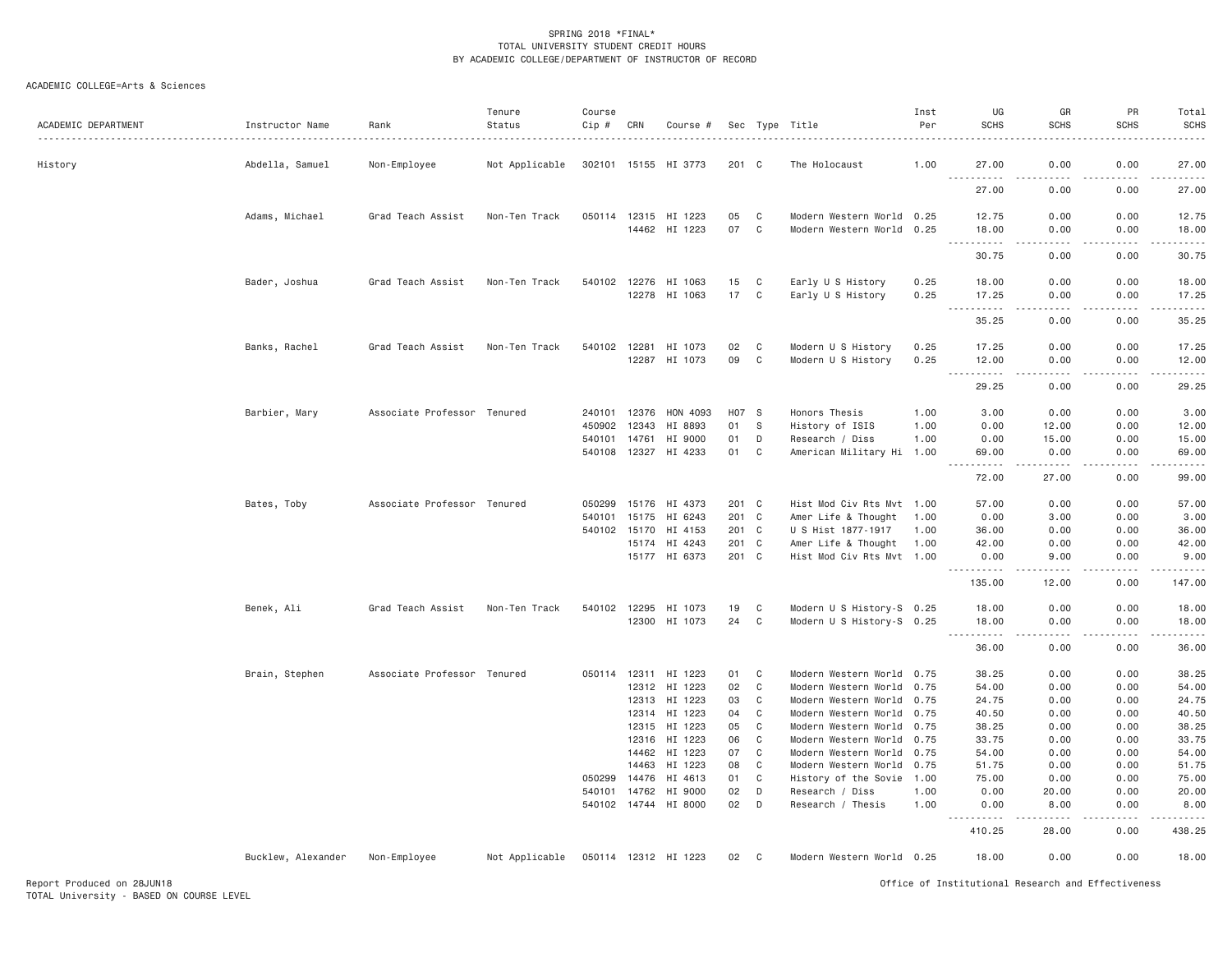| ACADEMIC DEPARTMENT | Instructor Name    | Rank                          | Tenure<br>Status | Course<br>Cip # | CRN            | Course #                              |           |                             | Sec Type Title                                         | Inst<br>Per  | UG<br><b>SCHS</b>                                       | GR<br><b>SCHS</b>                                                                                                                 | PR<br><b>SCHS</b>                                                                                                                            | Total<br><b>SCHS</b> |
|---------------------|--------------------|-------------------------------|------------------|-----------------|----------------|---------------------------------------|-----------|-----------------------------|--------------------------------------------------------|--------------|---------------------------------------------------------|-----------------------------------------------------------------------------------------------------------------------------------|----------------------------------------------------------------------------------------------------------------------------------------------|----------------------|
| History             | Bucklew, Alexander | Non-Employee                  | Not Applicable   |                 |                | 050114 12313 HI 1223                  | 03        | C.                          | Modern Western World 0.25                              |              | 8.25                                                    | 0.00<br>$\frac{1}{2}$                                                                                                             | 0.00<br>.                                                                                                                                    | 8.25                 |
|                     |                    |                               |                  |                 |                |                                       |           |                             |                                                        |              | <b></b><br>26.25                                        | 0.00                                                                                                                              | 0.00                                                                                                                                         | .<br>26.25           |
|                     | Burford, David     | Grad Teach Assist             | Non-Ten Track    |                 |                | 050114 12316 HI 1223<br>14463 HI 1223 | 06<br>08  | C<br>$\mathbf C$            | Modern Western World 0.25<br>Modern Western World 0.25 |              | 11.25<br>17.25                                          | 0.00<br>0.00                                                                                                                      | 0.00<br>0.00                                                                                                                                 | 11.25<br>17.25       |
|                     |                    |                               |                  |                 |                |                                       |           |                             |                                                        |              | $\sim$ $\sim$ $\sim$<br>.<br>28.50                      | .<br>0.00                                                                                                                         | .<br>0.00                                                                                                                                    | .<br>28.50           |
|                     | Burrow, John       | Grad Teach Assist             | Non-Ten Track    |                 | 540102 12269   | HI 1063<br>12270 HI 1063              | 06<br>07  | C<br>$\mathbf C$            | Early U S History<br>Early U S History                 | 0.25<br>0.25 | 16.50<br>18.75                                          | 0.00<br>0.00                                                                                                                      | 0.00<br>0.00                                                                                                                                 | 16.50<br>18.75       |
|                     |                    |                               |                  |                 |                |                                       |           |                             |                                                        |              | .<br>35.25                                              | $\sim$ $\sim$ $\sim$<br>0.00                                                                                                      | .<br>0.00                                                                                                                                    | .<br>35.25           |
|                     | Cagle, Alexander   | Grad Teach Assist             | Non-Ten Track    | 540101          | 12306<br>12307 | HI 1173<br>HI 1173                    | 04<br>05  | C<br>$\mathbf C$            | Wld Hist After 1500<br>Wld Hist After 1500             | 0.25<br>0.25 | 7.50<br>12.75                                           | 0.00<br>0.00                                                                                                                      | 0.00<br>0.00                                                                                                                                 | 7.50<br>12.75        |
|                     |                    |                               |                  |                 |                | 12308 HI 1173                         | 06        | $\mathbf C$                 | Wld Hist After 1500                                    | 0.25         | 18.00<br>.                                              | 0.00<br>$\frac{1}{2} \left( \frac{1}{2} \right) \left( \frac{1}{2} \right) \left( \frac{1}{2} \right) \left( \frac{1}{2} \right)$ | 0.00<br>.                                                                                                                                    | 18.00<br>.           |
|                     |                    |                               |                  |                 |                |                                       |           |                             |                                                        |              | 38.25                                                   | 0.00                                                                                                                              | 0.00                                                                                                                                         | 38.25                |
|                     | Campbell, Colin    | Grad Teach Assist             | Non-Ten Track    | 540102          | 12266          | HI 1063<br>12267 HI 1063              | 03<br>04  | C<br>C                      | Early U S History<br>Early U S History                 | 0.25<br>0.25 | 18.75<br>18.00                                          | 0.00<br>0.00                                                                                                                      | 0.00<br>0.00                                                                                                                                 | 18.75<br>18.00       |
|                     |                    |                               |                  |                 |                |                                       |           |                             |                                                        |              | $\sim$ $\sim$ $\sim$<br><b><i><u>.</u></i></b><br>36.75 | .<br>0.00                                                                                                                         | .<br>0.00                                                                                                                                    | .<br>36.75           |
|                     | Cox, Adam          | Grad Teach Assist             | Non-Ten Track    |                 |                | 540102 14458 HI 1073                  | 11 C      |                             | Modern U S History                                     | 0.25         | 15.00                                                   | 0.00                                                                                                                              | 0.00                                                                                                                                         | 15.00                |
|                     |                    |                               |                  |                 |                |                                       |           |                             |                                                        |              | <u>.</u><br>15.00                                       | $\sim$ $\sim$ $\sim$<br>0.00                                                                                                      | $\mathcal{L}^{\mathcal{A}}\left( \mathcal{A}^{\mathcal{A}}\right) =\mathcal{L}^{\mathcal{A}}\left( \mathcal{A}^{\mathcal{A}}\right)$<br>0.00 | ------<br>15.00      |
|                     | Damms, Richard     | Associate Professor Tenured   |                  |                 | 540101 13732   | HI 3893<br>14763 HI 9000              | 201<br>03 | $\mathbf{C}$<br>D           | 20th Century World H 1.00<br>Research / Diss           | 1.00         | 21.00<br>0.00                                           | 0.00<br>33.00                                                                                                                     | 0.00<br>0.00                                                                                                                                 | 21.00<br>33.00       |
|                     |                    |                               |                  |                 |                |                                       |           |                             |                                                        |              | <b><i><u>AAAAAAAAAA</u></i></b><br>21.00                | .<br>33.00                                                                                                                        | .<br>0.00                                                                                                                                    | .<br>54.00           |
|                     | Davenport, Christy | Grad Teach Assist             | Non-Ten Track    |                 |                | 540101 12320 HI 3333                  | 01        | C                           | Mississippi History                                    | 0.25         | 18.75                                                   | 0.00                                                                                                                              | 0.00                                                                                                                                         | 18.75                |
|                     |                    |                               |                  |                 | 12321          | HI 3333                               | 02        | $\mathbf C$                 | Mississippi History                                    | 0.25         | 18.75<br>$\sim$ $\sim$ $\sim$<br>.                      | 0.00<br>$\sim$ $\sim$ $\sim$ $\sim$                                                                                               | 0.00<br>.                                                                                                                                    | 18.75<br>.           |
|                     |                    |                               |                  |                 |                |                                       |           |                             |                                                        |              | 37.50                                                   | 0.00                                                                                                                              | 0.00                                                                                                                                         | 37.50                |
|                     | Davis, Henry       | Grad Teach Assist             | Non-Ten Track    |                 | 540102 12282   | HI 1073<br>12283 HI 1073              | 03<br>04  | C<br>$\mathbf C$            | Modern U S History<br>Modern U S History               | 0.25<br>0.25 | 18.75<br>17.25                                          | 0.00<br>0.00                                                                                                                      | 0.00<br>0.00                                                                                                                                 | 18.75<br>17.25       |
|                     |                    |                               |                  |                 |                |                                       |           |                             |                                                        |              | <u>.</u><br>36.00                                       | $   -$<br>0.00                                                                                                                    | .<br>0.00                                                                                                                                    | .<br>36.00           |
|                     | Estefan, Elizabeth | Grad Teach Assist             | Non-Ten Track    | 540102          | 12265          | HI 1063<br>14455 HI 1063              | 02<br>14  | C<br>C                      | Early U S History<br>Early U S History                 | 0.25<br>0.25 | 18.00<br>12.75                                          | 0.00<br>0.00                                                                                                                      | 0.00<br>0.00                                                                                                                                 | 18.00<br>12.75       |
|                     |                    |                               |                  |                 |                |                                       |           |                             |                                                        |              | $\sim$ $\sim$ .<br>.<br>30.75                           | .<br>0.00                                                                                                                         | 0.00                                                                                                                                         | .<br>30.75           |
|                     | Finley, Alexandra  | Assistant Professor Ten Track |                  |                 | 050201 14466   | HI 3013                               | 01        | $\mathbf{C}$                | AfAm History to 1865 1.00                              |              | 63.00                                                   | 0.00                                                                                                                              | 0.00                                                                                                                                         | 63.00                |
|                     |                    |                               |                  |                 | 15393          | AAS 3013<br>540101 12338 HI 8803      | 01<br>02  | $\mathbf C$<br>$\mathsf{C}$ | AfAm History to 1865 1.00<br>Graduate Colloquium       | 1.00         | 75.00<br>0.00                                           | 0.00<br>24.00                                                                                                                     | 0.00<br>0.00                                                                                                                                 | 75.00<br>24.00       |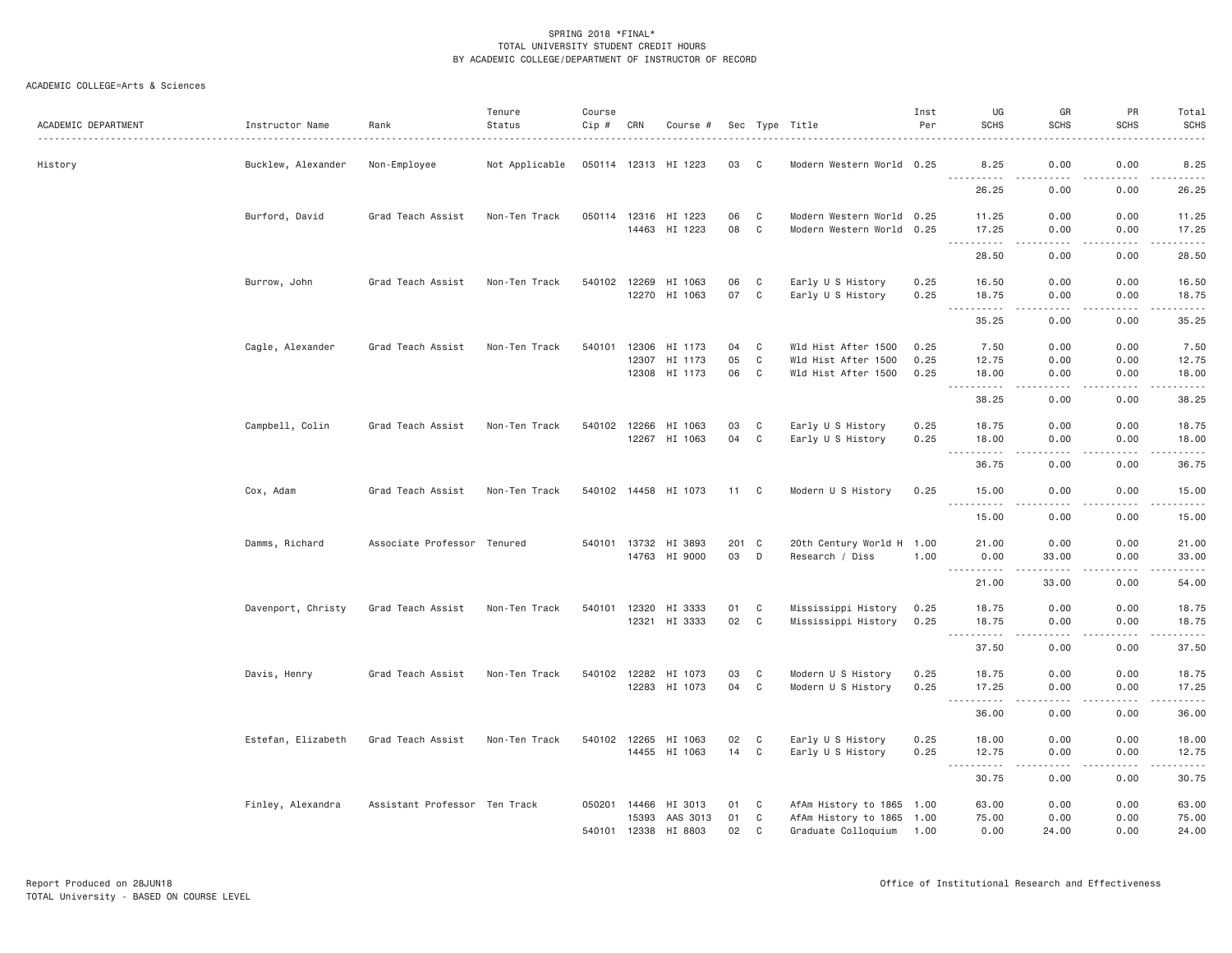| ACADEMIC DEPARTMENT | Instructor Name    | Rank                        | Tenure<br>Status | Course<br>Cip # | CRN   | Course #                                     |                |              | Sec Type Title                                  | Inst<br>Per  | UG<br><b>SCHS</b>                                                                                                                                          | GR<br><b>SCHS</b>                                                                                                                                                      | PR<br>SCHS          | Total<br><b>SCHS</b> |
|---------------------|--------------------|-----------------------------|------------------|-----------------|-------|----------------------------------------------|----------------|--------------|-------------------------------------------------|--------------|------------------------------------------------------------------------------------------------------------------------------------------------------------|------------------------------------------------------------------------------------------------------------------------------------------------------------------------|---------------------|----------------------|
|                     |                    |                             |                  |                 |       |                                              |                |              |                                                 |              | <b></b>                                                                                                                                                    |                                                                                                                                                                        |                     |                      |
|                     |                    |                             |                  |                 |       |                                              |                |              |                                                 |              | 138.00                                                                                                                                                     | 24.00                                                                                                                                                                  | 0.00                | 162.00               |
| History             | Giesen, James      | Associate Professor Tenured |                  |                 |       | 540101 14765 HI 9000<br>540102 14746 HI 8000 | 05<br>04       | D<br>D       | Research / Diss<br>Research / Thesis            | 1.00<br>1.00 | 0.00<br>0.00<br>.                                                                                                                                          | 13.00<br>27.00<br>$\frac{1}{2} \left( \frac{1}{2} \right) \left( \frac{1}{2} \right) \left( \frac{1}{2} \right) \left( \frac{1}{2} \right) \left( \frac{1}{2} \right)$ | 0.00<br>0.00<br>.   | 13.00<br>27.00<br>.  |
|                     |                    |                             |                  |                 |       |                                              |                |              |                                                 |              | 0.00                                                                                                                                                       | 40.00                                                                                                                                                                  | 0.00                | 40.00                |
|                     | Green, Samuel      | Grad Teach Assist           | Non-Ten Track    | 540101 12305    |       | HI 1173                                      | 03             | C            | Wld Hist After 1500                             | 0.25         | 15.75                                                                                                                                                      | 0.00                                                                                                                                                                   | 0.00                | 15.75                |
|                     |                    |                             |                  |                 | 14460 | HI 1173                                      | 07             | $\mathtt{C}$ | Wld Hist After 1500                             | 0.25         | 15.75                                                                                                                                                      | 0.00                                                                                                                                                                   | 0.00                | 15.75                |
|                     |                    |                             |                  |                 |       | 14461 HI 1173                                | 08             | C            | Wld Hist After 1500                             | 0.25         | 18.75<br><u>.</u>                                                                                                                                          | 0.00<br>.<br>$- - - -$                                                                                                                                                 | 0.00<br>.           | 18.75<br>.           |
|                     |                    |                             |                  |                 |       |                                              |                |              |                                                 |              | 50.25                                                                                                                                                      | 0.00                                                                                                                                                                   | 0.00                | 50.25                |
|                     | Greene, Alison     | Associate Professor Tenured |                  |                 |       | 540101 12340 HI 8803                         | 04             | C            | Graduate Colloquium                             | 1.00         | 0.00                                                                                                                                                       | 24.00                                                                                                                                                                  | 0.00                | 24.00                |
|                     |                    |                             |                  |                 | 14766 | HI 9000                                      | 06             | D            | Research / Diss                                 | 1.00         | 0.00                                                                                                                                                       | 21.00                                                                                                                                                                  | 0.00                | 21.00                |
|                     |                    |                             |                  | 540102 14467    |       | HI 4253<br>14747 HI 8000                     | 01<br>05       | C<br>D       | History of Religion<br>Research / Thesis        | 1.00<br>1.00 | 57.00<br>0.00                                                                                                                                              | 0.00<br>7.00                                                                                                                                                           | 0.00<br>0.00        | 57.00<br>7.00        |
|                     |                    |                             |                  |                 |       |                                              |                |              |                                                 |              | <u>.</u><br>57.00                                                                                                                                          | $\frac{1}{2} \left( \frac{1}{2} \right) \left( \frac{1}{2} \right) \left( \frac{1}{2} \right) \left( \frac{1}{2} \right) \left( \frac{1}{2} \right)$<br>52.00          | $- - - - -$<br>0.00 | .<br>109.00          |
|                     | Gullett, Ashleigh  | Grad Teach Assist           | Non-Ten Track    |                 |       | 540102 12284 HI 1073                         | 05             | C            | Modern U S History                              | 0.25         | 12.75                                                                                                                                                      | 0.00                                                                                                                                                                   | 0.00                | 12.75                |
|                     |                    |                             |                  |                 |       | 12286 HI 1073                                | 08             | C            | Modern U S History                              | 0.25         | 17.25                                                                                                                                                      | 0.00                                                                                                                                                                   | 0.00                | 17.25                |
|                     |                    |                             |                  |                 |       |                                              |                |              |                                                 |              | $\begin{array}{cccccccccccccc} \bullet & \bullet & \bullet & \bullet & \bullet & \bullet & \bullet & \bullet \end{array}$<br>$\sim$ $\sim$ $\sim$<br>30.00 | .<br>0.00                                                                                                                                                              | .<br>0.00           | .<br>30.00           |
|                     | Gusella, Christina | Grad Teach Assist           | Non-Ten Track    |                 |       | 540102 12298 HI 1073                         | 22             | C            | Modern U S History-S 0.25                       |              | 18.75                                                                                                                                                      | 0.00                                                                                                                                                                   | 0.00                | 18.75                |
|                     |                    |                             |                  |                 | 12299 | HI 1073                                      | 23             | C            | Modern U S History-S 0.25                       |              | 18.75<br>.                                                                                                                                                 | 0.00<br>.                                                                                                                                                              | 0.00<br>.           | 18.75<br>.           |
|                     |                    |                             |                  |                 |       |                                              |                |              |                                                 |              | 37.50                                                                                                                                                      | 0.00                                                                                                                                                                   | 0.00                | 37.50                |
|                     | Harris, Damarius   | Grad Teach Assist           | Non-Ten Track    |                 |       | 540102 12264 HI 1063                         | 01             | C            | Early U S History                               | 0.25         | 18.00                                                                                                                                                      | 0.00                                                                                                                                                                   | 0.00                | 18.00                |
|                     |                    |                             |                  |                 |       | 12272 HI 1063                                | 09             | C            | Early U S History                               | 0.25         | 18.00<br>.                                                                                                                                                 | 0.00<br>.<br>$\frac{1}{2}$                                                                                                                                             | 0.00<br>2.2.2.2.2   | 18.00<br>1.1.1.1.1   |
|                     |                    |                             |                  |                 |       |                                              |                |              |                                                 |              | 36.00                                                                                                                                                      | 0.00                                                                                                                                                                   | 0.00                | 36.00                |
|                     | Hauser, Jason      | Lecturer                    | Non-Ten Track    |                 |       | 540102 13736 HI 4193                         | 201 C          |              | US Environmental His 0.75                       |              | 15.75                                                                                                                                                      | 0.00                                                                                                                                                                   | 0.00                | 15.75                |
|                     |                    |                             |                  |                 |       | 13741 HI 6193                                | 201 C          |              | US Environmental His 0.75                       |              | 0.00                                                                                                                                                       | 2.25                                                                                                                                                                   | 0.00                | 2.25                 |
|                     |                    |                             |                  |                 | 13999 | HI 1073<br>14003 HI 4193                     | 501 C<br>501 C |              | Modern U S History<br>US Environmental His 0.75 | 0.75         | 65.25<br>27.00                                                                                                                                             | 0.00<br>0.00                                                                                                                                                           | 0.00<br>0.00        | 65.25<br>27.00       |
|                     |                    |                             |                  |                 |       |                                              |                |              |                                                 |              | .<br>108.00                                                                                                                                                | 2.25                                                                                                                                                                   | 0.00                | .<br>110.25          |
|                     |                    |                             |                  |                 |       |                                              |                |              |                                                 |              |                                                                                                                                                            |                                                                                                                                                                        |                     |                      |
|                     | Hersey, Mark       | Associate Professor Tenured |                  |                 | 13733 | 540101 12324 HI 3903<br>HI 3903              | 01<br>201 C    | C            | Hist & Hist Meth<br>Hist & Hist Meth            | 1.00<br>1.00 | 39.00<br>9.00                                                                                                                                              | 0.00<br>0.00                                                                                                                                                           | 0.00<br>0.00        | 39.00<br>9.00        |
|                     |                    |                             |                  |                 | 14767 | HI 9000                                      | 07             | D            | Research / Diss                                 | 1.00         | 0.00                                                                                                                                                       | 14.00                                                                                                                                                                  | 0.00                | 14.00                |
|                     |                    |                             |                  |                 |       | 540102 14482 HI 8943                         | 01             | C            | U.S. History, 1787-1 1.00                       |              | 0.00                                                                                                                                                       | 27.00                                                                                                                                                                  | 0.00                | 27.00                |
|                     |                    |                             |                  |                 |       |                                              |                |              |                                                 |              | .<br>48.00                                                                                                                                                 | .<br>41.00                                                                                                                                                             | 0.00                | .<br>89.00           |
|                     | Hill, James        | Lecturer                    | Non-Ten Track    |                 |       | 540102 12264 HI 1063                         | 01             | C            | Early U S History                               | 0.75         | 54.00                                                                                                                                                      | 0.00                                                                                                                                                                   | 0.00                | 54.00                |
|                     |                    |                             |                  |                 | 12265 | HI 1063                                      | 02             | C            | Early U S History                               | 0.75         | 54.00                                                                                                                                                      | 0.00                                                                                                                                                                   | 0.00                | 54.00                |
|                     |                    |                             |                  |                 | 12266 | HI 1063                                      | 03             | C            | Early U S History                               | 0.75         | 56.25                                                                                                                                                      | 0.00                                                                                                                                                                   | 0.00                | 56.25                |
|                     |                    |                             |                  |                 |       | 12267 HI 1063                                | 04             | $\mathsf{C}$ | Early U S History                               | 0.75         | 54.00                                                                                                                                                      | 0.00                                                                                                                                                                   | 0.00                | 54.00                |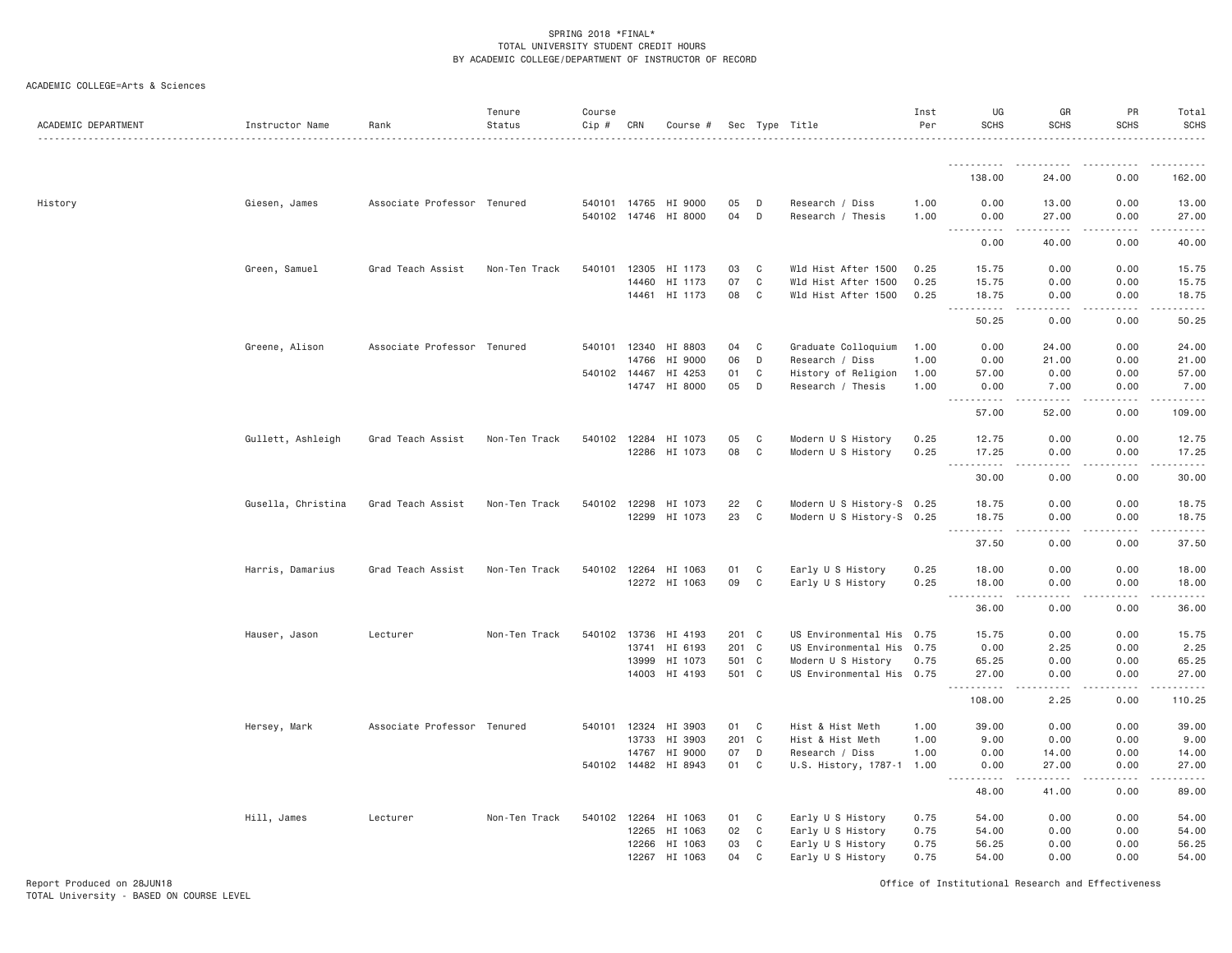| ACADEMIC DEPARTMENT | Instructor Name | Rank                          | Tenure<br>Status | Course<br>Cip # | CRN          | Course #             |    |   | Sec Type Title            | Inst<br>Per | UG<br><b>SCHS</b>           | GR<br><b>SCHS</b>                   | PR<br><b>SCHS</b>                                                                                                                                            | Total<br><b>SCHS</b>                                                                                                                                                                     |
|---------------------|-----------------|-------------------------------|------------------|-----------------|--------------|----------------------|----|---|---------------------------|-------------|-----------------------------|-------------------------------------|--------------------------------------------------------------------------------------------------------------------------------------------------------------|------------------------------------------------------------------------------------------------------------------------------------------------------------------------------------------|
| History             | Hill, James     | Lecturer                      | Non-Ten Track    | 540102          | 12268        | HI 1063              | 05 | C | Early U S History         | 0.75        | 49.50                       | 0.00                                | 0.00                                                                                                                                                         | 49.50                                                                                                                                                                                    |
|                     |                 |                               |                  |                 | 12269        | HI 1063              | 06 | C | Early U S History         | 0.75        | 49.50                       | 0.00                                | 0.00                                                                                                                                                         | 49.50                                                                                                                                                                                    |
|                     |                 |                               |                  |                 | 12270        | HI 1063              | 07 | C | Early U S History         | 0.75        | 56.25                       | 0.00                                | 0.00                                                                                                                                                         | 56.25                                                                                                                                                                                    |
|                     |                 |                               |                  |                 | 12271        | HI 1063              | 08 | C | Early U S History         | 0.75        | 54.00                       | 0.00                                | 0.00                                                                                                                                                         | 54.00                                                                                                                                                                                    |
|                     |                 |                               |                  |                 | 12272        | HI 1063              | 09 | C | Early U S History         | 0.75        | 54.00                       | 0.00                                | 0.00                                                                                                                                                         | 54.00                                                                                                                                                                                    |
|                     |                 |                               |                  |                 | 12273        | HI 1063              | 10 | C | Early U S History         | 0.75        | 42.75                       | 0.00                                | 0.00                                                                                                                                                         | 42.75                                                                                                                                                                                    |
|                     |                 |                               |                  |                 |              | 12274 HI 1063        | 11 | C | Early U S History         | 0.75        | 49.50                       | 0.00                                | 0.00                                                                                                                                                         | 49.50                                                                                                                                                                                    |
|                     |                 |                               |                  |                 | 12275        | HI 1063              | 12 | C | Early U S History         | 0.75        | 40.50                       | 0.00                                | 0.00                                                                                                                                                         | 40.50                                                                                                                                                                                    |
|                     |                 |                               |                  |                 | 12276        | HI 1063              | 15 | C | Early U S History         | 0.75        | 54.00                       | 0.00                                | 0.00                                                                                                                                                         | 54.00                                                                                                                                                                                    |
|                     |                 |                               |                  |                 | 12277        | HI 1063              | 16 | C | Early U S History         | 0.75        | 54.00                       | 0.00                                | 0.00                                                                                                                                                         | 54.00                                                                                                                                                                                    |
|                     |                 |                               |                  |                 | 12278        | HI 1063              | 17 | C | Early U S History         | 0.75        | 51.75                       | 0.00                                | 0.00                                                                                                                                                         | 51.75                                                                                                                                                                                    |
|                     |                 |                               |                  |                 | 12326        | HI 4143              | 01 | C | Revolutionary Amer        | 1.00        | 75.00                       | 0.00                                | 0.00                                                                                                                                                         | 75.00                                                                                                                                                                                    |
|                     |                 |                               |                  |                 | 14454        | HI 1063              | 13 | C | Early U S History         | 0.75        | 33.75                       | 0.00                                | 0.00                                                                                                                                                         | 33.75                                                                                                                                                                                    |
|                     |                 |                               |                  |                 | 14455        | HI 1063              | 14 | C | Early U S History         | 0.75        | 38.25                       | 0.00                                | 0.00                                                                                                                                                         | 38.25                                                                                                                                                                                    |
|                     |                 |                               |                  |                 | 14456        | HI 1063              | 18 | C | Early U S History         | 0.75        | 54.00                       | 0.00                                | 0.00                                                                                                                                                         | 54.00                                                                                                                                                                                    |
|                     |                 |                               |                  |                 | 14470        | HI 4333              | 01 | C | Native Amer His to 1 1.00 |             | 69.00<br><u>.</u>           | 0.00<br>$\sim$ $\sim$ $\sim$ $\sim$ | 0.00<br>.                                                                                                                                                    | 69.00<br>$\frac{1}{2} \left( \frac{1}{2} \right) \left( \frac{1}{2} \right) \left( \frac{1}{2} \right) \left( \frac{1}{2} \right) \left( \frac{1}{2} \right)$                            |
|                     |                 |                               |                  |                 |              |                      |    |   |                           |             | 1044.00                     | 0.00                                | 0.00                                                                                                                                                         | 1044.00                                                                                                                                                                                  |
|                     | Himel, Matthew  | Grad Teach Assist             | Non-Ten Track    | 540102          | 12280        | HI 1073              | 01 | C | Modern U S History        | 1.00        | 69.00                       | 0.00                                | 0.00                                                                                                                                                         | 69.00                                                                                                                                                                                    |
|                     |                 |                               |                  |                 | 12281        | HI 1073              | 02 | C | Modern U S History        | 0.75        | 51.75                       | 0.00                                | 0.00                                                                                                                                                         | 51.75                                                                                                                                                                                    |
|                     |                 |                               |                  |                 | 12282        | HI 1073              | 03 | C | Modern U S History        | 0.75        | 56.25                       | 0.00                                | 0.00                                                                                                                                                         | 56.25                                                                                                                                                                                    |
|                     |                 |                               |                  |                 | 12283        | HI 1073              | 04 | C | Modern U S History        | 0.75        | 51.75                       | 0.00                                | 0.00                                                                                                                                                         | 51.75                                                                                                                                                                                    |
|                     |                 |                               |                  |                 | 12284        | HI 1073              | 05 | C | Modern U S History        | 0.75        | 38.25                       | 0.00                                | 0.00                                                                                                                                                         | 38.25                                                                                                                                                                                    |
|                     |                 |                               |                  |                 | 12285        | HI 1073              | 07 | C | Modern U S History        | 0.75        | 20.25                       | 0.00                                | 0.00                                                                                                                                                         | 20.25                                                                                                                                                                                    |
|                     |                 |                               |                  |                 | 12286        | HI 1073              | 08 | C | Modern U S History        | 0.75        | 51.75                       | 0.00                                | 0.00                                                                                                                                                         | 51.75                                                                                                                                                                                    |
|                     |                 |                               |                  |                 | 12287        | HI 1073              | 09 | C | Modern U S History        | 0.75        | 36.00                       | 0.00                                | 0.00                                                                                                                                                         | 36.00                                                                                                                                                                                    |
|                     |                 |                               |                  |                 | 12288        | HI 1073              | 10 | C | Modern U S History        | 0.75        | 18.00                       | 0.00                                | 0.00                                                                                                                                                         | 18.00                                                                                                                                                                                    |
|                     |                 |                               |                  |                 | 14457        | HI 1073              | 06 | C | Modern U S History        | 0.75        | 33.75                       | 0.00                                | 0.00                                                                                                                                                         | 33.75                                                                                                                                                                                    |
|                     |                 |                               |                  |                 |              | 14458 HI 1073        | 11 | C | Modern U S History        | 0.75        | 45.00<br><u>.</u>           | 0.00<br>.                           | 0.00<br>$- - - - -$                                                                                                                                          | 45.00<br>$\frac{1}{2} \left( \frac{1}{2} \right) \left( \frac{1}{2} \right) \left( \frac{1}{2} \right) \left( \frac{1}{2} \right) \left( \frac{1}{2} \right) \left( \frac{1}{2} \right)$ |
|                     |                 |                               |                  |                 |              |                      |    |   |                           |             | 471.75                      | 0.00                                | 0.00                                                                                                                                                         | 471.75                                                                                                                                                                                   |
|                     | Hui, Alexandra  | Associate Professor Tenured   |                  | 540101          | 14768        | HI 9000              | 08 | D | Research / Diss           | 1.00        | 0.00                        | 30.00                               | 0.00                                                                                                                                                         | 30.00                                                                                                                                                                                    |
|                     |                 |                               |                  |                 |              | 540103 12342 HI 8863 | 01 | S | Sem Eur Since 1789        | 1.00        | 0.00<br>.                   | 21.00<br>.                          | 0.00<br>$\frac{1}{2} \left( \frac{1}{2} \right) \left( \frac{1}{2} \right) \left( \frac{1}{2} \right) \left( \frac{1}{2} \right) \left( \frac{1}{2} \right)$ | 21.00<br>.                                                                                                                                                                               |
|                     |                 |                               |                  |                 |              |                      |    |   |                           |             | 0.00                        | 51.00                               | 0.00                                                                                                                                                         | 51.00                                                                                                                                                                                    |
|                     | Knapp, Steven   | Grad Teach Assist             | Non-Ten Track    | 540102          | 12296        | HI 1073              | 20 | C | Modern U S History-S 0.25 |             | 15.75                       | 0.00                                | 0.00                                                                                                                                                         | 15.75                                                                                                                                                                                    |
|                     |                 |                               |                  |                 |              | 12297 HI 1073        | 21 | C | Modern U S History-S 0.25 |             | 18.00                       | 0.00                                | 0.00                                                                                                                                                         | 18.00                                                                                                                                                                                    |
|                     |                 |                               |                  |                 |              |                      |    |   |                           |             | .<br>33.75                  | .<br>0.00                           | 0.00                                                                                                                                                         | .<br>33.75                                                                                                                                                                               |
|                     | Lang, Andrew    | Assistant Professor Ten Track |                  | 540101          | 12339        | HI 8803              | 03 | C | Graduate Colloquium       | 1.00        | 0.00                        | 27.00                               | 0.00                                                                                                                                                         | 27.00                                                                                                                                                                                    |
|                     |                 |                               |                  |                 | 14769        | HI 9000              | 09 | D | Research / Diss           | 1.00        | 0.00                        | 18.00                               | 0.00                                                                                                                                                         | 18.00                                                                                                                                                                                    |
|                     |                 |                               |                  |                 | 540102 12325 | HI 4133              | 01 | C | Civil War 1850-1877       | 1.00        | 72.00                       | 0.00                                | 0.00                                                                                                                                                         | 72.00                                                                                                                                                                                    |
|                     |                 |                               |                  |                 |              | 14750 HI 8000        | 08 | D | Research / Thesis         | 1.00        | 0.00                        | 5.00                                | 0.00                                                                                                                                                         | 5.00                                                                                                                                                                                     |
|                     |                 |                               |                  |                 |              |                      |    |   |                           |             | $\sim$ $\sim$<br>.<br>72.00 | 50.00                               | .<br>0.00                                                                                                                                                    | .<br>122.00                                                                                                                                                                              |
|                     | Lavine, Matthew | Associate Professor Tenured   |                  |                 |              | 540101 14481 HI 8803 | 06 | C | Graduate Colloquium       | 1.00        | 0.00                        | 24.00                               | 0.00                                                                                                                                                         | 24.00                                                                                                                                                                                    |
|                     |                 |                               |                  |                 | 14771        | HI 9000              | 11 | D | Research / Diss           | 1.00        | 0.00                        | 4.00                                | 0.00                                                                                                                                                         | 4.00                                                                                                                                                                                     |
|                     |                 |                               |                  |                 | 540104 14471 | HI 4553              | 01 | C | Sci & Tech to Newton 1.00 |             | 30.00                       | 0.00                                | 0.00                                                                                                                                                         | 30.00                                                                                                                                                                                    |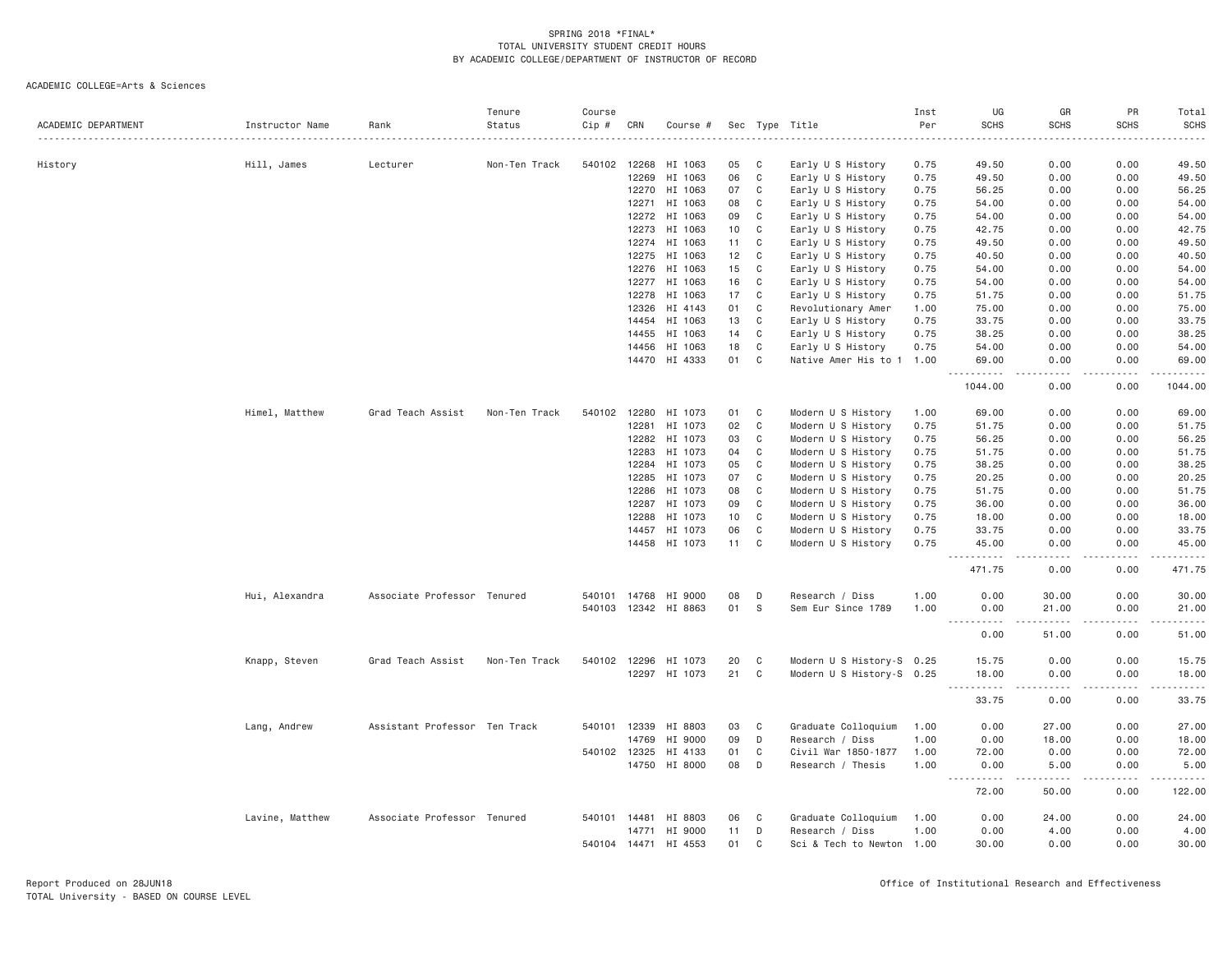| ACADEMIC COLLEGE=Arts & Sciences |  |
|----------------------------------|--|
|                                  |  |

| ACADEMIC DEPARTMENT | Instructor Name    | Rank                        | Tenure<br>Status<br>. <u>.</u> . | Course<br>Cip # | CRN          | Course #             |       |   | Sec Type Title            | Inst<br>Per | UG<br><b>SCHS</b>          | GR<br>SCHS | PR<br><b>SCHS</b>                                                                        | Total<br><b>SCHS</b><br>. |
|---------------------|--------------------|-----------------------------|----------------------------------|-----------------|--------------|----------------------|-------|---|---------------------------|-------------|----------------------------|------------|------------------------------------------------------------------------------------------|---------------------------|
|                     |                    |                             |                                  |                 |              |                      |       |   |                           |             |                            |            |                                                                                          |                           |
|                     |                    |                             |                                  |                 |              |                      |       |   |                           |             | 30.00                      | 28.00      | 0.00                                                                                     | 58.00                     |
| History             | Lewin, Sarah       | Grad Teach Assist           | Non-Ten Track                    |                 | 050207 13737 | HI 4273              | 201 C |   | Women In Am History       | 0.75        | 51.75                      | 0.00       | 0.00                                                                                     | 51.75                     |
|                     |                    |                             |                                  |                 | 14004        | HI 4273              | 501 C |   | Women In Am History       | 0.75        | 38.25                      | 0.00       | 0.00                                                                                     | 38.25                     |
|                     |                    |                             |                                  |                 | 540101 13742 | HI 6273              | 201 C |   | Women In Am History       | 0.25        | 0.00                       | 1.50       | 0.00                                                                                     | 1.50                      |
|                     |                    |                             |                                  |                 |              | 14714 HI 8773        | 501 C |   | Issues in Women's Hi 0.25 |             | 0.00<br>.                  | 3.75<br>.  | 0.00<br>.                                                                                | 3.75<br>.                 |
|                     |                    |                             |                                  |                 |              |                      |       |   |                           |             | 90.00                      | 5.25       | 0.00                                                                                     | 95.25                     |
|                     | Livingston, Edward | Grad Teach Assist           | Non-Ten Track                    | 540102 12273    |              | HI 1063              | 10    | C | Early U S History         | 0.25        | 14.25                      | 0.00       | 0.00                                                                                     | 14.25                     |
|                     |                    |                             |                                  |                 |              | 12274 HI 1063        | 11    | C | Early U S History         | 0.25        | 16.50<br><b></b>           | 0.00<br>.  | 0.00<br>$\mathbf{1} \cdot \mathbf{1} \cdot \mathbf{1} \cdot \mathbf{1} \cdot \mathbf{1}$ | 16.50<br>.                |
|                     |                    |                             |                                  |                 |              |                      |       |   |                           |             | 30.75                      | 0.00       | 0.00                                                                                     | 30.75                     |
|                     | Marcus, Alan       | Professor                   | Tenured                          | 540101 14773    |              | HI 9000              | 13    | D | Research / Diss           | 1.00        | 0.00                       | 22.00      | 0.00                                                                                     | 22.00                     |
|                     |                    |                             |                                  |                 |              | 540102 16728 HI 7000 | 01    | I | Directed Indiv Study 1.00 |             | 0.00<br>.                  | 3,00<br>.  | 0.00<br>.                                                                                | 3.00<br>.                 |
|                     |                    |                             |                                  |                 |              |                      |       |   |                           |             | 0.00                       | 25.00      | 0.00                                                                                     | 25.00                     |
|                     | Marshall, Anne     | Associate Professor Tenured |                                  | 050114 14000    |              | HI 1213              | 501 C |   | Early Western World       | 0.25        | 4.50                       | 0.00       | 0.00                                                                                     | 4.50                      |
|                     |                    |                             |                                  |                 | 14001        | HI 1223              | 501 C |   | Modern Western World      | 0.25        | 3.75                       | 0.00       | 0.00                                                                                     | 3.75                      |
|                     |                    |                             |                                  | 050207          | 13737        | HI 4273              | 201 C |   | Women In Am History       | 0.25        | 17.25                      | 0.00       | 0.00                                                                                     | 17.25                     |
|                     |                    |                             |                                  |                 | 14004        | HI 4273              | 501 C |   | Women In Am History       | 0.25        | 12.75                      | 0.00       | 0.00                                                                                     | 12.75                     |
|                     |                    |                             |                                  |                 | 14468        | HI 4283              | 01    | C | Hist Southern Women       | 1.00        | 75.00                      | 0.00       | 0.00                                                                                     | 75.00                     |
|                     |                    |                             |                                  | 260801          | 12344        | HI 8923              | 01    | S | Historiog & His Meth      | 1.00        | 0.00                       | 15.00      | 0.00                                                                                     | 15.00                     |
|                     |                    |                             |                                  | 540101          | 13742        | HI 6273              | 201 C |   | Women In Am History       | 0.75        | 0.00                       | 4.50       | 0.00                                                                                     | 4.50                      |
|                     |                    |                             |                                  |                 | 13743        | HI 6303              | 201 C |   | The Old South             | 0.25        | 0.00                       | 2.25       | 0.00                                                                                     | 2.25                      |
|                     |                    |                             |                                  |                 | 14714        | HI 8773              | 501 C |   | Issues in Women's Hi      | 0.75        | 0.00                       | 11.25      | 0.00                                                                                     | 11.25                     |
|                     |                    |                             |                                  |                 | 14774        | HI 9000              | 14    | D | Research / Diss           | 1.00        | 0.00                       | 8.00       | 0.00                                                                                     | 8.00                      |
|                     |                    |                             |                                  | 540102 13736    |              | HI 4193              | 201 C |   | US Environmental His 0.25 |             | 5.25                       | 0.00       | 0.00                                                                                     | 5.25                      |
|                     |                    |                             |                                  |                 | 13738        | HI 4303              | 201 C |   | The Old South             | 0.25        | 6.00                       | 0.00       | 0.00                                                                                     | 6.00                      |
|                     |                    |                             |                                  |                 | 13741        | HI 6193              | 201 C |   | US Environmental His      | 0.25        | 0.00                       | 0.75       | 0.00                                                                                     | 0.75                      |
|                     |                    |                             |                                  |                 | 13998        | HI 1063              | 501 C |   | Early U S History         | 0.25        | 19.50                      | 0.00       | 0.00                                                                                     | 19.50                     |
|                     |                    |                             |                                  |                 |              | 13999 HI 1073        | 501 C |   | Modern U S History        | 0.25        | 21.75                      | 0.00       | 0.00                                                                                     | 21.75                     |
|                     |                    |                             |                                  |                 | 14003        | HI 4193              | 501 C |   | US Environmental His      | 0.25        | 9.00                       | 0.00       | 0.00                                                                                     | 9.00                      |
|                     |                    |                             |                                  |                 | 14005        | HI 4303              | 501 C |   | The Old South             | 0.25        | 10.50                      | 0.00       | 0.00                                                                                     | 10.50                     |
|                     |                    |                             |                                  |                 |              | 14754 HI 8000        | 12    | D | Research / Thesis         | 1.00        | 0.00<br>.<br>$\frac{1}{2}$ | 1.00<br>.  | 0.00<br>.                                                                                | 1.00                      |
|                     |                    |                             |                                  |                 |              |                      |       |   |                           |             | 185.25                     | 42.75      | 0.00                                                                                     | 228.00                    |
|                     | Mcclellan, Kayla   | Grad Teach Assist           | Non-Ten Track                    | 050114 12311    |              | HI 1223              | 01    | C | Modern Western World 0.25 |             | 12.75                      | 0.00       | 0.00                                                                                     | 12.75                     |
|                     |                    |                             |                                  |                 |              | 12314 HI 1223        | 04    | C | Modern Western World 0.25 |             | 13.50<br>.<br>$\cdots$     | 0.00<br>.  | 0.00                                                                                     | 13.50                     |
|                     |                    |                             |                                  |                 |              |                      |       |   |                           |             | 26.25                      | 0.00       | 0.00                                                                                     | 26.25                     |
|                     | Montgomery, Jeremy | Grad Teach Assist           | Non-Ten Track                    | 540101 12303    |              | HI 1173              | 01    | C | Wld Hist After 1500       | 0.25        | 12.00                      | 0.00       | 0.00                                                                                     | 12.00                     |
|                     |                    |                             |                                  |                 |              | 12304 HI 1173        | 02    | C | Wld Hist After 1500       | 0.25        | 16.50<br><b></b>           | 0.00<br>.  | 0.00<br>-----                                                                            | 16.50<br>.                |
|                     |                    |                             |                                  |                 |              |                      |       |   |                           |             | 28.50                      | 0.00       | 0.00                                                                                     | 28.50                     |
|                     | Moses, Emily       | Grad Teach Assist           | Non-Ten Track                    | 540102 12289    |              | HI 1073              | 13    | C | Modern U S History-S 0.25 |             | 18.00                      | 0.00       | 0.00                                                                                     | 18.00                     |
|                     |                    |                             |                                  |                 |              | 12290 HI 1073        | 14    | C | Modern U S History-S 0.25 |             | 18.00                      | 0.00       | 0.00                                                                                     | 18.00                     |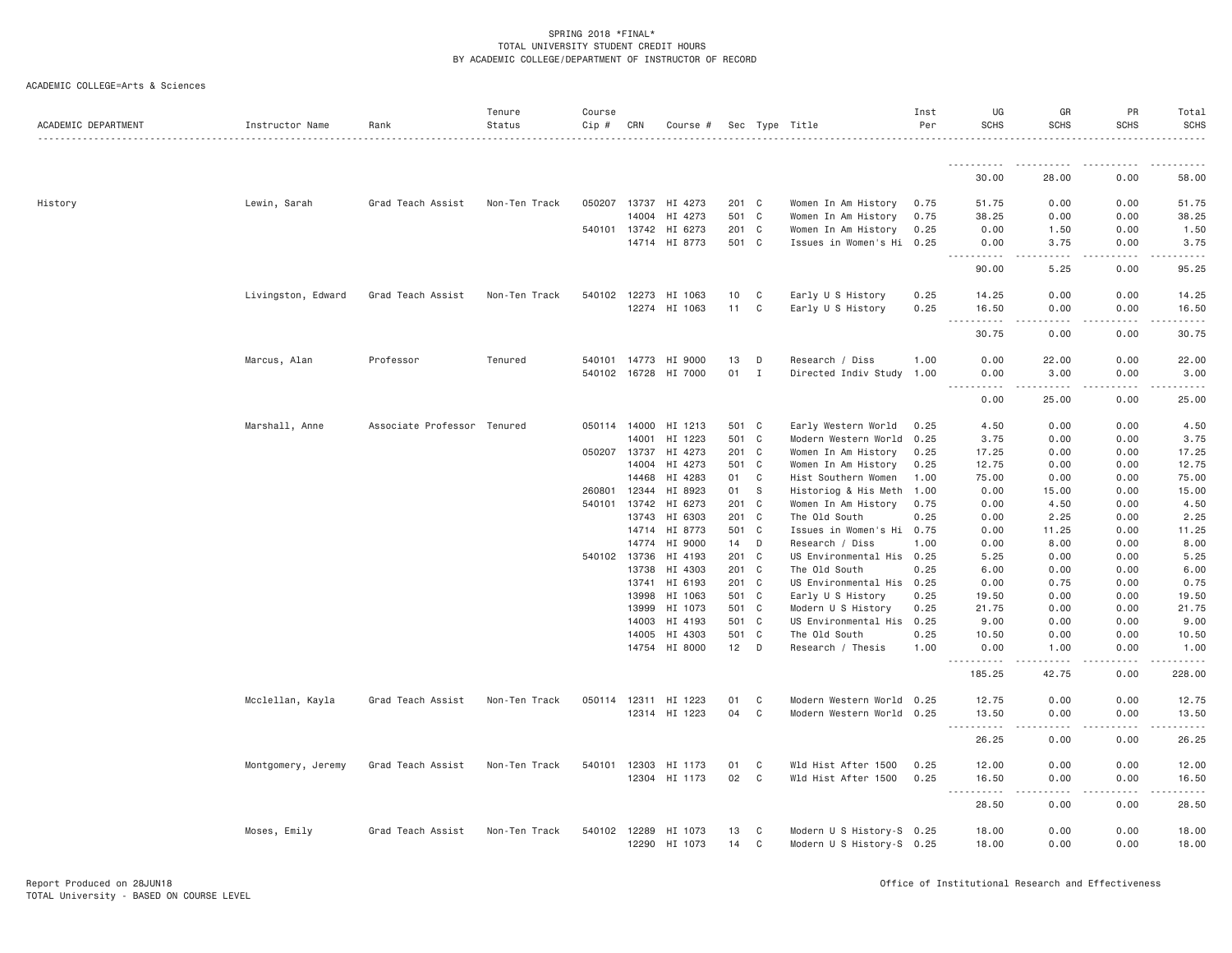| ACADEMIC DEPARTMENT | Instructor Name | Rank                          | Tenure<br>Status | Course<br>Cip # | CRN            | Course #                              |          |                   | Sec Type Title                                         | Inst<br>Per  | UG<br><b>SCHS</b>                                                                                                                                              | GR<br><b>SCHS</b>                                                                                                                                                             | PR<br><b>SCHS</b>   | Total<br>SCHS                                                                                                                      |
|---------------------|-----------------|-------------------------------|------------------|-----------------|----------------|---------------------------------------|----------|-------------------|--------------------------------------------------------|--------------|----------------------------------------------------------------------------------------------------------------------------------------------------------------|-------------------------------------------------------------------------------------------------------------------------------------------------------------------------------|---------------------|------------------------------------------------------------------------------------------------------------------------------------|
|                     |                 |                               |                  |                 |                |                                       |          |                   |                                                        |              | <u>.</u>                                                                                                                                                       |                                                                                                                                                                               |                     |                                                                                                                                    |
|                     |                 |                               |                  |                 |                |                                       |          |                   |                                                        |              | 36.00                                                                                                                                                          | 0.00                                                                                                                                                                          | 0.00                | 36.00                                                                                                                              |
| History             | Murphy, Michael | Grad Teach Assist             | Non-Ten Track    |                 |                | 540102 12271 HI 1063<br>12277 HI 1063 | 08<br>16 | $\mathbf{C}$<br>C | Early U S History<br>Early U S History                 | 0.25<br>0.25 | 18.00<br>18.00                                                                                                                                                 | 0.00<br>0.00                                                                                                                                                                  | 0.00<br>0.00        | 18.00<br>18.00                                                                                                                     |
|                     |                 |                               |                  |                 |                |                                       |          |                   |                                                        |              | <u>.</u><br>36.00                                                                                                                                              | $\frac{1}{2} \left( \frac{1}{2} \right) \left( \frac{1}{2} \right) \left( \frac{1}{2} \right) \left( \frac{1}{2} \right) \left( \frac{1}{2} \right)$<br>$\frac{1}{2}$<br>0.00 | $- - - - -$<br>0.00 | .<br>36.00                                                                                                                         |
|                     | Neal, Kimberly  | Grad Teach Assist             | Non-Ten Track    | 540102          | 12293<br>12294 | HI 1073<br>HI 1073                    | 17<br>18 | C<br>C            | Modern U S History-S 0.25<br>Modern U S History-S 0.25 |              | 18.00<br>16.50                                                                                                                                                 | 0.00<br>0.00                                                                                                                                                                  | 0.00<br>0.00        | 18.00<br>16.50                                                                                                                     |
|                     |                 |                               |                  |                 |                |                                       |          |                   |                                                        |              | .<br>34.50                                                                                                                                                     | .<br>$\frac{1}{2} \left( \frac{1}{2} \right) \left( \frac{1}{2} \right) \left( \frac{1}{2} \right) \left( \frac{1}{2} \right)$<br>0.00                                        | 2.2.2.2.2<br>0.00   | .<br>34.50                                                                                                                         |
|                     | Nelson, Kelli   | Grad Teach Assist             | Non-Ten Track    | 540102          | 12275<br>14456 | HI 1063<br>HI 1063                    | 12<br>18 | C<br>C            | Early U S History<br>Early U S History                 | 0.25<br>0.25 | 13.50<br>18.00                                                                                                                                                 | 0.00<br>0.00                                                                                                                                                                  | 0.00<br>0.00        | 13.50<br>18.00                                                                                                                     |
|                     |                 |                               |                  |                 |                |                                       |          |                   |                                                        |              | .<br>$\sim$ $\sim$ $\sim$<br>31.50                                                                                                                             | 0.00                                                                                                                                                                          | 0.00                | 31.50                                                                                                                              |
|                     | Orsini, Davide  | Assistant Professor Ten Track |                  | 240101          | 12358          | HON 3183                              | H02 S    |                   | Honors Seminar - Hum                                   | 1.00         | 33.00                                                                                                                                                          | 0.00                                                                                                                                                                          | 0.00                | 33.00                                                                                                                              |
|                     |                 |                               |                  | 540101 12337    | 16720          | HON 4000<br>HI 8803                   | 14<br>01 | I<br>C            | Directed Individual<br>Graduate Colloquium             | 1.00<br>1.00 | 1.00<br>0.00                                                                                                                                                   | 0.00<br>30.00                                                                                                                                                                 | 0.00<br>0.00        | 1.00<br>30.00                                                                                                                      |
|                     |                 |                               |                  |                 |                |                                       |          |                   |                                                        |              | <u>.</u><br>34.00                                                                                                                                              | .<br>30.00                                                                                                                                                                    | .<br>0.00           | .<br>64.00                                                                                                                         |
|                     | Osman, Julia    | Associate Professor Tenured   |                  | 540101          | 12303          | HI 1173                               | 01       | C                 | Wld Hist After 1500                                    | 0.75         | 36.00                                                                                                                                                          | 0.00                                                                                                                                                                          | 0.00                | 36.00                                                                                                                              |
|                     |                 |                               |                  |                 | 12304          | HI 1173                               | 02       | C                 | Wld Hist After 1500                                    | 0.75         | 49.50                                                                                                                                                          | 0.00                                                                                                                                                                          | 0.00                | 49.50                                                                                                                              |
|                     |                 |                               |                  |                 | 12305          | HI 1173                               | 03       | C                 | Wld Hist After 1500                                    | 0.75         | 47.25                                                                                                                                                          | 0.00                                                                                                                                                                          | 0.00                | 47.25                                                                                                                              |
|                     |                 |                               |                  |                 | 12306          | HI 1173                               | 04       | C                 | Wld Hist After 1500                                    | 0.75         | 22.50                                                                                                                                                          | 0.00                                                                                                                                                                          | 0.00                | 22.50                                                                                                                              |
|                     |                 |                               |                  |                 | 12307          | HI 1173                               | 05       | C                 | Wld Hist After 1500                                    | 0.75         | 38.25                                                                                                                                                          | 0.00                                                                                                                                                                          | 0.00                | 38.25                                                                                                                              |
|                     |                 |                               |                  |                 | 12308          | HI 1173<br>HI 1173                    | 06       | C                 | Wld Hist After 1500                                    | 0.75         | 54.00                                                                                                                                                          | 0.00                                                                                                                                                                          | 0.00                | 54.00                                                                                                                              |
|                     |                 |                               |                  |                 | 14460<br>14461 | HI 1173                               | 07<br>08 | C<br>C            | Wld Hist After 1500<br>Wld Hist After 1500             | 0.75<br>0.75 | 47.25<br>56.25                                                                                                                                                 | 0.00<br>0.00                                                                                                                                                                  | 0.00<br>0.00        | 47.25<br>56.25                                                                                                                     |
|                     |                 |                               |                  |                 | 14776          | HI 9000                               | 16       | D                 | Research / Diss                                        | 1.00         | 0.00                                                                                                                                                           | 14.00                                                                                                                                                                         | 0.00                | 14.00                                                                                                                              |
|                     |                 |                               |                  |                 |                | 540104 14477 HI 4773                  | 01       | C <sub>1</sub>    | His Mod France                                         | 1.00         | 75.00                                                                                                                                                          | 0.00                                                                                                                                                                          | 0.00                | 75.00                                                                                                                              |
|                     |                 |                               |                  |                 |                |                                       |          |                   |                                                        |              | $\frac{1}{2} \left( \frac{1}{2} \right) \left( \frac{1}{2} \right) \left( \frac{1}{2} \right) \left( \frac{1}{2} \right) \left( \frac{1}{2} \right)$<br>426.00 | 14.00                                                                                                                                                                         | 0.00                | 440.00                                                                                                                             |
|                     | Powell, Stephen | Grad Teach Assist             | Non-Ten Track    | 540102 12289    |                | HI 1073                               | 13 C     |                   | Modern U S History-S 0.75                              |              | 54.00                                                                                                                                                          | 0.00                                                                                                                                                                          | 0.00                | 54.00                                                                                                                              |
|                     |                 |                               |                  |                 | 12290          | HI 1073                               | 14       | C                 | Modern U S History-S 0.75                              |              | 54.00                                                                                                                                                          | 0.00                                                                                                                                                                          | 0.00                | 54.00                                                                                                                              |
|                     |                 |                               |                  |                 | 12291          | HI 1073                               | 15       | C                 | Modern U S History-S 0.75                              |              | 56.25                                                                                                                                                          | 0.00                                                                                                                                                                          | 0.00                | 56.25                                                                                                                              |
|                     |                 |                               |                  |                 | 12292          | HI 1073                               | 16       | C                 | Modern U S History-S 0.75                              |              | 51.75                                                                                                                                                          | 0.00                                                                                                                                                                          | 0.00                | 51.75                                                                                                                              |
|                     |                 |                               |                  |                 | 12293<br>12294 | HI 1073<br>HI 1073                    | 17<br>18 | C<br>C            | Modern U S History-S 0.75<br>Modern U S History-S 0.75 |              | 54.00<br>49.50                                                                                                                                                 | 0.00<br>0.00                                                                                                                                                                  | 0.00<br>0.00        | 54.00<br>49.50                                                                                                                     |
|                     |                 |                               |                  |                 | 12295          | HI 1073                               | 19       | C                 | Modern U S History-S 0.75                              |              | 54.00                                                                                                                                                          | 0.00                                                                                                                                                                          | 0.00                | 54.00                                                                                                                              |
|                     |                 |                               |                  |                 | 12296          | HI 1073                               | 20       | C                 | Modern U S History-S 0.75                              |              | 47.25                                                                                                                                                          | 0.00                                                                                                                                                                          | 0.00                | 47.25                                                                                                                              |
|                     |                 |                               |                  |                 | 12297          | HI 1073                               | 21       | $\mathbf C$       | Modern U S History-S 0.75                              |              | 54.00                                                                                                                                                          | 0.00                                                                                                                                                                          | 0.00                | 54.00                                                                                                                              |
|                     |                 |                               |                  |                 | 12298          | HI 1073                               | 22       | C                 | Modern U S History-S 0.75                              |              | 56.25                                                                                                                                                          | 0.00                                                                                                                                                                          | 0.00                | 56.25                                                                                                                              |
|                     |                 |                               |                  |                 | 12299          | HI 1073                               | 23       | $\mathbf C$       | Modern U S History-S 0.75                              |              | 56.25                                                                                                                                                          | 0.00                                                                                                                                                                          | 0.00                | 56.25                                                                                                                              |
|                     |                 |                               |                  |                 | 12300          | HI 1073                               | 24       | C                 | Modern U S History-S 0.75                              |              | 54.00<br>.                                                                                                                                                     | 0.00<br>$\frac{1}{2} \left( \frac{1}{2} \right) \left( \frac{1}{2} \right) \left( \frac{1}{2} \right) \left( \frac{1}{2} \right) \left( \frac{1}{2} \right)$                  | 0.00<br>وودود       | 54.00<br>$\begin{array}{cccccccccccccc} \bullet & \bullet & \bullet & \bullet & \bullet & \bullet & \bullet & \bullet \end{array}$ |
|                     |                 |                               |                  |                 |                |                                       |          |                   |                                                        |              | 641.25                                                                                                                                                         | 0.00                                                                                                                                                                          | 0.00                | 641.25                                                                                                                             |
|                     | Rangel, Eduardo | Grad Teach Assist             | Non-Ten Track    | 540101          | 12320<br>12321 | HI 3333<br>HI 3333                    | 01<br>02 | C<br>$\mathbf{C}$ | Mississippi History<br>Mississippi History             | 0.75<br>0.75 | 56.25<br>56.25                                                                                                                                                 | 0.00<br>0.00                                                                                                                                                                  | 0.00<br>0.00        | 56.25<br>56.25                                                                                                                     |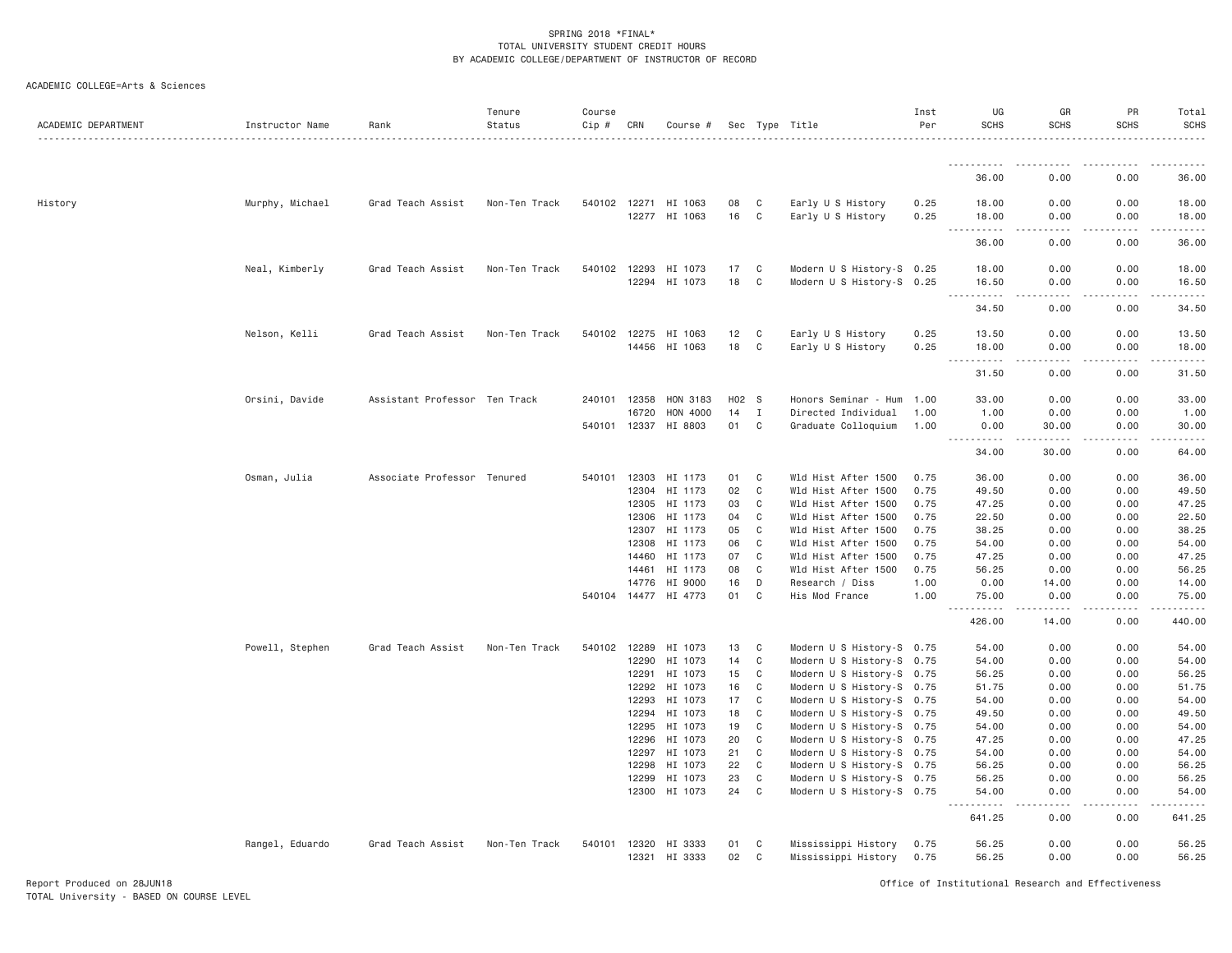| ACADEMIC DEPARTMENT | Instructor Name                        | Rank                          | Tenure<br>Status | Course<br>$Cip \#$           | CRN            | Course #                                 |                                  |        | Sec Type Title                                                       | Inst<br>Per                  | UG<br><b>SCHS</b>                                                                                                                                             | GR<br><b>SCHS</b>            | PR<br><b>SCHS</b>            | Total<br><b>SCHS</b>            |
|---------------------|----------------------------------------|-------------------------------|------------------|------------------------------|----------------|------------------------------------------|----------------------------------|--------|----------------------------------------------------------------------|------------------------------|---------------------------------------------------------------------------------------------------------------------------------------------------------------|------------------------------|------------------------------|---------------------------------|
|                     |                                        |                               |                  |                              |                |                                          |                                  |        |                                                                      |                              | ----------                                                                                                                                                    |                              |                              |                                 |
|                     |                                        |                               |                  |                              |                |                                          |                                  |        |                                                                      |                              | 112.50                                                                                                                                                        | 0.00                         | 0.00                         | 112.50                          |
| History             | Schmidt, Samantha                      | Grad Teach Assist             | Non-Ten Track    |                              |                | 540102 12285 HI 1073<br>14457 HI 1073    | 07<br>06                         | C<br>C | Modern U S History<br>Modern U S History                             | 0.25<br>0.25                 | 6.75<br>11.25                                                                                                                                                 | 0.00<br>0.00                 | 0.00<br>0.00                 | 6.75<br>11.25                   |
|                     |                                        |                               |                  |                              |                |                                          |                                  |        |                                                                      |                              | .<br>$\sim$ $\sim$ $\sim$ $\sim$<br>18.00                                                                                                                     | .<br>0.00                    | $\frac{1}{2}$<br>0.00        | 18.00                           |
|                     | Scott, John                            | Grad Teach Assist             | Non-Ten Track    | 540102 12291                 | 12292          | HI 1073<br>HI 1073                       | 15<br>16                         | C<br>C | Modern U S History-S 0.25<br>Modern U S History-S 0.25               |                              | 18.75<br>17.25                                                                                                                                                | 0.00<br>0.00                 | 0.00<br>0.00                 | 18.75<br>17.25                  |
|                     |                                        |                               |                  |                              |                |                                          |                                  |        |                                                                      |                              | <b></b><br>36.00                                                                                                                                              | .<br>0.00                    | .<br>0.00                    | .<br>36.00                      |
|                     | Sniezek, Christopher Grad Teach Assist |                               | Non-Ten Track    | 540102                       | 12268          | HI 1063<br>14454 HI 1063                 | 05<br>13                         | C<br>C | Early U S History<br>Early U S History                               | 0.25<br>0.25                 | 16.50<br>11.25<br>$\sim$ $\sim$ $\sim$ $\sim$                                                                                                                 | 0.00<br>0.00                 | 0.00<br>0.00                 | 16.50<br>11.25                  |
|                     |                                        |                               |                  |                              |                |                                          |                                  |        |                                                                      |                              | 27.75                                                                                                                                                         | 0.00                         | 0.00                         | 27.75                           |
|                     | Snyder, Christopher                    | Professor                     | Tenured          |                              |                | 240101 14967 HON 1173                    | H03 S                            |        | The Quest II                                                         | 1.00                         | 33.00<br>.                                                                                                                                                    | 0.00<br>.                    | 0.00                         | 33.00<br>.                      |
|                     |                                        |                               |                  |                              |                |                                          |                                  |        |                                                                      |                              | 33.00                                                                                                                                                         | 0.00                         | 0.00                         | 33.00                           |
|                     | Sullivan, Kathleen                     | Grad Teach Assist             | Non-Ten Track    |                              |                | 050114 14001 HI 1223                     | 501 C                            |        | Modern Western World 0.75                                            |                              | 11.25<br><u>.</u>                                                                                                                                             | 0.00                         | 0.00                         | 11.25                           |
|                     |                                        |                               |                  |                              |                |                                          |                                  |        |                                                                      |                              | 11.25                                                                                                                                                         | 0.00                         | 0.00                         | 11.25                           |
|                     | Thomas, Tommy                          | Grad Teach Assist             | Non-Ten Track    |                              |                | 050114 14000 HI 1213                     | 501 C                            |        | Early Western World                                                  | 0.75                         | 13.50<br>$   -$                                                                                                                                               | 0.00                         | 0.00                         | 13.50                           |
|                     |                                        |                               |                  |                              |                |                                          |                                  |        |                                                                      |                              | 13.50                                                                                                                                                         | 0.00                         | 0.00                         | 13.50                           |
|                     | Thompson, Courtney                     | Assistant Professor Ten Track |                  | 050102 14478<br>050207 14469 |                | HI 4883<br>HI 4293                       | 01<br>01                         | C<br>C | US History of Medici 1.00<br>Hist of Gender & Sci 1.00               |                              | 33.00<br>24.00                                                                                                                                                | 0.00<br>0.00<br>.            | 0.00<br>0.00<br>. <u>.</u> . | 33.00<br>24.00                  |
|                     |                                        |                               |                  |                              |                |                                          |                                  |        |                                                                      |                              | 57.00                                                                                                                                                         | 0.00                         | 0.00                         | 57.00                           |
|                     | Timmerman, Nicholas                    | Lecturer                      | Non-Ten Track    | 540101 13743<br>540102 13738 | 13998<br>14005 | HI 6303<br>HI 4303<br>HI 1063<br>HI 4303 | 201 C<br>201 C<br>501 C<br>501 C |        | The Old South<br>The Old South<br>Early U S History<br>The Old South | 0.75<br>0.75<br>0.75<br>0.75 | 0.00<br>18.00<br>58.50<br>31.50                                                                                                                               | 6.75<br>0.00<br>0.00<br>0.00 | 0.00<br>0.00<br>0.00<br>0.00 | 6.75<br>18.00<br>58.50<br>31.50 |
|                     |                                        |                               |                  |                              |                |                                          |                                  |        |                                                                      |                              | .<br>$\cdots$<br>108.00                                                                                                                                       | .<br>6.75                    | -----<br>0.00                | .<br>114.75                     |
|                     | Ward, Jason                            | Professor                     | Tenured          | 540101<br>540102 12322       | 14779          | HI 9000<br>HI 3343<br>12346 HI 8963      | 19<br>S01 B<br>01 C              | D      | Research / Diss<br>Delta History Servic<br>U.S. History since 1 1.00 | 1.00<br>1.00                 | 0.00<br>27.00<br>0.00                                                                                                                                         | 17.00<br>0.00<br>27.00       | 0.00<br>0.00<br>0.00         | 17.00<br>27.00<br>27.00         |
|                     |                                        |                               |                  |                              |                |                                          |                                  |        |                                                                      |                              | $\frac{1}{2} \left( \frac{1}{2} \right) \left( \frac{1}{2} \right) \left( \frac{1}{2} \right) \left( \frac{1}{2} \right) \left( \frac{1}{2} \right)$<br>27.00 | 44.00                        | 0.00                         | 71.00                           |
|                     | Wooley, Scott                          | Grad Teach Assist             | Non-Ten Track    |                              |                | 540102 12288 HI 1073                     | 10                               | C      | Modern U S History                                                   | 0.25                         | 6.00                                                                                                                                                          | 0.00                         | 0.00                         | 6.00                            |
|                     |                                        |                               |                  |                              |                |                                          |                                  |        |                                                                      |                              | $\frac{1}{2}$<br>$- - - - -$<br>6.00                                                                                                                          | .<br>0.00                    | .<br>0.00                    | $- - - - -$<br>6.00             |
|                     | Wu, Shu-hui                            | Professor                     | Tenured          | 050104 14465                 |                | HI 1323<br>540104 14472 HI 4583          | 01<br>01                         | C<br>C | East Asian Civ II<br>China Since 1800                                | 1.00<br>1.00                 | 81.00<br>12.00                                                                                                                                                | 0.00<br>0.00                 | 0.00<br>0.00                 | 81.00<br>12.00                  |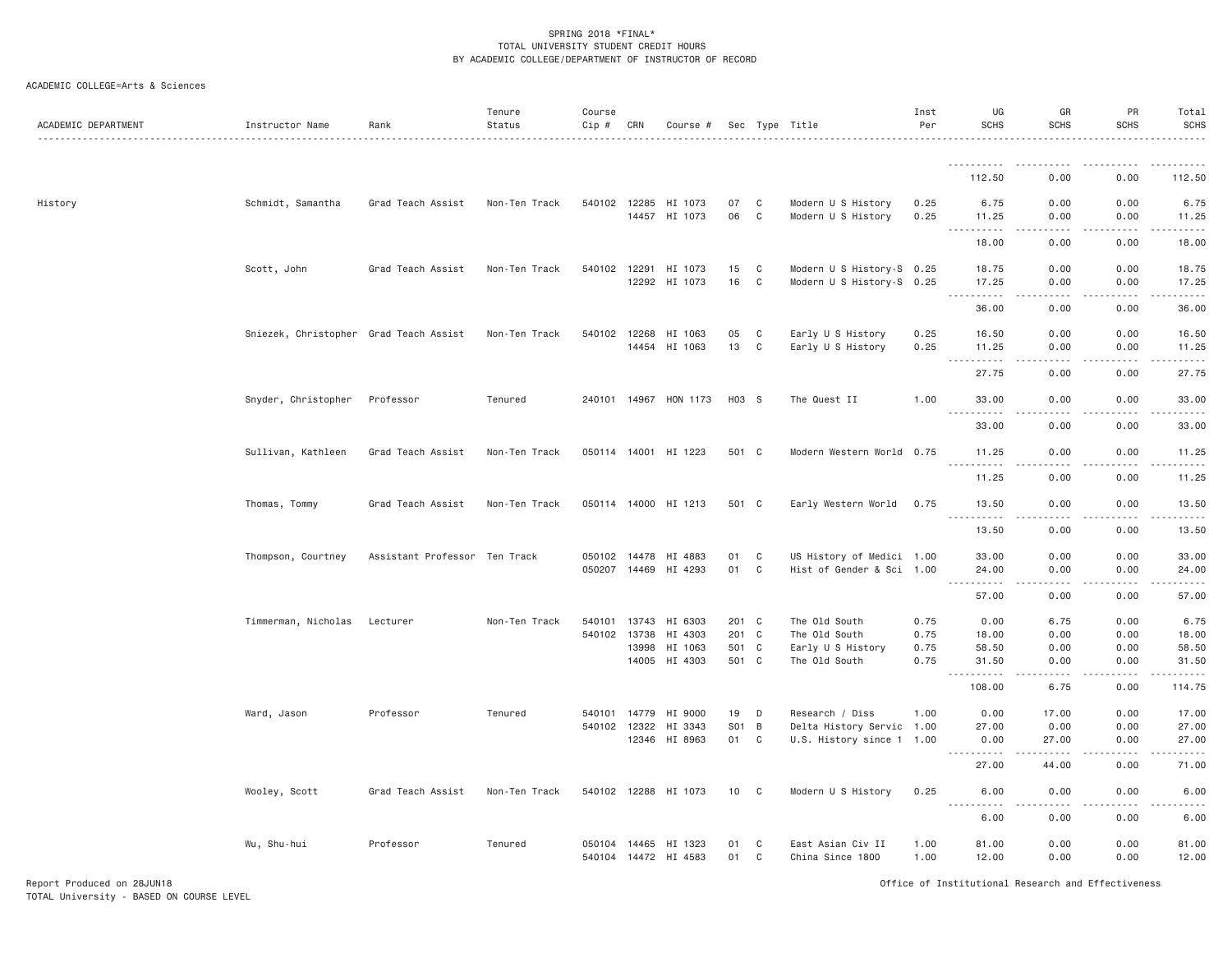| ACADEMIC DEPARTMENT                                                                        | Instructor Name | Rank      | Tenure<br>Status | Course<br>Cip # | CRN   | Course # | Sec | Type | Title               | Inst<br>Per | UG<br><b>SCHS</b>     | GR<br><b>SCHS</b>                  | <b>PR</b><br><b>SCHS</b>         | Total<br>SCHS                       |
|--------------------------------------------------------------------------------------------|-----------------|-----------|------------------|-----------------|-------|----------|-----|------|---------------------|-------------|-----------------------|------------------------------------|----------------------------------|-------------------------------------|
| History                                                                                    | Wu, Shu-hui     | Professor | Tenured          | 540104          | 14474 | HI 6583  | 01  | C.   | China Since<br>1800 | 1.00        | 0.00<br>.<br>93,00    | 3.00<br>3.00                       | 0.00<br>0.00                     | 3,00<br>96.00                       |
| =====================================<br>History<br>====================================== |                 |           |                  |                 |       |          |     |      |                     |             | ==========<br>5380.00 | ==========<br>559,00<br>========== | ==========<br>0.00<br>========== | ==========<br>5939.00<br>========== |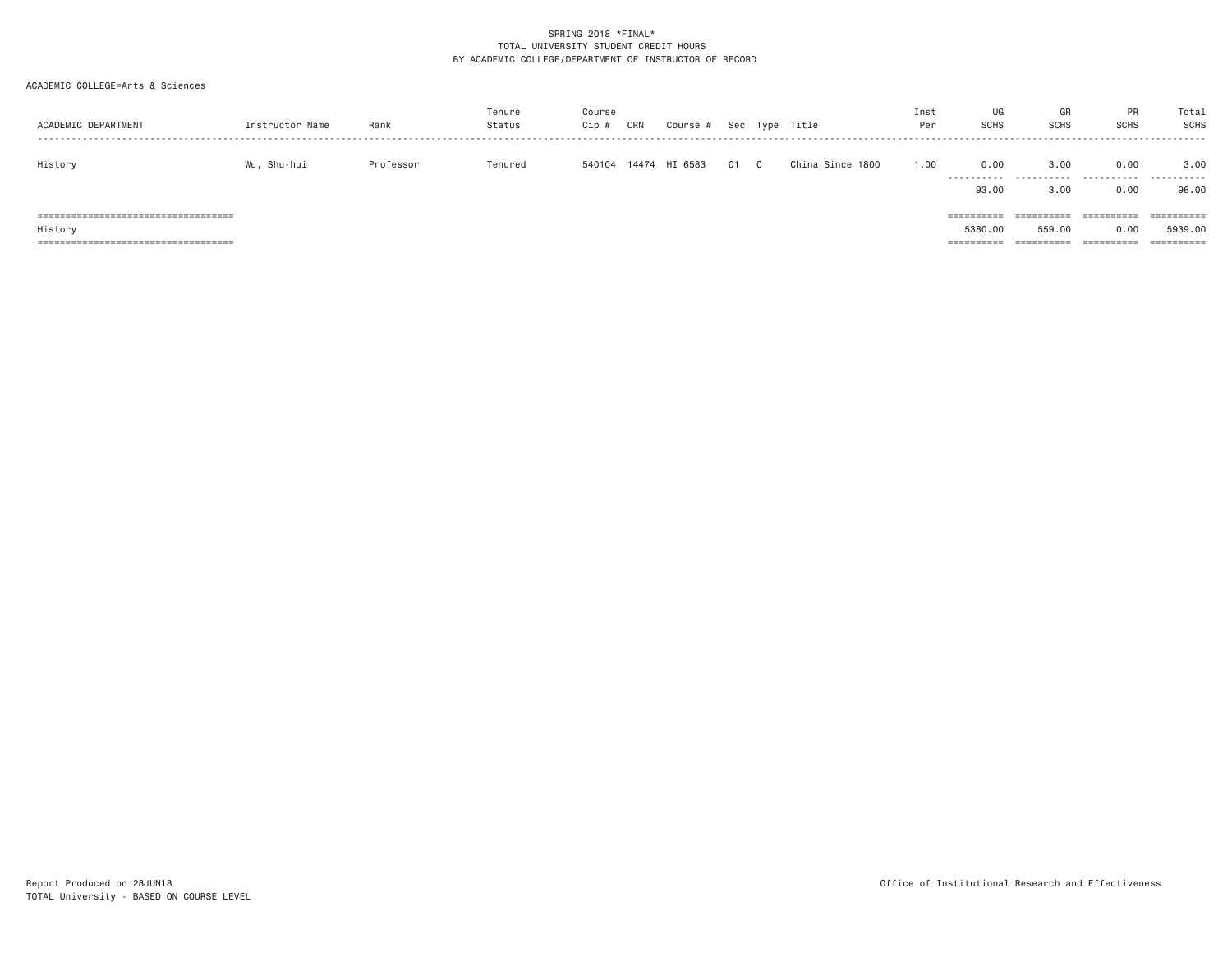| ACADEMIC DEPARTMENT      | Instructor Name   | Rank                                                   | Tenure<br>Status | Course<br>Cip # | CRN          | Course #      |                  |                | Sec Type Title            | Inst<br>Per | UG<br><b>SCHS</b>                  | GR<br><b>SCHS</b> | PR<br><b>SCHS</b> | Total<br><b>SCHS</b><br>. |
|--------------------------|-------------------|--------------------------------------------------------|------------------|-----------------|--------------|---------------|------------------|----------------|---------------------------|-------------|------------------------------------|-------------------|-------------------|---------------------------|
| Mathematics & Statistics |                   | Ballamoole, Snehalat Clinical Assist Pro Non-Ten Track |                  |                 | 270102 12642 | MA 3113       | 01               | C              | Intro Linear Algebra 1.00 |             | 135.00                             | 0.00              | 0.00              | 135.00                    |
|                          |                   |                                                        |                  |                 | 12643        | MA 3113       | 02               | C              | Intro Linear Algebra 1.00 |             | 60.00                              | 0.00              | 0.00              | 60.00                     |
|                          |                   |                                                        |                  |                 | 12644        | MA 3113       | 03               | C              | Intro Linear Algebra 1.00 |             | 189.00                             | 0.00              | 0.00              | 189.00                    |
|                          |                   |                                                        |                  |                 | 12645        | MA 3113       | 04               | C              | Intro Linear Algebra 1.00 |             | 75.00<br>$\sim$ $\sim$ $\sim$<br>. | 0.00<br>.         | 0.00<br>.         | 75.00<br>.                |
|                          |                   |                                                        |                  |                 |              |               |                  |                |                           |             | 459.00                             | 0.00              | 0.00              | 459.00                    |
|                          | Banik, Robert     | Instructor                                             | Non-Ten Track    |                 | 270101 12602 | MA 1723       | 04               | C              | Calculus II-SI            | 1.00        | 357.00                             | 0.00              | 0.00              | 357.00                    |
|                          |                   |                                                        |                  |                 | 12603        | MA 1723       | 05               | C              | Calculus II-SI            | 1.00        | 354.00                             | 0.00              | 0.00              | 354.00                    |
|                          |                   |                                                        |                  |                 | 12654        | MA 3253       | 01               | C              | Diff Equations            | 1.00        | 174.00                             | 0.00              | 0.00              | 174.00                    |
|                          |                   |                                                        |                  |                 | 12656        | MA 3253       | 03               | C              | Diff Equations            | 1.00        | 165.00<br>.                        | 0.00<br>.         | 0.00<br>.         | 165.00<br>.               |
|                          |                   |                                                        |                  |                 |              |               |                  |                |                           |             | 1050.00                            | 0.00              | 0.00              | 1050.00                   |
|                          | Barber, Rachel    | Grad Teach Assist                                      | Non-Ten Track    |                 | 270101 12587 | MA 1613       | 06               | C <sub>1</sub> | Cal Bus & Life Sc I       | 0.95        | 105.45<br>.                        | 0.00<br>.         | 0.00<br>.         | 105.45<br>.               |
|                          |                   |                                                        |                  |                 |              |               |                  |                |                           |             | 105.45                             | 0.00              | 0.00              | 105.45                    |
|                          | Beckman, Jennifer | Instructor                                             | Non-Ten Track    | 270501          | 12650        | MA 3123       | 01               | B              | Intro to Stat. Inf        | 1.00        | 45.00                              | 0.00              | 0.00              | 45.00                     |
|                          |                   |                                                        |                  |                 | 12651        | MA 3123       | 02               | B              | Intro to Stat. Inf        | 1.00        | 48.00                              | 0.00              | 0.00              | 48.00                     |
|                          |                   |                                                        |                  |                 | 12652        | MA 3123       | 03               | B              | Intro to Stat. Inf        | 1.00        | 78.00                              | 0.00              | 0.00              | 78.00                     |
|                          |                   |                                                        |                  |                 | 13533        | ST 3123       | 01               | B              | Intro to Stat. Inf.       | 1.00        | 90.00                              | 0.00              | 0.00              | 90.00                     |
|                          |                   |                                                        |                  |                 | 13534        | ST 3123       | 02               | B              | Intro to Stat. Inf.       | 1.00        | 87.00                              | 0.00              | 0.00              | 87.00                     |
|                          |                   |                                                        |                  |                 | 13535        | ST 3123       | 03               | B              | Intro to Stat. Inf.       | 1.00        | 69.00                              | 0.00              | 0.00              | 69.00                     |
|                          |                   |                                                        |                  |                 | 14715        | ST 3123       | 501              | $\overline{B}$ | Intro to Stat. Inf.       | 1.00        | 33.00                              | 0.00              | 0.00              | 33.00                     |
|                          |                   |                                                        |                  |                 | 14716        | MA 3123       | 501 B            |                | Intro to Stat. Inf        | 1.00        | 27.00                              | 0.00              | 0.00              | 27.00                     |
|                          |                   |                                                        |                  |                 | 14869        | MA 3123       | 04               | B              | Intro to Stat. Inf        | 1.00        | 57.00                              | 0.00              | 0.00              | 57.00                     |
|                          |                   |                                                        |                  |                 |              | 14870 ST 3123 | 04               | B              | Intro to Stat. Inf.       | 1.00        | 66.00<br>.                         | 0.00              | 0.00              | 66.00<br>.                |
|                          |                   |                                                        |                  |                 |              |               |                  |                |                           |             | 600.00                             | 0.00              | 0.00              | 600.00                    |
|                          | Calvert, Velinda  | Clinical Assist Pro Non-Ten Track                      |                  | 270102          | 12646        | MA 3113       | 05               | C              | Intro Linear Algebra 1.00 |             | 138.00                             | 0.00              | 0.00              | 138.00                    |
|                          |                   |                                                        |                  |                 | 12647        | MA 3113       | 06               | C              | Intro Linear Algebra 1.00 |             | 105.00                             | 0.00              | 0.00              | 105.00                    |
|                          |                   |                                                        |                  |                 | 14737        | MA 3113       | 07               | C              | Intro Linear Algebra 1.00 |             | 144.00                             | 0.00              | 0.00              | 144.00                    |
|                          |                   |                                                        |                  |                 | 14738        | MA 3113       | 08               | C              | Intro Linear Algebra 1.00 |             | 195.00                             | 0.00              | 0.00              | 195.00                    |
|                          |                   |                                                        |                  |                 |              |               |                  |                |                           |             | 582.00                             | 0.00              | 0.00              | 582.00                    |
|                          | Chumnaul, Jularat | Grad Teach Assist                                      | Non-Ten Track    | 270501          | 12610        | MA 2113       | 01               | B              | Intro to Stats            | 0.05        | 0.60                               | 0.00              | 0.00              | 0.60                      |
|                          |                   |                                                        |                  |                 | 12613        | MA 2113       | 04               | B              | Intro to Stats            | 0.05        | 1.35                               | 0.00              | 0.00              | 1.35                      |
|                          |                   |                                                        |                  |                 | 12614        | MA 2113       | 05               | B              | Intro to Stats-credi      | 0.05        | 1.80                               | 0.00              | 0.00              | 1.80                      |
|                          |                   |                                                        |                  |                 | 12615        | MA 2113       | 06               | B              | Intro to Stats            | 0.05        | 1.20                               | 0.00              | 0.00              | 1.20                      |
|                          |                   |                                                        |                  |                 |              | 13515 ST 2113 | 01               | B              | Intro to Stats            | 0.05        | 3.75                               | 0.00              | 0.00              | 3.75                      |
|                          |                   |                                                        |                  |                 | 13518        | ST 2113       | 04               | B              | Intro to Stats            | 0.05        | 3.15                               | 0.00              | 0.00              | 3.15                      |
|                          |                   |                                                        |                  |                 | 13519        | ST 2113       | 05               | B              | Intro to Stats cred       | 0.05        | 2.70                               | 0.00              | 0.00              | 2.70                      |
|                          |                   |                                                        |                  |                 |              | 13520 ST 2113 | 06               | B              | Intro to Stats            | 0.05        | 3.30<br>.                          | 0.00              | 0.00              | 3.30                      |
|                          |                   |                                                        |                  |                 |              |               |                  |                |                           |             | 17.85                              | 0.00              | 0.00              | 17.85                     |
|                          | Dang, Hai         | Professor                                              | Tenured          |                 | 270101 12660 | MA 3253       | 07               | $\mathbf{C}$   | Diff Equations            | 1.00        | 138.00                             | 0.00              | 0.00              | 138.00                    |
|                          |                   |                                                        |                  |                 | 12662        | MA 3253       | H <sub>0</sub> 1 | $\mathbf{C}$   | Honors Diff Equation 1.00 |             | 84.00                              | 0.00              | 0.00              | 84.00                     |
|                          |                   |                                                        |                  |                 | 15427        | MA 9000       | 01               | D              | Research / Diss           | 1.00        | 0.00                               | 3.00              | 0.00              | 3.00                      |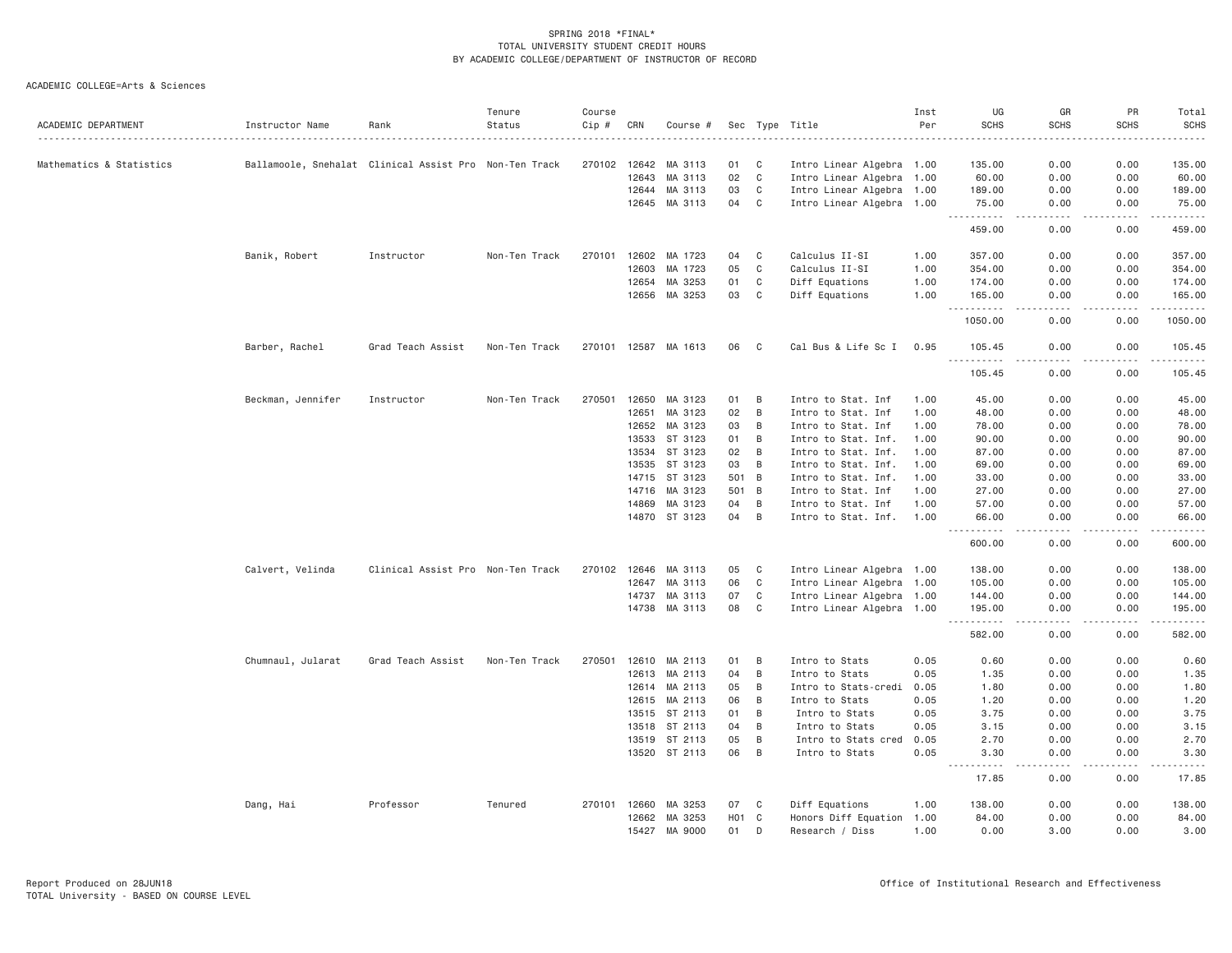| ACADEMIC DEPARTMENT      | Instructor Name | Rank                        | Tenure<br>Status | Course<br>Cip # | CRN            | Course #              |          |                | Sec Type Title                         | Inst<br>Per  | UG<br><b>SCHS</b>      | GR<br><b>SCHS</b>   | PR<br><b>SCHS</b> | Total<br><b>SCHS</b> |
|--------------------------|-----------------|-----------------------------|------------------|-----------------|----------------|-----------------------|----------|----------------|----------------------------------------|--------------|------------------------|---------------------|-------------------|----------------------|
|                          |                 |                             |                  |                 |                |                       |          |                |                                        |              |                        |                     |                   |                      |
|                          |                 |                             |                  |                 |                |                       |          |                |                                        |              | 222.00                 | 3.00                | 0.00              | 225.00               |
| Mathematics & Statistics | Daniels, Diane  | Non-Faculty                 | Not Applicable   |                 |                | 131099 12508 LSK 0023 | 01       | - L            | Dev Studies Lab                        | 1.00         | 3.00<br>.              | 0.00                | 0.00              | 3.00                 |
|                          |                 |                             |                  |                 |                |                       |          |                |                                        |              | -----<br>3.00          | 0.00                | 0.00              | 3.00                 |
|                          | Dobson, Edward  | Professor                   | Tenured          | 270101          | 12665          | MA 4143               | 01       | C              | Graph Theory                           | 1.00         | 51.00                  | 0.00                | 0.00              | 51.00                |
|                          |                 |                             |                  |                 | 14871          | MA 6143               | 01       | $\mathbf C$    | Graph Theory                           | 1.00         | 0.00                   | 3.00                | 0.00              | 3.00                 |
|                          |                 |                             |                  |                 | 16148          | MA 4000               | 04       | $\mathbf{I}$   | Directed Indiv Study                   | 1.00         | 3.00                   | 0.00                | 0.00              | 3.00                 |
|                          |                 |                             |                  | 270102 14879    |                | MA 8123               | 01       | C              | Mod High Algebra II                    | 1.00         | 0.00<br>.<br>$- - - -$ | 9.00<br>$- - - - -$ | 0.00              | 9.00                 |
|                          |                 |                             |                  |                 |                |                       |          |                |                                        |              | 54.00                  | 12.00               | 0.00              | 66.00                |
|                          | DuBien, Janice  | Associate Professor Tenured |                  | 270501          | 13537          | ST 6211               | 01       | E              | Stat Consulting                        | 1.00         | 0.00                   | 6.00                | 0.00              | 6.00                 |
|                          |                 |                             |                  |                 | 13541          | ST 8114               | 02       | B              | Statistical Methods                    | 1.00         | 0.00                   | 132.00              | 0.00              | 132.00               |
|                          |                 |                             |                  |                 | 13542          | ST 8214               | 01       | B              | Desn & Anal Of Exp                     | 1.00         | 0.00                   | 80.00               | 0.00              | 80.00                |
|                          |                 |                             |                  |                 | 13545          | ST 8863               | 01       | C              | Adv Design Of Exp II 1.00              |              | 0.00                   | 24.00               | 0.00              | 24.00                |
|                          |                 |                             |                  |                 |                | 15974 ST 7000         | 02       | $\mathbf{I}$   | Directed Indiv Study 1.00              |              | 0.00<br>$\frac{1}{2}$  | 3.00                | 0.00<br>.         | 3.00                 |
|                          |                 |                             |                  |                 |                |                       |          |                |                                        |              | 0.00                   | 245.00              | 0.00              | 245.00               |
|                          | Eaton, Jonathan | Instructor                  | Non-Ten Track    | 270101          | 12534          | MA 0103               | 01       | C              | Intermediate Algebra 1.00              |              | 579.00                 | 0.00                | 0.00              | 579.00               |
|                          |                 |                             |                  |                 | 12535          | MA 0103               | 02       | C              | Intermediate Algebra 1.00              |              | 270.00                 | 0.00                | 0.00              | 270.00               |
|                          |                 |                             |                  |                 | 12537          | MA 0103               | 04       | К              | Intermediate Algebra 1.00              |              | 0.00                   | 0.00                | 0.00              | 0.00                 |
|                          |                 |                             |                  |                 | 12538          | MA 0103               | 05       | К              | Intermediate Algebra 1.00              |              | 0.00                   | 0.00                | 0.00              | 0.00                 |
|                          |                 |                             |                  |                 | 12539          | MA 0103               | 06       | K              | Intermediate Algebra 1.00              |              | 0.00                   | 0.00                | 0.00              | 0.00                 |
|                          |                 |                             |                  |                 | 12540          | MA 0103               | 07       | К              | Intermediate Algebra 1.00              |              | 0.00                   | 0.00                | 0.00              | 0.00                 |
|                          |                 |                             |                  |                 | 12541          | MA 0103               | 08       | К              | Intermediate Algebra                   | 1.00         | 0.00                   | 0.00                | 0.00              | 0.00                 |
|                          |                 |                             |                  |                 | 12542          | MA 0103               | 09       | К              | Intermediate Algebra                   | 1.00         | 0.00                   | 0.00                | 0.00              | 0.00                 |
|                          |                 |                             |                  |                 | 12544          | MA 0103               | 11       | K              | Intermediate Algebra 1.00              |              | 0.00                   | 0.00                | 0.00              | 0.00                 |
|                          |                 |                             |                  | 270501          | 12610          | MA 2113               | 01       | B              | Intro to Stats                         | 0.95         | 11.40                  | 0.00                | 0.00              | 11.40                |
|                          |                 |                             |                  |                 | 12611          | MA 2113               | 02       | B              | Intro to Stats                         | 0.95         | 25.65                  | 0.00                | 0.00              | 25.65                |
|                          |                 |                             |                  |                 | 12612          | MA 2113               | 03       | $\overline{B}$ | Intro to Stats                         | 0.95         | 37.05                  | 0.00                | 0.00              | 37.05                |
|                          |                 |                             |                  |                 | 12613<br>12614 | MA 2113<br>MA 2113    | 04<br>05 | B<br>B         | Intro to Stats<br>Intro to Stats-credi | 0.95<br>0.95 | 25.65<br>34.20         | 0.00<br>0.00        | 0.00<br>0.00      | 25.65<br>34.20       |
|                          |                 |                             |                  |                 | 12615          | MA 2113               | 06       | B              | Intro to Stats                         | 0.95         | 22.80                  | 0.00                | 0.00              | 22.80                |
|                          |                 |                             |                  |                 | 12616          | MA 2113               | 07       | B              | Intro to Stats                         | 0.95         | 39.90                  | 0.00                | 0.00              | 39.90                |
|                          |                 |                             |                  |                 | 12617          | MA 2113               | 08       | B              | Intro to Stats                         | 0.95         | 14.25                  | 0.00                | 0.00              | 14.25                |
|                          |                 |                             |                  |                 | 12618          | MA 2113               | 09       | B              | Intro to Stats                         | 0.95         | 19.95                  | 0.00                | 0.00              | 19.95                |
|                          |                 |                             |                  |                 |                | 12619 MA 2113         | 10       | B              | Intro to Stats                         | 0.95         | 37.05                  | 0.00                | 0.00              | 37.05                |
|                          |                 |                             |                  |                 | 12620          | MA 2113               | 11       | B              | Intro to Stats                         | 0.95         | 48.45                  | 0.00                | 0.00              | 48.45                |
|                          |                 |                             |                  |                 | 12621          | MA 2113               | 12       | B              | Intro to Stats                         | 0.95         | 25.65                  | 0.00                | 0.00              | 25.65                |
|                          |                 |                             |                  |                 | 12622          | MA 2113               | 13       | B              | Intro to Stats                         | 0.95         | 34.20                  | 0.00                | 0.00              | 34.20                |
|                          |                 |                             |                  |                 | 12623          | MA 2113               | 14       | B              | Intro to Stats                         | 0.95         | 31.35                  | 0.00                | 0.00              | 31.35                |
|                          |                 |                             |                  |                 | 12624          | MA 2113               | 15       | B              | Intro to Stats                         | 0.05         | 1.05                   | 0.00                | 0.00              | 1.05                 |
|                          |                 |                             |                  |                 | 12625          | MA 2113               | 16       | B              | Intro to Stats                         | 0.05         | 1.95                   | 0.00                | 0.00              | 1.95                 |
|                          |                 |                             |                  |                 | 13515          | ST 2113               | 01       | B              | Intro to Stats                         | 0.95         | 71.25                  | 0.00                | 0.00              | 71.25                |
|                          |                 |                             |                  |                 | 13516          | ST 2113               | 02       | $\,$ B         | Intro to Stats                         | 0.95         | 59.85                  | 0.00                | 0.00              | 59.85                |
|                          |                 |                             |                  |                 | 13517          | ST 2113               | 03       | B              | Intro to Stats                         | 0.95         | 45.60                  | 0.00                | 0.00              | 45.60                |
|                          |                 |                             |                  |                 | 13518          | ST 2113               | 04       | B              | Intro to Stats                         | 0.95         | 59.85                  | 0.00                | 0.00              | 59.85                |
|                          |                 |                             |                  |                 | 13519          | ST 2113               | 05       | B              | Intro to Stats cred                    | 0.95         | 51.30                  | 0.00                | 0.00              | 51.30                |
|                          |                 |                             |                  |                 | 13520          | ST 2113               | 06       | B              | Intro to Stats                         | 0.95         | 62.70                  | 0.00                | 0.00              | 62.70                |
|                          |                 |                             |                  |                 | 13521          | ST 2113               | 07       | B              | Intro to Stats                         | 0.95         | 51.30                  | 0.00                | 0.00              | 51.30                |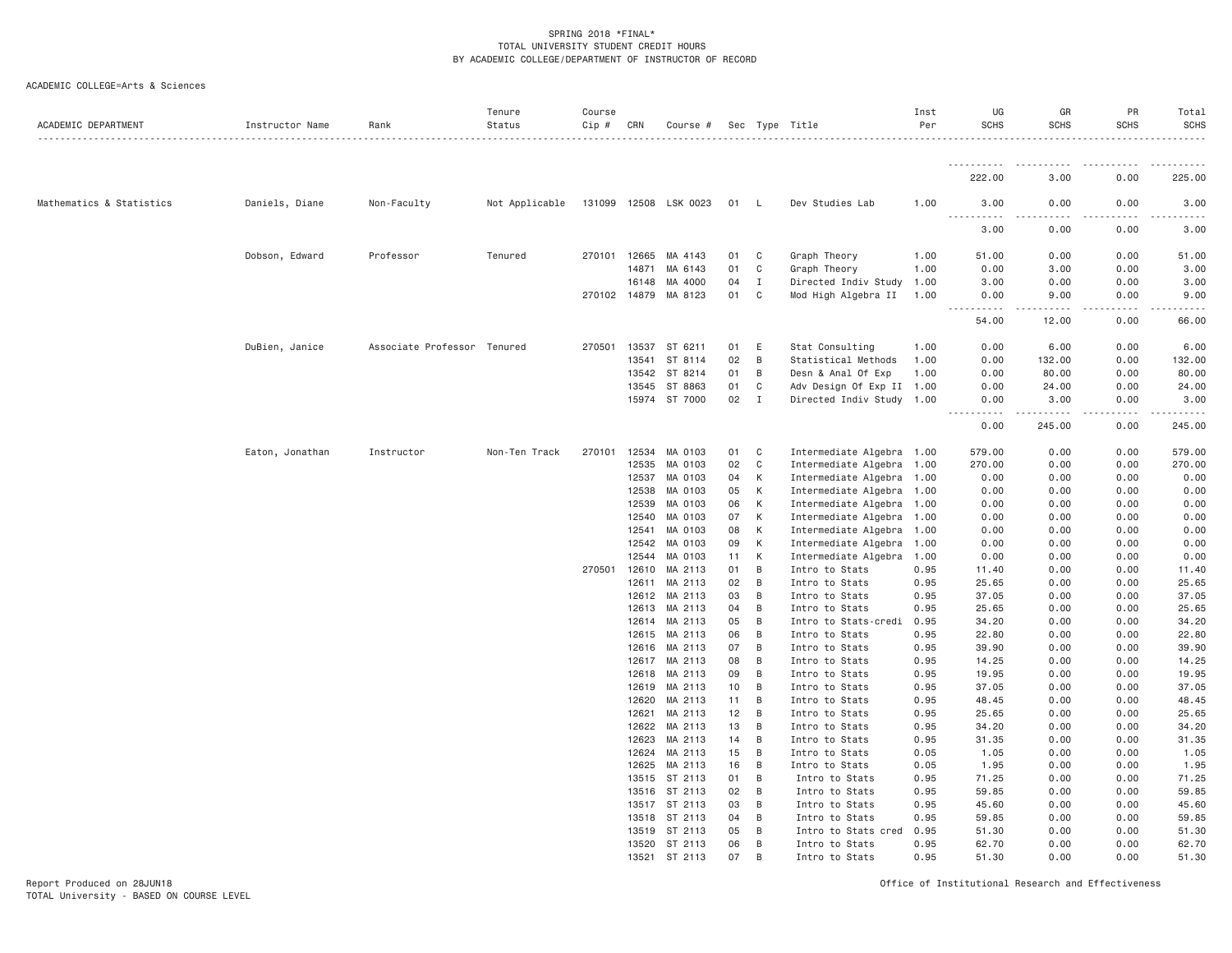| ACADEMIC DEPARTMENT      | Instructor Name | Rank                              | Tenure<br>Status | Course<br>Cip # | CRN          | Course #             | Sec   |              | Type Title                | Inst<br>Per | UG<br><b>SCHS</b>              | GR<br><b>SCHS</b>                   | PR<br><b>SCHS</b> | Total<br><b>SCHS</b> |
|--------------------------|-----------------|-----------------------------------|------------------|-----------------|--------------|----------------------|-------|--------------|---------------------------|-------------|--------------------------------|-------------------------------------|-------------------|----------------------|
|                          |                 |                                   |                  |                 |              |                      |       |              |                           |             |                                |                                     |                   |                      |
| Mathematics & Statistics | Eaton, Jonathan | Instructor                        | Non-Ten Track    | 270501          | 13522        | ST 2113              | 08    | B            | Intro to Stats            | 0.95        | 76.95                          | 0.00                                | 0.00              | 76.95                |
|                          |                 |                                   |                  |                 | 13523        | ST 2113              | 09    | B            | Intro to Stats            | 0.95        | 65.55                          | 0.00                                | 0.00              | 65.55                |
|                          |                 |                                   |                  |                 | 13524        | ST 2113              | 10    | B            | Intro to Stats            | 0.95        | 48.45                          | 0.00                                | 0.00              | 48.45                |
|                          |                 |                                   |                  |                 | 13525        | ST 2113              | 11    | B            | Intro to Stats            | 0.95        | 37.05                          | 0.00                                | 0.00              | 37.05                |
|                          |                 |                                   |                  |                 | 13526        | ST 2113              | 12    | B            | Intro to Stats            | 0.95        | 59.85                          | 0.00                                | 0.00              | 59.85                |
|                          |                 |                                   |                  |                 | 13527        | ST 2113              | 13    | B            | Intro to Stats            | 0.95        | 51.30                          | 0.00                                | 0.00              | 51.30                |
|                          |                 |                                   |                  |                 | 13528        | ST 2113              | 14    | B            | Intro to Stats            | 0.95        | 48.45                          | 0.00                                | 0.00              | 48.45                |
|                          |                 |                                   |                  |                 | 13529        | ST 2113              | 15    | B            | Intro to Stats            | 0.05        | 3.45                           | 0.00                                | 0.00              | 3.45                 |
|                          |                 |                                   |                  |                 | 13530        | ST 2113              | 16    | B            | Intro to Stats            | 0.05        | 2.40                           | 0.00                                | 0.00              | 2.40                 |
|                          |                 |                                   |                  |                 | 13531        | ST 2113              | 17    | $\mathbf{C}$ | Intro to Stats            | 0.05        | 2.55                           | 0.00                                | 0.00              | 2.55                 |
|                          |                 |                                   |                  |                 | 14036        | MA 2113              | 501 C |              | Intro to Stats            | 1.00        | 36.00                          | 0.00                                | 0.00              | 36.00                |
|                          |                 |                                   |                  |                 | 14084        | ST 2113              | 501   | C            | Intro to Stats            | 1.00        | 27.00                          | 0.00                                | 0.00              | 27.00                |
|                          |                 |                                   |                  |                 | 14731        | MA 2113              | 17    | B            | Intro to Stats            | 0.05        | 1.95                           | 0.00                                | 0.00              | 1.95                 |
|                          |                 |                                   |                  |                 | 14732        | MA 2113              | 18    | B            | Intro to Stats            | 0.05        | 1.95                           | 0.00                                | 0.00              | 1.95                 |
|                          |                 |                                   |                  |                 | 14733        | ST 2113              | 18    | B            | Intro to Stats            | 0.05        | 2.55                           | 0.00                                | 0.00              | 2.55                 |
|                          |                 |                                   |                  |                 | 14734        | MA 2113              | 19    | B            | Intro to Stats            | 0.05        | 1.20                           | 0.00                                | 0.00              | 1.20                 |
|                          |                 |                                   |                  |                 |              | 14735 ST 2113        | 19    | B            | Intro to Stats            | 0.05        | 3.30                           | 0.00                                | 0.00              | 3.30                 |
|                          |                 |                                   |                  |                 |              |                      |       |              |                           |             | .<br>2131.35                   | .<br>0.00                           | 0.00              | 2131.35              |
|                          | Fabel, Andrew   | Associate Professor Tenured       |                  | 270101          | 12664        | MA 3513              | 01    | C            | History Of Math           | 1.00        | 93.00                          | 0.00                                | 0.00              | 93.00                |
|                          |                 |                                   |                  |                 | 14885        | MA 8913              | 01    | $\mathsf{C}$ | Intro To Topology I       | 1.00        | 0.00                           | 21.00                               | 0.00              | 21.00                |
|                          |                 |                                   |                  |                 | 16136        | MA 4000              | 03    | Ι.           | Directed Indiv Study 1.00 |             | 3.00                           | 0.00                                | 0.00              | 3.00                 |
|                          |                 |                                   |                  |                 |              |                      |       |              |                           |             | <u>.</u><br>96.00              | .<br>21.00                          | .<br>0.00         | .<br>117.00          |
|                          | Fang, Zhou      | Grad Teach Assist                 | Non-Ten Track    | 270501          | 12617        | MA 2113              | 08    | B            | Intro to Stats            | 0.05        | 0.75                           | 0.00                                | 0.00              | 0.75                 |
|                          |                 |                                   |                  |                 | 12618        | MA 2113              | 09    | B            | Intro to Stats            | 0.05        | 1.05                           | 0.00                                | 0.00              | 1.05                 |
|                          |                 |                                   |                  |                 | 12619        | MA 2113              | 10    | B            | Intro to Stats            | 0.05        | 1.95                           | 0.00                                | 0.00              | 1.95                 |
|                          |                 |                                   |                  |                 | 12623        | MA 2113              | 14    | B            | Intro to Stats            | 0.05        | 1.65                           | 0.00                                | 0.00              | 1.65                 |
|                          |                 |                                   |                  |                 | 13522        | ST 2113              | 08    | B            | Intro to Stats            | 0.05        | 4.05                           | 0.00                                | 0.00              | 4.05                 |
|                          |                 |                                   |                  |                 | 13523        | ST 2113              | 09    | B            | Intro to Stats            | 0.05        | 3.45                           | 0.00                                | 0.00              | 3.45                 |
|                          |                 |                                   |                  |                 | 13524        | ST 2113              | 10    | B            | Intro to Stats            | 0.05        | 2.55                           | 0.00                                | 0.00              | 2.55                 |
|                          |                 |                                   |                  |                 | 13528        | ST 2113              | 14    | B            | Intro to Stats            | 0.05        | 2.55                           | 0.00                                | 0.00              | 2.55                 |
|                          |                 |                                   |                  |                 |              |                      |       |              |                           |             | .<br>18.00                     | $\sim$ $\sim$ $\sim$ $\sim$<br>0.00 | .<br>0.00         | .<br>18.00           |
|                          | Ge, Lin         | Clinical Assist Pro Non-Ten Track |                  | 270101          | 13746        | MA 1613              | 201 C |              | Cal Bus & Life Sc I       | 1.00        | 30.00                          | 0.00                                | 0.00              | 30.00                |
|                          |                 |                                   |                  |                 | 521302 13661 | BQA 3113             | 201   | $\mathbf{C}$ | Intro Bus Stat Meth       | 1.00        | 30.00                          | 0.00                                | 0.00              | 30.00                |
|                          |                 |                                   |                  |                 | 13662        | BQA 3123             | 201 C |              | Bus Stat Methods II       | 1.00        | 24.00                          | 0.00                                | 0.00              | 24.00                |
|                          |                 |                                   |                  |                 |              |                      |       |              |                           |             | <u>.</u><br>84.00              | .<br>0.00                           | -----<br>0.00     | .<br>84.00           |
|                          | Good, Abigail   | Grad Teach Assist                 | Non-Ten Track    | 270101 12565    |              | MA 1323              | 03    | C            | Trigonometry-SI           | 0.95        | 114.00<br>$\sim$ $\sim$ .<br>. | 0.00                                | 0.00              | 114.00               |
|                          |                 |                                   |                  |                 |              |                      |       |              |                           |             | 114.00                         | 0.00                                | 0.00              | 114.00               |
|                          | Johnson, Corlis | Associate Professor Tenured       |                  |                 | 270101 12641 | MA 3053              | 01    | C            | Found Of Math I           | 1.00        | 66.00                          | 0.00                                | 0.00              | 66.00                |
|                          |                 |                                   |                  |                 | 16401        | MA 4000              | 05    | $\mathbf{I}$ | Directed Indiv Study 1.00 |             | 3.00                           | 0.00                                | 0.00              | 3.00                 |
|                          |                 |                                   |                  |                 | 270102 12653 | MA 3163              | 01    | C            | Intro To Mod Algebra 1.00 |             | 54.00                          | 0.00                                | 0.00              | 54.00                |
|                          |                 |                                   |                  |                 |              |                      |       |              |                           |             | 123.00                         | 0.00                                | 0.00              | 123.00               |
|                          | Jones, Chartese | Grad Teach Assist                 | Non-Ten Track    |                 |              | 270101 12573 MA 1323 | 11 C  |              | Trigonometry-SI           | 0.95        | 102.60                         | 0.00                                | 0.00              | 102.60               |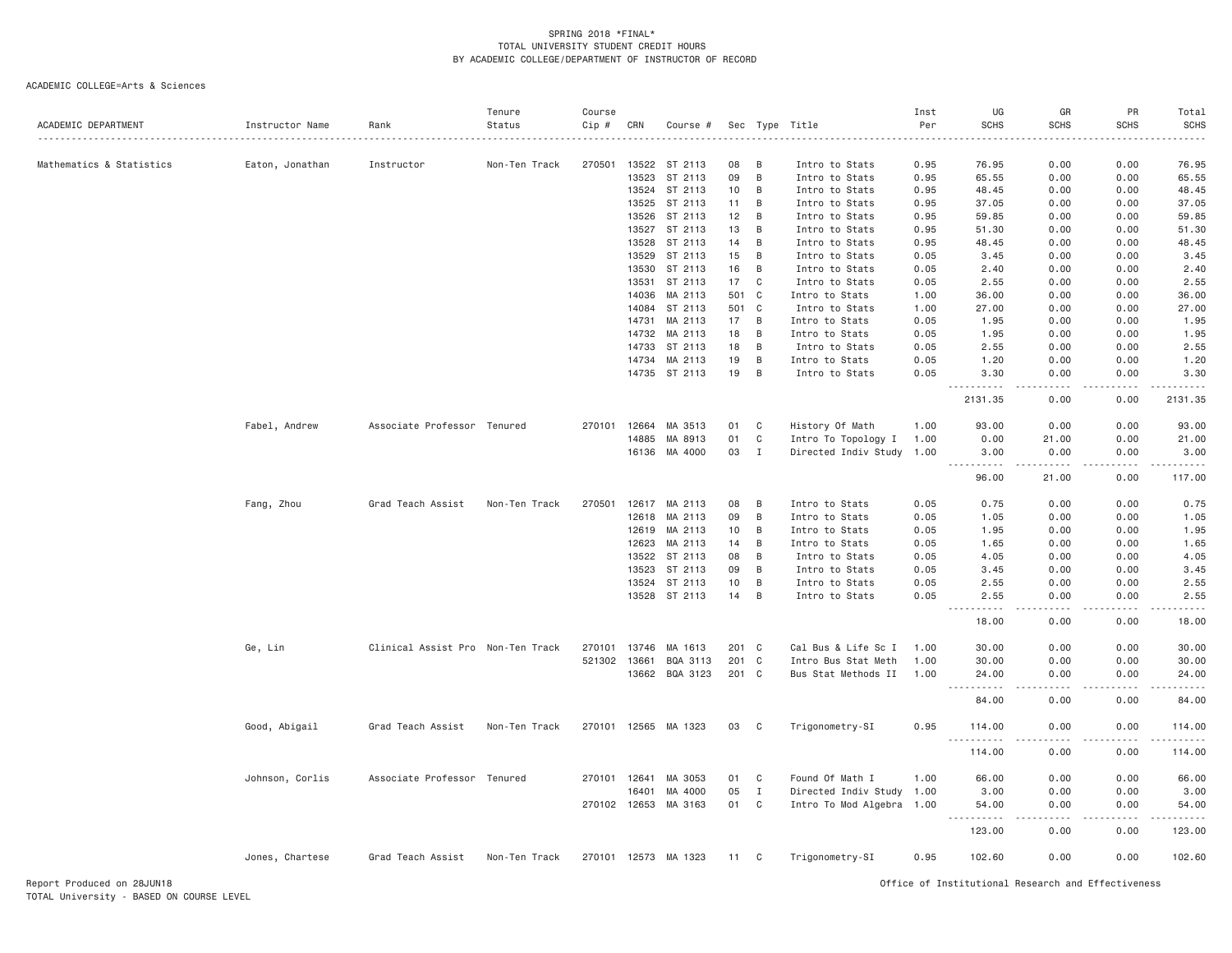| ACADEMIC DEPARTMENT      | Instructor Name                        | Rank                          | Tenure<br>Status | Course<br>Cip # | CRN   | Course #             |                 |              | Sec Type Title       | Inst<br>Per | UG<br><b>SCHS</b>                                                                                                                                           | GR<br><b>SCHS</b> | PR<br><b>SCHS</b> | Total<br><b>SCHS</b> |
|--------------------------|----------------------------------------|-------------------------------|------------------|-----------------|-------|----------------------|-----------------|--------------|----------------------|-------------|-------------------------------------------------------------------------------------------------------------------------------------------------------------|-------------------|-------------------|----------------------|
|                          |                                        |                               |                  |                 |       |                      |                 |              |                      |             |                                                                                                                                                             |                   |                   |                      |
|                          |                                        |                               |                  |                 |       |                      |                 |              |                      |             | 102.60                                                                                                                                                      | 0.00              | 0.00              | 102.60               |
| Mathematics & Statistics | Katterjohn, Kristoph Grad Teach Assist |                               | Non-Ten Track    |                 |       | 270101 12582 MA 1613 | 01              | C            | Cal Bus & Life Sc I  | 0.95        | 102.60                                                                                                                                                      | 0.00              | 0.00              | 102.60               |
|                          |                                        |                               |                  |                 |       |                      |                 |              |                      |             | $\sim$ $\sim$ $\sim$<br>$\begin{array}{cccccccccccccc} \bullet & \bullet & \bullet & \bullet & \bullet & \bullet & \bullet & \bullet \end{array}$<br>102.60 | 0.00              | 0.00              | 102.60               |
|                          | Kilpatrick, Matthew                    | Lecturer                      | Non-Ten Track    | 270102          | 12549 | MA 1313              | 04              | C            | College Algebra-SI   | 0.95        | 202.35                                                                                                                                                      | 0.00              | 0.00              | 202.35               |
|                          |                                        |                               |                  | 270501          | 12624 | MA 2113              | 15              | B            | Intro to Stats       | 0.95        | 19.95                                                                                                                                                       | 0.00              | 0.00              | 19.95                |
|                          |                                        |                               |                  |                 | 12625 | MA 2113              | 16              | B            | Intro to Stats       | 0.95        | 37.05                                                                                                                                                       | 0.00              | 0.00              | 37.05                |
|                          |                                        |                               |                  |                 | 13529 | ST 2113              | 15              | B            | Intro to Stats       | 0.95        | 65.55                                                                                                                                                       | 0.00              | 0.00              | 65.55                |
|                          |                                        |                               |                  |                 | 13530 | ST 2113              | 16              | B            | Intro to Stats       | 0.95        | 45.60                                                                                                                                                       | 0.00              | 0.00              | 45.60                |
|                          |                                        |                               |                  |                 | 13531 | ST 2113              | 17              | $\mathbf{C}$ | Intro to Stats       | 0.95        | 48.45                                                                                                                                                       | 0.00              | 0.00              | 48.45                |
|                          |                                        |                               |                  |                 | 14731 | MA 2113              | 17              | B            | Intro to Stats       | 0.95        | 37.05                                                                                                                                                       | 0.00              | 0.00              | 37.05                |
|                          |                                        |                               |                  |                 | 14732 | MA 2113              | 18              | B            | Intro to Stats       | 0.95        | 37.05                                                                                                                                                       | 0.00              | 0.00              | 37.05                |
|                          |                                        |                               |                  |                 |       | 14733 ST 2113        | 18              | B            | Intro to Stats       | 0.95        | 48.45<br>$\sim$ $\sim$<br>$- - - - -$                                                                                                                       | 0.00<br>$- - -$   | 0.00<br>----      | 48.45<br>.           |
|                          |                                        |                               |                  |                 |       |                      |                 |              |                      |             | 541.50                                                                                                                                                      | 0.00              | 0.00              | 541.50               |
|                          | Kim, Hwamog                            | Grad Teach Assist             | Non-Ten Track    | 270101 12583    |       | MA 1613              | 02              | C            | Cal Bus & Life Sc I  | 0.95        | 99.75<br>.                                                                                                                                                  | 0.00<br>.         | 0.00<br>.         | 99.75<br>.           |
|                          |                                        |                               |                  |                 |       |                      |                 |              |                      |             | 99.75                                                                                                                                                       | 0.00              | 0.00              | 99.75                |
|                          | Kim, Seongjai                          | Professor                     | Tenured          | 270101          | 12638 | MA 2743              | 08              | C            | Calculus IV          | 1.00        | 183.00                                                                                                                                                      | 0.00              | 0.00              | 183.00               |
|                          |                                        |                               |                  |                 | 14882 | MA 8453              | 01              | C            | Num Soln PDE II      | 1.00        | 0.00                                                                                                                                                        | 9.00              | 0.00              | 9.00                 |
|                          |                                        |                               |                  |                 | 15428 | MA 9000              | 02              | D            | Research / Diss      | 1.00        | 0.00<br><u>.</u>                                                                                                                                            | 12.00<br>-----    | 0.00<br>.         | 12.00                |
|                          |                                        |                               |                  |                 |       |                      |                 |              |                      |             | 183.00                                                                                                                                                      | 21.00             | 0.00              | 204.00               |
|                          | King, Nancy                            | Instructor                    | Non-Ten Track    | 270101          | 12580 | MA 1433              | 01              | C            | Informal Geom & Meas | 1.00        | 117.00                                                                                                                                                      | 0.00              | 0.00              | 117.00               |
|                          |                                        |                               |                  |                 | 12582 | MA 1613              | 01              | C            | Cal Bus & Life Sc I  | 0.05        | 5.40                                                                                                                                                        | 0.00              | 0.00              | 5.40                 |
|                          |                                        |                               |                  |                 | 12583 | MA 1613              | 02              | C            | Cal Bus & Life Sc I  | 0.05        | 5.25                                                                                                                                                        | 0.00              | 0.00              | 5.25                 |
|                          |                                        |                               |                  |                 | 12584 | MA 1613              | 03              | C            | Cal Bus & Life Sc I  | 1.00        | 123.00                                                                                                                                                      | 0.00              | 0.00              | 123.00               |
|                          |                                        |                               |                  |                 | 12585 | MA 1613              | 04              | C            | Cal Bus & Life Sc I  | 1.00        | 117.00                                                                                                                                                      | 0.00              | 0.00              | 117.00               |
|                          |                                        |                               |                  |                 | 12586 | MA 1613              | 05              | C            | Cal Bus & Life Sc I  | 1.00        | 132.00                                                                                                                                                      | 0.00              | 0.00              | 132.00               |
|                          |                                        |                               |                  |                 | 12587 | MA 1613              | 06              | $\mathbf{C}$ | Cal Bus & Life Sc I  | 0.05        | 5.55<br><u>.</u>                                                                                                                                            | 0.00<br>.         | 0.00<br>.         | 5.55<br>.            |
|                          |                                        |                               |                  |                 |       |                      |                 |              |                      |             | 505.20                                                                                                                                                      | 0.00              | 0.00              | 505.20               |
|                          | Lim, Hyeona                            | Associate Professor Tenured   |                  | 240101          | 16068 | HON 4000             | 06              | I            | Directed Individual  | 1.00        | 3.00                                                                                                                                                        | 0.00              | 0.00              | 3.00                 |
|                          |                                        |                               |                  | 270101 12632    |       | MA 2743              | 02              | C            | Calculus IV          | 1.00        | 141.00                                                                                                                                                      | 0.00              | 0.00              | 141.00               |
|                          |                                        |                               |                  |                 | 15429 | MA 9000              | 03              | D            | Research / Diss      | 1.00        | 0.00                                                                                                                                                        | 3.00              | 0.00              | 3.00                 |
|                          |                                        |                               |                  |                 |       |                      |                 |              |                      |             | ----------<br>144.00                                                                                                                                        | .<br>3.00         | -----<br>0.00     | . <u>.</u><br>147.00 |
|                          | Lindsey, Jabbar                        | Grad Teach Assist             | Non-Ten Track    |                 |       | 270101 12572 MA 1323 | 10 <sub>1</sub> | C            | Trigonometry-SI      | 0.95        | 108.30                                                                                                                                                      | 0.00              | 0.00              | 108.30               |
|                          |                                        |                               |                  |                 |       |                      |                 |              |                      |             | $\sim$ $\sim$ .<br>.<br>108.30                                                                                                                              | 0.00              | 0.00              | 108.30               |
|                          | Liu, Yuan                              | Assistant Professor Ten Track |                  | 270101 12633    |       | MA 2743              | 03              | C            | Calculus IV          | 1.00        | 138.00                                                                                                                                                      | 0.00              | 0.00              | 138.00               |
|                          |                                        |                               |                  |                 | 12668 | MA 4323              | 01              | C            | Numerical Anal II    | 1.00        | 81.00                                                                                                                                                       | 0.00              | 0.00              | 81.00                |
|                          |                                        |                               |                  |                 | 14876 | MA 6323              | 01              | $\mathbf{C}$ | Numerical Anal II    | 1.00        | 0.00                                                                                                                                                        | 12.00             | 0.00              | 12.00                |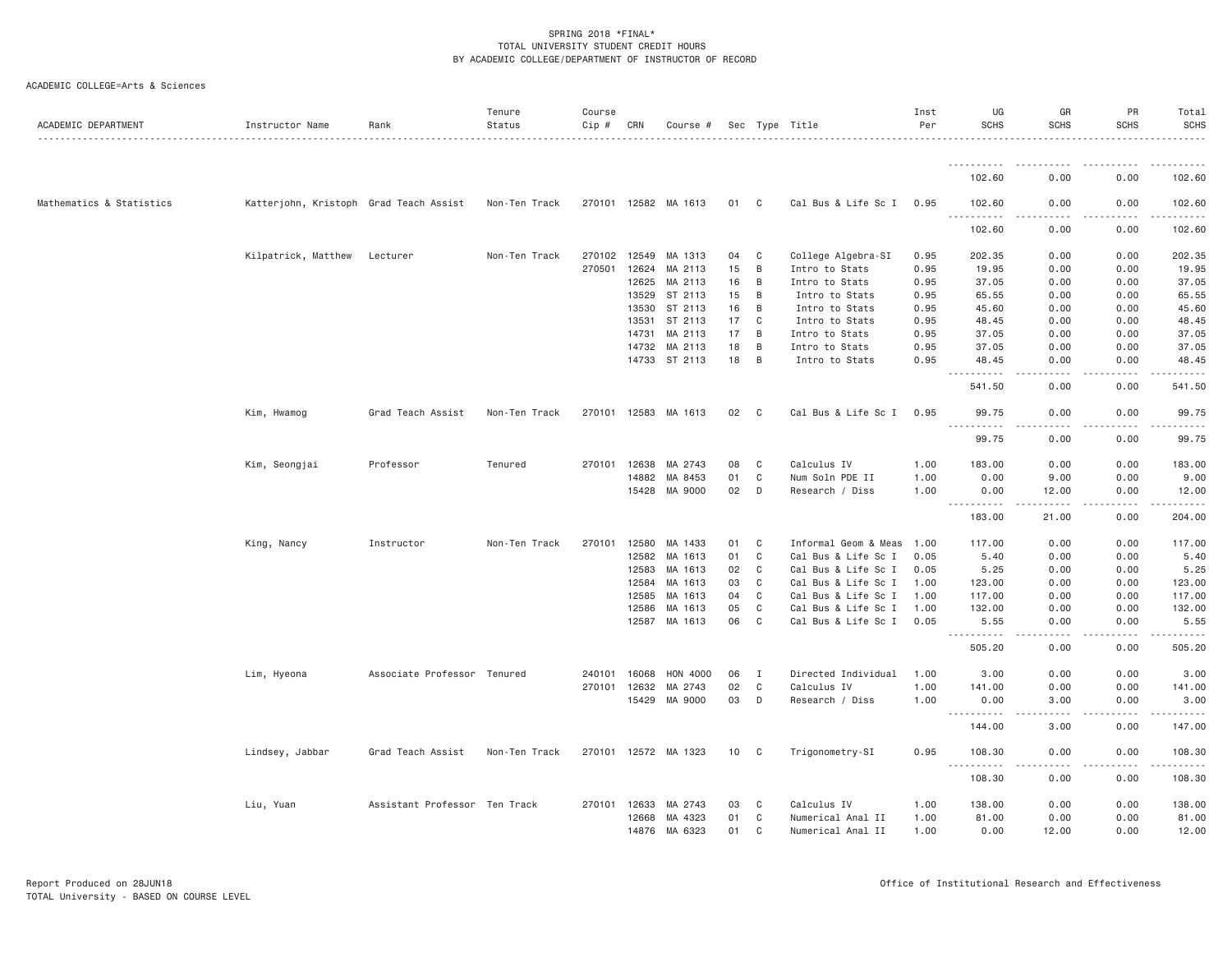| ACADEMIC DEPARTMENT      | Instructor Name   | Rank                          | Tenure<br>Status | Course<br>$Cip$ # | CRN          | Course # |                   |              | Sec Type Title            | Inst<br>Per | UG<br><b>SCHS</b>                                                                                                                                                                                                                                                                           | GR<br><b>SCHS</b>  | PR<br><b>SCHS</b>     | Total<br><b>SCHS</b> |
|--------------------------|-------------------|-------------------------------|------------------|-------------------|--------------|----------|-------------------|--------------|---------------------------|-------------|---------------------------------------------------------------------------------------------------------------------------------------------------------------------------------------------------------------------------------------------------------------------------------------------|--------------------|-----------------------|----------------------|
|                          |                   |                               |                  |                   |              |          |                   |              |                           |             |                                                                                                                                                                                                                                                                                             |                    |                       |                      |
|                          |                   |                               |                  |                   |              |          |                   |              |                           |             | 219.00                                                                                                                                                                                                                                                                                      | 12.00              | 0.00                  | 231.00               |
| Mathematics & Statistics | McBride, Matthew  | Assistant Professor Ten Track |                  |                   | 270101 12678 | MA 6943  | 01                | C            | Math Analysis II          | 1.00        | 0.00                                                                                                                                                                                                                                                                                        | 21.00              | 0.00                  | 21.00                |
|                          |                   |                               |                  |                   | 14883        | MA 8643  | 01                | C            | Real Analysis II          | 1.00        | 0.00                                                                                                                                                                                                                                                                                        | 18.00              | 0.00                  | 18.00                |
|                          |                   |                               |                  |                   | 15409        | MA 4000  | 01                | $\mathbf{I}$ | Directed Indiv Study 1.00 |             | 3.00                                                                                                                                                                                                                                                                                        | 0.00               | 0.00                  | 3.00                 |
|                          |                   |                               |                  |                   | 15457        | MA 7000  | 02                | $\mathbf{I}$ | Directed Indiv Study      | 1.00        | 0.00                                                                                                                                                                                                                                                                                        | 3.00               | 0.00                  | 3.00                 |
|                          |                   |                               |                  |                   | 15841        | MA 4000  | 02                | $\mathbf{I}$ | Directed Indiv Study 1.00 |             | 3.00                                                                                                                                                                                                                                                                                        | 0.00               | 0.00                  | 3.00                 |
|                          |                   |                               |                  |                   | 16063        | MA 7000  | 05                | $\mathbf{I}$ | Directed Indiv Study 1.00 |             | 0.00                                                                                                                                                                                                                                                                                        | 3.00               | 0.00                  | 3.00                 |
|                          |                   |                               |                  |                   |              |          |                   |              |                           |             | 6.00                                                                                                                                                                                                                                                                                        | 45.00              | 0.00                  | 51.00                |
|                          | Miller, Thomas L. | Professor                     | Tenured          |                   | 270101 12636 | MA 2743  | 06                | $\mathbf{C}$ | Calculus IV               | 1.00        | 132.00                                                                                                                                                                                                                                                                                      | 0.00               | 0.00                  | 132.00               |
|                          |                   |                               |                  |                   | 12671        | MA 4643  | 01                | C            | Adv Calculus II           | 1.00        | 57.00                                                                                                                                                                                                                                                                                       | 0.00               | 0.00                  | 57.00                |
|                          |                   |                               |                  |                   | 12676        | MA 6643  | 01                | $\mathsf{C}$ | Adv Calculus II           | 1.00        | 0.00                                                                                                                                                                                                                                                                                        | 6.00               | 0.00                  | 6.00                 |
|                          |                   |                               |                  |                   | 15261        | MA 7000  | 01                | $\mathbf{I}$ | Directed Indiv Study 1.00 |             | 0.00                                                                                                                                                                                                                                                                                        | 3.00               | 0.00                  | 3.00                 |
|                          |                   |                               |                  |                   |              |          |                   |              |                           |             | $\frac{1}{2} \left( \frac{1}{2} \right) \left( \frac{1}{2} \right) \left( \frac{1}{2} \right) \left( \frac{1}{2} \right) \left( \frac{1}{2} \right)$<br>$\frac{1}{2} \left( \frac{1}{2} \right) \left( \frac{1}{2} \right) \left( \frac{1}{2} \right) \left( \frac{1}{2} \right)$<br>189.00 | .<br>9.00          | $\frac{1}{2}$<br>0.00 | 198.00               |
|                          | Miller, Vivien    | Professor                     | Tenured          | 270101            | 12634        | MA 2743  | 04                | C            | Calculus IV               | 1.00        | 141.00                                                                                                                                                                                                                                                                                      | 0.00               | 0.00                  | 141.00               |
|                          |                   |                               |                  |                   | 12635        | MA 2743  | 05                | $\mathbb C$  | Calculus IV               | 1.00        | 138.00                                                                                                                                                                                                                                                                                      | 0.00               | 0.00                  | 138.00               |
|                          |                   |                               |                  |                   |              |          |                   |              |                           |             | .<br>279.00                                                                                                                                                                                                                                                                                 | .<br>0.00          | .<br>0.00             | <u>.</u><br>279.00   |
|                          | Nation, Julie     | Instructor                    | Non-Ten Track    | 270101            | 12563        | MA 1323  | 01                | C            | Trigonometry-SI           | 1.00        | 201.00                                                                                                                                                                                                                                                                                      | 0.00               | 0.00                  | 201.00               |
|                          |                   |                               |                  |                   | 12567        | MA 1323  | 05                | C            | Trigonometry-SI           | 1.00        | 396.00                                                                                                                                                                                                                                                                                      | 0.00               | 0.00                  | 396.00               |
|                          |                   |                               |                  |                   | 12578        | MA 1423  | 01                | C            | Problem Solving Real 1.00 |             | 102.00                                                                                                                                                                                                                                                                                      | 0.00               | 0.00                  | 102.00               |
|                          |                   |                               |                  |                   | 12579        | MA 1423  | 02                | C            | Problem Solving Real      | 1.00        | 93.00                                                                                                                                                                                                                                                                                       | 0.00               | 0.00                  | 93.00                |
|                          |                   |                               |                  |                   | 270102 12546 | MA 1313  | 01                | C            | College Algebra-SI        | 0.95        | 401.85                                                                                                                                                                                                                                                                                      | 0.00               | 0.00                  | 401.85               |
|                          |                   |                               |                  |                   |              |          |                   |              |                           |             | 1193.85                                                                                                                                                                                                                                                                                     | 0.00               | 0.00                  | 1193.85              |
|                          | Neumann, Michael  | Professor                     | Tenured          |                   | 270101 12640 | MA 2743  | H <sub>01</sub> C |              | Honors Calculus IV        | 1.00        | 66.00                                                                                                                                                                                                                                                                                       | 0.00               | 0.00                  | 66.00                |
|                          |                   |                               |                  |                   | 12667        | MA 4213  | 01                | <sub>S</sub> | Senior Seminar in Ma      | 1.00        | 51.00                                                                                                                                                                                                                                                                                       | 0.00               | 0.00                  | 51.00                |
|                          |                   |                               |                  |                   |              |          |                   |              |                           |             | .<br>117.00                                                                                                                                                                                                                                                                                 | .<br>0.00          | $\frac{1}{2}$<br>0.00 | 117.00               |
|                          | Oppenheimer, Seth | Professor                     | Tenured          | 240101            | 12354        | HON 2091 | H01 S             |              | Honors Forum IV           | 1.00        | 14.00                                                                                                                                                                                                                                                                                       | 0.00               | 0.00                  | 14.00                |
|                          |                   |                               |                  |                   | 270104 12663 | MA 3463  | 01                | C            | Found Of Geometry         | 1.00        | 72.00                                                                                                                                                                                                                                                                                       | 0.00               | 0.00                  | 72.00                |
|                          |                   |                               |                  |                   |              |          |                   |              |                           |             | $\frac{1}{2} \left( \frac{1}{2} \right) \left( \frac{1}{2} \right) \left( \frac{1}{2} \right) \left( \frac{1}{2} \right) \left( \frac{1}{2} \right)$<br>86.00                                                                                                                               | 0.00               | .<br>0.00             | 86.00                |
|                          | Patel, Jatinkumar | Grad Teach Assist             | Non-Ten Track    | 270101            | 12569        | MA 1323  | 07                | C            | Trigonometry-SI           | 0.95        | 108,30                                                                                                                                                                                                                                                                                      | 0.00               | 0.00                  | 108.30               |
|                          |                   |                               |                  |                   |              |          |                   |              |                           |             | <u>.</u><br>108.30                                                                                                                                                                                                                                                                          | .<br>$  -$<br>0.00 | .<br>0.00             | . <b>.</b><br>108.30 |
|                          | Patil, Prakash    | Associate Professor Ten Track |                  | 270501            | 13539        | ST 6573  | 01                | C            | Intro Math Stat II        | 1.00        | 0.00                                                                                                                                                                                                                                                                                        | 30.00              | 0.00                  | 30.00                |
|                          |                   |                               |                  |                   | 13543        | ST 8253  | 01                | C            | Regression Analysis       | 1.00        | 0.00                                                                                                                                                                                                                                                                                        | 57.00              | 0.00                  | 57.00                |
|                          |                   |                               |                  |                   | 15431        | ST 9000  | 01                | D            | Research / Diss           | 1,00        | 0.00                                                                                                                                                                                                                                                                                        | 18.00              | 0.00                  | 18.00                |
|                          |                   |                               |                  |                   |              |          |                   |              |                           |             | .<br>0.00                                                                                                                                                                                                                                                                                   | 105.00             | 0.00                  | 105.00               |
|                          | Qian, Chuanxi     | Professor                     | Tenured          |                   | 270101 12655 | MA 3253  | 02                | C            | Diff Equations            | 1.00        | 129.00                                                                                                                                                                                                                                                                                      | 0.00               | 0.00                  | 129.00               |
|                          |                   |                               |                  |                   | 12657        | MA 3253  | 04                | C            | Diff Equations            | 1.00        | 105.00                                                                                                                                                                                                                                                                                      | 0.00               | 0.00                  | 105.00               |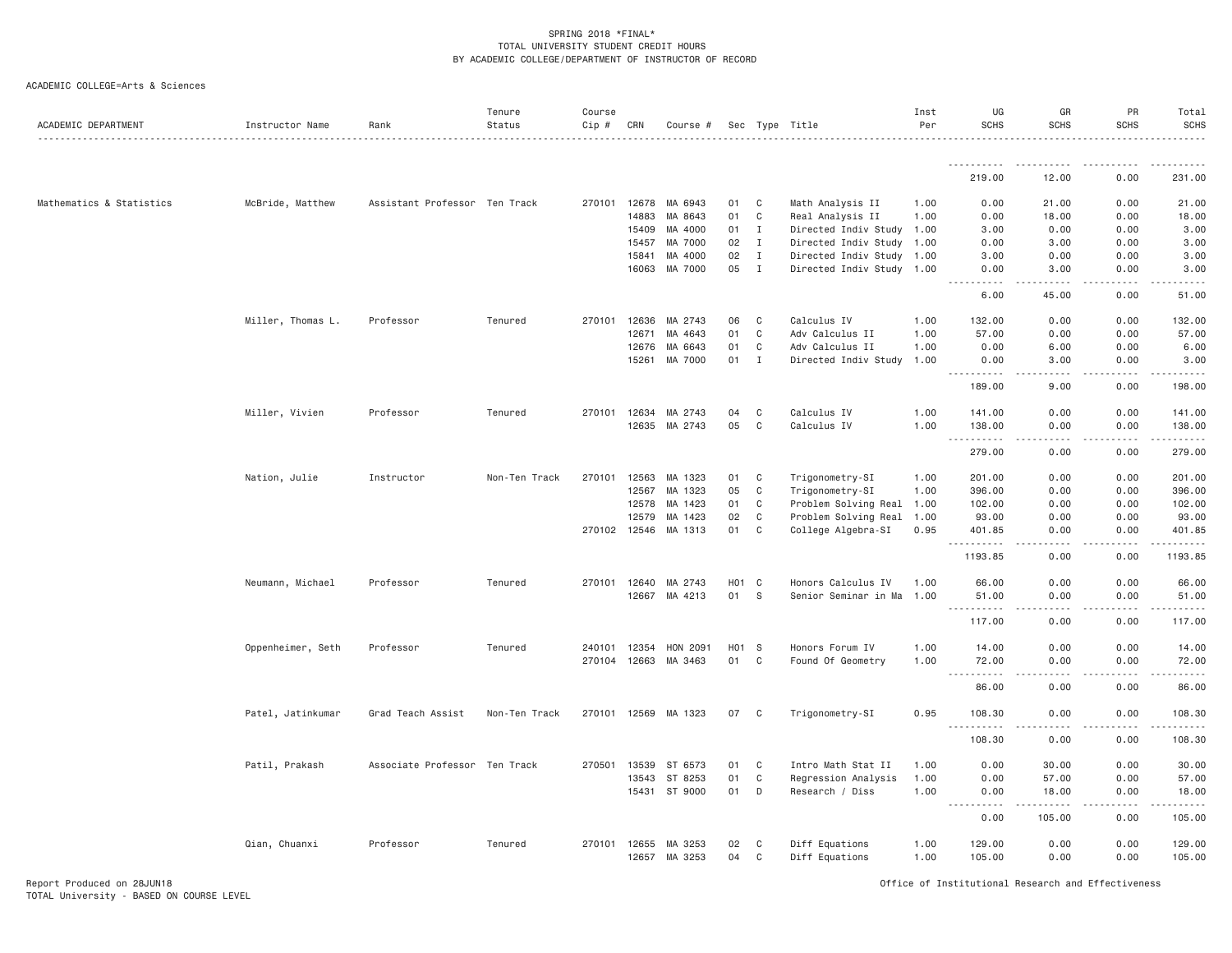| ACADEMIC DEPARTMENT      | Instructor Name                                  | Rank                        | Tenure<br>Status | Course<br>Cip # | CRN          | Course #             | Sec |              | Type Title                | Inst<br>Per | UG<br><b>SCHS</b>                   | GR<br><b>SCHS</b>                   | PR<br><b>SCHS</b> | Total<br><b>SCHS</b>                                                                                                                                          |
|--------------------------|--------------------------------------------------|-----------------------------|------------------|-----------------|--------------|----------------------|-----|--------------|---------------------------|-------------|-------------------------------------|-------------------------------------|-------------------|---------------------------------------------------------------------------------------------------------------------------------------------------------------|
| Mathematics & Statistics | Qian, Chuanxi                                    | Professor                   | Tenured          | 270101          | 15430        | MA 9000              | 04  | D            | Research / Diss           | 1.00        | 0.00                                | 9.00                                | 0.00              | 9.00                                                                                                                                                          |
|                          |                                                  |                             |                  |                 | 15560        | MA 7000              | 03  | $\mathbf{I}$ | Directed Indiv Study 1.00 |             | 0.00<br>د د د د                     | 3.00<br>د د د د د                   | 0.00              | 3.00                                                                                                                                                          |
|                          |                                                  |                             |                  |                 |              |                      |     |              |                           |             | 234.00                              | 12.00                               | 0.00              | 246.00                                                                                                                                                        |
|                          | Riahi, Sheida                                    | Grad Teach Assist           | Non-Ten Track    | 270501          | 12616        | MA 2113              | 07  | B            | Intro to Stats            | 0.05        | 2.10                                | 0.00                                | 0.00              | 2.10                                                                                                                                                          |
|                          |                                                  |                             |                  |                 | 13521        | ST 2113              | 07  | B            | Intro to Stats            | 0.05        | 2.70                                | 0.00                                | 0.00              | 2.70                                                                                                                                                          |
|                          |                                                  |                             |                  |                 | 14734        | MA 2113              | 19  | B            | Intro to Stats            | 0.95        | 22.80                               | 0.00                                | 0.00              | 22.80                                                                                                                                                         |
|                          |                                                  |                             |                  |                 | 14735        | ST 2113              | 19  | B            | Intro to Stats            | 0.95        | 62.70                               | 0.00                                | 0.00              | 62.70                                                                                                                                                         |
|                          |                                                  |                             |                  |                 | 521302 14288 | BQA 2113             | 03  | C            | Bus Stat Methods I        | 1.00        | 243.00                              | 0.00                                | 0.00              | 243.00                                                                                                                                                        |
|                          |                                                  |                             |                  |                 |              |                      |     |              |                           |             | .<br>333.30                         | .<br>0.00                           | .<br>0.00         | .<br>333.30                                                                                                                                                   |
|                          | Robinson, Amber                                  | Lecturer                    | Non-Ten Track    | 270101          | 12571        | MA 1323              | 09  | C            | Trigonometry-SI           | 1.00        | 120.00                              | 0.00                                | 0.00              | 120.00                                                                                                                                                        |
|                          |                                                  |                             |                  |                 | 12599        | MA 1723              | 01  | C            | Calculus II               | 1.00        | 195.00                              | 0.00                                | 0.00              | 195.00                                                                                                                                                        |
|                          |                                                  |                             |                  |                 | 12600        | MA 1723              | 02  | C            | Calculus II-SI            | 1.00        | 198.00                              | 0.00                                | 0.00              | 198.00                                                                                                                                                        |
|                          |                                                  |                             |                  |                 | 12601        | MA 1723              | 03  | C            | Calculus II-SI            | 1.00        | 66.00                               | 0.00                                | 0.00              | 66.00                                                                                                                                                         |
|                          |                                                  |                             |                  |                 | 12609        | MA 1723              | H01 | $\mathbf{C}$ | Honors Calculus II        | 1.00        | 63.00<br>. <b>.</b>                 | 0.00<br>.                           | 0.00<br>.         | 63.00<br>.                                                                                                                                                    |
|                          |                                                  |                             |                  |                 |              |                      |     |              |                           |             | 642.00                              | 0.00                                | 0.00              | 642.00                                                                                                                                                        |
|                          | Sepehrifar, Mohammad Associate Professor Tenured |                             |                  | 270501          | 13536        | ST 4213              | 01  | C            | Nonparametric Meth        | 1.00        | 12.00                               | 0.00                                | 0.00              | 12.00                                                                                                                                                         |
|                          |                                                  |                             |                  |                 | 13538        | ST 6213              | 01  | C            | Nonparametric Meth        | 1.00        | 0.00                                | 21.00                               | 0.00              | 21.00                                                                                                                                                         |
|                          |                                                  |                             |                  |                 | 13540        | ST 8114              | 01  | B            | Statistical Methods       | 1.00        | 0.00                                | 96.00                               | 0.00              | 96.00                                                                                                                                                         |
|                          |                                                  |                             |                  |                 | 16307        | ST 7000              | 04  | $\mathbf{I}$ | Directed Indiv Study      | 1.00        | 0.00                                | 3.00                                | 0.00              | 3.00                                                                                                                                                          |
|                          |                                                  |                             |                  |                 | 16388        | ST 7000              | 05  | $\mathbf I$  | Directed Indiv Study 1.00 |             | 0.00                                | 3.00                                | 0.00              | 3.00                                                                                                                                                          |
|                          |                                                  |                             |                  |                 | 16399        | ST 7000              | 06  | $\mathbf I$  | Directed Indiv Study 1.00 |             | 0.00                                | 1.00                                | 0.00              | 1.00                                                                                                                                                          |
|                          |                                                  |                             |                  |                 | 16400        | ST 7000              | 07  | $\mathbf I$  | Directed Indiv Study 1.00 |             | 0.00<br>-----                       | 3.00<br>-----                       | 0.00<br>.         | 3.00<br>.                                                                                                                                                     |
|                          |                                                  |                             |                  |                 |              |                      |     |              |                           |             | 12.00                               | 127.00                              | 0.00              | 139.00                                                                                                                                                        |
|                          | Shaw, Patricia                                   | Instructor                  | Non-Ten Track    | 270101          | 12626        | MA 2733              | 01  | C            | Calculus III              | 1.00        | 204.00                              | 0.00                                | 0.00              | 204.00                                                                                                                                                        |
|                          |                                                  |                             |                  |                 | 12627        | MA 2733              | 02  | C            | Calculus III              | 1.00        | 96.00                               | 0.00                                | 0.00              | 96.00                                                                                                                                                         |
|                          |                                                  |                             |                  |                 | 12628        | MA 2733              | 03  | C            | Calculus III              | 1.00        | 129.00                              | 0.00                                | 0.00              | 129.00                                                                                                                                                        |
|                          |                                                  |                             |                  |                 | 12629        | MA 2733              | 04  | C            | Calculus III              | 1.00        | 135.00                              | 0.00                                | 0.00              | 135.00                                                                                                                                                        |
|                          |                                                  |                             |                  |                 | 12630        | MA 2733              | H01 | $\mathbf{C}$ | Calculus III-Honors       | 1.00        | 48.00<br>$\sim$ $\sim$ $\sim$<br>.  | 0.00<br>$\sim$ $\sim$ $\sim$ $\sim$ | 0.00              | 48.00<br>$\frac{1}{2} \left( \frac{1}{2} \right) \left( \frac{1}{2} \right) \left( \frac{1}{2} \right) \left( \frac{1}{2} \right) \left( \frac{1}{2} \right)$ |
|                          |                                                  |                             |                  |                 |              |                      |     |              |                           |             | 612.00                              | 0.00                                | 0.00              | 612.00                                                                                                                                                        |
|                          | Smith, Jaclyn                                    | Lecturer                    | Non-Ten Track    | 270101          | 12590        | MA 1713              | 01  | C            | Calculus I                | 1.00        | 192.00                              | 0.00                                | 0.00              | 192.00                                                                                                                                                        |
|                          |                                                  |                             |                  |                 | 12591        | MA 1713              | 02  | C            | Calculus I-SI             | 1.00        | 288.00                              | 0.00                                | 0.00              | 288.00                                                                                                                                                        |
|                          |                                                  |                             |                  |                 | 12593        | MA 1713              | 04  | C            | Calculus I                | 1.00        | 129.00                              | 0.00                                | 0.00              | 129.00                                                                                                                                                        |
|                          |                                                  |                             |                  |                 | 12594        | MA 1713              | 05  | C            | Calculus I-SI             | 1.00        | 168.00                              | 0.00                                | 0.00              | 168.00                                                                                                                                                        |
|                          |                                                  |                             |                  |                 |              | 12595 MA 1713        | 06  | C            | Calculus I-SI             | 1.00        | 129.00<br>.                         | 0.00<br>.                           | 0.00<br>.         | 129.00<br>والمالم المالية                                                                                                                                     |
|                          |                                                  |                             |                  |                 |              |                      |     |              |                           |             | 906.00                              | 0.00                                | 0.00              | 906.00                                                                                                                                                        |
|                          | Smith, Justin                                    | Grad Teach Assist           | Non-Ten Track    |                 |              | 270101 12570 MA 1323 | 08  | C            | Trigonometry-SI           | 0.95        | 102.60<br>$\sim$ $\sim$ $\sim$<br>. | 0.00                                | 0.00              | 102.60<br>.                                                                                                                                                   |
|                          |                                                  |                             |                  |                 |              |                      |     |              |                           |             | 102.60                              | 0.00                                | 0.00              | 102.60                                                                                                                                                        |
|                          | Smith, Robert                                    | Associate Professor Tenured |                  | 270101          | 12631        | MA 2743              | 01  | C            | Calculus IV               | 1.00        | 159.00                              | 0.00                                | 0.00              | 159.00                                                                                                                                                        |
|                          |                                                  |                             |                  |                 | 12637        | MA 2743              | 07  | C            | Calculus IV               | 1.00        | 138.00                              | 0.00                                | 0.00              | 138.00                                                                                                                                                        |
|                          |                                                  |                             |                  |                 | 12682        | MA 8981              | 01  | C            | Teaching Seminar          | 1.00        | 0.00                                | 12.00                               | 0.00              | 12.00                                                                                                                                                         |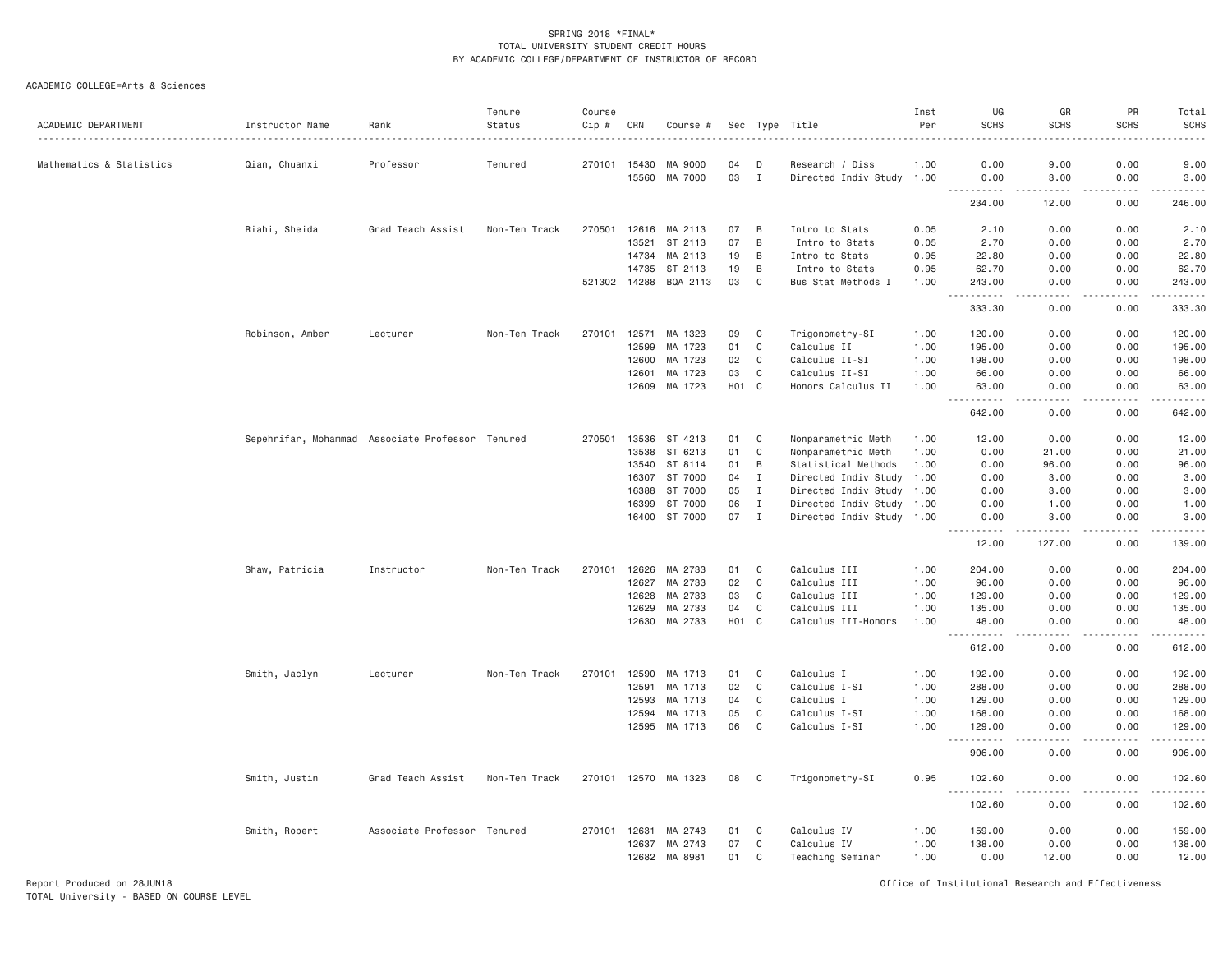| ACADEMIC DEPARTMENT      | Instructor Name                        | Rank                        | Tenure<br>Status | Course<br>Cip # | CRN   | Course #      |       |              | Sec Type Title            | Inst<br>Per | UG<br><b>SCHS</b>                                        | GR<br><b>SCHS</b>                   | PR<br><b>SCHS</b> | Total<br><b>SCHS</b><br>. |
|--------------------------|----------------------------------------|-----------------------------|------------------|-----------------|-------|---------------|-------|--------------|---------------------------|-------------|----------------------------------------------------------|-------------------------------------|-------------------|---------------------------|
|                          |                                        |                             |                  |                 |       |               |       |              |                           |             | .                                                        | .                                   | $- - - - -$       | $- - - - - -$             |
|                          |                                        |                             |                  |                 |       |               |       |              |                           |             | 297.00                                                   | 12.00                               | 0.00              | 309.00                    |
| Mathematics & Statistics | Tschume, William                       | Instructor                  | Non-Ten Track    | 270101          | 12564 | MA 1323       | 02    | C            | Trigonometry-SI           | 1.00        | 579.00                                                   | 0.00                                | 0.00              | 579.00                    |
|                          |                                        |                             |                  |                 | 12565 | MA 1323       | 03    | C            | Trigonometry-SI           | 0.05        | 6.00                                                     | 0.00                                | 0.00              | 6.00                      |
|                          |                                        |                             |                  |                 | 12566 | MA 1323       | 04    | C            | Trigonometry-SI           | 1.00        | 111.00                                                   | 0.00                                | 0.00              | 111.00                    |
|                          |                                        |                             |                  |                 | 12568 | MA 1323       | 06    | C            | Trigonometry-SI           | 0.05        | 4.80                                                     | 0.00                                | 0.00              | 4.80                      |
|                          |                                        |                             |                  |                 | 12569 | MA 1323       | 07    | C            | Trigonometry-SI           | 0.05        | 5.70                                                     | 0.00                                | 0.00              | 5.70                      |
|                          |                                        |                             |                  |                 | 12570 | MA 1323       | 08    | C            | Trigonometry-SI           | 0.05        | 5.40                                                     | 0.00                                | 0.00              | 5.40                      |
|                          |                                        |                             |                  |                 | 12572 | MA 1323       | 10    | C            | Trigonometry-SI           | 0.05        | 5.70                                                     | 0.00                                | 0.00              | 5.70                      |
|                          |                                        |                             |                  |                 | 12573 | MA 1323       | 11    | C            | Trigonometry-SI           | 0.05        | 5.40                                                     | 0.00                                | 0.00              | 5.40                      |
|                          |                                        |                             |                  |                 | 12604 | MA 1723       | 06    | $\mathbb C$  | Calculus II-SI            | 1.00        | 210.00                                                   | 0.00                                | 0.00              | 210.00                    |
|                          |                                        |                             |                  |                 | 12606 | MA 1723       | 08    | $\mathbb C$  | Calculus II-SI            | 1.00        | 81.00                                                    | 0.00                                | 0.00              | 81.00                     |
|                          |                                        |                             |                  |                 | 14736 | MA 2733       | 05    | C            | Calculus III              | 1.00        | 216.00<br><b>.</b><br>$\sim$ $\sim$                      | 0.00<br>$\sim$ $\sim$ $\sim$ $\sim$ | 0.00<br>.         | 216.00<br>.               |
|                          |                                        |                             |                  |                 |       |               |       |              |                           |             | 1230.00                                                  | 0.00                                | 0.00              | 1230.00                   |
|                          | Vital, Ralph Antoine Grad Teach Assist |                             | Non-Ten Track    | 270501          | 12620 | MA 2113       | 11    | B            | Intro to Stats            | 0.05        | 2.55                                                     | 0.00                                | 0.00              | 2.55                      |
|                          |                                        |                             |                  |                 |       | 13525 ST 2113 | 11    | B            | Intro to Stats            | 0.05        | 1.95                                                     | 0.00                                | 0.00              | 1.95                      |
|                          |                                        |                             |                  |                 |       |               |       |              |                           |             | $\omega$ is a $\omega$<br>$\omega$ is a $\omega$<br>4.50 | $\sim$ $\sim$ $\sim$ $\sim$<br>0.00 | 0.00              | 4.50                      |
|                          | Walters, Kimberly                      | Instructor                  | Non-Ten Track    | 270101          | 12576 | MA 1413       | 01    | C            | Structure Real Numbe      | 1.00        | 60.00                                                    | 0.00                                | 0.00              | 60.00                     |
|                          |                                        |                             |                  | 270102          | 12546 | MA 1313       | 01    | C            | College Algebra-SI        | 0.05        | 21.15                                                    | 0.00                                | 0.00              | 21.15                     |
|                          |                                        |                             |                  |                 | 12548 | MA 1313       | 03    | C            | College Algebra-SI        | 1.00        | 528.00                                                   | 0.00                                | 0.00              | 528.00                    |
|                          |                                        |                             |                  |                 | 12549 | MA 1313       | 04    | C            | College Algebra-SI        | 0.05        | 10.65                                                    | 0.00                                | 0.00              | 10.65                     |
|                          |                                        |                             |                  |                 | 12550 | MA 1313       | 05    | К            | College Algebra           | 1.00        | 0.00                                                     | 0.00                                | 0.00              | 0.00                      |
|                          |                                        |                             |                  |                 | 12551 | MA 1313       | 06    | К            | College Algebra           | 1.00        | 0.00                                                     | 0.00                                | 0.00              | 0.00                      |
|                          |                                        |                             |                  |                 | 12552 | MA 1313       | 07    | К            | College Algebra           | 1.00        | 0.00                                                     | 0.00                                | 0.00              | 0.00                      |
|                          |                                        |                             |                  |                 | 12553 | MA 1313       | 08    | К            | College Algebra           | 1.00        | 0.00                                                     | 0.00                                | 0.00              | 0.00                      |
|                          |                                        |                             |                  |                 | 12554 | MA 1313       | 09    | K            | College Algebra           | 1.00        | 0.00                                                     | 0.00                                | 0.00              | 0.00                      |
|                          |                                        |                             |                  |                 | 12555 | MA 1313       | 11    | К            | College Algebra           | 1.00        | 0.00                                                     | 0.00                                | 0.00              | 0.00                      |
|                          |                                        |                             |                  |                 | 12556 | MA 1313       | 12    | К            | College Algebra           | 1.00        | 0.00                                                     | 0.00                                | 0.00              | 0.00                      |
|                          |                                        |                             |                  |                 | 12557 | MA 1313       | 13    | К            | College Algebra           | 1.00        | 0.00                                                     | 0.00                                | 0.00              | 0.00                      |
|                          |                                        |                             |                  |                 | 12558 | MA 1313       | 14    | K            | College Algebra           | 1.00        | 0.00                                                     | 0.00                                | 0.00              | 0.00                      |
|                          |                                        |                             |                  |                 | 12559 | MA 1313       | 15    | К            | College Algebra           | 1.00        | 0.00                                                     | 0.00                                | 0.00              | 0.00                      |
|                          |                                        |                             |                  |                 | 12561 | MA 1313       | 10    | К            | College Algebra           | 1.00        | 0.00                                                     | 0.00                                | 0.00              | 0.00                      |
|                          |                                        |                             |                  |                 | 14031 | MA 1313       | 501   | C            | College Algebra           | 1.00        | 84.00<br>$\sim$ $\sim$ $\sim$<br>.                       | 0.00<br>$\sim$ $\sim$ $\sim$ $\sim$ | 0.00<br>-----     | 84.00<br>.                |
|                          |                                        |                             |                  |                 |       |               |       |              |                           |             | 703.80                                                   | 0.00                                | 0.00              | 703.80                    |
|                          | Williams, Tyler                        | Grad Teach Assist           | Non-Ten Track    | 270101          | 12568 | MA 1323       | 06    | C            | Trigonometry-SI           | 0.95        | 91.20<br>$\sim$ $\sim$ $\sim$                            | 0.00                                | 0.00              | 91.20                     |
|                          |                                        |                             |                  |                 |       |               |       |              |                           |             | 91.20                                                    | 0.00                                | 0.00              | 91.20                     |
|                          | Woodard, Kelly                         | Lecturer                    | Non-Ten Track    | 270101          | 14030 | MA 0103       | 501 C |              | Intermediate Algebra 1.00 |             | 42.00                                                    | 0.00                                | 0.00              | 42.00                     |
|                          |                                        |                             |                  |                 | 14032 | MA 1323       | 501 C |              | Trigonometry              | 1.00        | 63.00                                                    | 0.00                                | 0.00              | 63.00                     |
|                          |                                        |                             |                  |                 | 14033 | MA 1413       | 501   | $\mathbf{C}$ | Structure Real Numbe 1.00 |             | 51.00                                                    | 0.00                                | 0.00              | 51.00                     |
|                          |                                        |                             |                  |                 | 14034 | MA 1423       | 501   | $\mathbf{C}$ | Problem Solving Real 1.00 |             | 63.00                                                    | 0.00                                | 0.00              | 63.00                     |
|                          |                                        |                             |                  |                 | 14035 | MA 1433       | 501 C |              | Informal Geom & Meas 1.00 |             | 45.00                                                    | 0.00                                | 0.00              | 45.00                     |
|                          |                                        |                             |                  |                 |       |               |       |              |                           |             | 264.00                                                   | 0.00                                | 0.00              | 264.00                    |
|                          | Woody, Jonathan                        | Assistant Professor Tenured |                  | 270501          |       | 13544 ST 8533 | 01    | C            | Applied Probability 1.00  |             | 0.00                                                     | 27.00                               | 0.00              | 27.00                     |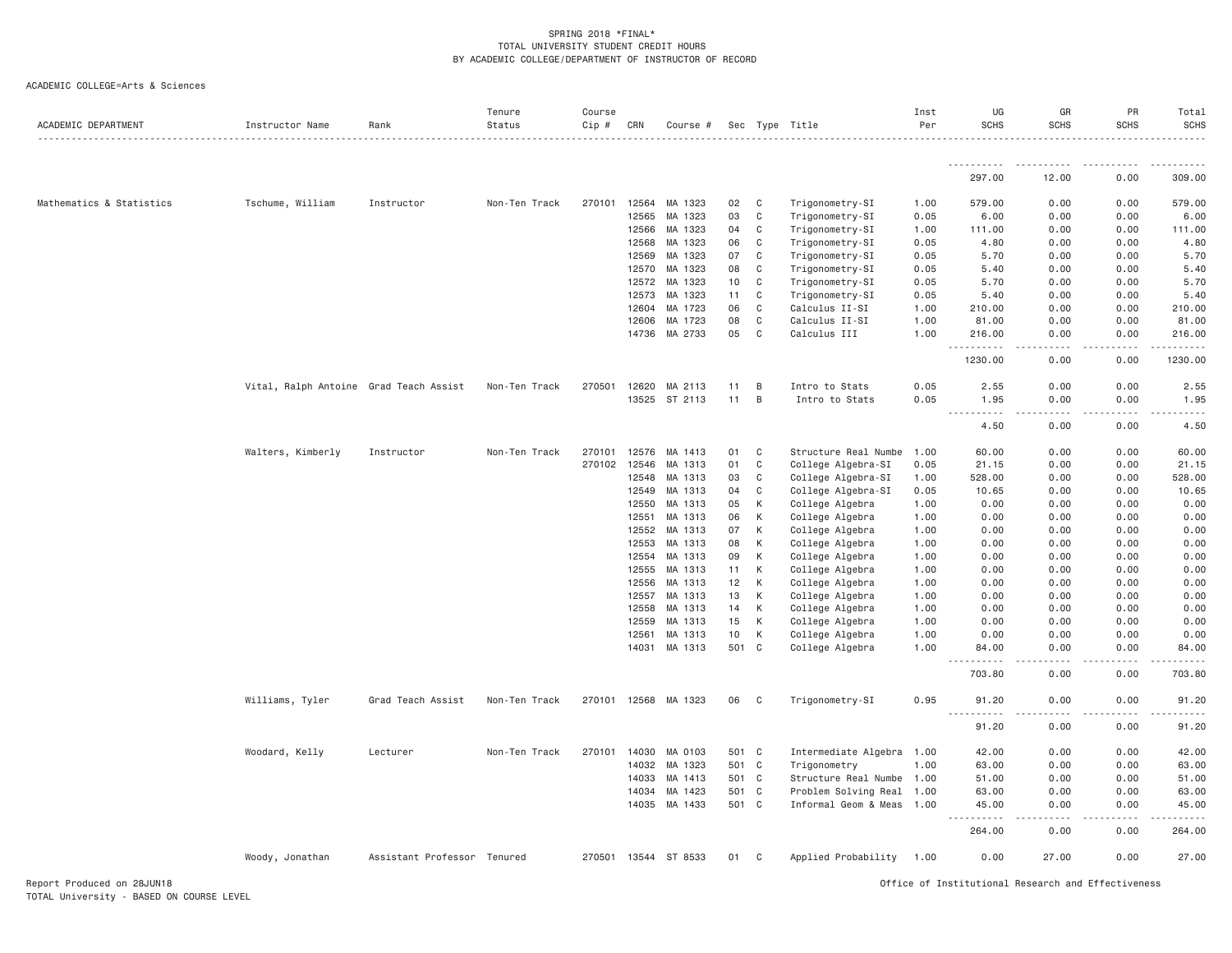| ACADEMIC DEPARTMENT                                            | Instructor Name | Rank                                             | Tenure<br>Status | Course<br>Cip # | CRN          | Course #                 |          |              | Sec Type Title                    | Inst<br>Per  | UG<br><b>SCHS</b>                                                                                                                                                                      | GR<br>SCHS                                                                                                                                                    | PR<br>SCHS                                                                                                                                                                              | Total<br><b>SCHS</b>                                                                                                                                                                                                                                                                                                                                                                                                                             |
|----------------------------------------------------------------|-----------------|--------------------------------------------------|------------------|-----------------|--------------|--------------------------|----------|--------------|-----------------------------------|--------------|----------------------------------------------------------------------------------------------------------------------------------------------------------------------------------------|---------------------------------------------------------------------------------------------------------------------------------------------------------------|-----------------------------------------------------------------------------------------------------------------------------------------------------------------------------------------|--------------------------------------------------------------------------------------------------------------------------------------------------------------------------------------------------------------------------------------------------------------------------------------------------------------------------------------------------------------------------------------------------------------------------------------------------|
| Mathematics & Statistics                                       | Woody, Jonathan | Assistant Professor Tenured                      |                  |                 | 270501 15432 | ST 9000                  | 02       | D            | Research / Diss                   | 1.00         | 0.00                                                                                                                                                                                   | 9.00                                                                                                                                                          | 0.00                                                                                                                                                                                    | 9.00                                                                                                                                                                                                                                                                                                                                                                                                                                             |
|                                                                |                 |                                                  |                  |                 |              | 16137 ST 8000            | 01       | D            | Research / Thesis                 | 1.00         | 0.00<br>$\frac{1}{2}$<br>$\frac{1}{2} \left( \frac{1}{2} \right) \left( \frac{1}{2} \right) \left( \frac{1}{2} \right) \left( \frac{1}{2} \right)$                                     | 6.00<br>$\frac{1}{2} \left( \frac{1}{2} \right) \left( \frac{1}{2} \right) \left( \frac{1}{2} \right) \left( \frac{1}{2} \right) \left( \frac{1}{2} \right)$  | 0.00<br>-----                                                                                                                                                                           | 6.00<br>.                                                                                                                                                                                                                                                                                                                                                                                                                                        |
|                                                                |                 |                                                  |                  |                 |              |                          |          |              |                                   |              | 0.00                                                                                                                                                                                   | 42.00                                                                                                                                                         | 0.00                                                                                                                                                                                    | 42.00                                                                                                                                                                                                                                                                                                                                                                                                                                            |
|                                                                | Wu, Tung-Lung   | Assistant Professor                              | Ten Track        | 270501          | 14873        | ST 4253                  | 01       | C            | Data Analysis II                  | 1.00         | 3.00                                                                                                                                                                                   | 0.00                                                                                                                                                          | 0.00                                                                                                                                                                                    | 3.00                                                                                                                                                                                                                                                                                                                                                                                                                                             |
|                                                                |                 |                                                  |                  |                 | 14874        | MA 6253                  | 01       | C            | Data Analysis II                  | 1.00         | 0.00                                                                                                                                                                                   | 6.00                                                                                                                                                          | 0.00                                                                                                                                                                                    | 6.00                                                                                                                                                                                                                                                                                                                                                                                                                                             |
|                                                                |                 |                                                  |                  |                 | 14875        | ST 6253                  | 01       | C            | Data Analysis II                  | 1.00         | 0.00                                                                                                                                                                                   | 21.00                                                                                                                                                         | 0.00                                                                                                                                                                                    | 21.00                                                                                                                                                                                                                                                                                                                                                                                                                                            |
|                                                                |                 |                                                  |                  |                 | 16266        | ST 7000                  | 03       | $\mathbf{I}$ | Directed Indiv Study              | 1,00         | 0.00                                                                                                                                                                                   | 3.00                                                                                                                                                          | 0.00                                                                                                                                                                                    | 3.00                                                                                                                                                                                                                                                                                                                                                                                                                                             |
|                                                                |                 |                                                  |                  |                 |              |                          |          |              |                                   |              | <b></b><br>3.00                                                                                                                                                                        | $\frac{1}{2} \left( \frac{1}{2} \right) \left( \frac{1}{2} \right) \left( \frac{1}{2} \right) \left( \frac{1}{2} \right) \left( \frac{1}{2} \right)$<br>30.00 | $\frac{1}{2} \left( \frac{1}{2} \right) \left( \frac{1}{2} \right) \left( \frac{1}{2} \right) \left( \frac{1}{2} \right) \left( \frac{1}{2} \right) \left( \frac{1}{2} \right)$<br>0.00 | .<br>33.00                                                                                                                                                                                                                                                                                                                                                                                                                                       |
|                                                                | Xu, Xiangsheng  | Professor                                        | Tenured          |                 | 270101 12659 | MA 3253                  | 06       | C            | Diff Equations                    | 1.00         | 132.00                                                                                                                                                                                 | 0.00                                                                                                                                                          | 0.00                                                                                                                                                                                    | 132.00                                                                                                                                                                                                                                                                                                                                                                                                                                           |
|                                                                |                 |                                                  |                  |                 | 12661        | MA 3253                  | 08       | C            | Diff Equations                    | 1.00         | 135.00                                                                                                                                                                                 | 0.00                                                                                                                                                          | 0.00                                                                                                                                                                                    | 135.00                                                                                                                                                                                                                                                                                                                                                                                                                                           |
|                                                                |                 |                                                  |                  |                 |              |                          |          |              |                                   |              | $\frac{1}{2} \left( \frac{1}{2} \right) \left( \frac{1}{2} \right) \left( \frac{1}{2} \right) \left( \frac{1}{2} \right) \left( \frac{1}{2} \right)$<br>$\sim$ $\sim$ $\sim$<br>267.00 | .<br>0.00                                                                                                                                                     | .<br>0.00                                                                                                                                                                               | .<br>267.00                                                                                                                                                                                                                                                                                                                                                                                                                                      |
|                                                                |                 | Yarahmadian, Shantia Associate Professor Tenured |                  |                 | 240101 12375 | HON 4093                 | H06 S    |              | Honors Thesis                     | 1.00         | 3.00                                                                                                                                                                                   | 0.00                                                                                                                                                          | 0.00                                                                                                                                                                                    | 3.00                                                                                                                                                                                                                                                                                                                                                                                                                                             |
|                                                                |                 |                                                  |                  | 270101          | 14881        | MA 8343                  | 01       | C            | Partial Diff Eqn II               | 1.00         | 0.00                                                                                                                                                                                   | 18.00                                                                                                                                                         | 0.00                                                                                                                                                                                    | 18.00                                                                                                                                                                                                                                                                                                                                                                                                                                            |
|                                                                |                 |                                                  |                  |                 | 15938        | MA 7000                  | 04       | $\mathbf I$  | Directed Indiv Study              | 1.00         | 0.00                                                                                                                                                                                   | 3.00                                                                                                                                                          | 0.00                                                                                                                                                                                    | 3.00                                                                                                                                                                                                                                                                                                                                                                                                                                             |
|                                                                |                 |                                                  |                  |                 | 270301 14717 | MA 8213                  | 501 C    |              | Appl Math II                      | 1.00         | 0.00                                                                                                                                                                                   | 9.00                                                                                                                                                          | 0.00                                                                                                                                                                                    | 9.00                                                                                                                                                                                                                                                                                                                                                                                                                                             |
|                                                                |                 |                                                  |                  |                 | 14880        | MA 8213                  | 01       | C            | Appl Math II                      | 1.00         | 0.00<br>.                                                                                                                                                                              | 21.00                                                                                                                                                         | 0.00                                                                                                                                                                                    | 21.00                                                                                                                                                                                                                                                                                                                                                                                                                                            |
|                                                                |                 |                                                  |                  |                 |              |                          |          |              |                                   |              | 3,00                                                                                                                                                                                   | 51.00                                                                                                                                                         | 0.00                                                                                                                                                                                    | 54.00                                                                                                                                                                                                                                                                                                                                                                                                                                            |
|                                                                | Young, Danielle | Lecturer                                         | Non-Ten Track    | 270101          | 12577        | MA 1413                  | 02       | C            | Structure Real Numbe              | 1.00         | 129.00                                                                                                                                                                                 | 0.00                                                                                                                                                          | 0.00                                                                                                                                                                                    | 129.00                                                                                                                                                                                                                                                                                                                                                                                                                                           |
|                                                                |                 |                                                  |                  |                 | 12588        | MA 1613                  | 07       | C            | Cal Bus & Life Sc I- 1.00         |              | 573.00                                                                                                                                                                                 | 0.00                                                                                                                                                          | 0.00                                                                                                                                                                                    | 573.00                                                                                                                                                                                                                                                                                                                                                                                                                                           |
|                                                                |                 |                                                  |                  |                 | 12592        | MA 1713                  | 03       | C            | Calculus I                        | 1.00         | 138.00                                                                                                                                                                                 | 0.00                                                                                                                                                          | 0.00                                                                                                                                                                                    | 138.00                                                                                                                                                                                                                                                                                                                                                                                                                                           |
|                                                                |                 |                                                  |                  |                 | 12605        | MA 1723                  | 07       | C            | Calculus II-SI                    | 1.00         | 204.00                                                                                                                                                                                 | 0.00                                                                                                                                                          | 0.00                                                                                                                                                                                    | 204.00                                                                                                                                                                                                                                                                                                                                                                                                                                           |
|                                                                |                 |                                                  |                  |                 | 12607        | MA 1723                  | 09       | C            | Calculus II-SI                    | 1.00         | 132.00                                                                                                                                                                                 | 0.00                                                                                                                                                          | 0.00                                                                                                                                                                                    | 132.00                                                                                                                                                                                                                                                                                                                                                                                                                                           |
|                                                                |                 |                                                  |                  |                 |              |                          |          |              |                                   |              | 1176.00                                                                                                                                                                                | 0.00                                                                                                                                                          | 0.00                                                                                                                                                                                    | 1176.00                                                                                                                                                                                                                                                                                                                                                                                                                                          |
|                                                                | Zhang, Xiao     | Grad Teach Assist                                | Non-Ten Track    | 270501          | 12611        | MA 2113                  | 02       | B            | Intro to Stats                    | 0.05         | 1.35                                                                                                                                                                                   | 0.00                                                                                                                                                          | 0.00                                                                                                                                                                                    | 1.35                                                                                                                                                                                                                                                                                                                                                                                                                                             |
|                                                                |                 |                                                  |                  |                 | 12612        | MA 2113                  | 03       | B            | Intro to Stats                    | 0.05         | 1.95                                                                                                                                                                                   | 0.00                                                                                                                                                          | 0.00                                                                                                                                                                                    | 1.95                                                                                                                                                                                                                                                                                                                                                                                                                                             |
|                                                                |                 |                                                  |                  |                 | 12621        | MA 2113                  | 12       | B            | Intro to Stats                    | 0.05         | 1.35                                                                                                                                                                                   | 0.00                                                                                                                                                          | 0.00                                                                                                                                                                                    | 1.35                                                                                                                                                                                                                                                                                                                                                                                                                                             |
|                                                                |                 |                                                  |                  |                 | 12622        | MA 2113                  | 13       | B            | Intro to Stats                    | 0.05         | 1.80                                                                                                                                                                                   | 0.00                                                                                                                                                          | 0.00                                                                                                                                                                                    | 1.80                                                                                                                                                                                                                                                                                                                                                                                                                                             |
|                                                                |                 |                                                  |                  |                 |              | 13516 ST 2113            | 02       | B            | Intro to Stats                    | 0.05         | 3.15                                                                                                                                                                                   | 0.00                                                                                                                                                          | 0.00                                                                                                                                                                                    | 3.15                                                                                                                                                                                                                                                                                                                                                                                                                                             |
|                                                                |                 |                                                  |                  |                 | 13517        | ST 2113                  | 03       | B            | Intro to Stats                    | 0.05         | 2.40                                                                                                                                                                                   | 0.00                                                                                                                                                          | 0.00                                                                                                                                                                                    | 2.40                                                                                                                                                                                                                                                                                                                                                                                                                                             |
|                                                                |                 |                                                  |                  |                 | 13526        | ST 2113<br>13527 ST 2113 | 12<br>13 | B<br>B       | Intro to Stats<br>Intro to Stats  | 0.05<br>0.05 | 3.15<br>2.70                                                                                                                                                                           | 0.00<br>0.00                                                                                                                                                  | 0.00<br>0.00                                                                                                                                                                            | 3.15<br>2.70                                                                                                                                                                                                                                                                                                                                                                                                                                     |
|                                                                |                 |                                                  |                  |                 |              |                          |          |              |                                   |              | .<br>$\frac{1}{2} \left( \frac{1}{2} \right) \left( \frac{1}{2} \right) \left( \frac{1}{2} \right) \left( \frac{1}{2} \right)$<br>17.85                                                | .<br>0.00                                                                                                                                                     | 0.00                                                                                                                                                                                    | 17.85                                                                                                                                                                                                                                                                                                                                                                                                                                            |
|                                                                |                 |                                                  |                  |                 |              |                          |          |              |                                   |              |                                                                                                                                                                                        |                                                                                                                                                               |                                                                                                                                                                                         |                                                                                                                                                                                                                                                                                                                                                                                                                                                  |
|                                                                | Zhang, Xu       | Assistant Professor Ten Track                    |                  |                 | 270101 12658 | MA 3253<br>15987 MA 9000 | 05<br>05 | C<br>D       | Diff Equations<br>Research / Diss | 1.00<br>1.00 | 135.00<br>0.00                                                                                                                                                                         | 0.00<br>6.00                                                                                                                                                  | 0.00                                                                                                                                                                                    | 135.00<br>6.00                                                                                                                                                                                                                                                                                                                                                                                                                                   |
|                                                                |                 |                                                  |                  |                 |              |                          |          |              |                                   |              | <u>.</u>                                                                                                                                                                               | .                                                                                                                                                             | 0.00<br>$- - - - -$                                                                                                                                                                     | . <u>.</u>                                                                                                                                                                                                                                                                                                                                                                                                                                       |
|                                                                |                 |                                                  |                  |                 |              |                          |          |              |                                   |              | 135.00                                                                                                                                                                                 | 6.00                                                                                                                                                          | 0.00                                                                                                                                                                                    | 141.00                                                                                                                                                                                                                                                                                                                                                                                                                                           |
| ----------------------------------<br>Mathematics & Statistics |                 |                                                  |                  |                 |              |                          |          |              |                                   |              | 16679.00                                                                                                                                                                               | $=$ ==========<br>756.00                                                                                                                                      | 0.00                                                                                                                                                                                    | $\begin{minipage}{0.9\linewidth} \hspace*{-0.2cm} \textbf{1} & \textbf{2} & \textbf{3} & \textbf{5} & \textbf{6} & \textbf{7} \\ \textbf{5} & \textbf{6} & \textbf{7} & \textbf{8} & \textbf{8} & \textbf{8} & \textbf{9} \\ \textbf{6} & \textbf{7} & \textbf{8} & \textbf{8} & \textbf{8} & \textbf{9} & \textbf{9} \\ \textbf{7} & \textbf{8} & \textbf{8} & \textbf{8} & \textbf{9} & \textbf{9} & \textbf{9} \\ \textbf{8} & \$<br>17435.00 |
| -----------------------------------                            |                 |                                                  |                  |                 |              |                          |          |              |                                   |              |                                                                                                                                                                                        | ---------- ---------- ----------                                                                                                                              |                                                                                                                                                                                         | $= 222222222222$                                                                                                                                                                                                                                                                                                                                                                                                                                 |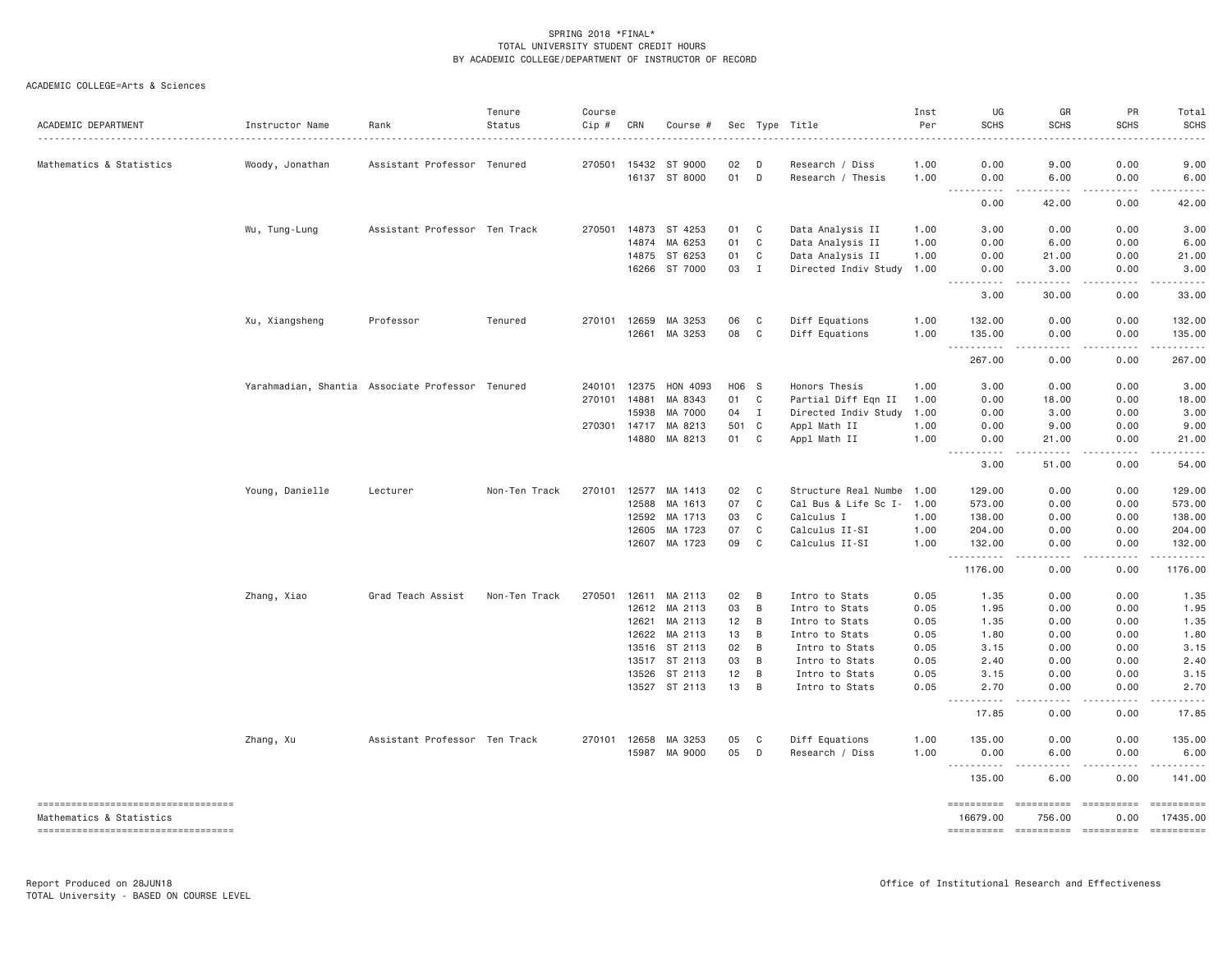|                                                        |                   |              | Tenure         | Course |       |                      |    |                          |                                                         | Inst | UG                                                                                                                                                                                                                                                                                                                                                                                                                 | GR                 | PR                 | Total                                                                                                                                                                                                                                                                                                                                                                                                                                                                                          |
|--------------------------------------------------------|-------------------|--------------|----------------|--------|-------|----------------------|----|--------------------------|---------------------------------------------------------|------|--------------------------------------------------------------------------------------------------------------------------------------------------------------------------------------------------------------------------------------------------------------------------------------------------------------------------------------------------------------------------------------------------------------------|--------------------|--------------------|------------------------------------------------------------------------------------------------------------------------------------------------------------------------------------------------------------------------------------------------------------------------------------------------------------------------------------------------------------------------------------------------------------------------------------------------------------------------------------------------|
| ACADEMIC DEPARTMENT                                    | Instructor Name   | Rank         | Status<br>.    | Cip #  | CRN   | Course #             |    |                          | Sec Type Title<br>------------------------------------- | Per  | <b>SCHS</b>                                                                                                                                                                                                                                                                                                                                                                                                        | <b>SCHS</b><br>.   | <b>SCHS</b>        | SCHS<br>$\begin{array}{cccccccccccccc} \multicolumn{2}{c}{} & \multicolumn{2}{c}{} & \multicolumn{2}{c}{} & \multicolumn{2}{c}{} & \multicolumn{2}{c}{} & \multicolumn{2}{c}{} & \multicolumn{2}{c}{} & \multicolumn{2}{c}{} & \multicolumn{2}{c}{} & \multicolumn{2}{c}{} & \multicolumn{2}{c}{} & \multicolumn{2}{c}{} & \multicolumn{2}{c}{} & \multicolumn{2}{c}{} & \multicolumn{2}{c}{} & \multicolumn{2}{c}{} & \multicolumn{2}{c}{} & \multicolumn{2}{c}{} & \multicolumn{2}{c}{} & \$ |
| Military Science                                       | Collins, Jennifer | Non-Employee | Not Applicable | 280503 | 12796 | MS 4124              | 01 | B                        | Transition to Lieute 0.25                               |      | 14.00                                                                                                                                                                                                                                                                                                                                                                                                              | 0.00               | 0.00               | 14.00                                                                                                                                                                                                                                                                                                                                                                                                                                                                                          |
|                                                        |                   |              |                |        |       | 12797 MS 4124        | 02 | B                        | Transition to Lieute 0.25                               |      | 8.00                                                                                                                                                                                                                                                                                                                                                                                                               | 0.00               | 0.00               | 8.00                                                                                                                                                                                                                                                                                                                                                                                                                                                                                           |
|                                                        |                   |              |                |        |       |                      |    |                          |                                                         |      | -----<br>-----                                                                                                                                                                                                                                                                                                                                                                                                     | ----               | .                  | .                                                                                                                                                                                                                                                                                                                                                                                                                                                                                              |
|                                                        |                   |              |                |        |       |                      |    |                          |                                                         |      | 22.00                                                                                                                                                                                                                                                                                                                                                                                                              | 0.00               | 0.00               | 22.00                                                                                                                                                                                                                                                                                                                                                                                                                                                                                          |
|                                                        | Frantz, Mark      | Non-Employee | Not Applicable |        |       | 131314 12994 PE 3111 | 01 | $\overline{\phantom{a}}$ | Adv Mil Phy Fit                                         | 1.00 | 58.00                                                                                                                                                                                                                                                                                                                                                                                                              | 0.00               | 0.00               | 58.00                                                                                                                                                                                                                                                                                                                                                                                                                                                                                          |
|                                                        |                   |              |                | 280503 | 12794 | MS 3123              | 04 | C                        | Adv Mil Skills II                                       | 0.50 | 24.00                                                                                                                                                                                                                                                                                                                                                                                                              | 0.00               | 0.00               | 24.00                                                                                                                                                                                                                                                                                                                                                                                                                                                                                          |
|                                                        |                   |              |                |        |       | 12795 MS 3123        | 05 | $\mathbf{C}$             | Adv Mil Skills II                                       | 1.00 | 39.00                                                                                                                                                                                                                                                                                                                                                                                                              | 0.00               | 0.00               | 39.00                                                                                                                                                                                                                                                                                                                                                                                                                                                                                          |
|                                                        |                   |              |                |        |       |                      |    |                          |                                                         |      | $\frac{1}{2} \frac{1}{2} \frac{1}{2} \frac{1}{2} \frac{1}{2} \frac{1}{2} \frac{1}{2} \frac{1}{2} \frac{1}{2} \frac{1}{2} \frac{1}{2} \frac{1}{2} \frac{1}{2} \frac{1}{2} \frac{1}{2} \frac{1}{2} \frac{1}{2} \frac{1}{2} \frac{1}{2} \frac{1}{2} \frac{1}{2} \frac{1}{2} \frac{1}{2} \frac{1}{2} \frac{1}{2} \frac{1}{2} \frac{1}{2} \frac{1}{2} \frac{1}{2} \frac{1}{2} \frac{1}{2} \frac{$<br>$\cdots$<br>121.00 | ----<br>0.00       | - - - - -<br>0.00  | 121.00                                                                                                                                                                                                                                                                                                                                                                                                                                                                                         |
|                                                        | McNutt, Shawn     | Non-Employee | Not Applicable |        |       | 280503 12794 MS 3123 | 04 | C <sub>1</sub>           | Adv Mil Skills II                                       | 0.50 | 24.00                                                                                                                                                                                                                                                                                                                                                                                                              | 0.00               | 0.00               | 24.00                                                                                                                                                                                                                                                                                                                                                                                                                                                                                          |
|                                                        |                   |              |                |        |       |                      |    |                          |                                                         |      | $\frac{1}{2}$<br>24.00                                                                                                                                                                                                                                                                                                                                                                                             | 0.00               | 0.00               | 24.00                                                                                                                                                                                                                                                                                                                                                                                                                                                                                          |
|                                                        | Mock, Aaron       | Non-Employee | Not Applicable | 280503 | 12796 | MS 4124              | 01 | B                        | Transition to Lieute 0.75                               |      | 42.00                                                                                                                                                                                                                                                                                                                                                                                                              | 0.00               | 0.00               | 42.00                                                                                                                                                                                                                                                                                                                                                                                                                                                                                          |
|                                                        |                   |              |                |        | 12797 | MS 4124              | 02 | B                        | Transition to Lieute 0.75                               |      | 24.00                                                                                                                                                                                                                                                                                                                                                                                                              | 0.00               | 0.00               | 24.00                                                                                                                                                                                                                                                                                                                                                                                                                                                                                          |
|                                                        |                   |              |                |        | 16599 | MS 4000              | 01 | I                        | Dir Indiv Study                                         | 1.00 | 1.00                                                                                                                                                                                                                                                                                                                                                                                                               | 0.00               | 0.00               | 1.00                                                                                                                                                                                                                                                                                                                                                                                                                                                                                           |
|                                                        |                   |              |                |        | 16601 | MS 4000              | 02 | I                        | Dir Indiv Study                                         | 1.00 | 1.00                                                                                                                                                                                                                                                                                                                                                                                                               | 0.00               | 0.00               | 1.00                                                                                                                                                                                                                                                                                                                                                                                                                                                                                           |
|                                                        |                   |              |                |        | 16602 | MS 4000              | 03 | $\mathbf{I}$             | Dir Indiv Study                                         | 1.00 | 1.00                                                                                                                                                                                                                                                                                                                                                                                                               | 0.00               | 0.00               | 1.00                                                                                                                                                                                                                                                                                                                                                                                                                                                                                           |
|                                                        |                   |              |                |        |       | 16612 MS 4000        | 05 | $\mathbf{I}$             | Dir Indiv Study                                         | 1.00 | 1.00                                                                                                                                                                                                                                                                                                                                                                                                               | 0.00               | 0.00               | 1.00                                                                                                                                                                                                                                                                                                                                                                                                                                                                                           |
|                                                        |                   |              |                |        |       | 16678 MS 4000        | 06 | $\blacksquare$           | Dir Indiv Study                                         | 1.00 | 1.00                                                                                                                                                                                                                                                                                                                                                                                                               | 0.00               | 0.00               | 1.00                                                                                                                                                                                                                                                                                                                                                                                                                                                                                           |
|                                                        |                   |              |                |        | 16679 | MS 4000              | 07 | $\mathbf I$              | Dir Indiv Study                                         | 1.00 | 1.00                                                                                                                                                                                                                                                                                                                                                                                                               | 0.00               | 0.00               | 1.00                                                                                                                                                                                                                                                                                                                                                                                                                                                                                           |
|                                                        |                   |              |                |        |       | 16799 MS 4000        | 08 | I                        | Dir Indiv Study                                         | 1.00 | 3.00                                                                                                                                                                                                                                                                                                                                                                                                               | 0.00               | 0.00               | 3.00                                                                                                                                                                                                                                                                                                                                                                                                                                                                                           |
|                                                        |                   |              |                |        |       |                      |    |                          |                                                         |      | $\cdots$<br>$  -$<br>75.00                                                                                                                                                                                                                                                                                                                                                                                         | 0.00               | 0.00               | 75.00                                                                                                                                                                                                                                                                                                                                                                                                                                                                                          |
|                                                        | Vazquez, Luis     | Non-Employee | Not Applicable | 280503 | 12792 | MS 2123              | 01 | $\mathbf{C}$             | Tactics & Officershi 1.00                               |      | 24.00                                                                                                                                                                                                                                                                                                                                                                                                              | 0.00               | 0.00               | 24.00                                                                                                                                                                                                                                                                                                                                                                                                                                                                                          |
|                                                        |                   |              |                |        | 12793 | MS 2123              | 02 | $\mathbf{C}$             | Tactics & Officershi 1.00                               |      | 39,00                                                                                                                                                                                                                                                                                                                                                                                                              | 0.00               | 0.00               | 39.00                                                                                                                                                                                                                                                                                                                                                                                                                                                                                          |
|                                                        |                   |              |                |        |       |                      |    |                          |                                                         |      | .<br>63.00                                                                                                                                                                                                                                                                                                                                                                                                         | .<br>0.00          | .<br>0.00          | .<br>63.00                                                                                                                                                                                                                                                                                                                                                                                                                                                                                     |
| ----------------------------------<br>Military Science |                   |              |                |        |       |                      |    |                          |                                                         |      | ==========<br>305.00                                                                                                                                                                                                                                                                                                                                                                                               | ==========<br>0.00 | ==========<br>0.00 | ==========<br>305.00                                                                                                                                                                                                                                                                                                                                                                                                                                                                           |
| ======================================                 |                   |              |                |        |       |                      |    |                          |                                                         |      |                                                                                                                                                                                                                                                                                                                                                                                                                    |                    |                    |                                                                                                                                                                                                                                                                                                                                                                                                                                                                                                |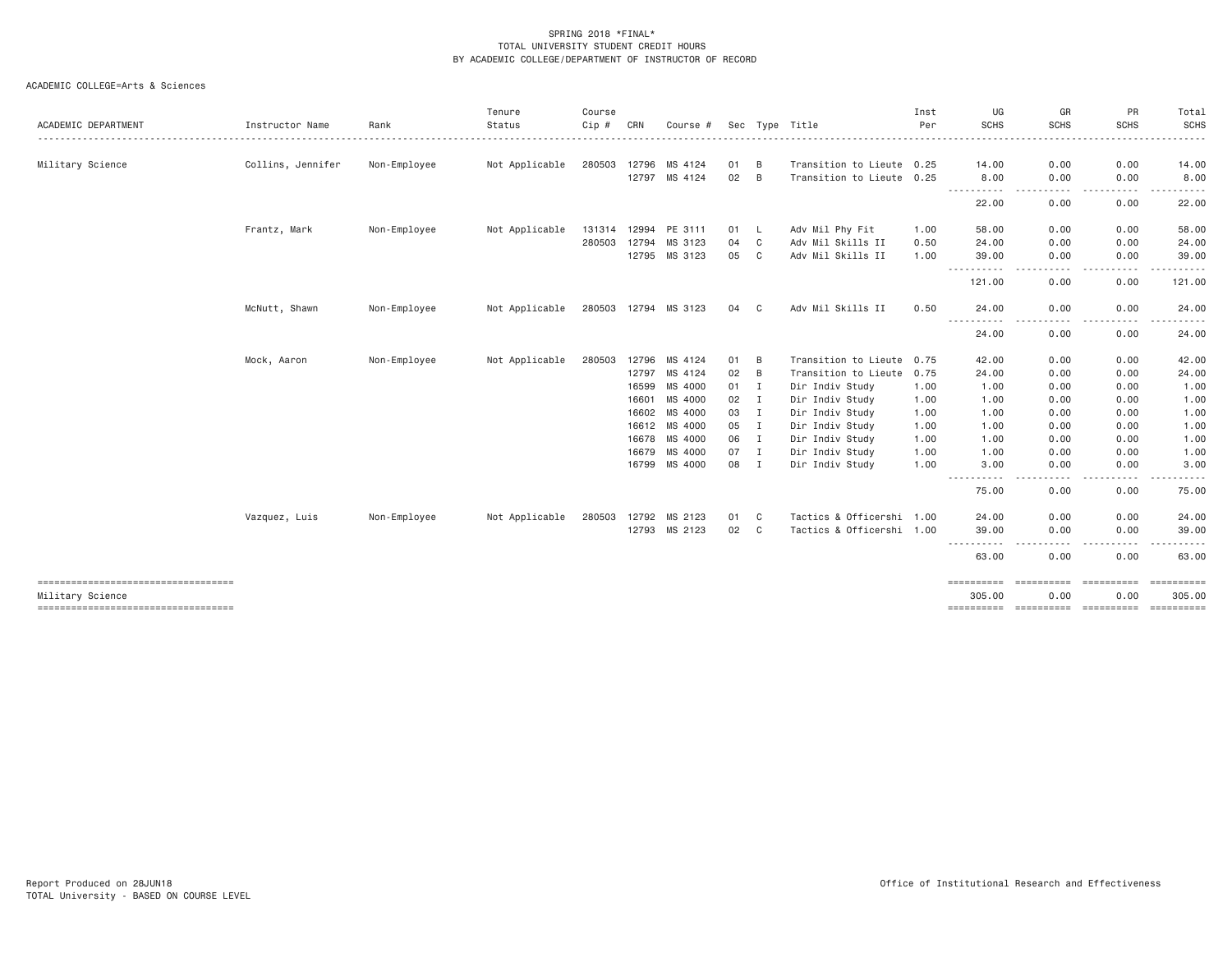| ACADEMIC DEPARTMENT   | Instructor Name               | Rank                          | Tenure<br>Status | Course<br>Cip # | CRN          | Course #              |                  |              | Sec Type Title            | Inst<br>Per | UG<br><b>SCHS</b>                   | GR<br><b>SCHS</b>            | PR<br><b>SCHS</b> | Total<br><b>SCHS</b>                                                                                                                                           |
|-----------------------|-------------------------------|-------------------------------|------------------|-----------------|--------------|-----------------------|------------------|--------------|---------------------------|-------------|-------------------------------------|------------------------------|-------------------|----------------------------------------------------------------------------------------------------------------------------------------------------------------|
| Philosophy & Religion | Bickle, John                  | Professor                     | Tenured          |                 |              | 240101 12363 HON 4003 | H05 I            |              | Oxbridge Tutorial         | 1.00        | 3.00                                | 0.00<br>.<br>.               | 0.00              | 3.00<br>$2 - 2 - 2 - 2$                                                                                                                                        |
|                       |                               |                               |                  |                 |              |                       |                  |              |                           |             | .<br>3.00                           | 0.00                         | 0.00              | 3.00                                                                                                                                                           |
|                       | Bisson, Albert                | Instructor                    | Non-Ten Track    | 380103          | 14524        | REL 3483              | 01               | $\mathbf{C}$ | Judeo-Christian Ethi 1.00 |             | 120.00                              | 0.00                         | 0.00              | 120.00                                                                                                                                                         |
|                       |                               |                               |                  | 380201 13435    |              | REL 1103              | H <sub>0</sub> 1 | $\mathbf{C}$ | Honors Intro To Reli 1.00 |             | 75.00                               | 0.00                         | 0.00              | 75.00                                                                                                                                                          |
|                       |                               |                               |                  |                 | 13440        | REL 3223              | 01               | C            | World Religions II        | 1.00        | 105.00                              | 0.00                         | 0.00              | 105.00                                                                                                                                                         |
|                       |                               |                               |                  |                 | 16820        | REL 4000              | 03               | $\mathbf{I}$ | Directed Indiv Study 1.00 |             | 2.00                                | 0.00                         | 0.00              | 2.00                                                                                                                                                           |
|                       |                               |                               |                  |                 |              | 380203 13436 REL 1223 | 01               | $\mathbf C$  | Intr To New Test          | 1.00        | 135.00<br>н.,                       | 0.00<br>د د د د              | 0.00<br>-----     | 135.00<br>$\frac{1}{2} \left( \frac{1}{2} \right) \left( \frac{1}{2} \right) \left( \frac{1}{2} \right) \left( \frac{1}{2} \right) \left( \frac{1}{2} \right)$ |
|                       |                               |                               |                  |                 |              |                       |                  |              |                           |             | 437.00                              | 0.00                         | 0.00              | 437.00                                                                                                                                                         |
|                       | Boyce, Kristin                | Assistant Professor Ten Track |                  | 240101 14383    |              | HON 1163              | H01 S            |              | The Quest I               | 1.00        | 42.00                               | 0.00                         | 0.00              | 42.00                                                                                                                                                          |
|                       |                               |                               |                  |                 | 380102 13140 | PHI 1113              | 05               | $\mathbf C$  | Intro To Logic            | 1.00        | 147.00                              | 0.00                         | 0.00              | 147.00                                                                                                                                                         |
|                       |                               |                               |                  |                 |              | 13141 PHI 1113        | 06               | $\mathbf{C}$ | Intro To Logic            | 1.00        | 144.00<br>$\sim$ $\sim$ .<br>.      | 0.00<br>.                    | 0.00<br>.         | 144.00<br>$\frac{1}{2} \left( \frac{1}{2} \right) \left( \frac{1}{2} \right) \left( \frac{1}{2} \right) \left( \frac{1}{2} \right) \left( \frac{1}{2} \right)$ |
|                       |                               |                               |                  |                 |              |                       |                  |              |                           |             | 333.00                              | 0.00                         | 0.00              | 333.00                                                                                                                                                         |
|                       | Bruno, Michael                | Assistant Professor Ten Track |                  |                 |              | 380101 14512 PHI 3413 | 01               | C            | Epistemology              | 1.00        | 30.00                               | 0.00                         | 0.00              | 30.00                                                                                                                                                          |
|                       |                               |                               |                  | 380103          | 13144        | PHI 1123              | 03               | $\mathbf{C}$ | Intro To Ethics           | 1.00        | 132.00                              | 0.00                         | 0.00              | 132.00                                                                                                                                                         |
|                       |                               |                               |                  |                 |              | 13145 PHI 1123        | 04               | $\mathbf{C}$ | Intro To Ethics           | 1.00        | 135.00                              | 0.00                         | 0.00              | 135.00                                                                                                                                                         |
|                       |                               |                               |                  |                 |              |                       |                  |              |                           |             | $\sim$ $\sim$ $\sim$<br>.<br>297.00 | $- - - -$<br>0.00            | .<br>0.00         | <u>.</u><br>297.00                                                                                                                                             |
|                       | Clifford, Michael             | Professor                     | Tenured          |                 |              | 380101 13133 PHI 1103 | 05               | C            | Intro To Philosophy       | 1.00        | 129.00                              | 0.00                         | 0.00              | 129.00                                                                                                                                                         |
|                       |                               |                               |                  |                 | 14510        | PHI 3043              | 01               | C            | Philosophy of Histor      | 1.00        | 36.00                               | 0.00                         | 0.00              | 36.00                                                                                                                                                          |
|                       |                               |                               |                  |                 | 380103 14059 | PHI 3013              | 501 C            |              | <b>Business Ethics</b>    | 1.00        | 96.00                               | 0.00                         | 0.00              | 96.00                                                                                                                                                          |
|                       |                               |                               |                  |                 |              |                       |                  |              |                           |             | $\sim$ $\sim$ $\sim$ $\sim$<br>.    |                              |                   | -----                                                                                                                                                          |
|                       |                               |                               |                  |                 |              |                       |                  |              |                           |             | 261.00                              | 0.00                         | 0.00              | 261.00                                                                                                                                                         |
|                       | Codling, James                | Lecturer                      | Non-Ten Track    |                 |              | 380201 14719 REL 1103 | 501 C            |              | Intro To Religion         | 1.00        | 84.00<br>$  -$                      | 0.00<br>$\sim$ $\sim$ $\sim$ | 0.00              | 84.00                                                                                                                                                          |
|                       |                               |                               |                  |                 |              |                       |                  |              |                           |             | 84.00                               | 0.00                         | 0.00              | 84.00                                                                                                                                                          |
|                       | Davis, Jordan                 | Lecturer                      | Non-Ten Track    | 380101 13129    |              | PHI 1103              | 01               | C            | Intro To Philosophy       | 1.00        | 132.00                              | 0.00                         | 0.00              | 132.00                                                                                                                                                         |
|                       |                               |                               |                  | 380102          | 13136        | PHI 1113              | 01               | C            | Intro To Logic            | 1.00        | 147.00                              | 0.00                         | 0.00              | 147.00                                                                                                                                                         |
|                       |                               |                               |                  |                 | 380103 13143 | PHI 1123              | 02               | $\mathbf C$  | Intro To Ethics           | 1.00        | 135.00                              | 0.00                         | 0.00              | 135.00                                                                                                                                                         |
|                       |                               |                               |                  |                 |              | 13151 PHI 3013        | 01               | $\mathbf{C}$ | <b>Business Ethics</b>    | 1.00        | 99.00<br>.<br>$\sim$ $\sim$ $\sim$  | 0.00<br>د د د د              | 0.00<br>.         | 99.00<br>$\frac{1}{2} \left( \frac{1}{2} \right) \left( \frac{1}{2} \right) \left( \frac{1}{2} \right) \left( \frac{1}{2} \right) \left( \frac{1}{2} \right)$  |
|                       |                               |                               |                  |                 |              |                       |                  |              |                           |             | 513.00                              | 0.00                         | 0.00              | 513.00                                                                                                                                                         |
|                       | Derby, Timothy                | Lecturer                      | Non-Ten Track    |                 |              | 380201 13427 REL 1103 | 02               | C            | Intro To Religion         | 1.00        | 135.00                              | 0.00                         | 0.00              | 135.00                                                                                                                                                         |
|                       |                               |                               |                  |                 |              | 13428 REL 1103        | 03               | $\mathbf{C}$ | Intro To Religion         | 1.00        | 138.00                              | 0.00                         | 0.00              | 138.00                                                                                                                                                         |
|                       |                               |                               |                  |                 |              |                       |                  |              |                           |             | .<br>273.00                         | .<br>0.00                    | .<br>0.00         | .<br>273.00                                                                                                                                                    |
|                       | Hall, Alicia                  | Assistant Professor Ten Track |                  |                 | 380102 13137 | PHI 1113              | 02               | C            | Intro To Logic            | 1.00        | 147.00                              | 0.00                         | 0.00              | 147.00                                                                                                                                                         |
|                       |                               |                               |                  |                 |              | 13138 PHI 1113        | 03               | $\mathbf C$  | Intro To Logic            | 1.00        | 141.00                              | 0.00                         | 0.00              | 141.00                                                                                                                                                         |
|                       |                               |                               |                  |                 |              |                       |                  |              |                           |             | .<br>$\sim$ $\sim$ $\sim$<br>288.00 | .<br>0.00                    | .<br>0.00         | .<br>288.00                                                                                                                                                    |
|                       | Hammons, Christopher Lecturer |                               | Non-Ten Track    | 380102 14057    |              | PHI 1113              | 501 C            |              | Intro To Logic            | 1.00        | 24.00                               | 0.00                         | 0.00              | 24.00                                                                                                                                                          |
|                       |                               |                               |                  |                 |              | 380103 14058 PHI 1123 | 501 C            |              | Intro To Ethics           | 1.00        | 69.00                               | 0.00                         | 0.00              | 69.00                                                                                                                                                          |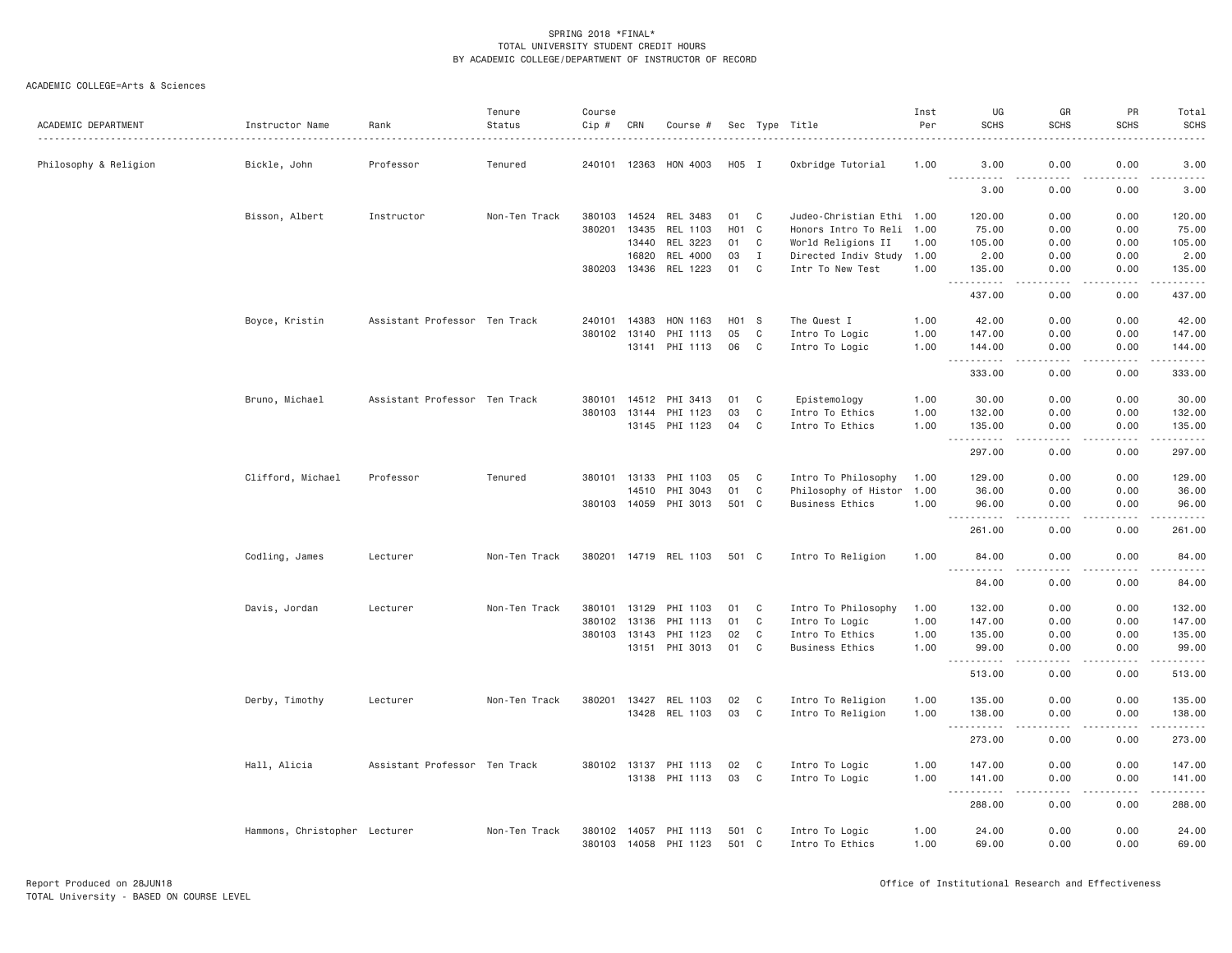| ACADEMIC DEPARTMENT   | Instructor Name                  | Rank                          | Tenure<br>Status | Course<br>Cip # | CRN   | Course #              |         |                | Sec Type Title            | Inst<br>Per | UG<br><b>SCHS</b>      | GR<br><b>SCHS</b>            | PR<br><b>SCHS</b> | Total<br><b>SCHS</b>                                                                                                               |
|-----------------------|----------------------------------|-------------------------------|------------------|-----------------|-------|-----------------------|---------|----------------|---------------------------|-------------|------------------------|------------------------------|-------------------|------------------------------------------------------------------------------------------------------------------------------------|
|                       |                                  |                               |                  |                 |       |                       |         |                |                           |             |                        |                              |                   |                                                                                                                                    |
|                       |                                  |                               |                  |                 |       |                       |         |                |                           |             | 93.00                  | 0.00                         | 0.00              | 93.00                                                                                                                              |
| Philosophy & Religion | Holt, Dale                       | Professor                     | Tenured          | 240101          | 14384 | HON 1163              | $H02$ S |                | The Quest I               | 1.00        | 39,00                  | 0.00                         | 0.00              | 39,00                                                                                                                              |
|                       |                                  |                               |                  | 380101          | 13153 | PHI 3033              | 01      | C              | Hi West Phil: Part I 1.00 |             | 99.00                  | 0.00                         | 0.00              | 99.00                                                                                                                              |
|                       |                                  |                               |                  | 380103          | 13146 | PHI 1123              | 05      | C              | Intro To Ethics           | 1.00        | 141.00<br>.<br>$  -$   | 0.00<br>.                    | 0.00<br>.         | 141.00<br>$- - - - - -$                                                                                                            |
|                       |                                  |                               |                  |                 |       |                       |         |                |                           |             | 279.00                 | 0.00                         | 0.00              | 279.00                                                                                                                             |
|                       | Johnson, Gregory                 | Instructor                    | Non-Ten Track    | 380101          | 13134 | PHI 1103              | 06      | C <sub>1</sub> | Intro To Philosophy       | 1.00        | 120.00                 | 0.00                         | 0.00              | 120.00                                                                                                                             |
|                       |                                  |                               |                  |                 | 13135 | PHI 1103              | 07      | C              | Intro To Philosophy       | 1.00        | 105.00                 | 0.00                         | 0.00              | 105.00                                                                                                                             |
|                       |                                  |                               |                  |                 | 13758 | PHI 1103              | 201 C   |                | Intro To Philosophy       | 1.00        | 57.00                  | 0.00                         | 0.00              | 57.00                                                                                                                              |
|                       |                                  |                               |                  | 380103          | 13759 | PHI 3013              | 201 C   |                | <b>Business Ethics</b>    | 1.00        | 57.00<br><u>.</u>      | 0.00<br>.                    | 0.00<br><u>.</u>  | 57.00<br>.                                                                                                                         |
|                       |                                  |                               |                  |                 |       |                       |         |                |                           |             | 339.00                 | 0.00                         | 0.00              | 339.00                                                                                                                             |
|                       | Kallfelz, William                | Instructor                    | Non-Ten Track    | 240101          | 12362 | HON 4003              | H04     | I              | Oxbridge Tutorial         | 1,00        | 3,00                   | 0.00                         | 0.00              | 3.00                                                                                                                               |
|                       |                                  |                               |                  | 380103          | 13142 | PHI 1123              | 01      | C              | Intro To Ethics           | 1.00        | 135.00                 | 0.00                         | 0.00              | 135.00                                                                                                                             |
|                       |                                  |                               |                  | 380201          | 13426 | REL 1103              | 01      | C              | Intro To Religion         | 1.00        | 129.00                 | 0.00                         | 0.00              | 129.00                                                                                                                             |
|                       |                                  |                               |                  |                 | 13430 | REL 1103              | 05      | C              | Intro To Religion         | 1.00        | 138.00                 | 0.00                         | 0.00              | 138.00                                                                                                                             |
|                       |                                  |                               |                  | 380204          | 13441 | REL 3453              | 01      | C              | Hinduism & Buddhism       | 1.00        | 24.00<br><u>.</u>      | 0.00<br>د د د د              | 0.00<br>-----     | 24.00<br>-----                                                                                                                     |
|                       |                                  |                               |                  |                 |       |                       |         |                |                           |             | 429.00                 | 0.00                         | 0.00              | 429.00                                                                                                                             |
|                       | Kanzelmeyer, Jonatha Non-Faculty |                               | Not Applicable   |                 |       | 380102 13139 PHI 1113 | 04      | C              | Intro To Logic            | 1.00        | 123.00<br>.            | 0.00<br>$\sim$ $\sim$ $\sim$ | 0.00<br>.         | 123.00<br>$\alpha$ , $\alpha$ , $\alpha$ , $\alpha$ , $\alpha$                                                                     |
|                       |                                  |                               |                  |                 |       |                       |         |                |                           |             | 123.00                 | 0.00                         | 0.00              | 123.00                                                                                                                             |
|                       | Moffatt, Barton                  | Associate Professor Tenured   |                  | 380101          | 13156 | PHI 3323              | 01      | C              | Medical Ethics            | 1.00        | 99.00                  | 0.00                         | 0.00              | 99.00                                                                                                                              |
|                       |                                  |                               |                  |                 | 13157 | PHI 3323              | 02      | C              | Medical Ethics            | 1,00        | 96.00                  | 0.00                         | 0.00              | 96.00                                                                                                                              |
|                       |                                  |                               |                  |                 |       | 380103 13150 PHI 1123 | H01 C   |                | Intro To Ethics - Ho 1.00 |             | 78.00<br>. <b>.</b>    | 0.00<br>.                    | 0.00<br>.         | 78.00<br><u>.</u>                                                                                                                  |
|                       |                                  |                               |                  |                 |       |                       |         |                |                           |             | 273.00                 | 0.00                         | 0.00              | 273.00                                                                                                                             |
|                       | Montgomery, Robert               | Lecturer                      | Non-Ten Track    | 380201          | 13429 | REL 1103              | 04      | $\mathbf{C}$   | Intro To Religion         | 1.00        | 135.00                 | 0.00                         | 0.00              | 135.00                                                                                                                             |
|                       |                                  |                               |                  |                 | 13431 | REL 1103              | 06      | C              | Intro To Religion         | 1.00        | 138.00                 | 0.00                         | 0.00              | 138.00                                                                                                                             |
|                       |                                  |                               |                  | 451101          | 13484 | SO 1203               | 03      | C              | Sociology of Familie 1.00 |             | 234.00                 | 0.00                         | 0.00              | 234.00                                                                                                                             |
|                       |                                  |                               |                  |                 | 14709 | SO 1203               | 501 C   |                | Sociology of Familie 1.00 |             | 60.00<br>.             | 0.00<br>د د د د              | 0.00<br>-----     | 60.00<br>$\begin{array}{cccccccccccccc} \bullet & \bullet & \bullet & \bullet & \bullet & \bullet & \bullet & \bullet \end{array}$ |
|                       |                                  |                               |                  |                 |       |                       |         |                |                           |             | 567.00                 | 0.00                         | 0.00              | 567.00                                                                                                                             |
|                       | Neal, Anthony                    | Assistant Professor Ten Track |                  | 050201          | 10002 | AAS 1063              | 01      | C              | Intro to African Ame      | 1.00        | 153.00                 | 0.00                         | 0.00              | 153.00                                                                                                                             |
|                       |                                  |                               |                  | 240101          | 12349 | HON 1173              | H02 S   |                | The Quest II              | 1.00        | 36.00                  | 0.00                         | 0.00              | 36.00                                                                                                                              |
|                       |                                  |                               |                  | 380101          | 16835 | PHI 4000              | 02      | $\mathbf{I}$   | Directed Indiv Study 1.00 |             | 2.00                   | 0.00                         | 0.00              | 2.00                                                                                                                               |
|                       |                                  |                               |                  | 380103          | 13147 | PHI 1123              | 06      | C              | Intro To Ethics           | 1.00        | 114.00                 | 0.00                         | 0.00              | 114.00                                                                                                                             |
|                       |                                  |                               |                  | 380201          | 16188 | REL 4000              | 02      | $\mathbf{I}$   | Directed Indiv Study 1.00 |             | 3.00<br>.              | 0.00                         | 0.00              | 3.00<br>$\alpha$ , $\alpha$ , $\alpha$ , $\alpha$ , $\alpha$                                                                       |
|                       |                                  |                               |                  |                 |       |                       |         |                |                           |             | 308.00                 | 0.00                         | 0.00              | 308.00                                                                                                                             |
|                       | Roche, Michael                   | Lecturer                      | Non-Ten Track    | 380101          | 13131 | PHI 1103              | 03      | C              | Intro To Philosophy       | 1.00        | 132.00                 | 0.00                         | 0.00              | 132.00                                                                                                                             |
|                       |                                  |                               |                  |                 | 13132 | PHI 1103              | 04      | C              | Intro To Philosophy       | 1.00        | 132.00                 | 0.00                         | 0.00              | 132.00                                                                                                                             |
|                       |                                  |                               |                  |                 |       |                       |         |                |                           |             | .<br>$- - -$<br>264.00 | د د د د<br>0.00              | -----<br>0.00     | .<br>264.00                                                                                                                        |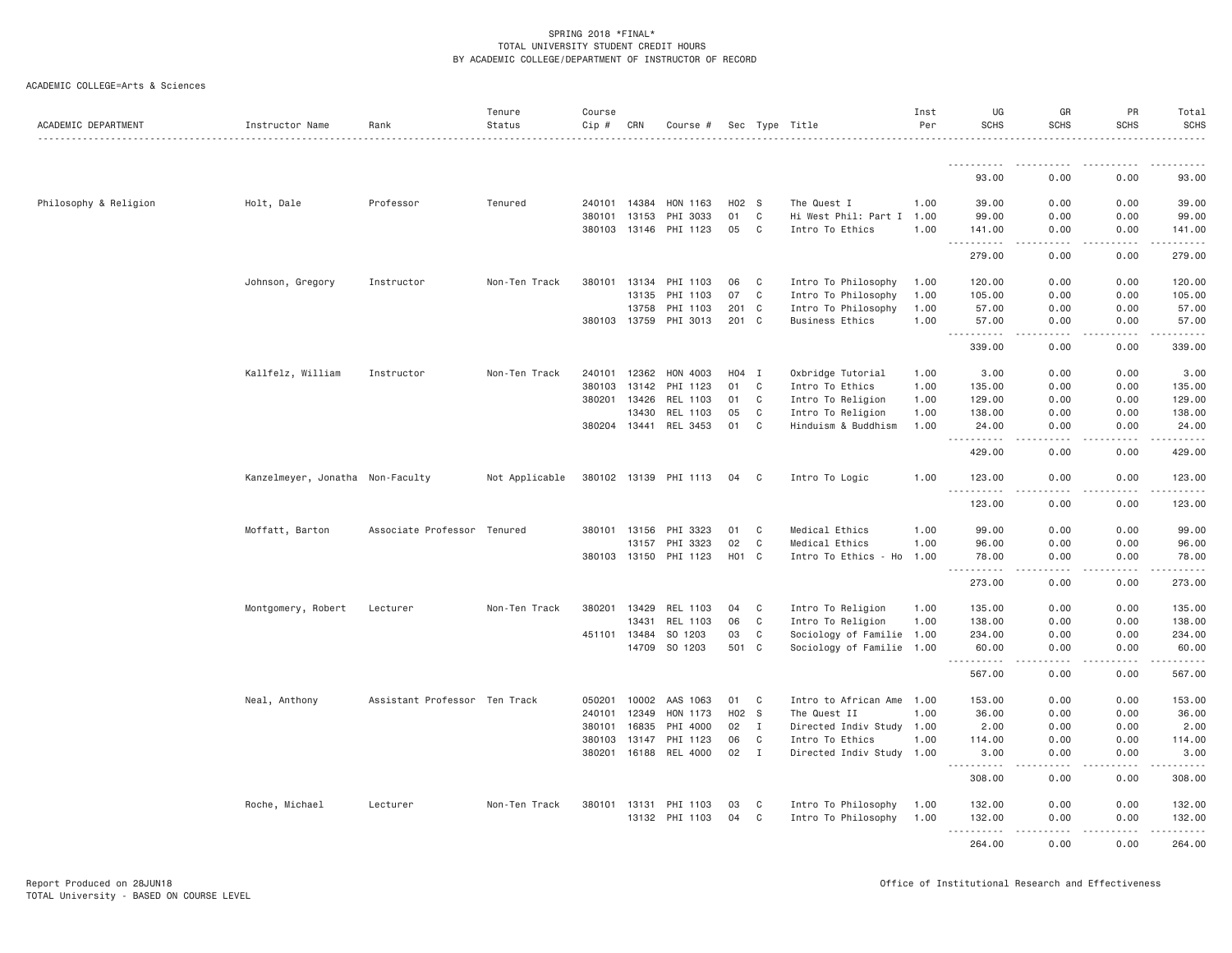| ACADEMIC DEPARTMENT                   | Instructor Name | Rank                          | Tenure<br>Status | Course<br>Cip # | CRN   | Course #            |      | Sec Type Title            | Inst<br>Per | UG<br><b>SCHS</b> | GR<br><b>SCHS</b>     | PR<br>SCHS | Total<br><b>SCHS</b> |
|---------------------------------------|-----------------|-------------------------------|------------------|-----------------|-------|---------------------|------|---------------------------|-------------|-------------------|-----------------------|------------|----------------------|
| Philosophy & Religion                 | Witt, Joseph    | Assistant Professor Tenured   |                  | 380201          | 13437 | REL 3113            | 01 C | Religions & Environm 1.00 |             | 93.00             | 0.00                  | 0.00       | 93.00                |
|                                       |                 |                               |                  |                 |       | 14513 REL 3033      | 01 C | Theory & Method in R 1.00 |             | 30.00             | 0.00                  | 0.00       | 30.00                |
|                                       |                 |                               |                  |                 |       | 16084 REL 4000 01 I |      | Directed Indiv Study 1.00 |             | 3.00              | 0.00                  | 0.00       | 3.00                 |
|                                       |                 |                               |                  |                 |       |                     |      |                           |             | 126.00            | 0.00                  | 0.00       | 126.00               |
|                                       | Wylie, Danielle | Assistant Professor Ten Track |                  | 380101          | 13130 | PHI 1103            | 02 C | Intro To Philosophy       | 1.00        | 135.00            | 0.00                  | 0.00       | 135.00               |
|                                       |                 |                               |                  |                 | 14511 | PHI 3173            | 01 C | Soc. and Pol. Philos 1.00 |             | 93.00             | 0.00                  | 0.00       | 93.00                |
|                                       |                 |                               |                  |                 |       |                     |      |                           |             | 228.00            | -----<br>0.00         | .<br>0.00  | .<br>228.00          |
| ===================================== |                 |                               |                  |                 |       |                     |      |                           |             | ----------        | $=$ = = = = = = = = = |            | ----------           |
| Philosophy & Religion                 |                 |                               |                  |                 |       |                     |      |                           |             | 5518.00           | 0.00                  | 0.00       | 5518,00              |
| ===================================== |                 |                               |                  |                 |       |                     |      |                           |             | ==========        |                       | ========== | ==========           |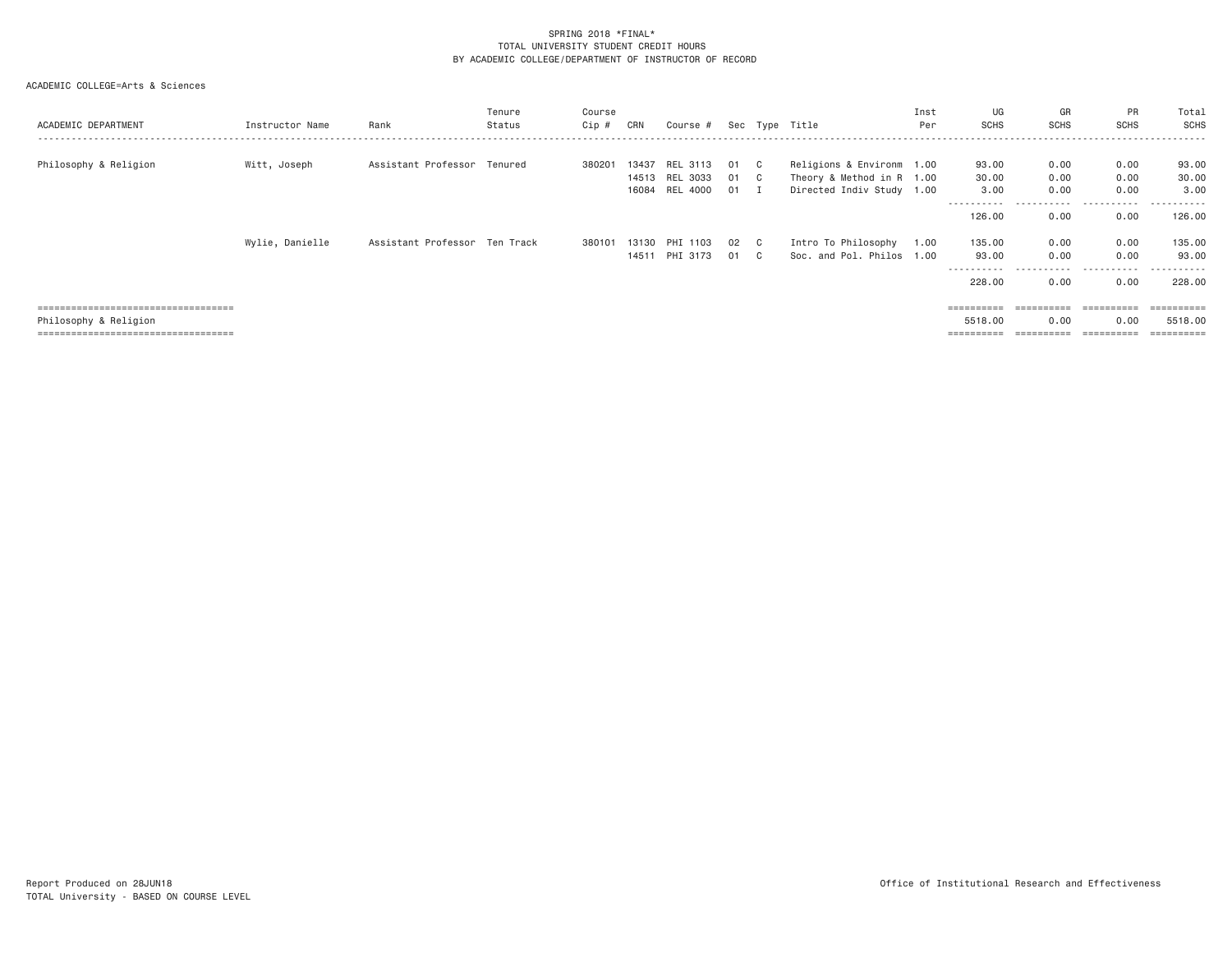ACADEMIC COLLEGE=Arts & Sciences

| Electromag Fields II 1.00<br>0.00<br>18.00<br>Physics & Astronomy<br>Afanasjev, Anatoli<br>Professor<br>Tenured<br>400801<br>14487<br>PH 6333<br>01<br>C<br>0.00<br>18.00<br>04<br>D<br>0.00<br>15842<br>PH 9000<br>Research / Diss<br>1.00<br>0.00<br>12.00<br>12.00<br>15865<br>PH 8000<br>04<br>D<br>Research / Thesis<br>1,00<br>0.00<br>9.00<br>0.00<br>9.00<br>16337<br>PH 7000<br>01<br>$\mathbf{I}$<br>Directed Indiv Study 1.00<br>0.00<br>3.00<br>0.00<br>3.00<br>400805<br>14486<br>PH 4333<br>01<br>C<br>Electromag Fields II 1.00<br>9.00<br>0.00<br>0.00<br>9.00<br>.<br>-----<br>.<br>.<br>51.00<br>9.00<br>42.00<br>0.00<br>Arnoldus, Henk<br>Professor<br>Tenured<br>400801<br>13075<br>PH 2213<br>07<br>C<br>Physics I<br>1.00<br>120.00<br>0.00<br>0.00<br>120.00<br>15858<br>PH 9000<br>11<br>D<br>Research / Diss<br>1,00<br>0.00<br>4.00<br>0.00<br>4.00<br>400810 13127 PH 8243<br>01<br>C<br>Meth Theoret Ph II<br>1.00<br>0.00<br>18.00<br>0.00<br>18.00<br>$- - - - -$<br>.<br>.<br>.<br>120.00<br>0.00<br>142.00<br>22.00<br>Berg, Matthew<br>Non-Employee<br>Not Applicable<br>400801<br>15862<br>PH 9000<br>12<br>D<br>Research / Diss<br>1.00<br>0.00<br>9.00<br>0.00<br>9.00<br>.<br>$- - - -$<br>$\sim$ $\sim$ $\sim$ $\sim$<br>$- - - -$<br>0.00<br>9.00<br>0.00<br>9.00<br>Clark, Shane<br>Non-Faculty<br>Not Applicable<br>400801<br>13023<br>PH 1021<br>01<br>$\mathsf{L}$<br>Physical Science Lab 1.00<br>16.00<br>0.00<br>0.00<br>16.00<br>13024<br>PH 1021<br>02<br>$\mathsf{L}$<br>Physical Science Lab 1.00<br>15.00<br>0.00<br>0.00<br>15.00<br>13067<br>PH 1133<br>02<br>К<br>Gen Physics III<br>1.00<br>0.00<br>0.00<br>0.00<br>0.00<br>13068<br>PH 1133<br>03<br>К<br>Gen Physics III<br>0.00<br>0.00<br>0.00<br>0.00<br>1.00<br>PH 1021<br>501<br>0.00<br>14055<br>L.<br>Physical Science Lab 1.00<br>21.00<br>0.00<br>21.00<br>$\frac{1}{2} \left( \frac{1}{2} \right) \left( \frac{1}{2} \right) \left( \frac{1}{2} \right) \left( \frac{1}{2} \right) \left( \frac{1}{2} \right)$<br>.<br>دعاعات<br>52.00<br>0.00<br>0.00<br>52.00<br>Clay, Rudolf<br>Professor<br>Tenured<br>400801<br>13070<br>PH 2213<br>02<br>C<br>Physics I<br>1.00<br>171.00<br>0.00<br>0.00<br>171.00<br>15843 PH 9000<br>05<br>D<br>Research / Diss<br>1.00<br>0.00<br>9.00<br>0.00<br>9.00<br>.<br>.<br>.<br><u>.</u><br>$\sim$ $\sim$ $\sim$<br>9.00<br>0.00<br>180.00<br>171.00<br>Crider, Benjamin<br>Assistant Professor Ten Track<br>400801<br>13066<br>PH 1133<br>01<br>C<br>Gen Physics III<br>1.00<br>93.00<br>0.00<br>0.00<br>93.00<br>15911 PH 4000<br>01<br>$\mathbf I$<br>Directed Indiv Study<br>1.00<br>1.00<br>0.00<br>0.00<br>1.00<br>.<br><b></b><br>.<br><u>.</u><br>0.00<br>0.00<br>94.00<br>94.00<br>400801<br>13021<br>03<br>C<br>Physical Sci Survey<br>0.00<br>0.00<br>192.00<br>Cuicchi, Paul<br>Lecturer<br>Non-Ten Track<br>PH 1013<br>1.00<br>192.00<br>13022<br>PH 1013<br>04<br>C<br>Physical Sci Survey<br>1.00<br>192.00<br>0.00<br>0.00<br>192.00<br>$\sim$ $\sim$ $\sim$<br>.<br>$\sim$ $\sim$ $\sim$<br>.<br>$\frac{1}{2} \left( \frac{1}{2} \right) \left( \frac{1}{2} \right) \left( \frac{1}{2} \right) \left( \frac{1}{2} \right) \left( \frac{1}{2} \right)$<br>384.00<br>0.00<br>0.00<br>384.00<br><b>H01</b><br>Dunne, James<br>Professor<br>Tenured<br>400801<br>13082<br>PH 2213<br>$\mathbf{C}$<br>Physics I-Honors<br>1.00<br>108.00<br>0.00<br>0.00<br>108.00<br>15844<br>PH 9000<br>06<br>D<br>Research / Diss<br>1.00<br>0.00<br>9.00<br>0.00<br>9.00<br><u>.</u><br>$\sim$ $\sim$ $\sim$ $\sim$<br>.<br>.<br>108.00<br>9.00<br>0.00<br>117.00<br>Dutta, Dipangkar<br>Professor<br>Tenured<br>400801<br>15845 PH 9000<br>07<br>D<br>Research / Diss<br>1.00<br>0.00<br>37.00<br>0.00<br>37.00<br>0.00<br>37.00<br>0.00<br>37.00<br>Assistant Professor Ten Track<br>13117<br>PH 4223<br>01<br>C<br>Intermediate Mechani<br>0.00<br>0.00<br>12.00<br>El Fassi, Lamiaa<br>400801<br>1.00<br>12.00<br>01<br>$\mathbf C$<br>9.00<br>0.00<br>9.00<br>13122<br>PH 6223<br>Inter Mechanics<br>1.00<br>0.00<br>15951<br>PH 8000<br>05<br>D<br>1.00<br>0.00<br>9.00<br>0.00<br>9.00<br>Research / Thesis<br>PH 9000<br>15952<br>14<br>D<br>Research / Diss<br>1.00<br>0.00<br>3.00<br>0.00<br>3.00 | ACADEMIC DEPARTMENT | Instructor Name | Rank | Tenure<br>Status | Course<br>Cip # | CRN | Course # |  | Sec Type Title<br>. | Inst<br>Per | UG<br><b>SCHS</b> | GR<br><b>SCHS</b> | PR<br>SCHS | Total<br><b>SCHS</b><br>. |
|---------------------------------------------------------------------------------------------------------------------------------------------------------------------------------------------------------------------------------------------------------------------------------------------------------------------------------------------------------------------------------------------------------------------------------------------------------------------------------------------------------------------------------------------------------------------------------------------------------------------------------------------------------------------------------------------------------------------------------------------------------------------------------------------------------------------------------------------------------------------------------------------------------------------------------------------------------------------------------------------------------------------------------------------------------------------------------------------------------------------------------------------------------------------------------------------------------------------------------------------------------------------------------------------------------------------------------------------------------------------------------------------------------------------------------------------------------------------------------------------------------------------------------------------------------------------------------------------------------------------------------------------------------------------------------------------------------------------------------------------------------------------------------------------------------------------------------------------------------------------------------------------------------------------------------------------------------------------------------------------------------------------------------------------------------------------------------------------------------------------------------------------------------------------------------------------------------------------------------------------------------------------------------------------------------------------------------------------------------------------------------------------------------------------------------------------------------------------------------------------------------------------------------------------------------------------------------------------------------------------------------------------------------------------------------------------------------------------------------------------------------------------------------------------------------------------------------------------------------------------------------------------------------------------------------------------------------------------------------------------------------------------------------------------------------------------------------------------------------------------------------------------------------------------------------------------------------------------------------------------------------------------------------------------------------------------------------------------------------------------------------------------------------------------------------------------------------------------------------------------------------------------------------------------------------------------------------------------------------------------------------------------------------------------------------------------------------------------------------------------------------------------------------------------------------------------------------------------------------------------------------------------------------------------------------------------------------------------------------------------------------------------------------------------------------------------------------------------------------------------------------------------------------------------------------------------------------------------------------------------------------------------|---------------------|-----------------|------|------------------|-----------------|-----|----------|--|---------------------|-------------|-------------------|-------------------|------------|---------------------------|
|                                                                                                                                                                                                                                                                                                                                                                                                                                                                                                                                                                                                                                                                                                                                                                                                                                                                                                                                                                                                                                                                                                                                                                                                                                                                                                                                                                                                                                                                                                                                                                                                                                                                                                                                                                                                                                                                                                                                                                                                                                                                                                                                                                                                                                                                                                                                                                                                                                                                                                                                                                                                                                                                                                                                                                                                                                                                                                                                                                                                                                                                                                                                                                                                                                                                                                                                                                                                                                                                                                                                                                                                                                                                                                                                                                                                                                                                                                                                                                                                                                                                                                                                                                                                                                                                     |                     |                 |      |                  |                 |     |          |  |                     |             |                   |                   |            |                           |
|                                                                                                                                                                                                                                                                                                                                                                                                                                                                                                                                                                                                                                                                                                                                                                                                                                                                                                                                                                                                                                                                                                                                                                                                                                                                                                                                                                                                                                                                                                                                                                                                                                                                                                                                                                                                                                                                                                                                                                                                                                                                                                                                                                                                                                                                                                                                                                                                                                                                                                                                                                                                                                                                                                                                                                                                                                                                                                                                                                                                                                                                                                                                                                                                                                                                                                                                                                                                                                                                                                                                                                                                                                                                                                                                                                                                                                                                                                                                                                                                                                                                                                                                                                                                                                                                     |                     |                 |      |                  |                 |     |          |  |                     |             |                   |                   |            |                           |
|                                                                                                                                                                                                                                                                                                                                                                                                                                                                                                                                                                                                                                                                                                                                                                                                                                                                                                                                                                                                                                                                                                                                                                                                                                                                                                                                                                                                                                                                                                                                                                                                                                                                                                                                                                                                                                                                                                                                                                                                                                                                                                                                                                                                                                                                                                                                                                                                                                                                                                                                                                                                                                                                                                                                                                                                                                                                                                                                                                                                                                                                                                                                                                                                                                                                                                                                                                                                                                                                                                                                                                                                                                                                                                                                                                                                                                                                                                                                                                                                                                                                                                                                                                                                                                                                     |                     |                 |      |                  |                 |     |          |  |                     |             |                   |                   |            |                           |
|                                                                                                                                                                                                                                                                                                                                                                                                                                                                                                                                                                                                                                                                                                                                                                                                                                                                                                                                                                                                                                                                                                                                                                                                                                                                                                                                                                                                                                                                                                                                                                                                                                                                                                                                                                                                                                                                                                                                                                                                                                                                                                                                                                                                                                                                                                                                                                                                                                                                                                                                                                                                                                                                                                                                                                                                                                                                                                                                                                                                                                                                                                                                                                                                                                                                                                                                                                                                                                                                                                                                                                                                                                                                                                                                                                                                                                                                                                                                                                                                                                                                                                                                                                                                                                                                     |                     |                 |      |                  |                 |     |          |  |                     |             |                   |                   |            |                           |
|                                                                                                                                                                                                                                                                                                                                                                                                                                                                                                                                                                                                                                                                                                                                                                                                                                                                                                                                                                                                                                                                                                                                                                                                                                                                                                                                                                                                                                                                                                                                                                                                                                                                                                                                                                                                                                                                                                                                                                                                                                                                                                                                                                                                                                                                                                                                                                                                                                                                                                                                                                                                                                                                                                                                                                                                                                                                                                                                                                                                                                                                                                                                                                                                                                                                                                                                                                                                                                                                                                                                                                                                                                                                                                                                                                                                                                                                                                                                                                                                                                                                                                                                                                                                                                                                     |                     |                 |      |                  |                 |     |          |  |                     |             |                   |                   |            |                           |
|                                                                                                                                                                                                                                                                                                                                                                                                                                                                                                                                                                                                                                                                                                                                                                                                                                                                                                                                                                                                                                                                                                                                                                                                                                                                                                                                                                                                                                                                                                                                                                                                                                                                                                                                                                                                                                                                                                                                                                                                                                                                                                                                                                                                                                                                                                                                                                                                                                                                                                                                                                                                                                                                                                                                                                                                                                                                                                                                                                                                                                                                                                                                                                                                                                                                                                                                                                                                                                                                                                                                                                                                                                                                                                                                                                                                                                                                                                                                                                                                                                                                                                                                                                                                                                                                     |                     |                 |      |                  |                 |     |          |  |                     |             |                   |                   |            |                           |
|                                                                                                                                                                                                                                                                                                                                                                                                                                                                                                                                                                                                                                                                                                                                                                                                                                                                                                                                                                                                                                                                                                                                                                                                                                                                                                                                                                                                                                                                                                                                                                                                                                                                                                                                                                                                                                                                                                                                                                                                                                                                                                                                                                                                                                                                                                                                                                                                                                                                                                                                                                                                                                                                                                                                                                                                                                                                                                                                                                                                                                                                                                                                                                                                                                                                                                                                                                                                                                                                                                                                                                                                                                                                                                                                                                                                                                                                                                                                                                                                                                                                                                                                                                                                                                                                     |                     |                 |      |                  |                 |     |          |  |                     |             |                   |                   |            |                           |
|                                                                                                                                                                                                                                                                                                                                                                                                                                                                                                                                                                                                                                                                                                                                                                                                                                                                                                                                                                                                                                                                                                                                                                                                                                                                                                                                                                                                                                                                                                                                                                                                                                                                                                                                                                                                                                                                                                                                                                                                                                                                                                                                                                                                                                                                                                                                                                                                                                                                                                                                                                                                                                                                                                                                                                                                                                                                                                                                                                                                                                                                                                                                                                                                                                                                                                                                                                                                                                                                                                                                                                                                                                                                                                                                                                                                                                                                                                                                                                                                                                                                                                                                                                                                                                                                     |                     |                 |      |                  |                 |     |          |  |                     |             |                   |                   |            |                           |
|                                                                                                                                                                                                                                                                                                                                                                                                                                                                                                                                                                                                                                                                                                                                                                                                                                                                                                                                                                                                                                                                                                                                                                                                                                                                                                                                                                                                                                                                                                                                                                                                                                                                                                                                                                                                                                                                                                                                                                                                                                                                                                                                                                                                                                                                                                                                                                                                                                                                                                                                                                                                                                                                                                                                                                                                                                                                                                                                                                                                                                                                                                                                                                                                                                                                                                                                                                                                                                                                                                                                                                                                                                                                                                                                                                                                                                                                                                                                                                                                                                                                                                                                                                                                                                                                     |                     |                 |      |                  |                 |     |          |  |                     |             |                   |                   |            |                           |
|                                                                                                                                                                                                                                                                                                                                                                                                                                                                                                                                                                                                                                                                                                                                                                                                                                                                                                                                                                                                                                                                                                                                                                                                                                                                                                                                                                                                                                                                                                                                                                                                                                                                                                                                                                                                                                                                                                                                                                                                                                                                                                                                                                                                                                                                                                                                                                                                                                                                                                                                                                                                                                                                                                                                                                                                                                                                                                                                                                                                                                                                                                                                                                                                                                                                                                                                                                                                                                                                                                                                                                                                                                                                                                                                                                                                                                                                                                                                                                                                                                                                                                                                                                                                                                                                     |                     |                 |      |                  |                 |     |          |  |                     |             |                   |                   |            |                           |
|                                                                                                                                                                                                                                                                                                                                                                                                                                                                                                                                                                                                                                                                                                                                                                                                                                                                                                                                                                                                                                                                                                                                                                                                                                                                                                                                                                                                                                                                                                                                                                                                                                                                                                                                                                                                                                                                                                                                                                                                                                                                                                                                                                                                                                                                                                                                                                                                                                                                                                                                                                                                                                                                                                                                                                                                                                                                                                                                                                                                                                                                                                                                                                                                                                                                                                                                                                                                                                                                                                                                                                                                                                                                                                                                                                                                                                                                                                                                                                                                                                                                                                                                                                                                                                                                     |                     |                 |      |                  |                 |     |          |  |                     |             |                   |                   |            |                           |
|                                                                                                                                                                                                                                                                                                                                                                                                                                                                                                                                                                                                                                                                                                                                                                                                                                                                                                                                                                                                                                                                                                                                                                                                                                                                                                                                                                                                                                                                                                                                                                                                                                                                                                                                                                                                                                                                                                                                                                                                                                                                                                                                                                                                                                                                                                                                                                                                                                                                                                                                                                                                                                                                                                                                                                                                                                                                                                                                                                                                                                                                                                                                                                                                                                                                                                                                                                                                                                                                                                                                                                                                                                                                                                                                                                                                                                                                                                                                                                                                                                                                                                                                                                                                                                                                     |                     |                 |      |                  |                 |     |          |  |                     |             |                   |                   |            |                           |
|                                                                                                                                                                                                                                                                                                                                                                                                                                                                                                                                                                                                                                                                                                                                                                                                                                                                                                                                                                                                                                                                                                                                                                                                                                                                                                                                                                                                                                                                                                                                                                                                                                                                                                                                                                                                                                                                                                                                                                                                                                                                                                                                                                                                                                                                                                                                                                                                                                                                                                                                                                                                                                                                                                                                                                                                                                                                                                                                                                                                                                                                                                                                                                                                                                                                                                                                                                                                                                                                                                                                                                                                                                                                                                                                                                                                                                                                                                                                                                                                                                                                                                                                                                                                                                                                     |                     |                 |      |                  |                 |     |          |  |                     |             |                   |                   |            |                           |
|                                                                                                                                                                                                                                                                                                                                                                                                                                                                                                                                                                                                                                                                                                                                                                                                                                                                                                                                                                                                                                                                                                                                                                                                                                                                                                                                                                                                                                                                                                                                                                                                                                                                                                                                                                                                                                                                                                                                                                                                                                                                                                                                                                                                                                                                                                                                                                                                                                                                                                                                                                                                                                                                                                                                                                                                                                                                                                                                                                                                                                                                                                                                                                                                                                                                                                                                                                                                                                                                                                                                                                                                                                                                                                                                                                                                                                                                                                                                                                                                                                                                                                                                                                                                                                                                     |                     |                 |      |                  |                 |     |          |  |                     |             |                   |                   |            |                           |
|                                                                                                                                                                                                                                                                                                                                                                                                                                                                                                                                                                                                                                                                                                                                                                                                                                                                                                                                                                                                                                                                                                                                                                                                                                                                                                                                                                                                                                                                                                                                                                                                                                                                                                                                                                                                                                                                                                                                                                                                                                                                                                                                                                                                                                                                                                                                                                                                                                                                                                                                                                                                                                                                                                                                                                                                                                                                                                                                                                                                                                                                                                                                                                                                                                                                                                                                                                                                                                                                                                                                                                                                                                                                                                                                                                                                                                                                                                                                                                                                                                                                                                                                                                                                                                                                     |                     |                 |      |                  |                 |     |          |  |                     |             |                   |                   |            |                           |
|                                                                                                                                                                                                                                                                                                                                                                                                                                                                                                                                                                                                                                                                                                                                                                                                                                                                                                                                                                                                                                                                                                                                                                                                                                                                                                                                                                                                                                                                                                                                                                                                                                                                                                                                                                                                                                                                                                                                                                                                                                                                                                                                                                                                                                                                                                                                                                                                                                                                                                                                                                                                                                                                                                                                                                                                                                                                                                                                                                                                                                                                                                                                                                                                                                                                                                                                                                                                                                                                                                                                                                                                                                                                                                                                                                                                                                                                                                                                                                                                                                                                                                                                                                                                                                                                     |                     |                 |      |                  |                 |     |          |  |                     |             |                   |                   |            |                           |
|                                                                                                                                                                                                                                                                                                                                                                                                                                                                                                                                                                                                                                                                                                                                                                                                                                                                                                                                                                                                                                                                                                                                                                                                                                                                                                                                                                                                                                                                                                                                                                                                                                                                                                                                                                                                                                                                                                                                                                                                                                                                                                                                                                                                                                                                                                                                                                                                                                                                                                                                                                                                                                                                                                                                                                                                                                                                                                                                                                                                                                                                                                                                                                                                                                                                                                                                                                                                                                                                                                                                                                                                                                                                                                                                                                                                                                                                                                                                                                                                                                                                                                                                                                                                                                                                     |                     |                 |      |                  |                 |     |          |  |                     |             |                   |                   |            |                           |
|                                                                                                                                                                                                                                                                                                                                                                                                                                                                                                                                                                                                                                                                                                                                                                                                                                                                                                                                                                                                                                                                                                                                                                                                                                                                                                                                                                                                                                                                                                                                                                                                                                                                                                                                                                                                                                                                                                                                                                                                                                                                                                                                                                                                                                                                                                                                                                                                                                                                                                                                                                                                                                                                                                                                                                                                                                                                                                                                                                                                                                                                                                                                                                                                                                                                                                                                                                                                                                                                                                                                                                                                                                                                                                                                                                                                                                                                                                                                                                                                                                                                                                                                                                                                                                                                     |                     |                 |      |                  |                 |     |          |  |                     |             |                   |                   |            |                           |
|                                                                                                                                                                                                                                                                                                                                                                                                                                                                                                                                                                                                                                                                                                                                                                                                                                                                                                                                                                                                                                                                                                                                                                                                                                                                                                                                                                                                                                                                                                                                                                                                                                                                                                                                                                                                                                                                                                                                                                                                                                                                                                                                                                                                                                                                                                                                                                                                                                                                                                                                                                                                                                                                                                                                                                                                                                                                                                                                                                                                                                                                                                                                                                                                                                                                                                                                                                                                                                                                                                                                                                                                                                                                                                                                                                                                                                                                                                                                                                                                                                                                                                                                                                                                                                                                     |                     |                 |      |                  |                 |     |          |  |                     |             |                   |                   |            |                           |
|                                                                                                                                                                                                                                                                                                                                                                                                                                                                                                                                                                                                                                                                                                                                                                                                                                                                                                                                                                                                                                                                                                                                                                                                                                                                                                                                                                                                                                                                                                                                                                                                                                                                                                                                                                                                                                                                                                                                                                                                                                                                                                                                                                                                                                                                                                                                                                                                                                                                                                                                                                                                                                                                                                                                                                                                                                                                                                                                                                                                                                                                                                                                                                                                                                                                                                                                                                                                                                                                                                                                                                                                                                                                                                                                                                                                                                                                                                                                                                                                                                                                                                                                                                                                                                                                     |                     |                 |      |                  |                 |     |          |  |                     |             |                   |                   |            |                           |
|                                                                                                                                                                                                                                                                                                                                                                                                                                                                                                                                                                                                                                                                                                                                                                                                                                                                                                                                                                                                                                                                                                                                                                                                                                                                                                                                                                                                                                                                                                                                                                                                                                                                                                                                                                                                                                                                                                                                                                                                                                                                                                                                                                                                                                                                                                                                                                                                                                                                                                                                                                                                                                                                                                                                                                                                                                                                                                                                                                                                                                                                                                                                                                                                                                                                                                                                                                                                                                                                                                                                                                                                                                                                                                                                                                                                                                                                                                                                                                                                                                                                                                                                                                                                                                                                     |                     |                 |      |                  |                 |     |          |  |                     |             |                   |                   |            |                           |
|                                                                                                                                                                                                                                                                                                                                                                                                                                                                                                                                                                                                                                                                                                                                                                                                                                                                                                                                                                                                                                                                                                                                                                                                                                                                                                                                                                                                                                                                                                                                                                                                                                                                                                                                                                                                                                                                                                                                                                                                                                                                                                                                                                                                                                                                                                                                                                                                                                                                                                                                                                                                                                                                                                                                                                                                                                                                                                                                                                                                                                                                                                                                                                                                                                                                                                                                                                                                                                                                                                                                                                                                                                                                                                                                                                                                                                                                                                                                                                                                                                                                                                                                                                                                                                                                     |                     |                 |      |                  |                 |     |          |  |                     |             |                   |                   |            |                           |
|                                                                                                                                                                                                                                                                                                                                                                                                                                                                                                                                                                                                                                                                                                                                                                                                                                                                                                                                                                                                                                                                                                                                                                                                                                                                                                                                                                                                                                                                                                                                                                                                                                                                                                                                                                                                                                                                                                                                                                                                                                                                                                                                                                                                                                                                                                                                                                                                                                                                                                                                                                                                                                                                                                                                                                                                                                                                                                                                                                                                                                                                                                                                                                                                                                                                                                                                                                                                                                                                                                                                                                                                                                                                                                                                                                                                                                                                                                                                                                                                                                                                                                                                                                                                                                                                     |                     |                 |      |                  |                 |     |          |  |                     |             |                   |                   |            |                           |
|                                                                                                                                                                                                                                                                                                                                                                                                                                                                                                                                                                                                                                                                                                                                                                                                                                                                                                                                                                                                                                                                                                                                                                                                                                                                                                                                                                                                                                                                                                                                                                                                                                                                                                                                                                                                                                                                                                                                                                                                                                                                                                                                                                                                                                                                                                                                                                                                                                                                                                                                                                                                                                                                                                                                                                                                                                                                                                                                                                                                                                                                                                                                                                                                                                                                                                                                                                                                                                                                                                                                                                                                                                                                                                                                                                                                                                                                                                                                                                                                                                                                                                                                                                                                                                                                     |                     |                 |      |                  |                 |     |          |  |                     |             |                   |                   |            |                           |
|                                                                                                                                                                                                                                                                                                                                                                                                                                                                                                                                                                                                                                                                                                                                                                                                                                                                                                                                                                                                                                                                                                                                                                                                                                                                                                                                                                                                                                                                                                                                                                                                                                                                                                                                                                                                                                                                                                                                                                                                                                                                                                                                                                                                                                                                                                                                                                                                                                                                                                                                                                                                                                                                                                                                                                                                                                                                                                                                                                                                                                                                                                                                                                                                                                                                                                                                                                                                                                                                                                                                                                                                                                                                                                                                                                                                                                                                                                                                                                                                                                                                                                                                                                                                                                                                     |                     |                 |      |                  |                 |     |          |  |                     |             |                   |                   |            |                           |
|                                                                                                                                                                                                                                                                                                                                                                                                                                                                                                                                                                                                                                                                                                                                                                                                                                                                                                                                                                                                                                                                                                                                                                                                                                                                                                                                                                                                                                                                                                                                                                                                                                                                                                                                                                                                                                                                                                                                                                                                                                                                                                                                                                                                                                                                                                                                                                                                                                                                                                                                                                                                                                                                                                                                                                                                                                                                                                                                                                                                                                                                                                                                                                                                                                                                                                                                                                                                                                                                                                                                                                                                                                                                                                                                                                                                                                                                                                                                                                                                                                                                                                                                                                                                                                                                     |                     |                 |      |                  |                 |     |          |  |                     |             |                   |                   |            |                           |
|                                                                                                                                                                                                                                                                                                                                                                                                                                                                                                                                                                                                                                                                                                                                                                                                                                                                                                                                                                                                                                                                                                                                                                                                                                                                                                                                                                                                                                                                                                                                                                                                                                                                                                                                                                                                                                                                                                                                                                                                                                                                                                                                                                                                                                                                                                                                                                                                                                                                                                                                                                                                                                                                                                                                                                                                                                                                                                                                                                                                                                                                                                                                                                                                                                                                                                                                                                                                                                                                                                                                                                                                                                                                                                                                                                                                                                                                                                                                                                                                                                                                                                                                                                                                                                                                     |                     |                 |      |                  |                 |     |          |  |                     |             |                   |                   |            |                           |
|                                                                                                                                                                                                                                                                                                                                                                                                                                                                                                                                                                                                                                                                                                                                                                                                                                                                                                                                                                                                                                                                                                                                                                                                                                                                                                                                                                                                                                                                                                                                                                                                                                                                                                                                                                                                                                                                                                                                                                                                                                                                                                                                                                                                                                                                                                                                                                                                                                                                                                                                                                                                                                                                                                                                                                                                                                                                                                                                                                                                                                                                                                                                                                                                                                                                                                                                                                                                                                                                                                                                                                                                                                                                                                                                                                                                                                                                                                                                                                                                                                                                                                                                                                                                                                                                     |                     |                 |      |                  |                 |     |          |  |                     |             |                   |                   |            |                           |
|                                                                                                                                                                                                                                                                                                                                                                                                                                                                                                                                                                                                                                                                                                                                                                                                                                                                                                                                                                                                                                                                                                                                                                                                                                                                                                                                                                                                                                                                                                                                                                                                                                                                                                                                                                                                                                                                                                                                                                                                                                                                                                                                                                                                                                                                                                                                                                                                                                                                                                                                                                                                                                                                                                                                                                                                                                                                                                                                                                                                                                                                                                                                                                                                                                                                                                                                                                                                                                                                                                                                                                                                                                                                                                                                                                                                                                                                                                                                                                                                                                                                                                                                                                                                                                                                     |                     |                 |      |                  |                 |     |          |  |                     |             |                   |                   |            |                           |
|                                                                                                                                                                                                                                                                                                                                                                                                                                                                                                                                                                                                                                                                                                                                                                                                                                                                                                                                                                                                                                                                                                                                                                                                                                                                                                                                                                                                                                                                                                                                                                                                                                                                                                                                                                                                                                                                                                                                                                                                                                                                                                                                                                                                                                                                                                                                                                                                                                                                                                                                                                                                                                                                                                                                                                                                                                                                                                                                                                                                                                                                                                                                                                                                                                                                                                                                                                                                                                                                                                                                                                                                                                                                                                                                                                                                                                                                                                                                                                                                                                                                                                                                                                                                                                                                     |                     |                 |      |                  |                 |     |          |  |                     |             |                   |                   |            |                           |
|                                                                                                                                                                                                                                                                                                                                                                                                                                                                                                                                                                                                                                                                                                                                                                                                                                                                                                                                                                                                                                                                                                                                                                                                                                                                                                                                                                                                                                                                                                                                                                                                                                                                                                                                                                                                                                                                                                                                                                                                                                                                                                                                                                                                                                                                                                                                                                                                                                                                                                                                                                                                                                                                                                                                                                                                                                                                                                                                                                                                                                                                                                                                                                                                                                                                                                                                                                                                                                                                                                                                                                                                                                                                                                                                                                                                                                                                                                                                                                                                                                                                                                                                                                                                                                                                     |                     |                 |      |                  |                 |     |          |  |                     |             |                   |                   |            |                           |
|                                                                                                                                                                                                                                                                                                                                                                                                                                                                                                                                                                                                                                                                                                                                                                                                                                                                                                                                                                                                                                                                                                                                                                                                                                                                                                                                                                                                                                                                                                                                                                                                                                                                                                                                                                                                                                                                                                                                                                                                                                                                                                                                                                                                                                                                                                                                                                                                                                                                                                                                                                                                                                                                                                                                                                                                                                                                                                                                                                                                                                                                                                                                                                                                                                                                                                                                                                                                                                                                                                                                                                                                                                                                                                                                                                                                                                                                                                                                                                                                                                                                                                                                                                                                                                                                     |                     |                 |      |                  |                 |     |          |  |                     |             |                   |                   |            |                           |
|                                                                                                                                                                                                                                                                                                                                                                                                                                                                                                                                                                                                                                                                                                                                                                                                                                                                                                                                                                                                                                                                                                                                                                                                                                                                                                                                                                                                                                                                                                                                                                                                                                                                                                                                                                                                                                                                                                                                                                                                                                                                                                                                                                                                                                                                                                                                                                                                                                                                                                                                                                                                                                                                                                                                                                                                                                                                                                                                                                                                                                                                                                                                                                                                                                                                                                                                                                                                                                                                                                                                                                                                                                                                                                                                                                                                                                                                                                                                                                                                                                                                                                                                                                                                                                                                     |                     |                 |      |                  |                 |     |          |  |                     |             |                   |                   |            |                           |
|                                                                                                                                                                                                                                                                                                                                                                                                                                                                                                                                                                                                                                                                                                                                                                                                                                                                                                                                                                                                                                                                                                                                                                                                                                                                                                                                                                                                                                                                                                                                                                                                                                                                                                                                                                                                                                                                                                                                                                                                                                                                                                                                                                                                                                                                                                                                                                                                                                                                                                                                                                                                                                                                                                                                                                                                                                                                                                                                                                                                                                                                                                                                                                                                                                                                                                                                                                                                                                                                                                                                                                                                                                                                                                                                                                                                                                                                                                                                                                                                                                                                                                                                                                                                                                                                     |                     |                 |      |                  |                 |     |          |  |                     |             |                   |                   |            |                           |
|                                                                                                                                                                                                                                                                                                                                                                                                                                                                                                                                                                                                                                                                                                                                                                                                                                                                                                                                                                                                                                                                                                                                                                                                                                                                                                                                                                                                                                                                                                                                                                                                                                                                                                                                                                                                                                                                                                                                                                                                                                                                                                                                                                                                                                                                                                                                                                                                                                                                                                                                                                                                                                                                                                                                                                                                                                                                                                                                                                                                                                                                                                                                                                                                                                                                                                                                                                                                                                                                                                                                                                                                                                                                                                                                                                                                                                                                                                                                                                                                                                                                                                                                                                                                                                                                     |                     |                 |      |                  |                 |     |          |  |                     |             |                   |                   |            |                           |
|                                                                                                                                                                                                                                                                                                                                                                                                                                                                                                                                                                                                                                                                                                                                                                                                                                                                                                                                                                                                                                                                                                                                                                                                                                                                                                                                                                                                                                                                                                                                                                                                                                                                                                                                                                                                                                                                                                                                                                                                                                                                                                                                                                                                                                                                                                                                                                                                                                                                                                                                                                                                                                                                                                                                                                                                                                                                                                                                                                                                                                                                                                                                                                                                                                                                                                                                                                                                                                                                                                                                                                                                                                                                                                                                                                                                                                                                                                                                                                                                                                                                                                                                                                                                                                                                     |                     |                 |      |                  |                 |     |          |  |                     |             |                   |                   |            |                           |

Report Produced on 28JUN18 Office of Institutional Research and Effectiveness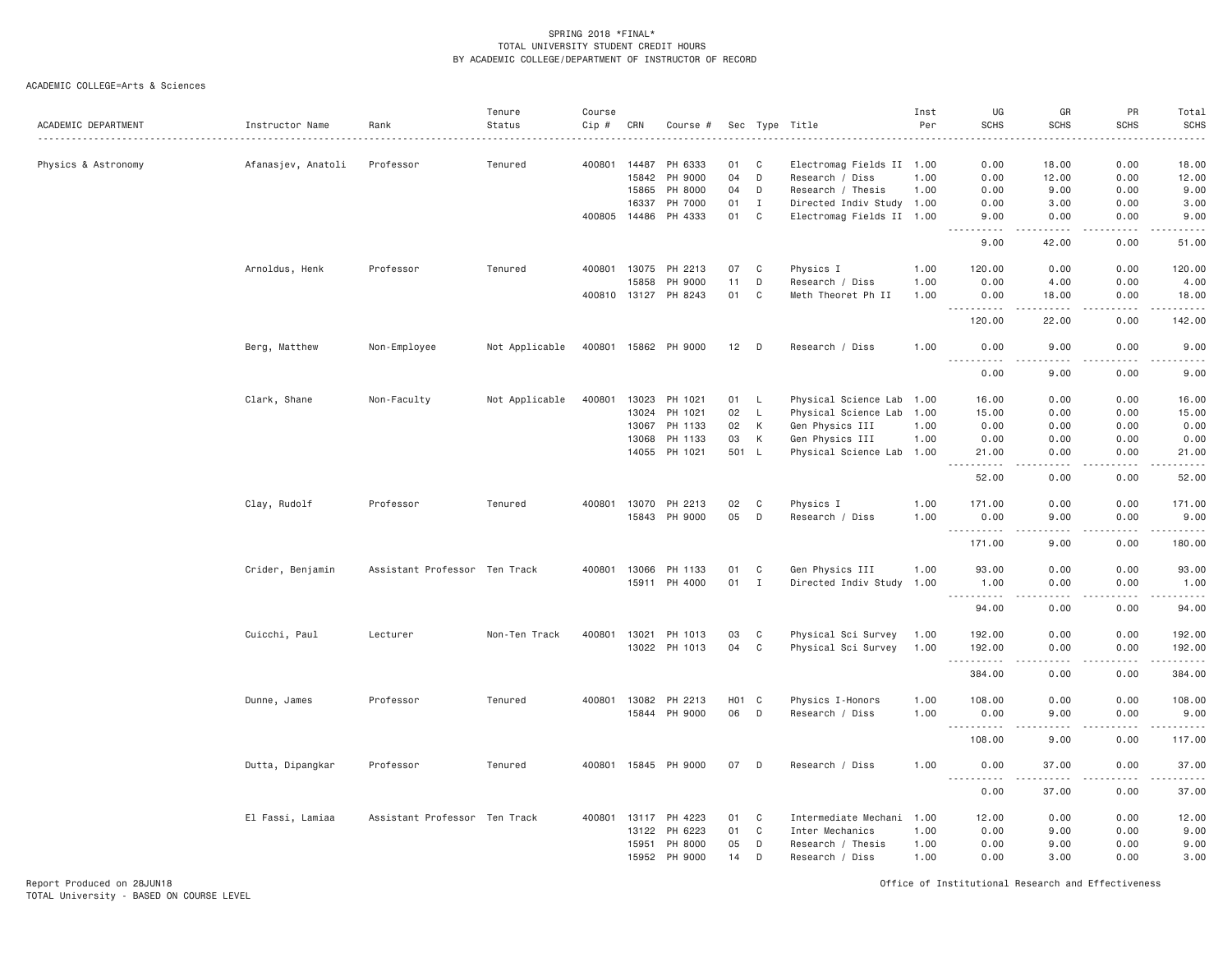| ACADEMIC COLLEGE=Arts & Sciences |  |
|----------------------------------|--|
|                                  |  |

| ACADEMIC DEPARTMENT | Instructor Name     | Rank                          | Tenure<br>Status | Course<br>$Cip \#$ | CRN            | Course #             |          |             | Sec Type Title                 | Inst<br>Per  | UG<br><b>SCHS</b>                   | GR<br><b>SCHS</b>            | PR<br><b>SCHS</b> | Total<br><b>SCHS</b>    |
|---------------------|---------------------|-------------------------------|------------------|--------------------|----------------|----------------------|----------|-------------|--------------------------------|--------------|-------------------------------------|------------------------------|-------------------|-------------------------|
|                     |                     |                               |                  |                    |                |                      |          |             |                                |              | .                                   |                              |                   |                         |
|                     |                     |                               |                  |                    |                |                      |          |             |                                |              | 12.00                               | 21.00                        | 0.00              | 33.00                   |
| Physics & Astronomy | Fox, Daniel         | Lecturer                      | Non-Ten Track    |                    |                | 400801 13076 PH 2213 | 08       | C           | Physics I                      | 1.00         | 165.00                              | 0.00                         | 0.00              | 165.00                  |
|                     |                     |                               |                  |                    |                | 13077 PH 2213        | 09       | C           | Physics I                      | 1.00         | 168.00<br>$\sim$ $\sim$<br>.        | 0.00<br>$\sim$ $\sim$ $\sim$ | 0.00<br>.         | 168.00<br>.             |
|                     |                     |                               |                  |                    |                |                      |          |             |                                |              | 333.00                              | 0.00                         | 0.00              | 333.00                  |
|                     | Gombojav, Ariunbold | Assistant Professor Ten Track |                  | 400801             | 13101          | PH 2233              | 01       | $\mathbf C$ | Physics III                    | 1.00         | 141.00                              | 0.00                         | 0.00              | 141.00                  |
|                     |                     |                               |                  |                    | 15846          | PH 9000              | 08       | D           | Research / Diss                | 1.00         | 0.00                                | 18.00                        | 0.00              | 18.00                   |
|                     |                     |                               |                  |                    |                | 16603 PH 8000        | 06       | D           | Research / Thesis              | 1.00         | 0.00<br><u>.</u>                    | 3.00<br>.                    | 0.00<br>.         | 3.00<br>.               |
|                     |                     |                               |                  |                    |                |                      |          |             |                                |              | 141.00                              | 21.00                        | 0.00              | 162.00                  |
|                     | Hashemi Shabestari, | Lecturer                      | Non-Ten Track    | 400801             | 13083          | PH 2223              | 01       | C           | Physics II                     | 1.00         | 195.00                              | 0.00                         | 0.00              | 195.00                  |
|                     |                     |                               |                  |                    | 13104          | PH 2233              | 04       | K           | Physics III                    | 1.00         | 0.00                                | 0.00                         | 0.00              | 0.00                    |
|                     |                     |                               |                  |                    | 13105          | PH 2233              | 05       | K           | Physics III                    | 1.00         | 0.00                                | 0.00                         | 0.00              | 0.00                    |
|                     |                     |                               |                  |                    | 13106          | PH 2233<br>PH 2233   | 06<br>08 | K<br>К      | Physics III<br>Physics III     | 1.00         | 0.00                                | 0.00                         | 0.00<br>0.00      | 0.00                    |
|                     |                     |                               |                  |                    | 13108<br>13109 | PH 2233              | 09       | К           | Physics III                    | 1.00<br>1.00 | 0.00<br>0.00                        | 0.00<br>0.00                 | 0.00              | 0.00<br>0.00            |
|                     |                     |                               |                  |                    | 13110          | PH 2233              | 10       | К           | Physics III                    | 1.00         | 0.00                                | 0.00                         | 0.00              | 0.00                    |
|                     |                     |                               |                  |                    | 13111          | PH 2233              | 11       | К           | Physics III                    | 1.00         | 0.00                                | 0.00                         | 0.00              | 0.00                    |
|                     |                     |                               |                  |                    | 13112          | PH 2233              | 12       | K           | Physics III                    | 1.00         | 0.00                                | 0.00                         | 0.00              | 0.00                    |
|                     |                     |                               |                  |                    | 14505          | PH 2233              | 13       | K           | Physics III                    | 1.00         | 0.00<br>2.2.2.2.2                   | 0.00<br>.                    | 0.00<br>.         | 0.00<br>$2 - 2 - 2 - 2$ |
|                     |                     |                               |                  |                    |                |                      |          |             |                                |              | 195.00                              | 0.00                         | 0.00              | 195.00                  |
|                     | Inkoom, Godfred     | Grad Teach Assist             | Non-Ten Track    | 400801             | 13030          | PH 1113              | 02       | C           | Gen Physics I                  | 1.00         | 180.00                              | 0.00                         | 0.00              | 180.00                  |
|                     |                     |                               |                  |                    | 13033          | PH 1113              | 05       | К           | Gen Physics I                  | 1.00         | 0.00                                | 0.00                         | 0.00              | 0.00                    |
|                     |                     |                               |                  |                    | 13034          | PH 1113              | 06       | K           | Gen Physics I                  | 1.00         | 0.00                                | 0.00                         | 0.00              | 0.00                    |
|                     |                     |                               |                  |                    | 13035          | PH 1113              | 07       | К           | Gen Physics I                  | 1.00         | 0.00                                | 0.00                         | 0.00              | 0.00                    |
|                     |                     |                               |                  |                    | 13038          | PH 1113              | 10       | K           | Gen Physics I                  | 1.00         | 0.00                                | 0.00                         | 0.00              | 0.00                    |
|                     |                     |                               |                  |                    | 13039          | PH 1113              | 11       | K           | Gen Physics I                  | 1.00         | 0.00                                | 0.00                         | 0.00              | 0.00                    |
|                     |                     |                               |                  |                    | 13040          | PH 1113              | 12       | K           | Gen Physics I                  | 1.00         | 0.00                                | 0.00                         | 0.00              | 0.00                    |
|                     |                     |                               |                  |                    | 13042          | PH 1113              | 14       | K           | Gen Physics I                  | 1.00         | 0.00                                | 0.00                         | 0.00              | 0.00                    |
|                     |                     |                               |                  |                    | 13043          | PH 1113              | 15<br>16 | K<br>К      | Gen Physics I                  | 1.00         | 0.00                                | 0.00<br>0.00                 | 0.00<br>0.00      | 0.00<br>0.00            |
|                     |                     |                               |                  |                    | 13044<br>14496 | PH 1113<br>PH 1113   | 18       | К           | Gen Physics I<br>Gen Physics I | 1.00<br>1.00 | 0.00<br>0.00                        | 0.00                         | 0.00              | 0.00                    |
|                     |                     |                               |                  |                    |                | 14497 PH 1113        | 19       | К           | Gen Physics I                  | 1.00         | 0.00                                | 0.00                         | 0.00              | 0.00                    |
|                     |                     |                               |                  |                    |                |                      |          |             |                                |              | $\sim$ $\sim$ $\sim$<br>.<br>180.00 | ----<br>0.00                 | .<br>0.00         | $\frac{1}{2}$<br>180.00 |
|                     | Kim, Seong-Gon      | Professor                     | Tenured          |                    |                | 400801 16358 PH 9000 | 15       | D           | Research / Diss                | 1.00         | 0.00                                | 15.00                        | 0.00              | 15.00                   |
|                     |                     |                               |                  |                    |                |                      |          |             |                                |              | <u>.</u><br>0.00                    | 15.00                        | 0.00              | .<br>15.00              |
|                     | Lung, Florin        | Instructor                    | Non-Ten Track    | 400801             | 13009          | PH 1011              | 02       | - L         | Physical Science Lab 1.00      |              | 17.00                               | 0.00                         | 0.00              | 17.00                   |
|                     |                     |                               |                  |                    | 13010          | PH 1011              | 03       | L.          | Physical Science Lab 1.00      |              | 16.00                               | 0.00                         | 0.00              | 16.00                   |
|                     |                     |                               |                  |                    | 13011          | PH 1011              | 04       | L.          | Physical Science Lab 1.00      |              | 15.00                               | 0.00                         | 0.00              | 15.00                   |
|                     |                     |                               |                  |                    | 13013          | PH 1011              | 06       | L.          | Physical Science Lab 1.00      |              | 17.00                               | 0.00                         | 0.00              | 17.00                   |
|                     |                     |                               |                  |                    | 13014          | PH 1011              | 07       | L           | Physical Science Lab 1.00      |              | 16.00                               | 0.00                         | 0.00              | 16.00                   |
|                     |                     |                               |                  |                    | 13015          | PH 1011              | 08       | L           | Physical Science Lab 1.00      |              | 18.00                               | 0.00                         | 0.00              | 18.00                   |
|                     |                     |                               |                  |                    | 13017          | PH 1011              | 10       | L.          | Physical Science Lab 1.00      |              | 16.00                               | 0.00                         | 0.00              | 16.00                   |
|                     |                     |                               |                  |                    | 13018          | PH 1011              | 11       | L           | Physical Science Lab 1.00      |              | 13.00                               | 0.00                         | 0.00              | 13.00                   |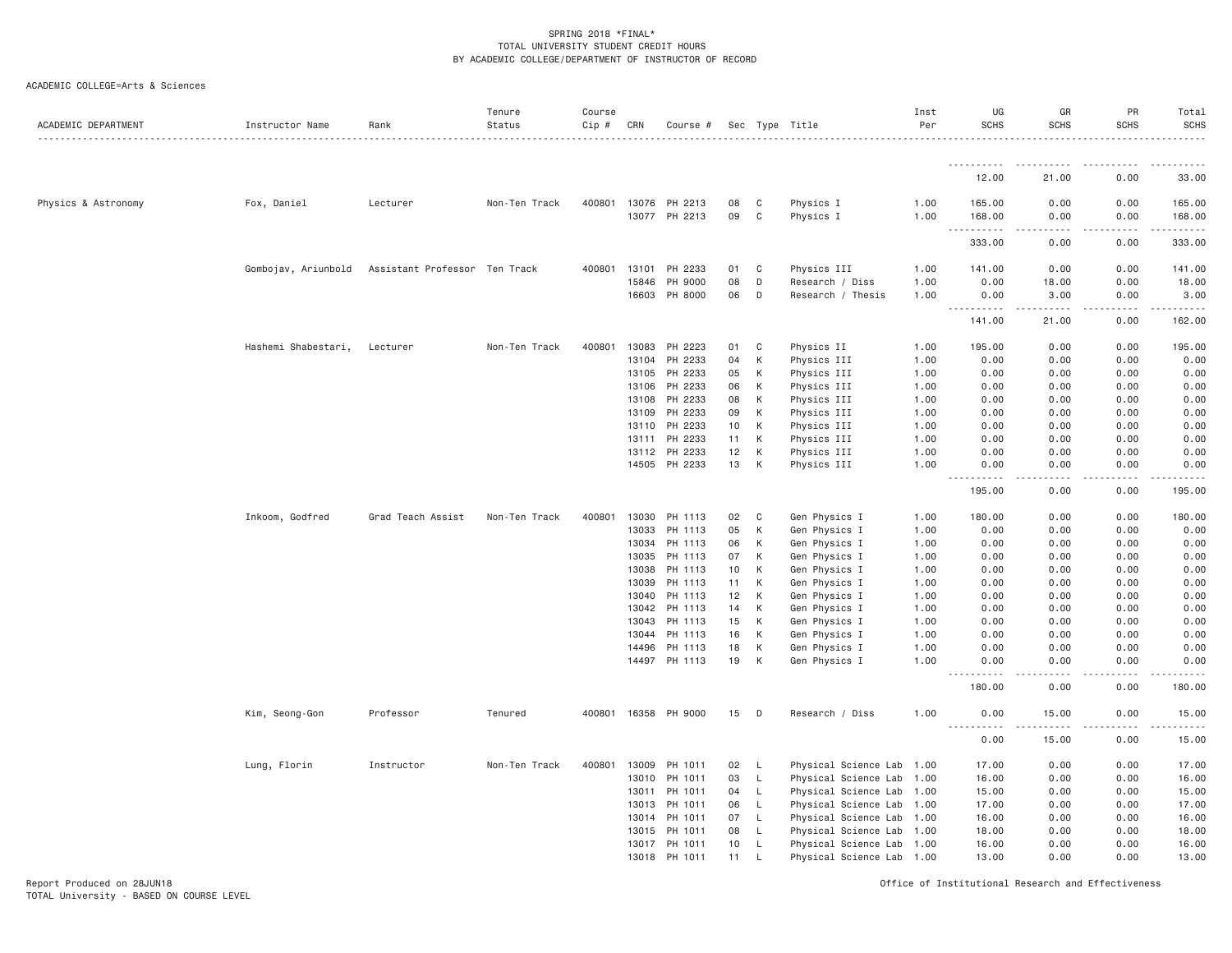| ACADEMIC DEPARTMENT | Instructor Name                                  | Rank                        | Tenure<br>Status | Course<br>Cip # | CRN          | Course #                 |          |              | Sec Type Title            | Inst<br>Per  | UG<br><b>SCHS</b>                   | GR<br><b>SCHS</b>                                                                                                                                             | PR<br><b>SCHS</b> | Total<br><b>SCHS</b><br>.                                                                                                                                      |
|---------------------|--------------------------------------------------|-----------------------------|------------------|-----------------|--------------|--------------------------|----------|--------------|---------------------------|--------------|-------------------------------------|---------------------------------------------------------------------------------------------------------------------------------------------------------------|-------------------|----------------------------------------------------------------------------------------------------------------------------------------------------------------|
| Physics & Astronomy | Lung, Florin                                     | Instructor                  | Non-Ten Track    | 400801          | 13047        | PH 1123                  | 01       | C            | Gen Physics II            | 1.00         | 156.00                              | 0.00                                                                                                                                                          | 0.00              | 156.00                                                                                                                                                         |
|                     |                                                  |                             |                  |                 | 13048        | PH 1123                  | 02       | $\mathbf C$  | Gen Physics II            | 1.00         | 105.00                              | 0.00                                                                                                                                                          | 0.00              | 105.00                                                                                                                                                         |
|                     |                                                  |                             |                  |                 | 13073        | PH 2213                  | 05       | C            | Physics I                 | 1.00         | 159.00                              | 0.00                                                                                                                                                          | 0.00              | 159.00                                                                                                                                                         |
|                     |                                                  |                             |                  |                 | 13074        | PH 2213                  | 06       | C            | Physics I                 | 1.00         | 111.00                              | 0.00                                                                                                                                                          | 0.00              | 111.00                                                                                                                                                         |
|                     |                                                  |                             |                  |                 |              | 14483 PH 1011            | 12       | $\mathsf{L}$ | Physical Science Lab 1.00 |              | 15.00                               | 0.00                                                                                                                                                          | 0.00              | 15.00                                                                                                                                                          |
|                     |                                                  |                             |                  |                 |              |                          |          |              |                           |              | .<br>674.00                         | $\sim$ $\sim$ $\sim$ $\sim$<br>0.00                                                                                                                           | .<br>0.00         | $\frac{1}{2} \left( \frac{1}{2} \right) \left( \frac{1}{2} \right) \left( \frac{1}{2} \right) \left( \frac{1}{2} \right) \left( \frac{1}{2} \right)$<br>674.00 |
|                     | Moody, Judith                                    | Lecturer                    | Non-Ten Track    | 400801          | 13025        | PH 1023                  | 01       | C            | Physical Sci Survey       | 1.00         | 108.00                              | 0.00                                                                                                                                                          | 0.00              | 108.00                                                                                                                                                         |
|                     |                                                  |                             |                  |                 |              | 14056 PH 1023            | 501 C    |              | Physical Sci Survey       | 1.00         | 66.00                               | 0.00                                                                                                                                                          | 0.00              | 66.00                                                                                                                                                          |
|                     |                                                  |                             |                  |                 |              |                          |          |              |                           |              | .                                   | .                                                                                                                                                             | .                 | .                                                                                                                                                              |
|                     |                                                  |                             |                  |                 |              |                          |          |              |                           |              | 174.00                              | 0.00                                                                                                                                                          | 0.00              | 174.00                                                                                                                                                         |
|                     | Novotny, Mark                                    | Professor                   | Tenured          | 400801          | 14491        | PH 6723                  | 01       | $\mathbf C$  | App Of Quantum Mech       | 1.00         | 0.00                                | 27.00                                                                                                                                                         | 0.00              | 27.00                                                                                                                                                          |
|                     |                                                  |                             |                  |                 | 15830        | PH 8000                  | 02       | D            | Research / Thesis         | 1.00         | 0.00                                | 3.00                                                                                                                                                          | 0.00              | 3.00                                                                                                                                                           |
|                     |                                                  |                             |                  |                 | 15901        | PH 9000                  | 13       | D            | Research / Diss           | 1.00         | 0.00                                | 9.00                                                                                                                                                          | 0.00              | 9.00                                                                                                                                                           |
|                     |                                                  |                             |                  |                 | 400804 14490 | PH 4723                  | 01       | $\mathbb C$  | App Of Quantum Mech       | 1.00         | 9.00<br>$\sim$ $\sim$ $\sim$ $\sim$ | 0.00<br>.                                                                                                                                                     | 0.00<br>.         | 9.00<br>.                                                                                                                                                      |
|                     |                                                  |                             |                  |                 |              |                          |          |              |                           |              | 9.00                                | 39.00                                                                                                                                                         | 0.00              | 48.00                                                                                                                                                          |
|                     | Pierce, Donna                                    | Associate Professor Tenured |                  | 400801          | 13080        | PH 2213                  | 12       | C            | Physics I                 | 1.00         | 177.00                              | 0.00                                                                                                                                                          | 0.00              | 177.00                                                                                                                                                         |
|                     |                                                  |                             |                  |                 | 14488        | PH 4513                  | 01       | C            | Optics                    | 1.00         | 48.00                               | 0.00                                                                                                                                                          | 0.00              | 48.00                                                                                                                                                          |
|                     |                                                  |                             |                  |                 | 14489        | PH 6513                  | 01       | C            | Optics                    | 1.00         | 0.00                                | 15.00                                                                                                                                                         | 0.00              | 15.00                                                                                                                                                          |
|                     |                                                  |                             |                  |                 | 15787        | PH 8000                  | 01       | D            | Research / Thesis         | 1.00         | 0.00                                | 6.00                                                                                                                                                          | 0.00              | 6.00                                                                                                                                                           |
|                     |                                                  |                             |                  |                 |              |                          |          |              |                           |              | $  -$<br>.                          |                                                                                                                                                               | .                 | .                                                                                                                                                              |
|                     |                                                  |                             |                  |                 |              |                          |          |              |                           |              | 225.00                              | 21.00                                                                                                                                                         | 0.00              | 246.00                                                                                                                                                         |
|                     | Rupak Lan Tai Moong, Associate Professor Tenured |                             |                  | 400801          | 13102        | PH 2233                  | 02       | C            | Physics III               | 1.00         | 147.00                              | 0.00                                                                                                                                                          | 0.00              | 147.00                                                                                                                                                         |
|                     |                                                  |                             |                  |                 | 15847        | PH 9000                  | 09       | D            | Research / Diss           | 1.00         | 0.00<br>.                           | 13.00<br>$\frac{1}{2} \left( \frac{1}{2} \right) \left( \frac{1}{2} \right) \left( \frac{1}{2} \right) \left( \frac{1}{2} \right) \left( \frac{1}{2} \right)$ | 0.00<br>.         | 13.00<br>.                                                                                                                                                     |
|                     |                                                  |                             |                  |                 |              |                          |          |              |                           |              | 147.00                              | 13.00                                                                                                                                                         | 0.00              | 160.00                                                                                                                                                         |
|                     | Singh, Jagdish                                   | Non-Employee                | Not Applicable   |                 |              | 400801 16643 PH 9000     | 18 D     |              | Research / Diss           | 1,00         | 0.00<br>$- - - - -$<br>.            | 10.00                                                                                                                                                         | 0.00              | 10.00<br>.                                                                                                                                                     |
|                     |                                                  |                             |                  |                 |              |                          |          |              |                           |              | 0.00                                | .<br>10.00                                                                                                                                                    | -----<br>0.00     | 10.00                                                                                                                                                          |
|                     | Solomon, Lazarus                                 | Instructor                  | Non-Ten Track    | 400801          | 13031        | PH 1113                  | 03       | C            | Gen Physics I             | 1.00         | 192.00                              | 0.00                                                                                                                                                          | 0.00              | 192.00                                                                                                                                                         |
|                     |                                                  |                             |                  |                 | 13032        | PH 1113                  | 04       | $\mathbb C$  | Gen Physics I             | 1.00         | 192.00                              | 0.00                                                                                                                                                          | 0.00              | 192.00                                                                                                                                                         |
|                     |                                                  |                             |                  |                 | 13084        | PH 2223                  | 02       | C            | Physics II                | 1.00         | 162.00                              | 0.00                                                                                                                                                          | 0.00              | 162.00                                                                                                                                                         |
|                     |                                                  |                             |                  |                 | 13085        | PH 2223                  | 03       | C            | Physics II                | 1.00         | 192.00                              | 0.00                                                                                                                                                          | 0.00              | 192.00                                                                                                                                                         |
|                     |                                                  |                             |                  |                 | 13088        | PH 2223                  | 06       | К            | Physics II                | 1.00         | 0.00                                | 0.00                                                                                                                                                          | 0.00              | 0.00                                                                                                                                                           |
|                     |                                                  |                             |                  |                 | 13089        | PH 2223                  | 07       | К            | Physics II                | 1.00         | 0.00                                | 0.00                                                                                                                                                          | 0.00              | 0.00                                                                                                                                                           |
|                     |                                                  |                             |                  |                 | 13090        | PH 2223                  | 08       | К            | Physics II                | 1.00         | 0.00                                | 0.00                                                                                                                                                          | 0.00              | 0.00                                                                                                                                                           |
|                     |                                                  |                             |                  |                 | 13091        | PH 2223                  | 09       | К            | Physics II                | 1.00         | 0.00                                | 0.00                                                                                                                                                          | 0.00              | 0.00                                                                                                                                                           |
|                     |                                                  |                             |                  |                 | 13092        | PH 2223                  | 10       | К            | Physics II                | 1.00         | 0.00                                | 0.00                                                                                                                                                          | 0.00              | 0.00                                                                                                                                                           |
|                     |                                                  |                             |                  |                 | 13094        | PH 2223                  | 12       | К            | Physics II                | 1.00         | 0.00                                | 0.00                                                                                                                                                          | 0.00              | 0.00                                                                                                                                                           |
|                     |                                                  |                             |                  |                 | 13095        | PH 2223                  | 13       | К            | Physics II                | 1.00         | 0.00                                | 0.00                                                                                                                                                          | 0.00              | 0.00                                                                                                                                                           |
|                     |                                                  |                             |                  |                 | 13096        | PH 2223                  | 14       | К            | Physics II                | 1.00         | 0.00                                | 0.00                                                                                                                                                          | 0.00              | 0.00                                                                                                                                                           |
|                     |                                                  |                             |                  |                 | 13099        | PH 2223                  | 17       | К            | Physics II                | 1.00         | 0.00                                | 0.00                                                                                                                                                          | 0.00              | 0.00                                                                                                                                                           |
|                     |                                                  |                             |                  |                 | 14503        | PH 2223<br>14504 PH 2223 | 18<br>19 | К<br>К       | Physics II<br>Physics II  | 1.00<br>1.00 | 0.00<br>0.00                        | 0.00<br>0.00                                                                                                                                                  | 0.00<br>0.00      | 0.00<br>0.00                                                                                                                                                   |
|                     |                                                  |                             |                  |                 | 14507        | PH 2223                  | 20       |              | Physics II                | 1.00         | 0.00                                | 0.00                                                                                                                                                          | 0.00              | 0.00                                                                                                                                                           |
|                     |                                                  |                             |                  |                 |              |                          |          |              |                           |              |                                     |                                                                                                                                                               |                   |                                                                                                                                                                |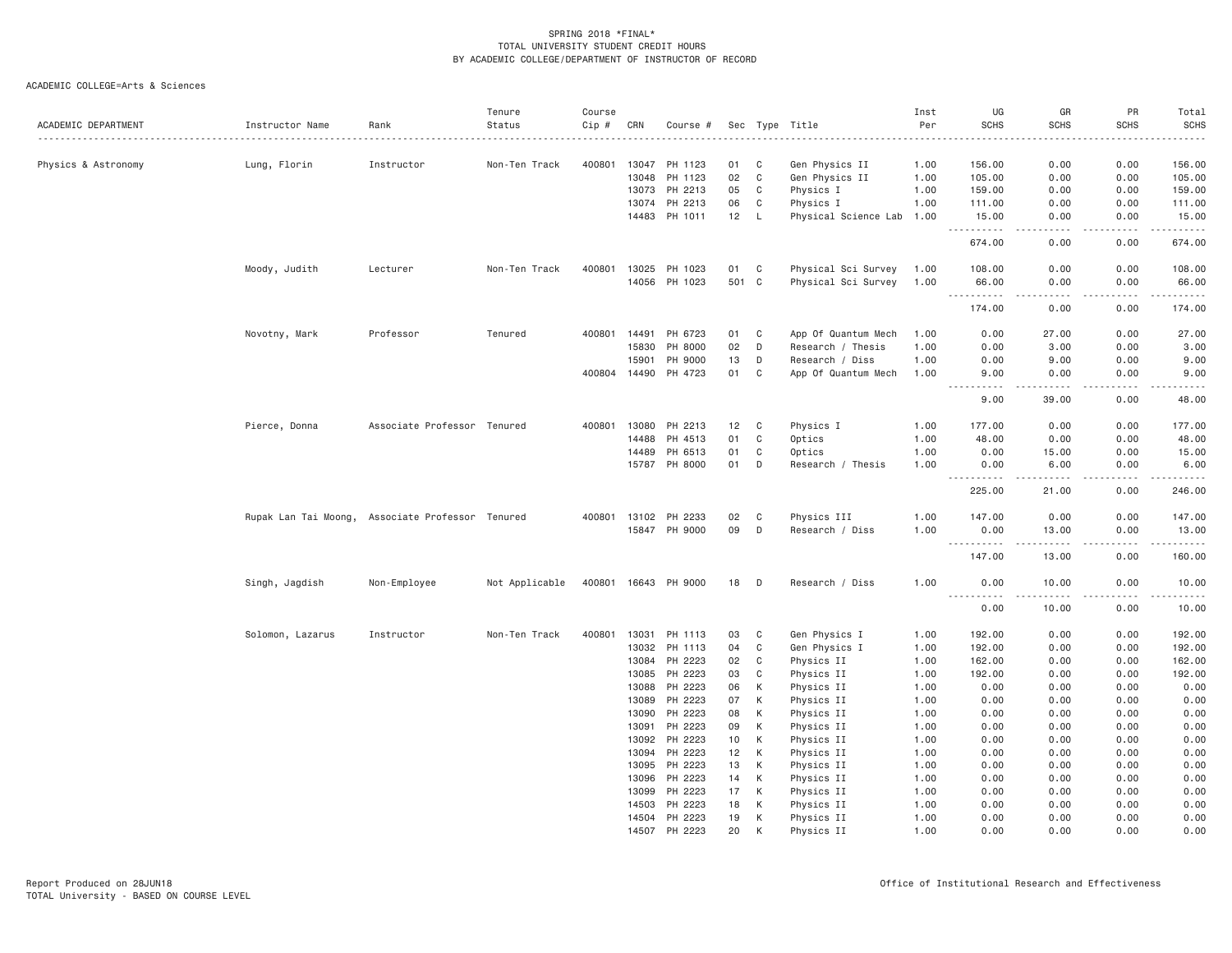| ACADEMIC DEPARTMENT | Instructor Name | Rank                        | Tenure<br>Status | Course<br>Cip # | CRN            | Course #             |          |              | Sec Type Title                   | Inst<br>Per  | UG<br><b>SCHS</b>                                                                                                                                                         | GR<br><b>SCHS</b>                                                                                                                                             | PR<br><b>SCHS</b>                                                                                                                                            | Total<br><b>SCHS</b>    |
|---------------------|-----------------|-----------------------------|------------------|-----------------|----------------|----------------------|----------|--------------|----------------------------------|--------------|---------------------------------------------------------------------------------------------------------------------------------------------------------------------------|---------------------------------------------------------------------------------------------------------------------------------------------------------------|--------------------------------------------------------------------------------------------------------------------------------------------------------------|-------------------------|
|                     |                 |                             |                  |                 |                |                      |          |              |                                  |              | .                                                                                                                                                                         |                                                                                                                                                               |                                                                                                                                                              |                         |
|                     |                 |                             |                  |                 |                |                      |          |              |                                  |              | 738.00                                                                                                                                                                    | 0.00                                                                                                                                                          | 0.00                                                                                                                                                         | 738.00                  |
| Physics & Astronomy | Su, Chun        | Lecturer                    | Non-Ten Track    |                 |                | 400801 13079 PH 2213 | 11 C     |              | Physics I                        | 1.00         | 171.00<br><b></b>                                                                                                                                                         | 0.00<br>$- - -$<br>. <u>. .</u>                                                                                                                               | 0.00<br>.                                                                                                                                                    | 171.00<br>$- - - - - -$ |
|                     |                 |                             |                  |                 |                |                      |          |              |                                  |              | 171.00                                                                                                                                                                    | 0.00                                                                                                                                                          | 0.00                                                                                                                                                         | 171.00                  |
|                     | Subedi, Nava    | Lecturer                    | Non-Ten Track    | 400801          | 13019          | PH 1013              | 01       | C            | Physical Sci Survey              | 1.00         | 174.00                                                                                                                                                                    | 0.00                                                                                                                                                          | 0.00                                                                                                                                                         | 174.00                  |
|                     |                 |                             |                  |                 | 13103          | PH 2233              | 03       | C            | Physics III                      | 1.00         | 120.00<br>$\sim$ $\sim$ $\sim$<br>.                                                                                                                                       | 0.00                                                                                                                                                          | 0.00                                                                                                                                                         | 120.00<br>.             |
|                     |                 |                             |                  |                 |                |                      |          |              |                                  |              | 294.00                                                                                                                                                                    | 0.00                                                                                                                                                          | 0.00                                                                                                                                                         | 294.00                  |
|                     | Tanner, Angelle | Assistant Professor Tenured |                  | 400202          | 13026          | PH 1063              | 01       | C            | Descrip Astronomy                | 1.00         | 222.00                                                                                                                                                                    | 0.00                                                                                                                                                          | 0.00                                                                                                                                                         | 222.00                  |
|                     |                 |                             |                  | 400801          | 15849          | PH 8000              | 03       | D            | Research / Thesis                | 1.00         | 0.00                                                                                                                                                                      | 10.00                                                                                                                                                         | 0.00                                                                                                                                                         | 10.00                   |
|                     |                 |                             |                  |                 |                |                      |          |              |                                  |              | <u>.</u><br>222.00                                                                                                                                                        | .<br>10.00                                                                                                                                                    | .<br>0.00                                                                                                                                                    | .<br>232.00             |
|                     | Wang, Chuji     | Professor                   | Tenured          | 400801          | 13126          | PH 8213              | 01       | C            | Mechanics                        | 1.00         | 0.00                                                                                                                                                                      | 24.00                                                                                                                                                         | 0.00                                                                                                                                                         | 24.00                   |
|                     |                 |                             |                  |                 | 15831          | PH 9000              | 01       | D            | Research / Diss                  | 1.00         | 0.00                                                                                                                                                                      | 40.00                                                                                                                                                         | 0.00                                                                                                                                                         | 40.00                   |
|                     |                 |                             |                  |                 | 16921          | PH 8000              | 07       | D            | Research / Thesis                | 1.00         | 0.00<br>$\frac{1}{2} \left( \frac{1}{2} \right) \left( \frac{1}{2} \right) \left( \frac{1}{2} \right) \left( \frac{1}{2} \right) \left( \frac{1}{2} \right)$<br>د د د د د | 1.00<br>$\sim$ $\sim$ $\sim$ $\sim$ $\sim$                                                                                                                    | 0.00<br>-----                                                                                                                                                | 1.00<br>.               |
|                     |                 |                             |                  |                 |                |                      |          |              |                                  |              | 0.00                                                                                                                                                                      | 65.00                                                                                                                                                         | 0.00                                                                                                                                                         | 65.00                   |
|                     | Winger, Jeffry  | Professor                   | Tenured          | 400801          | 13115          | PH 4143              | 01       | L.           | Inter Laboratory                 | 1.00         | 15.00                                                                                                                                                                     | 0.00                                                                                                                                                          | 0.00                                                                                                                                                         | 15.00                   |
|                     |                 |                             |                  |                 | 13116          | PH 4152              | 01       | $\mathsf{L}$ | Mod Physics Lab                  | 1.00         | 6.00                                                                                                                                                                      | 0.00                                                                                                                                                          | 0.00                                                                                                                                                         | 6.00                    |
|                     |                 |                             |                  |                 | 13121          | PH 6143              | 01       | $\mathsf{L}$ | Inter Laboratory                 | 1.00         | 0.00                                                                                                                                                                      | 6.00                                                                                                                                                          | 0.00                                                                                                                                                         | 6.00                    |
|                     |                 |                             |                  |                 | 15833          | PH 9000              | 03       | D            | Research / Diss                  | 1.00         | 0.00<br>.                                                                                                                                                                 | 13.00<br>$\frac{1}{2} \left( \frac{1}{2} \right) \left( \frac{1}{2} \right) \left( \frac{1}{2} \right) \left( \frac{1}{2} \right) \left( \frac{1}{2} \right)$ | 0.00<br>$\frac{1}{2} \left( \frac{1}{2} \right) \left( \frac{1}{2} \right) \left( \frac{1}{2} \right) \left( \frac{1}{2} \right) \left( \frac{1}{2} \right)$ | 13.00<br><u>.</u> .     |
|                     |                 |                             |                  |                 |                |                      |          |              |                                  |              | 21.00                                                                                                                                                                     | 19.00                                                                                                                                                         | 0.00                                                                                                                                                         | 40.00                   |
|                     | Worthy, Mark    | Instructor                  | Non-Ten Track    | 400801          | 13049          | PH 1123              | 03       | C            | Gen Physics II                   | 1.00         | 171.00                                                                                                                                                                    | 0.00                                                                                                                                                          | 0.00                                                                                                                                                         | 171.00                  |
|                     |                 |                             |                  |                 | 13050          | PH 1123              | 04       | C            | Gen Physics II                   | 1.00         | 174.00                                                                                                                                                                    | 0.00                                                                                                                                                          | 0.00                                                                                                                                                         | 174.00                  |
|                     |                 |                             |                  |                 | 13051          | PH 1123              | 05       | К            | Gen Physics II                   | 1.00         | 0.00                                                                                                                                                                      | 0.00                                                                                                                                                          | 0.00                                                                                                                                                         | 0.00                    |
|                     |                 |                             |                  |                 | 13052          | PH 1123              | 06       | К            | Gen Physics II                   | 1.00         | 0.00                                                                                                                                                                      | 0.00                                                                                                                                                          | 0.00                                                                                                                                                         | 0.00                    |
|                     |                 |                             |                  |                 | 13053          | PH 1123              | 07       | К            | Gen Physics II                   | 1.00         | 0.00                                                                                                                                                                      | 0.00                                                                                                                                                          | 0.00                                                                                                                                                         | 0.00                    |
|                     |                 |                             |                  |                 | 13054          | PH 1123              | 08<br>09 | К<br>К       | Gen Physics II                   | 1.00         | 0.00<br>0.00                                                                                                                                                              | 0.00                                                                                                                                                          | 0.00<br>0.00                                                                                                                                                 | 0.00                    |
|                     |                 |                             |                  |                 | 13055<br>13056 | PH 1123<br>PH 1123   | 10       | К            | Gen Physics II<br>Gen Physics II | 1.00<br>1.00 | 0.00                                                                                                                                                                      | 0.00<br>0.00                                                                                                                                                  | 0.00                                                                                                                                                         | 0.00<br>0.00            |
|                     |                 |                             |                  |                 | 13057          | PH 1123              | 11       | К            | Gen Physics II                   | 1.00         | 0.00                                                                                                                                                                      | 0.00                                                                                                                                                          | 0.00                                                                                                                                                         | 0.00                    |
|                     |                 |                             |                  |                 | 13058          | PH 1123              | 12       | К            | Gen Physics II                   | 1.00         | 0.00                                                                                                                                                                      | 0.00                                                                                                                                                          | 0.00                                                                                                                                                         | 0.00                    |
|                     |                 |                             |                  |                 | 13059          | PH 1123              | 13       | К            | Gen Physics II                   | 1.00         | 0.00                                                                                                                                                                      | 0.00                                                                                                                                                          | 0.00                                                                                                                                                         | 0.00                    |
|                     |                 |                             |                  |                 | 13062          | PH 1123              | 16       | К            | Gen Physics II                   | 1.00         | 0.00                                                                                                                                                                      | 0.00                                                                                                                                                          | 0.00                                                                                                                                                         | 0.00                    |
|                     |                 |                             |                  |                 | 13063          | PH 1123              | 17       | К            | Gen Physics II                   | 1.00         | 0.00                                                                                                                                                                      | 0.00                                                                                                                                                          | 0.00                                                                                                                                                         | 0.00                    |
|                     |                 |                             |                  |                 | 13071          | PH 2213              | 03       | C            | Physics I                        | 1.00         | 174.00                                                                                                                                                                    | 0.00                                                                                                                                                          | 0.00                                                                                                                                                         | 174.00                  |
|                     |                 |                             |                  |                 | 13072          | PH 2213              | 04       | C            | Physics I                        | 1.00         | 159.00                                                                                                                                                                    | 0.00                                                                                                                                                          | 0.00                                                                                                                                                         | 159.00                  |
|                     |                 |                             |                  |                 | 14499          | PH 1123              | 18       | К            | Gen Physics II                   | 1.00         | 0.00                                                                                                                                                                      | 0.00                                                                                                                                                          | 0.00                                                                                                                                                         | 0.00                    |
|                     |                 |                             |                  |                 | 14500          | PH 1123              | 19       | К            | Gen Physics II                   | 1.00         | 0.00<br>.                                                                                                                                                                 | 0.00<br>.                                                                                                                                                     | 0.00<br>.                                                                                                                                                    | 0.00<br>وعاملت مالك     |
|                     |                 |                             |                  |                 |                |                      |          |              |                                  |              | 678.00                                                                                                                                                                    | 0.00                                                                                                                                                          | 0.00                                                                                                                                                         | 678.00                  |
|                     | Ye, Jinwu       | Associate Professor Tenured |                  | 400801          | 16383          | PH 9000              | 16       | D            | Research / Diss                  | 1.00         | 0.00                                                                                                                                                                      | 15.00                                                                                                                                                         | 0.00                                                                                                                                                         | 15.00                   |
|                     |                 |                             |                  | 400804          | 13128          | PH 8753              | 01       | C            | Quantum Mechanics II 1.00        |              | 0.00                                                                                                                                                                      | 18,00                                                                                                                                                         | 0.00                                                                                                                                                         | 18.00                   |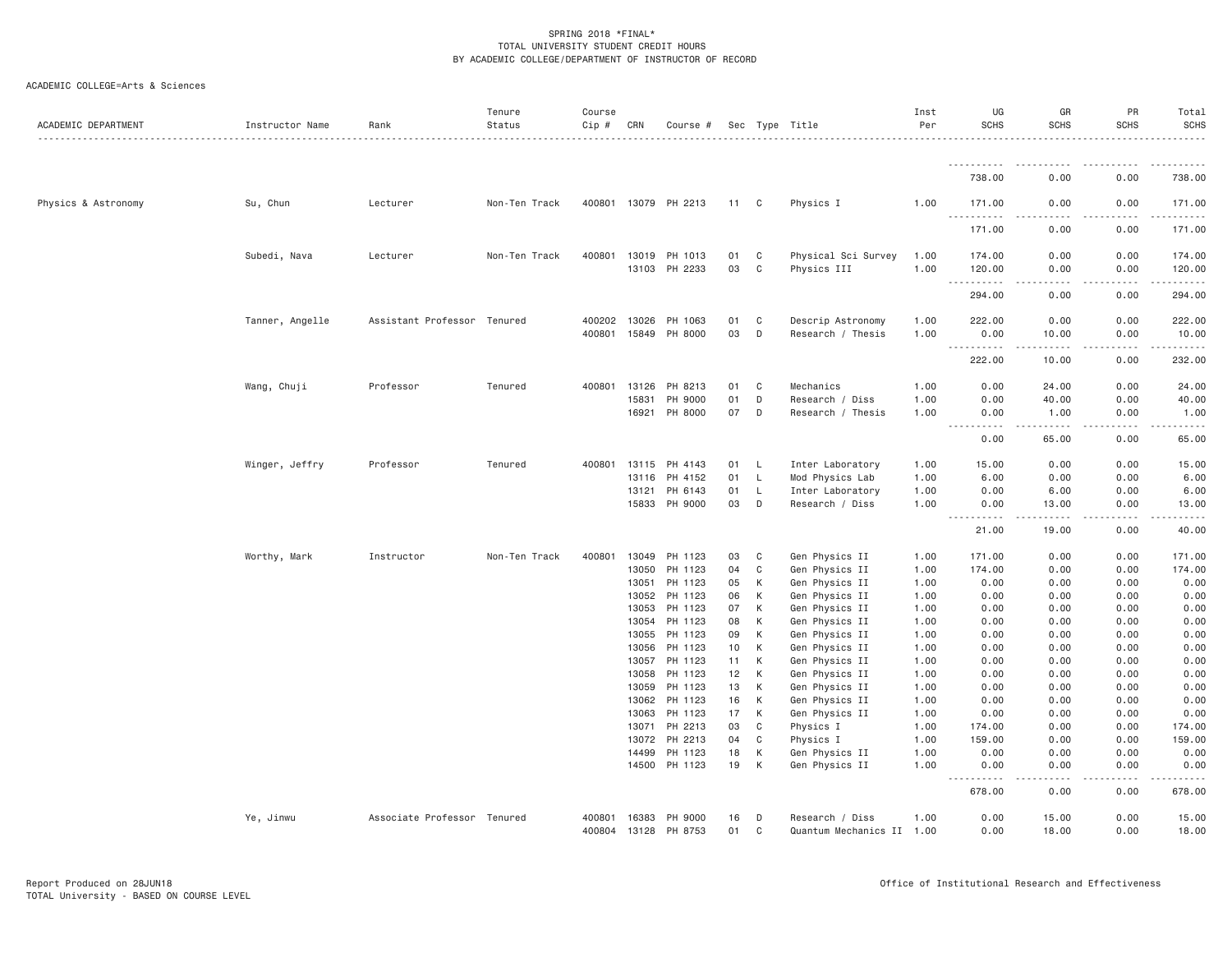| <b>ACADEMT</b><br>DEDADTMEN | Rank | Tenure<br>Status | Course<br>Cip ; | CRN | Course # |  | Sec Type Title | Inst<br>Per | <b>SCHS</b> | <b>SCHS</b> | <b>SCHS</b> | otal<br><b>SCHS</b> |
|-----------------------------|------|------------------|-----------------|-----|----------|--|----------------|-------------|-------------|-------------|-------------|---------------------|
| - - - - -                   |      |                  |                 |     |          |  |                |             | .           | .           | .           | -------<br>.        |

|                                                                             | 0.00                    | 33.00                   | 0.00                   | 33.00       |
|-----------------------------------------------------------------------------|-------------------------|-------------------------|------------------------|-------------|
|                                                                             |                         |                         |                        |             |
|                                                                             |                         |                         |                        |             |
| ------------------------------------<br>----------------------------------- | ----------<br>--------- | __________<br>--------- | _________<br>--------- | ==========  |
| Physics & Astronomy                                                         | 5152.00                 | 395.00                  | 0.00                   | 5547.00     |
| -------------------------------------                                       | ==========              | ------------            | ==========             | ___________ |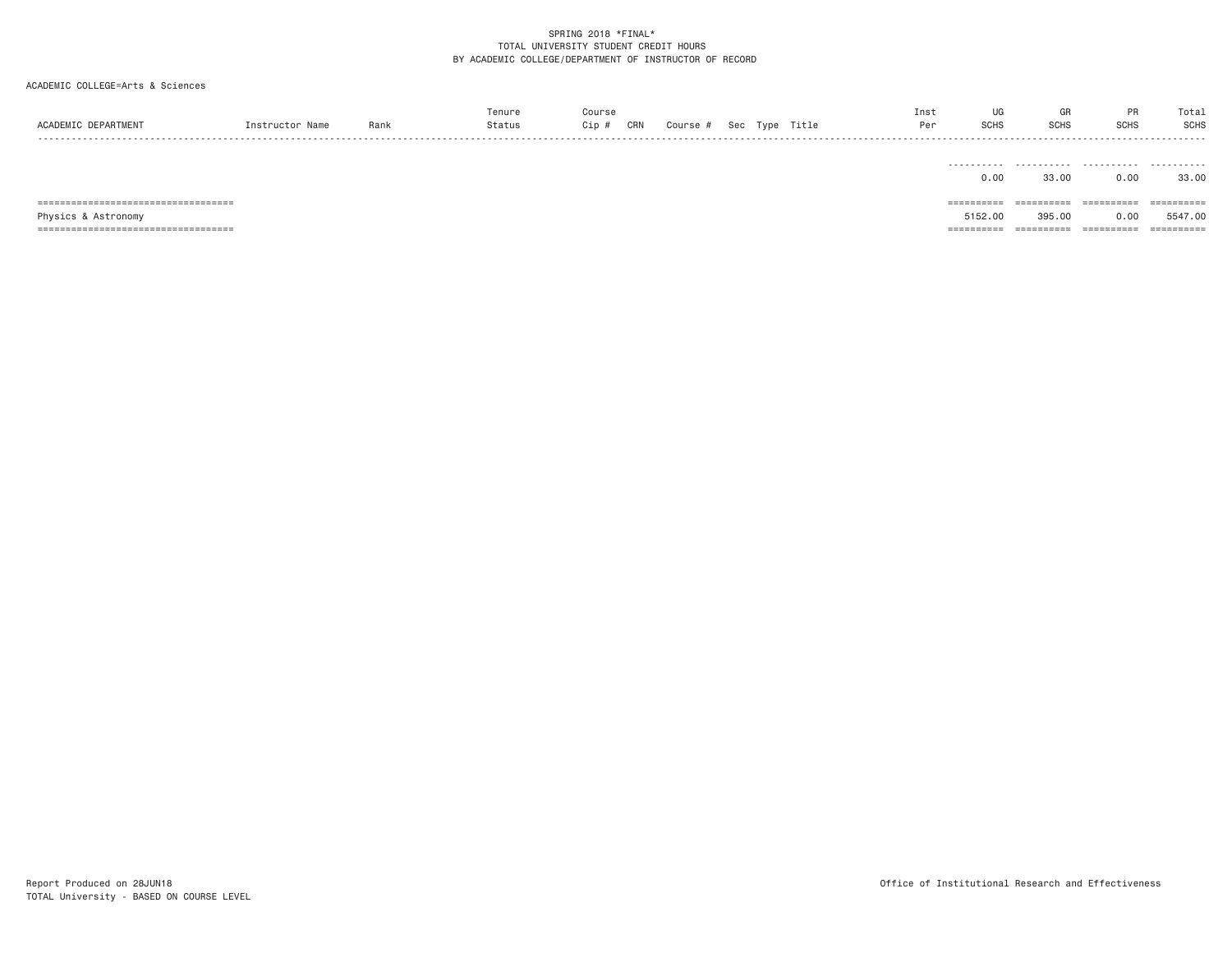| ACADEMIC DEPARTMENT                                     | Instructor Name                                    | Rank                              | Tenure<br>Status | Course<br>Cip # | CRN          | Course #              |       |                | Sec Type Title            | Inst<br>Per | UG<br><b>SCHS</b>            | GR<br><b>SCHS</b>    | PR<br><b>SCHS</b>                                                                                                                                            | Total<br><b>SCHS</b>                                                                                                                                                                     |
|---------------------------------------------------------|----------------------------------------------------|-----------------------------------|------------------|-----------------|--------------|-----------------------|-------|----------------|---------------------------|-------------|------------------------------|----------------------|--------------------------------------------------------------------------------------------------------------------------------------------------------------|------------------------------------------------------------------------------------------------------------------------------------------------------------------------------------------|
| Political Science & Public Administ Abutabenjeh, Sawsan |                                                    | Assistant Professor Ten Track     |                  | 451001 14558    |              | PS 4464               | 02    | B              | Political Analysis        | 1.00        | 68.00                        | 0.00                 | 0.00                                                                                                                                                         | 68.00                                                                                                                                                                                    |
|                                                         |                                                    |                                   |                  |                 | 14596        | PPA 9813              | 01    | C <sub>1</sub> | Adv.Quant Anal for P 1.00 |             | 0.00                         | 9.00                 | 0.00                                                                                                                                                         | 9.00                                                                                                                                                                                     |
|                                                         |                                                    |                                   |                  |                 |              |                       |       |                |                           |             | .<br>68.00                   | .<br>9.00            | $\frac{1}{2} \left( \frac{1}{2} \right) \left( \frac{1}{2} \right) \left( \frac{1}{2} \right) \left( \frac{1}{2} \right) \left( \frac{1}{2} \right)$<br>0.00 | $\frac{1}{2} \left( \frac{1}{2} \right) \left( \frac{1}{2} \right) \left( \frac{1}{2} \right) \left( \frac{1}{2} \right) \left( \frac{1}{2} \right) \left( \frac{1}{2} \right)$<br>77.00 |
|                                                         | Baker, Leslie                                      | Instructor                        | Non-Ten Track    | 451001          | 14603        | PS 8553               | 01    | <b>I</b>       | Rdgs In Int Relat         | 1.00        | 0.00                         | 3.00                 | 0.00                                                                                                                                                         | 3.00                                                                                                                                                                                     |
|                                                         |                                                    |                                   |                  |                 | 16885        | PS 4000               | 03    | $\mathbf{I}$   | Directed Indiv Study 1.00 |             | 3.00                         | 0.00                 | 0.00                                                                                                                                                         | 3.00                                                                                                                                                                                     |
|                                                         |                                                    |                                   |                  |                 |              | 16914 PS 4000         | 05    | $\mathbf I$    | Directed Indiv Study 1.00 |             | 3.00                         | 0.00                 | 0.00                                                                                                                                                         | 3.00                                                                                                                                                                                     |
|                                                         |                                                    |                                   |                  |                 | 16937        | PS 4000               | 06    | $\mathbf{I}$   | Directed Indiv Study 1.00 |             | 3.00                         | 0.00                 | 0.00                                                                                                                                                         | 3.00                                                                                                                                                                                     |
|                                                         |                                                    |                                   |                  |                 | 16957        | PS 4000               | 08    | $\mathbf{I}$   | Directed Indiv Study 1.00 |             | 3.00                         | 0.00                 | 0.00                                                                                                                                                         | 3.00                                                                                                                                                                                     |
|                                                         |                                                    |                                   |                  |                 | 16969        | PS 4000               | 09    | $\mathbf{I}$   | Directed Indiv Study 1.00 |             | 3.00                         | 0.00                 | 0.00                                                                                                                                                         | 3.00                                                                                                                                                                                     |
|                                                         |                                                    |                                   |                  | 451002          | 13201        | PS 1113               | 02    | C              | American Government- 1.00 |             | 291.00                       | 0.00                 | 0.00                                                                                                                                                         | 291.00                                                                                                                                                                                   |
|                                                         |                                                    |                                   |                  |                 |              | 13202 PS 1113         | 03    | $\mathbf C$    | American Government- 1.00 |             | 570.00                       | 0.00                 | 0.00                                                                                                                                                         | 570.00                                                                                                                                                                                   |
|                                                         |                                                    |                                   |                  |                 |              |                       |       |                |                           |             | .<br>876.00                  | 3,00                 | 0.00                                                                                                                                                         | 879.00                                                                                                                                                                                   |
|                                                         |                                                    |                                   |                  |                 | 240101 12378 |                       | H09 S |                |                           | 1.00        |                              |                      |                                                                                                                                                              |                                                                                                                                                                                          |
|                                                         | Banerjee, Vasabjit                                 | Assistant Professor Ten Track     |                  | 451001          | 13208        | HON 4093<br>PS 1313   |       |                | Honors Thesis             |             | 3.00                         | 0.00                 | 0.00                                                                                                                                                         | 3.00                                                                                                                                                                                     |
|                                                         |                                                    |                                   |                  |                 |              |                       | 01    | C              | Intro Intnat'l Relat 1.00 |             | 216.00                       | 0.00                 | 0.00                                                                                                                                                         | 216.00                                                                                                                                                                                   |
|                                                         |                                                    |                                   |                  |                 | 13209        | PS 1321               | 01    | Ε              | Mmsc International I      | 1.00        | 4.00                         | 0.00                 | 0.00                                                                                                                                                         | 4.00                                                                                                                                                                                     |
|                                                         |                                                    |                                   |                  |                 | 13210        | PS 1341               | 01    | E              | Mmsc Internship II        | 1.00        | 6.00                         | 0.00                 | 0.00                                                                                                                                                         | 6.00                                                                                                                                                                                     |
|                                                         |                                                    |                                   |                  |                 | 13211        | PS 1361               | 01    | E              | Mmsc Internship III       | 1.00        | 3.00                         | 0.00                 | 0.00                                                                                                                                                         | 3.00                                                                                                                                                                                     |
|                                                         |                                                    |                                   |                  |                 | 13212        | PS 1381               | 01    | E              | Mmsc Internship IV        | 1.00        | 3,00                         | 0.00                 | 0.00                                                                                                                                                         | 3.00                                                                                                                                                                                     |
|                                                         |                                                    |                                   |                  |                 |              | 13226 PS 4593         | 01    | C              | Latin American Po         | 1.00        | 51.00<br><u>.</u>            | 0.00<br>.            | 0.00<br>.                                                                                                                                                    | 51.00<br>.                                                                                                                                                                               |
|                                                         |                                                    |                                   |                  |                 |              |                       |       |                |                           |             | 286.00                       | 0.00                 | 0.00                                                                                                                                                         | 286.00                                                                                                                                                                                   |
|                                                         | Breen, Joseph                                      | Research Assist Pro Non-Ten Track |                  |                 | 440401 13195 | PPA 8983              | 01    | H              | Integrative Capstone 1.00 |             | 0.00                         | 36.00                | 0.00                                                                                                                                                         | 36.00                                                                                                                                                                                    |
|                                                         |                                                    |                                   |                  |                 | 16028        | PPA 7000              | 01    | Ι.             | Directed Indiv Study 1.00 |             | 0.00                         | 3.00                 | 0.00                                                                                                                                                         | 3.00                                                                                                                                                                                     |
|                                                         |                                                    |                                   |                  |                 |              |                       |       |                |                           |             | .<br>0.00                    | $- - - - -$<br>39.00 | .<br>0.00                                                                                                                                                    | .<br>39.00                                                                                                                                                                               |
|                                                         | Chamberlain, James                                 | Assistant Professor Ten Track     |                  | 451001          | 14566        | PS 4423               | 01    | C              | 20th Cen Pol Thought 1.00 |             | 81.00                        | 0.00                 | 0.00                                                                                                                                                         | 81.00                                                                                                                                                                                    |
|                                                         |                                                    |                                   |                  |                 | 14590        | PS 6423               | 01    | C              | 20th Cen Pol Thought 1.00 |             | 0.00                         | 6.00                 | 0.00                                                                                                                                                         | 6.00                                                                                                                                                                                     |
|                                                         |                                                    |                                   |                  |                 |              | 15124 PS 4990         | 01    | C              | Special Topic In PS 1.00  |             | 33.00                        | 0.00                 | 0.00                                                                                                                                                         | 33.00                                                                                                                                                                                    |
|                                                         |                                                    |                                   |                  |                 |              |                       |       |                |                           |             | 114.00                       | 6.00                 | 0.00                                                                                                                                                         | 120.00                                                                                                                                                                                   |
|                                                         | Dimitrijevska Markos Assistant Professor Ten Track |                                   |                  |                 |              | 440401 13194 PPA 8733 | 01    | <b>S</b>       | Public Program Eval       | 1.00        | 0.00                         | 39.00                | 0.00                                                                                                                                                         | 39.00                                                                                                                                                                                    |
|                                                         |                                                    |                                   |                  |                 | 440501 13216 | PS 2703               | 01    | C              | Intro Public Policy       | 1.00        | 141.00                       | 0.00                 | 0.00                                                                                                                                                         | 141.00                                                                                                                                                                                   |
|                                                         |                                                    |                                   |                  |                 |              |                       |       |                |                           |             | <u>.</u> .<br>141.00         | $- - - - -$<br>39.00 | $- - - - -$<br>0.00                                                                                                                                          | .<br>180.00                                                                                                                                                                              |
|                                                         |                                                    |                                   |                  |                 |              |                       |       |                |                           |             |                              |                      |                                                                                                                                                              |                                                                                                                                                                                          |
|                                                         | French, Philip                                     | Professor                         | Tenured          | 440401          | 13192        | PPA 8400              | 01    | Ε              | Public Ad Intern          | 1.00        | 0.00                         | 3.00                 | 0.00                                                                                                                                                         | 3.00                                                                                                                                                                                     |
|                                                         |                                                    |                                   |                  |                 | 15039        | PPA 9000              | 05    | D              | Research / Diss           | 1.00        | 0.00                         | 25.00                | 0.00                                                                                                                                                         | 25.00                                                                                                                                                                                    |
|                                                         |                                                    |                                   |                  |                 |              | 451001 14599 PS 8523  | 01    | $\mathbf I$    | Rdgs In St Gov-Pol        | 0.50        | 0.00<br>$  -$<br>$- - - - -$ | 3.00<br><u>.</u>     | 0.00<br>.                                                                                                                                                    | 3.00<br>.                                                                                                                                                                                |
|                                                         |                                                    |                                   |                  |                 |              |                       |       |                |                           |             | 0.00                         | 31.00                | 0.00                                                                                                                                                         | 31.00                                                                                                                                                                                    |
|                                                         | Harris, Courtney                                   | Grad Teach Assist                 | Non-Ten Track    | 451002          | 13204        | PS 1113               | 05    | C              | American Government       | 1.00        | 240.00<br>.                  | 0.00<br>.            | 0.00<br>.                                                                                                                                                    | 240.00<br>.                                                                                                                                                                              |
|                                                         |                                                    |                                   |                  |                 |              |                       |       |                |                           |             | 240.00                       | 0.00                 | 0.00                                                                                                                                                         | 240.00                                                                                                                                                                                   |
|                                                         | Holmes, Carolyn                                    | Assistant Professor Ten Track     |                  |                 | 451001 13213 | PS 1513               | 01    | C              | Comparative Govt          | 1.00        | 246.00                       | 0.00                 | 0.00                                                                                                                                                         | 246.00                                                                                                                                                                                   |
|                                                         |                                                    |                                   |                  |                 | 13227        | PS 4623               | 01    | C              | Politic Of 3rd World 1.00 |             | 75.00                        | 0.00                 | 0.00                                                                                                                                                         | 75.00                                                                                                                                                                                    |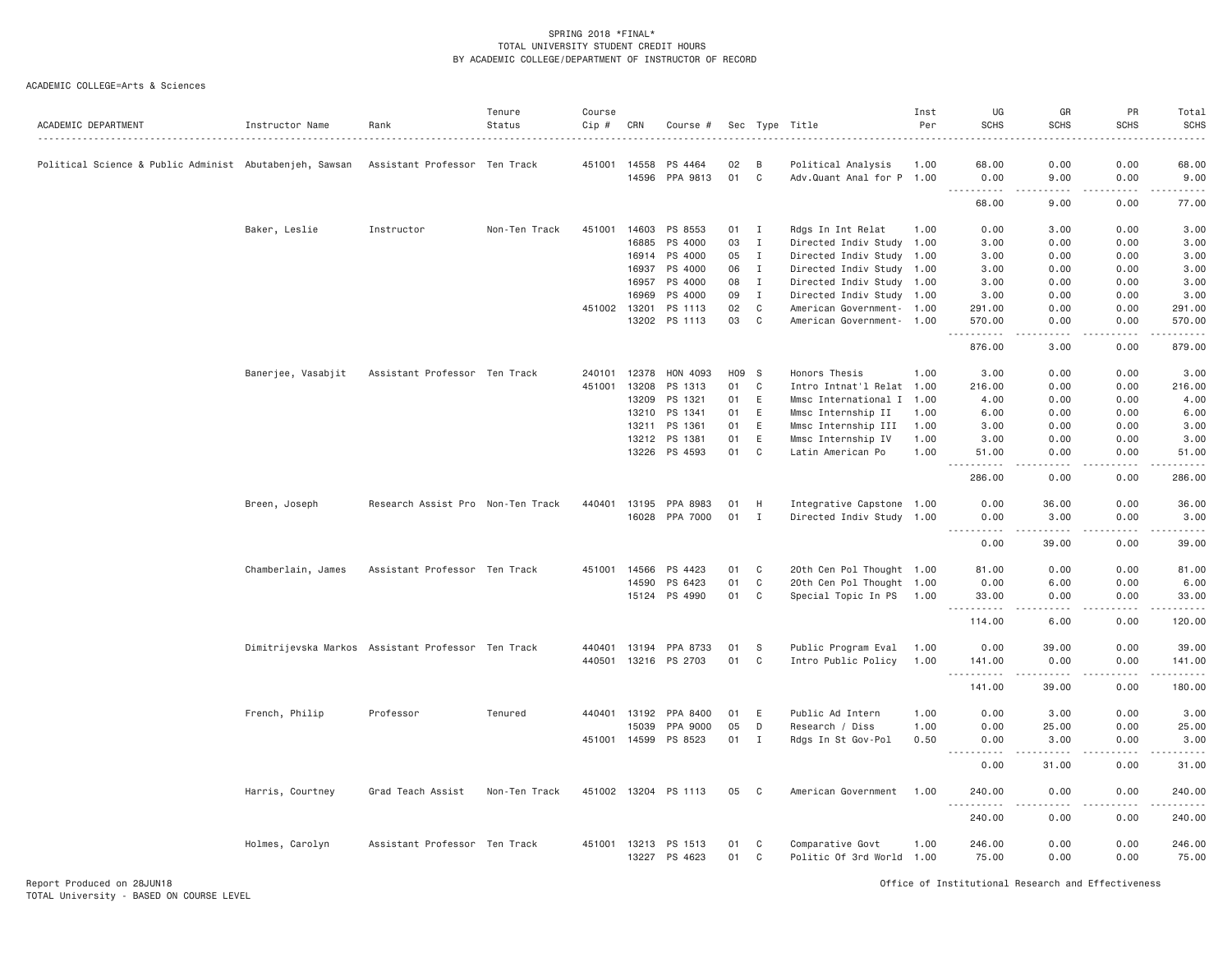| ACADEMIC DEPARTMENT                                                                   | Instructor Name     | Rank                          | Tenure<br>Status | Course<br>$Cip$ # | CRN   | Course #              |       |              | Sec Type Title            | Inst<br>Per | UG<br><b>SCHS</b>                                                                                                                      | GR<br><b>SCHS</b>    | <b>PR</b><br><b>SCHS</b>                                                                                                                                     | Total<br><b>SCHS</b> |
|---------------------------------------------------------------------------------------|---------------------|-------------------------------|------------------|-------------------|-------|-----------------------|-------|--------------|---------------------------|-------------|----------------------------------------------------------------------------------------------------------------------------------------|----------------------|--------------------------------------------------------------------------------------------------------------------------------------------------------------|----------------------|
|                                                                                       |                     |                               |                  |                   |       |                       |       |              |                           |             | .                                                                                                                                      |                      |                                                                                                                                                              | .                    |
|                                                                                       |                     |                               |                  |                   |       |                       |       |              |                           |             | 321.00                                                                                                                                 | 0.00                 | 0.00                                                                                                                                                         | 321.00               |
| Political Science & Public Administ Merivaki, Thessalia Assistant Professor Ten Track |                     |                               |                  |                   |       | 451001 14550 PS 4163  | 01    | C            | Chief Executive           | 1.00        | 81.00                                                                                                                                  | 0.00                 | 0.00                                                                                                                                                         | 81.00                |
|                                                                                       |                     |                               |                  |                   | 14552 | PS 6163               | 01    | C            | Chief Executive           | 1.00        | 0.00                                                                                                                                   | 3.00                 | 0.00                                                                                                                                                         | 3.00                 |
|                                                                                       |                     |                               |                  |                   | 14599 | PS 8523               | 01    | $\mathbf{I}$ | Rdgs In St Gov-Pol        | 0.50        | 0.00                                                                                                                                   | 3.00                 | 0.00                                                                                                                                                         | 3.00                 |
|                                                                                       |                     |                               |                  |                   | 15126 | PS 4990               | 02    | C            | Special Topic In PS       | 1.00        | 69.00                                                                                                                                  | 0.00                 | 0.00                                                                                                                                                         | 69.00                |
|                                                                                       |                     |                               |                  |                   |       | 15127 PS 6990         | 02    | C            | Special Topic In PS       | 1.00        | 0.00<br><u>.</u>                                                                                                                       | 3.00<br>.            | 0.00<br>$\frac{1}{2} \left( \frac{1}{2} \right) \left( \frac{1}{2} \right) \left( \frac{1}{2} \right) \left( \frac{1}{2} \right) \left( \frac{1}{2} \right)$ | 3.00<br>.            |
|                                                                                       |                     |                               |                  |                   |       |                       |       |              |                           |             | 150.00                                                                                                                                 | 9.00                 | 0.00                                                                                                                                                         | 159.00               |
|                                                                                       | Nukpezah, Julius    | Assistant Professor Ten Track |                  | 440401            | 14593 | PPA 8703              | 01    | -S           | Gov Org&Adm Theory        | 1.00        | 0.00                                                                                                                                   | 42.00                | 0.00                                                                                                                                                         | 42.00                |
|                                                                                       |                     |                               |                  |                   |       | 14598 PPA 9703        | 01    | -S           | Org Behavior Pub Sec      | 1.00        | 0.00<br>.<br>$\frac{1}{2}$                                                                                                             | 15.00                | 0.00                                                                                                                                                         | 15.00                |
|                                                                                       |                     |                               |                  |                   |       |                       |       |              |                           |             | 0.00                                                                                                                                   | 57.00                | 0.00                                                                                                                                                         | 57.00                |
|                                                                                       | Potter, Michael     | Assistant Professor Ten Track |                  | 440401 14591      |       | PPA 8133              | 01    | -S           | Sem City&County Mgt       | 1.00        | 0.00                                                                                                                                   | 18.00                | 0.00                                                                                                                                                         | 18.00                |
|                                                                                       |                     |                               |                  |                   |       | 15041 PPA 9000        | 07    | D            | Research / Diss           | 1.00        | 0.00<br>.<br>$\frac{1}{2} \left( \frac{1}{2} \right) \left( \frac{1}{2} \right) \left( \frac{1}{2} \right) \left( \frac{1}{2} \right)$ | 12.00<br>.           | 0.00<br>$- - - - -$                                                                                                                                          | 12.00<br>.           |
|                                                                                       |                     |                               |                  |                   |       |                       |       |              |                           |             | 0.00                                                                                                                                   | 30.00                | 0.00                                                                                                                                                         | 30.00                |
|                                                                                       | Rico Mendez, Gina   | Non-Faculty                   | Not Applicable   |                   |       | 010000 16076 GA 4710  | 801 A |              | Study Tour                | 1.00        | 9.00<br>.                                                                                                                              | 0.00<br>.            | 0.00<br>.                                                                                                                                                    | 9.00<br>$- - - - -$  |
|                                                                                       |                     |                               |                  |                   |       |                       |       |              |                           |             | 9.00                                                                                                                                   | 0.00                 | 0.00                                                                                                                                                         | 9.00                 |
|                                                                                       | Rush, Christine     | Associate Professor Tenured   |                  | 440401            | 13193 | PPA 8713              | 01    | -S           | Pub Personnel Mgt         | 1.00        | 0.00                                                                                                                                   | 48.00                | 0.00                                                                                                                                                         | 48.00                |
|                                                                                       |                     |                               |                  |                   | 15042 | PPA 9000              | 08    | D            | Research / Diss           | 1.00        | 0.00                                                                                                                                   | 40.00                | 0.00                                                                                                                                                         | 40.00                |
|                                                                                       |                     |                               |                  | 451001 13228      |       | PS 4703               | 01    | C            | Prin Pub Adm              | 1.00        | 84.00                                                                                                                                  | 0.00                 | 0.00                                                                                                                                                         | 84.00                |
|                                                                                       |                     |                               |                  |                   | 13236 | PS 6703               | 01    | C            | Prin Pub Adm              | 1.00        | 0.00<br>$\sim$ $\sim$ $\sim$ $\sim$                                                                                                    | 6.00                 | 0.00                                                                                                                                                         | 6.00                 |
|                                                                                       |                     |                               |                  |                   |       |                       |       |              |                           |             | 84.00                                                                                                                                  | 94.00                | 0.00                                                                                                                                                         | 178.00               |
|                                                                                       | Shaffer, Stephen    | Professor                     | Tenured          | 440401 15043      |       | PPA 9000              | 09    | D            | Research / Diss           | 1.00        | 0.00                                                                                                                                   | 9.00                 | 0.00                                                                                                                                                         | 9.00                 |
|                                                                                       |                     |                               |                  | 451001 13225      |       | PS 4464               | 01    | B            | Political Analysis        | 1.00        | 92.00                                                                                                                                  | 0.00                 | 0.00                                                                                                                                                         | 92.00                |
|                                                                                       |                     |                               |                  |                   | 14548 | PS 4293               | 01    | C            | Political Behavior        | 1.00        | 87.00                                                                                                                                  | 0.00                 | 0.00                                                                                                                                                         | 87.00                |
|                                                                                       |                     |                               |                  |                   | 14549 | PS 6293               | 01    | C            | Political Behavior        | 1.00        | 0.00                                                                                                                                   | 3.00                 | 0.00                                                                                                                                                         | 3.00                 |
|                                                                                       |                     |                               |                  |                   | 15030 | PS 8000               | 06    | D            | Research / Thesis         | 1.00        | 0.00                                                                                                                                   | 9.00                 | 0.00                                                                                                                                                         | 9.00                 |
|                                                                                       |                     |                               |                  |                   | 16941 | PS 4000               | 07    | $\mathbf{I}$ | Directed Indiv Study 1.00 |             | 3.00<br>.                                                                                                                              | 0.00<br>.            | 0.00<br>$\frac{1}{2} \left( \frac{1}{2} \right) \left( \frac{1}{2} \right) \left( \frac{1}{2} \right) \left( \frac{1}{2} \right) \left( \frac{1}{2} \right)$ | 3.00<br>.            |
|                                                                                       |                     |                               |                  |                   |       |                       |       |              |                           |             | 182.00                                                                                                                                 | 21.00                | 0.00                                                                                                                                                         | 203.00               |
|                                                                                       | Shoup, Brian        | Associate Professor Tenured   |                  | 440401            | 15044 | PPA 9000              | 10    | D            | Research / Diss           | 1.00        | 0.00                                                                                                                                   | 11.00                | 0.00                                                                                                                                                         | 11.00                |
|                                                                                       |                     |                               |                  |                   |       | 451001 16143 PS 4000  | 02    | $\mathbf{I}$ | Directed Indiv Study      | 1.00        | 3.00<br>$\sim$ $\sim$ $\sim$ $\sim$<br>.                                                                                               | 0.00<br>.            | 0.00                                                                                                                                                         | 3.00                 |
|                                                                                       |                     |                               |                  |                   |       |                       |       |              |                           |             | 3.00                                                                                                                                   | 11.00                | 0.00                                                                                                                                                         | 14.00                |
|                                                                                       | Stanisevski, Dragan | Associate Professor Tenured   |                  |                   |       | 440401 14597 PPA 9723 | 01    | - S          | Pub Bud Proc & Imp        | 1.00        | 0.00<br>$\frac{1}{2}$<br>.                                                                                                             | 15.00                | 0.00                                                                                                                                                         | 15.00                |
|                                                                                       |                     |                               |                  |                   |       |                       |       |              |                           |             | 0.00                                                                                                                                   | $- - - - -$<br>15.00 | 0.00                                                                                                                                                         | 15.00                |
|                                                                                       | Travis, Rickey      | Professor                     | Tenured          |                   |       | 240101 12186 GLA 4001 | 01 C  |              | Senior Project            | 1.00        | 2.00                                                                                                                                   | 0.00                 | 0.00                                                                                                                                                         | 2.00                 |
|                                                                                       |                     |                               |                  |                   |       |                       |       |              |                           |             | $- - - - -$<br>$- - - - -$<br>2.00                                                                                                     | . <u>.</u><br>0.00   | $- - - - -$<br>0.00                                                                                                                                          | .<br>2.00            |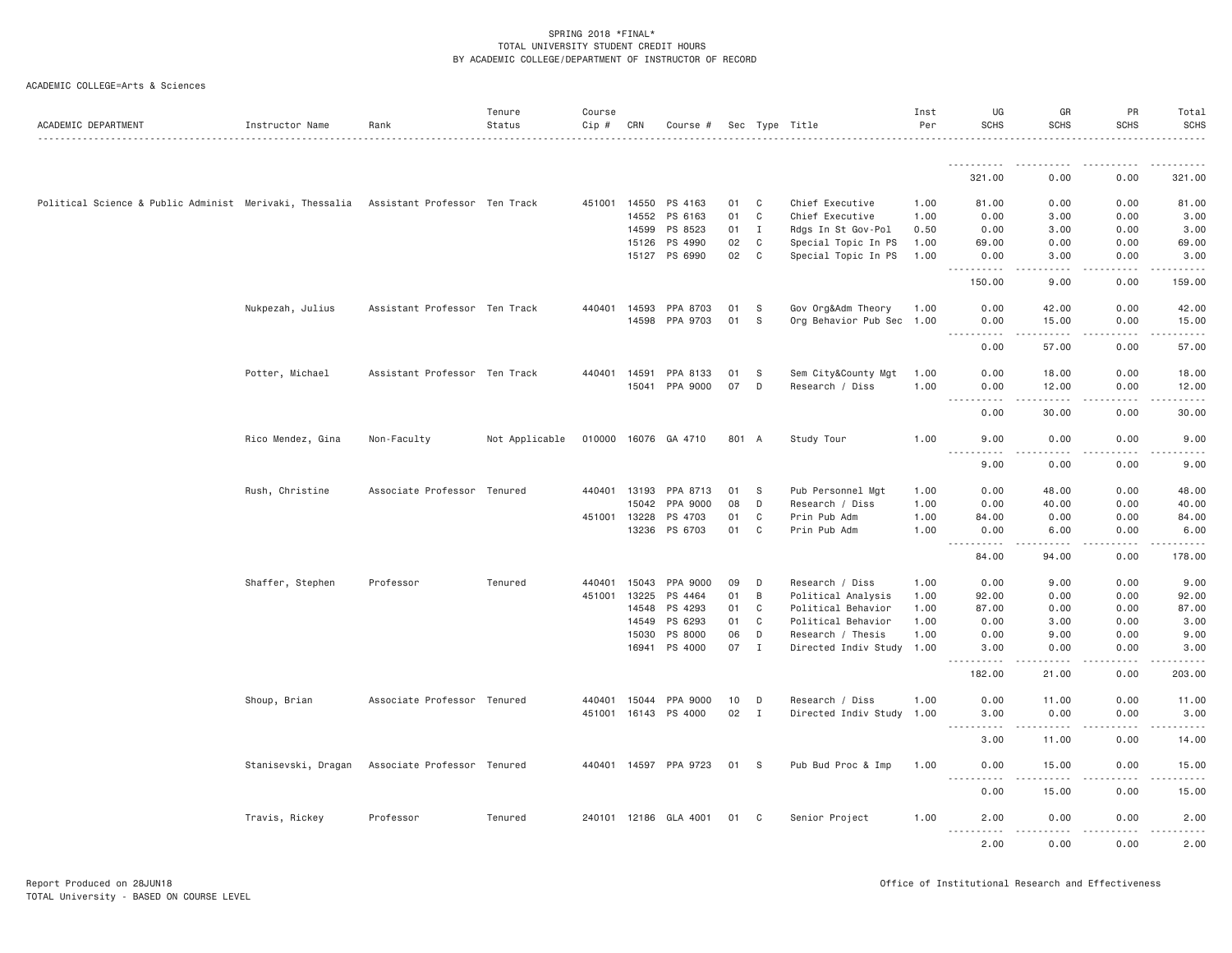| ACADEMIC DEPARTMENT                                | Instructor Name  | Rank                              | Tenure<br>Status | Course<br>Cip # | CRN   | Course #              |        |              | Sec Type Title            | Inst<br>Per | UG<br><b>SCHS</b>                                                                                                                                            | GR<br>SCHS<br>.                                                                                                                                   | PR<br><b>SCHS</b> | Total<br><b>SCHS</b><br>. |
|----------------------------------------------------|------------------|-----------------------------------|------------------|-----------------|-------|-----------------------|--------|--------------|---------------------------|-------------|--------------------------------------------------------------------------------------------------------------------------------------------------------------|---------------------------------------------------------------------------------------------------------------------------------------------------|-------------------|---------------------------|
| Political Science & Public Administ Vowell, Krista |                  | Non-Employee                      | Not Applicable   |                 |       | 451002 14062 PS 1113  | 502 C  |              | American Government 1.00  |             | 42.00                                                                                                                                                        | 0.00                                                                                                                                              | 0.00              | 42.00                     |
|                                                    |                  |                                   |                  |                 |       |                       |        |              |                           |             | -----------<br>42.00                                                                                                                                         | $\frac{1}{2} \left( \frac{1}{2} \right) \left( \frac{1}{2} \right) \left( \frac{1}{2} \right) \left( \frac{1}{2} \right)$<br>. <b>.</b> .<br>0.00 | 0.00              | 42.00                     |
|                                                    | Waide, David     | Clinical Assist Pro Non-Ten Track |                  | 220101          | 13207 | PS 1192               | 01 C   |              | Introduction to Law       | 1.00        | 138.00                                                                                                                                                       | 0.00                                                                                                                                              | 0.00              | 138.00                    |
|                                                    |                  |                                   |                  |                 |       | 451001 13218 PS 3073  | 01 C   |              | Civil Liberties           | 1.00        | 135.00                                                                                                                                                       | 0.00                                                                                                                                              | 0.00              | 135.00                    |
|                                                    |                  |                                   |                  |                 |       | 15726 PS 4000         | $01$ I |              | Directed Indiv Study 1.00 |             | 3,00                                                                                                                                                         | 0.00                                                                                                                                              | 0.00              | 3.00                      |
|                                                    |                  |                                   |                  |                 | 16910 | PS 4000               | 04     | $\mathbf{I}$ | Directed Indiv Study 1.00 |             | 3.00                                                                                                                                                         | 0.00                                                                                                                                              | 0.00              | 3.00                      |
|                                                    |                  |                                   |                  |                 |       | 451002 13200 PS 1113  | 01 C   |              | American Government 1.00  |             | 678.00                                                                                                                                                       | 0.00                                                                                                                                              | 0.00              | 678.00                    |
|                                                    |                  |                                   |                  |                 |       |                       |        |              |                           |             | .<br>957.00                                                                                                                                                  | $\sim$ $\sim$ $\sim$ $\sim$<br>0.00                                                                                                               | .<br>0.00         | 957.00                    |
|                                                    | Wall, Diane      | Lecturer                          | Non-Ten Track    | 451002 14061    |       | PS 1113               | 501 C  |              | American Government       | 1.00        | 51.00                                                                                                                                                        | 0.00                                                                                                                                              | 0.00              | 51.00                     |
|                                                    |                  |                                   |                  |                 |       |                       |        |              |                           |             | $\frac{1}{2} \left( \frac{1}{2} \right) \left( \frac{1}{2} \right) \left( \frac{1}{2} \right) \left( \frac{1}{2} \right)$<br>51.00                           | 0.00                                                                                                                                              | 0.00              | 51.00                     |
|                                                    | Williams, Linda  | Grad Teach Assist                 | Non-Ten Track    | 090101          | 10904 | CO 1013               | 14 C   |              | Intro to Communicati 1.00 |             | 102.00                                                                                                                                                       | 0.00                                                                                                                                              | 0.00              | 102.00                    |
|                                                    |                  |                                   |                  |                 | 10906 | CO 1013               | 16     | $\mathbf{C}$ | Intro to Communicati 1.00 |             | 102,00                                                                                                                                                       | 0.00                                                                                                                                              | 0.00              | 102.00                    |
|                                                    |                  |                                   |                  |                 |       | 451002 13203 PS 1113  | 04     | C            | American Government       | 1.00        | 240.00                                                                                                                                                       | 0.00                                                                                                                                              | 0.00              | 240.00                    |
|                                                    |                  |                                   |                  |                 |       |                       |        |              |                           |             | .<br>444.00                                                                                                                                                  | $\sim$ $\sim$ $\sim$ $\sim$<br>0.00                                                                                                               | -----<br>0.00     | 444.00                    |
|                                                    | Wiseman, William | Lecturer                          | Non-Ten Track    |                 |       | 440401 15047 PPA 9000 | 13     | D            | Research / Diss           | 1.00        | 0.00                                                                                                                                                         | 1.00                                                                                                                                              | 0.00              | 1.00                      |
|                                                    |                  |                                   |                  |                 |       |                       |        |              |                           |             | $\frac{1}{2} \left( \frac{1}{2} \right) \left( \frac{1}{2} \right) \left( \frac{1}{2} \right) \left( \frac{1}{2} \right) \left( \frac{1}{2} \right)$<br>0.00 | 1.00                                                                                                                                              | 0.00              | 1.00                      |
|                                                    | Woods, Arnelle   | Grad Service Assist Non-Ten Track |                  |                 |       | 131101 10999 COE 1323 | 04     | C.           | Career Planning           | 0.50        | 30.00                                                                                                                                                        | 0.00                                                                                                                                              | 0.00              | 30.00                     |
|                                                    |                  |                                   |                  |                 |       |                       |        |              |                           |             | -----------<br>30.00                                                                                                                                         | 0.00                                                                                                                                              | 0.00              | 30.00                     |
| ----------------------------------                 |                  |                                   |                  |                 |       |                       |        |              |                           |             | ==========                                                                                                                                                   |                                                                                                                                                   |                   |                           |
| Political Science & Public Administ                |                  |                                   |                  |                 |       |                       |        |              |                           |             | 4000.00                                                                                                                                                      | 365.00<br>---------- ---------- ---------                                                                                                         | 0.00              | 4365.00<br>==========     |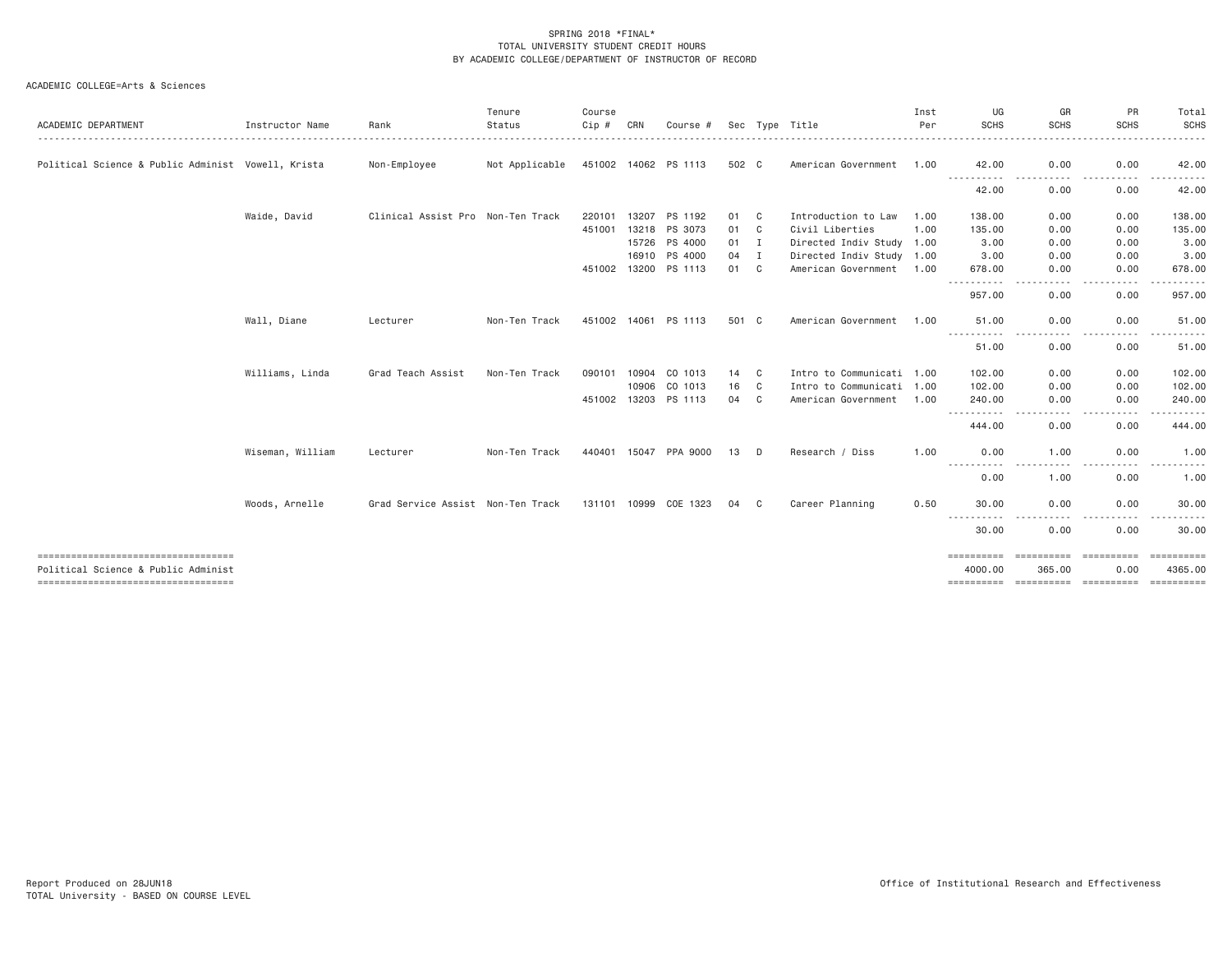| ACADEMIC DEPARTMENT | Instructor Name    | Rank                                             | Tenure<br>Status | Course<br>$Cip$ # | CRN          | Course # |    |              | Sec Type Title            | Inst<br>Per | UG<br><b>SCHS</b>                           | GR<br><b>SCHS</b>     | PR<br><b>SCHS</b> | Total<br><b>SCHS</b>                                                                                                                                                                      |
|---------------------|--------------------|--------------------------------------------------|------------------|-------------------|--------------|----------|----|--------------|---------------------------|-------------|---------------------------------------------|-----------------------|-------------------|-------------------------------------------------------------------------------------------------------------------------------------------------------------------------------------------|
|                     |                    |                                                  |                  |                   |              |          |    |              |                           |             |                                             | .                     |                   | $\frac{1}{2}$                                                                                                                                                                             |
| Psychology          |                    | Adams-Price, Carolyn Associate Professor Tenured |                  |                   | 420101 15717 | PSY 4000 | 10 | $\mathbf{I}$ | Directed Indiv Study 1.00 |             | 3.00                                        | 0.00                  | 0.00              | 3.00                                                                                                                                                                                      |
|                     |                    |                                                  |                  |                   | 16607        | PSY 4000 | 45 | $\mathbf{I}$ | Directed Indiv Study 1.00 |             | 3.00                                        | 0.00                  | 0.00              | 3.00                                                                                                                                                                                      |
|                     |                    |                                                  |                  |                   | 16729        | PSY 4000 | 66 | Ι.           | Directed Indiv Study 1.00 |             | 3.00                                        | 0.00                  | 0.00              | 3.00                                                                                                                                                                                      |
|                     |                    |                                                  |                  | 422707            | 13398        | PSY 8613 | 01 | C            | Adv Social Psyc           | 1.00        | 0.00                                        | 48.00                 | 0.00              | 48.00                                                                                                                                                                                     |
|                     |                    |                                                  |                  | 422809            | 13384        | PSY 4983 | 01 | C            | Psychology Of Aging       | 1.00        | 120.00                                      | 0.00                  | 0.00              | 120.00                                                                                                                                                                                    |
|                     |                    |                                                  |                  |                   | 422813 16006 | PSY 9000 | 01 | D            | Research/Diss             | 1.00        | 0.00                                        | 3.00                  | 0.00              | 3.00                                                                                                                                                                                      |
|                     |                    |                                                  |                  |                   |              |          |    |              |                           |             | $  -$<br>.<br>129.00                        | .<br>51.00            | .<br>0.00         | $\frac{1}{2} \left( \frac{1}{2} \right) \left( \frac{1}{2} \right) \left( \frac{1}{2} \right) \left( \frac{1}{2} \right) \left( \frac{1}{2} \right) \left( \frac{1}{2} \right)$<br>180.00 |
|                     | Allen, Laura       | Assistant Professor Ten Track                    |                  |                   | 420101 14398 | PSY 4713 | 01 | C            | Language & Thought        | 1.00        | 33.00                                       | 0.00                  | 0.00              | 33.00                                                                                                                                                                                     |
|                     |                    |                                                  |                  |                   | 14399        | PSY 6713 | 01 | $\mathsf{C}$ | Language & Thought        | 1.00        | 0.00<br><u>.</u>                            | 18.00<br>المتمالين    | 0.00<br>.         | 18.00<br>.                                                                                                                                                                                |
|                     |                    |                                                  |                  |                   |              |          |    |              |                           |             | 33.00                                       | 18.00                 | 0.00              | 51.00                                                                                                                                                                                     |
|                     | Amadi, Suzanne     | Grad Teach Assist                                | Non-Ten Track    | 240102            | 12429        | IDS 4111 | 01 | C            | Professional Seminar 1.00 |             | 20.00                                       | 0.00                  | 0.00              | 20.00                                                                                                                                                                                     |
|                     |                    |                                                  |                  |                   | 12430        | IDS 4111 | 02 | C            | Professional Seminar      | 1.00        | 25.00                                       | 0.00                  | 0.00              | 25.00                                                                                                                                                                                     |
|                     |                    |                                                  |                  |                   | 14608        | IDS 4111 | 03 | C            | Professional Seminar 1.00 |             | 25.00<br>.                                  | 0.00<br>د د د د       | 0.00<br>.         | 25.00<br>المتمام                                                                                                                                                                          |
|                     |                    |                                                  |                  |                   |              |          |    |              |                           |             | 70.00                                       | 0.00                  | 0.00              | 70.00                                                                                                                                                                                     |
|                     | Armstrong, Kevin   | Associate Professor Tenured                      |                  | 420101            | 15720        | PSY 4000 | 13 | $\mathbf{I}$ | Directed Indiv Study 1.00 |             | 3.00                                        | 0.00                  | 0.00              | 3.00                                                                                                                                                                                      |
|                     |                    |                                                  |                  |                   | 15991        | PSY 8000 | 03 | D            | Research / Thesis         | 1.00        | 0.00                                        | 3.00                  | 0.00              | 3.00                                                                                                                                                                                      |
|                     |                    |                                                  |                  |                   | 16848        | PSY 4000 | 71 | I            | Directed Indiv Study      | 1.00        | 3.00                                        | 0.00                  | 0.00              | 3.00                                                                                                                                                                                      |
|                     |                    |                                                  |                  | 422707            | 13360        | PSY 3363 | 01 | C            | Behav Modification        | 1.00        | 237.00                                      | 0.00                  | 0.00              | 237.00                                                                                                                                                                                    |
|                     |                    |                                                  |                  | 422813            | 16008        | PSY 9000 | 03 | D            | Research/Diss             | 1.00        | 0.00<br>$\sim$ $\sim$ $\sim$<br>$- - - - -$ | 5.00<br>$\frac{1}{2}$ | 0.00              | 5.00<br>.                                                                                                                                                                                 |
|                     |                    |                                                  |                  |                   |              |          |    |              |                           |             | 243.00                                      | 8.00                  | 0.00              | 251.00                                                                                                                                                                                    |
|                     | Armstrong, Rebecca | Instructor                                       | Non-Ten Track    |                   | 420101 13333 | PSY 1013 | 04 | C            | Gen Psychology-SI         | 1.00        | 366.00                                      | 0.00                  | 0.00              | 366.00                                                                                                                                                                                    |
|                     |                    |                                                  |                  |                   | 13339        | PSY 1021 | 01 | $\mathbf C$  | Career in Psychology      | 1.00        | 213.00                                      | 0.00                  | 0.00              | 213.00                                                                                                                                                                                    |
|                     |                    |                                                  |                  |                   | 422703 13369 | PSY 3803 | 01 | C            | Int Dev Psychology        | 1.00        | 180.00                                      | 0.00                  | 0.00              | 180.00                                                                                                                                                                                    |
|                     |                    |                                                  |                  |                   | 13370        | PSY 3803 | 02 | C            | Int Dev Psychology        | 1.00        | 198.00<br>.<br>444                          | 0.00<br>.             | 0.00<br>.         | 198.00<br>.                                                                                                                                                                               |
|                     |                    |                                                  |                  |                   |              |          |    |              |                           |             | 957.00                                      | 0.00                  | 0.00              | 957.00                                                                                                                                                                                    |
|                     | Berman, Mitchell   | Professor                                        | Ten Track        | 420101            | 15992        | PSY 8000 | 04 | D            | Research / Thesis         | 1.00        | 0.00                                        | 5.00                  | 0.00              | 5.00                                                                                                                                                                                      |
|                     |                    |                                                  |                  |                   | 422813 16009 | PSY 9000 | 04 | D            | Research/Diss             | 1.00        | 0.00<br>$\sim$ $\sim$ .                     | 6.00                  | 0.00              | 6.00                                                                                                                                                                                      |
|                     |                    |                                                  |                  |                   |              |          |    |              |                           |             | 0.00                                        | 11.00                 | 0.00              | 11.00                                                                                                                                                                                     |
|                     | Bradshaw, Gary     | Professor                                        | Tenured          |                   | 420101 15391 | PSY 4000 | 02 | I            | Directed Indiv Study 1.00 |             | 3.00                                        | 0.00                  | 0.00              | 3.00                                                                                                                                                                                      |
|                     |                    |                                                  |                  |                   | 15501        | PSY 4000 | 07 | $\mathbf{I}$ | Directed Indiv Study 1.00 |             | 3.00                                        | 0.00                  | 0.00              | 3.00                                                                                                                                                                                      |
|                     |                    |                                                  |                  |                   | 15783        | PSY 4000 | 21 | $\mathbf{I}$ | Directed Indiv Study 1.00 |             | 3.00                                        | 0.00                  | 0.00              | 3.00                                                                                                                                                                                      |
|                     |                    |                                                  |                  |                   | 15993        | PSY 8000 | 05 | D            | Research / Thesis         | 1.00        | 0.00                                        | 6.00                  | 0.00              | 6.00                                                                                                                                                                                      |
|                     |                    |                                                  |                  |                   | 422704 13351 | PSY 3314 | 01 | C            | Experimental Psych        | 1.00        | 308.00                                      | 0.00                  | 0.00              | 308.00                                                                                                                                                                                    |
|                     |                    |                                                  |                  |                   | 13352        | PSY 3314 | 02 | К            | Experimental Psych        | 1.00        | 0.00                                        | 0.00                  | 0.00              | 0.00                                                                                                                                                                                      |
|                     |                    |                                                  |                  |                   | 13353        | PSY 3314 | 03 | K            | Experimental Psych        | 1.00        | 0.00                                        | 0.00                  | 0.00              | 0.00                                                                                                                                                                                      |
|                     |                    |                                                  |                  |                   | 13354        | PSY 3314 | 04 | K            | Experimental Psych        | 1.00        | 0.00                                        | 0.00                  | 0.00              | 0.00                                                                                                                                                                                      |
|                     |                    |                                                  |                  |                   | 13355        | PSY 3314 | 05 | К            | Experimental Psych        | 1.00        | 0.00                                        | 0.00                  | 0.00              | 0.00                                                                                                                                                                                      |
|                     |                    |                                                  |                  |                   | 13356        | PSY 3314 | 06 | К            | Experimental Psych        | 1.00        | 0.00                                        | 0.00                  | 0.00              | 0.00                                                                                                                                                                                      |
|                     |                    |                                                  |                  |                   | 422813 13358 | PSY 3343 | 02 | C            | Psych Of Learning         | 1.00        | 141.00                                      | 0.00                  | 0.00              | 141.00                                                                                                                                                                                    |
|                     |                    |                                                  |                  |                   | 16010        | PSY 9000 | 05 | D            | Research/Diss             | 1.00        | 0.00                                        | 20.00                 | 0.00              | 20.00                                                                                                                                                                                     |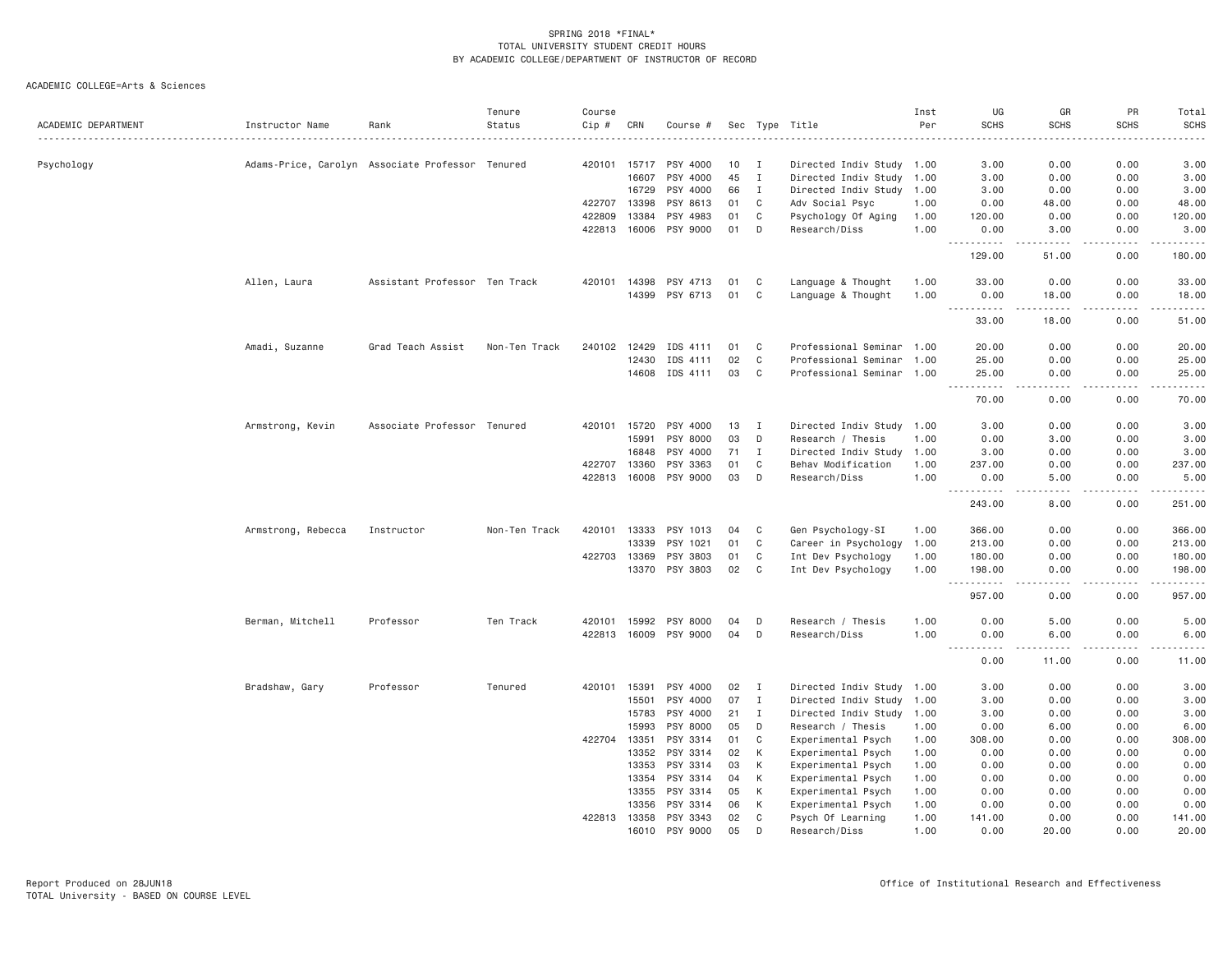| ACADEMIC COLLEGE=Arts & Sciences |  |
|----------------------------------|--|
|                                  |  |

| ACADEMIC DEPARTMENT | Instructor Name   | Rank              | Tenure<br>Status | Course<br>Cip # | CRN   | Course #                   |          |              | Sec Type Title                           | Inst<br>Per  | UG<br><b>SCHS</b>  | GR<br><b>SCHS</b>                   | PR<br><b>SCHS</b>   | Total<br><b>SCHS</b> |
|---------------------|-------------------|-------------------|------------------|-----------------|-------|----------------------------|----------|--------------|------------------------------------------|--------------|--------------------|-------------------------------------|---------------------|----------------------|
|                     |                   |                   |                  |                 |       |                            |          |              |                                          |              | ----------         |                                     |                     |                      |
|                     |                   |                   |                  |                 |       |                            |          |              |                                          |              | 458.00             | 26.00                               | 0.00                | 484.00               |
| Psychology          | Brandon, Russell  | Lecturer          | Non-Ten Track    | 422701 14066    |       | PSY 3713                   | 501      | $\mathbf{C}$ | Cognitive Psychology 1.00                |              | 105.00             | 0.00                                | 0.00                | 105.00               |
|                     |                   |                   |                  |                 | 14394 | PSY 3713                   | 03       | C            | Cognitive Psychology 1.00                |              | 99.00<br>.         | 0.00<br>$\sim$ $\sim$ $\sim$ $\sim$ | 0.00                | 99.00<br>.           |
|                     |                   |                   |                  |                 |       |                            |          |              |                                          |              | 204.00             | 0.00                                | 0.00                | 204.00               |
|                     | Brown, Kimberly   | Lecturer          | Non-Ten Track    | 422707          | 13365 | PSY 3623                   | 02       | C            | Social Psychology                        | 1.00         | 225.00             | 0.00                                | 0.00                | 225.00               |
|                     |                   |                   |                  |                 | 14393 | PSY 3623                   | 03       | C            | Social Psychology                        | 1.00         | 243.00             | 0.00                                | 0.00                | 243.00               |
|                     |                   |                   |                  | 440401 13340    |       | PSY 3073                   | 01       | C            | Psy Interper Relat                       | 1.00         | 189.00             | 0.00                                | 0.00                | 189.00               |
|                     |                   |                   |                  |                 | 13341 | PSY 3073                   | 02       | C            | Psy Interper Relat                       | 1.00         | 168.00<br>.        | 0.00<br>$   -$                      | 0.00<br>.           | 168.00<br><u>.</u>   |
|                     |                   |                   |                  |                 |       |                            |          |              |                                          |              | 825.00             | 0.00                                | 0.00                | 825.00               |
|                     | Campbell, Kristen | Lecturer          | Non-Ten Track    | 420101          | 14063 | PSY 3213                   | 501      | $\mathbf{C}$ | Psych Of Ab Behavior 1.00                |              | 75.00              | 0.00                                | 0.00                | 75.00                |
|                     |                   |                   |                  |                 | 16178 | PSY 4000                   | 34       | $\mathbf{I}$ | Directed Indiv Study 1.00                |              | 3.00               | 0.00                                | 0.00                | 3.00                 |
|                     |                   |                   |                  |                 | 16179 | PSY 4000                   | 35       | I            | Directed Indiv Study 1.00                |              | 3.00               | 0.00                                | 0.00                | 3.00                 |
|                     |                   |                   |                  |                 | 16661 | PSY 4000                   | 51       | I            | Directed Indiv Study 1.00                |              | 3.00               | 0.00                                | 0.00                | 3.00                 |
|                     |                   |                   |                  |                 | 16662 | PSY 4000                   | 52       | I            | Directed Indiv Study 1.00                |              | 3.00               | 0.00                                | 0.00                | 3.00                 |
|                     |                   |                   |                  |                 | 16663 | PSY 4000                   | 53       | I            | Directed Indiv Study 1.00                |              | 3.00               | 0.00                                | 0.00                | 3.00                 |
|                     |                   |                   |                  |                 | 16664 | PSY 4000                   | 54       | Ι.           | Directed Indiv Study 1.00                |              | 3.00               | 0.00                                | 0.00                | 3.00                 |
|                     |                   |                   |                  |                 | 16666 | PSY 4000                   | 55       | $\mathbf I$  | Directed Indiv Study 1.00                |              | 3.00               | 0.00                                | 0.00                | 3.00                 |
|                     |                   |                   |                  |                 | 16667 | PSY 4000                   | 56       | I            | Directed Indiv Study 1.00                |              | 3.00               | 0.00                                | 0.00                | 3.00                 |
|                     |                   |                   |                  |                 | 16668 | PSY 4000                   | 57       | I            | Directed Indiv Study 1.00                |              | 3.00               | 0.00                                | 0.00                | 3.00                 |
|                     |                   |                   |                  |                 | 16669 | PSY 4000                   | 58       | $\mathbf I$  | Directed Indiv Study 1.00                |              | 3.00               | 0.00                                | 0.00                | 3.00                 |
|                     |                   |                   |                  |                 | 16670 | PSY 4000                   | 59       | $\mathbf I$  | Directed Indiv Study 1.00                |              | 3.00               | 0.00                                | 0.00                | 3.00                 |
|                     |                   |                   |                  |                 | 16671 | PSY 4000                   | 60       | I            | Directed Indiv Study 1.00                |              | 3.00               | 0.00                                | 0.00                | 3.00                 |
|                     |                   |                   |                  |                 | 16705 | PSY 4000                   | 63       | I            | Directed Indiv Study 1.00                |              | 3,00               | 0.00                                | 0.00                | 3.00                 |
|                     |                   |                   |                  | 422708 13342    |       | PSY 3104                   | 01       | C            | Introductory Psychol 1.00                |              | 348.00             | 0.00                                | 0.00                | 348.00               |
|                     |                   |                   |                  |                 | 13343 | PSY 3104                   | 02       | К            | Introductory Psychol 1.00                |              | 0.00               | 0.00                                | 0.00                | 0.00                 |
|                     |                   |                   |                  |                 | 13344 | PSY 3104                   | 03       | К            | Introductory Psychol 1.00                |              | 0.00               | 0.00                                | 0.00                | 0.00                 |
|                     |                   |                   |                  |                 | 13345 | PSY 3104                   | 04       | К            | Introductory Psychol 1.00                |              | 0.00               | 0.00                                | 0.00                | 0.00                 |
|                     |                   |                   |                  |                 | 13346 | PSY 3104                   | 05       | К            | Introductory Psychol 1.00                |              | 0.00               | 0.00                                | 0.00                | 0.00                 |
|                     |                   |                   |                  |                 | 13347 | PSY 3104                   | 06       | К            | Introductory Psychol 1.00                |              | 0.00               | 0.00                                | 0.00                | 0.00                 |
|                     |                   |                   |                  | 422801          | 14395 | PSY 4333                   | 01       | C            | Intro Clinical Psych                     | 1.00         | 72.00              | 0.00                                | 0.00                | 72.00                |
|                     |                   |                   |                  | 422803          | 13374 | PSY 4223<br>13375 PSY 4223 | 01<br>02 | C<br>C       | Drug Use And Abuse<br>Drug Use And Abuse | 1,00<br>1.00 | 138.00<br>144.00   | 0.00<br>0.00                        | 0.00<br>0.00        | 138.00<br>144.00     |
|                     |                   |                   |                  |                 |       |                            |          |              |                                          |              | <u>.</u><br>816.00 | .<br>0.00                           | $- - - - -$<br>0.00 | .<br>816.00          |
|                     |                   |                   |                  |                 |       |                            |          |              |                                          |              |                    |                                     |                     |                      |
|                     | Carskadon, Thomas | Professor         | Tenured          | 420101          | 16727 | PSY 4000                   | 65       | Ι            | Directed Indiv Study 1.00                |              | 4.00               | 0.00                                | 0.00                | 4.00                 |
|                     |                   |                   |                  | 422707 13364    |       | PSY 3623                   | 01       | $\mathsf{C}$ | Social Psychology                        | 1.00         | 225.00<br>.        | 0.00<br>$\sim$ $\sim$ $\sim$ $\sim$ | 0.00                | 225.00<br>.          |
|                     |                   |                   |                  |                 |       |                            |          |              |                                          |              | 229.00             | 0.00                                | 0.00                | 229.00               |
|                     | Cooper, Stephanie | Lecturer          | Non-Ten Track    | 422703          | 15248 | PSY 4343                   | 201      | C            | Clinical Child Psych                     | 1.00         | 36.00              | 0.00                                | 0.00                | 36.00                |
|                     |                   |                   |                  |                 |       | 422813 13765 PSY 3343      | 201 C    |              | Psych Of Learning                        | 1.00         | 93.00              | 0.00                                | 0.00                | 93.00                |
|                     |                   |                   |                  |                 |       |                            |          |              |                                          |              | <u>.</u><br>129.00 | . <b>.</b> .<br>0.00                | 0.00                | <u>.</u><br>129.00   |
|                     | Craig, Sarah      | Grad Teach Assist | Non-Ten Track    |                 |       | 420101 13336 PSY 1013      | 07       | C            | Gen Psychology                           | 1.00         | 222.00             | 0.00                                | 0.00                | 222,00               |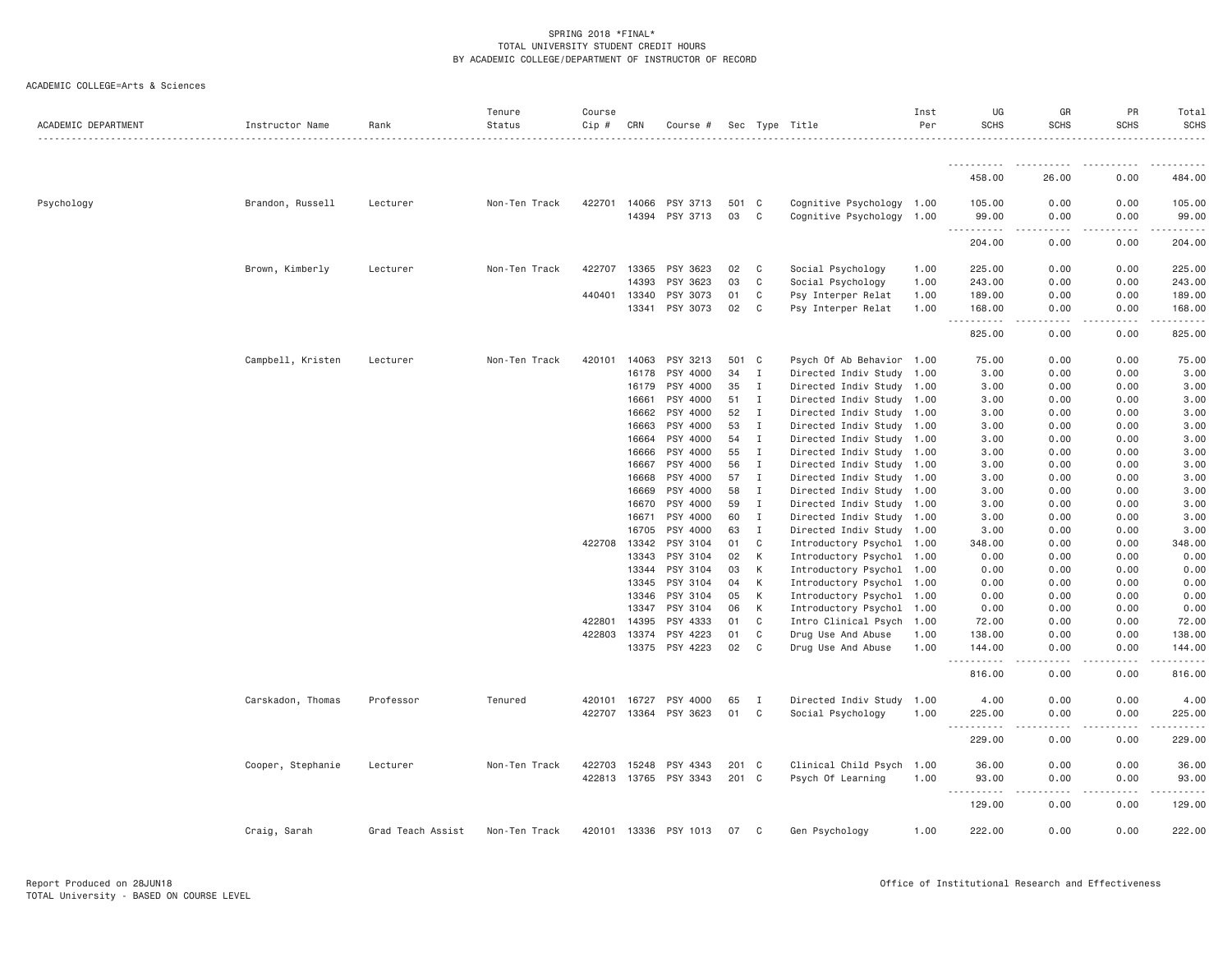| ACADEMIC COLLEGE=Arts & Sciences |  |
|----------------------------------|--|
|                                  |  |

| ACADEMIC DEPARTMENT | Instructor Name   | Rank                          | Tenure<br>Status | Course<br>Cip # | CRN   | Course #                          |          |                | Sec Type Title                        | Inst<br>Per  | UG<br><b>SCHS</b>                           | GR<br><b>SCHS</b>    | PR<br><b>SCHS</b> | Total<br>SCHS  |
|---------------------|-------------------|-------------------------------|------------------|-----------------|-------|-----------------------------------|----------|----------------|---------------------------------------|--------------|---------------------------------------------|----------------------|-------------------|----------------|
|                     |                   |                               |                  |                 |       |                                   |          |                |                                       |              | <u>.</u>                                    |                      |                   |                |
|                     |                   |                               |                  |                 |       |                                   |          |                |                                       |              | 222.00                                      | 0.00                 | 0.00              | 222.00         |
| Psychology          | DeShong, Hilary   | Assistant Professor Ten Track |                  | 420101          | 15228 | PSY 4000                          | 01       | I              | Directed Indiv Study 1.00             |              | 3.00                                        | 0.00                 | 0.00              | 3.00           |
|                     |                   |                               |                  |                 | 15500 | PSY 4000                          | 06       | $\mathbf I$    | Directed Indiv Study 1.00             |              | 3.00                                        | 0.00                 | 0.00              | 3.00           |
|                     |                   |                               |                  |                 | 15714 | PSY 4000                          | 08       | $\mathbf{I}$   | Directed Indiv Study 1.00             |              | 3.00                                        | 0.00                 | 0.00              | 3.00           |
|                     |                   |                               |                  |                 | 15718 | PSY 4000                          | 11       | I              | Directed Indiv Study                  | 1.00         | 3.00                                        | 0.00                 | 0.00              | 3.00           |
|                     |                   |                               |                  |                 | 15781 | PSY 4000                          | 19       | I              | Directed Indiv Study 1.00             |              | 3.00                                        | 0.00                 | 0.00              | 3.00           |
|                     |                   |                               |                  | 422705 14405    |       | PSY 8364                          | 01       | $\overline{B}$ | Personality Appr                      | 1.00         | 0.00<br>$\frac{1}{2}$<br>$- - - - -$        | 24.00<br>.           | 0.00              | 24.00          |
|                     |                   |                               |                  |                 |       |                                   |          |                |                                       |              | 15.00                                       | 24.00                | 0.00              | 39.00          |
|                     | Dorr, Morgan      | Grad Teach Assist             | Non-Ten Track    | 420101          | 13331 | PSY 1013                          | 02       | - C            | Gen Psychology                        | 1.00         | 222,00                                      | 0.00                 | 0.00              | 222.00         |
|                     |                   |                               |                  |                 |       |                                   |          |                |                                       |              | .<br>222.00                                 | .<br>0.00            | .<br>0.00         | .<br>222.00    |
|                     | Dumessa, Lediya   | Grad Teach Assist             | Non-Ten Track    | 420101          |       | 13335 PSY 1013                    | 06       | C              | Gen Psychology                        | 1.00         | 228.00                                      | 0.00                 | 0.00              | 228.00         |
|                     |                   |                               |                  |                 |       |                                   |          |                |                                       |              | 228.00                                      | 0.00                 | 0.00              | 228.00         |
|                     | Durriseau, Jaymes | Grad Teach Assist             | Non-Ten Track    | 422701          |       | 13366 PSY 3713                    | 01       | C              | Cognitive Psychology 1.00             |              | 171.00<br>.                                 | 0.00                 | 0.00              | 171.00         |
|                     |                   |                               |                  |                 |       |                                   |          |                |                                       |              | 171.00                                      | 0.00                 | 0.00              | 171.00         |
|                     | Eakin, Deborah    | Associate Professor Tenured   |                  | 240101          | 16065 | HON 4000                          | 03       | I              | Directed Individual                   | 1.00         | 3.00                                        | 0.00                 | 0.00              | 3.00           |
|                     |                   |                               |                  | 420101          | 15494 | PSY 4000                          | 03       | $\mathbf I$    | Directed Indiv Study                  | 1.00         | 3.00                                        | 0.00                 | 0.00              | 3.00           |
|                     |                   |                               |                  |                 | 15497 | PSY 4000                          | 04       | $\mathbf I$    | Directed Indiv Study                  | 1.00         | 3.00                                        | 0.00                 | 0.00              | 3.00           |
|                     |                   |                               |                  |                 | 15498 | PSY 4000                          | 05       | I              | Directed Indiv Study 1.00             |              | 3.00                                        | 0.00                 | 0.00              | 3.00           |
|                     |                   |                               |                  |                 | 15719 | PSY 4000                          | 12       | $\mathbf{I}$   | Directed Indiv Study 1.00             |              | 3.00                                        | 0.00                 | 0.00              | 3.00           |
|                     |                   |                               |                  |                 | 15721 | PSY 4000                          | 14       | $\mathbf{I}$   | Directed Indiv Study                  | 1.00         | 3.00                                        | 0.00                 | 0.00              | 3.00           |
|                     |                   |                               |                  |                 | 15723 | PSY 4000                          | 16       | I              | Directed Indiv Study 1.00             |              | 3.00                                        | 0.00                 | 0.00              | 3.00           |
|                     |                   |                               |                  |                 | 15786 | PSY 4000                          | 23       | I              | Directed Indiv Study 1.00             |              | 3.00                                        | 0.00                 | 0.00              | 3.00           |
|                     |                   |                               |                  |                 | 15859 | PSY 4000                          | 24       | $\mathbf{I}$   | Directed Indiv Study                  | 1.00         | 3.00                                        | 0.00                 | 0.00              | 3.00           |
|                     |                   |                               |                  |                 | 16049 | PSY 4000                          | 26       | I              | Directed Indiv Study 1.00             |              | 3.00                                        | 0.00                 | 0.00              | 3.00           |
|                     |                   |                               |                  |                 | 16173 | PSY 4000                          | 31       | $\mathbf I$    | Directed Indiv Study                  | 1.00         | 3.00                                        | 0.00                 | 0.00              | 3.00           |
|                     |                   |                               |                  |                 | 16211 | PSY 4000                          | 37       | $\mathbf{I}$   | Directed Indiv Study 1.00             |              | 3.00                                        | 0.00                 | 0.00              | 3.00           |
|                     |                   |                               |                  |                 | 16605 | PSY 4000                          | 44       | $\mathbf I$    | Directed Indiv Study 1.00             |              | 3.00                                        | 0.00                 | 0.00              | 3.00           |
|                     |                   |                               |                  |                 | 16655 | PSY 4000                          | 47       | $\mathbf{I}$   | Directed Indiv Study 1.00             |              | 3.00                                        | 0.00                 | 0.00              | 3.00           |
|                     |                   |                               |                  | 422701          | 13401 | PSY 8731                          | 01       | C              | Appl Cognitive Resea                  | 1.00         | 0.00                                        | 6.00                 | 0.00              | 6.00           |
|                     |                   |                               |                  |                 | 14403 | PSY 8693<br>422813 16012 PSY 9000 | 01<br>07 | C<br>D         | Adv Cog Sci Research<br>Research/Diss | 1.00<br>1.00 | 0.00<br>0.00                                | 15.00<br>11.00       | 0.00<br>0.00      | 15.00<br>11.00 |
|                     |                   |                               |                  |                 |       |                                   |          |                |                                       |              | <u>.</u><br>42.00                           | $- - - - -$<br>32.00 | .<br>0.00         | 74.00          |
|                     | Gier, Vicki       | Associate Professor Tenured   |                  | 420101          | 13761 | PSY 1021                          | 201 C    |                | Career in Psychology 1.00             |              | 12.00                                       | 0.00                 | 0.00              | 12.00          |
|                     |                   |                               |                  | 422704          | 13764 | PSY 3314                          | 201 B    |                | Experimental Psych                    | 1.00         | 72.00                                       | 0.00                 | 0.00              | 72.00          |
|                     |                   |                               |                  | 422707 15179    |       | PSY 3203                          | 201 C    |                | Psy Of Gender Differ 1.00             |              | 57.00                                       | 0.00                 | 0.00              | 57.00          |
|                     |                   |                               |                  |                 |       |                                   |          |                |                                       |              | $- - - -$<br>$\sim$ $\sim$ $\sim$<br>141.00 | 0.00                 | 0.00              | 141.00         |
|                     | Gresham, Courtney | Non-Faculty                   | Not Applicable   |                 |       | 422707 14067 PSY 4353             | 501 C    |                | Psychology and the L 1.00             |              | 63.00<br>$\frac{1}{2}$                      | 0.00                 | 0.00              | 63.00          |
|                     |                   |                               |                  |                 |       |                                   |          |                |                                       |              | 63.00                                       | 0.00                 | 0.00              | 63.00          |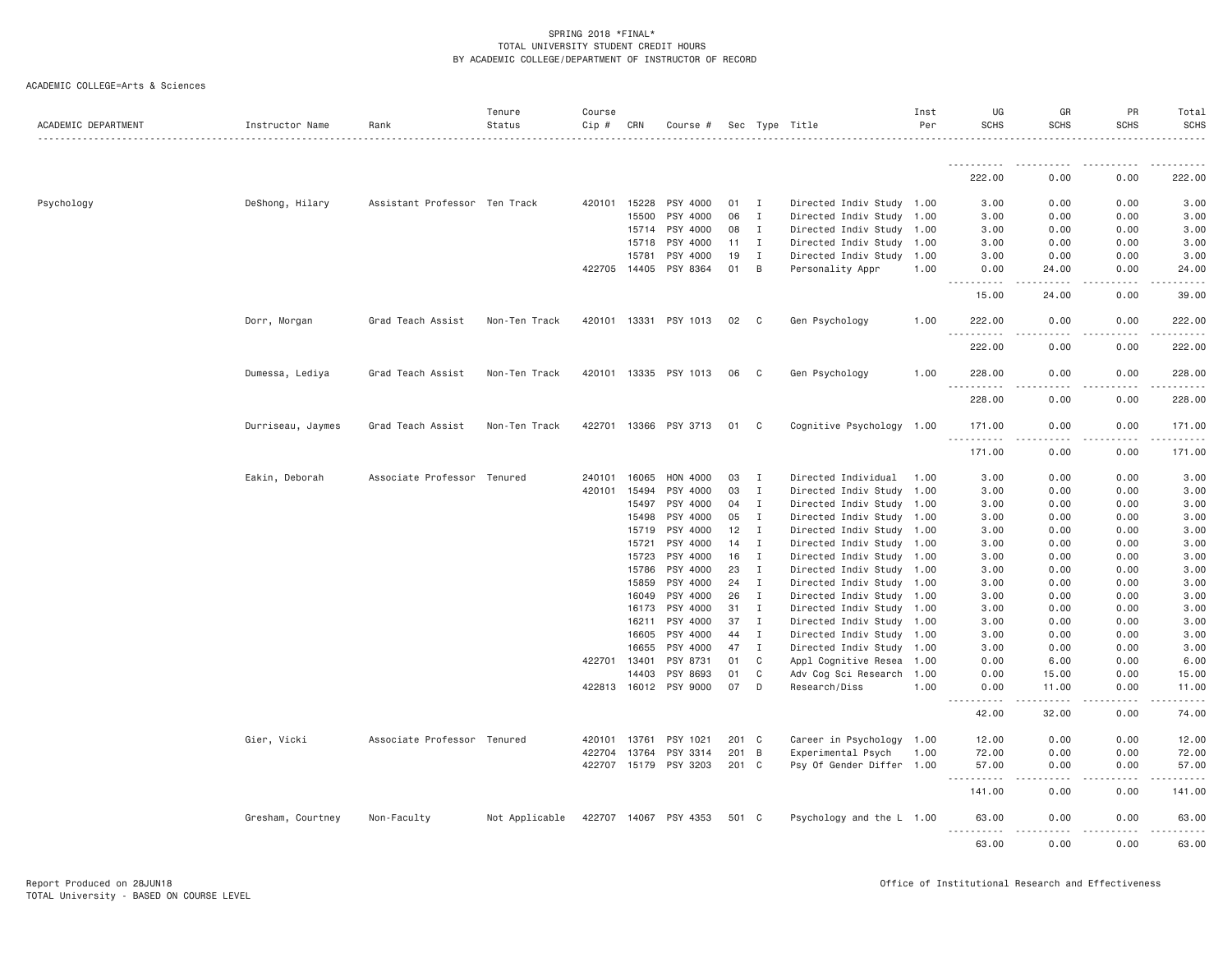| ACADEMIC DEPARTMENT | Instructor Name    | Rank                          | Tenure<br>Status | Course<br>$Cip \#$ | CRN   | Course #              |       |              | Sec Type Title            | Inst<br>Per | UG<br><b>SCHS</b>      | GR<br><b>SCHS</b>    | PR<br><b>SCHS</b> | Total<br><b>SCHS</b><br>.                                                                                                                                      |
|---------------------|--------------------|-------------------------------|------------------|--------------------|-------|-----------------------|-------|--------------|---------------------------|-------------|------------------------|----------------------|-------------------|----------------------------------------------------------------------------------------------------------------------------------------------------------------|
| Psychology          | Hogan, Russell     | Lecturer                      | Non-Ten Track    | 420101             | 13763 | PSY 3213              | 201 C |              | Psych Of Ab Behavior 1.00 |             | 42.00                  | 0.00                 | 0.00              | 42.00                                                                                                                                                          |
|                     |                    |                               |                  | 511501             |       | 14974 COE 8773        | 201 C |              | Counsel Chem Dep Cli 1.00 |             | 0.00<br>.              | 36.00<br>.           | 0.00<br>.         | 36.00<br>.                                                                                                                                                     |
|                     |                    |                               |                  |                    |       |                       |       |              |                           |             | 42.00                  | 36.00                | 0.00              | 78.00                                                                                                                                                          |
|                     | Hubbard, Marlena   | Lecturer                      | Non-Ten Track    | 422701             | 13383 | PSY 4733              | 01    | C            | Memory                    | 1.00        | 45.00                  | 0.00                 | 0.00              | 45.00                                                                                                                                                          |
|                     |                    |                               |                  | 422803             | 13376 | PSY 4223              | 03    | C            | Drug Use And Abuse        | 1.00        | 222.00                 | 0.00                 | 0.00              | 222.00                                                                                                                                                         |
|                     |                    |                               |                  | 422809             | 14400 | PSY 4983              | 02    | C            | Psychology Of Aging       | 1.00        | 189.00                 | 0.00                 | 0.00              | 189.00                                                                                                                                                         |
|                     |                    |                               |                  | 422813             | 14064 | PSY 3343              | 501 C |              | Psych Of Learning         | 1.00        | 87.00<br>$ -$<br>.     | 0.00<br>.            | 0.00<br>.         | 87.00<br>.                                                                                                                                                     |
|                     |                    |                               |                  |                    |       |                       |       |              |                           |             | 543.00                 | 0.00                 | 0.00              | 543.00                                                                                                                                                         |
|                     | Jarosz, Andrew     | Assistant Professor Ten Track |                  | 240101             | 12371 | HON 4093              | H02 E |              | Honors Thesis             | 1.00        | 3.00                   | 0.00                 | 0.00              | 3.00                                                                                                                                                           |
|                     |                    |                               |                  | 420101             | 15996 | PSY 8000              | 08    | D            | Research / Thesis         | 1.00        | 0.00                   | 10.00                | 0.00              | 10.00                                                                                                                                                          |
|                     |                    |                               |                  |                    | 16175 | PSY 4000              | 33    | $\mathbf{I}$ | Directed Indiv Study 1.00 |             | 1.00                   | 0.00                 | 0.00              | 1.00                                                                                                                                                           |
|                     |                    |                               |                  |                    | 16654 | PSY 4000              | 46    | $\mathbf I$  | Directed Indiv Study 1.00 |             | 1.00                   | 0.00                 | 0.00              | 1.00                                                                                                                                                           |
|                     |                    |                               |                  | 422701 13367       |       | PSY 3713              | 02    | C            | Cognitive Psychology 1.00 |             | 183.00                 | 0.00                 | 0.00              | 183.00                                                                                                                                                         |
|                     |                    |                               |                  |                    | 13400 | PSY 8713              | 01    | $\mathbf c$  | Issues Cognitive Psy 1.00 |             | 0.00<br>$- - - - -$    | 42.00<br>----        | 0.00<br>.         | 42.00<br>$\frac{1}{2}$                                                                                                                                         |
|                     |                    |                               |                  |                    |       |                       |       |              |                           |             | 188.00                 | 52.00                | 0.00              | 240.00                                                                                                                                                         |
|                     | Johnson, Mallory   | Non-Employee                  | Not Applicable   |                    |       | 422707 14152 PSY 3363 | 501 C |              | Behav Modification        | 1,00        | 126.00<br>$- - -$<br>. | 0.00                 | 0.00              | 126.00                                                                                                                                                         |
|                     |                    |                               |                  |                    |       |                       |       |              |                           |             | 126.00                 | 0.00                 | 0.00              | 126.00                                                                                                                                                         |
|                     | Jones, Torri       | Assistant Professor Ten Track |                  |                    |       | 420101 13334 PSY 1013 | 05    | C            | Gen Psychology            | 0.75        | 132.75<br><u>.</u>     | 0.00                 | 0.00              | 132.75                                                                                                                                                         |
|                     |                    |                               |                  |                    |       |                       |       |              |                           |             | 132.75                 | 0.00                 | 0.00              | 132.75                                                                                                                                                         |
|                     | Klein, Stephen     | Professor                     | Tenured          | 420101             | 13387 | PSY 6403              | 01    | C            | Biological Psycholog 1.00 |             | 0.00                   | 3.00                 | 0.00              | 3.00                                                                                                                                                           |
|                     |                    |                               |                  | 422706             | 13379 | PSY 4403              | 01    | C            | Biological Psycholog 1.00 |             | 117.00                 | 0.00                 | 0.00              | 117.00                                                                                                                                                         |
|                     |                    |                               |                  |                    | 13380 | PSY 4403              | 02    | C            | Biological Psycholog 1.00 |             | 153.00                 | 0.00                 | 0.00              | 153.00                                                                                                                                                         |
|                     |                    |                               |                  |                    |       | 422813 13357 PSY 3343 | 01    | $\mathbf c$  | Psych Of Learning         | 1.00        | 174.00<br>1.1.1.1.1    | 0.00<br>.            | 0.00<br>-----     | 174.00<br>$\frac{1}{2} \left( \frac{1}{2} \right) \left( \frac{1}{2} \right) \left( \frac{1}{2} \right) \left( \frac{1}{2} \right) \left( \frac{1}{2} \right)$ |
|                     |                    |                               |                  |                    |       |                       |       |              |                           |             | 444.00                 | 3.00                 | 0.00              | 447.00                                                                                                                                                         |
|                     | Lantz, Ethan       | Grad Teach Assist             | Non-Ten Track    |                    |       | 420101 13337 PSY 1013 | 08    | C            | Gen Psychology            | 1.00        | 240.00<br>.            | 0.00<br>.            | 0.00<br>.         | 240.00<br>.                                                                                                                                                    |
|                     |                    |                               |                  |                    |       |                       |       |              |                           |             | 240.00                 | 0.00                 | 0.00              | 240.00                                                                                                                                                         |
|                     | McKinney, Clifford | Associate Professor Tenured   |                  | 240101             | 16261 | HON 4000              | 10    | $\mathbf{I}$ | Directed Individual       | 1.00        | 3.00                   | 0.00                 | 0.00              | 3.00                                                                                                                                                           |
|                     |                    |                               |                  | 420101             | 13350 | PSY 3213              | 03    | C            | Psych Of Ab Behavior 1.00 |             | 174.00                 | 0.00                 | 0.00              | 174.00                                                                                                                                                         |
|                     |                    |                               |                  |                    | 13394 | PSY 8450              | 02    | E            | Applied Clin Practic 1.00 |             | 0.00                   | 11.00                | 0.00              | 11.00                                                                                                                                                          |
|                     |                    |                               |                  |                    | 16309 | PSY 4000              | 38    | Ι.           | Directed Indiv Study 1.00 |             | 3.00                   | 0.00                 | 0.00              | 3.00                                                                                                                                                           |
|                     |                    |                               |                  |                    | 16702 | PSY 4000              | 61    | Ι.           | Directed Indiv Study 1.00 |             | 3.00                   | 0.00                 | 0.00              | 3.00                                                                                                                                                           |
|                     |                    |                               |                  | 422813             | 16015 | PSY 9000              | 10    | D            | Research/Diss             | 1.00        | 0.00<br>.              | 10.00<br>$- - - - -$ | 0.00<br>.         | 10.00<br>.                                                                                                                                                     |
|                     |                    |                               |                  |                    |       |                       |       |              |                           |             | 183.00                 | 21.00                | 0.00              | 204.00                                                                                                                                                         |
|                     | McMillen, David    | Research Professor            | Non-Ten Track    | 420101             | 16862 | PSY 4000              | 72    | $\mathbf{I}$ | Directed Indiv Study 0.50 |             | 0.50                   | 0.00                 | 0.00              | 0.50                                                                                                                                                           |
|                     |                    |                               |                  |                    | 16864 | PSY 4000              | 73    | I            | Directed Indiv Study 0.50 |             | 1.00                   | 0.00                 | 0.00              | 1.00                                                                                                                                                           |
|                     |                    |                               |                  |                    | 16865 | PSY 4000              | 74    | Ι.           | Directed Indiv Study 0.50 |             | 1.50                   | 0.00                 | 0.00              | 1.50                                                                                                                                                           |
|                     |                    |                               |                  |                    | 16866 | PSY 4000              | 75    | $\mathbf{I}$ | Directed Indiv Study 0.50 |             | 1.50                   | 0.00                 | 0.00              | 1.50                                                                                                                                                           |
|                     |                    |                               |                  |                    | 16867 | PSY 4000              | 76    | $\mathbf I$  | Directed Indiv Study 0.50 |             | 0.50                   | 0.00                 | 0.00              | 0.50                                                                                                                                                           |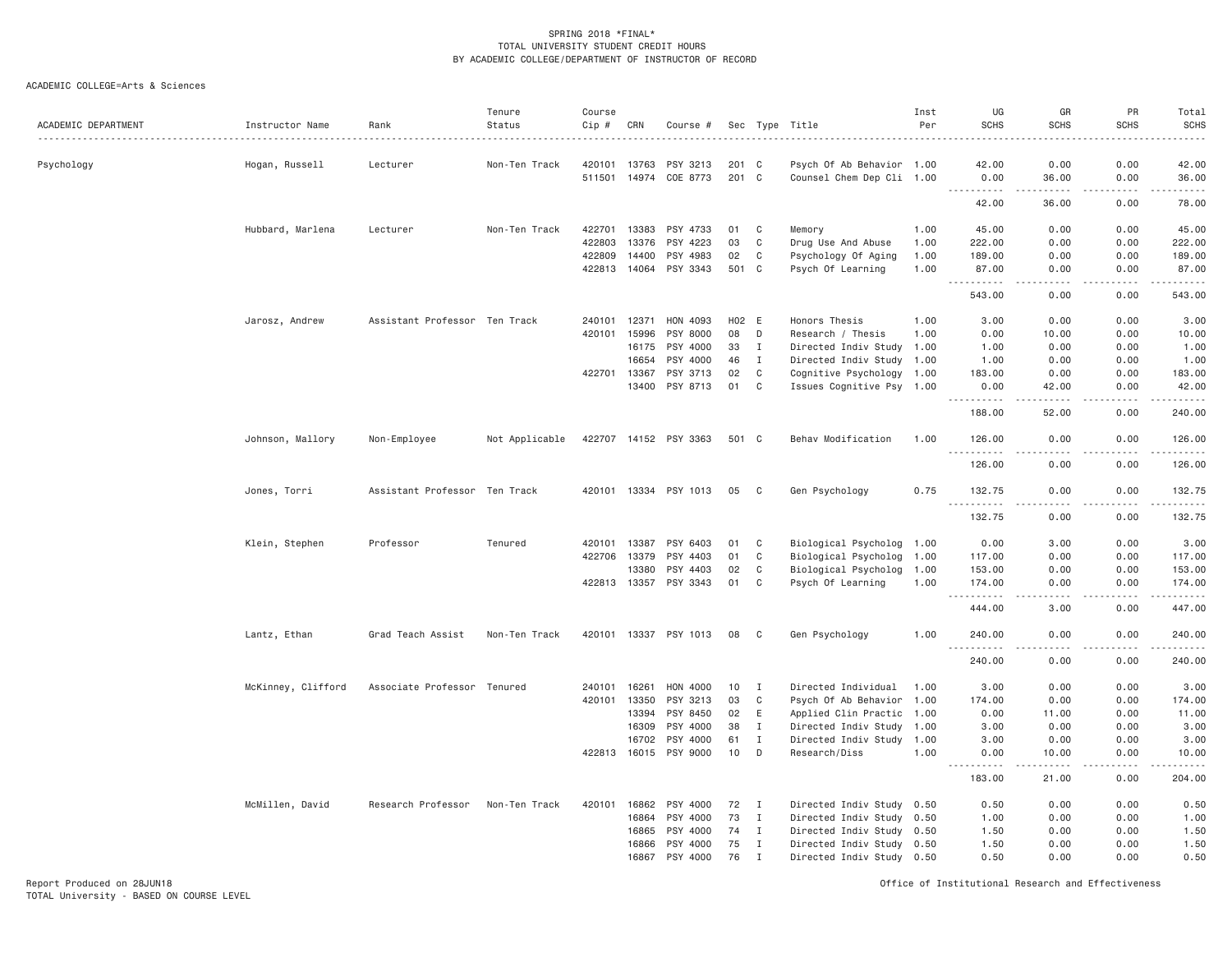| ACADEMIC DEPARTMENT | Instructor Name   | Rank                          | Tenure<br>Status | Course<br>Cip # | CRN            | Course #              |          |                              | Sec Type Title                                    | Inst<br>Per | UG<br><b>SCHS</b>                         | GR<br><b>SCHS</b>     | PR<br><b>SCHS</b> | Total<br><b>SCHS</b> |
|---------------------|-------------------|-------------------------------|------------------|-----------------|----------------|-----------------------|----------|------------------------------|---------------------------------------------------|-------------|-------------------------------------------|-----------------------|-------------------|----------------------|
|                     |                   |                               |                  |                 |                |                       |          |                              |                                                   |             |                                           |                       |                   |                      |
| Psychology          | McMillen, David   | Research Professor            | Non-Ten Track    | 420101          | 16870          | PSY 4000              | 79       | Ι.                           | Directed Indiv Study                              | 0.50        | 0.50                                      | 0.00                  | 0.00              | 0.50                 |
|                     |                   |                               |                  |                 | 16872<br>16873 | PSY 4000<br>PSY 4000  | 81<br>82 | $\mathbf I$<br>$\mathbf{I}$  | Directed Indiv Study 0.50                         |             | 1.50<br>0.50                              | 0.00<br>0.00          | 0.00<br>0.00      | 1.50<br>0.50         |
|                     |                   |                               |                  |                 |                |                       |          |                              | Directed Indiv Study 0.50                         |             |                                           |                       |                   |                      |
|                     |                   |                               |                  |                 | 16874          | PSY 4000<br>PSY 4000  | 83<br>84 | $\mathbf{I}$<br>$\mathbf{I}$ | Directed Indiv Study<br>Directed Indiv Study 0.50 | 0.50        | 1.00<br>1.00                              | 0.00<br>0.00          | 0.00              | 1.00<br>1.00         |
|                     |                   |                               |                  |                 | 16875<br>16886 | PSY 4000              | 85       | $\mathbf{I}$                 | Directed Indiv Study 0.50                         |             | 0.50                                      | 0.00                  | 0.00<br>0.00      | 0.50                 |
|                     |                   |                               |                  |                 |                |                       |          |                              |                                                   |             | .<br>10.00                                | $\frac{1}{2}$<br>0.00 | 0.00              | 10.00                |
|                     | McMillen, Robert  | Professor                     | Tenured          |                 |                | 422810 13363 PSY 3503 |          | 01 C                         | Health Psychology                                 | 1.00        | 66.00                                     | 0.00                  | 0.00              | 66.00                |
|                     |                   |                               |                  |                 |                |                       |          |                              |                                                   |             | 66.00                                     | 0.00                  | 0.00              | 66.00                |
|                     | Mckay, Ian        | Grad Teach Assist             | Non-Ten Track    | 420101          | 13330          | PSY 1013              | 01       | C                            | Gen Psychology                                    | 1.00        | 228.00<br>.                               | 0.00<br>.             | 0.00<br>.         | 228.00<br><b>.</b>   |
|                     |                   |                               |                  |                 |                |                       |          |                              |                                                   |             | 228.00                                    | 0.00                  | 0.00              | 228.00               |
|                     | Moss, Robert      | Associate Professor Tenured   |                  | 240101          | 16610          | HON 4000              | 13       | $\mathbf{I}$                 | Directed Individual                               | 1.00        | 3.00                                      | 0.00                  | 0.00              | 3.00                 |
|                     |                   |                               |                  | 420101          | 15998          | PSY 8000              | 10       | D                            | Research / Thesis                                 | 1.00        | 0.00                                      | 3.00                  | 0.00              | 3.00                 |
|                     |                   |                               |                  |                 | 16155          | PSY 4000              | 30       | Ι.                           | Directed Indiv Study 1.00                         |             | 3.00                                      | 0.00                  | 0.00              | 3.00                 |
|                     |                   |                               |                  |                 | 16325          | PSY 4000              | 40       | Ι.                           | Directed Indiv Study                              | 1.00        | 2.00                                      | 0.00                  | 0.00              | 2.00                 |
|                     |                   |                               |                  |                 | 16604          | PSY 4000              | 43       | $\mathbf I$                  | Directed Indiv Study                              | 1.00        | 3.00                                      | 0.00                  | 0.00              | 3.00                 |
|                     |                   |                               |                  |                 | 16658          | PSY 4000              | 49       | Ι.                           | Directed Indiv Study 1.00                         |             | 3.00                                      | 0.00                  | 0.00              | 3.00                 |
|                     |                   |                               |                  |                 | 16704          | PSY 4000              | 62       | $\mathbf{I}$                 | Directed Indiv Study 1.00                         |             | 2.00                                      | 0.00                  | 0.00              | 2.00                 |
|                     |                   |                               |                  |                 | 16847          | PSY 4000              | 70       | $\mathbf{I}$                 | Directed Indiv Study 1.00                         |             | 3.00                                      | 0.00                  | 0.00              | 3.00                 |
|                     |                   |                               |                  | 422701          | 13368          | PSY 3723              | 01       | C                            | Cognitive Neuroscien 1.00                         |             | 45.00                                     | 0.00                  | 0.00              | 45.00                |
|                     |                   |                               |                  |                 | 14404          | PSY 8773              | 01       | C                            | Distr Rep in Cognit 1.00                          |             | 0.00                                      | 15.00                 | 0.00              | 15.00                |
|                     |                   |                               |                  |                 | 422813 16016   | PSY 9000              | 11       | D                            | Research/Diss                                     | 1.00        | 0.00<br>-----                             | 24.00<br>.            | 0.00<br>.         | 24.00<br>.           |
|                     |                   |                               |                  |                 |                |                       |          |                              |                                                   |             | 64.00                                     | 42.00                 | 0.00              | 106.00               |
|                     | Nadorff, Danielle | Assistant Professor Ten Track |                  | 420101          | 15724          | PSY 4000              | 17       | $\mathbf{I}$                 | Directed Indiv Study 1.00                         |             | 2.00                                      | 0.00                  | 0.00              | 2.00                 |
|                     |                   |                               |                  |                 | 15725          | PSY 4000              | 18       | $\mathbf I$                  | Directed Indiv Study 1.00                         |             | 2.00                                      | 0.00                  | 0.00              | 2.00                 |
|                     |                   |                               |                  |                 | 15784          | PSY 4000              | 22       | I                            | Directed Indiv Study 1.00                         |             | 2.00                                      | 0.00                  | 0.00              | 2.00                 |
|                     |                   |                               |                  |                 | 15999          | PSY 8000              | 11       | D                            | Research / Thesis                                 | 1.00        | 0.00                                      | 4.00                  | 0.00              | 4.00                 |
|                     |                   |                               |                  |                 | 16050          | PSY 4000              | 27       | Ι.                           | Directed Indiv Study                              | 1.00        | 2.00                                      | 0.00                  | 0.00              | 2.00                 |
|                     |                   |                               |                  |                 | 16657          | PSY 4000              | 48       | I                            | Directed Indiv Study                              | 1.00        | 2.00                                      | 0.00                  | 0.00              | 2.00                 |
|                     |                   |                               |                  | 422813          | 16022          | PSY 9000              | 17       | D                            | Research/Diss                                     | 1.00        | 0.00<br>.                                 | 6.00<br>.             | 0.00<br>.         | 6,00<br>.            |
|                     |                   |                               |                  |                 |                |                       |          |                              |                                                   |             | 10.00                                     | 10.00                 | 0.00              | 20.00                |
|                     | Nadorff, Michael  | Assistant Professor Ten Track |                  | 420101          | 13396          | PSY 8460              | 01       | E                            | App Ext Clinical Pra 1.00                         |             | 0.00                                      | 32.00                 | 0.00              | 32.00                |
|                     |                   |                               |                  |                 | 16000          | PSY 8000              | 12       | D                            | Research / Thesis                                 | 1.00        | 0.00                                      | 3.00                  | 0.00              | 3.00                 |
|                     |                   |                               |                  |                 | 16770          | PSY 4000              | 68       | Ι.                           | Directed Indiv Study                              | 1.00        | 2.00                                      | 0.00                  | 0.00              | 2.00                 |
|                     |                   |                               |                  | 422813          | 13403          | PSY 9730              | 01       | E                            | Doc Internship Clin                               | 1.00        | 0.00                                      | 1.00                  | 0.00              | 1.00                 |
|                     |                   |                               |                  |                 | 14139          | PSY 9730              | 801      | E                            | Doc Internship Clin                               | 1.00        | 0.00                                      | 5.00                  | 0.00              | 5.00                 |
|                     |                   |                               |                  |                 | 16017          | PSY 9000              | 12       | D                            | Research/Diss                                     | 1.00        | 0.00                                      | 17.00                 | 0.00              | 17.00                |
|                     |                   |                               |                  | 429999          | 14894          | PSY 8990              | 01       | C                            | Special Topic In PSY 1.00                         |             | 0.00<br>$- - - -$<br>$\sim$ $\sim$ $\sim$ | 39.00<br>.            | 0.00              | 39.00                |
|                     |                   |                               |                  |                 |                |                       |          |                              |                                                   |             | 2.00                                      | 97.00                 | 0.00              | 99.00                |
|                     | Oliveros, Arazais | Assistant Professor Ten Track |                  | 420101          | 13397          | PSY 8533              | 01       | C                            | Clinic Pract In Psy                               | 1.00        | 0.00                                      | 15.00                 | 0.00              | 15.00                |
|                     |                   |                               |                  |                 | 16001          | PSY 8000              | 13       | D                            | Research / Thesis                                 | 1.00        | 0.00                                      | 8.00                  | 0.00              | 8.00                 |
|                     |                   |                               |                  |                 | 16052          | PSY 4000              | 29       | Ι.                           | Directed Indiv Study 1.00                         |             | 3.00                                      | 0.00                  | 0.00              | 3.00                 |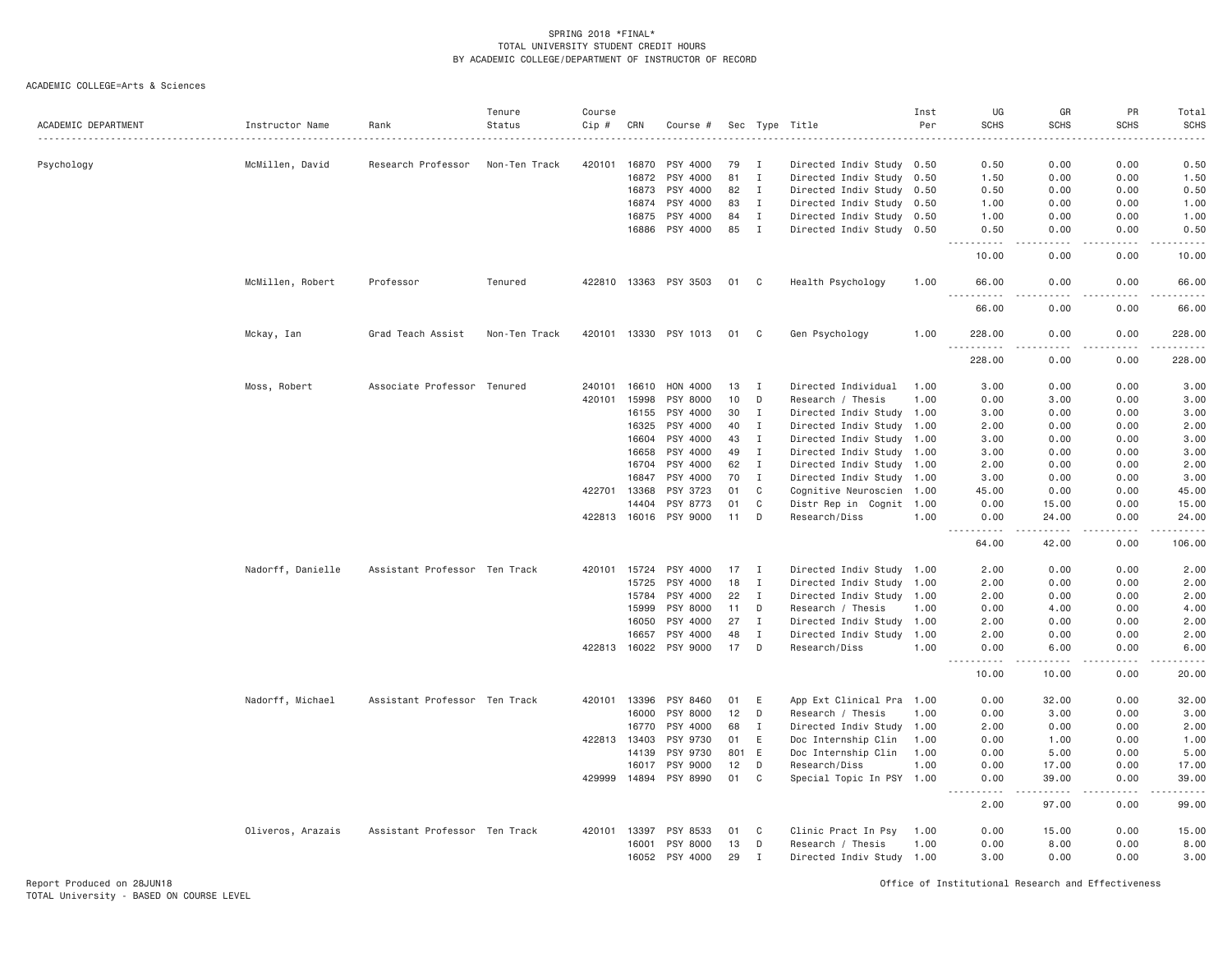| ACADEMIC DEPARTMENT | Instructor Name    | Rank                          | Tenure<br>Status | Course<br>Cip # | CRN          | Course #              |       |              | Sec Type Title            | Inst<br>Per | UG<br><b>SCHS</b>                  | GR<br><b>SCHS</b>     | PR<br><b>SCHS</b> | Total<br><b>SCHS</b>                        |
|---------------------|--------------------|-------------------------------|------------------|-----------------|--------------|-----------------------|-------|--------------|---------------------------|-------------|------------------------------------|-----------------------|-------------------|---------------------------------------------|
| Psychology          | Oliveros, Arazais  | Assistant Professor Ten Track |                  | 420101 16208    |              | PSY 4000              | 36    | I            | Directed Indiv Study 1.00 |             | 3.00                               | 0.00                  | 0.00              | 3.00                                        |
|                     |                    |                               |                  |                 | 16350        | PSY 4000              | 42    | $\mathbf{I}$ | Directed Indiv Study 1.00 |             | 3.00                               | 0.00                  | 0.00              | 3.00                                        |
|                     |                    |                               |                  |                 | 16748        | PSY 4000              | 67    | $\mathbf{I}$ | Directed Indiv Study 1.00 |             | 3.00                               | 0.00                  | 0.00              | 3.00                                        |
|                     |                    |                               |                  | 422703 13377    |              | PSY 4343              | 01    | $\mathbf{C}$ | Clinical Child Psych 1.00 |             | 51.00                              | 0.00                  | 0.00              | 51.00                                       |
|                     |                    |                               |                  |                 |              |                       |       |              |                           |             | 63.00                              | 23.00                 | 0.00              | 86.00                                       |
|                     | Pratte, Michael    | Assistant Professor Ten Track |                  |                 | 420101 15722 | PSY 4000              | 15    | $\mathbf{I}$ | Directed Indiv Study 1.00 |             | 3.00                               | 0.00                  | 0.00              | 3.00                                        |
|                     |                    |                               |                  |                 | 16002        | PSY 8000              | 14    | D            | Research / Thesis         | 1.00        | 0.00                               | 10.00                 | 0.00              | 10.00                                       |
|                     |                    |                               |                  |                 | 16174        | PSY 4000              | 32    | $\mathbf{I}$ | Directed Indiv Study 1.00 |             | 3.00                               | 0.00                  | 0.00              | 3.00                                        |
|                     |                    |                               |                  | 422706          | 14396        | PSY 4423              | 01    | C            | Sensation/Perception 1.00 |             | 99.00                              | 0.00                  | 0.00              | 99.00                                       |
|                     |                    |                               |                  |                 | 422708 13402 | PSY 8803              | 01    | $\mathbf c$  | Adv Quant I/O & Gen 1.00  |             | 0.00<br>$- - - - -$                | 30.00<br>$- - - - -$  | 0.00<br>.         | 30.00<br>.                                  |
|                     |                    |                               |                  |                 |              |                       |       |              |                           |             | 105.00                             | 40.00                 | 0.00              | 145.00                                      |
|                     | Shumate, James     | Lecturer                      | Non-Ten Track    | 131101          | 13671        | COE 8730              | 201 E |              | Internship                | 1.00        | 0.00                               | 48.00                 | 0.00              | 48.00                                       |
|                     |                    |                               |                  | 422801          | 13670        | COE 8633              | 201 C |              | Psychosocial Rehab        | 1.00        | 0.00                               | 45.00                 | 0.00              | 45.00                                       |
|                     |                    |                               |                  | 422803          | 13721        | EPY 8263              | 201 C |              | Psy Test Ed Rel Set       | 1.00        | 0.00                               | 48.00                 | 0.00              | 48.00                                       |
|                     |                    |                               |                  |                 | 15157        | PSY 6373              | 201   | $\mathbf{C}$ | Forensic Psychology       | 1.00        | 0.00                               | 15.00                 | 0.00              | 15.00                                       |
|                     |                    |                               |                  |                 |              | 422812 15156 PSY 4373 | 201 C |              | Forensic Psychology       | 1.00        | 42.00<br>$- - -$                   | 0.00<br>$- - - - -$   | 0.00<br>.         | 42.00<br>.                                  |
|                     |                    |                               |                  |                 |              |                       |       |              |                           |             | 42.00                              | 156.00                | 0.00              | 198.00                                      |
|                     | Sinclair, Hillary  | Associate Professor Tenured   |                  | 420101          | 15871        | PSY 4000              | 25    | Ι.           | Directed Indiv Study 1.00 |             | 3.00                               | 0.00                  | 0.00              | 3.00                                        |
|                     |                    |                               |                  |                 | 16345        | PSY 4000              | 41    | $\mathbf{I}$ | Directed Indiv Study 1.00 |             | 3.00                               | 0.00                  | 0.00              | 3.00                                        |
|                     |                    |                               |                  |                 | 16771        | PSY 4000              | 69    | $\mathbf{I}$ | Directed Indiv Study 1.00 |             | 3.00                               | 0.00                  | 0.00              | 3.00                                        |
|                     |                    |                               |                  | 422707          | 14397        | PSY 4353              | 02    | $\mathbf C$  | Psychology and the L 1.00 |             | 54.00<br>.<br>$\sim$ $\sim$ $\sim$ | 0.00<br>$\frac{1}{2}$ | 0.00<br>.         | 54.00<br>$\sim$ $\sim$ $\sim$ $\sim$ $\sim$ |
|                     |                    |                               |                  |                 |              |                       |       |              |                           |             | 63.00                              | 0.00                  | 0.00              | 63.00                                       |
|                     | Stafford, Ty       | Non-Faculty                   | Not Applicable   |                 |              | 420101 13395 PSY 8450 | 03    | E            | Applied Clin Practic 1.00 |             | 0.00<br>.                          | 15.00<br>.            | 0.00<br>.         | 15.00<br>.                                  |
|                     |                    |                               |                  |                 |              |                       |       |              |                           |             | 0.00                               | 15.00                 | 0.00              | 15.00                                       |
|                     | Stearns, Melanie   | Grad Teach Assist             | Non-Ten Track    | 422707          |              | 13348 PSY 3203        | 01    | $\mathbf{C}$ | Gender Differences        | 1.00        | 234.00                             | 0.00                  | 0.00              | 234.00                                      |
|                     |                    |                               |                  |                 |              |                       |       |              |                           |             | <b></b><br>234.00                  | - - - -<br>0.00       | .<br>0.00         | .<br>234.00                                 |
|                     | Steele, Ellen      | Grad Teach Assist             | Non-Ten Track    |                 |              | 420101 13334 PSY 1013 | 05    | C            | Gen Psychology            | 0.25        | 44.25<br>.                         | 0.00                  | 0.00              | 44.25                                       |
|                     |                    |                               |                  |                 |              |                       |       |              |                           |             | 44.25                              | 0.00                  | 0.00              | .<br>44.25                                  |
|                     | Thomas, Anisha     | Grad Teach Assist             | Non-Ten Track    |                 |              | 420101 13332 PSY 1013 | 03    | C            | Gen Psychology            | 1.00        | 225.00                             | 0.00                  | 0.00              | 225.00                                      |
|                     |                    |                               |                  |                 |              |                       |       |              |                           |             | 225.00                             | 0.00                  | 0.00              | .<br>225.00                                 |
|                     | Valentine, Michael | Instructor                    | Non-Ten Track    | 420101          | 13361        | PSY 3413              | 01    | C            | Human Sexual Behavio 1.00 |             | 237.00                             | 0.00                  | 0.00              | 237.00                                      |
|                     |                    |                               |                  |                 | 13362        | PSY 3413              | 02    | C            | Human Sexual Behavio 1.00 |             | 234.00                             | 0.00                  | 0.00              | 234.00                                      |
|                     |                    |                               |                  | 422707 13359    |              | PSY 3353              | 01    | $\mathbf C$  | Motivation                | 1.00        | 234.00                             | 0.00                  | 0.00              | 234.00                                      |
|                     |                    |                               |                  |                 | 13378        | PSY 4353              | 01    | $\mathbf C$  | Psychology and the L 1.00 |             | 114.00                             | 0.00                  | 0.00              | 114.00                                      |
|                     |                    |                               |                  |                 | 14065        | PSY 3353              | 501   | C            | Motivation                | 1.00        | 111.00<br>.                        | 0.00                  | 0.00              | 111.00<br>.                                 |
|                     |                    |                               |                  |                 |              |                       |       |              |                           |             | 930.00                             | 0.00                  | 0.00              | 930.00                                      |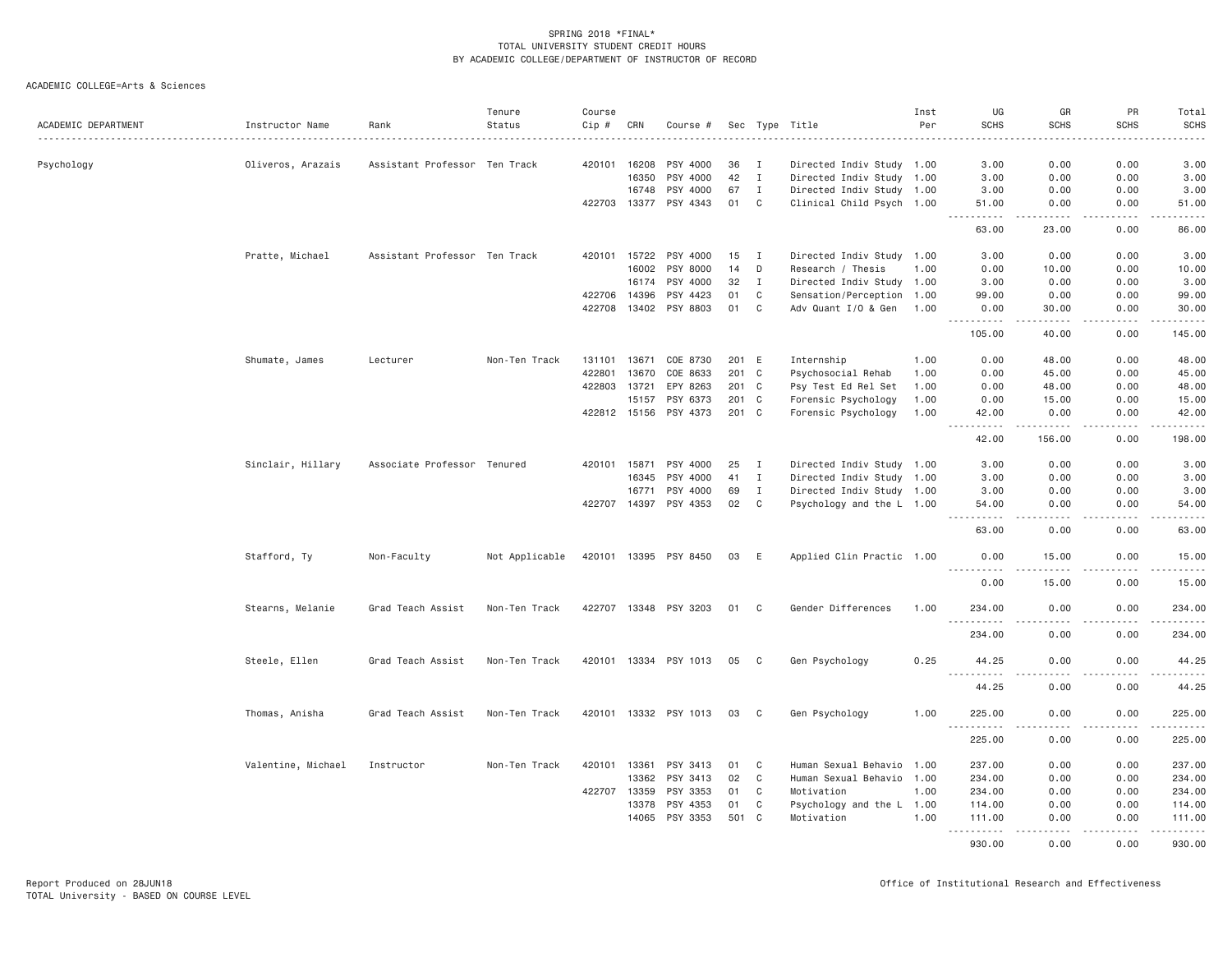| ACADEMIC DEPARTMENT                   | Instructor Name | Rank                          | Tenure<br>Status | Course<br>Cip # | CRN   | Course #       |       |              | Sec Type Title            | Inst<br>Per | UG<br><b>SCHS</b>    | GR<br><b>SCHS</b> | PR<br><b>SCHS</b>          | Total<br>SCHS   |
|---------------------------------------|-----------------|-------------------------------|------------------|-----------------|-------|----------------|-------|--------------|---------------------------|-------------|----------------------|-------------------|----------------------------|-----------------|
|                                       |                 |                               |                  |                 |       |                |       |              |                           |             |                      |                   |                            |                 |
| Psychology                            | Wilson, Rodney  | Assistant Professor Ten Track |                  | 420101          | 13773 | PSY 6403       | 201 C |              | Biological Psycholog 1.00 |             | 0.00                 | 9.00              | 0.00                       | 9.00            |
|                                       |                 |                               |                  | 422705          | 13767 | PSY 4203       | 201 C |              | Theories Of Pers          | 1.00        | 75.00                | 0.00              | 0.00                       | 75.00           |
|                                       |                 |                               |                  | 422706          | 13769 | PSY 4403       | 201 C |              | Biological Psycholog 1.00 |             | 54.00                | 0.00              | 0.00                       | 54.00           |
|                                       |                 |                               |                  | 422808          | 15180 | PSY 3003       | 201 C |              | Environmental Psy         | 1.00        | 27.00                | 0.00<br>----      | 0.00<br>$- - - -$<br>----- | 27.00<br>------ |
|                                       |                 |                               |                  |                 |       |                |       |              |                           |             | ----------<br>156.00 | 9.00              | 0.00                       | 165.00          |
|                                       | Winer, Eric     | Assistant Professor Ten Track |                  | 420101          | 15716 | PSY 4000       | 09    | п.           | Directed Indiv Study 1.00 |             | 3.00                 | 0.00              | 0.00                       | 3.00            |
|                                       |                 |                               |                  |                 |       | 15782 PSY 4000 | 20    | $\mathbf{I}$ | Directed Indiv Study 1.00 |             | 3.00                 | 0.00              | 0.00                       | 3.00            |
|                                       |                 |                               |                  |                 | 16004 | PSY 8000       | 16    | $\Box$       | Research / Thesis         | 1.00        | 0.00                 | 3.00              | 0.00                       | 3.00            |
|                                       |                 |                               |                  | 422810          | 14402 | PSY 8323       | 01    | $\mathbf{C}$ | Psychopathology           | 1.00        | 0.00                 | 18.00             | 0.00                       | 18.00           |
|                                       |                 |                               |                  | 422813          |       | 16021 PSY 9000 | 16    | D.           | Research/Diss             | 1.00        | 0.00                 | 9.00              | 0.00                       | 9,00            |
|                                       |                 |                               |                  |                 |       |                |       |              |                           |             | 6,00                 | 30.00             | 0.00                       | 36.00           |
| ====================================  |                 |                               |                  |                 |       |                |       |              |                           |             | ----------           | ==========        | $=$ = = = = = = = = =      | ==========      |
| Psychology                            |                 |                               |                  |                 |       |                |       |              |                           |             | 9344.00              | 704.00            | 0.00                       | 10048,00        |
| ===================================== |                 |                               |                  |                 |       |                |       |              |                           |             | =========            | ==========        | ==========                 | ==========      |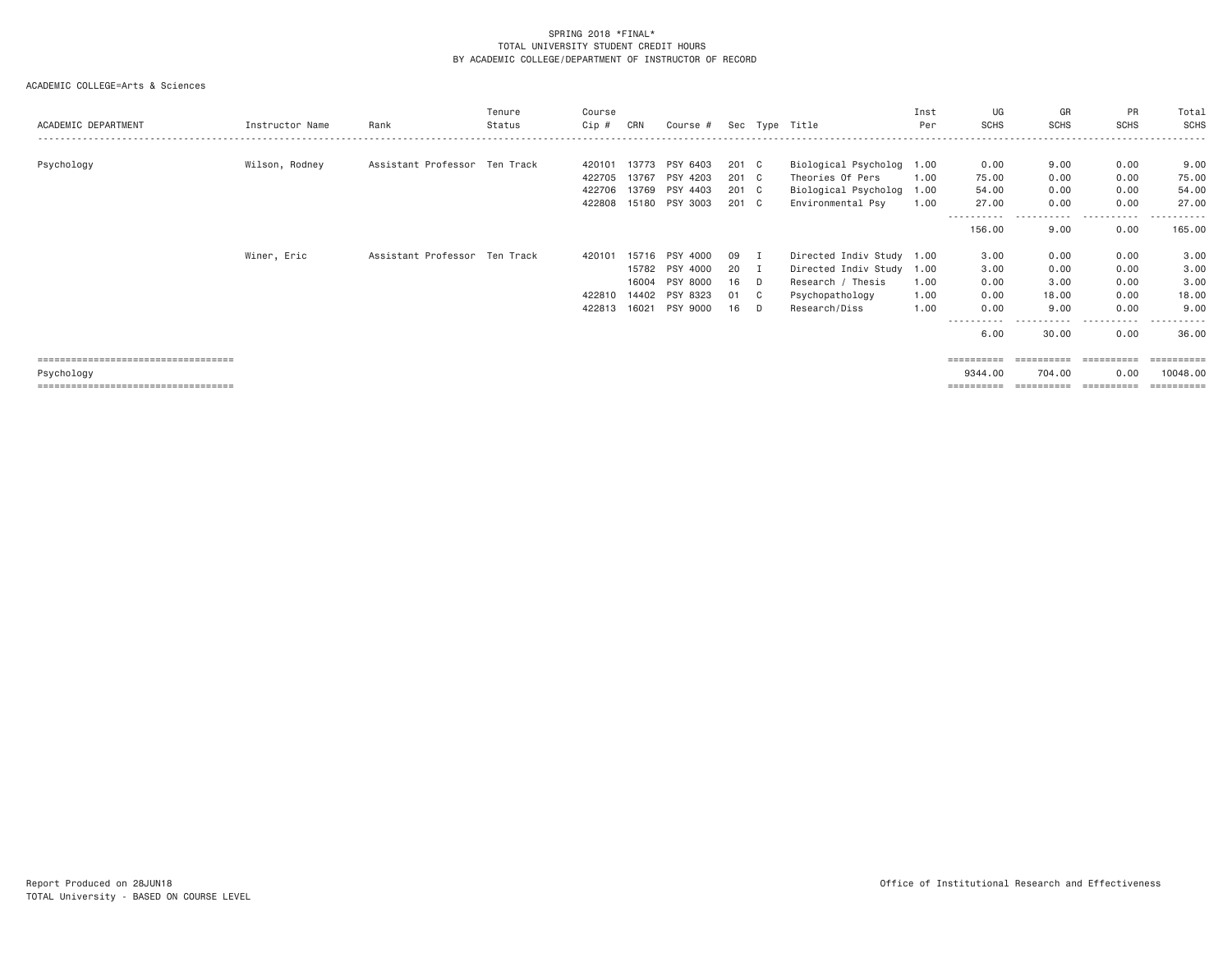| ACADEMIC DEPARTMENT | Instructor Name   | Rank                              | Tenure<br>Status | Course<br>Cip # | CRN   | Course #             | Sec   |              | Type Title                | Inst<br>Per | UG<br><b>SCHS</b>                           | GR<br><b>SCHS</b>                                                                                                                                             | PR<br><b>SCHS</b> | Total<br><b>SCHS</b> |
|---------------------|-------------------|-----------------------------------|------------------|-----------------|-------|----------------------|-------|--------------|---------------------------|-------------|---------------------------------------------|---------------------------------------------------------------------------------------------------------------------------------------------------------------|-------------------|----------------------|
| Sociology           | Allison, Rachel   | Assistant Professor Ten Track     |                  | 451101          | 13488 | SO 3213              | 01    | C            | Intr To Social Res        | 1.00        | 63.00                                       | 0.00                                                                                                                                                          | 0.00              | 63.00                |
|                     |                   |                                   |                  |                 | 13499 | SO 8233              | 01    | $\mathbf C$  | Qualitative Analysis      | 1.00        | 0.00                                        | 12.00                                                                                                                                                         | 0.00              | 12.00                |
|                     |                   |                                   |                  |                 | 16481 | SO 8000              | 04    | D            | Research / Thesis         | 1.00        | 0.00                                        | 11.00                                                                                                                                                         | 0.00              | 11.00                |
|                     |                   |                                   |                  |                 | 16558 | SO 9000              | 10    | D            | Research / Diss           | 1.00        | 0.00<br>.<br>$- - -$                        | 10.00<br>.                                                                                                                                                    | 0.00<br>.         | 10.00<br>.           |
|                     |                   |                                   |                  |                 |       |                      |       |              |                           |             | 63.00                                       | 33.00                                                                                                                                                         | 0.00              | 96.00                |
|                     | Barranco, Raymond | Assistant Professor Ten Track     |                  | 450401          | 14641 | SO 4523              | 01    | C            | Law and Society           | 1.00        | 48.00                                       | 0.00                                                                                                                                                          | 0.00              | 48.00                |
|                     |                   |                                   |                  |                 | 14642 | CRM 4523             | 01    | C            | Law and Society           | 1.00        | 105.00                                      | 0.00                                                                                                                                                          | 0.00              | 105.00               |
|                     |                   |                                   |                  | 451101 15414    |       | SO 9000              | 01    | D            | Research / Diss           | 1.00        | 0.00                                        | 9.00                                                                                                                                                          | 0.00              | 9.00                 |
|                     |                   |                                   |                  |                 | 15415 | SO 8000              | 01    | D            | Research / Thesis         | 1.00        | 0.00<br>.                                   | 10.00<br>$\frac{1}{2} \left( \frac{1}{2} \right) \left( \frac{1}{2} \right) \left( \frac{1}{2} \right) \left( \frac{1}{2} \right) \left( \frac{1}{2} \right)$ | 0.00<br>.         | 10.00<br>.           |
|                     |                   |                                   |                  |                 |       |                      |       |              |                           |             | 153.00                                      | 19.00                                                                                                                                                         | 0.00              | 172.00               |
|                     | Boyd, Robert      | Professor                         | Tenured          | 451101          | 13462 | SO 1003              | 01    | C            | Intro To Sociology        | 1.00        | 222.00                                      | 0.00                                                                                                                                                          | 0.00              | 222.00               |
|                     |                   |                                   |                  |                 | 14644 | SO 6303              | 01    | $\mathsf{C}$ | Urban Sociology           | 1.00        | 0.00                                        | 3.00                                                                                                                                                          | 0.00              | 3.00                 |
|                     |                   |                                   |                  |                 |       | 15879 SO 9000        | 02    | D            | Research / Diss           | 1.00        | 0.00<br>$\sim$ $\sim$ $\sim$<br>$- - - - -$ | 6.00<br>$\sim$ $\sim$ $\sim$                                                                                                                                  | 0.00              | 6.00<br>.            |
|                     |                   |                                   |                  |                 |       |                      |       |              |                           |             | 222.00                                      | 9,00                                                                                                                                                          | 0.00              | 231.00               |
|                     | Brown, Dustin     | Assistant Professor Ten Track     |                  |                 |       | 451101 13489 SO 3213 | 02    | $\mathbf{C}$ | Intr To Social Res        | 1.00        | 78.00                                       | 0.00                                                                                                                                                          | 0.00              | 78.00                |
|                     |                   |                                   |                  |                 | 16540 | SO 9000              | 09    | D            | Research / Diss           | 1.00        | 0.00<br><u>.</u>                            | 3.00<br>$\sim$ $\sim$ $\sim$ $\sim$                                                                                                                           | 0.00<br>.         | 3.00<br>.            |
|                     |                   |                                   |                  |                 |       |                      |       |              |                           |             | 78.00                                       | 3.00                                                                                                                                                          | 0.00              | 81.00                |
|                     | Bryant, Natalie   | Lecturer                          | Non-Ten Track    | 440701 14087    |       | SW 3013              | 501 C |              | Hum Beh Soc Envir I       | 0.95        | 62.70                                       | 0.00                                                                                                                                                          | 0.00              | 62.70                |
|                     |                   |                                   |                  |                 |       |                      |       |              |                           |             | 62.70                                       | 0.00                                                                                                                                                          | 0.00              | 62.70                |
|                     | Carr, Rhonda      | Assistant Professor Non-Ten Track |                  | 440701          | 13784 | SW 2323              | 201 C |              | Social Welfare Polic 1.00 |             | 60.00                                       | 0.00                                                                                                                                                          | 0.00              | 60.00                |
|                     |                   |                                   |                  |                 | 13785 | SW 3023              | 201 C |              | Hum Beh Soc Envir II 1.00 |             | 69.00                                       | 0.00                                                                                                                                                          | 0.00              | 69.00                |
|                     |                   |                                   |                  |                 | 13788 | SW 3513              | 201 C |              | Social Work Pract I       | 1.00        | 63.00                                       | 0.00                                                                                                                                                          | 0.00              | 63.00                |
|                     |                   |                                   |                  |                 | 16929 | SW 4000              | 201 I |              | Directed Indiv Study 1.00 |             | 3.00<br>-----                               | 0.00<br>$- - -$                                                                                                                                               | 0.00<br>.         | 3.00<br>.            |
|                     |                   |                                   |                  |                 |       |                      |       |              |                           |             | 195.00                                      | 0.00                                                                                                                                                          | 0.00              | 195.00               |
|                     | Carruth, Jennifer | Non-Faculty                       | Not Applicable   |                 |       | 450201 14710 SO 4173 | 501 C |              | Environment-Society       | 1.00        | 57.00<br>$  -$<br>.                         | 0.00                                                                                                                                                          | 0.00              | 57.00                |
|                     |                   |                                   |                  |                 |       |                      |       |              |                           |             | 57.00                                       | 0.00                                                                                                                                                          | 0.00              | 57.00                |
|                     | Castaneda, Alissa | Non-Employee                      | Not Applicable   | 440701          | 13551 | SW 3513              | 01    | $\mathbf{C}$ | Social Work Pract I       | 1.00        | 57.00                                       | 0.00                                                                                                                                                          | 0.00              | 57.00                |
|                     |                   |                                   |                  |                 | 13553 | SW 3523              | 01    | $\mathbf{C}$ | Social Work Pract II 0.90 |             | 64.80                                       | 0.00                                                                                                                                                          | 0.00              | 64.80                |
|                     |                   |                                   |                  |                 | 14657 | SW 3003              | 01    | C            | Populations at-risk       | 0.90        | 67.50<br>. <b>.</b><br>$  -$                | 0.00<br>د د د د                                                                                                                                               | 0.00<br>.         | 67.50<br>.           |
|                     |                   |                                   |                  |                 |       |                      |       |              |                           |             | 189.30                                      | 0.00                                                                                                                                                          | 0.00              | 189.30               |
|                     | Cheek, Jennifer   | Lecturer                          | Non-Ten Track    | 450401          | 13849 | CRM 4233             | 501 C |              | Juvenile Delinquency 1.00 |             | 36.00                                       | 0.00                                                                                                                                                          | 0.00              | 36.00                |
|                     |                   |                                   |                  | 451101          | 14080 | SO 1003              | 501 C |              | Intro To Sociology        | 1.00        | 60.00                                       | 0.00                                                                                                                                                          | 0.00              | 60.00                |
|                     |                   |                                   |                  |                 |       | 14083 SO 4403        | 501 C |              | Soc of Gender & Sexu 1.00 |             | 36.00<br>.                                  | 0.00<br>$\sim$ $\sim$ $\sim$                                                                                                                                  | 0.00<br>بالمحاد   | 36.00<br>.           |
|                     |                   |                                   |                  |                 |       |                      |       |              |                           |             | 132.00                                      | 0.00                                                                                                                                                          | 0.00              | 132.00               |
|                     | Cistrunk, Kenya   | Assistant Professor Ten Track     |                  | 440701 13547    |       | SW 2313              | 01    | C            | Int Soc Work/Soc Wel 1.00 |             | 69.00                                       | 0.00                                                                                                                                                          | 0.00              | 69.00                |
|                     |                   |                                   |                  |                 | 13554 | SW 3533              | 01    | C            | Soc Work w/Commun &       | 1.00        | 63.00                                       | 0.00                                                                                                                                                          | 0.00              | 63.00                |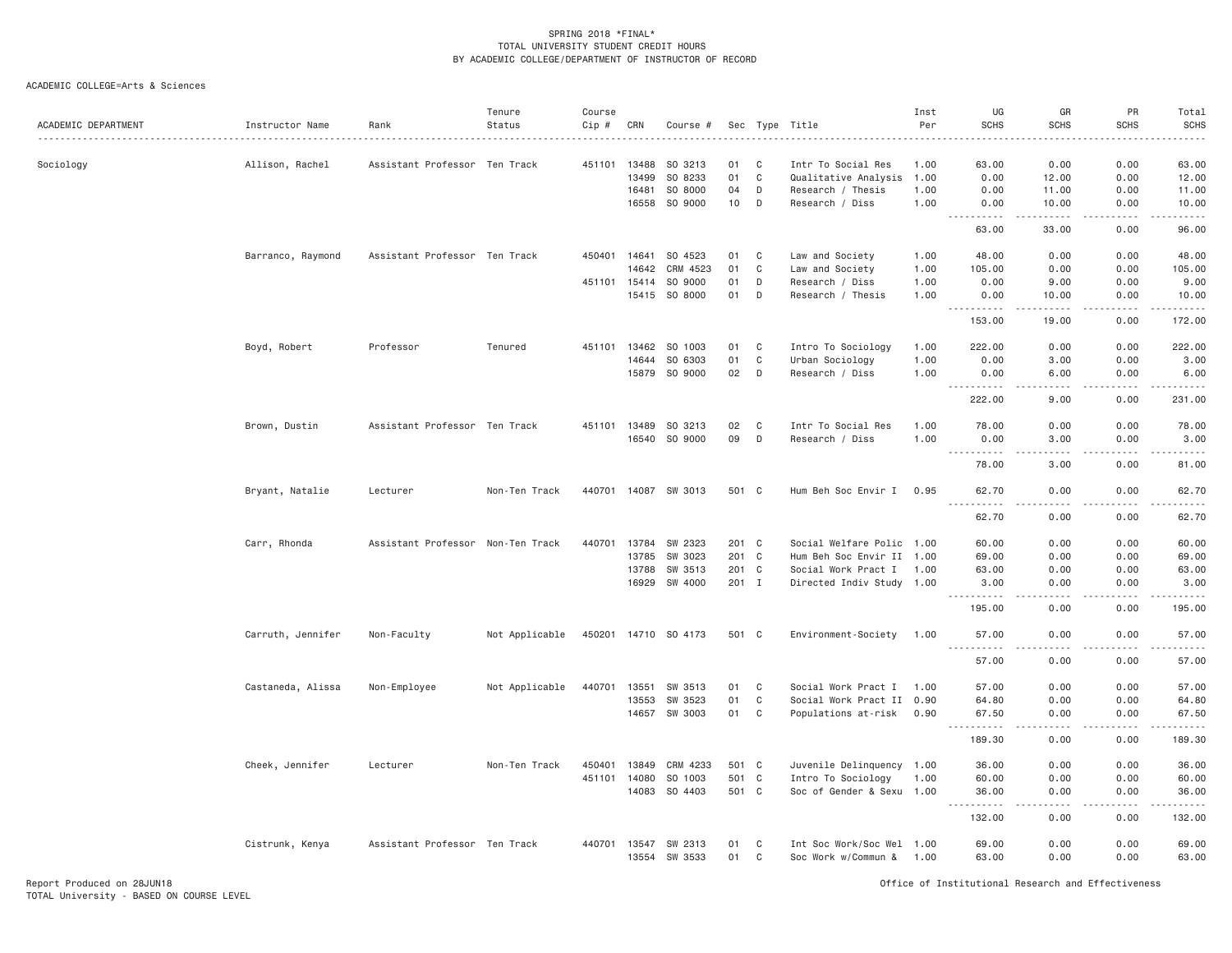| ACADEMIC DEPARTMENT | Instructor Name    | Rank                          | Tenure<br>Status | Course<br>Cip # | CRN          | Course #             |       | Sec Type     | Title                     | Inst<br>Per | UG<br><b>SCHS</b>                  | GR<br><b>SCHS</b>                   | PR<br><b>SCHS</b> | Total<br><b>SCHS</b>                                                                                                                                         |
|---------------------|--------------------|-------------------------------|------------------|-----------------|--------------|----------------------|-------|--------------|---------------------------|-------------|------------------------------------|-------------------------------------|-------------------|--------------------------------------------------------------------------------------------------------------------------------------------------------------|
| Sociology           | Cistrunk, Kenya    | Assistant Professor Ten Track |                  | 440701          | 13556        | SW 4613              | 01    | C            | Child Welf Services       | 1.00        | 96.00                              | 0.00<br>.                           | 0.00              | 96.00                                                                                                                                                        |
|                     |                    |                               |                  |                 |              |                      |       |              |                           |             | 228.00                             | 0.00                                | 0.00              | 228.00                                                                                                                                                       |
|                     | Cook, Amanda       | Assistant Professor Ten Track |                  | 450401          | 13679        | CRM 4803             | 201 C |              | Senior Sem in Crimin 1.00 |             | 24.00                              | 0.00                                | 0.00              | 24.00                                                                                                                                                        |
|                     |                    |                               |                  |                 | 15148        | CRM 3363             | 201 C |              | Globalization and Cr 1.00 |             | 33,00                              | 0.00                                | 0.00              | 33.00                                                                                                                                                        |
|                     |                    |                               |                  |                 | 15153        | CRM 4243             | 201 C |              | Drugs, Crime and Con 1.00 |             | 39.00                              | 0.00                                | 0.00              | 39.00                                                                                                                                                        |
|                     |                    |                               |                  |                 | 15184        | SO 6243              | 201 C |              | Drugs, Crime and Con 1.00 |             | 0.00                               | 3.00                                | 0.00              | 3.00                                                                                                                                                         |
|                     |                    |                               |                  |                 | 15942        | CRM 3123             | 201 C |              | Policing and Society 1.00 |             | 3.00<br>.                          | 0.00                                | 0.00              | 3.00<br>$\frac{1}{2} \left( \frac{1}{2} \right) \left( \frac{1}{2} \right) \left( \frac{1}{2} \right) \left( \frac{1}{2} \right)$                            |
|                     |                    |                               |                  |                 |              |                      |       |              |                           |             | 99.00                              | 3.00                                | 0.00              | 102.00                                                                                                                                                       |
|                     | Cooper, Melissa    | Lecturer                      | Non-Ten Track    |                 |              | 440701 14713 SW 4533 | 501 C |              | Sub Abuse in SW Svcs 1.00 |             | 78.00                              | 0.00                                | 0.00              | 78.00                                                                                                                                                        |
|                     |                    |                               |                  |                 |              | 15709 SW 3033        | 501 S |              | Seminar in Resilienc 1.00 |             | 33.00                              | 0.00<br>$\sim$ $\sim$ $\sim$ $\sim$ | 0.00              | 33.00<br>.                                                                                                                                                   |
|                     |                    |                               |                  |                 |              |                      |       |              |                           |             | 111,00                             | 0.00                                | 0.00              | 111.00                                                                                                                                                       |
|                     | Davis, Adriene     | Grad Teach Assist             | Non-Ten Track    | 050201          | 14443        | AAS 2203             | 03    | $\mathbf{C}$ | Racial Minorities         | 1.00        | 42.00                              | 0.00                                | 0.00              | 42.00                                                                                                                                                        |
|                     |                    |                               |                  | 450201          | 14441        | AN 2203              | 03    | $\mathbf C$  | Racial Minorities         | 1.00        | 15.00                              | 0.00                                | 0.00              | 15.00                                                                                                                                                        |
|                     |                    |                               |                  |                 | 14442        | SO 2203              | 03    | $\mathbf C$  | Racial Minorities         | 1.00        | 66.00                              | 0.00                                | 0.00              | 66.00                                                                                                                                                        |
|                     |                    |                               |                  |                 | 451101 14637 | SO 3003              | 01    | $\mathbf{C}$ | Social Inequality         | 1.00        | 120.00                             | 0.00                                | 0.00              | 120.00                                                                                                                                                       |
|                     |                    |                               |                  |                 |              |                      |       |              |                           |             | 243.00                             | 0.00                                | 0.00              | .<br>243.00                                                                                                                                                  |
|                     | Evans, David       | Lecturer                      | Non-Ten Track    | 450401          | 14711        | CRM 1003             | 501   | C            | Crime & Justice in A      | 1.00        | 78.00                              | 0.00                                | 0.00              | 78.00                                                                                                                                                        |
|                     |                    |                               |                  |                 | 451101 11048 | CRM 3313             | 01    | C            | Deviant Behavior          | 1.00        | 111.00                             | 0.00                                | 0.00              | 111.00                                                                                                                                                       |
|                     |                    |                               |                  |                 |              | 13490 SO 3313        | 01    | $\mathbf C$  | Deviant Behavior          | 1.00        | 60.00<br>$\sim$ $\sim$ $\sim$<br>. | 0.00                                | 0.00              | 60.00<br>.                                                                                                                                                   |
|                     |                    |                               |                  |                 |              |                      |       |              |                           |             | 249.00                             | 0.00                                | 0.00              | 249.00                                                                                                                                                       |
|                     | Guasco, Robert     | Non-Employee                  | Not Applicable   |                 |              | 440701 13792 SW 4926 | 201 E |              | Sw Fld Prac/Sem II        | 1.00        | 108.00<br>.                        | 0.00                                | 0.00              | 108.00<br>.                                                                                                                                                  |
|                     |                    |                               |                  |                 |              |                      |       |              |                           |             | 108.00                             | 0.00                                | 0.00              | 108.00                                                                                                                                                       |
|                     | Hagerman, Margaret | Assistant Professor Ten Track |                  | 050201          | 10005        | AAS 2203             | 01    | C            | Racial Minorities         | 1.00        | 51.00                              | 0.00                                | 0.00              | 51.00                                                                                                                                                        |
|                     |                    |                               |                  | 450201          | 10221        | AN 2203              | 01    | $\mathbf C$  | Racial Minorities         | 1.00        | 21.00                              | 0.00                                | 0.00              | 21.00                                                                                                                                                        |
|                     |                    |                               |                  |                 | 13486        | SO 2203              | 01    | $\mathbf C$  | Racial Minorities         | 1.00        | 45.00                              | 0.00                                | 0.00              | 45.00                                                                                                                                                        |
|                     |                    |                               |                  |                 | 451101 13494 | SO 4273              | 01    | $\mathbf C$  | Soc of Education          | 1.00        | 57.00                              | 0.00                                | 0.00              | 57.00                                                                                                                                                        |
|                     |                    |                               |                  |                 | 15775        | SO 8000              | 02    | D            | Research / Thesis         | 1.00        | 0.00                               | 2.00                                | 0.00              | 2.00                                                                                                                                                         |
|                     |                    |                               |                  |                 | 16302        | SO 9000              | 06    | D            | Research / Diss           | 1.00        | 0.00<br>.<br>$- - -$               | 6.00<br>.                           | 0.00<br>.         | 6.00<br>$\frac{1}{2} \left( \frac{1}{2} \right) \left( \frac{1}{2} \right) \left( \frac{1}{2} \right) \left( \frac{1}{2} \right) \left( \frac{1}{2} \right)$ |
|                     |                    |                               |                  |                 |              |                      |       |              |                           |             | 174.00                             | 8.00                                | 0.00              | 182.00                                                                                                                                                       |
|                     | Haynes, Stacy      | Associate Professor Tenured   |                  | 450401          | 14651        | CRM 4323             | 01    | C            | Victimology               | 1.00        | 123.00                             | 0.00                                | 0.00              | 123.00                                                                                                                                                       |
|                     |                    |                               |                  |                 | 451101 16560 | SO 8000              | 05    | D            | Research / Thesis         | 1.00        | 0.00                               | 9.00                                | 0.00              | 9.00                                                                                                                                                         |
|                     |                    |                               |                  |                 |              |                      |       |              |                           |             | <u>.</u>                           | $   -$                              |                   | <b><i><u>.</u></i></b>                                                                                                                                       |
|                     |                    |                               |                  |                 |              |                      |       |              |                           |             | 123.00                             | 9.00                                | 0.00              | 132.00                                                                                                                                                       |
|                     | Hinton, Madison    | Lecturer                      | Non-Ten Track    |                 | 451101 13467 | SO 1003              | 06    | C            | Intro To Sociology        | 1.00        | 240.00                             | 0.00                                | 0.00              | 240.00                                                                                                                                                       |
|                     |                    |                               |                  |                 |              | 13468 SO 1003        | 07    | $\mathbf{C}$ | Intro To Sociology        | 1.00        | 240.00<br>$\sim$ $\sim$<br>.       | 0.00<br>$- - -$                     | 0.00<br>.         | 240.00<br>.                                                                                                                                                  |
|                     |                    |                               |                  |                 |              |                      |       |              |                           |             | 480.00                             | 0.00                                | 0.00              | 480.00                                                                                                                                                       |
|                     | Hopson, Latanya    | Non-Employee                  | Not Applicable   |                 |              | 440701 13790 SW 4613 | 201 C |              | Child Welf Services       | 1.00        | 60.00                              | 0.00                                | 0.00              | 60.00                                                                                                                                                        |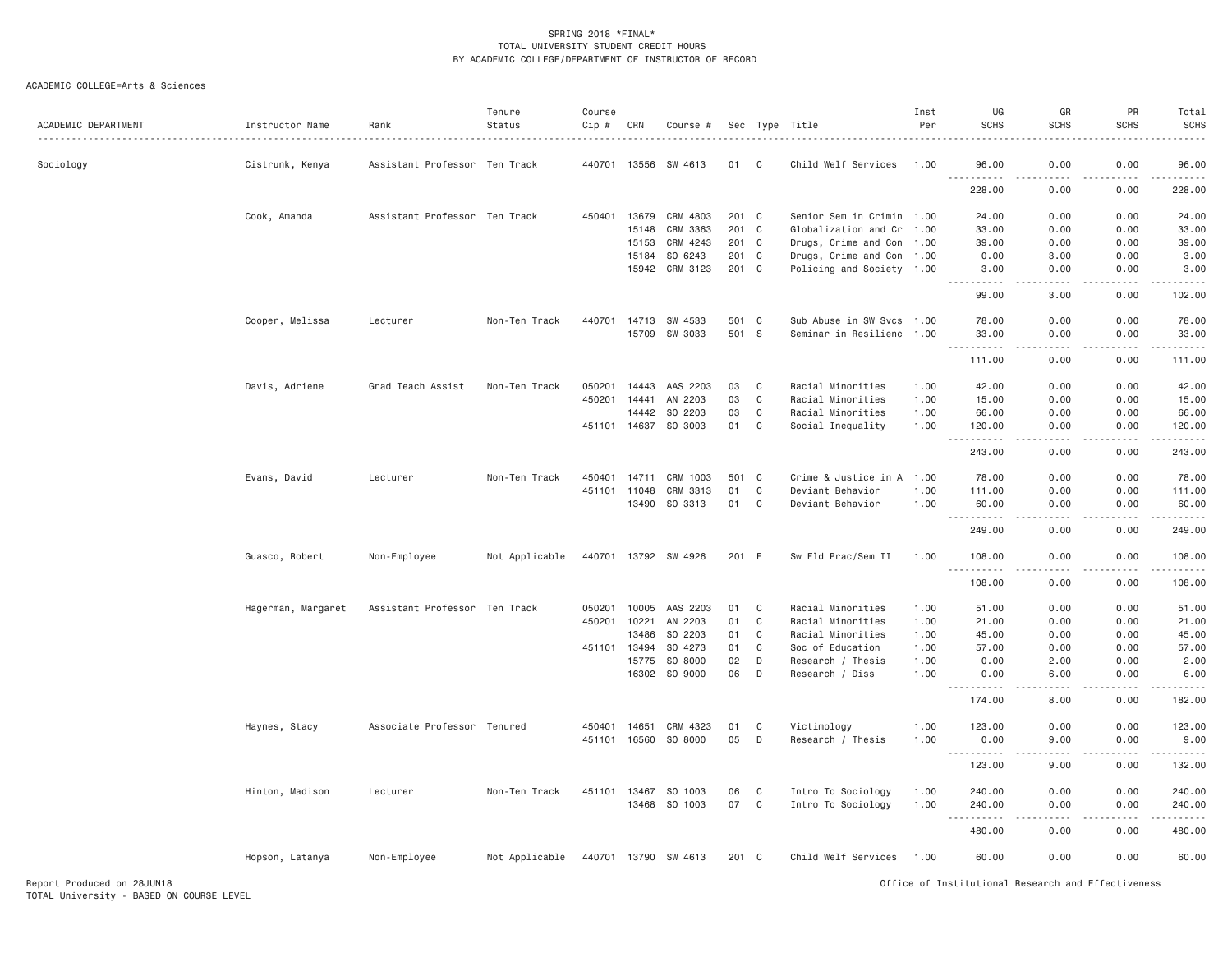| ACADEMIC DEPARTMENT | Instructor Name   | Rank                          | Tenure<br>Status | Course<br>Cip # | CRN          | Course #                 |            |              | Sec Type Title                       | Inst<br>Per  | UG<br><b>SCHS</b>                                                                                                                                                     | GR<br><b>SCHS</b>            | PR<br><b>SCHS</b>                   | Total<br><b>SCHS</b><br>$\frac{1}{2}$ |
|---------------------|-------------------|-------------------------------|------------------|-----------------|--------------|--------------------------|------------|--------------|--------------------------------------|--------------|-----------------------------------------------------------------------------------------------------------------------------------------------------------------------|------------------------------|-------------------------------------|---------------------------------------|
| Sociology           | Hopson, Latanya   | Non-Employee                  | Not Applicable   |                 |              | 440701 15213 SW 4633     | 201 C      |              | Sw Health Care                       | 1.00         | 39.00                                                                                                                                                                 | 0.00                         | 0.00                                | 39.00                                 |
|                     |                   |                               |                  |                 |              |                          |            |              |                                      |              | <u>.</u><br>99.00                                                                                                                                                     | .<br>0.00                    | 0.00                                | .<br>99.00                            |
|                     | Hossfeld, Leslie  | Professor                     | Tenured          |                 | 451101 16398 | SO 9000<br>16570 SO 8000 | 07<br>06   | D<br>D       | Research / Diss<br>Research / Thesis | 1.00<br>1.00 | 0.00<br>0.00                                                                                                                                                          | 12.00<br>12.00               | 0.00<br>0.00                        | 12.00<br>12.00                        |
|                     |                   |                               |                  |                 |              |                          |            |              |                                      |              | $  -$<br>$\frac{1}{2} \left( \frac{1}{2} \right) \left( \frac{1}{2} \right) \left( \frac{1}{2} \right) \left( \frac{1}{2} \right) \left( \frac{1}{2} \right)$<br>0.00 | .<br>24.00                   | .<br>0.00                           | .<br>24.00                            |
|                     | Johnson, Jada     | Instructor                    | Non-Ten Track    | 440701          | 13557        | SW 4713                  | 01         | -S           | Sen Sem Social Work                  | 1.00         | 51.00                                                                                                                                                                 | 0.00                         | 0.00                                | 51.00                                 |
|                     |                   |                               |                  |                 | 13558        | SW 4916                  | 01         | E            | Sw Fld Prac/Sem I                    | 1.00         | 78.00                                                                                                                                                                 | 0.00                         | 0.00                                | 78.00                                 |
|                     |                   |                               |                  |                 | 13559        | SW 4926                  | 01         | E            | Sw Fld Prac/Sem II                   | 1.00         | 78.00                                                                                                                                                                 | 0.00                         | 0.00                                | 78.00                                 |
|                     |                   |                               |                  |                 | 14659        | SW 4633                  | 01         | $\mathsf{C}$ | Sw Health Care                       | 1.00         | 57.00                                                                                                                                                                 | 0.00                         | 0.00                                | 57.00                                 |
|                     |                   |                               |                  |                 | 16555        | SW 4000                  | 03         | $\mathbf I$  | Directed Indiv Study 1.00            |              | 1.00<br>.                                                                                                                                                             | 0.00<br>$\frac{1}{2}$        | 0.00<br>.                           | 1.00<br>.                             |
|                     |                   |                               |                  |                 |              |                          |            |              |                                      |              | 265.00                                                                                                                                                                | 0.00                         | 0.00                                | 265.00                                |
|                     | Johnson, Kecia    | Assistant Professor Ten Track |                  | 450401          | 11054        | CRM 4803                 | 01         | C            | Senior Sem in Crimin 1.00            |              | 102.00                                                                                                                                                                | 0.00                         | 0.00                                | 102.00                                |
|                     |                   |                               |                  |                 | 14648        | CRM 3123                 | 01         | $\mathsf{C}$ | Policing and Society 1.00            |              | 147.00                                                                                                                                                                | 0.00                         | 0.00                                | 147.00                                |
|                     |                   |                               |                  |                 |              | 451101 16153 SO 8000     | 03         | D            | Research / Thesis                    | 1.00         | 0.00<br><u>.</u>                                                                                                                                                      | 12.00<br>.                   | 0.00<br>.                           | 12.00<br>.                            |
|                     |                   |                               |                  |                 |              |                          |            |              |                                      |              | 249.00                                                                                                                                                                | 12.00                        | 0.00                                | 261.00                                |
|                     | Kelly, Kimberly   | Associate Professor Tenured   |                  |                 |              | 451101 14645 SO 6403     | 01         | C            | Soc of Gender & Sexu                 | 1.00         | 0.00                                                                                                                                                                  | 33.00                        | 0.00                                | 33.00                                 |
|                     |                   |                               |                  |                 |              | 16215 SO 9000            | 03         | D            | Research / Diss                      | 1.00         | 0.00                                                                                                                                                                  | 17.00                        | 0.00                                | 17.00                                 |
|                     |                   |                               |                  |                 |              |                          |            |              |                                      |              | $\sim$ $\sim$ $\sim$ $\sim$<br>-----<br>0.00                                                                                                                          | 50.00                        | .<br>0.00                           | .<br>50.00                            |
|                     | Kerr, Laura       | Lecturer                      | Non-Ten Track    | 451101          | 13477        | SO 1103                  | 05         | C            | Contemp Social Prob                  | 1.00         | 222.00                                                                                                                                                                | 0.00                         | 0.00                                | 222.00                                |
|                     |                   |                               |                  |                 |              | 13478 SO 1103            | 06         | $\mathbf C$  | Contemp Social Prob                  | 1.00         | 117.00                                                                                                                                                                | 0.00                         | 0.00                                | 117.00                                |
|                     |                   |                               |                  |                 |              |                          |            |              |                                      |              | $\frac{1}{2} \left( \frac{1}{2} \right) \left( \frac{1}{2} \right) \left( \frac{1}{2} \right) \left( \frac{1}{2} \right) \left( \frac{1}{2} \right)$<br>339.00        | .<br>0.00                    | $\sim$ $\sim$ $\sim$ $\sim$<br>0.00 | .<br>339.00                           |
|                     | Knowles, Veronica | Instructor                    | Non-Ten Track    |                 |              | 440701 14085 SW 2303     | 501 C      |              | Welfare Policy I                     | 0.95         | 25.65                                                                                                                                                                 | 0.00                         | 0.00                                | 25.65                                 |
|                     |                   |                               |                  |                 |              |                          |            |              |                                      |              | . <u>.</u> .<br>25.65                                                                                                                                                 | $- - - -$<br>0.00            | .<br>0.00                           | .<br>25.65                            |
|                     |                   | Lecturer                      | Non-Ten Track    | 450401          |              | 15152 CRM 4323           | 201 C      |              |                                      |              | 39.00                                                                                                                                                                 | 0.00                         | 0.00                                | 39.00                                 |
|                     | Ladner, Tina      |                               |                  |                 |              | 15182 SO 4323            | 201 C      |              | Victimology<br>Victimology           | 1.00<br>1.00 | 3.00                                                                                                                                                                  | 0.00                         | 0.00                                | 3.00                                  |
|                     |                   |                               |                  |                 |              |                          |            |              |                                      |              | $- -$<br>42.00                                                                                                                                                        | 0.00                         | 0.00                                | $- - - - -$<br>42.00                  |
|                     |                   |                               |                  |                 |              |                          |            |              |                                      |              |                                                                                                                                                                       |                              |                                     |                                       |
|                     | Leap, Braden      | Assistant Professor Ten Track |                  | 450201          | 14638        | SO 4173                  | 01         | C            | Environment-Society                  | 1.00         | 39.00                                                                                                                                                                 | 0.00                         | 0.00                                | 39.00                                 |
|                     |                   |                               |                  |                 | 14639        | AN 4173                  | 01         | C            | Environment-Society                  | 1.00         | 18.00                                                                                                                                                                 | 0.00                         | 0.00                                | 18.00                                 |
|                     |                   |                               |                  |                 |              | 451101 13463 SO 1003     | 02         | C            | Intro To Sociology                   | 1.00         | 228.00<br>.                                                                                                                                                           | 0.00<br>$\sim$ $\sim$ $\sim$ | 0.00<br>.                           | 228.00<br>.                           |
|                     |                   |                               |                  |                 |              |                          |            |              |                                      |              | 285.00                                                                                                                                                                | 0.00                         | 0.00                                | 285.00                                |
|                     | May, David        | Professor                     | Tenured          | 451101          | 11052        | CRM 4153                 | S01 E      |              | Mentoring for At-Ris 1.00            |              | 21.00                                                                                                                                                                 | 0.00                         | 0.00                                | 21.00                                 |
|                     |                   |                               |                  |                 | 13492        | SO 4153                  | <b>S01</b> | E            | Mentoring for At-Ris 1.00            |              | 6.00                                                                                                                                                                  | 0.00                         | 0.00                                | 6.00                                  |
|                     |                   |                               |                  |                 | 15856        | SO 4000                  | 01         | $\mathbf{I}$ | Directed Indiv Study 1.00            |              | 3.00                                                                                                                                                                  | 0.00                         | 0.00                                | 3.00                                  |
|                     |                   |                               |                  |                 | 15920        | SO 4000                  | 02         | $\mathbf I$  | Directed Indiv Study 1.00            |              | 21.00                                                                                                                                                                 | 0.00                         | 0.00                                | 21.00                                 |
|                     |                   |                               |                  |                 | 16230        | SO 4000                  | 03         | $\mathbf I$  | Directed Indiv Study 1.00            |              | 3.00                                                                                                                                                                  | 0.00                         | 0.00                                | 3.00                                  |
|                     |                   |                               |                  |                 | 16267        | SO 9000                  | 04         | D            | Research / Diss                      | 1.00         | 0.00                                                                                                                                                                  | 24.00                        | 0.00                                | 24.00                                 |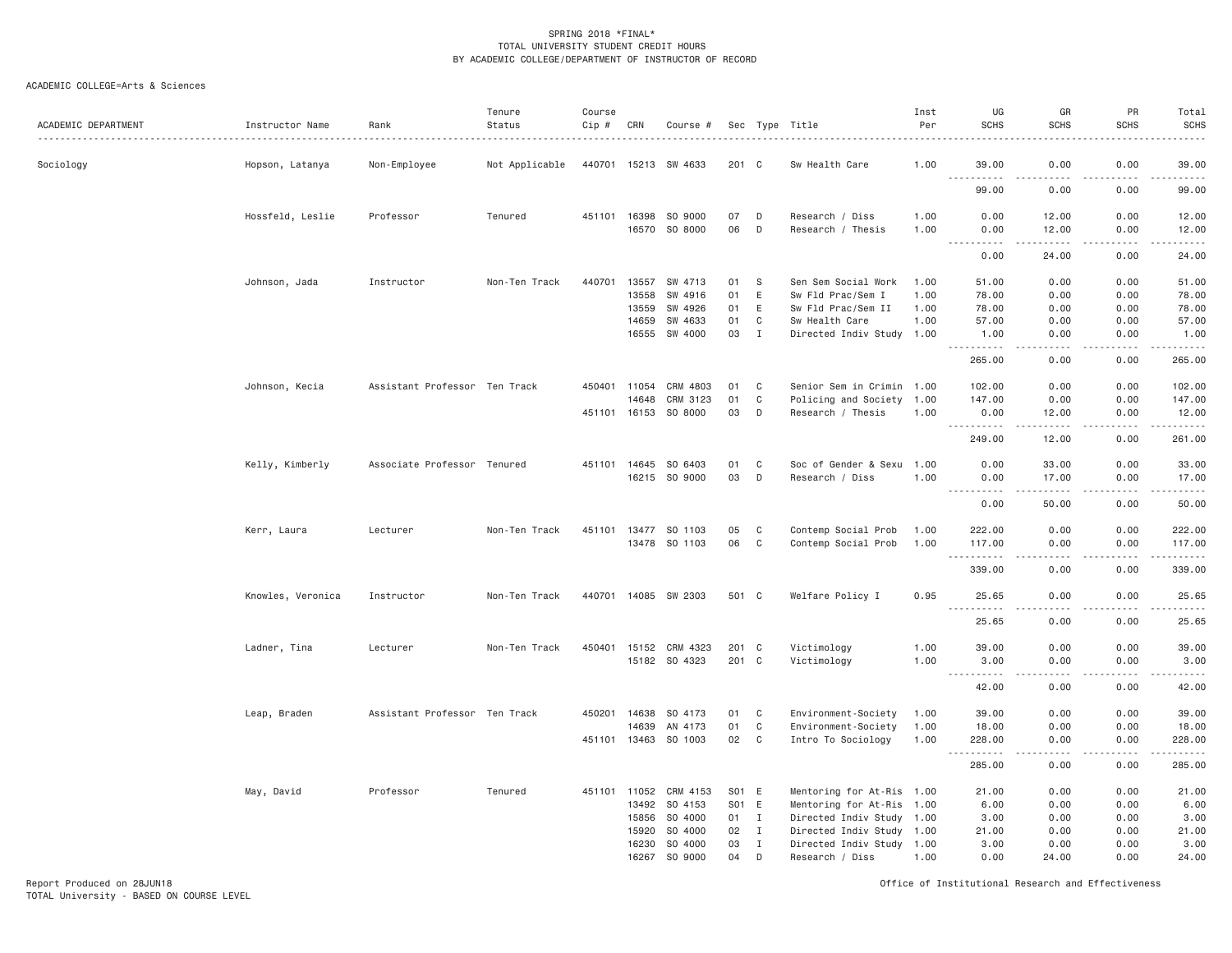| ACADEMIC DEPARTMENT | Instructor Name    | Rank                          | Tenure<br>Status | Course<br>$Cip$ # | CRN            | Course #           |                  |              | Sec Type Title                           | Inst<br>Per  | UG<br><b>SCHS</b>                                                | GR<br><b>SCHS</b>    | PR<br><b>SCHS</b>     | Total<br><b>SCHS</b>                                                                                                  |
|---------------------|--------------------|-------------------------------|------------------|-------------------|----------------|--------------------|------------------|--------------|------------------------------------------|--------------|------------------------------------------------------------------|----------------------|-----------------------|-----------------------------------------------------------------------------------------------------------------------|
| Sociology           | May, David         | Professor                     | Tenured          | 451101 16853      |                | SO 4000            | 05               | I            | Directed Indiv Study 1.00                |              | 3,00<br>.                                                        | 0.00<br>.            | 0.00                  | 3.00<br>.                                                                                                             |
|                     |                    |                               |                  |                   |                |                    |                  |              |                                          |              | 57.00                                                            | 24.00                | 0.00                  | 81.00                                                                                                                 |
|                     | Netadj, Mehrzad    | Instructor                    | Non-Ten Track    | 451101            | 13464          | SO 1003            | 03               | $\mathbf C$  | Intro To Sociology                       | 1.00         | 231.00                                                           | 0.00                 | 0.00                  | 231.00                                                                                                                |
|                     |                    |                               |                  |                   | 13465          | SO 1003            | 04               | $\mathsf{C}$ | Intro To Sociology                       | 1.00         | 210.00                                                           | 0.00                 | 0.00                  | 210.00                                                                                                                |
|                     |                    |                               |                  |                   | 13474          | SO 1103            | 01               | C            | Contemp Social Prob                      | 1.00         | 126.00                                                           | 0.00                 | 0.00                  | 126.00                                                                                                                |
|                     |                    |                               |                  |                   | 13476          | SO 1103            | 03               | C            | Contemp Social Prob                      | 1.00         | 171.00<br>- - - - -                                              | 0.00                 | 0.00<br>.             | 171.00<br>.                                                                                                           |
|                     |                    |                               |                  |                   |                |                    |                  |              |                                          |              | 738.00                                                           | 0.00                 | 0.00                  | 738.00                                                                                                                |
|                     | Nolen, Amelia      | Lecturer                      | Non-Ten Track    | 440701            | 13549          | SW 3023            | 01               | C            | Hum Beh Soc Envir II 1.00                |              | 105.00                                                           | 0.00                 | 0.00                  | 105.00                                                                                                                |
|                     |                    |                               |                  |                   | 14086          | SW 3003            | 501              | C            | Populations at-risk                      | 1.00         | 51.00                                                            | 0.00                 | 0.00                  | 51.00                                                                                                                 |
|                     |                    |                               |                  |                   | 14656          | SW 2303            | 01               | C            | Welfare Policy I                         | 1.00         | 111.00<br><u>.</u>                                               | 0.00<br>.            | 0.00<br>.             | 111.00<br>$\begin{array}{cccccccccc} \bullet & \bullet & \bullet & \bullet & \bullet & \bullet & \bullet \end{array}$ |
|                     |                    |                               |                  |                   |                |                    |                  |              |                                          |              | 267.00                                                           | 0.00                 | 0.00                  | 267.00                                                                                                                |
|                     | Perry, Ashley      | Instructor                    | Non-Ten Track    | 450401            | 11046          | CRM 2003           | 02               | C            | Crime Justice Inequa 1.00                |              | 132.00                                                           | 0.00                 | 0.00                  | 132.00                                                                                                                |
|                     |                    |                               |                  |                   | 11051          | CRM 3603           | 01               | $\mathsf{C}$ | Criminological Theor 1.00                |              | 72.00                                                            | 0.00                 | 0.00                  | 72.00                                                                                                                 |
|                     |                    |                               |                  |                   | 11053          | CRM 4243           | 01               | C            | Drugs, Crime and Con 1.00                |              | 108.00                                                           | 0.00                 | 0.00                  | 108.00                                                                                                                |
|                     |                    |                               |                  |                   | 13493          | SO 4243            | 01               | C            | Drugs, Crime and Con 1.00                |              | 39.00<br><u>.</u>                                                | 0.00<br>.            | 0.00<br>.             | 39.00<br>.                                                                                                            |
|                     |                    |                               |                  |                   |                |                    |                  |              |                                          |              | 351.00                                                           | 0.00                 | 0.00                  | 351.00                                                                                                                |
|                     | Peterson, Lindsey  | Assistant Professor Ten Track |                  | 451101            | 13497          | SO 4803            | 01               | C            | Social Research Prac 1.00                |              | 75.00                                                            | 0.00                 | 0.00                  | 75.00                                                                                                                 |
|                     |                    |                               |                  |                   | 14635          | SO 1003            | H <sub>0</sub> 1 | $\mathbf{C}$ | Intro To Sociology-H 1.00                |              | 60.00                                                            | 0.00                 | 0.00                  | 60.00                                                                                                                 |
|                     |                    |                               |                  |                   |                | 16415 SO 9000      | 08               | D            | Research / Diss                          | 1.00         | 0.00<br>$  -$<br>.                                               | 18.00<br>$- - - - -$ | 0.00<br>.             | 18.00<br>.                                                                                                            |
|                     |                    |                               |                  |                   |                |                    |                  |              |                                          |              | 135.00                                                           | 18.00                | 0.00                  | 153.00                                                                                                                |
|                     | Pilkinton, Melinda | Associate Professor Tenured   |                  | 440701            | 13550          | SW 3213            | 01               | C            | Research Meth in SW                      | 1.00         | 57.00                                                            | 0.00                 | 0.00                  | 57.00                                                                                                                 |
|                     |                    |                               |                  |                   | 13553          | SW 3523            | 01               | C            | Social Work Pract II 0.10                |              | 7.20                                                             | 0.00                 | 0.00                  | 7.20                                                                                                                  |
|                     |                    |                               |                  |                   | 14085          | SW 2303            | 501 C            |              | Welfare Policy I                         | 0.05         | 1.35                                                             | 0.00                 | 0.00                  | 1.35                                                                                                                  |
|                     |                    |                               |                  |                   | 14087          | SW 3013            | 501 C            |              | Hum Beh Soc Envir I                      | 0.05         | 3.30                                                             | 0.00                 | 0.00                  | 3.30                                                                                                                  |
|                     |                    |                               |                  |                   | 14657          | SW 3003            | 01               | C            | Populations at-risk                      | 0.10         | 7.50                                                             | 0.00                 | 0.00                  | 7.50                                                                                                                  |
|                     |                    |                               |                  |                   | 15731          | SW 4000            | 01               | $\mathbf I$  | Directed Indiv Study 1.00                |              | 3.00<br>$- - - -$                                                | 0.00<br>----         | 0.00<br>.             | 3.00<br>$\frac{1}{2}$                                                                                                 |
|                     |                    |                               |                  |                   |                |                    |                  |              |                                          |              | 79.35                                                            | 0.00                 | 0.00                  | 79.35                                                                                                                 |
|                     | Rader, Nicole      | Professor                     | Tenured          | 451101 16271      |                | SO 9000            | 05               | D            | Research / Diss                          | 1.00         | 0.00<br>.                                                        | 2.00                 | 0.00                  | 2.00<br>.                                                                                                             |
|                     |                    |                               |                  |                   |                |                    |                  |              |                                          |              | 0.00                                                             | 2.00                 | 0.00                  | 2.00                                                                                                                  |
|                     | Ralston, Margaret  | Assistant Professor Ten Track |                  |                   | 451101 13500   | SO 8284            | 01               | B            | Grad Soc Stat II                         | 1.00         | 0.00                                                             | 20.00                | 0.00                  | 20.00                                                                                                                 |
|                     |                    |                               |                  |                   | 14643          | SO 4803            | 02               | $\mathsf{C}$ | Social Research Prac 1.00                |              | 66.00                                                            | 0.00                 | 0.00                  | 66.00                                                                                                                 |
|                     |                    |                               |                  |                   |                |                    |                  |              |                                          |              | -----<br>$\sim$ $\sim$ $\sim$<br>66.00                           | 20.00                | .<br>0.00             | ووودوه<br>86.00                                                                                                       |
|                     | Richardson, Megan  | Non-Faculty                   | Not Applicable   | 450401            | 14646          | CRM 1003           | 03               | C            | Crime & Justice in A 1.00                |              | 180.00<br><u>.</u>                                               | 0.00                 | 0.00<br>$\frac{1}{2}$ | 180.00<br>.                                                                                                           |
|                     |                    |                               |                  |                   |                |                    |                  |              |                                          |              | $\frac{1}{2} \left( \frac{1}{2} \right) = \frac{1}{2}$<br>180.00 | 0.00                 | 0.00                  | 180.00                                                                                                                |
|                     | Savage, Angela     | Instructor                    | Non-Ten Track    | 440701            | 13786<br>13791 | SW 3213<br>SW 4916 | 201 C<br>201     | E            | Research Meth in SW<br>Sw Fld Prac/Sem I | 1,00<br>1.00 | 36.00<br>108.00                                                  | 0.00<br>0.00         | 0.00<br>0.00          | 36.00<br>108.00                                                                                                       |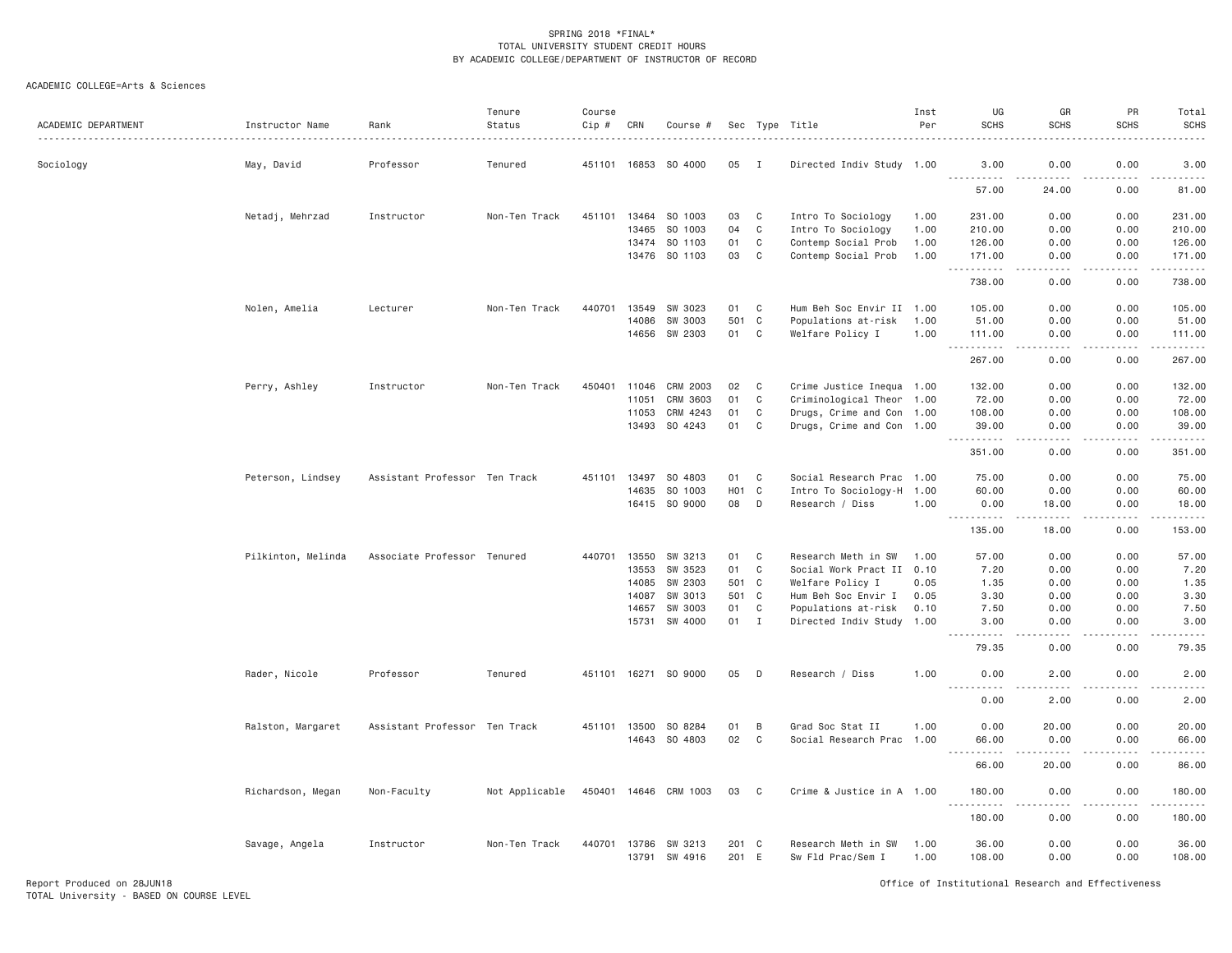| ACADEMIC DEPARTMENT                  | Instructor Name                                    | Rank                              | Tenure<br>Status | Course<br>Cip # | CRN   | Course #              |          |                | Sec Type Title             | Inst<br>Per | UG<br><b>SCHS</b>                  | GR<br><b>SCHS</b>                                                                                                                 | PR<br><b>SCHS</b> | Total<br><b>SCHS</b>                                                                                                                                          |
|--------------------------------------|----------------------------------------------------|-----------------------------------|------------------|-----------------|-------|-----------------------|----------|----------------|----------------------------|-------------|------------------------------------|-----------------------------------------------------------------------------------------------------------------------------------|-------------------|---------------------------------------------------------------------------------------------------------------------------------------------------------------|
| Sociology                            | Savage, Angela                                     | Instructor                        | Non-Ten Track    | 440701 16930    |       | SW 4000               | 202 I    |                | Directed Indiv Study 1.00  |             | 3.00<br>$- - - -$<br>$- - - - - -$ | 0.00                                                                                                                              | 0.00              | 3.00                                                                                                                                                          |
|                                      |                                                    |                                   |                  |                 |       |                       |          |                |                            |             | 147.00                             | $\frac{1}{2} \left( \frac{1}{2} \right) \left( \frac{1}{2} \right) \left( \frac{1}{2} \right) \left( \frac{1}{2} \right)$<br>0.00 | 0.00              | .<br>147.00                                                                                                                                                   |
|                                      | Stives, Kristen                                    | Grad Research Assis Non-Ten Track |                  |                 |       | 450401 11045 CRM 2003 | 01       | C.             | Crime Justice Inequa 1.00  |             | 99.00<br>----------                | 0.00                                                                                                                              | 0.00              | 99.00<br>$\frac{1}{2} \left( \frac{1}{2} \right) \left( \frac{1}{2} \right) \left( \frac{1}{2} \right) \left( \frac{1}{2} \right) \left( \frac{1}{2} \right)$ |
|                                      |                                                    |                                   |                  |                 |       |                       |          |                |                            |             | 99.00                              | 0.00                                                                                                                              | 0.00              | 99.00                                                                                                                                                         |
|                                      | Swan, Courtney                                     | Lecturer                          | Non-Ten Track    |                 |       | 440701 13548 SW 2323  | 01       | C <sub>1</sub> | Social Welfare Polic 1.00  |             | 96.00<br>.                         | 0.00<br>$\cdots$                                                                                                                  | 0.00<br>-----     | 96.00<br>.                                                                                                                                                    |
|                                      |                                                    |                                   |                  |                 |       |                       |          |                |                            |             | 96.00                              | 0.00                                                                                                                              | 0.00              | 96.00                                                                                                                                                         |
|                                      | Thompson Bello, Dieg Assistant Professor Ten Track |                                   |                  | 451101          | 13469 | SO 1003               | 08       | C              | Intro To Sociology         | 1.00        | 234.00                             | 0.00                                                                                                                              | 0.00              | 234.00                                                                                                                                                        |
|                                      |                                                    |                                   |                  |                 |       | 15221 SO 4990         | 01       | $\mathbf{C}$   | Special Topic In SO        | 1.00        | 33.00                              | 0.00                                                                                                                              | 0.00              | 33.00                                                                                                                                                         |
|                                      |                                                    |                                   |                  |                 |       |                       |          |                |                            |             | $- - -$<br>. <b>.</b><br>267.00    | $\cdots$<br>0.00                                                                                                                  | .<br>0.00         | .<br>267.00                                                                                                                                                   |
|                                      |                                                    |                                   |                  | 450401          | 11044 | CRM 1003              |          | C              | Crime & Justice in A 1.00  |             |                                    | 0.00                                                                                                                              |                   |                                                                                                                                                               |
|                                      | Trinh, Mariathuy                                   | Lecturer                          | Non-Ten Track    |                 |       |                       | 01<br>05 | C <sub>1</sub> |                            |             | 162.00                             |                                                                                                                                   | 0.00              | 162.00                                                                                                                                                        |
|                                      |                                                    |                                   |                  | 451101 13466    |       | SO 1003               |          |                | Intro To Sociology         | 1.00        | 231.00<br>$- - - - - -$            | 0.00<br>$- - -$                                                                                                                   | 0.00<br>.         | 231.00<br><u>.</u>                                                                                                                                            |
|                                      |                                                    |                                   |                  |                 |       |                       |          |                |                            |             | 393.00                             | 0.00                                                                                                                              | 0.00              | 393.00                                                                                                                                                        |
|                                      | Vancil-Leap, Ashley                                | Instructor                        | Non-Ten Track    | 050207          | 10213 | AN 1173               | 01       | C              | Intro Gender Studies 1.00  |             | 21.00                              | 0.00                                                                                                                              | 0.00              | 21.00                                                                                                                                                         |
|                                      |                                                    |                                   |                  |                 | 12259 | GS 1173               | 01       | $\mathbf{C}$   | Introduction to Gend 1.00  |             | 57.00                              | 0.00                                                                                                                              | 0.00              | 57.00                                                                                                                                                         |
|                                      |                                                    |                                   |                  |                 | 13480 | SO 1173               | 01       | $\mathbf{C}$   | Intro Gender Studies 1.00  |             | 48.00                              | 0.00                                                                                                                              | 0.00              | 48.00                                                                                                                                                         |
|                                      |                                                    |                                   |                  | 451101 13475    |       | SO 1103               | 02       | C              | Contemp Social Prob        | 1.00        | 234.00                             | 0.00                                                                                                                              | 0.00              | 234.00                                                                                                                                                        |
|                                      |                                                    |                                   |                  |                 | 13482 | SO 1203               | 01       | C              | Sociology of Familie 1.00  |             | 234.00                             | 0.00                                                                                                                              | 0.00              | 234.00                                                                                                                                                        |
|                                      |                                                    |                                   |                  |                 |       | 13485 SO 1203         | 04       | C              | Sociology of Familie 1.00  |             | 237.00                             | 0.00                                                                                                                              | 0.00              | 237.00                                                                                                                                                        |
|                                      |                                                    |                                   |                  |                 |       |                       |          |                |                            |             | - - -<br>-------<br>831.00         | $\frac{1}{2} \left( \frac{1}{2} \right) \left( \frac{1}{2} \right) \left( \frac{1}{2} \right) \left( \frac{1}{2} \right)$<br>0.00 | .<br>0.00         | ------<br>831.00                                                                                                                                              |
|                                      | Wells, Makeela                                     | Lecturer                          | Non-Ten Track    | 450401 11049    |       | CRM 3343              | 01       | C <sub>1</sub> | Gender, Crime & Justi 1.00 |             | 126.00                             | 0.00                                                                                                                              | 0.00              | 126.00                                                                                                                                                        |
|                                      |                                                    |                                   |                  |                 | 14649 | CRM 3603              | 02       | $\mathbf{C}$   | Criminological Theor 1.00  |             | 78.00                              | 0.00                                                                                                                              | 0.00              | 78.00                                                                                                                                                         |
|                                      |                                                    |                                   |                  |                 |       | 14712 CRM 3103        | 501 C    |                | Contemp Issues in CJ 1.00  |             | 30.00                              | 0.00                                                                                                                              | 0.00              | 30.00                                                                                                                                                         |
|                                      |                                                    |                                   |                  | 451101 13491    |       | SO 3343               | 01       | C              | Gender, Crime & Just 1.00  |             | 24.00                              | 0.00                                                                                                                              | 0.00              | 24.00                                                                                                                                                         |
|                                      |                                                    |                                   |                  |                 | 14636 | SO 1103               | 04       | C              | Contemp Social Prob        | 1.00        | 237.00                             | 0.00                                                                                                                              | 0.00              | 237.00                                                                                                                                                        |
|                                      |                                                    |                                   |                  |                 |       |                       |          |                |                            |             | ----------                         |                                                                                                                                   |                   | .                                                                                                                                                             |
|                                      |                                                    |                                   |                  |                 |       |                       |          |                |                            |             | 495.00                             | 0.00                                                                                                                              | 0.00              | 495.00                                                                                                                                                        |
| ==================================== |                                                    |                                   |                  |                 |       |                       |          |                |                            |             | ==========                         |                                                                                                                                   |                   | <b>ESSESSES</b>                                                                                                                                               |
| Sociology                            |                                                    |                                   |                  |                 |       |                       |          |                |                            |             | 8473.00                            | 234.00                                                                                                                            | 0.00              | 8707.00                                                                                                                                                       |
| ----------------------------------   |                                                    |                                   |                  |                 |       |                       |          |                |                            |             |                                    |                                                                                                                                   |                   |                                                                                                                                                               |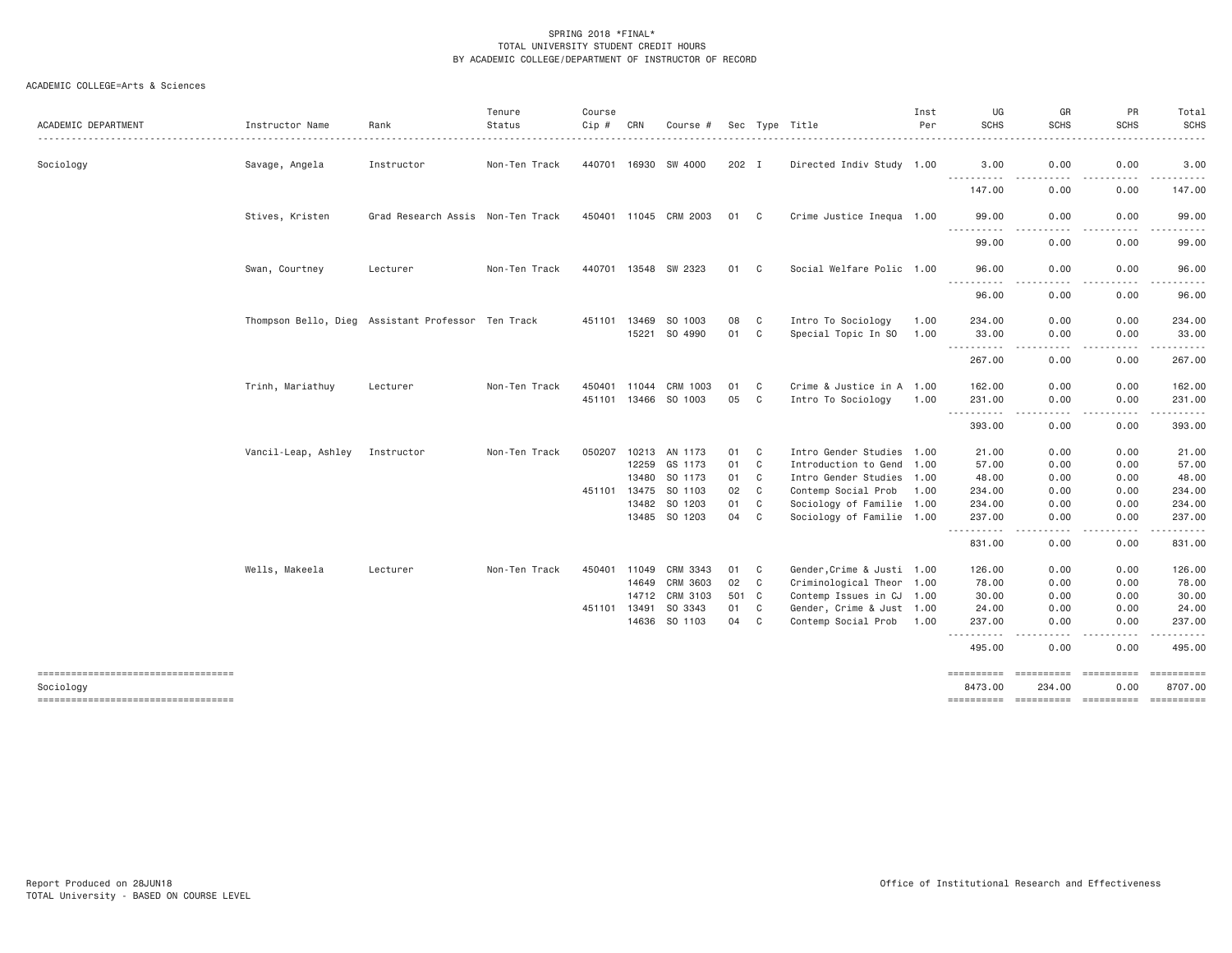| ACADEMIC DEPARTMENT | Instructor Name                                        | Rank                          | Tenure<br>Status | Course<br>Cip #            | CRN                     | Course #                                           |                      |                                     | Sec Type Title                                                           | Inst<br>Per                  | UG<br><b>SCHS</b>                      | GR<br><b>SCHS</b>                  | PR<br><b>SCHS</b>                     | Total<br><b>SCHS</b>                                                                                                                                           |
|---------------------|--------------------------------------------------------|-------------------------------|------------------|----------------------------|-------------------------|----------------------------------------------------|----------------------|-------------------------------------|--------------------------------------------------------------------------|------------------------------|----------------------------------------|------------------------------------|---------------------------------------|----------------------------------------------------------------------------------------------------------------------------------------------------------------|
| Finance & Economics | Anderson, Stephen                                      | Lecturer                      | Non-Ten Track    | 520801<br>520804           | 13926<br>14024          | FIN 2003<br>INS 2003                               | 506 C<br>506 C       |                                     | Personal Money Mgt<br>Personal Money Manag 1.00                          | 1.00                         | 48.00<br>24.00<br>.                    | 0.00<br>0.00<br>.                  | 0.00<br>0.00<br>.                     | 48.00<br>24.00<br>.                                                                                                                                            |
|                     |                                                        |                               |                  |                            |                         |                                                    |                      |                                     |                                                                          |                              | 72.00                                  | 0.00                               | 0.00                                  | 72.00                                                                                                                                                          |
|                     | Blank, Douglas                                         | Assistant Professor Ten Track |                  | 520801<br>520806           | 11844<br>11854          | FIN 3123<br>FIN 4223                               | 01<br>01             | C<br>C                              | Financial Management 1.00<br>Intermediate Financi 1.00                   |                              | 231.00<br>156.00                       | 0.00<br>0.00                       | 0.00<br>0.00                          | 231.00<br>156.00                                                                                                                                               |
|                     |                                                        |                               |                  |                            |                         |                                                    |                      |                                     |                                                                          |                              | .<br>387.00                            | 0.00                               | د د د د<br>0.00                       | 387.00                                                                                                                                                         |
|                     | Bolen, James                                           | Grad Teach Assist             | Non-Ten Track    | 450601                     | 11300                   | EC 2113                                            | 04                   | C                                   | Prin Of Macroecon                                                        | 1.00                         | 213.00                                 | 0.00                               | 0.00                                  | 213.00                                                                                                                                                         |
|                     |                                                        |                               |                  |                            |                         |                                                    |                      |                                     |                                                                          |                              | $- - - - - - -$<br>213.00              | .<br>0.00                          | . <b>.</b><br>0.00                    | $- - - - - -$<br>213.00                                                                                                                                        |
|                     | Byrd, Charles                                          | Lecturer                      | Non-Ten Track    | 521501                     | 13424<br>14447          | REF 3333<br>REF 4153                               | 01<br>01             | C<br>C                              | Principles of Real E 1.00<br>Real Estate Investme 1.00                   |                              | 150.00<br>108.00<br><u>.</u>           | 0.00<br>0.00<br>.                  | 0.00<br>0.00<br>.                     | 150.00<br>108.00<br>.                                                                                                                                          |
|                     |                                                        |                               |                  |                            |                         |                                                    |                      |                                     |                                                                          |                              | 258.00                                 | 0.00                               | 0.00                                  | 258.00                                                                                                                                                         |
|                     | Campbell, Randall                                      | Professor                     | Tenured          | 520601 11320               | 14200                   | 450603 11317 EC 4643<br>EC 8133<br>EC 6643         | 01<br>01<br>01       | $\mathbf{C}$<br>C<br>C              | Econ Forecasting & A 1.00<br>Econometrics I<br>Econ Forecasting & A 1.00 | 1.00                         | 42.00<br>0.00<br>0.00                  | 0.00<br>18.00<br>3.00              | 0.00<br>0.00<br>0.00                  | 42.00<br>18.00<br>3.00                                                                                                                                         |
|                     |                                                        |                               |                  |                            |                         |                                                    |                      |                                     |                                                                          |                              | .<br>42.00                             | 21.00                              | -----<br>0.00                         | .<br>63.00                                                                                                                                                     |
|                     | Cline, Brandon                                         | Associate Professor Tenured   |                  | 520201<br>520801<br>520807 | 16487<br>14208<br>11853 | FIN 9000<br>FIN 9223<br>FIN 4112<br>11865 FIN 6112 | 02<br>01<br>01<br>01 | D<br>S<br>C<br>C                    | Research / Diss<br>Sem in Corp Fin Theo<br>TVA Panel II<br>TVA Panel II  | 1.00<br>1.00<br>1.00<br>1.00 | 0.00<br>0.00<br>14.00<br>0.00<br>.     | 18.00<br>9.00<br>0.00<br>2.00<br>. | 0.00<br>0.00<br>0.00<br>0.00<br>----- | 18.00<br>9.00<br>14.00<br>2.00<br>.                                                                                                                            |
|                     |                                                        |                               |                  |                            |                         |                                                    |                      |                                     |                                                                          |                              | 14.00                                  | 29.00                              | 0.00                                  | 43.00                                                                                                                                                          |
|                     | Coffey, Michael                                        | Lecturer                      | Non-Ten Track    |                            |                         | 450601 11309 EC 2123                               | 04 C                 |                                     | Prin Of Microecon                                                        | 1.00                         | 210.00<br>.                            | 0.00<br>$  -$                      | 0.00<br>.                             | 210.00<br><u>.</u>                                                                                                                                             |
|                     |                                                        |                               |                  |                            |                         |                                                    |                      |                                     |                                                                          |                              | 210.00                                 | 0.00                               | 0.00                                  | 210.00                                                                                                                                                         |
|                     | Daniels, John                                          | Non-Faculty                   | Not Applicable   |                            |                         | 521003 15715 FYE 1001                              | F06 C                |                                     | First Year Experienc 1.00                                                |                              | 21.00<br><u>.</u>                      | 0.00                               | 0.00                                  | 21.00                                                                                                                                                          |
|                     |                                                        |                               |                  |                            |                         |                                                    |                      |                                     |                                                                          |                              | 21.00                                  | 0.00                               | 0.00                                  | 21.00                                                                                                                                                          |
|                     | Gao, Wenqing                                           | Grad Teach Assist             | Non-Ten Track    |                            |                         | 520801 11845 FIN 3123                              | 02                   | $\mathbf{C}$                        | Financial Management 1.00                                                |                              | 111.00<br>$\sim$ $\sim$ $\sim$<br>.    | 0.00                               | 0.00                                  | 111.00<br>$\frac{1}{2} \left( \frac{1}{2} \right) \left( \frac{1}{2} \right) \left( \frac{1}{2} \right) \left( \frac{1}{2} \right) \left( \frac{1}{2} \right)$ |
|                     |                                                        |                               |                  |                            |                         |                                                    |                      |                                     |                                                                          |                              | 111.00                                 | 0.00                               | 0.00                                  | 111.00                                                                                                                                                         |
|                     | Gonzalez Lozano, Her Clinical Assist Pro Non-Ten Track |                               |                  | 450601                     | 11297<br>11298<br>11299 | EC 2113<br>EC 2113<br>EC 2113                      | 01<br>02<br>03       | C<br>C <sub>1</sub><br>$\mathbf{C}$ | Prin Of Macroecon<br>Prin Of Macroecon<br>Prin Of Macroecon              | 1.00<br>1,00<br>1.00         | 171.00<br>576.00<br>579.00<br><u>.</u> | 0.00<br>0.00<br>0.00<br>د د د د    | 0.00<br>0.00<br>0.00<br>.             | 171.00<br>576.00<br>579.00<br>.                                                                                                                                |
|                     |                                                        |                               |                  |                            |                         |                                                    |                      |                                     |                                                                          |                              | 1326.00                                | 0.00                               | 0.00                                  | 1326.00                                                                                                                                                        |
|                     | He, Wei                                                | Instructor                    | Non-Ten Track    | 520801<br>520899           | 11842<br>11858          | FIN 3113<br>FIN 4323                               | 01<br>01             | C<br>C                              | Financial Systems<br>Entrepreneurial Fina 1.00                           | 1.00                         | 696.00<br>30.00                        | 0.00<br>0.00                       | 0.00<br>0.00                          | 696.00<br>30.00                                                                                                                                                |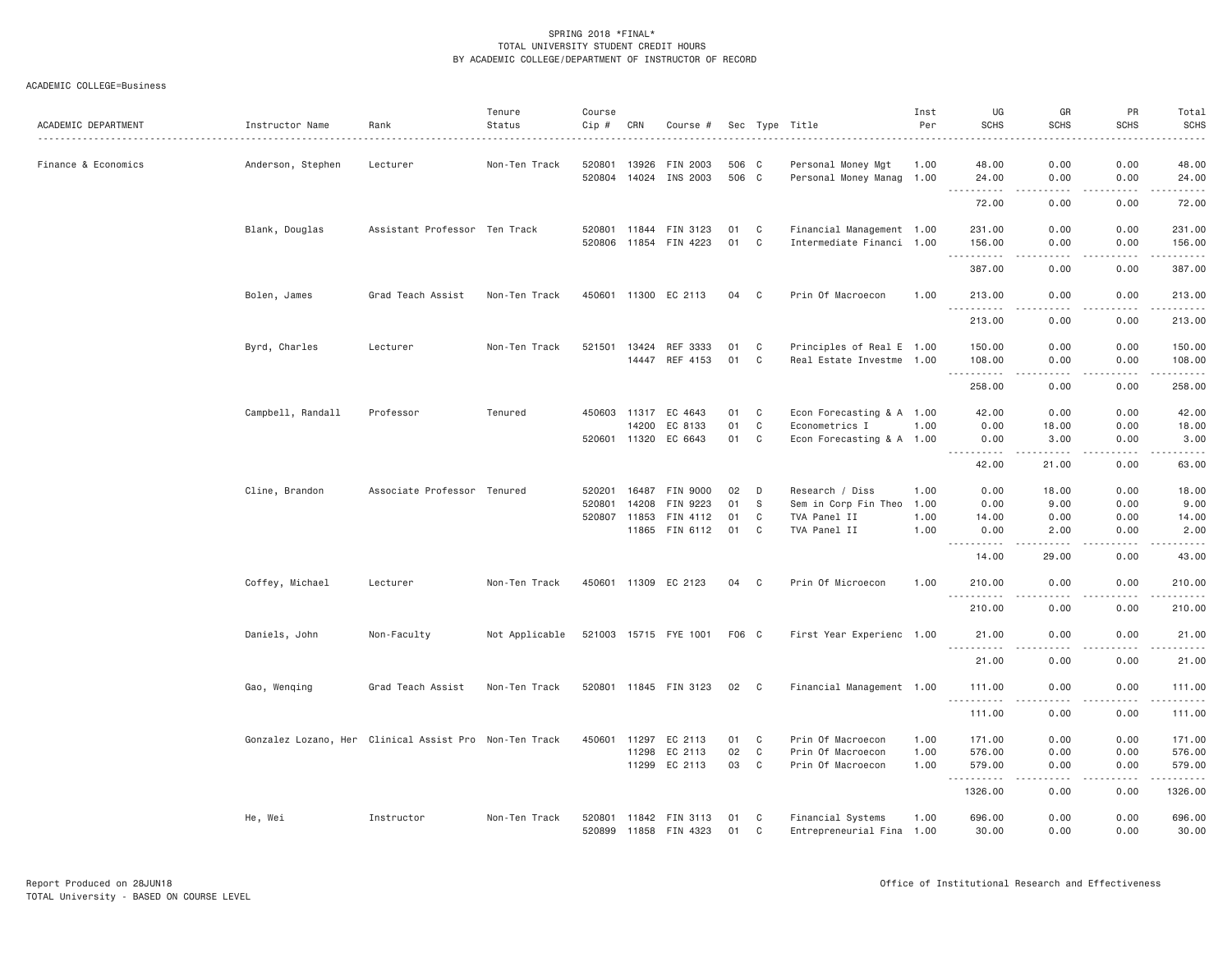| ACADEMIC DEPARTMENT | Instructor Name    | Rank                          | Tenure<br>Status | Course<br>Cip # | CRN                   | Course #                        |                |                              | Sec Type Title                                         | Inst<br>Per  | UG<br><b>SCHS</b>            | GR<br>SCHS              | PR<br>SCHS    | Total<br><b>SCHS</b>            |
|---------------------|--------------------|-------------------------------|------------------|-----------------|-----------------------|---------------------------------|----------------|------------------------------|--------------------------------------------------------|--------------|------------------------------|-------------------------|---------------|---------------------------------|
|                     |                    |                               |                  |                 |                       |                                 |                |                              |                                                        |              | ----------                   |                         |               |                                 |
|                     |                    |                               |                  |                 |                       |                                 |                |                              |                                                        |              | 726.00                       | 0.00                    | 0.00          | 726.00                          |
| Finance & Economics | Henry, Thomas      | Lecturer                      | Non-Ten Track    |                 | 13853                 | 450601 13852 EC 2113<br>EC 2123 | 504 C<br>504 C |                              | Prin Of Macroecon<br>Prin Of Microecon                 | 1.00<br>1.00 | 75.00<br>78.00<br>.          | 0.00<br>0.00<br>$- - -$ | 0.00<br>0.00  | 75.00<br>78.00                  |
|                     |                    |                               |                  |                 |                       |                                 |                |                              |                                                        |              | 153.00                       | 0.00                    | 0.00          | 153.00                          |
|                     | Highfield, Michael | Professor                     | Tenured          |                 | 520201 16277<br>16935 | FIN 4000<br>FIN 4000            | 01<br>02       | $\mathbf{I}$<br>$\mathbf{I}$ | Directed Indiv Study 1.00<br>Directed Indiv Study      | 1.00         | 3.00<br>2.00                 | 0.00<br>0.00            | 0.00<br>0.00  | 3.00<br>2.00                    |
|                     |                    |                               |                  |                 | 520801 11868          | FIN 8113                        | 01             | C                            | Corporate Finance                                      | 1.00         | 0.00                         | 78.00                   | 0.00          | 78.00                           |
|                     |                    |                               |                  |                 | 15631                 | FIN 4733                        | 01             | C                            | Advanced Bank Mgt                                      | 1.00         | 12.00<br><b></b>             | 0.00<br>-----           | 0.00<br>.     | 12.00<br>.                      |
|                     |                    |                               |                  |                 |                       |                                 |                |                              |                                                        |              | 17.00                        | 78.00                   | 0.00          | 95.00                           |
|                     | Houston, Caleb     | Grad Teach Assist             | Non-Ten Track    |                 |                       | 520801 11846 FIN 3123           | 03             | $\mathbf{C}$                 | Financial Management 1.00                              |              | 228.00                       | 0.00                    | 0.00          | 228.00                          |
|                     |                    |                               |                  |                 |                       |                                 |                |                              |                                                        |              | 228.00                       | 0.00                    | 0.00          | 228.00                          |
|                     | Jia, Shaomeng      | Grad Teach Assist             | Non-Ten Track    |                 | 450601 14196          | EC 2123                         | 05             | C                            | Prin Of Microecon                                      | 1.00         | 219.00                       | 0.00                    | 0.00          | 219.00                          |
|                     |                    |                               |                  |                 | 14197                 | EC 2123                         | 06             | $\mathbb C$                  | Prin Of Microecon                                      | 1.00         | 246.00<br>.<br>$\frac{1}{2}$ | 0.00<br>$\frac{1}{2}$   | 0.00<br>.     | 246.00<br>.                     |
|                     |                    |                               |                  |                 |                       |                                 |                |                              |                                                        |              | 465.00                       | 0.00                    | 0.00          | 465.00                          |
|                     | Johnson, Allison   | Lecturer                      | Non-Ten Track    | 520301          | 10076                 | ACC 3203                        | 01             | C                            | Fin Statement Anal                                     | 1.00         | 39.00                        | 0.00                    | 0.00          | 39.00                           |
|                     |                    |                               |                  |                 | 10077                 | ACC 3203                        | 02             | C                            | Fin Statement Anal                                     | 1.00         | 12.00                        | 0.00                    | 0.00          | 12.00                           |
|                     |                    |                               |                  |                 | 520804 11849          | FIN 3203<br>11850 FIN 3203      | 01<br>02       | C<br>C                       | Financial Statemnt A 1.00<br>Financial Statemnt A 1.00 |              | 105.00<br>78.00              | 0.00<br>0.00            | 0.00<br>0.00  | 105.00<br>78.00                 |
|                     |                    |                               |                  |                 |                       |                                 |                |                              |                                                        |              | .<br>$\frac{1}{2}$<br>234.00 | .<br>0.00               | -----<br>0.00 | ------<br>234.00                |
|                     | King, Priscilla    | Non-Employee                  | Not Applicable   |                 |                       | 521701 12460 INS 3203           | 01             | C                            | Prop and Cas Ins                                       | 1.00         | 171.00                       | 0.00                    | 0.00          | 171.00                          |
|                     |                    |                               |                  |                 |                       |                                 |                |                              |                                                        |              | .<br>171.00                  | $- - - -$<br>0.00       | .<br>0.00     | .<br>171.00                     |
|                     |                    |                               |                  |                 |                       |                                 |                |                              |                                                        |              |                              |                         |               |                                 |
|                     | Li, Cheng          | Assistant Professor Ten Track |                  |                 | 450601 11311          | EC 3113<br>14195 EC 2113        | 01<br>H05 C    | C                            | Interm Macroeconomic<br>Prin Of Macroecon              | 1.00<br>1.00 | 123.00<br>63.00              | 0.00<br>0.00            | 0.00<br>0.00  | 123.00<br>63.00                 |
|                     |                    |                               |                  |                 |                       |                                 |                |                              |                                                        |              | . <b>.</b><br>186.00         | 0.00                    | 0.00          | <b><i><u></u></i></b><br>186.00 |
|                     | Liano, Kartono     | Professor                     | Tenured          |                 |                       | 520807 11859 FIN 4423           | 01             | C                            | Investments                                            | 1.00         | 141.00                       | 0.00                    | 0.00          | 141.00                          |
|                     |                    |                               |                  |                 |                       |                                 |                |                              |                                                        |              | $- - - - - - -$<br>141.00    | 0.00                    | 0.00          | 141.00                          |
|                     | Mallory, Lewis     | Lecturer                      | Non-Ten Track    |                 |                       | 520803 14207 FIN 4723           | 01             | C                            | Bank Management                                        | 1.00         | 45.00                        | 0.00                    | 0.00          | 45.00                           |
|                     |                    |                               |                  |                 |                       |                                 |                |                              |                                                        |              | .<br>45.00                   | 0.00                    | 0.00          | 45.00                           |
|                     | McAfee, Matthew    | Non-Employee                  | Not Applicable   |                 |                       | 521701 12462 INS 3303           | 01 C           |                              | Life Insurance                                         | 1.00         | 210.00                       | 0.00                    | 0.00          | 210.00                          |
|                     |                    |                               |                  |                 |                       |                                 |                |                              |                                                        |              | .<br>210.00                  | 0.00                    | 0.00          | 210.00                          |
|                     |                    |                               |                  |                 |                       |                                 |                |                              |                                                        |              |                              |                         |               |                                 |
|                     | Metz, Tammi        | Instructor                    | Non-Ten Track    | 520801          | 11841<br>520804 12458 | FIN 2003<br>INS 2003            | 01<br>01       | C<br>C                       | Personal Money Mgt<br>Personal Money Manag 1.00        | 1.00         | 99.00<br>45.00               | 0.00<br>0.00            | 0.00<br>0.00  | 99.00<br>45.00                  |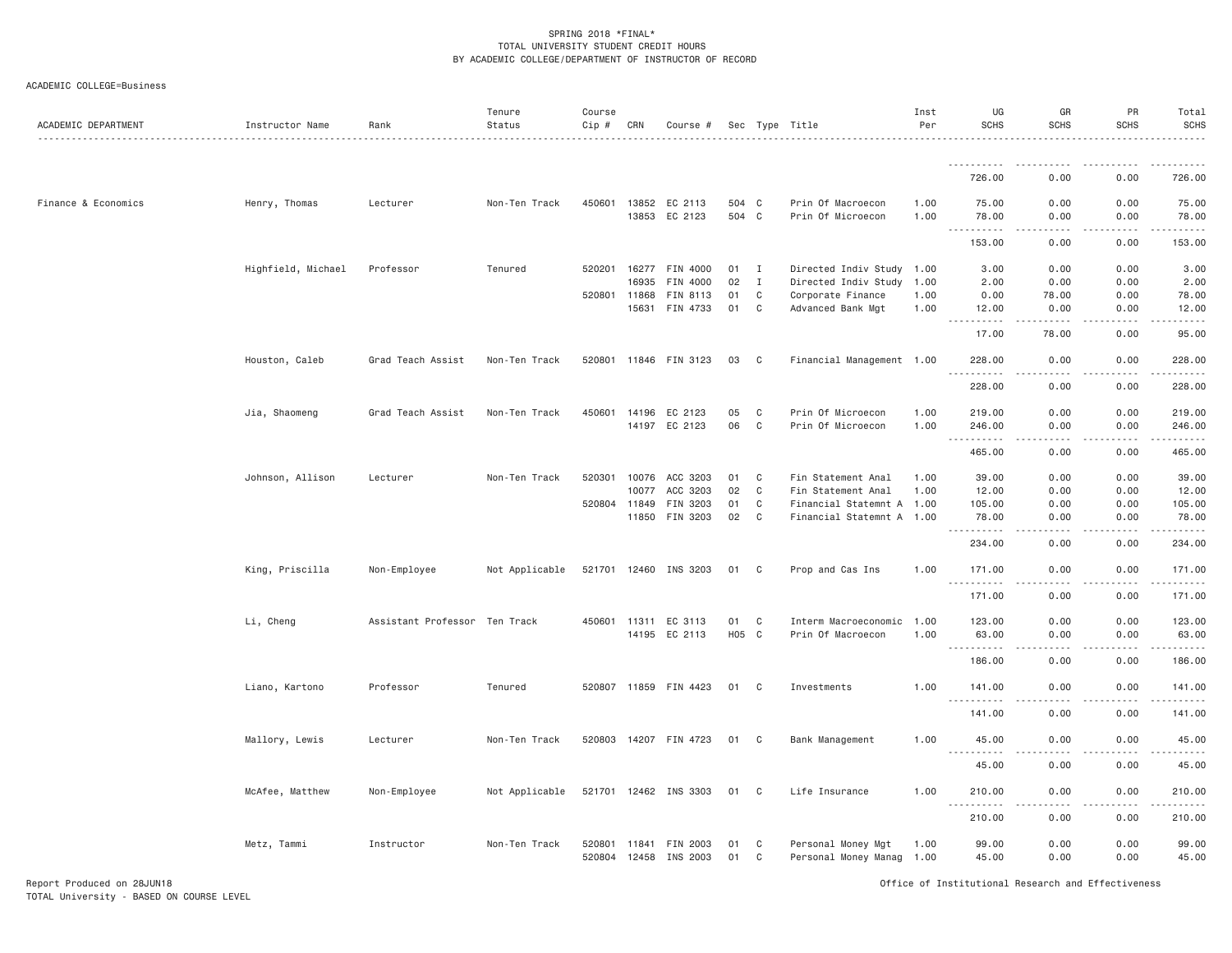| ACADEMIC DEPARTMENT | Instructor Name     | Rank                                               | Tenure<br>Status | Course<br>Cip #  | CRN            | Course #                 |                         |              | Sec Type Title                         | Inst<br>Per  | UG<br><b>SCHS</b>                   | GR<br><b>SCHS</b>                   | <b>PR</b><br><b>SCHS</b>                                                                                                                                     | Total<br><b>SCHS</b><br>.                                                                                                                                                                 |
|---------------------|---------------------|----------------------------------------------------|------------------|------------------|----------------|--------------------------|-------------------------|--------------|----------------------------------------|--------------|-------------------------------------|-------------------------------------|--------------------------------------------------------------------------------------------------------------------------------------------------------------|-------------------------------------------------------------------------------------------------------------------------------------------------------------------------------------------|
| Finance & Economics | Metz, Tammi         | Instructor                                         | Non-Ten Track    | 520804<br>521701 | 14026<br>14025 | INS 3503<br>INS 3103     | 506 C<br>506 C          |              | Employee Benefits<br>Prin Of Insurance | 1.00<br>1.00 | 168.00<br>153.00                    | 0.00<br>0.00                        | 0.00<br>0.00                                                                                                                                                 | 168.00<br>153.00                                                                                                                                                                          |
|                     |                     |                                                    |                  |                  |                |                          |                         |              |                                        |              | $  -$<br>465.00                     | $\sim$ $\sim$ $\sim$<br>0.00        | .<br>0.00                                                                                                                                                    | $\frac{1}{2} \left( \frac{1}{2} \right) \left( \frac{1}{2} \right) \left( \frac{1}{2} \right) \left( \frac{1}{2} \right) \left( \frac{1}{2} \right)$<br>465.00                            |
|                     | Miller, Thomas W.   | Professor                                          | Tenured          | 520201           |                | 16456 FIN 9000           | 01                      | D            | Research / Diss                        | 1.00         | 0.00                                | 9.00                                | 0.00                                                                                                                                                         | 9.00                                                                                                                                                                                      |
|                     |                     |                                                    |                  |                  |                |                          |                         |              |                                        |              | -----<br>.<br>0.00                  | 9.00                                | 0.00                                                                                                                                                         | 9.00                                                                                                                                                                                      |
|                     |                     | Orozco Aleman, Sandr Assistant Professor Ten Track |                  | 450601           | 11313          | EC 3123                  | 01                      | C            | Interm Micro                           | 1.00         | 93.00                               | 0.00                                | 0.00                                                                                                                                                         | 93.00                                                                                                                                                                                     |
|                     |                     |                                                    |                  |                  | 16632          | EC 9000                  | 02                      | D            | Research / Diss                        | 1.00         | 0.00                                | 6.00                                | 0.00                                                                                                                                                         | 6.00                                                                                                                                                                                      |
|                     |                     |                                                    |                  |                  | 520601 14198   | EC 4233                  | 01                      | C            | Labor Economics                        | 1.00         | 54.00<br><b></b>                    | 0.00<br>.                           | 0.00<br>-----                                                                                                                                                | 54.00<br>.                                                                                                                                                                                |
|                     |                     |                                                    |                  |                  |                |                          |                         |              |                                        |              | 147.00                              | 6.00                                | 0.00                                                                                                                                                         | 153.00                                                                                                                                                                                    |
|                     | Parisian, Daniel    | Assistant Professor Ten Track                      |                  | 450601           | 11308          | EC 2123                  | 03                      | C            | Prin Of Microecon                      | 1.00         | 210.00                              | 0.00                                | 0.00                                                                                                                                                         | 210.00                                                                                                                                                                                    |
|                     |                     |                                                    |                  |                  |                | 14202 EC 8163            | 01                      | C            | Microeconomics I                       | 1.00         | 0.00<br><u>.</u>                    | 18.00<br>.                          | 0.00<br>.                                                                                                                                                    | 18.00<br>.                                                                                                                                                                                |
|                     |                     |                                                    |                  |                  |                |                          |                         |              |                                        |              | 210.00                              | 18.00                               | 0.00                                                                                                                                                         | 228.00                                                                                                                                                                                    |
|                     | Posylnaya, Valeriya | Grad Teach Assist                                  | Non-Ten Track    | 520801           | 11847          | FIN 3123                 | 04                      | C            | Financial Management 1.00              |              | 213.00                              | 0.00                                | 0.00                                                                                                                                                         | 213.00                                                                                                                                                                                    |
|                     |                     |                                                    |                  |                  | 14204          | FIN 3123                 | 05                      | C            | Financial Management 1.00              |              | 210.00                              | 0.00                                | 0.00                                                                                                                                                         | 210.00                                                                                                                                                                                    |
|                     |                     |                                                    |                  |                  |                |                          |                         |              |                                        |              | .<br>423.00                         | .<br>0.00                           | .<br>0.00                                                                                                                                                    | .<br>423.00                                                                                                                                                                               |
|                     | Pounds, Seth        | Instructor                                         | Non-Ten Track    | 520804           | 12463          | INS 4503                 | 01                      | C            | Enterprise Risk Mgmt 1.00              |              | 78.00                               | 0.00                                | 0.00                                                                                                                                                         | 78.00                                                                                                                                                                                     |
|                     |                     |                                                    |                  | 521701           | 12459          | INS 3103                 | 01                      | C            | Prin Of Insurance                      | 1.00         | 219.00<br>$\sim$ $\sim$ $\sim$<br>. | 0.00                                | 0.00                                                                                                                                                         | 219.00<br>$\begin{array}{cccccccccc} \bullet & \bullet & \bullet & \bullet & \bullet & \bullet & \bullet \end{array}$                                                                     |
|                     |                     |                                                    |                  |                  |                |                          |                         |              |                                        |              | 297.00                              | .<br>0.00                           | .<br>0.00                                                                                                                                                    | 297.00                                                                                                                                                                                    |
|                     | Robbins, William    | Non-Employee                                       | Not Applicable   | 520801           |                | 13927 FIN 3113           | 506 C                   |              | Financial Systems                      | 1.00         | 93.00                               | 0.00                                | 0.00                                                                                                                                                         | 93.00                                                                                                                                                                                     |
|                     |                     |                                                    |                  |                  |                |                          |                         |              |                                        |              | <u>.</u><br>93.00                   | .<br>0.00                           | -----<br>0.00                                                                                                                                                | .<br>93.00                                                                                                                                                                                |
|                     | Roskelley, Kenneth  | Associate Professor Tenured                        |                  | 520801           | 11856          | FIN 4243                 | 01                      | $\mathbf{C}$ | Senior Seminar in Fi 1.00              |              | 117.00                              | 0.00                                | 0.00                                                                                                                                                         | 117.00                                                                                                                                                                                    |
|                     |                     |                                                    |                  |                  | 13928          | FIN 3123                 | 504 C                   |              | Financial Management 1.00              |              | 147.00                              | 0.00                                | 0.00                                                                                                                                                         | 147.00                                                                                                                                                                                    |
|                     |                     |                                                    |                  |                  |                | 13929 FIN 8113           | 501 C                   |              | Corporate Finance                      | 1.00         | 0.00<br>.                           | 78.00<br>.                          | 0.00<br>.                                                                                                                                                    | 78.00<br>$- - - - - - -$                                                                                                                                                                  |
|                     |                     |                                                    |                  |                  |                |                          |                         |              |                                        |              | 264.00                              | 78.00                               | 0.00                                                                                                                                                         | 342.00                                                                                                                                                                                    |
|                     | Spurlin, William    | Associate Professor Tenured                        |                  | 520601           | 13854          | EC 8103                  | 501 C                   |              | Econ for Managers                      | 1.00         | 0.00                                | 69.00                               | 0.00                                                                                                                                                         | 69.00                                                                                                                                                                                     |
|                     |                     |                                                    |                  | 520801           | 13722          | FIN 3113                 | 201 C                   |              | Financial Systems                      | 1.00         | 45.00                               | 0.00                                | 0.00                                                                                                                                                         | 45.00                                                                                                                                                                                     |
|                     |                     |                                                    |                  |                  |                | 13723 FIN 3123           | 201 C                   |              | Financial Management 1.00              |              | 48.00<br>.                          | 0.00<br>.                           | 0.00<br>$\frac{1}{2} \left( \frac{1}{2} \right) \left( \frac{1}{2} \right) \left( \frac{1}{2} \right) \left( \frac{1}{2} \right) \left( \frac{1}{2} \right)$ | 48.00<br>------                                                                                                                                                                           |
|                     |                     |                                                    |                  |                  |                |                          |                         |              |                                        |              | 93.00                               | 69.00                               | 0.00                                                                                                                                                         | 162.00                                                                                                                                                                                    |
|                     | Taboada, Alvaro     | Assistant Professor Ten Track                      |                  | 520801           | 11852          | FIN 3723                 | 01                      | C            | Financial Markets                      | 1.00         | 195.00                              | 0.00                                | 0.00                                                                                                                                                         | 195.00                                                                                                                                                                                    |
|                     |                     |                                                    |                  |                  | 520806 11863   | FIN 4923                 | 01                      | C            | International Fin Mg 1.00              |              | 120.00                              | 0.00<br>$\sim$ $\sim$ $\sim$ $\sim$ | 0.00<br>.                                                                                                                                                    | 120.00<br>$\frac{1}{2} \left( \frac{1}{2} \right) \left( \frac{1}{2} \right) \left( \frac{1}{2} \right) \left( \frac{1}{2} \right) \left( \frac{1}{2} \right) \left( \frac{1}{2} \right)$ |
|                     |                     |                                                    |                  |                  |                |                          |                         |              |                                        |              | 315.00                              | 0.00                                | 0.00                                                                                                                                                         | 315.00                                                                                                                                                                                    |
|                     | Thomas, Mary        | Associate Professor Tenured                        |                  | 450601           | 11306          | EC 2123<br>14217 EC 2123 | 01<br>H <sub>01</sub> C | C            | Prin Of Microecon<br>Prin Of Microecon | 1.00<br>1.00 | 693.00<br>12.00                     | 0.00<br>0.00                        | 0.00<br>0.00                                                                                                                                                 | 693.00<br>12.00                                                                                                                                                                           |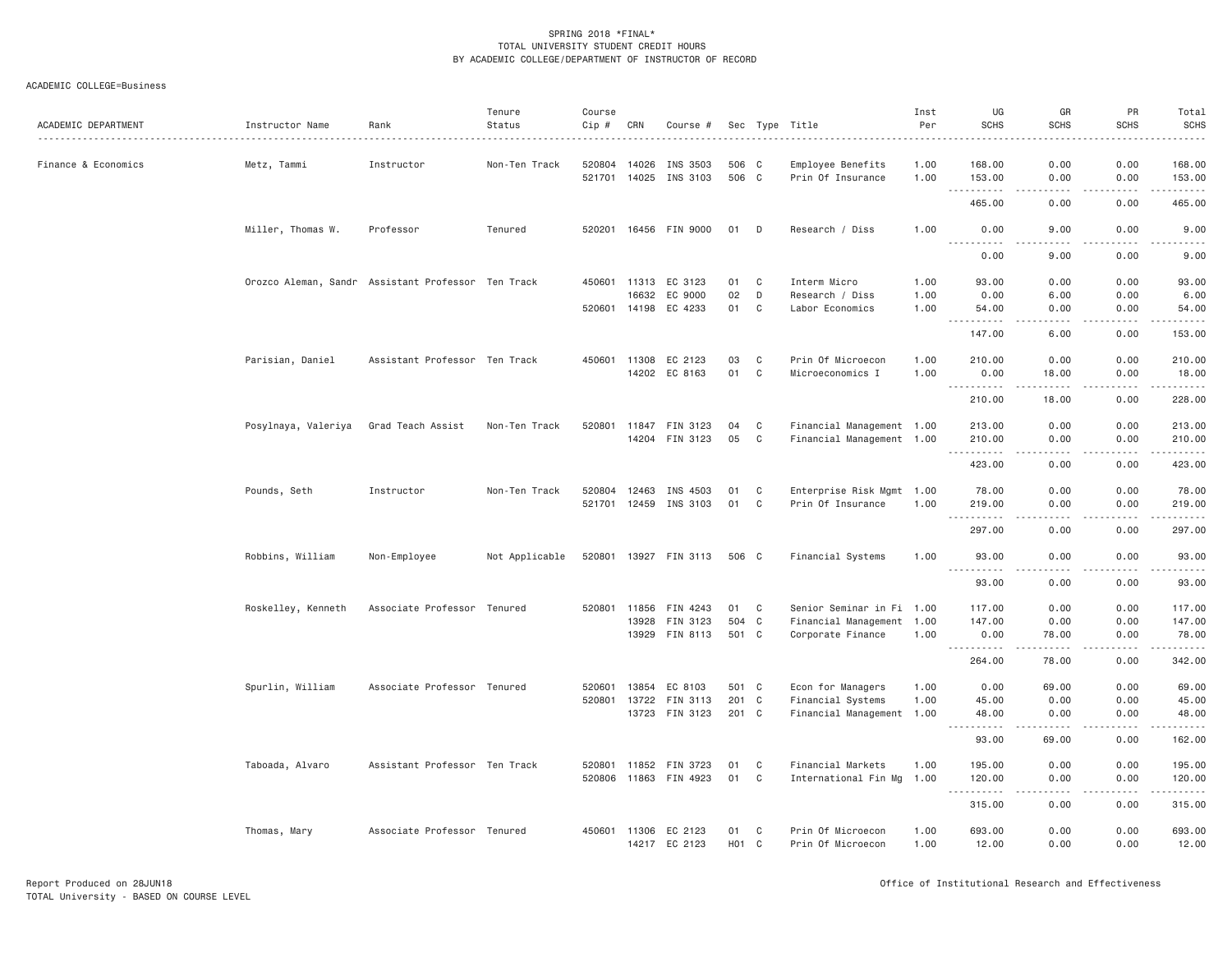| ACADEMIC DEPARTMENT                                          | Instructor Name     | Rank                              | Tenure<br>Status | Course<br>Cip # | CRN   | Course #             |              |              | Sec Type Title            | Inst<br>Per | UG<br><b>SCHS</b>     | GR<br><b>SCHS</b>                 | <b>PR</b><br><b>SCHS</b> | Total<br><b>SCHS</b><br>. <u>.</u> . |
|--------------------------------------------------------------|---------------------|-----------------------------------|------------------|-----------------|-------|----------------------|--------------|--------------|---------------------------|-------------|-----------------------|-----------------------------------|--------------------------|--------------------------------------|
|                                                              |                     |                                   |                  |                 |       |                      |              |              |                           |             | -----------           | .                                 | .                        | .                                    |
|                                                              |                     |                                   |                  |                 |       |                      |              |              |                           |             | 705.00                | 0.00                              | 0.00                     | 705.00                               |
| Finance & Economics                                          | Williamson, Claudia | Associate Professor Tenured       |                  | 450601 14203    |       | EC 8473              | 01           | - C          | Public Choice             | 1.00        | 0.00                  | 12.00                             | 0.00                     | 12.00                                |
|                                                              |                     |                                   |                  |                 |       | 16359 EC 9000        | 01           | D            | Research / Diss           | 1.00        | 0.00                  | 15.00                             | 0.00                     | 15.00                                |
|                                                              |                     |                                   |                  |                 |       |                      |              |              |                           |             | . <b>.</b><br>0.00    | .<br>27.00                        | $- - -$<br>-----<br>0.00 | 27.00                                |
|                                                              | Wiseman, Travis     | Clinical Assist Pro Non-Ten Track |                  | 450601          |       | 11318 EC 6323        | 01 C         |              | International Econom 1.00 |             | 0.00                  | 3.00                              | 0.00                     | 3.00                                 |
|                                                              |                     |                                   |                  |                 |       | 16461 EC 4000        | $01$ I       |              | Directed Indiv Study 1.00 |             | 3,00                  | 0.00                              | 0.00                     | 3.00                                 |
|                                                              |                     |                                   |                  |                 |       | 16462 EC 4000        | 02           | $\mathbf{I}$ | Directed Indiv Study 1.00 |             | 3.00                  | 0.00                              | 0.00                     | 3.00                                 |
|                                                              |                     |                                   |                  |                 | 16463 | EC 4000              | 03           | $\mathbf{I}$ | Directed Indiv Study 1.00 |             | 3.00                  | 0.00                              | 0.00                     | 3.00                                 |
|                                                              |                     |                                   |                  |                 | 16464 | EC 4000              | 04           | I            | Directed Indiv Study 1.00 |             | 3,00                  | 0.00                              | 0.00                     | 3.00                                 |
|                                                              |                     |                                   |                  |                 | 16466 | EC 4000              | 06           | $\mathbf{I}$ | Directed Indiv Study 1.00 |             | 3.00                  | 0.00                              | 0.00                     | 3.00                                 |
|                                                              |                     |                                   |                  |                 | 16467 | EC 4000              | 07           | $\mathbf{I}$ | Directed Indiv Study 1.00 |             | 3.00                  | 0.00                              | 0.00                     | 3.00                                 |
|                                                              |                     |                                   |                  |                 |       | 16468 EC 4000        | 08           | $\mathbf{I}$ | Directed Indiv Study 1.00 |             | 3.00                  | 0.00                              | 0.00                     | 3.00                                 |
|                                                              |                     |                                   |                  |                 |       | 16469 EC 4000        | 09           | I            | Directed Indiv Study 1.00 |             | 3.00                  | 0.00                              | 0.00                     | 3.00                                 |
|                                                              |                     |                                   |                  |                 | 16859 | EC 4000              | 10           | I            | Directed Indiv Study 1.00 |             | 3,00                  | 0.00                              | 0.00                     | 3.00                                 |
|                                                              |                     |                                   |                  |                 | 16860 | EC 4000              | $11 \quad I$ |              | Directed Indiv Study 1.00 |             | 3,00                  | 0.00                              | 0.00                     | 3.00                                 |
|                                                              |                     |                                   |                  | 450605 11315    |       | EC 4323              | 01           | $\mathbf{C}$ | International Econom 1.00 |             | 105.00                | 0.00                              | 0.00                     | 105.00                               |
|                                                              |                     |                                   |                  | 521101          | 12403 | IB 3900              | 01           | E            | IB Intern Work            | 1.00        | 4.00                  | 0.00                              | 0.00                     | 4.00                                 |
|                                                              |                     |                                   |                  |                 |       | 12405 IB 4903        | 01           | E            | IB Intern Academics       | 1.00        | 21.00<br>-----------  | 0.00<br>. <b>.</b> .              | 0.00                     | 21.00                                |
|                                                              |                     |                                   |                  |                 |       |                      |              |              |                           |             | 160.00                | 3.00                              | 0.00                     | 163.00                               |
|                                                              | Yao, Lili           | Grad Teach Assist                 | Non-Ten Track    |                 |       | 450601 11307 EC 2123 | 02           | C            | Prin Of Microecon         | 1.00        | 222,00                | 0.00                              | 0.00                     | 222.00                               |
|                                                              |                     |                                   |                  |                 |       |                      |              |              |                           |             | .<br>222.00           | 0.00                              | .<br>0.00                | 222.00                               |
|                                                              |                     |                                   |                  |                 |       |                      |              |              |                           |             | ==========            |                                   | ==========               | ==========                           |
| Finance & Economics<br>===================================== |                     |                                   |                  |                 |       |                      |              |              |                           |             | 8624.00<br>========== | 338.00<br>----------------------- | 0.00                     | 8962.00<br>$=$ = = = = = = = = = =   |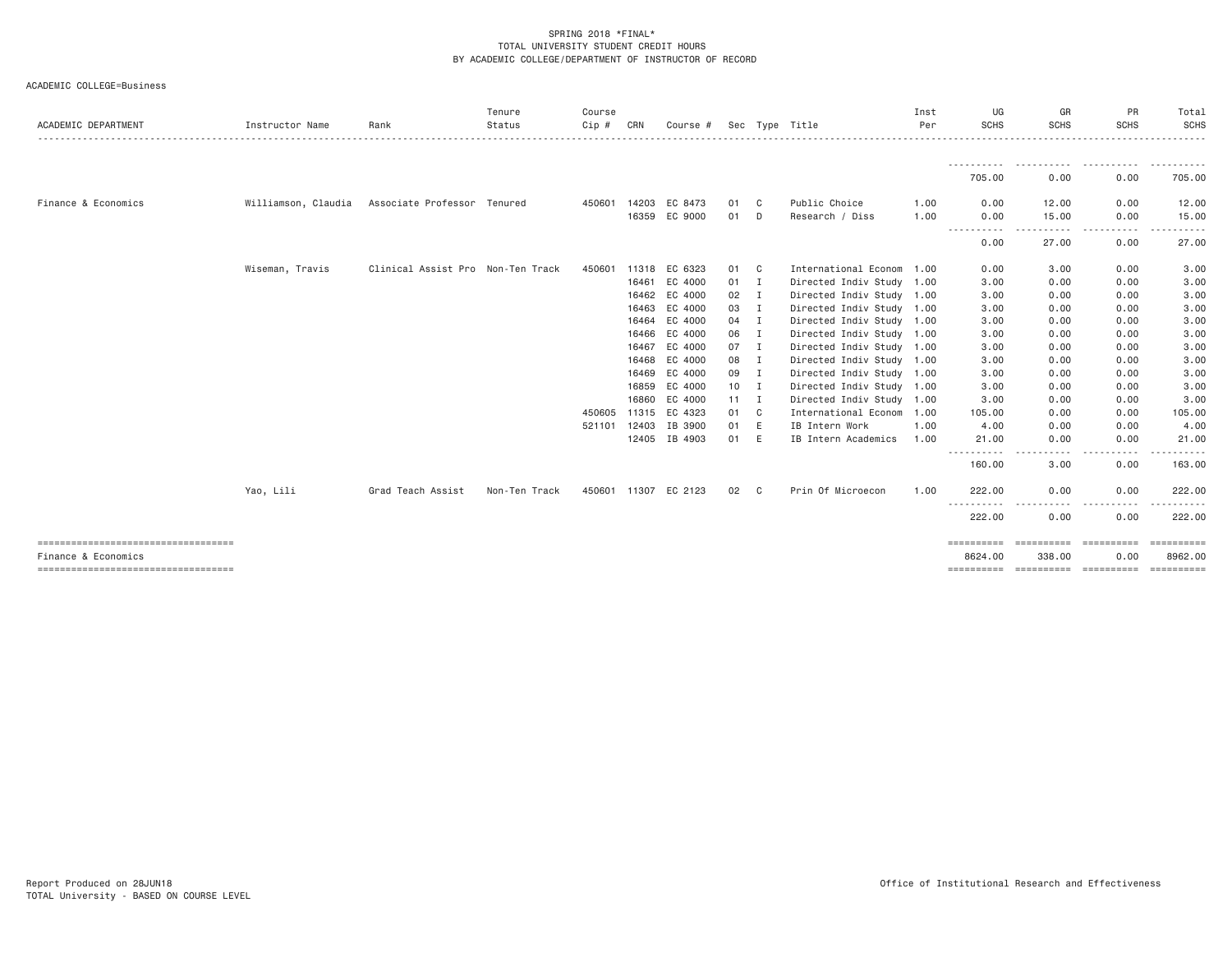| ACADEMIC DEPARTMENT              | Instructor Name    | Rank                          | Tenure<br>Status | Course<br>Cip #  | CRN            | Course #              |          |                | Sec Type Title                        | Inst<br>Per  | UG<br><b>SCHS</b>                   | GR<br><b>SCHS</b> | PR<br><b>SCHS</b> | Total<br><b>SCHS</b>         |
|----------------------------------|--------------------|-------------------------------|------------------|------------------|----------------|-----------------------|----------|----------------|---------------------------------------|--------------|-------------------------------------|-------------------|-------------------|------------------------------|
| Management & Information Systems | Abbasi, Fahimeh    | Non-Employee                  | Not Applicable   | 521101           | 12749          | MGT 4613              | 01       | C              | Cross-Cultural Mgt                    | 1.00         | 135.00                              | 0.00              | 0.00              | 135.00                       |
|                                  |                    |                               |                  |                  |                |                       |          |                |                                       |              | .<br>135.00                         | .<br>0.00         | 0.00              | المستبدات<br>135.00          |
|                                  | Barnett, Timothy   | Professor                     | Tenured          | 520201<br>521003 | 12745<br>14156 | MGT 3823<br>MGT 9813  | 01<br>01 | C<br>S         | Responsible Leadersh<br>Seminar In OB | 1.00<br>1.00 | 135.00<br>0.00                      | 0.00<br>3.00      | 0.00<br>0.00      | 135.00<br>3.00               |
|                                  |                    |                               |                  |                  |                |                       |          |                |                                       |              | . <b>.</b><br>$- - -$<br>135.00     | .<br>3.00         | .<br>0.00         | -----<br>138.00              |
|                                  | Canfield, Stephen  | Instructor                    | Non-Ten Track    | 110201           | 10590          | BIS 1523              | 01       | C              | Web Development I                     | 1.00         | 126.00                              | 0.00              | 0.00              | 126.00                       |
|                                  |                    |                               |                  |                  | 10591          | BIS 1523              | 02       | C              | Web Development I                     | 1.00         | 123.00                              | 0.00              | 0.00              | 123.00                       |
|                                  |                    |                               |                  |                  | 10592          | BIS 2523              | 01       | C              | Web Development II                    | 1.00         | 111.00                              | 0.00              | 0.00              | 111.00                       |
|                                  |                    |                               |                  | 110901           | 10602          | BIS 6513              | 01       | C              | Microcomputers/Netwo                  | 1.00         | 0.00                                | 6.00              | 0.00              | 6.00                         |
|                                  |                    |                               |                  | 521201           | 10598          | BIS 4513              | 01       | $\mathbb C$    | Microcomputers/Netwo 1.00             |              | 24.00<br>.                          | 0.00<br>.         | 0.00<br>.         | 24.00<br>.                   |
|                                  |                    |                               |                  |                  |                |                       |          |                |                                       |              | 384.00                              | 6.00              | 0.00              | 390.00                       |
|                                  | Chrisman, James    | Professor                     | Tenured          | 520701           | 12739          | MGT 3333              | 01       | C              | Field Study In Entre 1.00             |              | 63.00                               | 0.00              | 0.00              | 63.00                        |
|                                  |                    |                               |                  | 521302           | 16207          | MGT 9000              | 01       | D              | Research / Diss                       | 1.00         | 0.00                                | 18.00             | 0.00              | 18.00                        |
|                                  |                    |                               |                  |                  |                |                       |          |                |                                       |              | 63.00                               | 18.00             | 0.00              | 81.00                        |
|                                  | Daspit, Joshua     | Assistant Professor Ten Track |                  | 520101           | 10633          | <b>BUS 4853</b>       | 01       | C              | <b>Business Policy</b>                | 1.00         | 171.00                              | 0.00              | 0.00              | 171.00                       |
|                                  |                    |                               |                  |                  | 10634          | <b>BUS 4853</b>       | 02       | $\mathbf{C}$   | <b>Business Policy</b>                | 1.00         | 132.00<br><u>.</u>                  | 0.00<br>.         | 0.00<br>.         | 132.00<br>.                  |
|                                  |                    |                               |                  |                  |                |                       |          |                |                                       |              | 303.00                              | 0.00              | 0.00              | 303.00                       |
|                                  | Dhaenens, Andrew   | Grad Teach Assist             | Non-Ten Track    | 520201           |                | 12748 MGT 4543        | 01       | C              | Compensation Mgt                      | 1.00         | 153.00<br>.                         | 0.00<br>$- - - -$ | 0.00<br>.         | 153.00<br>2.22222            |
|                                  |                    |                               |                  |                  |                |                       |          |                |                                       |              | 153.00                              | 0.00              | 0.00              | 153.00                       |
|                                  | Hammond, Nathaniel | Grad Teach Assist             | Non-Ten Track    | 521301           | 12726          | MGT 3114              | 02       | C <sub>c</sub> | Prin of Mgt & Prod                    | 1.00         | 624.00                              | 0.00              | 0.00              | 624.00                       |
|                                  |                    |                               |                  |                  |                |                       |          |                |                                       |              | $\sim$ $\sim$ $\sim$<br>.<br>624.00 | - - -<br>0.00     | .<br>0.00         | .<br>624.00                  |
|                                  | Holt, Daniel       | Associate Professor Tenured   |                  | 520201           |                | 12752 MGT 8123        | 01       | $\mathbf{C}$   | Strategic Bus Consul 1.00             |              | 0.00                                | 69.00             | 0.00              | 69.00                        |
|                                  |                    |                               |                  |                  |                |                       |          |                |                                       |              | .<br>0.00                           | 69.00             | .<br>0.00         | 69.00                        |
|                                  | Jones, Gabrielle   | Non-Faculty                   | Not Applicable   |                  |                | 521201 13659 BIS 3713 | 201 C    |                | Int Elec Info System 1.00             |              | 45.00                               | 0.00              | 0.00              | 45.00                        |
|                                  |                    |                               |                  |                  |                |                       |          |                |                                       |              | .<br>45.00                          | $\cdots$<br>0.00  | .<br>0.00         | .<br>45.00                   |
|                                  | Long, Rebecca      | Professor                     | Tenured          | 520101           | 10635          | <b>BUS 4853</b>       | 03       | C              | <b>Business Policy</b>                | 1.00         | 177.00                              | 0.00              | 0.00              | 177.00                       |
|                                  |                    |                               |                  |                  | 10636          | <b>BUS 4853</b>       | 04       | C              | <b>Business Policy</b>                | 1.00         | 135.00                              | 0.00              | 0.00              | 135.00                       |
|                                  |                    |                               |                  |                  |                |                       |          |                |                                       |              | <u>.</u><br>312.00                  | .<br>0.00         | .<br>0.00         | والمستحدث والمنافذ<br>312.00 |
|                                  | Madison, Kristen   | Assistant Professor Ten Track |                  | 521001           | 12741          | MGT 3513              | 02       | C              | Intro Human Res Mgt                   | 1.00         | 207.00                              | 0.00              | 0.00              | 207.00                       |
|                                  |                    |                               |                  |                  |                | 12742 MGT 3513        | 03       | C              | Intro Human Res Mgt                   | 1.00         | 204.00                              | 0.00              | 0.00              | 204.00                       |
|                                  |                    |                               |                  |                  |                |                       |          |                |                                       |              | 411.00                              | 0.00              | 0.00              | 411.00                       |
|                                  | Marett, Emily      | Instructor                    | Non-Ten Track    | 520201           |                | 12732 MGT 3213        | 06       | C <sub>1</sub> | Org Communications                    | 1.00         | 207.00                              | 0.00              | 0.00              | 207.00                       |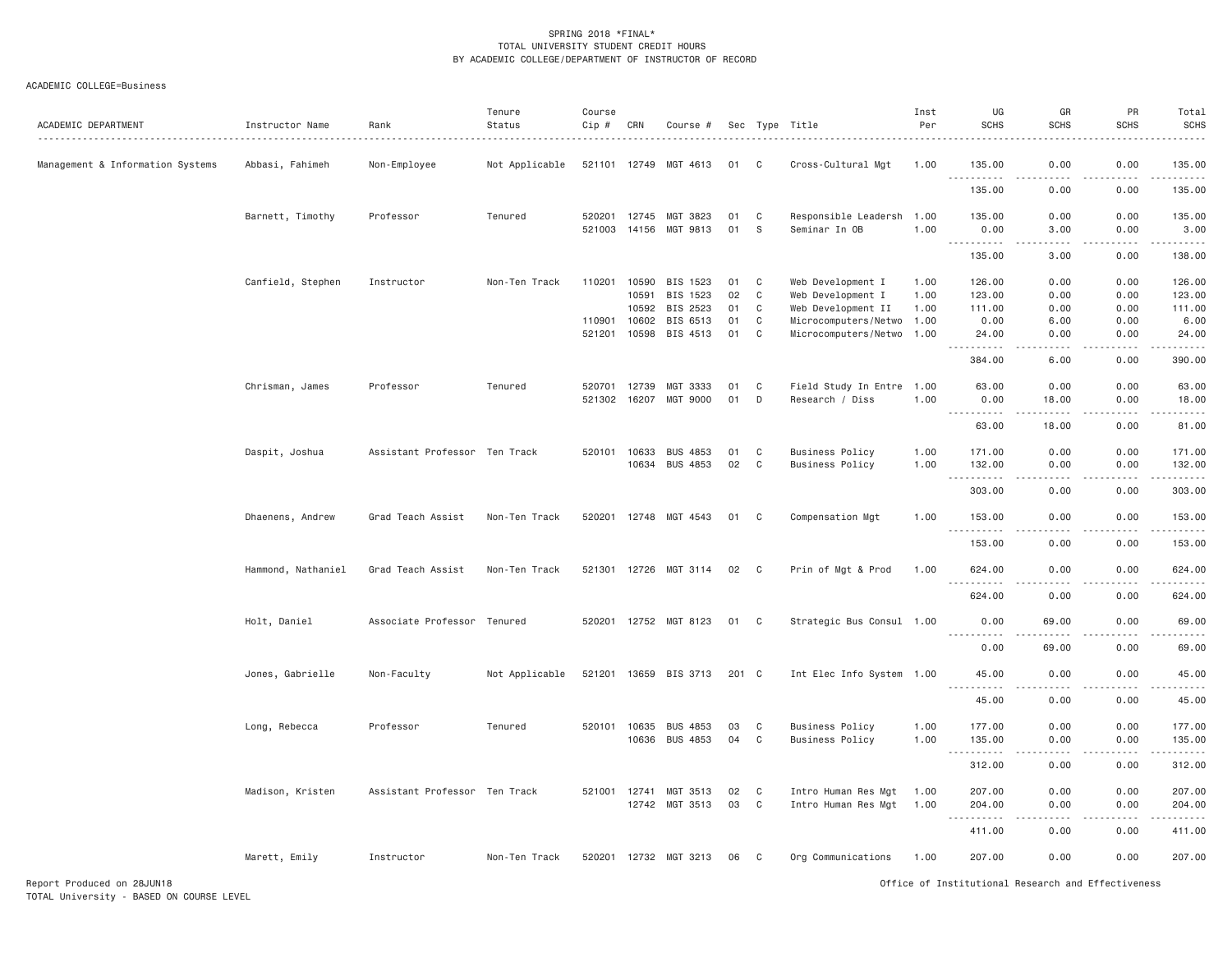| ACADEMIC DEPARTMENT              | Instructor Name   | Rank                              | Tenure<br>Status | Course<br>Cip # | CRN   | Course #              |       |              | Sec Type Title            | Inst<br>Per | UG<br><b>SCHS</b>                   | GR<br><b>SCHS</b>                                                                                                                                             | PR<br><b>SCHS</b>                                                                                                                                                                       | Total<br><b>SCHS</b>                                                                                                                                          |
|----------------------------------|-------------------|-----------------------------------|------------------|-----------------|-------|-----------------------|-------|--------------|---------------------------|-------------|-------------------------------------|---------------------------------------------------------------------------------------------------------------------------------------------------------------|-----------------------------------------------------------------------------------------------------------------------------------------------------------------------------------------|---------------------------------------------------------------------------------------------------------------------------------------------------------------|
| Management & Information Systems | Marett, Emily     | Instructor                        | Non-Ten Track    | 520201          | 14041 | MGT 3213              | 506 C |              | Org Communications        | 1.00        | 117.00                              | 0.00                                                                                                                                                          | 0.00                                                                                                                                                                                    | 117.00                                                                                                                                                        |
|                                  |                   |                                   |                  | 521001          | 12740 | MGT 3513              | 01    | $\mathbf C$  | Intro Human Res Mgt       | 1.00        | 207.00                              | 0.00                                                                                                                                                          | 0.00                                                                                                                                                                                    | 207.00                                                                                                                                                        |
|                                  |                   |                                   |                  |                 | 12747 | MGT 4533              | 01    | C            | Advanced Hrm              | 1.00        | 174.00                              | 0.00                                                                                                                                                          | 0.00                                                                                                                                                                                    | 174.00                                                                                                                                                        |
|                                  |                   |                                   |                  |                 |       |                       |       |              |                           |             | .<br>$\sim$ $\sim$ $\sim$<br>705.00 | .<br>0.00                                                                                                                                                     | $2 - 2 - 2 - 2$<br>0.00                                                                                                                                                                 | .<br>705.00                                                                                                                                                   |
|                                  | Marett, Lawrence  | Associate Professor Tenured       |                  | 111003          | 10597 | BIS 4113              | 01    | C            | BIS Security Managem 1.00 |             | 93.00                               | 0.00                                                                                                                                                          | 0.00                                                                                                                                                                                    | 93.00                                                                                                                                                         |
|                                  |                   |                                   |                  | 521201          | 10600 | BIS 4763              | 01    | C            | BIS Senior Seminar        | 1.00        | 39.00                               | 0.00                                                                                                                                                          | 0.00                                                                                                                                                                                    | 39.00                                                                                                                                                         |
|                                  |                   |                                   |                  |                 | 10601 | BIS 6113              | 01    | C            | BIS Security Managem 1.00 |             | 0.00                                | 9.00                                                                                                                                                          | 0.00                                                                                                                                                                                    | 9.00                                                                                                                                                          |
|                                  |                   |                                   |                  |                 |       | 13806 BIS 6113        | 501 C |              | BIS Security Managem 1.00 |             | 0.00<br><u>.</u>                    | 18.00<br>$- - - -$                                                                                                                                            | 0.00                                                                                                                                                                                    | 18.00<br>.                                                                                                                                                    |
|                                  |                   |                                   |                  |                 |       |                       |       |              |                           |             | 132.00                              | 27.00                                                                                                                                                         | 0.00                                                                                                                                                                                    | 159.00                                                                                                                                                        |
|                                  | McLarty, Benjamin | Assistant Professor Ten Track     |                  |                 |       | 521301 12725 MGT 3114 | 01    | $\mathbf{C}$ | Prin of Mgt & Prod        | 1.00        | 988.00<br>$- - - - - - -$           | 0.00<br>$- - - -$                                                                                                                                             | 0.00<br>.                                                                                                                                                                               | 988.00<br>$- - - - - -$                                                                                                                                       |
|                                  |                   |                                   |                  |                 |       |                       |       |              |                           |             | 988.00                              | 0.00                                                                                                                                                          | 0.00                                                                                                                                                                                    | 988.00                                                                                                                                                        |
|                                  | McNamara, Kelly   | Clinical Assoc Prof Non-Ten Track |                  | 521201          | 10586 | BIS 1012              | 01    | C            | Intro to Bus Info Sy 1.00 |             | 476.00                              | 0.00                                                                                                                                                          | 0.00                                                                                                                                                                                    | 476.00                                                                                                                                                        |
|                                  |                   |                                   |                  |                 | 10587 | BIS 1012              | 02    | C            | Intro to Bus Info Sy 1.00 |             | 142.00                              | 0.00                                                                                                                                                          | 0.00                                                                                                                                                                                    | 142.00                                                                                                                                                        |
|                                  |                   |                                   |                  |                 | 10588 | BIS 1012              | 03    | C            | Intro to Bus Info Sy 1.00 |             | 132.00                              | 0.00                                                                                                                                                          | 0.00                                                                                                                                                                                    | 132.00                                                                                                                                                        |
|                                  |                   |                                   |                  |                 | 10603 | BIS 8313              | 01    | $\mathbf C$  | Adv Database Des Adm 1.00 |             | 0.00                                | 21.00                                                                                                                                                         | 0.00                                                                                                                                                                                    | 21.00                                                                                                                                                         |
|                                  |                   |                                   |                  |                 |       | 13808 BIS 8313        | 501 C |              | Adv Database Des Adm 1.00 |             | 0.00<br>.                           | 21.00<br>$\frac{1}{2} \left( \frac{1}{2} \right) \left( \frac{1}{2} \right) \left( \frac{1}{2} \right) \left( \frac{1}{2} \right) \left( \frac{1}{2} \right)$ | 0.00<br>.                                                                                                                                                                               | 21.00<br>$\frac{1}{2} \left( \frac{1}{2} \right) \left( \frac{1}{2} \right) \left( \frac{1}{2} \right) \left( \frac{1}{2} \right) \left( \frac{1}{2} \right)$ |
|                                  |                   |                                   |                  |                 |       |                       |       |              |                           |             | 750.00                              | 42.00                                                                                                                                                         | 0.00                                                                                                                                                                                    | 792.00                                                                                                                                                        |
|                                  | McNeil, Stacey    | Clinical Assist Pro Non-Ten Track |                  | 520201          | 13751 | MGT 3823              | 201 C |              | Responsible Leadersh 1.00 |             | 39.00                               | 0.00                                                                                                                                                          | 0.00                                                                                                                                                                                    | 39.00                                                                                                                                                         |
|                                  |                   |                                   |                  | 521101          | 13753 | MGT 4613              | 201 C |              | Cross-Cultural Mgt        | 1.00        | 33.00                               | 0.00                                                                                                                                                          | 0.00                                                                                                                                                                                    | 33.00                                                                                                                                                         |
|                                  |                   |                                   |                  |                 |       | 521301 13749 MGT 3114 | 201 C |              | Prin of Mgt & Prod        | 1.00        | 72.00<br>$\sim$ $\sim$ $\sim$       | 0.00<br>.                                                                                                                                                     | 0.00<br>$\frac{1}{2} \left( \frac{1}{2} \right) \left( \frac{1}{2} \right) \left( \frac{1}{2} \right) \left( \frac{1}{2} \right) \left( \frac{1}{2} \right) \left( \frac{1}{2} \right)$ | 72.00                                                                                                                                                         |
|                                  |                   |                                   |                  |                 |       |                       |       |              |                           |             | 144.00                              | 0.00                                                                                                                                                          | 0.00                                                                                                                                                                                    | 144.00                                                                                                                                                        |
|                                  | Niu, Ziyi         | Grad Teach Assist                 | Non-Ten Track    |                 |       | 521201 10595 BIS 3523 | 01    | C.           | Advanced Languages        | 1.00        | 81.00<br>.                          | 0.00<br>$\sim$ $\sim$ $\sim$ $\sim$                                                                                                                           | 0.00<br>.                                                                                                                                                                               | 81.00<br>.                                                                                                                                                    |
|                                  |                   |                                   |                  |                 |       |                       |       |              |                           |             | 81.00                               | 0.00                                                                                                                                                          | 0.00                                                                                                                                                                                    | 81.00                                                                                                                                                         |
|                                  | Otondo, Robert    | Associate Professor Tenured       |                  | 521201          | 10596 | BIS 3753              | 01    | C            | Business Database Sy      | 1.00        | 45.00                               | 0.00                                                                                                                                                          | 0.00                                                                                                                                                                                    | 45.00                                                                                                                                                         |
|                                  |                   |                                   |                  |                 |       | 10604 BIS 8413        | 01    | C            | Data Analytics            | 1.00        | 0.00                                | 24.00                                                                                                                                                         | 0.00                                                                                                                                                                                    | 24.00                                                                                                                                                         |
|                                  |                   |                                   |                  |                 |       | 13809 BIS 8413        | 501 C |              | Data Analytics            | 1.00        | 0.00<br>.                           | 18.00<br><u>.</u>                                                                                                                                             | 0.00<br>.                                                                                                                                                                               | 18.00<br>.                                                                                                                                                    |
|                                  |                   |                                   |                  |                 |       |                       |       |              |                           |             | 45.00                               | 42.00                                                                                                                                                         | 0.00                                                                                                                                                                                    | 87.00                                                                                                                                                         |
|                                  | Pearson, Allison  | Professor                         | Tenured          |                 |       | 521302 16902 MGT 9000 | 04    | D            | Research / Diss           | 1.00        | 0.00<br>.                           | 9.00<br>.                                                                                                                                                     | 0.00<br>$- - - - -$                                                                                                                                                                     | 9.00<br>.                                                                                                                                                     |
|                                  |                   |                                   |                  |                 |       |                       |       |              |                           |             | 0.00                                | 9.00                                                                                                                                                          | 0.00                                                                                                                                                                                    | 9.00                                                                                                                                                          |
|                                  | Pearson, Rodney   | Professor                         | Tenured          |                 |       | 521003 15074 FYE 1101 | F01 C |              | Freshman Success Str 1.00 |             | 113.00                              | 0.00                                                                                                                                                          | 0.00                                                                                                                                                                                    | 113.00                                                                                                                                                        |
|                                  |                   |                                   |                  |                 |       |                       |       |              |                           |             | .<br>$- - -$<br>113.00              | 0.00                                                                                                                                                          | .<br>0.00                                                                                                                                                                               | 113.00                                                                                                                                                        |
|                                  | Randle, Vikki     | Associate Professor Tenured       |                  | 520101          | 13663 | <b>BUS 4853</b>       | 201 C |              | <b>Business Policy</b>    | 1.00        | 69.00                               | 0.00                                                                                                                                                          | 0.00                                                                                                                                                                                    | 69.00                                                                                                                                                         |
|                                  |                   |                                   |                  |                 |       | 521001 13752 MGT 4533 | 201 C |              | Advanced HRM              | 1.00        | 15.00                               | 0.00                                                                                                                                                          | 0.00                                                                                                                                                                                    | 15.00                                                                                                                                                         |
|                                  |                   |                                   |                  |                 |       |                       |       |              |                           |             | .<br>84.00                          | $\frac{1}{2} \left( \frac{1}{2} \right) \left( \frac{1}{2} \right) \left( \frac{1}{2} \right) \left( \frac{1}{2} \right)$<br>0.00                             | .<br>0.00                                                                                                                                                                               | .<br>84.00                                                                                                                                                    |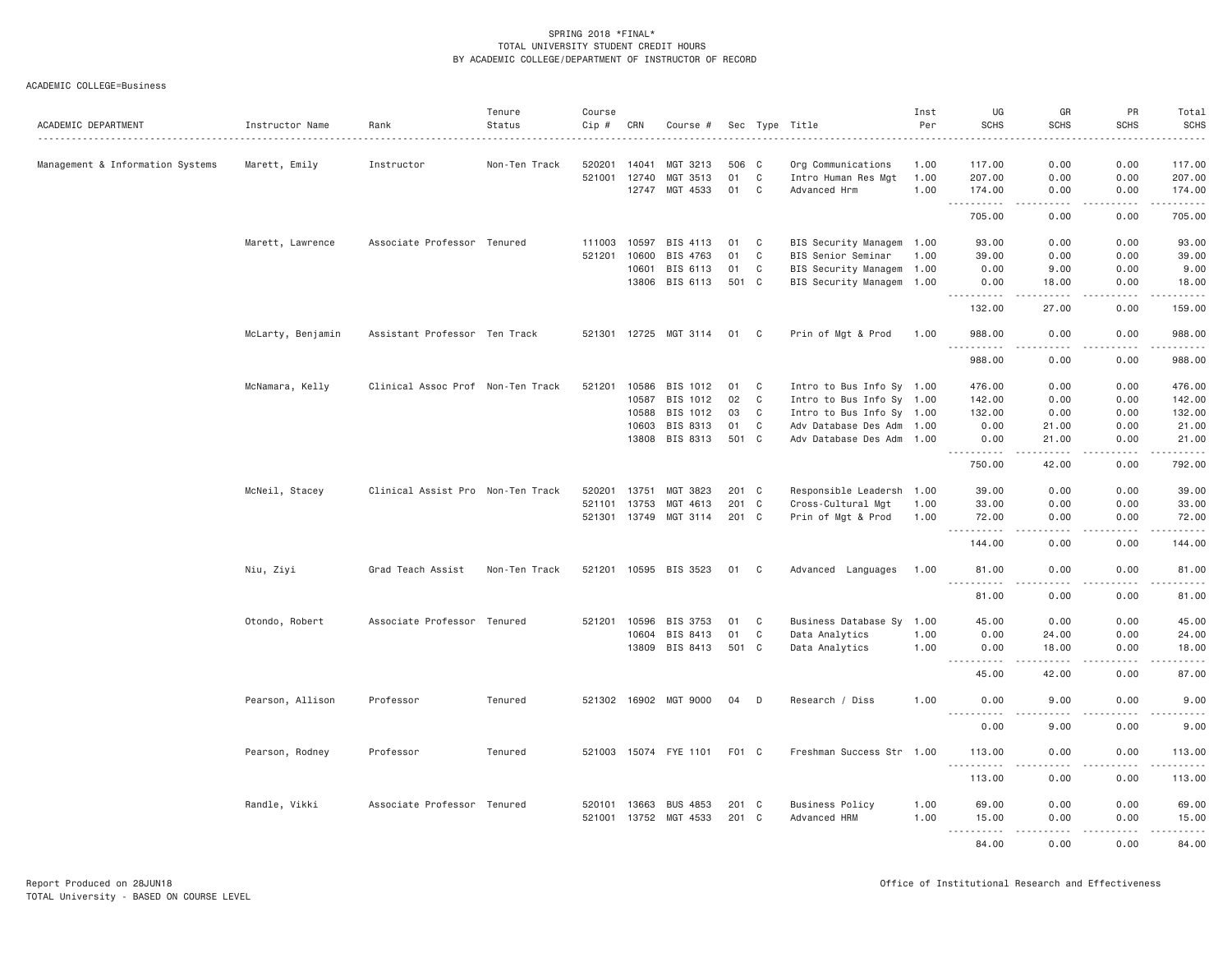| ACADEMIC DEPARTMENT              | Instructor Name    | Rank                              | Tenure<br>Status | Course<br>Cip #              | CRN            | Course #                          |              |         | Sec Type Title<br>.                                    | Inst<br>Per  | UG<br><b>SCHS</b>                          | GR<br><b>SCHS</b>                   | PR<br><b>SCHS</b>                   | Total<br><b>SCHS</b>                                                                                                                                                                      |
|----------------------------------|--------------------|-----------------------------------|------------------|------------------------------|----------------|-----------------------------------|--------------|---------|--------------------------------------------------------|--------------|--------------------------------------------|-------------------------------------|-------------------------------------|-------------------------------------------------------------------------------------------------------------------------------------------------------------------------------------------|
| Management & Information Systems | Richardson, Jimmy  | Lecturer                          | Non-Ten Track    |                              |                | 521003 12744 MGT 3813             | 01           | C       | Organizational Behav 1.00                              |              | 222.00                                     | 0.00                                | 0.00                                | 222.00                                                                                                                                                                                    |
|                                  |                    |                                   |                  |                              |                |                                   |              |         |                                                        |              | <u>.</u><br>222.00                         | .<br>0.00                           | .<br>0.00                           | .<br>222.00                                                                                                                                                                               |
|                                  | Roberts, Renata    | Non-Faculty                       | Not Applicable   | 520201 12731                 | 12733          | MGT 3213<br>MGT 3213              | 05<br>07     | C.<br>C | Org Communications<br>Org Communications               | 1.00<br>1.00 | 177.00<br>171.00                           | 0.00<br>0.00                        | 0.00<br>0.00                        | 177.00<br>171.00                                                                                                                                                                          |
|                                  |                    |                                   |                  |                              |                |                                   |              |         |                                                        |              | .<br>$\sim$ $\sim$ $\sim$<br>348.00        | $\sim$ $\sim$ $\sim$<br>0.00        | .<br>0.00                           | 2.2.2.2.2.4<br>348.00                                                                                                                                                                     |
|                                  | Shin, Seungjae     | Professor                         | Tenured          | 520209<br>520301             | 15088<br>13654 | MKT 4033<br>ACC 3053              | 201 C<br>201 | C       | International Transp 1.00<br>Acct Systems II           | 1.00         | 39.00<br>27.00                             | 0.00<br>0.00                        | 0.00<br>0.00                        | 39.00<br>27.00                                                                                                                                                                            |
|                                  |                    |                                   |                  | 521201                       | 13658          | BIS 3233                          | 201 C        |         | Management Informati 1.00                              |              | 63.00<br>.<br>$\sim$ $\sim$ $\sim$         | 0.00<br>.                           | 0.00<br>. <b>.</b>                  | 63.00<br>------                                                                                                                                                                           |
|                                  |                    |                                   |                  |                              |                |                                   |              |         |                                                        |              | 129.00                                     | 0.00                                | 0.00                                | 129.00                                                                                                                                                                                    |
|                                  | Singh, Kulraj      | Assistant Professor Ten Track     |                  | 520101<br>520201             | 10638          | <b>BUS 4853</b><br>14154 MGT 4863 | 06<br>01     | C<br>C  | <b>Business Policy</b><br>Int"l Strategic Mgmt 1.00    | 1.00         | 159.00<br>84.00                            | 0.00<br>0.00                        | 0.00<br>0.00                        | 159.00<br>84.00                                                                                                                                                                           |
|                                  |                    |                                   |                  |                              |                |                                   |              |         |                                                        |              | $\sim$ $\sim$ $\sim$ $\sim$<br>.<br>243.00 | .<br>0.00                           | .<br>0.00                           | .<br>243.00                                                                                                                                                                               |
|                                  | Soleimanof, Sohrab | Assistant Professor Non-Ten Track |                  | 520701                       | 12736<br>12737 | MGT 3323<br>MGT 3323              | 01<br>02     | C<br>C  | Entrepreneurship<br>Entrepreneurship                   | 1.00<br>1.00 | 102.00<br>99.00                            | 0.00<br>0.00                        | 0.00<br>0.00                        | 102.00<br>99.00                                                                                                                                                                           |
|                                  |                    |                                   |                  |                              |                |                                   |              |         |                                                        |              | .<br>$\sim$ $\sim$ $\sim$ $\sim$<br>201.00 | $\sim$ $\sim$ $\sim$ $\sim$<br>0.00 | .<br>0.00                           | $\frac{1}{2} \left( \frac{1}{2} \right) \left( \frac{1}{2} \right) \left( \frac{1}{2} \right) \left( \frac{1}{2} \right) \left( \frac{1}{2} \right) \left( \frac{1}{2} \right)$<br>201.00 |
|                                  | Spencer, Barbara   | Lecturer                          | Non-Ten Track    |                              |                | 520201 14043 MGT 8123             | 501 C        |         | Strategic Bus Consul 1.00                              |              | 0.00                                       | 102.00                              | 0.00                                | 102.00                                                                                                                                                                                    |
|                                  |                    |                                   |                  |                              |                |                                   |              |         |                                                        |              | .<br>0.00                                  | .<br>102.00                         | .<br>0.00                           | . <u>.</u><br>102.00                                                                                                                                                                      |
|                                  | Su, Youyi          | Grad Teach Assist                 | Non-Ten Track    |                              |                | 520101 10637 BUS 4853             | 05           | C       | <b>Business Policy</b>                                 | 1.00         | 129.00<br>.                                | 0.00<br>.                           | 0.00<br>.                           | 129.00<br>.                                                                                                                                                                               |
|                                  |                    |                                   |                  |                              |                |                                   |              |         |                                                        |              | 129.00                                     | 0.00                                | 0.00                                | 129.00                                                                                                                                                                                    |
|                                  | Templeton, Gary    | Associate Professor Tenured       |                  | 521201                       | 10593<br>10594 | BIS 3233<br>BIS 3233              | 01<br>02     | C<br>C  | Management Informati 1.00<br>Management Informati 1.00 |              | 582.00<br>594.00                           | 0.00<br>0.00                        | 0.00<br>0.00                        | 582.00<br>594.00                                                                                                                                                                          |
|                                  |                    |                                   |                  |                              |                | 13807 BIS 8113                    | 501 C        |         | Mgt Info Tech & Sys 1.00                               |              | 0.00<br>.                                  | 105.00<br>.                         | 0.00                                | 105.00<br>.                                                                                                                                                                               |
|                                  |                    |                                   |                  |                              |                |                                   |              |         |                                                        |              | 1176.00                                    | 105.00                              | 0.00                                | 1281.00                                                                                                                                                                                   |
|                                  | Templeton, Laura   | Associate Professor Tenured       |                  | 521001 14155<br>521302 16485 |                | MGT 9533<br>MGT 9000              | 01<br>03     | -S<br>D | Seminar In Hrm Lit<br>Research / Diss                  | 1.00<br>1,00 | 0.00<br>0.00                               | 6.00<br>3,00                        | 0.00<br>0.00                        | 6.00<br>3.00                                                                                                                                                                              |
|                                  |                    |                                   |                  |                              |                |                                   |              |         |                                                        |              | <b><i><u>AAAAAAAAA</u></i></b><br>0.00     | .<br>9.00                           | .<br>0.00                           | $\sim$ $\sim$ $\sim$ $\sim$ $\sim$<br>9.00                                                                                                                                                |
|                                  | Vardaman, James    | Associate Professor Tenured       |                  | 520201                       | 12746          | MGT 4153                          | 01           | C       | Management Seminar                                     | 1.00         | 117.00                                     | 0.00                                | 0.00                                | 117.00                                                                                                                                                                                    |
|                                  |                    |                                   |                  | 521302 16226                 | 14042          | MGT 8113<br>MGT 9000              | 501<br>02    | C<br>D  | Leadership Skills<br>Research / Diss                   | 1.00<br>1.00 | 0.00<br>0.00                               | 114.00<br>9.00                      | 0.00<br>0.00                        | 114.00<br>9.00                                                                                                                                                                            |
|                                  |                    |                                   |                  |                              |                |                                   |              |         |                                                        |              | $\frac{1}{2}$<br>117.00                    | -----<br>123.00                     | .<br>0.00                           | .<br>240.00                                                                                                                                                                               |
|                                  | Vedadi, Ali        | Grad Teach Assist                 | Non-Ten Track    | 521201 10599                 |                | BIS 4753                          | 01           | C       | Struc Sys Analysis                                     | 1.00         | 57.00                                      | 0.00                                | 0.00                                | 57.00                                                                                                                                                                                     |
|                                  |                    |                                   |                  |                              |                |                                   |              |         |                                                        |              | .<br><u>.</u><br>57.00                     | .<br>0.00                           | $\sim$ $\sim$ $\sim$ $\sim$<br>0.00 | .<br>57.00                                                                                                                                                                                |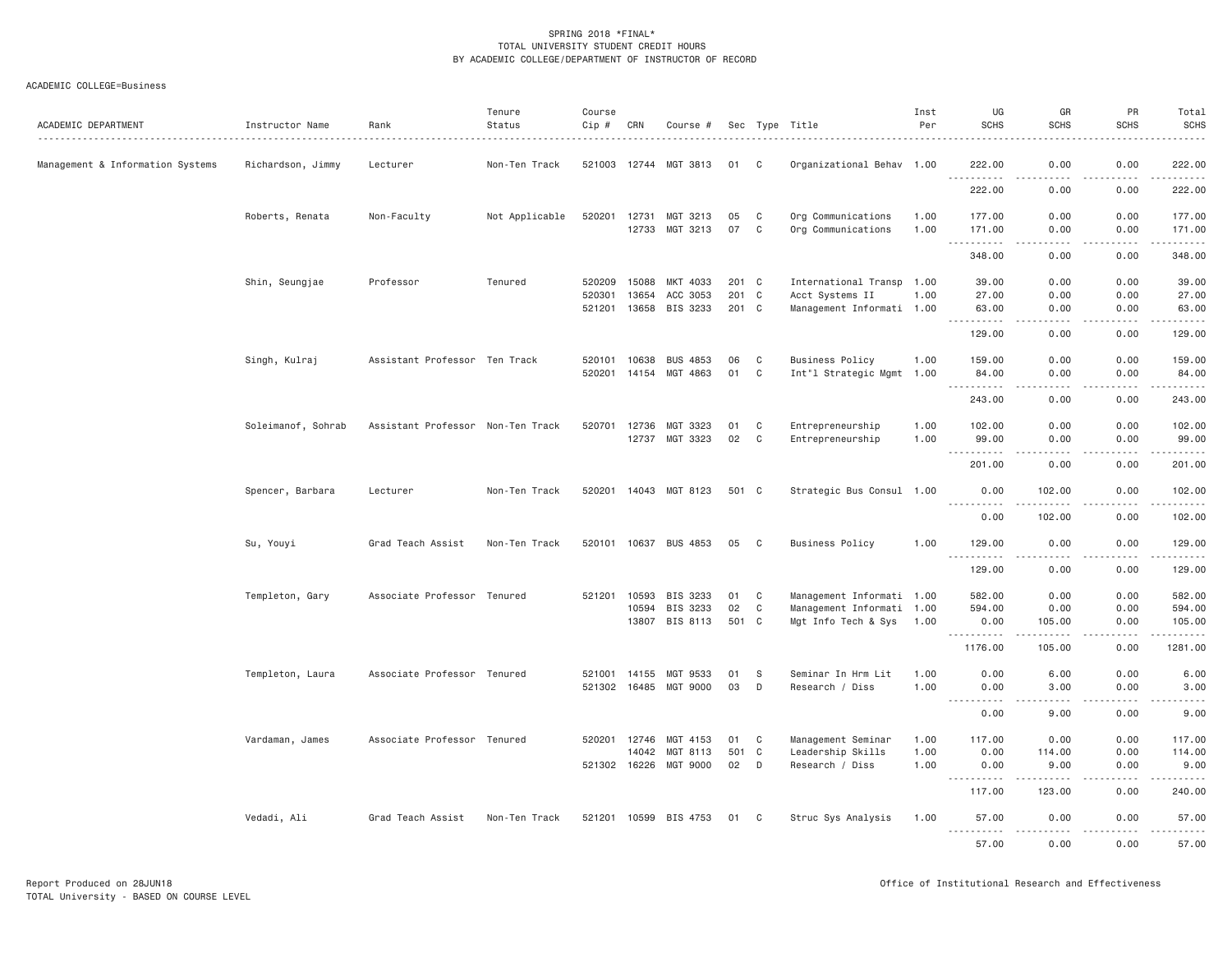ACADEMIC COLLEGE=Business

| ACADEMIC DEPARTMENT                                                                                               | Instructor Name    | Rank                        | Tenure<br>Status | Course<br>$Cip$ # | CRN                              | Course #                                     |                             |   | Sec Type Title                                                                                    | Inst<br>Per  | UG<br><b>SCHS</b>                              | GR<br><b>SCHS</b>                   | PR<br><b>SCHS</b>                                 | Total<br>SCHS                       |
|-------------------------------------------------------------------------------------------------------------------|--------------------|-----------------------------|------------------|-------------------|----------------------------------|----------------------------------------------|-----------------------------|---|---------------------------------------------------------------------------------------------------|--------------|------------------------------------------------|-------------------------------------|---------------------------------------------------|-------------------------------------|
| Management & Information Systems                                                                                  | Warkentin, Merrill | Professor                   | Tenured          | 521201            | 10605<br>13810<br>14153<br>16149 | BIS 8753<br>BIS 8753<br>BIS 9613<br>BIS 9000 | 01 C<br>501 C<br>01 C<br>01 | D | Inf Sys Collabrtve P 1.00<br>Inf Sys Collabrtve P 1.00<br>Info Security Resear<br>Research / Diss | 1.00<br>1,00 | 0.00<br>0.00<br>0.00<br>0.00<br>.              | 9.00<br>15.00<br>9.00<br>18.00<br>. | 0.00<br>0.00<br>0.00<br>0.00<br>$- - -$<br>------ | 9.00<br>15.00<br>9.00<br>18.00<br>. |
|                                                                                                                   | Young, Carlton     | Associate Professor Tenured |                  | 220205<br>510701  | 13660<br>13728                   | BL 3223<br>HCA 4243                          | 201 C<br>201 C              |   | Law Of Comm Trans<br>Managed Care                                                                 | 1,00<br>1.00 | 0.00<br>45.00<br>30.00                         | 51.00<br>0.00<br>0.00               | 0.00<br>0.00<br>0.00                              | 51.00<br>45.00<br>30.00             |
|                                                                                                                   |                    |                             |                  |                   |                                  | 13730 HCA 4803                               | 201 C                       |   | Heathcare Policy                                                                                  | 1.00         | 33.00<br>108.00                                | 0.00<br>- - - - -<br>0.00           | 0.00<br>-----<br>------<br>0.00                   | 33.00<br>108.00                     |
| ====================================<br>Management & Information Systems<br>===================================== |                    |                             |                  |                   |                                  |                                              |                             |   |                                                                                                   |              | $=$ = = = = = = = = =<br>8337.00<br>========== | ==========<br>606.00<br>==========  | ==========<br>0.00<br>==========                  | =======<br>8943,00                  |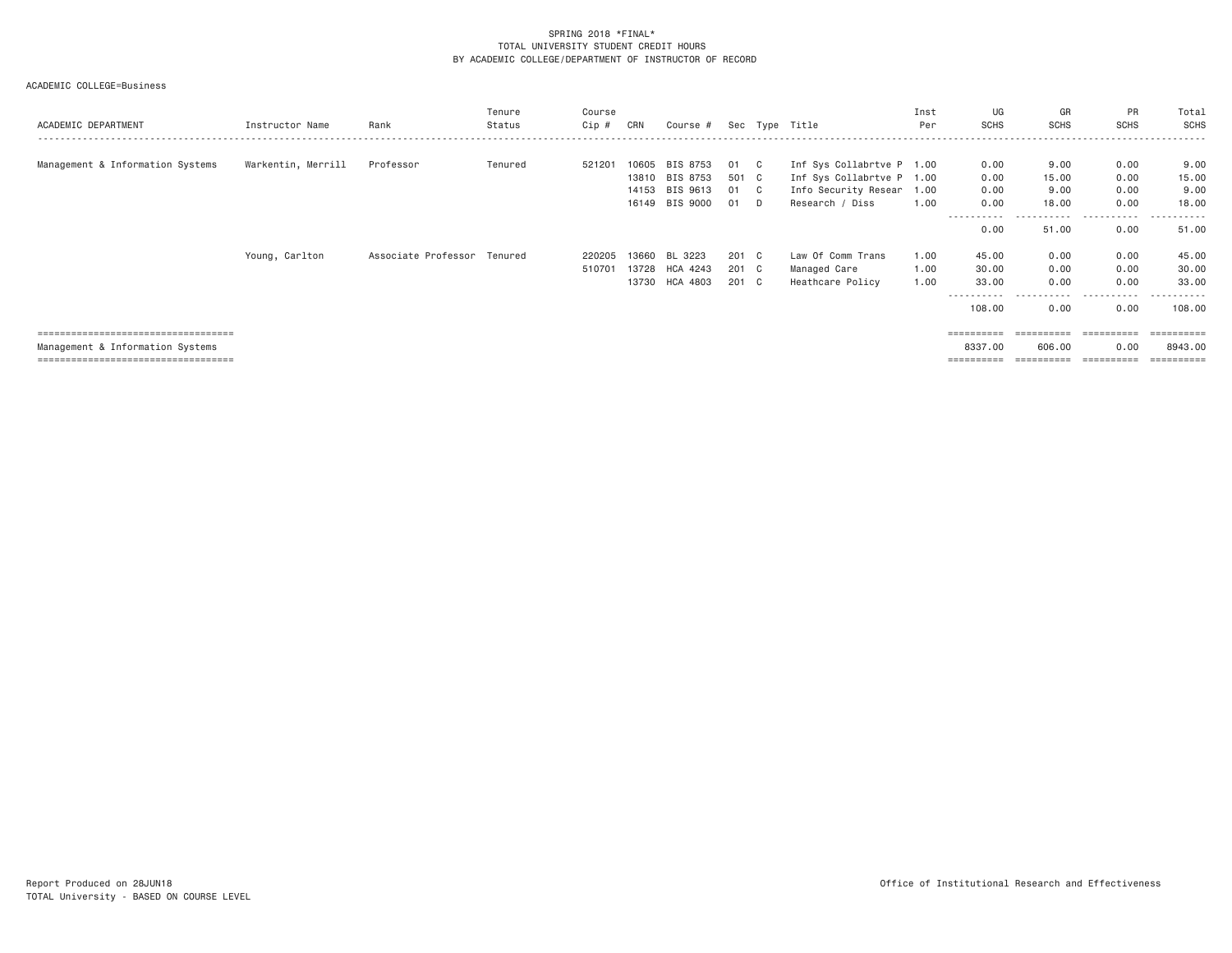ACADEMIC COLLEGE=Business

| ACADEMIC DEPARTMENT                | Instructor Name                | Rank                          | Tenure<br>Status | Course<br>Cip # | CRN   | Course #              |          |        | Sec Type Title                           | Inst<br>Per  | UG<br><b>SCHS</b>                            | GR<br><b>SCHS</b>                                                                                                                                              | PR<br><b>SCHS</b>              | Total<br><b>SCHS</b>                                                                                                 |
|------------------------------------|--------------------------------|-------------------------------|------------------|-----------------|-------|-----------------------|----------|--------|------------------------------------------|--------------|----------------------------------------------|----------------------------------------------------------------------------------------------------------------------------------------------------------------|--------------------------------|----------------------------------------------------------------------------------------------------------------------|
| Marketing, Quantitative Analysis & | Adams, Frank                   | Assistant Professor Ten Track |                  | 521401          | 12769 | MKT 4333              | 01       | C      | International Sup Ch 1.00                |              | 132.00                                       | 0.00                                                                                                                                                           | 0.00                           | 132.00                                                                                                               |
|                                    |                                |                               |                  |                 | 12781 | MKT 4813              | 02       | C      | Marketing-Mgt                            | 1.00         | 78.00<br>$\sim$ $\sim$ $\sim$<br>.           | 0.00<br>$\sim$ $\sim$ $\sim$ $\sim$                                                                                                                            | 0.00<br><b><i><u>.</u></i></b> | 78.00<br>$\begin{array}{cccccccccc} \bullet & \bullet & \bullet & \bullet & \bullet & \bullet & \bullet \end{array}$ |
|                                    |                                |                               |                  |                 |       |                       |          |        |                                          |              | 210.00                                       | 0.00                                                                                                                                                           | 0.00                           | 210.00                                                                                                               |
|                                    | Adkerson, Jeffrey              | Non-Faculty                   | Not Applicable   | 310302          | 12754 | MKT 2221              | 01       | L.     | Golf Professional De 1.00                |              | 24.00                                        | 0.00                                                                                                                                                           | 0.00                           | 24.00                                                                                                                |
|                                    |                                |                               |                  |                 | 12757 | MKT 2311              | 01       | L      | Golf Professional De 1.00                |              | 12.00<br>.                                   | 0.00                                                                                                                                                           | 0.00                           | 12.00<br>.                                                                                                           |
|                                    |                                |                               |                  |                 |       |                       |          |        |                                          |              | 36.00                                        | 0.00                                                                                                                                                           | 0.00                           | 36.00                                                                                                                |
|                                    | Barney, Christian              | Grad Teach Assist             | Non-Ten Track    | 521401 12770    |       | MKT 4413              | 02       | C      | Consumer Behavior                        | 1.00         | 126.00                                       | 0.00                                                                                                                                                           | 0.00                           | 126.00                                                                                                               |
|                                    |                                |                               |                  |                 |       |                       |          |        |                                          |              | 126.00                                       | 0.00                                                                                                                                                           | 0.00                           | 126.00                                                                                                               |
|                                    | Breazeale, Michael             | Assistant Professor Ten Track |                  | 521401          | 12771 | MKT 4413              | 01       | C      | Consumer Behavior                        | 1.00         | 222.00                                       | 0.00                                                                                                                                                           | 0.00                           | 222.00                                                                                                               |
|                                    |                                |                               |                  |                 | 12774 | MKT 4423              | 01       | C      | Strategic Brand Mana 1.00                |              | 213.00                                       | 0.00                                                                                                                                                           | 0.00                           | 213.00                                                                                                               |
|                                    |                                |                               |                  |                 | 12783 | MKT 6423              | 01       | C      | Strategic Brand Mana 1.00                |              | 0.00<br><u>.</u>                             | 36.00<br>.                                                                                                                                                     | 0.00<br>$- - - - -$            | 36.00<br>.                                                                                                           |
|                                    |                                |                               |                  |                 |       |                       |          |        |                                          |              | 435.00                                       | 36.00                                                                                                                                                          | 0.00                           | 471.00                                                                                                               |
|                                    | Brown, Haley-Lavell Instructor |                               | Non-Ten Track    | 220205          | 10614 | BL 4243               | 01       | C      | Entrepreneur Law                         | 1.00         | 42.00                                        | 0.00                                                                                                                                                           | 0.00                           | 42.00                                                                                                                |
|                                    |                                |                               |                  |                 | 10617 | BL 6243               | 01       | C      | Entrepreneur Law                         | 1.00         | 0.00                                         | 78.00                                                                                                                                                          | 0.00                           | 78.00                                                                                                                |
|                                    |                                |                               |                  | 521501          |       | 10615 BL 4333         | 01       | C      | Real Estate Law                          | 1.00         | 33.00                                        | 0.00                                                                                                                                                           | 0.00                           | 33.00                                                                                                                |
|                                    |                                |                               |                  |                 | 10616 | BL 4333               | 02       | C      | Real Estate Law                          | 1.00         | 135.00                                       | 0.00                                                                                                                                                           | 0.00                           | 135.00                                                                                                               |
|                                    |                                |                               |                  |                 | 10618 | BL 6333               | 01       | C      | Real Estate Law                          | 1.00         | 0.00                                         | 96.00                                                                                                                                                          | 0.00                           | 96.00                                                                                                                |
|                                    |                                |                               |                  |                 |       | 10619 BL 6333         | 02       | C      | Real Estate Law                          | 1.00         | 0.00                                         | 15.00                                                                                                                                                          | 0.00                           | 15.00                                                                                                                |
|                                    |                                |                               |                  |                 |       |                       |          |        |                                          |              | $- - -$<br>.<br>210.00                       | $\frac{1}{2} \left( \frac{1}{2} \right) \left( \frac{1}{2} \right) \left( \frac{1}{2} \right) \left( \frac{1}{2} \right) \left( \frac{1}{2} \right)$<br>189.00 | .<br>0.00                      | .<br>399.00                                                                                                          |
|                                    | Collier, Joel                  | Professor                     | Tenured          | 521401          | 14046 | MKT 8153              | 511      | C      | Strategic Marketing                      | 1.00         | 0.00                                         | 60.00                                                                                                                                                          | 0.00                           | 60.00                                                                                                                |
|                                    |                                |                               |                  |                 | 14292 | MKT 8343              | 01       | S      | Sem Mkt-Price & Prod                     | 1.00         | 0.00                                         | 9.00                                                                                                                                                           | 0.00                           | 9.00                                                                                                                 |
|                                    |                                |                               |                  |                 | 15835 | MKT 9000              | 01       | D      | Research / Diss                          | 1.00         | 0.00<br>$- - - - - -$<br>-----               | 19.00<br>$- - - - - -$                                                                                                                                         | 0.00<br>.                      | 19.00<br>.                                                                                                           |
|                                    |                                |                               |                  |                 |       |                       |          |        |                                          |              | 0.00                                         | 88.00                                                                                                                                                          | 0.00                           | 88.00                                                                                                                |
|                                    | Cook, Cecelia                  | Assistant Professor Ten Track |                  | 220205          | 10607 | BL 2413               | 01       | C      | Legal Envt Bus                           | 1.00         | 594.00                                       | 0.00                                                                                                                                                           | 0.00                           | 594.00                                                                                                               |
|                                    |                                |                               |                  |                 | 10608 | BL 2413               | 02       | C      | Legal Envt Bus                           | 1.00         | 573.00                                       | 0.00                                                                                                                                                           | 0.00                           | 573.00                                                                                                               |
|                                    |                                |                               |                  |                 |       | 10612 BL 3223         | 01       | C      | Law Of Comm Trans                        | 1.00         | 174.00                                       | 0.00                                                                                                                                                           | 0.00                           | 174.00                                                                                                               |
|                                    |                                |                               |                  |                 |       | 10613 BL 3223         | 02       | C      | Law Of Comm Trans                        | 1.00         | 111.00                                       | 0.00                                                                                                                                                           | 0.00                           | 111.00                                                                                                               |
|                                    |                                |                               |                  |                 |       |                       |          |        |                                          |              | 1452.00                                      | 0.00                                                                                                                                                           | 0.00                           | 1452.00                                                                                                              |
|                                    | Dunlap, Kali                   | Non-Faculty                   | Not Applicable   |                 |       | 240102 14012 IDS 4111 | 501 C    |        | Professional Seminar 1.00                |              | 17.00<br>.                                   | 0.00                                                                                                                                                           | 0.00                           | 17.00<br>.                                                                                                           |
|                                    |                                |                               |                  |                 |       |                       |          |        |                                          |              | 17.00                                        | 0.00                                                                                                                                                           | 0.00                           | 17.00                                                                                                                |
|                                    | Farmer, Robert                 | Assistant Professor Ten Track |                  | 521302          | 10631 | BQA 9533              | 01       | C      | Adv Stat Bus Dec                         | 1.00         | 0.00                                         | 21.00                                                                                                                                                          | 0.00                           | 21.00                                                                                                                |
|                                    |                                |                               |                  | 521402 12775    |       | MKT 4533              | 01       | C      | Marketing Research                       | 1.00         | 78.00<br>1.1.1.1.1.1<br>$\sim$ $\sim$ $\sim$ | 0.00<br>.                                                                                                                                                      | 0.00<br>2.2.2.2.2              | 78.00<br>.                                                                                                           |
|                                    |                                |                               |                  |                 |       |                       |          |        |                                          |              | 78.00                                        | 21.00                                                                                                                                                          | 0.00                           | 99.00                                                                                                                |
|                                    | France, Stephen                | Assistant Professor Ten Track |                  | 521402 12776    | 14289 | MKT 4533<br>MKT 4533  | 02<br>03 | C<br>C | Marketing Research<br>Marketing Research | 1.00<br>1.00 | 75.00<br>78.00                               | 0.00<br>0.00                                                                                                                                                   | 0.00<br>0.00                   | 75.00<br>78.00                                                                                                       |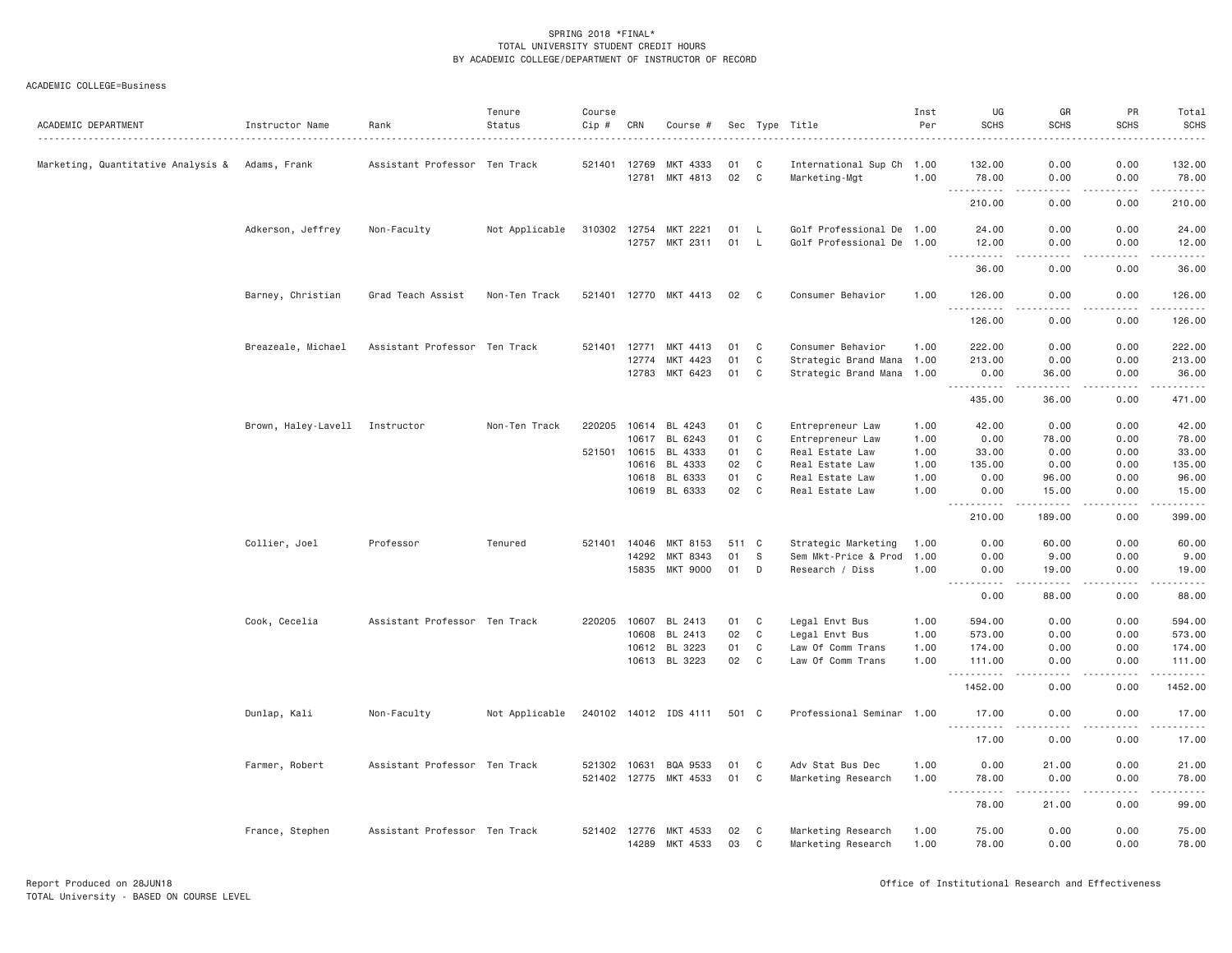|  | ACADEMIC COLLEGE=Business |
|--|---------------------------|
|--|---------------------------|

| ACADEMIC DEPARTMENT                               | Instructor Name     | Rank                          | Tenure<br>Status | Course<br>Cip # | CRN   | Course #              |       |              | Sec Type Title            | Inst<br>Per | UG<br><b>SCHS</b>                     | GR<br><b>SCHS</b>            | PR<br><b>SCHS</b> | Total<br><b>SCHS</b>                                                                                                                                           |
|---------------------------------------------------|---------------------|-------------------------------|------------------|-----------------|-------|-----------------------|-------|--------------|---------------------------|-------------|---------------------------------------|------------------------------|-------------------|----------------------------------------------------------------------------------------------------------------------------------------------------------------|
|                                                   |                     |                               |                  |                 |       |                       |       |              |                           |             |                                       |                              |                   |                                                                                                                                                                |
|                                                   |                     |                               |                  |                 |       |                       |       |              |                           |             | 153.00                                | 0.00                         | 0.00              | 153.00                                                                                                                                                         |
| Marketing, Quantitative Analysis & Franks, Meggan |                     | Non-Faculty                   | Not Applicable   | 521003          | 15075 | FYE 1101              | F02 C |              | Freshman Success Str 0.50 |             | 57.00                                 | 0.00                         | 0.00              | 57.00                                                                                                                                                          |
|                                                   |                     |                               |                  |                 | 16772 | <b>SLCE 4000</b>      | 01    | $\mathbf{I}$ | Directed Individual       | 1,00        | 3.00                                  | 0.00                         | 0.00              | 3.00                                                                                                                                                           |
|                                                   |                     |                               |                  |                 | 16773 | <b>SLCE 4000</b>      | 02    | $\mathbf{I}$ | Directed Individual       | 1.00        | 3.00                                  | 0.00                         | 0.00              | 3.00                                                                                                                                                           |
|                                                   |                     |                               |                  |                 | 16774 | <b>SLCE 4000</b>      | 03    | $\mathbf I$  | Directed Individual       | 1.00        | 3.00<br>الدامات بال                   | 0.00<br>.                    | 0.00              | 3.00                                                                                                                                                           |
|                                                   |                     |                               |                  |                 |       |                       |       |              |                           |             | 66.00                                 | 0.00                         | 0.00              | 66.00                                                                                                                                                          |
|                                                   | Goree, Michael      | Instructor                    | Non-Ten Track    | 521499          | 12777 | MKT 4613              | 01    | C            | Services Marketing        | 1.00        | 192.00                                | 0.00                         | 0.00              | 192.00                                                                                                                                                         |
|                                                   |                     |                               |                  |                 | 12778 | MKT 4613              | 02    | C            | Services Marketing        | 1.00        | 195.00                                | 0.00                         | 0.00              | 195.00                                                                                                                                                         |
|                                                   |                     |                               |                  | 521803 14290    |       | MKT 3213              | 01    | C            | Retailing                 | 1.00        | 150.00                                | 0.00                         | 0.00              | 150.00                                                                                                                                                         |
|                                                   |                     |                               |                  |                 | 14291 | MKT 3213              | 02    | C            | Retailing                 | 1.00        | 165.00<br>$\sim$ $\sim$ $\sim$<br>.   | 0.00<br>$- - -$              | 0.00<br>.         | 165.00<br>.                                                                                                                                                    |
|                                                   |                     |                               |                  |                 |       |                       |       |              |                           |             | 702.00                                | 0.00                         | 0.00              | 702.00                                                                                                                                                         |
|                                                   | Graham, Kenneth     | Non-Employee                  | Not Applicable   |                 |       | 521401 14045 MKT 6143 | 501 C |              | Sales Management          | 1,00        | 0.00<br><u>.</u>                      | 24,00                        | 0.00              | 24.00                                                                                                                                                          |
|                                                   |                     |                               |                  |                 |       |                       |       |              |                           |             | 0.00                                  | 24.00                        | 0.00              | 24.00                                                                                                                                                          |
|                                                   | Hancock, Tyler      | Grad Teach Assist             | Non-Ten Track    | 521801          |       | 15054 MKT 4143        | 01    | $\mathbf{C}$ | Sales Management          | 1.00        | 99.00                                 | 0.00                         | 0.00              | 99.00                                                                                                                                                          |
|                                                   |                     |                               |                  |                 |       |                       |       |              |                           |             | .<br>$- - - -$<br>99.00               | 0.00                         | 0.00              | 99.00                                                                                                                                                          |
|                                                   | Hawkins, Jonathan   | Non-Faculty                   | Not Applicable   |                 |       | 240102 14014 IDS 4111 | 503 C |              | Professional Seminar 1.00 |             | 13.00                                 | 0.00                         | 0.00              | 13.00                                                                                                                                                          |
|                                                   |                     |                               |                  |                 |       |                       |       |              |                           |             | $- - - - - - -$<br>13.00              | 0.00                         | 0.00              | $- - - - -$<br>13.00                                                                                                                                           |
|                                                   | Hill, William       | Associate Professor Tenured   |                  | 510701          | 13729 | HCA 4443              | 201 E |              | Healthcare Internshi 1.00 |             | 3.00                                  | 0.00                         | 0.00              | 3.00                                                                                                                                                           |
|                                                   |                     |                               |                  |                 |       | 521401 15192 MKT 4990 | 201 C |              | Special Topic In MKT 1.00 |             | 45.00                                 | 0.00                         | 0.00              | 45.00                                                                                                                                                          |
|                                                   |                     |                               |                  |                 |       |                       |       |              |                           |             | .                                     | .                            | .                 | .                                                                                                                                                              |
|                                                   |                     |                               |                  |                 |       |                       |       |              |                           |             | 48.00                                 | 0.00                         | 0.00              | 48.00                                                                                                                                                          |
|                                                   | Jones, Carol        | Assistant Professor Ten Track |                  |                 |       | 521302 13812 BQA 8233 | 501 C |              | Quant Analysis & Bus 1.00 |             | 0.00<br>.                             | 96.00<br>-----               | 0.00<br>.         | 96.00<br>.                                                                                                                                                     |
|                                                   |                     |                               |                  |                 |       |                       |       |              |                           |             | 0.00                                  | 96.00                        | 0.00              | 96.00                                                                                                                                                          |
|                                                   | Lueg, Jason         | Professor                     | Tenured          | 521401          | 12761 | MKT 3513              | 01    | E            | Marketing Internship 1.00 |             | 6.00                                  | 0.00                         | 0.00              | 6.00                                                                                                                                                           |
|                                                   |                     |                               |                  |                 | 12780 | MKT 4813              | 01    | C            | Marketing-Mgt             | 1.00        | 111.00                                | 0.00                         | 0.00              | 111.00                                                                                                                                                         |
|                                                   |                     |                               |                  |                 | 12782 | MKT 6313              | 01    | C            | Physical Distributio 1.00 |             | 0.00                                  | 6.00                         | 0.00              | 6.00                                                                                                                                                           |
|                                                   |                     |                               |                  | 521801 12768    |       | MKT 4313              | 01    | C            | Physical Distrib Mgt 1.00 |             | 114.00<br>.<br>$\sim$                 | 0.00<br>$\sim$ $\sim$ $\sim$ | 0.00<br>.         | 114.00<br>$\frac{1}{2} \left( \frac{1}{2} \right) \left( \frac{1}{2} \right) \left( \frac{1}{2} \right) \left( \frac{1}{2} \right) \left( \frac{1}{2} \right)$ |
|                                                   |                     |                               |                  |                 |       |                       |       |              |                           |             | 231.00                                | 6.00                         | 0.00              | 237.00                                                                                                                                                         |
|                                                   | Mallette, Stephanie | Instructor                    | Non-Ten Track    | 220205          | 10609 | BL 2413               | 03    | C            | Legal Envt Bus            | 1.00        | 354.00                                | 0.00                         | 0.00              | 354.00                                                                                                                                                         |
|                                                   |                     |                               |                  | 229999          | 13811 | BL 8113               | 521 C |              | Law Ethics Disp Res       | 1.00        | 0.00                                  | 87.00                        | 0.00              | 87.00                                                                                                                                                          |
|                                                   |                     |                               |                  | 521501          |       | 14723 BL 6333         | 511 C |              | Real Estate Law           | 1.00        | 0.00<br>$\sim$ $\sim$ $\sim$<br>----- | 30.00<br>.                   | 0.00              | 30.00                                                                                                                                                          |
|                                                   |                     |                               |                  |                 |       |                       |       |              |                           |             | 354.00                                | 117.00                       | 0.00              | 471.00                                                                                                                                                         |
|                                                   | Moore, Melissa      | Professor                     | Tenured          | 240101          | 16064 | HON 4000              | 02    | $\mathbf I$  | Directed Individual       | 1.00        | 3.00                                  | 0.00                         | 0.00              | 3.00                                                                                                                                                           |
|                                                   |                     |                               |                  | 521401          | 12758 | MKT 3013              | 01    | C            | Principles Of Mkt         | 1.00        | 1221.00                               | 0.00                         | 0.00              | 1221.00                                                                                                                                                        |
|                                                   |                     |                               |                  |                 | 16945 | MKT 4000              | 02    | $\mathbf{I}$ | Directed Indiv Study 1.00 |             | 1.00                                  | 0.00                         | 0.00              | 1.00                                                                                                                                                           |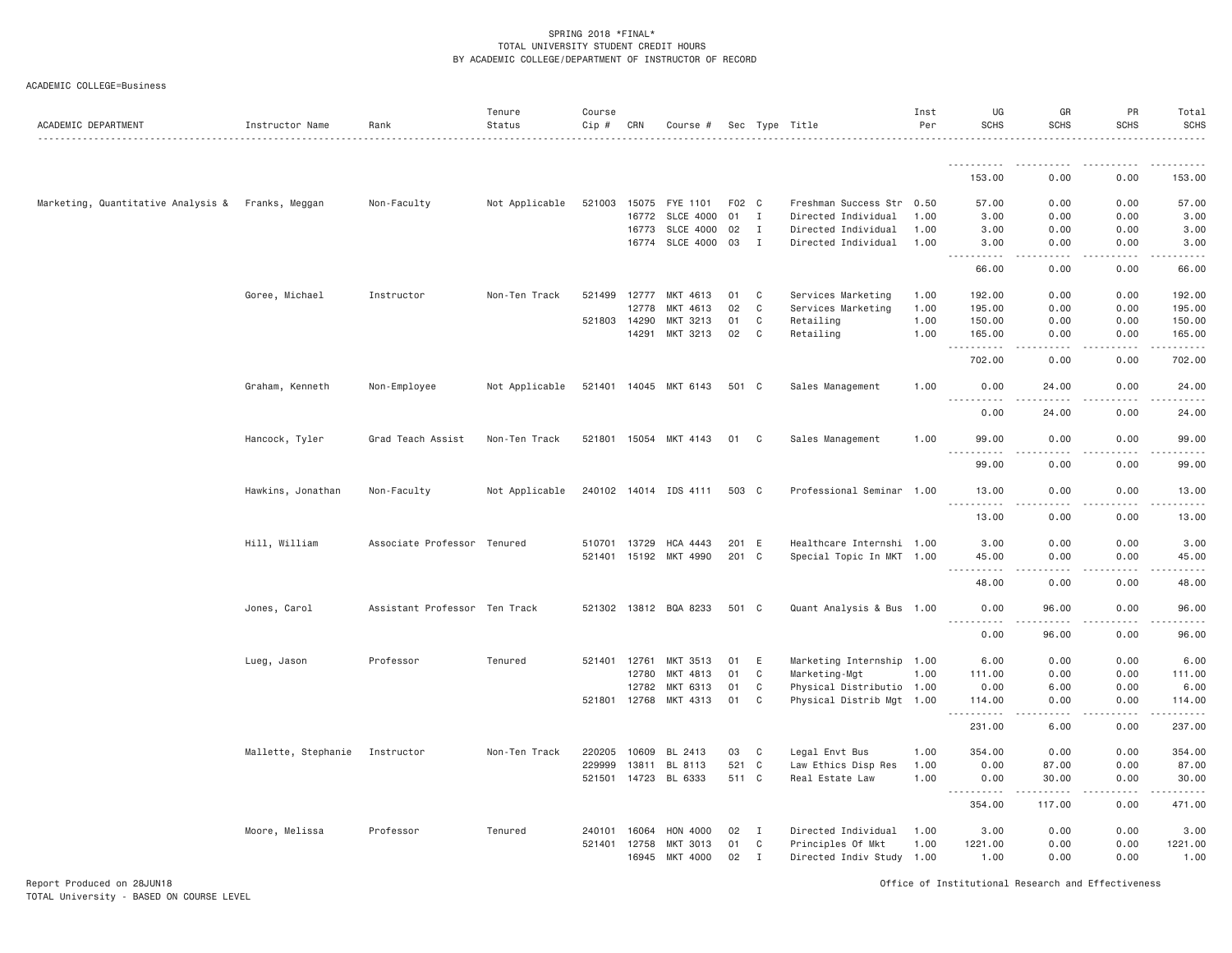|  | ACADEMIC COLLEGE=Business |
|--|---------------------------|
|--|---------------------------|

| ACADEMIC DEPARTMENT                                                      | Instructor Name   | Rank                          | Tenure<br>Status | Course<br>Cip # | CRN   | Course #              |           |              | Sec Type Title                         | Inst<br>Per  | UG<br><b>SCHS</b>                    | GR<br>SCHS               | PR<br><b>SCHS</b>     | Total<br>SCHS                                                                                                                                                                                                                                                                                                                                                                                                                                                                          |
|--------------------------------------------------------------------------|-------------------|-------------------------------|------------------|-----------------|-------|-----------------------|-----------|--------------|----------------------------------------|--------------|--------------------------------------|--------------------------|-----------------------|----------------------------------------------------------------------------------------------------------------------------------------------------------------------------------------------------------------------------------------------------------------------------------------------------------------------------------------------------------------------------------------------------------------------------------------------------------------------------------------|
|                                                                          |                   |                               |                  |                 |       |                       |           |              |                                        |              |                                      |                          |                       |                                                                                                                                                                                                                                                                                                                                                                                                                                                                                        |
|                                                                          |                   |                               |                  |                 |       |                       |           |              |                                        |              | 1225.00                              | 0.00                     | 0.00                  | 1225.00                                                                                                                                                                                                                                                                                                                                                                                                                                                                                |
| Marketing, Quantitative Analysis &                                       | Moore, Robert     | Professor                     | Tenured          | 521401          | 14294 | MKT 4213              | 01        | C            | Internet Marketing                     | 1.00         | 126.00                               | 0.00                     | 0.00                  | 126.00                                                                                                                                                                                                                                                                                                                                                                                                                                                                                 |
|                                                                          |                   |                               |                  |                 | 14296 | MKT 4213              | 02        | C            | Internet Marketing                     | 1.00         | 96.00                                | 0.00                     | 0.00                  | 96.00                                                                                                                                                                                                                                                                                                                                                                                                                                                                                  |
|                                                                          |                   |                               |                  |                 |       | 14297 MKT 6213        | 02        | $\mathbf{C}$ | Internet Marketing                     | 1.00         | 0.00<br>$\frac{1}{2}$<br>$- - - - -$ | 3.00                     | 0.00                  | 3.00                                                                                                                                                                                                                                                                                                                                                                                                                                                                                   |
|                                                                          |                   |                               |                  |                 |       |                       |           |              |                                        |              | 222.00                               | 3.00                     | 0.00                  | 225.00                                                                                                                                                                                                                                                                                                                                                                                                                                                                                 |
|                                                                          | Odom, Dustin      | Non-Faculty                   | Not Applicable   |                 |       | 520201 13750 MGT 3213 | $201$ C   |              | Org Communications                     | 1.00         | 48.00                                | 0.00                     | 0.00                  | 48.00                                                                                                                                                                                                                                                                                                                                                                                                                                                                                  |
|                                                                          |                   |                               |                  |                 |       |                       |           |              |                                        |              | .<br>48.00                           | 0.00                     | 0.00                  | 48.00                                                                                                                                                                                                                                                                                                                                                                                                                                                                                  |
|                                                                          | Pompelia, Anthony | Non-Employee                  | Not Applicable   |                 |       | 521803 15086 MKT 3213 | 201 C     |              | Retailing                              | 1.00         | 30,00                                | 0.00                     | 0.00                  | 30.00                                                                                                                                                                                                                                                                                                                                                                                                                                                                                  |
|                                                                          |                   |                               |                  |                 |       |                       |           |              |                                        |              | .<br>30.00                           | 0.00                     | 0.00                  | 30.00                                                                                                                                                                                                                                                                                                                                                                                                                                                                                  |
|                                                                          | Qu, Yingge        | Assistant Professor Ten Track |                  | 521401          | 13754 | MKT 3013              | 201 C     |              | Principles Of Mkt                      | 1.00         | 69.00                                | 0.00                     | 0.00                  | 69.00                                                                                                                                                                                                                                                                                                                                                                                                                                                                                  |
|                                                                          |                   |                               |                  |                 | 13756 | MKT 4423              | 201 C     |              | Strategic Brand Mana                   | 1.00         | 21.00<br><u>.</u>                    | 0.00                     | 0.00                  | 21.00                                                                                                                                                                                                                                                                                                                                                                                                                                                                                  |
|                                                                          |                   |                               |                  |                 |       |                       |           |              |                                        |              | 90.00                                | 0.00                     | 0.00                  | 90.00                                                                                                                                                                                                                                                                                                                                                                                                                                                                                  |
|                                                                          | Shanahan, Kevin   | Associate Professor Tenured   |                  | 521401          | 12766 | MKT 4123              | 01        | C.           | Advertising                            | 1.00         | 138.00                               | 0.00                     | 0.00                  | 138.00                                                                                                                                                                                                                                                                                                                                                                                                                                                                                 |
|                                                                          |                   |                               |                  |                 | 14293 | MKT 8533              | 01        | <sub>S</sub> | Rsrch Design & Exec                    | 1.00         | 0.00                                 | 12.00                    | 0.00                  | 12.00                                                                                                                                                                                                                                                                                                                                                                                                                                                                                  |
|                                                                          |                   |                               |                  |                 | 16406 | <b>MKT 9000</b>       | 02        | D            | Research / Diss                        | 1.00         | 0.00<br><u>.</u>                     | 1.00<br>.                | 0.00<br>$\frac{1}{2}$ | 1.00                                                                                                                                                                                                                                                                                                                                                                                                                                                                                   |
|                                                                          |                   |                               |                  |                 |       |                       |           |              |                                        |              | 138.00                               | 13.00                    | 0.00                  | 151.00                                                                                                                                                                                                                                                                                                                                                                                                                                                                                 |
|                                                                          | Stevens, Jennifer | Grad Teach Assist             | Non-Ten Track    | 521401          | 12759 | MKT 3013              | 02        | $\mathbf{C}$ | Principles Of Mkt                      | 1.00         | 132.00                               | 0.00                     | 0.00                  | 132.00                                                                                                                                                                                                                                                                                                                                                                                                                                                                                 |
|                                                                          |                   |                               |                  | 521403 15780    | 14044 | MKT 3013<br>MKT 3933  | 504<br>01 | C<br>C       | Principles Of Mkt<br>International Mkt | 1.00<br>1.00 | 114.00<br>99.00                      | 0.00<br>0.00             | 0.00<br>0.00          | 114.00<br>99.00                                                                                                                                                                                                                                                                                                                                                                                                                                                                        |
|                                                                          |                   |                               |                  |                 |       |                       |           |              |                                        |              | <b></b>                              | .                        | .                     | .                                                                                                                                                                                                                                                                                                                                                                                                                                                                                      |
|                                                                          |                   |                               |                  |                 |       |                       |           |              |                                        |              | 345.00                               | 0.00                     | 0.00                  | 345.00                                                                                                                                                                                                                                                                                                                                                                                                                                                                                 |
|                                                                          | Tate, Charles     | Non-Faculty                   | Not Applicable   | 310302          | 12756 | MKT 2241              | 01        | L.           | Golf Professional De 1.00              |              | 26.00                                | 0.00                     | 0.00                  | 26.00                                                                                                                                                                                                                                                                                                                                                                                                                                                                                  |
|                                                                          |                   |                               |                  | 529999          | 12755 | MKT 2223              | 01        | C            | Intro to Golf Instru 1.00              |              | 72.00<br><u>.</u>                    | 0.00<br>.                | 0.00                  | 72.00<br>. <b>.</b> .                                                                                                                                                                                                                                                                                                                                                                                                                                                                  |
|                                                                          |                   |                               |                  |                 |       |                       |           |              |                                        |              | 98.00                                | 0.00                     | 0.00                  | 98.00                                                                                                                                                                                                                                                                                                                                                                                                                                                                                  |
|                                                                          | Waites, Stacie    | Grad Teach Assist             | Non-Ten Track    | 521401 12772    |       | MKT 4413              | 03        | C            | Consumer Behavior                      | 1.00         | 120.00                               | 0.00                     | 0.00                  | 120.00                                                                                                                                                                                                                                                                                                                                                                                                                                                                                 |
|                                                                          |                   |                               |                  |                 | 15779 | MKT 4813              | 03        | $\mathbf C$  | Marketing-Mgt                          | 1.00         | 123.00<br>.<br>$  -$                 | 0.00<br>.                | 0.00<br>.             | 123.00<br>$- - - - - - -$                                                                                                                                                                                                                                                                                                                                                                                                                                                              |
|                                                                          |                   |                               |                  |                 |       |                       |           |              |                                        |              | 243.00                               | 0.00                     | 0.00                  | 243.00                                                                                                                                                                                                                                                                                                                                                                                                                                                                                 |
|                                                                          | Wang, Xinchang    | Assistant Professor Ten Track |                  | 521302 10622    |       | BQA 2113              | 01        | C            | Bus Stat Methods I                     | 1.00         | 210.00                               | 0.00                     | 0.00                  | 210.00                                                                                                                                                                                                                                                                                                                                                                                                                                                                                 |
|                                                                          |                   |                               |                  |                 | 10623 | BQA 2113              | 02        | $\mathbf{C}$ | Bus Stat Methods I                     | 1.00         | 204.00                               | 0.00                     | 0.00                  | 204.00                                                                                                                                                                                                                                                                                                                                                                                                                                                                                 |
|                                                                          |                   |                               |                  |                 |       |                       |           |              |                                        |              | <u>.</u><br>414.00                   | $- - -$<br>.<br>0.00     | $\frac{1}{2}$<br>0.00 | <u>.</u><br>414.00                                                                                                                                                                                                                                                                                                                                                                                                                                                                     |
| ----------------------------------<br>Marketing, Quantitative Analysis & |                   |                               |                  |                 |       |                       |           |              |                                        |              | 7083.00                              | $=$ ==========<br>593.00 | 0.00                  | $\begin{minipage}{0.9\linewidth} \hspace*{-0.2cm} \textbf{m} = \textbf{m} = \textbf{m} = \textbf{m} = \textbf{m} \end{minipage}$<br>7676.00                                                                                                                                                                                                                                                                                                                                            |
| ----------------------------------                                       |                   |                               |                  |                 |       |                       |           |              |                                        |              |                                      | =====================    |                       | $\begin{array}{cccccccccc} \multicolumn{2}{c}{} & \multicolumn{2}{c}{} & \multicolumn{2}{c}{} & \multicolumn{2}{c}{} & \multicolumn{2}{c}{} & \multicolumn{2}{c}{} & \multicolumn{2}{c}{} & \multicolumn{2}{c}{} & \multicolumn{2}{c}{} & \multicolumn{2}{c}{} & \multicolumn{2}{c}{} & \multicolumn{2}{c}{} & \multicolumn{2}{c}{} & \multicolumn{2}{c}{} & \multicolumn{2}{c}{} & \multicolumn{2}{c}{} & \multicolumn{2}{c}{} & \multicolumn{2}{c}{} & \multicolumn{2}{c}{} & \mult$ |
|                                                                          |                   |                               |                  |                 |       |                       |           |              |                                        |              |                                      |                          |                       |                                                                                                                                                                                                                                                                                                                                                                                                                                                                                        |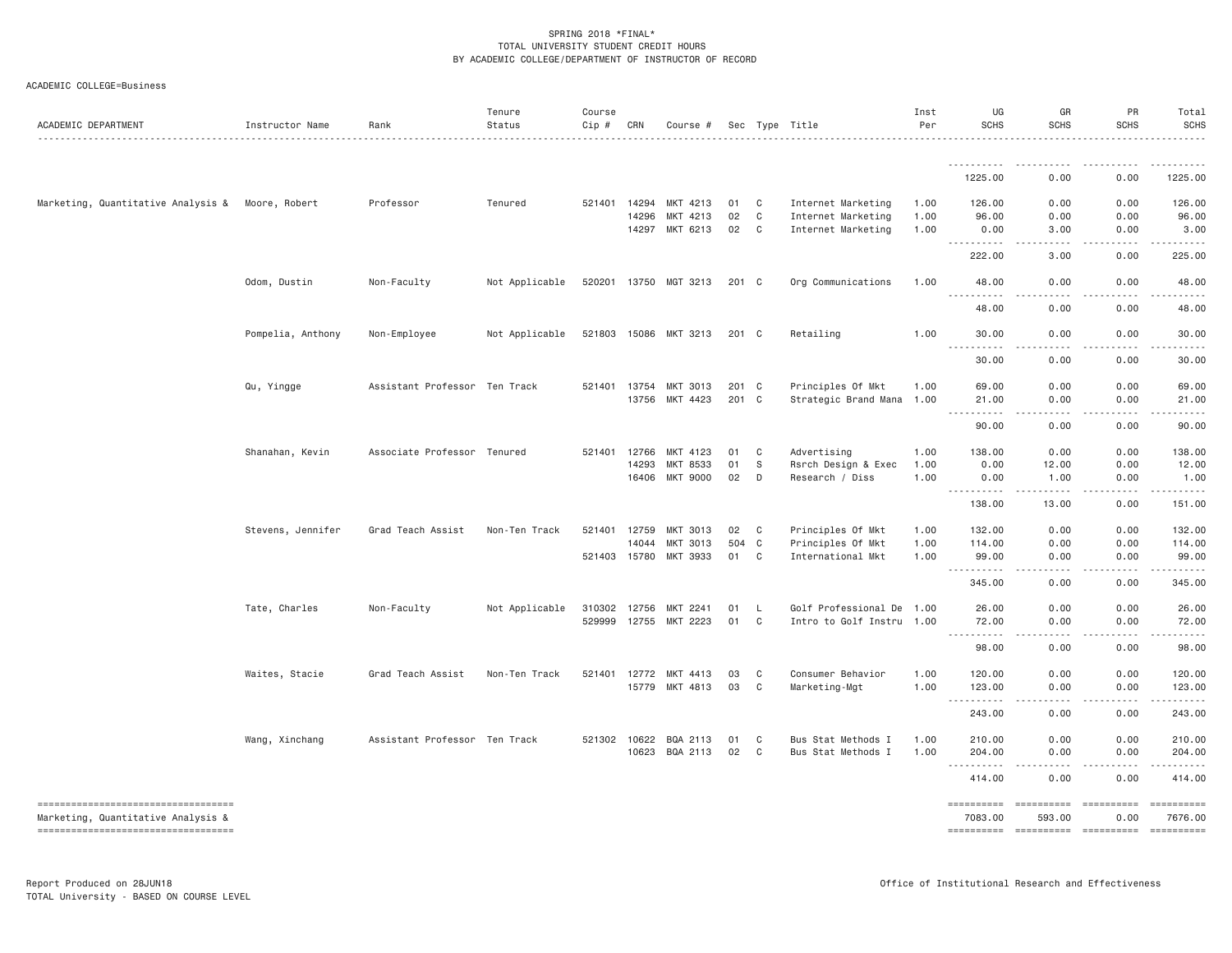ACADEMIC COLLEGE=Business

| ACADEMIC DEPARTMENT   | Instructor Name   | Rank                              | Tenure<br>Status | Course<br>Cip #  | CRN            | Course #             |          |                | Sec Type Title                          | Inst<br>Per  | UG<br><b>SCHS</b>                                                                                                                                             | GR<br><b>SCHS</b>                                                                                                                 | PR<br><b>SCHS</b>                                                                                                                                            | Total<br><b>SCHS</b><br>$\frac{1}{2} \left( \frac{1}{2} \right) \left( \frac{1}{2} \right) \left( \frac{1}{2} \right) \left( \frac{1}{2} \right) \left( \frac{1}{2} \right)$ |
|-----------------------|-------------------|-----------------------------------|------------------|------------------|----------------|----------------------|----------|----------------|-----------------------------------------|--------------|---------------------------------------------------------------------------------------------------------------------------------------------------------------|-----------------------------------------------------------------------------------------------------------------------------------|--------------------------------------------------------------------------------------------------------------------------------------------------------------|------------------------------------------------------------------------------------------------------------------------------------------------------------------------------|
| School of Accountancy | Addy, Noel        | Associate Professor Tenured       |                  | 520301           | 10072          | ACC 3033             | 01       | C              | Intermediate Acc II                     | 1.00         | 114.00                                                                                                                                                        | 0.00                                                                                                                              | 0.00                                                                                                                                                         | 114.00                                                                                                                                                                       |
|                       |                   |                                   |                  |                  | 10073          | ACC 3033             | 02       | C              | Intermediate Acc II                     | 1.00         | 183.00                                                                                                                                                        | 0.00                                                                                                                              | 0.00                                                                                                                                                         | 183.00                                                                                                                                                                       |
|                       |                   |                                   |                  |                  | 10089          | ACC 8053             | 01       | C              | Fin Acc Policy                          | 1.00         | 0.00                                                                                                                                                          | 165.00                                                                                                                            | 0.00                                                                                                                                                         | 165.00                                                                                                                                                                       |
|                       |                   |                                   |                  |                  |                | 13794 ACC 8213       | 511 C    |                | Fin & Acc Report Ana 1.00               |              | 0.00                                                                                                                                                          | 99.00                                                                                                                             | 0.00                                                                                                                                                         | 99.00                                                                                                                                                                        |
|                       |                   |                                   |                  |                  |                |                      |          |                |                                         |              | $\sim$ $\sim$ .<br>297.00                                                                                                                                     | $\omega$ is $\omega$ in .<br>264.00                                                                                               | .<br>0.00                                                                                                                                                    | .<br>561.00                                                                                                                                                                  |
|                       | Berglund, Nathan  | Assistant Professor Ten Track     |                  | 520301           | 10080          | ACC 4033             | 01       | C              | Auditing                                | 1.00         | 78.00                                                                                                                                                         | 0.00                                                                                                                              | 0.00                                                                                                                                                         | 78.00                                                                                                                                                                        |
|                       |                   |                                   |                  |                  |                | 14158 ACC 2013       | 04       | C              | Prin Financial Acct                     | 1.00         | 231.00<br>$\sim$ $\sim$<br>$- - - - - -$                                                                                                                      | 0.00                                                                                                                              | 0.00<br>-----                                                                                                                                                | 231.00<br>$- - - - - -$                                                                                                                                                      |
|                       |                   |                                   |                  |                  |                |                      |          |                |                                         |              | 309.00                                                                                                                                                        | 0.00                                                                                                                              | 0.00                                                                                                                                                         | 309.00                                                                                                                                                                       |
|                       | Ennis, Kevin      | Associate Professor Tenured       |                  | 520301           | 15087          | ACC 4033             | 201 C    |                | Auditing                                | 1.00         | 18.00                                                                                                                                                         | 0.00                                                                                                                              | 0.00                                                                                                                                                         | 18.00                                                                                                                                                                        |
|                       |                   |                                   |                  | 521601           | 15085          | ACC 4013             | 201      | C <sub>1</sub> | Income Tax I                            | 1.00         | 24.00<br>$\frac{1}{2} \left( \frac{1}{2} \right) \left( \frac{1}{2} \right) \left( \frac{1}{2} \right) \left( \frac{1}{2} \right) \left( \frac{1}{2} \right)$ | 0.00<br>.                                                                                                                         | 0.00<br>.                                                                                                                                                    | 24.00<br>المالم عامل                                                                                                                                                         |
|                       |                   |                                   |                  |                  |                |                      |          |                |                                         |              | 42.00                                                                                                                                                         | 0.00                                                                                                                              | 0.00                                                                                                                                                         | 42.00                                                                                                                                                                        |
|                       | Faello, Joseph    | Assistant Professor Ten Track     |                  | 520301           | 13651          | ACC 3003             | 201 C    |                | Acct Systems I                          | 1.00         | 18.00                                                                                                                                                         | 0.00                                                                                                                              | 0.00                                                                                                                                                         | 18.00                                                                                                                                                                        |
|                       |                   |                                   |                  |                  | 13652          | ACC 3023             | 201 C    |                | Intermediate Acc I                      | 1.00         | 18.00                                                                                                                                                         | 0.00                                                                                                                              | 0.00                                                                                                                                                         | 18.00                                                                                                                                                                        |
|                       |                   |                                   |                  |                  | 13653          | ACC 3033             | 201 C    |                | Intermediate Acc II                     | 1.00         | 18.00                                                                                                                                                         | 0.00<br>$\sim$ $\sim$ $\sim$                                                                                                      | 0.00<br>$\frac{1}{2} \left( \frac{1}{2} \right) \left( \frac{1}{2} \right) \left( \frac{1}{2} \right) \left( \frac{1}{2} \right) \left( \frac{1}{2} \right)$ | 18.00                                                                                                                                                                        |
|                       |                   |                                   |                  |                  |                |                      |          |                |                                         |              | .<br>н.,<br>54.00                                                                                                                                             | 0.00                                                                                                                              | 0.00                                                                                                                                                         | .<br>54.00                                                                                                                                                                   |
|                       | Gardner, Virginia | Non-Faculty                       | Not Applicable   | 520301           | 14981          | ACC 2203             | 501 C    |                | Survey of Accounting 1.00               |              | 39.00                                                                                                                                                         | 0.00                                                                                                                              | 0.00                                                                                                                                                         | 39.00                                                                                                                                                                        |
|                       |                   |                                   |                  |                  |                |                      |          |                |                                         |              | .<br>39.00                                                                                                                                                    | 0.00                                                                                                                              | 0.00                                                                                                                                                         | 39.00                                                                                                                                                                        |
|                       | Herring, Clyde    | Clinical Assoc Prof Non-Ten Track |                  | 520301           | 10060          | ACC 2023             | 02       | C              | Prin Managerial Acct 1.00               |              | 213.00                                                                                                                                                        | 0.00                                                                                                                              | 0.00                                                                                                                                                         | 213.00                                                                                                                                                                       |
|                       |                   |                                   |                  |                  | 10062          | ACC 2023             | 06       | C              | Prin Managerial Acct 1.00               |              | 201.00                                                                                                                                                        | 0.00                                                                                                                              | 0.00                                                                                                                                                         | 201.00                                                                                                                                                                       |
|                       |                   |                                   |                  |                  | 10066          | ACC 2023             | H01      | $\mathbf C$    | Honors Prin Manageri 1.00               |              | 21.00                                                                                                                                                         | 0.00                                                                                                                              | 0.00                                                                                                                                                         | 21.00                                                                                                                                                                        |
|                       |                   |                                   |                  |                  | 10079          | ACC 4023             | 01       | C              | Advanced ACC                            | 1.00         | 15.00                                                                                                                                                         | 0.00                                                                                                                              | 0.00                                                                                                                                                         | 15.00                                                                                                                                                                        |
|                       |                   |                                   |                  |                  |                | 10084 ACC 6023       | 01       | C              | Advanced ACC                            | 1.00         | 0.00                                                                                                                                                          | 51.00                                                                                                                             | 0.00                                                                                                                                                         | 51.00                                                                                                                                                                        |
|                       |                   |                                   |                  |                  |                |                      |          |                |                                         |              | -----------<br>450.00                                                                                                                                         | -----<br>51.00                                                                                                                    | $\cdots \cdots \cdots$<br>0.00                                                                                                                               | ------<br>501.00                                                                                                                                                             |
|                       | Lang, Bradley     | Instructor                        | Non-Ten Track    | 520301           | 10069          | ACC 3013             | 01       | C              | Cost Accounting                         | 1.00         | 114.00                                                                                                                                                        | 0.00                                                                                                                              | 0.00                                                                                                                                                         | 114.00                                                                                                                                                                       |
|                       |                   |                                   |                  |                  | 10070          | ACC 3013             | 02       | C              | Cost Accounting                         | 1.00         | 93.00                                                                                                                                                         | 0.00<br>.                                                                                                                         | 0.00<br>$- - - - -$                                                                                                                                          | 93.00<br>.                                                                                                                                                                   |
|                       |                   |                                   |                  |                  |                |                      |          |                |                                         |              | 207.00                                                                                                                                                        | 0.00                                                                                                                              | 0.00                                                                                                                                                         | 207.00                                                                                                                                                                       |
|                       | Lehman, Mark      | Lecturer                          | Non-Ten Track    | 520301           | 10074          | ACC 3053             | 02       | C              | Acct Systems II                         | 1.00         | 120.00                                                                                                                                                        | 0.00                                                                                                                              | 0.00                                                                                                                                                         | 120.00                                                                                                                                                                       |
|                       |                   |                                   |                  |                  | 10075          | ACC 3053             | 01       | C              | Acct Systems II                         | 1,00         | 132.00<br>$- - -$                                                                                                                                             | 0.00<br>$\frac{1}{2} \left( \frac{1}{2} \right) \left( \frac{1}{2} \right) \left( \frac{1}{2} \right) \left( \frac{1}{2} \right)$ | 0.00<br>$- - - - -$                                                                                                                                          | 132.00<br>.                                                                                                                                                                  |
|                       |                   |                                   |                  |                  |                |                      |          |                |                                         |              | 252.00                                                                                                                                                        | 0.00                                                                                                                              | 0.00                                                                                                                                                         | 252.00                                                                                                                                                                       |
|                       | Mauldin, Dana     | Professor                         | Tenured          | 520301           | 10058          | ACC 2013             | H01      | $\mathbf{C}$   | Prin Financial Acct                     | 1.00         | 3.00                                                                                                                                                          | 0.00                                                                                                                              | 0.00                                                                                                                                                         | 3.00                                                                                                                                                                         |
|                       |                   |                                   |                  |                  | 10083          | ACC 4200             | 01       | E              | Accounting Internshi 1.00               |              | 228.00<br>-----                                                                                                                                               | 0.00                                                                                                                              | 0.00                                                                                                                                                         | 228.00<br>.                                                                                                                                                                  |
|                       |                   |                                   |                  |                  |                |                      |          |                |                                         |              | 231.00                                                                                                                                                        | 0.00                                                                                                                              | 0.00                                                                                                                                                         | 231.00                                                                                                                                                                       |
|                       | McNair, Frances   | Non-Employee                      | Not Applicable   | 520301<br>521601 | 10056<br>10090 | ACC 2013<br>ACC 8093 | 05<br>01 | C<br>C         | Prin Financial Acct<br>Taxation of Part | 1.00<br>1.00 | 210.00<br>0.00                                                                                                                                                | 0.00<br>42.00                                                                                                                     | 0.00<br>0.00                                                                                                                                                 | 210.00<br>42.00                                                                                                                                                              |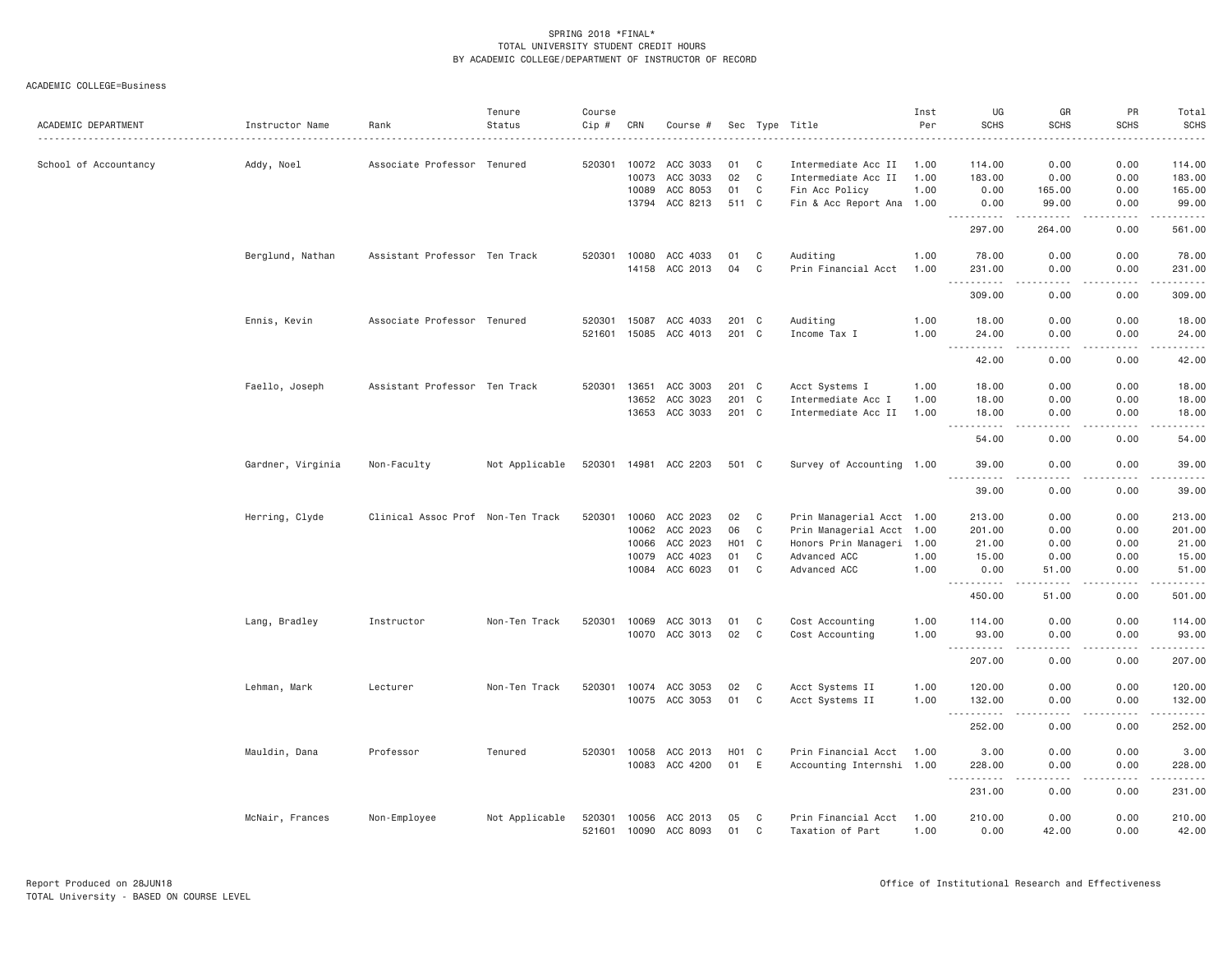ACADEMIC COLLEGE=Business

| ACADEMIC DEPARTMENT                                             | Instructor Name  | Rank                              | Tenure<br>Status | Course<br>Cip# | CRN            | Course #              |          |                | Sec Type Title                             | Inst<br>Per  | UG<br><b>SCHS</b>    | GR<br><b>SCHS</b>                   | PR<br>SCHS                      | Total<br><b>SCHS</b>                                                                                                                                                                                                                                                                                                                                                                                                                                                                   |
|-----------------------------------------------------------------|------------------|-----------------------------------|------------------|----------------|----------------|-----------------------|----------|----------------|--------------------------------------------|--------------|----------------------|-------------------------------------|---------------------------------|----------------------------------------------------------------------------------------------------------------------------------------------------------------------------------------------------------------------------------------------------------------------------------------------------------------------------------------------------------------------------------------------------------------------------------------------------------------------------------------|
|                                                                 |                  |                                   |                  |                |                |                       |          |                |                                            |              | -----------          |                                     |                                 |                                                                                                                                                                                                                                                                                                                                                                                                                                                                                        |
|                                                                 |                  |                                   |                  |                |                |                       |          |                |                                            |              | 210.00               | 42.00                               | 0.00                            | 252.00                                                                                                                                                                                                                                                                                                                                                                                                                                                                                 |
| School of Accountancy                                           | Milbach, Lauren  | Instructor                        | Non-Ten Track    | 520301         | 10053<br>10054 | ACC 2013<br>ACC 2013  | 01<br>02 | C<br>C         | Prin Financial Acct<br>Prin Financial Acct | 1.00<br>1.00 | 273.00<br>207.00     | 0.00<br>0.00                        | 0.00<br>0.00                    | 273.00<br>207.00                                                                                                                                                                                                                                                                                                                                                                                                                                                                       |
|                                                                 |                  |                                   |                  |                |                |                       |          |                |                                            |              | 480.00               | $\sim$ $\sim$ $\sim$ $\sim$<br>0.00 | .<br>0.00                       | .<br>480.00                                                                                                                                                                                                                                                                                                                                                                                                                                                                            |
|                                                                 | Padilla, Daniel  | Non-Employee                      | Not Applicable   | 280503         | 12787          | MS 1122               | 01       | C              | Leader Development 2 1.00                  |              | 34.00                | 0.00                                | 0.00                            | 34.00                                                                                                                                                                                                                                                                                                                                                                                                                                                                                  |
|                                                                 |                  |                                   |                  |                | 12788          | MS 1122               | 02       | C              | Leader Development 2 1.00                  |              | 16.00                | 0.00                                | 0.00                            | 16.00                                                                                                                                                                                                                                                                                                                                                                                                                                                                                  |
|                                                                 |                  |                                   |                  |                | 12789          | MS 1122               | 03       | $\mathbf C$    | Leader Development 2 1.00                  |              | 24.00<br>.           | 0.00<br>$- - - -$                   | 0.00<br>.                       | 24.00<br>$\frac{1}{2}$                                                                                                                                                                                                                                                                                                                                                                                                                                                                 |
|                                                                 |                  |                                   |                  |                |                |                       |          |                |                                            |              | 74.00                | 0.00                                | 0.00                            | 74.00                                                                                                                                                                                                                                                                                                                                                                                                                                                                                  |
|                                                                 | Pannell, Angela  | Instructor                        | Non-Ten Track    | 520301         | 10059          | ACC 2023              | 01       | C              | Prin Managerial Acct 1.00                  |              | 252.00               | 0.00                                | 0.00                            | 252.00                                                                                                                                                                                                                                                                                                                                                                                                                                                                                 |
|                                                                 |                  |                                   |                  |                | 10061          | ACC 2023              | 04       | C              | Prin Managerial Acct 1.00                  |              | 237.00               | 0.00                                | 0.00                            | 237.00                                                                                                                                                                                                                                                                                                                                                                                                                                                                                 |
|                                                                 |                  |                                   |                  |                | 10063          | ACC 2023              | 07       | $\mathbb C$    | Prin Managerial Acct 1.00                  |              | 237.00               | 0.00                                | 0.00                            | 237.00                                                                                                                                                                                                                                                                                                                                                                                                                                                                                 |
|                                                                 |                  |                                   |                  |                | 15084          | ACC 2023              | 506 C    |                | Prin Managerial Acct 1.00                  |              | 150.00               | 0.00                                | 0.00                            | 150.00<br>، د د د د .                                                                                                                                                                                                                                                                                                                                                                                                                                                                  |
|                                                                 |                  |                                   |                  |                |                |                       |          |                |                                            |              | 876.00               | 0.00                                | 0.00                            | 876.00                                                                                                                                                                                                                                                                                                                                                                                                                                                                                 |
|                                                                 | Phillips, June   | Non-Employee                      | Not Applicable   |                |                | 520301 14895 ACC 2013 | 506 C    |                | Prin Financial Acct 1.00                   |              | 105.00<br>.          | 0.00<br>----                        | 0.00<br>.                       | 105.00<br>. <u>.</u>                                                                                                                                                                                                                                                                                                                                                                                                                                                                   |
|                                                                 |                  |                                   |                  |                |                |                       |          |                |                                            |              | 105.00               | 0.00                                | 0.00                            | 105.00                                                                                                                                                                                                                                                                                                                                                                                                                                                                                 |
|                                                                 | Rigsby, John     | Associate Professor               | Tenured          | 520301         | 10081          | ACC 4043              | 01       | C              | Municipal & Govt Acc 1.00                  |              | 120.00               | 0.00                                | 0.00                            | 120.00                                                                                                                                                                                                                                                                                                                                                                                                                                                                                 |
|                                                                 |                  |                                   |                  |                | 10085          | ACC 6043              | 01       | C              | Municipal & Govt Acc 1.00                  |              | 0.00                 | 6.00                                | 0.00                            | 6.00                                                                                                                                                                                                                                                                                                                                                                                                                                                                                   |
|                                                                 |                  |                                   |                  |                | 10088          | ACC 8033              | 01       | S              | Assurance and Data A 1.00                  |              | 0.00                 | 36.00                               | 0.00                            | 36.00                                                                                                                                                                                                                                                                                                                                                                                                                                                                                  |
|                                                                 |                  |                                   |                  |                |                |                       |          |                |                                            |              | 120.00               | .<br>42.00                          | $- - - -$<br>0.00               | .<br>162.00                                                                                                                                                                                                                                                                                                                                                                                                                                                                            |
|                                                                 | Seay, Ryan       | Assistant Professor Ten Track     |                  |                |                | 520301 10071 ACC 3023 | 01       | C <sub>c</sub> | Intermediate Acc I                         | 1.00         | 108.00               | 0.00                                | 0.00                            | 108.00                                                                                                                                                                                                                                                                                                                                                                                                                                                                                 |
|                                                                 |                  |                                   |                  |                |                |                       |          |                |                                            |              | .<br>108.00          | $\frac{1}{2}$<br>0.00               | .<br>0.00                       | $- - - - - - -$<br>108.00                                                                                                                                                                                                                                                                                                                                                                                                                                                              |
|                                                                 | Stancill, Alan   | Assistant Professor Ten Track     |                  |                |                | 521601 10078 ACC 4013 | 01       | C              | Income Tax I                               | 1.00         | 102.00               | 0.00                                | 0.00                            | 102.00                                                                                                                                                                                                                                                                                                                                                                                                                                                                                 |
|                                                                 |                  |                                   |                  |                |                |                       |          |                |                                            |              | .<br>102.00          | $\sim$ $\sim$ $\sim$ $\sim$<br>0.00 | .<br>0.00                       | .<br>102.00                                                                                                                                                                                                                                                                                                                                                                                                                                                                            |
|                                                                 | Trinkle, Bradley | Assistant Professor Tenured       |                  | 520301         | 10068          | ACC 3003              | 01       | C              | Acct Systems I                             | 1.00         | 135.00               | 0.00                                | 0.00                            | 135.00                                                                                                                                                                                                                                                                                                                                                                                                                                                                                 |
|                                                                 |                  |                                   |                  |                |                |                       |          |                |                                            |              | .<br>$  -$<br>135.00 | .<br>0.00                           | .<br>0.00                       | $- - - - - - -$<br>135.00                                                                                                                                                                                                                                                                                                                                                                                                                                                              |
|                                                                 | Walker, Arthur   | Clinical Assist Pro Non-Ten Track |                  | 520301         | 10055          | ACC 2013              | 03       | C              | Prin Financial Acct                        | 1.00         | 198.00               | 0.00                                | 0.00                            | 198.00                                                                                                                                                                                                                                                                                                                                                                                                                                                                                 |
|                                                                 |                  |                                   |                  |                | 10086          | ACC 6063              | 01       | C              | Income Tax II                              | 1.00         | 0.00                 | 57.00                               | 0.00                            | 57.00                                                                                                                                                                                                                                                                                                                                                                                                                                                                                  |
|                                                                 |                  |                                   |                  |                | 14157          | ACC 8063              | 01       | $\mathbb C$    | Res Tax Prac & Proc                        | 1.00         | 0.00                 | 36.00                               | 0.00                            | 36.00                                                                                                                                                                                                                                                                                                                                                                                                                                                                                  |
|                                                                 |                  |                                   |                  | 521601         | 10082          | ACC 4063              | 01       | C              | Income Tax II                              | 1.00         | 12.00                | 0.00                                | 0.00                            | 12.00                                                                                                                                                                                                                                                                                                                                                                                                                                                                                  |
|                                                                 |                  |                                   |                  |                |                |                       |          |                |                                            |              | 210.00               | 93.00                               | 0.00                            | 303.00                                                                                                                                                                                                                                                                                                                                                                                                                                                                                 |
| ----------------------------------                              |                  |                                   |                  |                |                |                       |          |                |                                            |              |                      | $=$ =========                       | ==========                      | $\begin{array}{cccccccccc} \multicolumn{3}{c}{} & \multicolumn{3}{c}{} & \multicolumn{3}{c}{} & \multicolumn{3}{c}{} & \multicolumn{3}{c}{} & \multicolumn{3}{c}{} & \multicolumn{3}{c}{} & \multicolumn{3}{c}{} & \multicolumn{3}{c}{} & \multicolumn{3}{c}{} & \multicolumn{3}{c}{} & \multicolumn{3}{c}{} & \multicolumn{3}{c}{} & \multicolumn{3}{c}{} & \multicolumn{3}{c}{} & \multicolumn{3}{c}{} & \multicolumn{3}{c}{} & \multicolumn{3}{c}{} & \multicolumn{3}{c}{} & \mult$ |
| School of Accountancy<br>====================================== |                  |                                   |                  |                |                |                       |          |                |                                            |              | 4301.00              | 492.00<br>======================    | 0.00<br>----------------------- | 4793.00                                                                                                                                                                                                                                                                                                                                                                                                                                                                                |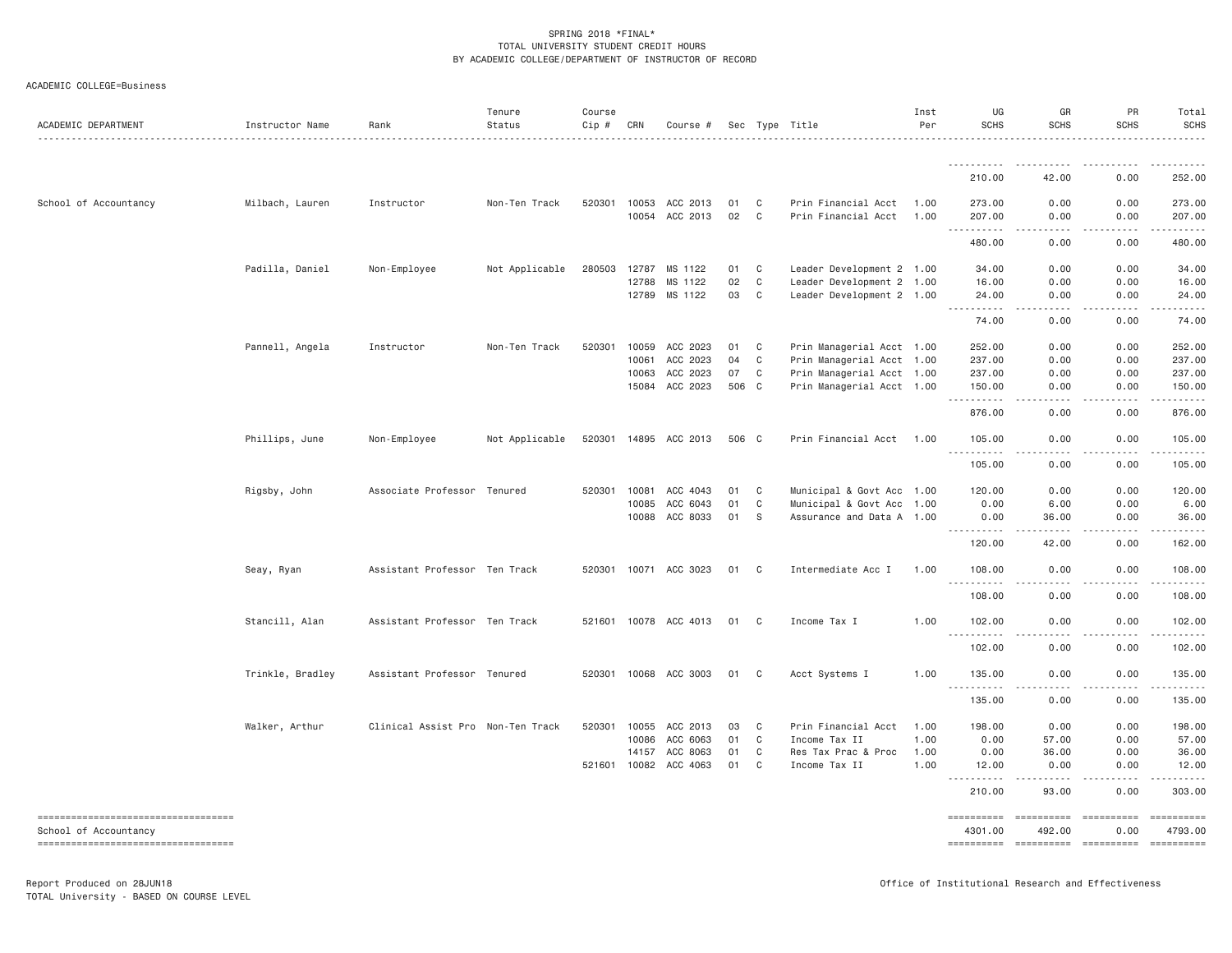| ACADEMIC DEPARTMENT                                  | Instructor Name   | Rank                              | Tenure<br>Status | Course<br>Cip # | CRN            | Course #              |          |              | Sec Type Title                                    | Inst<br>Per | UG<br><b>SCHS</b>     | GR<br><b>SCHS</b> | PR<br><b>SCHS</b> | Total<br><b>SCHS</b>                                                                                                      |
|------------------------------------------------------|-------------------|-----------------------------------|------------------|-----------------|----------------|-----------------------|----------|--------------|---------------------------------------------------|-------------|-----------------------|-------------------|-------------------|---------------------------------------------------------------------------------------------------------------------------|
|                                                      |                   |                                   |                  |                 |                |                       |          |              |                                                   |             |                       |                   |                   |                                                                                                                           |
| Counseling, Educational Psychology, Abernathy, Larry |                   | Research Assoc Prof Non-Ten Track |                  | 420101          | 16862          | PSY 4000              | 72       | Ι.           | Directed Indiv Study 0.50                         |             | 0.50                  | 0.00              | 0.00              | 0.50                                                                                                                      |
|                                                      |                   |                                   |                  |                 | 16864          | PSY 4000              | 73       | $\mathbf I$  | Directed Indiv Study 0.50                         |             | 1.00                  | 0.00              | 0.00              | 1.00                                                                                                                      |
|                                                      |                   |                                   |                  |                 | 16865          | PSY 4000              | 74       | $\mathbf{I}$ | Directed Indiv Study                              | 0.50        | 1.50                  | 0.00              | 0.00              | 1.50                                                                                                                      |
|                                                      |                   |                                   |                  |                 | 16866          | PSY 4000              | 75       | $\mathbf I$  | Directed Indiv Study 0.50                         |             | 1.50                  | 0.00              | 0.00              | 1.50                                                                                                                      |
|                                                      |                   |                                   |                  |                 | 16867          | PSY 4000<br>PSY 4000  | 76<br>79 | Ι.<br>Ι.     | Directed Indiv Study                              | 0.50        | 0.50<br>0.50          | 0.00<br>0.00      | 0.00<br>0.00      | 0.50<br>0.50                                                                                                              |
|                                                      |                   |                                   |                  |                 | 16870<br>16872 | PSY 4000              | 81       | $\mathbf I$  | Directed Indiv Study 0.50<br>Directed Indiv Study | 0.50        | 1.50                  | 0.00              | 0.00              | 1.50                                                                                                                      |
|                                                      |                   |                                   |                  |                 | 16873          | PSY 4000              | 82       | $\mathbf I$  | Directed Indiv Study 0.50                         |             | 0.50                  | 0.00              | 0.00              | 0.50                                                                                                                      |
|                                                      |                   |                                   |                  |                 | 16874          | PSY 4000              | 83       | $\mathbf I$  | Directed Indiv Study 0.50                         |             | 1.00                  | 0.00              | 0.00              | 1.00                                                                                                                      |
|                                                      |                   |                                   |                  |                 | 16875          | PSY 4000              | 84       | $\mathbf{I}$ | Directed Indiv Study                              | 0.50        | 1.00                  | 0.00              | 0.00              | 1.00                                                                                                                      |
|                                                      |                   |                                   |                  |                 | 16886          | PSY 4000              | 85       | $\mathbf I$  | Directed Indiv Study 0.50                         |             | 0.50                  | 0.00              | 0.00              | 0.50                                                                                                                      |
|                                                      |                   |                                   |                  | 422703          | 14190          | EPY 8293              | 01       | C            | Cognitive Developme 1.00                          |             | 0.00                  | 39.00             | 0.00              | 39.00                                                                                                                     |
|                                                      |                   |                                   |                  | 422806          | 11772          | EPY 2513              | 01       | C            | Human Growth & Devel 1.00                         |             | 366.00                | 0.00              | 0.00              | 366.00                                                                                                                    |
|                                                      |                   |                                   |                  |                 |                |                       |          |              |                                                   |             | .                     | .                 | .                 | .                                                                                                                         |
|                                                      |                   |                                   |                  |                 |                |                       |          |              |                                                   |             | 376.00                | 39.00             | 0.00              | 415.00                                                                                                                    |
|                                                      | Akins, Ericka     | Lecturer                          | Non-Ten Track    | 301101          | 11009          | COE 4713              | 01       | C            | Issues In Aging                                   | 1.00        | 99.00                 | 0.00              | 0.00              | 99.00                                                                                                                     |
|                                                      |                   |                                   |                  |                 | 11010          | COE 6713              | 01       | C            | Issues In Aging                                   | 1.00        | 0.00                  | 3.00              | 0.00              | 3.00                                                                                                                      |
|                                                      |                   |                                   |                  | 422806          | 11779          | EPY 3503              | 01       | C            | Prin Of Ed Psych                                  | 1.00        | 93.00                 | 0.00              | 0.00              | 93.00                                                                                                                     |
|                                                      |                   |                                   |                  | 422807          | 11783          | EPY 3543              | 01       | C            | Psych Of Adoles                                   | 1.00        | 111.00                | 0.00              | 0.00              | 111.00                                                                                                                    |
|                                                      |                   |                                   |                  |                 |                |                       |          |              |                                                   |             | $- - - - -$<br>303.00 | .<br>3.00         | .<br>0.00         | 2.22222<br>306.00                                                                                                         |
|                                                      |                   |                                   |                  |                 |                |                       |          |              |                                                   |             |                       |                   |                   |                                                                                                                           |
|                                                      | Bailey, Cory      | Non-Faculty                       | Not Applicable   | 039999          |                | 16272 CFR 1011        | 01       | $\mathbf{C}$ | Amb. Leadership Deve 1.00                         |             | 14.00<br>.            | 0.00<br>.         | 0.00<br>.         | 14.00<br>.                                                                                                                |
|                                                      |                   |                                   |                  |                 |                |                       |          |              |                                                   |             | 14.00                 | 0.00              | 0.00              | 14.00                                                                                                                     |
|                                                      | Ball, Kimberly    | Lecturer                          | Non-Ten Track    | 130603          | 11785          | EPY 4214              | 01       | C            | Ed & Psy Statistics                               | 1.00        | 80.00                 | 0.00              | 0.00              | 80.00                                                                                                                     |
|                                                      |                   |                                   |                  |                 | 11786          | EPY 4214              | 02       | К            | Ed & Psy Statistics                               | 1.00        | 0.00                  | 0.00              | 0.00              | 0.00                                                                                                                      |
|                                                      |                   |                                   |                  |                 | 11787          | EPY 4214              | 03       | К            | Ed & Psy Statistics                               | 1.00        | 0.00                  | 0.00              | 0.00              | 0.00                                                                                                                      |
|                                                      |                   |                                   |                  | 130901          | 13882          | EDF 3333              | 501 C    |              | Social Foundation Ed 1.00                         |             | 81.00                 | 0.00              | 0.00              | 81.00                                                                                                                     |
|                                                      |                   |                                   |                  |                 |                |                       |          |              |                                                   |             | .<br>161.00           | .<br>0.00         | .<br>0.00         | .<br>161.00                                                                                                               |
|                                                      | Beckwith, LaKinya | Non-Faculty                       | Not Applicable   | 130301          | 12529          | LSK 1141              | 11 C     |              | College Success II                                | 1.00        | 27.00                 | 0.00              | 0.00              | 27.00                                                                                                                     |
|                                                      |                   |                                   |                  |                 |                |                       |          |              |                                                   |             | .                     | $- - - -$         |                   | $\frac{1}{2}$                                                                                                             |
|                                                      |                   |                                   |                  |                 |                |                       |          |              |                                                   |             | 27.00                 | 0.00              | 0.00              | 27.00                                                                                                                     |
|                                                      | Berry, Megan      | Non-Faculty                       | Not Applicable   |                 |                | 139999 15972 COE 2323 | 01 C     |              | Hist Heritage & Camp 0.50                         |             | 85.50                 | 0.00              | 0.00              | 85.50                                                                                                                     |
|                                                      |                   |                                   |                  |                 |                |                       |          |              |                                                   |             | 85.50                 | 0.00              | 0.00              | 85.50                                                                                                                     |
|                                                      | Boyles, Caragh    | Non-Faculty                       | Not Applicable   |                 |                | 350103 11830 EXL 0190 | 03       | E            | Experiential Learnin 1.00                         |             | 21.00                 | 0.00              | 0.00              | 21.00                                                                                                                     |
|                                                      |                   |                                   |                  |                 |                |                       |          |              |                                                   |             | 21.00                 | 0.00              | 0.00              | 21.00                                                                                                                     |
|                                                      | Brasher, Alison   | Grad Teach Assist                 | Non-Ten Track    |                 |                | 131101 10996 COE 1323 | 01       | C            | Career Planning                                   | 0.50        | 28.50                 | 0.00              | 0.00              | 28.50                                                                                                                     |
|                                                      |                   |                                   |                  |                 |                |                       |          |              |                                                   |             |                       |                   |                   | $\frac{1}{2} \left( \frac{1}{2} \right) \left( \frac{1}{2} \right) \left( \frac{1}{2} \right) \left( \frac{1}{2} \right)$ |
|                                                      |                   |                                   |                  |                 |                |                       |          |              |                                                   |             | 28.50                 | 0.00              | 0.00              | 28.50                                                                                                                     |
|                                                      | Capella, Julie    | Non-Faculty                       | Not Applicable   | 320104          | 11286          | DSS 0113              | 01       | C            | Money Math                                        | 1.00        | 9.00                  | 0.00              | 0.00              | 9.00                                                                                                                      |
|                                                      |                   |                                   |                  | 320105          | 11292          | DSS 0713              | 01       | C            | Basic Employment Ski 1.00                         |             | 21.00                 | 0.00              | 0.00              | 21.00                                                                                                                     |
|                                                      |                   |                                   |                  | 350101          | 11291          | DSS 0613              | 01       | C            | Independent Living                                | 1.00        | 36.00                 | 0.00              | 0.00              | 36.00                                                                                                                     |
|                                                      |                   |                                   |                  | 350103          | 11293          | DSS 0813              | 01       | E            | Employment - On Campu 1.00                        |             | 42.00                 | 0.00              | 0.00              | 42.00                                                                                                                     |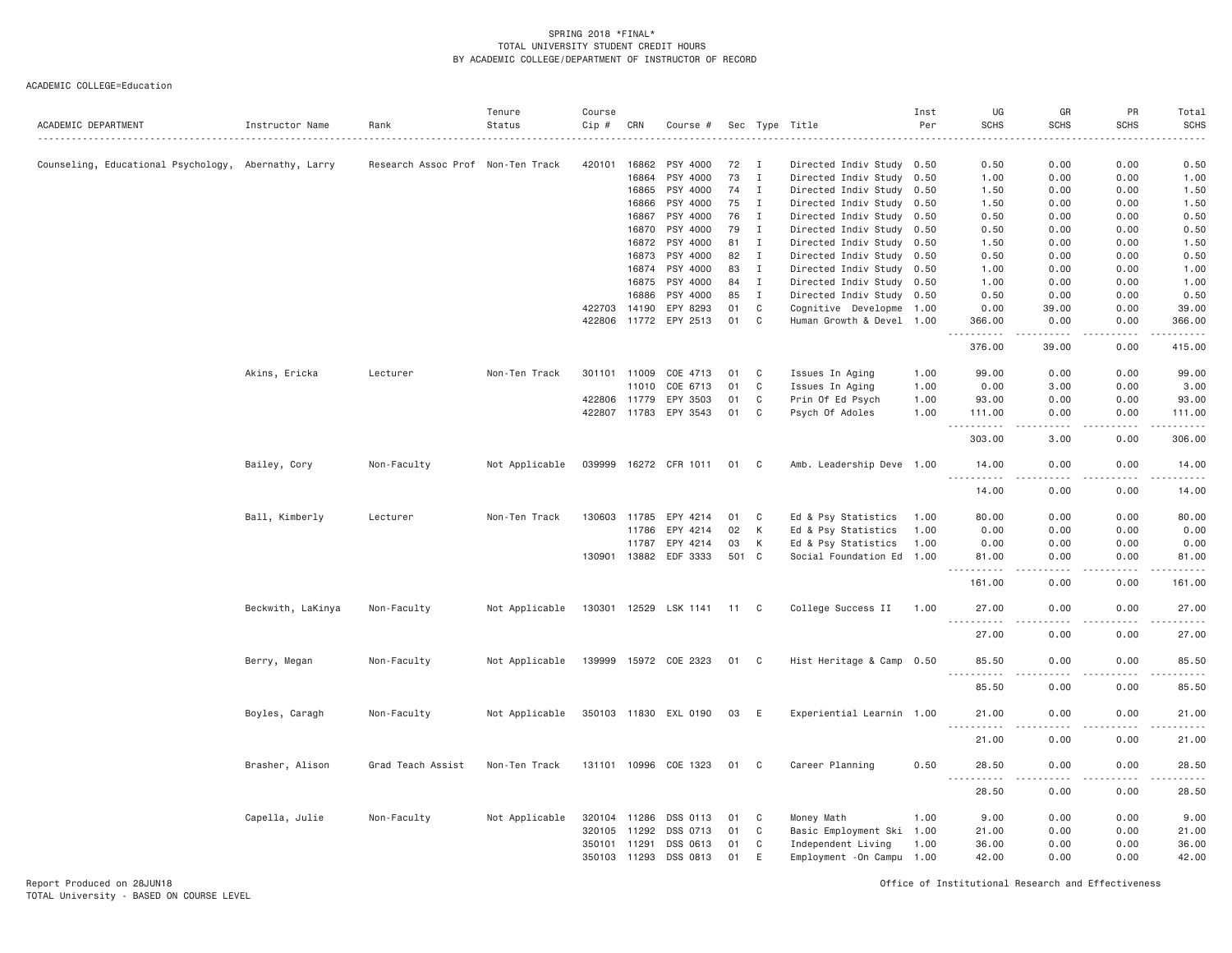| ACADEMIC DEPARTMENT                                | Instructor Name   | Rank                              | Tenure<br>Status | Course<br>Cip # | CRN          | Course #              |       |              | Sec Type Title             | Inst<br>Per | UG<br><b>SCHS</b>                                                                                                                                                                         | GR<br><b>SCHS</b>                   | PR<br><b>SCHS</b> | Total<br>SCHS<br>$- - - -$ |
|----------------------------------------------------|-------------------|-----------------------------------|------------------|-----------------|--------------|-----------------------|-------|--------------|----------------------------|-------------|-------------------------------------------------------------------------------------------------------------------------------------------------------------------------------------------|-------------------------------------|-------------------|----------------------------|
| Counseling, Educational Psychology, Capella, Julie |                   | Non-Faculty                       | Not Applicable   | 350103          | 11294        | DSS 0813              | 02    | E            | Employment - On Campu 1.00 |             | 3.00                                                                                                                                                                                      | 0.00                                | 0.00              | 3.00                       |
|                                                    |                   |                                   |                  |                 | 11295        | DSS 0913              | 01    | E            | Employment Off Camp 1.00   |             | 9.00                                                                                                                                                                                      | 0.00                                | 0.00              | 9.00                       |
|                                                    |                   |                                   |                  |                 | 11296        | DSS 0913              | 02    | Ε            | Employment Off Camp 1.00   |             | 9.00                                                                                                                                                                                      | 0.00                                | 0.00              | 9.00                       |
|                                                    |                   |                                   |                  |                 | 360118 11289 | DSS 0413              | 01    | C            | Basic Writing/Litera 1.00  |             | 15.00                                                                                                                                                                                     | 0.00                                | 0.00              | 15.00                      |
|                                                    |                   |                                   |                  |                 |              |                       |       |              |                            |             | .                                                                                                                                                                                         |                                     |                   |                            |
|                                                    |                   |                                   |                  |                 |              |                       |       |              |                            |             | 144.00                                                                                                                                                                                    | 0.00                                | 0.00              | 144.00                     |
|                                                    | Carter, Toria     | Grad Service Assist Non-Ten Track |                  |                 |              | 131101 10998 COE 1323 | 03    | $\mathbf{C}$ | Career Planning            | 0.50        | 30.00<br>.                                                                                                                                                                                | 0.00                                | 0.00              | 30.00                      |
|                                                    |                   |                                   |                  |                 |              |                       |       |              |                            |             | 30.00                                                                                                                                                                                     | 0.00                                | 0.00              | 30.00                      |
|                                                    | Chen, Xi          | Grad Service Assist Non-Ten Track |                  | 521003          | 13459        | SLCE 3412 S01 C       |       |              | Montgomery Ldshp Pro 0.50  |             | 41.00                                                                                                                                                                                     | 0.00                                | 0.00              | 41.00                      |
|                                                    |                   |                                   |                  |                 | 13461        | SLCE 4812 S01 C       |       |              | Montgomery Ldshp Pr 0.50   |             | 28.00                                                                                                                                                                                     | 0.00                                | 0.00              | 28.00                      |
|                                                    |                   |                                   |                  |                 |              |                       |       |              |                            |             | -----<br>69.00                                                                                                                                                                            | $\sim$ $\sim$ $\sim$ $\sim$<br>0.00 | د د د د<br>0.00   | 69.00                      |
|                                                    | Dooley, Kathy     | Professor                         | Tenured          | 131101          | 11019        | COE 8730              | 02    | E            | Internship-Mental He       | 1.00        | 0.00                                                                                                                                                                                      | 36.00                               | 0.00              | 36.00                      |
|                                                    |                   |                                   |                  | 422801          | 11017        | COE 8633              | 01    | C            | Psychosocial Rehab         | 1.00        | 0.00                                                                                                                                                                                      | 57.00                               | 0.00              | 57.00                      |
|                                                    |                   |                                   |                  | 422803          | 14186        | COE 8163              | 01    | C            | Spirituality in Coun       | 1.00        | 0.00                                                                                                                                                                                      | 21.00                               | 0.00              | 21.00                      |
|                                                    |                   |                                   |                  |                 | 15610        | COE 9000              | 01    | D            | Research / Diss            | 1.00        | 0.00                                                                                                                                                                                      | 15.00                               | 0.00              | 15.00                      |
|                                                    |                   |                                   |                  |                 |              |                       |       |              |                            |             | .<br>0.00                                                                                                                                                                                 | 2.2.2.2.2.2<br>129.00               | -----<br>0.00     | <u>.</u><br>129.00         |
|                                                    | Dunn, Laura       | Non-Faculty                       | Not Applicable   |                 |              | 521003 15076 FYE 1101 | F04 C |              | Freshman Success Str 1.00  |             | 24.00                                                                                                                                                                                     | 0.00                                | 0.00              | 24.00                      |
|                                                    |                   |                                   |                  |                 |              |                       |       |              |                            |             | 24.00                                                                                                                                                                                     | 0.00                                | 0.00              | 24.00                      |
|                                                    | Elder, Anastasia  | Professor                         | Tenured          | 422806          | 11792        | EPY 4683              | 01    | C            | Advanced Issues in E 1.00  |             | 63,00                                                                                                                                                                                     | 0.00                                | 0.00              | 63.00                      |
|                                                    |                   |                                   |                  | 429999          | 15615        | EPY 9000              | 01    | D            | Research / Diss            | 1.00        | 0.00                                                                                                                                                                                      | 9.00                                | 0.00              | 9.00                       |
|                                                    |                   |                                   |                  |                 |              |                       |       |              |                            |             | .<br>63.00                                                                                                                                                                                | د د د د<br>9.00                     | .<br>0.00         | .<br>72.00                 |
|                                                    | Forrester, Kylie  | Non-Faculty                       | Not Applicable   | 131101          | 11008        | COE 4513              | 02    | $\mathbf{C}$ | Paro Prof Stud Dev         | 1.00        | 60.00                                                                                                                                                                                     | 0.00                                | 0.00              | 60.00                      |
|                                                    |                   |                                   |                  |                 | 15795        | COE 4000              | 01    | $\mathbf I$  | Directed Indiv Study 1.00  |             | 3.00                                                                                                                                                                                      | 0.00                                | 0.00              | 3.00                       |
|                                                    |                   |                                   |                  |                 | 15796        | COE 4000              | 02    | $\mathbf I$  | Directed Indiv Study 1.00  |             | 3.00                                                                                                                                                                                      | 0.00                                | 0.00              | 3.00                       |
|                                                    |                   |                                   |                  |                 | 15797        | COE 4000              | 03    | $\mathbf{I}$ | Directed Indiv Study 1.00  |             | 3.00                                                                                                                                                                                      | 0.00                                | 0.00              | 3.00                       |
|                                                    |                   |                                   |                  |                 | 15798        | COE 4000              | 04    | $\mathbf I$  | Directed Indiv Study 1.00  |             | 3.00                                                                                                                                                                                      | 0.00                                | 0.00              | 3.00                       |
|                                                    |                   |                                   |                  |                 |              |                       |       |              |                            |             | 72.00                                                                                                                                                                                     | 0.00                                | 0.00              | 72.00                      |
|                                                    | Gadke, Daniel     | Assistant Professor Ten Track     |                  | 130604          | 11800        | EPY 8773              | 01    | C            | Acad Assess & Interv 1.00  |             | 0.00                                                                                                                                                                                      | 24.00                               | 0.00              | 24.00                      |
|                                                    |                   |                                   |                  | 429999          | 11804        | EPY 8790              | 03    | Ε            | School Psy Practicum 1.00  |             | 0.00                                                                                                                                                                                      | 24.00                               | 0.00              | 24.00                      |
|                                                    |                   |                                   |                  |                 | 15616        | EPY 9000              | 02    | D            | Research / Diss            | 1.00        | 0.00                                                                                                                                                                                      | 11.00                               | 0.00              | 11.00                      |
|                                                    |                   |                                   |                  |                 |              |                       |       |              |                            |             | .<br>0.00                                                                                                                                                                                 | $- - - - -$<br>59.00                | .<br>0.00         | .<br>59.00                 |
|                                                    | Gainer, Donna     | Instructor                        | Non-Ten Track    | 130101          | 11774        | EPY 3143              | 01    | C            | Human Develop And Le 1.00  |             | 81.00                                                                                                                                                                                     | 0.00                                | 0.00              | 81.00                      |
|                                                    |                   |                                   |                  |                 | 11775        | EPY 3143              | 02    | C            | Human Develop And Le       | 1.00        | 51.00                                                                                                                                                                                     | 0.00                                | 0.00              | 51.00                      |
|                                                    |                   |                                   |                  | 130499          | 11791        | EPY 4553              | 01    | C            | Creativity/Innovatio 1.00  |             | 75.00                                                                                                                                                                                     | 0.00                                | 0.00              | 75.00                      |
|                                                    |                   |                                   |                  |                 |              | 130604 11776 EPY 3253 | 01    | C            | Evaluating Learning 1.00   |             | 66.00                                                                                                                                                                                     | 0.00                                | 0.00              | 66.00                      |
|                                                    |                   |                                   |                  |                 |              |                       |       |              |                            |             | $\frac{1}{2} \left( \frac{1}{2} \right) \left( \frac{1}{2} \right) \left( \frac{1}{2} \right) \left( \frac{1}{2} \right) \left( \frac{1}{2} \right) \left( \frac{1}{2} \right)$<br>273.00 | .<br>0.00                           | .<br>0.00         | .<br>273.00                |
|                                                    | Goldberg, Rebecca | Associate Professor Tenured       |                  |                 |              | 131101 11015 COE 8203 | 01    | C            | Place & Career Dev         | 1.00        | 0.00                                                                                                                                                                                      | 42.00                               | 0.00              | 42.00                      |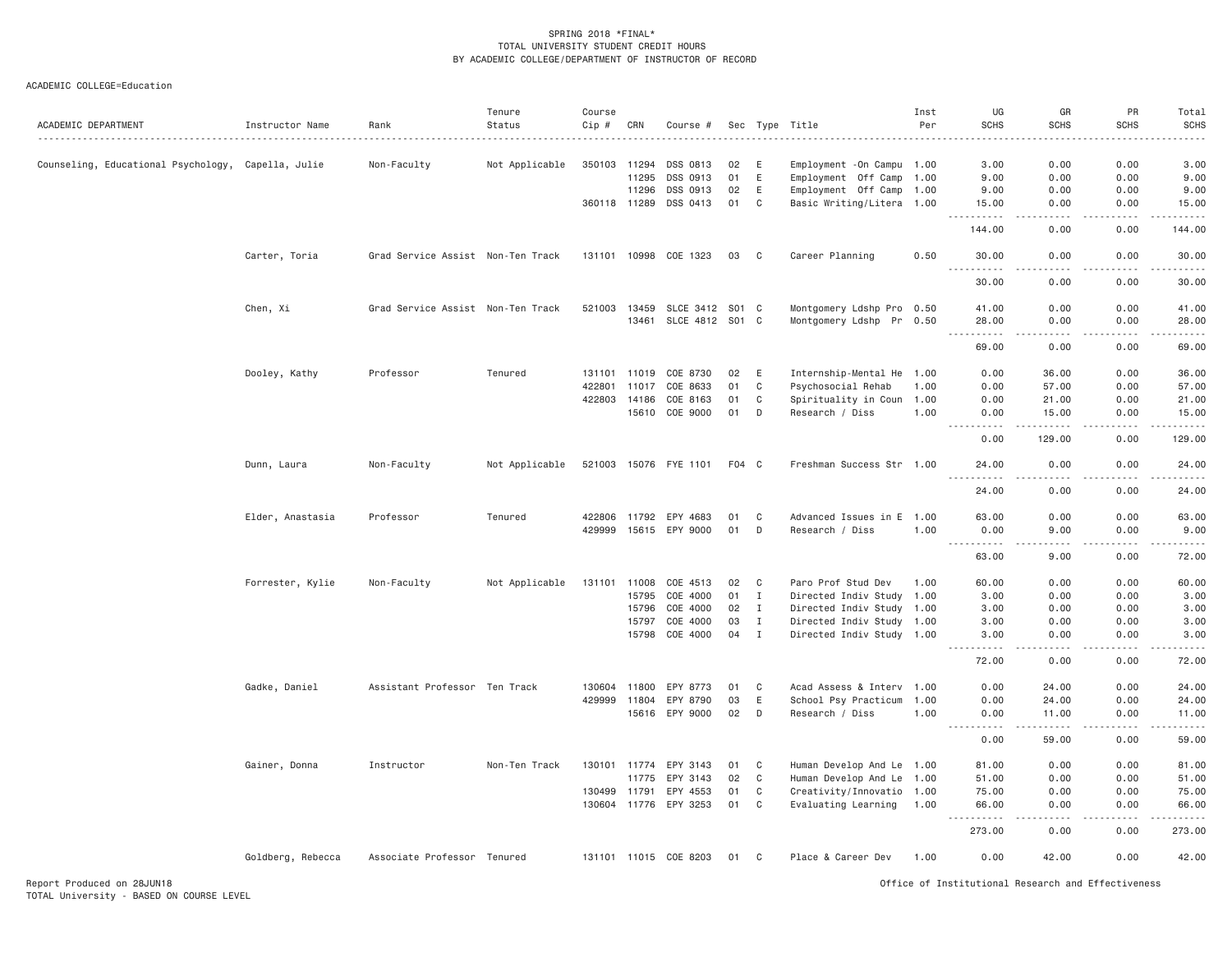## ACADEMIC COLLEGE=Education

| ACADEMIC DEPARTMENT                                   | Instructor Name     | Rank                              | Tenure<br>Status | Course<br>Cip # | CRN   | Course #              |       |              | Sec Type Title<br>.       | Inst<br>Per | UG<br><b>SCHS</b>                                                                                                                                                                        | GR<br><b>SCHS</b>                                                                                                                 | <b>PR</b><br>SCHS     | Total<br><b>SCHS</b>                        |
|-------------------------------------------------------|---------------------|-----------------------------------|------------------|-----------------|-------|-----------------------|-------|--------------|---------------------------|-------------|------------------------------------------------------------------------------------------------------------------------------------------------------------------------------------------|-----------------------------------------------------------------------------------------------------------------------------------|-----------------------|---------------------------------------------|
| Counseling, Educational Psychology, Goldberg, Rebecca |                     | Associate Professor Tenured       |                  |                 |       | 422803 11003 COE 4013 | 02    | - C          | Fac Skills Dev            | 1.00        | 48.00                                                                                                                                                                                    | 0.00                                                                                                                              | 0.00                  | 48.00                                       |
|                                                       |                     |                                   |                  |                 |       |                       |       |              |                           |             | .<br>48.00                                                                                                                                                                               | 42.00                                                                                                                             | 0.00                  | .<br>90.00                                  |
|                                                       | Golson, Angela      | Instructor                        | Non-Ten Track    | 420101          | 13349 | PSY 3213              | 01    | C            | Psych Of Ab Behavior 1.00 |             | 264.00                                                                                                                                                                                   | 0.00                                                                                                                              | 0.00                  | 264.00                                      |
|                                                       |                     |                                   |                  |                 | 14392 | PSY 3213              | 02    | C            | Psych Of Ab Behavior 1.00 |             | 276.00                                                                                                                                                                                   | 0.00                                                                                                                              | 0.00                  | 276.00                                      |
|                                                       |                     |                                   |                  | 422703          | 13371 | PSY 3803              | 03    | C            | Int Dev Psychology        | 1.00        | 237.00                                                                                                                                                                                   | 0.00                                                                                                                              | 0.00                  | 237.00                                      |
|                                                       |                     |                                   |                  | 422705          | 13372 | PSY 4203              | 01    | C            | Theories Of Pers          | 1.00        | 225.00<br>$- - - -$                                                                                                                                                                      | 0.00                                                                                                                              | 0.00                  | 225.00<br>وعاعاته عاملت                     |
|                                                       |                     |                                   |                  |                 |       |                       |       |              |                           |             | 1002.00                                                                                                                                                                                  | 0.00                                                                                                                              | 0.00                  | 1002.00                                     |
|                                                       | Gooden-Hunley, Lisa | Non-Faculty                       | Not Applicable   |                 |       | 231303 12119 GE 3513  | 11 C  |              | Technical Writing         | 1.00        | 63.00                                                                                                                                                                                    | 0.00                                                                                                                              | 0.00                  | 63.00                                       |
|                                                       |                     |                                   |                  |                 |       |                       |       |              |                           |             | 63.00                                                                                                                                                                                    | 0.00                                                                                                                              | 0.00                  | د د د د د<br>63.00                          |
|                                                       | Hall, Kimberly      | Professor                         | Tenured          | 422803          | 15866 | COE 7000              | 201 I |              | Res in Coun - Trauma 1.00 |             | 0.00                                                                                                                                                                                     | 3.00                                                                                                                              | 0.00                  | 3.00                                        |
|                                                       |                     |                                   |                  |                 | 15867 | COE 7000              | 202 I |              | Directed Indiv Study 1.00 |             | 0.00                                                                                                                                                                                     | 3.00                                                                                                                              | 0.00                  | 3.00                                        |
|                                                       |                     |                                   |                  |                 | 15868 | COE 7000              | 203 I |              | Found of Clin Mental 1.00 |             | 0.00                                                                                                                                                                                     | 3.00                                                                                                                              | 0.00                  | 3.00                                        |
|                                                       |                     |                                   |                  |                 |       |                       |       |              |                           |             | $\omega$ is a $\omega$<br>$\sim$ $\sim$ $\sim$ $\sim$<br>0.00                                                                                                                            | .<br>9.00                                                                                                                         | 0.00                  | .<br>9.00                                   |
|                                                       | Henington, Carlen   | Professor                         | Tenured          | 130499          | 15957 | EPY 7000              | 01    | $\mathbf{I}$ | Directed Indiv Study 1.00 |             | 0.00                                                                                                                                                                                     | 3.00                                                                                                                              | 0.00                  | 3.00                                        |
|                                                       |                     |                                   |                  |                 | 15958 | EPY 7000              | 02    | $\mathbf{I}$ | Directed Indiv Study 1.00 |             | 0.00                                                                                                                                                                                     | 3.00                                                                                                                              | 0.00                  | 3.00                                        |
|                                                       |                     |                                   |                  |                 | 15959 | EPY 7000              | 03    | $\mathbf{I}$ | Directed Indiv Study 1.00 |             | 0.00                                                                                                                                                                                     | 3.00                                                                                                                              | 0.00                  | 3.00                                        |
|                                                       |                     |                                   |                  | 422805          | 11801 | EPY 8780              | 01    | C            | Internship Sch Psy        | 1.00        | 0.00                                                                                                                                                                                     | 18.00                                                                                                                             | 0.00                  | 18.00                                       |
|                                                       |                     |                                   |                  |                 | 14184 | EPY 9703              | 01    | <sub>S</sub> | Leg & Eth School Psy 1.00 |             | 0.00                                                                                                                                                                                     | 27.00                                                                                                                             | 0.00                  | 27.00                                       |
|                                                       |                     |                                   |                  | 422806 11805    |       | EPY 9713              | 01    | B            | Adv Psy Consultation 1.00 |             | 0.00                                                                                                                                                                                     | 24.00                                                                                                                             | 0.00                  | 24.00                                       |
|                                                       |                     |                                   |                  |                 | 11807 | EPY 9730              | 01    | E            | Doc Psy Internship        | 1.00        | 0.00                                                                                                                                                                                     | 12.00                                                                                                                             | 0.00                  | 12.00                                       |
|                                                       |                     |                                   |                  | 429999          | 15617 | EPY 9000              | 03    | D            | Research / Diss           | 1.00        | 0.00<br>.                                                                                                                                                                                | 9.00                                                                                                                              | 0.00                  | 9.00<br>.                                   |
|                                                       |                     |                                   |                  |                 |       |                       |       |              |                           |             | 0.00                                                                                                                                                                                     | 99.00                                                                                                                             | 0.00                  | 99.00                                       |
|                                                       | Henry, Kimberly     | Grad Service Assist Non-Ten Track |                  |                 |       | 131101 10997 COE 1323 | 02    | C            | Career Planning           | 0.50        | 30.00                                                                                                                                                                                    | 0.00                                                                                                                              | 0.00                  | 30.00                                       |
|                                                       |                     |                                   |                  |                 |       |                       |       |              |                           |             | $\frac{1}{2} \left( \frac{1}{2} \right) \left( \frac{1}{2} \right) \left( \frac{1}{2} \right) \left( \frac{1}{2} \right) \left( \frac{1}{2} \right) \left( \frac{1}{2} \right)$<br>30.00 | 0.00                                                                                                                              | 0.00                  | $\sim$ $\sim$ $\sim$ $\sim$ $\sim$<br>30.00 |
|                                                       | Hill, Dante         | Non-Faculty                       | Not Applicable   |                 |       | 131101 11007 COE 4513 | 01 C  |              | Paro Prof Stud Dev        | 1.00        | 60.00                                                                                                                                                                                    | 0.00                                                                                                                              | 0.00                  | 60.00                                       |
|                                                       |                     |                                   |                  |                 |       |                       |       |              |                           |             | $\sim$ $\sim$ $\sim$<br>$- - - - -$<br>60.00                                                                                                                                             | $- - - -$<br>0.00                                                                                                                 | $\frac{1}{2}$<br>0.00 | .<br>60.00                                  |
|                                                       | Hyer, Nicholas      | Non-Faculty                       | Not Applicable   |                 |       | 521003 15077 FYE 1101 | F05 C |              | Freshman Success Str 1.00 |             | 30.00                                                                                                                                                                                    | 0.00                                                                                                                              | 0.00                  | 30.00                                       |
|                                                       |                     |                                   |                  |                 |       |                       |       |              |                           |             | $  -$<br>.<br>30.00                                                                                                                                                                      | $\frac{1}{2} \left( \frac{1}{2} \right) \left( \frac{1}{2} \right) \left( \frac{1}{2} \right) \left( \frac{1}{2} \right)$<br>0.00 | .<br>0.00             | .<br>30.00                                  |
|                                                       | Irvin, Edna         | Non-Faculty                       | Not Applicable   | 131101          | 10996 | COE 1323              | 01    | C            | Career Planning           | 0.50        | 28.50                                                                                                                                                                                    | 0.00                                                                                                                              | 0.00                  | 28.50                                       |
|                                                       |                     |                                   |                  |                 | 10997 | COE 1323              | 02    | C            | Career Planning           | 0.50        | 30.00                                                                                                                                                                                    | 0.00                                                                                                                              | 0.00                  | 30.00                                       |
|                                                       |                     |                                   |                  |                 | 10998 | COE 1323              | 03    | C            | Career Planning           | 0.50        | 30.00                                                                                                                                                                                    | 0.00                                                                                                                              | 0.00                  | 30.00                                       |
|                                                       |                     |                                   |                  |                 | 10999 | COE 1323              | 04    | C            | Career Planning           | 0.50        | 30.00                                                                                                                                                                                    | 0.00                                                                                                                              | 0.00                  | 30.00                                       |
|                                                       |                     |                                   |                  |                 | 11000 | COE 1323              | 05    | C            | Career Planning           | 1.00        | 57.00<br>$\frac{1}{2} \left( \frac{1}{2} \right) \left( \frac{1}{2} \right) \left( \frac{1}{2} \right) \left( \frac{1}{2} \right) \left( \frac{1}{2} \right)$                            | 0.00<br>.                                                                                                                         | 0.00<br>.             | 57.00<br>.                                  |
|                                                       |                     |                                   |                  |                 |       |                       |       |              |                           |             | 175.50                                                                                                                                                                                   | 0.00                                                                                                                              | 0.00                  | 175.50                                      |
|                                                       | Jackson, Deborah    | Assistant Professor Ten Track     |                  | 422803          | 11004 | COE 4013              | 03    | C            | Fac Skills Dev            | 1.00        | 42.00                                                                                                                                                                                    | 0.00                                                                                                                              | 0.00                  | 42.00                                       |
|                                                       |                     |                                   |                  |                 | 11005 | COE 4023              | 01    | C            | Intro To Counseling       | 1.00        | 93.00                                                                                                                                                                                    | 0.00                                                                                                                              | 0.00                  | 93.00                                       |

Report Produced on 28JUN18 Office of Institutional Research and Effectiveness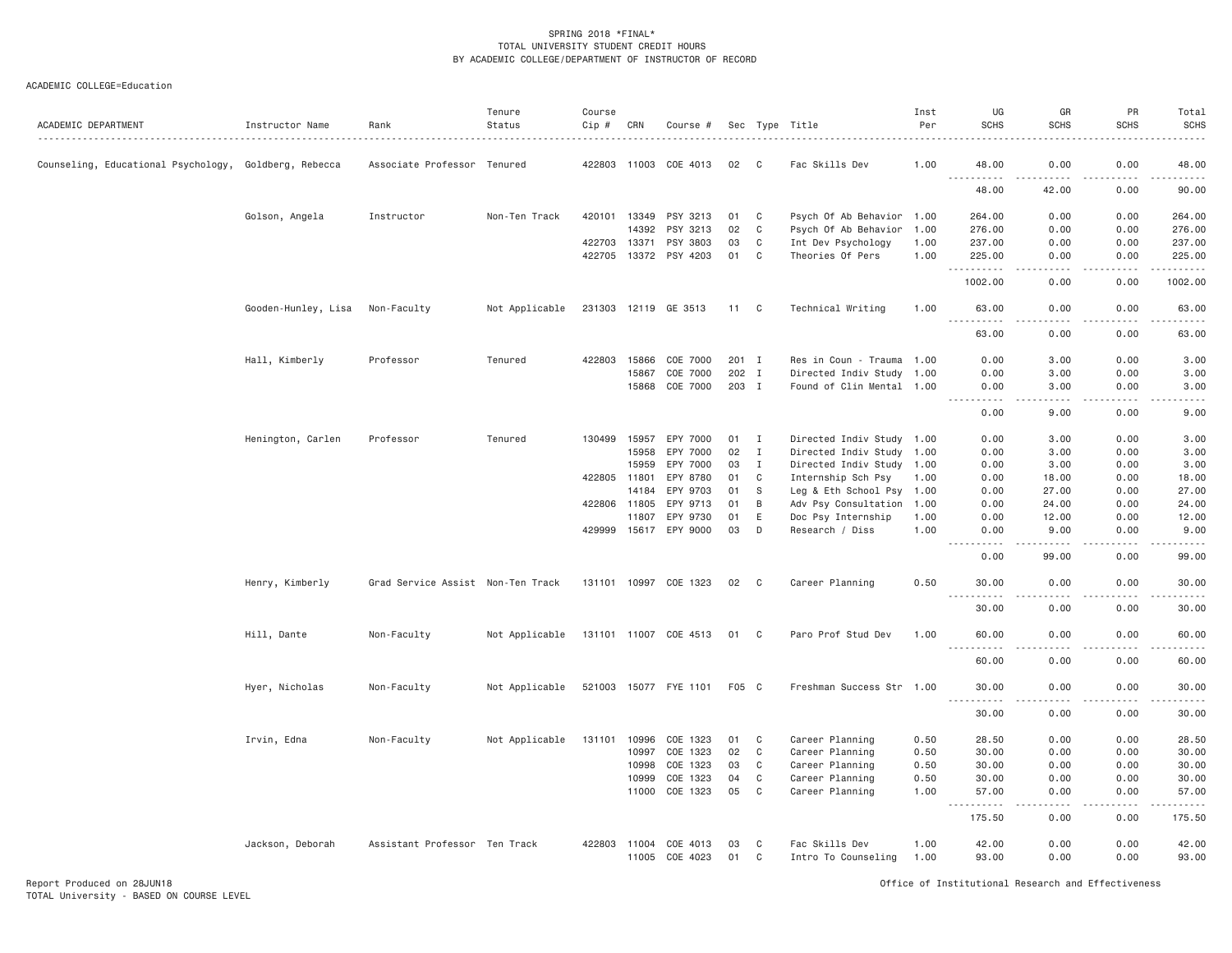| ACADEMIC DEPARTMENT                                  | Instructor Name | Rank                          | Tenure<br>Status | Course<br>Cip # | CRN            | Course #              |                  |   | Sec Type Title                               | Inst<br>Per | UG<br><b>SCHS</b>                                                                                                                                                                    | GR<br><b>SCHS</b>                                                                                                                                                                        | PR<br><b>SCHS</b>                                                                                                                                            | Total<br><b>SCHS</b><br>.                                                                                                                                      |
|------------------------------------------------------|-----------------|-------------------------------|------------------|-----------------|----------------|-----------------------|------------------|---|----------------------------------------------|-------------|--------------------------------------------------------------------------------------------------------------------------------------------------------------------------------------|------------------------------------------------------------------------------------------------------------------------------------------------------------------------------------------|--------------------------------------------------------------------------------------------------------------------------------------------------------------|----------------------------------------------------------------------------------------------------------------------------------------------------------------|
| Counseling, Educational Psychology, Jackson, Deborah |                 | Assistant Professor Ten Track |                  |                 |                | 422803 11011 COE 8013 | 01               | C | Couns Skills                                 | 1.00        | 0.00                                                                                                                                                                                 | 27.00                                                                                                                                                                                    | 0.00                                                                                                                                                         | 27.00                                                                                                                                                          |
|                                                      |                 |                               |                  |                 |                |                       |                  |   |                                              |             | .<br>135.00                                                                                                                                                                          | $\frac{1}{2} \left( \frac{1}{2} \right) \left( \frac{1}{2} \right) \left( \frac{1}{2} \right) \left( \frac{1}{2} \right) \left( \frac{1}{2} \right) \left( \frac{1}{2} \right)$<br>27.00 | 0.00                                                                                                                                                         | $\frac{1}{2} \left( \frac{1}{2} \right) \left( \frac{1}{2} \right) \left( \frac{1}{2} \right) \left( \frac{1}{2} \right) \left( \frac{1}{2} \right)$<br>162.00 |
|                                                      | Justice, Cheryl | Associate Professor Tenured   |                  |                 | 131101 11020   | COE 8730              | 03               | E | Internship                                   | 1.00        | 0.00                                                                                                                                                                                 | 6.00                                                                                                                                                                                     | 0.00                                                                                                                                                         | 6.00                                                                                                                                                           |
|                                                      |                 |                               |                  |                 | 11022          | COE 8740              | 02               | E | Acad Yr Field ExpII-                         | 1.00        | 0.00                                                                                                                                                                                 | 30.00                                                                                                                                                                                    | 0.00                                                                                                                                                         | 30.00                                                                                                                                                          |
|                                                      |                 |                               |                  |                 |                | 422803 11012 COE 8013 | 02               | C | Couns Skills                                 | 1.00        | 0.00<br>.                                                                                                                                                                            | 39.00<br>.                                                                                                                                                                               | 0.00<br>$- - - - -$                                                                                                                                          | 39.00<br>.                                                                                                                                                     |
|                                                      |                 |                               |                  |                 |                |                       |                  |   |                                              |             | 0.00                                                                                                                                                                                 | 75.00                                                                                                                                                                                    | 0.00                                                                                                                                                         | 75.00                                                                                                                                                          |
|                                                      | LeJeune, Bonnie | Non-Faculty                   | Not Applicable   | 131009          | 13846          | COE 6303              | 501 C            |   | Re Hab Visual Impair 1.00                    |             | 0.00                                                                                                                                                                                 | 33.00                                                                                                                                                                                    | 0.00                                                                                                                                                         | 33.00                                                                                                                                                          |
|                                                      |                 |                               |                  |                 |                | 13847 COE 6323        | 501 C            |   | Sensory Aid Technlgy 1.00                    |             | 0.00<br>.                                                                                                                                                                            | 33.00<br>.                                                                                                                                                                               | 0.00<br><b>.</b>                                                                                                                                             | 33.00<br>.                                                                                                                                                     |
|                                                      |                 |                               |                  |                 |                |                       |                  |   |                                              |             | 0.00                                                                                                                                                                                 | 66.00                                                                                                                                                                                    | 0.00                                                                                                                                                         | 66.00                                                                                                                                                          |
|                                                      | Leach, Nicole   | Assistant Professor Ten Track |                  | 130603          | 13886          | EDF 9373              | 503 C            |   | Ed Res Design                                | 1.00        | 0.00                                                                                                                                                                                 | 27.00                                                                                                                                                                                    | 0.00                                                                                                                                                         | 27.00                                                                                                                                                          |
|                                                      |                 |                               |                  |                 | 421801 14189   | EPY 6073              | 01               | C | Personal & Motivatio 1.00                    |             | 0.00<br>.                                                                                                                                                                            | 24.00<br>.                                                                                                                                                                               | 0.00                                                                                                                                                         | 24.00                                                                                                                                                          |
|                                                      |                 |                               |                  |                 |                |                       |                  |   |                                              |             | 0.00                                                                                                                                                                                 | 51.00                                                                                                                                                                                    | 0.00                                                                                                                                                         | 51.00                                                                                                                                                          |
|                                                      | Looby, Eugenie  | Professor                     | Tenured          | 422707          | 11014          | COE 8073              | 01               | C | Cultural Found/Couns 1.00                    |             | 0.00                                                                                                                                                                                 | 54.00                                                                                                                                                                                    | 0.00                                                                                                                                                         | 54.00                                                                                                                                                          |
|                                                      |                 |                               |                  | 422803          | 15611          | COE 9000              | 02               | D | Research / Diss                              | 1.00        | 0.00                                                                                                                                                                                 | 8.00                                                                                                                                                                                     | 0.00                                                                                                                                                         | 8.00                                                                                                                                                           |
|                                                      |                 |                               |                  |                 | 511508 11023   | COE 8763              | 01               | C | Coun Sex Abuse Clien 1.00                    |             | 0.00                                                                                                                                                                                 | 18.00                                                                                                                                                                                    | 0.00<br>-----                                                                                                                                                | 18.00                                                                                                                                                          |
|                                                      |                 |                               |                  |                 |                |                       |                  |   |                                              |             | .<br>0.00                                                                                                                                                                            | -----<br>80.00                                                                                                                                                                           | 0.00                                                                                                                                                         | .<br>80.00                                                                                                                                                     |
|                                                      | Maynard, Scott  | Non-Employee                  | Not Applicable   | 350103          | 11026          | CP 2103               | 01               | E | First Work Sem                               | 1.00        | 321.00                                                                                                                                                                               | 0.00                                                                                                                                                                                     | 0.00                                                                                                                                                         | 321.00                                                                                                                                                         |
|                                                      |                 |                               |                  |                 |                | 11027 CP 2103         | H01 E            |   | Honors First Work Se 1.00                    |             | 33.00                                                                                                                                                                                | 0.00                                                                                                                                                                                     | 0.00                                                                                                                                                         | 33.00                                                                                                                                                          |
|                                                      |                 |                               |                  |                 | 11028          | CP 2203               | 01               | E | Second Work Sem                              | 1.00        | 120.00                                                                                                                                                                               | 0.00                                                                                                                                                                                     | 0.00                                                                                                                                                         | 120.00                                                                                                                                                         |
|                                                      |                 |                               |                  |                 | 11029          | CP 2203               | H01 E            |   | Honors Second Work S 1.00                    |             | 9.00                                                                                                                                                                                 | 0.00                                                                                                                                                                                     | 0.00                                                                                                                                                         | 9.00                                                                                                                                                           |
|                                                      |                 |                               |                  |                 | 11030          | CP 3303               | 01               | E | Third Work Sem                               | 1.00        | 96.00                                                                                                                                                                                | 0.00                                                                                                                                                                                     | 0.00                                                                                                                                                         | 96.00                                                                                                                                                          |
|                                                      |                 |                               |                  |                 | 11031<br>11032 | CP 3303<br>CP 3403    | H01 E<br>01      | Ε | Honors Third Work Se 1.00<br>Fourth Work Sem | 1.00        | 30.00<br>48.00                                                                                                                                                                       | 0.00<br>0.00                                                                                                                                                                             | 0.00<br>0.00                                                                                                                                                 | 30.00<br>48.00                                                                                                                                                 |
|                                                      |                 |                               |                  |                 | 11034          | CP 4503               | 01               | Ε | Fifth Work Sem                               | 1.00        | 24.00                                                                                                                                                                                | 0.00                                                                                                                                                                                     | 0.00                                                                                                                                                         | 24.00                                                                                                                                                          |
|                                                      |                 |                               |                  |                 | 11038          | CP 4803               | 01               | E | Eighth Work Sem                              | 1.00        | 3,00                                                                                                                                                                                 | 0.00                                                                                                                                                                                     | 0.00                                                                                                                                                         | 3.00                                                                                                                                                           |
|                                                      |                 |                               |                  |                 | 11828          | EXL 0190              | 01               | E | Experiential Learnin                         | 1.00        | 84.00                                                                                                                                                                                | 0.00                                                                                                                                                                                     | 0.00                                                                                                                                                         | 84.00                                                                                                                                                          |
|                                                      |                 |                               |                  |                 | 11832          | EXL 0190              | H <sub>0</sub> 1 | E | Experiential Learnin                         | 1.00        | 3.00                                                                                                                                                                                 | 0.00                                                                                                                                                                                     | 0.00                                                                                                                                                         | 3.00                                                                                                                                                           |
|                                                      |                 |                               |                  |                 | 11837          | EXL 3100              | 01               | Ε | CCPP Internship I                            | 1.00        | 84.00                                                                                                                                                                                | 0.00                                                                                                                                                                                     | 0.00                                                                                                                                                         | 84.00                                                                                                                                                          |
|                                                      |                 |                               |                  |                 | 11838          | EXL 3100              | H <sub>0</sub> 1 | E | CCPP Internship I                            | 1.00        | 3,00                                                                                                                                                                                 | 0.00                                                                                                                                                                                     | 0.00                                                                                                                                                         | 3.00                                                                                                                                                           |
|                                                      |                 |                               |                  |                 | 521001 11039   | CP 8013               | 01               | E | First Work Sem                               | 1.00        | 0.00                                                                                                                                                                                 | 9.00                                                                                                                                                                                     | 0.00                                                                                                                                                         | 9.00                                                                                                                                                           |
|                                                      |                 |                               |                  |                 |                | 11839 EXL 3200        | 01               | E | CCPP Internship I                            | 1.00        | 9.00<br>.                                                                                                                                                                            | 0.00<br>.                                                                                                                                                                                | 0.00<br>$\frac{1}{2} \left( \frac{1}{2} \right) \left( \frac{1}{2} \right) \left( \frac{1}{2} \right) \left( \frac{1}{2} \right) \left( \frac{1}{2} \right)$ | 9.00<br>.                                                                                                                                                      |
|                                                      |                 |                               |                  |                 |                |                       |                  |   |                                              |             | 867.00                                                                                                                                                                               | 9.00                                                                                                                                                                                     | 0.00                                                                                                                                                         | 876.00                                                                                                                                                         |
|                                                      | Mazahreh, Laith | Assistant Professor Ten Track |                  | 131101          | 11024          | COE 8923              | 01               | C | Seminar School Couns 1.00                    |             | 0.00                                                                                                                                                                                 | 24.00                                                                                                                                                                                    | 0.00                                                                                                                                                         | 24.00                                                                                                                                                          |
|                                                      |                 |                               |                  |                 | 422803 11002   | COE 4013              | 01               | C | Fac Skills Dev                               | 1.00        | 42.00                                                                                                                                                                                | 0.00                                                                                                                                                                                     | 0.00                                                                                                                                                         | 42.00                                                                                                                                                          |
|                                                      |                 |                               |                  |                 |                | 11013 COE 8013        | 03               | C | Couns Skills                                 | 1.00        | 0.00<br>$\sim$ $\sim$ $\sim$<br>$\frac{1}{2} \left( \frac{1}{2} \right) \left( \frac{1}{2} \right) \left( \frac{1}{2} \right) \left( \frac{1}{2} \right) \left( \frac{1}{2} \right)$ | 33.00<br>-----                                                                                                                                                                           | 0.00<br>.                                                                                                                                                    | 33.00                                                                                                                                                          |
|                                                      |                 |                               |                  |                 |                |                       |                  |   |                                              |             | 42.00                                                                                                                                                                                | 57.00                                                                                                                                                                                    | 0.00                                                                                                                                                         | 99.00                                                                                                                                                          |
|                                                      | McCleon, Tawny  | Associate Professor Tenured   |                  | 422805          | 11796          | EPY 8133              | 01               | C | School Crisis Prev & 1.00                    |             | 0.00                                                                                                                                                                                 | 30.00                                                                                                                                                                                    | 0.00                                                                                                                                                         | 30.00                                                                                                                                                          |
|                                                      |                 |                               |                  | 429999          | 11802          | EPY 8790              | 01               | E | School Psy Practicum 1.00                    |             | 0.00                                                                                                                                                                                 | 21.00                                                                                                                                                                                    | 0.00                                                                                                                                                         | 21.00                                                                                                                                                          |
|                                                      |                 |                               |                  |                 | 15619          | EPY 9000              | 05               | D | Research / Diss                              | 1.00        | 0.00                                                                                                                                                                                 | 17.00                                                                                                                                                                                    | 0.00                                                                                                                                                         | 17.00                                                                                                                                                          |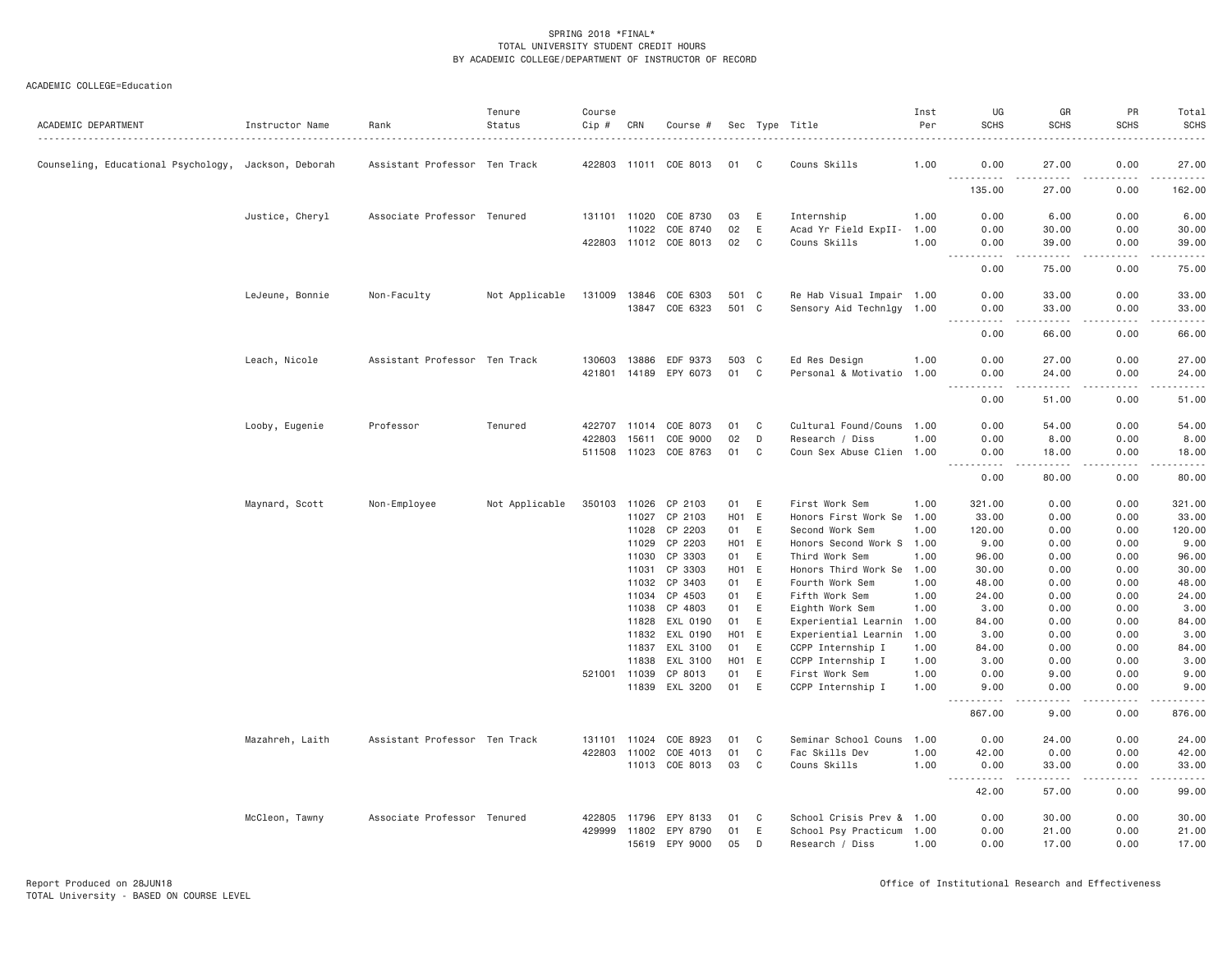| ACADEMIC DEPARTMENT                              | Instructor Name                                    | Rank                          | Tenure<br>Status | Course<br>Cip # | CRN   | Course #              |       |                | Sec Type Title            | Inst<br>Per | UG<br><b>SCHS</b>                                                                                                                                                                    | GR<br><b>SCHS</b>                                                                                                                                             | PR<br><b>SCHS</b>                                                                                                                                            | Total<br><b>SCHS</b>                                                                                                                                                                      |
|--------------------------------------------------|----------------------------------------------------|-------------------------------|------------------|-----------------|-------|-----------------------|-------|----------------|---------------------------|-------------|--------------------------------------------------------------------------------------------------------------------------------------------------------------------------------------|---------------------------------------------------------------------------------------------------------------------------------------------------------------|--------------------------------------------------------------------------------------------------------------------------------------------------------------|-------------------------------------------------------------------------------------------------------------------------------------------------------------------------------------------|
|                                                  |                                                    |                               |                  |                 |       |                       |       |                |                           |             |                                                                                                                                                                                      |                                                                                                                                                               |                                                                                                                                                              |                                                                                                                                                                                           |
|                                                  |                                                    |                               |                  |                 |       |                       |       |                |                           |             | 0.00                                                                                                                                                                                 | 68.00                                                                                                                                                         | 0.00                                                                                                                                                         | 68.00                                                                                                                                                                                     |
| Counseling, Educational Psychology, Morse, David |                                                    | Professor                     | Tenured          | 130499          | 16884 | EPY 7000              | 04    | I              | Directed Indiv Study 1.00 |             | 0.00                                                                                                                                                                                 | 3.00                                                                                                                                                          | 0.00                                                                                                                                                         | 3.00                                                                                                                                                                                      |
|                                                  |                                                    |                               |                  | 429999          | 15618 | EPY 9000              | 04    | D              | Research / Diss           | 1.00        | 0.00<br>$\sim$ $\sim$ .<br>$\sim$ $\sim$ $\sim$ $\sim$                                                                                                                               | 9.00<br>.                                                                                                                                                     | 0.00<br>$\frac{1}{2} \left( \frac{1}{2} \right) \left( \frac{1}{2} \right) \left( \frac{1}{2} \right) \left( \frac{1}{2} \right) \left( \frac{1}{2} \right)$ | 9.00<br>د د د د                                                                                                                                                                           |
|                                                  |                                                    |                               |                  |                 |       |                       |       |                |                           |             | 0.00                                                                                                                                                                                 | 12.00                                                                                                                                                         | 0.00                                                                                                                                                         | 12.00                                                                                                                                                                                     |
|                                                  | Palmer, Charles                                    | Associate Professor Tenured   |                  | 131101          | 11021 | COE 8730              | 04    | E              | Internship - Rehab        | 1.00        | 0.00                                                                                                                                                                                 | 18,00                                                                                                                                                         | 0.00                                                                                                                                                         | 18.00                                                                                                                                                                                     |
|                                                  |                                                    |                               |                  | 422803          | 15613 | COE 9000              | 04    | D              | Research / Diss           | 1.00        | 0.00                                                                                                                                                                                 | 1.00                                                                                                                                                          | 0.00                                                                                                                                                         | 1.00                                                                                                                                                                                      |
|                                                  |                                                    |                               |                  |                 | 16614 | COE 7000              | 02    | $\mathbf{I}$   | Directed Indiv Study 1.00 |             | 0.00                                                                                                                                                                                 | 3.00                                                                                                                                                          | 0.00                                                                                                                                                         | 3.00                                                                                                                                                                                      |
|                                                  |                                                    |                               |                  |                 | 16615 | COE 7000              | 03    | $\mathbf{I}$   | Directed Indiv Study 1.00 |             | 0.00                                                                                                                                                                                 | 3.00                                                                                                                                                          | 0.00                                                                                                                                                         | 3.00                                                                                                                                                                                      |
|                                                  |                                                    |                               |                  |                 | 16887 | COE 7000              | 04    | $\mathbf{I}$   | Directed Indiv Study 1.00 |             | 0.00                                                                                                                                                                                 | 1.00                                                                                                                                                          | 0.00                                                                                                                                                         | 1.00                                                                                                                                                                                      |
|                                                  |                                                    |                               |                  |                 |       | 512310 11016 COE 8363 | 01    | C              | Psyc Aspects/Disabil 1.00 |             | 0.00<br>.                                                                                                                                                                            | 24.00<br>$- - - - -$                                                                                                                                          | 0.00<br>.                                                                                                                                                    | 24.00<br>.                                                                                                                                                                                |
|                                                  |                                                    |                               |                  |                 |       |                       |       |                |                           |             | 0.00                                                                                                                                                                                 | 50.00                                                                                                                                                         | 0.00                                                                                                                                                         | 50.00                                                                                                                                                                                     |
|                                                  | Seymour, Dana                                      | Non-Faculty                   | Not Applicable   |                 |       | 130604 13924 EPY 8473 | 501 C |                | Mid Level Assessment 1.00 |             | 0.00<br>-----<br><u>.</u>                                                                                                                                                            | 45.00<br><u>.</u>                                                                                                                                             | 0.00<br>$- - - - -$                                                                                                                                          | 45.00<br>.                                                                                                                                                                                |
|                                                  |                                                    |                               |                  |                 |       |                       |       |                |                           |             | 0.00                                                                                                                                                                                 | 45.00                                                                                                                                                         | 0.00                                                                                                                                                         | 45.00                                                                                                                                                                                     |
|                                                  | Stevens, Cristina                                  | Non-Faculty                   | Not Applicable   |                 |       | 139999 15972 COE 2323 | 01    | C <sub>1</sub> | Hist Heritage & Camp 0.50 |             | 85.50                                                                                                                                                                                | 0.00                                                                                                                                                          | 0.00                                                                                                                                                         | 85.50                                                                                                                                                                                     |
|                                                  |                                                    |                               |                  |                 |       |                       |       |                |                           |             | .<br>85.50                                                                                                                                                                           | .<br>0.00                                                                                                                                                     | .<br>0.00                                                                                                                                                    | .<br>85.50                                                                                                                                                                                |
|                                                  | Stratton-Gadke, Kase Assistant Professor Ten Track |                               |                  | 422801          | 11798 | EPY 8493              | 01    | C              | Soc-Emotional & Beh       | 1.00        | 0.00                                                                                                                                                                                 | 24.00                                                                                                                                                         | 0.00                                                                                                                                                         | 24.00                                                                                                                                                                                     |
|                                                  |                                                    |                               |                  | 429999          | 11803 | EPY 8790              | 02    | E              | School Psy Practicum 1.00 |             | 0.00                                                                                                                                                                                 | 21.00                                                                                                                                                         | 0.00                                                                                                                                                         | 21.00                                                                                                                                                                                     |
|                                                  |                                                    |                               |                  |                 |       | 11806 EPY 9723        | 01    | S              | Sem Contemp Ed/Sch P 1.00 |             | 0.00<br><u>.</u>                                                                                                                                                                     | 24.00<br>.                                                                                                                                                    | 0.00<br>$\frac{1}{2} \left( \frac{1}{2} \right) \left( \frac{1}{2} \right) \left( \frac{1}{2} \right) \left( \frac{1}{2} \right) \left( \frac{1}{2} \right)$ | 24.00<br>.                                                                                                                                                                                |
|                                                  |                                                    |                               |                  |                 |       |                       |       |                |                           |             | 0.00                                                                                                                                                                                 | 69.00                                                                                                                                                         | 0.00                                                                                                                                                         | 69.00                                                                                                                                                                                     |
|                                                  | Vincent, Chelsey                                   | Instructor                    | Non-Ten Track    | 130301          | 12526 | LSK 1141              | 04    | C              | College Success II        | 1.00        | 25.00                                                                                                                                                                                | 0.00                                                                                                                                                          | 0.00                                                                                                                                                         | 25.00                                                                                                                                                                                     |
|                                                  |                                                    |                               |                  | 131315          | 12513 | LSK 1023              | 01    | C              | Col Read/Study Skill 1.00 |             | 105.00<br><u>.</u>                                                                                                                                                                   | 0.00<br>.                                                                                                                                                     | 0.00<br>-----                                                                                                                                                | 105.00                                                                                                                                                                                    |
|                                                  |                                                    |                               |                  |                 |       |                       |       |                |                           |             | 130.00                                                                                                                                                                               | 0.00                                                                                                                                                          | 0.00                                                                                                                                                         | $\frac{1}{2} \left( \frac{1}{2} \right) \left( \frac{1}{2} \right) \left( \frac{1}{2} \right) \left( \frac{1}{2} \right) \left( \frac{1}{2} \right) \left( \frac{1}{2} \right)$<br>130.00 |
|                                                  | Wang, Chih-Hsuan                                   | Lecturer                      | Non-Ten Track    | 130603 13922    |       | EPY 6214              | 501 C |                | Ed & Psy Statistics       | 1.00        | 0.00                                                                                                                                                                                 | 68.00                                                                                                                                                         | 0.00                                                                                                                                                         | 68.00                                                                                                                                                                                     |
|                                                  |                                                    |                               |                  |                 | 13923 | EPY 8214              | 501 B |                | Adv Ed & Psy Stat         | 1.00        | 0.00<br>$\omega$ is a set of<br>$\frac{1}{2} \left( \frac{1}{2} \right) \left( \frac{1}{2} \right) \left( \frac{1}{2} \right) \left( \frac{1}{2} \right) \left( \frac{1}{2} \right)$ | 24.00<br>$\frac{1}{2} \left( \frac{1}{2} \right) \left( \frac{1}{2} \right) \left( \frac{1}{2} \right) \left( \frac{1}{2} \right) \left( \frac{1}{2} \right)$ | 0.00<br>$2 - 2 - 2 - 2$                                                                                                                                      | 24.00<br>.                                                                                                                                                                                |
|                                                  |                                                    |                               |                  |                 |       |                       |       |                |                           |             | 0.00                                                                                                                                                                                 | 92.00                                                                                                                                                         | 0.00                                                                                                                                                         | 92.00                                                                                                                                                                                     |
|                                                  | Wei, Tianlan                                       | Assistant Professor Ten Track |                  | 130499          | 11788 | EPY 4313              | 01    | C              | Measure & Eval            | 1.00        | 93.00                                                                                                                                                                                | 0.00                                                                                                                                                          | 0.00                                                                                                                                                         | 93.00                                                                                                                                                                                     |
|                                                  |                                                    |                               |                  | 130601          | 11789 | EPY 4513              | 01    | C              | Ed Research               | 1.00        | 75.00                                                                                                                                                                                | 0.00                                                                                                                                                          | 0.00                                                                                                                                                         | 75.00                                                                                                                                                                                     |
|                                                  |                                                    |                               |                  | 130603 11793    |       | EPY 6214              | 01    | C              | Ed & Psy Statistics       | 1.00        | 0.00                                                                                                                                                                                 | 76.00                                                                                                                                                         | 0.00                                                                                                                                                         | 76.00                                                                                                                                                                                     |
|                                                  |                                                    |                               |                  |                 | 11794 | EPY 6214              | 02    | К              | Ed & Psy Statistics       | 1.00        | 0.00<br><u>.</u>                                                                                                                                                                     | 0.00<br>$\frac{1}{2} \left( \frac{1}{2} \right) \left( \frac{1}{2} \right) \left( \frac{1}{2} \right) \left( \frac{1}{2} \right) \left( \frac{1}{2} \right)$  | 0.00<br><b><i><u>.</u></i></b>                                                                                                                               | 0.00<br>$\frac{1}{2} \left( \frac{1}{2} \right) \left( \frac{1}{2} \right) \left( \frac{1}{2} \right) \left( \frac{1}{2} \right) \left( \frac{1}{2} \right)$                              |
|                                                  |                                                    |                               |                  |                 |       |                       |       |                |                           |             | 168.00                                                                                                                                                                               | 76.00                                                                                                                                                         | 0.00                                                                                                                                                         | 244.00                                                                                                                                                                                    |
|                                                  | Weir, Karla                                        | Lecturer                      | Non-Ten Track    | 131101          | 13672 | COE 8730              | 203 E |                | Internship                | 1.00        | 0.00                                                                                                                                                                                 | 12.00                                                                                                                                                         | 0.00                                                                                                                                                         | 12.00                                                                                                                                                                                     |
|                                                  |                                                    |                               |                  |                 | 13676 | COE 8923              | 201   | $\mathbf{C}$   | Seminar School Couns 1.00 |             | 0.00                                                                                                                                                                                 | 15.00                                                                                                                                                         | 0.00                                                                                                                                                         | 15.00                                                                                                                                                                                     |
|                                                  |                                                    |                               |                  |                 | 14973 | COE 8740              | 201 E |                | Acad Yr Field ExpII- 1.00 |             | 0.00<br>.                                                                                                                                                                            | 24.00<br>.                                                                                                                                                    | 0.00<br>$2 - 2 - 2 - 2$                                                                                                                                      | 24.00<br>.                                                                                                                                                                                |
|                                                  |                                                    |                               |                  |                 |       |                       |       |                |                           |             | 0.00                                                                                                                                                                                 | 51.00                                                                                                                                                         | 0.00                                                                                                                                                         | 51.00                                                                                                                                                                                     |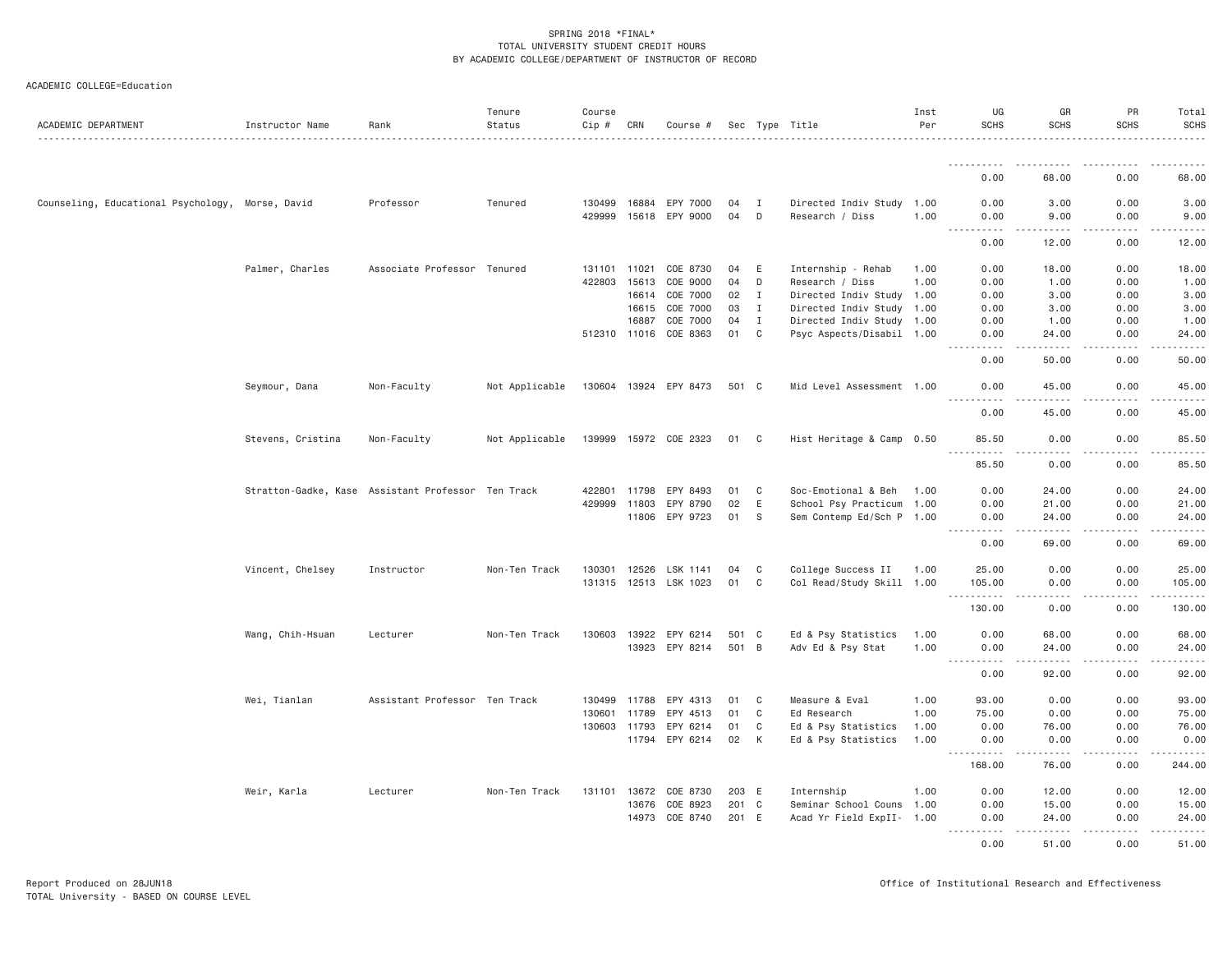| Instructor Name                                    | Rank        | Tenure<br>Status | Course<br>Cip# | CRN   | Course #                                              |                                                                                   |                |                                                                               | Inst<br>Per    | UG<br><b>SCHS</b>                                                                                                                                                         | GR<br><b>SCHS</b>                    | PR<br><b>SCHS</b>                                                                  | Total<br><b>SCHS</b>                                 |
|----------------------------------------------------|-------------|------------------|----------------|-------|-------------------------------------------------------|-----------------------------------------------------------------------------------|----------------|-------------------------------------------------------------------------------|----------------|---------------------------------------------------------------------------------------------------------------------------------------------------------------------------|--------------------------------------|------------------------------------------------------------------------------------|------------------------------------------------------|
|                                                    |             |                  |                |       |                                                       |                                                                                   |                |                                                                               |                |                                                                                                                                                                           |                                      |                                                                                    |                                                      |
| Counseling, Educational Psychology, Wilder, Carmen | Non-Faculty | Not Applicable   | 521003         | 13459 |                                                       |                                                                                   |                |                                                                               |                | 41.00                                                                                                                                                                     | 0.00                                 | 0.00                                                                               | 41.00                                                |
|                                                    |             |                  |                | 13461 |                                                       |                                                                                   |                |                                                                               |                | 28.00                                                                                                                                                                     | 0.00                                 | 0.00                                                                               | 28.00                                                |
|                                                    |             |                  |                |       |                                                       |                                                                                   |                |                                                                               |                | 69.00                                                                                                                                                                     | 0.00                                 | 0.00                                                                               | . <u>.</u><br>69.00                                  |
| Wilder, Charles                                    | Non-Faculty | Not Applicable   |                |       |                                                       |                                                                                   |                |                                                                               |                | 83.00                                                                                                                                                                     | 0.00                                 | 0.00                                                                               | 83.00                                                |
|                                                    |             |                  |                |       |                                                       |                                                                                   |                |                                                                               |                | 83.00                                                                                                                                                                     | 0.00                                 | 0.00                                                                               | $- - - - -$<br>83.00                                 |
| Wong, Daniel                                       | Professor   | Tenured          | 422803         |       |                                                       | 01                                                                                | C              | Psy Test Ed Rel Set                                                           | 1.00           | 0.00                                                                                                                                                                      | 21.00                                | 0.00                                                                               | 21.00                                                |
|                                                    |             |                  |                |       | COE 8383                                              | 01                                                                                | C              | Job Plcmnt In Rehab                                                           | 1.00           | 0.00                                                                                                                                                                      | 18.00                                | 0.00                                                                               | 18.00                                                |
|                                                    |             |                  |                |       | COE 3313                                              | 01                                                                                | C              |                                                                               |                | 87.00                                                                                                                                                                     | 0.00                                 | 0.00                                                                               | 87.00                                                |
|                                                    |             |                  |                |       |                                                       |                                                                                   |                |                                                                               |                | 87.00                                                                                                                                                                     | 39,00                                | 0.00                                                                               | .<br>126.00                                          |
| Woodall, Heather                                   | Non-Faculty | Not Applicable   |                |       |                                                       |                                                                                   |                | Career Planning                                                               | 1.00           | 15.00                                                                                                                                                                     | 0.00                                 | 0.00                                                                               | 15.00                                                |
|                                                    |             |                  |                |       |                                                       |                                                                                   |                |                                                                               |                | 15.00                                                                                                                                                                     | 0.00                                 | 0.00                                                                               | .<br>15.00                                           |
| Wozny, Darren                                      | Professor   | Tenured          | 131101         | 13675 | COE 8913                                              |                                                                                   |                | Counseling Children                                                           | 1.00           | 0.00                                                                                                                                                                      | 36.00                                | 0.00                                                                               | 36.00                                                |
|                                                    |             |                  | 422803         | 13669 | COE 8013                                              |                                                                                   |                | Couns Skills                                                                  | 1.00           | 0.00                                                                                                                                                                      | 30.00                                | 0.00                                                                               | 30.00                                                |
|                                                    |             |                  |                | 14972 |                                                       |                                                                                   |                | Counseling Skills                                                             | 1.00           | 0.00                                                                                                                                                                      | 21.00                                | 0.00                                                                               | 21.00                                                |
|                                                    |             |                  |                | 16328 | COE 7000                                              |                                                                                   |                |                                                                               |                | 0.00                                                                                                                                                                      | 1.00                                 | 0.00                                                                               | 1,00                                                 |
|                                                    |             |                  |                |       |                                                       |                                                                                   |                |                                                                               |                | 0.00                                                                                                                                                                      | 88.00                                | 0.00                                                                               | . <u>.</u> .<br>88.00                                |
| Young Hyatt, Regina                                | Non-Faculty | Not Applicable   |                |       |                                                       | 01                                                                                | C <sub>1</sub> |                                                                               |                | 0.00                                                                                                                                                                      | 48.00                                | 0.00                                                                               | 48.00                                                |
|                                                    |             |                  |                |       |                                                       |                                                                                   |                |                                                                               |                | 0.00                                                                                                                                                                      | 48.00                                | 0.00                                                                               | 48.00                                                |
|                                                    |             |                  |                |       |                                                       |                                                                                   |                |                                                                               |                | ==========                                                                                                                                                                |                                      |                                                                                    | ESSESSESS                                            |
|                                                    |             |                  |                |       |                                                       |                                                                                   |                |                                                                               |                | 4781.00                                                                                                                                                                   | 1392.00                              | 0.00                                                                               | 6173.00                                              |
|                                                    |             |                  |                |       | 141901 12701<br>11797<br>512310 14188<br>512399 11001 | ME 4111<br>EPY 8263<br>131101 15129 COE 1323<br>COE 8013<br>130401 14149 HED 8623 | SLCE 3412      | S01 C<br>SLCE 4812 S01 C<br>01 C<br>201 C<br>201 C<br>201 C<br>202 C<br>204 I | Sec Type Title | Montgomery Ldshp Pro 0.50<br>Montgomery Ldshp Pr 0.50<br>Professional Develop 1.00<br>Rehabilitation Servs 1.00<br>Comprehensive Exam R 1.00<br>Divers Global and Co 1.00 | .<br>$- - -$<br>-----<br>.<br>.<br>. | . <b>.</b> .<br><u>.</u><br>.<br>.<br>==========<br>==========<br><b>ESSESSEES</b> | .<br>.<br><u>.</u><br>.<br>-----------<br>========== |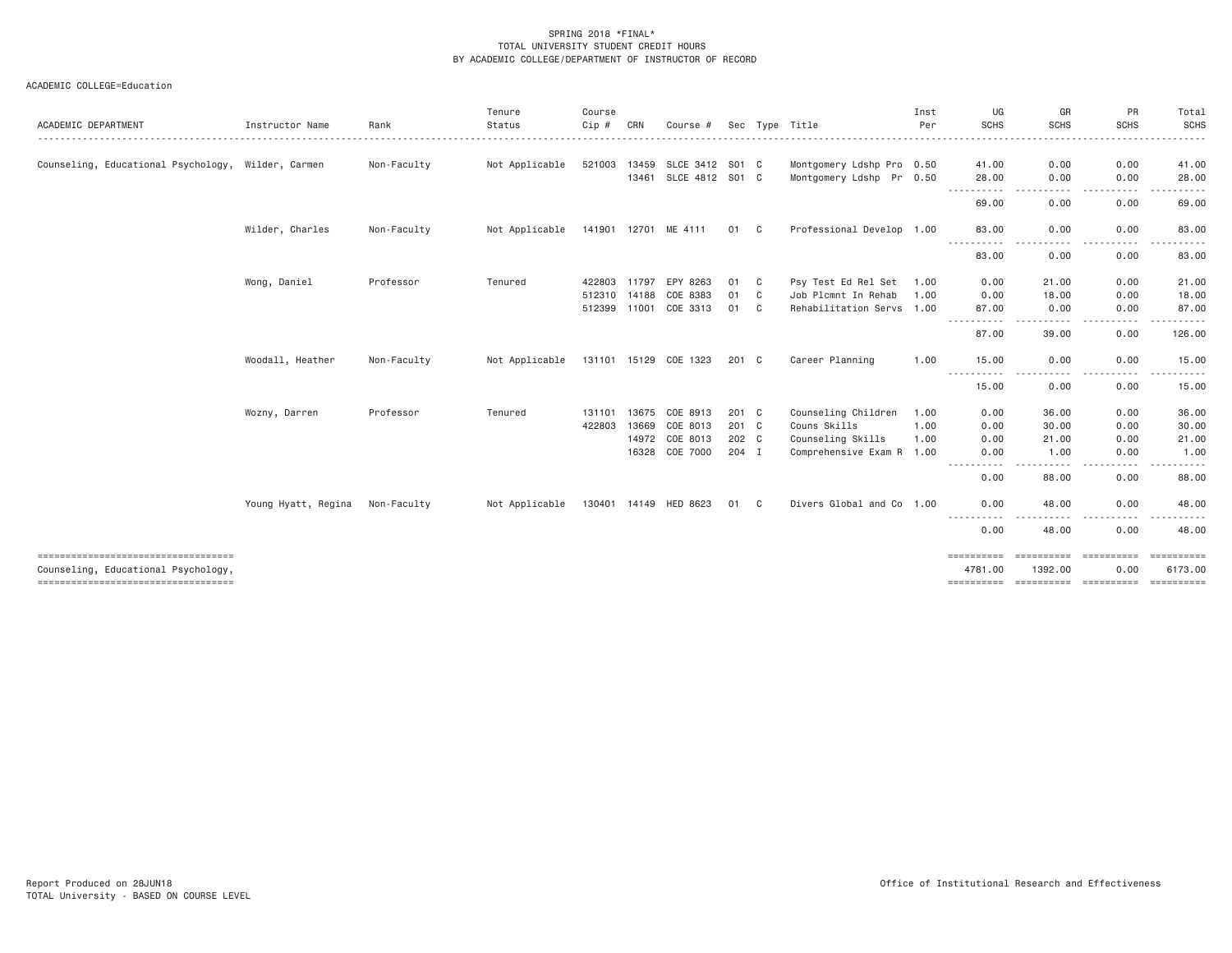| ACADEMIC DEPARTMENT                                 | Instructor Name                 | Rank                          | Tenure<br>Status | Course<br>Cip # | CRN          | Course #              |       |                | Sec Type Title            | Inst<br>Per | UG<br><b>SCHS</b>                                                                                                                                                                                                                                                                                                                             | GR<br><b>SCHS</b>                   | PR<br><b>SCHS</b> | Total<br><b>SCHS</b> |
|-----------------------------------------------------|---------------------------------|-------------------------------|------------------|-----------------|--------------|-----------------------|-------|----------------|---------------------------|-------------|-----------------------------------------------------------------------------------------------------------------------------------------------------------------------------------------------------------------------------------------------------------------------------------------------------------------------------------------------|-------------------------------------|-------------------|----------------------|
|                                                     |                                 |                               |                  |                 |              |                       |       |                |                           |             |                                                                                                                                                                                                                                                                                                                                               |                                     |                   |                      |
| Curriculum, Instruction & Special E Alley, Kathleen |                                 | Assistant Professor Ten Track |                  |                 | 131202 11442 | EDE 8633              | 01    | $\overline{B}$ | The Teaching of Writ 1.00 |             | 0.00                                                                                                                                                                                                                                                                                                                                          | 15.00                               | 0.00              | 15.00                |
|                                                     |                                 |                               |                  |                 | 16690        | EDE 9000              | 03    | D              | Research / Diss           | 1.00        | 0.00                                                                                                                                                                                                                                                                                                                                          | 2.00                                | 0.00              | 2.00                 |
|                                                     |                                 |                               |                  |                 |              | 131203 13416 RDG 3423 | 01    | C              | Middle Lvl Lit II         | 1.00        | 78.00                                                                                                                                                                                                                                                                                                                                         | 0.00                                | 0.00              | 78.00                |
|                                                     |                                 |                               |                  |                 |              | 13417 RDG 3423        | 02    | $\mathbf{C}$   | Middle Lvl Lit II         | 1.00        | 81.00                                                                                                                                                                                                                                                                                                                                         | 0.00<br>.                           | 0.00              | 81.00                |
|                                                     |                                 |                               |                  |                 |              |                       |       |                |                           |             | 159.00                                                                                                                                                                                                                                                                                                                                        | 17.00                               | 0.00              | 176.00               |
|                                                     | Andrews, Hunter                 | Lecturer                      | Non-Ten Track    |                 |              | 422814 13906 EDX 3213 | 502 C |                | Indiv Inst Except Ch 1.00 |             | 51.00<br>.                                                                                                                                                                                                                                                                                                                                    | 0.00<br>$- - - -$                   | 0.00<br>.         | 51.00<br>.           |
|                                                     |                                 |                               |                  |                 |              |                       |       |                |                           |             | 51.00                                                                                                                                                                                                                                                                                                                                         | 0.00                                | 0.00              | 51.00                |
|                                                     | Atterberry, Tiffiney Instructor |                               | Non-Ten Track    |                 | 131316 11431 | EDE 4113              | 01    | B              | Teach Elem/Mid Level 1.00 |             | 33.00                                                                                                                                                                                                                                                                                                                                         | 0.00                                | 0.00              | 33.00                |
|                                                     |                                 |                               |                  |                 | 11432        | EDE 4113              | 02    | B              | Teach Elem/Mid Level 1.00 |             | 48.00                                                                                                                                                                                                                                                                                                                                         | 0.00                                | 0.00              | 48.00                |
|                                                     |                                 |                               |                  |                 | 131318 11435 | EDE 4143              | 01    | B              | Teach Elem/Mid Lvl S 1.00 |             | 33.00                                                                                                                                                                                                                                                                                                                                         | 0.00                                | 0.00              | 33.00                |
|                                                     |                                 |                               |                  |                 |              | 11436 EDE 4143        | 02    | B              | Teach Elem/Mid Lvl S 1.00 |             | 48.00<br>$\frac{1}{2} \left( \begin{array}{ccc} 1 & 0 & 0 & 0 \\ 0 & 0 & 0 & 0 \\ 0 & 0 & 0 & 0 \\ 0 & 0 & 0 & 0 \\ 0 & 0 & 0 & 0 \\ 0 & 0 & 0 & 0 \\ 0 & 0 & 0 & 0 \\ 0 & 0 & 0 & 0 \\ 0 & 0 & 0 & 0 \\ 0 & 0 & 0 & 0 \\ 0 & 0 & 0 & 0 & 0 \\ 0 & 0 & 0 & 0 & 0 \\ 0 & 0 & 0 & 0 & 0 \\ 0 & 0 & 0 & 0 & 0 \\ 0 & 0 & 0 & 0 & 0 \\ 0 & 0 & 0$ | 0.00<br>د د د د                     | 0.00<br>.         | 48.00<br>.           |
|                                                     |                                 |                               |                  |                 |              |                       |       |                |                           |             | 162.00                                                                                                                                                                                                                                                                                                                                        | 0.00                                | 0.00              | 162.00               |
|                                                     | Binford, Paul                   | Assistant Professor Ten Track |                  | 131205          | 16823        | EDS 7000              | 04    | $\mathbf{I}$   | Directed Indiv Study 1.00 |             | 0.00                                                                                                                                                                                                                                                                                                                                          | 3.00                                | 0.00              | 3.00                 |
|                                                     |                                 |                               |                  |                 | 131318 11468 | EDS 3643              | 01    | C              | Secondary Soc Studie 1.00 |             | 36.00                                                                                                                                                                                                                                                                                                                                         | 0.00                                | 0.00              | 36.00                |
|                                                     |                                 |                               |                  |                 |              | 13895 EDS 6643        | 501 C |                | Soc Studies Educ Ped 1.00 |             | 0.00                                                                                                                                                                                                                                                                                                                                          | 18.00                               | 0.00              | 18.00                |
|                                                     |                                 |                               |                  |                 |              |                       |       |                |                           |             | .<br>36.00                                                                                                                                                                                                                                                                                                                                    | $\cdots$<br>21.00                   | 0.00              | .<br>57.00           |
|                                                     | Brasher, Chelsi                 | Non-Employee                  | Not Applicable   |                 |              | 131311 13870 EDE 3523 | 501 C |                | Found EL/ML Math Edu 1.00 |             | 57.00                                                                                                                                                                                                                                                                                                                                         | 0.00                                | 0.00              | 57.00                |
|                                                     |                                 |                               |                  |                 |              |                       |       |                |                           |             | $\sim$ $\sim$ $\sim$<br>57.00                                                                                                                                                                                                                                                                                                                 | 0.00                                | 0.00              | 57.00                |
|                                                     | Brenner, Devon                  | Professor                     | Tenured          |                 |              | 131202 16201 EDE 9000 | 01    | D              | Research / Diss           | 1.00        | 0.00                                                                                                                                                                                                                                                                                                                                          | 2.00                                | 0.00              | 2.00                 |
|                                                     |                                 |                               |                  |                 |              | 131205 16373 EDS 9000 | 03    | D              | Research / Diss           | 1.00        | 0.00                                                                                                                                                                                                                                                                                                                                          | 1.00                                | 0.00              | 1.00                 |
|                                                     |                                 |                               |                  |                 |              |                       |       |                |                           |             | $- - - -$<br>0.00                                                                                                                                                                                                                                                                                                                             | $\sim$ $\sim$ $\sim$ $\sim$<br>3.00 | 0.00              | 3.00                 |
|                                                     |                                 |                               |                  |                 |              |                       |       |                |                           |             |                                                                                                                                                                                                                                                                                                                                               |                                     |                   |                      |
|                                                     | Buss, Nikki                     | Lecturer                      | Non-Ten Track    | 131205 16723    |              | EDS 4000              | 06    | $\mathbf{I}$   | Directed Indiv Study 1.00 |             | 3.00                                                                                                                                                                                                                                                                                                                                          | 0.00                                | 0.00              | 3.00                 |
|                                                     |                                 |                               |                  | 131305 11471    |              | EDS 3673              | 01    | C              | Second Language Arts 1.00 |             | 54.00                                                                                                                                                                                                                                                                                                                                         | 0.00                                | 0.00              | 54.00                |
|                                                     |                                 |                               |                  |                 |              | 131315 13419 RDG 3513 | 01    | C              | Rdg Strag Second Sch 1.00 |             | 75.00<br>- - - -                                                                                                                                                                                                                                                                                                                              | 0.00<br>$\cdots$                    | 0.00              | 75.00<br>.           |
|                                                     |                                 |                               |                  |                 |              |                       |       |                |                           |             | 132.00                                                                                                                                                                                                                                                                                                                                        | 0.00                                | 0.00              | 132.00               |
|                                                     | Cagle, Elizabeth                | Lecturer                      | Non-Ten Track    |                 |              | 231302 11448 EDF 3413 | 01 B  |                | Writing For Thinking 1.00 |             | 72.00<br>$\sim 100$<br>.                                                                                                                                                                                                                                                                                                                      | 0.00<br>$\sim$ $\sim$ $\sim$ $\sim$ | 0.00              | 72.00<br>.           |
|                                                     |                                 |                               |                  |                 |              |                       |       |                |                           |             | 72.00                                                                                                                                                                                                                                                                                                                                         | 0.00                                | 0.00              | 72.00                |
|                                                     | Cirlot-New, Laura               | Non-Faculty                   | Not Applicable   |                 |              | 130101 11491 EDX 4353 | 01    | $\mathbf{C}$   | Assistive Tech in Sp 1.00 |             | 72.00                                                                                                                                                                                                                                                                                                                                         | 0.00                                | 0.00              | 72.00                |
|                                                     |                                 |                               |                  |                 |              |                       |       |                |                           |             | . <b>.</b><br>72.00                                                                                                                                                                                                                                                                                                                           | د د د د<br>0.00                     | .<br>0.00         | .<br>72.00           |
|                                                     | Coffey, Kenneth                 | Professor                     | Tenured          |                 |              | 130101 11457 EDF 4243 | 02    | $\mathbf{C}$   | Plan for Diverse Lea 1.00 |             | 39.00                                                                                                                                                                                                                                                                                                                                         | 0.00                                | 0.00              | 39.00                |
|                                                     |                                 |                               |                  |                 | 131001 11489 | EDX 4123              | 01    | C              | Mthds & Mtrls Elem D 1.00 |             | 42.00                                                                                                                                                                                                                                                                                                                                         | 0.00                                | 0.00              | 42.00                |
|                                                     |                                 |                               |                  |                 | 17007        | EDX 4000              | 04    | $\mathbf{I}$   | Directed Indiv Study 1.00 |             | 6.00                                                                                                                                                                                                                                                                                                                                          | 0.00                                | 0.00              | 6.00                 |
|                                                     |                                 |                               |                  |                 |              | 131006 11492 EDX 4503 | 01    | C              | Tch Stdts w/ Svre Di 1.00 |             | 57.00                                                                                                                                                                                                                                                                                                                                         | 0.00                                | 0.00              | 57.00                |
|                                                     |                                 |                               |                  |                 | 11499        | EDX 6503              | 01    | C              | Tch Stdts w/ Svre Di 1.00 |             | 0.00                                                                                                                                                                                                                                                                                                                                          | 6.00                                | 0.00              | 6.00                 |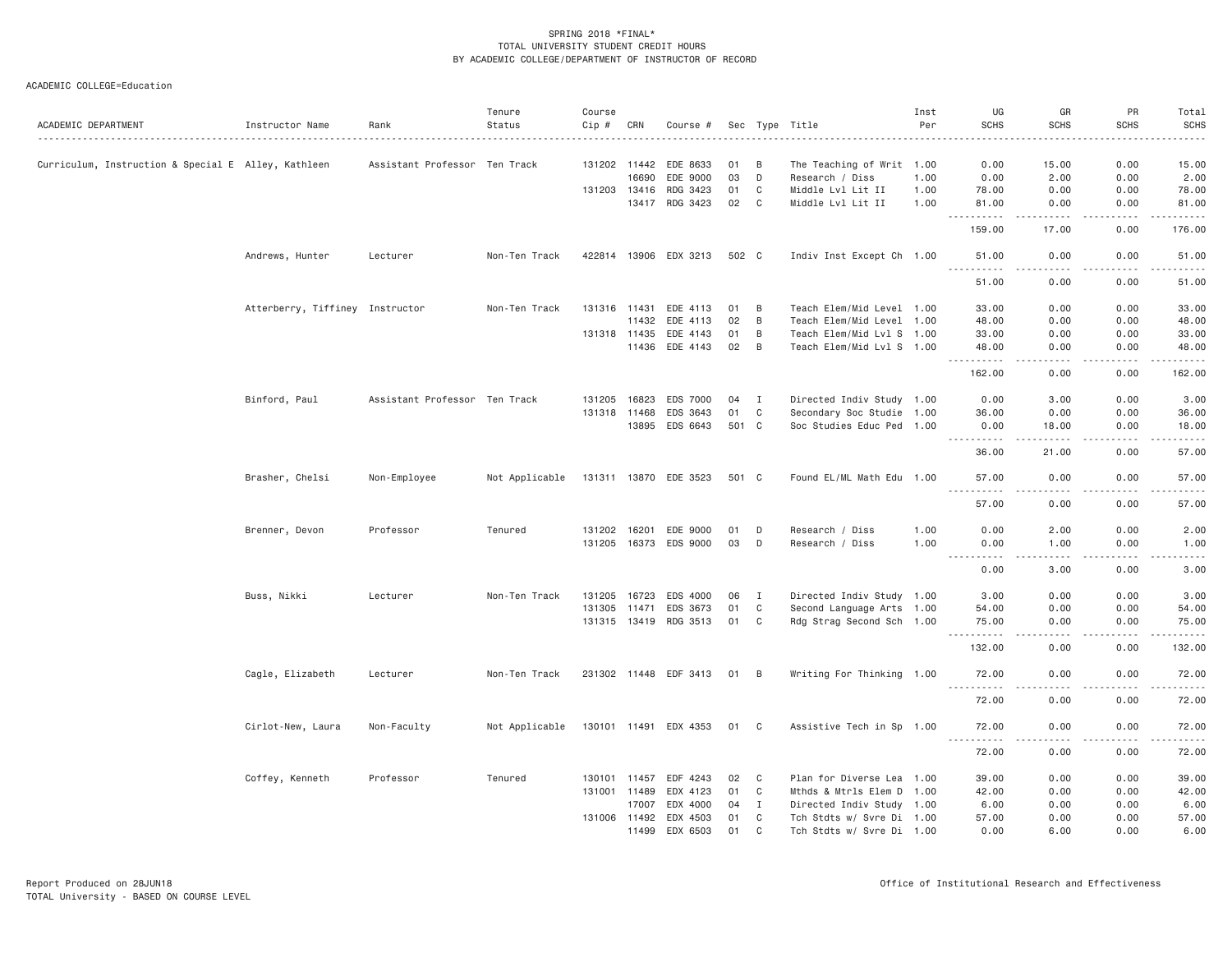| ACADEMIC DEPARTMENT                                  | Instructor Name   | Rank                              | Tenure<br>Status | Course<br>$Cip \#$ | CRN   | Course #              |       |                | Sec Type Title            | Inst<br>Per | UG<br><b>SCHS</b>                                            | GR<br><b>SCHS</b> | PR<br><b>SCHS</b> | Total<br><b>SCHS</b> |
|------------------------------------------------------|-------------------|-----------------------------------|------------------|--------------------|-------|-----------------------|-------|----------------|---------------------------|-------------|--------------------------------------------------------------|-------------------|-------------------|----------------------|
|                                                      |                   |                                   |                  |                    |       |                       |       |                |                           |             |                                                              |                   |                   |                      |
|                                                      |                   |                                   |                  |                    |       |                       |       |                |                           |             | 144.00                                                       | 6.00              | 0.00              | 150.00               |
| Curriculum, Instruction & Special E Collier, Matthew |                   | Non-Employee                      | Not Applicable   |                    |       | 422814 11484 EDX 3213 | 05    | $\mathbf{C}$   | Indiv Inst Except Ch 1.00 |             | 51.00<br>$\sim$ $\sim$ $\sim$<br>$\sim$ $\sim$ $\sim$ $\sim$ | 0.00              | 0.00              | 51.00                |
|                                                      |                   |                                   |                  |                    |       |                       |       |                |                           |             | 51.00                                                        | 0.00              | 0.00              | 51.00                |
|                                                      | Crum, Karen       | Lecturer                          | Non-Ten Track    | 131305 13691       |       | EDS 3673              | 201 C |                | Second Language Arts 1.00 |             | 18.00                                                        | 0.00              | 0.00              | 18.00                |
|                                                      |                   |                                   |                  |                    | 15063 | RDG 4133              | 201 C |                | Integrat Lang Art In 1.00 |             | 21.00                                                        | 0.00              | 0.00              | 21.00                |
|                                                      |                   |                                   |                  |                    | 16697 | EDS 4673              | 201 C |                | Method Teach Lang Ar 1.00 |             | 6.00<br><u>.</u>                                             | 0.00<br>.         | 0.00<br>.         | 6.00<br>.            |
|                                                      |                   |                                   |                  |                    |       |                       |       |                |                           |             | 45.00                                                        | 0.00              | 0.00              | 45.00                |
|                                                      | Devlin, Sandy     | Professor                         | Tenured          | 131001             | 13911 | EDX 8053              | 501 C |                | Fundamentals of Teac 1.00 |             | 0.00                                                         | 45.00             | 0.00              | 45.00                |
|                                                      |                   |                                   |                  |                    | 14364 | EDX 8780              | 01    | Ε              | Intern-Sp Ed              | 1.00        | 0.00                                                         | 3.00              | 0.00              | 3.00                 |
|                                                      |                   |                                   |                  |                    | 16349 | EDX 7000              | 01    | I              | Directed Indiv Study 1.00 |             | 0.00                                                         | 1.00              | 0.00              | 1.00                 |
|                                                      |                   |                                   |                  |                    | 16365 | EDX 9000              | 01    | D              | Research / Diss           | 1.00        | 0.00                                                         | 9.00              | 0.00              | 9.00                 |
|                                                      |                   |                                   |                  |                    | 16568 | EDX 7000              | 02    | I              | Directed Indiv Study 1.00 |             | 0.00                                                         | 3.00              | 0.00              | 3.00                 |
|                                                      |                   |                                   |                  |                    | 16693 | EDX 7000              | 03    | $\mathbf I$    | Directed Indiv Study 1.00 |             | 0.00                                                         | 1.00              | 0.00              | 1.00                 |
|                                                      |                   |                                   |                  | 131005 11501       |       | EDX 8403              | 01    | C              | Teaching Stdts w/Em/      | 1.00        | 0.00<br>.                                                    | 18.00<br><u>.</u> | 0.00<br>.         | 18.00<br>.           |
|                                                      |                   |                                   |                  |                    |       |                       |       |                |                           |             | 0.00                                                         | 80.00             | 0.00              | 80.00                |
|                                                      | Dozier, Nicole    | Non-Employee                      | Not Applicable   |                    |       | 131202 11425 EDE 3343 | 02    | $\mathbf{C}$   | Teach Adoles Lit          | 1.00        | 72.00<br>$\sim$ $\sim$ $\sim$ $\sim$                         | 0.00              | 0.00              | 72.00                |
|                                                      |                   |                                   |                  |                    |       |                       |       |                |                           |             | 72.00                                                        | 0.00              | 0.00              | 72.00                |
|                                                      | Fondren, Patricia | Instructor                        | Non-Ten Track    | 131001 11494       |       | EDX 4873              | 01    | - S            | Prof Sem In Sp Ed         | 1.00        | 51.00                                                        | 0.00              | 0.00              | 51.00                |
|                                                      |                   |                                   |                  |                    | 13907 | EDX 4873              | 501 S |                | Prof Sem In Sp Ed         | 1.00        | 6.00                                                         | 0.00              | 0.00              | 6.00                 |
|                                                      |                   |                                   |                  | 422814 11482       |       | EDX 3213              | 03    | C              | Indiv Inst Except Ch 1.00 |             | 102.00                                                       | 0.00              | 0.00              | 102.00               |
|                                                      |                   |                                   |                  |                    | 11487 | EDX 3233              | 01    | C              | Contingency Manageme 1.00 |             | 72.00                                                        | 0.00              | 0.00              | 72.00                |
|                                                      |                   |                                   |                  |                    | 11488 | EDX 3233              | 02    | C <sub>1</sub> | Contingency Manageme 1.00 |             | 75.00<br>.                                                   | 0.00<br>.         | 0.00<br>.         | 75.00<br>.           |
|                                                      |                   |                                   |                  |                    |       |                       |       |                |                           |             | 306.00                                                       | 0.00              | 0.00              | 306.00               |
|                                                      | Franz, Dana       | Professor                         | Tenured          | 130301 11478       |       | EDS 9413              | 01    | Ε              | Prac College Teach        | 1.00        | 0.00                                                         | 3.00              | 0.00              | 3.00                 |
|                                                      |                   |                                   |                  | 131205 11466       |       | EDS 3411              | 01    | Ε              | Prac In Secondary Ed 1.00 |             | 26.00                                                        | 0.00              | 0.00              | 26.00                |
|                                                      |                   |                                   |                  |                    | 16391 | EDS 9000              | 04    | D              | Research / Diss           | 1.00        | 0.00                                                         | 21.00             | 0.00              | 21.00                |
|                                                      |                   |                                   |                  | 131206 11479       |       | EDS 9553              | 01    | S              | Teaching/Teacher EDU 1.00 |             | 0.00                                                         | 6.00              | 0.00              | 6.00                 |
|                                                      |                   |                                   |                  |                    | 11502 | EDX 9553              | 01    | S              | Teaching/Teacher EDU      | 1.00        | 0.00                                                         | 18.00             | 0.00              | 18.00                |
|                                                      |                   |                                   |                  |                    | 14363 | EDE 9553              | 01    | S              | Teaching/Teacher EDU      | 1.00        | 0.00                                                         | 3.00              | 0.00              | 3.00                 |
|                                                      |                   |                                   |                  | 131299 15435       |       | EDS 6990              | 01    | C              | Special Topic In EDS 0.50 |             | 0.00<br>.                                                    | 3.00              | 0.00              | 3.00                 |
|                                                      |                   |                                   |                  |                    |       |                       |       |                |                           |             | 26.00                                                        | 54.00             | 0.00              | 80.00                |
|                                                      | Hanna, Tania      | Clinical Assist Pro Non-Ten Track |                  | 131203             | 13775 | RDG 3413              | 201 C |                | Middle Lvl Lit I          | 1,00        | 39.00                                                        | 0.00              | 0.00              | 39.00                |
|                                                      |                   |                                   |                  |                    | 13776 | RDG 3423              | 201 C |                | Middle Lvl Lit II         | 1.00        | 39.00                                                        | 0.00              | 0.00              | 39.00                |
|                                                      |                   |                                   |                  | 131315 15061       |       | RDG 3113              | 201 C |                | Early Literacy Instr 1.00 |             | 27.00                                                        | 0.00              | 0.00              | 27.00                |
|                                                      |                   |                                   |                  |                    | 15062 | RDG 3123              | 201 C |                | Early Lit Instruct I 1.00 |             | 27.00                                                        | 0.00              | 0.00              | 27.00                |
|                                                      |                   |                                   |                  |                    |       |                       |       |                |                           |             | 132.00                                                       | 0.00              | 0.00              | 132.00               |
|                                                      | Hollis, Anitra    | Lecturer                          | Non-Ten Track    |                    |       | 131318 13873 EDE 4143 | 501 B |                | Teach Elem/Mid Lvl S 1.00 |             | 54.00                                                        | 0.00              | 0.00              | 54.00                |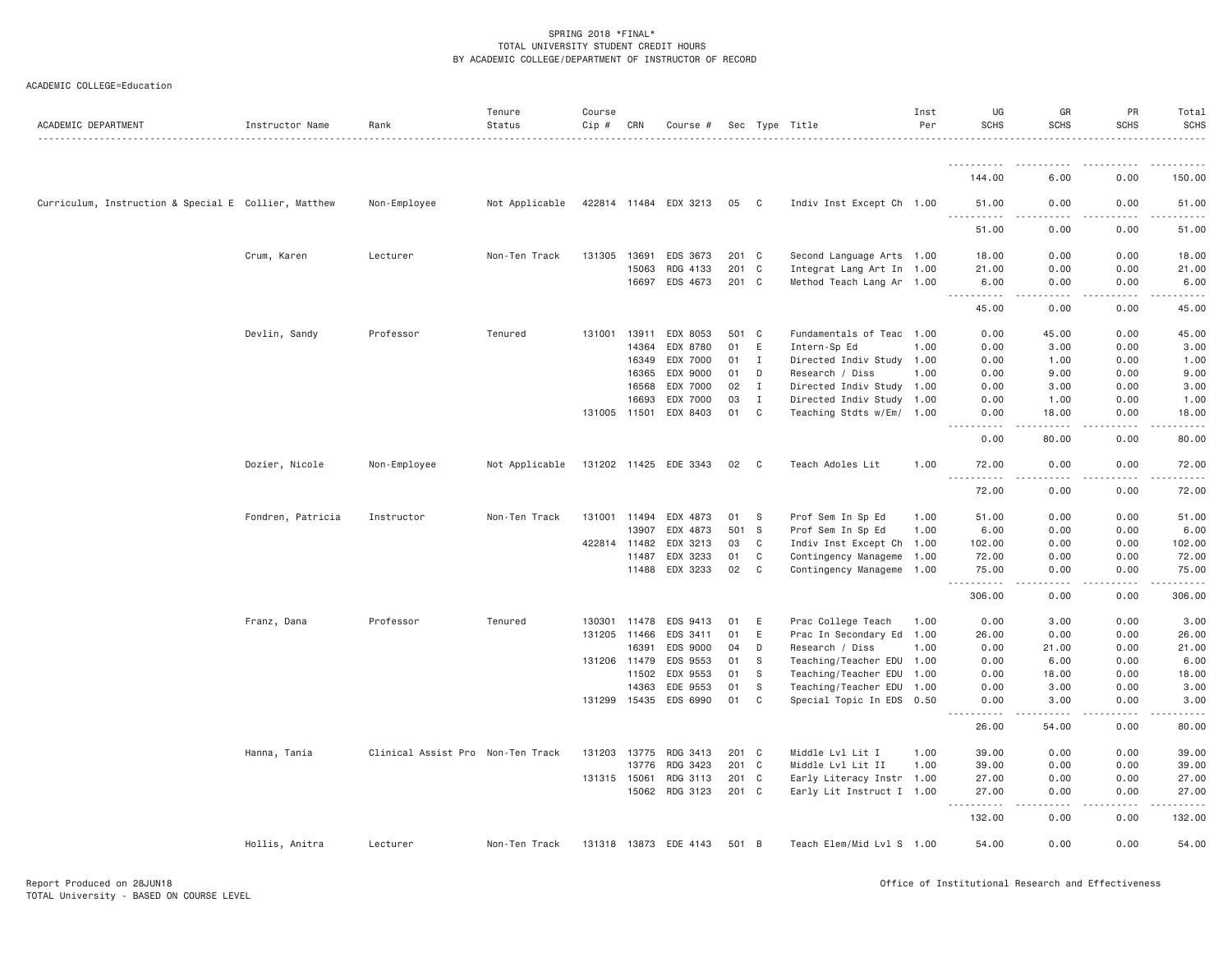| ACADEMIC DEPARTMENT                               | Instructor Name   | Rank                              | Tenure<br>Status | Course<br>Cip # | CRN          | Course #              |       |              | Sec Type Title             | Inst<br>Per | UG<br><b>SCHS</b>                            | GR<br><b>SCHS</b>                                                                                                                                            | PR<br><b>SCHS</b>                 | Total<br><b>SCHS</b>                                                                                                                                                                     |
|---------------------------------------------------|-------------------|-----------------------------------|------------------|-----------------|--------------|-----------------------|-------|--------------|----------------------------|-------------|----------------------------------------------|--------------------------------------------------------------------------------------------------------------------------------------------------------------|-----------------------------------|------------------------------------------------------------------------------------------------------------------------------------------------------------------------------------------|
|                                                   |                   |                                   |                  |                 |              |                       |       |              |                            |             | .                                            |                                                                                                                                                              |                                   |                                                                                                                                                                                          |
|                                                   |                   |                                   |                  |                 |              |                       |       |              |                            |             | 54.00                                        | 0.00                                                                                                                                                         | 0.00                              | 54.00                                                                                                                                                                                    |
| Curriculum, Instruction & Special E Hopper, Peggy |                   | Professor                         | Tenured          |                 | 131205 13901 | EDS 8623              | 501 C |              | Effective Instructio 1.00  |             | 0.00                                         | 36.00                                                                                                                                                        | 0.00                              | 36.00                                                                                                                                                                                    |
|                                                   |                   |                                   |                  |                 | 16725        | EDS 7000              | 503 I |              | Directed Indiv Study 1.00  |             | 0.00                                         | 3.00                                                                                                                                                         | 0.00                              | 3.00                                                                                                                                                                                     |
|                                                   |                   |                                   |                  | 131315 14079    |              | RDG 8653              | 501 C |              | Teach Read Sec Sch         | 1.00        | 0.00<br>$\frac{1}{2}$                        | 27.00<br>.                                                                                                                                                   | 0.00                              | 27.00<br>$- - - - -$                                                                                                                                                                     |
|                                                   |                   |                                   |                  |                 |              |                       |       |              |                            |             | 0.00                                         | 66,00                                                                                                                                                        | 0.00                              | 66.00                                                                                                                                                                                    |
|                                                   | Ivy, Jessica      | Assistant Professor Ten Track     |                  | 131203 13897    |              | EDS 8243              | 501 C |              | Adv. Plan Manage Lea 1.00  |             | 0.00                                         | 42.00                                                                                                                                                        | 0.00                              | 42.00                                                                                                                                                                                    |
|                                                   |                   |                                   |                  | 131205 11472    |              | EDS 4873              | 01    | $\mathbf C$  | Managing Secondary C 1.00  |             | 78.00                                        | 0.00                                                                                                                                                         | 0.00                              | 78.00                                                                                                                                                                                    |
|                                                   |                   |                                   |                  |                 |              | 131311 11467 EDS 3633 | 01    | C            | Secondary Math Ed          | 1.00        | 69.00<br>2.2.2.2.2.2<br>$\sim$ $\sim$ $\sim$ | 0.00<br>$\frac{1}{2} \left( \frac{1}{2} \right) \left( \frac{1}{2} \right) \left( \frac{1}{2} \right) \left( \frac{1}{2} \right) \left( \frac{1}{2} \right)$ | 0.00<br>.                         | 69.00<br>.                                                                                                                                                                               |
|                                                   |                   |                                   |                  |                 |              |                       |       |              |                            |             | 147.00                                       | 42.00                                                                                                                                                        | 0.00                              | 189.00                                                                                                                                                                                   |
|                                                   | Javorsky, Kristin | Assistant Professor Ten Track     |                  |                 |              | 131315 13410 RDG 3123 | 01    | C C          | Early Lit Instruct I 1.00  |             | 42.00<br>.                                   | 0.00<br>.                                                                                                                                                    | 0.00                              | 42.00<br>.                                                                                                                                                                               |
|                                                   |                   |                                   |                  |                 |              |                       |       |              |                            |             | 42.00                                        | 0.00                                                                                                                                                         | 0.00                              | 42.00                                                                                                                                                                                    |
|                                                   | Lanier, Tito      | Non-Employee                      | Not Applicable   |                 |              | 130401 13687 EDL 8613 | 201 H |              | Leadership Intern II 1.00  |             | 0.00                                         | 21.00                                                                                                                                                        | 0.00                              | 21.00                                                                                                                                                                                    |
|                                                   |                   |                                   |                  |                 |              |                       |       |              |                            |             | 0.00                                         | 21.00                                                                                                                                                        | 0.00                              | 21.00                                                                                                                                                                                    |
|                                                   | Leffler, Jeffrey  | Assistant Professor Ten Track     |                  | 131202 15056    |              | EDE 8513              | 201 C |              | Cur & Pd-Early Child 1.00  |             | 0.00                                         | 18.00                                                                                                                                                        | 0.00                              | 18.00                                                                                                                                                                                    |
|                                                   |                   |                                   |                  |                 | 15057        | EDE 8473              | 201 C |              | Elem Soc Stu Curr          | 1.00        | 0.00<br>.                                    | 9.00<br>.                                                                                                                                                    | 0.00<br>.<br>$\sim$ $\sim$ $\sim$ | 9.00<br>.                                                                                                                                                                                |
|                                                   |                   |                                   |                  |                 |              |                       |       |              |                            |             | 0.00                                         | 27.00                                                                                                                                                        | 0.00                              | 27.00                                                                                                                                                                                    |
|                                                   | Lemley, Stephanie | Assistant Professor Ten Track     |                  |                 | 131202 13874 | EDE 4883              | 501 C |              | Manag Elem/Mid Lvl C 1.00  |             | 66.00                                        | 0.00                                                                                                                                                         | 0.00                              | 66.00                                                                                                                                                                                    |
|                                                   |                   |                                   |                  |                 | 16569        | EDE 9000              | 02    | D            | Research / Diss            | 1.00        | 0.00                                         | 6.00                                                                                                                                                         | 0.00                              | 6.00                                                                                                                                                                                     |
|                                                   |                   |                                   |                  |                 |              | 131305 14076 RDG 4133 | 501 B |              | Integrat Lang Art In 1.00  |             | 54.00<br>.                                   | 0.00<br>.                                                                                                                                                    | 0.00<br><b><i><u>.</u></i></b>    | 54.00<br>$\frac{1}{2} \left( \frac{1}{2} \right) \left( \frac{1}{2} \right) \left( \frac{1}{2} \right) \left( \frac{1}{2} \right) \left( \frac{1}{2} \right) \left( \frac{1}{2} \right)$ |
|                                                   |                   |                                   |                  |                 |              |                       |       |              |                            |             | 120.00                                       | 6.00                                                                                                                                                         | 0.00                              | 126.00                                                                                                                                                                                   |
|                                                   | Lindsey, Gail     | Clinical Assist Pro Non-Ten Track |                  | 131202 11426    |              | EDE 3443              | 01    | C            | Creat Arts Elem / Mid 1.00 |             | 75.00                                        | 0.00                                                                                                                                                         | 0.00                              | 75.00                                                                                                                                                                                    |
|                                                   |                   |                                   |                  |                 | 14359        | EDE 3123              | 02    | $\mathbf{C}$ | Early Childhood Ed         | 1.00        | 96.00                                        | 0.00                                                                                                                                                         | 0.00                              | 96.00                                                                                                                                                                                    |
|                                                   |                   |                                   |                  | 131315 11422    |              | EDE 3233              | 01    | $\mathbf{C}$ | Teach Lit at Elem/Mi 1.00  |             | 75.00                                        | 0.00                                                                                                                                                         | 0.00                              | 75.00                                                                                                                                                                                    |
|                                                   |                   |                                   |                  |                 |              | 13868 EDE 3233        | 501 C |              | Teach Lit at Elem/Mi 1.00  |             | 45.00<br>.                                   | 0.00<br>.                                                                                                                                                    | 0.00<br>.                         | 45.00<br>.                                                                                                                                                                               |
|                                                   |                   |                                   |                  |                 |              |                       |       |              |                            |             | 291.00                                       | 0.00                                                                                                                                                         | 0.00                              | 291.00                                                                                                                                                                                   |
|                                                   | Lowery, David     | Non-Employee                      | Not Applicable   |                 |              | 131305 16130 EDS 6673 | 501 C |              | Language Arts Educ P 1.00  |             | 0.00                                         | 12.00                                                                                                                                                        | 0.00                              | 12.00                                                                                                                                                                                    |
|                                                   |                   |                                   |                  |                 |              |                       |       |              |                            |             | 0.00                                         | 12.00                                                                                                                                                        | 0.00                              | 12.00                                                                                                                                                                                    |
|                                                   | Martin, Eric      | Grad Research Assis Non-Ten Track |                  |                 |              | 422814 11486 EDX 3213 | 07    | $\mathbf{C}$ | Indiv Inst Except Ch 1.00  |             | 81.00                                        | 0.00                                                                                                                                                         | 0.00                              | 81.00<br>.                                                                                                                                                                               |
|                                                   |                   |                                   |                  |                 |              |                       |       |              |                            |             | 81.00                                        | 0.00                                                                                                                                                         | 0.00                              | 81.00                                                                                                                                                                                    |
|                                                   | Mattox, Kimberly  | Instructor                        | Non-Ten Track    | 422814 11480    |              | EDX 3213              | 01    | C            | Indiv Inst Except Ch 1.00  |             | 105.00                                       | 0.00                                                                                                                                                         | 0.00                              | 105.00                                                                                                                                                                                   |
|                                                   |                   |                                   |                  |                 | 11481        | EDX 3213              | 02    | C            | Indiv Inst Except Ch 1.00  |             | 84.00                                        | 0.00                                                                                                                                                         | 0.00                              | 84.00                                                                                                                                                                                    |
|                                                   |                   |                                   |                  |                 | 11483        | EDX 3213              | 04    | C            | Indiv Inst Except Ch 1.00  |             | 102.00                                       | 0.00                                                                                                                                                         | 0.00                              | 102.00                                                                                                                                                                                   |
|                                                   |                   |                                   |                  |                 | 11485        | EDX 3213              | 06    | $\mathbf{C}$ | Indiv Inst Except Ch 1.00  |             | 102.00                                       | 0.00                                                                                                                                                         | 0.00                              | 102.00                                                                                                                                                                                   |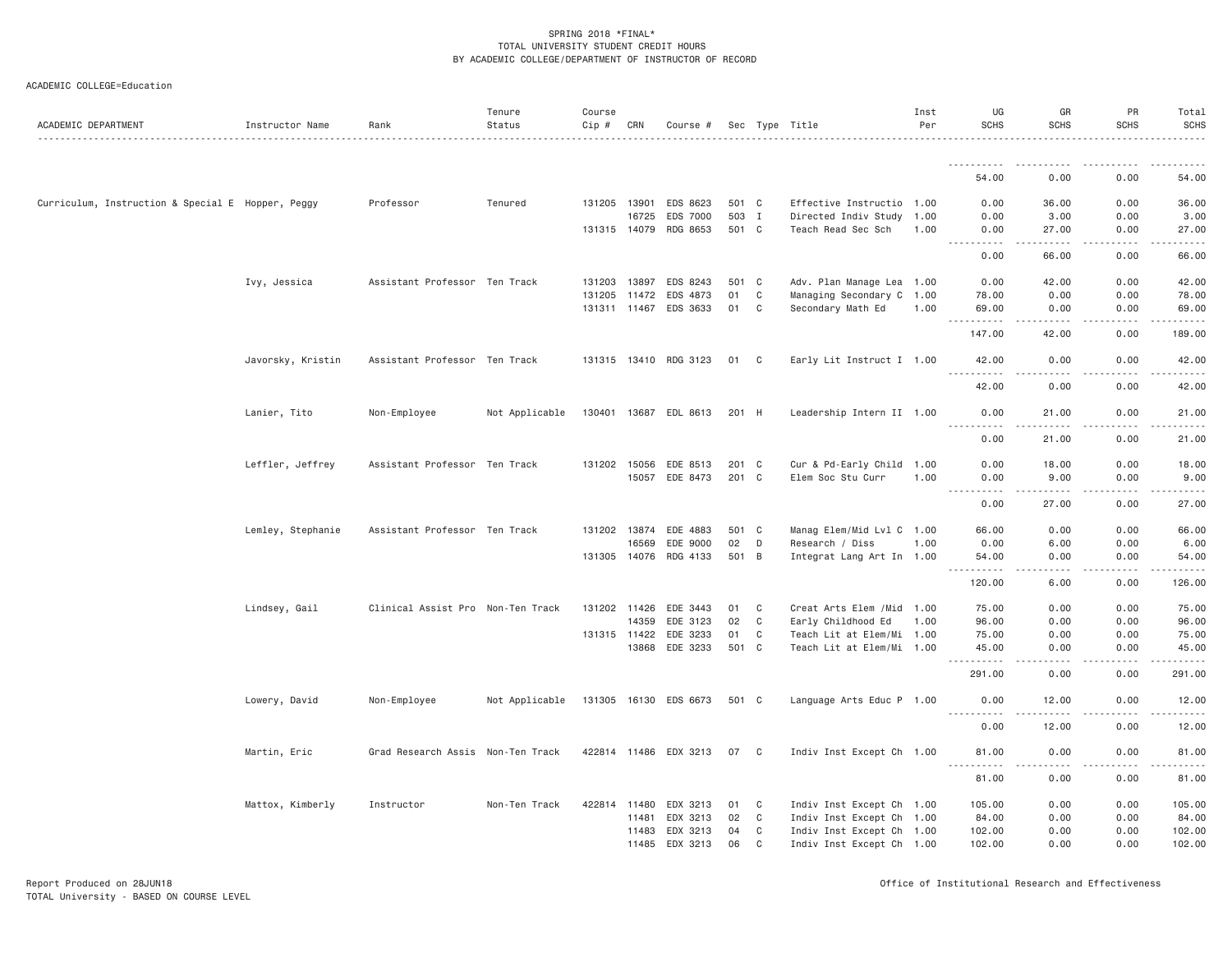| ACADEMIC DEPARTMENT                            | Instructor Name    | Rank                          | Tenure<br>Status | Course<br>Cip # | CRN   | Course #              |       |                | Sec Type Title            | Inst<br>Per | UG<br><b>SCHS</b>                  | GR<br><b>SCHS</b> | PR<br>SCHS        | Total<br><b>SCHS</b> |
|------------------------------------------------|--------------------|-------------------------------|------------------|-----------------|-------|-----------------------|-------|----------------|---------------------------|-------------|------------------------------------|-------------------|-------------------|----------------------|
|                                                |                    |                               |                  |                 |       |                       |       |                |                           |             | .                                  |                   | .                 | .                    |
|                                                |                    |                               |                  |                 |       |                       |       |                |                           |             | 393.00                             | 0.00              | 0.00              | 393.00               |
| Curriculum, Instruction & Special E May, Susan |                    | Instructor                    | Non-Ten Track    | 131202 13683    |       | EDE 4883              | 201 C |                | Manag Elem/Mid Lvl C 1.00 |             | 78.00                              | 0.00              | 0.00              | 78.00                |
|                                                |                    |                               |                  | 131311 13682    |       | EDE 3523              | 201 C |                | Found EL/ML Math Edu 1.00 |             | 39.00                              | 0.00              | 0.00              | 39.00                |
|                                                |                    |                               |                  |                 | 15053 | EDE 4123              | 201 C |                | Teach Elem/Mid Level 1.00 |             | 21.00                              | 0.00              | 0.00              | 21.00                |
|                                                |                    |                               |                  | 131316 15052    |       | EDE 4113              | 201 C |                | Teach Elem/Mid Level 1.00 |             | 21.00<br>.                         | 0.00              | 0.00              | 21.00                |
|                                                |                    |                               |                  |                 |       |                       |       |                |                           |             | 159.00                             | 0.00              | 0.00              | 159.00               |
|                                                | McDowell, Teresa   | Lecturer                      | Non-Ten Track    |                 |       | 131315 12511 LSK 1013 | 01    | C <sub>1</sub> | Effective Reading         | 1.00        | 105.00                             | 0.00              | 0.00              | 105.00               |
|                                                |                    |                               |                  |                 |       | 12512 LSK 1013        | 02    | C              | Effective Reading         | 1.00        | 96.00<br>$\sim$ $\sim$ $\sim$<br>. | 0.00<br>.         | 0.00<br>.         | 96.00<br>.           |
|                                                |                    |                               |                  |                 |       |                       |       |                |                           |             | 201.00                             | 0.00              | 0.00              | 201.00               |
|                                                | McGinnis, Brecken  | Instructor                    | Non-Ten Track    |                 |       | 131001 13910 EDX 8013 | 501 C |                | Fundamentals of Teac 1.00 |             | 0.00                               | 33.00             | 0.00              | 33.00                |
|                                                |                    |                               |                  |                 | 13912 | EDX 8173              | 501 C |                | Sp Ed In Reg Classrm 1.00 |             | 0.00                               | 48.00             | 0.00              | 48.00                |
|                                                |                    |                               |                  |                 | 14897 | EDX 4000              | 01    | $\mathbf{I}$   | Directed Indiv Study 1.00 |             | 1.00                               | 0.00              | 0.00              | 1.00                 |
|                                                |                    |                               |                  |                 | 16133 | EDX 8173              | 502 C |                | Sp Ed In Reg Classrm 1.00 |             | 0.00                               | 39.00             | 0.00              | 39.00                |
|                                                |                    |                               |                  | 422814 13905    |       | EDX 3213              | 501 C |                | Indiv Inst Except Ch 1.00 |             | 57.00<br>.                         | 0.00<br>.         | 0.00<br>.         | 57.00<br>.           |
|                                                |                    |                               |                  |                 |       |                       |       |                |                           |             | 58.00                              | 120.00            | 0.00              | 178.00               |
|                                                | McKissick, Bethany | Assistant Professor Ten Track |                  | 130604 11778    |       | EPY 3253              | 03    | C              | Evaluating Learning 1.00  |             | 39.00                              | 0.00              | 0.00              | 39.00                |
|                                                |                    |                               |                  | 131001 11490    |       | EDX 4133              | S01   | $\mathbf{C}$   | Mthds & Mtrls for Sc 1.00 |             | 42.00                              | 0.00              | 0.00              | 42.00                |
|                                                |                    |                               |                  |                 |       | 16413 EDX 7000        | 501 I |                | Directed Indiv Study 1.00 |             | 0.00<br>.                          | 1.00<br>.         | 0.00<br>.         | 1.00<br>.            |
|                                                |                    |                               |                  |                 |       |                       |       |                |                           |             | 81.00                              | 1.00              | 0.00              | 82.00                |
|                                                | McMillen, Carrie   | Non-Employee                  | Not Applicable   | 131203 11421    |       | EDE 3223              | 02 C  |                | Middle Level Educati 1.00 |             | 75.00<br>.                         | 0.00              | 0.00              | 75.00                |
|                                                |                    |                               |                  |                 |       |                       |       |                |                           |             | 75.00                              | 0.00              | 0.00              | 75.00                |
|                                                | Miller, Nicole     | Assistant Professor Ten Track |                  | 131203 11420    |       | EDE 3223              | 01    | C              | Middle Level Educati 1.00 |             | 87.00                              | 0.00              | 0.00              | 87.00                |
|                                                |                    |                               |                  |                 |       | 13866 EDE 3223        | 501 C |                | Middle Level Educati 1.00 |             | 51.00<br>$\sim$ $\sim$ $\sim$<br>. | 0.00<br>.         | 0.00<br>.         | 51.00<br>.           |
|                                                |                    |                               |                  |                 |       |                       |       |                |                           |             | 138.00                             | 0.00              | 0.00              | 138.00               |
|                                                | Moser, Kelly       | Assistant Professor Ten Track |                  | 130101          | 14724 | EDS 8103              | 501 C |                | Adv Meth in Mid/Sec       | 1.00        | 0.00                               | 51.00             | 0.00              | 51.00                |
|                                                |                    |                               |                  | 131205          | 13900 | EDS 8613              | 501 C |                | Mdle & Sec Sch Curr       | 1.00        | 0.00                               | 39.00             | 0.00              | 39.00                |
|                                                |                    |                               |                  |                 | 16202 | EDS 9000              | 02    | D              | Research / Diss           | 1,00        | 0.00                               | 9.00              | 0.00              | 9.00                 |
|                                                |                    |                               |                  |                 |       | 16878 EDS 7000        | 07 I  |                | Directed Indiv Study 1.00 |             | 0.00<br>.                          | 3.00<br><u>.</u>  | 0.00<br>.         | 3.00<br>.            |
|                                                |                    |                               |                  |                 |       |                       |       |                |                           |             | 0.00                               | 102.00            | 0.00              | 102.00               |
|                                                | Mulkana, Angela    | Lecturer                      | Non-Ten Track    | 131202          | 16134 | EDE 3343              | 502 C |                | Teach Adoles Lit          | 1.00        | 24.00                              | 0.00              | 0.00              | 24.00                |
|                                                |                    |                               |                  | 131203          | 14072 | RDG 3413              | 501 C |                | Middle Lvl Lit I          | 1.00        | 51.00                              | 0.00              | 0.00              | 51.00                |
|                                                |                    |                               |                  |                 | 14074 | RDG 3423              | 501 C |                | Middle Lvl Lit II         | 1.00        | 54.00                              | 0.00              | 0.00              | 54.00                |
|                                                |                    |                               |                  |                 |       | 14078 RDG 8133        | 501 C |                | Mid Level Content Li 1.00 |             | 0.00<br>.                          | 30.00<br>.        | 0.00<br>2.2.2.2.2 | 30.00<br>.           |
|                                                |                    |                               |                  |                 |       |                       |       |                |                           |             | 129.00                             | 30.00             | 0.00              | 159.00               |
|                                                | Nicholson, David   | Non-Employee                  | Not Applicable   |                 |       | 131316 13871 EDE 4113 | 501 B |                | Teach Elem/Mid Level 1.00 |             | 48.00                              | 0.00              | 0.00              | 48.00                |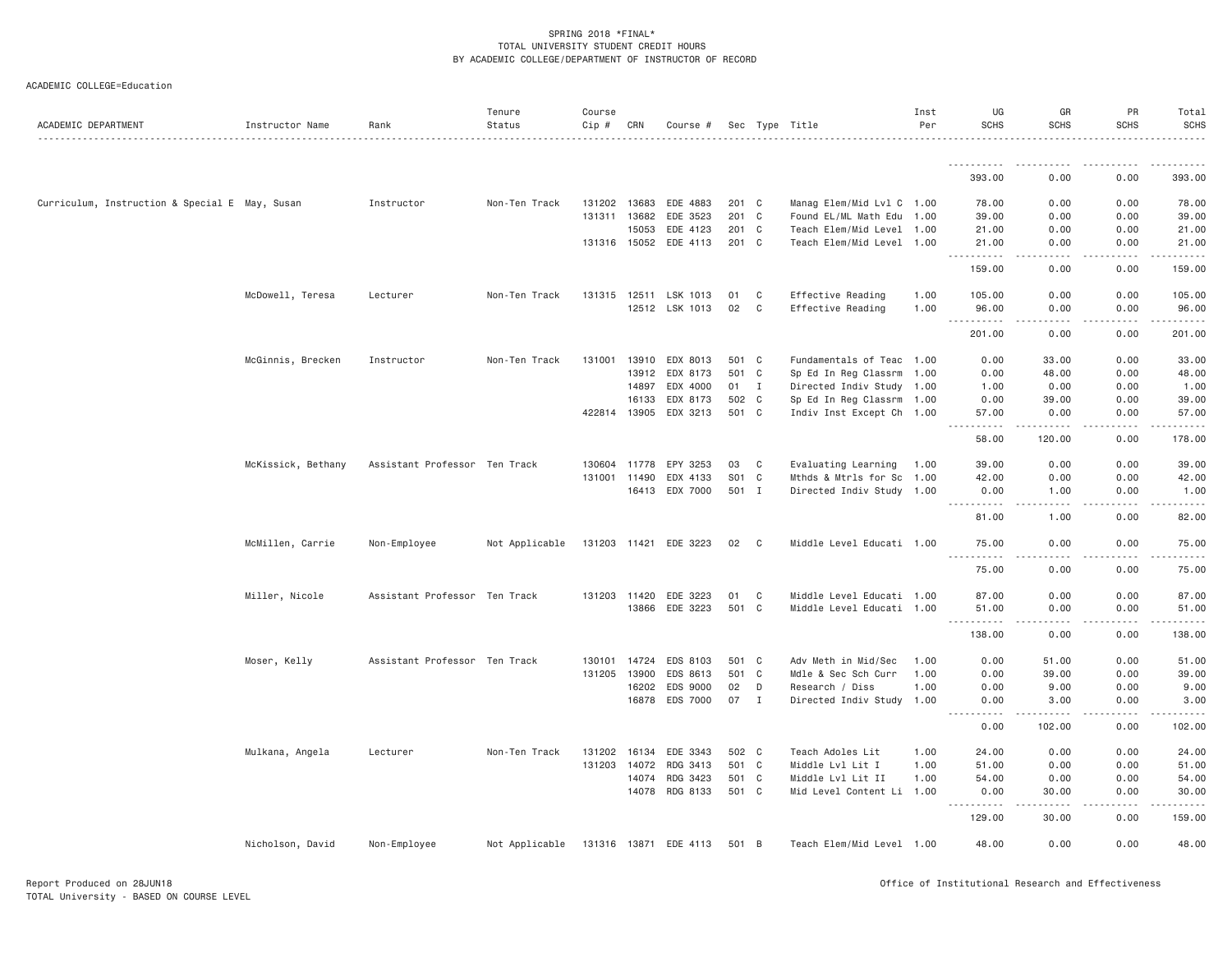| ACADEMIC COLLEGE=Education |  |  |
|----------------------------|--|--|
|----------------------------|--|--|

| ACADEMIC DEPARTMENT                               | Instructor Name                                  | Rank                        | Tenure<br>Status | Course<br>$Cip \#$ | CRN   | Course #              |                |                         | Sec Type Title                                         | Inst<br>Per  | UG<br><b>SCHS</b>     | GR<br><b>SCHS</b>                   | PR<br><b>SCHS</b> | Total<br><b>SCHS</b>                                                                                                                                          |
|---------------------------------------------------|--------------------------------------------------|-----------------------------|------------------|--------------------|-------|-----------------------|----------------|-------------------------|--------------------------------------------------------|--------------|-----------------------|-------------------------------------|-------------------|---------------------------------------------------------------------------------------------------------------------------------------------------------------|
|                                                   |                                                  |                             |                  |                    |       |                       |                |                         |                                                        |              | .                     |                                     |                   |                                                                                                                                                               |
|                                                   |                                                  |                             |                  |                    |       |                       |                |                         |                                                        |              | 48.00                 | 0.00                                | 0.00              | 48.00                                                                                                                                                         |
| Curriculum, Instruction & Special E Parker, Sarah |                                                  | Instructor                  | Non-Ten Track    | 131202 11437       |       | EDE 4883              | 01             | C                       | Manag Elem/Mid Lvl C 1.00                              |              | 105.00                | 0.00                                | 0.00              | 105.00                                                                                                                                                        |
|                                                   |                                                  |                             |                  | 131311 11428       |       | EDE 3523              | 01             | $\mathbf C$             | Found EL/ML Math Edu 1.00                              |              | 84.00                 | 0.00                                | 0.00              | 84.00                                                                                                                                                         |
|                                                   |                                                  |                             |                  |                    | 11429 | EDE 3523              | 02             | C                       | Found EL/ML Math Edu 1.00                              |              | 84.00                 | 0.00                                | 0.00              | 84.00                                                                                                                                                         |
|                                                   |                                                  |                             |                  |                    |       | 13872 EDE 4123        | 501 B          |                         | Teach Elem/Mid Level 1.00                              |              | 45.00                 | 0.00                                | 0.00              | 45.00                                                                                                                                                         |
|                                                   |                                                  |                             |                  |                    |       |                       |                |                         |                                                        |              | 318.00                | 0.00                                | 0.00              | 318.00                                                                                                                                                        |
|                                                   | Pate, Laura                                      | Instructor                  | Non-Ten Track    | 130301             | 12519 | LSK 1033              | 02             | $\mathbf{C}$            | Fund of Achievement                                    | 1.00         | 72.00                 | 0.00                                | 0.00              | 72.00                                                                                                                                                         |
|                                                   |                                                  |                             |                  |                    | 12520 | LSK 1033              | 03             | C                       | Fund of Achievement                                    | 1.00         | 84.00                 | 0.00                                | 0.00              | 84.00                                                                                                                                                         |
|                                                   |                                                  |                             |                  |                    | 12521 | LSK 1033              | 04             | C                       | Fund of Achievement                                    | 1.00         | 78.00                 | 0.00                                | 0.00              | 78.00                                                                                                                                                         |
|                                                   |                                                  |                             |                  |                    | 12523 | LSK 1131              | 01             | C                       | Fund of Success                                        | 1.00         | 12.00                 | 0.00                                | 0.00              | 12.00                                                                                                                                                         |
|                                                   |                                                  |                             |                  |                    |       | 131315 16488 LSK 4000 | 01             | $\mathbf I$             | Directed Indiv Study 1.00                              |              | 1.00<br>$- - - - -$   | 0.00                                | 0.00              | 1.00<br>.                                                                                                                                                     |
|                                                   |                                                  |                             |                  |                    |       |                       |                |                         |                                                        |              | 247.00                | 0.00                                | 0.00              | 247.00                                                                                                                                                        |
|                                                   | Ratliff, Lindon                                  | Associate Professor Tenured |                  | 130901             | 13686 | EDF 3333              | 201 C          |                         | Social Foundation Ed 1.00                              |              | 45.00                 | 0.00                                | 0.00              | 45.00                                                                                                                                                         |
|                                                   |                                                  |                             |                  | 131205             | 13689 | EDS 3411              | 201            | E                       | Prac In Secondary Ed                                   | 1.00         | 8.00                  | 0.00                                | 0.00              | 8.00                                                                                                                                                          |
|                                                   |                                                  |                             |                  |                    | 15265 | EDS 4886              | 201            | F.                      | Teach Intern in Sec                                    | 1.00         | 18.00                 | 0.00                                | 0.00              | 18.00                                                                                                                                                         |
|                                                   |                                                  |                             |                  |                    | 15266 | EDS 4896              | 201 F          |                         | Teach Intern in Sec                                    | 1.00         | 18.00                 | 0.00                                | 0.00              | 18.00                                                                                                                                                         |
|                                                   |                                                  |                             |                  | 131318 13690       |       | EDS 3643              | 201 C          |                         | Secondary Soc Studie 1.00                              |              | 6.00                  | 0.00                                | 0.00              | 6.00                                                                                                                                                          |
|                                                   |                                                  |                             |                  |                    |       |                       |                |                         |                                                        |              | 444<br>95.00          | $\sim$ $\sim$ $\sim$ $\sim$<br>0.00 | .<br>0.00         | .<br>95.00                                                                                                                                                    |
|                                                   | Roberts, Emily                                   | Non-Employee                | Not Applicable   |                    |       | 131315 16920 LSK 1023 | 07             | $\overline{\mathbf{C}}$ | Col Read/Study Skill 1.00                              |              | 111.00                | 0.00                                | 0.00              | 111.00                                                                                                                                                        |
|                                                   |                                                  |                             |                  |                    |       |                       |                |                         |                                                        |              | <u>.</u><br>111.00    | د د د د<br>0.00                     | .<br>0.00         | . <u>.</u> .<br>111.00                                                                                                                                        |
|                                                   | Robichaux-Davis, Reb Associate Professor Tenured |                             |                  | 131202             | 16301 | EDE 7000              | 02             | $\mathbf{I}$            | Directed Indiv Study 1.00                              |              | 0.00                  | 3.00                                | 0.00              | 3.00                                                                                                                                                          |
|                                                   |                                                  |                             |                  | 131311 11433       |       | EDE 4123              | 01             | B                       | Teach Elem/Mid Level 1.00                              |              | 36.00                 | 0.00                                | 0.00              | 36.00                                                                                                                                                         |
|                                                   |                                                  |                             |                  |                    |       | 11434 EDE 4123        | 02             | $\overline{B}$          | Teach Elem/Mid Level 1.00                              |              | 48.00                 | 0.00                                | 0.00              | 48.00                                                                                                                                                         |
|                                                   |                                                  |                             |                  |                    |       |                       |                |                         |                                                        |              | .<br>84.00            | .<br>3.00                           | .<br>0.00         | .<br>87.00                                                                                                                                                    |
|                                                   | Rutledge, Amanda                                 | Non-Employee                | Not Applicable   |                    |       | 422814 13698 EDX 3213 | 201 C          |                         | Indiv Inst Except Ch 1.00                              |              | 45.00                 | 0.00                                | 0.00              | 45.00                                                                                                                                                         |
|                                                   |                                                  |                             |                  |                    |       |                       |                |                         |                                                        |              | .<br>.<br>45.00       | $\frac{1}{2}$<br>0.00               | .<br>0.00         | $\frac{1}{2} \left( \frac{1}{2} \right) \left( \frac{1}{2} \right) \left( \frac{1}{2} \right) \left( \frac{1}{2} \right) \left( \frac{1}{2} \right)$<br>45.00 |
|                                                   | Sanders, Jennifer                                | Lecturer                    | Non-Ten Track    |                    |       | 131202 13869 EDE 3343 | 501 C          |                         | Teach Adoles Lit                                       | 1.00         | 48.00                 | 0.00                                | 0.00              | 48.00                                                                                                                                                         |
|                                                   |                                                  |                             |                  |                    |       |                       |                |                         |                                                        |              | $- - -$<br>.<br>48.00 | . <b>.</b> .<br>0.00                | .<br>0.00         | .<br>48.00                                                                                                                                                    |
|                                                   |                                                  |                             |                  |                    |       |                       |                |                         |                                                        |              |                       |                                     |                   |                                                                                                                                                               |
|                                                   | Shea, Donna                                      | Non-Faculty                 | Not Applicable   | 131001 11495       |       | EDX 4886              | 01             | F                       | Teach Internship in                                    | 1.00         | 102.00                | 0.00                                | 0.00              | 102.00                                                                                                                                                        |
|                                                   |                                                  |                             |                  |                    | 11496 | EDX 4896              | 01             | F.                      | Teach Internship in                                    | 1.00         | 102.00                | 0.00                                | 0.00              | 102.00                                                                                                                                                        |
|                                                   |                                                  |                             |                  |                    | 13903 | EDS 8886              | 501 H          |                         | Dimensions of Learni 1.00                              |              | 0.00                  | 60.00                               | 0.00              | 60.00                                                                                                                                                         |
|                                                   |                                                  |                             |                  |                    | 13904 | EDS 8896              | 501 H          |                         | Dimensions of Learni 1.00                              |              | 0.00                  | 90.00                               | 0.00              | 90.00                                                                                                                                                         |
|                                                   |                                                  |                             |                  |                    | 13908 | EDX 4886              | 501 F          |                         | Teach Internship in                                    | 1.00         | 18.00                 | 0.00                                | 0.00              | 18.00                                                                                                                                                         |
|                                                   |                                                  |                             |                  |                    | 13909 | EDX 4896<br>EDX 8243  | 501 F<br>501 H |                         | Teach Internship in                                    | 1.00<br>1.00 | 12.00                 | 0.00                                | 0.00<br>0.00      | 12.00                                                                                                                                                         |
|                                                   |                                                  |                             |                  |                    | 13913 |                       | 201 H          |                         | MATX Internship II                                     |              | 0.00<br>0.00          | 45.00                               | 0.00              | 45.00                                                                                                                                                         |
|                                                   |                                                  |                             |                  | 131202 11439       | 16455 | EDS 8886<br>EDE 4886  | 01             | E                       | Dimensions of Learni 1.00<br>Elem.Mid Lvl Interns 1.00 |              | 210.00                | 18.00<br>0.00                       | 0.00              | 18.00<br>210.00                                                                                                                                               |
|                                                   |                                                  |                             |                  |                    | 11440 | EDE 4896              | 01             | Ε                       | Elem/Mid Levl Intern 1.00                              |              | 210.00                | 0.00                                | 0.00              | 210.00                                                                                                                                                        |
|                                                   |                                                  |                             |                  |                    |       |                       |                |                         |                                                        |              |                       |                                     |                   |                                                                                                                                                               |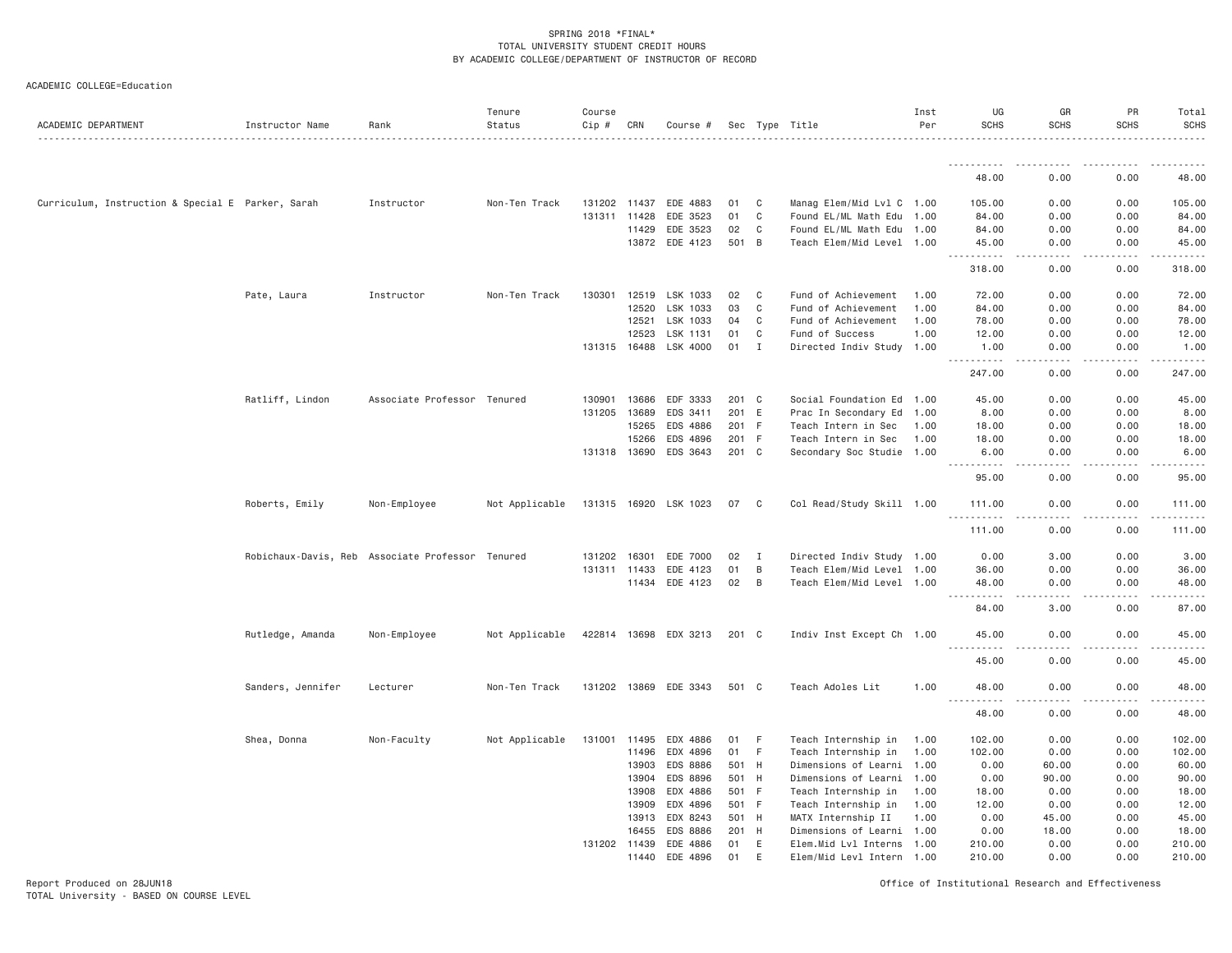| ACADEMIC DEPARTMENT                             | Instructor Name | Rank                          | Tenure<br>Status | Course<br>Cip # | CRN   | Course #              |       |              | Sec Type Title            | Inst<br>Per | UG<br><b>SCHS</b> | GR<br><b>SCHS</b> | PR<br><b>SCHS</b>   | Total<br><b>SCHS</b> |
|-------------------------------------------------|-----------------|-------------------------------|------------------|-----------------|-------|-----------------------|-------|--------------|---------------------------|-------------|-------------------|-------------------|---------------------|----------------------|
| Curriculum, Instruction & Special E Shea, Donna |                 | Non-Faculty                   | Not Applicable   | 131202 13684    |       | EDE 4886              | 201 E |              | Elem.Mid Lvl Interns      | 1.00        | 114.00            | 0.00              | 0.00                | 114,00               |
|                                                 |                 |                               |                  |                 | 13685 | EDE 4896              | 201   | E            | Elem/Mid Levl Intern      | 1.00        | 114.00            | 0.00              | 0.00                | 114.00               |
|                                                 |                 |                               |                  |                 | 13875 | EDE 4886              | 501 E |              | Elem.Mid Lvl Interns      | 1.00        | 132.00            | 0.00              | 0.00                | 132.00               |
|                                                 |                 |                               |                  |                 | 13876 | EDE 4896              | 501 E |              | Elem/Mid Levl Intern      | 1.00        | 132.00            | 0.00              | 0.00                | 132.00               |
|                                                 |                 |                               |                  | 131203 13880    |       | EDE 8143              | 501   | H            | Middle Level Intersh      | 1.00        | 0.00              | 54.00             | 0.00                | 54.00                |
|                                                 |                 |                               |                  | 131205 11474    |       | EDS 4886              | 01    | F.           | Teach Intern in Sec       | 1.00        | 216.00            | 0.00              | 0.00                | 216.00               |
|                                                 |                 |                               |                  |                 | 11475 | EDS 4896              | 01    | F.           | Teach Intern in Sec       | 1.00        | 216.00            | 0.00              | 0.00                | 216.00               |
|                                                 |                 |                               |                  |                 | 13892 | EDS 4886              | 501   | - F          | Teach Intern in Sec       | 1.00        | 30.00             | 0.00              | 0.00                | 30.00                |
|                                                 |                 |                               |                  |                 | 13893 | EDS 4896              | 501 F |              | Teach Intern in Sec       | 1,00        | 30,00             | 0.00              | 0.00                | 30.00                |
|                                                 |                 |                               |                  | 131309 16410    |       | BTE 4886              | 01    | E            | Teaching Intern Tech      | 1.00        | 6.00              | 0.00              | 0.00                | 6.00                 |
|                                                 |                 |                               |                  |                 | 16411 | BTE 4896              | 01    | Ε            | Teaching Intern Tech      | 1.00        | 6.00              | 0.00              | 0.00                | 6.00                 |
|                                                 |                 |                               |                  | 131312 12948    |       | MUE 4886              | 01    | F            | Stu Teach Music Ed        | 0.50        | 6.00              | 0.00              | 0.00                | 6.00                 |
|                                                 |                 |                               |                  |                 | 12949 | MUE 4896              | 01    | F            | Stu Teach Music Ed        | 0.50        | 6.00              | 0.00              | 0.00                | 6.00                 |
|                                                 |                 |                               |                  | 131314 13004    |       | PE 4886               | 01    | F            | Teach Intern in PE        | 1.00        | 72.00             | 0.00              | 0.00                | 72.00                |
|                                                 |                 |                               |                  |                 | 13005 | PE 4896               | 01    | F            | Teach Intern in PE        | 1.00        | 72.00<br>.        | 0.00              | 0.00                | 72.00                |
|                                                 |                 |                               |                  |                 |       |                       |       |              |                           |             | 1806.00           | 267.00            | 0.00                | 2073.00              |
|                                                 | Shirley, Tory   | Non-Employee                  | Not Applicable   |                 |       | 131318 15055 EDE 4143 | 201 C |              | Teach Elem/Mid Lvl S 1.00 |             | 21.00<br>.        | 0.00              | 0.00                | 21.00                |
|                                                 |                 |                               |                  |                 |       |                       |       |              |                           |             | 21.00             | 0.00              | 0.00                | 21.00                |
|                                                 | Smith, Kimberly | Instructor                    | Non-Ten Track    | 131203 13413    |       | RDG 3413              | 01    | C            | Middle Lvl Lit I          | 1.00        | 81.00             | 0.00              | 0.00                | 81.00                |
|                                                 |                 |                               |                  |                 | 13414 | RDG 3413              | 02    | C            | Middle Lvl Lit I          | 1.00        | 81.00             | 0.00              | 0.00                | 81.00                |
|                                                 |                 |                               |                  | 131305 13422    |       | RDG 4133              | 02    | B            | Integrat Lang Art In 1.00 |             | 81.00             | 0.00              | 0.00                | 81.00                |
|                                                 |                 |                               |                  | 131315 13411    |       | RDG 3123              | 02    | C            | Early Lit Instruct I 1.00 |             | 60.00<br>.        | 0.00              | 0.00                | 60.00                |
|                                                 |                 |                               |                  |                 |       |                       |       |              |                           |             | 303.00            | 0.00              | 0.00                | 303.00               |
|                                                 | Sumrall, Brandi | Instructor                    | Non-Ten Track    | 130101          | 13701 | EDX 4353              | 201 C |              | Assistive Tech in Sp 1.00 |             | 45.00             | 0.00              | 0.00                | 45.00                |
|                                                 |                 |                               |                  | 131001          | 13702 | EDX 4413              | 201 C |              | Wk W/Fams of Stdts w 1.00 |             | 45.00             | 0.00              | 0.00                | 45.00                |
|                                                 |                 |                               |                  |                 | 15018 | EDX 4123              | 201 C |              | Mthds & Mtrls Elem D 1.00 |             | 21.00             | 0.00              | 0.00                | 21.00                |
|                                                 |                 |                               |                  |                 |       | 15019 EDX 4133        | 201 C |              | Mthds & Mtrls for Sc      | 1.00        | 21.00<br>.        | 0.00              | 0.00                | 21.00                |
|                                                 |                 |                               |                  |                 |       |                       |       |              |                           |             | 132.00            | 0.00              | 0.00                | 132.00               |
|                                                 | Vines, Courtney | Non-Employee                  | Not Applicable   |                 |       | 131202 13865 EDE 3123 | 501 C |              | Early Childhood Ed        | 1.00        | 66.00<br><u>.</u> | 0.00              | 0.00                | 66.00                |
|                                                 |                 |                               |                  |                 |       |                       |       |              |                           |             | 66.00             | 0.00              | 0.00                | 66.00                |
|                                                 | Walker, Ryan    | Assistant Professor Ten Track |                  | 131205 11473    |       | EDS 4873              | 02    | C            | Managing Secondary C 1.00 |             | 33.00             | 0.00              | 0.00                | 33.00                |
|                                                 |                 |                               |                  |                 | 15259 | EDS 4000              | 01    | $\mathbf I$  | Directed Indiv Study      | 1.00        | 3,00              | 0.00              | 0.00                | 3.00                 |
|                                                 |                 |                               |                  |                 | 15400 | EDS 4000              | 02    | $\mathbf{I}$ | Directed Indiv Study 1.00 |             | 3,00              | 0.00              | 0.00                | 3.00                 |
|                                                 |                 |                               |                  |                 | 15747 | EDS 9000              | 01    | D            | Research / Diss           | 1.00        | 0.00              | 10.00             | 0.00                | 10.00                |
|                                                 |                 |                               |                  |                 | 15785 | EDS 4000              | 04    | $\mathbf I$  | Directed Indiv Study 1.00 |             | 3,00              | 0.00              | 0.00                | 3.00                 |
|                                                 |                 |                               |                  |                 | 16620 | EDS 7000              | 01    | $\mathbf{I}$ | Directed Indiv Study 1.00 |             | 0.00              | 3.00              | 0.00                | 3.00                 |
|                                                 |                 |                               |                  |                 | 16703 | EDS 7000              | 02    | $\mathbf{I}$ | Directed Indiv Study 1.00 |             | 0.00              | 3.00              | 0.00                | 3.00                 |
|                                                 |                 |                               |                  |                 | 16747 | EDS 7000              | 03    | $\mathbf{I}$ | Directed Indiv Study 1.00 |             | 0.00              | 3.00              | 0.00                | 3.00                 |
|                                                 |                 |                               |                  | 131316 11469    |       | EDS 3653              | 01    | C            | Secondary Science Ed 1.00 |             | 9.00              | 0.00              | 0.00                | 9.00                 |
|                                                 |                 |                               |                  |                 |       | 13896 EDS 6653        | 501 C |              | Science Educ Pedago 1.00  |             | 0.00<br>.         | 24.00<br>.        | 0.00<br>$- - - - -$ | 24.00<br>.           |
|                                                 |                 |                               |                  |                 |       |                       |       |              |                           |             | 51.00             | 43.00             | 0.00                | 94.00                |
|                                                 | Wiley, Holly    | Instructor                    | Non-Ten Track    |                 |       | 131307 13003 PE 4883  | 01    | C            | School Health Ed          | 1.00        | 33,00             | 0.00              | 0.00                | 33.00                |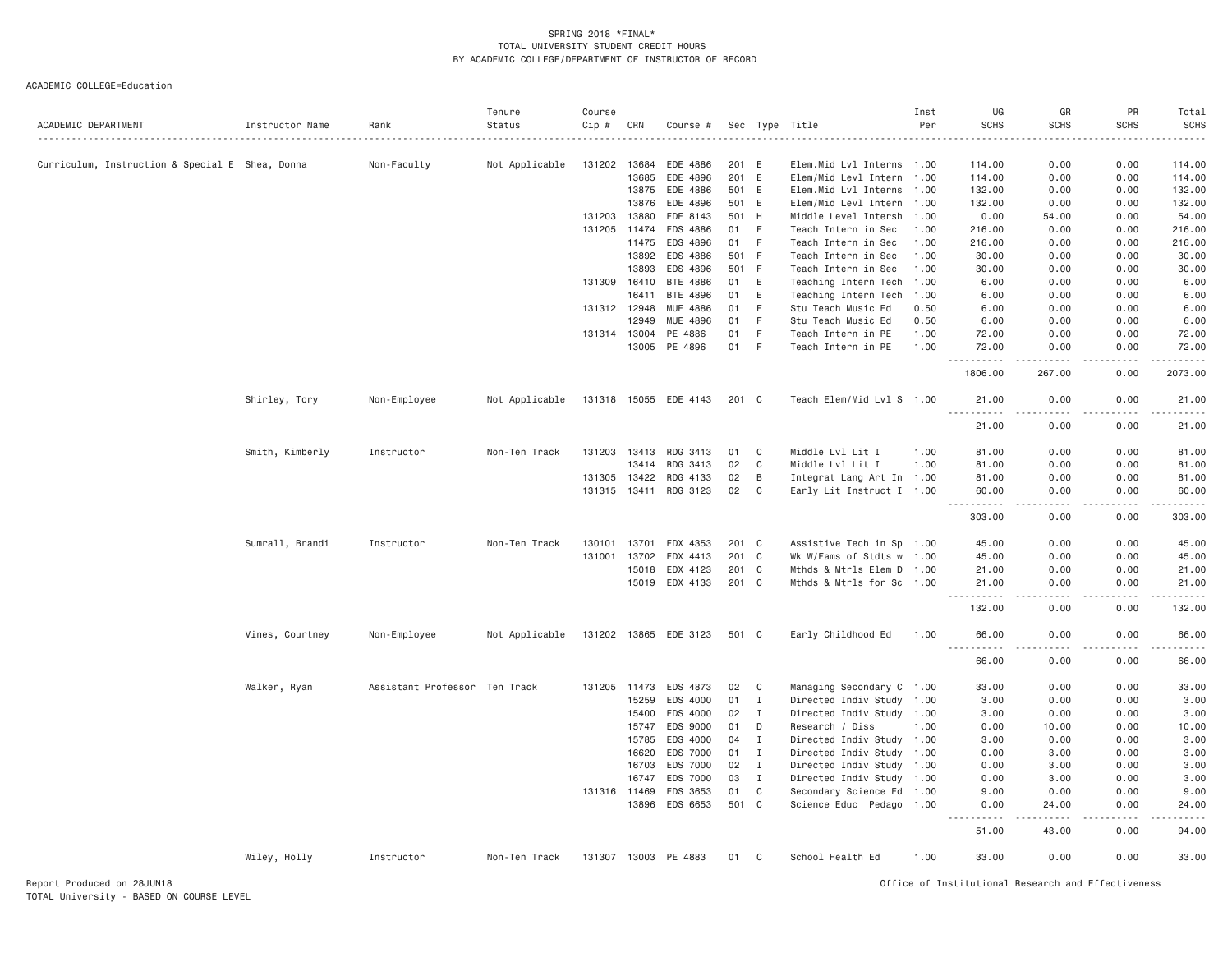| ACADEMIC DEPARTMENT                              | Instructor Name  | Rank                          | Tenure<br>Status | Course<br>Cip # | CRN   | Course # |       |    | Sec Type Title            | Inst<br>Per | UG<br><b>SCHS</b>               | GR<br><b>SCHS</b>    | PR<br><b>SCHS</b>          | Total<br>SCHS         |
|--------------------------------------------------|------------------|-------------------------------|------------------|-----------------|-------|----------|-------|----|---------------------------|-------------|---------------------------------|----------------------|----------------------------|-----------------------|
|                                                  |                  |                               |                  |                 |       |          |       |    |                           |             |                                 |                      |                            |                       |
| Curriculum, Instruction & Special E Wiley, Holly |                  | Instructor                    | Non-Ten Track    | 131307          | 13006 | PE 6883  | 01    | C  | School Health Educ        | 1,00        | 0.00                            | 9.00                 | 0.00                       | 9.00                  |
|                                                  |                  |                               |                  | 260908          | 11728 | EP 4133  | 01    | C  | Ex Prog Clinical Pop 1.00 |             | 252.00                          | 0.00                 | 0.00                       | 252.00                |
|                                                  |                  |                               |                  |                 | 15893 | EP 4133  | 02    | C. | Ex Prog Clinical Pop 1.00 |             | 69.00                           | 0.00                 | 0.00                       | 69.00                 |
|                                                  |                  |                               |                  | 310501          | 12997 | PE 3153  | 01    | C  | Methods of Elem PE        | 1,00        | 39.00                           | 0.00                 | 0.00                       | 39.00                 |
|                                                  |                  |                               |                  |                 |       |          |       |    |                           |             | - - - - - - - - - - -<br>393.00 | . <u>. .</u><br>9.00 | . <u>.</u> .<br>0.00       | 402.00                |
|                                                  | Yuan, Ruiping    | Instructor                    | Non-Ten Track    | 131315          | 13407 | RDG 3113 | 01    | C. | Early Literacy Instr 1.00 |             | 48.00                           | 0.00                 | 0.00                       | 48.00                 |
|                                                  |                  |                               |                  |                 | 13408 | RDG 3113 | 02    | C. | Early Literacy Instr 1.00 |             | 57.00                           | 0.00                 | 0.00                       | 57.00                 |
|                                                  |                  |                               |                  |                 | 14068 | RDG 3113 | 501 C |    | Early Literacy Instr 1.00 |             | 63.00                           | 0.00                 | 0.00                       | 63.00                 |
|                                                  |                  |                               |                  |                 | 14070 | RDG 3123 | 501 C |    | Early Lit Instruct I 1.00 |             | 66.00                           | 0.00                 | 0.00                       | 66.00                 |
|                                                  |                  |                               |                  |                 |       |          |       |    |                           |             | .<br>234.00                     | - - - - -<br>0.00    | $\cdots$<br>------<br>0.00 | .<br>234.00           |
|                                                  | Zhbanova, Ksenia | Assistant Professor Ten Track |                  | 131202          | 15058 | EDF 3423 | 201 C |    | Exploring Diversity       | 1.00        | 30.00                           | 0.00                 | 0.00                       | 30.00                 |
|                                                  |                  |                               |                  | 131203          | 13680 | EDE 3223 | 201 C |    | Middle Level Educati      | 1.00        | 39,00                           | 0.00                 | 0.00                       | 39.00                 |
|                                                  |                  |                               |                  |                 |       |          |       |    |                           |             | 69.00                           | 0.00                 | 0.00                       | 69.00                 |
| =====================================            |                  |                               |                  |                 |       |          |       |    |                           |             | ==========                      | ==========           | ==========                 | $=$ = = = = = = = = = |
| Curriculum, Instruction & Special E              |                  |                               |                  |                 |       |          |       |    |                           |             | 7557.00                         | 930.00               | 0.00                       | 8487,00               |
| ====================================             |                  |                               |                  |                 |       |          |       |    |                           |             | ==========                      | ==========           | ==========                 | $=$ = = = = = = = = = |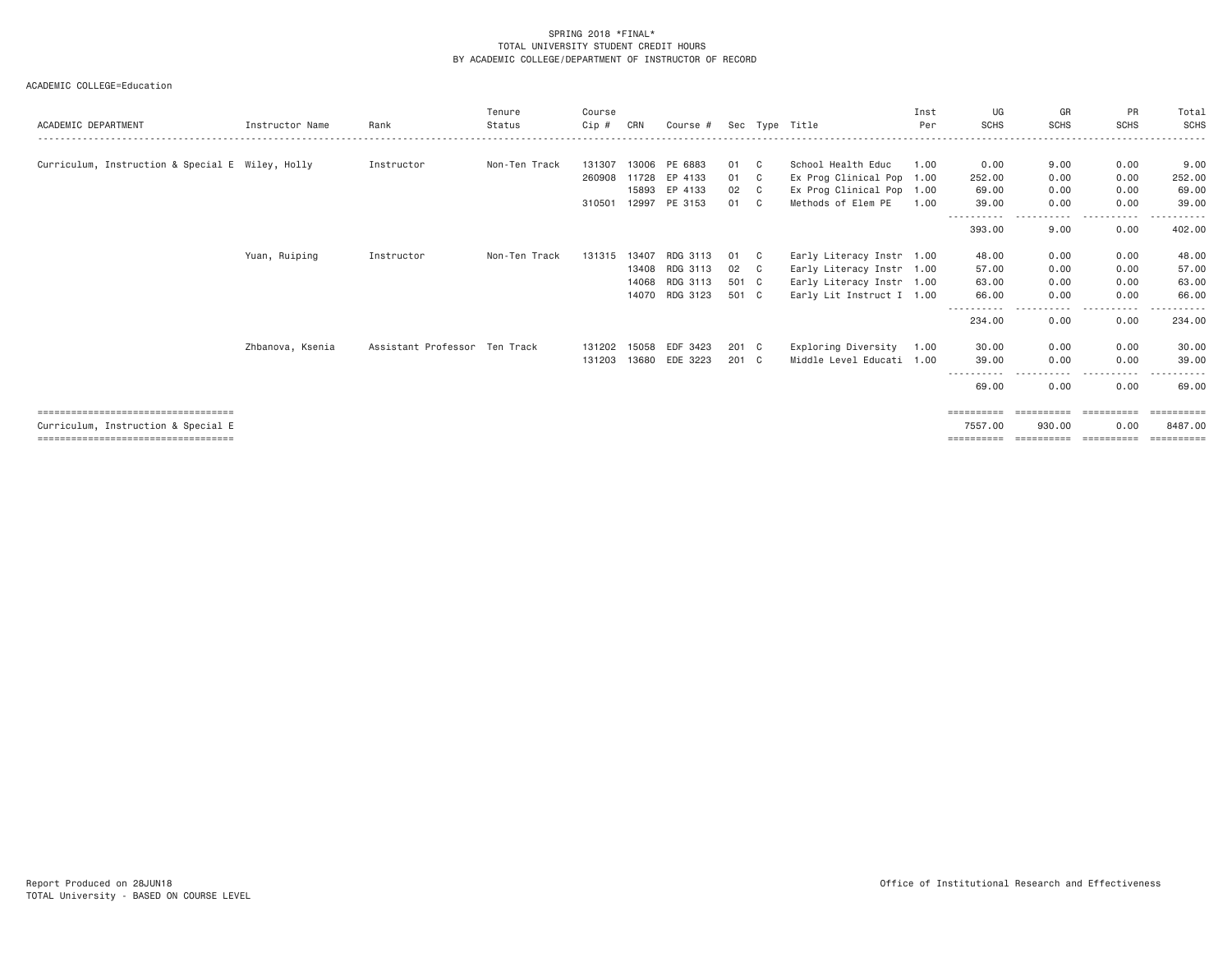| ACADEMIC DEPARTMENT    | Instructor Name                  | Rank                          | Tenure<br>Status | Course<br>Cip # | CRN   | Course #              |        |              | Sec Type Title            | Inst<br>Per | UG<br><b>SCHS</b>                  | GR<br><b>SCHS</b> | PR<br>SCHS                                                                                                                                                   | Total<br><b>SCHS</b>                                                                                                                |
|------------------------|----------------------------------|-------------------------------|------------------|-----------------|-------|-----------------------|--------|--------------|---------------------------|-------------|------------------------------------|-------------------|--------------------------------------------------------------------------------------------------------------------------------------------------------------|-------------------------------------------------------------------------------------------------------------------------------------|
| Educational Leadership | Armstrong, Christoph Non-Faculty |                               | Not Applicable   | 130407          | 16420 | CCL 8143              | 502 C  |              | Program Planning and 1.00 |             | 0.00                               | 30.00             | 0.00                                                                                                                                                         | 30.00                                                                                                                               |
|                        |                                  |                               |                  |                 |       | 131315 17004 LSK 4000 | $10$ I |              | Directed Indiv Study 1.00 |             | 3.00                               | 0.00              | 0.00                                                                                                                                                         | 3,00                                                                                                                                |
|                        |                                  |                               |                  |                 |       |                       |        |              |                           |             | 3.00                               | 30.00             | .<br>0.00                                                                                                                                                    | .<br>33.00                                                                                                                          |
|                        | Baham, Jeremy                    | Non-Faculty                   | Not Applicable   | 130406          | 14144 | HED 8113              | 01 C   |              | Admin Ldrship in SA       | 1.00        | 0.00                               | 57.00             | 0.00                                                                                                                                                         | 57.00                                                                                                                               |
|                        |                                  |                               |                  | 300000          | 14097 | TKT 4423              | 501    | $\mathbf{C}$ | History of Veterans' 1.00 |             | 21.00                              | 0.00              | 0.00                                                                                                                                                         | 21.00                                                                                                                               |
|                        |                                  |                               |                  |                 |       | 14103 TKT 6423        | 501 C  |              | History of Veterans' 1.00 |             | 0.00                               | 15.00             | 0.00                                                                                                                                                         | 15.00                                                                                                                               |
|                        |                                  |                               |                  |                 |       |                       |        |              |                           |             | 2.2.2.2.2<br>21.00                 | .<br>72.00        | 0.00                                                                                                                                                         | .<br>93.00                                                                                                                          |
|                        | Blendinger, Jack                 | Professor                     | Tenured          | 131315 15633    |       | LSK 2990              | 02     | C            | Special Topic In LSK 1.00 |             | 6.00                               | 0.00              | 0.00                                                                                                                                                         | 6.00                                                                                                                                |
|                        |                                  |                               |                  |                 | 16762 | LSK 4000              | 02     | $\mathbf{I}$ | Directed Indiv Study 1.00 |             | 1.00                               | 0.00              | 0.00                                                                                                                                                         | 1.00                                                                                                                                |
|                        |                                  |                               |                  |                 | 16764 | LSK 4000              | 04     | $\mathbf{I}$ | Directed Indiv Study 1.00 |             | 1.00                               | 0.00              | 0.00                                                                                                                                                         | 1.00                                                                                                                                |
|                        |                                  |                               |                  |                 | 16765 | LSK 4000              | 05     | $\mathbf{I}$ | Directed Indiv Study 1.00 |             | 1.00                               | 0.00              | 0.00                                                                                                                                                         | 1.00                                                                                                                                |
|                        |                                  |                               |                  |                 | 16766 | LSK 4000              | 06     | I            | Directed Indiv Study 1.00 |             | 1.00                               | 0.00              | 0.00                                                                                                                                                         | 1.00                                                                                                                                |
|                        |                                  |                               |                  |                 | 16767 | LSK 4000              | 07     | $\mathbf{I}$ | Directed Indiv Study 1.00 |             | 1.00                               | 0.00              | 0.00                                                                                                                                                         | 1.00                                                                                                                                |
|                        |                                  |                               |                  |                 | 16850 | LSK 4000              | 09     | $\mathbf I$  | Directed Indiv Study 1.00 |             | 1.00                               | 0.00              | 0.00                                                                                                                                                         | 1,00                                                                                                                                |
|                        |                                  |                               |                  |                 |       |                       |        |              |                           |             | .<br>12.00                         | .<br>0.00         | .<br>0.00                                                                                                                                                    | .<br>12.00                                                                                                                          |
|                        | Brocato, Donna                   | Associate Professor Tenured   |                  | 130101 11456    |       | EDF 4243              | S01 C  |              | Plan for Diverse Lea 1.00 |             | 51.00                              | 0.00              | 0.00                                                                                                                                                         | 51.00                                                                                                                               |
|                        |                                  |                               |                  |                 | 14191 | EDF 8393              | 01     | C            | Hist Of Ed In Us          | 1.00        | 0.00                               | 27.00             | 0.00                                                                                                                                                         | 27.00                                                                                                                               |
|                        |                                  |                               |                  |                 |       |                       |        |              |                           |             | $\sim$ $\sim$ $\sim$<br>.<br>51.00 | $- - -$<br>27.00  | 0.00                                                                                                                                                         | 78.00                                                                                                                               |
|                        | Campbell, Annika                 | Non-Faculty                   | Not Applicable   |                 |       | 309999 14136 ISE 4200 | 802 A  |              | Intl Student Exchang 1.00 |             | 183.00                             | 0.00              | 0.00                                                                                                                                                         | 183.00                                                                                                                              |
|                        |                                  |                               |                  |                 |       | 14137 ISE 4200        | 803 A  |              | Intl Student Exchang 1.00 |             | 269.00                             | 0.00              | 0.00                                                                                                                                                         | 269.00                                                                                                                              |
|                        |                                  |                               |                  |                 |       |                       |        |              |                           |             | .<br>452.00                        | .<br>0.00         | <u>.</u><br>0.00                                                                                                                                             | .<br>452.00                                                                                                                         |
|                        | Coats, Linda                     | Professor                     | Tenured          | 130401          | 15381 | EDA 9000              | 03     | D            | Research / Diss           | 1.00        | 0.00                               | 7.00              | 0.00                                                                                                                                                         | 7.00                                                                                                                                |
|                        |                                  |                               |                  | 130407          | 13814 | CCL 8113              | 501 C  |              | Comm Col Hist/Philos 1.00 |             | 0.00                               | 42.00             | 0.00                                                                                                                                                         | 42.00                                                                                                                               |
|                        |                                  |                               |                  |                 | 13816 | CCL 8133              | 501 C  |              | Lead Theory Pract in 1.00 |             | 0.00                               | 33.00             | 0.00                                                                                                                                                         | 33.00                                                                                                                               |
|                        |                                  |                               |                  |                 | 15404 | CCL 9000              | 502 D  |              | Diss./Dissertation R 1.00 |             | 0.00                               | 11.00             | 0.00                                                                                                                                                         | 11.00                                                                                                                               |
|                        |                                  |                               |                  |                 |       |                       |        |              |                           |             | .<br>0.00                          | .<br>93.00        | .<br>0.00                                                                                                                                                    | .<br>93.00                                                                                                                          |
|                        | Cutts, Qiana                     | Assistant Professor Ten Track |                  | 130601          | 13884 | EDF 8553              | 501 C  |              | Research in the Clas 1.00 |             | 0.00                               | 54.00             | 0.00                                                                                                                                                         | 54.00                                                                                                                               |
|                        |                                  |                               |                  | 231302 11449    |       | EDF 3413              | 02     | B            | Writing For Thinking 1.00 |             | 72.00                              | 0.00              | 0.00                                                                                                                                                         | 72.00                                                                                                                               |
|                        |                                  |                               |                  |                 |       |                       |        |              |                           |             | .<br>72.00                         | .<br>54.00        | .<br>0.00                                                                                                                                                    | .<br>126.00                                                                                                                         |
|                        | Derby, Christy                   | Lecturer                      | Non-Ten Track    | 130901          | 11443 | EDF 3333              | 01     | C            | Social Foundation Ed 1.00 |             | 90.00                              | 0.00              | 0.00                                                                                                                                                         | 90.00                                                                                                                               |
|                        |                                  |                               |                  |                 | 11444 | EDF 3333              | 02     | C            | Social Foundation Ed 1.00 |             | 93.00                              | 0.00              | 0.00                                                                                                                                                         | 93.00                                                                                                                               |
|                        |                                  |                               |                  |                 | 11446 | EDF 3333              | 04     | C            | Social Foundation Ed 1.00 |             | 78.00                              | 0.00              | 0.00                                                                                                                                                         | 78.00                                                                                                                               |
|                        |                                  |                               |                  |                 | 11447 | EDF 3333              | 05     | $\mathbf C$  | Social Foundation Ed 1.00 |             | 81.00                              | 0.00              | 0.00                                                                                                                                                         | 81.00                                                                                                                               |
|                        |                                  |                               |                  |                 |       |                       |        |              |                           |             | .<br>342.00                        | .<br>0.00         | $\frac{1}{2} \left( \frac{1}{2} \right) \left( \frac{1}{2} \right) \left( \frac{1}{2} \right) \left( \frac{1}{2} \right) \left( \frac{1}{2} \right)$<br>0.00 | $\begin{array}{cccccccccccccc} \bullet & \bullet & \bullet & \bullet & \bullet & \bullet & \bullet & \bullet \end{array}$<br>342.00 |
|                        | Farmer, Angela                   | Assistant Professor Ten Track |                  | 130401          | 13888 | EDL 8613              | 502 H  |              | Leadership Intern II 1.00 |             | 0.00                               | 15.00             | 0.00                                                                                                                                                         | 15.00                                                                                                                               |
|                        |                                  |                               |                  |                 | 13889 | EDL 8623              | 501 C  |              | Curric Leadership         | 1.00        | 0.00                               | 39.00             | 0.00                                                                                                                                                         | 39.00                                                                                                                               |
|                        |                                  |                               |                  |                 | 14194 | EDA 8293              | 01     | C            | Prof Dev Ed Persnnel 1.00 |             | 0.00                               | 18.00             | 0.00                                                                                                                                                         | 18.00                                                                                                                               |
|                        |                                  |                               |                  |                 | 15379 | EDA 9000              | 01     | D            | Research / Diss           | 1.00        | 0.00                               | 73.00             | 0.00                                                                                                                                                         | 73.00                                                                                                                               |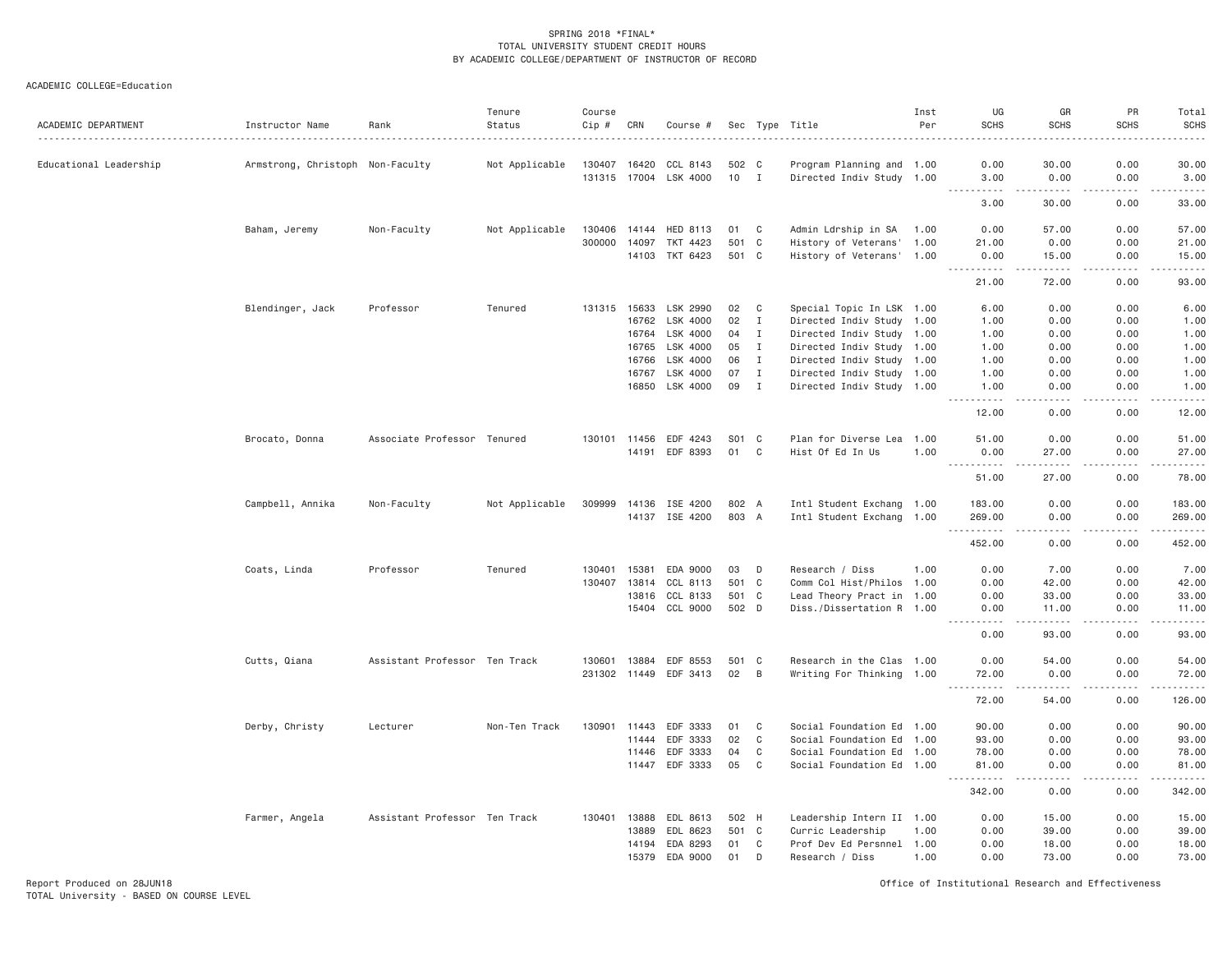|  |  | ACADEMIC COLLEGE=Education |
|--|--|----------------------------|
|--|--|----------------------------|

| ACADEMIC DEPARTMENT    | Instructor Name               | Rank                              | Tenure<br>Status | Course<br>Cip # | CRN   | Course #              |          |        | Sec Type Title                                         | Inst<br>Per | UG<br><b>SCHS</b>   | GR<br><b>SCHS</b>                                                                                                                                             | PR<br><b>SCHS</b> | Total<br><b>SCHS</b> |
|------------------------|-------------------------------|-----------------------------------|------------------|-----------------|-------|-----------------------|----------|--------|--------------------------------------------------------|-------------|---------------------|---------------------------------------------------------------------------------------------------------------------------------------------------------------|-------------------|----------------------|
|                        |                               |                                   |                  |                 |       |                       |          |        |                                                        |             |                     |                                                                                                                                                               |                   |                      |
|                        |                               |                                   |                  |                 |       |                       |          |        |                                                        |             | 0.00                | 145.00                                                                                                                                                        | 0.00              | 145.00               |
| Educational Leadership | Fincher, Mark                 | Assistant Professor Ten Track     |                  | 130407          | 13664 | CCL 8113              | 201 C    |        | Comm Col Hist/Philos 1.00                              |             | 0.00                | 36.00                                                                                                                                                         | 0.00              | 36.00                |
|                        |                               |                                   |                  |                 | 13665 | CCL 8313              | 201 C    |        | Comm Coll Instrl Ass 1.00                              |             | 0.00                | 18.00                                                                                                                                                         | 0.00              | 18.00                |
|                        |                               |                                   |                  |                 |       | 15405 CCL 9000        | 503 D    |        | Diss./Dissertation R 1.00                              |             | 0.00                | 19.00<br>$\frac{1}{2} \left( \frac{1}{2} \right) \left( \frac{1}{2} \right) \left( \frac{1}{2} \right) \left( \frac{1}{2} \right) \left( \frac{1}{2} \right)$ | 0.00<br>-----     | 19.00                |
|                        |                               |                                   |                  |                 |       |                       |          |        |                                                        |             | .<br>0.00           | 73.00                                                                                                                                                         | 0.00              | 73.00                |
|                        | Hailey, Leigh                 | Clinical Assist Pro Non-Ten Track |                  | 130401          | 13862 | EDA 8190              | 501 S    |        | Wkshp Ed Adm & Super 1.00                              |             | 0.00                | 18.00                                                                                                                                                         | 0.00              | 18.00                |
|                        |                               |                                   |                  |                 | 13887 | EDL 8613              | 501 H    |        | Leadership Intern II 1.00                              |             | 0.00                | 21.00                                                                                                                                                         | 0.00              | 21.00                |
|                        |                               |                                   |                  |                 | 15380 | EDA 9000              | 02       | D      | Research / Diss                                        | 1.00        | 0.00                | 11.00                                                                                                                                                         | 0.00              | 11.00                |
|                        |                               |                                   |                  |                 | 15903 | EDL 7000              | 501 I    |        | Directed Indiv Study 1.00                              |             | 0.00                | 3.00                                                                                                                                                          | 0.00              | 3.00                 |
|                        |                               |                                   |                  |                 | 15904 | EDL 7000              | 502 I    |        | Directed Indiv Study 1.00                              |             | 0.00<br>.           | 3.00<br>. <u>. .</u>                                                                                                                                          | 0.00<br>.         | 3.00<br>.            |
|                        |                               |                                   |                  |                 |       |                       |          |        |                                                        |             | 0.00                | 56.00                                                                                                                                                         | 0.00              | 56.00                |
|                        | Hanson, Bruce                 | Non-Employee                      | Not Applicable   | 130407          | 13818 | CCL 8343              | 501 C    |        | Community Dev Resour 1.00                              |             | 0.00                | 54.00                                                                                                                                                         | 0.00              | 54.00                |
|                        |                               |                                   |                  |                 | 15902 | CCL 8343              | 502 C    |        | Community Dev Resour 1.00                              |             | 0.00                | 39.00                                                                                                                                                         | 0.00              | 39.00                |
|                        |                               |                                   |                  |                 |       |                       |          |        |                                                        |             | .<br>0.00           | .<br>93.00                                                                                                                                                    | .<br>0.00         | .<br>93.00           |
|                        |                               |                                   |                  |                 |       |                       |          |        |                                                        |             |                     |                                                                                                                                                               |                   |                      |
|                        | King, Stephanie               | Associate Professor Tenured       |                  | 130407          | 13817 | CCL 8143              | 501 C    |        | Program Planning and 1.00                              |             | 0.00                | 39.00                                                                                                                                                         | 0.00              | 39.00                |
|                        |                               |                                   |                  |                 | 13821 | CCL 9913              | 501 S    |        | Dissertation Seminar 1.00                              |             | 0.00                | 24.00                                                                                                                                                         | 0.00              | 24.00                |
|                        |                               |                                   |                  |                 | 15403 | CCL 9000              | 501 D    |        | Diss./Dissertation R 1.00                              |             | 0.00<br>.           | 37.00<br>.                                                                                                                                                    | 0.00<br>.         | 37.00<br>.           |
|                        |                               |                                   |                  |                 |       |                       |          |        |                                                        |             | 0.00                | 100.00                                                                                                                                                        | 0.00              | 100.00               |
|                        | Long, Cheryl                  | Research Assist Pro Non-Ten Track |                  |                 |       | 231302 11453 EDF 3413 | 06 B     |        | Writing For Thinking 1.00                              |             | 75.00<br>.          | 0.00<br>.                                                                                                                                                     | 0.00<br>.         | 75.00<br>.           |
|                        |                               |                                   |                  |                 |       |                       |          |        |                                                        |             | 75.00               | 0.00                                                                                                                                                          | 0.00              | 75.00                |
|                        | McGregor, Shane               | Grad Research Assis Non-Ten Track |                  | 131205          | 13891 | EDS 4873              | 501 C    |        | Managing Secondary C 1.00                              |             | 15.00               | 0.00                                                                                                                                                          | 0.00              | 15.00                |
|                        |                               |                                   |                  |                 | 15267 | EDS 4873              | 201 C    |        | Managing Secondary C 1.00                              |             | 9.00                | 0.00                                                                                                                                                          | 0.00              | 9.00                 |
|                        |                               |                                   |                  |                 |       |                       |          |        |                                                        |             | .                   | .                                                                                                                                                             | .                 | .                    |
|                        |                               |                                   |                  |                 |       |                       |          |        |                                                        |             | 24.00               | 0.00                                                                                                                                                          | 0.00              | 24.00                |
|                        | McKellar, Lucy                | Lecturer                          | Non-Ten Track    | 130301          | 12530 | LSK 2010              | 01       | C      | Praxis: Acad Core En 1.00                              |             | 27.00               | 0.00                                                                                                                                                          | 0.00              | 27.00                |
|                        |                               |                                   |                  |                 | 14029 | LSK 2010              | 501 C    |        | Praxis: Acad Core En 1.00                              |             | 25.00<br>. <b>.</b> | 0.00<br>د د د د                                                                                                                                               | 0.00<br>.         | 25.00<br>.           |
|                        |                               |                                   |                  |                 |       |                       |          |        |                                                        |             | 52.00               | 0.00                                                                                                                                                          | 0.00              | 52.00                |
|                        | McReynolds, Ritalain Lecturer |                                   | Non-Ten Track    | 131315 12531    |       | LSK 2013              | 01       | C      | Speed Reading                                          | 1.00        | 90.00               | 0.00                                                                                                                                                          | 0.00              | 90.00                |
|                        |                               |                                   |                  |                 |       | 12532 LSK 2013        | 02       | C      | Speed Reading                                          | 1.00        | 90.00               | 0.00                                                                                                                                                          | 0.00              | 90.00                |
|                        |                               |                                   |                  |                 |       |                       |          |        |                                                        |             | <u>.</u>            | .                                                                                                                                                             | .                 | .                    |
|                        |                               |                                   |                  |                 |       |                       |          |        |                                                        |             | 180.00              | 0.00                                                                                                                                                          | 0.00              | 180.00               |
|                        | Miller, Robert                | Non-Employee                      | Not Applicable   |                 |       | 130407 16419 CCL 8133 | 502 C    |        | Lead Theory Pract in 1.00                              |             | 0.00<br><u>.</u>    | 21.00<br>.                                                                                                                                                    | 0.00<br>.         | 21.00                |
|                        |                               |                                   |                  |                 |       |                       |          |        |                                                        |             | 0.00                | 21.00                                                                                                                                                         | 0.00              | 21.00                |
|                        |                               |                                   |                  |                 |       |                       |          |        |                                                        |             |                     |                                                                                                                                                               |                   |                      |
|                        | Molina, Danielle              | Assistant Professor Ten Track     |                  | 130401 14146    | 14148 | HED 8283<br>HED 8593  | 01<br>01 | C<br>C | Educational Leadersh 1.00<br>Admin Comp Tech/Comm 1.00 |             | 0.00<br>0.00        | 18.00<br>57.00                                                                                                                                                | 0.00<br>0.00      | 18.00<br>57.00       |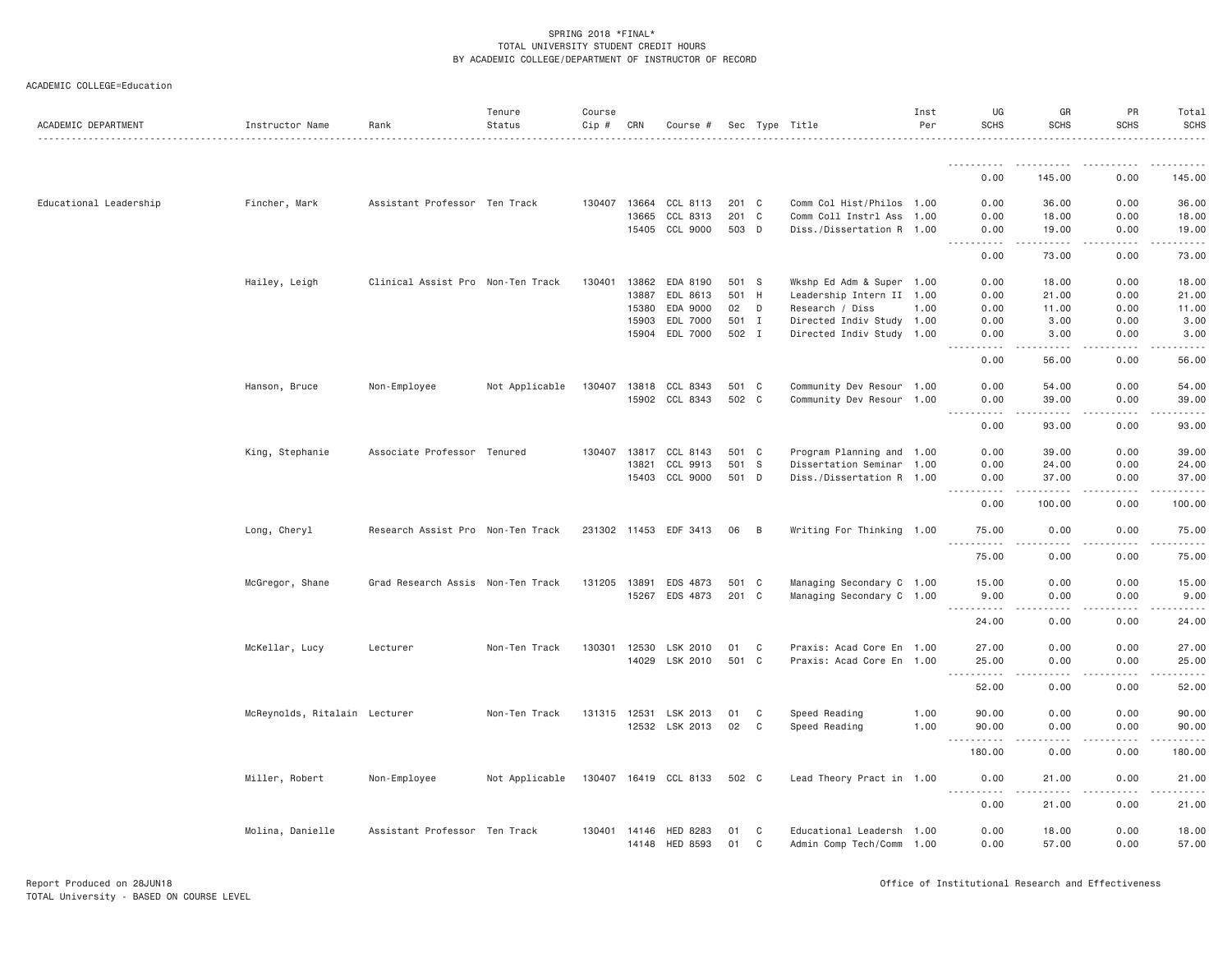| ACADEMIC DEPARTMENT    | Instructor Name   | Rank                          | Tenure<br>Status | Course<br>Cip # | CRN          | Course #              |       |              | Sec Type Title            | Inst<br>Per | UG<br><b>SCHS</b>                              | GR<br><b>SCHS</b> | PR<br><b>SCHS</b>                                                                                                                                            | Total<br><b>SCHS</b> |
|------------------------|-------------------|-------------------------------|------------------|-----------------|--------------|-----------------------|-------|--------------|---------------------------|-------------|------------------------------------------------|-------------------|--------------------------------------------------------------------------------------------------------------------------------------------------------------|----------------------|
|                        |                   |                               |                  |                 |              |                       |       |              |                           |             |                                                |                   |                                                                                                                                                              |                      |
|                        |                   |                               |                  |                 |              |                       |       |              |                           |             | 0.00                                           | 75.00             | 0.00                                                                                                                                                         | 75.00                |
| Educational Leadership | Moyen, Eric       | Associate Professor Tenured   |                  |                 | 130401 16544 | EDL 7000              | 01    | I            | Directed Indiv Study 1.00 |             | 0.00                                           | 1.00              | 0.00                                                                                                                                                         | 1.00                 |
|                        |                   |                               |                  |                 | 16561        | EDA 9000              | 04    | D            | Research / Diss           | 1.00        | 0.00                                           | 2.00              | 0.00                                                                                                                                                         | 2.00                 |
|                        |                   |                               |                  |                 |              | 16642 EDA 7000        | 01    | I            | Directed Indiv Study 1.00 |             | 0.00                                           | 3.00              | 0.00                                                                                                                                                         | 3.00                 |
|                        |                   |                               |                  |                 |              |                       |       |              |                           |             | .<br>0.00                                      | .<br>6.00         | 0.00                                                                                                                                                         | 6.00                 |
|                        | Musser, Madhurima | Lecturer                      | Non-Ten Track    |                 | 131202 11454 | EDF 3423              | 01    | C            | Exploring Diversity       | 1.00        | 45.00                                          | 0.00              | 0.00                                                                                                                                                         | 45.00                |
|                        |                   |                               |                  |                 | 11455        | EDF 3423              | 02    | C            | Exploring Diversity       | 1.00        | 51.00                                          | 0.00              | 0.00                                                                                                                                                         | 51.00                |
|                        |                   |                               |                  |                 | 231302 11450 | EDF 3413              | 03    | B            | Writing For Thinking 1.00 |             | 72.00                                          | 0.00              | 0.00                                                                                                                                                         | 72.00                |
|                        |                   |                               |                  |                 | 11451        | EDF 3413              | 04    | B            | Writing For Thinking 1.00 |             | 72.00<br>.                                     | 0.00<br>.         | 0.00<br>.                                                                                                                                                    | 72.00<br>.           |
|                        |                   |                               |                  |                 |              |                       |       |              |                           |             | 240.00                                         | 0.00              | 0.00                                                                                                                                                         | 240.00               |
|                        | Oswalt, Katie     | Lecturer                      | Non-Ten Track    | 131315          | 12509        | LSK 1011              | 01    | C            | Study Skills              | 1.00        | 33.00                                          | 0.00              | 0.00                                                                                                                                                         | 33.00                |
|                        |                   |                               |                  |                 | 12510        | LSK 1011              | 02    | C            | Study Skills              | 1.00        | 34.00                                          | 0.00              | 0.00                                                                                                                                                         | 34.00                |
|                        |                   |                               |                  |                 | 12515        | LSK 1023              | 03    | C            | Col Read/Study Skill 1.00 |             | 102.00                                         | 0.00              | 0.00                                                                                                                                                         | 102.00               |
|                        |                   |                               |                  |                 | 12516        | LSK 1023              | 04    | C            | Col Read/Study Skill 1.00 |             | 102.00                                         | 0.00              | 0.00                                                                                                                                                         | 102.00               |
|                        |                   |                               |                  |                 |              | 14028 LSK 1023        | 501 C |              | Col Read/Study Skill 1.00 |             | 69.00                                          | 0.00              | 0.00                                                                                                                                                         | 69.00                |
|                        |                   |                               |                  |                 |              |                       |       |              |                           |             | . <u>.</u><br>340.00                           | .<br>0.00         | $- - - - -$<br>0.00                                                                                                                                          | .<br>340.00          |
|                        | Pickering, Pamela | Lecturer                      | Non-Ten Track    |                 |              | 131202 14986 EDE 3123 | 201 C |              | Early Childhood Ed        | 1.00        | 27.00                                          | 0.00<br>.         | 0.00                                                                                                                                                         | 27.00<br>.           |
|                        |                   |                               |                  |                 |              |                       |       |              |                           |             | <u>.</u><br>27.00                              | 0.00              | .<br>0.00                                                                                                                                                    | 27.00                |
|                        | Prince, Debra     | Associate Professor Tenured   |                  |                 | 130601 11462 | EDF 8363              | 01    | C            | Func & Met Res In Ed 1.00 |             | 0.00                                           | 33.00             | 0.00                                                                                                                                                         | 33.00                |
|                        |                   |                               |                  |                 | 13883        | EDF 8363              | 501   | $\mathbf{C}$ | Func & Met Res In Ed      | 1.00        | 0.00                                           | 39.00             | 0.00                                                                                                                                                         | 39.00                |
|                        |                   |                               |                  |                 | 130901 11445 | EDF 3333              | 03    | C            | Social Foundation Ed 1.00 |             | 69.00                                          | 0.00              | 0.00                                                                                                                                                         | 69.00                |
|                        |                   |                               |                  |                 |              |                       |       |              |                           |             | $- - - - - -$<br>$\sim$ $\sim$ $\sim$<br>69.00 | .<br>72.00        | .<br>0.00                                                                                                                                                    | .<br>141.00          |
|                        | Taylor, Leonard   | Assistant Professor Ten Track |                  |                 | 130401 14143 | HED 8010              | 01    | E            | Practicum                 | 1.00        | 0.00                                           | 45.00             | 0.00                                                                                                                                                         | 45.00                |
|                        |                   |                               |                  | 130406          | 14145        | HED 8133              | 01    | C            | Curr/Instruc in High      | 1.00        | 0.00                                           | 36.00             | 0.00                                                                                                                                                         | 36.00                |
|                        |                   |                               |                  |                 | 130407 16684 | <b>HED 7000</b>       | 01    | Ι.           | Directed Indiv Study 1.00 |             | 0.00                                           | 3.00              | 0.00                                                                                                                                                         | 3.00                 |
|                        |                   |                               |                  |                 |              |                       |       |              |                           |             | <u>.</u><br>0.00                               | .<br>84.00        | .<br>0.00                                                                                                                                                    | .<br>84.00           |
|                        | Wallin, Patsy     | Associate Professor Tenured   |                  |                 | 130401 13688 | EDL 8623              | 201 C |              | Curric Leadership         | 1.00        | 0.00                                           | 24.00             | 0.00                                                                                                                                                         | 24.00                |
|                        |                   |                               |                  |                 | 16393        | EDL 7000              | 202 I |              | Directed Indiv Study 1.00 |             | 0.00                                           | 3.00              | 0.00                                                                                                                                                         | 3.00                 |
|                        |                   |                               |                  |                 | 16454        | EDL 7000              | 203 I |              | Directed Indiv Study 1.00 |             | 0.00                                           | 3.00              | 0.00                                                                                                                                                         | 3.00                 |
|                        |                   |                               |                  |                 | 16458        | EDL 7000              | 204 I |              | Directed Indiv Study 1.00 |             | 0.00                                           | 3.00              | 0.00                                                                                                                                                         | 3.00                 |
|                        |                   |                               |                  |                 | 131299 15048 | EDE 8990              | 201 C |              | Special Topic In EDE 1.00 |             | 0.00                                           | 27.00             | 0.00                                                                                                                                                         | 27.00                |
|                        |                   |                               |                  |                 |              |                       |       |              |                           |             | .<br>0.00                                      | .<br>60.00        | .<br>0.00                                                                                                                                                    | 60.00                |
|                        | Xu, Jianzhong     | Professor                     | Tenured          |                 | 130601 14185 | EDF 9473              | 01    | C            | Qual Data Anlys Prs       | 1.00        | 0.00                                           | 15.00             | 0.00                                                                                                                                                         | 15.00                |
|                        |                   |                               |                  |                 | 130603 11463 | EDF 9453              | 01    | C            | Intro Qual Research       | 1.00        | 0.00                                           | 30.00             | 0.00                                                                                                                                                         | 30.00                |
|                        |                   |                               |                  |                 |              |                       |       |              |                           |             | .<br>0.00                                      | .<br>45.00        | $\frac{1}{2} \left( \frac{1}{2} \right) \left( \frac{1}{2} \right) \left( \frac{1}{2} \right) \left( \frac{1}{2} \right) \left( \frac{1}{2} \right)$<br>0.00 | .<br>45.00           |
|                        |                   |                               |                  |                 |              |                       |       |              |                           |             |                                                |                   |                                                                                                                                                              |                      |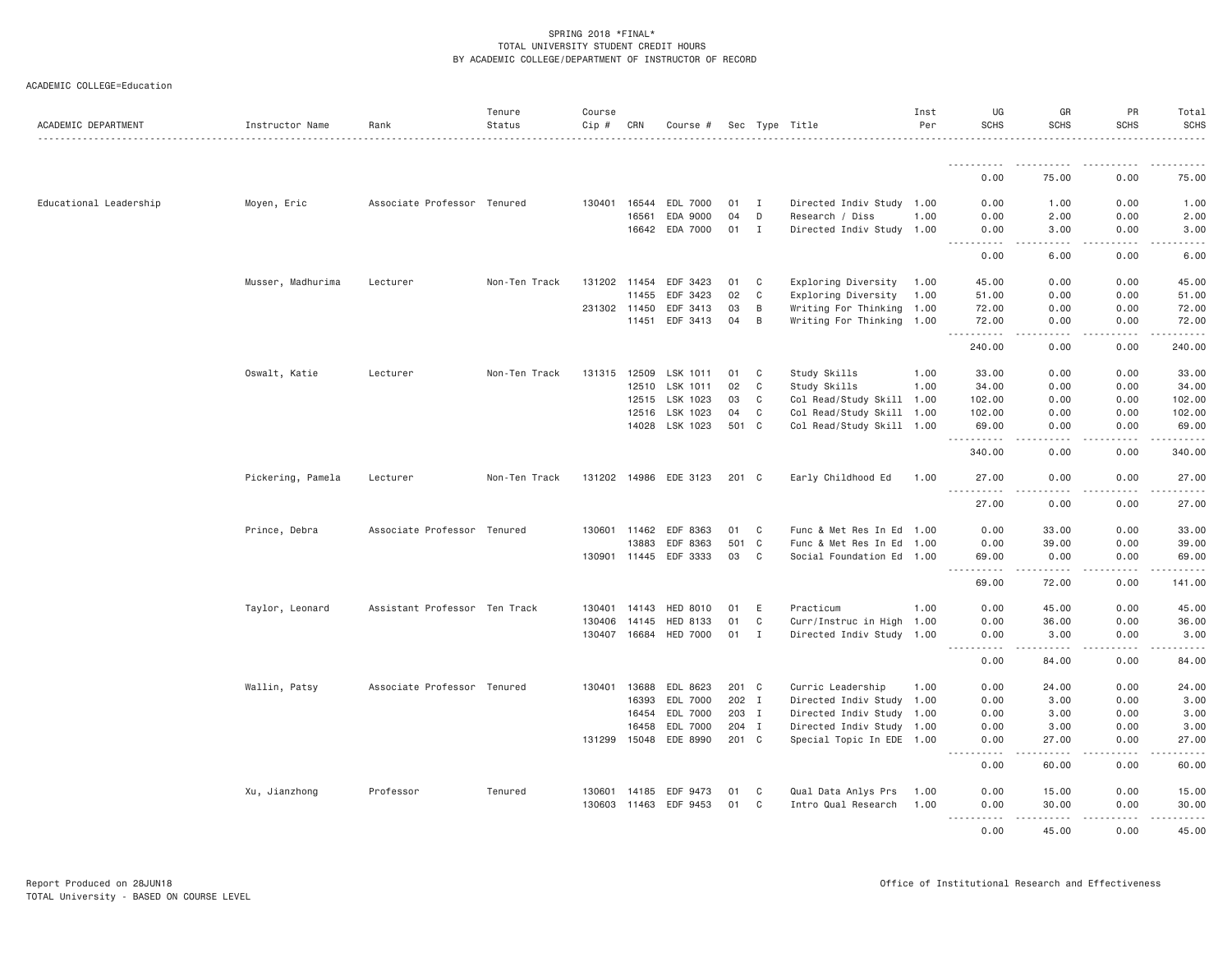## ACADEMIC COLLEGE=Education

|                                     |                   |      | Tenure | Cours)       |                                  | Inst |              |             | <b>DD</b> | Tota. |
|-------------------------------------|-------------------|------|--------|--------------|----------------------------------|------|--------------|-------------|-----------|-------|
| <b>ACADEMTC</b><br><b>DEPARTMEN</b> | Name<br>nstructor | Rank | Status | CRN<br>Cip # | Title<br>Tvpe<br>Sec<br>Course # |      | <b>COLIC</b> | <b>SCHS</b> | SCHS      | SCHS  |
|                                     |                   |      |        |              |                                  |      |              |             |           |       |

 =================================== ========== ========== ========== ========== Educational Leadership 1960.00 1106.00 0.00 3066.00 =================================== ========== ========== ========== ==========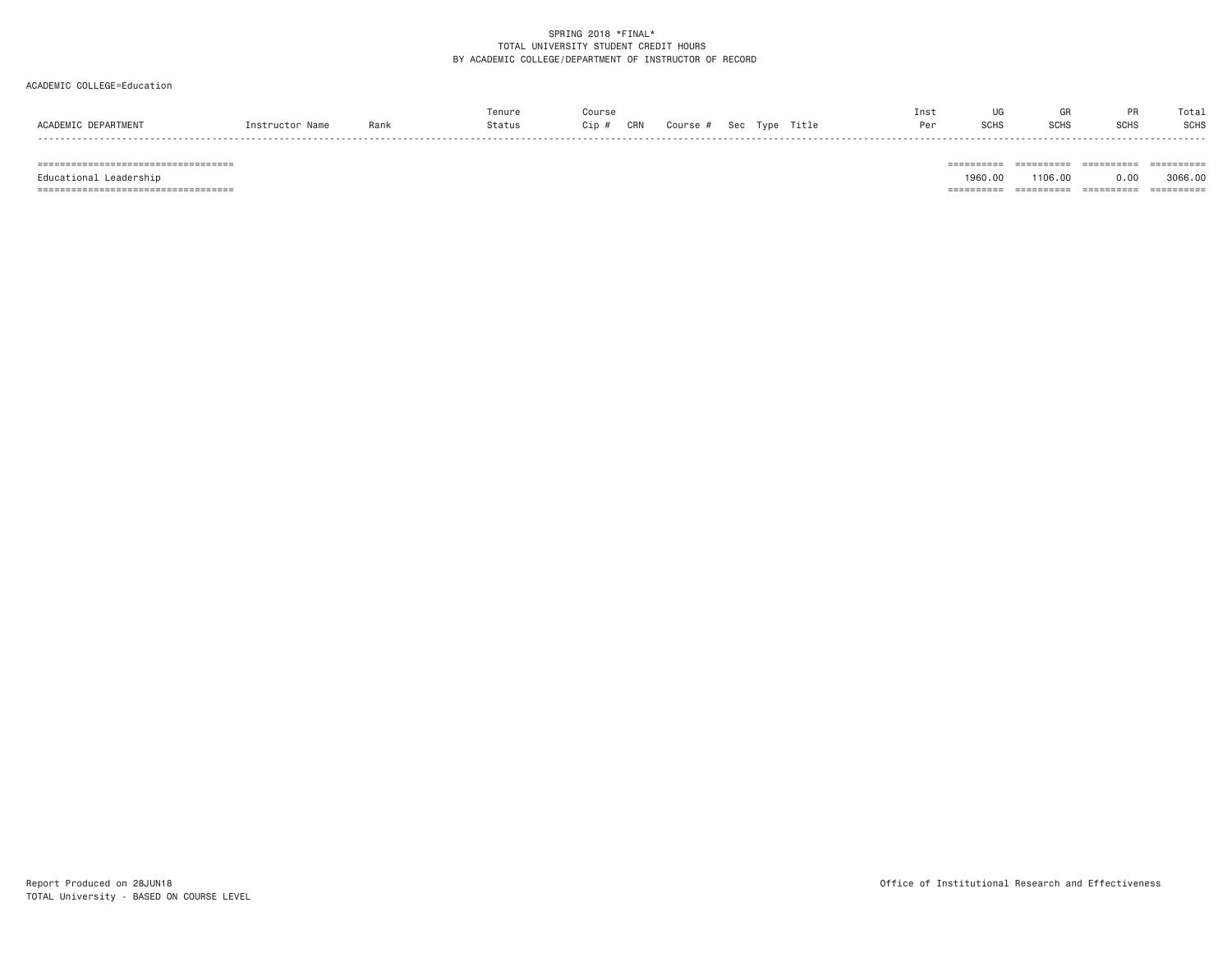| ACADEMIC DEPARTMENT                              | Instructor Name   | Rank                        | Tenure<br>Status | Course<br>Cip # | CRN                          | Course #              |          |                  | Sec Type Title                         | Inst<br>Per  | UG<br><b>SCHS</b>                                                                                                                      | GR<br><b>SCHS</b>    | PR<br><b>SCHS</b> | Total<br><b>SCHS</b>                                                                                                                                           |
|--------------------------------------------------|-------------------|-----------------------------|------------------|-----------------|------------------------------|-----------------------|----------|------------------|----------------------------------------|--------------|----------------------------------------------------------------------------------------------------------------------------------------|----------------------|-------------------|----------------------------------------------------------------------------------------------------------------------------------------------------------------|
|                                                  |                   |                             |                  |                 |                              |                       |          |                  |                                        |              |                                                                                                                                        |                      |                   | $\frac{1}{2} \left( \frac{1}{2} \right) \left( \frac{1}{2} \right) \left( \frac{1}{2} \right) \left( \frac{1}{2} \right) \left( \frac{1}{2} \right)$           |
| Instructional Systems & Workforce D Adams, James |                   | Professor                   | Tenured          | 131309          | 13591                        | TKT 4143              | 01       | C                | His & Phil Career &                    | 1.00         | 24.00                                                                                                                                  | 0.00                 | 0.00              | 24.00                                                                                                                                                          |
|                                                  |                   |                             |                  |                 | 13596                        | TKT 6143              | 01       | $\mathbf{C}$     | His & Phil Career &                    | 1.00         | 0.00                                                                                                                                   | 18.00                | 0.00              | 18.00                                                                                                                                                          |
|                                                  |                   |                             |                  |                 | 131319 15643                 | <b>TKT 9000</b>       | 01       | D                | Research / Diss                        | 1.00         | 0.00                                                                                                                                   | 1.00                 | 0.00              | 1.00                                                                                                                                                           |
|                                                  |                   |                             |                  |                 | 16881                        | <b>TKT 7000</b>       | 05       | I                | Directed Indiv Study 1.00              |              | 0.00                                                                                                                                   | 6.00                 | 0.00              | 6.00                                                                                                                                                           |
|                                                  |                   |                             |                  |                 | 150612 13575                 | TKI 3063              | 01       | $\mathbf{C}$     | Ind Human Relations                    | 1.00         | 102.00                                                                                                                                 | 0.00                 | 0.00              | 102.00                                                                                                                                                         |
|                                                  |                   |                             |                  |                 |                              |                       |          |                  |                                        |              | 126.00                                                                                                                                 | 25.00                | 0.00              | 151.00                                                                                                                                                         |
|                                                  | Bailey, Melinda   | Non-Faculty                 | Not Applicable   |                 |                              | 240102 14013 IDS 4111 | 502 C    |                  | Professional Seminar 1.00              |              | 17.00                                                                                                                                  | 0.00                 | 0.00              | 17.00                                                                                                                                                          |
|                                                  |                   |                             |                  |                 |                              |                       |          |                  |                                        |              | .<br>17.00                                                                                                                             | .<br>0.00            | .<br>0.00         | .<br>17.00                                                                                                                                                     |
|                                                  | Ballard, Iva      | Instructor                  | Non-Ten Track    | 521302          | 10626                        | BQA 3123              | 01       | C                | Bus Stat Methods II                    | 1.00         | 522.00                                                                                                                                 | 0.00                 | 0.00              | 522.00                                                                                                                                                         |
|                                                  |                   |                             |                  |                 | 10627                        | BQA 3123              | 02       | $\mathbf C$      | Bus Stat Methods II                    | 1.00         | 540.00                                                                                                                                 | 0.00                 | 0.00              | 540.00                                                                                                                                                         |
|                                                  |                   |                             |                  |                 |                              | 13813 BQA 8443        | 501 C    |                  | Stat Analy Bus Dec                     | 1.00         | 0.00                                                                                                                                   | 57.00                | 0.00              | 57.00                                                                                                                                                          |
|                                                  |                   |                             |                  |                 |                              |                       |          |                  |                                        |              | <u>.</u><br>1062.00                                                                                                                    | <u>.</u><br>57.00    | <u>.</u><br>0.00  | .<br>1119.00                                                                                                                                                   |
|                                                  | Beriswill, Joanne | Associate Professor Tenured |                  | 110301          | 14094                        | TKT 1273              | 503      | $\mathbf{C}$     | Computer Application 1.00              |              | 75.00                                                                                                                                  | 0.00                 | 0.00              | 75.00                                                                                                                                                          |
|                                                  |                   |                             |                  | 131309          | 13592                        | TKT 4623              | 01       | $\mathbf C$      | Del/Eval Tech Traini 1.00              |              | 66.00                                                                                                                                  | 0.00                 | 0.00              | 66.00                                                                                                                                                          |
|                                                  |                   |                             |                  | 131319          | 15644                        | <b>TKT 9000</b>       | 02       | D                | Research / Diss                        | 1.00         | 0.00                                                                                                                                   | 10.00                | 0.00              | 10.00                                                                                                                                                          |
|                                                  |                   |                             |                  |                 | 16895                        | <b>TKT 7000</b>       | 06       | $\mathbf{I}$     | Directed Indiv Study 1.00              |              | 0.00                                                                                                                                   | 1.00                 | 0.00              | 1.00                                                                                                                                                           |
|                                                  |                   |                             |                  |                 |                              | 150613 14112 TKT 8723 | 501 C    |                  | Instructional Design 1.00              |              | 0.00                                                                                                                                   | 15.00                | 0.00              | 15.00                                                                                                                                                          |
|                                                  |                   |                             |                  |                 |                              |                       |          |                  |                                        |              | الدامات بال<br>141.00                                                                                                                  | .<br>26.00           | .<br>0.00         | .<br>167.00                                                                                                                                                    |
|                                                  | Berryhill, Amy    | Non-Faculty                 | Not Applicable   |                 |                              | 090101 10892 CO 1013  | 02       | $\mathbf{C}$     | Intro to Communicati 1.00              |              | 96.00                                                                                                                                  | 0.00                 | 0.00              | 96.00                                                                                                                                                          |
|                                                  |                   |                             |                  |                 |                              |                       |          |                  |                                        |              | <u>.</u><br>96.00                                                                                                                      | . <u>. .</u><br>0.00 | .<br>0.00         | .<br>96.00                                                                                                                                                     |
|                                                  | Cornelious, Linda | Professor                   | Tenured          |                 | 131319 15645                 | TKT 9000              | 03       | D                | Research / Diss                        | 1.00         | 0.00                                                                                                                                   | 14.00                | 0.00              | 14.00                                                                                                                                                          |
|                                                  |                   |                             |                  |                 | 16542                        | TKT 4000              | 03       | $\mathbf{I}$     | Directed Indiv Study                   | 1.00         | 3.00                                                                                                                                   | 0.00                 | 0.00              | 3.00                                                                                                                                                           |
|                                                  |                   |                             |                  |                 |                              |                       |          |                  |                                        |              | $\frac{1}{2} \left( \frac{1}{2} \right) \left( \frac{1}{2} \right) \left( \frac{1}{2} \right) \left( \frac{1}{2} \right)$<br>.<br>3.00 | .<br>14.00           | .<br>0.00         | .<br>17.00                                                                                                                                                     |
|                                                  |                   |                             |                  |                 |                              |                       |          |                  |                                        |              |                                                                                                                                        |                      |                   |                                                                                                                                                                |
|                                                  | Dale, Jonathan    | Instructor                  | Non-Ten Track    |                 | 150611 14374<br>150612 14372 | TKI 3683              | 01<br>01 | B<br>$\mathbf C$ | CNC Machining Proces 1.00              |              | 54.00                                                                                                                                  | 0.00<br>0.00         | 0.00<br>0.00      | 54.00<br>156.00                                                                                                                                                |
|                                                  |                   |                             |                  |                 | 15342                        | TKI 3044<br>TKI 3044  |          | 501 C            | Industrial Safety<br>Industrial Safety | 1.00<br>1.00 | 156.00<br>44.00                                                                                                                        | 0.00                 | 0.00              | 44.00                                                                                                                                                          |
|                                                  |                   |                             |                  |                 | 16237                        | TKI 3363              | 02       | B                | Motion & Time Study                    | 1.00         | 111.00                                                                                                                                 | 0.00                 | 0.00              | 111.00                                                                                                                                                         |
|                                                  |                   |                             |                  |                 |                              |                       |          |                  |                                        |              | $\sim$ $\sim$ $\sim$<br>365.00                                                                                                         | .<br>0.00            | 0.00              | $\frac{1}{2} \left( \frac{1}{2} \right) \left( \frac{1}{2} \right) \left( \frac{1}{2} \right) \left( \frac{1}{2} \right) \left( \frac{1}{2} \right)$<br>365.00 |
|                                                  | Giordano, Mickey  | Instructor                  | Non-Ten Track    |                 | 131319 16588                 | TKI 4000              | 03       | I                | Directed Indiv Study 1.00              |              | 3.00                                                                                                                                   | 0.00                 | 0.00              | 3.00                                                                                                                                                           |
|                                                  |                   |                             |                  |                 | 16593                        | TKI 4000              | 04       | $\mathbf{I}$     | Directed Indiv Study 1.00              |              | 3.00                                                                                                                                   | 0.00                 | 0.00              | 3.00                                                                                                                                                           |
|                                                  |                   |                             |                  |                 | 16882                        | TKI 4000              | 05       | $\mathbf{I}$     | Directed Indiv Study 1.00              |              | 3.00                                                                                                                                   | 0.00                 | 0.00              | 3.00                                                                                                                                                           |
|                                                  |                   |                             |                  |                 | 150303 13576                 | TKI 3104              | 01       | B                | Adv Ind Ele, Electro 1.00              |              | 96.00                                                                                                                                  | 0.00                 | 0.00              | 96.00                                                                                                                                                          |
|                                                  |                   |                             |                  |                 | 16235                        | TKI 3104              | 02       | B                | Adv Ind Ele, Electro 1.00              |              | 64.00                                                                                                                                  | 0.00                 | 0.00              | 64.00                                                                                                                                                          |
|                                                  |                   |                             |                  | 150505          | 13579                        | TKI 4213              | 01       | C                | Energy Source & Powe 1.00              |              | 96.00                                                                                                                                  | 0.00                 | 0.00              | 96.00                                                                                                                                                          |
|                                                  |                   |                             |                  |                 | 150612 13569                 | TKI 2113              | 01       | C                | Intro to PLC Program 1.00              |              | 81.00                                                                                                                                  | 0.00                 | 0.00              | 81.00                                                                                                                                                          |
|                                                  |                   |                             |                  |                 | 13578                        | TKI 4203              | 01       | B                | Automated Systems                      | 1.00         | 69.00                                                                                                                                  | 0.00                 | 0.00              | 69.00                                                                                                                                                          |
|                                                  |                   |                             |                  |                 | 16233                        | TKI 2113              | 02       | C                | Intro to PLC Program 1.00              |              | 84.00                                                                                                                                  | 0.00                 | 0.00              | 84.00                                                                                                                                                          |
|                                                  |                   |                             |                  |                 |                              |                       |          |                  |                                        |              | .<br>499.00                                                                                                                            | .<br>0.00            | .<br>0.00         | <u>.</u><br>499.00                                                                                                                                             |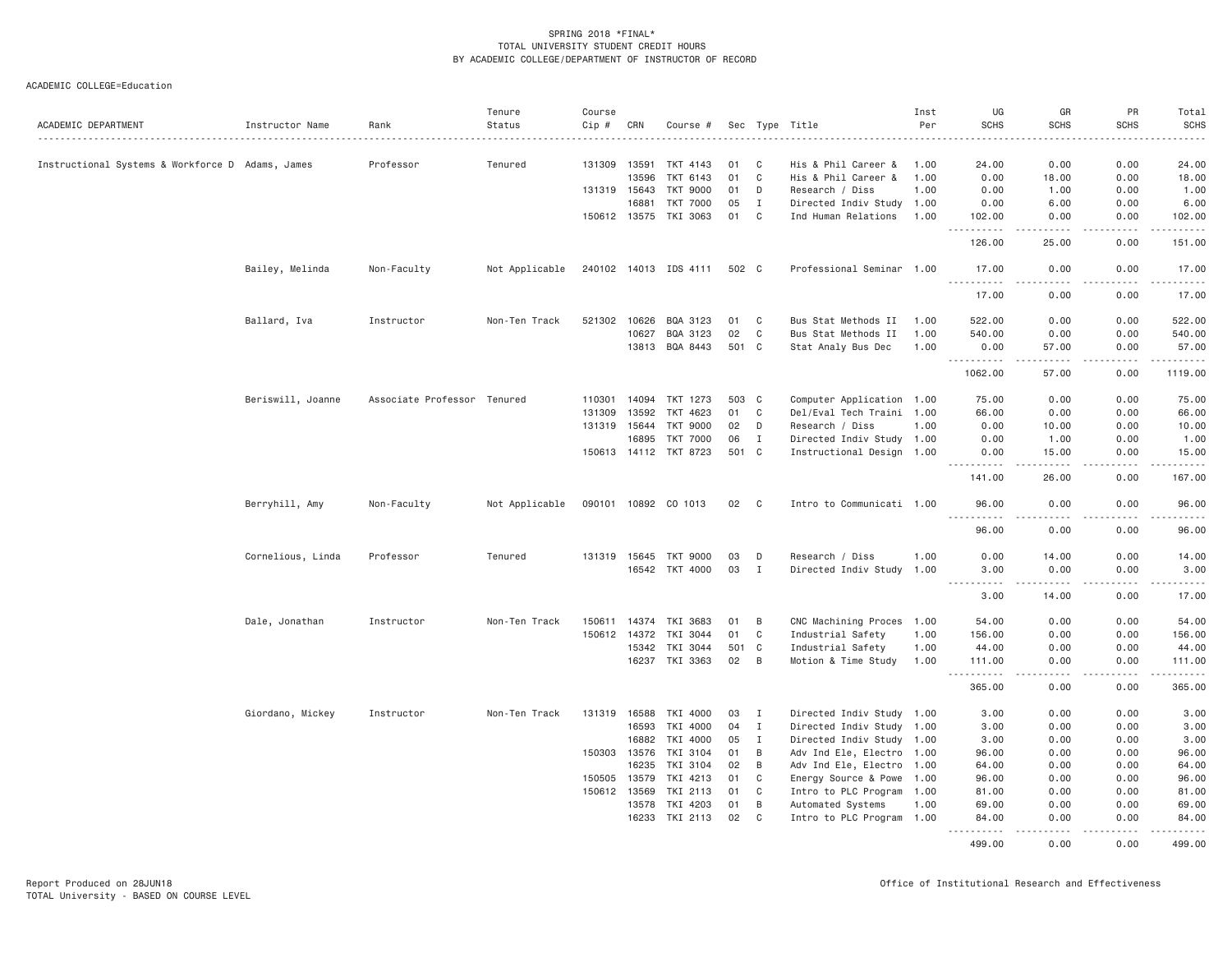| ACADEMIC DEPARTMENT                            | Instructor Name                                    | Rank                          | Tenure<br>Status | Course<br>Cip # | CRN   | Course #              |       |              | Sec Type Title            | Inst<br>Per | UG<br><b>SCHS</b>         | GR<br><b>SCHS</b>    | PR<br><b>SCHS</b>                                                                                                                                            | Total<br><b>SCHS</b>                                                                                                                                 |
|------------------------------------------------|----------------------------------------------------|-------------------------------|------------------|-----------------|-------|-----------------------|-------|--------------|---------------------------|-------------|---------------------------|----------------------|--------------------------------------------------------------------------------------------------------------------------------------------------------------|------------------------------------------------------------------------------------------------------------------------------------------------------|
|                                                |                                                    |                               |                  |                 |       |                       |       |              |                           |             |                           |                      |                                                                                                                                                              | $\frac{1}{2} \left( \frac{1}{2} \right) \left( \frac{1}{2} \right) \left( \frac{1}{2} \right) \left( \frac{1}{2} \right) \left( \frac{1}{2} \right)$ |
| Instructional Systems & Workforce D Huang, Kun |                                                    | Assistant Professor Ten Track |                  | 130501          | 15343 | TKT 8643              | 501 C |              | Multimedia Design II 1.00 |             | 0.00                      | 21.00                | 0.00                                                                                                                                                         | 21.00                                                                                                                                                |
|                                                |                                                    |                               |                  | 131309          | 14100 | TKT 4763              | 501 C |              | Digital Tools/Learni      | 1.00        | 42.00                     | 0.00                 | 0.00                                                                                                                                                         | 42.00                                                                                                                                                |
|                                                |                                                    |                               |                  | 131319 15646    |       | <b>TKT 9000</b>       | 04    | D            | Research / Diss           | 1.00        | 0.00<br>.                 | 7.00<br>$- - - - -$  | 0.00                                                                                                                                                         | 7.00                                                                                                                                                 |
|                                                |                                                    |                               |                  |                 |       |                       |       |              |                           |             | 42.00                     | 28.00                | .<br>0.00                                                                                                                                                    | .<br>70.00                                                                                                                                           |
|                                                | Keel, Vicki                                        | Instructor                    | Non-Ten Track    | 110301          | 13563 | TKB 4543              | 01    | $\mathbf{C}$ | Information Processi 1.00 |             | 99.00                     | 0.00                 | 0.00                                                                                                                                                         | 99.00                                                                                                                                                |
|                                                |                                                    |                               |                  |                 | 14093 | TKT 1273              | 501 C |              | Computer Application 1.00 |             | 93.00                     | 0.00                 | 0.00                                                                                                                                                         | 93.00                                                                                                                                                |
|                                                |                                                    |                               |                  | 110401 14089    |       | TKB 2123              | 501 B |              | Database Mgt              | 1.00        | 84.00                     | 0.00                 | 0.00                                                                                                                                                         | 84.00                                                                                                                                                |
|                                                |                                                    |                               |                  | 131303          | 14090 | TKB 2133              | 501 B |              | Sprdsht Design & Ana 1.00 |             | 81.00                     | 0.00                 | 0.00                                                                                                                                                         | 81.00                                                                                                                                                |
|                                                |                                                    |                               |                  | 131309 13588    |       | TKT 3213              | 01    | $\mathbf{C}$ | Call Center Manageme 1.00 |             | 102.00<br>$- - - - -$     | 0.00<br>$\cdots$     | 0.00<br>.                                                                                                                                                    | 102.00<br>------                                                                                                                                     |
|                                                |                                                    |                               |                  |                 |       |                       |       |              |                           |             | 459.00                    | 0.00                 | 0.00                                                                                                                                                         | 459.00                                                                                                                                               |
|                                                | King, Thomas                                       | Non-Faculty                   | Not Applicable   |                 |       | 131309 14379 TKT 3623 | 01    | C            | Dsgn Technology Trai 1.00 |             | 57.00<br>.                | 0.00<br>-----        | 0.00<br><b>.</b>                                                                                                                                             | 57.00<br>.                                                                                                                                           |
|                                                |                                                    |                               |                  |                 |       |                       |       |              |                           |             | 57.00                     | 0.00                 | 0.00                                                                                                                                                         | 57.00                                                                                                                                                |
|                                                | Lee, Sang Joon                                     | Assistant Professor Ten Track |                  | 110801          | 13565 | TKB 4583              | 01    | B            | Graphics and Web Des 1.00 |             | 93.00                     | 0.00                 | 0.00                                                                                                                                                         | 93.00                                                                                                                                                |
|                                                |                                                    |                               |                  | 130501          | 14115 | TKT 8853              | 501   | $\mathbf C$  | Learning Tech in Dis 1.00 |             | 0.00                      | 21.00                | 0.00                                                                                                                                                         | 21.00                                                                                                                                                |
|                                                |                                                    |                               |                  | 131319          | 15647 | <b>TKT 9000</b>       | 05    | D            | Research / Diss           | 1.00        | 0.00                      | 5.00                 | 0.00                                                                                                                                                         | 5.00                                                                                                                                                 |
|                                                |                                                    |                               |                  |                 |       |                       |       |              |                           |             | .<br>93.00                | .<br>26.00           | .<br>0.00                                                                                                                                                    | .<br>119.00                                                                                                                                          |
|                                                | Mize, Mervin                                       | Instructor                    | Non-Ten Track    | 150612          | 13577 | TKI 3363              | 01    | B            | Motion & Time Study       | 1.00        | 93.00                     | 0.00                 | 0.00                                                                                                                                                         | 93.00                                                                                                                                                |
|                                                |                                                    |                               |                  |                 | 13581 | TKI 4233              | 01    | C            | Maintenance Mgt           | 1.00        | 102.00                    | 0.00                 | 0.00                                                                                                                                                         | 102.00                                                                                                                                               |
|                                                |                                                    |                               |                  |                 | 14373 | TKI 3223              | 01    | B            | Ind Materials             | 1.00        | 99.00                     | 0.00                 | 0.00                                                                                                                                                         | 99.00                                                                                                                                                |
|                                                |                                                    |                               |                  |                 | 14377 | TKI 4113              | 01    | B            | Indust Fluid Power        | 1.00        | 87.00                     | 0.00                 | 0.00                                                                                                                                                         | 87.00                                                                                                                                                |
|                                                |                                                    |                               |                  |                 | 16234 | TKI 4233              | 02    | C            | Maintenance Mgt           | 1.00        | 69.00                     | 0.00                 | 0.00                                                                                                                                                         | 69.00                                                                                                                                                |
|                                                |                                                    |                               |                  |                 | 16252 | TKI 3223              | 02    | B            | Ind Materials             | 1.00        | 78.00                     | 0.00                 | 0.00                                                                                                                                                         | 78.00                                                                                                                                                |
|                                                |                                                    |                               |                  |                 |       |                       |       |              |                           |             | 528.00                    | 0.00                 | 0.00                                                                                                                                                         | 528.00                                                                                                                                               |
|                                                | Okojie, Mabel                                      | Professor                     | Tenured          | 110301          | 15344 | TKT 8793              | 501 I |              | Directed Pro & Portf 1.00 |             | 0.00                      | 12.00                | 0.00                                                                                                                                                         | 12.00                                                                                                                                                |
|                                                |                                                    |                               |                  | 130501          | 14114 | TKT 8843              | 501   | $\mathbf{C}$ | Found Instr Sys Tech      | 1.00        | 0.00                      | 42.00                | 0.00                                                                                                                                                         | 42.00                                                                                                                                                |
|                                                |                                                    |                               |                  | 131309          | 14108 | TKT 8273              | 501 C |              | Con Iss Cur Pla ISWE 1.00 |             | 0.00                      | 18.00                | 0.00                                                                                                                                                         | 18.00                                                                                                                                                |
|                                                |                                                    |                               |                  | 131319 15648    |       | TKT 9000              | 06    | $\mathsf{D}$ | Research / Diss           | 1.00        | 0.00                      | 11.00                | 0.00                                                                                                                                                         | 11.00                                                                                                                                                |
|                                                |                                                    |                               |                  |                 |       |                       |       |              |                           |             | 0.00                      | 83.00                | 0.00                                                                                                                                                         | 83.00                                                                                                                                                |
|                                                | Posadas, Gabriel                                   | Grad Teach Assist             | Non-Ten Track    | 110301 13583    |       | TKT 1273              | 02    | $\mathbf{C}$ | Computer Application 1.00 |             | 96.00                     | 0.00                 | 0.00                                                                                                                                                         | 96.00                                                                                                                                                |
|                                                |                                                    |                               |                  |                 | 13586 | TKT 1273              | 05    | $\mathbf C$  | Computer Application 1.00 |             | 93.00                     | 0.00                 | 0.00                                                                                                                                                         | 93.00                                                                                                                                                |
|                                                |                                                    |                               |                  |                 |       |                       |       |              |                           |             | $\sim$ $\sim$ $\sim$<br>. | $\sim$ $\sim$ $\sim$ | .                                                                                                                                                            | .                                                                                                                                                    |
|                                                |                                                    |                               |                  |                 |       |                       |       |              |                           |             | 189.00                    | 0.00                 | 0.00                                                                                                                                                         | 189.00                                                                                                                                               |
|                                                | Satcher, Craig                                     | Lecturer                      | Non-Ten Track    | 150612 16131    |       | TKI 4224              | 01    | C            | Quality Assurance         | 1.00        | 72.00                     | 0.00                 | 0.00                                                                                                                                                         | 72.00                                                                                                                                                |
|                                                |                                                    |                               |                  |                 |       | 150613 16132 TKI 4263 | 01    | C            | Mfg Tech & Proc           | 1.00        | 54.00<br>.<br>$- - -$     | 0.00<br>-----        | 0.00<br>$\frac{1}{2} \left( \frac{1}{2} \right) \left( \frac{1}{2} \right) \left( \frac{1}{2} \right) \left( \frac{1}{2} \right) \left( \frac{1}{2} \right)$ | 54.00<br>.                                                                                                                                           |
|                                                |                                                    |                               |                  |                 |       |                       |       |              |                           |             | 126.00                    | 0.00                 | 0.00                                                                                                                                                         | 126.00                                                                                                                                               |
|                                                | Scott-Bracey, Pamela Assistant Professor Ten Track |                               |                  | 130501 14110    |       | TKT 8533              | 501 C |              | Eval & Assess Instr       | 1.00        | 0.00                      | 45.00                | 0.00                                                                                                                                                         | 45.00                                                                                                                                                |
|                                                |                                                    |                               |                  | 131303          | 14091 | <b>TKB 3133</b>       | 501 C |              | Admin Management & P 1.00 |             | 111.00                    | 0.00                 | 0.00                                                                                                                                                         | 111.00                                                                                                                                               |
|                                                |                                                    |                               |                  | 131309          | 15970 | TKT 8863              | 501 C |              | Grant Writing Essent 1.00 |             | 0.00                      | 33.00                | 0.00                                                                                                                                                         | 33.00                                                                                                                                                |
|                                                |                                                    |                               |                  | 131319 16879    |       | <b>TKT 7000</b>       | 04    | $\mathbf{I}$ | Directed Indiv Study 1.00 |             | 0.00                      | 1.00                 | 0.00                                                                                                                                                         | 1.00                                                                                                                                                 |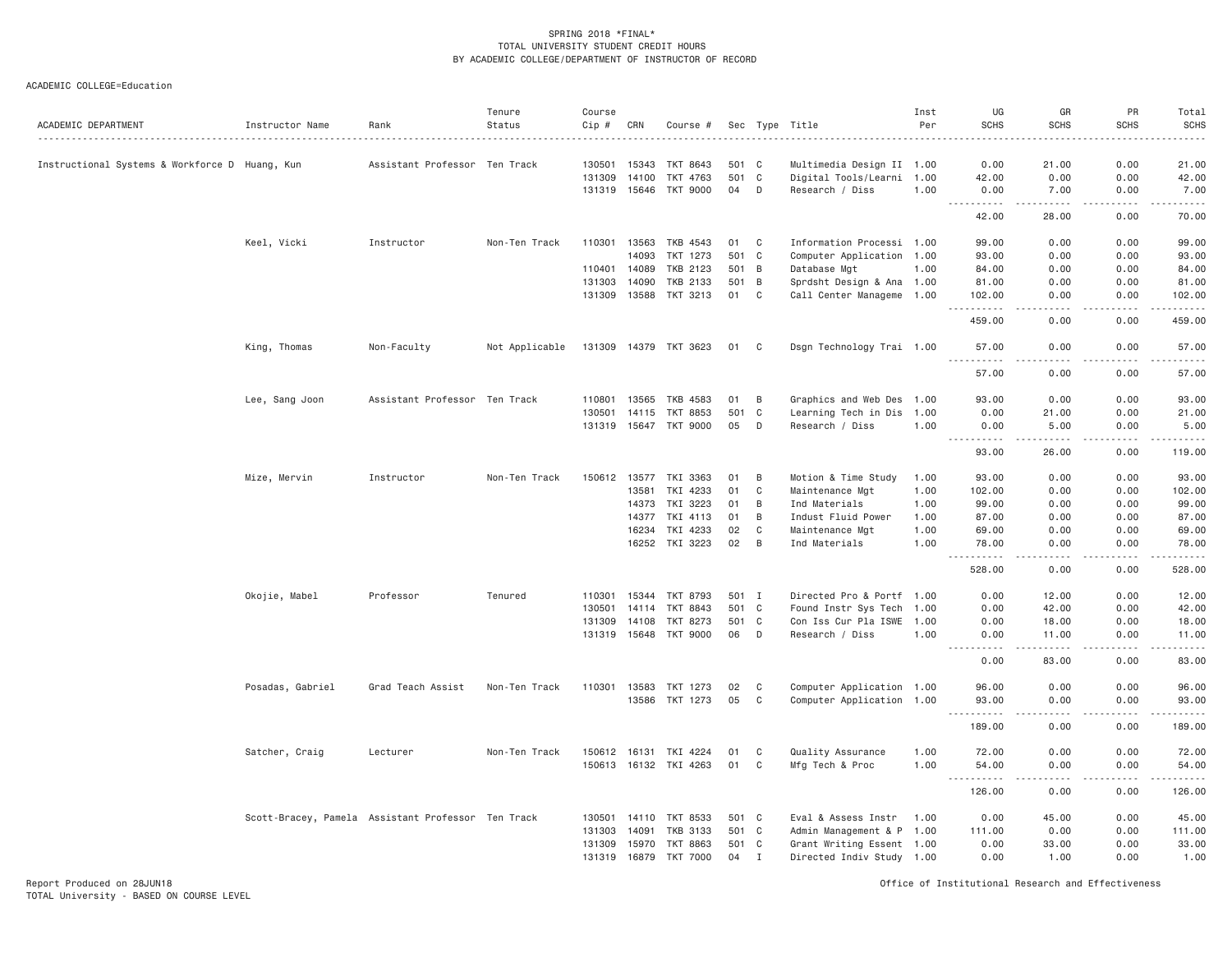| ACADEMIC DEPARTMENT                                                       | Instructor Name | Rank                          | Tenure<br>Status | Course<br>Cip # | CRN   | Course #        |       |                | Sec Type Title            | Inst<br>Per | UG<br><b>SCHS</b>                   | GR<br><b>SCHS</b>       | PR<br><b>SCHS</b>       | Total<br><b>SCHS</b>  |
|---------------------------------------------------------------------------|-----------------|-------------------------------|------------------|-----------------|-------|-----------------|-------|----------------|---------------------------|-------------|-------------------------------------|-------------------------|-------------------------|-----------------------|
|                                                                           |                 |                               |                  |                 |       |                 |       |                |                           |             |                                     |                         |                         |                       |
|                                                                           |                 |                               |                  |                 |       |                 |       |                |                           |             | 111.00                              | 79.00                   | 0.00                    | 190.00                |
| Instructional Systems & Workforce D Sun, Yan                              |                 | Non-Employee                  | Not Applicable   | 131309          | 13593 | TKT 4683        | 01    | - S            | Senior Seminar            | 1.00        | 39.00                               | 0.00                    | 0.00                    | 39.00                 |
|                                                                           |                 |                               |                  | 131321          | 14101 | TKT 4803        | 501 C |                | Integ Tech for Learn 1.00 |             | 33.00                               | 0.00                    | 0.00                    | 33.00                 |
|                                                                           |                 |                               |                  |                 | 14107 | TKT 6803        | 501 C |                | Integ Tech for Learn 1.00 |             | 0.00<br><b></b>                     | 24.00<br>.              | 0.00<br>$\frac{1}{2}$   | 24.00<br>.            |
|                                                                           |                 |                               |                  |                 |       |                 |       |                |                           |             | 72.00                               | 24,00                   | 0.00                    | 96.00                 |
|                                                                           | Thomas, Lisa    | Lecturer                      | Non-Ten Track    | 110301          | 13582 | TKT 1273        | 01    | C              | Computer Application 1.00 |             | 90.00                               | 0.00                    | 0.00                    | 90.00                 |
|                                                                           |                 |                               |                  |                 | 13584 | TKT 1273        | 03    | $\mathsf{C}$   | Computer Application 1.00 |             | 99.00                               | 0.00                    | 0.00                    | 99.00                 |
|                                                                           |                 |                               |                  |                 |       | 13585 TKT 1273  | 04    | C              | Computer Application 1.00 |             | 99.00<br>.                          | 0.00<br>----            | 0.00<br>. <b>.</b>      | 99.00<br>. <b>.</b> . |
|                                                                           |                 |                               |                  |                 |       |                 |       |                |                           |             | 288.00                              | 0.00                    | 0.00                    | 288.00                |
|                                                                           | Wyatt, John     | Associate Professor Tenured   |                  | 131319          |       | 16562 TKI 4000  | 01    | $\blacksquare$ | Directed Indiv Study 1.00 |             | 3.00                                | 0.00                    | 0.00                    | 3.00                  |
|                                                                           |                 |                               |                  |                 | 16563 | TKI 4000        | 02    | $\mathbf{I}$   | Directed Indiv Study 1.00 |             | 3.00                                | 0.00                    | 0.00                    | 3.00                  |
|                                                                           |                 |                               |                  | 150612 14375    |       | TKI 3243        | 01    | C              | Industrial Metrology 1.00 |             | 78.00                               | 0.00                    | 0.00                    | 78.00                 |
|                                                                           |                 |                               |                  |                 | 16408 | TKI 3243        | 02    | C              | Industrial Metrology 1.00 |             | 72.00                               | 0.00                    | 0.00                    | 72.00                 |
|                                                                           |                 |                               |                  | 150613 14376    |       | TKI 3813        | 01    | C              | Writing for Industry 1.00 |             | 72.00                               | 0.00                    | 0.00                    | 72.00                 |
|                                                                           |                 |                               |                  |                 | 16409 | TKI 3813        | 02    | C              | Writing for Industry 1.00 |             | 69.00<br>$- -$                      | 0.00                    | 0.00                    | 69.00<br>.            |
|                                                                           |                 |                               |                  |                 |       |                 |       |                |                           |             | 297.00                              | 0.00                    | 0.00                    | 297.00                |
|                                                                           | Yu, Chien       | Professor                     | Tenured          | 110301          | 13594 | TKT 4743        | 01    | B              | Desktop Publishing        | 1.00        | 69.00                               | 0.00                    | 0.00                    | 69.00                 |
|                                                                           |                 |                               |                  | 130501          | 14109 | <b>TKT 8443</b> | 501 C |                | Theory of Multimedia      | 1.00        | 0.00                                | 15.00                   | 0.00                    | 15.00                 |
|                                                                           |                 |                               |                  | 131319          | 15931 | <b>TKT 7000</b> | 01    | $\mathbf{I}$   | Directed Indiv Study 1.00 |             | 0.00                                | 3.00                    | 0.00                    | 3.00                  |
|                                                                           |                 |                               |                  |                 | 15962 | TKT 9000        | 09    | D              | Research / Diss           | 1,00        | 0.00<br>.<br>$\cdots$               | 25.00<br>.              | 0.00<br>.               | 25,00<br>.            |
|                                                                           |                 |                               |                  |                 |       |                 |       |                |                           |             | 69.00                               | 43.00                   | 0.00                    | 112.00                |
|                                                                           | Yu, Wei-Chieh   | Assistant Professor Ten Track |                  | 110301          | 13595 | TKT 4753        | 01    | C              | Media for Present In 1.00 |             | 63,00                               | 0.00                    | 0.00                    | 63,00                 |
|                                                                           |                 |                               |                  | 111001          | 14378 | TKB 4573        | 01    | $\mathsf{C}$   | Data Networks II          | 1,00        | 57.00                               | 0.00                    | 0.00                    | 57.00                 |
|                                                                           |                 |                               |                  | 131309          | 13589 | TKT 3463        | 01    | B              | Computer Repair/Main 1.00 |             | 51.00                               | 0.00                    | 0.00                    | 51.00                 |
|                                                                           |                 |                               |                  | 131319          | 15836 | TKT 4000        | 01    | I              | Directed Indiv Study 1.00 |             | 6.00                                | 0.00                    | 0.00                    | 6.00                  |
|                                                                           |                 |                               |                  |                 | 15837 | TKT 4000        | 02    | $\mathbf{I}$   | Directed Indiv Study 1.00 |             | 6.00<br>$\sim$ $\sim$ $\sim$ $\sim$ | 0.00                    | 0.00                    | 6.00                  |
|                                                                           |                 |                               |                  |                 |       |                 |       |                |                           |             | 183.00                              | 0.00                    | 0.00                    | 183.00                |
| ----------------------------------                                        |                 |                               |                  |                 |       |                 |       |                |                           |             | ==========                          | $=$ = = = = = = = = = = | $=$ = = = = = = = = = = |                       |
| Instructional Systems & Workforce D<br>---------------------------------- |                 |                               |                  |                 |       |                 |       |                |                           |             | 4823.00                             | 405.00                  | 0.00                    | 5228.00               |
|                                                                           |                 |                               |                  |                 |       |                 |       |                |                           |             |                                     |                         |                         |                       |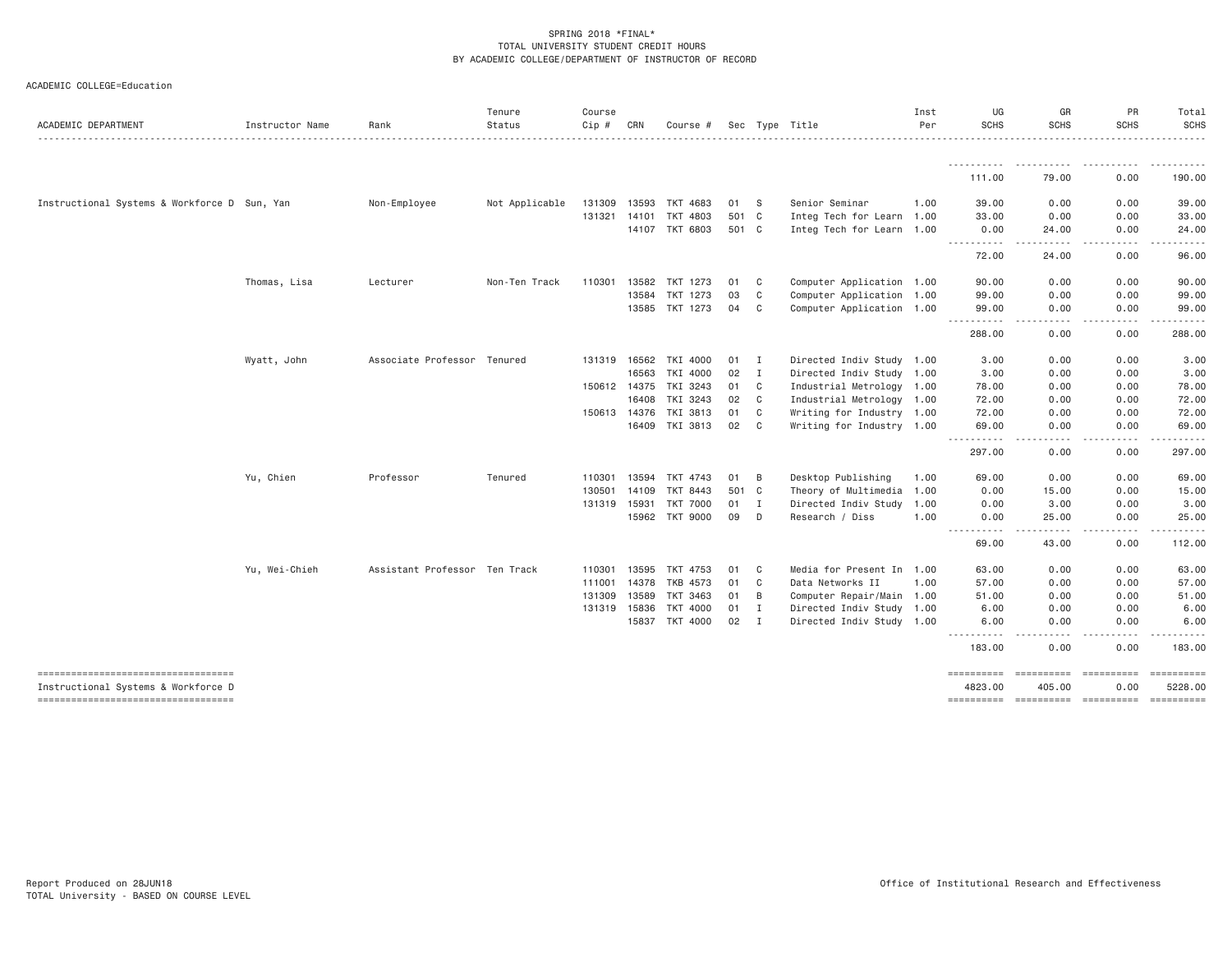| ACADEMIC DEPARTMENT | Instructor Name                                  | Rank                          | Tenure<br>Status | Course<br>Cip # | CRN          | Course #             |              |              | Sec Type Title            | Inst<br>Per | UG<br><b>SCHS</b>                                                                                                                                              | GR<br><b>SCHS</b> | PR<br><b>SCHS</b> | Total<br><b>SCHS</b>      |
|---------------------|--------------------------------------------------|-------------------------------|------------------|-----------------|--------------|----------------------|--------------|--------------|---------------------------|-------------|----------------------------------------------------------------------------------------------------------------------------------------------------------------|-------------------|-------------------|---------------------------|
|                     |                                                  |                               |                  |                 |              |                      |              |              |                           |             |                                                                                                                                                                |                   |                   |                           |
| Kinesiology         | Agiovlasitis, Stamat Associate Professor Tenured |                               |                  |                 | 310505 15869 | KI 4000              | $11 \quad I$ |              | Directed Indiv Study 1.00 |             | 3.00                                                                                                                                                           | 0.00              | 0.00              | 3.00                      |
|                     |                                                  |                               |                  |                 | 16363        | EP 4000              | 05           | $\mathbf{I}$ | Directed Indiv Study 1.00 |             | 3.00                                                                                                                                                           | 0.00              | 0.00              | 3.00                      |
|                     |                                                  |                               |                  |                 | 16364        | EP 4000              | 06           | I            | Directed Indiv Study 1.00 |             | 3.00                                                                                                                                                           | 0.00              | 0.00              | 3.00                      |
|                     |                                                  |                               |                  |                 | 16577        | KI 8000              | 03           | D            | Research/Thesis           | 1.00        | 0.00                                                                                                                                                           | 6.00              | 0.00              | 6.00                      |
|                     |                                                  |                               |                  |                 | 16890        | KI 7000              | 18           | $\mathbf{I}$ | Directed Indiv Study 1.00 |             | 0.00                                                                                                                                                           | 3.00              | 0.00              | 3.00                      |
|                     |                                                  |                               |                  |                 |              |                      |              |              |                           |             | .<br>9.00                                                                                                                                                      | .<br>9.00         | .<br>0.00         | .<br>18.00                |
|                     | Allred, Anthony                                  | Grad Teach Assist             | Non-Ten Track    |                 |              | 310501 16534 KI 1803 | 01           | $\mathbf{C}$ | Health Trends & Topi 1.00 |             | 42.00                                                                                                                                                          | 0.00              | 0.00              | 42.00                     |
|                     |                                                  |                               |                  |                 |              |                      |              |              |                           |             | 42.00                                                                                                                                                          | 0.00              | 0.00              | 42.00                     |
|                     | Basham, Steven                                   | Grad Teach Assist             | Non-Ten Track    | 260908          | 11719        | EP 3304              | 14           | B            | Exercise Physiology       | 0.40        | 8.00                                                                                                                                                           | 0.00              | 0.00              | 8.00                      |
|                     |                                                  |                               |                  |                 | 310501 11726 | EP 4113              | 03           | B            | Fitness Prog & Testi 0.40 |             | 34.80                                                                                                                                                          | 0.00              | 0.00              | 34.80                     |
|                     |                                                  |                               |                  |                 | 12980        | PE 1151              | 04           | L            | Strength Training         | 1.00        | 12.00<br>د د د د                                                                                                                                               | 0.00              | 0.00              | 12.00                     |
|                     |                                                  |                               |                  |                 |              |                      |              |              |                           |             | 54.80                                                                                                                                                          | 0.00              | 0.00              | 54.80                     |
|                     | Brown, Stanley                                   | Professor                     | Tenured          |                 | 310505 11700 | EP 2013              | 01           | C            | Fundamentals of Kine 0.25 |             | 83.25                                                                                                                                                          | 0.00              | 0.00              | 83.25                     |
|                     |                                                  |                               |                  |                 | 11720        | EP 3613              | 01           | C            | Exercise Electrocard 1.00 |             | 66.00                                                                                                                                                          | 0.00              | 0.00              | 66.00                     |
|                     |                                                  |                               |                  |                 |              | 12477 KI 8710        | 01           | E            | Internship                | 1.00        | 0.00<br><u>.</u>                                                                                                                                               | 18.00             | 0.00              | 18.00                     |
|                     |                                                  |                               |                  |                 |              |                      |              |              |                           |             | 149.25                                                                                                                                                         | 18.00             | 0.00              | 167.25                    |
|                     | Chander, Harish                                  | Assistant Professor Ten Track |                  |                 | 131314 14683 | EP 8503              | 01           | C            | Occupational Phys         | 1.00        | 0.00                                                                                                                                                           | 24.00             | 0.00              | 24.00                     |
|                     |                                                  |                               |                  |                 | 260908 11721 | EP 3643              | 01           | $\mathbf{C}$ | Applied Anat & Patho 1.00 |             | 195.00                                                                                                                                                         | 0.00              | 0.00              | 195.00                    |
|                     |                                                  |                               |                  |                 | 310505 13001 | PE 4283              | 01           | C            | Sport Biomechanics        | 0.60        | 66.60                                                                                                                                                          | 0.00              | 0.00              | 66.60                     |
|                     |                                                  |                               |                  |                 | 16701        | KI 7000              | 11           | I            | Directed Indiv Study 1.00 |             | 0.00<br>.                                                                                                                                                      | 3.00<br>.         | 0.00<br>.         | 3.00<br><u>.</u>          |
|                     |                                                  |                               |                  |                 |              |                      |              |              |                           |             | 261.60                                                                                                                                                         | 27.00             | 0.00              | 288.60                    |
|                     | Chen, Chih Chia                                  | Assistant Professor Ten Track |                  |                 | 131314 14984 | PE 2990              | 01           | - L          | Special Topic In PE       | 0.50        | 10.50                                                                                                                                                          | 0.00              | 0.00              | 10.50                     |
|                     |                                                  |                               |                  | 240101          | 16608        | HON 4000             | 12           | $\mathbf{I}$ | Directed Individual       | 1.00        | 3.00                                                                                                                                                           | 0.00              | 0.00              | 3.00                      |
|                     |                                                  |                               |                  | 310501          | 12996        | PE 3133              | 01           | B            | Adapted Physical Ed       | 0.50        | 40.50                                                                                                                                                          | 0.00              | 0.00              | 40.50                     |
|                     |                                                  |                               |                  |                 | 310505 14692 | PE 3223              | 01           | B            | Motor Dev & Movement 1.00 |             | 84.00                                                                                                                                                          | 0.00              | 0.00              | 84.00                     |
|                     |                                                  |                               |                  |                 | 15216        | KI 8990              | 01           | C            | Special Topics In Ki 1.00 |             | 0.00                                                                                                                                                           | 30.00             | 0.00              | 30.00                     |
|                     |                                                  |                               |                  |                 | 16346        | KI 4000              | 16           | Ι.           | Directed Indiv Study 1.00 |             | 3.00                                                                                                                                                           | 0.00              | 0.00              | 3.00                      |
|                     |                                                  |                               |                  |                 | 16587        | KI 8000              | 04           | D            | Research/Thesis           | 1.00        | 0.00                                                                                                                                                           | 6.00              | 0.00              | 6.00                      |
|                     |                                                  |                               |                  |                 | 16626        | KI 7000              | 10           | $\mathbf{I}$ | Directed Indiv Study 1.00 |             | 0.00<br>$\sim$ $\sim$ $\sim$                                                                                                                                   | 3.00              | 0.00              | 3.00                      |
|                     |                                                  |                               |                  |                 |              |                      |              |              |                           |             | 141.00                                                                                                                                                         | 39.00             | 0.00              | 180.00                    |
|                     | Choi, Poram                                      | Grad Teach Assist             | Non-Ten Track    | 260908          | 11716        | EP 3304              | 11           | B            | Exercise Physiology       | 0.40        | 14.40                                                                                                                                                          | 0.00              | 0.00              | 14.40                     |
|                     |                                                  |                               |                  |                 | 11718        | EP 3304              | 13           | B            | Exercise Physiology       | 0.40        | 9.60                                                                                                                                                           | 0.00              | 0.00              | 9.60                      |
|                     |                                                  |                               |                  |                 | 310505 14685 | KI 2603              | 02           | C            | Medical Terminology       | 1.00        | 381.00<br>$\frac{1}{2} \left( \frac{1}{2} \right) \left( \frac{1}{2} \right) \left( \frac{1}{2} \right) \left( \frac{1}{2} \right) \left( \frac{1}{2} \right)$ | 0.00<br>$- - - -$ | 0.00<br>.         | 381.00<br>$- - - - - - -$ |
|                     |                                                  |                               |                  |                 |              |                      |              |              |                           |             | 405.00                                                                                                                                                         | 0.00              | 0.00              | 405.00                    |
|                     | Fang, Qun                                        | Grad Teach Assist             | Non-Ten Track    | 310501          | 12966        | PE 1061              | 01           | L.           | Fitness Walking/ Jog 1.00 |             | 13.00                                                                                                                                                          | 0.00              | 0.00              | 13.00                     |
|                     |                                                  |                               |                  |                 | 12969        | PE 1061              | 04           | L.           | Fitness Walking/ Jog      | 1.00        | 12.00                                                                                                                                                          | 0.00              | 0.00              | 12.00                     |
|                     |                                                  |                               |                  |                 | 12975        | PE 1071              | 01           | $\mathsf{L}$ | Soccer                    | 1.00        | 16.00                                                                                                                                                          | 0.00              | 0.00              | 16.00                     |
|                     |                                                  |                               |                  |                 | 310505 11700 | EP 2013              | 01           | C            | Fundamentals of Kine 0.25 |             | 83.25                                                                                                                                                          | 0.00              | 0.00              | 83.25                     |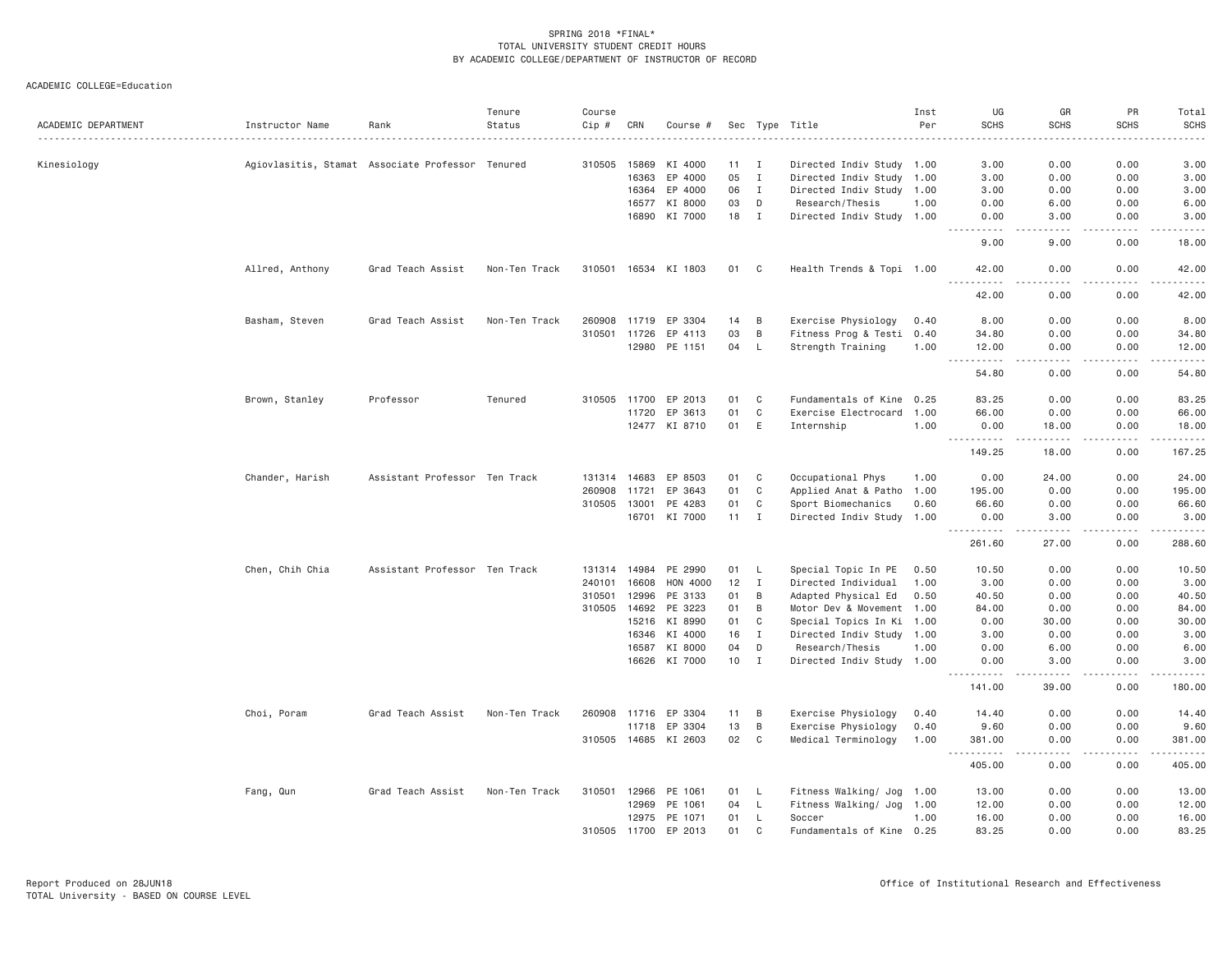| ACADEMIC DEPARTMENT | Instructor Name     | Rank                          | Tenure<br>Status | Course<br>$Cip \#$ | CRN   | Course #             |       |              | Sec Type Title            | Inst<br>Per | UG<br><b>SCHS</b>                   | GR<br><b>SCHS</b>                                                                                                                                            | PR<br><b>SCHS</b>   | Total<br>SCHS        |
|---------------------|---------------------|-------------------------------|------------------|--------------------|-------|----------------------|-------|--------------|---------------------------|-------------|-------------------------------------|--------------------------------------------------------------------------------------------------------------------------------------------------------------|---------------------|----------------------|
|                     |                     |                               |                  |                    |       |                      |       |              |                           |             |                                     |                                                                                                                                                              |                     |                      |
|                     |                     |                               |                  |                    |       |                      |       |              |                           |             | 124.25                              | 0.00                                                                                                                                                         | 0.00                | 124.25               |
| Kinesiology         | Funderburk, Deborah | Instructor                    | Non-Ten Track    | 310501             | 12988 | PE 1253              | 01    | B            | Teaching Lifetime Ac 1.00 |             | 36.00                               | 0.00                                                                                                                                                         | 0.00                | 36.00                |
|                     |                     |                               |                  |                    | 12989 | PE 1263              | 01    | B            | Methods of Teaching       | 1.00        | 48.00                               | 0.00                                                                                                                                                         | 0.00                | 48.00                |
|                     |                     |                               |                  |                    |       | 500301 12990 PE 1323 | 01    | C            | Hist & Apprec of Dan 1.00 |             | 177.00                              | 0.00                                                                                                                                                         | 0.00                | 177.00               |
|                     |                     |                               |                  |                    |       |                      |       |              |                           |             | .<br>261.00                         | .<br>0.00                                                                                                                                                    | $- - - - -$<br>0.00 | . <b>.</b><br>261.00 |
|                     | Grant, Erin         | Instructor                    | Non-Ten Track    | 260908 11735       |       | EP 4603              | 01    | C            | Physical Activity Ep 1.00 |             | 186.00                              | 0.00                                                                                                                                                         | 0.00                | 186.00               |
|                     |                     |                               |                  |                    | 11738 | EP 4810              | 01    | H            | Clin Exercise Phys I 0.50 |             | 136.50                              | 0.00                                                                                                                                                         | 0.00                | 136.50               |
|                     |                     |                               |                  |                    | 11739 | EP 4810              | 02    | H            | Clin Exercise Phys I 0.50 |             | 127.50                              | 0.00                                                                                                                                                         | 0.00                | 127.50               |
|                     |                     |                               |                  | 310501 11732       |       | EP 4210              | 01    | E            | Hlth Fitness Stdies       | 0.50        | 15.00                               | 0.00                                                                                                                                                         | 0.00                | 15.00                |
|                     |                     |                               |                  |                    | 12466 | KI 2023              | 01    | C            | Found of Health Educ 1.00 |             | 177.00                              | 0.00                                                                                                                                                         | 0.00                | 177.00               |
|                     |                     |                               |                  |                    | 12468 | KI 2023              | 03    | C            | Found of Health Educ      | 1.00        | 180.00                              | 0.00                                                                                                                                                         | 0.00                | 180.00               |
|                     |                     |                               |                  | 310505 16145       |       | KI 4000              | 13    | $\mathbf{I}$ | Directed Indiv Study 1.00 |             | 3.00                                | 0.00                                                                                                                                                         | 0.00                | 3.00                 |
|                     |                     |                               |                  |                    | 16685 | KI 4000              | 20    | $\mathbf I$  | Directed Indiv Study 1.00 |             | 3.00                                | 0.00                                                                                                                                                         | 0.00                | 3.00                 |
|                     |                     |                               |                  |                    | 16689 | KI 4000              | 21    | $\mathbf{I}$ | Directed Indiv Study 1.00 |             | 3.00                                | 0.00                                                                                                                                                         | 0.00                | 3.00                 |
|                     |                     |                               |                  |                    | 16831 | EP 4000              | 09    | $\mathbf{I}$ | Directed Indiv Study 1.00 |             | 3.00                                | 0.00                                                                                                                                                         | 0.00                | 3.00                 |
|                     |                     |                               |                  |                    | 16832 | EP 4000              | 10    | $\mathbf{I}$ | Directed Indiv Study 1.00 |             | 3.00<br>.                           | 0.00<br>$\frac{1}{2} \left( \frac{1}{2} \right) \left( \frac{1}{2} \right) \left( \frac{1}{2} \right) \left( \frac{1}{2} \right) \left( \frac{1}{2} \right)$ | 0.00<br>.           | 3.00<br>.            |
|                     |                     |                               |                  |                    |       |                      |       |              |                           |             | 837.00                              | 0.00                                                                                                                                                         | 0.00                | 837.00               |
|                     | Hilton, Laura       | Instructor                    | Non-Ten Track    | 260908             | 13714 | EP 4133              | 201 C |              | Ex Prog Clinical Pop 1.00 |             | 33.00                               | 0.00                                                                                                                                                         | 0.00                | 33.00                |
|                     |                     |                               |                  |                    | 13719 | EP 4810              | 201 H |              | Clin Exercise Phys I 1.00 |             | 42.00                               | 0.00                                                                                                                                                         | 0.00                | 42.00                |
|                     |                     |                               |                  |                    | 15020 | EP 3304              | 201 C |              | Exercise Physiology       | 1.00        | 28.00                               | 0.00                                                                                                                                                         | 0.00                | 28.00                |
|                     |                     |                               |                  | 310505             | 16303 | EP 4000              | 202 I |              | Directed Indiv Study 1.00 |             | 3.00                                | 0.00                                                                                                                                                         | 0.00                | 3.00                 |
|                     |                     |                               |                  |                    | 16311 | EP 4000              | 204 I |              | Directed Indiv Study 1.00 |             | 1.00<br>.                           | 0.00                                                                                                                                                         | 0.00                | 1.00                 |
|                     |                     |                               |                  |                    |       |                      |       |              |                           |             | 107.00                              | .<br>0.00                                                                                                                                                    | .<br>0.00           | 107.00               |
|                     | Holmes, Megan       | Assistant Professor Ten Track |                  | 260908 11736       |       | EP 4603              | 02    | C            | Physical Activity Ep 1.00 |             | 99.00                               | 0.00                                                                                                                                                         | 0.00                | 99.00                |
|                     |                     |                               |                  | 310501             | 11724 | EP 4113              | 01    | B            | Fitness Prog & Testi 1.00 |             | 81.00                               | 0.00                                                                                                                                                         | 0.00                | 81.00                |
|                     |                     |                               |                  |                    |       | 11727 EP 4113        | 04    | B            | Fitness Prog & Testi 0.60 |             | 43.20<br>$\sim$ $\sim$ $\sim$       | 0.00                                                                                                                                                         | 0.00                | 43.20                |
|                     |                     |                               |                  |                    |       |                      |       |              |                           |             | 223.20                              | 0.00                                                                                                                                                         | 0.00                | 223.20               |
|                     | Joe, Lee            | Instructor                    | Non-Ten Track    | 260908 11706       |       | EP 3304              | 01    | B            | Exercise Physiology       | 0.60        | 31.20                               | 0.00                                                                                                                                                         | 0.00                | 31.20                |
|                     |                     |                               |                  |                    | 11707 | EP 3304              | 02    | B            | Exercise Physiology       | 0.60        | 28.80                               | 0.00                                                                                                                                                         | 0.00                | 28.80                |
|                     |                     |                               |                  |                    | 11709 | EP 3304              | 04    | B            | Exercise Physiology       | 0.60        | 24.00                               | 0.00                                                                                                                                                         | 0.00                | 24.00                |
|                     |                     |                               |                  |                    | 11710 | EP 3304              | 05    | B            | Exercise Physiology       | 0.60        | 28.80                               | 0.00                                                                                                                                                         | 0.00                | 28.80                |
|                     |                     |                               |                  |                    | 11737 | EP 4803              | 01    | S            | Prof Seminar in Ex S 1.00 |             | 321.00                              | 0.00                                                                                                                                                         | 0.00                | 321.00               |
|                     |                     |                               |                  |                    | 11738 | EP 4810              | 01    | H            | Clin Exercise Phys I 0.50 |             | 136.50                              | 0.00                                                                                                                                                         | 0.00                | 136.50               |
|                     |                     |                               |                  |                    | 11739 | EP 4810              | 02    | H            | Clin Exercise Phys I 0.50 |             | 127.50                              | 0.00                                                                                                                                                         | 0.00                | 127.50               |
|                     |                     |                               |                  | 310501             | 11732 | EP 4210              | 01    | E            | Hlth Fitness Stdies       | 0.50        | 15.00                               | 0.00                                                                                                                                                         | 0.00                | 15.00                |
|                     |                     |                               |                  | 310505 14682       |       | EP 3613              | 02    | C            | Exercise Electrocard 1.00 |             | 195.00                              | 0.00                                                                                                                                                         | 0.00                | 195.00               |
|                     |                     |                               |                  |                    | 16138 | EP 4000              | 01    | $\mathbf{I}$ | Directed Indiv Study 1.00 |             | 3.00                                | 0.00                                                                                                                                                         | 0.00                | 3.00                 |
|                     |                     |                               |                  |                    | 16139 | EP 4000              | 02    | $\mathbf{I}$ | Directed Indiv Study 1.00 |             | 3.00                                | 0.00                                                                                                                                                         | 0.00                | 3.00                 |
|                     |                     |                               |                  |                    | 16625 | EP 4000              | 07    | $\mathbf{I}$ | Directed Indiv Study 1.00 |             | 3.00                                | 0.00                                                                                                                                                         | 0.00                | 3.00                 |
|                     |                     |                               |                  |                    | 16641 | EP 4000              | 08    | $\mathbf{I}$ | Directed Indiv Study 1.00 |             | 2.00<br><u> - - - - - - - - - -</u> | 0.00<br>.                                                                                                                                                    | 0.00<br><u>.</u>    | 2.00                 |
|                     |                     |                               |                  |                    |       |                      |       |              |                           |             | 918.80                              | 0.00                                                                                                                                                         | 0.00                | 918.80               |
|                     | Kim, Dae Eun        | Grad Teach Assist             | Non-Ten Track    |                    |       | 310501 12967 PE 1061 | 02    | $\mathsf{L}$ | Fitness Walking/ Jog 1.00 |             | 12.00                               | 0.00                                                                                                                                                         | 0.00                | 12.00                |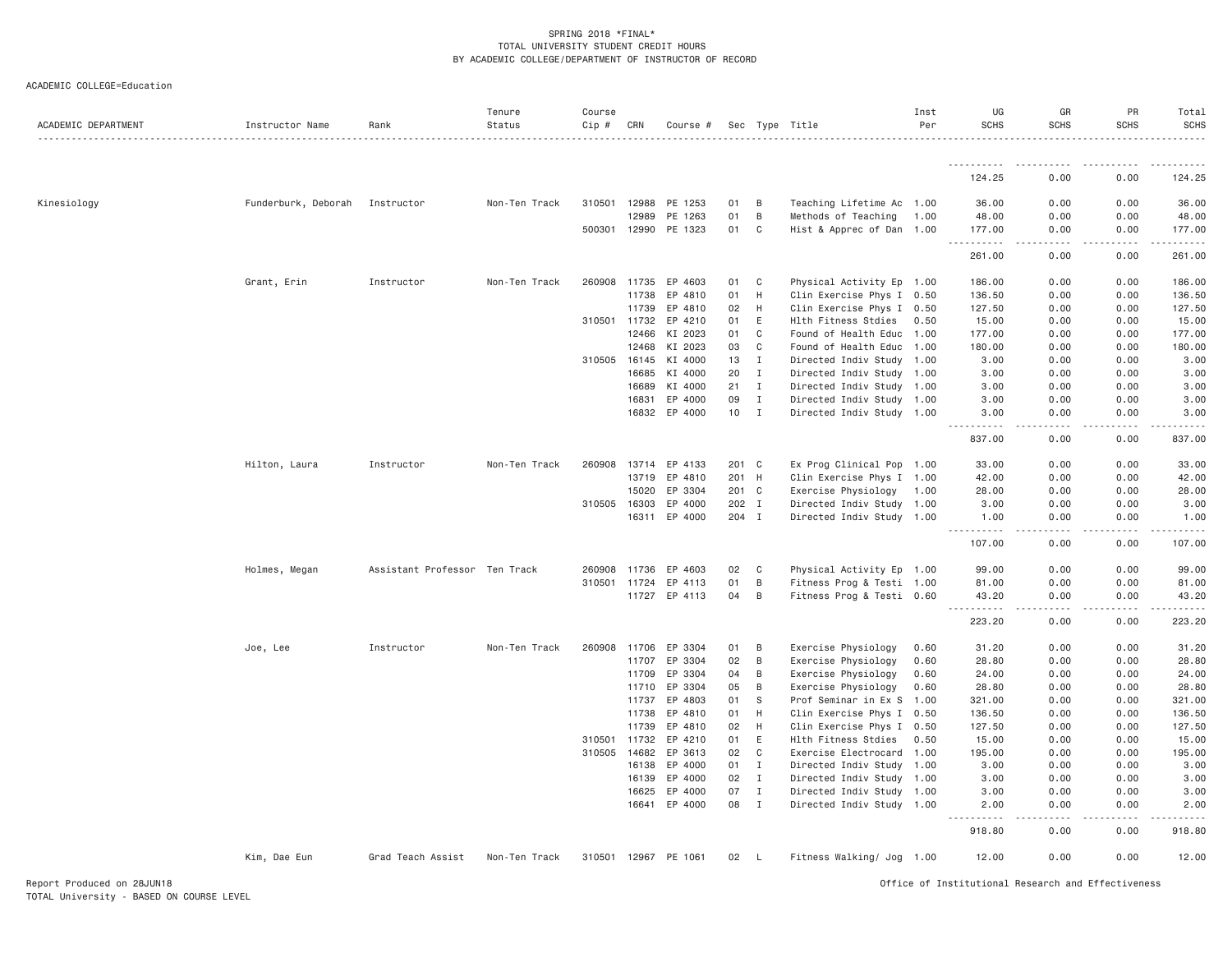ACADEMIC COLLEGE=Education

| ACADEMIC DEPARTMENT | Instructor Name     | Rank                          | Tenure<br>Status | Course<br>Cip # | CRN          | Course #             |    |              | Sec Type Title            | Inst<br>Per | UG<br><b>SCHS</b>                                                                                                                                            | GR<br><b>SCHS</b> | PR<br><b>SCHS</b>                                                                                                                                            | Total<br><b>SCHS</b>                                                                                                                                                                                                                                                                                                                           |
|---------------------|---------------------|-------------------------------|------------------|-----------------|--------------|----------------------|----|--------------|---------------------------|-------------|--------------------------------------------------------------------------------------------------------------------------------------------------------------|-------------------|--------------------------------------------------------------------------------------------------------------------------------------------------------------|------------------------------------------------------------------------------------------------------------------------------------------------------------------------------------------------------------------------------------------------------------------------------------------------------------------------------------------------|
| Kinesiology         | Kim, Dae Eun        | Grad Teach Assist             | Non-Ten Track    | 310501          | 12968        | PE 1061              | 03 | L            | Fitness Walking/ Jog 1.00 |             | 11.00                                                                                                                                                        | 0.00              | 0.00                                                                                                                                                         | 11.00                                                                                                                                                                                                                                                                                                                                          |
|                     |                     |                               |                  |                 |              |                      |    |              |                           |             | .<br>23,00                                                                                                                                                   | $\cdots$<br>0.00  | 0.00                                                                                                                                                         | .<br>23.00                                                                                                                                                                                                                                                                                                                                     |
|                     | Knight, Adam        | Associate Professor Tenured   |                  |                 | 131314 11733 | EP 4503              | 01 | C            | Mechanical Analysis       | 1.00        | 243.00                                                                                                                                                       | 0.00              | 0.00                                                                                                                                                         | 243.00                                                                                                                                                                                                                                                                                                                                         |
|                     |                     |                               |                  |                 | 11734        | EP 4503              | 02 | C            | Mechanical Analysis       | 1.00        | 237.00                                                                                                                                                       | 0.00              | 0.00                                                                                                                                                         | 237.00                                                                                                                                                                                                                                                                                                                                         |
|                     |                     |                               |                  | 310505          | 12476        | KI 8313              | 01 | C            | Interpret Data Kines 1.00 |             | 0.00                                                                                                                                                         | 75.00             | 0.00                                                                                                                                                         | 75.00                                                                                                                                                                                                                                                                                                                                          |
|                     |                     |                               |                  |                 | 15233        | KI 7000              | 02 | I            | Directed Indiv Study 1.00 |             | 0.00                                                                                                                                                         | 3.00              | 0.00                                                                                                                                                         | 3.00                                                                                                                                                                                                                                                                                                                                           |
|                     |                     |                               |                  |                 | 15416        | KI 7000              | 04 | $\mathbf{I}$ | Directed Indiv Study 1.00 |             | 0.00                                                                                                                                                         | 6.00              | 0.00                                                                                                                                                         | 6.00                                                                                                                                                                                                                                                                                                                                           |
|                     |                     |                               |                  |                 | 16380        | KI 4000              | 19 | $\mathbf{I}$ | Directed Indiv Study 1.00 |             | 3.00                                                                                                                                                         | 0.00              | 0.00                                                                                                                                                         | 3.00                                                                                                                                                                                                                                                                                                                                           |
|                     |                     |                               |                  |                 | 16402        | KI 7000              | 07 | $\mathbf{I}$ | Directed Indiv Study 1.00 |             | 0.00                                                                                                                                                         | 3.00              | 0.00                                                                                                                                                         | 3.00                                                                                                                                                                                                                                                                                                                                           |
|                     |                     |                               |                  |                 | 16535        | KI 9000              | 03 | D            | Research / Diss           | 1.00        | 0.00                                                                                                                                                         | 9.00              | 0.00                                                                                                                                                         | 9.00                                                                                                                                                                                                                                                                                                                                           |
|                     |                     |                               |                  |                 |              | 16754 KI 7000        | 14 | $\mathbf{I}$ | Directed Indiv Study 1.00 |             | 0.00<br>$\frac{1}{2} \left( \frac{1}{2} \right) \left( \frac{1}{2} \right) \left( \frac{1}{2} \right) \left( \frac{1}{2} \right) \left( \frac{1}{2} \right)$ | 3.00<br>.         | 0.00<br>.                                                                                                                                                    | 3.00<br>.                                                                                                                                                                                                                                                                                                                                      |
|                     |                     |                               |                  |                 |              |                      |    |              |                           |             | 483.00                                                                                                                                                       | 99.00             | 0.00                                                                                                                                                         | 582.00                                                                                                                                                                                                                                                                                                                                         |
|                     | Krings, Benjamin    | Grad Teach Assist             | Non-Ten Track    | 310501          | 11727        | EP 4113              | 04 | B            | Fitness Prog & Testi 0.40 |             | 28.80                                                                                                                                                        | 0.00              | 0.00                                                                                                                                                         | 28.80                                                                                                                                                                                                                                                                                                                                          |
|                     |                     |                               |                  |                 |              | 14985 EP 3663        | 01 | B            | Personal Fitness Tra 0.50 |             | 34.50                                                                                                                                                        | 0.00              | 0.00                                                                                                                                                         | 34.50                                                                                                                                                                                                                                                                                                                                          |
|                     |                     |                               |                  |                 |              |                      |    |              |                           |             | 63.30                                                                                                                                                        | 0.00              | 0.00                                                                                                                                                         | 63.30                                                                                                                                                                                                                                                                                                                                          |
|                     | Lamberth, John      | Associate Professor Tenured   |                  | 260908          | 11703        | EP 3233              | 02 | C            | Anatomical Kinesiolo 1.00 |             | 243.00                                                                                                                                                       | 0.00              | 0.00                                                                                                                                                         | 243.00                                                                                                                                                                                                                                                                                                                                         |
|                     |                     |                               |                  |                 | 11722        | EP 3643              | 02 | C            | Applied Anat & Patho 1.00 |             | 135.00                                                                                                                                                       | 0.00              | 0.00                                                                                                                                                         | 135.00                                                                                                                                                                                                                                                                                                                                         |
|                     |                     |                               |                  |                 | 310505 12471 | KI 2213              | 03 | C            | Emergency Health Car 0.50 |             | 45.00                                                                                                                                                        | 0.00              | 0.00                                                                                                                                                         | 45.00                                                                                                                                                                                                                                                                                                                                          |
|                     |                     |                               |                  |                 | 16242        | KI 4000              | 14 | $\mathbf{I}$ | Directed Indiv Study 1.00 |             | 3.00                                                                                                                                                         | 0.00              | 0.00                                                                                                                                                         | 3.00                                                                                                                                                                                                                                                                                                                                           |
|                     |                     |                               |                  |                 |              | 16760 KI 4000        | 22 | $\mathbf{I}$ | Directed Indiv Study 1.00 |             | 3.00                                                                                                                                                         | 0.00              | 0.00                                                                                                                                                         | 3.00                                                                                                                                                                                                                                                                                                                                           |
|                     |                     |                               |                  |                 |              |                      |    |              |                           |             | 429.00                                                                                                                                                       | 0.00              | 0.00                                                                                                                                                         | 429.00                                                                                                                                                                                                                                                                                                                                         |
|                     | Lee, Young Han      | Assistant Professor Ten Track |                  |                 |              | 131314 13512 SS 8203 | 01 | C            | Funding of Sport          | 1.00        | 0.00                                                                                                                                                         | 24.00             | 0.00                                                                                                                                                         | 24.00                                                                                                                                                                                                                                                                                                                                          |
|                     |                     |                               |                  | 310504          | 13505        | SS 3103              | 01 | C            | Sport Sponsorship         | 1.00        | 120.00                                                                                                                                                       | 0.00              | 0.00                                                                                                                                                         | 120.00                                                                                                                                                                                                                                                                                                                                         |
|                     |                     |                               |                  | 310505          | 12470        | KI 2213              | 02 | C            | Emergency Health Car 0.50 |             | 45.00                                                                                                                                                        | 0.00              | 0.00                                                                                                                                                         | 45.00                                                                                                                                                                                                                                                                                                                                          |
|                     |                     |                               |                  |                 | 15870        | KI 7000              | 05 | $\mathbf{I}$ | Directed Indiv Study 1.00 |             | 0.00                                                                                                                                                         | 3.00              | 0.00                                                                                                                                                         | 3.00                                                                                                                                                                                                                                                                                                                                           |
|                     |                     |                               |                  |                 |              | 16758 KI 7000        | 16 | $\mathbf{I}$ | Directed Indiv Study 1.00 |             | 0.00                                                                                                                                                         | 3.00              | 0.00                                                                                                                                                         | 3.00                                                                                                                                                                                                                                                                                                                                           |
|                     |                     |                               |                  |                 |              |                      |    |              |                           |             | .<br>165.00                                                                                                                                                  | .<br>30.00        | $\frac{1}{2} \left( \frac{1}{2} \right) \left( \frac{1}{2} \right) \left( \frac{1}{2} \right) \left( \frac{1}{2} \right) \left( \frac{1}{2} \right)$<br>0.00 | $\frac{1}{2} \left( \begin{array}{ccc} 1 & 0 & 0 & 0 \\ 0 & 0 & 0 & 0 \\ 0 & 0 & 0 & 0 \\ 0 & 0 & 0 & 0 \\ 0 & 0 & 0 & 0 \\ 0 & 0 & 0 & 0 \\ 0 & 0 & 0 & 0 \\ 0 & 0 & 0 & 0 \\ 0 & 0 & 0 & 0 \\ 0 & 0 & 0 & 0 \\ 0 & 0 & 0 & 0 & 0 \\ 0 & 0 & 0 & 0 & 0 \\ 0 & 0 & 0 & 0 & 0 \\ 0 & 0 & 0 & 0 & 0 \\ 0 & 0 & 0 & 0 & 0 \\ 0 & 0 & 0$<br>195.00 |
|                     | Lim, Soyoun         | Assistant Professor Ten Track |                  | 310504          | 13509        | SS 4303              | 01 | C            | Globalization & Spor 1.00 |             | 162.00                                                                                                                                                       | 0.00              | 0.00                                                                                                                                                         | 162.00                                                                                                                                                                                                                                                                                                                                         |
|                     |                     |                               |                  |                 | 14688        | SS 8833              | 01 | $\mathbb C$  | Event & Facility Mgm 1.00 |             | 0.00                                                                                                                                                         | 33.00             | 0.00                                                                                                                                                         | 33.00                                                                                                                                                                                                                                                                                                                                          |
|                     |                     |                               |                  |                 |              | 310505 15626 KI 4000 | 05 | $\mathbf{I}$ | Directed Indiv Study 1.00 |             | 3.00<br>.                                                                                                                                                    | 0.00              | 0.00                                                                                                                                                         | 3.00<br>.                                                                                                                                                                                                                                                                                                                                      |
|                     |                     |                               |                  |                 |              |                      |    |              |                           |             | 165.00                                                                                                                                                       | 33.00             | 0.00                                                                                                                                                         | 198.00                                                                                                                                                                                                                                                                                                                                         |
|                     | McAllister, Matthew | Assistant Professor Ten Track |                  |                 |              | 260908 11716 EP 3304 | 11 | B            | Exercise Physiology       | 0.60        | 21.60                                                                                                                                                        | 0.00              | 0.00                                                                                                                                                         | 21.60                                                                                                                                                                                                                                                                                                                                          |
|                     |                     |                               |                  |                 | 11718        | EP 3304              | 13 | В            | Exercise Physiology       | 0.60        | 14.40                                                                                                                                                        | 0.00              | 0.00                                                                                                                                                         | 14.40                                                                                                                                                                                                                                                                                                                                          |
|                     |                     |                               |                  |                 | 11719        | EP 3304              | 14 | В            | Exercise Physiology       | 0.60        | 12.00                                                                                                                                                        | 0.00              | 0.00                                                                                                                                                         | 12.00                                                                                                                                                                                                                                                                                                                                          |
|                     |                     |                               |                  |                 | 11731        | EP 4183              | 02 | B            | Exercise & Weight Co      | 1.00        | 108.00                                                                                                                                                       | 0.00              | 0.00                                                                                                                                                         | 108.00                                                                                                                                                                                                                                                                                                                                         |
|                     |                     |                               |                  | 310501          | 11726        | EP 4113              | 03 | B            | Fitness Prog & Testi 0.60 |             | 52.20                                                                                                                                                        | 0.00              | 0.00                                                                                                                                                         | 52.20                                                                                                                                                                                                                                                                                                                                          |
|                     |                     |                               |                  |                 | 12963        | PE 1041              | 01 | L            | Aerobics                  | 0.60        | 10.80                                                                                                                                                        | 0.00              | 0.00                                                                                                                                                         | 10.80                                                                                                                                                                                                                                                                                                                                          |
|                     |                     |                               |                  |                 | 12964        | PE 1041              | 02 | L            | Aerobics                  | 0.60        | 10.80                                                                                                                                                        | 0.00              | 0.00                                                                                                                                                         | 10.80                                                                                                                                                                                                                                                                                                                                          |
|                     |                     |                               |                  |                 | 310505 15225 | KI 4000              | 01 | $\mathbf{I}$ | Directed Indiv Study 1.00 |             | 3.00                                                                                                                                                         | 0.00              | 0.00                                                                                                                                                         | 3.00                                                                                                                                                                                                                                                                                                                                           |
|                     |                     |                               |                  |                 | 15346        | KI 4000              | 04 | $\mathbf{I}$ | Directed Indiv Study 1.00 |             | 3.00                                                                                                                                                         | 0.00              | 0.00                                                                                                                                                         | 3.00                                                                                                                                                                                                                                                                                                                                           |
|                     |                     |                               |                  |                 |              | 15652 KI 4000        | 06 | $\mathbf{I}$ | Directed Indiv Study 1.00 |             | 2.00                                                                                                                                                         | 0.00              | 0.00                                                                                                                                                         | 2.00                                                                                                                                                                                                                                                                                                                                           |
|                     |                     |                               |                  |                 | 15741        | KI 4000              | 07 | $\mathbf I$  | Directed Indiv Study 1.00 |             | 3.00                                                                                                                                                         | 0.00              | 0.00                                                                                                                                                         | 3.00                                                                                                                                                                                                                                                                                                                                           |

Report Produced on 28JUN18 Office of Institutional Research and Effectiveness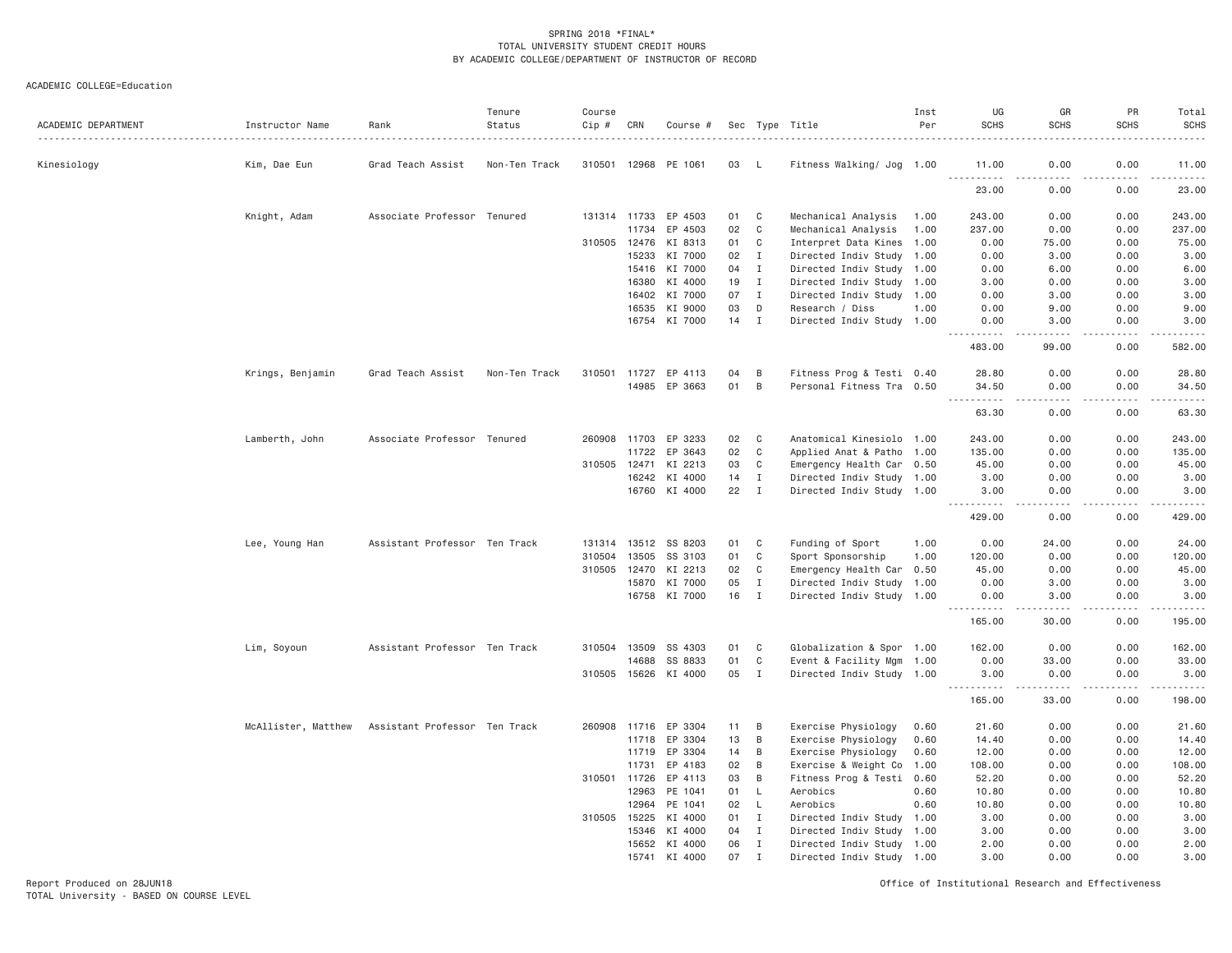| ACADEMIC DEPARTMENT | Instructor Name     | Rank                          | Tenure<br>Status | Course<br>Cip # | CRN          | Course #             |      |                | Sec Type Title            | Inst<br>Per | UG<br><b>SCHS</b>                    | GR<br><b>SCHS</b>            | PR<br><b>SCHS</b> | Total<br><b>SCHS</b> |
|---------------------|---------------------|-------------------------------|------------------|-----------------|--------------|----------------------|------|----------------|---------------------------|-------------|--------------------------------------|------------------------------|-------------------|----------------------|
| Kinesiology         | McAllister, Matthew | Assistant Professor Ten Track |                  |                 | 310505 15752 | KI 4000              | 08   | I              | Directed Indiv Study 1.00 |             | 3.00                                 | 0.00                         | 0.00              | 3.00                 |
|                     |                     |                               |                  |                 | 15919        | KI 4000              | 12   | $\mathbf{I}$   |                           |             | 3.00                                 |                              | 0.00              |                      |
|                     |                     |                               |                  |                 |              |                      |      |                | Directed Indiv Study 1.00 |             |                                      | 0.00                         |                   | 3.00                 |
|                     |                     |                               |                  |                 |              | 16314 KI 8000        | 02   | D              | Research/Thesis           | 1.00        | 0.00                                 | 6.00                         | 0.00              | 6.00                 |
|                     |                     |                               |                  |                 |              |                      |      |                |                           |             | 246.80                               | 6.00                         | 0.00              | 252.80               |
|                     | North, Mary         | Non-Faculty                   | Not Applicable   |                 |              | 010101 12103 GA 2001 | 01 C |                | CALS Amb. Leadership 1.00 |             | 38.00                                | 0.00                         | 0.00              | 38.00                |
|                     |                     |                               |                  |                 |              |                      |      |                |                           |             | 38.00                                | 0.00                         | 0.00              | 38.00                |
|                     | Palmer, Elizabeth   | Non-Faculty                   | Not Applicable   |                 |              | 131314 14691 PE 1243 | 02   | $\overline{C}$ | Methods Games and Sp 1.00 |             | 78.00                                | 0.00                         | 0.00              | 78.00                |
|                     |                     |                               |                  |                 |              |                      |      |                |                           |             | 78.00                                | 0.00                         | 0.00              | 78.00                |
|                     | Queen, Leondre      | Grad Teach Assist             | Non-Ten Track    |                 |              | 310501 12970 PE 1061 | 05   | - L            | Fitness Walking/ Jog 1.00 |             | 13.00                                | 0.00                         | 0.00              | 13.00                |
|                     |                     |                               |                  |                 | 12971        | PE 1061              | 06   | L              | Fitness Walking/ Jog 1.00 |             | 14.00                                | 0.00                         | 0.00              | 14.00                |
|                     |                     |                               |                  |                 | 310504 13504 | SS 2103              | 01   | $\mathbf C$    | Sport Careers and Pr 0.50 |             | 48.00                                | 0.00                         | 0.00              | 48.00                |
|                     |                     |                               |                  |                 |              | 310505 12470 KI 2213 | 02   | C              | Emergency Health Car 0.50 |             | 45.00<br>.                           | 0.00<br>.                    | 0.00<br>.         | 45.00<br>.           |
|                     |                     |                               |                  |                 |              |                      |      |                |                           |             | 120.00                               | 0.00                         | 0.00              | 120.00               |
|                     | Rye, David          | Instructor                    | Non-Ten Track    |                 |              | 131314 13002 PE 4873 | 01   | $\mathbf C$    | Prof Sem In Physica 1.00  |             | 36.00                                | 0.00                         | 0.00              | 36.00                |
|                     |                     |                               |                  | 310504          | 13506        | SS 3203              | 01   | C              | Sport Law                 | 1.00        | 144.00                               | 0.00                         | 0.00              | 144.00               |
|                     |                     |                               |                  |                 | 13510        | SS 4396              | 01   | E              | Sports Studies Inter 1.00 |             | 84.00                                | 0.00                         | 0.00              | 84.00                |
|                     |                     |                               |                  |                 | 14689        | SS 3503              | 01   | C              | Sport and Rec Leader 1.00 |             | 141.00<br>.                          | 0.00<br>.                    | 0.00<br>.         | 141.00<br>.          |
|                     |                     |                               |                  |                 |              |                      |      |                |                           |             | 405.00                               | 0.00                         | 0.00              | 405.00               |
|                     | Ryuh, Yonjoong      | Grad Teach Assist             | Non-Ten Track    | 131314 14984    |              | PE 2990              | 01   | L.             | Special Topic In PE       | 0.50        | 10.50                                | 0.00                         | 0.00              | 10.50                |
|                     |                     |                               |                  |                 | 310501 12976 | PE 1071              | 02   | L              | Soccer                    | 1.00        | 16.00                                | 0.00                         | 0.00              | 16.00                |
|                     |                     |                               |                  |                 |              | 12996 PE 3133        | 01   | B              | Adapted Physical Ed       | 0.50        | 40.50<br>.                           | 0.00<br>$\sim$ $\sim$ $\sim$ | 0.00<br>.         | 40.50<br>.           |
|                     |                     |                               |                  |                 |              |                      |      |                |                           |             | 67.00                                | 0.00                         | 0.00              | 67.00                |
|                     | Shepherd, Brandon   | Grad Teach Assist             | Non-Ten Track    | 310501          | 12977        | PE 1151              | 01   | $\mathsf{L}$   | Strength Training         | 1.00        | 13.00                                | 0.00                         | 0.00              | 13.00                |
|                     |                     |                               |                  |                 | 12978        | PE 1151              | 02   | L              | Strength Training         | 1.00        | 13.00                                | 0.00                         | 0.00              | 13.00                |
|                     |                     |                               |                  |                 |              | 12979 PE 1151        | 03   | $\mathsf{L}$   | Strength Training         | 1.00        | 11.00<br>$\cdots$<br>------          | 0.00<br>.                    | 0.00<br>-----     | 11.00<br>.           |
|                     |                     |                               |                  |                 |              |                      |      |                |                           |             | 37.00                                | 0.00                         | 0.00              | 37.00                |
|                     | Simpson, Jeffrey    | Lecturer                      | Non-Ten Track    |                 |              | 260908 11704 EP 3233 | 03   | C              | Anatomical Kinesiolo 1.00 |             | 207.00                               | 0.00                         | 0.00              | 207.00               |
|                     |                     |                               |                  |                 |              | 310501 11725 EP 4113 | 02   | B              | Fitness Prog & Testi 1.00 |             | 78.00<br>$\frac{1}{2}$<br>. <b>.</b> | 0.00<br>. <u>. .</u>         | 0.00<br>.         | 78.00<br>.           |
|                     |                     |                               |                  |                 |              |                      |      |                |                           |             | 285.00                               | 0.00                         | 0.00              | 285.00               |
|                     | Smith, JohnEric     | Assistant Professor Ten Track |                  |                 | 260908 11740 | EP 6153              | 01   | $\mathbf{C}$   | Train Tech Exerc & S 1.00 |             | 0.00                                 | 6.00                         | 0.00              | 6.00                 |
|                     |                     |                               |                  |                 | 14684        | EP 8283              | 01   | $\mathbf C$    | Environ Exercise Ph 1.00  |             | 0.00                                 | 54.00                        | 0.00              | 54.00                |
|                     |                     |                               |                  |                 | 310501 11729 | EP 4153              | 01   | C              | Train Tech Exerc & S 1.00 |             | 45.00                                | 0.00                         | 0.00              | 45.00                |
|                     |                     |                               |                  |                 | 14985        | EP 3663              | 01   | B              | Personal Fitness Tra 0.50 |             | 34.50                                | 0.00                         | 0.00              | 34.50                |
|                     |                     |                               |                  |                 | 310505 15727 | KI 9000              | 01   | D              | Research / Diss           | 1.00        | 0.00                                 | 10.00                        | 0.00              | 10.00                |
|                     |                     |                               |                  |                 | 16621        | KI 7000              | 09   | $\mathbf{I}$   | Directed Indiv Study 1.00 |             | 0.00                                 | 6.00                         | 0.00              | 6.00                 |
|                     |                     |                               |                  |                 |              | 16731 KI 7000        | 12   | $\mathbf I$    | Directed Indiv Study 1.00 |             | 0.00                                 | 2.00                         | 0.00              | 2.00                 |
|                     |                     |                               |                  |                 | 16822        | KI 7000              | 17   | $\mathsf{T}$   | Directed Indiv Study 1.00 |             | 0.00                                 | 3,00                         | 0.00              | 3.00                 |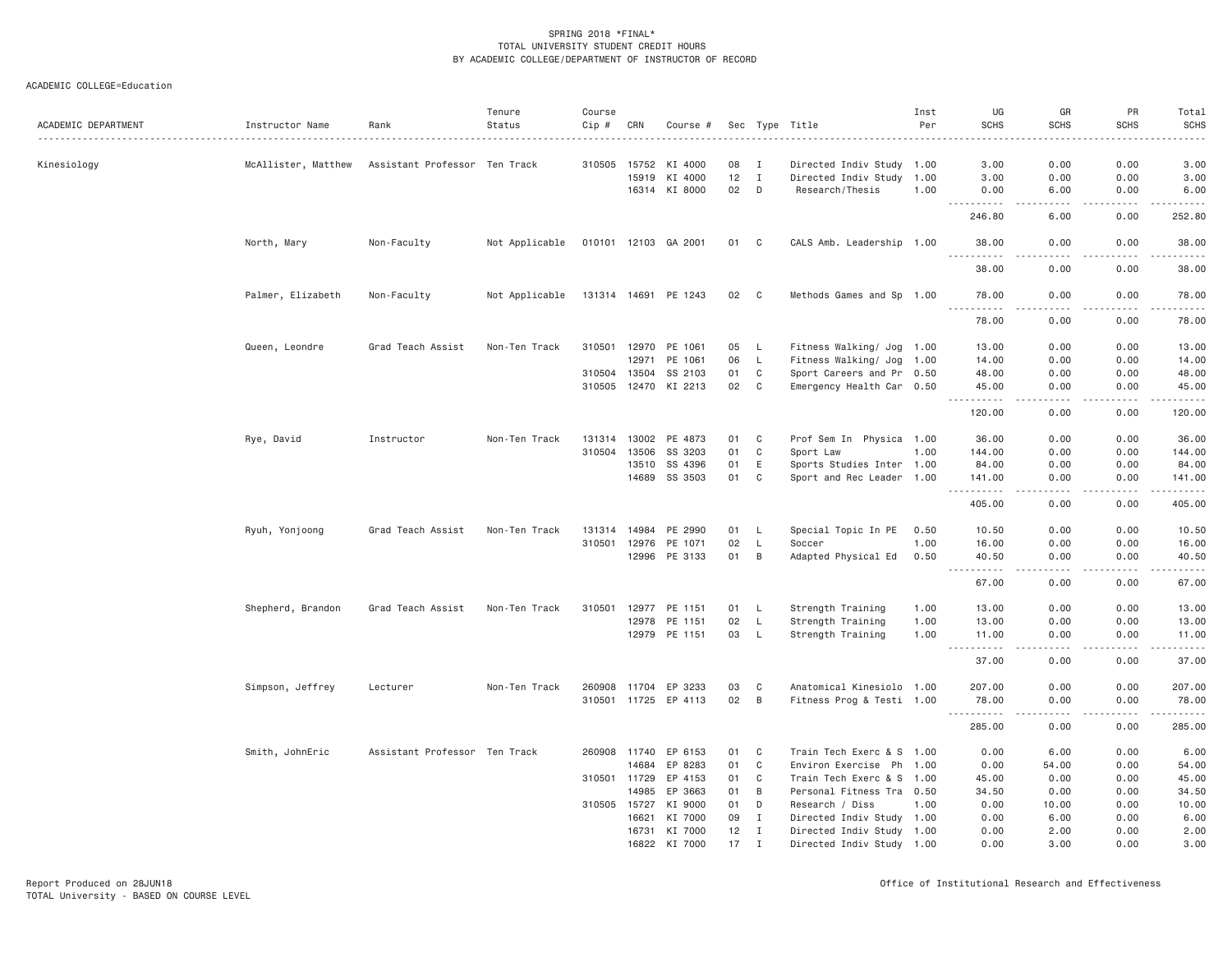| ACADEMIC COLLEGE=Education |  |  |
|----------------------------|--|--|
|----------------------------|--|--|

| ACADEMIC DEPARTMENT | Instructor Name                                    | Rank                        | Tenure<br>Status | Course<br>Cip # | CRN            | Course #             |          |                            | Sec Type Title                                         | Inst<br>Per | UG<br><b>SCHS</b>                           | GR<br><b>SCHS</b>        | PR<br><b>SCHS</b>         | Total<br><b>SCHS</b><br>.                                                                                                                                                               |
|---------------------|----------------------------------------------------|-----------------------------|------------------|-----------------|----------------|----------------------|----------|----------------------------|--------------------------------------------------------|-------------|---------------------------------------------|--------------------------|---------------------------|-----------------------------------------------------------------------------------------------------------------------------------------------------------------------------------------|
|                     |                                                    |                             |                  |                 |                |                      |          |                            |                                                        |             |                                             |                          |                           |                                                                                                                                                                                         |
|                     |                                                    |                             |                  |                 |                |                      |          |                            |                                                        |             | 79.50                                       | 81.00                    | 0.00                      | 160.50                                                                                                                                                                                  |
| Kinesiology         | Spring, Katherine                                  | Grad Teach Assist           | Non-Ten Track    | 260908          | 11706          | EP 3304              | 01       | B                          | Exercise Physiology                                    | 0.40        | 20.80                                       | 0.00                     | 0.00                      | 20.80                                                                                                                                                                                   |
|                     |                                                    |                             |                  |                 | 11710          | EP 3304              | 05       | B                          | Exercise Physiology                                    | 0.40        | 19.20                                       | 0.00                     | 0.00                      | 19.20                                                                                                                                                                                   |
|                     |                                                    |                             |                  | 310501 12963    |                | PE 1041              | 01       | L.                         | Aerobics                                               | 0.40        | 7.20                                        | 0.00                     | 0.00                      | 7.20                                                                                                                                                                                    |
|                     |                                                    |                             |                  |                 | 12964          | PE 1041              | 02       | $\mathsf{L}$               | Aerobics                                               | 0.40        | 7.20<br>.                                   | 0.00<br>.                | 0.00<br>.                 | 7.20<br>.                                                                                                                                                                               |
|                     |                                                    |                             |                  |                 |                |                      |          |                            |                                                        |             | 54.40                                       | 0.00                     | 0.00                      | 54.40                                                                                                                                                                                   |
|                     | Stewart, Ethan                                     | Grad Teach Assist           | Non-Ten Track    |                 |                | 310505 12471 KI 2213 | 03       | C                          | Emergency Health Car 0.50                              |             | 45.00                                       | 0.00                     | 0.00                      | 45.00                                                                                                                                                                                   |
|                     |                                                    |                             |                  |                 | 13001          | PE 4283              | 01       | C                          | Sport Biomechanics                                     | 0.40        | 44.40<br>$\sim$ $\sim$ $\sim$<br>. <b>.</b> | 0.00<br>.                | 0.00<br>-----             | 44.40<br>.                                                                                                                                                                              |
|                     |                                                    |                             |                  |                 |                |                      |          |                            |                                                        |             | 89.40                                       | 0.00                     | 0.00                      | 89.40                                                                                                                                                                                   |
|                     | Talwar, Saira                                      | Grad Teach Assist           | Non-Ten Track    | 260908          | 11707          | EP 3304              | 02       | B                          | Exercise Physiology                                    | 0.40        | 19.20                                       | 0.00                     | 0.00                      | 19.20                                                                                                                                                                                   |
|                     |                                                    |                             |                  |                 | 11709          | EP 3304              | 04       | B                          | Exercise Physiology                                    | 0.40        | 16.00                                       | 0.00                     | 0.00                      | 16.00                                                                                                                                                                                   |
|                     |                                                    |                             |                  | 310505 12473    |                | KI 2603              | 01       | C                          | Medical Terminology                                    | 1.00        | 393.00<br>.<br>$\sim$ $\sim$ $\sim$         | 0.00<br>.                | 0.00<br>$- - - - -$       | 393.00<br>$- - - - - -$                                                                                                                                                                 |
|                     |                                                    |                             |                  |                 |                |                      |          |                            |                                                        |             | 428.20                                      | 0.00                     | 0.00                      | 428.20                                                                                                                                                                                  |
|                     | Thompson, Pamela                                   | Lecturer                    | Non-Ten Track    | 310501 15264    |                | KI 2023              | 201 C    |                            | Found of Health Educ 1.00                              |             | 36.00                                       | 0.00                     | 0.00                      | 36.00                                                                                                                                                                                   |
|                     |                                                    |                             |                  |                 |                | 310505 13713 EP 3613 | 201 C    |                            | Exercise Electrocard 1.00                              |             | 39.00                                       | 0.00<br>22222<br>$- - -$ | 0.00<br>$\omega$ is a set | 39.00<br>.                                                                                                                                                                              |
|                     |                                                    |                             |                  |                 |                |                      |          |                            |                                                        |             | .<br>75.00                                  | 0.00                     | 0.00                      | 75.00                                                                                                                                                                                   |
|                     | Twietmeyer, Greggory Assistant Professor Ten Track |                             |                  | 310504 13504    |                | SS 2103              | 01       | C                          | Sport Careers and Pr 0.50                              |             | 48.00                                       | 0.00                     | 0.00                      | 48.00                                                                                                                                                                                   |
|                     |                                                    |                             |                  |                 | 13511          | SS 4803              | 01       | $\mathbb C$                | Seminar in Sports St 1.00                              |             | 96.00                                       | 0.00                     | 0.00                      | 96.00                                                                                                                                                                                   |
|                     |                                                    |                             |                  |                 | 13514          | SS 8883              | 01       | C                          | Ethical Issues in Sp                                   | 1.00        | 0.00                                        | 39.00                    | 0.00                      | 39.00                                                                                                                                                                                   |
|                     |                                                    |                             |                  | 310505          | 11700          | EP 2013              | 01       | C                          | Fundamentals of Kine 0.25                              |             | 83.25                                       | 0.00                     | 0.00                      | 83.25                                                                                                                                                                                   |
|                     |                                                    |                             |                  |                 | 15226          | KI 4000              | 02       | $\mathbf I$                | Directed Indiv Study 1.00                              |             | 3,00                                        | 0.00                     | 0.00                      | 3.00                                                                                                                                                                                    |
|                     |                                                    |                             |                  |                 | 15227          | KI 4000              | 03       | $\mathbf{I}$               | Directed Indiv Study 1.00                              |             | 3.00                                        | 0.00                     | 0.00                      | 3.00                                                                                                                                                                                    |
|                     |                                                    |                             |                  |                 | 15407<br>15838 | KI 7000<br>KI 4000   | 03<br>09 | $\mathbf I$<br>$\mathbf I$ | Directed Indiv Study 1.00<br>Directed Indiv Study 1.00 |             | 0.00<br>3.00                                | 3.00<br>0.00             | 0.00<br>0.00              | 3.00<br>3.00                                                                                                                                                                            |
|                     |                                                    |                             |                  |                 | 16347          | KI 7000              | 06       | I                          | Directed Indiv Study 1.00                              |             | 0.00                                        | 3.00                     | 0.00                      | 3.00                                                                                                                                                                                    |
|                     |                                                    |                             |                  |                 | 16630          | KI 9000              | 04       | D                          | Research / Diss                                        | 1,00        | 0.00                                        | 6.00                     | 0.00                      | 6.00                                                                                                                                                                                    |
|                     |                                                    |                             |                  |                 |                |                      |          |                            |                                                        |             | . <u>.</u><br>236.25                        | .<br>51.00               | - - - - -<br>0.00         | .<br>287.25                                                                                                                                                                             |
|                     | Vickers, J.                                        | Associate Professor Tenured |                  | 131314 12998    |                | PE 3163              | 01       | C                          | Sport Psychology                                       | 1.00        | 258,00                                      | 0.00                     | 0.00                      | 258.00                                                                                                                                                                                  |
|                     |                                                    |                             |                  | 310505 11700    |                | EP 2013              | 01       | C                          | Fundamentals of Kine 0.25                              |             | 83.25                                       | 0.00                     | 0.00                      | 83.25                                                                                                                                                                                   |
|                     |                                                    |                             |                  |                 | 14686          | PE 8163              | 01       | S                          | Sem in Physical Educ 1.00                              |             | 0.00                                        | 51.00                    | 0.00                      | 51.00                                                                                                                                                                                   |
|                     |                                                    |                             |                  |                 |                | 15215 KI 7000        | 01       | $\mathbf{I}$               | Directed Indiv Study 1.00                              |             | 0.00                                        | 3.00                     | 0.00                      | 3.00                                                                                                                                                                                    |
|                     |                                                    |                             |                  |                 | 16319          | KI 9000              | 02       | D                          | Research / Diss                                        | 1.00        | 0.00                                        | 6.00                     | 0.00                      | 6.00                                                                                                                                                                                    |
|                     |                                                    |                             |                  |                 | 16753          | KI 7000              | 13       | $\mathbf I$                | Directed Indiv Study 1.00                              |             | 0.00                                        | 3,00                     | 0.00                      | 3.00                                                                                                                                                                                    |
|                     |                                                    |                             |                  |                 | 16837          | KI 4000              | 23       | $\mathbf{I}$               | Directed Indiv Study 1.00                              |             | 3.00<br>.<br>$  -$                          | 0.00<br>.                | 0.00<br>.                 | 3.00<br>$\frac{1}{2} \left( \frac{1}{2} \right) \left( \frac{1}{2} \right) \left( \frac{1}{2} \right) \left( \frac{1}{2} \right) \left( \frac{1}{2} \right) \left( \frac{1}{2} \right)$ |
|                     |                                                    |                             |                  |                 |                |                      |          |                            |                                                        |             | 344.25                                      | 63.00                    | 0.00                      | 407.25                                                                                                                                                                                  |
|                     | Waldman, Hunter                                    | Grad Teach Assist           | Non-Ten Track    | 131314 12991    |                | PE 1371              | 01       | L.                         | Adv Strength Cond                                      | 1.00        | 11.00                                       | 0.00                     | 0.00                      | 11.00                                                                                                                                                                                   |
|                     |                                                    |                             |                  |                 |                | 260908 11730 EP 4183 | 01       | B                          | Exercise & Weight Co 1.00                              |             | 162.00<br>.                                 | 0.00<br>-----            | 0.00<br>$- - - - -$       | 162.00<br>.                                                                                                                                                                             |
|                     |                                                    |                             |                  |                 |                |                      |          |                            |                                                        |             | 173.00                                      | 0.00                     | 0.00                      | 173.00                                                                                                                                                                                  |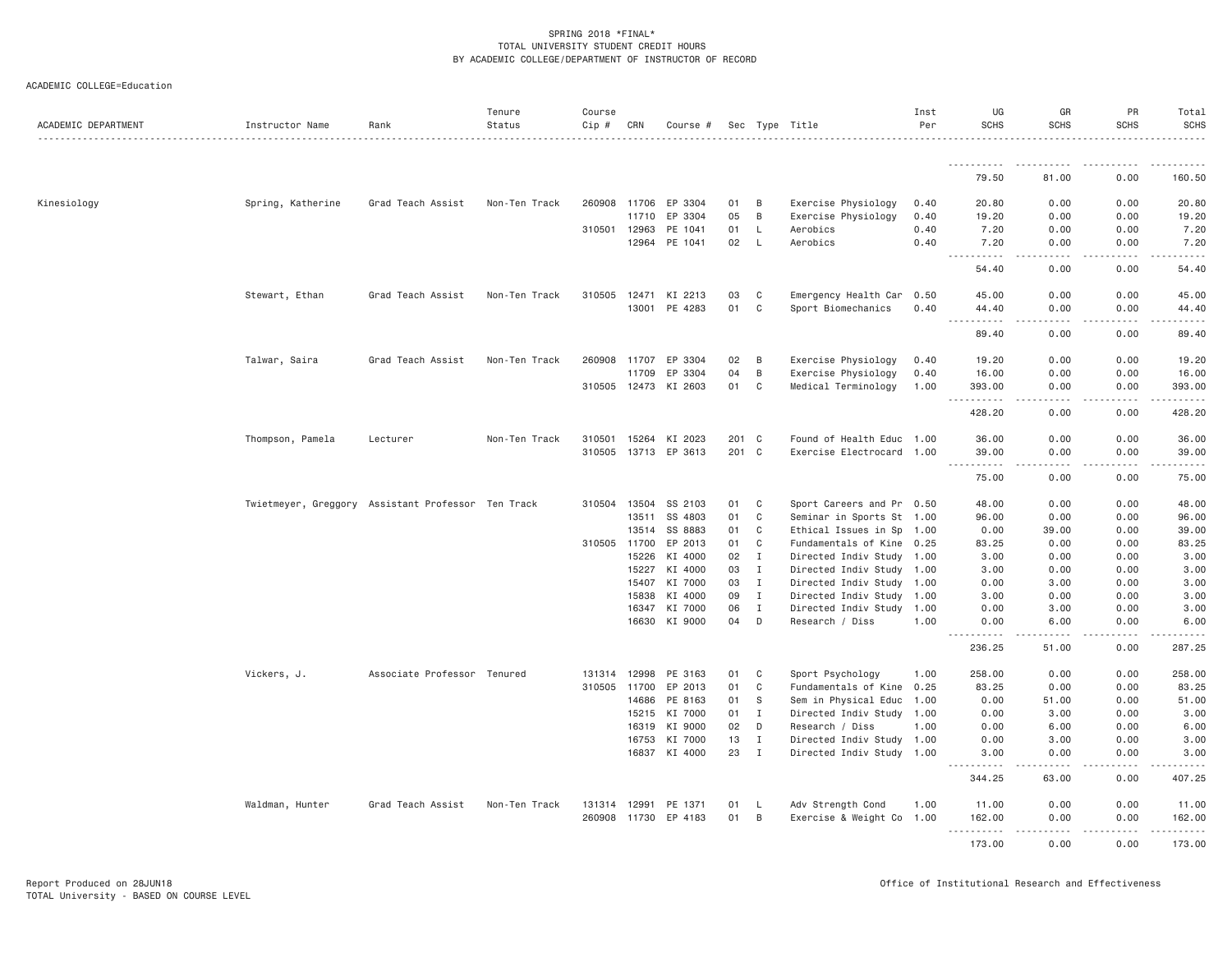| ACADEMIC DEPARTMENT                                 | Instructor Name    | Rank                          | Tenure<br>Status | Course<br>Cip # | CRN            | Course #             | Sec        |                | Type Title                                             | Inst<br>Per | UG<br><b>SCHS</b>            | GR<br>SCHS<br>$\frac{1}{2} \left( \frac{1}{2} \right) \left( \frac{1}{2} \right) \left( \frac{1}{2} \right) \left( \frac{1}{2} \right) \left( \frac{1}{2} \right)$                                                                                                                                                                                                                                                                                                                                                                                                         | PR<br><b>SCHS</b> | Total<br><b>SCHS</b><br>. |
|-----------------------------------------------------|--------------------|-------------------------------|------------------|-----------------|----------------|----------------------|------------|----------------|--------------------------------------------------------|-------------|------------------------------|----------------------------------------------------------------------------------------------------------------------------------------------------------------------------------------------------------------------------------------------------------------------------------------------------------------------------------------------------------------------------------------------------------------------------------------------------------------------------------------------------------------------------------------------------------------------------|-------------------|---------------------------|
|                                                     |                    |                               |                  |                 |                |                      |            |                |                                                        |             |                              |                                                                                                                                                                                                                                                                                                                                                                                                                                                                                                                                                                            |                   |                           |
| Kinesiology                                         | Watkins, James     | Lecturer                      | Non-Ten Track    | 310504          | 13503<br>14687 | SS 2003<br>SS 3703   | 01 C<br>01 | $\mathbf{C}$   | Foundations Sport Mg 1.00<br>Contemp Issues in In 1.00 |             | 144.00<br>90.00              | 0.00<br>0.00                                                                                                                                                                                                                                                                                                                                                                                                                                                                                                                                                               | 0.00<br>0.00      | 144.00<br>90.00           |
|                                                     |                    |                               |                  |                 |                |                      |            |                |                                                        |             | .                            | . <u>.</u> .                                                                                                                                                                                                                                                                                                                                                                                                                                                                                                                                                               | -----             |                           |
|                                                     |                    |                               |                  |                 |                |                      |            |                |                                                        |             | 234.00                       | 0.00                                                                                                                                                                                                                                                                                                                                                                                                                                                                                                                                                                       | 0.00              | 234.00                    |
|                                                     | Wax, Benjamin      | Associate Professor Tenured   |                  |                 |                | 260908 13716 EP 4183 | 201 C      |                | Exercise & Weight Co 1.00                              |             | 42.00                        | 0.00                                                                                                                                                                                                                                                                                                                                                                                                                                                                                                                                                                       | 0.00              | 42.00                     |
|                                                     |                    |                               |                  |                 |                | 13717 EP 4603        | 201 C      |                | Physical Activity Ep 1.00                              |             | 24.00                        | 0.00                                                                                                                                                                                                                                                                                                                                                                                                                                                                                                                                                                       | 0.00              | 24.00                     |
|                                                     |                    |                               |                  |                 |                | 13718 EP 4803        | 201 S      |                | Prof Seminar in Ex S 1.00                              |             | 33.00                        | 0.00                                                                                                                                                                                                                                                                                                                                                                                                                                                                                                                                                                       | 0.00              | 33.00                     |
|                                                     |                    |                               |                  |                 |                |                      |            |                |                                                        |             | .<br>99.00                   | 0.00                                                                                                                                                                                                                                                                                                                                                                                                                                                                                                                                                                       | 0.00              | 99.00                     |
|                                                     | Winston, Tommy     | Lecturer                      | Non-Ten Track    |                 |                | 260908 15263 EP 4123 | 201 C      |                | Aging and Physical A 1.00                              |             | 48.00                        | 0.00                                                                                                                                                                                                                                                                                                                                                                                                                                                                                                                                                                       | 0.00              | 48.00                     |
|                                                     |                    |                               |                  |                 |                |                      |            |                |                                                        |             | $\cdots$<br>48.00            | 0.00                                                                                                                                                                                                                                                                                                                                                                                                                                                                                                                                                                       | 0.00              | 48.00                     |
|                                                     | Young, Glen        | Instructor                    | Non-Ten Track    | 131314 12987    |                | PE 1243              | 01 C       |                | Methods Games and Sp 1.00                              |             | 57.00                        | 0.00                                                                                                                                                                                                                                                                                                                                                                                                                                                                                                                                                                       | 0.00              | 57.00                     |
|                                                     |                    |                               |                  |                 | 12993          | PE 3033              | 01         | $\mathbf{C}$   | Basket/Football Offi 1.00                              |             | 81,00                        | 0.00                                                                                                                                                                                                                                                                                                                                                                                                                                                                                                                                                                       | 0.00              | 81.00                     |
|                                                     |                    |                               |                  |                 |                | 12999 PE 3533        | 01 C       |                | Coaching Sports                                        | 1.00        | 180.00                       | 0.00                                                                                                                                                                                                                                                                                                                                                                                                                                                                                                                                                                       | 0.00              | 180.00                    |
|                                                     |                    |                               |                  |                 |                |                      |            |                |                                                        |             | 318.00                       | 0.00                                                                                                                                                                                                                                                                                                                                                                                                                                                                                                                                                                       | 0.00              | 318.00                    |
|                                                     | Zimmerman, Matthew | Assistant Professor Ten Track |                  | 310504 13507    |                | SS 3303              | 01         | $\mathbf{C}$   | Communicat Mgmt in                                     | 1.00        | 129.00                       | 0.00                                                                                                                                                                                                                                                                                                                                                                                                                                                                                                                                                                       | 0.00              | 129.00                    |
|                                                     |                    |                               |                  |                 | 13513          | SS 8803              | 01         | $\mathbf{C}$   | Sport Law                                              | 1.00        | 0.00                         | 54.00                                                                                                                                                                                                                                                                                                                                                                                                                                                                                                                                                                      | 0.00              | 54.00                     |
|                                                     |                    |                               |                  | 310505 15840    |                | KI 4000              | 10         | I.             | Directed Indiv Study                                   | 1.00        | 3.00                         | 0.00                                                                                                                                                                                                                                                                                                                                                                                                                                                                                                                                                                       | 0.00              | 3.00                      |
|                                                     |                    |                               |                  |                 | 15874          | KI 8000              | 01         | D              | Research/Thesis                                        | 1.00        | 0.00                         | 3.00                                                                                                                                                                                                                                                                                                                                                                                                                                                                                                                                                                       | 0.00              | 3.00                      |
|                                                     |                    |                               |                  |                 |                | 16269 KI 4000        | 15         | $\blacksquare$ | Directed Indiv Study 1.00                              |             | 3.00<br>$\cdots$<br>$\cdots$ | 0.00                                                                                                                                                                                                                                                                                                                                                                                                                                                                                                                                                                       | 0.00              | 3.00                      |
|                                                     |                    |                               |                  |                 |                |                      |            |                |                                                        |             | 135.00                       | 57.00                                                                                                                                                                                                                                                                                                                                                                                                                                                                                                                                                                      | 0.00              | 192.00                    |
| ====================================<br>Kinesiology |                    |                               |                  |                 |                |                      |            |                |                                                        |             | ==========<br>8453.00        | $\begin{minipage}{0.03\textwidth} \centering \begin{minipage}{0.03\textwidth} \centering \centering \end{minipage} \begin{minipage}{0.03\textwidth} \centering \centering \end{minipage} \begin{minipage}{0.03\textwidth} \centering \begin{minipage}{0.03\textwidth} \centering \centering \end{minipage} \end{minipage} \begin{minipage}{0.03\textwidth} \centering \begin{minipage}{0.03\textwidth} \centering \centering \end{minipage} \end{minipage} \begin{minipage}{0.03\textwidth} \centering \begin{minipage}{0.03\textwidth} \centering \centering \$<br>513.00 | 0.00              | ==========<br>8966.00     |
| ====================================                |                    |                               |                  |                 |                |                      |            |                |                                                        |             | ==========                   | esessesses esessesses                                                                                                                                                                                                                                                                                                                                                                                                                                                                                                                                                      |                   |                           |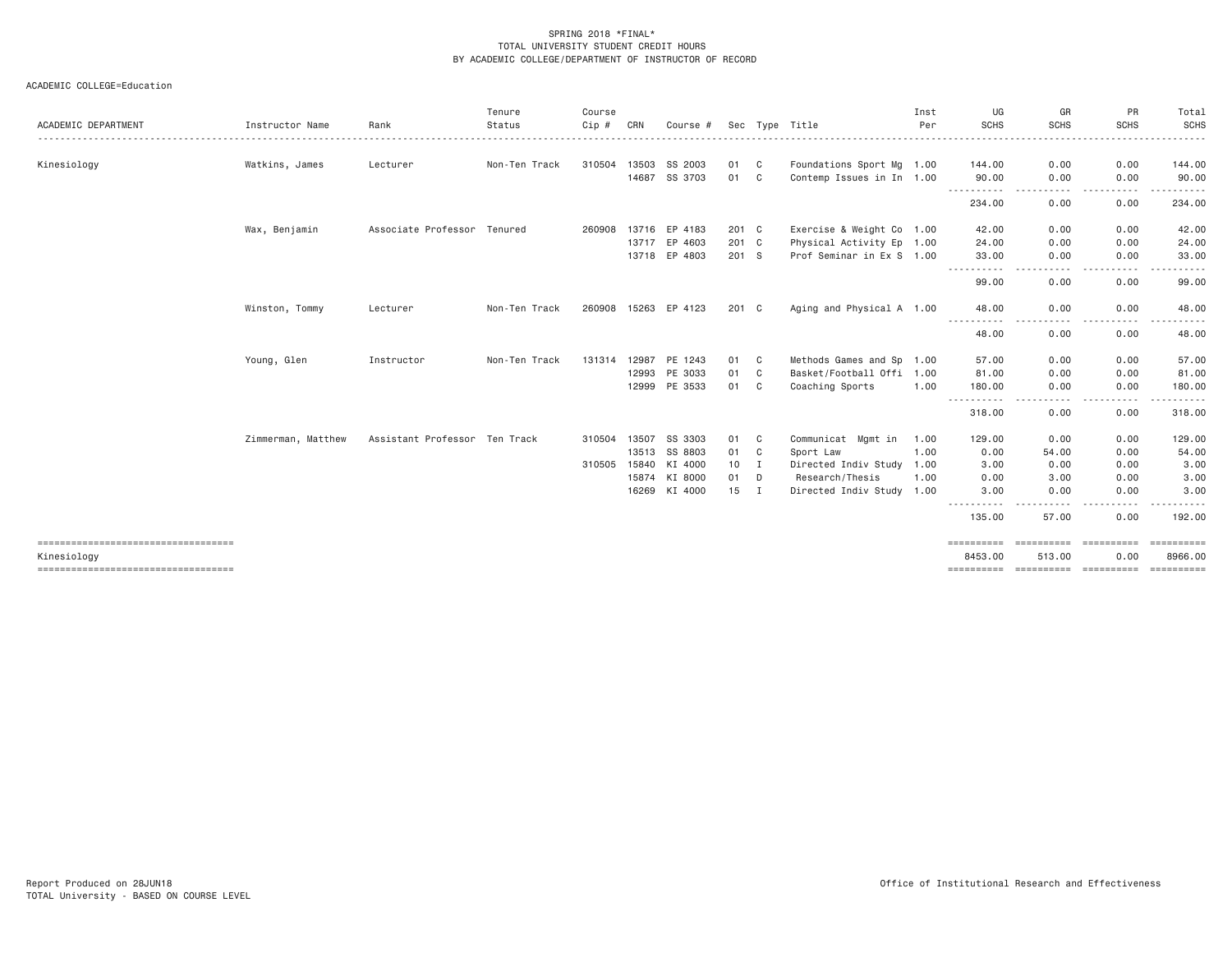ACADEMIC COLLEGE=Education

| ACADEMIC DEPARTMENT | Instructor Name                | Rank                        | Tenure<br>Status | Course<br>$Cip \#$<br>. | CRN            | Course #             |          |             | Sec Type Title                             | Inst<br>Per  | UG<br><b>SCHS</b>                  | GR<br><b>SCHS</b> | PR<br><b>SCHS</b>  | Total<br><b>SCHS</b><br>. |
|---------------------|--------------------------------|-----------------------------|------------------|-------------------------|----------------|----------------------|----------|-------------|--------------------------------------------|--------------|------------------------------------|-------------------|--------------------|---------------------------|
| Music               | Aarhus, Craig                  | Associate Professor Tenured |                  | 131312 12944            |                | MUE 3212             | 01       | C           | Brass Methods                              | 1.00         | 22.00                              | 0.00              | 0.00               | 22.00                     |
|                     |                                |                             |                  | 500903                  | 12823          | MU 2531              | 01       | E           | Concert Band                               | 1.00         | 54.00                              | 0.00              | 0.00               | 54.00                     |
|                     |                                |                             |                  |                         | 12824          | MU 2531              | 02       | Ε           | Concert Band                               | 1.00         | 59.00                              | 0.00              | 0.00               | 59.00                     |
|                     |                                |                             |                  |                         | 14271          | MU 2531              | 03       | E           | Concert Band                               | 1.00         | 60.00                              | 0.00<br>- - - -   | 0.00               | 60.00                     |
|                     |                                |                             |                  |                         |                |                      |          |             |                                            |              | 195.00                             | 0.00              | 0.00               | 195.00                    |
|                     | Baker, Jason                   | Associate Professor Tenured |                  | 131312 12825            |                | MU 2551              | 01       | E           | Percussion Ensemble                        | 1.00         | 10.00                              | 0.00              | 0.00               | 10.00                     |
|                     |                                |                             |                  |                         | 12945          | MUE 3242             | 01       | C           | Percussion Methods                         | 1.00         | 14.00                              | 0.00              | 0.00               | 14.00                     |
|                     |                                |                             |                  | 500903 12822            |                | MU 2521              | 01       | $\mathbb C$ | Steel Drum Ensemble                        | 1.00         | 13.00                              | 0.00              | 0.00               | 13.00                     |
|                     |                                |                             |                  |                         | 12882          | MUA 1610             | 01       | E           | Percussion - Non Maj                       | 1.00         | 1.00                               | 0.00              | 0.00               | 1.00                      |
|                     |                                |                             |                  |                         | 12883<br>12919 | MUA 1610<br>MUA 2610 | 02<br>01 | E<br>E      | Percussion -Majors                         | 1.00<br>1.00 | 12.00<br>1.00                      | 0.00<br>0.00      | 0.00<br>0.00       | 12.00<br>1.00             |
|                     |                                |                             |                  |                         | 12920          | MUA 2610             | 02       | E           | Percussion - Non Maj                       | 1.00         | 8.00                               | 0.00              | 0.00               | 8.00                      |
|                     |                                |                             |                  |                         | 12939          | MUA 3610             | 02       | E           | Percussion - Majors<br>Percussion - Majors | 1.00         | 4.00                               | 0.00              | 0.00               | 4.00                      |
|                     |                                |                             |                  |                         |                |                      |          |             |                                            |              | <u>.</u><br>63.00                  | .<br>0.00         | 0.00               | 63.00                     |
|                     | Banks, Jessica                 | Lecturer                    | Non-Ten Track    | 500903                  | 12862          | MUA 1110             | 01       | E           | Flute-Non Majors                           | 1.00         | 2.00                               | 0.00              | 0.00               | 2.00                      |
|                     |                                |                             |                  |                         | 12863          | MUA 1110             | 02       | E           | Flute-Majors                               | 1.00         | 6.00                               | 0.00              | 0.00               | 6.00                      |
|                     |                                |                             |                  |                         | 12899          | MUA 2110             | 01       | E           | Flute-Non Majors                           | 1.00         | 1.00                               | 0.00              | 0.00               | 1.00                      |
|                     |                                |                             |                  |                         | 12929          | MUA 3110             | 02       | E           | Flute-Majors                               | 1.00         | 4.00                               | 0.00              | 0.00               | 4.00                      |
|                     |                                |                             |                  |                         | 500915 12814   | MU 2011              | 01       | E           | Woodwind Ensembles                         | 1.00         | 11.00<br>.<br>$\sim$ $\sim$ $\sim$ | 0.00<br>.         | 0.00<br>.          | 11.00<br>.                |
|                     |                                |                             |                  |                         |                |                      |          |             |                                            |              | 24.00                              | 0.00              | 0.00               | 24.00                     |
|                     | Butler, Matthew                | Lecturer                    | Non-Ten Track    | 500903                  |                | 12857 MUA 1050       | 04       | E           | Voice - Non Majors                         | 0.50         | 15.50                              | 0.00              | 0.00               | 15.50                     |
|                     |                                |                             |                  |                         |                |                      |          |             |                                            |              | 15.50                              | 0.00              | 0.00               | 15.50                     |
|                     | Cary, Jessica                  | Lecturer                    | Non-Ten Track    | 500901                  | 12802          | MU 1113              | 01       | C           | His & Apprec Of Musi 1.00                  |              | 204.00                             | 0.00              | 0.00               | 204.00                    |
|                     |                                |                             |                  | 500903                  | 12868          | MUA 1250             | 01       | Ε           | Oboe- Non Majors                           | 1.00         | 2.00                               | 0.00              | 0.00               | 2.00                      |
|                     |                                |                             |                  |                         |                |                      |          |             |                                            |              | .<br>206.00                        | .<br>0.00         | .<br>0.00          | .<br>206.00               |
|                     | Damm, Robert                   | Professor                   | Tenured          | 050201                  | 10004          | AAS 1103             | 01       | C           | African American Mus                       | 1.00         | 21.00                              | 0.00              | 0.00               | 21.00                     |
|                     |                                |                             |                  |                         | 14273          | AAS 1103             | 02       | C           | African American Mus                       | 1.00         | 36.00                              | 0.00              | 0.00               | 36.00                     |
|                     |                                |                             |                  | 500901                  | 12800          | MU 1103              | 01       | C           | African-Amer Music                         | 1.00         | 51.00                              | 0.00              | 0.00               | 51.00                     |
|                     |                                |                             |                  |                         | 14272          | MU 1103              | 02       | C           | African-Amer Music                         | 1.00         | 39.00<br>$- - - - - -$             | 0.00<br>.         | 0.00<br>. <b>.</b> | 39.00<br>.                |
|                     |                                |                             |                  |                         |                |                      |          |             |                                            |              | 147.00                             | 0.00              | 0.00               | 147.00                    |
|                     | Edwards-Henry, Jacqu Professor |                             | Tenured          | 500903                  | 12846          | MUA 1010             | 01       | E           | Piano - Majors                             | 1.00         | 8.00                               | 0.00              | 0.00               | 8.00                      |
|                     |                                |                             |                  | 500907                  | 12818          | MU 2121              | 01       | <b>L</b>    | Music Majors Piano I 1.00                  |              | 12.00                              | 0.00              | 0.00               | 12.00                     |
|                     |                                |                             |                  |                         | 12820          | MU 2121              | 03       | L.          | Music Majors Piano I 1.00                  |              | 7.00                               | 0.00              | 0.00               | 7.00                      |
|                     |                                |                             |                  |                         | 12842          | MU 3121              | 02       | L.          | Piano Class IV                             | 1.00         | 8.00<br>$- - - - - -$<br>$- - -$   | 0.00<br>.         | 0.00<br>.          | 8.00<br>.                 |
|                     |                                |                             |                  |                         |                |                      |          |             |                                            |              | 35.00                              | 0.00              | 0.00               | 35.00                     |
|                     | Falcone, Sheri                 | Instructor                  | Non-Ten Track    | 500903                  | 12864          | MUA 1150             | 01       | E           | Clarinet-Non Majors                        | 1.00         | 1.00                               | 0.00              | 0.00               | 1.00                      |
|                     |                                |                             |                  |                         | 12865          | MUA 1150             | 02       | E           | Clarinet-Majors                            | 1.00         | 8.00                               | 0.00              | 0.00               | 8.00                      |
|                     |                                |                             |                  |                         | 12866          | MUA 1210             | 01       | E           | Saxophone- Non Major 1.00                  |              | 1.00                               | 0.00              | 0.00               | 1.00                      |
|                     |                                |                             |                  |                         | 12867          | MUA 1210             | 02       | E           | Saxophone-Majors                           | 1.00         | 5.00                               | 0.00              | 0.00               | 5.00                      |
|                     |                                |                             |                  |                         | 12902          | MUA 2150             | 02       | E           | Clarinet - Majors                          | 1.00         | 2.00                               | 0.00              | 0.00               | 2.00                      |

Report Produced on 28JUN18 Office of Institutional Research and Effectiveness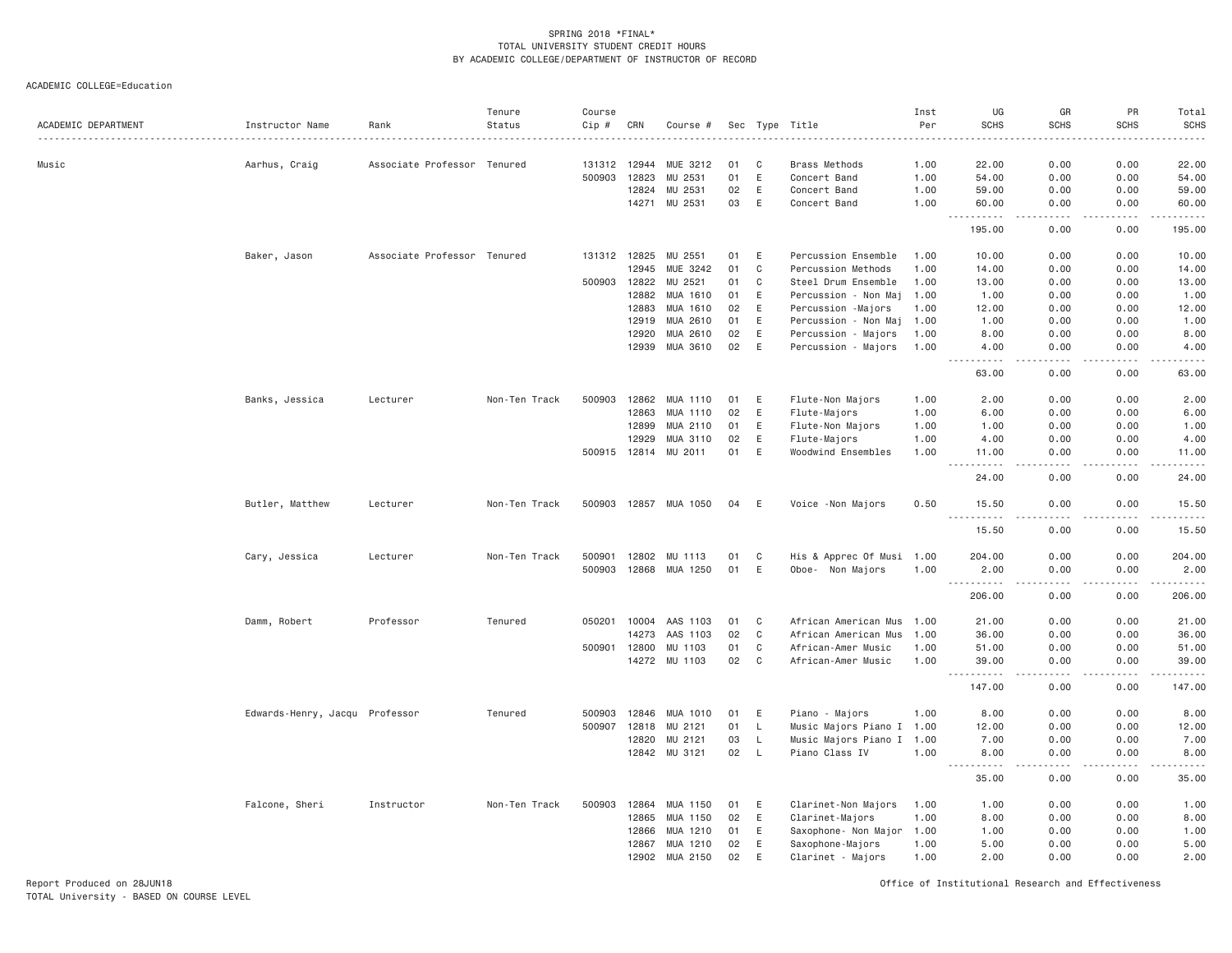|                     |                    |                               | Tenure        | Course<br>Cip # |              |                 |     |              |                           | Inst | UG<br><b>SCHS</b>                   | GR<br><b>SCHS</b> | PR<br><b>SCHS</b> | Total                                                                                                                                                        |
|---------------------|--------------------|-------------------------------|---------------|-----------------|--------------|-----------------|-----|--------------|---------------------------|------|-------------------------------------|-------------------|-------------------|--------------------------------------------------------------------------------------------------------------------------------------------------------------|
| ACADEMIC DEPARTMENT | Instructor Name    | Rank                          | Status        |                 | CRN          | Course #        |     |              | Sec Type Title            | Per  |                                     |                   |                   | <b>SCHS</b>                                                                                                                                                  |
| Music               | Falcone, Sheri     | Instructor                    | Non-Ten Track | 500903          | 12904        | MUA 2210        | 02  | E            | Saxophone - Majors        | 1.00 | 4.00                                | 0.00              | 0.00              | 4.00                                                                                                                                                         |
|                     |                    |                               |               |                 | 12931        | MUA 3210        | 02  | E            | Saxophone - Majors        | 1.00 | 8.00                                | 0.00              | 0.00              | 8.00                                                                                                                                                         |
|                     |                    |                               |               |                 | 16676        | MU 1010         | 02  | E            | Recital Hour              | 1.00 | 0.00                                | 0.00              | 0.00              | 0.00                                                                                                                                                         |
|                     |                    |                               |               |                 | 500915 12815 | MU 2011         | 02  | E            | Woodwind Ensembles        | 1.00 | 6.00                                | 0.00              | 0.00              | 6.00                                                                                                                                                         |
|                     |                    |                               |               |                 | 12816        | MU 2011         | 03  | E            | Woodwind Ensembles        | 1.00 | 9.00                                | 0.00              | 0.00              | 9.00                                                                                                                                                         |
|                     |                    |                               |               |                 |              |                 |     |              |                           |      | .<br>- - -<br>44.00                 | د د د د<br>0.00   | .<br>0.00         | .<br>44.00                                                                                                                                                   |
|                     | Fontaine, Jeanette | Assistant Professor Ten Track |               | 500903          | 12854        | MUA 1050        | 01  | E            | Voice - Non-majors        | 0.50 | 16.00                               | 0.00              | 0.00              | 16.00                                                                                                                                                        |
|                     |                    |                               |               |                 | 12857        | MUA 1050        | 04  | E            | Voice - Non Majors        | 0.50 | 15.50                               | 0.00              | 0.00              | 15.50                                                                                                                                                        |
|                     |                    |                               |               |                 | 12858        | MUA 1050        | 05  | E            | Voice - Majors            | 1.00 | 4.00                                | 0.00              | 0.00              | 4.00                                                                                                                                                         |
|                     |                    |                               |               |                 | 12859        | MUA 1050        | 06  | E            | Voice- Majors             | 0.50 | 4.00                                | 0.00              | 0.00              | 4.00                                                                                                                                                         |
|                     |                    |                               |               |                 | 12860        | MUA 1050        | 07  | E            | Voice- Majors             | 0.50 | 2.00                                | 0.00              | 0.00              | 2.00                                                                                                                                                         |
|                     |                    |                               |               |                 | 12861        | MUA 1050        | 08  | E            | Voice-Majors              | 0.50 | 10.00                               | 0.00              | 0.00              | 10.00                                                                                                                                                        |
|                     |                    |                               |               |                 | 12895        | MUA 2050        | 05  | E            | Voice - Majors            | 1.00 | 6.00                                | 0.00              | 0.00              | 6.00                                                                                                                                                         |
|                     |                    |                               |               |                 | 12896        | MUA 2050        | 06  | E            | Voice - Majors            | 0.50 | 2.00                                | 0.00              | 0.00              | 2.00                                                                                                                                                         |
|                     |                    |                               |               |                 | 12897        | MUA 2050        | 07  | E            | Voice-Majors              | 0.50 | 2.00                                | 0.00              | 0.00              | 2.00                                                                                                                                                         |
|                     |                    |                               |               |                 | 12898        | MUA 2050        | 08  | E            | Voice-Majors              | 0.50 | 3.00                                | 0.00              | 0.00              | 3.00                                                                                                                                                         |
|                     |                    |                               |               |                 | 12925        | MUA 3050        | 05  | E            | Voice - Majors            | 1.00 | 12.00                               | 0.00              | 0.00              | 12.00                                                                                                                                                        |
|                     |                    |                               |               |                 | 12926        | MUA 3050        | 06  | E            | Voice - Majors            | 0.50 | 5.00                                | 0.00              | 0.00              | 5.00                                                                                                                                                         |
|                     |                    |                               |               |                 | 12927        | MUA 3050        | 07  | E            | Voice-Majors              | 0.50 | 9.00                                | 0.00              | 0.00              | 9.00                                                                                                                                                         |
|                     |                    |                               |               | 500908          | 14274        | MU 2681         | 01  | C            | Opera Workshop            | 0.50 | 9.50<br>.<br>----                   | 0.00<br>----      | 0.00              | 9.50<br>$\frac{1}{2}$                                                                                                                                        |
|                     |                    |                               |               |                 |              |                 |     |              |                           |      | 100.00                              | 0.00              | 0.00              | 100.00                                                                                                                                                       |
|                     | Haislip, Matthew   | Instructor                    | Non-Ten Track | 131312 12834    |              | MU 2851         | 02  | E            | Brass Ensemble-Horn       | 1.00 | 7.00                                | 0.00              | 0.00              | 7.00                                                                                                                                                         |
|                     |                    |                               |               |                 | 12837        | MU 2851         | 05  | $\mathsf E$  | Brass Ensemble-Quint      | 0.50 | 3.00                                | 0.00              | 0.00              | 3.00                                                                                                                                                         |
|                     |                    |                               |               |                 | 14048        | MU 1123         |     | 501 C        | American Music App.       | 1.00 | 51.00                               | 0.00              | 0.00              | 51.00                                                                                                                                                        |
|                     |                    |                               |               |                 | 500901 12812 | MU 1521         | 01  | $\mathsf{L}$ | Ear Training II           | 1.00 | 27.00                               | 0.00              | 0.00              | 27.00                                                                                                                                                        |
|                     |                    |                               |               |                 | 14047        | MU 1113         | 501 | $\mathbf{C}$ | His & Apprec Of Musi      | 1.00 | 60.00                               | 0.00              | 0.00              | 60.00                                                                                                                                                        |
|                     |                    |                               |               | 500903 12874    |              | MUA 1410        | 01  | E            | Horn-Non Majors           | 1.00 | 4.00                                | 0.00              | 0.00              | 4.00                                                                                                                                                         |
|                     |                    |                               |               |                 | 12875        | MUA 1410        | 02  | E            | Horn - Majors             | 1.00 | 2.00                                | 0.00              | 0.00              | 2.00                                                                                                                                                         |
|                     |                    |                               |               |                 |              | 12912 MUA 2410  | 02  | E            | Horn-Majors               | 1.00 | 2.00                                | 0.00              | 0.00              | 2.00                                                                                                                                                         |
|                     |                    |                               |               |                 |              |                 |     |              |                           |      | $\sim$ $\sim$ $\sim$<br>.<br>156.00 | $- - - -$<br>0.00 | .<br>0.00         | .<br>156.00                                                                                                                                                  |
|                     | Hause, Barry       | Lecturer                      | Non-Ten Track | 500902          | 14049        | MU 1133         |     | 501 C        | The History of Rock       | 1.00 | 117.00                              | 0.00              | 0.00              | 117.00                                                                                                                                                       |
|                     |                    |                               |               | 500903          | 12886        | MUA 1710        | 01  | Q            | Guitar - Non Majors       | 1.00 | 40.00                               | 0.00              | 0.00              | 40.00                                                                                                                                                        |
|                     |                    |                               |               |                 | 12921        | MUA 2710        | 01  | Q            | Guitar Non-Majors         | 1.00 | 6.00<br><u>.</u>                    | 0.00              | 0.00              | 6.00<br>$\frac{1}{2} \left( \frac{1}{2} \right) \left( \frac{1}{2} \right) \left( \frac{1}{2} \right) \left( \frac{1}{2} \right) \left( \frac{1}{2} \right)$ |
|                     |                    |                               |               |                 |              |                 |     |              |                           |      | 163.00                              | 0.00              | 0.00              | 163.00                                                                                                                                                       |
|                     | Human, Richard     | Associate Professor Tenured   |               |                 | 131312 12835 | MU 2851         | 03  | E            | Brass Ensemble-Tuba       | 1.00 | 4.00                                | 0.00              | 0.00              | 4.00                                                                                                                                                         |
|                     |                    |                               |               |                 | 12836        | MU 2851         | 04  | E            | Brass Ensemble-Tromb      | 1.00 | 11.00                               | 0.00              | 0.00              | 11.00                                                                                                                                                        |
|                     |                    |                               |               | 500902          | 12811        | MU 1413         | 01  | $\mathbf C$  | Music Theory II           | 1.00 | 81.00                               | 0.00              | 0.00              | 81.00                                                                                                                                                        |
|                     |                    |                               |               | 500903          | 12876        | MUA 1450        | 01  | E            | Trombone - Non Major 1.00 |      | 1.00                                | 0.00              | 0.00              | 1.00                                                                                                                                                         |
|                     |                    |                               |               |                 | 12877        | MUA 1450        | 02  | E            | Trombone - Majors         | 1.00 | 2.00                                | 0.00              | 0.00              | 2.00                                                                                                                                                         |
|                     |                    |                               |               |                 | 12881        | MUA 1550        | 02  | E            | Tuba - Majors             | 1.00 | 4.00                                | 0.00              | 0.00              | 4.00                                                                                                                                                         |
|                     |                    |                               |               |                 | 12914        | MUA 2450        | 02  | E            | Trombone - Majors         | 1.00 | 4.00                                | 0.00              | 0.00              | 4.00                                                                                                                                                         |
|                     |                    |                               |               |                 | 12917        | MUA 2550        | 01  | E            | Tuba - Non Majors         | 1.00 | 1.00                                | 0.00              | 0.00              | 1.00                                                                                                                                                         |
|                     |                    |                               |               |                 | 12918        | MUA 2550        | 02  | E            | Tuba - Majors             | 1.00 | 2.00                                | 0.00              | 0.00              | 2.00                                                                                                                                                         |
|                     |                    |                               |               |                 | 12936        | MUA 3450        | 02  | Ε            | Trombone - Majors         | 1.00 | 2.00                                | 0.00              | 0.00              | 2.00                                                                                                                                                         |
|                     |                    |                               |               | 500999          | 12942        | <b>MUE 1151</b> | 01  | C            | Technology for Music      | 1.00 | 26,00                               | 0.00              | 0.00              | 26,00                                                                                                                                                        |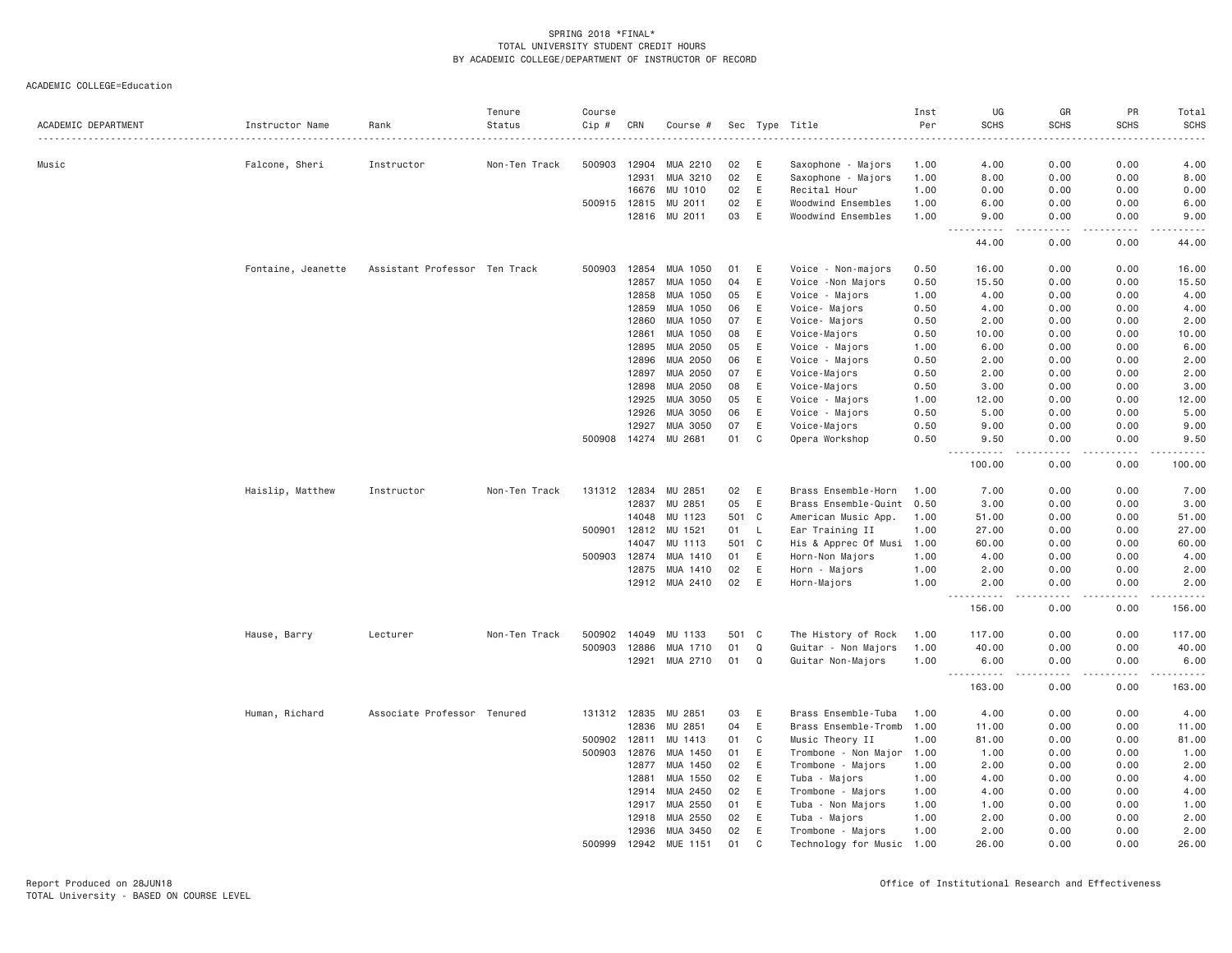| ACADEMIC DEPARTMENT | Instructor Name   | Rank                          | Tenure<br>Status | Course<br>Cip # | CRN          | Course #              |      |                | Sec Type Title            | Inst<br>Per | UG<br><b>SCHS</b>                 | GR<br><b>SCHS</b> | PR<br>SCHS                                                                                                                                                       | Total<br><b>SCHS</b>                       |
|---------------------|-------------------|-------------------------------|------------------|-----------------|--------------|-----------------------|------|----------------|---------------------------|-------------|-----------------------------------|-------------------|------------------------------------------------------------------------------------------------------------------------------------------------------------------|--------------------------------------------|
|                     |                   |                               |                  |                 |              |                       |      |                |                           |             |                                   |                   |                                                                                                                                                                  |                                            |
|                     |                   |                               |                  |                 |              |                       |      |                |                           |             | 138.00                            | 0.00              | 0.00                                                                                                                                                             | 138.00                                     |
| Music               | Jackson, Terrell  | Non-Faculty                   | Not Applicable   |                 |              | 500907 12853 MUA 1031 | 06 E |                | Piano for Non-Music       | 1.00        | 8.00<br>.                         | 0.00<br>.         | 0.00<br>.                                                                                                                                                        | 8.00<br>$\sim$ $\sim$ $\sim$ $\sim$ $\sim$ |
|                     |                   |                               |                  |                 |              |                       |      |                |                           |             | 8.00                              | 0.00              | 0.00                                                                                                                                                             | 8.00                                       |
|                     | Jenkins, Thomas   | Non-Faculty                   | Not Applicable   | 500907          | 12849        | MUA 1020              | 04   | E              | Piano Lessons-Majors 1.00 |             | 4.00                              | 0.00              | 0.00                                                                                                                                                             | 4.00                                       |
|                     |                   |                               |                  |                 | 12851        | MUA 1031              | 04   | E              | Piano for Non-Music       | 1,00        | 9.00<br>.<br>$- - -$              | 0.00<br>.         | 0.00<br>.                                                                                                                                                        | 9.00<br>.                                  |
|                     |                   |                               |                  |                 |              |                       |      |                |                           |             | 13.00                             | 0.00              | 0.00                                                                                                                                                             | 13.00                                      |
|                     | Kirkland, Anthony | Assistant Professor Ten Track |                  | 131312          | 12833        | MU 2851               | 01   | E              | Brass Ensemble            | 1.00        | 6.00                              | 0.00              | 0.00                                                                                                                                                             | 6.00                                       |
|                     |                   |                               |                  |                 | 12837        | MU 2851               | 05   | E              | Brass Ensemble-Quint 0.50 |             | 3,00                              | 0.00              | 0.00                                                                                                                                                             | 3.00                                       |
|                     |                   |                               |                  |                 | 12946        | MUE 3262              | 01   | C              | Instrumental Methods      | 1.00        | 16.00                             | 0.00              | 0.00                                                                                                                                                             | 16.00                                      |
|                     |                   |                               |                  | 500903          | 12798        | MU 1010               | 01   | E              | Recital Hour              | 1.00        | 0.00                              | 0.00              | 0.00                                                                                                                                                             | 0.00                                       |
|                     |                   |                               |                  |                 | 12873        | MUA 1350              | 02   | E              | Trumpet - Majors          | 1.00        | 4.00                              | 0.00              | 0.00                                                                                                                                                             | 4.00                                       |
|                     |                   |                               |                  |                 |              | 12910 MUA 2350        | 02   | E              | Trumpet - Majors          | 1.00        | 10.00<br>$- - -$<br>.             | 0.00<br>.         | 0.00<br>.                                                                                                                                                        | 10.00<br>.                                 |
|                     |                   |                               |                  |                 |              |                       |      |                |                           |             | 39.00                             | 0.00              | 0.00                                                                                                                                                             | 39.00                                      |
|                     | Kopetz, Barry     | Professor                     | Tenured          |                 |              | 500904 14268 MU 4322  | 01   | C <sub>1</sub> | Band Arranging            | 1.00        | 12.00<br>.                        | 0.00<br>.         | 0.00<br>.                                                                                                                                                        | 12.00<br>.                                 |
|                     |                   |                               |                  |                 |              |                       |      |                |                           |             | 12.00                             | 0.00              | 0.00                                                                                                                                                             | 12.00                                      |
|                     | Kopetz, Catherine | Instructor                    | Non-Ten Track    | 131312          | 12830        | MU 2611               | 03   | E              | Concert Choir             | 1.00        | 40.00                             | 0.00              | 0.00                                                                                                                                                             | 40.00                                      |
|                     |                   |                               |                  |                 | 12943        | MUE 2163              | 01   | C              | Elementary Music Met 1.00 |             | 60.00                             | 0.00              | 0.00                                                                                                                                                             | 60.00                                      |
|                     |                   |                               |                  |                 | 12947        | MUE 4873              | 01   | - S            | Prof Sem Mus Ed           | 1.00        | 6.00                              | 0.00              | 0.00                                                                                                                                                             | 6.00                                       |
|                     |                   |                               |                  | 500907          | 12848        | MUA 1020              | 03   | E              | Piano Lessons-Majors 1.00 |             | 3.00                              | 0.00              | 0.00                                                                                                                                                             | 3.00                                       |
|                     |                   |                               |                  |                 | 12850        | MUA 1031              | 03   | E              | Piano for Non-Music       | 1.00        | 4.00<br>.                         | 0.00<br>د د د د   | 0.00<br>.                                                                                                                                                        | 4.00<br>.                                  |
|                     |                   |                               |                  |                 |              |                       |      |                |                           |             | 113.00                            | 0.00              | 0.00                                                                                                                                                             | 113.00                                     |
|                     | Lance, Elva       | Instructor                    | Non-Ten Track    |                 | 131312 12948 | MUE 4886              | 01   | - F            | Stu Teach Music Ed        | 0.50        | 6.00                              | 0.00              | 0.00                                                                                                                                                             | 6.00                                       |
|                     |                   |                               |                  |                 | 12949        | MUE 4896              | 01   | F.             | Stu Teach Music Ed        | 0.50        | 6.00                              | 0.00              | 0.00                                                                                                                                                             | 6.00                                       |
|                     |                   |                               |                  |                 | 500915 12827 | MU 2571               | 01   | E              | Wind Ensemble             | 1.00        | 69.00<br>----                     | 0.00              | 0.00                                                                                                                                                             | 69.00                                      |
|                     |                   |                               |                  |                 |              |                       |      |                |                           |             | 81.00                             | 0.00              | 0.00                                                                                                                                                             | 81.00                                      |
|                     | Landis, Ryan      | Instructor                    | Non-Ten Track    | 500903          | 12859        | MUA 1050              | 06   | E              | Voice- Majors             | 0.50        | 4.00                              | 0.00              | 0.00                                                                                                                                                             | 4.00                                       |
|                     |                   |                               |                  |                 | 12896        | MUA 2050              | 06   | E              | Voice - Majors            | 0.50        | 2.00                              | 0.00              | 0.00                                                                                                                                                             | 2.00                                       |
|                     |                   |                               |                  |                 | 12926        | MUA 3050              | 06   | E              | Voice - Majors            | 0.50        | 5.00                              | 0.00              | 0.00                                                                                                                                                             | 5.00                                       |
|                     |                   |                               |                  |                 |              | 500912 14264 MU 1151  | 01   | S.             | Vocal Pedagogy            | 1.00        | 31.00<br>$- - - - - -$<br>$- - -$ | 0.00<br>.         | 0.00<br>.                                                                                                                                                        | 31.00<br>.                                 |
|                     |                   |                               |                  |                 |              |                       |      |                |                           |             | 42.00                             | 0.00              | 0.00                                                                                                                                                             | 42.00                                      |
|                     | Moore, Rebekah    | Non-Faculty                   | Not Applicable   |                 |              | 500907 14267 MUA 1031 | 07 E |                | Piano for Non-Music       | 1.00        | 20.00                             | 0.00              | 0.00                                                                                                                                                             | 20.00                                      |
|                     |                   |                               |                  |                 |              |                       |      |                |                           |             | <u>.</u><br>20.00                 | .<br>0.00         | $\mathcal{L}^{\mathcal{L}}\mathcal{L}^{\mathcal{L}}\mathcal{L}^{\mathcal{L}}\mathcal{L}^{\mathcal{L}}\mathcal{L}^{\mathcal{L}}\mathcal{L}^{\mathcal{L}}$<br>0.00 | .<br>20.00                                 |
|                     | Murphy, Karen     | Instructor                    | Non-Ten Track    |                 | 500907 12841 | MU 3121               | 01   | - L            | Piano Class IV            | 1.00        | 7.00                              | 0.00              | 0.00                                                                                                                                                             | 7.00                                       |
|                     |                   |                               |                  |                 |              |                       |      |                |                           |             | <u>.</u><br>7.00                  | .<br>0.00         | 2.2.2.2.2<br>0.00                                                                                                                                                | .<br>7.00                                  |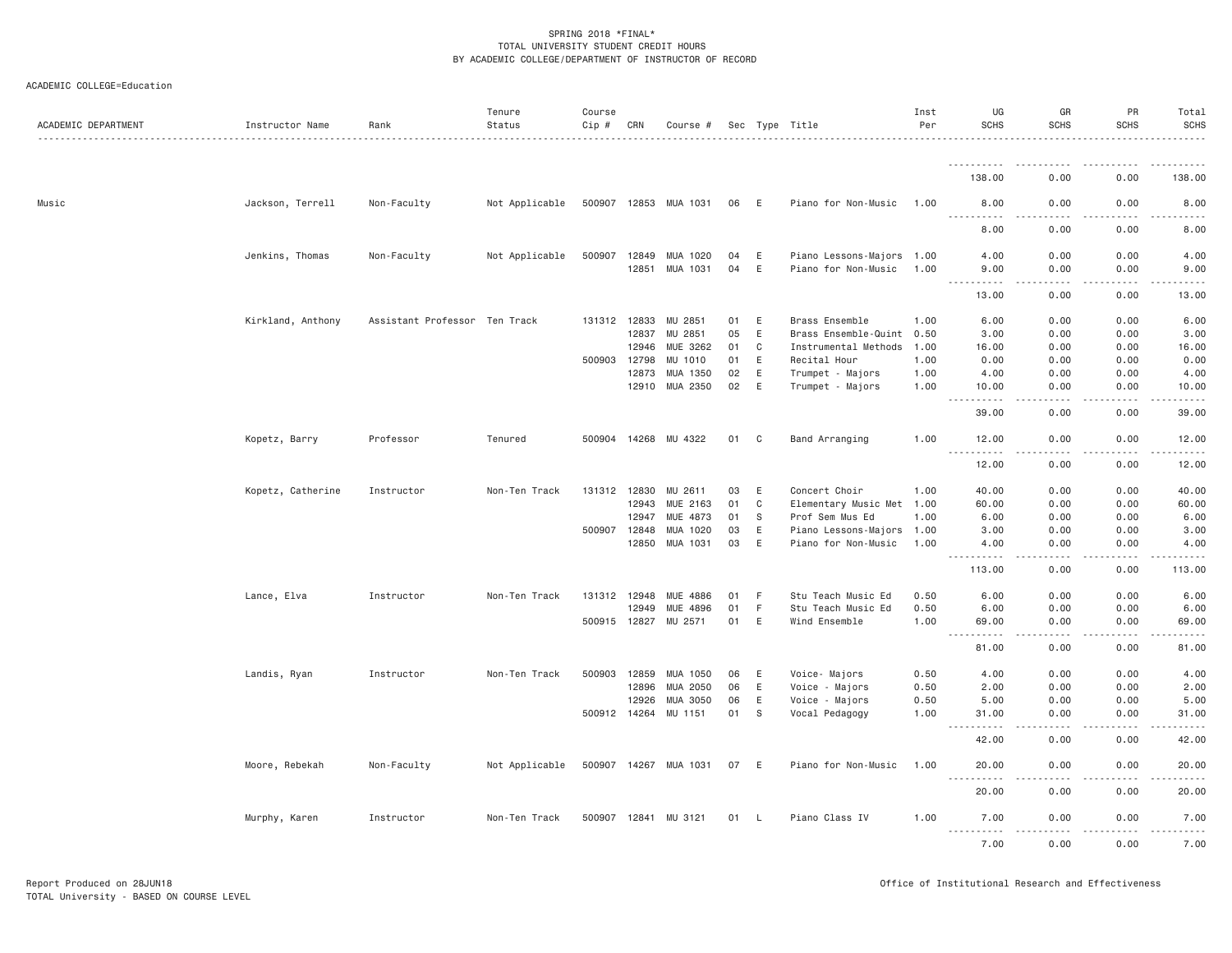| ACADEMIC DEPARTMENT | Instructor Name    | Rank                          | Tenure<br>Status | Course<br>Cip #<br>. | CRN          | Course #              |            |              | Sec Type Title            | Inst<br>Per | UG<br><b>SCHS</b>                                                                                                                                             | GR<br><b>SCHS</b><br>$\cdots$ | PR<br><b>SCHS</b> | Total<br><b>SCHS</b><br>. <b>.</b> . |
|---------------------|--------------------|-------------------------------|------------------|----------------------|--------------|-----------------------|------------|--------------|---------------------------|-------------|---------------------------------------------------------------------------------------------------------------------------------------------------------------|-------------------------------|-------------------|--------------------------------------|
| Music               | Packwood, Gary     | Associate Professor Tenured   |                  |                      | 131312 12828 | MU 2611               | 01         | E            | Concert Choir             | 1.00        | 46.00                                                                                                                                                         | 0.00                          | 0.00              | 46.00                                |
|                     |                    |                               |                  |                      | 12829        | MU 2611               | 02         | E            | Concert Choir             | 1.00        | 43.00                                                                                                                                                         | 0.00                          | 0.00              | 43.00                                |
|                     |                    |                               |                  | 500901               | 16240        | MU 4000               | 02         | $\mathbf{I}$ | Directed Indiv Study      | 1.00        | 3.00                                                                                                                                                          | 0.00                          | 0.00              | 3.00                                 |
|                     |                    |                               |                  | 500903               | 12831        | MU 2731               | 01         | E            | Chamber Singers           | 1.00        | 51.00                                                                                                                                                         | 0.00                          | 0.00              | 51.00                                |
|                     |                    |                               |                  |                      | 500906 12845 | MU 3442               | 01         | C            | Advanced Conducting       | 0.50        | 16.00<br>$\frac{1}{2} \left( \frac{1}{2} \right) \left( \frac{1}{2} \right) \left( \frac{1}{2} \right) \left( \frac{1}{2} \right) \left( \frac{1}{2} \right)$ | 0.00<br>.                     | 0.00<br>.         | 16.00<br>-----                       |
|                     |                    |                               |                  |                      |              |                       |            |              |                           |             | 159.00                                                                                                                                                        | 0.00                          | 0.00              | 159.00                               |
|                     | Patilla, Carol     | Lecturer                      | Non-Ten Track    |                      |              | 500907 12852 MUA 1031 | 05         | E            | Piano for Non-Music       | 1.00        | 20.00<br><u>.</u>                                                                                                                                             | 0.00<br>.                     | 0.00<br><u>.</u>  | 20.00<br>.                           |
|                     |                    |                               |                  |                      |              |                       |            |              |                           |             | 20.00                                                                                                                                                         | 0.00                          | 0.00              | 20.00                                |
|                     | Patilla, Michael   | Professor                     | Tenured          | 500901               | 14979        | MU 4000               | 01         | $\mathbf{I}$ | Directed Indiv Study 1.00 |             | 3.00                                                                                                                                                          | 0.00                          | 0.00              | 3.00                                 |
|                     |                    |                               |                  | 500902               | 12806        | MU 1133               | 01         | C            | The History of Rock       | 1.00        | 972.00                                                                                                                                                        | 0.00                          | 0.00              | 972.00                               |
|                     |                    |                               |                  | 500903 12887         |              | MUA 1710              | 02         | Q            | Guitar- Majors            | 1.00        | 7.00                                                                                                                                                          | 0.00                          | 0.00              | 7.00                                 |
|                     |                    |                               |                  |                      | 12940        | MUA 3710              | 02         | $\Omega$     | Guitar- Majors            | 1.00        | 4.00<br>.<br>$\frac{1}{2} \left( \frac{1}{2} \right) \left( \frac{1}{2} \right) \left( \frac{1}{2} \right) \left( \frac{1}{2} \right)$                        | 0.00<br>والأمام               | 0.00<br>.         | 4.00                                 |
|                     |                    |                               |                  |                      |              |                       |            |              |                           |             | 986.00                                                                                                                                                        | 0.00                          | 0.00              | 986.00                               |
|                     | Ross, Ryan         | Assistant Professor Ten Track |                  | 500901               | 12805        | MU 1113               | <b>H01</b> | C            | Honors His & Apprec       | 1.00        | 84.00                                                                                                                                                         | 0.00                          | 0.00              | 84.00                                |
|                     |                    |                               |                  | 500902               | 14265        | MU 1163               | 01         | C            | Introduction to Musi      | 1.00        | 198.00                                                                                                                                                        | 0.00                          | 0.00              | 198.00                               |
|                     |                    |                               |                  |                      | 14270        | MU 3023               | 01         | C            | Music History II          | 1.00        | 72.00                                                                                                                                                         | 0.00                          | 0.00              | 72.00                                |
|                     |                    |                               |                  |                      |              |                       |            |              |                           |             | .<br>354.00                                                                                                                                                   | .<br>0.00                     | .<br>0.00         | 354.00                               |
|                     | Rufty, Alisha      | Lecturer                      | Non-Ten Track    | 500903               | 12840        | MU 2951               | 01         | Q            | Philharmonia              | 0.50        | 2.00                                                                                                                                                          | 0.00                          | 0.00              | 2.00                                 |
|                     |                    |                               |                  |                      | 12884        | MUA 1650              | 01         | E            | Strings - Non Majors      | 0.50        | 2.50                                                                                                                                                          | 0.00                          | 0.00              | 2.50                                 |
|                     |                    |                               |                  |                      |              |                       |            |              |                           |             | 4.50                                                                                                                                                          | 0.00                          | 0.00              | 4.50                                 |
|                     | Sebba, Rosangela   | Professor                     | Tenured          | 500901               | 12839        | MU 2921               | 01         | L            | Ear Training IV           | 1.00        | 19.00                                                                                                                                                         | 0.00                          | 0.00              | 19.00                                |
|                     |                    |                               |                  |                      | 500902 12832 | MU 2813               | 01         | $\mathbf{C}$ | Music Theory IV           | 1.00        | 54.00                                                                                                                                                         | 0.00                          | 0.00              | 54.00                                |
|                     |                    |                               |                  |                      | 14269        | MU 3433               | 01         | C            | Piano Literature          | 1.00        | 12.00                                                                                                                                                         | 0.00                          | 0.00              | 12.00                                |
|                     |                    |                               |                  |                      | 500903 12890 | MUA 2010              | 02         | E            | Piano - Majors            | 1.00        | 4.00                                                                                                                                                          | 0.00                          | 0.00              | 4.00                                 |
|                     |                    |                               |                  |                      | 12924        | MUA 3010              | 02         | E            | Piano - Majors            | 1.00        | 2.00                                                                                                                                                          | 0.00                          | 0.00              | 2.00                                 |
|                     |                    |                               |                  |                      |              |                       |            |              |                           |             | .<br>$\sim$ $\sim$ $\sim$<br>91.00                                                                                                                            | $- - -$<br>0.00               | 0.00              | .<br>91.00                           |
|                     | Taylor, Clifton    | Associate Professor Tenured   |                  |                      | 131312 12826 | MU 2561               | 01         | E            | Symphonic Band            | 1.00        | 58.00                                                                                                                                                         | 0.00                          | 0.00              | 58.00                                |
|                     |                    |                               |                  |                      | 12838        | MU 2911               | 01         | E            | Jazz Ensemble             | 1.00        | 20.00                                                                                                                                                         | 0.00                          | 0.00              | 20.00                                |
|                     |                    |                               |                  | 500901               | 16547        | MU 4000               | 03         | $\mathbf{I}$ | Directed Indiv Study      | 1.00        | 1.00                                                                                                                                                          | 0.00                          | 0.00              | 1.00                                 |
|                     |                    |                               |                  |                      | 500906 12845 | MU 3442               | 01         | C            | Advanced Conducting       | 0.50        | 16.00                                                                                                                                                         | 0.00                          | 0.00              | 16.00                                |
|                     |                    |                               |                  |                      |              |                       |            |              |                           |             | -----<br>95.00                                                                                                                                                | .<br>0.00                     | .<br>0.00         | . <u>.</u> .<br>95.00                |
|                     | Tulyaganova, Roza  | Assistant Professor Ten Track |                  | 500903 12860         |              | MUA 1050              | 07         | Ε            | Voice- Majors             | 0.50        | 2.00                                                                                                                                                          | 0.00                          | 0.00              | 2.00                                 |
|                     |                    |                               |                  |                      | 12897        | MUA 2050              | 07         | E            | Voice-Majors              | 0.50        | 2.00                                                                                                                                                          | 0.00                          | 0.00              | 2.00                                 |
|                     |                    |                               |                  |                      | 12927        | MUA 3050              | 07         | E            | Voice-Majors              | 0.50        | 9.00                                                                                                                                                          | 0.00                          | 0.00              | 9.00                                 |
|                     |                    |                               |                  |                      | 500908 14274 | MU 2681               | 01         | $\mathsf{C}$ | Opera Workshop            | 0.50        | 9.50                                                                                                                                                          | 0.00                          | 0.00              | 9.50                                 |
|                     |                    |                               |                  |                      |              |                       |            |              |                           |             | $\frac{1}{2} \left( \frac{1}{2} \right) \left( \frac{1}{2} \right) \left( \frac{1}{2} \right)$<br>.<br>22.50                                                  | .<br>0.00                     | -----<br>0.00     | .<br>22.50                           |
|                     | Wallace, Katherine | Non-Faculty                   | Not Applicable   |                      |              | 500907 12819 MU 2121  | 02         | $\mathsf{L}$ | Music Majors Piano I 1.00 |             | 12.00                                                                                                                                                         | 0.00                          | 0.00              | 12.00                                |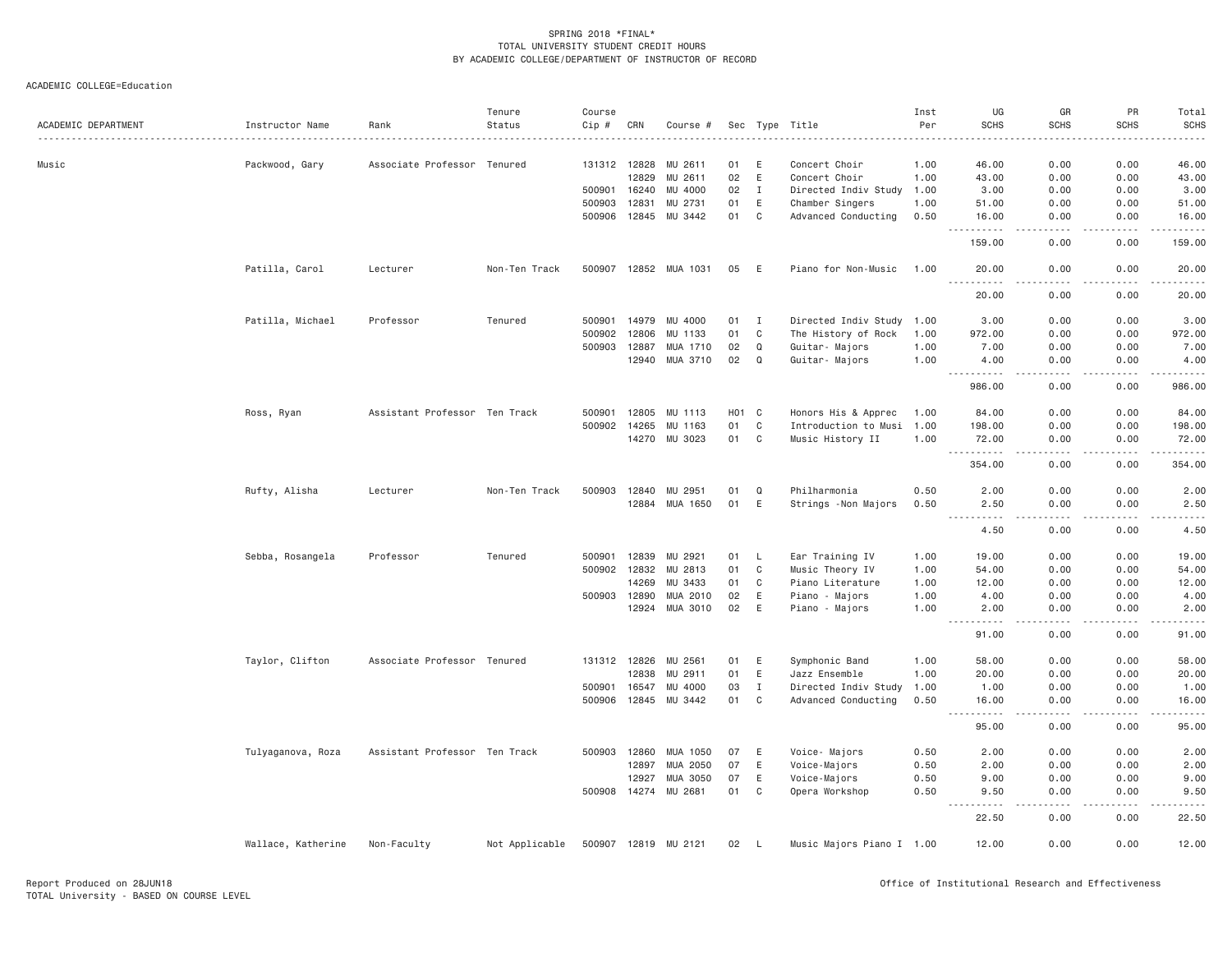# ACADEMIC COLLEGE=Education

| ACADEMIC DEPARTMENT                   | Instructor Name   | Rank         | Tenure<br>Status | Course<br>Cip # | CRN   | Course #           |      |   | Sec Type Title      | Inst<br>Per | UG<br><b>SCHS</b>    | GR<br>SCHS    | PR<br>SCHS             | Total<br>SCHS    |
|---------------------------------------|-------------------|--------------|------------------|-----------------|-------|--------------------|------|---|---------------------|-------------|----------------------|---------------|------------------------|------------------|
|                                       |                   |              |                  |                 |       |                    |      |   |                     |             |                      |               |                        |                  |
|                                       |                   |              |                  |                 |       |                    |      |   |                     |             | 12.00                | 0.00          | 0.00                   | 12.00            |
| Music                                 | Whiteside, Trisha | Non-Employee | Not Applicable   | 500903          | 12840 | MU 2951            | 01 Q |   | Philharmonia        | 0.50        | 2.00                 | 0.00          | 0.00                   | 2.00             |
|                                       |                   |              |                  |                 | 12884 | MUA 1650           | 01 E |   | Strings -Non Majors | 0.50        | 2.50<br>.            | 0.00<br>.     | 0.00<br>.              | 2.50<br>.        |
|                                       |                   |              |                  |                 |       |                    |      |   |                     |             | 4.50                 | 0.00          | 0.00                   | 4.50             |
|                                       | Wilson, Khary     | Lecturer     | Non-Ten Track    | 500903          | 12854 | <b>MUA</b><br>1050 | 01   | E | Voice - Non-majors  | 0.50        | 16.00                | 0.00          | 0.00                   | 16.00            |
|                                       |                   |              |                  |                 | 12861 | MUA 1050           | 08   | E | Voice-Majors        | 0.50        | 10.00                | 0.00          | 0.00                   | 10.00            |
|                                       |                   |              |                  |                 | 12898 | MUA 2050           | 08   | E | Voice-Majors        | 0.50        | 3.00                 | 0.00          | 0.00                   | 3.00             |
|                                       |                   |              |                  |                 |       |                    |      |   |                     |             | -----------<br>29.00 | -----<br>0.00 | $  -$<br>-----<br>0.00 | -------<br>29.00 |
| ====================================  |                   |              |                  |                 |       |                    |      |   |                     |             |                      |               |                        |                  |
| Music                                 |                   |              |                  |                 |       |                    |      |   |                     |             | 3399.00              | 0.00          | 0.00                   | 3399.00          |
| ===================================== |                   |              |                  |                 |       |                    |      |   |                     |             | ==========           | ==========    | -----------            | ==========       |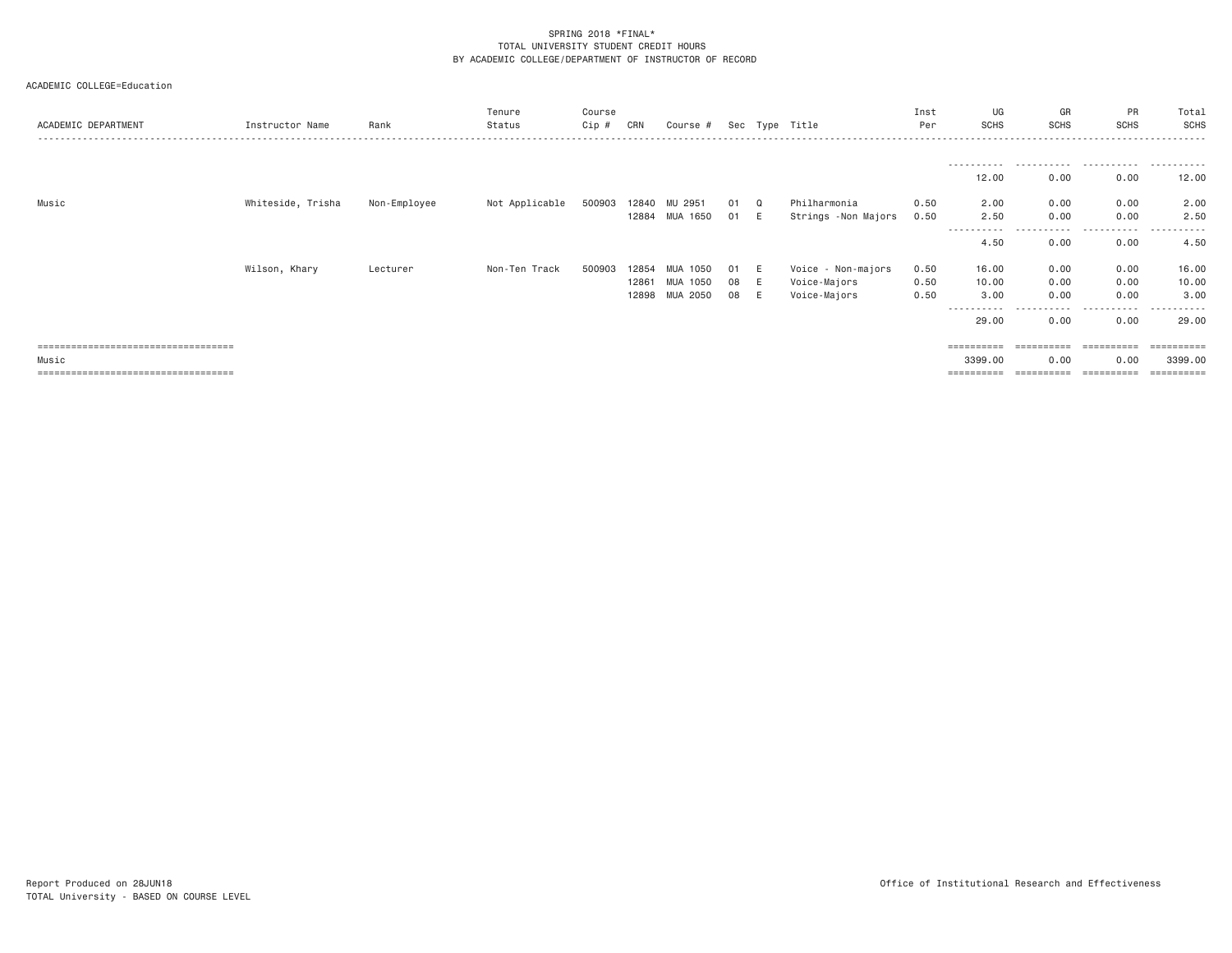| ACADEMIC DEPARTMENT   | Instructor Name  | Rank                              | Tenure<br>Status | Course<br>Cip # | CRN          | Course #             |       |                | Sec Type Title            | Inst<br>Per | UG<br><b>SCHS</b>                                                                                                                                                   | GR<br><b>SCHS</b>                   | PR<br><b>SCHS</b> | Total<br><b>SCHS</b>   |
|-----------------------|------------------|-----------------------------------|------------------|-----------------|--------------|----------------------|-------|----------------|---------------------------|-------------|---------------------------------------------------------------------------------------------------------------------------------------------------------------------|-------------------------------------|-------------------|------------------------|
| Aerospace Engineering | Belk, Davy       | Professor                         | Ten Track        |                 | 140201 15764 | ASE 9000             | 01    | D              | Research/Diss             | 1.00        | 0.00                                                                                                                                                                | 6.00                                | 0.00              | 6.00                   |
|                       |                  |                                   |                  |                 | 16059        | ASE 7000             | 03    | $\mathbf{I}$   | Directed Indiv Study      | 1.00        | 0.00                                                                                                                                                                | 3.00                                | 0.00              | 3.00                   |
|                       |                  |                                   |                  |                 | 16539        | ASE 8000             | 11    | D              | Research / Thesis         | 1.00        | 0.00                                                                                                                                                                | 3.00                                | 0.00              | 3.00                   |
|                       |                  |                                   |                  |                 | 141101 14308 | EM 8313              | 01    | $\mathbf C$    | Advanced Dynamics         | 1.00        | 0.00<br>$\frac{1}{2}$                                                                                                                                               | 60.00                               | 0.00              | 60.00<br>$\frac{1}{2}$ |
|                       |                  |                                   |                  |                 |              |                      |       |                |                           |             | 0.00                                                                                                                                                                | 72.00                               | 0.00              | 72.00                  |
|                       | Bhatia, Manav    | Assistant Professor Ten Track     |                  |                 | 140201 15754 | ASE 8000             | 01    | D              | Research / Thesis         | 1.00        | 0.00                                                                                                                                                                | 9.00                                | 0.00              | 9.00                   |
|                       |                  |                                   |                  |                 | 141101 11526 | EM 4123              | 01    | $\mathbf C$    | Intro Finite Element 1.00 |             | 18.00                                                                                                                                                               | 0.00                                | 0.00              | 18.00                  |
|                       |                  |                                   |                  |                 | 11529        | EM 6123              | 01    | $\mathbf C$    | Intro Finite Element      | 1.00        | 0.00                                                                                                                                                                | 12.00                               | 0.00              | 12.00                  |
|                       |                  |                                   |                  |                 | 13914        | EM 6123              | 501   | $\mathbf{C}$   | Intro Finite Element 1.00 |             | 0.00                                                                                                                                                                | 15.00                               | 0.00              | 15.00                  |
|                       |                  |                                   |                  | 309999          | 16209        | CME 9000             | 02    | D              | Research/Dis              | 1.00        | 0.00                                                                                                                                                                | 17.00                               | 0.00              | 17.00                  |
|                       |                  |                                   |                  |                 | 16416        | <b>CME 7000</b>      | 01    | $\mathbf{I}$   | Directed Indiv Study      | 1.00        | 0.00                                                                                                                                                                | 3.00                                | 0.00              | 3.00                   |
|                       |                  |                                   |                  |                 |              | 16575 CME 9000       | 503 D |                | Research/Dis              | 1.00        | 0.00<br>$\frac{1}{2} \left( \frac{1}{2} \right) \left( \frac{1}{2} \right) \left( \frac{1}{2} \right) \left( \frac{1}{2} \right) \left( \frac{1}{2} \right)$<br>444 | 9.00<br>د د د د د                   | 0.00<br>.         | 9.00<br>.              |
|                       |                  |                                   |                  |                 |              |                      |       |                |                           |             | 18.00                                                                                                                                                               | 65.00                               | 0.00              | 83.00                  |
|                       | Bhushan, Shanti  | Assistant Professor Ten Track     |                  | 141901          | 14326        | ME 8823              | 01    | C              | Viscous Flow II           | 1.00        | 0.00                                                                                                                                                                | 33.00                               | 0.00              | 33.00                  |
|                       |                  |                                   |                  |                 | 14446        | ME 8823              | 501   | $\mathbf{C}$   | Viscous Flow II           | 1.00        | 0.00                                                                                                                                                                | 9.00                                | 0.00              | 9.00                   |
|                       |                  |                                   |                  |                 | 15735        | ME 8000              | 04    | D              | Research / Thesis         | 1.00        | 0.00                                                                                                                                                                | 3.00                                | 0.00              | 3.00                   |
|                       |                  |                                   |                  |                 | 15813        | ME 9000              | 04    | D              | Research / Diss           | 1.00        | 0.00                                                                                                                                                                | 16.00                               | 0.00              | 16.00                  |
|                       |                  |                                   |                  |                 |              |                      |       |                |                           |             | $\sim$ $\sim$ $\sim$<br>$\frac{1}{2}$<br>0.00                                                                                                                       | .<br>61.00                          | .<br>0.00         | $- - - - -$<br>61.00   |
|                       | Cheng, Yang      | Associate Professor Tenured       |                  |                 | 140201 10384 | ASE 4813             | 01    | $\mathbf{C}$   | Adv Orbital Mechanic 1.00 |             | 42.00                                                                                                                                                               | 0.00                                | 0.00              | 42.00                  |
|                       |                  |                                   |                  |                 | 10388        | ASE 6813             | 01    | $\mathbf C$    | Adv Orbital Mechanic      | 1.00        | 0.00                                                                                                                                                                | 3.00                                | 0.00              | 3.00                   |
|                       |                  |                                   |                  |                 | 14977        | ASE 4990             | 01    | C              | Special Topic In ASE 0.50 |             | 34.50                                                                                                                                                               | 0.00                                | 0.00              | 34.50                  |
|                       |                  |                                   |                  |                 |              | 15766 ASE 9000       | 03    | D              | Research/Diss             | 1.00        | 0.00                                                                                                                                                                | 9.00                                | 0.00              | 9.00                   |
|                       |                  |                                   |                  |                 |              |                      |       |                |                           |             | .                                                                                                                                                                   | .                                   | .                 | .                      |
|                       |                  |                                   |                  |                 |              |                      |       |                |                           |             | 76.50                                                                                                                                                               | 12.00                               | 0.00              | 88.50                  |
|                       | Coley, Lorenzo   | Instructor                        | Non-Ten Track    | 140201          | 10380        | ASE 4721             | 01    | <b>L</b>       | Aero Engr Lab II          | 1.00        | 12.00                                                                                                                                                               | 0.00                                | 0.00              | 12.00                  |
|                       |                  |                                   |                  |                 | 10381        | ASE 4721             | 02    | L              | Aero Engr Lab II          | 1.00        | 12.00                                                                                                                                                               | 0.00                                | 0.00              | 12.00                  |
|                       |                  |                                   |                  |                 | 10382        | ASE 4721             | 03    | L              | Aero Engr Lab II          | 1.00        | 12.00                                                                                                                                                               | 0.00                                | 0.00              | 12.00                  |
|                       |                  |                                   |                  |                 | 10383        | ASE 4721             | 04    | L              | Aero Engr Lab II          | 1.00        | 12.00                                                                                                                                                               | 0.00                                | 0.00              | 12.00                  |
|                       |                  |                                   |                  |                 | 14251        | ASE 4721             | 05    | $\mathsf{L}$   | Aero Engr Lab II          | 1.00        | 7.00<br>$\sim$ $\sim$ $\sim$<br>.                                                                                                                                   | 0.00<br>د د د د                     | 0.00              | 7.00<br>.              |
|                       |                  |                                   |                  |                 |              |                      |       |                |                           |             | 55.00                                                                                                                                                               | 0.00                                | 0.00              | 55.00                  |
|                       | Daghigh, Vahid   | Grad Teach Assist                 | Non-Ten Track    |                 |              | 141101 11507 EM 2413 | 03    | C              | Engineering Mech I        | 1.00        | 90.00                                                                                                                                                               | 0.00                                | 0.00              | 90.00                  |
|                       |                  |                                   |                  |                 |              | 11510 EM 2413        | 06    | $\mathbf C$    | Engineering Mech I        | 1.00        | 66.00                                                                                                                                                               | 0.00                                | 0.00              | 66.00                  |
|                       |                  |                                   |                  |                 |              |                      |       |                |                           |             | .<br>$  -$<br>156.00                                                                                                                                                | .<br>0.00                           | <u>.</u><br>0.00  | .<br>156.00            |
|                       | Hannigan, Thomas | Instructor                        | Non-Ten Track    | 141101          | 11521        | EM 3313              | 01    | $\mathbb C$    | Fluid Mechanics           | 1.00        | 90.00                                                                                                                                                               | 0.00                                | 0.00              | 90.00                  |
|                       |                  |                                   |                  |                 | 11522        | EM 3313              | 02    | $\mathbf C$    | Fluid Mechanics           | 1.00        | 171.00                                                                                                                                                              | 0.00                                | 0.00              | 171.00                 |
|                       |                  |                                   |                  |                 |              | 11524 EM 3313        | 04    | $\mathbf{C}$   | Fluid Mechanics           | 1.00        | 87.00                                                                                                                                                               | 0.00<br>$\sim$ $\sim$ $\sim$ $\sim$ | 0.00              | 87.00<br>.             |
|                       |                  |                                   |                  |                 |              |                      |       |                |                           |             | 348.00                                                                                                                                                              | 0.00                                | 0.00              | 348.00                 |
|                       | Harich, Naoufal  | Grad Research Assis Non-Ten Track |                  |                 |              | 141101 11514 EM 2433 | 04    | C <sub>1</sub> | Engineering Mech II       | 1.00        | 165.00<br>.                                                                                                                                                         | 0.00<br>.                           | 0.00<br>.         | 165.00<br>.            |
|                       |                  |                                   |                  |                 |              |                      |       |                |                           |             | 165.00                                                                                                                                                              | 0.00                                | 0.00              | 165.00                 |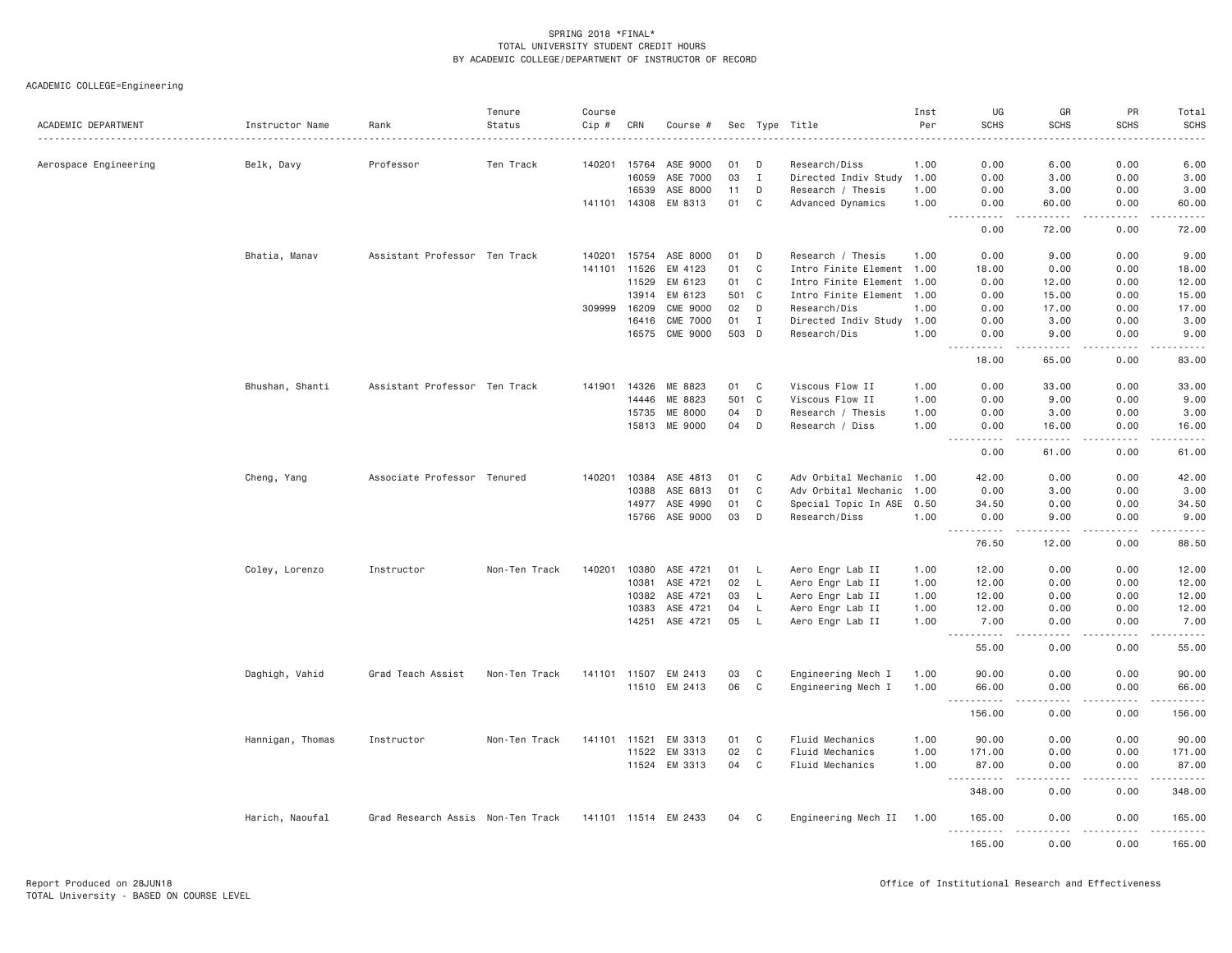| ACADEMIC DEPARTMENT   | Instructor Name  | Rank                          | Tenure<br>Status | Course<br>Cip # | CRN            | Course #             | Sec      |                             | Type Title                                             | Inst<br>Per | UG<br><b>SCHS</b>                 | GR<br><b>SCHS</b>                   | PR<br><b>SCHS</b> | Total<br><b>SCHS</b><br>.                                                                                                                                                                |
|-----------------------|------------------|-------------------------------|------------------|-----------------|----------------|----------------------|----------|-----------------------------|--------------------------------------------------------|-------------|-----------------------------------|-------------------------------------|-------------------|------------------------------------------------------------------------------------------------------------------------------------------------------------------------------------------|
| Aerospace Engineering | Janus, Jonathan  | Associate Professor Tenured   |                  | 140201          | 10375          | ASE 4413             | 01       | C                           | Aircraft Propulsion                                    | 1.00        | 105.00                            | 0.00                                | 0.00              | 105.00                                                                                                                                                                                   |
|                       |                  |                               |                  |                 | 10389          | ASE 8423             | 01       | C                           | Comput Fluid Dyn II                                    | 1.00        | 0.00                              | 18.00                               | 0.00              | 18.00                                                                                                                                                                                    |
|                       |                  |                               |                  |                 | 15755          | ASE 8000             | 02       | D                           | Research / Thesis                                      | 1.00        | 0.00                              | 5.00                                | 0.00              | 5.00                                                                                                                                                                                     |
|                       |                  |                               |                  |                 | 16258          | ASE 9000             | 503      | D                           | Research/Diss                                          | 1.00        | 0.00<br>.<br>-----                | 1.00                                | 0.00              | 1.00                                                                                                                                                                                     |
|                       |                  |                               |                  |                 |                |                      |          |                             |                                                        |             | 105.00                            | 24.00                               | 0.00              | 129.00                                                                                                                                                                                   |
|                       | Jayakody, Nimesh | Grad Teach Assist             | Non-Ten Track    | 141101          | 11508          | EM 2413              | 04       | C                           | Engineering Mech I                                     | 1.00        | 171.00                            | 0.00                                | 0.00              | 171.00                                                                                                                                                                                   |
|                       |                  |                               |                  |                 | 11509          | EM 2413              | 05       | $\mathbb C$                 | Engineering Mech I                                     | 1.00        | 177.00<br><u>.</u>                | 0.00<br>$\sim$ $\sim$ $\sim$ $\sim$ | 0.00<br>.         | 177.00<br>.                                                                                                                                                                              |
|                       |                  |                               |                  |                 |                |                      |          |                             |                                                        |             | 348.00                            | 0.00                                | 0.00              | 348.00                                                                                                                                                                                   |
|                       | Jha, Ratneshwar  | Professor                     | Tenured          | 140201          | 15756          | ASE 8000             | 03       | D                           | Research / Thesis                                      | 1.00        | 0.00                              | 3.00                                | 0.00              | 3.00                                                                                                                                                                                     |
|                       |                  |                               |                  |                 | 15768          | ASE 9000             | 05       | D                           | Research/Diss                                          | 1,00        | 0.00                              | 10.00                               | 0.00              | 10.00                                                                                                                                                                                    |
|                       |                  |                               |                  | 141101          | 15287          | EM 4213              | 01       | C                           | Adv Mec Of Mat                                         | 1.00        | 12.00                             | 0.00                                | 0.00              | 12.00                                                                                                                                                                                    |
|                       |                  |                               |                  |                 | 15288          | EM 6213              | 01       | C                           | Adv Mec Of Mat                                         | 1.00        | 0.00<br>.                         | 27.00<br>-----                      | 0.00<br>-----     | 27.00<br>.                                                                                                                                                                               |
|                       |                  |                               |                  |                 |                |                      |          |                             |                                                        |             | 12.00                             | 40.00                               | 0.00              | 52.00                                                                                                                                                                                    |
|                       | Kim, Donghoon    | Assistant Professor Ten Track |                  | 140201          | 10372          | ASE 3823             | 01       | C                           | Space Attitude Dynam 1.00                              |             | 75.00                             | 0.00                                | 0.00              | 75.00                                                                                                                                                                                    |
|                       |                  |                               |                  |                 | 14977          | ASE 4990             | 01       | C                           | Special Topic In ASE 0.50                              |             | 34.50<br>.<br>$\sim$ $\sim$       | 0.00<br>$\sim$ $\sim$ $\sim$ $\sim$ | 0.00<br>.         | 34.50<br>.                                                                                                                                                                               |
|                       |                  |                               |                  |                 |                |                      |          |                             |                                                        |             | 109.50                            | 0.00                                | 0.00              | 109.50                                                                                                                                                                                   |
|                       | Koenig, Keith    | Professor                     | Tenured          | 140201          | 10367          | ASE 1501             | 02       | Ε                           | Design Competition                                     | 1.00        | 10.00                             | 0.00                                | 0.00              | 10.00                                                                                                                                                                                    |
|                       |                  |                               |                  |                 | 10368          | ASE 2013             | 01       | В                           | Astro, Propul, Struc 1.00                              |             | 156.00                            | 0.00                                | 0.00              | 156.00                                                                                                                                                                                   |
|                       |                  |                               |                  |                 | 10377          | ASE 4443             | 01       | C                           | Spacecraft Propulsio 1.00                              |             | 75.00                             | 0.00                                | 0.00              | 75.00                                                                                                                                                                                    |
|                       |                  |                               |                  |                 | 10379          | ASE 4543             | 01       | C                           | Spacecraft Design II 1.00                              |             | 63.00                             | 0.00                                | 0.00              | 63.00                                                                                                                                                                                    |
|                       |                  |                               |                  |                 | 14242          | ASE 2013             | 02       | B                           | Astro, Propul, Struc 1.00                              |             | 138.00                            | 0.00                                | 0.00              | 138.00                                                                                                                                                                                   |
|                       |                  |                               |                  |                 | 15758          | ASE 8000             | 05       | D                           | Research / Thesis                                      | 1.00        | 0.00                              | 19.00                               | 0.00              | 19.00                                                                                                                                                                                    |
|                       |                  |                               |                  |                 | 15922          | ASE 8323             | 01       | C                           | Adv Comp Aerodyn II                                    | 1.00        | 0.00                              | 21.00                               | 0.00              | 21.00                                                                                                                                                                                    |
|                       |                  |                               |                  |                 | 16058          | ASE 7000             | 02       | $\mathbf I$                 | Directed Indiv Study 1.00                              |             | 0.00                              | 3.00                                | 0.00              | 3.00                                                                                                                                                                                     |
|                       |                  |                               |                  |                 | 16674          | ASE 9000<br>ASE 7000 | 12       | D                           | Research/Diss                                          | 1.00        | 0.00                              | 2.00                                | 0.00              | 2.00                                                                                                                                                                                     |
|                       |                  |                               |                  |                 | 16843<br>16844 | ASE 7000             | 07<br>08 | $\mathbf{I}$<br>$\mathbf I$ | Directed Indiv Study 1.00<br>Directed Indiv Study 1.00 |             | 0.00<br>0.00                      | 3.00<br>3.00                        | 0.00<br>0.00      | 3.00<br>3.00                                                                                                                                                                             |
|                       |                  |                               |                  |                 | 16845          | ASE 4000             | 04       | $\mathbf{I}$                | Directed Indiv Study 1.00                              |             | 3.00                              | 0.00                                | 0.00              | 3.00                                                                                                                                                                                     |
|                       |                  |                               |                  |                 | 16846          | ASE 4000             | 05       | $\mathbf{I}$                | Directed Indiv Study 1.00                              |             | 3.00                              | 0.00                                | 0.00              | 3.00                                                                                                                                                                                     |
|                       |                  |                               |                  |                 |                |                      |          |                             |                                                        |             | .<br>.<br>448.00                  | 51.00                               | 0.00              | 499.00                                                                                                                                                                                   |
|                       | Kota, Kalyan Raj | Grad Teach Assist             | Non-Ten Track    |                 |                | 141101 11506 EM 2413 | 02       | C                           | Engineering Mech I                                     | 1.00        | 171.00                            | 0.00                                | 0.00              | 171.00                                                                                                                                                                                   |
|                       |                  |                               |                  |                 |                |                      |          |                             |                                                        |             | <u>.</u><br>171.00                | $\frac{1}{2}$<br>0.00               | .<br>0.00         | .<br>171.00                                                                                                                                                                              |
|                       | Lacy, Thomas     | Professor                     | Tenured          | 140201          | 15759          | ASE 8000             | 06       | D                           | Research / Thesis                                      | 1.00        | 0.00                              | 29.00                               | 0.00              | 29.00                                                                                                                                                                                    |
|                       |                  |                               |                  |                 | 15770          | ASE 9000             | 07       | D                           | Research/Diss                                          | 1.00        | 0.00                              | 96.00                               | 0.00              | 96.00                                                                                                                                                                                    |
|                       |                  |                               |                  |                 | 16055          | ASE 7000             | 01       | $\mathbf{I}$                | Directed Indiv Study                                   | 1.00        | 0.00                              | 3.00                                | 0.00              | 3.00                                                                                                                                                                                     |
|                       |                  |                               |                  |                 | 141101 11527   | EM 4133              | 01       | C                           | Composite Materials                                    | 1.00        | 57.00                             | 0.00                                | 0.00              | 57.00                                                                                                                                                                                    |
|                       |                  |                               |                  |                 | 11530          | EM 6133              | 01       | C                           | Composite Materials                                    | 1.00        | 0.00<br>$\sim$ $\sim$ $\sim$<br>. | 27.00<br>.                          | 0.00<br>-----     | 27.00<br>$\frac{1}{2} \left( \frac{1}{2} \right) \left( \frac{1}{2} \right) \left( \frac{1}{2} \right) \left( \frac{1}{2} \right) \left( \frac{1}{2} \right) \left( \frac{1}{2} \right)$ |
|                       |                  |                               |                  |                 |                |                      |          |                             |                                                        |             | 57.00                             | 155.00                              | 0.00              | 212.00                                                                                                                                                                                   |
|                       | Moore, Timothy   | Instructor                    | Non-Ten Track    | 140201          | 16057          | ASE 4000             | 01       | I                           | Directed Indiv Study 1.00                              |             | 3.00                              | 0.00                                | 0.00              | 3.00                                                                                                                                                                                     |
|                       |                  |                               |                  |                 | 141101 11511   | EM 2433              | 01       | C                           | Engineering Mech II 1.00                               |             | 153.00                            | 0.00                                | 0.00              | 153.00                                                                                                                                                                                   |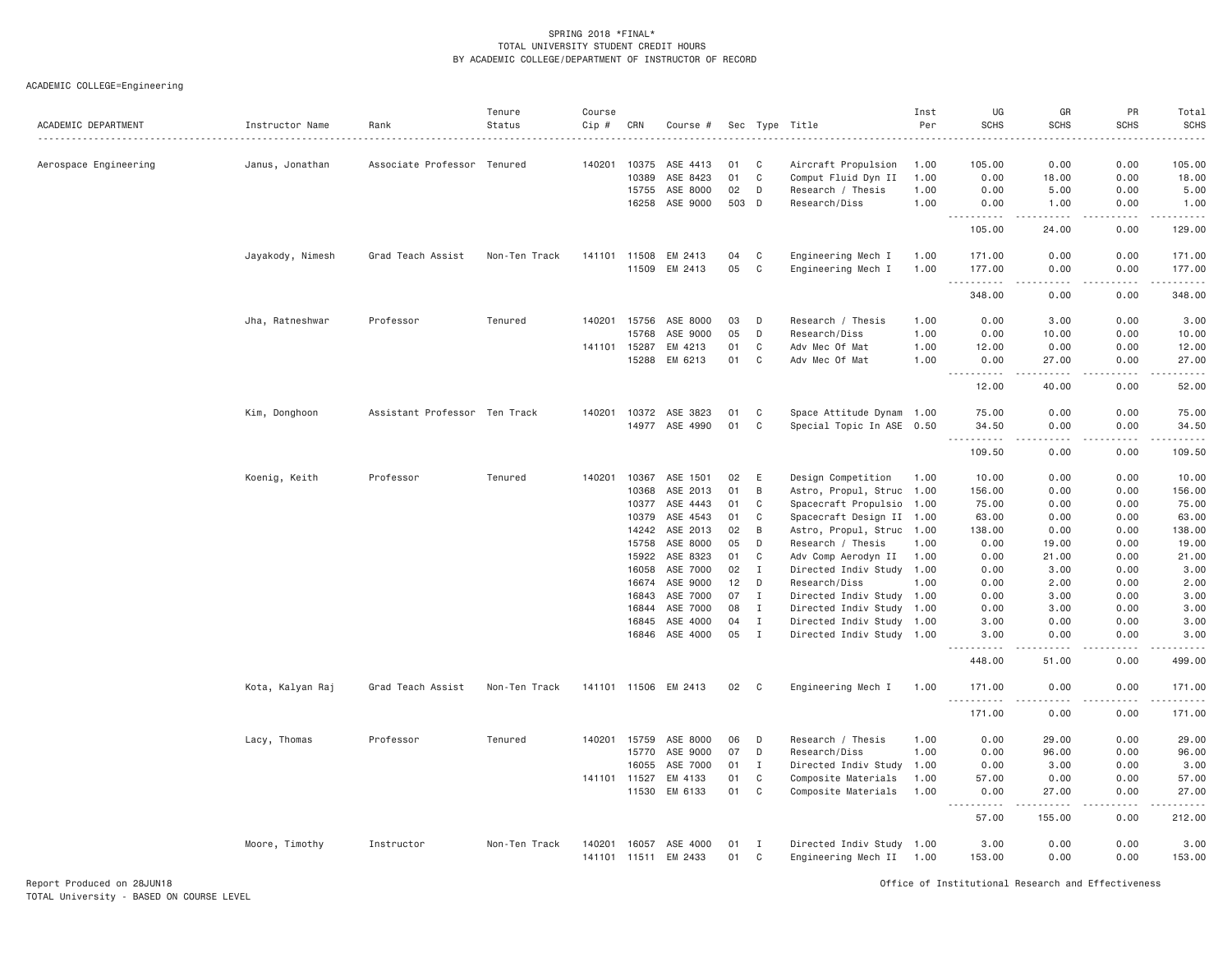| ACADEMIC DEPARTMENT   | Instructor Name | Rank                              | Tenure<br>Status | Course<br>Cip #        | CRN            | Course #                 |                   |                   | Sec Type Title                                         | Inst<br>Per | UG<br><b>SCHS</b>                                                                  | GR<br><b>SCHS</b>                          | PR<br><b>SCHS</b> | Total<br><b>SCHS</b><br>. |
|-----------------------|-----------------|-----------------------------------|------------------|------------------------|----------------|--------------------------|-------------------|-------------------|--------------------------------------------------------|-------------|------------------------------------------------------------------------------------|--------------------------------------------|-------------------|---------------------------|
| Aerospace Engineering | Moore, Timothy  | Instructor                        | Non-Ten Track    |                        |                | 141101 11512 EM 2433     | 02                | C                 | Engineering Mech II                                    | 1.00        | 171.00                                                                             | 0.00                                       | 0.00              | 171.00                    |
|                       |                 |                                   |                  |                        | 11513          | EM 2433                  | 03                | $\mathbf C$       | Engineering Mech II                                    | 1.00        | 147.00                                                                             | 0.00                                       | 0.00              | 147.00                    |
|                       |                 |                                   |                  |                        |                | 11518 EM 3213            | 03                | C                 | Mech Of Materials                                      | 1.00        | 189.00                                                                             | 0.00                                       | 0.00              | 189.00                    |
|                       |                 |                                   |                  |                        |                |                          |                   |                   |                                                        |             | <b><i><u>.</u></i></b><br>$\sim$ $\sim$ $\sim$<br>663.00                           | .<br>0.00                                  | .<br>0.00         | .<br>663.00               |
|                       | Olsen, Gregory  | Instructor                        | Non-Ten Track    |                        |                | 140201  14978  ASE  6990 | 01                | C <sub>1</sub>    | Special Topic In ASE 1.00                              |             | 0.00<br>.                                                                          | 27.00                                      | 0.00              | 27.00                     |
|                       |                 |                                   |                  |                        |                |                          |                   |                   |                                                        |             | 0.00                                                                               | 27.00                                      | 0.00              | 27.00                     |
|                       | Sescu, Adrian   | Assistant Professor Ten Track     |                  |                        | 140201 10371   | ASE 3313                 | 01                | C                 | Incompress Aerodynam                                   | 1.00        | 87.00                                                                              | 0.00                                       | 0.00              | 87.00                     |
|                       |                 |                                   |                  |                        | 14252          | ASE 8353                 | 01                | $\mathbf C$       | Turbulent Flow                                         | 1.00        | 0.00                                                                               | 87.00                                      | 0.00              | 87.00                     |
|                       |                 |                                   |                  |                        | 15761          | ASE 8000                 | 08                | D                 | Research / Thesis                                      | 1.00        | 0.00                                                                               | 6.00                                       | 0.00              | 6.00                      |
|                       |                 |                                   |                  |                        |                | 15772 ASE 9000           | 09                | D                 | Research/Diss                                          | 1.00        | 0.00<br>2.2.2.2.2                                                                  | 18.00<br>.                                 | 0.00<br>.         | 18.00<br>2.2.2.2.2.4      |
|                       |                 |                                   |                  |                        |                |                          |                   |                   |                                                        |             | 87.00                                                                              | 111.00                                     | 0.00              | 198.00                    |
|                       | Sullivan, Rani  | Associate Professor Tenured       |                  | 140201                 | 10370          | ASE 3243                 | 01                | C                 | Aero Structural Anal                                   | 1.00        | 162.00                                                                             | 0.00                                       | 0.00              | 162.00                    |
|                       |                 |                                   |                  |                        | 15773          | ASE 9000                 | 10                | D                 | Research/Diss                                          | 1.00        | 0.00                                                                               | 26.00                                      | 0.00              | 26.00                     |
|                       |                 |                                   |                  | 141101 11532           |                | EM 8203                  | 01                | $\mathbf C$       | Appl Elasticity                                        | 1.00        | 0.00                                                                               | 18.00                                      | 0.00              | 18.00                     |
|                       |                 |                                   |                  |                        | 13916          | EM 8203                  | 501 C             |                   | Appl Elasticity                                        | 1.00        | 0.00<br>$\omega_{\rm c}$ and $\omega_{\rm c}$<br>$\omega = \omega \omega + \omega$ | 18.00<br>.                                 | 0.00<br>.         | 18.00<br>.                |
|                       |                 |                                   |                  |                        |                |                          |                   |                   |                                                        |             | 162.00                                                                             | 62.00                                      | 0.00              | 224.00                    |
|                       | Thompson, David | Professor                         | Tenured          |                        |                | 140201 10376 ASE 4423    | 01                | $\mathbf{C}$      | Int Comput Fluid Dyn 1.00                              |             | 33.00                                                                              | 0.00                                       | 0.00              | 33.00                     |
|                       |                 |                                   |                  |                        | 10387          | ASE 6423                 | 01                | C                 | Int Comput Fluid Dyn                                   | 1.00        | 0.00                                                                               | 3.00                                       | 0.00              | 3.00                      |
|                       |                 |                                   |                  |                        | 13799          | ASE 6423                 | 501 C             |                   | Int Comput Fluid Dyn 1.00                              |             | 0.00                                                                               | 3.00                                       | 0.00              | 3.00                      |
|                       |                 |                                   |                  |                        | 15774          | ASE 9000                 | 11                | D                 | Research/Diss                                          | 1.00        | 0.00                                                                               | 26.00                                      | 0.00              | 26.00                     |
|                       |                 |                                   |                  |                        | 16257          | ASE 9000                 | 502               | D                 | Research/Diss                                          | 1.00        | 0.00                                                                               | 1.00                                       | 0.00              | 1.00                      |
|                       |                 |                                   |                  | 309999                 | 16222          | CME 9000                 | 502 D             |                   | Research/Dis                                           | 1.00        | 0.00<br>.<br>.                                                                     | 1.00<br>$\sim$ $\sim$ $\sim$ $\sim$ $\sim$ | 0.00              | 1.00<br>المتمام           |
|                       |                 |                                   |                  |                        |                |                          |                   |                   |                                                        |             | 33.00                                                                              | 34.00                                      | 0.00              | 67.00                     |
|                       | Walker, Calvin  | Instructor                        | Non-Ten Track    | 140201                 | 10366          | ASE 1501                 | 01                | E                 | Design Competition                                     | 0.50        | 4.50                                                                               | 0.00                                       | 0.00              | 4.50                      |
|                       |                 |                                   |                  |                        | 10369          | ASE 3123                 | 01                | $\mathbf C$       | Aircraft Attitude Dy 1.00                              |             | 84.00                                                                              | 0.00                                       | 0.00              | 84.00                     |
|                       |                 |                                   |                  |                        |                | 10374 ASE 4153           | 01                | C                 | Advanced Performance 1.00                              |             | 69.00                                                                              | 0.00                                       | 0.00              | 69.00                     |
|                       |                 |                                   |                  |                        | 10378          | ASE 4523                 | 01                | B                 | Aircraft Design II                                     | 1.00        | 99.00                                                                              | 0.00                                       | 0.00              | 99.00                     |
|                       |                 |                                   |                  |                        | 10386<br>16060 | ASE 6153<br>ASE 4000     | 01<br>02          | C<br>$\mathbf{I}$ | Advanced Performance 1.00<br>Directed Indiv Study 1.00 |             | 0.00<br>3,00                                                                       | 51.00<br>0.00                              | 0.00<br>0.00      | 51.00<br>3.00             |
|                       |                 |                                   |                  |                        |                |                          |                   |                   |                                                        |             | $- - - - -$<br>259.50                                                              | 51.00                                      | 0.00              | 310.50                    |
|                       |                 |                                   | Non-Ten Track    |                        |                | ASE 4000                 |                   | $\mathbf I$       |                                                        |             |                                                                                    |                                            |                   |                           |
|                       | Walters, Andrew | Instructor                        |                  | 140201<br>141101 11516 | 16821          | EM 3213                  | 03<br>01          | $\mathbf C$       | Directed Indiv Study 1.00<br>Mech Of Materials         | 1.00        | 3.00<br>219.00                                                                     | 0.00<br>0.00                               | 0.00<br>0.00      | 3.00<br>219.00            |
|                       |                 |                                   |                  |                        | 11517          | EM 3213                  | 02                | $\mathbf C$       | Mech Of Materials                                      | 1.00        | 150.00                                                                             | 0.00                                       | 0.00              | 150.00                    |
|                       |                 |                                   |                  |                        | 11519          | EM 3213                  | 04                | C                 | Mech Of Materials                                      | 1.00        | 192.00                                                                             | 0.00                                       | 0.00              | 192.00                    |
|                       |                 |                                   |                  |                        |                | 14307 EM 2433            | H <sub>01</sub> C |                   | Engineering Mech II                                    | 1.00        | 75.00                                                                              | 0.00                                       | 0.00              | 75.00                     |
|                       |                 |                                   |                  |                        |                |                          |                   |                   |                                                        |             | $- - - - -$<br>639.00                                                              | .<br>0.00                                  | .<br>0.00         | $- - - - - -$<br>639.00   |
|                       | Weed, Richard   | Research Assoc Prof Non-Ten Track |                  |                        |                | 140201 15763 ASE 8000    | 10 <sup>1</sup>   | D                 | Research / Thesis                                      | 1.00        | 0.00<br>.                                                                          | 3,00<br>.                                  | 0.00<br>.         | 3.00<br>.                 |
|                       |                 |                                   |                  |                        |                |                          |                   |                   |                                                        |             | 0.00                                                                               | 3,00                                       | 0.00              | 3.00                      |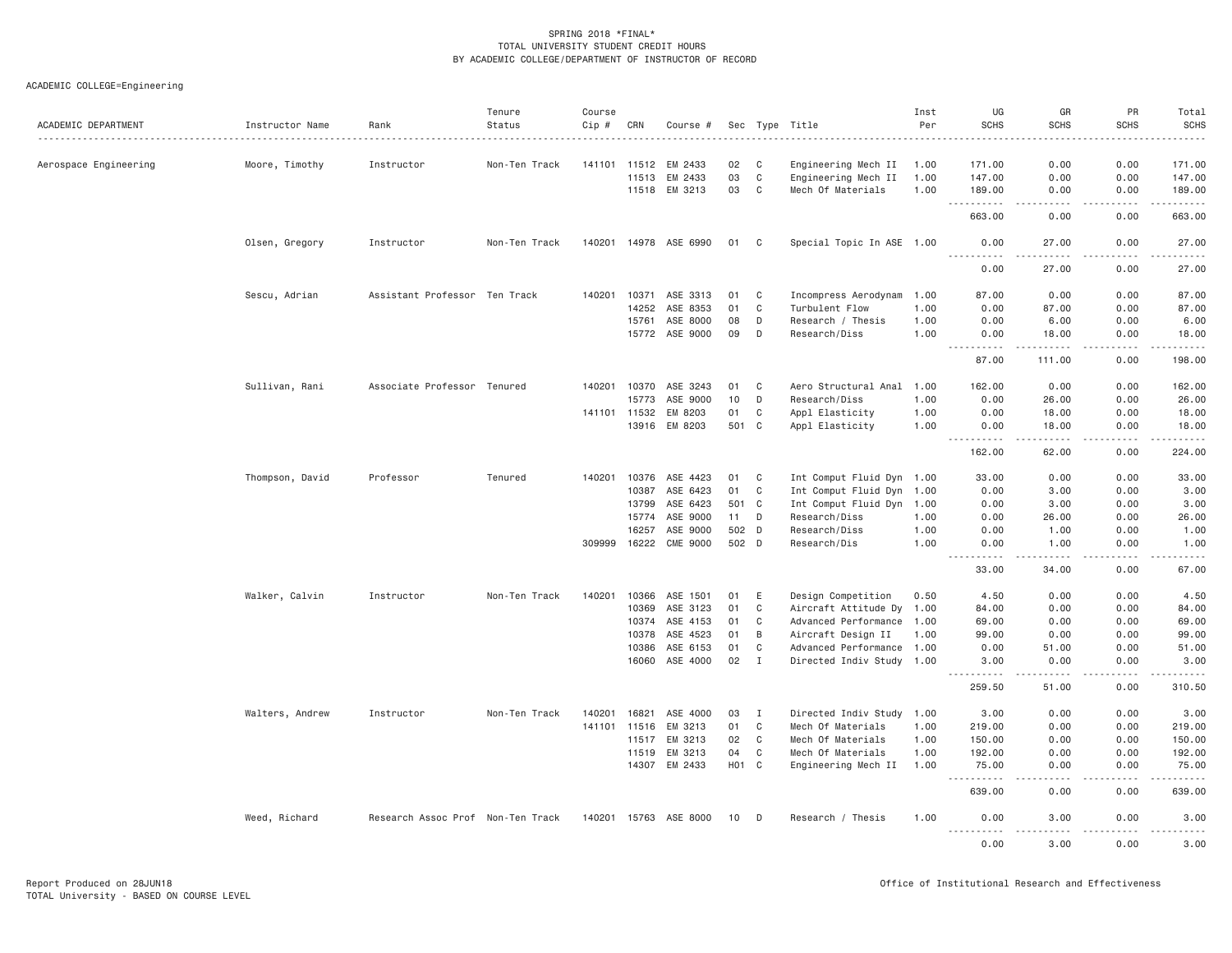| ACADEMIC DEPARTMENT                                             | Instructor Name  | Rank              | Tenure<br>Status | Course<br>$Cip$ # | CRN   | Course # | Sec | Type Title      | Inst<br>Per | UG<br>SCHS            | GR<br>SCHS           | PR<br><b>SCHS</b>             | Total<br>SCHS |
|-----------------------------------------------------------------|------------------|-------------------|------------------|-------------------|-------|----------|-----|-----------------|-------------|-----------------------|----------------------|-------------------------------|---------------|
| Aerospace Engineering                                           | Zangeneh, Sepehr | Grad Teach Assist | Non-Ten Track    | 141101            | 11523 | EM 3313  | 03  | Fluid Mechanics | 1.00        | 180.00<br>----------- | 0.00<br>.            | 0.00<br>.                     | 180.00<br>.   |
| ======================================                          |                  |                   |                  |                   |       |          |     |                 |             | 180.00                | 0.00<br>==========   | 0.00<br>==========            | 180,00        |
| Aerospace Engineering<br>====================================== |                  |                   |                  |                   |       |          |     |                 |             | 4092.50               | 768.00<br>========== | 0.00<br>$=$ = = = = = = = = = | 4860.50       |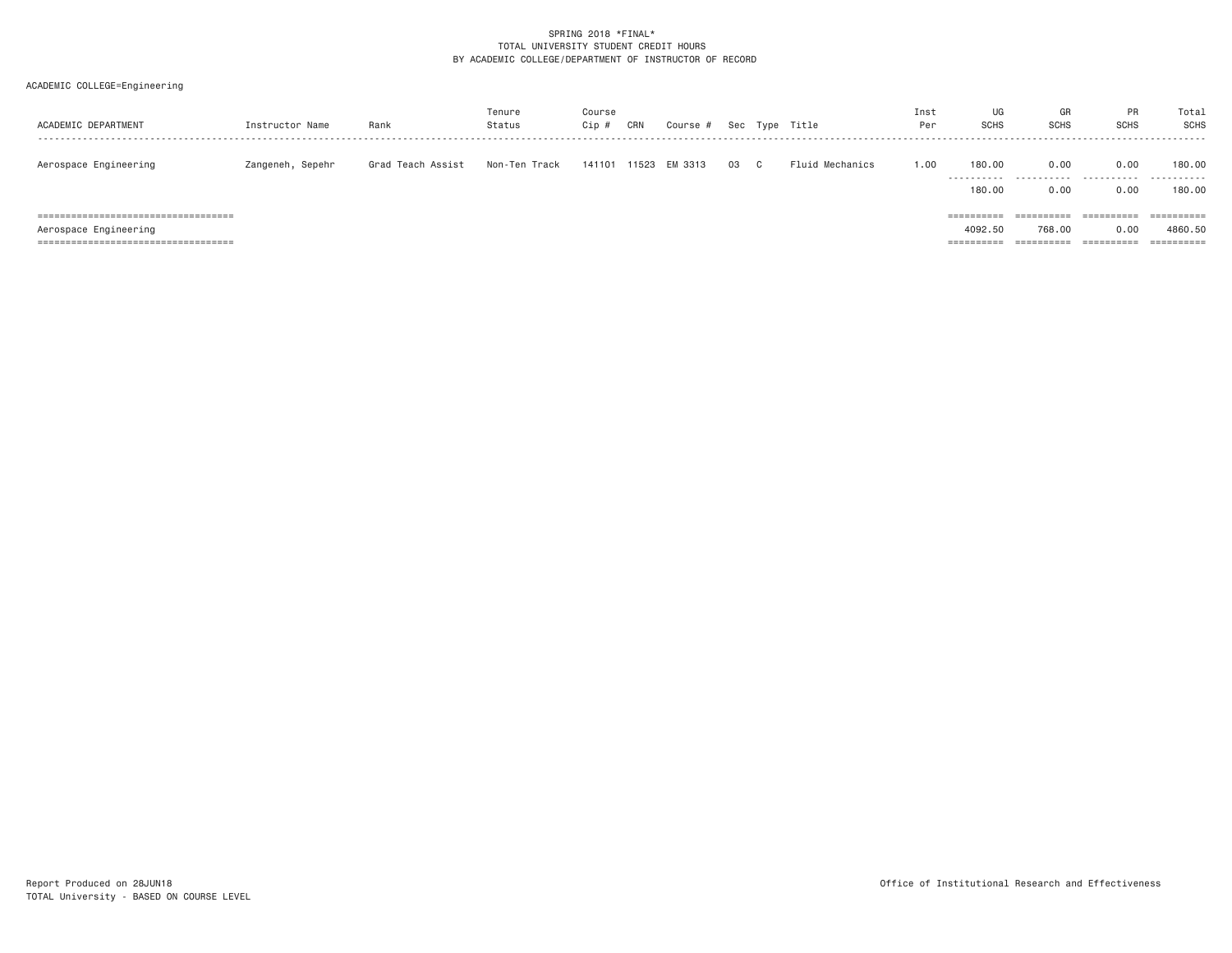| ACADEMIC DEPARTMENT  | Instructor Name    | Rank                              | Tenure<br>Status | Course<br>Cip # | CRN            | Course #             |          |                              | Sec Type Title                                         | Inst<br>Per | UG<br><b>SCHS</b>                                                                                                                                                                                                                                                                                                                                                                                                         | GR<br><b>SCHS</b><br>.                                                                                                                                        | PR<br>SCHS    | Total<br><b>SCHS</b><br>.                                                                                                                                                                 |
|----------------------|--------------------|-----------------------------------|------------------|-----------------|----------------|----------------------|----------|------------------------------|--------------------------------------------------------|-------------|---------------------------------------------------------------------------------------------------------------------------------------------------------------------------------------------------------------------------------------------------------------------------------------------------------------------------------------------------------------------------------------------------------------------------|---------------------------------------------------------------------------------------------------------------------------------------------------------------|---------------|-------------------------------------------------------------------------------------------------------------------------------------------------------------------------------------------|
| Ag & Bio Engineering | Elder, Steven      | Professor                         | Tenured          | 140301          | 10012          | ABE 1921             | 01       | L.                           | Intro to Engineer De 1.00                              |             | 78.00                                                                                                                                                                                                                                                                                                                                                                                                                     | 0.00                                                                                                                                                          | 0.00          | 78.00                                                                                                                                                                                     |
|                      |                    |                                   |                  |                 | 10013          | ABE 1921             | 02       | L.                           | Intro to Engineer De 1.00                              |             | 66.00                                                                                                                                                                                                                                                                                                                                                                                                                     | 0.00                                                                                                                                                          | 0.00          | 66.00                                                                                                                                                                                     |
|                      |                    |                                   |                  |                 | 15918          | ABE 4000             | 05       | $\mathbf{I}$                 | Directed Indiv Study 1.00                              |             | 3.00                                                                                                                                                                                                                                                                                                                                                                                                                      | 0.00                                                                                                                                                          | 0.00          | 3.00                                                                                                                                                                                      |
|                      |                    |                                   |                  |                 | 16023          | ABE 4000             | 07       | $\mathbf{I}$                 | Directed Indiv Study                                   | 1.00        | 3.00                                                                                                                                                                                                                                                                                                                                                                                                                      | 0.00                                                                                                                                                          | 0.00          | 3.00                                                                                                                                                                                      |
|                      |                    |                                   |                  |                 | 16024          | ABE 8000             | 01       | D                            | Research / Thesis                                      | 1.00        | 0.00                                                                                                                                                                                                                                                                                                                                                                                                                      | 13.00                                                                                                                                                         | 0.00          | 13.00                                                                                                                                                                                     |
|                      |                    |                                   |                  |                 |                | 16025 ABE 9000       | 01       | D                            | Research / Diss                                        | 1.00        | 0.00                                                                                                                                                                                                                                                                                                                                                                                                                      | 9.00                                                                                                                                                          | 0.00          | 9.00                                                                                                                                                                                      |
|                      |                    |                                   |                  |                 |                |                      |          |                              |                                                        |             | $- - - - - - -$<br>$\frac{1}{2} \frac{1}{2} \frac{1}{2} \frac{1}{2} \frac{1}{2} \frac{1}{2} \frac{1}{2} \frac{1}{2} \frac{1}{2} \frac{1}{2} \frac{1}{2} \frac{1}{2} \frac{1}{2} \frac{1}{2} \frac{1}{2} \frac{1}{2} \frac{1}{2} \frac{1}{2} \frac{1}{2} \frac{1}{2} \frac{1}{2} \frac{1}{2} \frac{1}{2} \frac{1}{2} \frac{1}{2} \frac{1}{2} \frac{1}{2} \frac{1}{2} \frac{1}{2} \frac{1}{2} \frac{1}{2} \frac{$<br>150.00 | $- - - - -$<br>22.00                                                                                                                                          | .<br>0.00     | .<br>172.00                                                                                                                                                                               |
|                      | Healey, Allison    | Grad Teach Assist                 | Non-Ten Track    | 140501          | 10026          | ABE 3813             | 04       | К                            | Bio Prop Of Mat                                        | 0.07        | 0.00                                                                                                                                                                                                                                                                                                                                                                                                                      | 0.00                                                                                                                                                          | 0.00          | 0.00                                                                                                                                                                                      |
|                      |                    |                                   |                  |                 | 10027          | ABE 3813             | 05       | K                            | Bio Prop Of Mat                                        | 0.07        | 0.00                                                                                                                                                                                                                                                                                                                                                                                                                      | 0.00                                                                                                                                                          | 0.00          | 0.00                                                                                                                                                                                      |
|                      |                    |                                   |                  |                 | 14161          | ABE 3813             | 06       | K                            | Bio Prop Of Mat                                        | 0.90        | 0.00<br>$\sim$ $\sim$ $\sim$<br>.                                                                                                                                                                                                                                                                                                                                                                                         | 0.00<br>.                                                                                                                                                     | 0.00<br>.     | 0.00<br>-----                                                                                                                                                                             |
|                      |                    |                                   |                  |                 |                |                      |          |                              |                                                        |             | 0.00                                                                                                                                                                                                                                                                                                                                                                                                                      | 0.00                                                                                                                                                          | 0.00          | 0.00                                                                                                                                                                                      |
|                      | Horstemeyer, Leah  | Grad Research Assis Non-Ten Track |                  | 140501          | 10026          | ABE 3813             | 04       | К                            | Bio Prop Of Mat                                        | 0.90        | 0.00                                                                                                                                                                                                                                                                                                                                                                                                                      | 0.00                                                                                                                                                          | 0.00          | 0.00                                                                                                                                                                                      |
|                      |                    |                                   |                  |                 | 10027          | ABE 3813             | 05       | K                            | Bio Prop Of Mat                                        | 0.90        | 0.00                                                                                                                                                                                                                                                                                                                                                                                                                      | 0.00                                                                                                                                                          | 0.00          | 0.00                                                                                                                                                                                      |
|                      |                    |                                   |                  |                 | 14161          | ABE 3813             | 06       | K                            | Bio Prop Of Mat                                        | 0.07        | 0.00                                                                                                                                                                                                                                                                                                                                                                                                                      | 0.00                                                                                                                                                          | 0.00          | 0.00<br>----                                                                                                                                                                              |
|                      |                    |                                   |                  |                 |                |                      |          |                              |                                                        |             | 0.00                                                                                                                                                                                                                                                                                                                                                                                                                      | 0.00                                                                                                                                                          | 0.00          | 0.00                                                                                                                                                                                      |
|                      | Parajuli, Prem     | Associate Professor Tenured       |                  | 140301          | 10024          | ABE 3513             | 01       | C                            | GPS/GIS - AG. & ENG                                    | 1.00        | 75.00                                                                                                                                                                                                                                                                                                                                                                                                                     | 0.00                                                                                                                                                          | 0.00          | 75.00                                                                                                                                                                                     |
|                      |                    |                                   |                  |                 | 16187          | ABE 9000             | 05       | D                            | Research / Diss                                        | 1.00        | 0.00                                                                                                                                                                                                                                                                                                                                                                                                                      | 1.00                                                                                                                                                          | 0.00          | 1.00                                                                                                                                                                                      |
|                      |                    |                                   |                  | 140501          | 16591<br>10038 | ABE 7000<br>ABE 4803 | 06<br>02 | $\mathbf{I}$<br>C            | Directed Indiv Study 1.00<br>Biosys Simulation- E 1.00 |             | 0.00<br>51.00                                                                                                                                                                                                                                                                                                                                                                                                             | 2.00<br>0.00                                                                                                                                                  | 0.00<br>0.00  | 2.00<br>51.00                                                                                                                                                                             |
|                      |                    |                                   |                  |                 | 10049          | ABE 6803             | 02       | C                            | Biosyst Simulation                                     | 1.00        | 0.00                                                                                                                                                                                                                                                                                                                                                                                                                      | 3,00                                                                                                                                                          | 0.00          | 3.00                                                                                                                                                                                      |
|                      |                    |                                   |                  |                 |                |                      |          |                              |                                                        |             | .<br>126.00                                                                                                                                                                                                                                                                                                                                                                                                               | .<br>6.00                                                                                                                                                     | .<br>0.00     | $\frac{1}{2} \left( \frac{1}{2} \right) \left( \frac{1}{2} \right) \left( \frac{1}{2} \right) \left( \frac{1}{2} \right) \left( \frac{1}{2} \right) \left( \frac{1}{2} \right)$<br>132.00 |
|                      | Prabhu, Raj        | Assistant Professor Ten Track     |                  | 140301          | 15956          | ABE 4000             | 06       | I                            | Directed Indiv Study                                   | 1.00        | 3.00                                                                                                                                                                                                                                                                                                                                                                                                                      | 0.00                                                                                                                                                          | 0.00          | 3.00                                                                                                                                                                                      |
|                      |                    |                                   |                  |                 | 16193          | ABE 8000             | 08       | D                            | Research / Thesis                                      | 1.00        | 0.00                                                                                                                                                                                                                                                                                                                                                                                                                      | 1.00                                                                                                                                                          | 0.00          | 1.00                                                                                                                                                                                      |
|                      |                    |                                   |                  |                 | 16194          | ABE 9000             | 08       | D                            | Research / Diss                                        | 1,00        | 0.00                                                                                                                                                                                                                                                                                                                                                                                                                      | 37.00                                                                                                                                                         | 0.00          | 37.00                                                                                                                                                                                     |
|                      |                    |                                   |                  |                 | 16308          | ABE 7000             | 04       | $\mathbf{I}$                 | Directed Indiv Study 1.00                              |             | 0.00                                                                                                                                                                                                                                                                                                                                                                                                                      | 3.00                                                                                                                                                          | 0.00          | 3.00                                                                                                                                                                                      |
|                      |                    |                                   |                  |                 | 16323          | ABE 7000             | 05       | $\mathbf{I}$                 | Directed Indiv Study 1.00                              |             | 0.00                                                                                                                                                                                                                                                                                                                                                                                                                      | 3.00                                                                                                                                                          | 0.00          | 3.00                                                                                                                                                                                      |
|                      |                    |                                   |                  |                 | 16595          | ABE 4000             | 12       | $\mathbf{I}$                 | Directed Indiv Study 1.00                              |             | 3.00                                                                                                                                                                                                                                                                                                                                                                                                                      | 0.00                                                                                                                                                          | 0.00          | 3.00                                                                                                                                                                                      |
|                      |                    |                                   |                  |                 | 16683          | ABE 4000             | 13       | I                            | Directed Indiv Study 1.00                              |             | 3.00                                                                                                                                                                                                                                                                                                                                                                                                                      | 0.00                                                                                                                                                          | 0.00          | 3.00                                                                                                                                                                                      |
|                      |                    |                                   |                  | 140501          | 16857<br>10023 | ABE 4000<br>ABE 3303 | 20<br>01 | $\mathbf{I}$<br>$\mathsf{C}$ | Directed Indiv Study 1.00<br>Transport in Bio Eng 1.00 |             | 3.00<br>168.00                                                                                                                                                                                                                                                                                                                                                                                                            | 0.00<br>0.00                                                                                                                                                  | 0.00<br>0.00  | 3.00<br>168.00                                                                                                                                                                            |
|                      |                    |                                   |                  |                 |                |                      |          |                              |                                                        |             | .<br>180.00                                                                                                                                                                                                                                                                                                                                                                                                               | $\frac{1}{2} \left( \frac{1}{2} \right) \left( \frac{1}{2} \right) \left( \frac{1}{2} \right) \left( \frac{1}{2} \right) \left( \frac{1}{2} \right)$<br>44.00 | .<br>0.00     | .<br>224.00                                                                                                                                                                               |
|                      | To, Suminto        | Professor                         | Tenured          | 140301          | 16183          | ABE 9000             | 04       | D                            | Research / Diss                                        | 1.00        | 0.00                                                                                                                                                                                                                                                                                                                                                                                                                      | 1.00                                                                                                                                                          | 0.00          | 1.00                                                                                                                                                                                      |
|                      |                    |                                   |                  | 140501          | 10031          | ABE 4423             | 01       | $\mathtt{C}$                 | Bioinstrum II                                          | 1.00        | 210.00                                                                                                                                                                                                                                                                                                                                                                                                                    | 0.00                                                                                                                                                          | 0.00          | 210.00                                                                                                                                                                                    |
|                      |                    |                                   |                  |                 | 10032          | ABE 4423             | 02       | К                            | Bioinstrum II                                          | 1.00        | 0.00                                                                                                                                                                                                                                                                                                                                                                                                                      | 0.00                                                                                                                                                          | 0.00          | 0.00                                                                                                                                                                                      |
|                      |                    |                                   |                  |                 | 10033          | ABE 4423             | 03       | К                            | Bioinstrum II                                          | 1.00        | 0.00                                                                                                                                                                                                                                                                                                                                                                                                                      | 0.00                                                                                                                                                          | 0.00          | 0.00                                                                                                                                                                                      |
|                      |                    |                                   |                  |                 | 10042          | ABE 6423             | 01       | C                            | Bioinstrum II                                          | 1.00        | 0.00                                                                                                                                                                                                                                                                                                                                                                                                                      | 6.00                                                                                                                                                          | 0.00          | 6.00                                                                                                                                                                                      |
|                      |                    |                                   |                  |                 | 10043          | ABE 6423             | 02       | K                            | Bioinstrum II                                          | 1.00        | 0.00                                                                                                                                                                                                                                                                                                                                                                                                                      | 0.00                                                                                                                                                          | 0.00          | 0.00                                                                                                                                                                                      |
|                      |                    |                                   |                  |                 |                | 10044 ABE 6423       | 03       | K                            | Bioinstrum II                                          | 1,00        | 0.00<br>-----<br>$  -$                                                                                                                                                                                                                                                                                                                                                                                                    | 0.00<br>.                                                                                                                                                     | 0.00<br>----- | 0.00<br>.                                                                                                                                                                                 |
|                      |                    |                                   |                  |                 |                |                      |          |                              |                                                        |             | 210.00                                                                                                                                                                                                                                                                                                                                                                                                                    | 7.00                                                                                                                                                          | 0.00          | 217.00                                                                                                                                                                                    |
|                      | Williams, Lakiesha | Associate Professor Tenured       |                  | 010000          | 15283          | GA 4000              | 02       | I                            | Dis in Agriculture                                     | 1.00        | 3.00                                                                                                                                                                                                                                                                                                                                                                                                                      | 0.00                                                                                                                                                          | 0.00          | 3.00                                                                                                                                                                                      |
|                      |                    |                                   |                  | 140301          | 16039          | ABE 4000             | 08       | Ι.                           | Directed Indiv Study                                   | 1.00        | 3.00                                                                                                                                                                                                                                                                                                                                                                                                                      | 0.00                                                                                                                                                          | 0.00          | 3.00                                                                                                                                                                                      |
|                      |                    |                                   |                  |                 | 16180          | ABE 8000             | 02       | D                            | Research / Thesis                                      | 1,00        | 0.00                                                                                                                                                                                                                                                                                                                                                                                                                      | 11.00                                                                                                                                                         | 0.00          | 11.00                                                                                                                                                                                     |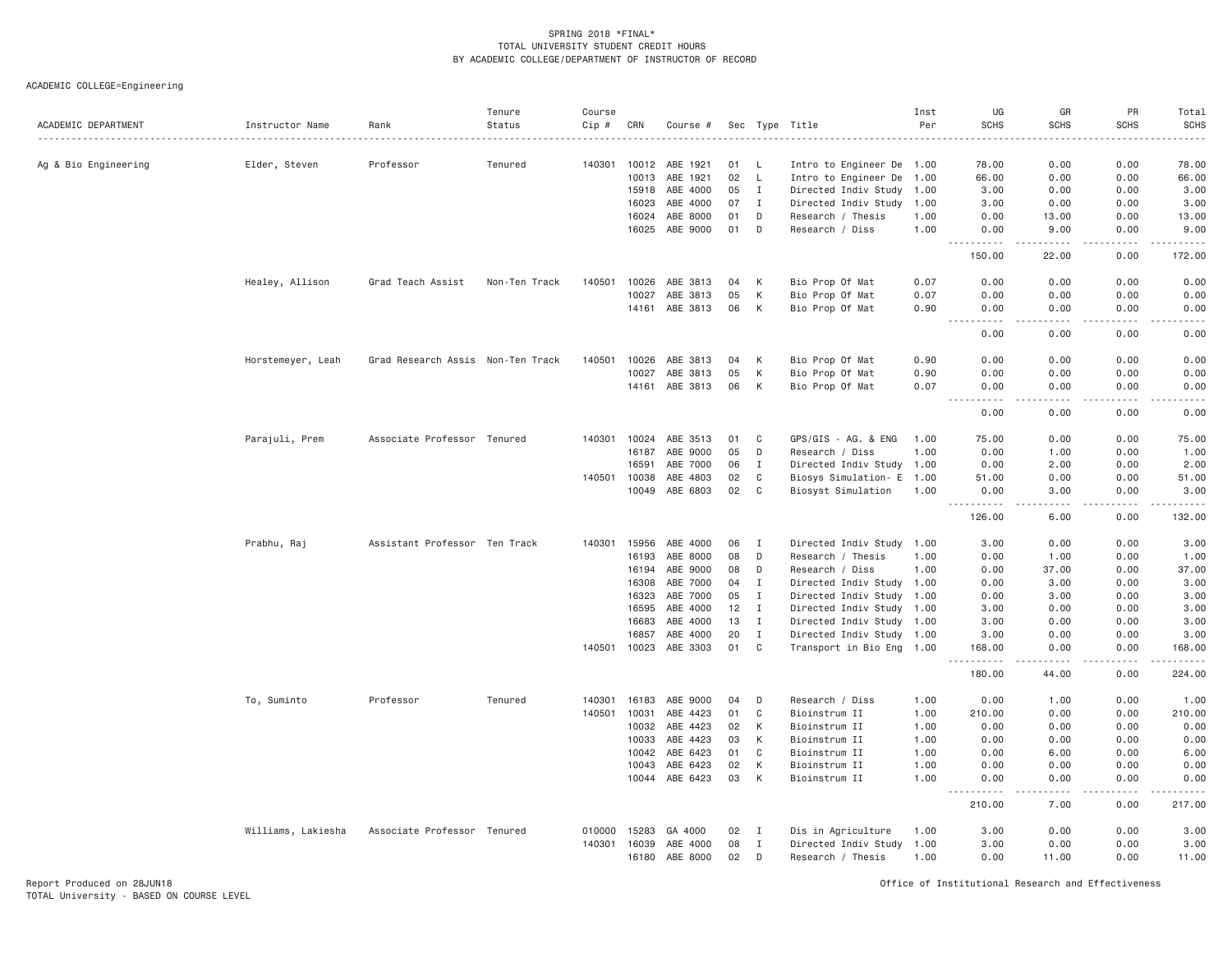| ACADEMIC DEPARTMENT                                                                                      | Instructor Name    | Rank                        | Tenure<br>Status | Course<br>Cip # | CRN   | Course # |    | Sec Type Title  | Inst<br>Per | UG<br><b>SCHS</b>    | GR<br><b>SCHS</b>                 | PR<br><b>SCHS</b>                | Total<br><b>SCHS</b><br>------ |
|----------------------------------------------------------------------------------------------------------|--------------------|-----------------------------|------------------|-----------------|-------|----------|----|-----------------|-------------|----------------------|-----------------------------------|----------------------------------|--------------------------------|
| Ag & Bio Engineering                                                                                     | Williams, Lakiesha | Associate Professor Tenured |                  | 140301          | 16181 | ABE 9000 | 02 | Research / Diss | 1,00        | 0.00<br>.<br>6.00    | 9.00<br>.<br>20.00                | 0.00<br>.<br>0.00                | 9,00<br>.<br>26.00             |
| ======================================<br>Ag & Bio Engineering<br>====================================== |                    |                             |                  |                 |       |          |    |                 |             | 672.00<br>========== | ==========<br>99,00<br>========== | ==========<br>0.00<br>========== | 771.00<br>==========           |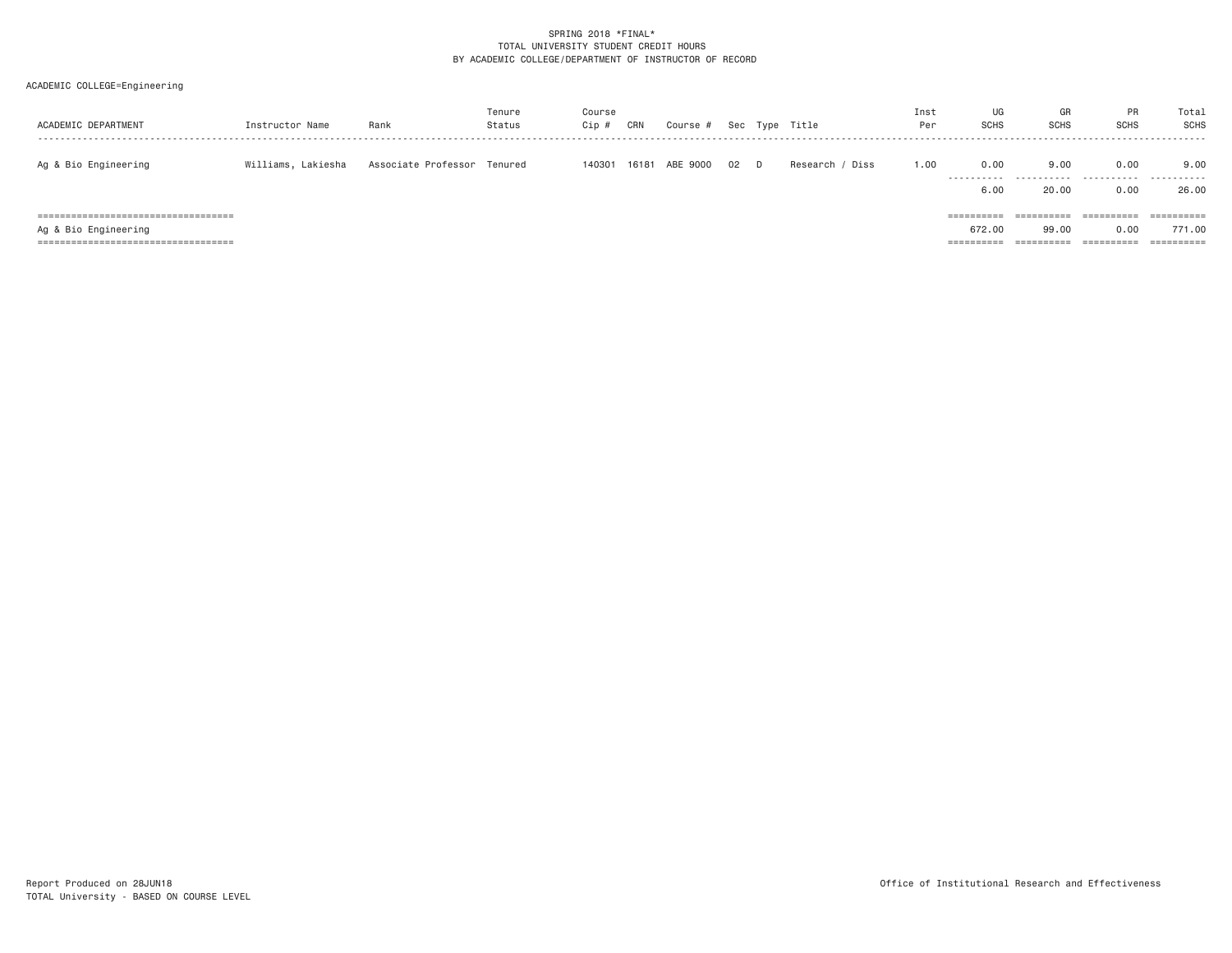| ACADEMIC DEPARTMENT               | Instructor Name | Rank                          | Tenure<br>Status | Course<br>Cip # | CRN          | Course #             |       |              | Sec Type Title            | Inst<br>Per | UG<br><b>SCHS</b>                                           | GR<br><b>SCHS</b>  | PR<br><b>SCHS</b> | Total<br><b>SCHS</b><br>. |
|-----------------------------------|-----------------|-------------------------------|------------------|-----------------|--------------|----------------------|-------|--------------|---------------------------|-------------|-------------------------------------------------------------|--------------------|-------------------|---------------------------|
| Civil & Environmental Engineering | Aleithawe, Imad | Lecturer                      | Non-Ten Track    | 140801          | 14253        | CE 4763              | 01    | C            | Construction Risk Ma 1.00 |             | 63.00                                                       | 0.00               | 0.00              | 63.00                     |
|                                   |                 |                               |                  |                 | 14254        | CE 6763              | 01    | $\mathbf C$  | Construction Risk Ma      | 1.00        | 0.00                                                        | 6.00               | 0.00              | 6.00                      |
|                                   |                 |                               |                  |                 |              | 14412 CE 6763        | 501   | $\mathbf{C}$ | Construction Risk Ma      | 1.00        | 0.00                                                        | 24.00              | 0.00              | 24.00                     |
|                                   |                 |                               |                  |                 |              |                      |       |              |                           |             | .<br>63.00                                                  | .<br>30.00         | .<br>0.00         | .<br>93.00                |
|                                   | Freyne, Seamus  | Associate Professor Tenured   |                  | 140101          | 12105        | GE 1501              | 01    | E            | Engineering Design C 1.00 |             | 34.00                                                       | 0.00               | 0.00              | 34.00                     |
|                                   |                 |                               |                  | 140801          | 10682        | CE 4973              | 01    | $\mathbf C$  | Concrete Structures       | 1.00        | 132.00                                                      | 0.00               | 0.00              | 132.00                    |
|                                   |                 |                               |                  |                 | 14257        | CE 4983              | 01    | $\mathbf C$  | Engr.Wood Structures 1.00 |             | 75.00                                                       | 0.00               | 0.00              | 75.00                     |
|                                   |                 |                               |                  |                 | 14258        | CE 6983              | 01    | C            | Engr.Wood Structures      | 1.00        | 0.00                                                        | 6.00               | 0.00              | 6.00                      |
|                                   |                 |                               |                  |                 | 14415        | CE 6983              | 501   | $\mathbf{C}$ | Engr.Wood Structures      | 1.00        | 0.00                                                        | 15.00              | 0.00              | 15.00                     |
|                                   |                 |                               |                  |                 | 14915        | CE 8000              | 501 D |              | Research / Thesis         | 1.00        | 0.00                                                        | 2.00               | 0.00              | 2.00                      |
|                                   |                 |                               |                  |                 | 14936        | CE 9000              | 501 D |              | Research / Diss           | 1.00        | 0.00<br>. <b>.</b>                                          | 9.00<br><u>.</u>   | 0.00<br>.         | 9.00<br>.                 |
|                                   |                 |                               |                  |                 |              |                      |       |              |                           |             | 241.00                                                      | 32.00              | 0.00              | 273.00                    |
|                                   | Gude, Veera     | Associate Professor Ten Track |                  | 140801          | 10679        | CE 4863              | 01    | C            | Water & Waste Engr.       | 1.00        | 132.00                                                      | 0.00               | 0.00              | 132.00                    |
|                                   |                 |                               |                  |                 | 10687        | CE 6863              | 01    | C            | Water & Waste Engr.       | 1.00        | 0.00                                                        | 6.00               | 0.00              | 6.00                      |
|                                   |                 |                               |                  |                 | 14917        | CE 8000              | 502 D |              | Research / Thesis         | 1.00        | 0.00                                                        | 1.00               | 0.00              | 1.00                      |
|                                   |                 |                               |                  |                 | 14937        | CE 9000              | 502   | D            | Research / Diss           | 1.00        | 0.00                                                        | 1.00               | 0.00              | 1.00                      |
|                                   |                 |                               |                  |                 | 15944        | CE 9000              | 02    | D            | Research / Diss           | 1,00        | 0.00                                                        | 3.00               | 0.00              | 3.00                      |
|                                   |                 |                               |                  |                 | 16030        | CE 4000              | 12    | $\mathbf{I}$ | Directed Indiv Study 1.00 |             | 3,00                                                        | 0.00               | 0.00              | 3.00                      |
|                                   |                 |                               |                  |                 | 16306        | CE 4000              | 13    | $\mathbf{I}$ | Directed Indiv Study 1.00 |             | 3.00                                                        | 0.00               | 0.00              | 3.00                      |
|                                   |                 |                               |                  |                 | 16962        | CE 4000              | 14    | $\mathbf{I}$ | Directed Indiv Study 1.00 |             | 3.00<br>$\sim$ $\sim$ $\sim$ $\sim$<br>$\sim$ $\sim$ $\sim$ | 0.00<br>.          | 0.00              | 3.00<br>.                 |
|                                   |                 |                               |                  |                 |              |                      |       |              |                           |             | 141.00                                                      | 11.00              | 0.00              | 152.00                    |
|                                   | Gullett, Philip | Associate Professor Tenured   |                  |                 |              | 140801 14418 CE 8603 | 501 C |              | Mat Struct Analysis       | 1.00        | 0.00                                                        | 6.00               | 0.00              | 6.00                      |
|                                   |                 |                               |                  |                 | 14938        | CE 9000              | 503 D |              | Research / Diss           | 1.00        | 0.00                                                        | 2.00               | 0.00              | 2.00                      |
|                                   |                 |                               |                  |                 | 15208        | CE 8683              | 01    | C            | Finite Element Analy 1.00 |             | 0.00                                                        | 30.00              | 0.00              | 30.00                     |
|                                   |                 |                               |                  |                 |              | 15209 CE 8683        | 501 C |              | Finite Element Analy 1.00 |             | 0.00<br>.                                                   | 27.00<br>د د د د د | 0.00              | 27.00<br>.                |
|                                   |                 |                               |                  |                 |              |                      |       |              |                           |             | 0.00                                                        | 65.00              | 0.00              | 65.00                     |
|                                   | Howard, Isaac   | Professor                     | Tenured          | 140801          | 10665        | CE 3311              | 01    | - L          | Construction Matls L 1.00 |             | 30.00                                                       | 0.00               | 0.00              | 30.00                     |
|                                   |                 |                               |                  |                 | 10666        | CE 3311              | 02    | $\mathsf{L}$ | Construction Matls L 1.00 |             | 32.00                                                       | 0.00               | 0.00              | 32.00                     |
|                                   |                 |                               |                  |                 | 10667        | CE 3311              | 03    | L.           | Construction Matls L 1.00 |             | 32.00                                                       | 0.00               | 0.00              | 32.00                     |
|                                   |                 |                               |                  |                 | 10668        | CE 3313              | 01    | C            | Construction Materia 1.00 |             | 288.00                                                      | 0.00               | 0.00              | 288.00                    |
|                                   |                 |                               |                  |                 | 14919        | CE 8000              | 504 D |              | Research / Thesis         | 1.00        | 0.00                                                        | 1.00               | 0.00              | 1.00                      |
|                                   |                 |                               |                  |                 | 14939        | CE 9000              | 504   | D            | Research / Diss           | 1.00        | 0.00                                                        | 4.00               | 0.00              | 4.00                      |
|                                   |                 |                               |                  |                 | 15384        | CE 4000              | 01    | $\mathbf I$  | Directed Indiv Study 1.00 |             | 3.00                                                        | 0.00               | 0.00              | 3.00                      |
|                                   |                 |                               |                  |                 | 15946        | CE 9000              | 04    | D            | Research / Diss           | 1,00        | 0.00                                                        | 13.00              | 0.00              | 13.00                     |
|                                   |                 |                               |                  |                 | 16159        | CE 8000              | 05    | D            | Research / Thesis         | 1.00        | 0.00                                                        | 13.00              | 0.00              | 13.00                     |
|                                   |                 |                               |                  | 140803          | 14259        | CE 8343              | 01    | $\mathbf C$  | Adv Pavement Materia 1.00 |             | 0.00                                                        | 18.00              | 0.00              | 18.00                     |
|                                   |                 |                               |                  |                 |              | 14416 CE 8343        | 501 C |              | Adv Pavement Materia 1.00 |             | 0.00<br>الدامات بال                                         | 33.00<br>.         | 0.00<br>.         | 33.00<br>.                |
|                                   |                 |                               |                  |                 |              |                      |       |              |                           |             | 385.00                                                      | 82.00              | 0.00              | 467.00                    |
|                                   | King, Herbert   | Instructor                    | Non-Ten Track    | 143801          | 10659        | CE 2213              | 01    | C            | Surveying                 | 1.00        | 288.00                                                      | 0.00               | 0.00              | 288.00                    |
|                                   |                 |                               |                  |                 | 10660        | CE 2213              | 02    | К            | Surveying                 | 1.00        | 0.00                                                        | 0.00               | 0.00              | 0.00                      |
|                                   |                 |                               |                  |                 | 10662        | CE 2213              | 04    | К            | Surveying                 | 1.00        | 0.00                                                        | 0.00               | 0.00              | 0.00                      |
|                                   |                 |                               |                  |                 | 15137        | CE 2213              | 03    | K            | Surveying                 | 1.00        | 0.00                                                        | 0.00               | 0.00              | 0.00                      |
|                                   |                 |                               |                  |                 | 151102 10675 | CE 4243              | 01    | C            | Land Surveys              | 1.00        | 51.00                                                       | 0.00               | 0.00              | 51.00                     |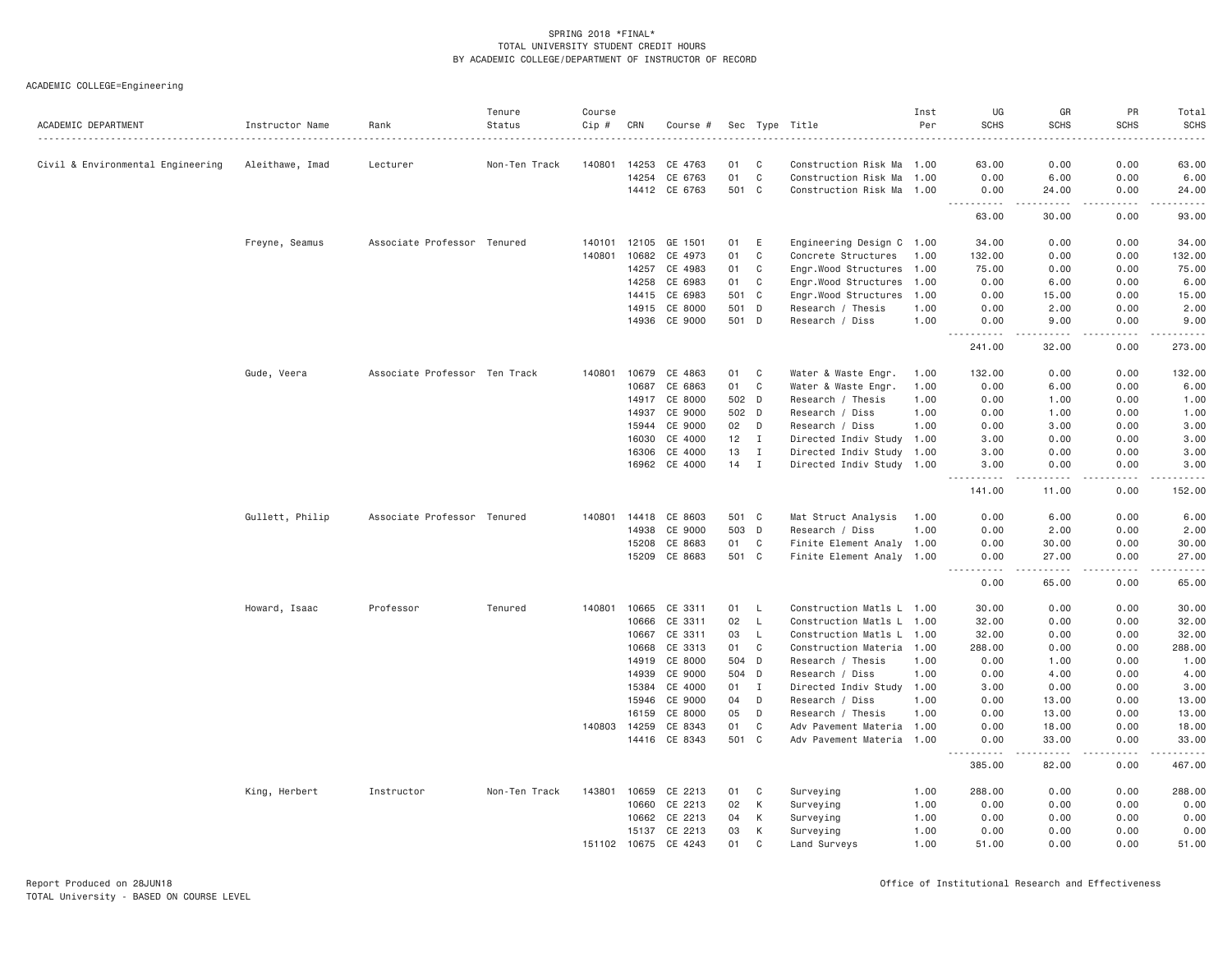| ACADEMIC DEPARTMENT               | Instructor Name                  | Rank                          | Tenure<br>Status | Course<br>Cip # | CRN            | Course #                 |               |                   | Sec Type Title                                 | Inst<br>Per  | UG<br><b>SCHS</b>            | GR<br><b>SCHS</b>                                                                                                                                             | PR<br><b>SCHS</b>                                                                                                                                            | Total<br><b>SCHS</b>  |
|-----------------------------------|----------------------------------|-------------------------------|------------------|-----------------|----------------|--------------------------|---------------|-------------------|------------------------------------------------|--------------|------------------------------|---------------------------------------------------------------------------------------------------------------------------------------------------------------|--------------------------------------------------------------------------------------------------------------------------------------------------------------|-----------------------|
|                                   |                                  |                               |                  |                 |                |                          |               |                   |                                                |              |                              |                                                                                                                                                               |                                                                                                                                                              |                       |
|                                   |                                  |                               |                  |                 |                |                          |               |                   |                                                |              | 339.00                       | .<br>0.00                                                                                                                                                     | 0.00                                                                                                                                                         | .<br>339.00           |
| Civil & Environmental Engineering | Li, Pengfei                      | Assistant Professor Ten Track |                  |                 | 140801 10664   | CE 3113                  | 01            | C                 | Transportation Engr                            | 1.00         | 309.00                       | 0.00                                                                                                                                                          | 0.00                                                                                                                                                         | 309.00                |
|                                   |                                  |                               |                  |                 | 16166          | CE 9000                  | 05            | D                 | Research / Diss                                | 1.00         | 0.00                         | 3.00                                                                                                                                                          | 0.00                                                                                                                                                         | 3.00                  |
|                                   |                                  |                               |                  |                 |                |                          |               |                   |                                                |              | .<br>309.00                  | .<br>3.00                                                                                                                                                     | .<br>0.00                                                                                                                                                    | .<br>312.00           |
|                                   | Magbanua, Benjamin               | Associate Professor Tenured   |                  | 140801          | 10663          | CE 2803                  | 01            | C                 | Environ Engr Issues                            | 1.00         | 159.00                       | 0.00                                                                                                                                                          | 0.00                                                                                                                                                         | 159.00                |
|                                   |                                  |                               |                  |                 | 10693          | CE 8803                  | 01            | C                 | Un Pro-Op Env Eng I                            | 1.00         | 0.00                         | 6.00                                                                                                                                                          | 0.00                                                                                                                                                         | 6.00                  |
|                                   |                                  |                               |                  |                 | 14420          | CE 8803                  | 501 C         |                   | Un Pro-Op Env Eng I                            | 1.00         | 0.00                         | 12.00                                                                                                                                                         | 0.00                                                                                                                                                         | 12.00                 |
|                                   |                                  |                               |                  |                 |                |                          |               |                   |                                                |              | .<br>159.00                  | $\frac{1}{2} \left( \frac{1}{2} \right) \left( \frac{1}{2} \right) \left( \frac{1}{2} \right) \left( \frac{1}{2} \right) \left( \frac{1}{2} \right)$<br>18.00 | .<br>0.00                                                                                                                                                    | 2.2.2.2.2.4<br>177.00 |
|                                   |                                  |                               |                  |                 |                |                          |               |                   |                                                |              |                              |                                                                                                                                                               |                                                                                                                                                              |                       |
|                                   | Martin, James L.                 | Professor                     | Tenured          | 140801          | 10673          | CE 3503                  | 01            | C                 | Water Resource Engr.                           | 1.00         | 291.00                       | 0.00                                                                                                                                                          | 0.00                                                                                                                                                         | 291.00                |
|                                   |                                  |                               |                  |                 | 10695          | CE 8923                  | 02            | C                 | Surf Wat Qual Mod                              | 1.00         | 0.00                         | 12.00                                                                                                                                                         | 0.00                                                                                                                                                         | 12.00                 |
|                                   |                                  |                               |                  |                 | 13830          | CE 8923                  | 501 C         |                   | Surf Wat Qual Mod                              | 1.00         | 0.00                         | 9.00                                                                                                                                                          | 0.00                                                                                                                                                         | 9.00                  |
|                                   |                                  |                               |                  |                 | 14926          | CE 8000                  | 507 D         |                   | Research / Thesis                              | 1.00         | 0.00                         | 4.00                                                                                                                                                          | 0.00                                                                                                                                                         | 4.00                  |
|                                   |                                  |                               |                  |                 | 14942          | CE 9000<br>15729 CE 4000 | 507 D<br>02 I |                   | Research / Diss<br>Directed Indiv Study 1.00   | 1.00         | 0.00<br>3.00                 | 3.00<br>0.00                                                                                                                                                  | 0.00<br>0.00                                                                                                                                                 | 3.00<br>3.00          |
|                                   |                                  |                               |                  |                 |                |                          |               |                   |                                                |              |                              |                                                                                                                                                               |                                                                                                                                                              |                       |
|                                   |                                  |                               |                  |                 |                |                          |               |                   |                                                |              | 294.00                       | 28.00                                                                                                                                                         | 0.00                                                                                                                                                         | 322.00                |
|                                   | Mortezaei, Kimia                 | Lecturer                      | Non-Ten Track    | 140801          |                | 10676 CE 4433            | 01            | C                 | Foundations                                    | 1.00         | 177.00<br>.                  | 0.00<br>.                                                                                                                                                     | 0.00<br>$\frac{1}{2} \left( \frac{1}{2} \right) \left( \frac{1}{2} \right) \left( \frac{1}{2} \right) \left( \frac{1}{2} \right) \left( \frac{1}{2} \right)$ | 177.00<br>.           |
|                                   |                                  |                               |                  |                 |                |                          |               |                   |                                                |              | 177.00                       | 0.00                                                                                                                                                          | 0.00                                                                                                                                                         | 177.00                |
|                                   | Nelson, William                  | Non-Employee                  | Not Applicable   | 140801          | 14255          | CE 4843                  | 01            | C                 | Environ Engineering                            | 1.00         | 12.00                        | 0.00                                                                                                                                                          | 0.00                                                                                                                                                         | 12.00                 |
|                                   |                                  |                               |                  |                 | 14256          | CE 6843                  | 01            | C                 | Environ Engineering                            | 1.00         | 0.00                         | 3.00                                                                                                                                                          | 0.00                                                                                                                                                         | 3.00                  |
|                                   |                                  |                               |                  |                 |                | 14413 CE 6843            | 501 C         |                   | Environ Engineering                            | 1.00         | 0.00                         | 6.00                                                                                                                                                          | 0.00                                                                                                                                                         | 6.00                  |
|                                   |                                  |                               |                  |                 |                |                          |               |                   |                                                |              | . <u>.</u><br>$  -$<br>12.00 | .<br>9.00                                                                                                                                                     | .<br>0.00                                                                                                                                                    | .<br>21.00            |
|                                   |                                  |                               |                  |                 |                |                          |               |                   |                                                |              |                              |                                                                                                                                                               |                                                                                                                                                              |                       |
|                                   | Ortega Achury, Sandr Non-Faculty |                               | Not Applicable   | 140802          | 10669<br>10670 | CE 3501<br>CE 3501       | 01<br>02      | L.<br>L.          | Water Res. Engr Lab                            | 1.00<br>1.00 | 24.00<br>24.00               | 0.00<br>0.00                                                                                                                                                  | 0.00<br>0.00                                                                                                                                                 | 24.00<br>24.00        |
|                                   |                                  |                               |                  |                 | 10671          | CE 3501                  | 03            | L                 | Water Res. Engr Lab<br>Water Res. Engr Lab     | 1.00         | 24.00                        | 0.00                                                                                                                                                          | 0.00                                                                                                                                                         | 24.00                 |
|                                   |                                  |                               |                  |                 |                | 10672 CE 3501            | 04            | L.                | Water Res. Engr Lab                            | 1.00         | 24,00                        | 0.00                                                                                                                                                          | 0.00                                                                                                                                                         | 24.00                 |
|                                   |                                  |                               |                  |                 |                |                          |               |                   |                                                |              | .<br>96.00                   | د د د د<br>0.00                                                                                                                                               | .<br>0.00                                                                                                                                                    | .<br>96.00            |
|                                   |                                  |                               |                  |                 |                |                          |               |                   |                                                |              |                              |                                                                                                                                                               |                                                                                                                                                              |                       |
|                                   | Ramirez Avila, John              | Assistant Professor Ten Track |                  | 140801          | 14932          | CE 8000                  | 508 D         |                   | Research / Thesis                              | 1.00         | 0.00                         | 4.00                                                                                                                                                          | 0.00                                                                                                                                                         | 4.00                  |
|                                   |                                  |                               |                  |                 | 14943          | CE 9000                  | 508 D         |                   | Research / Diss                                | 1.00         | 0.00                         | 1.00                                                                                                                                                          | 0.00                                                                                                                                                         | 1.00                  |
|                                   |                                  |                               |                  |                 | 15788          | CE 4000                  | 03            | $\mathbf{I}$      | Directed Indiv Study 1.00                      |              | 3.00                         | 0.00                                                                                                                                                          | 0.00                                                                                                                                                         | 3.00                  |
|                                   |                                  |                               |                  |                 | 15789          | CE 4000<br>CE 4000       | 04<br>05      | I<br>$\mathbf{I}$ | Directed Indiv Study                           | 1.00         | 3.00                         | 0.00                                                                                                                                                          | 0.00                                                                                                                                                         | 3.00                  |
|                                   |                                  |                               |                  |                 | 15790<br>15793 | CE 4000                  | 08            | Ι.                | Directed Indiv Study 1.00                      |              | 3.00<br>3.00                 | 0.00<br>0.00                                                                                                                                                  | 0.00<br>0.00                                                                                                                                                 | 3.00<br>3.00          |
|                                   |                                  |                               |                  |                 |                |                          |               | $\mathbf{I}$      | Directed Indiv Study 1.00                      |              |                              |                                                                                                                                                               |                                                                                                                                                              |                       |
|                                   |                                  |                               |                  |                 | 16027<br>16154 | CE 4000<br>CE 8000       | 10<br>01      | D                 | Directed Indiv Study 1.00<br>Research / Thesis | 1.00         | 3.00<br>0.00                 | 0.00<br>9.00                                                                                                                                                  | 0.00<br>0.00                                                                                                                                                 | 3.00<br>9.00          |
|                                   |                                  |                               |                  |                 |                |                          | 01            | C                 |                                                | 1.00         | 36.00                        | 0.00                                                                                                                                                          | 0.00                                                                                                                                                         | 36.00                 |
|                                   |                                  |                               |                  | 140805          | 10677<br>10685 | CE 4513<br>CE 6513       | 01            | C                 | Engr. Hydrology<br>Engr. Hydrology             | 1.00         | 0.00                         | 12.00                                                                                                                                                         | 0.00                                                                                                                                                         | 12.00                 |
|                                   |                                  |                               |                  |                 | 13823          | CE 6513                  | 501 C         |                   | Engr. Hydrology                                | 1.00         | 0.00                         | 9.00                                                                                                                                                          | 0.00                                                                                                                                                         | 9.00                  |
|                                   |                                  |                               |                  |                 |                |                          |               |                   |                                                |              | .                            |                                                                                                                                                               |                                                                                                                                                              |                       |
|                                   |                                  |                               |                  |                 |                |                          |               |                   |                                                |              | 51.00                        | 35.00                                                                                                                                                         | 0.00                                                                                                                                                         | 86.00                 |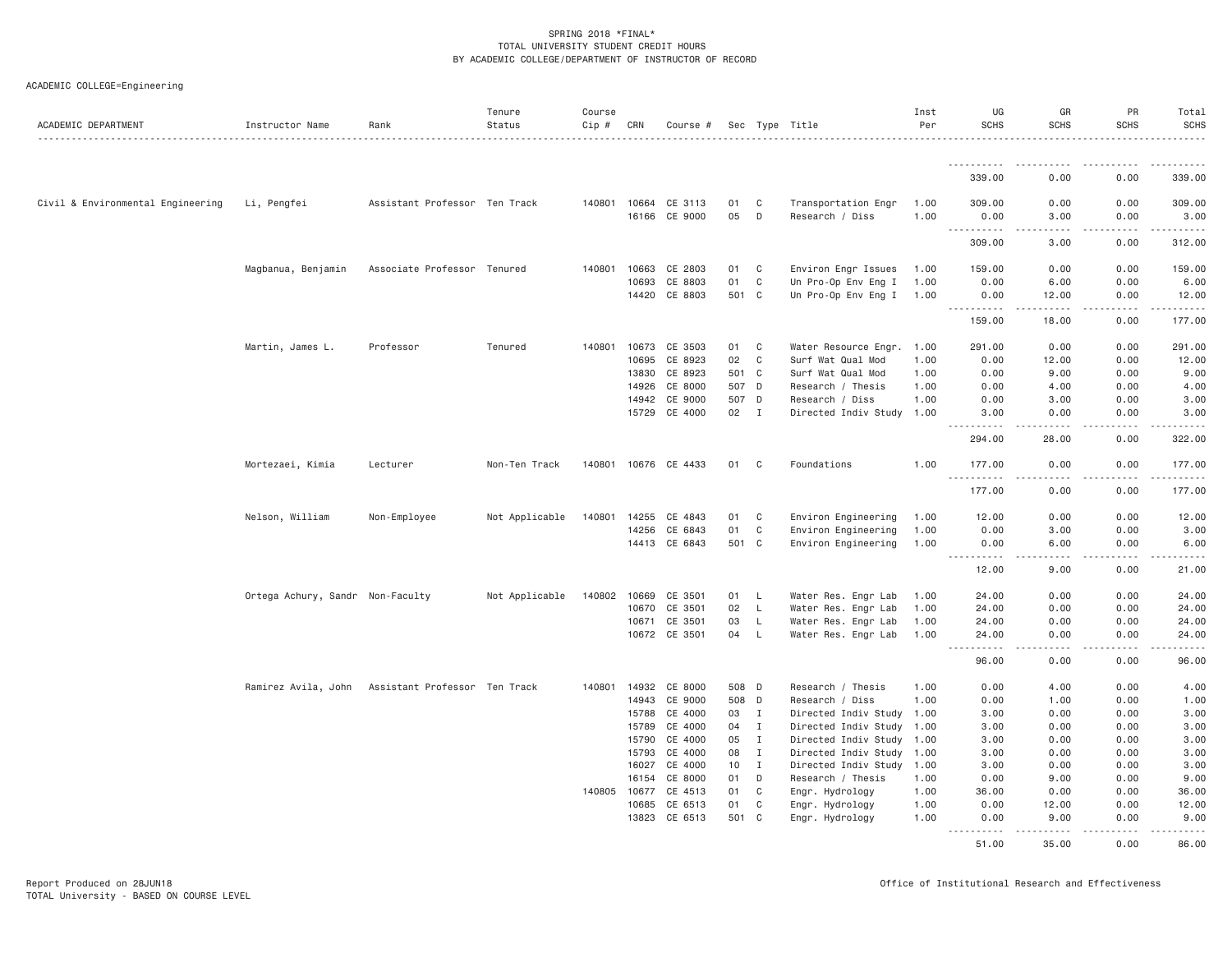| ACADEMIC DEPARTMENT                   | Instructor Name     | Rank                          | Tenure<br>Status | Course<br>Cip# | CRN   | Course #      |        |              | Sec Type Title       | Inst<br>Per | UG<br><b>SCHS</b>   | GR<br><b>SCHS</b> | PR<br><b>SCHS</b>               | Total<br>SCHS         |
|---------------------------------------|---------------------|-------------------------------|------------------|----------------|-------|---------------|--------|--------------|----------------------|-------------|---------------------|-------------------|---------------------------------|-----------------------|
| Civil & Environmental Engineering     | Truax, Dennis       | Professor                     | Tenured          | 140801         |       | 10680 CE 4903 | 01     | $\mathbf{C}$ | Civil Engr Comp      | 1.00        | 147.00              | 0.00              | 0.00                            | 147.00                |
|                                       |                     |                               |                  |                |       |               |        |              |                      |             | 147.00              | 0.00              | 0.00                            | 147.00                |
|                                       | Vahedifard, Farshid | Associate Professor Ten Track |                  | 140801         | 14260 | CE 8463       | 01 C   |              | Slopes & Embankments | 1.00        | 0.00                | 6.00              | 0.00                            | 6.00                  |
|                                       |                     |                               |                  |                | 14417 | CE 8463       | 501 C  |              | Slopes & Embankments | 1.00        | 0.00                | 12.00             | 0.00                            | 12.00                 |
|                                       |                     |                               |                  |                | 14934 | CE 8000       | 510 D  |              | Research / Thesis    | 1.00        | 0.00                | 3.00              | 0.00                            | 3.00                  |
|                                       |                     |                               |                  |                |       | 14945 CE 9000 | 510 D  |              | Research / Diss      | 1.00        | 0.00                | 6.00              | 0.00                            | 6.00                  |
|                                       |                     |                               |                  |                | 16164 | CE 8000       | 10 D   |              | Research / Thesis    | 1.00        | 0.00                | 6.00              | 0.00                            | 6.00                  |
|                                       |                     |                               |                  |                | 16171 | CE 9000       | $10$ D |              | Research / Diss      | 1.00        | 0.00                | 25.00             | 0.00                            | 25.00                 |
|                                       |                     |                               |                  |                |       |               |        |              |                      |             | .<br>0.00           | .<br>58.00        | $- - - -$<br>. <b>.</b><br>0.00 | 58.00                 |
|                                       | Zhang, Li           | Associate Professor Tenured   |                  | 140801         |       | 16165 CE 8000 | 11 D   |              | Research / Thesis    | 1,00        | 0.00                | 1.00              | 0.00                            | 1.00                  |
|                                       |                     |                               |                  |                |       | 16172 CE 9000 | 11 D   |              | Research / Diss      | 1.00        | 0.00                | 3.00              | 0.00                            | 3.00                  |
|                                       |                     |                               |                  |                | 16943 | CE 7000       | 04 I   |              | Directed Indiv Study | 1.00        | 0.00                | 1.00              | 0.00                            | 1.00                  |
|                                       |                     |                               |                  |                |       |               |        |              |                      |             | -----------<br>0.00 | 5.00              | 0.00                            | 5.00                  |
| ===================================== |                     |                               |                  |                |       |               |        |              |                      |             | ==========          | ==========        | -----------                     | $=$ = = = = = = = = = |
| Civil & Environmental Engineering     |                     |                               |                  |                |       |               |        |              |                      |             | 2414.00             | 376.00            | 0.00                            | 2790.00               |
| ===================================== |                     |                               |                  |                |       |               |        |              |                      |             | ==========          | ==========        | -----------                     | ==========            |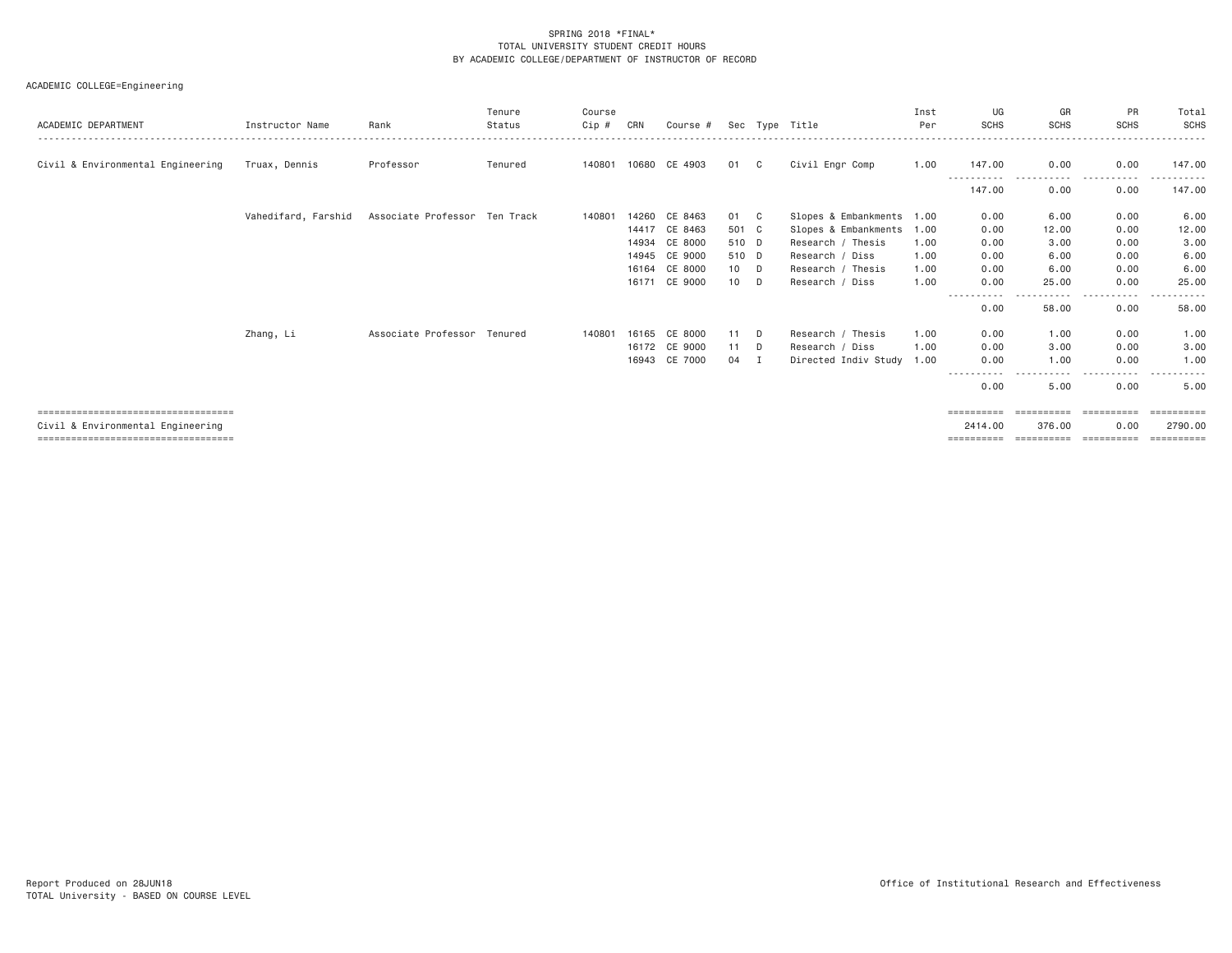| ACADEMIC DEPARTMENT            | Instructor Name    | Rank                                               | Tenure<br>Status | Course<br>Cip # | CRN          | Course #                                |          |                | Sec Type Title<br>.                   | Inst<br>Per  | UG<br><b>SCHS</b>          | GR<br><b>SCHS</b>            | PR<br><b>SCHS</b> | Total<br><b>SCHS</b>    |
|--------------------------------|--------------------|----------------------------------------------------|------------------|-----------------|--------------|-----------------------------------------|----------|----------------|---------------------------------------|--------------|----------------------------|------------------------------|-------------------|-------------------------|
| Computer Science & Engineering | Abdoulahi, Ibrahim | Grad Teach Assist                                  | Non-Ten Track    | 110201          | 11055        | CSE 1233                                | 01       | - C            | Cmptr Prog-C                          | 1.00         | 168.00                     | 0.00                         | 0.00              | 168.00                  |
|                                |                    |                                                    |                  |                 |              | 11074 CSE 1384                          | 02       | C              | Intermed Comp Prog                    | 0.50         | 100.00                     | 0.00                         | 0.00              | 100.00                  |
|                                |                    |                                                    |                  |                 |              |                                         |          |                |                                       |              | .<br>268.00                | .<br>0.00                    | .<br>0.00         | .<br>268.00             |
|                                | Anderson, Richard  | Instructor                                         | Non-Ten Track    |                 | 110101 11103 | CSE 3981                                | 01       | C              | Computer Ethics                       | 1.00         | 12.00                      | 0.00                         | 0.00              | 12.00                   |
|                                |                    |                                                    |                  | 110201          | 11076        | CSE 1384                                | 04       | C              | Intermed Comp Prog                    | 0.50         | 94.00                      | 0.00                         | 0.00              | 94.00                   |
|                                |                    |                                                    |                  |                 | 11093        | CSE 2813                                | 01       | C              | Discrete Structures                   | 1.00         | 150.00                     | 0.00                         | 0.00              | 150.00                  |
|                                |                    |                                                    |                  |                 | 11094        | CSE 2813                                | 02       | C              | Discrete Structures                   | 1.00         | 165.00                     | 0.00                         | 0.00              | 165.00                  |
|                                |                    |                                                    |                  |                 | 11095        | CSE 2813                                | H01      | $\mathbf{C}$   | Honors Discrete Stru                  | 1.00         | 12.00                      | 0.00                         | 0.00              | 12.00                   |
|                                |                    |                                                    |                  |                 | 11096        | CSE 2813                                | H02      | C <sub>1</sub> | Honors Discrete Stru                  | 1.00         | 18.00                      | 0.00                         | 0.00              | 18.00                   |
|                                |                    |                                                    |                  |                 | 110701 11098 | CSE 3324                                | 01       | C              | Dist Client/Server P 1.00             |              | 168.00                     | 0.00                         | 0.00              | 168.00                  |
|                                |                    |                                                    |                  |                 | 11099        | CSE 3324                                | 02       | К              | Dist Client/Server P 1.00             |              | 0.00                       | 0.00                         | 0.00              | 0.00                    |
|                                |                    |                                                    |                  |                 | 11101        | CSE 3324                                | 04       | К              | Dist Client/Server P 1.00             |              | 0.00                       | 0.00                         | 0.00              | 0.00                    |
|                                |                    |                                                    |                  |                 |              |                                         |          |                |                                       |              | <u>.</u><br>619.00         | د د د د<br>0.00              | .<br>0.00         | $- - - - - -$<br>619.00 |
|                                |                    | Archibald, Christoph Assistant Professor Ten Track |                  |                 | 110101 11141 | CSE 8080                                | 05       | Ι.             | Directed Project Cs                   | 1.00         | 0.00                       | 3.00                         | 0.00              | 3.00                    |
|                                |                    |                                                    |                  |                 | 15090        | CSE 8000                                | 01       | D              | Research / Thesis                     | 1.00         | 0.00                       | 9.00                         | 0.00              | 9.00                    |
|                                |                    |                                                    |                  |                 | 15107        | CSE 9000                                | 01       | D              | Research/Diss                         | 1.00         | 0.00                       | 33.00                        | 0.00              | 33.00                   |
|                                |                    |                                                    |                  |                 | 15634        | CSE 4000                                | 01       | Ι.             | Directed Indiv Study 1.00             |              | 3.00                       | 0.00                         | 0.00              | 3.00                    |
|                                |                    |                                                    |                  |                 | 16366        | CSE 4000                                | 08       | I              | Directed Indiv Study 1.00             |              | 3.00                       | 0.00                         | 0.00              | 3.00                    |
|                                |                    |                                                    |                  |                 | 110102 15235 | CSE 4643                                | 01       | C              | AI Robotics                           | 1.00         | 69.00                      | 0.00                         | 0.00              | 69.00                   |
|                                |                    |                                                    |                  |                 | 15236        | CSE 6643                                | 01       | C              | AI Robotics                           | 1.00         | 0.00                       | 33.00                        | 0.00              | 33.00                   |
|                                |                    |                                                    |                  |                 |              | 240101 12372 HON 4093                   | H03      | E              | Honors Thesis                         | 1.00         | 3.00                       | 0.00                         | 0.00              | 3.00                    |
|                                |                    |                                                    |                  |                 |              |                                         |          |                |                                       |              | .<br>78.00                 | 78.00                        | 0.00              | 156.00                  |
|                                | Banicescu, Ioana   | Professor                                          | Tenured          |                 |              | 110101 11155 CSE 8843                   | 01       | C              | Seg/Parallel Alrthm                   | 1.00         | 0.00<br>$\frac{1}{2}$<br>. | 27.00                        | 0.00              | 27.00                   |
|                                |                    |                                                    |                  |                 |              |                                         |          |                |                                       |              | 0.00                       | 27.00                        | 0.00              | 27.00                   |
|                                | Bethel, Cindy      | Associate Professor Tenured                        |                  |                 | 110101 11117 | CSE 4663                                | 01       | C              | Human-Computer Inter 1.00             |              | 81.00                      | 0.00                         | 0.00              | 81.00                   |
|                                |                    |                                                    |                  |                 | 11133        | CSE 6663                                | 01       | $\mathbf{C}$   | Human-Computer Inter                  | 1.00         | 0.00                       | 24.00                        | 0.00              | 24.00                   |
|                                |                    |                                                    |                  |                 | 11139        | CSE 8080                                | 03       | $\mathbf{I}$   | Directed Project Cs                   | 1.00         | 0.00                       | 3.00                         | 0.00              | 3.00                    |
|                                |                    |                                                    |                  |                 | 15092        | CSE 8000                                | 03       | D              | Research / Thesis                     | 1.00         | 0.00                       | 30.00                        | 0.00              | 30.00                   |
|                                |                    |                                                    |                  |                 | 15109        | CSE 9000                                | 03       | D              | Research/Diss                         | 1.00         | 0.00                       | 27.00                        | 0.00              | 27.00                   |
|                                |                    |                                                    |                  |                 | 15917        | CSE 4000                                | 04       | $\mathbf{I}$   | Directed Indiv Study 1.00             |              | 2.00                       | 0.00                         | 0.00              | 2.00                    |
|                                |                    |                                                    |                  |                 | 16276        | CSE 4000                                | 07       | Ι.             | Directed Indiv Study 1.00             |              | 3.00                       | 0.00                         | 0.00              | 3.00                    |
|                                |                    |                                                    |                  |                 |              | 16830 CSE 7000                          | 03       | I              | Directed Indiv Study 1.00             |              | 0.00<br>. <b>.</b>         | 3.00                         | 0.00              | 3.00<br>.               |
|                                |                    |                                                    |                  |                 |              |                                         |          |                |                                       |              | 86.00                      | 87.00                        | 0.00              | 173.00                  |
|                                | Bhowmik, Tanmay    | Assistant Professor Ten Track                      |                  |                 | 110101 15093 | CSE 8000                                | 04       | D              | Research / Thesis                     | 1.00         | 0.00                       | 18.00                        | 0.00              | 18.00                   |
|                                |                    |                                                    |                  |                 |              | 15238 CSE 8273                          | 01       | C              | Software Reqts Eng                    | 1.00         | 0.00<br><u>.</u>           | 48.00<br>.                   | 0.00<br>-----     | 48.00<br>.              |
|                                |                    |                                                    |                  |                 |              |                                         |          |                |                                       |              | 0.00                       | 66.00                        | 0.00              | 66.00                   |
|                                | Comer, Taylor      | Non-Faculty                                        | Not Applicable   |                 |              | 110101 11102 CSE 3813                   | 01       | C              | Intro to Formal Lang 1.00             |              | 153.00<br>.                | 0.00<br>$\sim$ $\sim$ $\sim$ | 0.00<br>.         | 153.00                  |
|                                |                    |                                                    |                  |                 |              |                                         |          |                |                                       |              | 153.00                     | 0.00                         | 0.00              | 153.00                  |
|                                | Crumpton, Joseph   | Clinical Assist Pro Non-Ten Track                  |                  |                 |              | 110101 11115 CSE 4503<br>11118 CSE 4713 | 01<br>01 | C<br>C         | Database Management<br>Prog Languages | 1.00<br>1.00 | 156.00<br>69.00            | 0.00<br>0.00                 | 0.00<br>0.00      | 156.00<br>69.00         |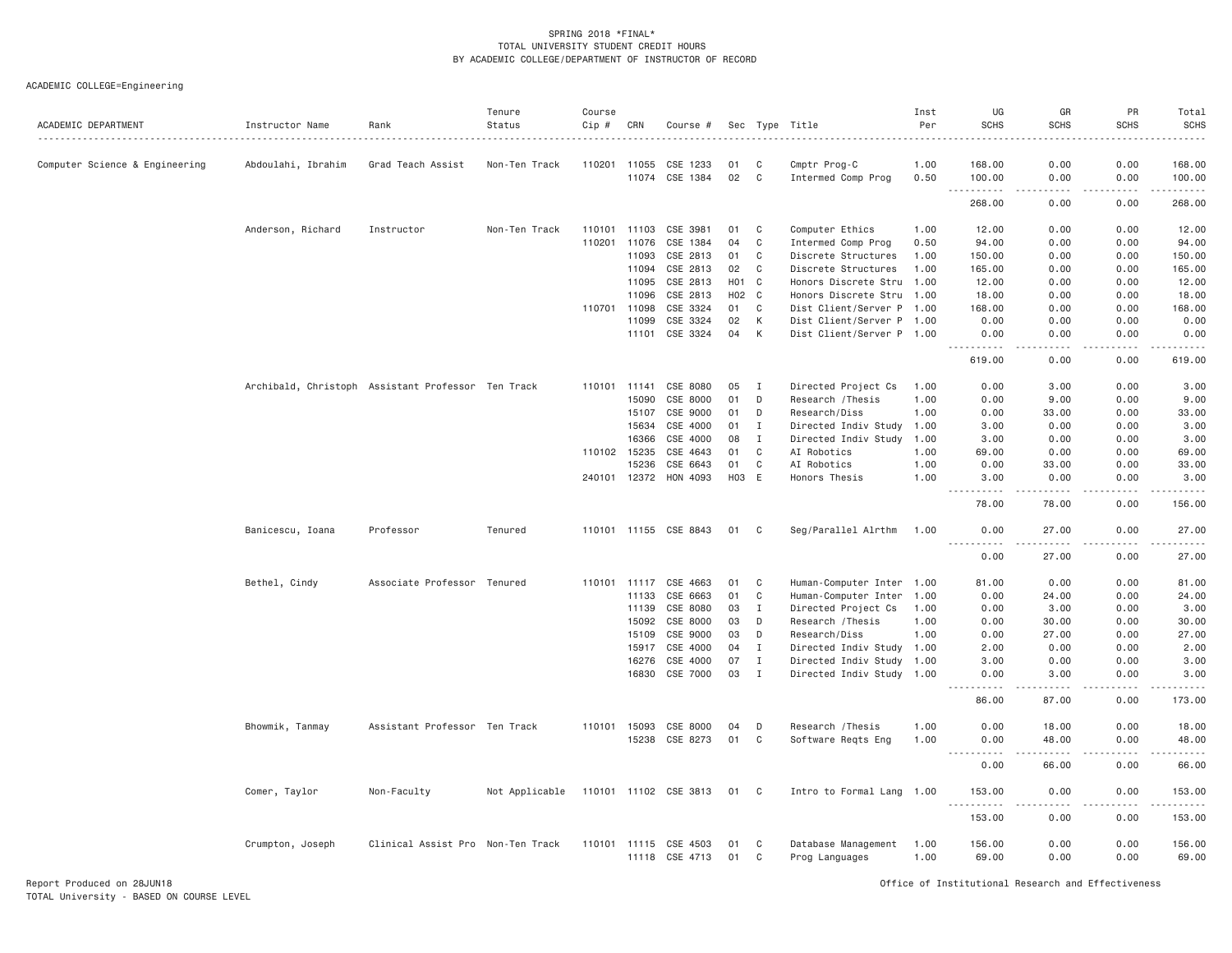| ACADEMIC DEPARTMENT            | Instructor Name   | Rank                              | Tenure<br>Status | Course<br>Cip # | CRN          | Course #                   |          |                   | Sec Type Title                           | Inst<br>Per  | UG<br><b>SCHS</b>                                                                                                                  | GR<br><b>SCHS</b> | PR<br><b>SCHS</b> | Total<br><b>SCHS</b>                                                                                                              |
|--------------------------------|-------------------|-----------------------------------|------------------|-----------------|--------------|----------------------------|----------|-------------------|------------------------------------------|--------------|------------------------------------------------------------------------------------------------------------------------------------|-------------------|-------------------|-----------------------------------------------------------------------------------------------------------------------------------|
|                                |                   |                                   |                  |                 |              |                            |          |                   |                                          |              |                                                                                                                                    |                   |                   | .                                                                                                                                 |
| Computer Science & Engineering | Crumpton, Joseph  | Clinical Assist Pro Non-Ten Track |                  | 110101 11131    |              | CSE 6503                   | 01       | C                 | Database Management                      | 1.00         | 0.00                                                                                                                               | 27.00             | 0.00              | 27.00                                                                                                                             |
|                                |                   |                                   |                  |                 | 11134        | CSE 6713                   | 01       | $\mathbf C$       | Prog Languages                           | 1.00         | 0.00                                                                                                                               | 15.00             | 0.00              | 15.00                                                                                                                             |
|                                |                   |                                   |                  |                 | 15398        | CSE 4990                   | 01       | $\mathbf C$       | Special Topic in CS 1.00                 |              | 57.00                                                                                                                              | 0.00              | 0.00              | 57.00                                                                                                                             |
|                                |                   |                                   |                  |                 | 15399        | CSE 6990                   | 01       | C                 | Special Topic in CSE 1.00                |              | 0.00                                                                                                                               | 6.00              | 0.00              | 6.00                                                                                                                              |
|                                |                   |                                   |                  |                 | 15777        | CSE 6990                   | 501      | C <sub>1</sub>    | Special Topic in CSE 1.00                |              | 0.00                                                                                                                               | 3,00              | 0.00              | 3.00                                                                                                                              |
|                                |                   |                                   |                  | 131299          |              | 15435 EDS 6990             | 01       | C                 | Special Topic In EDS 0.50                |              | 0.00<br>.                                                                                                                          | 3.00<br>.         | 0.00<br>.         | 3.00<br>.                                                                                                                         |
|                                |                   |                                   |                  |                 |              |                            |          |                   |                                          |              | 282.00                                                                                                                             | 54.00             | 0.00              | 336.00                                                                                                                            |
|                                | Griffin, Walter   | Non-Faculty                       | Not Applicable   | 110701 11107    |              | CSE 4214                   | 01       | C                 | Intro to Software En 1.00                |              | 72.00                                                                                                                              | 0.00              | 0.00              | 72.00                                                                                                                             |
|                                |                   |                                   |                  |                 | 11108        | CSE 4214                   | 02       | K                 | Intro to Software En 1.00                |              | 0.00                                                                                                                               | 0.00              | 0.00              | 0.00                                                                                                                              |
|                                |                   |                                   |                  |                 | 11109        | CSE 4214                   | 03       | K                 | Intro to Software En 1.00                |              | 0.00                                                                                                                               | 0.00              | 0.00              | 0.00                                                                                                                              |
|                                |                   |                                   |                  |                 | 11123        | CSE 6214                   | 01       | $\mathbf C$       | Intro to Software E 1.00                 |              | 0.00                                                                                                                               | 12.00             | 0.00              | 12.00                                                                                                                             |
|                                |                   |                                   |                  |                 | 11124        | CSE 6214                   | 02       | K                 | Intro to Software E 1.00                 |              | 0.00                                                                                                                               | 0.00              | 0.00              | 0.00                                                                                                                              |
|                                |                   |                                   |                  |                 | 11125        | CSE 6214                   | 03       | K                 | Intro to Software E 1.00                 |              | 0.00                                                                                                                               | 0.00              | 0.00              | 0.00                                                                                                                              |
|                                |                   |                                   |                  |                 | 15284        | CSE 4214                   |          | H <sub>01</sub> C | Intro to Software En 1.00                |              | 4.00<br>$- - -$<br><u>.</u>                                                                                                        | 0.00<br>.         | 0.00<br>.         | 4.00<br>$\frac{1}{2} \left( \frac{1}{2} \right) \left( \frac{1}{2} \right) \left( \frac{1}{2} \right) \left( \frac{1}{2} \right)$ |
|                                |                   |                                   |                  |                 |              |                            |          |                   |                                          |              | 76.00                                                                                                                              | 12.00             | 0.00              | 88.00                                                                                                                             |
|                                | Hamilton, John    | Professor                         | Tenured          |                 | 110101 15094 | CSE 8000                   | 05       | D                 | Research / Thesis                        | 1.00         | 0.00                                                                                                                               | 6.00              | 0.00              | 6.00                                                                                                                              |
|                                |                   |                                   |                  |                 | 15111        | CSE 9000                   | 05       | D                 | Research/Diss                            | 1.00         | 0.00                                                                                                                               | 12.00             | 0.00              | 12.00                                                                                                                             |
|                                |                   |                                   |                  |                 | 16239        | CSE 7000                   | 01       | $\mathbf I$       | Directed Indiv Study 1.00                |              | 0.00                                                                                                                               | 3.00              | 0.00              | 3.00                                                                                                                              |
|                                |                   |                                   |                  |                 | 16849        | CSE 7000                   | 04       | $\mathbf{I}$      | Directed Indiv Study 1.00                |              | 0.00                                                                                                                               | 3.00              | 0.00              | 3.00                                                                                                                              |
|                                |                   |                                   |                  |                 | 16965        | CSE 7000                   | 05       | I                 | Directed Indiv Study 1.00                |              | 0.00<br>$\sim$ $\sim$ $\sim$ $\sim$                                                                                                | 3.00<br>.         | 0.00<br>.         | 3.00                                                                                                                              |
|                                |                   |                                   |                  |                 |              |                            |          |                   |                                          |              | 0.00                                                                                                                               | 27.00             | 0.00              | 27.00                                                                                                                             |
|                                | Hansen, Eric      | Associate Professor Tenured       |                  |                 | 110101 11120 | CSE 4833                   | 01       | C                 | Intro to Algorithms                      | 1.00         | 213.00                                                                                                                             | 0.00              | 0.00              | 213.00                                                                                                                            |
|                                |                   |                                   |                  |                 | 11136        | CSE 6833                   | 01       | $\mathbf{C}$      | Intro to Algorithms                      | 1.00         | 0.00                                                                                                                               | 21.00             | 0.00              | 21.00                                                                                                                             |
|                                |                   |                                   |                  |                 |              | 15112 CSE 9000             | 06       | D                 | Research/Diss                            | 1.00         | 0.00<br>$- - - - -$<br>$ -$                                                                                                        | 30.00<br>.        | 0.00<br>.         | 30.00<br>.                                                                                                                        |
|                                |                   |                                   |                  |                 |              |                            |          |                   |                                          |              | 213.00                                                                                                                             | 51.00             | 0.00              | 264.00                                                                                                                            |
|                                | Henderson, Lisa   | Instructor                        | Non-Ten Track    | 110201          | 11073        | CSE 1384                   | 01       | C                 | Intermed Comp Prog                       | 0.50         | 94.00                                                                                                                              | 0.00              | 0.00              | 94.00                                                                                                                             |
|                                |                   |                                   |                  |                 | 11074        | CSE 1384                   | 02       | $\mathbf C$       | Intermed Comp Prog                       | 0.49         | 98.00                                                                                                                              | 0.00              | 0.00              | 98.00                                                                                                                             |
|                                |                   |                                   |                  |                 | 11075        | CSE 1384                   | 03       | C                 | Intermed Comp Prog                       | 0.49         | 94.08                                                                                                                              | 0.00              | 0.00              | 94.08                                                                                                                             |
|                                |                   |                                   |                  |                 | 11076        | CSE 1384                   | 04       | $\mathbf C$       | Intermed Comp Prog                       | 0.49         | 92.12                                                                                                                              | 0.00              | 0.00              | 92.12                                                                                                                             |
|                                |                   |                                   |                  |                 | 11077        | CSE 1384                   | 05       | К                 | Intermed Comp Prog                       | 1.00         | 0.00                                                                                                                               | 0.00              | 0.00              | 0.00                                                                                                                              |
|                                |                   |                                   |                  |                 | 11078        | CSE 1384                   | 06       | K                 | Intermed Comp Prog                       | 1.00         | 0.00                                                                                                                               | 0.00              | 0.00              | 0.00                                                                                                                              |
|                                |                   |                                   |                  |                 | 11079        | CSE 1384                   | 07       | К                 | Intermed Comp Prog                       | 1.00         | 0.00                                                                                                                               | 0.00              | 0.00              | 0.00                                                                                                                              |
|                                |                   |                                   |                  |                 | 11080        | CSE 1384                   | 08       | К                 | Intermed Comp Prog                       | 1.00         | 0.00                                                                                                                               | 0.00              | 0.00              | 0.00                                                                                                                              |
|                                |                   |                                   |                  |                 | 11081        | CSE 1384                   | 09       | K                 | Intermed Comp Prog                       | 1.00         | 0.00                                                                                                                               | 0.00              | 0.00              | 0.00                                                                                                                              |
|                                |                   |                                   |                  |                 | 11082        | CSE 1384                   | 10       | K                 | Intermed Comp Prog                       | 1.00         | 0.00                                                                                                                               | 0.00              | 0.00              | 0.00                                                                                                                              |
|                                |                   |                                   |                  |                 | 11083        | CSE 1384<br>11084 CSE 1384 | 11<br>12 | К<br>К            | Intermed Comp Prog<br>Intermed Comp Prog | 1.00<br>1.00 | 0.00<br>0.00                                                                                                                       | 0.00<br>0.00      | 0.00<br>0.00      | 0.00<br>0.00                                                                                                                      |
|                                |                   |                                   |                  |                 |              |                            |          |                   |                                          |              | <b><i><u>.</u></i></b><br>$\frac{1}{2} \left( \frac{1}{2} \right) \left( \frac{1}{2} \right) \left( \frac{1}{2} \right)$<br>378.20 | د د د د<br>0.00   | 2.2.2.2.2<br>0.00 | وعاملت مالك<br>378.20                                                                                                             |
|                                | Iannucci, Stefano | Assistant Professor Ten Track     |                  | 110101          | 15096        | CSE 8000                   | 07       | D                 | Research / Thesis                        | 1.00         | 0.00                                                                                                                               | 3.00              | 0.00              | 3.00                                                                                                                              |
|                                |                   |                                   |                  |                 | 15237        | CSE 8990                   | 01       | C                 | Special Topic in CS                      | 1.00         | 0.00                                                                                                                               | 42.00             | 0.00              | 42.00                                                                                                                             |
|                                |                   |                                   |                  |                 | 15654        | CSE 4000                   | 03       | I                 | Directed Indiv Study 1.00                |              | 3.00                                                                                                                               | 0.00              | 0.00              | 3.00                                                                                                                              |
|                                |                   |                                   |                  |                 | 16896        | CSE 7000                   | 501      | I                 | Directed Indiv Study 1.00                |              | 0.00                                                                                                                               | 3.00              | 0.00              | 3.00                                                                                                                              |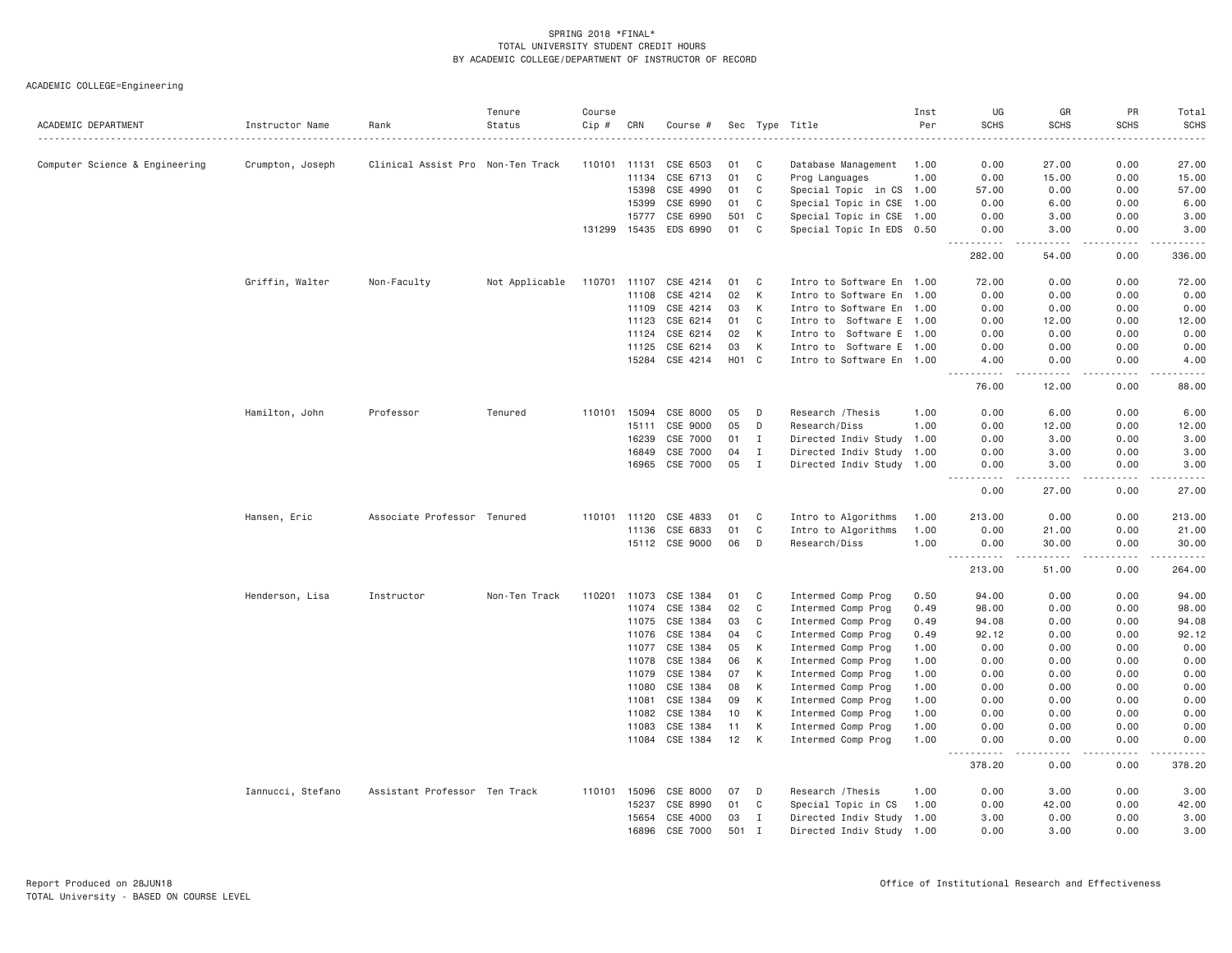| ACADEMIC DEPARTMENT            | Instructor Name               | Rank                              | Tenure<br>Status | Course<br>Cip # | CRN   | Course # |       |              | Sec Type Title            | Inst<br>Per | UG<br><b>SCHS</b>                                                                                                                                             | GR<br><b>SCHS</b>                                                                                                                                            | PR<br><b>SCHS</b>                                                                                                                                                                       | Total<br>SCHS<br>. |
|--------------------------------|-------------------------------|-----------------------------------|------------------|-----------------|-------|----------|-------|--------------|---------------------------|-------------|---------------------------------------------------------------------------------------------------------------------------------------------------------------|--------------------------------------------------------------------------------------------------------------------------------------------------------------|-----------------------------------------------------------------------------------------------------------------------------------------------------------------------------------------|--------------------|
|                                |                               |                                   |                  |                 |       |          |       |              |                           |             | <u>.</u>                                                                                                                                                      | ----------                                                                                                                                                   | .                                                                                                                                                                                       | ------             |
|                                |                               |                                   |                  |                 |       |          |       |              |                           |             | 3.00                                                                                                                                                          | 48.00                                                                                                                                                        | 0.00                                                                                                                                                                                    | 51.00              |
| Computer Science & Engineering | Jankun-Kelly, Monika Lecturer |                                   | Non-Ten Track    | 110201          | 11059 | CSE 1284 | 01    | C.           | Intro Comp Prog           | 1.00        | 148.00                                                                                                                                                        | 0.00                                                                                                                                                         | 0.00                                                                                                                                                                                    | 148.00             |
|                                |                               |                                   |                  |                 | 11060 | CSE 1284 | 02    | C            | Intro Comp Prog           | 1.00        | 168.00                                                                                                                                                        | 0.00                                                                                                                                                         | 0.00                                                                                                                                                                                    | 168.00             |
|                                |                               |                                   |                  |                 | 11061 | CSE 1284 | 03    | C            | Intro Comp Prog           | 1.00        | 136.00                                                                                                                                                        | 0.00                                                                                                                                                         | 0.00                                                                                                                                                                                    | 136.00             |
|                                |                               |                                   |                  |                 | 11062 | CSE 1284 | 04    | К            | Intro Comp Prog           | 1.00        | 0.00                                                                                                                                                          | 0.00                                                                                                                                                         | 0.00                                                                                                                                                                                    | 0.00               |
|                                |                               |                                   |                  |                 | 11063 | CSE 1284 | 05    | K            | Intro Comp Prog           | 1.00        | 0.00                                                                                                                                                          | 0.00                                                                                                                                                         | 0.00                                                                                                                                                                                    | 0.00               |
|                                |                               |                                   |                  |                 | 11064 | CSE 1284 | 06    | K            | Intro Comp Prog           | 1.00        | 0.00                                                                                                                                                          | 0.00                                                                                                                                                         | 0.00                                                                                                                                                                                    | 0.00               |
|                                |                               |                                   |                  |                 | 11065 | CSE 1284 | 07    | К            | Intro Comp Prog           | 1.00        | 0.00                                                                                                                                                          | 0.00                                                                                                                                                         | 0.00                                                                                                                                                                                    | 0.00               |
|                                |                               |                                   |                  |                 | 11066 | CSE 1284 | 08    | K            | Intro Comp Prog           | 1.00        | 0.00                                                                                                                                                          | 0.00                                                                                                                                                         | 0.00                                                                                                                                                                                    | 0.00               |
|                                |                               |                                   |                  |                 | 11067 | CSE 1284 | 09    | K            | Intro Comp Prog           | 1.00        | 0.00                                                                                                                                                          | 0.00                                                                                                                                                         | 0.00                                                                                                                                                                                    | 0.00               |
|                                |                               |                                   |                  |                 | 11070 | CSE 1284 | H01 C |              | Honors Intro Comp Pr      | 1.00        | 8.00                                                                                                                                                          | 0.00                                                                                                                                                         | 0.00                                                                                                                                                                                    | 8.00               |
|                                |                               |                                   |                  |                 | 11071 | CSE 1284 | H02 C |              | Honors Intro Comp Pr      | 1.00        | 4.00                                                                                                                                                          | 0.00                                                                                                                                                         | 0.00                                                                                                                                                                                    | 4.00               |
|                                |                               |                                   |                  |                 | 11072 | CSE 1284 | H03 C |              | Intro Comp Prog-Hono      | 1.00        | 8.00                                                                                                                                                          | 0.00                                                                                                                                                         | 0.00                                                                                                                                                                                    | 8.00               |
|                                |                               |                                   |                  |                 | 11086 | CSE 1384 | H01 C |              | Honors Intermed Comp      | 1.00        | 80.00                                                                                                                                                         | 0.00                                                                                                                                                         | 0.00                                                                                                                                                                                    | 80.00              |
|                                |                               |                                   |                  |                 | 11087 | CSE 1384 | H02 K |              | Intermed Comp Prog        | 1.00        | 0.00                                                                                                                                                          | 0.00                                                                                                                                                         | 0.00                                                                                                                                                                                    | 0.00               |
|                                |                               |                                   |                  |                 | 11088 | CSE 1384 | H03 K |              | Intermed Comp Prog        | 1.00        | 0.00<br>----<br>.                                                                                                                                             | 0.00<br>$- - - - -$                                                                                                                                          | 0.00<br>$- - - - -$                                                                                                                                                                     | 0.00               |
|                                |                               |                                   |                  |                 |       |          |       |              |                           |             | 552.00                                                                                                                                                        | 0.00                                                                                                                                                         | 0.00                                                                                                                                                                                    | 552.00             |
|                                | Jankun-Kelly, T.              | Associate Professor Tenured       |                  | 110101          | 15114 | CSE 9000 | 08    | D            | Research/Diss             | 1.00        | 0.00                                                                                                                                                          | 1.00                                                                                                                                                         | 0.00                                                                                                                                                                                    | 1.00               |
|                                |                               |                                   |                  | 110701          | 11114 | CSE 4453 | 01    | C            | Game Design               | 1.00        | 27.00                                                                                                                                                         | 0.00                                                                                                                                                         | 0.00                                                                                                                                                                                    | 27.00              |
|                                |                               |                                   |                  |                 | 11130 | CSE 6453 | 01    | C            | Game Design               | 1.00        | 0.00<br>$\frac{1}{2}$<br><u>.</u>                                                                                                                             | 12.00                                                                                                                                                        | 0.00                                                                                                                                                                                    | 12.00              |
|                                |                               |                                   |                  |                 |       |          |       |              |                           |             | 27.00                                                                                                                                                         | 13.00                                                                                                                                                        | 0.00                                                                                                                                                                                    | 40.00              |
|                                | Lee, David                    | Lecturer                          | Non-Ten Track    | 110101          | 11104 | CSE 3981 | 02    | C            | Computer Ethics           | 1.00        | 12.00                                                                                                                                                         | 0.00                                                                                                                                                         | 0.00                                                                                                                                                                                    | 12.00              |
|                                |                               |                                   |                  |                 | 11105 | CSE 3981 | 03    | C            | Computer Ethics           | 1,00        | 12.00                                                                                                                                                         | 0.00                                                                                                                                                         | 0.00                                                                                                                                                                                    | 12.00              |
|                                |                               |                                   |                  |                 | 14278 | CSE 6273 | 01    | C            | Intro to Computer Fo      | 1.00        | 0.00                                                                                                                                                          | 12.00                                                                                                                                                        | 0.00                                                                                                                                                                                    | 12.00              |
|                                |                               |                                   |                  |                 | 16265 | CSE 3981 | 04    | C            | Computer Ethics           | 1.00        | 10.00                                                                                                                                                         | 0.00                                                                                                                                                         | 0.00                                                                                                                                                                                    | 10.00              |
|                                |                               |                                   |                  | 111003 14277    |       | CSE 4273 | 01    | C            | Intro to Computer Fo 1.00 |             | 93.00<br>.                                                                                                                                                    | 0.00<br>$\frac{1}{2} \left( \frac{1}{2} \right) \left( \frac{1}{2} \right) \left( \frac{1}{2} \right) \left( \frac{1}{2} \right) \left( \frac{1}{2} \right)$ | 0.00<br>$\frac{1}{2} \left( \frac{1}{2} \right) \left( \frac{1}{2} \right) \left( \frac{1}{2} \right) \left( \frac{1}{2} \right) \left( \frac{1}{2} \right) \left( \frac{1}{2} \right)$ | 93.00<br>.         |
|                                |                               |                                   |                  |                 |       |          |       |              |                           |             | 127.00                                                                                                                                                        | 12.00                                                                                                                                                        | 0.00                                                                                                                                                                                    | 139.00             |
|                                | Lee, Sarah                    | Clinical Assist Pro Non-Ten Track |                  | 110101          | 11097 | CSE 3223 | 01    | L,           | Software Eng Sr Proj      | 1.00        | 93.00                                                                                                                                                         | 0.00                                                                                                                                                         | 0.00                                                                                                                                                                                    | 93.00              |
|                                |                               |                                   |                  |                 | 15098 | CSE 8000 | 09    | D            | Research / Thesis         | 1,00        | 0.00                                                                                                                                                          | 3.00                                                                                                                                                         | 0.00                                                                                                                                                                                    | 3.00               |
|                                |                               |                                   |                  |                 | 15115 | CSE 9000 | 09    | D            | Research/Diss             | 1.00        | 0.00                                                                                                                                                          | 6.00                                                                                                                                                         | 0.00                                                                                                                                                                                    | 6.00               |
|                                |                               |                                   |                  |                 | 15653 | CSE 4000 | 02    | $\mathbf{I}$ | Directed Indiv Study      | 1.00        | 3.00                                                                                                                                                          | 0.00                                                                                                                                                         | 0.00                                                                                                                                                                                    | 3.00               |
|                                |                               |                                   |                  |                 | 16248 | CSE 4000 | 06    | I            | Directed Indiv Study      | 1.00        | 3.00                                                                                                                                                          | 0.00                                                                                                                                                         | 0.00                                                                                                                                                                                    | 3.00               |
|                                |                               |                                   |                  |                 | 16775 | CSE 4000 | 09    | I            | Directed Indiv Study 1.00 |             | 3.00                                                                                                                                                          | 0.00                                                                                                                                                         | 0.00                                                                                                                                                                                    | 3.00               |
|                                |                               |                                   |                  |                 | 16915 | CSE 4000 | 10    | $\mathbf{I}$ | Directed Indiv Study      | 1.00        | 3.00                                                                                                                                                          | 0.00                                                                                                                                                         | 0.00                                                                                                                                                                                    | 3.00               |
|                                |                               |                                   |                  |                 | 16946 | CSE 4000 | 11    | I            | Directed Indiv Study 1.00 |             | 1.00                                                                                                                                                          | 0.00                                                                                                                                                         | 0.00                                                                                                                                                                                    | 1.00               |
|                                |                               |                                   |                  |                 | 17002 | CSE 4000 | 12    | Ι            | Directed Indiv Study 1.00 |             | 2.00                                                                                                                                                          | 0.00                                                                                                                                                         | 0.00                                                                                                                                                                                    | 2.00               |
|                                |                               |                                   |                  | 110201          | 11085 | CSE 1384 | D01 B |              | Intermed Comp Prog        | 1.00        | 12.00<br>$\frac{1}{2} \left( \frac{1}{2} \right) \left( \frac{1}{2} \right) \left( \frac{1}{2} \right) \left( \frac{1}{2} \right) \left( \frac{1}{2} \right)$ | 0.00<br>.                                                                                                                                                    | 0.00<br>.                                                                                                                                                                               | 12.00              |
|                                |                               |                                   |                  |                 |       |          |       |              |                           |             | 120.00                                                                                                                                                        | 9.00                                                                                                                                                         | 0.00                                                                                                                                                                                    | 129.00             |
|                                | Luke, Edward                  | Professor                         | Tenured          | 110101          | 14280 | CSE 8163 | 01    | C            | Par & Dist Sci Comp       | 1.00        | 0.00                                                                                                                                                          | 21.00                                                                                                                                                        | 0.00                                                                                                                                                                                    | 21.00              |
|                                |                               |                                   |                  |                 | 16711 | CSE 7000 | 02    | Ι.           | Directed Indiv Study      | 1.00        | 0.00                                                                                                                                                          | 3.00                                                                                                                                                         | 0.00                                                                                                                                                                                    | 3.00               |
|                                |                               |                                   |                  | 140201          | 15771 | ASE 9000 | 08    | D            | Research/Diss             | 1.00        | 0.00                                                                                                                                                          | 12.00                                                                                                                                                        | 0.00                                                                                                                                                                                    | 12.00              |
|                                |                               |                                   |                  | 309999          | 16541 | CME 9000 | 04    | D            | Research/Dis              | 1.00        | 0.00                                                                                                                                                          | 12.00                                                                                                                                                        | 0.00                                                                                                                                                                                    | 12.00              |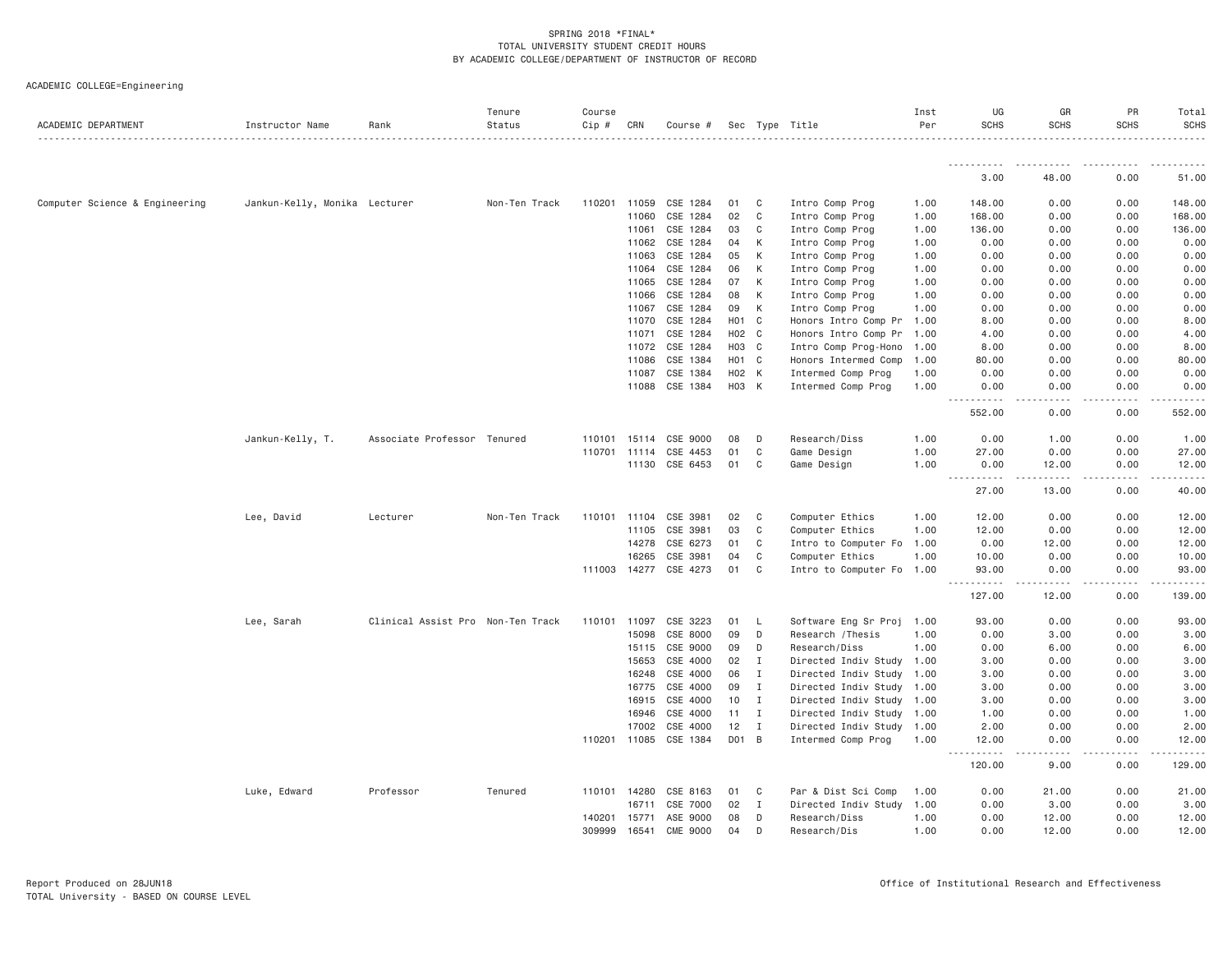|  | ACADEMIC COLLEGE=Engineering |  |
|--|------------------------------|--|
|--|------------------------------|--|

| ACADEMIC DEPARTMENT            | Instructor Name                                  | Rank                              | Tenure<br>Status<br>. | Course<br>Cip # | CRN          | Course #              |       |              | Sec Type Title            | Inst<br>Per | UG<br><b>SCHS</b>                                | GR<br><b>SCHS</b>                   | PR<br><b>SCHS</b> | Total<br><b>SCHS</b>                                                                                                                                          |
|--------------------------------|--------------------------------------------------|-----------------------------------|-----------------------|-----------------|--------------|-----------------------|-------|--------------|---------------------------|-------------|--------------------------------------------------|-------------------------------------|-------------------|---------------------------------------------------------------------------------------------------------------------------------------------------------------|
|                                |                                                  |                                   |                       |                 |              |                       |       |              |                           |             |                                                  |                                     |                   |                                                                                                                                                               |
|                                |                                                  |                                   |                       |                 |              |                       |       |              |                           |             | 0.00                                             | 48.00                               | 0.00              | 48,00                                                                                                                                                         |
| Computer Science & Engineering | McDaniel, Christophe Student Worker              |                                   | Non-Ten Track         |                 | 110201 11056 | CSE 1233              | 02    | C            | Cmptr Prog-C              | 1.00        | 165.00                                           | 0.00                                | 0.00              | 165.00                                                                                                                                                        |
|                                |                                                  |                                   |                       |                 | 11057        | CSE 1233              | 03    | C            | Cmptr Prog-C              | 1.00        | 150.00                                           | 0.00                                | 0.00              | 150.00                                                                                                                                                        |
|                                |                                                  |                                   |                       |                 | 11089        | CSE 2383              | 01    | C            | Data Struc & Anal of 1.00 |             | 168.00                                           | 0.00                                | 0.00              | 168.00                                                                                                                                                        |
|                                |                                                  |                                   |                       |                 | 11090        | CSE 2383              | 02    | C            | Data Struc & Anal of 1.00 |             | 180.00                                           | 0.00                                | 0.00              | 180.00                                                                                                                                                        |
|                                |                                                  |                                   |                       |                 | 11091        | CSE 2383              | H01 C |              | HonorsData Struc & A 1.00 |             | 3.00                                             | 0.00                                | 0.00              | 3.00                                                                                                                                                          |
|                                |                                                  |                                   |                       |                 | 11092        | CSE 2383              | H02 C |              | Data Struc & Anal of 1.00 |             | 6.00<br>.                                        | 0.00<br>د د د د                     | 0.00<br>.         | 6.00<br><b><i><u>.</u></i></b>                                                                                                                                |
|                                |                                                  |                                   |                       |                 |              |                       |       |              |                           |             | 672.00                                           | 0.00                                | 0.00              | 672.00                                                                                                                                                        |
|                                | McGrew, Robert                                   | Non-Employee                      | Not Applicable        |                 |              | 110701 11112 CSE 4363 | 01    | C            | Software Reverse Eng 1.00 |             | 6.00                                             | 0.00                                | 0.00              | 6.00                                                                                                                                                          |
|                                |                                                  |                                   |                       |                 | 11128        | CSE 6363              | 01    | C            | Software Reverse Eng 1.00 |             | 0.00<br>.                                        | 9.00<br>.                           | 0.00<br>-----     | 9.00                                                                                                                                                          |
|                                |                                                  |                                   |                       |                 |              |                       |       |              |                           |             | 6.00                                             | 9.00                                | 0.00              | 15.00                                                                                                                                                         |
|                                | Perkins, Andy                                    | Associate Professor Tenured       |                       | 110101          | 14281        | CSE 8813              | 01    | C            | Theory of Computatio 1.00 |             | 0.00                                             | 54.00                               | 0.00              | 54.00                                                                                                                                                         |
|                                |                                                  |                                   |                       |                 | 15100        | CSE 8000              | 11    | D            | Research / Thesis         | 1.00        | 0.00                                             | 1.00                                | 0.00              | 1.00                                                                                                                                                          |
|                                |                                                  |                                   |                       |                 | 15117        | CSE 9000              | 11    | D            | Research/Diss             | 1.00        | 0.00                                             | 6.00                                | 0.00              | 6.00                                                                                                                                                          |
|                                |                                                  |                                   |                       |                 | 15286        | CSE 8813              | 501   | C            | Theory of Computatio 1.00 |             | 0.00                                             | 3.00                                | 0.00              | 3.00                                                                                                                                                          |
|                                |                                                  |                                   |                       |                 | 260101 11116 | CSE 4623              | 01    | C            | Computational Biolog 1.00 |             | 30.00                                            | 0.00                                | 0.00              | 30.00                                                                                                                                                         |
|                                |                                                  |                                   |                       |                 |              | 11132 CSE 6623        | 01    | C            | Computational Biolog 1.00 |             | 0.00<br><u>.</u>                                 | 42.00<br>.                          | 0.00<br>.         | 42.00<br>.                                                                                                                                                    |
|                                |                                                  |                                   |                       |                 |              |                       |       |              |                           |             | 30.00                                            | 106.00                              | 0.00              | 136.00                                                                                                                                                        |
|                                | Phillips, Nathaniel                              | Grad Research Assis Non-Ten Track |                       |                 |              | 110201 11075 CSE 1384 | 03    | C            | Intermed Comp Prog        | 0.50        | 96.00<br>$\sim$ $\sim$ $\sim$<br>$- - - - - - -$ | 0.00<br>.                           | 0.00<br><b>.</b>  | 96.00<br>$\frac{1}{2} \left( \frac{1}{2} \right) \left( \frac{1}{2} \right) \left( \frac{1}{2} \right) \left( \frac{1}{2} \right) \left( \frac{1}{2} \right)$ |
|                                |                                                  |                                   |                       |                 |              |                       |       |              |                           |             | 96.00                                            | 0.00                                | 0.00              | 96,00                                                                                                                                                         |
|                                | Ramkumar, Mahalingam Associate Professor Tenured |                                   |                       | 110101          | 11106        | CSE 4153              | 01    | C            | Data Comm Networks        | 1,00        | 102.00                                           | 0.00                                | 0.00              | 102.00                                                                                                                                                        |
|                                |                                                  |                                   |                       |                 | 11122        | CSE 6153              | 01    | C            | Data Comm Networks        | 1.00        | 0.00                                             | 6.00                                | 0.00              | 6.00                                                                                                                                                          |
|                                |                                                  |                                   |                       |                 | 11129        | CSE 6383              | 01    | C            | Crypto & Network Sec      | 1.00        | 0.00                                             | 18.00                               | 0.00              | 18.00                                                                                                                                                         |
|                                |                                                  |                                   |                       |                 | 15101        | CSE 8000              | 12    | D            | Research / Thesis         | 1.00        | 0.00                                             | 3.00                                | 0.00              | 3.00                                                                                                                                                          |
|                                |                                                  |                                   |                       |                 | 15118        | CSE 9000              | 12    | D            | Research/Diss             | 1.00        | 0.00                                             | 9.00                                | 0.00              | 9.00                                                                                                                                                          |
|                                |                                                  |                                   |                       |                 | 15960        | CSE 4000              | 05    | I            | Directed Indiv Study 1.00 |             | 3.00                                             | 0.00                                | 0.00              | 3.00                                                                                                                                                          |
|                                |                                                  |                                   |                       | 111003          | 11113        | CSE 4383              | 01    | C            | Crypto & Network Sec      | 1.00        | 33,00                                            | 0.00                                | 0.00              | 33.00                                                                                                                                                         |
|                                |                                                  |                                   |                       | 141001          | 11392        | ECE 4833              | 01    | C            | Data Comm Networks        | 1.00        | 36.00                                            | 0.00                                | 0.00              | 36.00                                                                                                                                                         |
|                                |                                                  |                                   |                       |                 |              | 11404 ECE 6833        | 01    | C            | Data Comm Networks        | 1.00        | 0.00<br>.                                        | 6.00<br>$\sim$ $\sim$ $\sim$ $\sim$ | 0.00<br>.         | 6,00                                                                                                                                                          |
|                                |                                                  |                                   |                       |                 |              |                       |       |              |                           |             | 174.00                                           | 42.00                               | 0.00              | 216,00                                                                                                                                                        |
|                                | Ritter, Thomas                                   | Non-Faculty                       | Not Applicable        |                 | 110101 11119 | CSE 4733              | 01    | C            | Operating Systems I       | 1.00        | 159.00                                           | 0.00                                | 0.00              | 159.00                                                                                                                                                        |
|                                |                                                  |                                   |                       |                 | 11135        | CSE 6733              | 01    | C            | Operating Systems I       | 1.00        | 0.00<br>.                                        | 9.00<br>.                           | 0.00<br>.         | 9.00<br>.                                                                                                                                                     |
|                                |                                                  |                                   |                       |                 |              |                       |       |              |                           |             | 159.00                                           | 9.00                                | 0.00              | 168.00                                                                                                                                                        |
|                                | Swan, John                                       | Professor                         | Tenured               |                 | 110101 11149 | CSE 8080              | 15    | $\mathbf{I}$ | Directed Project Cs       | 1.00        | 0.00                                             | 3.00                                | 0.00              | 3.00                                                                                                                                                          |
|                                |                                                  |                                   |                       |                 | 15103        | CSE 8000              | 14    | D            | Research / Thesis         | 1.00        | 0.00                                             | 49.00                               | 0.00              | 49.00                                                                                                                                                         |
|                                |                                                  |                                   |                       |                 | 15120        | CSE 9000              | 14    | D            | Research/Diss             | 1.00        | 0.00                                             | 10.00                               | 0.00              | 10.00                                                                                                                                                         |
|                                |                                                  |                                   |                       | 110201          | 11073        | CSE 1384              | 01    | C            | Intermed Comp Prog        | 0.50        | 94.00                                            | 0.00                                | 0.00              | 94.00                                                                                                                                                         |
|                                |                                                  |                                   |                       |                 | 11074        | CSE 1384              | 02    | C            | Intermed Comp Prog        | 0.01        | 2.00                                             | 0.00                                | 0.00              | 2.00                                                                                                                                                          |
|                                |                                                  |                                   |                       |                 | 11075        | CSE 1384              | 03    | C            | Intermed Comp Prog        | 0.01        | 1.92                                             | 0.00                                | 0.00              | 1.92                                                                                                                                                          |
|                                |                                                  |                                   |                       |                 | 11076        | CSE 1384              | 04    | C            | Intermed Comp Prog        | 0.01        | 1.88                                             | 0.00                                | 0.00              | 1.88                                                                                                                                                          |

Report Produced on 28JUN18 Office of Institutional Research and Effectiveness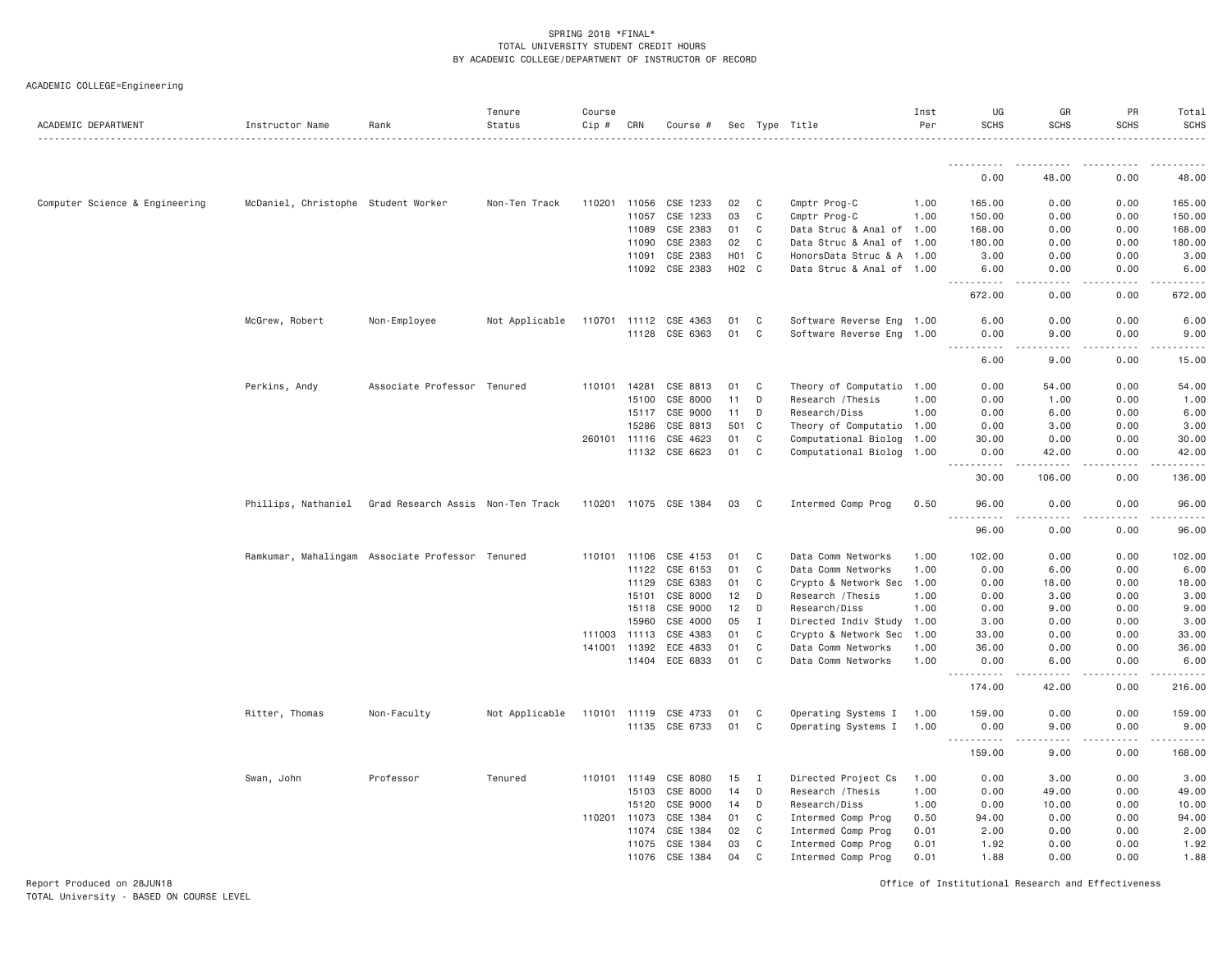| ACADEMIC DEPARTMENT                                                      | Instructor Name | Rank                          | Tenure<br>Status | Course<br>Cip # | CRN   | Course #              |    |                | Sec Type Title            | Inst<br>Per | UG<br><b>SCHS</b>     | GR<br><b>SCHS</b>                                                                                                                          | PR<br><b>SCHS</b>                                                                                                                                                                                  | Total<br>SCHS         |
|--------------------------------------------------------------------------|-----------------|-------------------------------|------------------|-----------------|-------|-----------------------|----|----------------|---------------------------|-------------|-----------------------|--------------------------------------------------------------------------------------------------------------------------------------------|----------------------------------------------------------------------------------------------------------------------------------------------------------------------------------------------------|-----------------------|
|                                                                          |                 |                               |                  |                 |       |                       |    |                |                           |             |                       |                                                                                                                                            |                                                                                                                                                                                                    |                       |
|                                                                          |                 |                               |                  |                 |       |                       |    |                |                           |             |                       |                                                                                                                                            |                                                                                                                                                                                                    |                       |
|                                                                          |                 |                               |                  |                 |       |                       |    |                |                           |             | 99.80                 | 62.00                                                                                                                                      | 0.00                                                                                                                                                                                               | 161.80                |
| Computer Science & Engineering                                           | Williams, Byron | Assistant Professor Tenured   |                  | 110101 11111    |       | CSE 4283              | 01 | C.             | Software Testing and 1.00 |             | 81.00                 | 0.00                                                                                                                                       | 0.00                                                                                                                                                                                               | 81.00                 |
|                                                                          |                 |                               |                  |                 | 11127 | CSE 6283              | 01 | C              | Software Testing and 1.00 |             | 0.00                  | 9.00                                                                                                                                       | 0.00                                                                                                                                                                                               | 9.00                  |
|                                                                          |                 |                               |                  |                 | 15121 | CSE 9000              | 15 | D              | Research/Diss             | 1.00        | 0.00                  | 27.00                                                                                                                                      | 0.00                                                                                                                                                                                               | 27.00                 |
|                                                                          |                 |                               |                  | 111003          | 14275 | CSE 4253              | 01 | C              | Secure Software Engi 1.00 |             | 30.00                 | 0.00                                                                                                                                       | 0.00                                                                                                                                                                                               | 30.00                 |
|                                                                          |                 |                               |                  |                 | 14276 | CSE 6253              | 01 | C.             | Secure Software Engi 1.00 |             | 0.00                  | 24.00                                                                                                                                      | 0.00                                                                                                                                                                                               | 24.00                 |
|                                                                          |                 |                               |                  | 140101 12108    |       | GE 3011               | 01 | - S            | Engr Entrepreneur Se 0.60 |             | 46.20<br>.            | 0.00<br>$  -$<br>$\frac{1}{2} \left( \frac{1}{2} \right) \left( \frac{1}{2} \right) \left( \frac{1}{2} \right) \left( \frac{1}{2} \right)$ | 0.00<br>$- - -$<br>$\frac{1}{2} \left( \frac{1}{2} \right) \left( \frac{1}{2} \right) \left( \frac{1}{2} \right) \left( \frac{1}{2} \right) \left( \frac{1}{2} \right) \left( \frac{1}{2} \right)$ | 46.20<br>.            |
|                                                                          |                 |                               |                  |                 |       |                       |    |                |                           |             | 157.20                | 60.00                                                                                                                                      | 0.00                                                                                                                                                                                               | 217.20                |
|                                                                          | Young, Maxwell  | Assistant Professor Ten Track |                  |                 |       | 110101 15122 CSE 9000 | 16 | <b>D</b>       | Research/Diss             | 1,00        | 0.00                  | 3.00                                                                                                                                       | 0.00                                                                                                                                                                                               | 3.00                  |
|                                                                          |                 |                               |                  | 141001          |       | 16417 ECE 8823        | 01 | C <sub>c</sub> | Wireless Networks         | 1,00        | 0.00                  | 30,00                                                                                                                                      | 0.00                                                                                                                                                                                               | 30.00                 |
|                                                                          |                 |                               |                  |                 |       |                       |    |                |                           |             | 0.00                  | 33,00                                                                                                                                      | .<br>0.00                                                                                                                                                                                          | 33.00                 |
|                                                                          | Zhang, Song     | Associate Professor Tenured   |                  | 110101          |       | 15106 CSE 8000        | 17 | <b>D</b>       | Research / Thesis         | 1.00        | 0.00                  | 6.00                                                                                                                                       | 0.00                                                                                                                                                                                               | 6.00                  |
|                                                                          |                 |                               |                  |                 |       | 15123 CSE 9000        | 17 | $\mathsf{D}$   | Research/Diss             | 1.00        | 0.00                  | 9.00                                                                                                                                       | 0.00                                                                                                                                                                                               | 9.00                  |
|                                                                          |                 |                               |                  |                 |       |                       |    |                |                           |             | 0.00                  | 15.00                                                                                                                                      | 0.00                                                                                                                                                                                               | 15.00                 |
| ====================================                                     |                 |                               |                  |                 |       |                       |    |                |                           |             | ==========            |                                                                                                                                            |                                                                                                                                                                                                    | ==========            |
| Computer Science & Engineering<br>====================================== |                 |                               |                  |                 |       |                       |    |                |                           |             | 4376.20<br>========== | 868,00<br>==========                                                                                                                       | 0.00<br>-----------                                                                                                                                                                                | 5244.20<br>========== |
|                                                                          |                 |                               |                  |                 |       |                       |    |                |                           |             |                       |                                                                                                                                            |                                                                                                                                                                                                    |                       |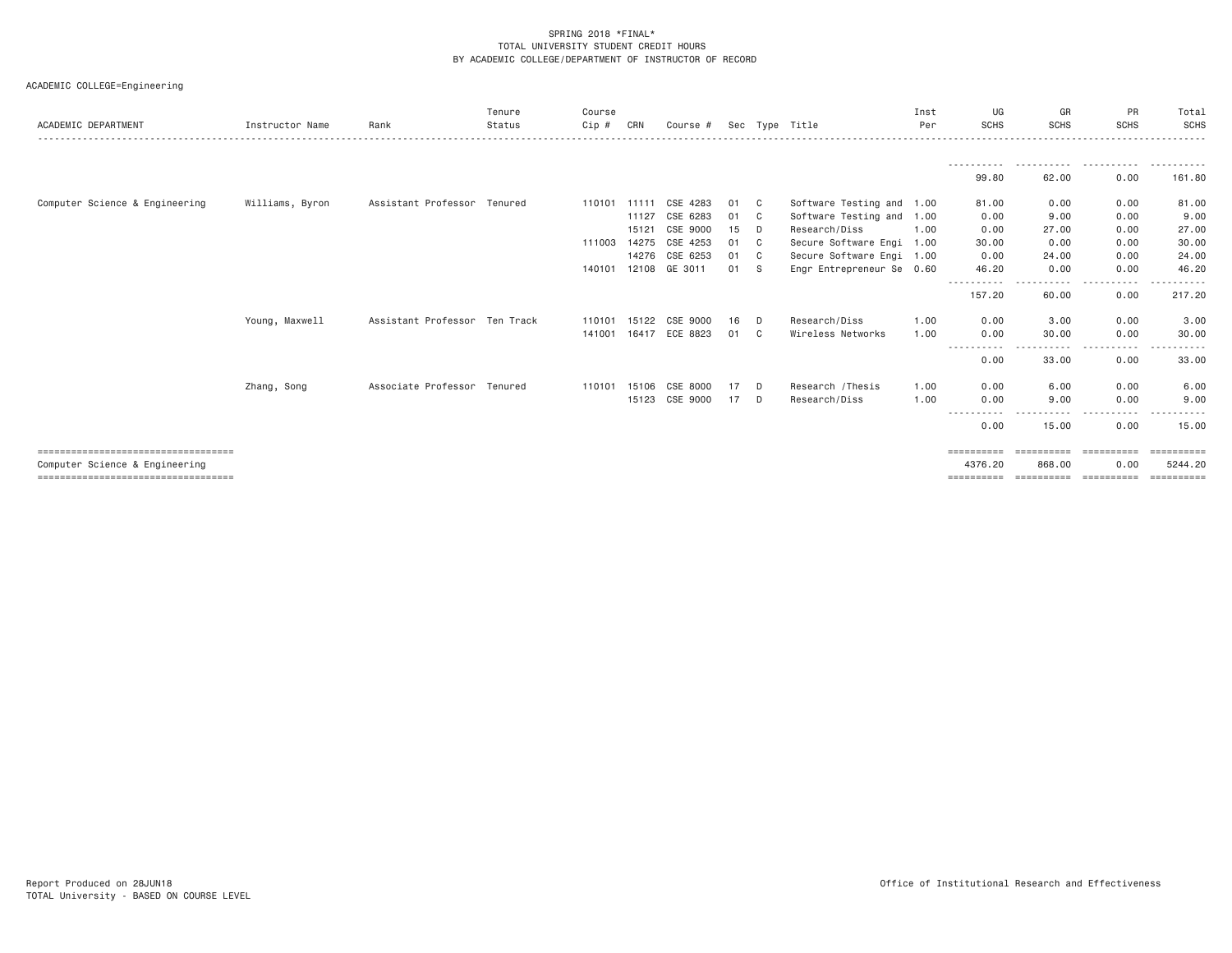| CME 9000<br>6.00<br>0.00<br>Electrical & Computer Engineering<br>Associate Professor Tenured<br>309999 15921<br>501 D<br>1.00<br>0.00<br>Anderson, Derek<br>Research/Dis<br>.<br>.<br>0.00<br>6.00<br>0.00<br>Ball, John<br>Assistant Professor Ten Track<br>141001<br>14303<br>ECE 4433<br>01<br>C<br>Introduction to Rada 1.00<br>108.00<br>0.00<br>0.00<br>14304<br>ECE 6433<br>01<br>C<br>Introduction to Rada<br>0.00<br>36.00<br>0.00<br>1.00<br>14423<br>ECE 6433<br>501<br>C<br>Introduction to Rada<br>0.00<br>12.00<br>0.00<br>1.00<br>ECE 8000<br>14792<br>02<br>D<br>Research/Thesis<br>0.00<br>60.00<br>0.00<br>1.00<br>ECE 9000<br>02<br>0.00<br>62.00<br>14810<br>D<br>Research/Diss<br>1.00<br>0.00<br>62.00<br>ECE 9000<br>503<br>14839<br>D<br>Research/Diss<br>1.00<br>0.00<br>3.00<br>0.00<br>3.00<br>ECE 7000<br>16034<br>04<br>I<br>Directed Indiv Study<br>3.00<br>0.00<br>1.00<br>0.00<br>3.00<br>06<br>16036<br>ECE 7000<br>I<br>Directed Indiv Study 1.00<br>0.00<br>3.00<br>0.00<br>3.00<br>108.00<br>179.00<br>0.00<br>Bruce, Jerry<br>Associate Professor Tenured<br>141001 11323<br>ECE 1002<br>1.00<br>130.00<br>0.00<br>0.00<br>01<br>B<br>Intro to ECE<br>11328<br>ECE 3413<br>02<br>C<br>Intro to Electronic<br>258.00<br>0.00<br>0.00<br>1.00<br>ECE 1002<br>601<br>14116<br>B<br>Intro to ECE<br>0.50<br>12.00<br>0.00<br>0.00<br>ECE 1002<br>14282<br>H01<br>B<br>Intro to ECE<br>1.00<br>16.00<br>0.00<br>0.00<br>03<br>14793<br>ECE 8000<br>D<br>Research/Thesis<br>1.00<br>0.00<br>7.00<br>0.00<br>16361<br>ECE 7000<br>07<br>$\mathbf{I}$<br>Directed Indiv Study 1.00<br>3.00<br>0.00<br>3.00<br>0.00<br>.<br>$\frac{1}{2} \left( \frac{1}{2} \right) \left( \frac{1}{2} \right) \left( \frac{1}{2} \right) \left( \frac{1}{2} \right) \left( \frac{1}{2} \right)$<br>.<br>416.00<br>10.00<br>0.00 | ACADEMIC DEPARTMENT | Instructor Name | Rank | Tenure<br>Status | Course<br>Cip # | CRN | Course # |  | Sec Type Title | Inst<br>Per | UG<br><b>SCHS</b> | GR<br><b>SCHS</b> | PR<br><b>SCHS</b> | Total<br><b>SCHS</b> |
|----------------------------------------------------------------------------------------------------------------------------------------------------------------------------------------------------------------------------------------------------------------------------------------------------------------------------------------------------------------------------------------------------------------------------------------------------------------------------------------------------------------------------------------------------------------------------------------------------------------------------------------------------------------------------------------------------------------------------------------------------------------------------------------------------------------------------------------------------------------------------------------------------------------------------------------------------------------------------------------------------------------------------------------------------------------------------------------------------------------------------------------------------------------------------------------------------------------------------------------------------------------------------------------------------------------------------------------------------------------------------------------------------------------------------------------------------------------------------------------------------------------------------------------------------------------------------------------------------------------------------------------------------------------------------------------------------------------------------------------------------------------------------------------------------------------------------------------------|---------------------|-----------------|------|------------------|-----------------|-----|----------|--|----------------|-------------|-------------------|-------------------|-------------------|----------------------|
|                                                                                                                                                                                                                                                                                                                                                                                                                                                                                                                                                                                                                                                                                                                                                                                                                                                                                                                                                                                                                                                                                                                                                                                                                                                                                                                                                                                                                                                                                                                                                                                                                                                                                                                                                                                                                                              |                     |                 |      |                  |                 |     |          |  |                |             |                   |                   |                   | 6.00                 |
|                                                                                                                                                                                                                                                                                                                                                                                                                                                                                                                                                                                                                                                                                                                                                                                                                                                                                                                                                                                                                                                                                                                                                                                                                                                                                                                                                                                                                                                                                                                                                                                                                                                                                                                                                                                                                                              |                     |                 |      |                  |                 |     |          |  |                |             |                   |                   |                   | 6.00                 |
|                                                                                                                                                                                                                                                                                                                                                                                                                                                                                                                                                                                                                                                                                                                                                                                                                                                                                                                                                                                                                                                                                                                                                                                                                                                                                                                                                                                                                                                                                                                                                                                                                                                                                                                                                                                                                                              |                     |                 |      |                  |                 |     |          |  |                |             |                   |                   |                   | 108.00               |
|                                                                                                                                                                                                                                                                                                                                                                                                                                                                                                                                                                                                                                                                                                                                                                                                                                                                                                                                                                                                                                                                                                                                                                                                                                                                                                                                                                                                                                                                                                                                                                                                                                                                                                                                                                                                                                              |                     |                 |      |                  |                 |     |          |  |                |             |                   |                   |                   | 36.00                |
|                                                                                                                                                                                                                                                                                                                                                                                                                                                                                                                                                                                                                                                                                                                                                                                                                                                                                                                                                                                                                                                                                                                                                                                                                                                                                                                                                                                                                                                                                                                                                                                                                                                                                                                                                                                                                                              |                     |                 |      |                  |                 |     |          |  |                |             |                   |                   |                   | 12.00                |
|                                                                                                                                                                                                                                                                                                                                                                                                                                                                                                                                                                                                                                                                                                                                                                                                                                                                                                                                                                                                                                                                                                                                                                                                                                                                                                                                                                                                                                                                                                                                                                                                                                                                                                                                                                                                                                              |                     |                 |      |                  |                 |     |          |  |                |             |                   |                   |                   | 60.00                |
|                                                                                                                                                                                                                                                                                                                                                                                                                                                                                                                                                                                                                                                                                                                                                                                                                                                                                                                                                                                                                                                                                                                                                                                                                                                                                                                                                                                                                                                                                                                                                                                                                                                                                                                                                                                                                                              |                     |                 |      |                  |                 |     |          |  |                |             |                   |                   |                   |                      |
|                                                                                                                                                                                                                                                                                                                                                                                                                                                                                                                                                                                                                                                                                                                                                                                                                                                                                                                                                                                                                                                                                                                                                                                                                                                                                                                                                                                                                                                                                                                                                                                                                                                                                                                                                                                                                                              |                     |                 |      |                  |                 |     |          |  |                |             |                   |                   |                   |                      |
|                                                                                                                                                                                                                                                                                                                                                                                                                                                                                                                                                                                                                                                                                                                                                                                                                                                                                                                                                                                                                                                                                                                                                                                                                                                                                                                                                                                                                                                                                                                                                                                                                                                                                                                                                                                                                                              |                     |                 |      |                  |                 |     |          |  |                |             |                   |                   |                   |                      |
|                                                                                                                                                                                                                                                                                                                                                                                                                                                                                                                                                                                                                                                                                                                                                                                                                                                                                                                                                                                                                                                                                                                                                                                                                                                                                                                                                                                                                                                                                                                                                                                                                                                                                                                                                                                                                                              |                     |                 |      |                  |                 |     |          |  |                |             |                   |                   |                   |                      |
|                                                                                                                                                                                                                                                                                                                                                                                                                                                                                                                                                                                                                                                                                                                                                                                                                                                                                                                                                                                                                                                                                                                                                                                                                                                                                                                                                                                                                                                                                                                                                                                                                                                                                                                                                                                                                                              |                     |                 |      |                  |                 |     |          |  |                |             |                   |                   |                   | 287.00               |
|                                                                                                                                                                                                                                                                                                                                                                                                                                                                                                                                                                                                                                                                                                                                                                                                                                                                                                                                                                                                                                                                                                                                                                                                                                                                                                                                                                                                                                                                                                                                                                                                                                                                                                                                                                                                                                              |                     |                 |      |                  |                 |     |          |  |                |             |                   |                   |                   | 130.00               |
|                                                                                                                                                                                                                                                                                                                                                                                                                                                                                                                                                                                                                                                                                                                                                                                                                                                                                                                                                                                                                                                                                                                                                                                                                                                                                                                                                                                                                                                                                                                                                                                                                                                                                                                                                                                                                                              |                     |                 |      |                  |                 |     |          |  |                |             |                   |                   |                   | 258.00               |
|                                                                                                                                                                                                                                                                                                                                                                                                                                                                                                                                                                                                                                                                                                                                                                                                                                                                                                                                                                                                                                                                                                                                                                                                                                                                                                                                                                                                                                                                                                                                                                                                                                                                                                                                                                                                                                              |                     |                 |      |                  |                 |     |          |  |                |             |                   |                   |                   | 12.00                |
|                                                                                                                                                                                                                                                                                                                                                                                                                                                                                                                                                                                                                                                                                                                                                                                                                                                                                                                                                                                                                                                                                                                                                                                                                                                                                                                                                                                                                                                                                                                                                                                                                                                                                                                                                                                                                                              |                     |                 |      |                  |                 |     |          |  |                |             |                   |                   |                   | 16.00                |
|                                                                                                                                                                                                                                                                                                                                                                                                                                                                                                                                                                                                                                                                                                                                                                                                                                                                                                                                                                                                                                                                                                                                                                                                                                                                                                                                                                                                                                                                                                                                                                                                                                                                                                                                                                                                                                              |                     |                 |      |                  |                 |     |          |  |                |             |                   |                   |                   | 7.00                 |
|                                                                                                                                                                                                                                                                                                                                                                                                                                                                                                                                                                                                                                                                                                                                                                                                                                                                                                                                                                                                                                                                                                                                                                                                                                                                                                                                                                                                                                                                                                                                                                                                                                                                                                                                                                                                                                              |                     |                 |      |                  |                 |     |          |  |                |             |                   |                   |                   | .                    |
|                                                                                                                                                                                                                                                                                                                                                                                                                                                                                                                                                                                                                                                                                                                                                                                                                                                                                                                                                                                                                                                                                                                                                                                                                                                                                                                                                                                                                                                                                                                                                                                                                                                                                                                                                                                                                                              |                     |                 |      |                  |                 |     |          |  |                |             |                   |                   |                   | 426.00               |
| Dabbiru, Lalitha<br>11329<br>ECE 3424<br>C<br>Intm Electronic Circ 1.00<br>0.00<br>0.00<br>Non-Faculty<br>Not Applicable<br>141001<br>01<br>144.00                                                                                                                                                                                                                                                                                                                                                                                                                                                                                                                                                                                                                                                                                                                                                                                                                                                                                                                                                                                                                                                                                                                                                                                                                                                                                                                                                                                                                                                                                                                                                                                                                                                                                           |                     |                 |      |                  |                 |     |          |  |                |             |                   |                   |                   | 144.00               |
| ECE 3424<br>К<br>Intm Electronic Circ 1.00<br>0.00<br>0.00<br>11332<br>04<br>0.00                                                                                                                                                                                                                                                                                                                                                                                                                                                                                                                                                                                                                                                                                                                                                                                                                                                                                                                                                                                                                                                                                                                                                                                                                                                                                                                                                                                                                                                                                                                                                                                                                                                                                                                                                            |                     |                 |      |                  |                 |     |          |  |                |             |                   |                   |                   | 0.00                 |
| K<br>11334<br>ECE 3424<br>06<br>Intm Electronic Circ 1.00<br>0.00<br>0.00<br>0.00                                                                                                                                                                                                                                                                                                                                                                                                                                                                                                                                                                                                                                                                                                                                                                                                                                                                                                                                                                                                                                                                                                                                                                                                                                                                                                                                                                                                                                                                                                                                                                                                                                                                                                                                                            |                     |                 |      |                  |                 |     |          |  |                |             |                   |                   |                   | 0.00                 |
| 11335<br>ECE 3424<br>07<br>K<br>Intm Electronic Circ 1.00<br>0.00<br>0.00<br>0.00                                                                                                                                                                                                                                                                                                                                                                                                                                                                                                                                                                                                                                                                                                                                                                                                                                                                                                                                                                                                                                                                                                                                                                                                                                                                                                                                                                                                                                                                                                                                                                                                                                                                                                                                                            |                     |                 |      |                  |                 |     |          |  |                |             |                   |                   |                   | 0.00                 |
| 11336<br>ECE 3424<br>08<br>К<br>Intm Electronic Circ 1.00<br>0.00<br>0.00<br>0.00                                                                                                                                                                                                                                                                                                                                                                                                                                                                                                                                                                                                                                                                                                                                                                                                                                                                                                                                                                                                                                                                                                                                                                                                                                                                                                                                                                                                                                                                                                                                                                                                                                                                                                                                                            |                     |                 |      |                  |                 |     |          |  |                |             |                   |                   |                   | 0.00                 |
| ECE 3434<br>11341<br>01<br>C<br>Adv Electronic Circu 1.00<br>160.00<br>0.00<br>0.00                                                                                                                                                                                                                                                                                                                                                                                                                                                                                                                                                                                                                                                                                                                                                                                                                                                                                                                                                                                                                                                                                                                                                                                                                                                                                                                                                                                                                                                                                                                                                                                                                                                                                                                                                          |                     |                 |      |                  |                 |     |          |  |                |             |                   |                   |                   | 160.00               |
| ECE 3434<br>11342<br>02<br>K<br>Adv Electronic Circu 1.00<br>0.00<br>0.00<br>0.00                                                                                                                                                                                                                                                                                                                                                                                                                                                                                                                                                                                                                                                                                                                                                                                                                                                                                                                                                                                                                                                                                                                                                                                                                                                                                                                                                                                                                                                                                                                                                                                                                                                                                                                                                            |                     |                 |      |                  |                 |     |          |  |                |             |                   |                   |                   | 0.00                 |
| ECE 3434<br>К<br>11343<br>03<br>Adv Electronic Circu<br>0.00<br>0.00<br>0.00<br>1.00                                                                                                                                                                                                                                                                                                                                                                                                                                                                                                                                                                                                                                                                                                                                                                                                                                                                                                                                                                                                                                                                                                                                                                                                                                                                                                                                                                                                                                                                                                                                                                                                                                                                                                                                                         |                     |                 |      |                  |                 |     |          |  |                |             |                   |                   |                   | 0.00                 |
| К<br>ECE 3434<br>04<br>Adv Electronic Circu 1.00<br>0.00<br>0.00<br>11344<br>0.00                                                                                                                                                                                                                                                                                                                                                                                                                                                                                                                                                                                                                                                                                                                                                                                                                                                                                                                                                                                                                                                                                                                                                                                                                                                                                                                                                                                                                                                                                                                                                                                                                                                                                                                                                            |                     |                 |      |                  |                 |     |          |  |                |             |                   |                   |                   | 0.00                 |
| 11345 ECE 3434<br>05<br>K<br>0.00<br>Adv Electronic Circu 1.00<br>0.00<br>0.00                                                                                                                                                                                                                                                                                                                                                                                                                                                                                                                                                                                                                                                                                                                                                                                                                                                                                                                                                                                                                                                                                                                                                                                                                                                                                                                                                                                                                                                                                                                                                                                                                                                                                                                                                               |                     |                 |      |                  |                 |     |          |  |                |             |                   |                   |                   | 0.00                 |
| 304.00<br>0.00<br>0.00                                                                                                                                                                                                                                                                                                                                                                                                                                                                                                                                                                                                                                                                                                                                                                                                                                                                                                                                                                                                                                                                                                                                                                                                                                                                                                                                                                                                                                                                                                                                                                                                                                                                                                                                                                                                                       |                     |                 |      |                  |                 |     |          |  |                |             |                   |                   |                   | 304.00               |
| Professor<br>Tenured<br>141001 14300<br>Donohoe, John<br>ECE 6313<br>01<br>C<br>Antennas<br>1.00<br>0.00<br>12.00<br>0.00                                                                                                                                                                                                                                                                                                                                                                                                                                                                                                                                                                                                                                                                                                                                                                                                                                                                                                                                                                                                                                                                                                                                                                                                                                                                                                                                                                                                                                                                                                                                                                                                                                                                                                                    |                     |                 |      |                  |                 |     |          |  |                |             |                   |                   |                   | 12.00                |
| 501<br>$\mathsf{C}$<br>0.00<br>14421<br>ECE 6313<br>1.00<br>0.00<br>33.00<br>Antennas                                                                                                                                                                                                                                                                                                                                                                                                                                                                                                                                                                                                                                                                                                                                                                                                                                                                                                                                                                                                                                                                                                                                                                                                                                                                                                                                                                                                                                                                                                                                                                                                                                                                                                                                                        |                     |                 |      |                  |                 |     |          |  |                |             |                   |                   |                   | 33.00                |
| 14860<br>ECE 9000<br>505<br>D<br>1.00<br>3.00<br>0.00<br>Research/Diss<br>0.00<br><b></b><br>$- - - - -$<br>.                                                                                                                                                                                                                                                                                                                                                                                                                                                                                                                                                                                                                                                                                                                                                                                                                                                                                                                                                                                                                                                                                                                                                                                                                                                                                                                                                                                                                                                                                                                                                                                                                                                                                                                                |                     |                 |      |                  |                 |     |          |  |                |             |                   |                   |                   | 3.00<br>.            |
| 0.00<br>48.00<br>0.00                                                                                                                                                                                                                                                                                                                                                                                                                                                                                                                                                                                                                                                                                                                                                                                                                                                                                                                                                                                                                                                                                                                                                                                                                                                                                                                                                                                                                                                                                                                                                                                                                                                                                                                                                                                                                        |                     |                 |      |                  |                 |     |          |  |                |             |                   |                   |                   | 48.00                |
| Du, Qian<br>Professor<br>Tenured<br>141001 14301<br>ECE 4423<br>Intro to Remote Sens 1.00<br>0.00<br>01<br>C<br>30.00<br>0.00                                                                                                                                                                                                                                                                                                                                                                                                                                                                                                                                                                                                                                                                                                                                                                                                                                                                                                                                                                                                                                                                                                                                                                                                                                                                                                                                                                                                                                                                                                                                                                                                                                                                                                                |                     |                 |      |                  |                 |     |          |  |                |             |                   |                   |                   | 30.00                |
| ECE 6423<br>14302<br>01<br>C<br>Intro to Remote Sens 1.00<br>0.00<br>36.00<br>0.00                                                                                                                                                                                                                                                                                                                                                                                                                                                                                                                                                                                                                                                                                                                                                                                                                                                                                                                                                                                                                                                                                                                                                                                                                                                                                                                                                                                                                                                                                                                                                                                                                                                                                                                                                           |                     |                 |      |                  |                 |     |          |  |                |             |                   |                   |                   | 36.00                |
| ECE 4423<br>14334<br>601<br>$\mathbf{C}$<br>Intro to Remote Sens<br>12.00<br>0.00<br>0.00<br>1.00                                                                                                                                                                                                                                                                                                                                                                                                                                                                                                                                                                                                                                                                                                                                                                                                                                                                                                                                                                                                                                                                                                                                                                                                                                                                                                                                                                                                                                                                                                                                                                                                                                                                                                                                            |                     |                 |      |                  |                 |     |          |  |                |             |                   |                   |                   | 12.00                |
| ECE 6423<br>14422<br>501<br>C<br>Intro to Remote Sens<br>0.00<br>21.00<br>0.00<br>1.00                                                                                                                                                                                                                                                                                                                                                                                                                                                                                                                                                                                                                                                                                                                                                                                                                                                                                                                                                                                                                                                                                                                                                                                                                                                                                                                                                                                                                                                                                                                                                                                                                                                                                                                                                       |                     |                 |      |                  |                 |     |          |  |                |             |                   |                   |                   | 21.00                |
| 14813<br>ECE 9000<br>05<br>D<br>Research/Diss<br>0.00<br>26.00<br>0.00<br>1.00                                                                                                                                                                                                                                                                                                                                                                                                                                                                                                                                                                                                                                                                                                                                                                                                                                                                                                                                                                                                                                                                                                                                                                                                                                                                                                                                                                                                                                                                                                                                                                                                                                                                                                                                                               |                     |                 |      |                  |                 |     |          |  |                |             |                   |                   |                   | 26.00                |
| ECE 9000<br>506<br>D<br>14861<br>Research/Diss<br>1.00<br>0.00<br>6.00<br>0.00<br>.<br>-----<br>.<br>.                                                                                                                                                                                                                                                                                                                                                                                                                                                                                                                                                                                                                                                                                                                                                                                                                                                                                                                                                                                                                                                                                                                                                                                                                                                                                                                                                                                                                                                                                                                                                                                                                                                                                                                                       |                     |                 |      |                  |                 |     |          |  |                |             |                   |                   |                   | 6.00                 |
| 42.00<br>89.00<br>0.00                                                                                                                                                                                                                                                                                                                                                                                                                                                                                                                                                                                                                                                                                                                                                                                                                                                                                                                                                                                                                                                                                                                                                                                                                                                                                                                                                                                                                                                                                                                                                                                                                                                                                                                                                                                                                       |                     |                 |      |                  |                 |     |          |  |                |             |                   |                   |                   | 131.00               |
| Follett, Randolph<br>Associate Professor Tenured<br>140201<br>10366<br>ASE 1501<br>01<br>E<br>Design Competition<br>0.50<br>4.50<br>0.00<br>0.00<br>141001 11393 ECE 4923<br>01<br>C<br>Fdbk Con Sys II<br>1.00<br>0.00<br>0.00<br>12.00                                                                                                                                                                                                                                                                                                                                                                                                                                                                                                                                                                                                                                                                                                                                                                                                                                                                                                                                                                                                                                                                                                                                                                                                                                                                                                                                                                                                                                                                                                                                                                                                     |                     |                 |      |                  |                 |     |          |  |                |             |                   |                   |                   | 4.50<br>12.00        |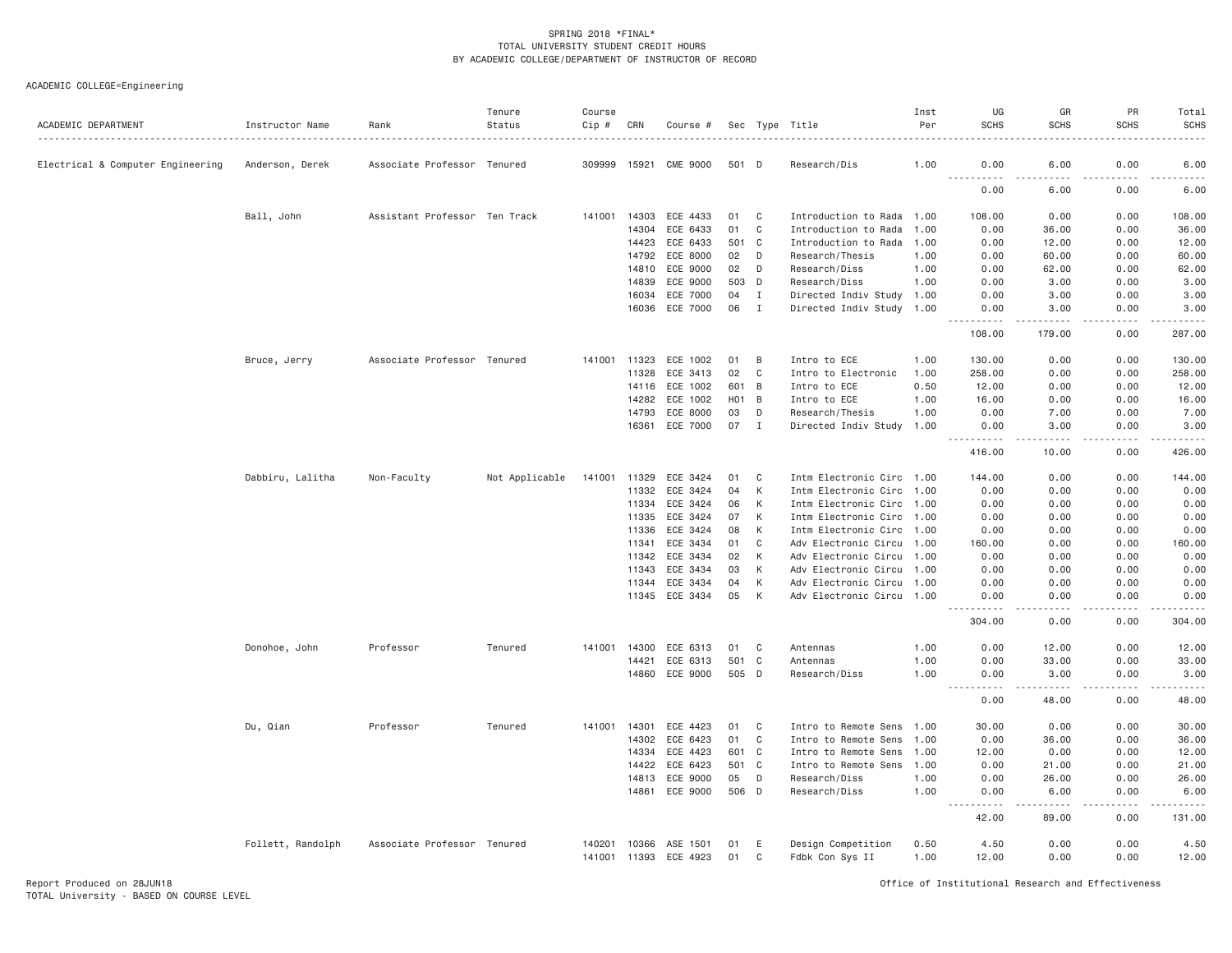| ACADEMIC DEPARTMENT               | Instructor Name                                        | Rank                        | Tenure<br>Status | Course<br>Cip # | CRN   | Course #              |       |                | Sec Type Title                                         | Inst<br>Per | UG<br><b>SCHS</b>     | GR<br><b>SCHS</b> | PR<br><b>SCHS</b> | Total<br><b>SCHS</b>  |
|-----------------------------------|--------------------------------------------------------|-----------------------------|------------------|-----------------|-------|-----------------------|-------|----------------|--------------------------------------------------------|-------------|-----------------------|-------------------|-------------------|-----------------------|
|                                   |                                                        |                             |                  | 141001          | 11405 | ECE 6923              | 01    | C              |                                                        | 1.00        | 0.00                  | 6.00              | 0.00              | 6.00                  |
| Electrical & Computer Engineering | Follett, Randolph                                      | Associate Professor Tenured |                  |                 | 14975 | ECE 4990              | 01    | C              | Fdbk Con Sys II                                        |             | 66.00                 | 0.00              | 0.00              |                       |
|                                   |                                                        |                             |                  |                 | 14976 | ECE 6990              | 01    | C              | Special Topic in ECE 1.00<br>Special Topic in ECE 1.00 |             | 0.00                  | 6.00              | 0.00              | 66.00<br>6.00         |
|                                   |                                                        |                             |                  |                 |       |                       |       |                |                                                        |             | .                     | .                 | <u>.</u>          | .                     |
|                                   |                                                        |                             |                  |                 |       |                       |       |                |                                                        |             | 82.50                 | 12.00             | 0.00              | 94.50                 |
|                                   | Fowler, James                                          | Professor                   | Tenured          | 141001          | 11346 | ECE 3443              | 01    | C              | Signals and Systems                                    | 1.00        | 117.00                | 0.00              | 0.00              | 117.00                |
|                                   |                                                        |                             |                  |                 | 13855 | ECE 3443              | 501   | $\mathbf{C}$   | Signals and Systems                                    | 1.00        | 6.00                  | 0.00              | 0.00              | 6.00                  |
|                                   |                                                        |                             |                  |                 | 14797 | ECE 8000              | 07    | D              | Research/Thesis                                        | 1.00        | 0.00                  | 14.00             | 0.00              | 14.00                 |
|                                   |                                                        |                             |                  |                 | 14815 | ECE 9000              | 07    | D              | Research/Diss                                          | 1.00        | 0.00                  | 18.00             | 0.00              | 18.00                 |
|                                   |                                                        |                             |                  |                 | 14863 | ECE 9000              | 508   | D              | Research/Diss                                          | 1.00        | 0.00                  | 7.00              | 0.00              | 7.00                  |
|                                   |                                                        |                             |                  |                 | 16032 | ECE 7000              | 02    | $\mathbf{I}$   | Directed Indiv Study 1.00                              |             | 0.00<br>.             | 3,00<br>.         | 0.00<br>.         | 3.00<br>$- - - - - -$ |
|                                   |                                                        |                             |                  |                 |       |                       |       |                |                                                        |             | 123.00                | 42.00             | 0.00              | 165.00                |
|                                   | Fu, Yong                                               | Associate Professor Tenured |                  | 141001          | 11386 | ECE 4633              | 01    | C              | Pwer Distrib Systems                                   | 1.00        | 96.00                 | 0.00              | 0.00              | 96.00                 |
|                                   |                                                        |                             |                  |                 | 11398 | ECE 6633              | 01    | C              | Pwer Distrib Systems                                   | 1.00        | 0.00                  | 24.00             | 0.00              | 24.00                 |
|                                   |                                                        |                             |                  |                 | 13856 | ECE 6633              | 501 C |                | Pwer Distrib Systems                                   | 1.00        | 0.00                  | 6.00              | 0.00              | 6.00                  |
|                                   |                                                        |                             |                  |                 | 14816 | ECE 9000              | 08    | D              | Research/Diss                                          | 1.00        | 0.00                  | 23.00             | 0.00              | 23.00                 |
|                                   |                                                        |                             |                  |                 | 14864 | ECE 9000              | 509 D |                | Research/Diss                                          | 1.00        | 0.00                  | 3.00              | 0.00              | 3.00                  |
|                                   |                                                        |                             |                  |                 |       |                       |       |                |                                                        |             | .<br>$- - -$<br>96.00 | .<br>56.00        | .<br>0.00         | وعاملت مالك<br>152.00 |
|                                   | Iqbal, Umar                                            | Non-Employee                | Not Applicable   | 141001          | 14327 | ECE 3323              | 601 C |                | Electromagnetics II                                    | 1.00        | 30.00                 | 0.00              | 0.00              | 30.00                 |
|                                   |                                                        |                             |                  |                 | 14328 | ECE 3424              | 601 C |                | Intm Electronic Circ 1.00                              |             | 48.00                 | 0.00              | 0.00              | 48.00                 |
|                                   |                                                        |                             |                  |                 | 14329 | ECE 3424              | 602 K |                | Intm Electronic Circ                                   | 1.00        | 0.00                  | 0.00              | 0.00              | 0.00                  |
|                                   |                                                        |                             |                  |                 | 14330 | ECE 3424              | 603 K |                | Intm Electronic Circ 1.00                              |             | 0.00<br>.<br>.        | 0.00<br>----      | 0.00<br>.         | 0.00<br>$- - - -$     |
|                                   |                                                        |                             |                  |                 |       |                       |       |                |                                                        |             | 78.00                 | 0.00              | 0.00              | 78,00                 |
|                                   | Islam, Muhammad Amin Grad Research Assis Non-Ten Track |                             |                  |                 |       | 141001 11325 ECE 3313 | 01    | C <sub>1</sub> | Electromagnetics I                                     | 1.00        | 96.00                 | 0.00              | 0.00              | 96.00                 |
|                                   |                                                        |                             |                  |                 |       |                       |       |                |                                                        |             | <u>.</u><br>96.00     | $- - -$<br>0.00   | .<br>0.00         | .<br>96.00            |
|                                   | Jones, Bryan                                           | Associate Professor Tenured |                  | 141001          | 11366 | ECE 3724              | 01    | C              | Microprocessors                                        | 0.50        | 84.00                 | 0.00              | 0.00              | 84.00                 |
|                                   |                                                        |                             |                  |                 | 11367 | ECE 3724              | 02    | C              | Microprocessors                                        | 0.50        | 78.00                 | 0.00              | 0.00              | 78.00                 |
|                                   |                                                        |                             |                  |                 | 11368 | ECE 3724              | 03    | К              | Microprocessors                                        | 1.00        | 0.00                  | 0.00              | 0.00              | 0.00                  |
|                                   |                                                        |                             |                  |                 | 11369 | ECE 3724              | 04    | К              | Microprocessors                                        | 1.00        | 0.00                  | 0.00              | 0.00              | 0.00                  |
|                                   |                                                        |                             |                  |                 | 11370 | ECE 3724              | 05    | К              | Microprocessors                                        | 1.00        | 0.00                  | 0.00              | 0.00              | 0.00                  |
|                                   |                                                        |                             |                  |                 | 11371 | ECE 3724              | 06    | К              | Microprocessors                                        | 1.00        | 0.00                  | 0.00              | 0.00              | 0.00                  |
|                                   |                                                        |                             |                  |                 | 11372 | ECE 3724              | 07    | К              | Microprocessors                                        | 1.00        | 0.00                  | 0.00              | 0.00              | 0.00                  |
|                                   |                                                        |                             |                  |                 | 11373 | ECE 3724              | 08    | K              | Microprocessors                                        | 1.00        | 0.00                  | 0.00              | 0.00              | 0.00                  |
|                                   |                                                        |                             |                  |                 | 11374 | ECE 3724              | 09    | К              | Microprocessors                                        | 1.00        | 0.00                  | 0.00              | 0.00              | 0.00                  |
|                                   |                                                        |                             |                  |                 | 11377 | ECE 3724              | 12    | К              | Microprocessors                                        | 1.00        | 0.00                  | 0.00              | 0.00              | 0.00                  |
|                                   |                                                        |                             |                  |                 | 11382 | ECE 4512              | 01    | B              | EE Design I                                            | 1.00        | 58.00                 | 0.00              | 0.00              | 58.00                 |
|                                   |                                                        |                             |                  |                 | 11384 | ECE 4532              | 01    | B              | CPE Design I                                           | 1.00        | 12.00                 | 0.00              | 0.00              | 12.00                 |
|                                   |                                                        |                             |                  |                 | 14118 | ECE 3724              | 601 C |                | Microprocessors                                        | 0.50        | 24,00                 | 0.00              | 0.00              | 24.00                 |
|                                   |                                                        |                             |                  |                 | 14119 | ECE 3724              | 602 K |                | Microprocessors                                        | 0.50        | 0.00                  | 0.00              | 0.00              | 0.00                  |
|                                   |                                                        |                             |                  |                 | 14120 | ECE 3724              | 603   | K              | Microprocessors                                        | 0.50        | 0.00                  | 0.00              | 0.00              | 0.00                  |
|                                   |                                                        |                             |                  |                 | 14286 | ECE 3724              | 13    | К              | Microprocessors                                        | 1.00        | 0.00                  | 0.00              | 0.00              | 0.00                  |
|                                   |                                                        |                             |                  |                 | 14287 | ECE 3724              | 14    | K              | Microprocessors                                        | 1.00        | 0.00                  | 0.00              | 0.00              | 0.00                  |
|                                   |                                                        |                             |                  |                 | 14817 | ECE 9000              | 09    | D              | Research/Diss                                          | 1.00        | 0.00                  | 1.00              | 0.00              | 1.00                  |
|                                   |                                                        |                             |                  |                 | 16340 | ECE 3724              | 15    | C              | Microprocessors                                        | 0.50        | 36.00                 | 0.00              | 0.00              | 36.00                 |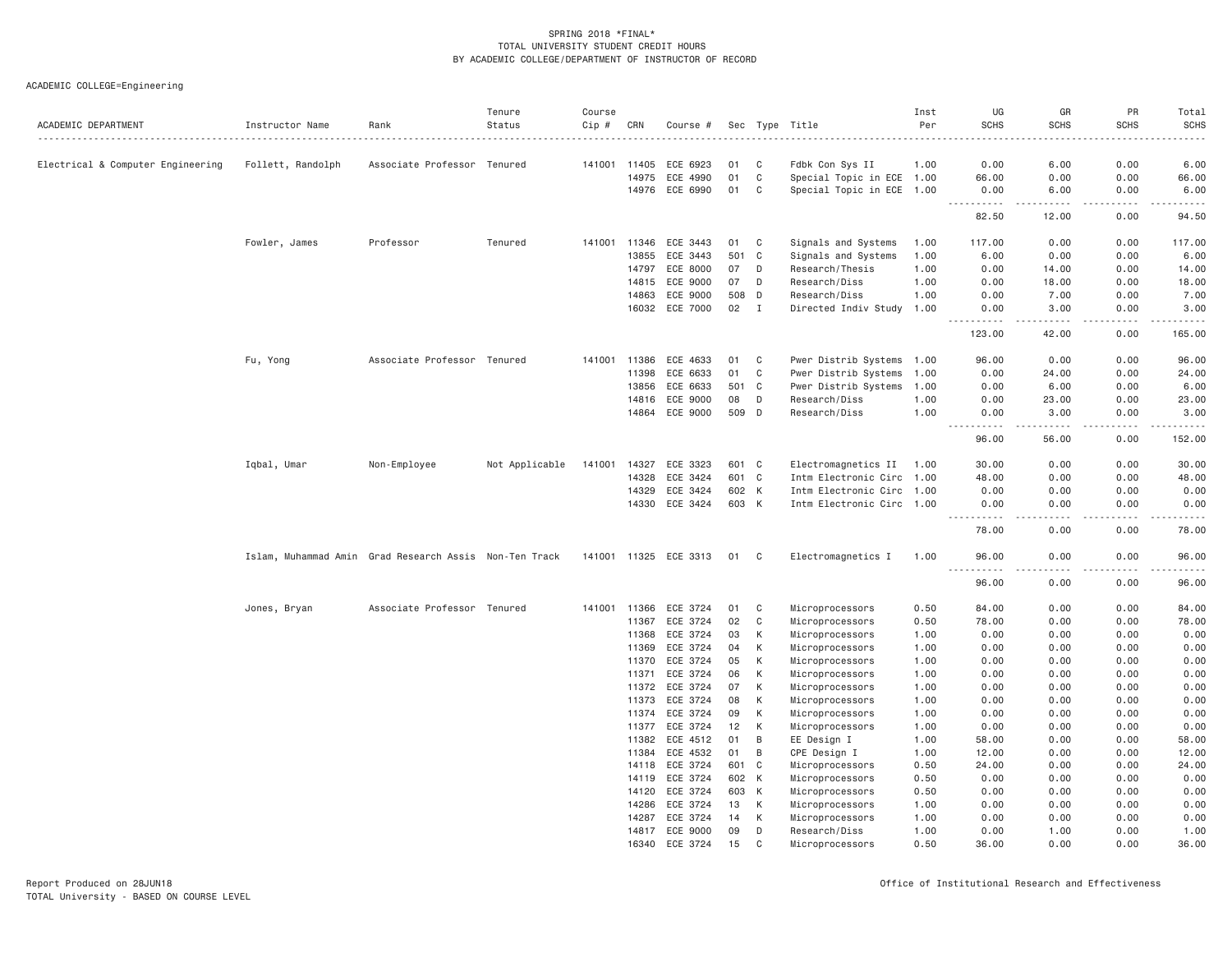| ACADEMIC DEPARTMENT               | Instructor Name                                    | Rank                          | Tenure<br>Status | Course<br>$Cip \#$ | CRN   | Course #              |       |                | Sec Type Title            | Inst<br>Per | UG<br><b>SCHS</b>                                                                                                                                | GR<br><b>SCHS</b>                                                                                                                                            | PR<br><b>SCHS</b> | Total<br>SCHS |
|-----------------------------------|----------------------------------------------------|-------------------------------|------------------|--------------------|-------|-----------------------|-------|----------------|---------------------------|-------------|--------------------------------------------------------------------------------------------------------------------------------------------------|--------------------------------------------------------------------------------------------------------------------------------------------------------------|-------------------|---------------|
|                                   |                                                    |                               |                  |                    |       |                       |       |                |                           |             |                                                                                                                                                  |                                                                                                                                                              |                   |               |
|                                   |                                                    |                               |                  |                    |       |                       |       |                |                           |             | 292.00                                                                                                                                           | 1.00                                                                                                                                                         | 0.00              | 293.00        |
| Electrical & Computer Engineering | Karimi-Ghartemani, M Associate Professor Ten Track |                               |                  | 141001 11347       |       | ECE 3614              | 01    | C              | Fundamentals of Ener 1.00 |             | 148.00                                                                                                                                           | 0.00                                                                                                                                                         | 0.00              | 148.00        |
|                                   |                                                    |                               |                  |                    | 11348 | ECE 3614              | 02    | К              | Fudamentals of Energ      | 1.00        | 0.00                                                                                                                                             | 0.00                                                                                                                                                         | 0.00              | 0.00          |
|                                   |                                                    |                               |                  |                    | 11349 | ECE 3614              | 03    | К              | Fundamentals of Ener      | 1.00        | 0.00                                                                                                                                             | 0.00                                                                                                                                                         | 0.00              | 0.00          |
|                                   |                                                    |                               |                  |                    | 11350 | ECE 3614              | 04    | K              | Fundamentals of Ener      | 1.00        | 0.00                                                                                                                                             | 0.00                                                                                                                                                         | 0.00              | 0.00          |
|                                   |                                                    |                               |                  |                    | 11352 | ECE 3614              | 06    | К              | Fundamentals of Ener      | 1.00        | 0.00                                                                                                                                             | 0.00                                                                                                                                                         | 0.00              | 0.00          |
|                                   |                                                    |                               |                  |                    | 11353 | ECE 3614              | 07    | К              | Fundamentals of Ener      | 1.00        | 0.00                                                                                                                                             | 0.00                                                                                                                                                         | 0.00              | 0.00          |
|                                   |                                                    |                               |                  |                    | 11355 | ECE 3614              | 09    | K              | Fundamentals of Ener      | 1.00        | 0.00                                                                                                                                             | 0.00                                                                                                                                                         | 0.00              | 0.00          |
|                                   |                                                    |                               |                  |                    | 14305 | ECE 8633              | 01    | $\mathbf C$    | Control of DRE Syste      | 1.00        | 0.00                                                                                                                                             | 21.00                                                                                                                                                        | 0.00              | 21.00         |
|                                   |                                                    |                               |                  |                    | 14424 | ECE 8633              | 501   | $\mathbf{C}$   | Control of DRE Syste      | 1.00        | 0.00                                                                                                                                             | 18.00                                                                                                                                                        | 0.00              | 18.00         |
|                                   |                                                    |                               |                  |                    | 14800 | ECE 8000              | 10    | D              | Research/Thesis           | 1.00        | 0.00                                                                                                                                             | 23.00                                                                                                                                                        | 0.00              | 23.00         |
|                                   |                                                    |                               |                  |                    | 14818 | ECE 9000              | 10    | D              | Research/Diss             | 1.00        | 0.00                                                                                                                                             | 58.00                                                                                                                                                        | 0.00              | 58.00         |
|                                   |                                                    |                               |                  |                    | 14866 | ECE 9000              | 511   | D              | Research/Diss             | 1.00        | 0.00                                                                                                                                             | 1.00                                                                                                                                                         | 0.00              | 1.00          |
|                                   |                                                    |                               |                  |                    | 16033 | ECE 7000              | 03    | $\mathbf{I}$   | Directed Indiv Study      | 1.00        | 0.00                                                                                                                                             | 3.00                                                                                                                                                         | 0.00              | 3.00          |
|                                   |                                                    |                               |                  |                    |       | 16035 ECE 7000        | 05    | $\mathbf{I}$   | Directed Indiv Study      | 1.00        | 0.00                                                                                                                                             | 3.00                                                                                                                                                         | 0.00              | 3.00          |
|                                   |                                                    |                               |                  |                    |       |                       |       |                |                           |             | 148.00                                                                                                                                           | 127.00                                                                                                                                                       | 0.00              | 275.00        |
|                                   | Kluss, Joni Viljami Assistant Professor Ten Track  |                               |                  | 141001 14306       |       | ECE 8663              | 01    | C.             | High Voltage Eng          | 1.00        | 0.00                                                                                                                                             | 21.00                                                                                                                                                        | 0.00              | 21.00         |
|                                   |                                                    |                               |                  |                    | 14819 | ECE 9000              | 11    | D              | Research/Diss             | 1.00        | 0.00                                                                                                                                             | 51.00                                                                                                                                                        | 0.00              | 51.00         |
|                                   |                                                    |                               |                  |                    | 14837 | ECE 9000              | 501   | $\mathsf{D}$   | Research/Diss             | 1.00        | 0.00                                                                                                                                             | 3.00                                                                                                                                                         | 0.00              | 3.00          |
|                                   |                                                    |                               |                  |                    | 16031 | ECE 7000              | 01    | $\mathbf{I}$   | Directed Indiv Study      | 1.00        | 0.00                                                                                                                                             | 3.00                                                                                                                                                         | 0.00              | 3.00          |
|                                   |                                                    |                               |                  |                    |       |                       |       |                |                           |             | $- - - - -$<br>$\frac{1}{2} \left( \frac{1}{2} \right) \left( \frac{1}{2} \right) \left( \frac{1}{2} \right) \left( \frac{1}{2} \right)$<br>0.00 | .<br>78.00                                                                                                                                                   | .<br>0.00         | .<br>78.00    |
|                                   | Koshka, Yaroslav                                   | Professor                     | Tenured          | 141001 11324       |       | ECE 3213              | 01    | C              | Solid State Electron      | 1.00        | 123.00                                                                                                                                           | 0.00                                                                                                                                                         | 0.00              | 123.00        |
|                                   |                                                    |                               |                  |                    | 11383 | ECE 4522              | 01    | B              | EE Design II              | 1.00        | 52.00                                                                                                                                            | 0.00                                                                                                                                                         | 0.00              | 52.00         |
|                                   |                                                    |                               |                  |                    | 11385 | ECE 4542              | 01    | B              | CPE Design II             | 1.00        | 32.00                                                                                                                                            | 0.00                                                                                                                                                         | 0.00              | 32.00         |
|                                   |                                                    |                               |                  |                    | 14827 | ECE 8000              | 18    | D              | Research/Thesis           | 1.00        | 0.00                                                                                                                                             | 1.00<br>$\frac{1}{2} \left( \frac{1}{2} \right) \left( \frac{1}{2} \right) \left( \frac{1}{2} \right) \left( \frac{1}{2} \right) \left( \frac{1}{2} \right)$ | 0.00              | 1.00<br>.     |
|                                   |                                                    |                               |                  |                    |       |                       |       |                |                           |             | 207.00                                                                                                                                           | 1.00                                                                                                                                                         | 0.00              | 208.00        |
|                                   | Kurum, Mehmet                                      | Assistant Professor Ten Track |                  | 141001             | 11326 | ECE 3323              | 01    | C              | Electromagnetics II       | 1.00        | 102.00                                                                                                                                           | 0.00                                                                                                                                                         | 0.00              | 102.00        |
|                                   |                                                    |                               |                  |                    | 14803 | ECE 8000              | 12    | D              | Research/Thesis           | 1.00        | 0.00                                                                                                                                             | 7.00                                                                                                                                                         | 0.00              | 7.00          |
|                                   |                                                    |                               |                  |                    | 14821 | ECE 9000              | 13    | D              | Research/Diss             | 1.00        | 0.00<br>.                                                                                                                                        | 29,00<br>$- - - - -$                                                                                                                                         | 0.00<br>.         | 29.00<br>.    |
|                                   |                                                    |                               |                  |                    |       |                       |       |                |                           |             | 102.00                                                                                                                                           | 36.00                                                                                                                                                        | 0.00              | 138.00        |
|                                   | Litton, Christopher                                | Lecturer                      | Non-Ten Track    | 141001             | 14331 | ECE 3614              | 601 C |                | Fundamentals of Ener 1.00 |             | 12.00                                                                                                                                            | 0.00                                                                                                                                                         | 0.00              | 12.00         |
|                                   |                                                    |                               |                  |                    | 14332 | ECE 3614              | 602 K |                | Fundamentals of Ener      | 1.00        | 0.00                                                                                                                                             | 0.00                                                                                                                                                         | 0.00              | 0.00          |
|                                   |                                                    |                               |                  |                    |       |                       |       |                |                           |             | <u>.</u><br>12.00                                                                                                                                | 0.00                                                                                                                                                         | 0.00              | 12.00         |
|                                   | Melnychuk, Galyna                                  | Non-Faculty                   | Not Applicable   |                    |       | 140101 12123 GE 3813  | 01 C  |                | Challenges Global En 1.00 |             | 39.00                                                                                                                                            | 0.00                                                                                                                                                         | 0.00              | 39.00         |
|                                   |                                                    |                               |                  |                    |       |                       |       |                |                           |             | 39.00                                                                                                                                            | 0.00                                                                                                                                                         | 0.00              | 39.00         |
|                                   |                                                    |                               |                  |                    |       |                       |       |                |                           |             |                                                                                                                                                  |                                                                                                                                                              |                   |               |
|                                   | Mohammadi-Aragh, Mah Assistant Professor Ten Track |                               |                  |                    |       | 140901 11388 ECE 4713 | 01    | C <sub>1</sub> | Computer Architectur 1.00 |             | 126.00<br>.                                                                                                                                      | 0.00                                                                                                                                                         | 0.00              | 126.00        |
|                                   |                                                    |                               |                  |                    |       |                       |       |                |                           |             | 126.00                                                                                                                                           | 0.00                                                                                                                                                         | 0.00              | 126.00        |
|                                   | Moorhead, Jane                                     | Instructor                    | Non-Ten Track    |                    |       | 141001 11356 ECE 3714 | 01    | C <sub>1</sub> | Digital Devices           | 1.00        | 400.00                                                                                                                                           | 0.00                                                                                                                                                         | 0.00              | 400.00        |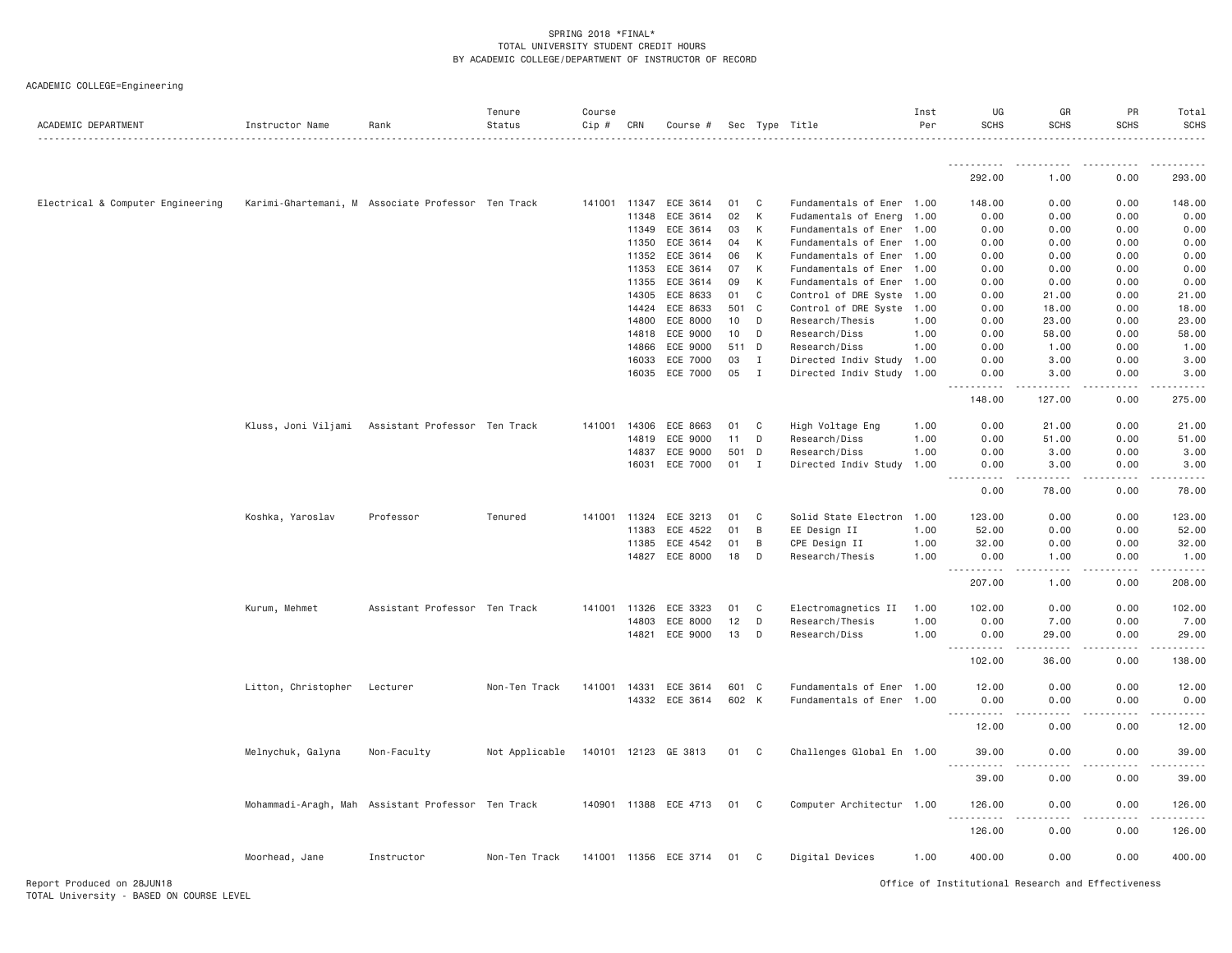| ACADEMIC DEPARTMENT               | Instructor Name  | Rank                                                   | Tenure<br>Status | Course<br>Cip # | CRN   | Course #              |       |                | Sec Type Title            | Inst<br>Per | UG<br><b>SCHS</b>                                                                                                                                                                     | GR<br><b>SCHS</b>  | PR<br><b>SCHS</b> | Total<br><b>SCHS</b>    |
|-----------------------------------|------------------|--------------------------------------------------------|------------------|-----------------|-------|-----------------------|-------|----------------|---------------------------|-------------|---------------------------------------------------------------------------------------------------------------------------------------------------------------------------------------|--------------------|-------------------|-------------------------|
|                                   |                  | .                                                      |                  |                 |       |                       |       |                | .                         |             |                                                                                                                                                                                       |                    |                   | .                       |
| Electrical & Computer Engineering | Moorhead, Jane   | Instructor                                             | Non-Ten Track    | 141001          | 11358 | ECE 3714              | 03    | К              | Digital Devices           | 1.00        | 0.00                                                                                                                                                                                  | 0.00               | 0.00              | 0.00                    |
|                                   |                  |                                                        |                  |                 | 11359 | ECE 3714              | 04    | К              | Digital Devices           | 1.00        | 0.00                                                                                                                                                                                  | 0.00               | 0.00              | 0.00                    |
|                                   |                  |                                                        |                  |                 | 11360 | ECE 3714              | 05    | К              | Digital Devices           | 1.00        | 0.00                                                                                                                                                                                  | 0.00               | 0.00              | 0.00                    |
|                                   |                  |                                                        |                  |                 | 11361 | ECE 3714              | 06    | K              | Digital Devices           | 1.00        | 0.00                                                                                                                                                                                  | 0.00               | 0.00              | 0.00                    |
|                                   |                  |                                                        |                  |                 | 11364 | ECE 3714              | 09    | К              | Digital Devices           | 1.00        | 0.00                                                                                                                                                                                  | 0.00               | 0.00              | 0.00                    |
|                                   |                  |                                                        |                  |                 | 11365 | ECE 3714              | 10    | К              | Digital Devices           | 1.00        | 0.00                                                                                                                                                                                  | 0.00               | 0.00              | 0.00                    |
|                                   |                  |                                                        |                  |                 | 11366 | ECE 3724              | 01    | C              | Microprocessors           | 0.50        | 84.00                                                                                                                                                                                 | 0.00               | 0.00              | 84.00                   |
|                                   |                  |                                                        |                  |                 | 11367 | ECE 3724              | 02    | C              | Microprocessors           | 0.50        | 78.00                                                                                                                                                                                 | 0.00               | 0.00              | 78.00                   |
|                                   |                  |                                                        |                  |                 | 14284 | ECE 3714              | 12    | K              | Digital Devices           | 1.00        | 0.00                                                                                                                                                                                  | 0.00               | 0.00              | 0.00                    |
|                                   |                  |                                                        |                  |                 | 16340 | ECE 3724              | 15    | $\mathsf{C}$   | Microprocessors           | 0.50        | 36.00                                                                                                                                                                                 | 0.00               | 0.00              | 36.00                   |
|                                   |                  |                                                        |                  |                 |       |                       |       |                |                           |             | 598.00                                                                                                                                                                                | 0.00               | 0.00              | .<br>598.00             |
|                                   | Moorhead, Robert | Professor                                              | Tenured          | 141001 14805    |       | ECE 8000              | 14    | D              | Research/Thesis           | 1.00        | 0.00                                                                                                                                                                                  | 7.00               | 0.00              | 7.00                    |
|                                   |                  |                                                        |                  |                 | 14823 | ECE 9000              | 15    | D              | Research/Diss             | 1.00        | 0.00                                                                                                                                                                                  | 1.00               | 0.00              | 1.00                    |
|                                   |                  |                                                        |                  |                 |       |                       |       |                |                           |             | .                                                                                                                                                                                     | .                  | .                 | .                       |
|                                   |                  |                                                        |                  |                 |       |                       |       |                |                           |             | 0.00                                                                                                                                                                                  | 8,00               | 0.00              | 8.00                    |
|                                   | Reese, Robert    | Associate Professor Tenured                            |                  | 140901          | 11389 | ECE 4743              | 01    | B              | Digital Sys Design        | 1.00        | 24.00                                                                                                                                                                                 | 0.00               | 0.00              | 24.00                   |
|                                   |                  |                                                        |                  |                 | 11391 | ECE 4743              | 03    | B              | Digital Sys Design        | 1.00        | 30.00                                                                                                                                                                                 | 0.00               | 0.00              | 30.00                   |
|                                   |                  |                                                        |                  |                 | 11401 | ECE 6743              | 01    | B              | Digital Sys Design        | 1.00        | 0.00                                                                                                                                                                                  | 6.00               | 0.00              | 6.00                    |
|                                   |                  |                                                        |                  |                 | 11403 | ECE 6743              | 03    | B              | Digital Sys Design        | 1.00        | 0.00                                                                                                                                                                                  | 3.00               | 0.00              | 3.00                    |
|                                   |                  |                                                        |                  |                 | 13858 | ECE 6743              | 501   | B              | Digital Sys Design        | 1.00        | 0.00                                                                                                                                                                                  | 6.00               | 0.00              | 6.00                    |
|                                   |                  |                                                        |                  | 141001          | 11378 | ECE 4263              | 01    | B              | Prin of VLSI Design       | 1.00        | 27.00                                                                                                                                                                                 | 0.00               | 0.00              | 27.00                   |
|                                   |                  |                                                        |                  |                 | 11394 | ECE 6263              | 01    | B              | Prin of VLSI Design       | 1.00        | 0.00                                                                                                                                                                                  | 9.00               | 0.00              | 9.00                    |
|                                   |                  |                                                        |                  |                 | 14824 | ECE 9000              | 16    | D              | Research/Diss             | 1.00        | 0.00                                                                                                                                                                                  | 1.00               | 0.00              | 1.00                    |
|                                   |                  |                                                        |                  |                 |       |                       |       |                |                           |             | $  -$<br>.<br>81.00                                                                                                                                                                   | $- - - -$<br>25.00 | .<br>0.00         | .<br>106.00             |
|                                   | Shi, Jian        | Research Assist Pro Non-Ten Track                      |                  |                 |       | 141001 11327 ECE 3413 | 01    | C              | Intro to Electronic       | 1.00        | 294.00                                                                                                                                                                                | 0.00               | 0.00              | 294.00                  |
|                                   |                  |                                                        |                  |                 |       |                       |       |                |                           |             | $\omega \sim \omega$<br>.<br>294.00                                                                                                                                                   | 0.00               | 0.00              | $- - - - - -$<br>294.00 |
|                                   |                  | Shivakumaraiah, Loke Clinical Assist Pro Non-Ten Track |                  | 141001          | 14116 | ECE 1002              | 601 B |                | Intro to ECE              | 0.50        | 12.00                                                                                                                                                                                 | 0.00               | 0.00              | 12.00                   |
|                                   |                  |                                                        |                  |                 | 14117 | ECE 3413              | 601   | C              | Intro to Electronic       | 1.00        | 63.00                                                                                                                                                                                 | 0.00               | 0.00              | 63.00                   |
|                                   |                  |                                                        |                  |                 | 14118 | ECE 3724              | 601 C |                | Microprocessors           | 0.50        | 24.00                                                                                                                                                                                 | 0.00               | 0.00              | 24.00                   |
|                                   |                  |                                                        |                  |                 | 14119 | ECE 3724              |       | 602 K          | Microprocessors           | 0.50        | 0.00                                                                                                                                                                                  | 0.00               | 0.00              | 0.00                    |
|                                   |                  |                                                        |                  |                 | 14120 | ECE 3724              | 603 K |                | Microprocessors           | 0.50        | 0.00                                                                                                                                                                                  | 0.00               | 0.00              | 0.00                    |
|                                   |                  |                                                        |                  |                 |       |                       |       |                |                           |             | $\frac{1}{2} \left( \frac{1}{2} \right) \left( \frac{1}{2} \right) \left( \frac{1}{2} \right) \left( \frac{1}{2} \right) \left( \frac{1}{2} \right)$<br>$\sim$ $\sim$ $\sim$<br>99.00 | .<br>0.00          | .<br>0.00         | .<br>99.00              |
|                                   | Tang, Bo         | Assistant Professor Ten Track                          |                  | 141001          | 14807 | ECE 8000              | 16    | D              | Research/Thesis           | 1.00        | 0.00                                                                                                                                                                                  | 7.00               | 0.00              | 7.00                    |
|                                   |                  |                                                        |                  |                 | 14825 | ECE 9000              | 17    | D              | Research/Diss             | 1.00        | 0.00                                                                                                                                                                                  | 8.00               | 0.00              | 8.00                    |
|                                   |                  |                                                        |                  |                 | 14899 | ECE 9000              | 516 D |                | Research/Diss             | 1.00        | 0.00                                                                                                                                                                                  | 4.00               | 0.00              | 4.00                    |
|                                   |                  |                                                        |                  |                 | 15289 | ECE 8990              | 01    | C              | Special Topic in ECE      | 1.00        | 0.00                                                                                                                                                                                  | 93.00              | 0.00              | 93.00                   |
|                                   |                  |                                                        |                  |                 | 15290 | ECE 8990              | 501 C |                | Special Topic in ECE 1.00 |             | 0.00                                                                                                                                                                                  | 30.00              | 0.00              | 30.00                   |
|                                   |                  |                                                        |                  |                 |       |                       |       |                |                           |             | $\frac{1}{2} \left( \frac{1}{2} \right) \left( \frac{1}{2} \right) \left( \frac{1}{2} \right) \left( \frac{1}{2} \right) \left( \frac{1}{2} \right)$<br>0.00                          | .<br>142.00        | .<br>0.00         | .<br>142.00             |
|                                   | Younan, Nicolas  | Professor                                              | Tenured          | 141001          | 14900 | ECE 9000              | 517 D |                | Research/Diss             | 1.00        | 0.00                                                                                                                                                                                  | 1.00               | 0.00              | 1.00                    |
|                                   |                  |                                                        |                  |                 |       | 16372 ECE 4000        | 01    | $\blacksquare$ | Directed Indiv Study 1.00 |             | 1.00<br><u>.</u>                                                                                                                                                                      | 0.00<br>.          | 0.00<br>.         | 1.00<br>$- - - - -$     |
|                                   |                  |                                                        |                  |                 |       |                       |       |                |                           |             | 1.00                                                                                                                                                                                  | 1.00               | 0.00              | 2.00                    |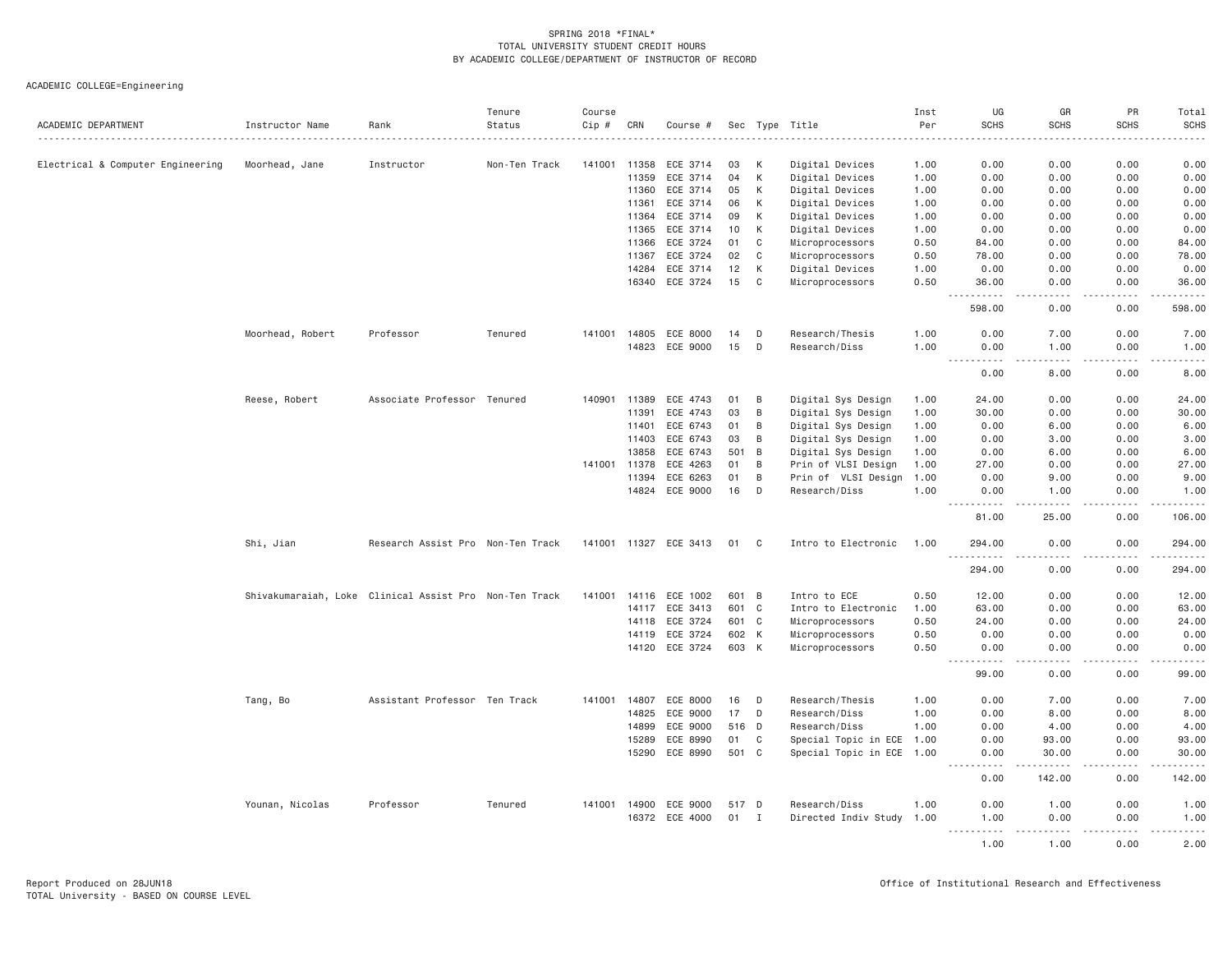# ACADEMIC COLLEGE=Engineering

|                     |                 |      |        | Course          |                         | Inst |             |             |             | Total |
|---------------------|-----------------|------|--------|-----------------|-------------------------|------|-------------|-------------|-------------|-------|
| ACADEMIC DEPARTMENT | Instructor Name | Rank | Status | CRN<br>$C$ ip # | Course # Sec Type Title |      | <b>SCHS</b> | <b>SCHS</b> | <b>SCHS</b> | SCHS  |
|                     |                 |      |        |                 |                         |      |             |             |             |       |

=================================== ========== ========== ========== ==========

 =================================== ========== ========== ========== ==========Electrical & Computer Engineering 3344.50 861.00 0.00 4205.50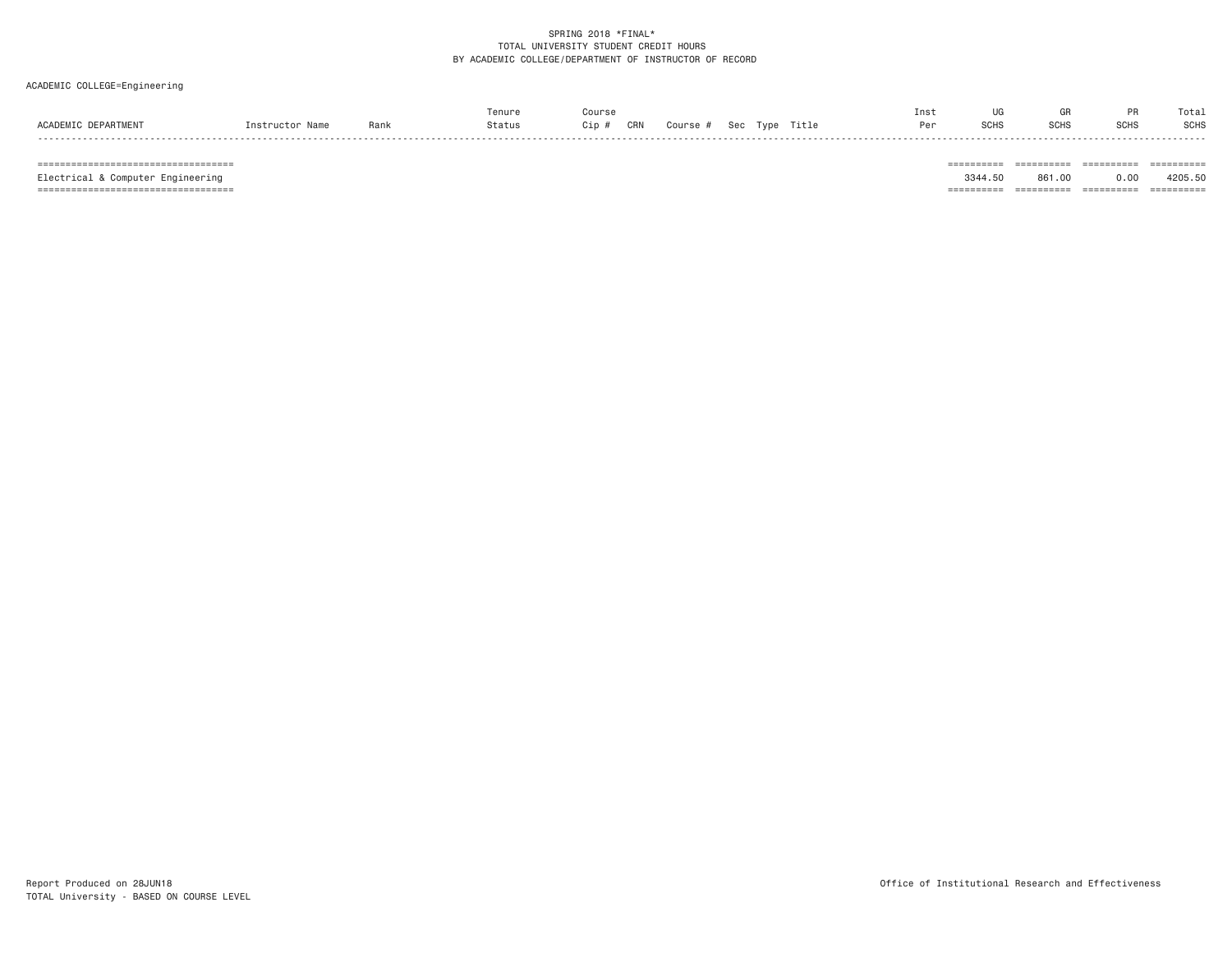| ACADEMIC DEPARTMENT              | Instructor Name     | Rank                          | Tenure<br>Status | Course<br>$Cip$ # | CRN          | Course #              |        |              | Sec Type Title            | Inst<br>Per | UG<br><b>SCHS</b>                 | GR<br><b>SCHS</b>  | PR<br><b>SCHS</b>  | Total<br><b>SCHS</b> |
|----------------------------------|---------------------|-------------------------------|------------------|-------------------|--------------|-----------------------|--------|--------------|---------------------------|-------------|-----------------------------------|--------------------|--------------------|----------------------|
|                                  |                     |                               |                  |                   |              |                       |        |              | .                         |             |                                   |                    |                    |                      |
| Industrial & Systems Engineering | Bian, Linkan        | Assistant Professor Ten Track |                  | 142701            | 14316        | IE 8773               | 01     | C            | Sys Sim II                | 1.00        | 0.00                              | 39.00              | 0.00               | 39.00                |
|                                  |                     |                               |                  |                   | 14428        | IE 8773               | 501    | $\mathbf C$  | Sys Sim II                | 1.00        | 0.00                              | 12.00              | 0.00               | 12.00                |
|                                  |                     |                               |                  | 143501            | 14958        | IE 9000               | 501    | D            | Research/DIss             | 1.00        | 0.00                              | 2.00               | 0.00               | 2.00                 |
|                                  |                     |                               |                  |                   | 15199        | IE 9000               | 02     | D            | Research/DIss             | 1.00        | 0.00                              | 12.00              | 0.00               | 12.00                |
|                                  |                     |                               |                  | 270301            | 12438        | IE 4623               | 01     | C            | Eng Statistics II         | 0.50        | 70.50                             | 0.00               | 0.00               | 70.50                |
|                                  |                     |                               |                  |                   | 12450        | IE 6623               | 01     | C            | Eng Statistics II         | 1.00        | 0.00                              | 21.00              | 0.00               | 21.00                |
|                                  |                     |                               |                  |                   | 14018        | IE 6623               | 501    | $\mathbf{C}$ | Eng Statistics II         | 1.00        | 0.00<br>.                         | 27.00<br>.         | 0.00               | 27.00<br>.           |
|                                  |                     |                               |                  |                   |              |                       |        |              |                           |             | 70.50                             | 113.00             | 0.00               | 183.50               |
|                                  | Bostick, Lisa       | Lecturer                      | Non-Ten Track    |                   | 151302 11503 | EG 1142               | 01     | $\mathsf{C}$ | Engineering Graphics 1.00 |             | 100.00                            | 0.00               | 0.00               | 100.00               |
|                                  |                     |                               |                  | 489999            | 11504        | EG 1143               | 01     | B            | Graphic Com               | 1.00        | 177.00<br><u>.</u>                | 0.00<br>.          | 0.00<br>. <b>.</b> | 177.00<br>.          |
|                                  |                     |                               |                  |                   |              |                       |        |              |                           |             | 277.00                            | 0.00               | 0.00               | 277.00               |
|                                  | Bullington, Stanley | Professor                     | Tenured          | 142701            | 12441        | IE 4915               | 01     | C            | Design Of Ind Sys         | 1.00        | 110.00                            | 0.00               | 0.00               | 110.00               |
|                                  |                     |                               |                  |                   | 12442        | IE 4915               | $02\,$ | К            | Design Of Ind Sys         | 1.00        | 0.00                              | 0.00               | 0.00               | 0.00                 |
|                                  |                     |                               |                  | 143501            | 12433        | IE 3913               | 01     | C            | Engr Economy I            | 1.00        | 903.00                            | 0.00               | 0.00               | 903.00               |
|                                  |                     |                               |                  |                   | 14959        | IE 9000               | 502    | D            | Research/DIss             | 1.00        | 0.00                              | 2.00               | 0.00               | 2.00                 |
|                                  |                     |                               |                  |                   | 15200        | IE 9000               | 03     | D            | Research/DIss             | 1.00        | 0.00<br>د د د د                   | 1.00<br>.          | 0.00<br>.          | 1.00<br>.            |
|                                  |                     |                               |                  |                   |              |                       |        |              |                           |             | 1013.00                           | 3.00               | 0.00               | 1016.00              |
|                                  | Burch, Reuben       | Assistant Professor Ten Track |                  | 143501            | 14545        | IE 8143               | 01     | C            | Applied Ergo Methods      | 1.00        | 0.00                              | 21.00              | 0.00               | 21.00                |
|                                  |                     |                               |                  |                   | 14546        | IE 8143               | 501    | $\mathbf{C}$ | Applied Ergo Methods      | 1.00        | 0.00                              | 21.00              | 0.00               | 21.00                |
|                                  |                     |                               |                  |                   | 14962        | IE 9000               | 503 D  |              | Research/DIss             | 1.00        | 0.00                              | 9.00               | 0.00               | 9.00                 |
|                                  |                     |                               |                  |                   | 15194        | IE 8000               | 02     | D            | Research / Thesis         | 1.00        | 0.00                              | 3.00               | 0.00               | 3.00                 |
|                                  |                     |                               |                  |                   | 15201        | IE 9000               | 04     | D            | Research/DIss             | 1.00        | 0.00<br>.<br>$\sim$ $\sim$ $\sim$ | 12.00<br>د د د د د | 0.00<br>.          | 12.00<br>.           |
|                                  |                     |                               |                  |                   |              |                       |        |              |                           |             | 0.00                              | 66.00              | 0.00               | 66.00                |
|                                  | Green, Robert       | Non-Faculty                   | Not Applicable   |                   |              | 521003 11834 EXL 1191 | 02     | E            | Leadership Internshi 1.00 |             | 4.00                              | 0.00               | 0.00               | 4.00                 |
|                                  |                     |                               |                  |                   |              |                       |        |              |                           |             | 4.00                              | 0.00               | 0.00               | 4.00                 |
|                                  | Hill, Eric          | Non-Faculty                   | Not Applicable   |                   |              | 140101 12108 GE 3011  | 01     | -S           | Engr Entrepreneur Se 0.40 |             | 30.80<br><u>.</u>                 | 0.00               | 0.00               | 30.80<br>دعاعات      |
|                                  |                     |                               |                  |                   |              |                       |        |              |                           |             | 30.80                             | 0.00               | 0.00               | 30.80                |
|                                  | Jaradat, Raed       | Assistant Professor Ten Track |                  | 143501            | 12436        | IE 4543               | 01     | $\mathbf C$  | Logistics Engineerin 1.00 |             | 108.00                            | 0.00               | 0.00               | 108.00               |
|                                  |                     |                               |                  |                   | 12447        | IE 6543               | 01     | C            | Logistics Engineerin 1.00 |             | 0.00                              | 3.00               | 0.00               | 3.00                 |
|                                  |                     |                               |                  |                   |              | 14017 IE 6543         | 501    | $\mathbf C$  | Logistics Engineerin 1.00 |             | 0.00                              | 18.00              | 0.00               | 18.00                |
|                                  |                     |                               |                  |                   | 14950        | IE 8000               | 504 D  |              | Research / Thesis         | 1.00        | 0.00                              | 2.00               | 0.00               | 2.00                 |
|                                  |                     |                               |                  |                   | 14964        | IE 9000               | 504 D  |              | Research/DIss             | 1.00        | 0.00                              | 3,00               | 0.00               | 3.00                 |
|                                  |                     |                               |                  |                   | 15230        | IE 9000               | 09     | D            | Research/DIss             | 1.00        | 0.00                              | 22.00              | 0.00               | 22.00                |
|                                  |                     |                               |                  |                   | 15232        | IE 8000               | 07     | D            | Research / Thesis         | 1.00        | 0.00                              | 6.00               | 0.00               | 6.00                 |
|                                  |                     |                               |                  |                   | 15348        | IE 4543               | 501 C  |              | Logistics Engineerin 1.00 |             | 3.00                              | 0.00               | 0.00               | 3.00                 |
|                                  |                     |                               |                  |                   | 16198        | IE 7000               | 501    | $\mathbf{I}$ | Directed Indiv Study 1.00 |             | 0.00                              | 3.00               | 0.00               | 3.00                 |
|                                  |                     |                               |                  |                   | 16414        | IE 7000               | 504 I  |              | Directed Indiv Study 1.00 |             | 0.00                              | 3.00               | 0.00               | 3.00                 |
|                                  |                     |                               |                  |                   | 16550        | IE 7000               | 515 I  |              | Directed Indiv Study 1.00 |             | 0.00                              | 3.00               | 0.00               | 3.00                 |
|                                  |                     |                               |                  |                   | 16553        | IE 7000               | 513 I  |              | Directed Indiv Study 1.00 |             | 0.00<br>.                         | 3,00<br>.          | 0.00<br>.          | 3.00<br>.            |
|                                  |                     |                               |                  |                   |              |                       |        |              |                           |             | 111.00                            | 66,00              | 0.00               | 177.00               |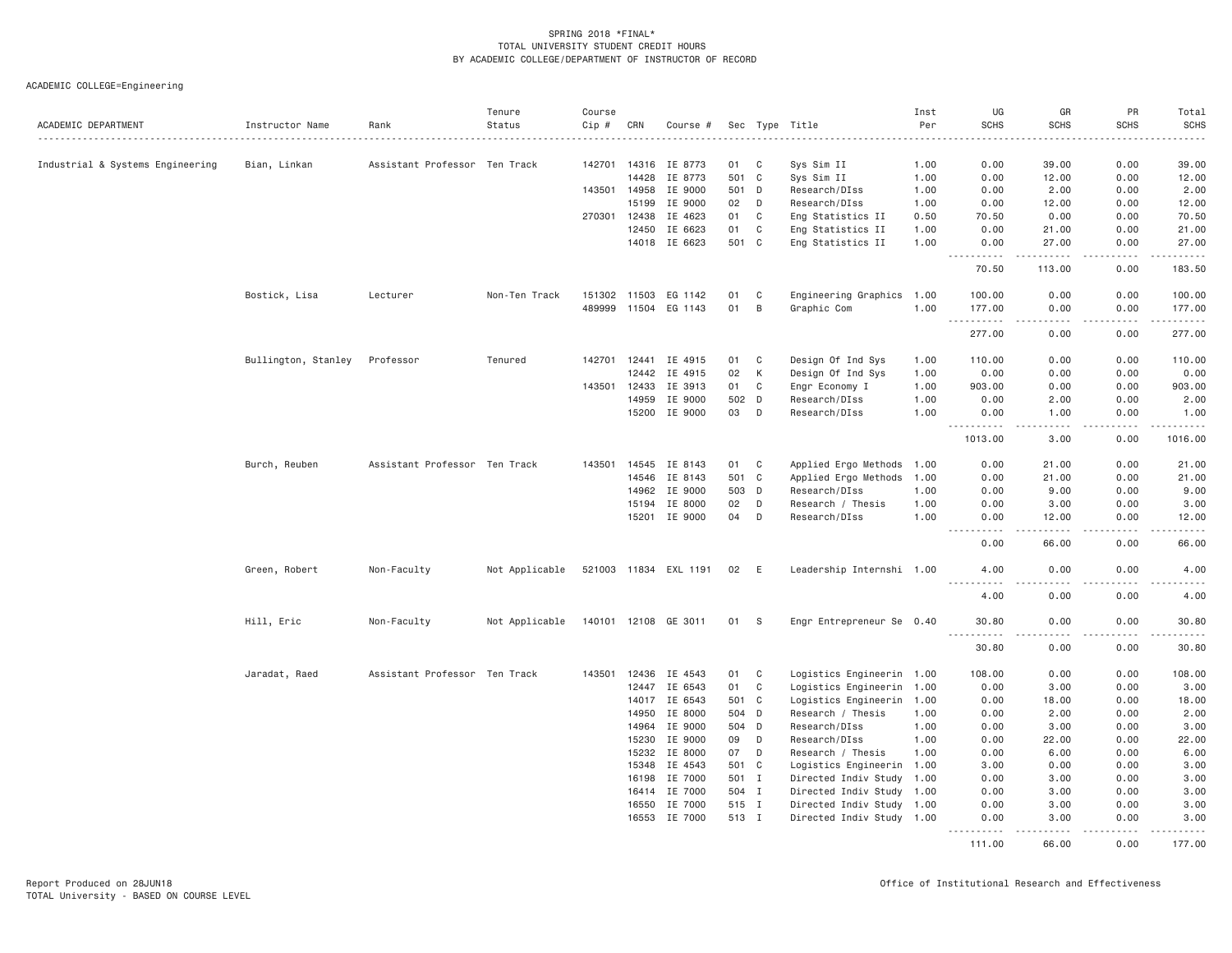| ACADEMIC DEPARTMENT              | Instructor Name     | Rank                                               | Tenure<br>Status | Course<br>Cip # | CRN            | Course #           |                |                | Sec Type Title                                         | Inst<br>Per | UG<br><b>SCHS</b>    | GR<br><b>SCHS</b>                                                                                                                                            | PR<br>SCHS    | Total<br><b>SCHS</b>   |
|----------------------------------|---------------------|----------------------------------------------------|------------------|-----------------|----------------|--------------------|----------------|----------------|--------------------------------------------------------|-------------|----------------------|--------------------------------------------------------------------------------------------------------------------------------------------------------------|---------------|------------------------|
| Industrial & Systems Engineering | Khanzadehdaghalian, | Grad Research Assis Non-Ten Track                  |                  |                 | 270301 12438   | IE 4623            | 01             | C              | Eng Statistics II                                      | 0.50        | 70.50                | 0.00                                                                                                                                                         | 0.00          | 70.50                  |
|                                  |                     |                                                    |                  |                 |                |                    |                |                |                                                        |             | 2.2.2.2.2<br>70.50   | 0.00                                                                                                                                                         | 0.00          | 70.50                  |
|                                  | Ma, Junfeng         | Assistant Professor Ten Track                      |                  | 143501          |                | 12435 IE 4533      | 01             | $\mathbb C$    | Project Mgt                                            | 1.00        | 45.00                | 0.00                                                                                                                                                         | 0.00          | 45.00                  |
|                                  |                     |                                                    |                  |                 |                | 12445 IE 6533      | 01             | C              | Project Mgt                                            | 1.00        | 0.00                 | 54.00                                                                                                                                                        | 0.00          | 54.00                  |
|                                  |                     |                                                    |                  |                 | 14016          | IE 6533            | 501            | $\mathbf{C}$   | Project Mgt                                            | 1.00        | 0.00                 | 69.00                                                                                                                                                        | 0.00          | 69.00                  |
|                                  |                     |                                                    |                  |                 | 14951          | IE 8000            | 505 D          |                | Research / Thesis                                      | 1.00        | 0.00                 | 3.00                                                                                                                                                         | 0.00          | 3.00                   |
|                                  |                     |                                                    |                  |                 |                | 15740 IE 9000      | 11             | D              | Research/DIss                                          | 1.00        | 0.00<br>الدامات بال  | 13.00                                                                                                                                                        | 0.00          | 13.00                  |
|                                  |                     |                                                    |                  |                 |                |                    |                |                |                                                        |             | 45.00                | 139,00                                                                                                                                                       | 0.00          | 184,00                 |
|                                  |                     | Marufuzzaman, Mohamm Assistant Professor Ten Track |                  | 143501          |                | 12443 IE 4934      | 01             | $\overline{B}$ | Info Systems for IE                                    | 1.00        | 164.00               | 0.00                                                                                                                                                         | 0.00          | 164.00                 |
|                                  |                     |                                                    |                  |                 | 12453          | IE 6934            | 01             | B              | Info Systems for IE                                    | 1.00        | 0.00                 | 20.00                                                                                                                                                        | 0.00          | 20.00                  |
|                                  |                     |                                                    |                  |                 | 14966          | IE 9000            | 506            | D              | Research/DIss                                          | 1.00        | 0.00                 | 8.00                                                                                                                                                         | 0.00          | 8.00                   |
|                                  |                     |                                                    |                  |                 | 15202          | IE 9000            | 05             | D              | Research/DIss                                          | 1.00        | 0.00                 | 28.00                                                                                                                                                        | 0.00          | 28.00                  |
|                                  |                     |                                                    |                  |                 | 16688          | IE 7000            | 516 I          |                | Directed Indiv Study 1.00                              |             | 0.00                 | 3.00                                                                                                                                                         | 0.00          | 3.00                   |
|                                  |                     |                                                    |                  |                 | 16730          | IE 7000            | 01             | I              | Directed Indiv Study 1.00                              |             | 0.00                 | 3.00                                                                                                                                                         | 0.00          | 3.00                   |
|                                  |                     |                                                    |                  |                 | 16925          | IE 7000            | 02             | $\mathbf{I}$   | Directed Indiv Study 1.00                              |             | 0.00                 | 3.00                                                                                                                                                         | 0.00          | 3.00                   |
|                                  |                     |                                                    |                  |                 |                | 16926 IE 7000      | 03             | $\mathbf{I}$   | Directed Indiv Study 1.00                              |             | 0.00<br>.<br>$- - -$ | 3.00<br>.                                                                                                                                                    | 0.00<br>.     | 3.00<br>.              |
|                                  |                     |                                                    |                  |                 |                |                    |                |                |                                                        |             | 164.00               | 68.00                                                                                                                                                        | 0.00          | 232.00                 |
|                                  | Medal, Hugh         | Assistant Professor Ten Track                      |                  | 143501          | 14968          | IE 9000            | 507 D          |                | Research/DIss                                          | 1.00        | 0.00                 | 4.00                                                                                                                                                         | 0.00          | 4.00                   |
|                                  |                     |                                                    |                  |                 | 15196          | IE 8000            | 04             | D              | Research / Thesis                                      | 1.00        | 0.00                 | 3.00                                                                                                                                                         | 0.00          | 3.00                   |
|                                  |                     |                                                    |                  |                 | 15203          | IE 9000            | 06             | D              | Research/DIss                                          | 1.00        | 0.00                 | 9.00                                                                                                                                                         | 0.00          | 9.00                   |
|                                  |                     |                                                    |                  | 270101          | 12439          | IE 4733            | 01             | C              | Linear Programming I 1.00                              |             | 156.00               | 0.00                                                                                                                                                         | 0.00          | 156.00                 |
|                                  |                     |                                                    |                  |                 | 12451          | IE 6733            | 01             | C              | Linear Programming I 1.00                              |             | 0.00                 | 15.00                                                                                                                                                        | 0.00          | 15.00                  |
|                                  |                     |                                                    |                  |                 | 12673          | MA 4733            | 01             | C              | Linear Programming                                     | 1.00        | 30.00                | 0.00                                                                                                                                                         | 0.00          | 30.00                  |
|                                  |                     |                                                    |                  |                 | 12677          | MA 6733            | 01             | C              | Linear Programming                                     | 1.00        | 0.00<br>0.00         | 3.00                                                                                                                                                         | 0.00          | 3.00                   |
|                                  |                     |                                                    |                  |                 | 14019<br>15778 | IE 6733<br>IE 4733 | 501 C<br>501 C |                | Linear Programming I 1.00<br>Linear Programming I 1.00 |             | 6.00                 | 21.00<br>0.00                                                                                                                                                | 0.00<br>0.00  | 21.00<br>6.00          |
|                                  |                     |                                                    |                  |                 |                |                    |                |                |                                                        |             | <u>.</u><br>192.00   | .<br>55.00                                                                                                                                                   | .<br>0.00     | .<br>247.00            |
|                                  | Potts, Mary         | Lecturer                                           | Non-Ten Track    | 489999          |                | 11505 EG 1143      | 02             | $\overline{B}$ | Graphic Com                                            | 1.00        | 135.00               | 0.00                                                                                                                                                         | 0.00          | 135,00                 |
|                                  |                     |                                                    |                  |                 |                |                    |                |                |                                                        |             | <u>.</u><br>135.00   | .<br>0.00                                                                                                                                                    | -----<br>0.00 | . <u>.</u> .<br>135.00 |
|                                  |                     |                                                    |                  |                 |                |                    |                |                |                                                        |             |                      |                                                                                                                                                              |               |                        |
|                                  | Purnell, Raymond    | Non-Employee                                       | Not Applicable   | 142701          | 12440          | IE 4773            | 01<br>01       | C<br>C         | Sys Simulation I                                       | 1.00        | 54.00                | 0.00                                                                                                                                                         | 0.00          | 54.00                  |
|                                  |                     |                                                    |                  |                 | 12452          | IE 6773            |                |                | Sys Simulation I                                       | 1.00        | 0.00                 | 9.00                                                                                                                                                         | 0.00          | 9.00                   |
|                                  |                     |                                                    |                  |                 |                | 14020 IE 6773      | 501 C          |                | Sys Simulation I                                       | 1.00        | 0.00<br>.            | 21.00<br>.                                                                                                                                                   | 0.00<br>.     | 21.00<br>المتمام       |
|                                  |                     |                                                    |                  |                 |                |                    |                |                |                                                        |             | 54.00                | 30.00                                                                                                                                                        | 0.00          | 84.00                  |
|                                  | Reeves, Kari        | Professor                                          | Tenured          | 140101          | 15149          | GE 6990            | 501 C          |                | Special Topic In GE                                    | 0.90        | 0.00                 | 5.40                                                                                                                                                         | 0.00          | 5.40                   |
|                                  |                     |                                                    |                  | 143501          | 15207          | IE 9000            | 512 D          |                | Research/DIss                                          | 1.00        | 0.00                 | 10.00                                                                                                                                                        | 0.00          | 10.00                  |
|                                  |                     |                                                    |                  |                 | 15915          | IE 9000            | 12             | D              | Research/DIss                                          | 1.00        | 0.00                 | 12.00                                                                                                                                                        | 0.00          | 12.00                  |
|                                  |                     |                                                    |                  |                 | 16477          | IE 7000            | 506 I          |                | Directed Indiv Study 1.00                              |             | 0.00<br>.            | 3.00<br>$\frac{1}{2} \left( \frac{1}{2} \right) \left( \frac{1}{2} \right) \left( \frac{1}{2} \right) \left( \frac{1}{2} \right) \left( \frac{1}{2} \right)$ | 0.00<br>.     | 3.00<br>.              |
|                                  |                     |                                                    |                  |                 |                |                    |                |                |                                                        |             | 0.00                 | 30.40                                                                                                                                                        | 0.00          | 30.40                  |
|                                  | Smith, Brian        | Assistant Professor Ten Track                      |                  | 142701          | 12456          | IE 8583            | 01             | $\mathbf{C}$   | Enterprise Systems E 1.00                              |             | 0.00                 | 48.00                                                                                                                                                        | 0.00          | 48.00                  |
|                                  |                     |                                                    |                  |                 |                | 14023 IE 8583      | 501 C          |                | Enterprise Systems E 1.00                              |             | 0.00                 | 57.00                                                                                                                                                        | 0.00          | 57.00                  |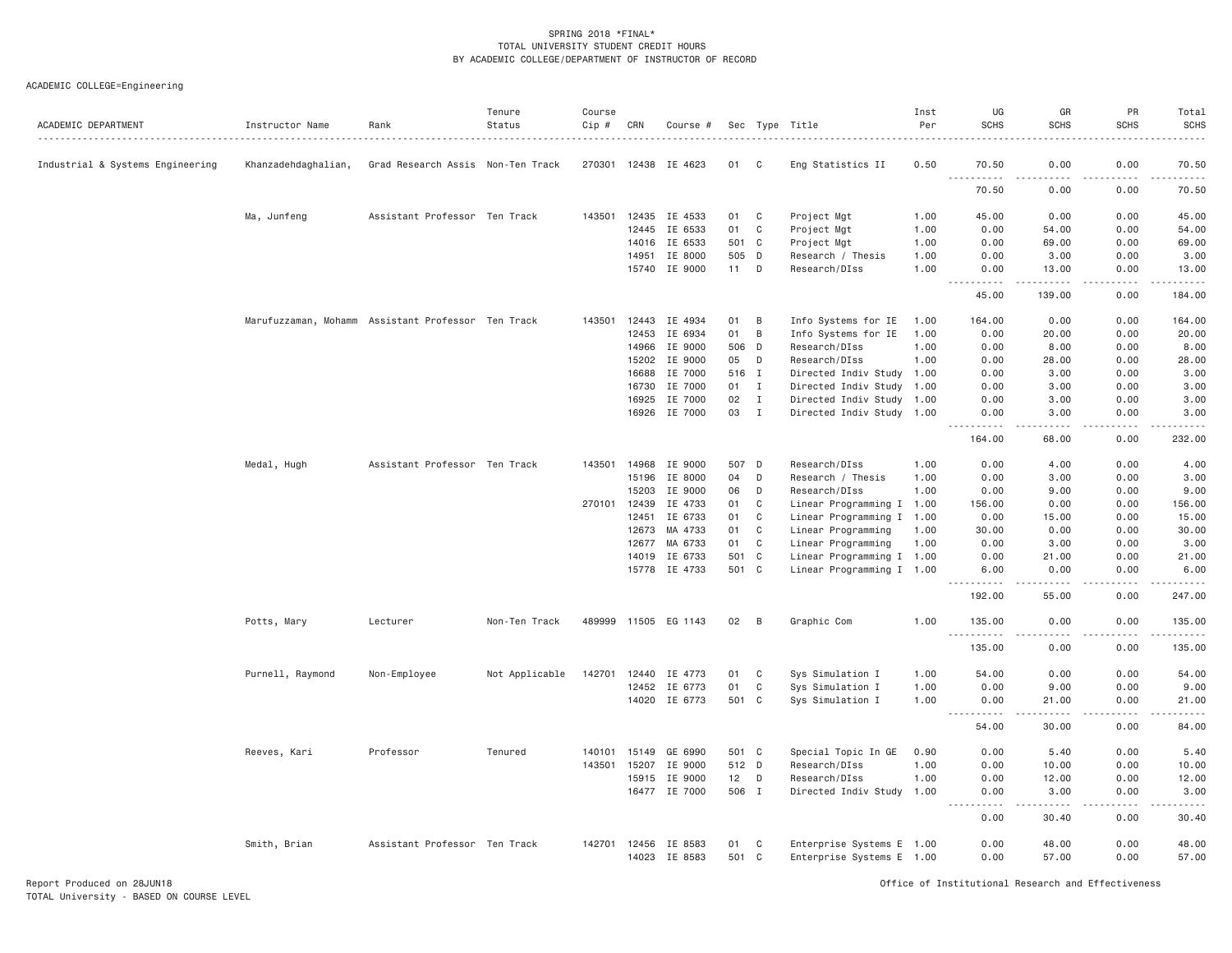| Instructor Name     | Rank         | Status  | Cip #                                                                                                                              | CRN   | Course #                                                           |                                                                                                                                                           |                | Sec Type Title                                                                                | Inst<br>Per                                                              | UG<br><b>SCHS</b>                                                                      | GR<br><b>SCHS</b>                                                                                                                                                                                                                                                                                                                                                                                                                                                                                                                                                                                                                            | PR<br>SCHS                                                       | Total<br><b>SCHS</b>                      |
|---------------------|--------------|---------|------------------------------------------------------------------------------------------------------------------------------------|-------|--------------------------------------------------------------------|-----------------------------------------------------------------------------------------------------------------------------------------------------------|----------------|-----------------------------------------------------------------------------------------------|--------------------------------------------------------------------------|----------------------------------------------------------------------------------------|----------------------------------------------------------------------------------------------------------------------------------------------------------------------------------------------------------------------------------------------------------------------------------------------------------------------------------------------------------------------------------------------------------------------------------------------------------------------------------------------------------------------------------------------------------------------------------------------------------------------------------------------|------------------------------------------------------------------|-------------------------------------------|
|                     |              |         |                                                                                                                                    |       |                                                                    |                                                                                                                                                           |                |                                                                                               |                                                                          |                                                                                        |                                                                                                                                                                                                                                                                                                                                                                                                                                                                                                                                                                                                                                              |                                                                  |                                           |
|                     |              |         |                                                                                                                                    |       |                                                                    |                                                                                                                                                           |                |                                                                                               |                                                                          |                                                                                        |                                                                                                                                                                                                                                                                                                                                                                                                                                                                                                                                                                                                                                              |                                                                  | 5.00                                      |
|                     |              |         |                                                                                                                                    |       |                                                                    |                                                                                                                                                           |                |                                                                                               |                                                                          |                                                                                        |                                                                                                                                                                                                                                                                                                                                                                                                                                                                                                                                                                                                                                              |                                                                  | 6.00                                      |
|                     |              |         |                                                                                                                                    |       |                                                                    |                                                                                                                                                           |                |                                                                                               |                                                                          |                                                                                        |                                                                                                                                                                                                                                                                                                                                                                                                                                                                                                                                                                                                                                              |                                                                  | 6.00                                      |
|                     |              |         |                                                                                                                                    |       |                                                                    |                                                                                                                                                           |                |                                                                                               |                                                                          |                                                                                        |                                                                                                                                                                                                                                                                                                                                                                                                                                                                                                                                                                                                                                              |                                                                  | 12.00                                     |
|                     |              |         |                                                                                                                                    |       |                                                                    |                                                                                                                                                           |                |                                                                                               |                                                                          |                                                                                        |                                                                                                                                                                                                                                                                                                                                                                                                                                                                                                                                                                                                                                              | .                                                                | 2.00                                      |
|                     |              |         |                                                                                                                                    |       |                                                                    |                                                                                                                                                           |                |                                                                                               |                                                                          | 0.00                                                                                   | 136.00                                                                                                                                                                                                                                                                                                                                                                                                                                                                                                                                                                                                                                       | 0.00                                                             | 136.00                                    |
| Strawderman, Lesley |              |         | 143501                                                                                                                             |       |                                                                    | 01                                                                                                                                                        | - C            | Human Factors Eng                                                                             | 1.00                                                                     | 57.00                                                                                  | 0.00                                                                                                                                                                                                                                                                                                                                                                                                                                                                                                                                                                                                                                         | 0.00                                                             | 57.00                                     |
|                     |              |         |                                                                                                                                    | 14314 | IE 6113                                                            | 01                                                                                                                                                        | C              | Human Factors Eng                                                                             | 1.00                                                                     | 0.00                                                                                   | 27.00                                                                                                                                                                                                                                                                                                                                                                                                                                                                                                                                                                                                                                        | 0.00                                                             | 27.00                                     |
|                     |              |         |                                                                                                                                    |       |                                                                    |                                                                                                                                                           |                | Human Factors Eng                                                                             | 1.00                                                                     | 0.00                                                                                   | 21.00                                                                                                                                                                                                                                                                                                                                                                                                                                                                                                                                                                                                                                        | 0.00                                                             | 21.00                                     |
|                     |              |         |                                                                                                                                    | 14970 |                                                                    |                                                                                                                                                           |                | Research/DIss                                                                                 | 1.00                                                                     | 0.00                                                                                   | 10.00                                                                                                                                                                                                                                                                                                                                                                                                                                                                                                                                                                                                                                        | 0.00                                                             | 10.00                                     |
|                     |              |         |                                                                                                                                    | 15172 | IE 8000                                                            | 01                                                                                                                                                        | D              | Research / Thesis                                                                             | 1.00                                                                     | 0.00                                                                                   | 1.00                                                                                                                                                                                                                                                                                                                                                                                                                                                                                                                                                                                                                                         | 0.00                                                             | 1.00                                      |
|                     |              |         |                                                                                                                                    | 15173 | IE 9000                                                            | 01                                                                                                                                                        | D              | Research/DIss                                                                                 | 1.00                                                                     | 0.00                                                                                   | 12.00                                                                                                                                                                                                                                                                                                                                                                                                                                                                                                                                                                                                                                        | 0.00                                                             | 12.00                                     |
|                     |              |         |                                                                                                                                    |       |                                                                    | 01                                                                                                                                                        | I              |                                                                                               |                                                                          | 1.00                                                                                   | 0.00                                                                                                                                                                                                                                                                                                                                                                                                                                                                                                                                                                                                                                         | 0.00                                                             | 1.00<br>------                            |
|                     |              |         |                                                                                                                                    |       |                                                                    |                                                                                                                                                           |                |                                                                                               |                                                                          | 58.00                                                                                  | 71.00                                                                                                                                                                                                                                                                                                                                                                                                                                                                                                                                                                                                                                        | 0.00                                                             | 129.00                                    |
| Tian, Wenmeng       |              |         | 143501                                                                                                                             | 12431 | IE 3323                                                            | 01                                                                                                                                                        | C <sub>1</sub> | Mfg Processes                                                                                 | 1.00                                                                     | 57.00                                                                                  | 0.00                                                                                                                                                                                                                                                                                                                                                                                                                                                                                                                                                                                                                                         | 0.00                                                             | 57.00                                     |
|                     |              |         |                                                                                                                                    | 12432 | IE 3323                                                            | 02                                                                                                                                                        | К              | Mfg Processes                                                                                 | 1.00                                                                     | 0.00                                                                                   | 0.00                                                                                                                                                                                                                                                                                                                                                                                                                                                                                                                                                                                                                                         | 0.00                                                             | 0.00                                      |
|                     |              |         |                                                                                                                                    | 14971 | IE 9000                                                            |                                                                                                                                                           |                | Research/DIss                                                                                 | 1.00                                                                     | 0.00                                                                                   | 1.00                                                                                                                                                                                                                                                                                                                                                                                                                                                                                                                                                                                                                                         | 0.00                                                             | 1.00                                      |
|                     |              |         |                                                                                                                                    | 15231 |                                                                    | 10 <sub>1</sub>                                                                                                                                           | D              | Research/DIss                                                                                 | 1.00                                                                     | 0.00                                                                                   | 9.00                                                                                                                                                                                                                                                                                                                                                                                                                                                                                                                                                                                                                                         | 0.00                                                             | 9.00                                      |
|                     |              |         |                                                                                                                                    |       |                                                                    |                                                                                                                                                           |                |                                                                                               |                                                                          | 57.00                                                                                  | 10.00                                                                                                                                                                                                                                                                                                                                                                                                                                                                                                                                                                                                                                        | 0.00                                                             | 67.00                                     |
| Usher, John         | Professor    | Tenured | 143501                                                                                                                             |       | IE 8000                                                            |                                                                                                                                                           |                | Research / Thesis                                                                             | 1.00                                                                     | 0.00                                                                                   | 3.00                                                                                                                                                                                                                                                                                                                                                                                                                                                                                                                                                                                                                                         | 0.00                                                             | 3.00                                      |
|                     |              |         |                                                                                                                                    | 14980 | IE 9000                                                            |                                                                                                                                                           |                | Research/DIss                                                                                 | 1.00                                                                     | 0.00                                                                                   | 1.00                                                                                                                                                                                                                                                                                                                                                                                                                                                                                                                                                                                                                                         | 0.00                                                             | 1.00                                      |
|                     |              |         |                                                                                                                                    | 15205 |                                                                    | 08                                                                                                                                                        | D              | Research/DIss                                                                                 | 1.00                                                                     | 0.00                                                                                   | 1.00                                                                                                                                                                                                                                                                                                                                                                                                                                                                                                                                                                                                                                         | 0.00                                                             | 1.00                                      |
|                     |              |         |                                                                                                                                    |       |                                                                    |                                                                                                                                                           |                |                                                                                               |                                                                          | 0.00                                                                                   | 5.00                                                                                                                                                                                                                                                                                                                                                                                                                                                                                                                                                                                                                                         | 0.00                                                             | 5.00                                      |
| Young, Glenda       |              |         | 143501                                                                                                                             | 12434 | IE 4513                                                            | 01                                                                                                                                                        | C              | Engineering Admin                                                                             | 1.00                                                                     | 135.00                                                                                 | 0.00                                                                                                                                                                                                                                                                                                                                                                                                                                                                                                                                                                                                                                         | 0.00                                                             | 135.00                                    |
|                     |              |         | 270301                                                                                                                             | 12437 | IE 4613                                                            | 01                                                                                                                                                        | C              | Eng Statistics I                                                                              | 1.00                                                                     | 543.00                                                                                 | 0.00                                                                                                                                                                                                                                                                                                                                                                                                                                                                                                                                                                                                                                         | 0.00                                                             | 543.00                                    |
|                     |              |         |                                                                                                                                    |       |                                                                    |                                                                                                                                                           |                | Eng Statistics I                                                                              | 1.00                                                                     | 0.00                                                                                   | 3.00                                                                                                                                                                                                                                                                                                                                                                                                                                                                                                                                                                                                                                         | 0.00                                                             | 3.00                                      |
|                     |              |         |                                                                                                                                    |       |                                                                    |                                                                                                                                                           |                |                                                                                               |                                                                          | 678.00                                                                                 | 3.00                                                                                                                                                                                                                                                                                                                                                                                                                                                                                                                                                                                                                                         | 0.00                                                             | 681.00                                    |
|                     |              |         |                                                                                                                                    |       |                                                                    |                                                                                                                                                           |                |                                                                                               |                                                                          | 2959.80                                                                                | 795.40                                                                                                                                                                                                                                                                                                                                                                                                                                                                                                                                                                                                                                       | 0.00                                                             | 3755.20                                   |
|                     | Smith, Brian |         | Assistant Professor Ten Track<br>Associate Professor Tenured<br>Assistant Professor Ten Track<br>Visiting Assist Pro Non-Ten Track |       | 143501 14954<br>14969<br>15197<br>15204<br>16968<br>14313<br>14957 | IE 8000<br>IE 9000<br>IE 8000<br>IE 9000<br>IE 7000<br>IE 4113<br>14426 IE 6113<br>IE 9000<br>149999 15210 IE 4000<br>IE 9000<br>IE 9000<br>12449 IE 6613 | 05<br>07<br>04 | 508 D<br>508 D<br>D<br>D<br>$\mathbf{I}$<br>501 C<br>509 D<br>510 D<br>511 D<br>511 D<br>01 C | Research / Thesis<br>Research/DIss<br>Research / Thesis<br>Research/DIss | 1.00<br>1.00<br>1.00<br>1.00<br>Directed Indiv Study 1.00<br>Directed Indiv Study 1.00 | 0.00<br>0.00<br>0.00<br>0.00<br>0.00<br>-----------<br>$\cdots$<br>$\cdots$<br>$\frac{1}{2} \left( \frac{1}{2} \right) \left( \frac{1}{2} \right) \left( \frac{1}{2} \right) \left( \frac{1}{2} \right)$<br>$\frac{1}{2} \frac{1}{2} \frac{1}{2} \frac{1}{2} \frac{1}{2} \frac{1}{2} \frac{1}{2} \frac{1}{2} \frac{1}{2} \frac{1}{2} \frac{1}{2} \frac{1}{2} \frac{1}{2} \frac{1}{2} \frac{1}{2} \frac{1}{2} \frac{1}{2} \frac{1}{2} \frac{1}{2} \frac{1}{2} \frac{1}{2} \frac{1}{2} \frac{1}{2} \frac{1}{2} \frac{1}{2} \frac{1}{2} \frac{1}{2} \frac{1}{2} \frac{1}{2} \frac{1}{2} \frac{1}{2} \frac{$<br>.<br>$\cdots$<br>.<br>========== | 5.00<br>6.00<br>6.00<br>12.00<br>2.00<br>- - - - -<br>========== | 0.00<br>0.00<br>0.00<br>0.00<br>0.00<br>. |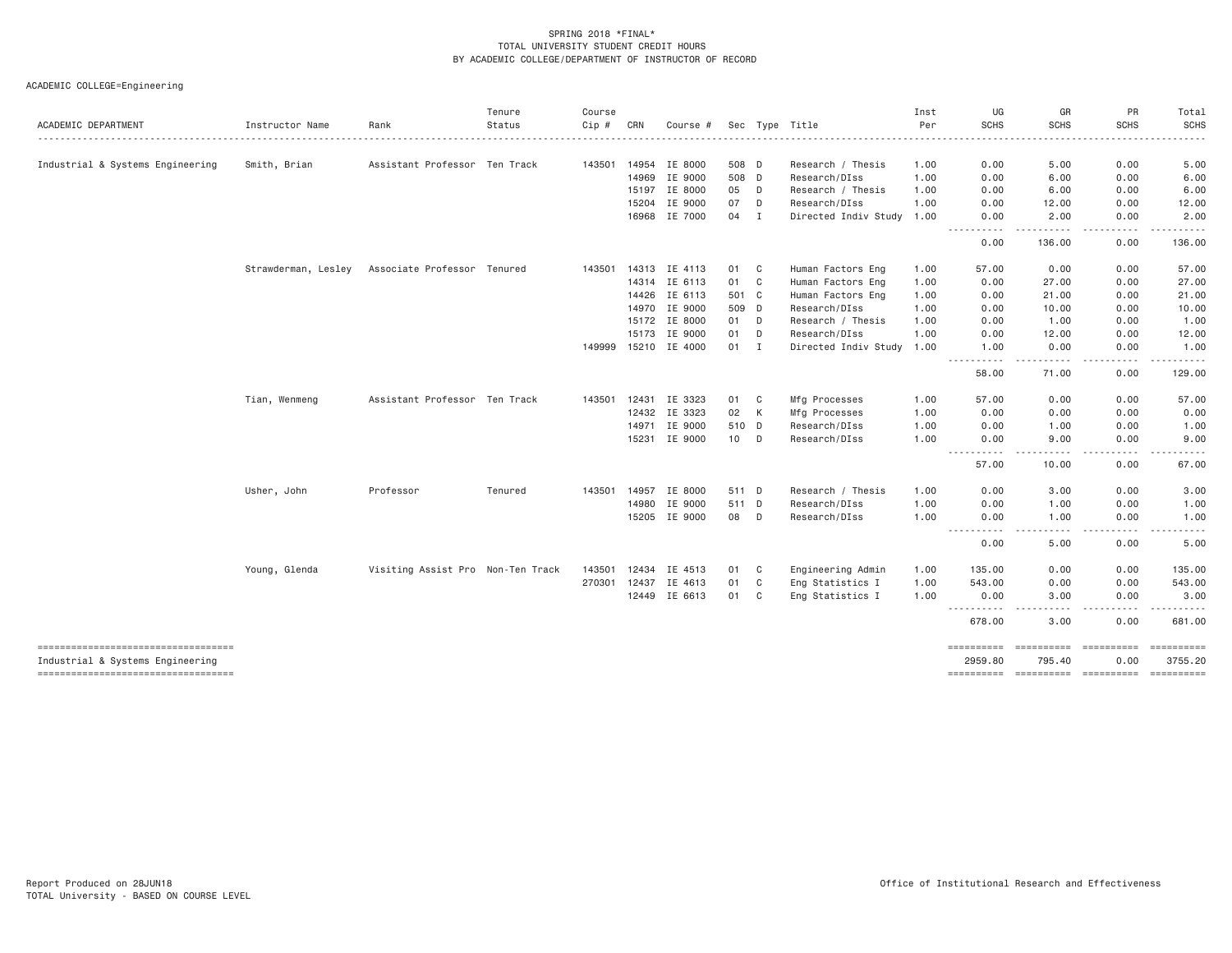| ACADEMIC DEPARTMENT    | Instructor Name                                    | Rank                              | Tenure<br>Status | Course<br>Cip # | CRN            | Course #             |              |                   | Sec Type Title                               | Inst<br>Per | UG<br><b>SCHS</b>                           | GR<br><b>SCHS</b>                                                                                                                                    | PR<br><b>SCHS</b>    | Total<br><b>SCHS</b> |
|------------------------|----------------------------------------------------|-----------------------------------|------------------|-----------------|----------------|----------------------|--------------|-------------------|----------------------------------------------|-------------|---------------------------------------------|------------------------------------------------------------------------------------------------------------------------------------------------------|----------------------|----------------------|
| Mechanical Engineering | Askari, Omid                                       | Assistant Professor Ten Track     |                  | 141901          | 12695          | ME 3513              | 01           | C                 | Thermodynamics I                             | 1.00        | 282.00                                      | 0.00                                                                                                                                                 | 0.00                 | 282.00               |
|                        |                                                    |                                   |                  |                 | 15810          | ME 9000              | 01           | D                 | Research / Diss                              | 1.00        | 0.00                                        | 9.00                                                                                                                                                 | 0.00                 | 9.00                 |
|                        |                                                    |                                   |                  |                 | 16779          | ME 7000              | 09           | <b>I</b>          | Directed Indiv Study 1.00                    |             | 0.00                                        | 3.00                                                                                                                                                 | 0.00                 | 3.00                 |
|                        |                                                    |                                   |                  |                 | 16780          | ME 7000              | 10           | $\mathbf{I}$      | Directed Indiv Study 1.00                    |             | 0.00                                        | 3.00                                                                                                                                                 | 0.00                 | 3.00                 |
|                        |                                                    |                                   |                  |                 | 16781          | ME 7000              | $11 \quad I$ |                   | Directed Indiv Study 1.00                    |             | 0.00<br>.                                   | 3.00<br>.                                                                                                                                            | 0.00<br>.            | 3.00<br>$- - - - -$  |
|                        |                                                    |                                   |                  |                 |                |                      |              |                   |                                              |             | 282.00                                      | 18,00                                                                                                                                                | 0.00                 | 300,00               |
|                        | Bammann, Douglas                                   | Professor                         | Tenured          | 141901          | 12690          | ME 3113              | 02           | C                 | Engineering Analysis                         | 1.00        | 111.00                                      | 0.00                                                                                                                                                 | 0.00                 | 111.00               |
|                        |                                                    |                                   |                  |                 | 14324          | ME 8223              | 01           | C                 | Inelasticity                                 | 1.00        | 0.00                                        | 48.00                                                                                                                                                | 0.00                 | 48.00                |
|                        |                                                    |                                   |                  |                 |                |                      |              |                   |                                              |             | .                                           | $\frac{1}{2} \left( \frac{1}{2} \right) \left( \frac{1}{2} \right) \left( \frac{1}{2} \right) \left( \frac{1}{2} \right) \left( \frac{1}{2} \right)$ | .                    |                      |
|                        |                                                    |                                   |                  |                 |                |                      |              |                   |                                              |             | 111.00                                      | 48.00                                                                                                                                                | 0.00                 | 159.00               |
|                        | Barrett, Christopher Assistant Professor Ten Track |                                   |                  | 141901 12694    |                | ME 3423              | 01           | C                 | Mech Of Machinery                            | 1.00        | 135.00                                      | 0.00                                                                                                                                                 | 0.00                 | 135.00               |
|                        |                                                    |                                   |                  |                 |                | 15812 ME 9000        | 03           | D                 | Research / Diss                              | 1.00        | 0.00<br>.                                   | 7.00<br><b>.</b>                                                                                                                                     | 0.00<br>.<br>$- - -$ | 7.00<br>.            |
|                        |                                                    |                                   |                  |                 |                |                      |              |                   |                                              |             | 135.00                                      | 7.00                                                                                                                                                 | 0.00                 | 142.00               |
|                        | Brauer, Shane                                      | Clinical Assist Pro Non-Ten Track |                  | 141901          |                | 14122 ME 3403        | 601 C        |                   | Materials for ME Des 1.00                    |             | 51.00                                       | 0.00                                                                                                                                                 | 0.00                 | 51.00                |
|                        |                                                    |                                   |                  |                 | 14336          | ME 4111              |              | 601 C             | Professional Develop                         | 1.00        | 13.00                                       | 0.00                                                                                                                                                 | 0.00                 | 13.00                |
|                        |                                                    |                                   |                  |                 | 14339          | ME 4333              | 601 C        |                   | Energy Sys Design                            | 1.00        | 27.00                                       | 0.00                                                                                                                                                 | 0.00                 | 27.00                |
|                        |                                                    |                                   |                  |                 |                | 14342 ME 4443        | 601 C        |                   | Mech Systems Design                          | 1.00        | 18.00<br>$\sim$ $\sim$ $\sim$<br>. <b>.</b> | 0.00<br>.                                                                                                                                            | 0.00<br>.            | 18.00<br>.           |
|                        |                                                    |                                   |                  |                 |                |                      |              |                   |                                              |             | 109.00                                      | 0.00                                                                                                                                                 | 0.00                 | 109.00               |
|                        | Chen, Lei                                          | Assistant Professor Ten Track     |                  | 141901          | 12693          | ME 3403              | 02           | C                 | Materials for ME Des 1.00                    |             | 189.00                                      | 0.00                                                                                                                                                 | 0.00                 | 189.00               |
|                        |                                                    |                                   |                  |                 | 15736          | ME 8000              | 05           | D                 | Research / Thesis                            | 1.00        | 0.00                                        | 6.00                                                                                                                                                 | 0.00                 | 6.00                 |
|                        |                                                    |                                   |                  |                 | 15814          | ME 9000              | 05           | D                 | Research / Diss                              | 1.00        | 0.00                                        | 24.00                                                                                                                                                | 0.00                 | 24.00                |
|                        |                                                    |                                   |                  |                 | 16826          | ME 7000              | 13           | $\mathbf{I}$      | Directed Indiv Study 1.00                    |             | 0.00                                        | 3.00                                                                                                                                                 | 0.00                 | 3.00                 |
|                        |                                                    |                                   |                  |                 | 16891          | ME 7000              | 18           | $\mathbf{I}$      | Directed Indiv Study 1.00                    |             | 0.00<br><u>.</u>                            | 3.00<br>.                                                                                                                                            | 0.00<br>.            | 3.00<br>.            |
|                        |                                                    |                                   |                  |                 |                |                      |              |                   |                                              |             | 189.00                                      | 36.00                                                                                                                                                | 0.00                 | 225.00               |
|                        | Cho, HeeJin                                        | Assistant Professor Ten Track     |                  | 141901          | 14321          | ME 4393              | 01           | C                 | Power Generation Sys 1.00                    |             | 39.00                                       | 0.00                                                                                                                                                 | 0.00                 | 39.00                |
|                        |                                                    |                                   |                  |                 | 14322          | ME 6393              | 01           | C                 | Power Generation Sys 1.00                    |             | 0.00                                        | 12.00                                                                                                                                                | 0.00                 | 12.00                |
|                        |                                                    |                                   |                  |                 | 14340          | ME 4393              | 601          | $\mathbf{C}$      | Power Generation Sys 1.00                    |             | 21.00                                       | 0.00                                                                                                                                                 | 0.00                 | 21.00                |
|                        |                                                    |                                   |                  |                 | 14444          | ME 6393              | 501          | $\mathbf C$       | Power Generation Sys 1.00                    |             | 0.00                                        | 9.00                                                                                                                                                 | 0.00                 | 9.00                 |
|                        |                                                    |                                   |                  |                 | 15737          | ME 8000              | 06           | D                 | Research / Thesis                            | 1.00        | 0.00                                        | 10.00                                                                                                                                                | 0.00                 | 10.00                |
|                        |                                                    |                                   |                  |                 | 15815<br>16335 | ME 9000<br>ME 4000   | 06<br>05     | D<br>$\mathbf{I}$ | Research / Diss<br>Directed Indiv Study 1.00 | 1.00        | 0.00<br>3.00                                | 29.00<br>0.00                                                                                                                                        | 0.00<br>0.00         | 29.00<br>3.00        |
|                        |                                                    |                                   |                  |                 |                | 16852 ME 7000        | 16           | I                 | Directed Indiv Study 1.00                    |             | 0.00                                        | 3.00                                                                                                                                                 | 0.00                 | 3.00                 |
|                        |                                                    |                                   |                  |                 |                |                      |              |                   |                                              |             | 63.00                                       | .<br>63.00                                                                                                                                           | 0.00                 | .<br>126.00          |
|                        | Cox, Sam                                           | Grad Teach Assist                 | Non-Ten Track    | 141901          | 12702          | ME 4301              | 01           | L.                | Thermo-Fluids Labora 1.00                    |             | 24.00                                       | 0.00                                                                                                                                                 | 0.00                 | 24.00                |
|                        |                                                    |                                   |                  |                 | 12703          | ME 4301              | 02           | $\mathsf{L}$      | Thermo-Fluids Labora 1.00                    |             | 25.00                                       | 0.00                                                                                                                                                 | 0.00                 | 25.00                |
|                        |                                                    |                                   |                  |                 | 12704          | ME 4301              | 03           | L.                | Thermo-Fluids Labora 1.00                    |             | 25.00                                       | 0.00                                                                                                                                                 | 0.00                 | 25.00                |
|                        |                                                    |                                   |                  |                 | 16633          | ME 4301              | 04           | $\mathsf{L}$      | Thermo-Fluids Labora 1.00                    |             | 13.00                                       | 0.00                                                                                                                                                 | 0.00                 | 13.00                |
|                        |                                                    |                                   |                  |                 |                |                      |              |                   |                                              |             | 87.00                                       | $\sim$ $\sim$ $\sim$ $\sim$<br>0.00                                                                                                                  | .<br>0.00            | $   -$<br>87.00      |
|                        | Doude, Haley                                       | Non-Faculty                       | Not Applicable   |                 |                | 141901 15816 ME 9000 | 07           | D                 | Research / Diss                              | 1.00        | 0.00                                        | 19.00                                                                                                                                                | 0.00                 | 19.00                |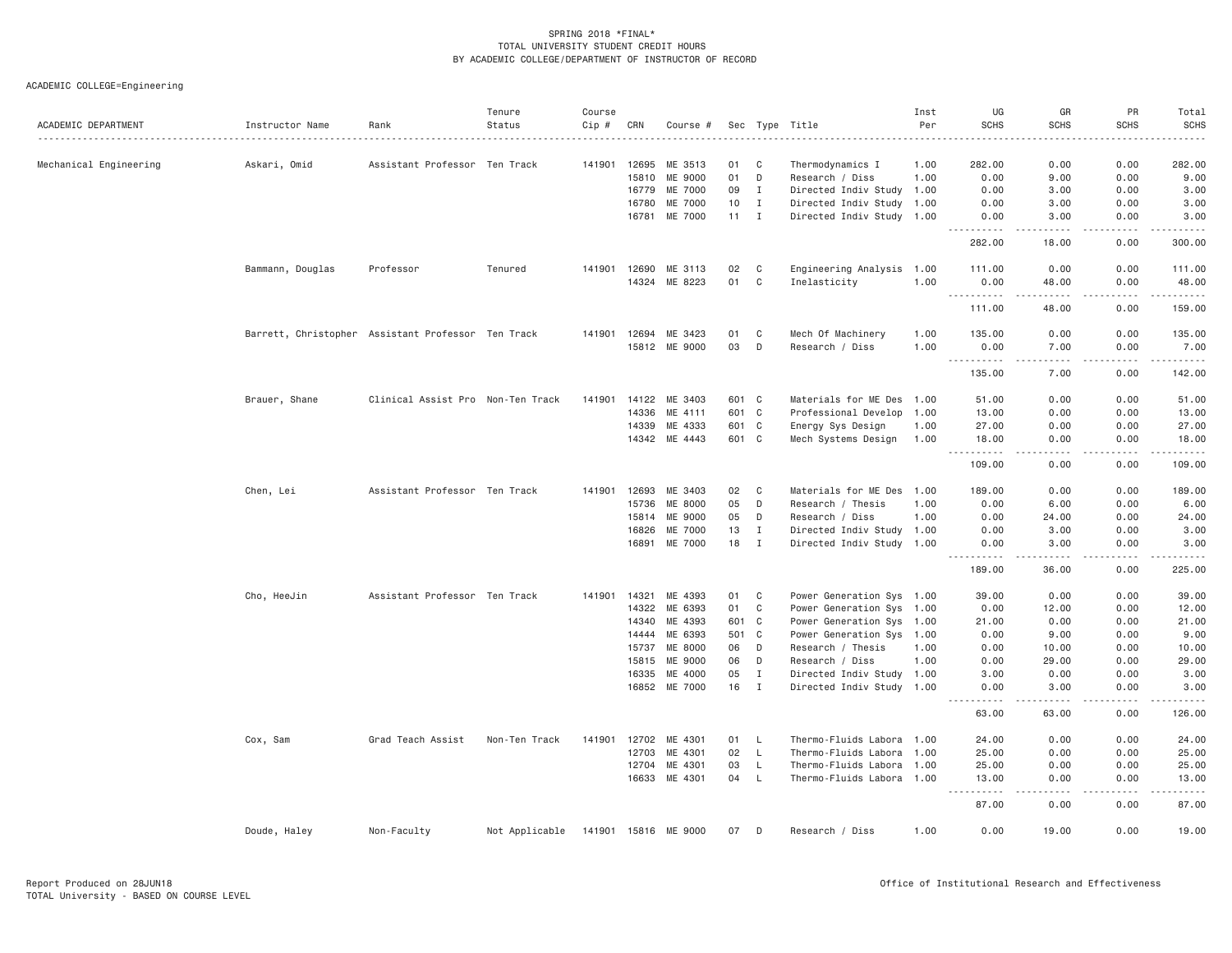| ACADEMIC DEPARTMENT    | Instructor Name    | Rank                              | Tenure<br>Status | Course<br>$Cip \#$ | CRN   | Course #             |       |              | Sec Type Title            | Inst<br>Per | UG<br><b>SCHS</b>                    | GR<br><b>SCHS</b>    | PR<br><b>SCHS</b>   | Total<br><b>SCHS</b>    |
|------------------------|--------------------|-----------------------------------|------------------|--------------------|-------|----------------------|-------|--------------|---------------------------|-------------|--------------------------------------|----------------------|---------------------|-------------------------|
|                        |                    |                                   |                  |                    |       |                      |       |              |                           |             |                                      |                      |                     |                         |
|                        |                    |                                   |                  |                    |       |                      |       |              |                           |             | .<br>0.00                            | 19.00                | 0.00                | 19.00                   |
| Mechanical Engineering | El Kadiri, Haitham | Associate Professor Tenured       |                  | 141901             | 12692 | ME 3403              | 01    | C            | Materials for ME Des      | 1,00        | 162.00                               | 0.00                 | 0.00                | 162.00                  |
|                        |                    |                                   |                  |                    | 15739 | ME 8000              | 08    | D            | Research / Thesis         | 1.00        | 0.00                                 | 6.00                 | 0.00                | 6.00                    |
|                        |                    |                                   |                  |                    | 15817 | ME 9000              | 08    | D            | Research / Diss           | 1.00        | 0.00                                 | 33.00                | 0.00                | 33.00                   |
|                        |                    |                                   |                  |                    | 15863 | ME 7000              | 01    | $\mathbf{I}$ | Directed Indiv Study      | 1.00        | 0.00                                 | 3.00                 | 0.00                | 3.00                    |
|                        |                    |                                   |                  |                    | 16834 | ME 7000              | 15    | $\mathbf{I}$ | Directed Indiv Study      | 1.00        | 0.00                                 | 3.00                 | 0.00                | 3.00                    |
|                        |                    |                                   |                  |                    | 16863 | ME 7000              | 17    | $\;$ I       | Directed Indiv Study      | 1.00        | 0.00                                 | 3.00                 | 0.00                | 3.00                    |
|                        |                    |                                   |                  | 309999             | 16665 | CME 9000             | 05    | D            | Research/Dis              | 1.00        | 0.00<br>$- - - - -$<br>$\frac{1}{2}$ | 9.00<br>.            | 0.00<br>.           | 9.00<br>$- - - - - - -$ |
|                        |                    |                                   |                  |                    |       |                      |       |              |                           |             | 162.00                               | 57.00                | 0.00                | 219.00                  |
|                        | Hodge, B. Keith    | Lecturer                          | Non-Ten Track    | 141901             | 12705 | ME 4333              | 01    | C            | Energy Sys Design         | 1.00        | 261.00                               | 0.00                 | 0.00                | 261.00                  |
|                        |                    |                                   |                  |                    | 12706 | ME 4353              | 01    | C            | Alt Energy Sources        | 1.00        | 195.00                               | 0.00                 | 0.00                | 195.00                  |
|                        |                    |                                   |                  |                    | 12714 | ME 6333              | 01    | C            | Energy Sys Design         | 1.00        | 0.00                                 | 3.00                 | 0.00                | 3.00                    |
|                        |                    |                                   |                  |                    | 12715 | ME 6353              | 01    | C            | Alt Energy Sources        | 1.00        | 0.00<br><u>.</u>                     | 15.00<br>$- - - - -$ | 0.00<br>$- - - - -$ | 15.00<br><u>.</u>       |
|                        |                    |                                   |                  |                    |       |                      |       |              |                           |             | 456.00                               | 18.00                | 0.00                | 474.00                  |
|                        | Horstemeyer, Mark  | Professor                         | Tenured          | 140101             | 12107 | GE 1501              | 03    | E            | Engineering Design C 1.00 |             | 19.00                                | 0.00                 | 0.00                | 19.00                   |
|                        |                    |                                   |                  | 141901             | 12719 | ME 8253              | 01    | C            | Fatigue in Engin Des      | 1,00        | 0.00                                 | 45.00                | 0.00                | 45.00                   |
|                        |                    |                                   |                  |                    | 14039 | ME 8253              | 501 C |              | Fatigue in Engin Des      | 1.00        | 0.00                                 | 42.00                | 0.00                | 42.00                   |
|                        |                    |                                   |                  |                    | 14906 | ME 8000              | 510 D |              | Research / Thesis         | 1.00        | 0.00                                 | 1.00                 | 0.00                | 1.00                    |
|                        |                    |                                   |                  |                    | 14911 | ME 9000              | 510 D |              | Research / Diss           | 1.00        | 0.00                                 | 4.00                 | 0.00                | 4.00                    |
|                        |                    |                                   |                  |                    | 15799 | ME 8000              | 09    | D            | Research / Thesis         | 1.00        | 0.00                                 | 33.00                | 0.00                | 33.00                   |
|                        |                    |                                   |                  |                    | 15818 | ME 9000              | 09    | D            | Research / Diss           | 1.00        | 0.00                                 | 47.00                | 0.00                | 47.00                   |
|                        |                    |                                   |                  |                    | 15875 | ME 4000              | 01    | $\mathbf{I}$ | Directed Indiv Study      | 1.00        | 3.00                                 | 0.00                 | 0.00                | 3.00                    |
|                        |                    |                                   |                  |                    | 16262 | ME 7000              | 02    | $\mathbf I$  | Directed Indiv Study      | 1.00        | 0.00                                 | 1.00                 | 0.00                | 1.00                    |
|                        |                    |                                   |                  |                    | 16472 | ME 7000              | 05    | $\mathbf I$  | Directed Indiv Study      | 1.00        | 0.00                                 | 3.00                 | 0.00                | 3.00                    |
|                        |                    |                                   |                  |                    | 16567 | ME 7000              | 06    | $\mathbf{I}$ | Directed Indiv Study      | 1.00        | 0.00                                 | 3.00                 | 0.00                | 3.00                    |
|                        |                    |                                   |                  |                    | 16675 | ME 4000              | 06    | $\mathbf{I}$ | Directed Indiv Study      | 1.00        | 3.00                                 | 0.00                 | 0.00                | 3.00                    |
|                        |                    |                                   |                  |                    | 16798 | ME 4000              | 07    | $\mathbf{I}$ | Directed Indiv Study 1.00 |             | 3.00                                 | 0.00                 | 0.00                | 3.00                    |
|                        |                    |                                   |                  | 309999             | 16453 | CME 9000             | 03    | D            | Research/Dis              | 1.00        | 0.00                                 | 14.00                | 0.00                | 14.00                   |
|                        |                    |                                   |                  | 400801             | 16513 | PH 9000              | 17    | D            | Research / Diss           | 1.00        | 0.00<br>$  -$                        | 6.00                 | 0.00                | 6.00                    |
|                        |                    |                                   |                  |                    |       |                      |       |              |                           |             | 28.00                                | 199.00               | 0.00                | 227.00                  |
|                        | Ibrahim, Omar      | Lecturer                          | Non-Ten Track    | 141901             | 12686 | ME 2133              | 02    | B            | Modeling and Manuf        | 1.00        | 141.00                               | 0.00                 | 0.00                | 141.00                  |
|                        |                    |                                   |                  |                    | 14323 | ME 4403              | 02    | C            | Machine Design            | 1.00        | 99.00                                | 0.00                 | 0.00                | 99.00                   |
|                        |                    |                                   |                  |                    |       | 142701 12700 ME 3613 | 01    | C            | System Dynamics           | 1.00        | 240.00<br>.                          | 0.00<br>.            | 0.00<br>.           | 240.00                  |
|                        |                    |                                   |                  |                    |       |                      |       |              |                           |             | 480.00                               | 0.00                 | 0.00                | 480.00                  |
|                        | Jones, Elborn      | Lecturer                          | Non-Ten Track    | 141901             | 12710 | ME 4403              | 01    | C            | Machine Design            | 1.00        | 141.00                               | 0.00                 | 0.00                | 141.00                  |
|                        |                    |                                   |                  |                    | 16176 | ME 4643              | 02    | C            | Intro Vibration/Cont 1.00 |             | 135.00<br>.                          | 0.00                 | 0.00                | 135.00                  |
|                        |                    |                                   |                  |                    |       |                      |       |              |                           |             | 276.00                               | 0.00                 | 0.00                | 276.00                  |
|                        | Knizley, Alta      | Clinical Assist Pro Non-Ten Track |                  | 141901             | 12689 | ME 3113              | 01    | C            | Engineering Analysis      | 1.00        | 135.00                               | 0.00                 | 0.00                | 135.00                  |
|                        |                    |                                   |                  |                    | 12696 | ME 3513              | 02    | C            | Thermodynamics I          | 1.00        | 279.00                               | 0.00                 | 0.00                | 279.00                  |
|                        |                    |                                   |                  |                    | 14319 | ME 4343              | 01    | C            | Intermed Heat Trans       | 1.00        | 36.00                                | 0.00                 | 0.00                | 36.00                   |
|                        |                    |                                   |                  |                    | 14320 | ME 6343              | 01    | C            | Intermed Heat Trans       | 1.00        | 0.00                                 | 18.00                | 0.00                | 18.00                   |
|                        |                    |                                   |                  |                    | 15800 | ME 8000              | 10    | D            | Research / Thesis         | 1.00        | 0.00                                 | 1.00                 | 0.00                | 1.00                    |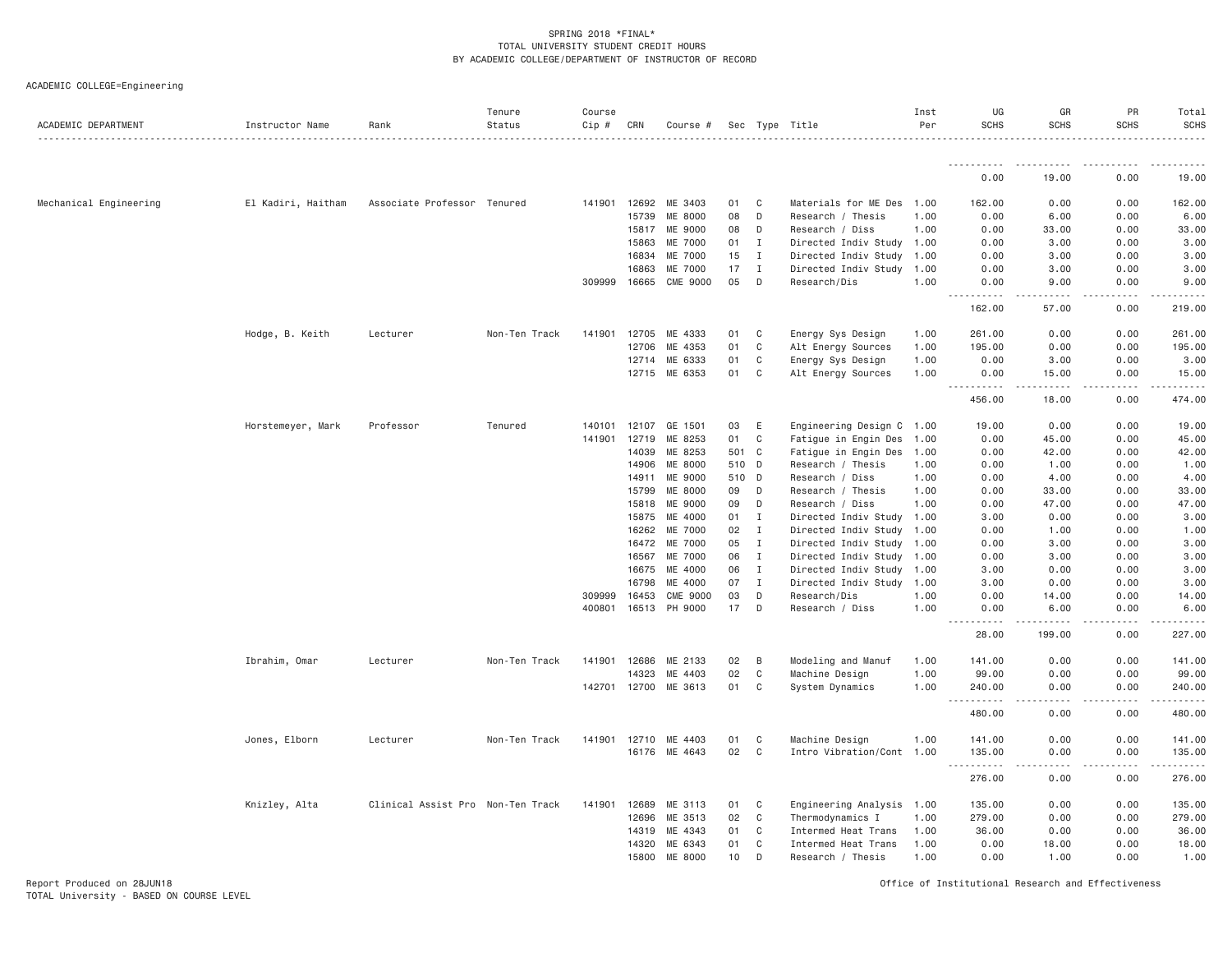| ACADEMIC DEPARTMENT    | Instructor Name   | Rank                              | Tenure<br>Status | Course<br>$Cip$ # | CRN                   | Course #              |           |                              | Sec Type Title                                 | Inst<br>Per  | UG<br><b>SCHS</b>            | GR<br><b>SCHS</b> | PR<br><b>SCHS</b> | Total<br><b>SCHS</b> |
|------------------------|-------------------|-----------------------------------|------------------|-------------------|-----------------------|-----------------------|-----------|------------------------------|------------------------------------------------|--------------|------------------------------|-------------------|-------------------|----------------------|
| Mechanical Engineering | Knizley, Alta     | Clinical Assist Pro Non-Ten Track |                  |                   | 141901 15819          | ME 9000               | 10        | - D                          | Research / Diss                                | 1.00         | 0.00                         | 6.00              | 0.00              | 6.00                 |
|                        |                   |                                   |                  |                   |                       |                       |           |                              |                                                |              | .<br>450.00                  | 25.00             | 0.00              | 475.00               |
|                        | Kooienga, John    | Lecturer                          | Non-Ten Track    |                   |                       | 141901 14343 ME 4643  | 601 C     |                              | Intro Vibration/Cont 1.00                      |              | 24.00<br>.                   | 0.00<br>.         | 0.00              | 24.00<br>.           |
|                        |                   |                                   |                  |                   |                       |                       |           |                              |                                                |              | 24.00                        | 0.00              | 0.00              | 24.00                |
|                        | Li, Like          | Assistant Professor Ten Track     |                  |                   | 141901 12698<br>16800 | ME 3523<br>ME 4000    | 01<br>08  | C<br>$\mathbf{I}$            | Thermodynamics II<br>Directed Indiv Study 1.00 | 1.00         | 231.00<br>3.00               | 0.00<br>0.00      | 0.00<br>0.00      | 231.00<br>3.00       |
|                        |                   |                                   |                  |                   |                       |                       |           |                              |                                                |              | .<br>234.00                  | .<br>0.00         | -----<br>0.00     | .<br>234.00          |
|                        | Liu, Yucheng      | Associate Professor Ten Track     |                  |                   | 141901 12712          | ME 4643               | 01        | C                            | Intro Vibration/Cont 1.00                      |              | 153.00                       | 0.00              | 0.00              | 153.00               |
|                        |                   |                                   |                  |                   | 12717                 | ME 6643               | 01        | C                            | Intro Vibration/Cont 1.00                      |              | 0.00                         | 3.00              | 0.00              | 3.00                 |
|                        |                   |                                   |                  |                   | 15821                 | ME 9000               | 12        | D                            | Research / Diss                                | 1.00         | 0.00                         | 39.00             | 0.00              | 39.00                |
|                        |                   |                                   |                  |                   |                       | 16687 ME 7000         | 501 I     |                              | Directed Indiv Study 1.00                      |              | 0.00<br>.,<br>.              | 3.00<br>-----     | 0.00<br>.         | 3.00<br>.            |
|                        |                   |                                   |                  |                   |                       |                       |           |                              |                                                |              | 153.00                       | 45.00             | 0.00              | 198.00               |
|                        | Luck, Rogelio     | Professor                         | Tenured          |                   | 141901 14325          | ME 8733               | 01        | C                            | Exper Procedures                               | 1.00         | 0.00                         | 36.00             | 0.00              | 36.00                |
|                        |                   |                                   |                  |                   | 15822                 | ME 9000               | 13        | D                            | Research / Diss                                | 1.00         | 0.00<br>.                    | 23.00<br><u>.</u> | 0.00<br>.         | 23.00<br>.           |
|                        |                   |                                   |                  |                   |                       |                       |           |                              |                                                |              | 0.00                         | 59.00             | 0.00              | 59.00                |
|                        | Mago, Pedro       | Professor                         | Tenured          |                   | 141901 15823          | ME 9000               | 14        | D                            | Research / Diss                                | 1.00         | 0.00                         | 2.00              | 0.00              | 2.00                 |
|                        |                   |                                   |                  |                   |                       |                       |           |                              |                                                |              | 0.00                         | 2.00              | 0.00              | 2.00                 |
|                        | Priddy, Matthew   | Assistant Professor Ten Track     |                  | 141901            | 15135                 | ME 4990               | 01        | C                            | Special Topic In ME                            | 1.00         | 84.00                        | 0.00              | 0.00              | 84.00                |
|                        |                   |                                   |                  |                   | 15136                 | ME 6990               | 01        | C                            | Special Topic In ME                            | 1.00         | 0.00                         | 54.00             | 0.00              | 54.00                |
|                        |                   |                                   |                  |                   | 15806                 | ME 8000               | 16        | D                            | Research / Thesis                              | 1.00         | 0.00                         | 6.00              | 0.00              | 6.00                 |
|                        |                   |                                   |                  |                   | 15825                 | ME 9000               | 16        | D                            | Research / Diss                                | 1.00         | 0.00                         | 6.00              | 0.00              | 6.00                 |
|                        |                   |                                   |                  |                   | 15876                 | ME 4000               | 02        | $\mathbf I$                  | Directed Indiv Study 1.00                      |              | 3.00                         | 0.00              | 0.00              | 3.00                 |
|                        |                   |                                   |                  |                   | 15878                 | ME 4000               | 03        | $\mathbf{I}$                 | Directed Indiv Study                           | 1.00         | 3.00                         | 0.00              | 0.00              | 3.00                 |
|                        |                   |                                   |                  |                   | 16040                 | ME 4000               | 04        | $\mathbf{I}$                 | Directed Indiv Study 1.00                      |              | 3.00                         | 0.00              | 0.00              | 3.00                 |
|                        |                   |                                   |                  |                   | 16369                 | ME 7000               | 03        | $\mathbf{I}$                 | Directed Indiv Study                           | 1.00         | 0.00                         | 3.00              | 0.00              | 3.00                 |
|                        |                   |                                   |                  |                   | 16397                 | ME 7000               | 04        | $\mathbf I$                  | Directed Indiv Study 1.00                      |              | 0.00                         | 3.00              | 0.00              | 3.00                 |
|                        |                   |                                   |                  |                   | 16751                 | ME 7000               | 07        | $\mathbf{I}$                 | Directed Indiv Study                           | 1.00         | 0.00                         | 3.00              | 0.00              | 3.00                 |
|                        |                   |                                   |                  |                   | 16752<br>240101 12359 | ME 7000<br>HON 4003   | 08<br>H01 | $\mathbf{I}$<br>$\mathbf{I}$ | Directed Indiv Study<br>Oxbridge Tutorial      | 1.00<br>1.00 | 0.00<br>3.00                 | 3.00<br>0.00      | 0.00<br>0.00      | 3.00<br>3.00         |
|                        |                   |                                   |                  |                   | 12360                 | HON 4003              | H02 I     |                              | Oxbridge Tutorial                              | 1.00         | 3.00                         | 0.00              | 0.00              | 3.00                 |
|                        |                   |                                   |                  |                   |                       |                       |           |                              |                                                |              | .<br>99.00                   | 78.00             | 0.00              | .<br>177.00          |
|                        | Rhee, Hongjoo     | Research Assoc Prof Non-Ten Track |                  |                   | 141901 15826          | ME 9000               | 17 D      |                              | Research / Diss                                | 1.00         | 0.00                         | 12.00             | 0.00              | 12.00                |
|                        |                   |                                   |                  |                   |                       |                       |           |                              |                                                |              | .<br>----<br>0.00            | .<br>12.00        | .<br>0.00         | .<br>12.00           |
|                        | Schneider, Judith | Non-Employee                      | Not Applicable   |                   |                       | 260101 11769 EPP 8144 | 01 C      |                              | Transmission E M                               | 0.40         | 0.00<br>$\sim$ $\sim$ $\sim$ | 12.80             | 0.00              | 12.80                |
|                        |                   |                                   |                  |                   |                       |                       |           |                              |                                                |              | 0.00                         | 12.80             | 0.00              | 12.80                |
|                        | Smith, Joshua     | Clinical Assist Pro Non-Ten Track |                  |                   |                       | 141901 14123 ME 3423  | 601 C     |                              | Mech Of Machinery                              | 1.00         | 45.00                        | 0.00              | 0.00              | 45.00                |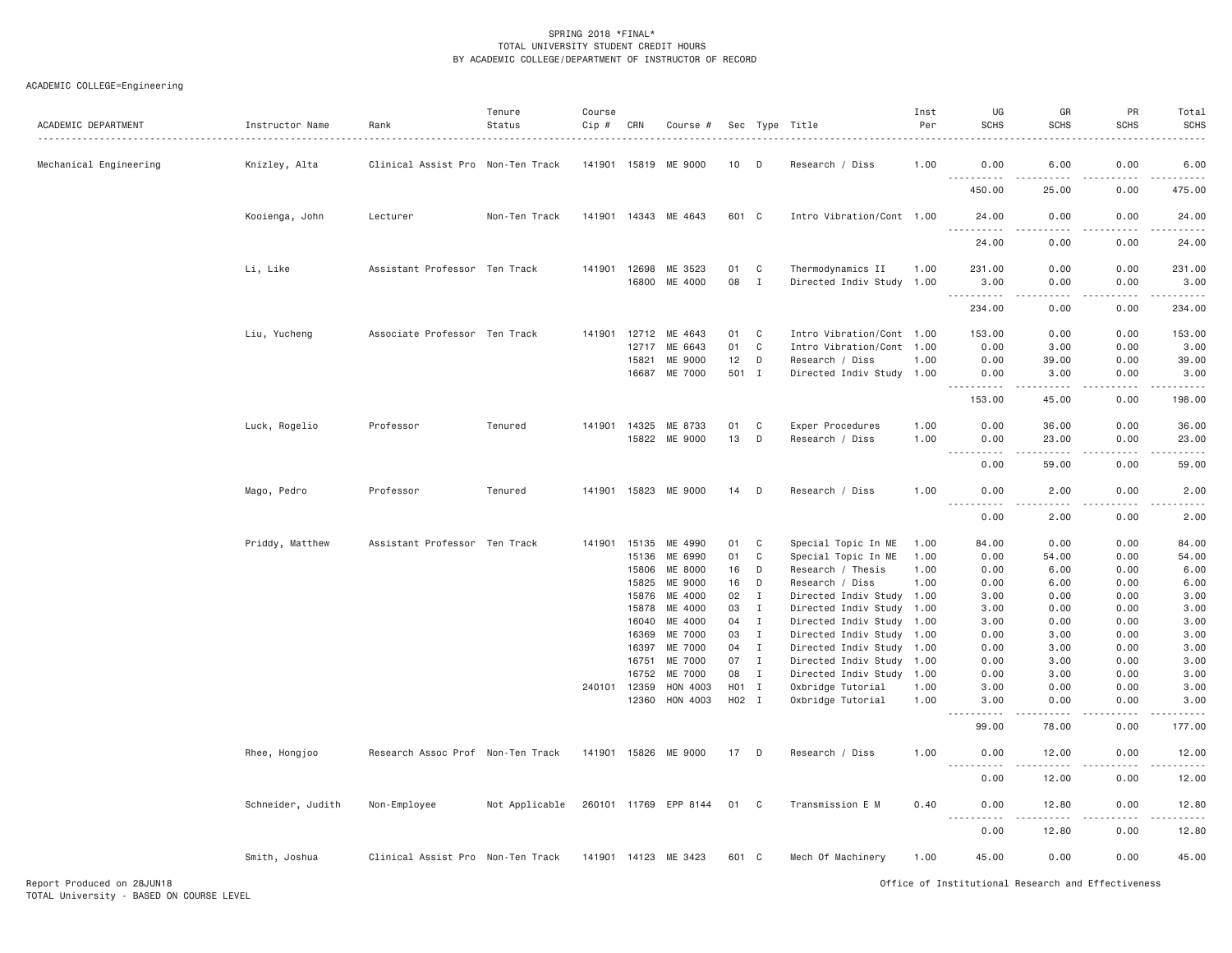| ACADEMIC DEPARTMENT                                          | Instructor Name | Rank                                               | Tenure<br>Status | Course<br>Cip # | CRN   | Course #               |              |                | Sec Type Title            | Inst<br>Per | UG<br><b>SCHS</b>                                                                                                                      | GR<br><b>SCHS</b>                                                                                           | PR<br><b>SCHS</b>              | Total<br>SCHS         |
|--------------------------------------------------------------|-----------------|----------------------------------------------------|------------------|-----------------|-------|------------------------|--------------|----------------|---------------------------|-------------|----------------------------------------------------------------------------------------------------------------------------------------|-------------------------------------------------------------------------------------------------------------|--------------------------------|-----------------------|
| .                                                            |                 |                                                    |                  |                 |       |                        |              |                |                           |             |                                                                                                                                        |                                                                                                             |                                |                       |
| Mechanical Engineering                                       | Smith, Joshua   | Clinical Assist Pro Non-Ten Track                  |                  | 141901          | 14124 | ME 3523                | 601 C        |                | Thermodynamics II         | 1.00        | 51.00                                                                                                                                  | 0.00                                                                                                        | 0.00                           | 51.00                 |
|                                                              |                 |                                                    |                  |                 | 14337 | ME 4301                | 601 L        |                | Thermo-Fluids Labora      | 1.00        | 8.00                                                                                                                                   | 0.00                                                                                                        | 0.00                           | 8.00                  |
|                                                              |                 |                                                    |                  |                 | 14341 | ME 4401                | 601 L        |                | Solid Mechanics Lab       | 1.00        | 9.00<br>.                                                                                                                              | 0.00                                                                                                        | 0.00                           | 9.00                  |
|                                                              |                 |                                                    |                  |                 |       |                        |              |                |                           |             | 113.00                                                                                                                                 | 0.00                                                                                                        | 0.00                           | 113.00                |
|                                                              | Spayde, Dustin  | Instructor                                         | Non-Ten Track    | 141901          | 12687 | ME 3103                | 01           | B              | Exp Meas and Techniq 1.00 |             | 144.00                                                                                                                                 | 0.00                                                                                                        | 0.00                           | 144.00                |
|                                                              |                 |                                                    |                  |                 | 12688 | ME 3103                | 02           | B              | Exp Meas and Techniq 1.00 |             | 111.00                                                                                                                                 | 0.00                                                                                                        | 0.00                           | 111.00                |
|                                                              |                 |                                                    |                  |                 | 12707 | ME 4401                | 01 L         |                | Solid Mechanics Lab       | 1.00        | 28.00                                                                                                                                  | 0.00                                                                                                        | 0.00                           | 28.00                 |
|                                                              |                 |                                                    |                  |                 | 12708 | ME 4401                | 02           | $\mathsf{L}$   | Solid Mechanics Lab       | 1.00        | 28.00                                                                                                                                  | 0.00                                                                                                        | 0.00                           | 28.00                 |
|                                                              |                 |                                                    |                  |                 |       | 12709 ME 4401          | 03           | - L            | Solid Mechanics Lab       | 1.00        | 30.00                                                                                                                                  | 0.00<br>$\frac{1}{2} \left( \frac{1}{2} \right) \left( \frac{1}{2} \right) \left( \frac{1}{2} \right)$<br>. | 0.00<br>$\cdots \cdots \cdots$ | 30.00<br>.            |
|                                                              |                 |                                                    |                  |                 |       |                        |              |                |                           |             | 341.00                                                                                                                                 | 0.00                                                                                                        | 0.00                           | 341.00                |
|                                                              | Spayde, Emily   | Instructor                                         | Non-Ten Track    | 141901          | 12684 | ME 1111                | 01           | - C            | Introduction To ME        | 1.00        | 55.00                                                                                                                                  | 0.00                                                                                                        | 0.00                           | 55.00                 |
|                                                              |                 |                                                    |                  |                 | 12685 | ME 2133                | 01           | B              | Modeling and Manuf        | 1.00        | 141.00                                                                                                                                 | 0.00                                                                                                        | 0.00                           | 141.00                |
|                                                              |                 |                                                    |                  |                 | 12691 | ME 3313                | 01 C         |                | Heat Transfer             | 1.00        | 141.00<br>-----                                                                                                                        | 0.00                                                                                                        | 0.00                           | 141.00                |
|                                                              |                 |                                                    |                  |                 |       |                        |              |                |                           |             | 337.00                                                                                                                                 | 0.00                                                                                                        | 0.00                           | 337.00                |
|                                                              | Stone, Tonya    | Assistant Professor Tenured                        |                  | 141901          | 14318 | ME 3423                | 02           | C <sub>c</sub> | Mech Of Machinery         | 1.00        | 135.00                                                                                                                                 | 0.00                                                                                                        | 0.00                           | 135.00                |
|                                                              |                 |                                                    |                  |                 | 16797 | ME 7000                | $12 \quad I$ |                | Directed Indiv Study 1.00 |             | 0.00                                                                                                                                   | 3.00                                                                                                        | 0.00                           | 3.00                  |
|                                                              |                 |                                                    |                  |                 |       |                        |              |                |                           |             | .<br>135.00                                                                                                                            | .<br>3.00                                                                                                   | .<br>0.00                      | 138.00                |
|                                                              |                 | Whittington, Wilburn Assistant Professor Ten Track |                  | 141901          | 12711 | ME 4443                | 01           | C <sub>c</sub> | Mech Systems Design       | 1.00        | 288.00                                                                                                                                 | 0.00                                                                                                        | 0.00                           | 288.00                |
|                                                              |                 |                                                    |                  |                 | 12716 | ME 6443                | 01           | $\mathbf{C}$   | Mech Systems Design       | 1.00        | 0.00                                                                                                                                   | 9.00                                                                                                        | 0.00                           | 9.00                  |
|                                                              |                 |                                                    |                  |                 | 15809 | ME 8000                | 19           | D              | Research / Thesis         | 1.00        | 0.00                                                                                                                                   | 3.00                                                                                                        | 0.00                           | 3.00                  |
|                                                              |                 |                                                    |                  |                 | 16838 | ME 4000                | 09           | $\mathbb T$    | Directed Indiv Study 1.00 |             | 3.00<br>$\frac{1}{2} \left( \frac{1}{2} \right) \left( \frac{1}{2} \right) \left( \frac{1}{2} \right) \left( \frac{1}{2} \right)$<br>. | 0.00                                                                                                        | 0.00<br>.                      | 3.00                  |
|                                                              |                 |                                                    |                  |                 |       |                        |              |                |                           |             | 291.00                                                                                                                                 | 12.00                                                                                                       | 0.00                           | 303.00                |
|                                                              | Zhang, Jian     | Grad Teach Assist                                  | Non-Ten Track    |                 |       | 141901  14317 ME  3313 | 02 C         |                | Heat Transfer             | 1.00        | 141.00                                                                                                                                 | 0.00                                                                                                        | 0.00                           | 141.00                |
|                                                              |                 |                                                    |                  |                 |       |                        |              |                |                           |             | .<br>141.00                                                                                                                            | 0.00                                                                                                        | 0.00                           | 141.00                |
| ----------------------------------<br>Mechanical Engineering |                 |                                                    |                  |                 |       |                        |              |                |                           |             | 4696.00                                                                                                                                | 713.80                                                                                                      | 0.00                           | ==========<br>5409.80 |
| ----------------------------------                           |                 |                                                    |                  |                 |       |                        |              |                |                           |             |                                                                                                                                        |                                                                                                             |                                |                       |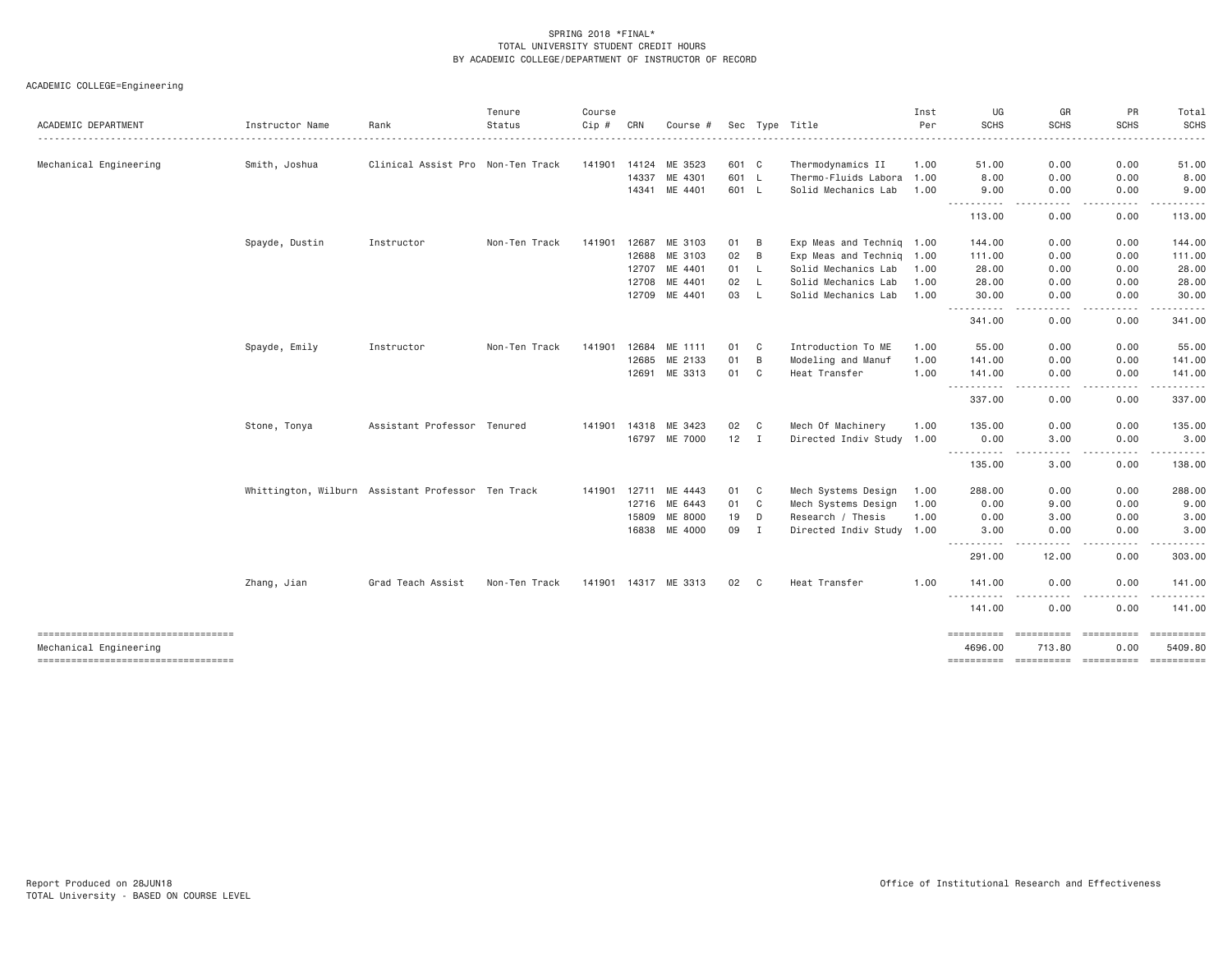| ACADEMIC DEPARTMENT            | Instructor Name   | Rank                              | Tenure<br>Status | Course<br>Cip # | CRN            | Course #              |          |                   | Sec Type Title                                         | Inst<br>Per | UG<br><b>SCHS</b>                                                                                                                                            | GR<br><b>SCHS</b>                                                                                                                 | PR<br><b>SCHS</b> | Total<br><b>SCHS</b>                                                                                                                                         |
|--------------------------------|-------------------|-----------------------------------|------------------|-----------------|----------------|-----------------------|----------|-------------------|--------------------------------------------------------|-------------|--------------------------------------------------------------------------------------------------------------------------------------------------------------|-----------------------------------------------------------------------------------------------------------------------------------|-------------------|--------------------------------------------------------------------------------------------------------------------------------------------------------------|
| School of Chemical Engineering | Abbaszadeh, Mahsa | Grad Research Assis Non-Ten Track |                  |                 |                | 140701 10858 CHE 3222 | 05       | <b>L</b>          | Chem Eng Lab I                                         | 0.25        | 1.00<br>.                                                                                                                                                    | 0.00<br>.                                                                                                                         | 0.00<br>.         | 1.00<br>$\omega$ is $\omega$ in .                                                                                                                            |
|                                |                   |                                   |                  |                 |                |                       |          |                   |                                                        |             | 1.00                                                                                                                                                         | 0.00                                                                                                                              | 0.00              | 1.00                                                                                                                                                         |
|                                | Amirlatifi, Amin  | Assistant Professor Ten Track     |                  | 140701          | 15975          | CHE 8000              | 01       | D                 | Research / Thesis                                      | 1.00        | 0.00                                                                                                                                                         | 3.00                                                                                                                              | 0.00              | 3.00                                                                                                                                                         |
|                                |                   |                                   |                  |                 | 15980          | CHE 9000              | 01       | D                 | Research/Diss                                          | 1.00        | 0.00                                                                                                                                                         | 3.00                                                                                                                              | 0.00              | 3.00                                                                                                                                                         |
|                                |                   |                                   |                  | 142501          | 14520          | PTE 4903              | 01       | C                 | Petr Reservoir Eng 1 1.00                              |             | 45.00                                                                                                                                                        | 0.00                                                                                                                              | 0.00              | 45.00                                                                                                                                                        |
|                                |                   |                                   |                  |                 |                | 16144 PTE 4990        | 01       | C                 | Special Topcis in PT 0.25                              |             | 7.50<br>$\frac{1}{2} \left( \frac{1}{2} \right) \left( \frac{1}{2} \right) \left( \frac{1}{2} \right) \left( \frac{1}{2} \right) \left( \frac{1}{2} \right)$ | 0.00<br>.                                                                                                                         | 0.00<br>.         | 7.50<br>.                                                                                                                                                    |
|                                |                   |                                   |                  |                 |                |                       |          |                   |                                                        |             | 52.50                                                                                                                                                        | 6.00                                                                                                                              | 0.00              | 58.50                                                                                                                                                        |
|                                | Bricka, Ray       | Associate Professor Tenured       |                  | 140701          | 10867          | CHE 4633              | 01       | C                 | Chemical Pro Safety                                    | 1.00        | 171.00                                                                                                                                                       | 0.00                                                                                                                              | 0.00              | 171.00                                                                                                                                                       |
|                                |                   |                                   |                  |                 |                | 10872 CHE 6633        | 01       | $\mathsf{C}$      | Chemical Pro Safety                                    | 1.00        | 0.00                                                                                                                                                         | 3.00                                                                                                                              | 0.00              | 3.00                                                                                                                                                         |
|                                |                   |                                   |                  |                 | 14515          | CHE 4633              | 02       | C                 | Chemical Pro Safety                                    | 1.00        | 108.00                                                                                                                                                       | 0.00                                                                                                                              | 0.00              | 108.00                                                                                                                                                       |
|                                |                   |                                   |                  |                 | 15913          | CHE 4990              | 02       | C                 | Special Topic in CHE 1.00                              |             | 81.00                                                                                                                                                        | 0.00                                                                                                                              | 0.00              | 81.00                                                                                                                                                        |
|                                |                   |                                   |                  |                 | 16629          | CHE 9000              | 06       | D                 | Research/Diss                                          | 1.00        | 0.00<br>$\frac{1}{2} \left( \frac{1}{2} \right) \left( \frac{1}{2} \right) \left( \frac{1}{2} \right) \left( \frac{1}{2} \right) \left( \frac{1}{2} \right)$ | 1.00<br>$\frac{1}{2} \left( \frac{1}{2} \right) \left( \frac{1}{2} \right) \left( \frac{1}{2} \right) \left( \frac{1}{2} \right)$ | 0.00<br>.         | 1.00<br>$\frac{1}{2} \left( \frac{1}{2} \right) \left( \frac{1}{2} \right) \left( \frac{1}{2} \right) \left( \frac{1}{2} \right) \left( \frac{1}{2} \right)$ |
|                                |                   |                                   |                  |                 |                |                       |          |                   |                                                        |             | 360.00                                                                                                                                                       | 4.00                                                                                                                              | 0.00              | 364.00                                                                                                                                                       |
|                                | Cole, David       | Instructor                        | Non-Ten Track    | 142501          | 13404          | PTE 3903              | 01       | C                 | Petr Reserv Fluid Pr 1.00                              |             | 30.00                                                                                                                                                        | 0.00                                                                                                                              | 0.00              | 30.00                                                                                                                                                        |
|                                |                   |                                   |                  |                 | 13406          | PTE 4923              | 01       | C                 | Completion Design                                      | 1.00        | 42.00                                                                                                                                                        | 0.00                                                                                                                              | 0.00              | 42.00                                                                                                                                                        |
|                                |                   |                                   |                  |                 | 14522          | PTE 4993              | 01       | C                 | Petroleum Econ Analy 0.50                              |             | 22.50                                                                                                                                                        | 0.00                                                                                                                              | 0.00              | 22.50                                                                                                                                                        |
|                                |                   |                                   |                  |                 |                | 16144 PTE 4990        | 01       | C                 | Special Topcis in PT 0.25                              |             | 7.50<br>.                                                                                                                                                    | 0.00<br>$\frac{1}{2} \left( \frac{1}{2} \right) \left( \frac{1}{2} \right) \left( \frac{1}{2} \right) \left( \frac{1}{2} \right)$ | 0.00<br>د د د د   | 7.50<br>.                                                                                                                                                    |
|                                |                   |                                   |                  |                 |                |                       |          |                   |                                                        |             | 102.00                                                                                                                                                       | 0.00                                                                                                                              | 0.00              | 102.00                                                                                                                                                       |
|                                | Elmore, Billy     | Associate Professor Tenured       |                  | 140701          |                | 10854 CHE 3222        | 01       | L.                | Chem Eng Lab I                                         | 0.34        | 47.60                                                                                                                                                        | 0.00                                                                                                                              | 0.00              | 47.60                                                                                                                                                        |
|                                |                   |                                   |                  |                 | 10855          | CHE 3222              | 02       | L                 | Chem Eng Lab I                                         | 0.34        | 6.12                                                                                                                                                         | 0.00                                                                                                                              | 0.00              | 6.12                                                                                                                                                         |
|                                |                   |                                   |                  |                 | 10856          | CHE 3222              | 03       | L.                | Chem Eng Lab I                                         | 0.34        | 2.04                                                                                                                                                         | 0.00                                                                                                                              | 0.00              | 2.04                                                                                                                                                         |
|                                |                   |                                   |                  |                 | 10857          | CHE 3222              | 04       | L.                | Chem Eng Lab I                                         | 0.33        | 5.28                                                                                                                                                         | 0.00                                                                                                                              | 0.00              | 5.28                                                                                                                                                         |
|                                |                   |                                   |                  |                 | 10858          | CHE 3222              | 05       | L.                | Chem Eng Lab I                                         | 0.25        | 1.00                                                                                                                                                         | 0.00                                                                                                                              | 0.00              | 1.00                                                                                                                                                         |
|                                |                   |                                   |                  |                 | 10862          | CHE 3331              | 01       | - S               | Prof Develop Seminar                                   | 1.00        | 86.00                                                                                                                                                        | 0.00                                                                                                                              | 0.00              | 86.00                                                                                                                                                        |
|                                |                   |                                   |                  |                 | 10864          | CHE 4233              | 01       | C                 | Chemical Plant Desig                                   | 0.34        | 92.82                                                                                                                                                        | 0.00                                                                                                                              | 0.00              | 92.82                                                                                                                                                        |
|                                |                   |                                   |                  |                 | 10870          | CHE 6233              | 01       | $\mathbf C$       | Chemical Plant Desig 0.34                              |             | 0.00                                                                                                                                                         | 1.02                                                                                                                              | 0.00              | 1.02                                                                                                                                                         |
|                                |                   |                                   |                  |                 | 15229          | CHE 4441              | 01       | C                 | Fund of Engr Seminar 1.00                              |             | 11.00                                                                                                                                                        | 0.00                                                                                                                              | 0.00              | 11.00                                                                                                                                                        |
|                                |                   |                                   |                  |                 | 16888<br>16911 | CHE 4000<br>CHE 4000  | 02<br>03 | I<br>$\mathbf{I}$ | Directed Indiv Study 1.00<br>Directed Indiv Study 1.00 |             | 2.00<br>2.00                                                                                                                                                 | 0.00<br>0.00                                                                                                                      | 0.00<br>0.00      | 2.00<br>2.00                                                                                                                                                 |
|                                |                   |                                   |                  |                 |                |                       |          |                   |                                                        |             | .                                                                                                                                                            | $\sim$ $\sim$ $\sim$ $\sim$                                                                                                       | .                 | .                                                                                                                                                            |
|                                |                   |                                   |                  |                 |                |                       |          |                   |                                                        |             | 255.86                                                                                                                                                       | 1.02                                                                                                                              | 0.00              | 256.88                                                                                                                                                       |
|                                | French, William   | Professor                         | Tenured          | 140701          | 10850          | CHE 2213              | 01       | C                 | Chemical Eng Analysi 1.00                              |             | 249.00                                                                                                                                                       | 0.00                                                                                                                              | 0.00              | 249.00                                                                                                                                                       |
|                                |                   |                                   |                  |                 | 10868          | CHE 4683              | 01       | C                 | Fund of Biofuels Pro 1.00                              |             | 99.00                                                                                                                                                        | 0.00                                                                                                                              | 0.00              | 99.00                                                                                                                                                        |
|                                |                   |                                   |                  |                 | 10873          | CHE 6683              | 01       | C                 | Fund of Biofuels Pro 1.00                              |             | 0.00<br>$\sim$ $\sim$ $\sim$<br>.                                                                                                                            | 3.00                                                                                                                              | 0.00              | 3.00<br>.                                                                                                                                                    |
|                                |                   |                                   |                  |                 |                |                       |          |                   |                                                        |             | 348.00                                                                                                                                                       | 3.00                                                                                                                              | 0.00              | 351.00                                                                                                                                                       |
|                                | Hill, Priscilla   | Associate Professor Tenured       |                  | 140701          | 10854          | CHE 3222              | 01       | - L               | Chem Eng Lab I                                         | 0.33        | 46.20                                                                                                                                                        | 0.00                                                                                                                              | 0.00              | 46.20                                                                                                                                                        |
|                                |                   |                                   |                  |                 | 10855          | CHE 3222              | 02       | L.                | Chem Eng Lab I                                         | 0.33        | 5.94                                                                                                                                                         | 0.00                                                                                                                              | 0.00              | 5.94                                                                                                                                                         |
|                                |                   |                                   |                  |                 | 10856          | CHE 3222              | 03       | L.                | Chem Eng Lab I                                         | 0.33        | 1.98                                                                                                                                                         | 0.00                                                                                                                              | 0.00              | 1.98                                                                                                                                                         |
|                                |                   |                                   |                  |                 | 10857          | CHE 3222              | 04       | L.                | Chem Eng Lab I                                         | 0.33        | 5.28                                                                                                                                                         | 0.00                                                                                                                              | 0.00              | 5.28                                                                                                                                                         |
|                                |                   |                                   |                  |                 | 10858          | CHE 3222              | 05       | L.                | Chem Eng Lab I                                         | 0.25        | 1.00                                                                                                                                                         | 0.00                                                                                                                              | 0.00              | 1.00                                                                                                                                                         |
|                                |                   |                                   |                  |                 | 10861          | CHE 3223              | 01       | C                 | Separation Processes 1.00                              |             | 246.00                                                                                                                                                       | 0.00                                                                                                                              | 0.00              | 246.00                                                                                                                                                       |
|                                |                   |                                   |                  |                 | 10864          | CHE 4233              | 01       | C                 | Chemical Plant Desig                                   | 0.33        | 90.09                                                                                                                                                        | 0.00                                                                                                                              | 0.00              | 90.09                                                                                                                                                        |
|                                |                   |                                   |                  |                 | 10870          | CHE 6233              | 01       | C                 | Chemical Plant Desig 0.33                              |             | 0.00                                                                                                                                                         | 0.99                                                                                                                              | 0.00              | 0.99                                                                                                                                                         |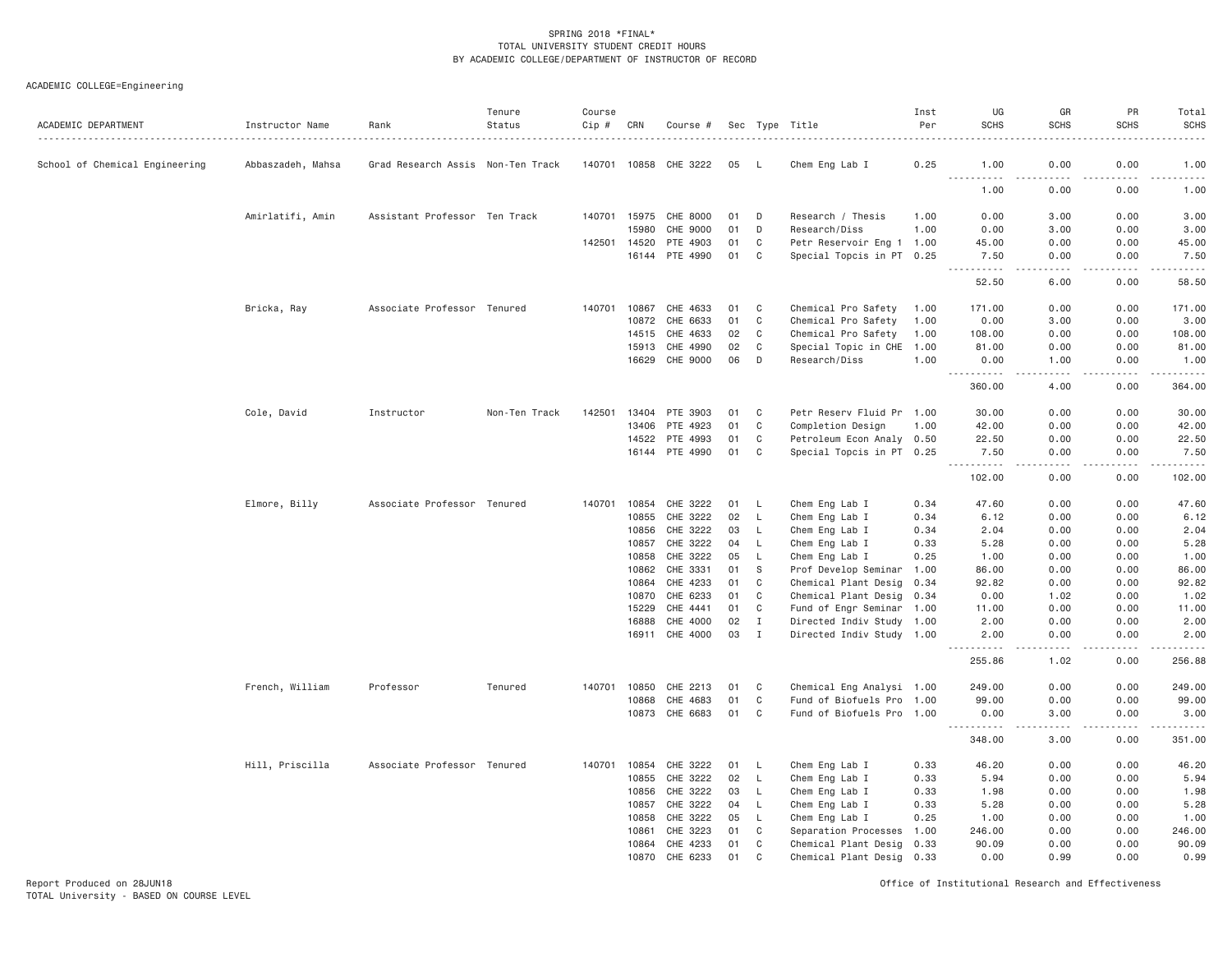|  | ACADEMIC COLLEGE=Engineering |  |
|--|------------------------------|--|
|--|------------------------------|--|

| ACADEMIC DEPARTMENT            | Instructor Name                                    | Rank                          | Tenure<br>Status | Course<br>$Cip \#$ | CRN   | Course #        |     |                | Sec Type Title            | Inst<br>Per | UG<br><b>SCHS</b>                                                                                                                                                                                                                                                                                                                                                                                           | GR<br><b>SCHS</b>      | PR<br><b>SCHS</b>  | Total<br><b>SCHS</b>                                                                                                                                         |
|--------------------------------|----------------------------------------------------|-------------------------------|------------------|--------------------|-------|-----------------|-----|----------------|---------------------------|-------------|-------------------------------------------------------------------------------------------------------------------------------------------------------------------------------------------------------------------------------------------------------------------------------------------------------------------------------------------------------------------------------------------------------------|------------------------|--------------------|--------------------------------------------------------------------------------------------------------------------------------------------------------------|
|                                |                                                    |                               |                  |                    |       |                 |     |                |                           |             |                                                                                                                                                                                                                                                                                                                                                                                                             |                        |                    |                                                                                                                                                              |
|                                |                                                    |                               |                  |                    |       |                 |     |                |                           |             | 396.49                                                                                                                                                                                                                                                                                                                                                                                                      | 0.99                   | 0.00               | 397.48                                                                                                                                                       |
| School of Chemical Engineering | Kronkosky, Chad                                    | Instructor                    | Non-Ten Track    | 142501             | 14522 | PTE 4993        | 01  | C              | Petroleum Econ Analy 0.50 |             | 22.50                                                                                                                                                                                                                                                                                                                                                                                                       | 0.00                   | 0.00               | 22.50                                                                                                                                                        |
|                                |                                                    |                               |                  |                    | 16144 | PTE 4990        | 01  | C              | Special Topcis in PT 0.25 |             | 7.50<br>. <b>.</b><br>$- - -$                                                                                                                                                                                                                                                                                                                                                                               | 0.00<br>.              | 0.00<br>.          | 7.50<br>.                                                                                                                                                    |
|                                |                                                    |                               |                  |                    |       |                 |     |                |                           |             | 30.00                                                                                                                                                                                                                                                                                                                                                                                                       | 0.00                   | 0.00               | 30.00                                                                                                                                                        |
|                                | Kundu, Santanu                                     | Assistant Professor Ten Track |                  | 140701             | 10874 | CHE 8011        | 01  | - S            | Chem En Seminar           | 1,00        | 0.00                                                                                                                                                                                                                                                                                                                                                                                                        | 11.00                  | 0.00               | 11.00                                                                                                                                                        |
|                                |                                                    |                               |                  |                    | 15187 | CHE 4990        | 01  | C              | Special Topic in CHE      | 1.00        | 45.00                                                                                                                                                                                                                                                                                                                                                                                                       | 0.00                   | 0.00               | 45.00                                                                                                                                                        |
|                                |                                                    |                               |                  |                    | 15188 | CHE 6990        | 01  | C              | Special Topic In CHE      | 1.00        | 0.00                                                                                                                                                                                                                                                                                                                                                                                                        | 21.00                  | 0.00               | 21.00                                                                                                                                                        |
|                                |                                                    |                               |                  |                    | 15190 | CHE 6990        | 501 | C <sub>1</sub> | Special Topic In CHE      | 1.00        | 0.00                                                                                                                                                                                                                                                                                                                                                                                                        | 3.00                   | 0.00               | 3,00                                                                                                                                                         |
|                                |                                                    |                               |                  |                    | 15977 | CHE 8000        | 03  | D              | Research / Thesis         | 1.00        | 0.00                                                                                                                                                                                                                                                                                                                                                                                                        | 3.00                   | 0.00               | 3.00                                                                                                                                                         |
|                                |                                                    |                               |                  |                    | 15982 | CHE 9000        | 03  | D              | Research/Diss             | 1.00        | 0.00                                                                                                                                                                                                                                                                                                                                                                                                        | 31.00                  | 0.00               | 31.00                                                                                                                                                        |
|                                |                                                    |                               |                  |                    | 15988 | CHE 4000        | 01  | $\mathbf I$    | Directed Indiv Study      | 1.00        | 3.00<br>الدامات بال                                                                                                                                                                                                                                                                                                                                                                                         | 0.00<br>.              | 0.00<br>.          | 3.00<br>$\frac{1}{2} \left( \frac{1}{2} \right) \left( \frac{1}{2} \right) \left( \frac{1}{2} \right) \left( \frac{1}{2} \right) \left( \frac{1}{2} \right)$ |
|                                |                                                    |                               |                  |                    |       |                 |     |                |                           |             | 48.00                                                                                                                                                                                                                                                                                                                                                                                                       | 69.00                  | 0.00               | 117.00                                                                                                                                                       |
|                                | Meng, Dong                                         | Assistant Professor Ten Track |                  | 140701             | 10863 | CHE 4223        | 01  | C              | Pro Instr & Con           | 1.00        | 273.00                                                                                                                                                                                                                                                                                                                                                                                                      | 0.00                   | 0.00               | 273.00                                                                                                                                                       |
|                                |                                                    |                               |                  |                    | 10869 | CHE 6223        | 01  | C              | Pro Instr & Con           | 1.00        | 0.00                                                                                                                                                                                                                                                                                                                                                                                                        | 6.00                   | 0.00               | 6.00                                                                                                                                                         |
|                                |                                                    |                               |                  |                    | 15983 | CHE 9000        | 04  | D              | Research/Diss             | 1.00        | 0.00                                                                                                                                                                                                                                                                                                                                                                                                        | 6.00                   | 0.00               | 6.00                                                                                                                                                         |
|                                |                                                    |                               |                  |                    |       |                 |     |                |                           |             | .<br>273.00                                                                                                                                                                                                                                                                                                                                                                                                 | .<br>12.00             | . <b>.</b><br>0.00 | $\frac{1}{2}$<br>285.00                                                                                                                                      |
|                                | Mirabolghasemi, Mary Assistant Professor Ten Track |                               |                  | 142501             | 14518 | PTE 3902        | 01  | -L             | PTE Lab 1                 | 1.00        | 24.00                                                                                                                                                                                                                                                                                                                                                                                                       | 0.00                   | 0.00               | 24.00                                                                                                                                                        |
|                                |                                                    |                               |                  |                    | 14519 | PTE 3912        | 01  | <b>L</b>       | PTE Lab 2                 | 1.00        | 34.00                                                                                                                                                                                                                                                                                                                                                                                                       | 0.00                   | 0.00               | 34.00                                                                                                                                                        |
|                                |                                                    |                               |                  |                    | 14521 | PTE 4963        | 01  | C              | Oil Recovery Methods 1.00 |             | 45.00                                                                                                                                                                                                                                                                                                                                                                                                       | 0.00                   | 0.00               | 45.00                                                                                                                                                        |
|                                |                                                    |                               |                  |                    | 16144 | PTE 4990        | 01  | C              | Special Topcis in PT 0.25 |             | 7.50                                                                                                                                                                                                                                                                                                                                                                                                        | 0.00                   | 0.00               | 7.50                                                                                                                                                         |
|                                |                                                    |                               |                  |                    |       |                 |     |                |                           |             | .<br>110.50                                                                                                                                                                                                                                                                                                                                                                                                 | .<br>0.00              | -----<br>0.00      | وبالمحامي<br>110.50                                                                                                                                          |
|                                | Pearson, Larry                                     | Instructor                    | Non-Ten Track    | 140701             | 10852 | CHE 3123        | 01  | C              | Chem En Thermo II         | 1.00        | 156.00                                                                                                                                                                                                                                                                                                                                                                                                      | 0.00                   | 0.00               | 156.00                                                                                                                                                       |
|                                |                                                    |                               |                  |                    | 10853 | CHE 3213        | 01  | C              | Heat Transfer Op          | 1.00        | 279.00                                                                                                                                                                                                                                                                                                                                                                                                      | 0.00                   | 0.00               | 279.00                                                                                                                                                       |
|                                |                                                    |                               |                  |                    | 10854 | CHE 3222        | 01  | L.             | Chem Eng Lab I            | 0.33        | 46.20                                                                                                                                                                                                                                                                                                                                                                                                       | 0.00                   | 0.00               | 46.20                                                                                                                                                        |
|                                |                                                    |                               |                  |                    | 10855 | CHE 3222        | 02  | L.             | Chem Eng Lab I            | 0.33        | 5.94                                                                                                                                                                                                                                                                                                                                                                                                        | 0.00                   | 0.00               | 5.94                                                                                                                                                         |
|                                |                                                    |                               |                  |                    | 10856 | CHE 3222        | 03  | $\mathsf{L}$   | Chem Eng Lab I            | 0.33        | 1.98                                                                                                                                                                                                                                                                                                                                                                                                        | 0.00                   | 0.00               | 1.98                                                                                                                                                         |
|                                |                                                    |                               |                  |                    | 10857 | CHE 3222        | 04  | L.             | Chem Eng Lab I            | 0.34        | 5.44                                                                                                                                                                                                                                                                                                                                                                                                        | 0.00                   | 0.00               | 5.44                                                                                                                                                         |
|                                |                                                    |                               |                  |                    | 10858 | CHE 3222        | 05  | L.             | Chem Eng Lab I            | 0.25        | 1.00                                                                                                                                                                                                                                                                                                                                                                                                        | 0.00                   | 0.00               | 1.00                                                                                                                                                         |
|                                |                                                    |                               |                  |                    | 10864 | CHE 4233        | 01  | $\mathbb C$    | Chemical Plant Desig      | 0.33        | 90.09                                                                                                                                                                                                                                                                                                                                                                                                       | 0.00                   | 0.00               | 90.09                                                                                                                                                        |
|                                |                                                    |                               |                  |                    | 10870 | CHE 6233        | 01  | C              | Chemical Plant Desig      | 0.33        | 0.00                                                                                                                                                                                                                                                                                                                                                                                                        | 0.99                   | 0.00               | 0.99                                                                                                                                                         |
|                                |                                                    |                               |                  |                    |       |                 |     |                |                           |             | 585.65                                                                                                                                                                                                                                                                                                                                                                                                      | 0.99                   | 0.00               | 586.64                                                                                                                                                       |
|                                | Rai, Neeraj                                        | Assistant Professor Ten Track |                  | 140701             | 10851 | CHE 3113        | 01  | C              | Chem En Thermo I          | 1,00        | 204,00                                                                                                                                                                                                                                                                                                                                                                                                      | 0.00                   | 0.00               | 204.00                                                                                                                                                       |
|                                |                                                    |                               |                  |                    | 15984 | CHE 9000        | 05  | D              | Research/Diss             | 1.00        | 0.00                                                                                                                                                                                                                                                                                                                                                                                                        | 55.00                  | 0.00               | 55.00                                                                                                                                                        |
|                                |                                                    |                               |                  | 309999             | 16355 | <b>CME 8000</b> | 01  | D              | Research/Thesis           | 1.00        | 0.00                                                                                                                                                                                                                                                                                                                                                                                                        | 9.00                   | 0.00               | 9.00                                                                                                                                                         |
|                                |                                                    |                               |                  |                    |       |                 |     |                |                           |             | $\frac{1}{2} \frac{1}{2} \frac{1}{2} \frac{1}{2} \frac{1}{2} \frac{1}{2} \frac{1}{2} \frac{1}{2} \frac{1}{2} \frac{1}{2} \frac{1}{2} \frac{1}{2} \frac{1}{2} \frac{1}{2} \frac{1}{2} \frac{1}{2} \frac{1}{2} \frac{1}{2} \frac{1}{2} \frac{1}{2} \frac{1}{2} \frac{1}{2} \frac{1}{2} \frac{1}{2} \frac{1}{2} \frac{1}{2} \frac{1}{2} \frac{1}{2} \frac{1}{2} \frac{1}{2} \frac{1}{2} \frac{$<br>.<br>204.00 | $\frac{1}{2}$<br>64.00 | .<br>0.00          | .<br>268.00                                                                                                                                                  |
|                                | Toghiani, Hossein                                  | Professor                     | Tenured          | 140701             | 10865 | CHE 4313        | 01  | C              | Transport Phenomena       | 1.00        | 15.00                                                                                                                                                                                                                                                                                                                                                                                                       | 0.00                   | 0.00               | 15.00                                                                                                                                                        |
|                                |                                                    |                               |                  |                    | 10871 | CHE 6313        | 01  | C              | Transport Phenomena       | 1.00        | 0.00                                                                                                                                                                                                                                                                                                                                                                                                        | 3.00                   | 0.00               | 3.00                                                                                                                                                         |
|                                |                                                    |                               |                  |                    | 16441 | CHE 7000        | 01  | $\mathbf{I}$   | Directed Indiv Study 1.00 |             | 0.00                                                                                                                                                                                                                                                                                                                                                                                                        | 3.00                   | 0.00               | 3.00                                                                                                                                                         |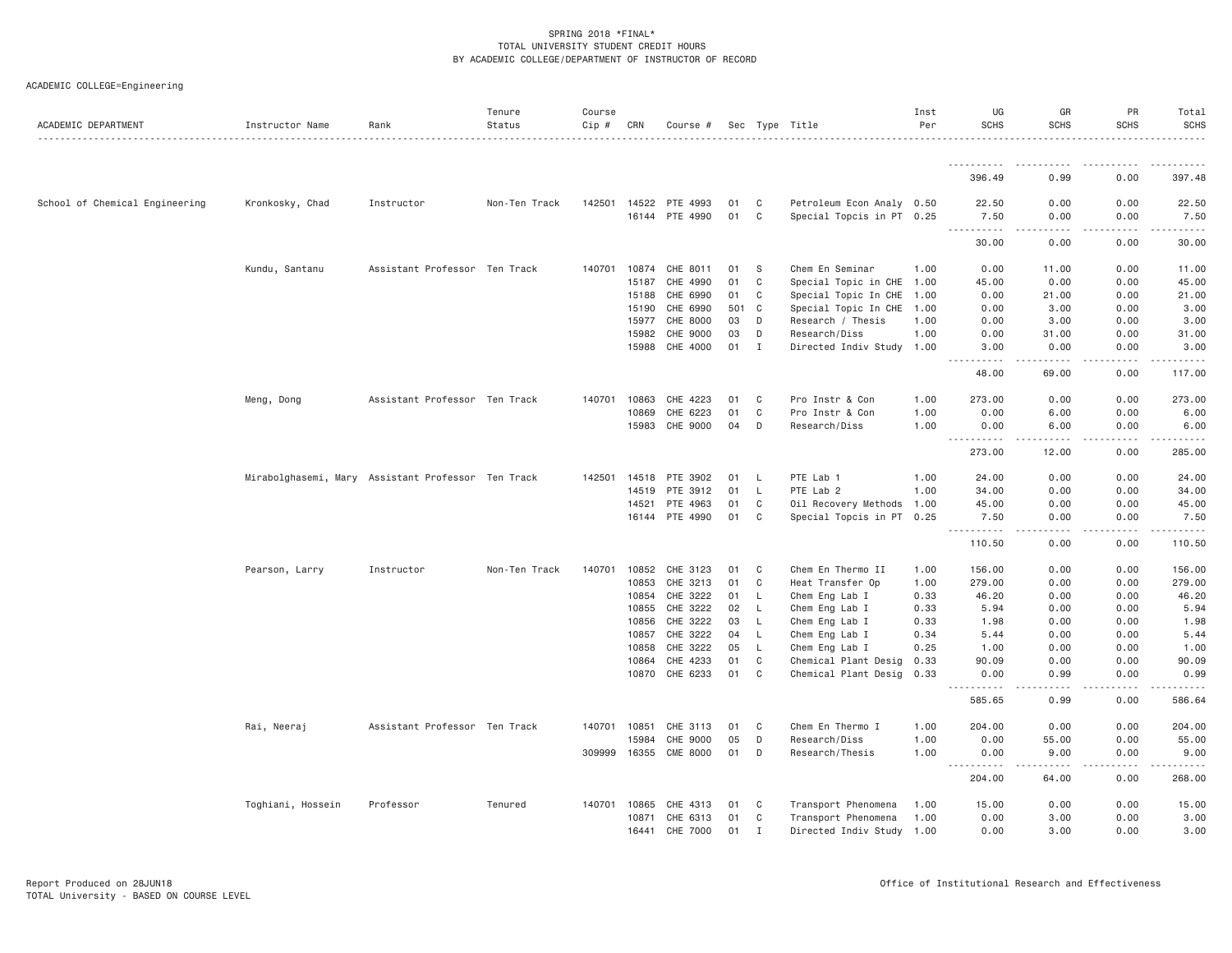| ACADEMIC DEPARTMENT                                                                                             | Instructor Name | Rank                          | Tenure<br>Status | Course<br>Cip # | CRN | Course #                                          |  | Sec Type Title                             | Inst<br>Per  | UG<br><b>SCHS</b>                                                                                                                                                                                                                                                                                                                                                                                                                                                                                                        | GR<br>SCHS                                    | PR<br>SCHS                    | Total<br><b>SCHS</b>        |
|-----------------------------------------------------------------------------------------------------------------|-----------------|-------------------------------|------------------|-----------------|-----|---------------------------------------------------|--|--------------------------------------------|--------------|--------------------------------------------------------------------------------------------------------------------------------------------------------------------------------------------------------------------------------------------------------------------------------------------------------------------------------------------------------------------------------------------------------------------------------------------------------------------------------------------------------------------------|-----------------------------------------------|-------------------------------|-----------------------------|
|                                                                                                                 |                 |                               |                  |                 |     |                                                   |  |                                            |              | -----------<br>15.00                                                                                                                                                                                                                                                                                                                                                                                                                                                                                                     | 6,00                                          | 0.00                          | 21.00                       |
| School of Chemical Engineering                                                                                  | Xiang, Yizhi    | Assistant Professor Ten Track |                  |                 |     | 140701 14514 CHE 4113 01 C<br>14517 CHE 6113 01 C |  | Chem Reactor Design<br>Chem Reactor Design | 1.00<br>1.00 | 12.00<br>0.00<br>----------<br>12.00                                                                                                                                                                                                                                                                                                                                                                                                                                                                                     | 0.00<br>9,00<br>.<br>9.00                     | 0.00<br>0.00<br>.<br>0.00     | 12.00<br>9.00<br>.<br>21.00 |
| =====================================<br>School of Chemical Engineering<br>==================================== |                 |                               |                  |                 |     |                                                   |  |                                            |              | $\begin{array}{cccccccccc} \multicolumn{2}{c}{} & \multicolumn{2}{c}{} & \multicolumn{2}{c}{} & \multicolumn{2}{c}{} & \multicolumn{2}{c}{} & \multicolumn{2}{c}{} & \multicolumn{2}{c}{} & \multicolumn{2}{c}{} & \multicolumn{2}{c}{} & \multicolumn{2}{c}{} & \multicolumn{2}{c}{} & \multicolumn{2}{c}{} & \multicolumn{2}{c}{} & \multicolumn{2}{c}{} & \multicolumn{2}{c}{} & \multicolumn{2}{c}{} & \multicolumn{2}{c}{} & \multicolumn{2}{c}{} & \multicolumn{2}{c}{} & \mult$<br>2794.00<br>$=$ = = = = = = = = | $=$ = = = = = = = = =<br>176.00<br>========== | 0.00<br>$=$ = = = = = = = = = | 2970.00                     |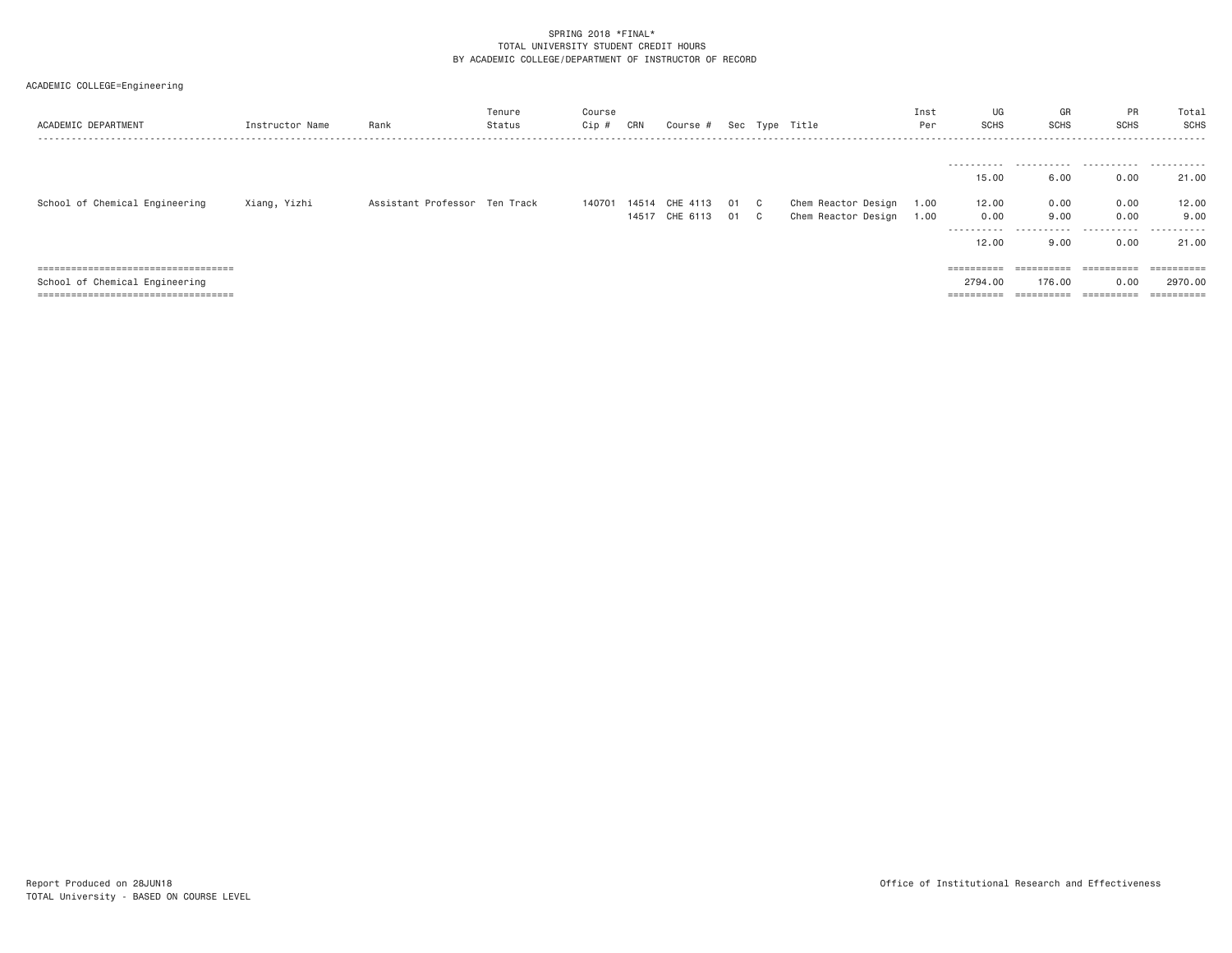| ACADEMIC DEPARTMENT | Instructor Name    | Rank                              | Tenure<br>Status | Course<br>Cip # | CRN   | Course #        | Sec              |              | Type Title                | Inst<br>Per | UG<br><b>SCHS</b>                 | GR<br><b>SCHS</b> | PR<br><b>SCHS</b>  | Total<br>SCHS   |
|---------------------|--------------------|-----------------------------------|------------------|-----------------|-------|-----------------|------------------|--------------|---------------------------|-------------|-----------------------------------|-------------------|--------------------|-----------------|
| Forestry            | Alexander, Heather | Assistant Professor Ten Track     |                  | 030201          | 13607 | <b>WFA 3133</b> | 01               | C            | Ap Aq Ter Ecol            | 1.00        | 87.00                             | 0.00              | 0.00               | 87.00           |
|                     |                    |                                   |                  |                 | 13608 | WFA 3133        | 02               | К            | Ap Aq Ter Ecol            | 1.00        | 0.00                              | 0.00              | 0.00               | 0.00            |
|                     |                    |                                   |                  |                 | 13609 | WFA 3133        | H <sub>0</sub> 1 | C            | Ap Aq Ter Ecol-Hon        | 1.00        | 3.00                              | 0.00              | 0.00               | 3.00            |
|                     |                    |                                   |                  | 030501          | 12049 | F0 2113         | 01               | C            | Dendrology                | 1.00        | 129.00                            | 0.00              | 0.00               | 129.00          |
|                     |                    |                                   |                  |                 | 12050 | F0 2113         | 02               | К            | Dendrology                | 1.00        | 0.00                              | 0.00              | 0.00               | 0.00            |
|                     |                    |                                   |                  |                 | 12051 | F0 2113         | 03               | К            | Dendrology                | 1.00        | 0.00                              | 0.00              | 0.00               | 0.00            |
|                     |                    |                                   |                  |                 | 15562 | F0 8000         | 01               | D            | Research / Thesis         | 1.00        | 0.00                              | 29.00             | 0.00               | 29.00           |
|                     |                    |                                   |                  |                 | 15986 | F0 4000         | 03               | Ι.           | Directed Indiv Study      | 1.00        | 3.00                              | 0.00              | 0.00               | 3.00            |
|                     |                    |                                   |                  |                 | 16268 | F0 4000         | 04               | $\mathbf{I}$ | Directed Indiv Study 1.00 |             | 1.00<br>.                         | 0.00<br>.         | 0.00<br>. <b>.</b> | 1.00<br>2.22222 |
|                     |                    |                                   |                  |                 |       |                 |                  |              |                           |             | 223.00                            | 29.00             | 0.00               | 252.00          |
|                     | Evans, David       | Professor                         | Tenured          | 030501          | 15563 | F0 8000         | 02               | D            | Research / Thesis         | 1.00        | 0.00                              | 2.00              | 0.00               | 2.00            |
|                     |                    |                                   |                  | 450702          | 12070 | F0 4453         | 01               | C            | Remote Sensing Appl       | 1.00        | 36.00                             | 0.00              | 0.00               | 36.00           |
|                     |                    |                                   |                  |                 | 12071 | F0 4453         | 02               | K            | Remote Sensing Appl       | 1.00        | 0.00                              | 0.00              | 0.00               | 0.00            |
|                     |                    |                                   |                  |                 | 12084 | F0 6453         | 01               | C            | Remote Sensing Appl       | 1.00        | 0.00                              | 3.00              | 0.00               | 3.00            |
|                     |                    |                                   |                  |                 |       | 12085 FO 6453   | 02               | K            | Remote Sensing Appl       | 1.00        | 0.00<br><u>.</u>                  | 0.00<br>.         | 0.00<br>.          | 0.00<br>.       |
|                     |                    |                                   |                  |                 |       |                 |                  |              |                           |             | 36.00                             | 5.00              | 0.00               | 41.00           |
|                     | Ezell, Andrew      | Professor                         | Tenured          | 030501          | 15564 | F0 8000         | 03               | D            | Research / Thesis         | 1.00        | 0.00                              | 13.00             | 0.00               | 13.00           |
|                     |                    |                                   |                  |                 | 15578 | F0 9000         | 01               | D            | Research / Diss           | 1.00        | 0.00                              | 13.00             | 0.00               | 13.00           |
|                     |                    |                                   |                  | 030502          | 12091 | F0 8213         | 01               | C            | Advanced Silvicul         | 1.00        | 0.00<br><u>.</u>                  | 9,00<br>.         | 0.00<br>.          | 9.00<br>.       |
|                     |                    |                                   |                  |                 |       |                 |                  |              |                           |             | 0.00                              | 35.00             | 0.00               | 35.00           |
|                     | Frey, Brent        | Assistant Professor Ten Track     |                  | 030104          | 12950 | NREC 3213       | 01               | B            | Environmental Measur 1.00 |             | 15.00                             | 0.00              | 0.00               | 15.00           |
|                     |                    |                                   |                  | 030501          | 12063 | F0 4221         | 01               | L            | Prac Silv Lab             | 1.00        | 31.00                             | 0.00              | 0.00               | 31.00           |
|                     |                    |                                   |                  |                 | 12064 | F0 4221         | 02               | $\mathsf{L}$ | Prac Silv Lab             | 1.00        | 16.00                             | 0.00              | 0.00               | 16.00           |
|                     |                    |                                   |                  |                 | 12065 | F0 4223         | 01               | C            | Prac Of Silviculture 1.00 |             | 147.00                            | 0.00              | 0.00               | 147.00          |
|                     |                    |                                   |                  |                 | 12079 | F0 6221         | 02               | $\mathsf{L}$ | Prac Silv Lab             | 1.00        | 0.00                              | 1.00              | 0.00               | 1.00            |
|                     |                    |                                   |                  |                 | 12080 | F0 6223         | 01               | C            | Prac Of Silviculture 1.00 |             | 0.00                              | 6.00              | 0.00               | 6.00            |
|                     |                    |                                   |                  |                 | 16565 | F0 4000         | 05               | $\mathbf{I}$ | Directed Indiv Study      | 1.00        | 3.00                              | 0.00              | 0.00               | 3.00            |
|                     |                    |                                   |                  |                 | 16572 | F0 8293         | 503 D            |              | Professional Paper        | 1.00        | 0.00<br>----                      | 3.00              | 0.00               | 3.00            |
|                     |                    |                                   |                  |                 |       |                 |                  |              |                           |             | 212.00                            | 10.00             | 0.00               | 222.00          |
|                     | Gordon, Jason      | Extension Assoc Pro Non-Ten Track |                  | 030501          | 13957 | F0 6683         | 501 C            |              | Intro Urban Communit 1.00 |             | 0.00                              | 15.00             | 0.00               | 15.00           |
|                     |                    |                                   |                  |                 | 15566 | F0 8000         | 05               | D            | Research / Thesis         | 1.00        | 0.00                              | 12.00             | 0.00               | 12.00           |
|                     |                    |                                   |                  |                 | 16371 | F0 7000         | 501 I            |              | Directed Indiv Study 1.00 |             | 0.00<br>-----<br>.                | 3.00              | 0.00               | 3.00            |
|                     |                    |                                   |                  |                 |       |                 |                  |              |                           |             | 0.00                              | 30.00             | 0.00               | 30.00           |
|                     | Grace, Laura       | Professor                         | Tenured          | 030501          | 12055 | F0 3103         | 01               | C            | Comp Appl Fo Res          | 1.00        | 183,00                            | 0.00              | 0.00               | 183.00          |
|                     |                    |                                   |                  |                 | 12056 | F0 3103         | 02               | K            | Comp Appl Fo Res          | 1.00        | 0.00                              | 0.00              | 0.00               | 0.00            |
|                     |                    |                                   |                  |                 | 12057 | F0 3103         | 03               | К            | Comp Appl Fo Res          | 1.00        | 0.00                              | 0.00              | 0.00               | 0.00            |
|                     |                    |                                   |                  |                 | 15417 | F0 4000         | 01               | $\mathbf{I}$ | Directed Indiv Study      | 1.00        | 3.00                              | 0.00              | 0.00               | 3.00            |
|                     |                    |                                   |                  |                 |       | 15567 F0 8000   | 06               | D            | Research / Thesis         | 1.00        | 0.00<br>.<br>$\sim$ $\sim$ $\sim$ | 3.00<br>$- - -$   | 0.00               | 3.00            |
|                     |                    |                                   |                  |                 |       |                 |                  |              |                           |             | 186.00                            | 3.00              | 0.00               | 189.00          |
|                     | Grado, Stephen     | Professor                         | Tenured          | 030501          | 13959 | F0 8293         | 501 D            |              | Professional Paper        | 1.00        | 0.00                              | 3.00              | 0.00               | 3.00            |
|                     |                    |                                   |                  |                 | 15418 | F0 7000         | 01               | I            | Directed Indiv Study      | 1.00        | 0.00                              | 3.00              | 0.00               | 3.00            |
|                     |                    |                                   |                  |                 | 15579 | F0 9000         | 02               | D            | Research / Diss           | 1.00        | 0.00                              | 13.00             | 0.00               | 13.00           |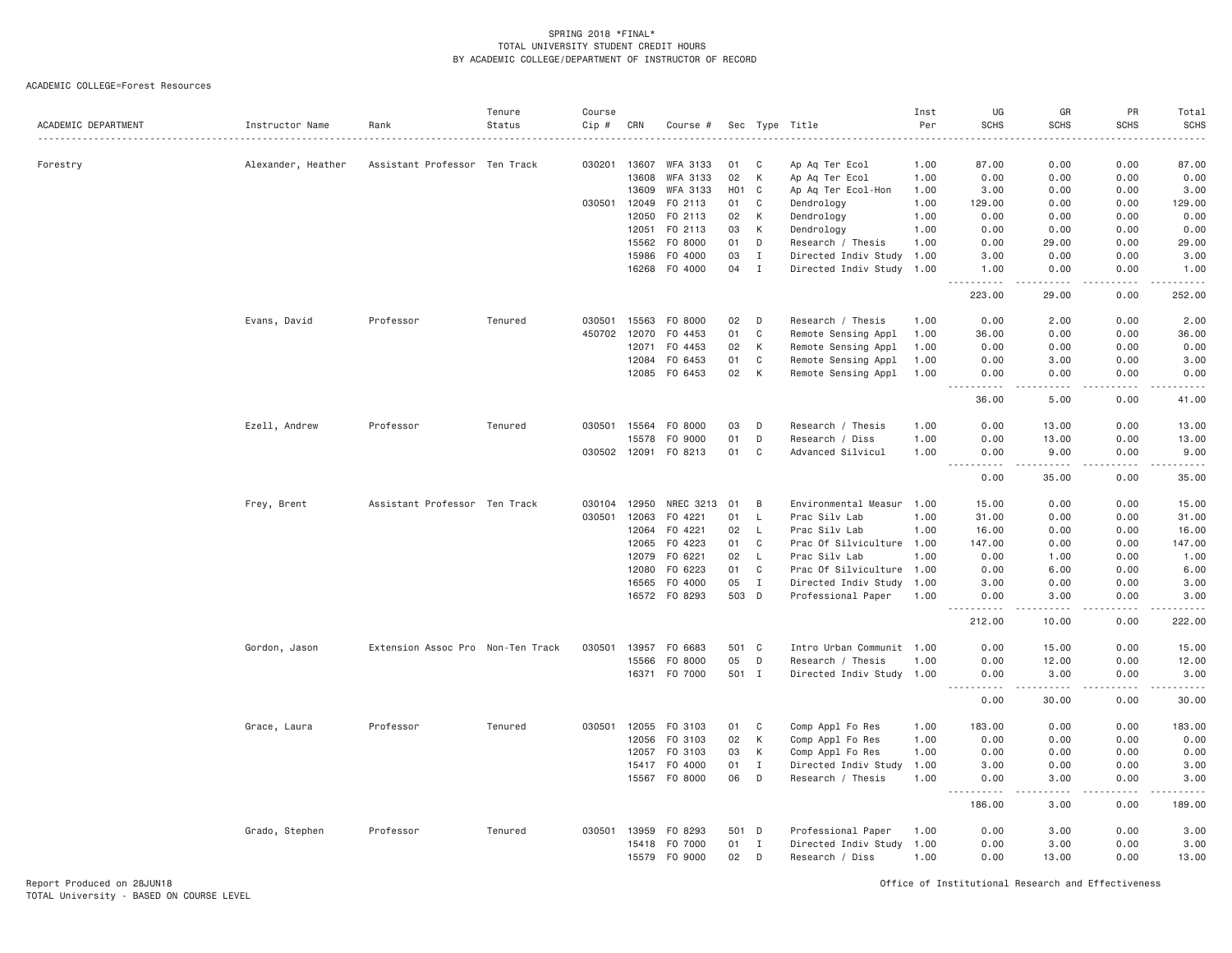| ACADEMIC COLLEGE=Forest Resources |  |
|-----------------------------------|--|
|                                   |  |

| ACADEMIC DEPARTMENT | Instructor Name   | Rank                              | Tenure<br>Status | Course<br>$Cip \#$ | CRN   | Course # Sec Type Title |       |              |                           | Inst<br>Per | UG<br><b>SCHS</b>                                                                                                                 | GR<br>SCHS         | PR<br>SCHS       | Total<br><b>SCHS</b> |
|---------------------|-------------------|-----------------------------------|------------------|--------------------|-------|-------------------------|-------|--------------|---------------------------|-------------|-----------------------------------------------------------------------------------------------------------------------------------|--------------------|------------------|----------------------|
|                     |                   |                                   |                  |                    |       |                         |       |              |                           |             | <u>.</u>                                                                                                                          |                    |                  |                      |
|                     |                   |                                   |                  |                    |       |                         |       |              |                           |             | 0.00                                                                                                                              | 19,00              | 0.00             | 19.00                |
| Forestry            | Grala, Robert     | Professor                         | Tenured          | 030501 12061       |       | FO 4113                 | 01    | C.           | Forest Resource Econ 1.00 |             | 117.00                                                                                                                            | 0.00               | 0.00             | 117.00               |
|                     |                   |                                   |                  |                    | 12090 | FO 8211                 | 01    | S            | Graduate Seminar          | 1.00        | 0.00                                                                                                                              | 11.00              | 0.00             | 11.00                |
|                     |                   |                                   |                  |                    | 13954 | F0 6113                 | 501   | C            | Forest Resource Econ 1.00 |             | 0.00                                                                                                                              | 6.00               | 0.00             | 6.00                 |
|                     |                   |                                   |                  |                    | 15580 | F0 9000                 | 03    | D            | Research / Diss           | 1.00        | 0.00<br><u>.</u>                                                                                                                  | 13.00<br>المتمالين | 0.00<br>.        | 13.00<br>1.1.1.1.1   |
|                     |                   |                                   |                  |                    |       |                         |       |              |                           |             | 117.00                                                                                                                            | 30.00              | 0.00             | 147.00               |
|                     | Grebner, Donald   | Professor                         | Tenured          | 030501 15570       |       | F0 8000                 | 09    | D            | Research / Thesis         | 1.00        | 0.00<br>.                                                                                                                         | 6.00<br>د د د د    | 0.00<br>.        | 6.00                 |
|                     |                   |                                   |                  |                    |       |                         |       |              |                           |             | 0.00                                                                                                                              | 6.00               | 0.00             | 6.00                 |
|                     | Munn, Ian         | Professor                         | Tenured          | 030506 12069       |       | F0 4423                 | 01    | B            | Professional Practic 1.00 |             | 99.00<br>.                                                                                                                        | 0.00<br>د د د د    | 0.00<br>.        | 99.00                |
|                     |                   |                                   |                  |                    |       |                         |       |              |                           |             | 99.00                                                                                                                             | 0.00               | 0.00             | 99.00                |
|                     | Renninger, Heidi  | Assistant Professor Ten Track     |                  | 030501 15572       |       | F0 8000                 | 11    | D            | Research / Thesis         | 1.00        | 0.00                                                                                                                              | 9,00               | 0.00             | 9.00                 |
|                     |                   |                                   |                  | 030502 12060       |       | F0 3213                 | 01    | C            | Tree Physiology           | 1.00        | 93.00                                                                                                                             | 0.00               | 0.00             | 93.00                |
|                     |                   |                                   |                  |                    |       |                         |       |              |                           |             | <u>.</u><br>93.00                                                                                                                 | 9.00               | 0.00             | 102.00               |
|                     | Roberts, Scott    | Professor                         | Tenured          |                    |       | 030501 13958 FO 8211    | 501 S |              | Graduate Seminar          | 1.00        | 0.00<br>.                                                                                                                         | 6.00               | 0.00             | 6.00                 |
|                     |                   |                                   |                  |                    |       |                         |       |              |                           |             | $\frac{1}{2} \left( \frac{1}{2} \right) \left( \frac{1}{2} \right) \left( \frac{1}{2} \right) \left( \frac{1}{2} \right)$<br>0.00 | .<br>6.00          | .<br>0.00        | . <b>.</b> .<br>6.00 |
|                     | Rousseau, Randall | Extension Professor Non-Ten Track |                  | 030501             | 15584 | F0 9000                 | 07    | D            | Research / Diss           | 1.00        | 0.00                                                                                                                              | 11.00              | 0.00             | 11.00                |
|                     |                   |                                   |                  |                    | 16336 | F0 7000                 | 02    | $\mathbf{I}$ | Directed Indiv Study 1.00 |             | 0.00                                                                                                                              | 2.00               | 0.00             | 2.00                 |
|                     |                   |                                   |                  |                    | 16571 | F0 8000                 | 501   | D            | Research / Thesis         | 1.00        | 0.00                                                                                                                              | 2.00               | 0.00             | 2.00                 |
|                     |                   |                                   |                  |                    |       |                         |       |              |                           |             | .<br>0.00                                                                                                                         | .<br>15.00         | .<br>0.00        | <u>.</u><br>15.00    |
|                     | Siegert, Courtney | Assistant Professor Ten Track     |                  | 030104             | 12951 | NREC 4423               | 01    | B            | Environmental Assess 1.00 |             | 12.00                                                                                                                             | 0.00               | 0.00             | 12.00                |
|                     |                   |                                   |                  | 030501             | 15499 | F0 4000                 | 02    | Ι.           | Directed Indiv Study 1.00 |             | 3.00                                                                                                                              | 0.00               | 0.00             | 3.00                 |
|                     |                   |                                   |                  |                    | 15575 | F0 8000                 | 14    | D            | Research / Thesis         | 1.00        | 0.00                                                                                                                              | 6.00               | 0.00             | 6.00                 |
|                     |                   |                                   |                  | 030502 12072       |       | F0 4463                 | 01    | C            | Forest Hydro & Water 1.00 |             | 30.00                                                                                                                             | 0.00               | 0.00             | 30.00                |
|                     |                   |                                   |                  |                    | 12086 | F0 6463                 | 01    | C            | Forest Hydro & Water 1.00 |             | 0.00                                                                                                                              | 12.00              | 0.00             | 12.00                |
|                     |                   |                                   |                  |                    |       |                         |       |              |                           |             | .<br>45.00                                                                                                                        | .<br>18.00         | .<br>0.00        | 63.00                |
|                     | Sun, Changyou     | Professor                         | Tenured          | 030501 12068       |       | F0 4413                 | 01    | $\mathbf{C}$ | Natural Res Policy        | 1.00        | 120.00                                                                                                                            | 0.00               | 0.00             | 120.00               |
|                     |                   |                                   |                  |                    | 14707 | F0 6413                 | 501   | $\mathbf{C}$ | Natural Res Policy        | 1.00        | 0.00                                                                                                                              | 12.00              | 0.00             | 12.00                |
|                     |                   |                                   |                  |                    | 15576 | F0 8000                 | 15    | D            | Research / Thesis         | 1.00        | 0.00                                                                                                                              | 9.00               | 0.00             | 9.00                 |
|                     |                   |                                   |                  |                    | 15585 | F0 9000                 | 08    | D            | Research / Diss           | 1.00        | 0.00                                                                                                                              | 12.00              | 0.00             | 12.00                |
|                     |                   |                                   |                  |                    |       | 220207 12067 FO 4353    | 01    | C            | Natural Resource Law 1.00 |             | 39,00<br>$- - - - -$                                                                                                              | 0.00<br>.          | 0.00<br><u>.</u> | 39.00<br>.           |
|                     |                   |                                   |                  |                    |       |                         |       |              |                           |             | 159.00                                                                                                                            | 33.00              | 0.00             | 192.00               |
|                     | West, Valerie     | Student Worker                    | Non-Ten Track    | 030501 12053       |       | F0 2213                 | 01    | C            | Forest Measurements       | 1.00        | 147.00<br>$\sim$ $\sim$ $\sim$<br>$- - - - -$                                                                                     | 0.00               | 0.00             | 147.00               |
|                     |                   |                                   |                  |                    |       |                         |       |              |                           |             | 147.00                                                                                                                            | 0.00               | 0.00             | 147.00               |
|                     | Willis, John      | Assistant Professor Ten Track     |                  |                    |       | 030501 14547 F0 8571    | 01    | - S          | Emerging Issues in F 1.00 |             | 0.00                                                                                                                              | 5.00               | 0.00             | 5.00                 |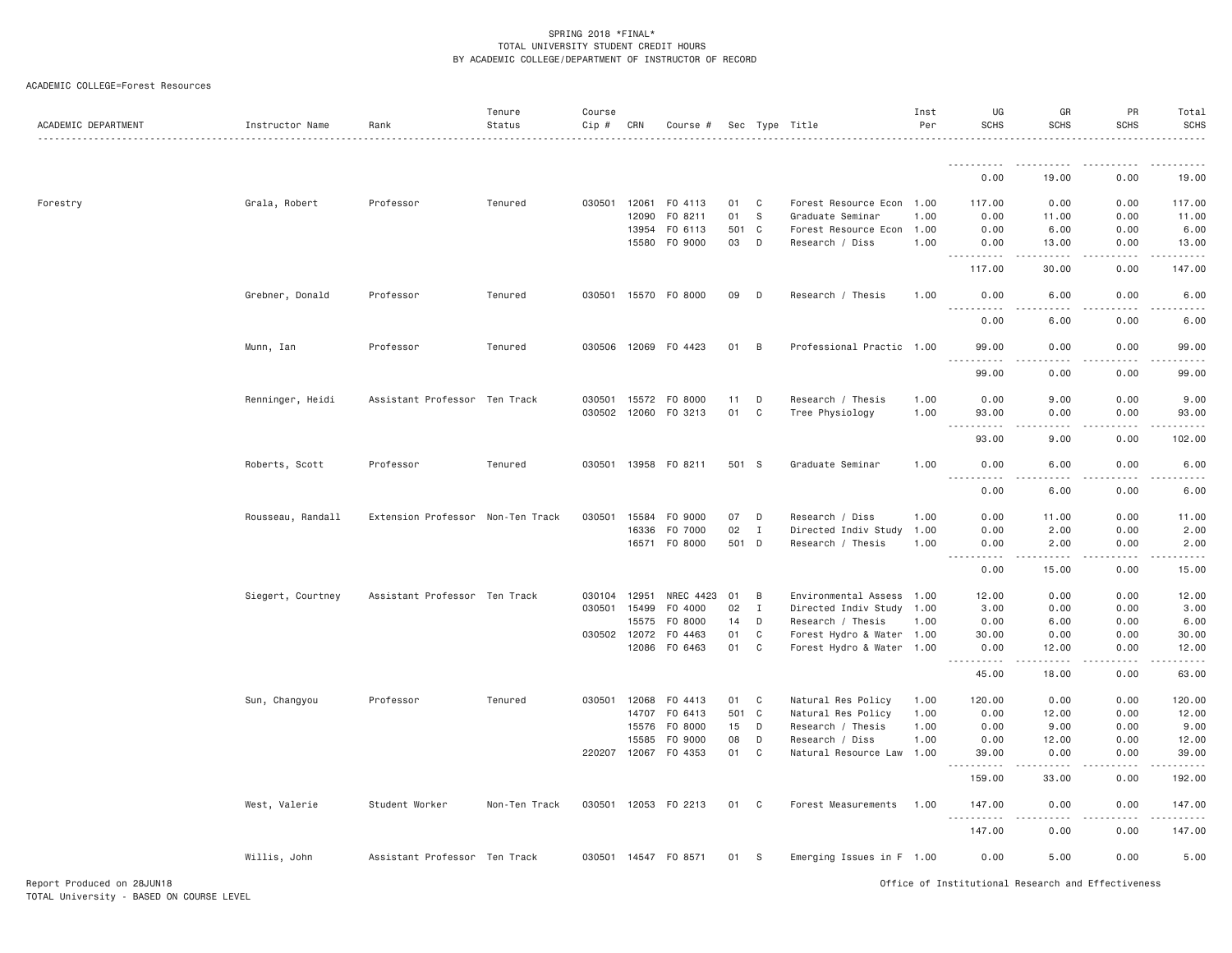| ACADEMIC DEPARTMENT                   | Instructor Name | Rank                              | Tenure<br>Status | Course<br>Cip # | CRN            | Course #           |               | Sec Type Title                                 | Inst<br>Per | UG<br><b>SCHS</b>     | GR<br>SCHS   | PR<br><b>SCHS</b> | Total<br>SCHS<br>. |
|---------------------------------------|-----------------|-----------------------------------|------------------|-----------------|----------------|--------------------|---------------|------------------------------------------------|-------------|-----------------------|--------------|-------------------|--------------------|
| Forestry                              | Willis, John    | Assistant Professor Ten Track     |                  | 030501          | 14708<br>15577 | FO 8571<br>FO 8000 | 501 S<br>16 D | Emerging Issues in F 1.00<br>Research / Thesis | 1.00        | 0.00<br>0.00          | 5,00<br>8,00 | 0.00<br>0.00      | 5.00<br>8,00       |
|                                       |                 |                                   |                  |                 |                |                    |               |                                                |             | -----------<br>0.00   | .<br>18,00   | .<br>0.00         | .<br>18,00         |
|                                       | Yang, Shaoyang  | Grad Research Assis Non-Ten Track |                  | 261101          |                | 12062 FO 4213      | 01 C          | Forest Biometrics                              | 1.00        | 156.00<br>----------- | 0.00<br>.    | 0.00<br>.         | 156,00<br>.        |
|                                       |                 |                                   |                  |                 |                |                    |               |                                                |             | 156.00                | 0.00         | 0.00              | 156,00             |
| ===================================== |                 |                                   |                  |                 |                |                    |               |                                                |             | $=$ = = = = = = = = = | ==========   |                   | ==========         |
| Forestry                              |                 |                                   |                  |                 |                |                    |               |                                                |             | 1473.00               | 266,00       | 0.00              | 1739.00            |
| ===================================== |                 |                                   |                  |                 |                |                    |               |                                                |             | $=$ = = = = = = = = = | ==========   |                   | ==========         |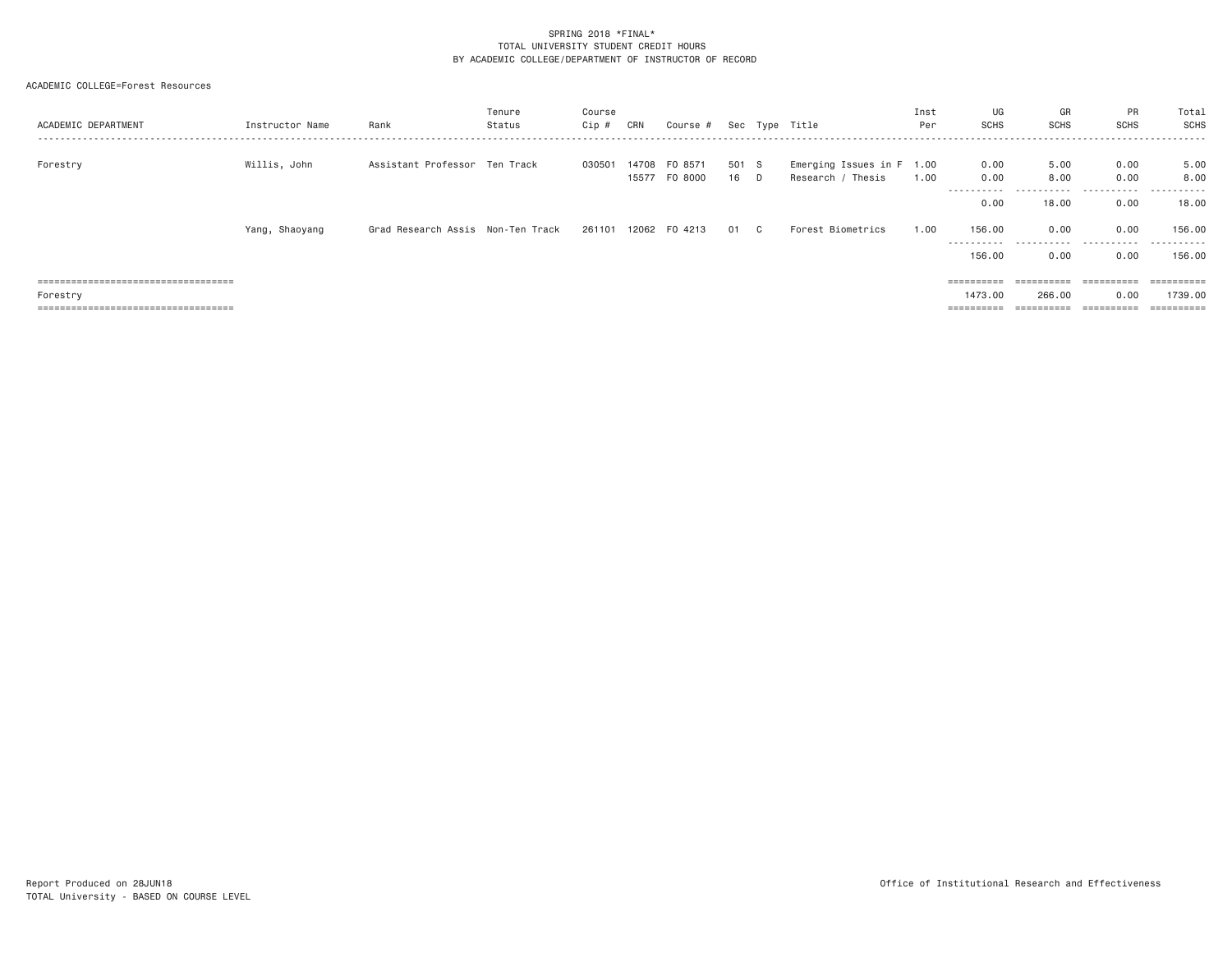| ACADEMIC DEPARTMENT     | Instructor Name                                        | Rank                          | Tenure<br>Status | Course<br>Cip # | CRN            | Course #                 |          |              | Sec Type Title                                         | Inst<br>Per  | UG<br><b>SCHS</b>   | GR<br><b>SCHS</b><br>. | <b>PR</b><br>SCHS<br>.                | Total<br><b>SCHS</b><br>. |
|-------------------------|--------------------------------------------------------|-------------------------------|------------------|-----------------|----------------|--------------------------|----------|--------------|--------------------------------------------------------|--------------|---------------------|------------------------|---------------------------------------|---------------------------|
| Sustainable Bioproducts | Barnes, H. Michael                                     | Professor                     | Tenured          | 030101 13445    |                | SBP 1203                 | 01       | C            | Anatomy Wood Nat Mat 1.00                              |              | 21.00               | 0.00                   | 0.00                                  | 21.00                     |
|                         |                                                        |                               |                  |                 | 13446          | SBP 1203                 | 02       | K            | Anatomy Wood Nat Mat 1.00                              |              | 0.00                | 0.00                   | 0.00                                  | 0.00                      |
|                         |                                                        |                               |                  | 030501          | 15599          | FP 9000                  | 01       | D            | Research / Diss                                        | 1.00         | 0.00                | 10.00                  | 0.00                                  | 10.00                     |
|                         |                                                        |                               |                  | 030509          | 12095          | FP 8121                  | 01       | S            | Research Seminar II                                    | 0.70         | 0.00                | 8.40                   | 0.00                                  | 8.40                      |
|                         |                                                        |                               |                  |                 | 14604          | FP 6013                  | 01       | B            | Wood Anatomy                                           | 1.00         | 0.00<br><b>.</b> .  | 12.00<br>.             | 0.00<br>. <b>.</b>                    | 12.00<br>.                |
|                         |                                                        |                               |                  |                 |                |                          |          |              |                                                        |              | 21.00               | 30.40                  | 0.00                                  | 51.40                     |
|                         | Borazjani, Abdolhami Professor                         |                               | Tenured          | 030501 15592    |                | FP 8000                  | 01       | D            | Research / Thesis                                      | 1,00         | 0.00                | 12.00                  | 0.00                                  | 12.00                     |
|                         |                                                        |                               |                  |                 |                | 15600 FP 9000            | 02       | D            | Research / Diss                                        | 1.00         | 0.00                | 14.00                  | 0.00                                  | 14.00                     |
|                         |                                                        |                               |                  |                 |                |                          |          |              |                                                        |              | 0.00                | 26.00                  | 0.00                                  | 26.00                     |
|                         | Hassan, El Barbary                                     | Associate Professor Tenured   |                  | 030101 14606    |                | SBP 4243                 | 01       | C            | Sustainable Bioprodu 0.49                              |              | 2.94                | 0.00                   | 0.00                                  | 2.94                      |
|                         |                                                        |                               |                  |                 | 14607          | SBP 6243                 | 01       | C            | Sustainable Bioprodu 0.49                              |              | 0.00                | 5.88                   | 0.00                                  | 5.88                      |
|                         |                                                        |                               |                  |                 |                | 030501 15601 FP 9000     | 03       | D            | Research / Diss                                        | 1.00         | 0.00<br>.           | 23.00<br>$- - - - -$   | 0.00<br>$- - - - - -$                 | 23,00<br><u>.</u>         |
|                         |                                                        |                               |                  |                 |                |                          |          |              |                                                        |              | 2.94                | 28.88                  | 0.00                                  | 31.82                     |
|                         | Kim, Yun Sang                                          | Assistant Professor Ten Track |                  |                 |                | 030101 13447 SBP 3123    | 01       | C            | Biomass to Bioprod                                     | 1.00         | 12.00<br>.          | 0.00<br>.              | 0.00<br>$- - - - -$                   | 12.00<br>.                |
|                         |                                                        |                               |                  |                 |                |                          |          |              |                                                        |              | 12.00               | 0.00                   | 0.00                                  | 12.00                     |
|                         | Lim, Hyungsuk                                          | Assistant Professor Ten Track |                  | 030101 14605    |                | SBP 3113                 | 01       | B            | Biomaterial Phys Mec 0.80                              |              | 14,40               | 0.00                   | 0.00                                  | 14.40                     |
|                         |                                                        |                               |                  |                 | 16746          | SBP 7000                 | 02       | $\mathbf{I}$ | Directed Indiv Study                                   | 1.00         | 0.00                | 3,00                   | 0.00                                  | 3.00                      |
|                         |                                                        |                               |                  | 030501          | 15593          | FP 8000                  | 02       | D            | Research / Thesis                                      | 1.00         | 0.00                | 7.00                   | 0.00                                  | 7.00                      |
|                         |                                                        |                               |                  |                 |                | 15602 FP 9000            | 04       | D            | Research / Diss                                        | 1.00         | 0.00<br>.           | 9,00<br>.              | 0.00<br>.                             | 9.00<br>دعاعات            |
|                         |                                                        |                               |                  |                 |                |                          |          |              |                                                        |              | 14.40               | 19.00                  | 0.00                                  | 33.40                     |
|                         | Nistal Franca, Frede Research Assist Pro Non-Ten Track |                               |                  |                 |                | 030101 14605 SBP 3113    | 01       | B            | Biomaterial Phys Mec 0.20                              |              | 3.60<br>.           | 0.00<br>$- - - - -$    | 0.00<br><u>.</u>                      | 3.60<br>.                 |
|                         |                                                        |                               |                  |                 |                |                          |          |              |                                                        |              | 3.60                | 0.00                   | 0.00                                  | 3.60                      |
|                         | Seale, Roy                                             | Professor                     | Tenured          | 030101 13452    |                | SBP 4253                 | 01       | C            | Quant Method Sust Bi 1.00                              |              | 18.00               | 0.00                   | 0.00                                  | 18.00                     |
|                         |                                                        |                               |                  |                 | 13457          | SBP 6253                 | 01       | C            | Quant Method Sust Bi                                   | 1.00         | 0.00                | 15.00                  | 0.00                                  | 15.00                     |
|                         |                                                        |                               |                  | 030501          | 15594<br>15603 | FP 8000<br>FP 9000       | 03<br>05 | D<br>D       | Research / Thesis<br>Research / Diss                   | 1.00<br>1.00 | 0.00<br>0.00        | 2.00<br>10.00          | 0.00<br>0.00                          | 2.00<br>10.00             |
|                         |                                                        |                               |                  |                 |                |                          |          |              |                                                        |              | .<br>18,00          | -----<br>27,00         | .<br>0.00                             | المالم عامل<br>45.00      |
|                         |                                                        |                               |                  |                 |                |                          |          |              |                                                        |              |                     |                        |                                       |                           |
|                         | Shmulsky, Rubin                                        | Professor                     | Tenured          | 030501 15595    |                | FP 8000<br>15604 FP 9000 | 04<br>06 | D<br>D       | Research / Thesis<br>Research / Diss                   | 1.00<br>1.00 | 0.00<br>0.00        | 2.00<br>13.00          | 0.00<br>0.00                          | 2.00<br>13.00             |
|                         |                                                        |                               |                  |                 |                |                          |          |              |                                                        |              | -----------<br>0.00 | .<br>15.00             | <b><i><u>Property</u></i></b><br>0.00 | .<br>15.00                |
|                         |                                                        |                               |                  |                 |                |                          |          |              |                                                        |              |                     |                        |                                       |                           |
|                         | Stokes, Carrlet                                        | Assistant Professor Ten Track |                  | 030101 13453    | 13458          | SBP 4313<br>SBP 6313     | 01<br>01 | C<br>C       | Bioproducts Environm 1.00<br>Bioproducts Environm 1.00 |              | 12.00<br>0.00       | 0.00<br>18.00          | 0.00<br>0.00                          | 12.00<br>18.00            |
|                         |                                                        |                               |                  | 030501          | 15605          | FP 9000                  | 07       | D            | Research / Diss                                        | 1.00         | 0.00                | 11.00                  | 0.00                                  | 11.00                     |
|                         |                                                        |                               |                  | 030509          | 12095          | FP 8121                  | 01       | S            | Research Seminar II                                    | 0.30         | 0.00                | 3.60                   | 0.00                                  | 3.60                      |
|                         |                                                        |                               |                  |                 |                |                          |          |              |                                                        |              | .<br>12.00          | .<br>32.60             | 0.00                                  | 44.60                     |
|                         | Street, Jason                                          | Assistant Professor Ten Track |                  |                 |                | 030101 14606 SBP 4243    | 01       | C.           | Sustainable Bioprodu 0.51                              |              | 3.06                | 0.00                   | 0.00                                  | 3.06                      |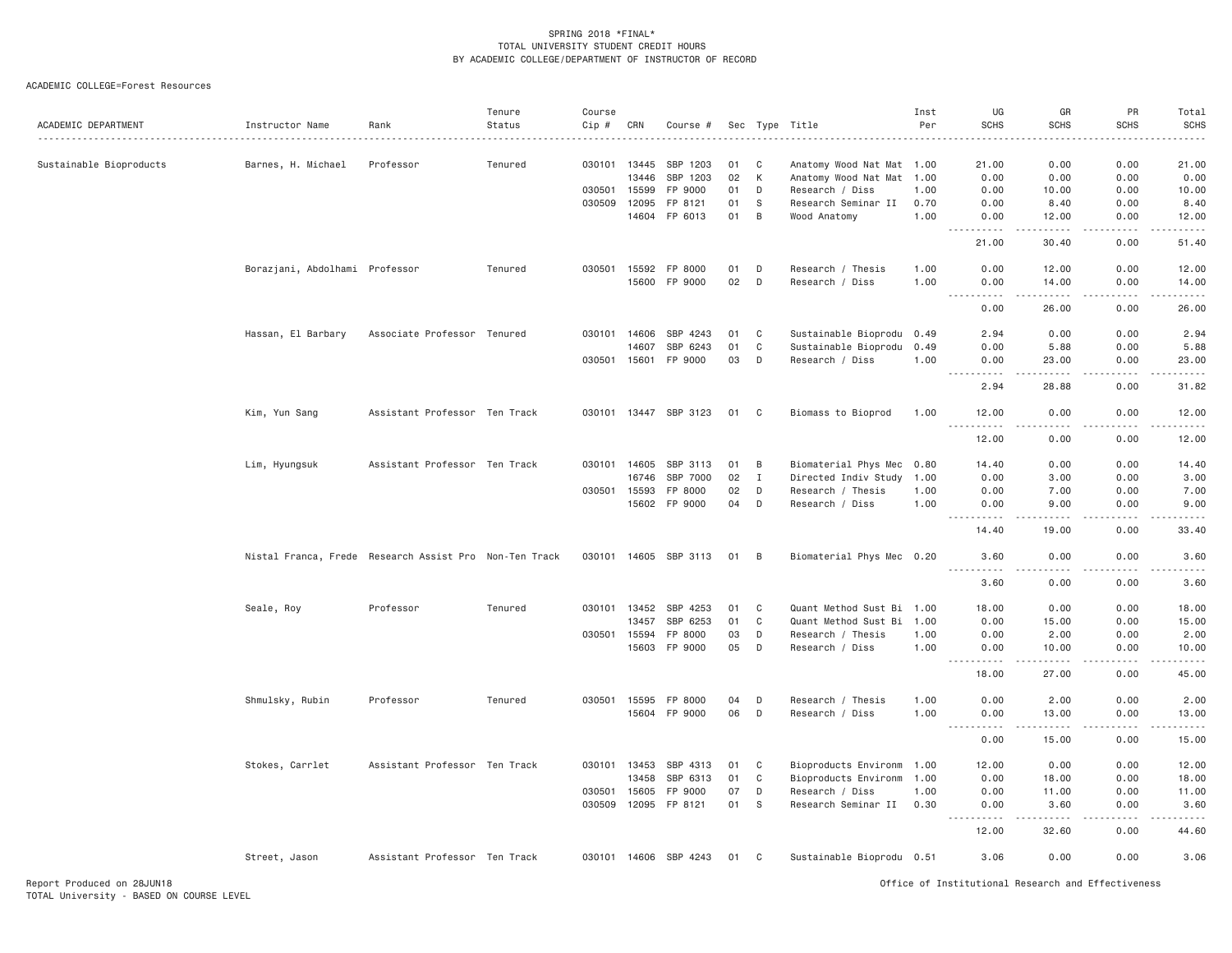| ACADEMIC DEPARTMENT                   | Instructor Name | Rank                          | Tenure<br>Status | Course<br>Cip # | CRN   | Course #    |    |   | Sec Type Title            | Inst<br>Per | UG<br><b>SCHS</b>  | GR<br><b>SCHS</b> | PR<br><b>SCHS</b>    | Total<br>SCHS |
|---------------------------------------|-----------------|-------------------------------|------------------|-----------------|-------|-------------|----|---|---------------------------|-------------|--------------------|-------------------|----------------------|---------------|
|                                       |                 |                               |                  |                 |       |             |    |   |                           |             |                    |                   |                      |               |
| Sustainable Bioproducts               | Street, Jason   | Assistant Professor Ten Track |                  | 030101          | 14607 | SBP<br>6243 | 01 | C | Sustainable Bioprodu 0.51 |             | 0.00               | 6.12              | 0.00                 | 6.12          |
|                                       |                 |                               |                  |                 | 16238 | SBP 7000    | 01 |   | Directed Indiv Study 1.00 |             | 0.00               | 3,00              | 0.00                 | 3.00          |
|                                       |                 |                               |                  |                 | 16861 | SBP 4443    | 01 | C | Capstone Sustain Bio 1.00 |             | 3.00               | 0.00              | 0.00                 | 3.00          |
|                                       |                 |                               |                  | 030501          | 15596 | FP 8000     | 05 | D | Research / Thesis         | 1.00        | 0.00               | 8,00              | 0.00                 | 8.00          |
|                                       |                 |                               |                  |                 | 15606 | FP 9000     | 08 | D | Research / Diss           | 1.00        | 0.00               | 25,00             | 0.00                 | 25.00         |
|                                       |                 |                               |                  |                 |       |             |    |   |                           |             | 6.06               | 42.12             | $\cdots$<br>0.00     | 48.18         |
|                                       | Wan, Hui        | Associate Professor Ten Track |                  | 030501          | 15597 | FP 8000     | 06 | D | Research / Thesis         | 1.00        | 0.00               | 13,00             | 0.00                 | 13.00         |
|                                       |                 |                               |                  |                 | 15607 | FP 9000     | 09 | D | Research / Diss           | 1.00        | 0.00               | 13,00             | 0.00                 | 13.00         |
|                                       |                 |                               |                  |                 |       |             |    |   |                           |             | ----------<br>0.00 | -----<br>26.00    | .<br>$- - -$<br>0.00 | 26.00         |
|                                       | Zhang, Jilei    | Professor                     | Tenured          | 030101          | 16839 | SBP 7000    | 03 |   | Directed Indiv Study      | 1.00        | 0.00               | 3,00              | 0.00                 | 3.00          |
|                                       |                 |                               |                  | 030501          | 15608 | FP 9000     | 10 | D | Research / Diss           | 1.00        | 0.00               | 33,00             | 0.00                 | 33.00         |
|                                       |                 |                               |                  |                 |       |             |    |   |                           |             |                    |                   | - - - -              |               |
|                                       |                 |                               |                  |                 |       |             |    |   |                           |             | 0.00               | 36,00             | 0.00                 | 36,00         |
| ------------------------------------  |                 |                               |                  |                 |       |             |    |   |                           |             | ==========         |                   |                      | :=======      |
| Sustainable Bioproducts               |                 |                               |                  |                 |       |             |    |   |                           |             | 90.00              | 283.00            | 0.00                 | 373,00        |
| ===================================== |                 |                               |                  |                 |       |             |    |   |                           |             | ==========         | ==========        | ==========           | ========      |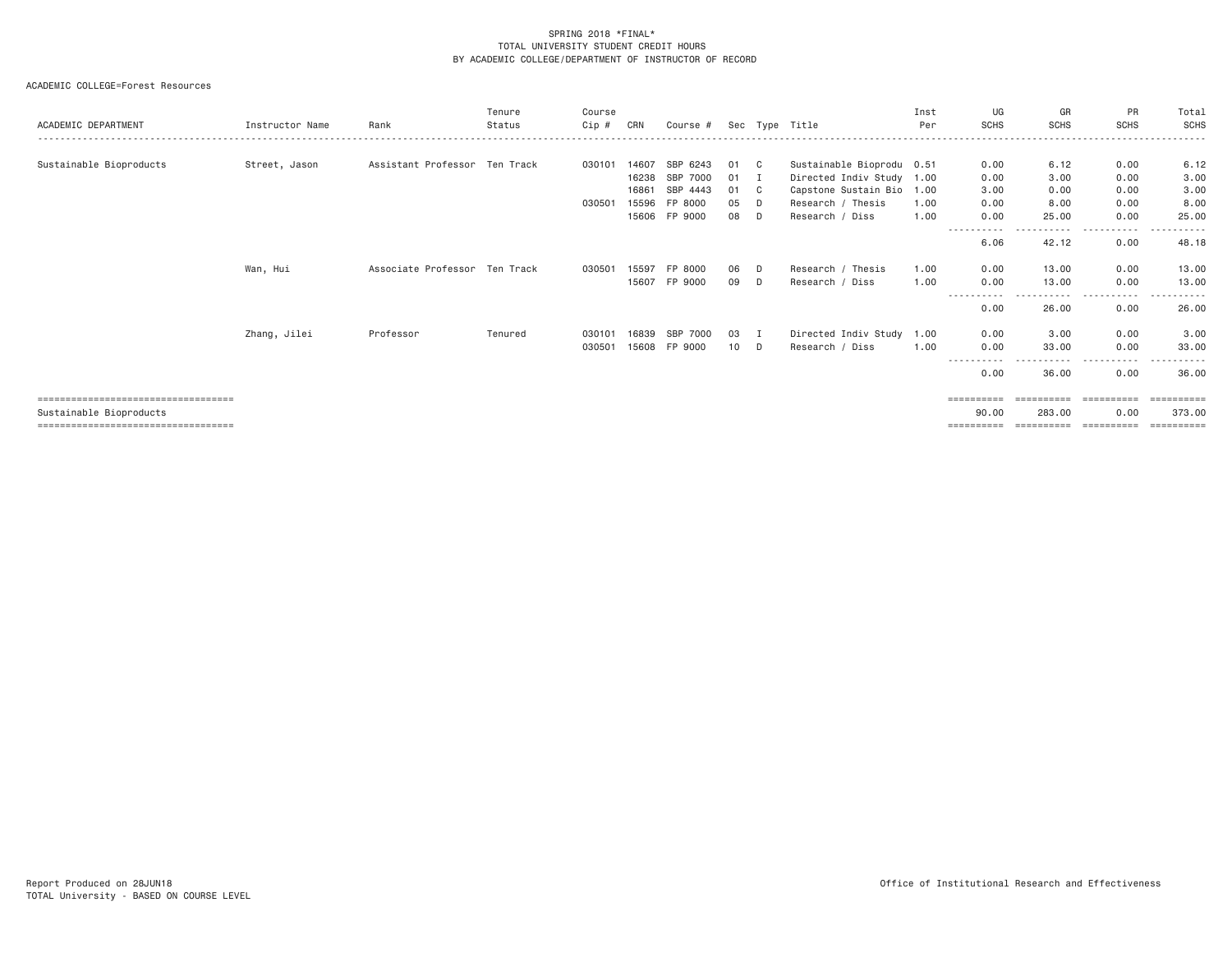ACADEMIC COLLEGE=Forest Resources

| ACADEMIC DEPARTMENT               | Instructor Name    | Rank                              | Tenure<br>Status | Course<br>Cip # | CRN            | Course #              |          |              | Sec Type Title            | Inst<br>Per  | UG<br><b>SCHS</b>              | GR<br><b>SCHS</b>      | PR<br><b>SCHS</b> | Total<br><b>SCHS</b><br>. |
|-----------------------------------|--------------------|-----------------------------------|------------------|-----------------|----------------|-----------------------|----------|--------------|---------------------------|--------------|--------------------------------|------------------------|-------------------|---------------------------|
| Wildlife, Fisheries & Aquaculture | Allen, Peter       | Associate Professor Tenured       |                  |                 | 030201 13612   | WFA 4183              | 01       | B            | Prin & Pract of Aqua 1.00 |              | 36.00                          | 0.00                   | 0.00              | 36.00                     |
|                                   |                    |                                   |                  |                 | 13645          | WFA 8212              | 01       | C            | W & F Communications      | 1.00         | 0.00                           | 16.00                  | 0.00              | 16.00                     |
|                                   |                    |                                   |                  | 030301          | 13636          | WFA 6183              | 01       | B            | Prin & Pract of Aqua      | 1.00         | 0.00                           | 6.00                   | 0.00              | 6.00                      |
|                                   |                    |                                   |                  | 030601          | 15506          | <b>WFA 8000</b>       | 02       | D            | Research / Thesis         | 1.00         | 0.00                           | 42.00                  | 0.00              | 42.00                     |
|                                   |                    |                                   |                  |                 | 16102          | <b>WFA 9000</b>       | 02       | D            | Research / Diss           | 1.00         | 0.00                           | 1.00                   | 0.00              | 1.00                      |
|                                   |                    |                                   |                  |                 |                | 16315 WFA 4000        | 01       | I            | Directed Indiv Study 1.00 |              | 3.00<br>$- - - - -$            | 0.00<br>.              | 0.00<br>.         | 3.00<br>.                 |
|                                   |                    |                                   |                  |                 |                |                       |          |              |                           |              | 39.00                          | 65.00                  | 0.00              | 104.00                    |
|                                   | Ayers, Christopher | Instructor                        | Non-Ten Track    | 030201          | 13611          | WFA 4153              | 01       | C            | Prin Wild Con & Man       | 1.00         | 87.00                          | 0.00                   | 0.00              | 87.00                     |
|                                   |                    |                                   |                  |                 | 13622          | WFA 4443              | 01       | C            | Ornithology               | 1.00         | 129.00                         | 0.00                   | 0.00              | 129.00                    |
|                                   |                    |                                   |                  |                 | 13623          | WFA 4443              | 02       | K            | Ornithology               | 1.00         | 0.00                           | 0.00                   | 0.00              | 0.00                      |
|                                   |                    |                                   |                  |                 | 13624          | WFA 4443              | 03       | К            | Ornithology               | 1.00         | 0.00                           | 0.00                   | 0.00              | 0.00                      |
|                                   |                    |                                   |                  |                 | 13625          | WFA 4443              | 04       | K            | Ornithology               | 1.00         | 0.00                           | 0.00                   | 0.00              | 0.00                      |
|                                   |                    |                                   |                  |                 | 15402          | WFA 4443              | 05       | К            | Ornithology               | 1.00         | 0.00<br>$\frac{1}{2}$<br>$  -$ | 0.00                   | 0.00              | 0.00                      |
|                                   |                    |                                   |                  |                 |                |                       |          |              |                           |              | 216.00                         | 0.00                   | 0.00              | 216.00                    |
|                                   | Baker, Beth        | Extension Assist Pr Non-Ten Track |                  |                 |                | 030601 16079 WFA 8000 | 06       | D            | Research / Thesis         | 1.00         | 0.00<br>$\frac{1}{2}$          | 11.00<br>$\frac{1}{2}$ | 0.00<br>.         | 11.00<br>.                |
|                                   |                    |                                   |                  |                 |                |                       |          |              |                           |              | 0.00                           | 11.00                  | 0.00              | 11.00                     |
|                                   | Barton, Martha     | Instructor                        | Non-Ten Track    | 260101          | 10458          | BIO 1134              | 03       | К            | Biology I                 | 0.50         | 0.00                           | 0.00                   | 0.00              | 0.00                      |
|                                   |                    |                                   |                  |                 | 10459          | BIO 1134              | 04       | K            | Biology I                 | 0.50         | 0.00                           | 0.00                   | 0.00              | 0.00                      |
|                                   |                    |                                   |                  |                 | 10460          | BIO 1134              | 05       | К            | Biology I                 | 0.50         | 0.00                           | 0.00                   | 0.00              | 0.00                      |
|                                   |                    |                                   |                  |                 | 10461          | BIO 1134              | 06       | К            | Biology I                 | 0.50         | 0.00                           | 0.00                   | 0.00              | 0.00                      |
|                                   |                    |                                   |                  |                 | 10462          | BIO 1134              | 07       | К            | Biology I                 | 0.50         | 0.00                           | 0.00                   | 0.00              | 0.00                      |
|                                   |                    |                                   |                  |                 | 10463          | BIO 1134              | 08       | К            | Biology I                 | 0.50         | 0.00                           | 0.00                   | 0.00              | 0.00                      |
|                                   |                    |                                   |                  |                 | 10464          | BIO 1134              | 09       | К            | Biology I                 | 0.50         | 0.00                           | 0.00                   | 0.00              | 0.00                      |
|                                   |                    |                                   |                  |                 | 10465          | BIO 1134              | 10       | К            | Biology I                 | 0.50         | 0.00                           | 0.00                   | 0.00              | 0.00                      |
|                                   |                    |                                   |                  |                 | 10466          | BIO 1134              | 11       | K            | Biology I                 | 0.50         | 0.00                           | 0.00                   | 0.00              | 0.00                      |
|                                   |                    |                                   |                  |                 | 10474          | BIO 1144              | 04       | C            | Biology II-SI             | 1.00         | 576.00                         | 0.00                   | 0.00              | 576.00                    |
|                                   |                    |                                   |                  |                 | 14163          | BIO 1134              | 15       | К            | Biology I                 | 0.50         | 0.00                           | 0.00                   | 0.00              | 0.00                      |
|                                   |                    |                                   |                  |                 | 14164<br>14165 | BIO 1134<br>BIO 1134  | 16<br>17 | К<br>К       | Biology I<br>Biology I    | 0.50<br>0.50 | 0.00<br>0.00                   | 0.00<br>0.00           | 0.00<br>0.00      | 0.00<br>0.00              |
|                                   |                    |                                   |                  |                 | 14167          | BIO 1134              | 19       | К            | Biology I                 | 0.50         | 0.00                           | 0.00                   | 0.00              | 0.00                      |
|                                   |                    |                                   |                  | 260799          |                | 15386 BIO 2513        | 01       | B            | Animal Diversity          | 1.00         | 108.00                         | 0.00                   | 0.00              | 108.00                    |
|                                   |                    |                                   |                  |                 |                |                       |          |              |                           |              | 684.00                         | 0.00                   | 0.00              | 684.00                    |
|                                   | Belant, Jerrold    | Professor                         | Tenured          |                 | 030601 15950   | WFA 4990              | 01       | $\mathbf C$  | Special Topic In WFA 1.00 |              | 33.00                          | 0.00                   | 0.00              | 33.00                     |
|                                   |                    |                                   |                  |                 | 15953          | WFA 6990              | 01       | C            | Special Topic In WFA      | 1.00         | 0.00                           | 9.00                   | 0.00              | 9.00                      |
|                                   |                    |                                   |                  |                 | 16080          | WFA 8000              | 07       | D            | Research / Thesis         | 1.00         | 0.00                           | 9.00                   | 0.00              | 9.00                      |
|                                   |                    |                                   |                  |                 |                | 16105 WFA 9000        | 05       | D            | Research / Diss           | 1.00         | 0.00                           | 39.00                  | 0.00              | 39.00                     |
|                                   |                    |                                   |                  |                 |                |                       |          |              |                           |              | 33.00                          | 57.00                  | 0.00              | 90.00                     |
|                                   | Burger, Leslie     | Extension Assist Pr Non-Ten Track |                  | 030201          | 13605          | WFA 3000              | 01       | E            | Internship                | 1.00         | 3.00                           | 0.00                   | 0.00              | 3.00                      |
|                                   |                    |                                   |                  | 030601          | 13613          | WFA 4243              | 01       | $\mathbf C$  | Wildlife Tech             | 1.00         | 174.00                         | 0.00                   | 0.00              | 174.00                    |
|                                   |                    |                                   |                  |                 | 13614          | WFA 4243              | 02       | К            | Wildlife Tech             | 1.00         | 0.00                           | 0.00                   | 0.00              | 0.00                      |
|                                   |                    |                                   |                  |                 | 13615          | WFA 4243              | 03       | К            | Wildlife Tech             | 1.00         | 0.00                           | 0.00                   | 0.00              | 0.00                      |
|                                   |                    |                                   |                  |                 | 14588          | WFA 4243              | 04       | K            | Wildlife Tech             | 1.00         | 0.00                           | 0.00                   | 0.00              | 0.00                      |
|                                   |                    |                                   |                  |                 | 16081          | <b>WFA 8000</b>       | 08       | D            | Research / Thesis         | 1.00         | 0.00                           | 6,00                   | 0.00              | 6.00                      |
|                                   |                    |                                   |                  |                 | 16622          | WFA 4000              | 02       | $\mathbf{I}$ | Directed Indiv Study      | 1.00         | 3,00                           | 0.00                   | 0.00              | 3.00                      |

Report Produced on 28JUN18 Office of Institutional Research and Effectiveness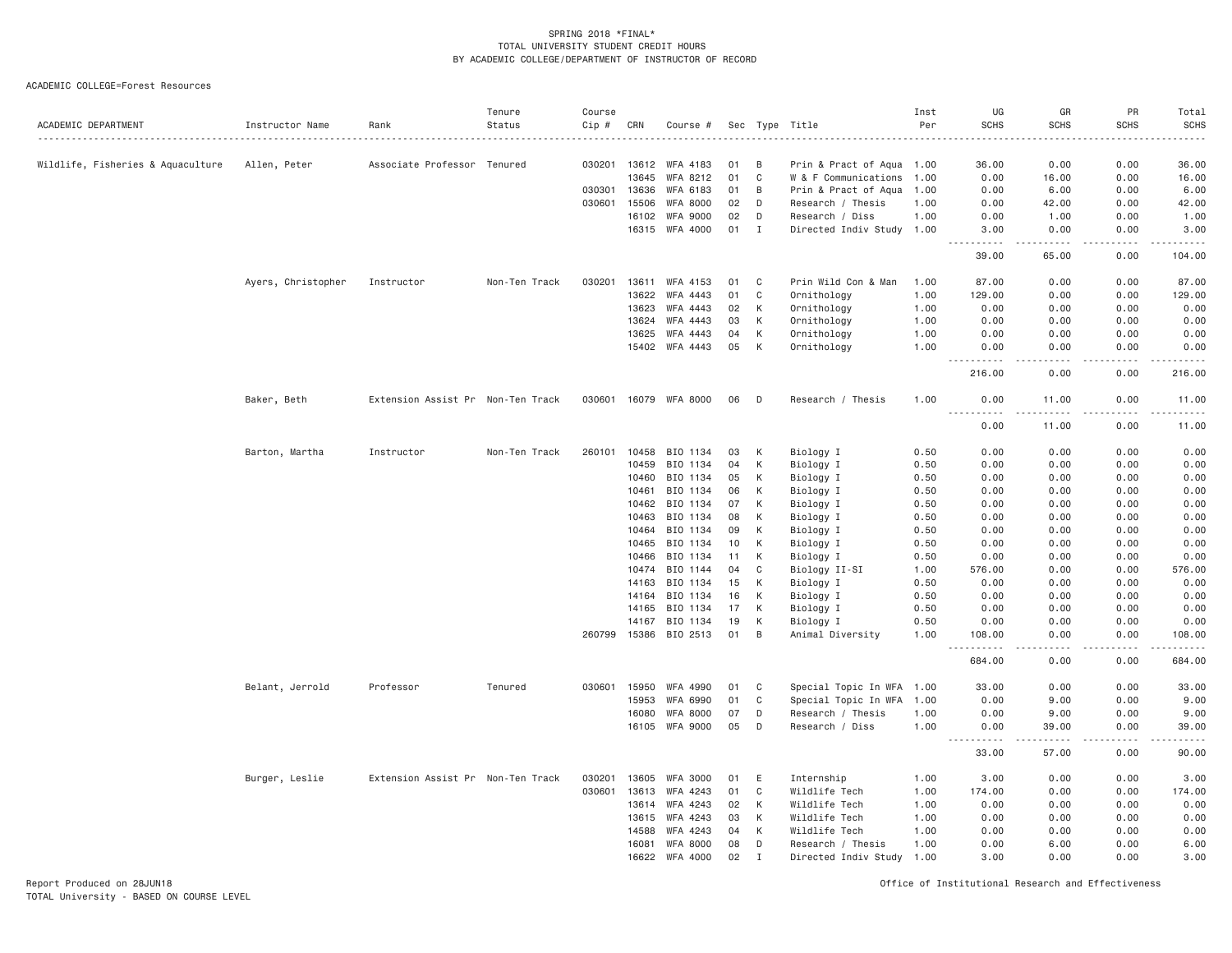# ACADEMIC COLLEGE=Forest Resources

| ACADEMIC DEPARTMENT               | Instructor Name   | Rank                              | Tenure<br>Status | Course<br>Cip # | CRN            | Course #              |          |              | Sec Type Title                           | Inst<br>Per | UG<br><b>SCHS</b>                                                                                                                                                                                                                                            | GR<br><b>SCHS</b>                                                                                                         | PR<br><b>SCHS</b> | Total<br><b>SCHS</b>                |
|-----------------------------------|-------------------|-----------------------------------|------------------|-----------------|----------------|-----------------------|----------|--------------|------------------------------------------|-------------|--------------------------------------------------------------------------------------------------------------------------------------------------------------------------------------------------------------------------------------------------------------|---------------------------------------------------------------------------------------------------------------------------|-------------------|-------------------------------------|
|                                   |                   |                                   |                  |                 |                |                       |          |              |                                          |             |                                                                                                                                                                                                                                                              |                                                                                                                           |                   |                                     |
| Wildlife, Fisheries & Aquaculture | Burger, Leslie    | Extension Assist Pr Non-Ten Track |                  | 030601          | 16623          | WFA 4000              | 03       | I            | Directed Indiv Study 1.00                |             | 3.00                                                                                                                                                                                                                                                         | 0.00                                                                                                                      | 0.00              | 3.00                                |
|                                   |                   |                                   |                  |                 | 16889          | WFA 4000              | 04       | $\mathbf{I}$ | Directed Indiv Study 1.00                |             | 3.00<br><u>.</u><br>$\sim$ $\sim$ $\sim$                                                                                                                                                                                                                     | 0.00<br>$\sim$ $\sim$ $\sim$ $\sim$                                                                                       | 0.00<br>.         | 3.00<br>.                           |
|                                   |                   |                                   |                  |                 |                |                       |          |              |                                          |             | 186.00                                                                                                                                                                                                                                                       | 6.00                                                                                                                      | 0.00              | 192.00                              |
|                                   | Colvin, Michael   | Assistant Professor Ten Track     |                  | 030201          | 13610          | WFA 4133              | 01       | B            | Fisheries Science                        | 1.00        | 42.00                                                                                                                                                                                                                                                        | 0.00                                                                                                                      | 0.00              | 42.00                               |
|                                   |                   |                                   |                  | 030601          | 16082          | <b>WFA 8000</b>       | 09       | D            | Research / Thesis                        | 1.00        | 0.00                                                                                                                                                                                                                                                         | 21.00                                                                                                                     | 0.00              | 21.00                               |
|                                   |                   |                                   |                  |                 | 16108          | WFA 9000              | 08       | D            | Research / Diss                          | 1.00        | 0.00                                                                                                                                                                                                                                                         | 3.00                                                                                                                      | 0.00              | 3.00                                |
|                                   |                   |                                   |                  |                 |                |                       |          |              |                                          |             | 42.00                                                                                                                                                                                                                                                        | -----<br>24.00                                                                                                            | .<br>0.00         | المالم عامل<br>66.00                |
|                                   |                   |                                   |                  |                 |                |                       |          | C            |                                          | 1.00        |                                                                                                                                                                                                                                                              |                                                                                                                           |                   |                                     |
|                                   | Davis, John       | Associate Professor Tenured       |                  | 030201          | 13628<br>13629 | WFA 4473<br>WFA 4473  | 01<br>02 | К            | Wild And Fish Prac<br>Wild And Fish Prac | 1.00        | 123.00<br>0.00                                                                                                                                                                                                                                               | 0.00<br>0.00                                                                                                              | 0.00<br>0.00      | 123.00<br>0.00                      |
|                                   |                   |                                   |                  |                 | 13630          | WFA 4473              | 03       | К            | Wild And Fish Prac                       | 1.00        | 0.00                                                                                                                                                                                                                                                         | 0.00                                                                                                                      | 0.00              | 0.00                                |
|                                   |                   |                                   |                  |                 | 030601 16083   | WFA 8000              | 10       | D            | Research / Thesis                        | 1.00        | 0.00                                                                                                                                                                                                                                                         | 30.00                                                                                                                     | 0.00              | 30.00                               |
|                                   |                   |                                   |                  |                 |                |                       |          |              |                                          |             | $- - -$<br>.                                                                                                                                                                                                                                                 | -----                                                                                                                     | .                 | .                                   |
|                                   |                   |                                   |                  |                 |                |                       |          |              |                                          |             | 123.00                                                                                                                                                                                                                                                       | 30.00                                                                                                                     | 0.00              | 153.00                              |
|                                   | Demarais, Stephen | Professor                         | Tenured          | 030601          |                | 13617 WFA 4263        | 01       | B            | Wildlife Diseases                        | 1.00        | 69.00                                                                                                                                                                                                                                                        | 0.00                                                                                                                      | 0.00              | 69.00                               |
|                                   |                   |                                   |                  |                 | 15505          | WFA 8000              | 01       | D            | Research / Thesis                        | 1.00        | 0.00                                                                                                                                                                                                                                                         | 45.00                                                                                                                     | 0.00              | 45.00                               |
|                                   |                   |                                   |                  |                 |                | 16110 WFA 9000        | 10       | D            | Research / Diss                          | 1.00        | 0.00                                                                                                                                                                                                                                                         | 5.00                                                                                                                      | 0.00              | 5.00                                |
|                                   |                   |                                   |                  |                 |                |                       |          |              |                                          |             | 69.00                                                                                                                                                                                                                                                        | 50.00                                                                                                                     | 0.00              | 119.00                              |
|                                   | Drymon, James     | Extension Assist Pr Non-Ten Track |                  |                 |                | 030601 16370 WFA 8000 | 28       | D            | Research / Thesis                        | 1.00        | 0.00                                                                                                                                                                                                                                                         | 1.00                                                                                                                      | 0.00              | 1.00                                |
|                                   |                   |                                   |                  |                 |                |                       |          |              |                                          |             | <u>.</u><br>0.00                                                                                                                                                                                                                                             | .<br>1.00                                                                                                                 | .<br>0.00         | .<br>1.00                           |
|                                   |                   | Assistant Professor Ten Track     |                  | 030201          | 13619          | WFA 4363              | 01       | B            | W & F Admin and Comm                     | 1.00        | 84.00                                                                                                                                                                                                                                                        | 0.00                                                                                                                      | 0.00              | 84.00                               |
|                                   | Evans, Kristine   |                                   |                  | 030601          | 16041          | <b>WFA 8000</b>       | 04       | D            | Research / Thesis                        | 1.00        | 0.00                                                                                                                                                                                                                                                         | 9.00                                                                                                                      | 0.00              | 9.00                                |
|                                   |                   |                                   |                  | 260709          | 14589          | WFA 4613              | 01       | C            | Landscape Ecology                        | 1.00        | 6.00                                                                                                                                                                                                                                                         | 0.00                                                                                                                      | 0.00              | 6.00                                |
|                                   |                   |                                   |                  |                 |                | 14592 WFA 6613        | 01       | C            | Landscape Ecology                        | 1.00        | 0.00                                                                                                                                                                                                                                                         | 18.00                                                                                                                     | 0.00              | 18.00                               |
|                                   |                   |                                   |                  |                 |                |                       |          |              |                                          |             | <b></b><br>90.00                                                                                                                                                                                                                                             | $\sim$ $\sim$ $\sim$ $\sim$ $\sim$<br>27.00                                                                               | .<br>0.00         | 117.00                              |
|                                   |                   |                                   |                  |                 |                |                       |          |              |                                          |             |                                                                                                                                                                                                                                                              |                                                                                                                           |                   |                                     |
|                                   | Hunt, Kevin       | Professor                         | Tenured          | 030201          | 14594          | WFA 4463              | 01       | C            | Hum Dim Wf Mgt                           | 1.00        | 132.00                                                                                                                                                                                                                                                       | 0.00                                                                                                                      | 0.00              | 132.00                              |
|                                   |                   |                                   |                  |                 |                | 030601 16112 WFA 9000 | 12       | D            | Research / Diss                          | 1.00        | 0.00<br>.                                                                                                                                                                                                                                                    | 9.00<br>-----                                                                                                             | 0.00<br>.         | 9.00<br>.                           |
|                                   |                   |                                   |                  |                 |                |                       |          |              |                                          |             | 132.00                                                                                                                                                                                                                                                       | 9.00                                                                                                                      | 0.00              | 141.00                              |
|                                   | Iglay, Raymond    | Research Assist Pro Non-Ten Track |                  | 030601          | 16087          | <b>WFA 8000</b>       | 13       | D            | Research / Thesis                        | 1.00        | 0.00                                                                                                                                                                                                                                                         | 13.00                                                                                                                     | 0.00              | 13.00                               |
|                                   |                   |                                   |                  | 261301          | 13606          | WFA 3013              | 01       | E            | HWC Internship                           | 1.00        | 6.00                                                                                                                                                                                                                                                         | 0.00                                                                                                                      | 0.00              | 6.00                                |
|                                   |                   |                                   |                  |                 | 13632          | WFA 4512              | 01       | $\mathbf C$  | Advanced HWC I                           | 1.00        | 2.00                                                                                                                                                                                                                                                         | 0.00                                                                                                                      | 0.00              | 2.00                                |
|                                   |                   |                                   |                  |                 |                | 13633 WFA 4521        | 01       | C            | Adv Topics in HWC II 1.00                |             | 3.00<br>$\sim$ $\sim$<br>-----                                                                                                                                                                                                                               | 0.00<br>.                                                                                                                 | 0.00<br>.         | 3.00<br>$\sim$ $\sim$ $\sim$ $\sim$ |
|                                   |                   |                                   |                  |                 |                |                       |          |              |                                          |             | 11.00                                                                                                                                                                                                                                                        | 13.00                                                                                                                     | 0.00              | 24.00                               |
|                                   | Jackson, Donald   | Non-Employee                      | Not Applicable   | 030201          | 13626          | WFA 4453              | 01       | C            | Icthyology                               | 1.00        | 54.00                                                                                                                                                                                                                                                        | 0.00                                                                                                                      | 0.00              | 54.00                               |
|                                   |                   |                                   |                  |                 |                | 13627 WFA 4453        | 02       | K            | Icthyology                               | 1.00        | 0.00                                                                                                                                                                                                                                                         | 0.00                                                                                                                      | 0.00              | 0.00                                |
|                                   |                   |                                   |                  |                 |                |                       |          |              |                                          |             | $\frac{1}{2} \frac{1}{2} \frac{1}{2} \frac{1}{2} \frac{1}{2} \frac{1}{2}$<br>$\frac{1}{2} \left( \frac{1}{2} \right) \left( \frac{1}{2} \right) \left( \frac{1}{2} \right) \left( \frac{1}{2} \right) \left( \frac{1}{2} \right) \left( \frac{1}{2} \right)$ | $\frac{1}{2} \left( \frac{1}{2} \right) \left( \frac{1}{2} \right) \left( \frac{1}{2} \right) \left( \frac{1}{2} \right)$ | .                 | .                                   |
|                                   |                   |                                   |                  |                 |                |                       |          |              |                                          |             | 54.00                                                                                                                                                                                                                                                        | 0.00                                                                                                                      | 0.00              | 54.00                               |
|                                   | Jones, Walter     | Extension Professor Non-Ten Track |                  |                 |                | 030601 16114 WFA 9000 | 14       | D            | Research / Diss                          | 1.00        | 0.00                                                                                                                                                                                                                                                         | 1.00                                                                                                                      | 0.00              | 1.00                                |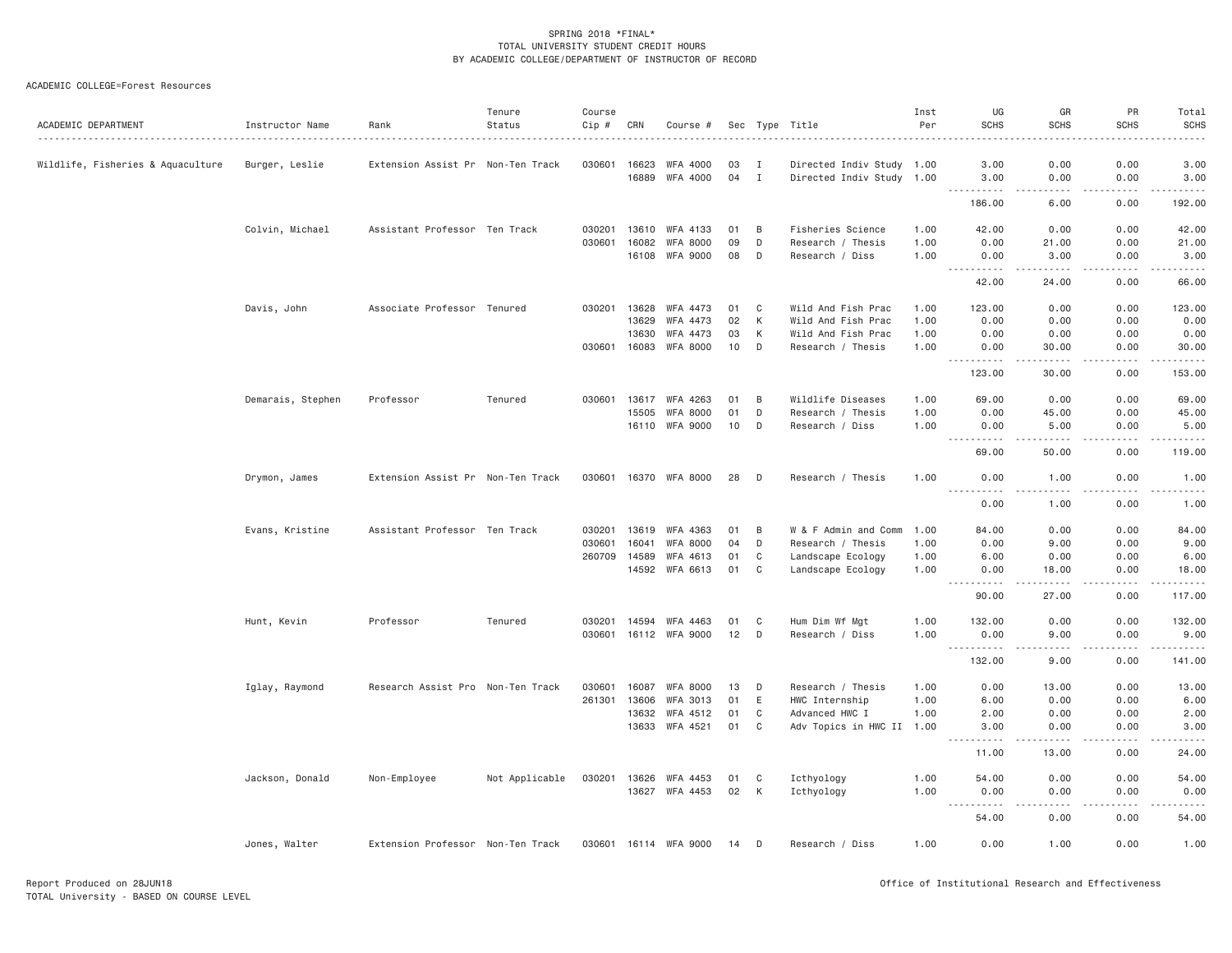| ACADEMIC COLLEGE=Forest Resources |  |
|-----------------------------------|--|
|                                   |  |

| ACADEMIC DEPARTMENT               | Instructor Name     | Rank                              | Tenure<br>Status | Course<br>$Cip \#$ | CRN   | Course #        |       |    | Sec Type Title            | Inst<br>Per | UG<br><b>SCHS</b>                                                                                                                                                                    | GR<br><b>SCHS</b>                                                                                                                                             | PR<br><b>SCHS</b> | Total<br><b>SCHS</b>                                                                                                                                         |
|-----------------------------------|---------------------|-----------------------------------|------------------|--------------------|-------|-----------------|-------|----|---------------------------|-------------|--------------------------------------------------------------------------------------------------------------------------------------------------------------------------------------|---------------------------------------------------------------------------------------------------------------------------------------------------------------|-------------------|--------------------------------------------------------------------------------------------------------------------------------------------------------------|
|                                   |                     |                                   |                  |                    |       |                 |       |    |                           |             |                                                                                                                                                                                      |                                                                                                                                                               |                   |                                                                                                                                                              |
|                                   |                     |                                   |                  |                    |       |                 |       |    |                           |             | 0.00                                                                                                                                                                                 | 1.00                                                                                                                                                          | 0.00              | 1.00                                                                                                                                                         |
| Wildlife, Fisheries & Aquaculture | Lashley, Marcus     | Assistant Professor Ten Track     |                  | 030601             | 16092 | <b>WFA 8000</b> | 18    | D  | Research / Thesis         | 1.00        | 0.00                                                                                                                                                                                 | 15.00                                                                                                                                                         | 0.00              | 15.00                                                                                                                                                        |
|                                   |                     |                                   |                  |                    | 16117 | <b>WFA 9000</b> | 17    | D  | Research / Diss           | 1.00        | 0.00                                                                                                                                                                                 | 9.00                                                                                                                                                          | 0.00              | 9.00                                                                                                                                                         |
|                                   |                     |                                   |                  |                    | 16759 | <b>WFA 7000</b> | 01    | Ι. | Directed Indiv Study 1.00 |             | 0.00<br>$- - -$<br>$\cdots \cdots \cdots$                                                                                                                                            | 1.00<br>.                                                                                                                                                     | 0.00<br>.         | 1.00<br>.                                                                                                                                                    |
|                                   |                     |                                   |                  |                    |       |                 |       |    |                           |             | 0.00                                                                                                                                                                                 | 25.00                                                                                                                                                         | 0.00              | 25.00                                                                                                                                                        |
|                                   | Miranda, Leandro    | Non-Employee                      | Not Applicable   | 030601             | 13646 | WFA 8223        | 01    | C  | Mgt of Impounded Riv 1.00 |             | 0.00                                                                                                                                                                                 | 15.00                                                                                                                                                         | 0.00              | 15.00                                                                                                                                                        |
|                                   |                     |                                   |                  |                    | 16545 | <b>WFA 8000</b> | 29    | D  | Research / Thesis         | 1.00        | 0.00                                                                                                                                                                                 | 3.00                                                                                                                                                          | 0.00              | 3.00                                                                                                                                                         |
|                                   |                     |                                   |                  |                    |       |                 |       |    |                           |             | .<br>0.00                                                                                                                                                                            | .<br>18.00                                                                                                                                                    | .<br>0.00         | المستملة<br>18.00                                                                                                                                            |
|                                   | Neal, Jason         | Extension Assoc Pro Non-Ten Track |                  | 030601             | 16094 | <b>WFA 8000</b> | 20    | D  | Research / Thesis         | 1.00        | 0.00                                                                                                                                                                                 | 1.00                                                                                                                                                          | 0.00              | 1.00                                                                                                                                                         |
|                                   |                     |                                   |                  |                    | 16119 | <b>WFA 9000</b> | 19    | D  | Research / Diss           | 1.00        | 0.00                                                                                                                                                                                 | 7.00                                                                                                                                                          | 0.00              | 7.00                                                                                                                                                         |
|                                   |                     |                                   |                  |                    |       |                 |       |    |                           |             | $\sim$ $\sim$ $\sim$<br>$\frac{1}{2} \left( \frac{1}{2} \right) \left( \frac{1}{2} \right) \left( \frac{1}{2} \right) \left( \frac{1}{2} \right)$<br>0.00                            | $\sim$ $\sim$ $\sim$ $\sim$<br>8.00                                                                                                                           | .<br>0.00         | $- - - - -$<br>8.00                                                                                                                                          |
|                                   | Rush, Scott         | Assistant Professor Ten Track     |                  | 030101             | 13621 | WFA 4423        | 01    | B  | Herpetology               | 1.00        | 60.00                                                                                                                                                                                | 0.00                                                                                                                                                          | 0.00              | 60.00                                                                                                                                                        |
|                                   |                     |                                   |                  | 030601             | 16096 | WFA 8000        | 22    | D  | Research / Thesis         | 1.00        | 0.00                                                                                                                                                                                 | 15.00                                                                                                                                                         | 0.00              | 15.00                                                                                                                                                        |
|                                   |                     |                                   |                  |                    |       |                 |       |    |                           |             | .<br>$\sim$ $\sim$ $\sim$<br>60.00                                                                                                                                                   | .<br>15.00                                                                                                                                                    | .<br>0.00         | .<br>75.00                                                                                                                                                   |
|                                   | Sparks, Eric        | Extension Assist Pr Non-Ten Track |                  | 030601             | 16097 | <b>WFA 8000</b> | 23    | D  | Research / Thesis         | 1.00        | 0.00                                                                                                                                                                                 | 6.00                                                                                                                                                          | 0.00              | 6.00                                                                                                                                                         |
|                                   |                     |                                   |                  |                    | 16123 | WFA 9000        | 23    | D  | Research / Diss           | 1.00        | 0.00                                                                                                                                                                                 | 9.00                                                                                                                                                          | 0.00              | 9.00                                                                                                                                                         |
|                                   |                     |                                   |                  |                    | 16824 | <b>WFA 7000</b> | 02    | Ι. | Directed Indiv Study      | 1.00        | 0.00                                                                                                                                                                                 | 3.00                                                                                                                                                          | 0.00              | 3.00                                                                                                                                                         |
|                                   |                     |                                   |                  |                    | 16825 | WFA 7000        | 03    | I  | Directed Indiv Study 1.00 |             | 0.00                                                                                                                                                                                 | 4.00<br>$- - - -$                                                                                                                                             | 0.00<br>.         | 4.00<br>$\frac{1}{2} \left( \frac{1}{2} \right) \left( \frac{1}{2} \right) \left( \frac{1}{2} \right) \left( \frac{1}{2} \right) \left( \frac{1}{2} \right)$ |
|                                   |                     |                                   |                  |                    |       |                 |       |    |                           |             | $\frac{1}{2} \left( \frac{1}{2} \right) \left( \frac{1}{2} \right) \left( \frac{1}{2} \right) \left( \frac{1}{2} \right)$<br>0.00                                                    | 22.00                                                                                                                                                         | 0.00              | 22.00                                                                                                                                                        |
|                                   | Street, Garrett     | Assistant Professor Ten Track     |                  | 030601             | 15985 | WFA 8000        | 03    | D  | Research / Thesis         | 1.00        | 0.00<br>$\sim$ $\sim$ $\sim$<br>$\frac{1}{2} \left( \frac{1}{2} \right) \left( \frac{1}{2} \right) \left( \frac{1}{2} \right) \left( \frac{1}{2} \right) \left( \frac{1}{2} \right)$ | 33.00<br>$\frac{1}{2} \left( \frac{1}{2} \right) \left( \frac{1}{2} \right) \left( \frac{1}{2} \right) \left( \frac{1}{2} \right) \left( \frac{1}{2} \right)$ | 0.00<br>.         | 33.00<br>.                                                                                                                                                   |
|                                   |                     |                                   |                  |                    |       |                 |       |    |                           |             | 0.00                                                                                                                                                                                 | 33.00                                                                                                                                                         | 0.00              | 33.00                                                                                                                                                        |
|                                   | Strickland, Bronson | Extension Professor Non-Ten Track |                  | 030601             | 16098 | <b>WFA 8000</b> | 24    | D  | Research / Thesis         | 1.00        | 0.00                                                                                                                                                                                 | 4.00                                                                                                                                                          | 0.00              | 4.00                                                                                                                                                         |
|                                   |                     |                                   |                  |                    | 16125 | WFA 9000        | 25    | D  | Research / Diss           | 1.00        | 0.00                                                                                                                                                                                 | 19.00                                                                                                                                                         | 0.00              | 19.00                                                                                                                                                        |
|                                   |                     |                                   |                  |                    |       |                 |       |    |                           |             | .<br>0.00                                                                                                                                                                            | $\frac{1}{2} \left( \frac{1}{2} \right) \left( \frac{1}{2} \right) \left( \frac{1}{2} \right) \left( \frac{1}{2} \right) \left( \frac{1}{2} \right)$<br>23.00 | .<br>0.00         | .<br>23.00                                                                                                                                                   |
|                                   | Vilella, Francisco  | Non-Employee                      | Not Applicable   | 030201             | 13631 | WFA 4483        | 801 B |    | Sem Tropical Biology 1.00 |             | 24.00                                                                                                                                                                                | 0.00                                                                                                                                                          | 0.00              | 24.00                                                                                                                                                        |
|                                   |                     |                                   |                  |                    | 13642 | <b>WFA 6483</b> | 801   | B  | Sem Tropical Biology      | 1.00        | 0.00                                                                                                                                                                                 | 3.00                                                                                                                                                          | 0.00              | 3.00                                                                                                                                                         |
|                                   |                     |                                   |                  | 030601             | 16755 | WFA 9000        | 28    | D  | Research / Diss           | 1.00        | 0.00                                                                                                                                                                                 | 1.00                                                                                                                                                          | 0.00              | 1.00                                                                                                                                                         |
|                                   |                     |                                   |                  |                    |       |                 |       |    |                           |             | $\frac{1}{2} \left( \frac{1}{2} \right) \left( \frac{1}{2} \right) \left( \frac{1}{2} \right) \left( \frac{1}{2} \right) \left( \frac{1}{2} \right)$<br>$- - -$<br>24.00             | .<br>4.00                                                                                                                                                     | .<br>0.00         | .<br>28.00                                                                                                                                                   |
|                                   | Wang, Guiming       | Professor                         | Tenured          | 030601             | 16101 | <b>WFA 8000</b> | 27    | D  | Research / Thesis         | 1.00        | 0.00                                                                                                                                                                                 | 14.00                                                                                                                                                         | 0.00              | 14.00                                                                                                                                                        |
|                                   |                     |                                   |                  |                    | 16127 | <b>WFA 9000</b> | 27    | D  | Research / Diss           | 1.00        | 0.00                                                                                                                                                                                 | 13.00                                                                                                                                                         | 0.00              | 13.00                                                                                                                                                        |
|                                   |                     |                                   |                  |                    | 16368 | <b>WFA 8184</b> | 01    | B  | Advanced Population       | 1.00        | 0.00                                                                                                                                                                                 | 20.00                                                                                                                                                         | 0.00              | 20.00                                                                                                                                                        |
|                                   |                     |                                   |                  |                    |       |                 |       |    |                           |             | .<br>0.00                                                                                                                                                                            | $- - - - -$<br>47.00                                                                                                                                          | .<br>0.00         | .<br>47.00                                                                                                                                                   |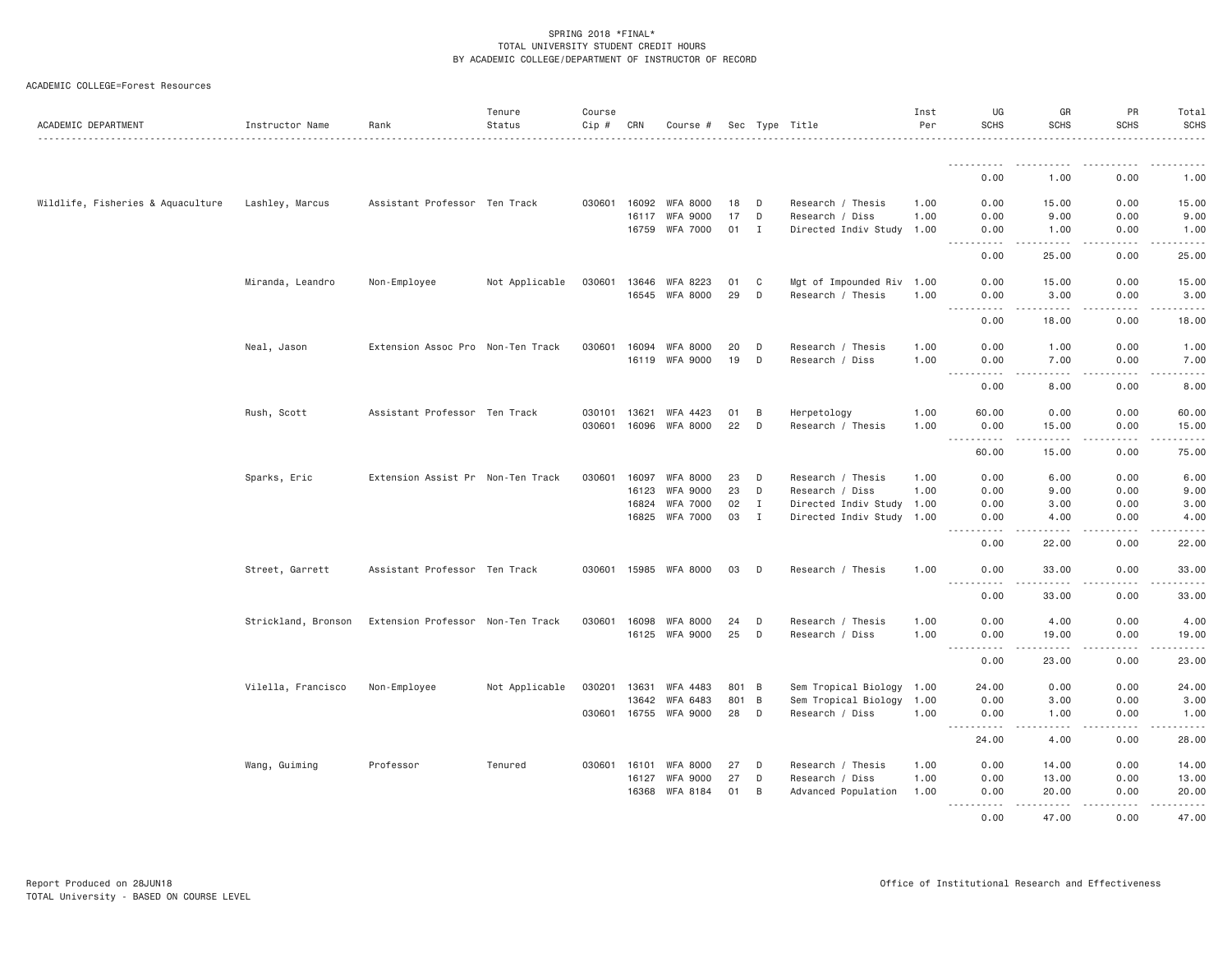#### ACADEMIC COLLEGE=Forest Resources

|                     |                 |      | Tenure | Course    |                             | Inst | UG          | GR   |             | Total |
|---------------------|-----------------|------|--------|-----------|-----------------------------|------|-------------|------|-------------|-------|
| ACADEMIC DEPARTMENT | Instructor Name | Rank | Status | Cip # CRN | Course #   Sec  Type  Title |      | <b>SCHS</b> | SCHS | <b>SCHS</b> | SCHS  |
|                     |                 |      |        |           |                             |      |             |      |             |       |

=================================== ========== ========== ========== ==========

 =================================== ========== ========== ========== ==========Wildlife, Fisheries & Aquaculture 1763.00 489.00 0.00 2252.00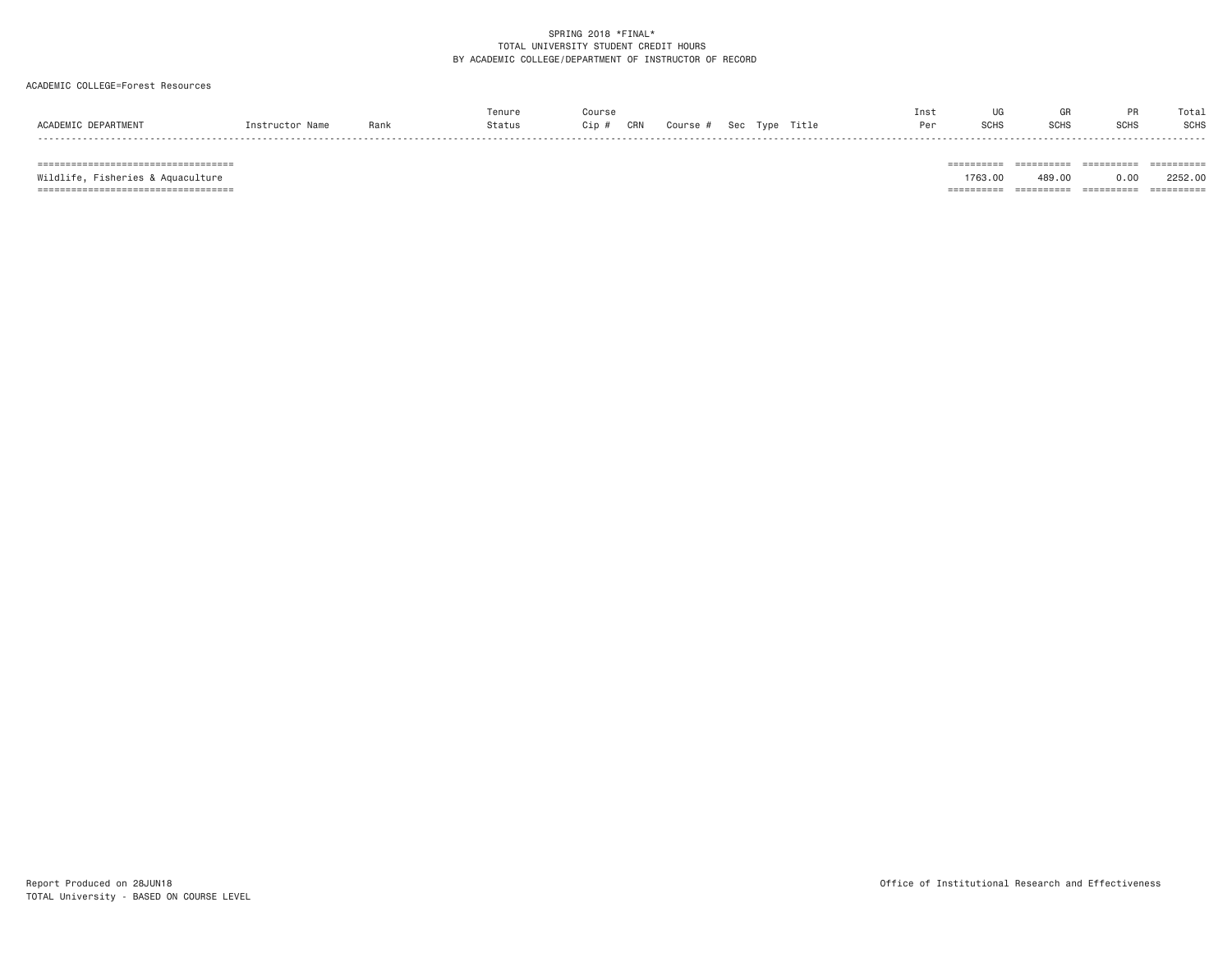| ACADEMIC DEPARTMENT | Instructor Name   | Rank                              | Tenure<br>Status | Course<br>Cip # | CRN            | Course #              |          |              | Sec Type Title                                 | Inst<br>Per | UG<br><b>SCHS</b>                 | GR<br><b>SCHS</b> | PR<br><b>SCHS</b>                                                                                                                                             | Total<br><b>SCHS</b>   |
|---------------------|-------------------|-----------------------------------|------------------|-----------------|----------------|-----------------------|----------|--------------|------------------------------------------------|-------------|-----------------------------------|-------------------|---------------------------------------------------------------------------------------------------------------------------------------------------------------|------------------------|
| Veterinary Medicine | Archer, Todd      | Associate Professor Tenured       |                  |                 | 512401 11215   | CVM 5380              | 01       | E            | Small Anim Int Med                             | 1.00        | 0.00                              | 0.00              | 286.00                                                                                                                                                        | 286.00                 |
|                     |                   |                                   |                  |                 |                | 11237 CVM 5580        | 03       | E            | Adv Clin Rot 3                                 | 1.00        | 0.00                              | 0.00              | 6.00                                                                                                                                                          | 6.00                   |
|                     |                   |                                   |                  |                 |                |                       |          |              |                                                |             | $\sim$ $\sim$ $\sim$<br>.<br>0.00 | .<br>0.00         | .<br>292.00                                                                                                                                                   | . <u>.</u> .<br>292.00 |
|                     | Austin, Frank     | Professor                         | Tenured          |                 |                | 512401 11197 CVM 5183 | 01       | $\mathbf{C}$ | Special Species                                | 1.00        | 0.00                              | 0.00              | 273.00                                                                                                                                                        | 273.00                 |
|                     |                   |                                   |                  |                 |                | 11198 CVM 5193        | 01       | C            | Infectious Agents I 1.00                       |             | 0.00<br>$\omega$ is a set of      | 0.00<br>.         | 285.00<br>.                                                                                                                                                   | 285.00<br>.            |
|                     |                   |                                   |                  |                 |                |                       |          |              |                                                |             | 0.00                              | 0.00              | 558.00                                                                                                                                                        | 558.00                 |
|                     | Bailey, R. Hart   | Professor                         | Tenured          |                 |                | 512401 11191 CVM 5133 | 01       | C            | Vet Preventive Med                             | 0.25        | 0.00<br>.                         | 0.00<br>.         | 68.25<br>. <u>.</u>                                                                                                                                           | 68.25<br>.             |
|                     |                   |                                   |                  |                 |                |                       |          |              |                                                |             | 0.00                              | 0.00              | 68.25                                                                                                                                                         | 68.25                  |
|                     | Baumgartner, Wes  | Assistant Professor Ten Track     |                  | 512401 11251    |                | CVM 5854              | 01       | C            | Aquarium Health                                | 0.50        | 0.00                              | 0.00              | 10.00                                                                                                                                                         | 10.00                  |
|                     |                   |                                   |                  |                 | 512501 11268   | CVM 8091              | 01       | - S          | Top Prod Animal Med                            | 1.00        | 0.00                              | 3.00<br>.         | 0.00                                                                                                                                                          | 3.00<br>المالم عامل    |
|                     |                   |                                   |                  |                 |                |                       |          |              |                                                |             | 0.00                              | 3.00              | 10.00                                                                                                                                                         | 13.00                  |
|                     | Beasley, Michaela | Clinical Assist Pro Non-Ten Track |                  |                 |                | 512401 11214 CVM 5364 | 01       | H            | VSC Clinical Rotatio 0.50                      |             | 0.00                              | 0.00<br>$   -$    | 72.00<br>$\frac{1}{2} \left( \frac{1}{2} \right) \left( \frac{1}{2} \right) \left( \frac{1}{2} \right) \left( \frac{1}{2} \right) \left( \frac{1}{2} \right)$ | 72.00<br>.             |
|                     |                   |                                   |                  |                 |                |                       |          |              |                                                |             | 0.00                              | 0.00              | 72.00                                                                                                                                                         | 72.00                  |
|                     | Brashier, Michael | Associate Professor Tenured       |                  |                 |                | 512401 11194 CVM 5173 | 01 B     |              | Equine Med & Surgery 1.00                      |             | 0.00<br>$- - - - -$               | 0.00<br>$   -$    | 273.00<br>.                                                                                                                                                   | 273.00<br>.            |
|                     |                   |                                   |                  |                 |                |                       |          |              |                                                |             | 0.00                              | 0.00              | 273.00                                                                                                                                                        | 273.00                 |
|                     | Brett, James      | Clinical Assoc Prof Non-Ten Track |                  |                 |                | 512401 11244 CVM 5692 | 01       | C            | Vet Art & Business M 0.10                      |             | 0.00<br>.                         | 0.00<br>.         | 7.60<br>.                                                                                                                                                     | 7.60<br>.              |
|                     |                   |                                   |                  |                 |                |                       |          |              |                                                |             | 0.00                              | 0.00              | 7.60                                                                                                                                                          | 7.60                   |
|                     | Brinkman, Erin    | Clinical Assoc Prof Non-Ten Track |                  |                 |                | 512401 11192 CVM 5162 | 01       | C            | Diagnostic Imaging                             | 1.00        | 0.00                              | 0.00              | 182.00                                                                                                                                                        | 182.00                 |
|                     |                   |                                   |                  |                 | 11203          | CVM 5224              | 01       | E            | Radiology                                      | 1.00        | 0.00                              | 0.00              | 120.00                                                                                                                                                        | 120.00                 |
|                     |                   |                                   |                  |                 | 11216          | CVM 5420              | 01       | E            | Adv Rot in Radiology 1.00                      |             | 0.00                              | 0.00              | 11.00                                                                                                                                                         | 11.00                  |
|                     |                   |                                   |                  |                 | 512501 11259   | CVM 8041              | 01<br>04 | H<br>C       | Adv Clin Rad Seminar 1.00                      |             | 0.00                              | 10.00             | 0.00                                                                                                                                                          | 10.00                  |
|                     |                   |                                   |                  |                 | 11265<br>15508 | CVM 8081<br>CVM 8000  | 04       | D            | Clin Sci Journal Rev 1.00<br>Research / Thesis | 1.00        | 0.00<br>0.00                      | 3.00<br>2.00      | 0.00<br>0.00                                                                                                                                                  | 3.00<br>2.00           |
|                     |                   |                                   |                  |                 | 15937          | CVM 7000              | 02       | $\mathbf{I}$ | Directed Indiv Study 1.00                      |             | 0.00                              | 1.00              | 0.00                                                                                                                                                          | 1.00                   |
|                     |                   |                                   |                  |                 |                |                       |          |              |                                                |             | ----<br>0.00                      | .<br>16.00        | 313.00                                                                                                                                                        | .<br>329.00            |
|                     | Bryan, Christine  | Clinical Assist Pro Non-Ten Track |                  |                 |                | 512401 11212 CVM 5301 | 01       | B            | Clinicopathological                            | 1.00        | 0.00                              | 0.00              | 82.00                                                                                                                                                         | 82.00                  |
|                     |                   |                                   |                  |                 |                |                       |          |              |                                                |             | .<br>0.00                         | .<br>0.00         | .<br>82.00                                                                                                                                                    | .<br>82.00             |
|                     | Bulla, Camillo    | Associate Professor Tenured       |                  | 512401          | 11201          | CVM 5214              | 01       | E            | Lab Services                                   | 0.50        | 0.00                              | 0.00              | 60.00                                                                                                                                                         | 60.00                  |
|                     |                   |                                   |                  |                 | 11228          | CVM 5560              | 02       | E            | Adv Clin Rot 1                                 | 1.00        | 0.00                              | 0.00              | 4.00                                                                                                                                                          | 4.00                   |
|                     |                   |                                   |                  |                 | 11251          | CVM 5854              | 01       | C            | Aquarium Health                                | 0.50        | 0.00<br>.                         | 0.00<br>.         | 10.00<br>.                                                                                                                                                    | 10.00<br>.             |
|                     |                   |                                   |                  |                 |                |                       |          |              |                                                |             | 0.00                              | 0.00              | 74.00                                                                                                                                                         | 74.00                  |
|                     | Burt, Gary        | Clinical Assoc Prof Non-Ten Track |                  |                 |                | 512401 11244 CVM 5692 | 01       | C            | Vet Art & Business M 0.90                      |             | 0.00                              | 0.00              | 68,40                                                                                                                                                         | 68.40                  |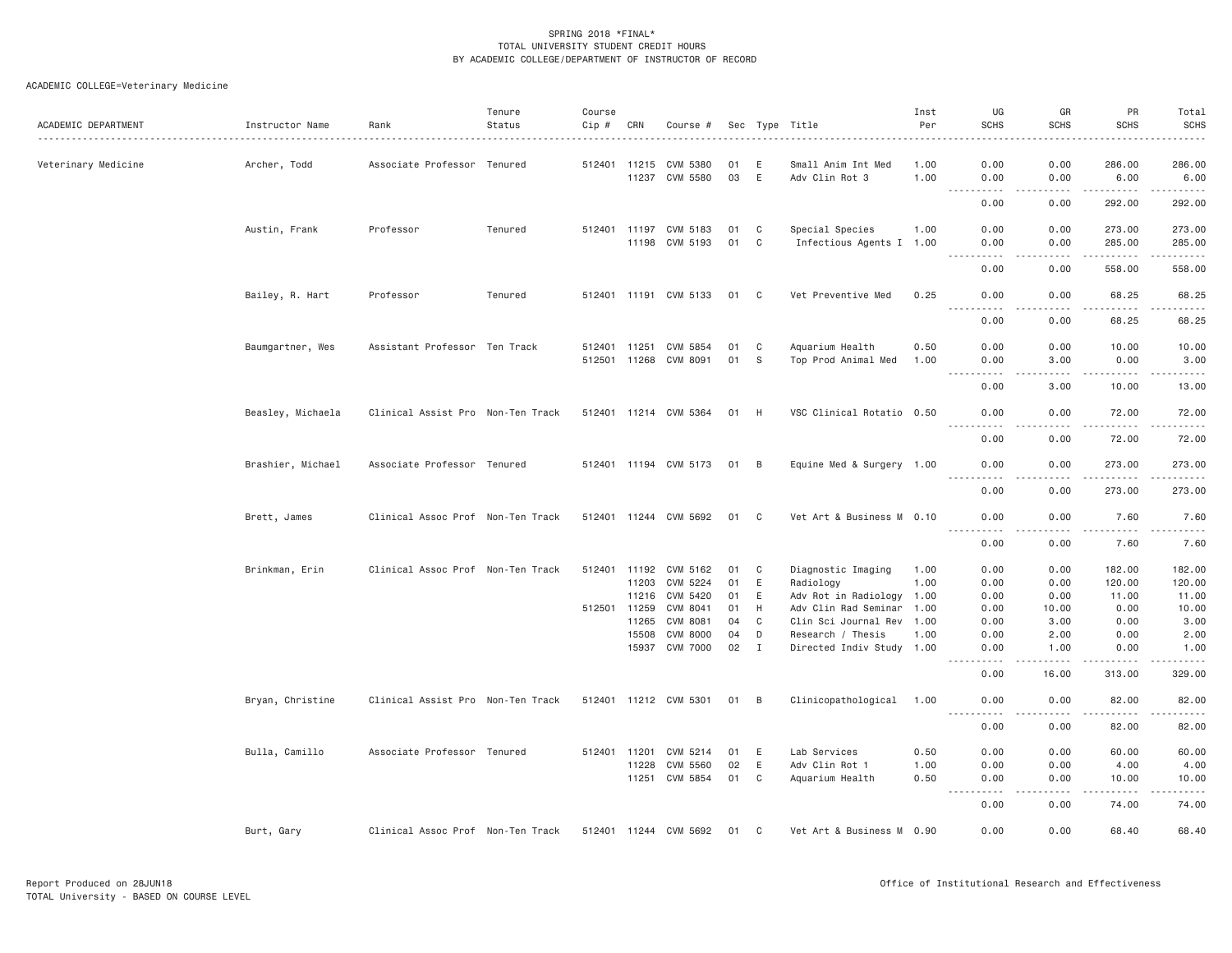| ACADEMIC DEPARTMENT | Instructor Name     | Rank                              | Tenure<br>Status | Course<br>$Cip \#$ | CRN          | Course #              |    |              | Sec Type Title            | Inst<br>Per | UG<br><b>SCHS</b>                                                                                                                      | GR<br>SCHS | PR<br><b>SCHS</b>                                                                                                                                             | Total<br><b>SCHS</b> |
|---------------------|---------------------|-----------------------------------|------------------|--------------------|--------------|-----------------------|----|--------------|---------------------------|-------------|----------------------------------------------------------------------------------------------------------------------------------------|------------|---------------------------------------------------------------------------------------------------------------------------------------------------------------|----------------------|
|                     |                     |                                   |                  |                    |              |                       |    |              |                           |             |                                                                                                                                        |            |                                                                                                                                                               |                      |
|                     |                     |                                   |                  |                    |              |                       |    |              |                           |             | 0.00                                                                                                                                   | 0.00       | 68.40                                                                                                                                                         | 68.40                |
| Veterinary Medicine | Butler, James       | Assistant Professor Ten Track     |                  | 140501             | 10050        | ABE 8801              | 01 | E            | Clin Exp for Biomed       | 1.00        | 0.00                                                                                                                                   | 8.00       | 0.00                                                                                                                                                          | 8.00                 |
|                     |                     |                                   |                  | 512401             | 11218        | CVM 5452              | 01 | H            | Small Animal Rehab        | 1.00        | 0.00                                                                                                                                   | 0.00       | 16.00                                                                                                                                                         | 16.00                |
|                     |                     |                                   |                  |                    | 512501 15509 | CVM 8000              | 05 | D            | Research / Thesis         | 1.00        | 0.00                                                                                                                                   | 1.00       | 0.00                                                                                                                                                          | 1.00                 |
|                     |                     |                                   |                  |                    |              |                       |    |              |                           |             | 0.00                                                                                                                                   | 9.00       | 16.00                                                                                                                                                         | 25.00                |
|                     | Cade, Jeb           | Clinical Assist Pro Non-Ten Track |                  |                    |              | 512401 16933 CVM 5000 | 04 | $\mathbf{I}$ | Directed Indiv Study 1.00 |             | 0.00<br>$\frac{1}{2} \left( \frac{1}{2} \right) \left( \frac{1}{2} \right) \left( \frac{1}{2} \right) \left( \frac{1}{2} \right)$<br>. | 0.00       | 2.00                                                                                                                                                          | 2.00                 |
|                     |                     |                                   |                  |                    |              |                       |    |              |                           |             | 0.00                                                                                                                                   | 0.00       | 2.00                                                                                                                                                          | 2.00                 |
|                     | Calder, Christine   | Clinical Instructor Non-Ten Track |                  |                    | 512401 11250 | CVM 5812              | 01 | C            | Behavior Comp. Anim. 1.00 |             | 0.00                                                                                                                                   | 0.00       | 12.00                                                                                                                                                         | 12.00                |
|                     |                     |                                   |                  |                    | 16971        | CVM 5000              | 14 | I            | Directed Indiv Study      | 1.00        | 0.00                                                                                                                                   | 0.00       | 2.00                                                                                                                                                          | 2.00                 |
|                     |                     |                                   |                  |                    | 16979        | CVM 5000              | 15 | I            | Directed Indiv Study 1.00 |             | 0.00                                                                                                                                   | 0.00       | 2.00                                                                                                                                                          | 2.00                 |
|                     |                     |                                   |                  |                    | 16980        | <b>CVM 5000</b>       | 16 | I            | Directed Indiv Study 1.00 |             | 0.00                                                                                                                                   | 0.00       | 2.00                                                                                                                                                          | 2.00                 |
|                     |                     |                                   |                  |                    | 16981        | CVM 5000              | 17 | I            | Directed Indiv Study 1.00 |             | 0.00                                                                                                                                   | 0.00       | 2.00                                                                                                                                                          | 2.00                 |
|                     |                     |                                   |                  |                    | 16997        | CVM 5000              | 18 | Ι.           | Directed Indiv Study 1.00 |             | 0.00                                                                                                                                   | 0.00       | 2.00                                                                                                                                                          | 2.00                 |
|                     |                     |                                   |                  |                    |              | 17009 CVM 5000        | 19 | $\mathbf{I}$ | Directed Indiv Study 1.00 |             | 0.00<br>.                                                                                                                              | 0.00<br>.  | 2.00<br>$\frac{1}{2} \left( \frac{1}{2} \right) \left( \frac{1}{2} \right) \left( \frac{1}{2} \right) \left( \frac{1}{2} \right) \left( \frac{1}{2} \right)$  | 2.00                 |
|                     |                     |                                   |                  |                    |              |                       |    |              |                           |             | 0.00                                                                                                                                   | 0.00       | 24.00                                                                                                                                                         | 24.00                |
|                     | Carr, Russell       | Associate Professor Tenured       |                  | 512401             | 16787        | CVM 4000              | 02 | Ι.           | Directed Indiv Study      | 1.00        | 4.00                                                                                                                                   | 0.00       | 0.00                                                                                                                                                          | 4.00                 |
|                     |                     |                                   |                  | 512501             | 15252        | CVM 8523              | 01 | C            | Organ Systems Tox I       | 1.00        | 0.00                                                                                                                                   | 18.00      | 0.00                                                                                                                                                          | 18.00                |
|                     |                     |                                   |                  |                    | 15510        | <b>CVM 8000</b>       | 06 | D            | Research / Thesis         | 1.00        | 0.00                                                                                                                                   | 6.00       | 0.00                                                                                                                                                          | 6.00                 |
|                     |                     |                                   |                  |                    | 15533        | CVM 9000              | 02 | D            | Research / Diss           | 1.00        | 0.00<br>$\sim$ $\sim$ $\sim$<br>.                                                                                                      | 21.00      | 0.00                                                                                                                                                          | 21.00                |
|                     |                     |                                   |                  |                    |              |                       |    |              |                           |             | 4.00                                                                                                                                   | 45.00      | 0.00                                                                                                                                                          | 49.00                |
|                     | Chambers, Janice    | Professor                         | Tenured          |                    | 512501 11269 | CVM 8101              | 01 | S            | Case Studies Res Eth      | 1.00        | 0.00                                                                                                                                   | 8.00       | 0.00                                                                                                                                                          | 8.00                 |
|                     |                     |                                   |                  |                    | 15495        | CVM 9000              | 01 | D            | Research / Diss           | 1.00        | 0.00                                                                                                                                   | 18.00      | 0.00                                                                                                                                                          | 18.00                |
|                     |                     |                                   |                  |                    |              |                       |    |              |                           |             | 0.00                                                                                                                                   | 26.00      | 0.00                                                                                                                                                          | 26.00                |
|                     | Christiansen, David | Clinical Assist Pro Non-Ten Track |                  | 512401             | 11239        | CVM 5580              | 05 | C            | Adv Clin Rot 3            | 1.00        | 0.00                                                                                                                                   | 0.00       | 14.00                                                                                                                                                         | 14.00                |
|                     |                     |                                   |                  |                    |              | 512501 11210 CVM 5282 | 01 | E            | Lg Animal/Ambulatory 1.00 |             | 0.00                                                                                                                                   | 0.00       | 62.00                                                                                                                                                         | 62.00                |
|                     |                     |                                   |                  |                    |              |                       |    |              |                           |             | $- - - -$<br>0.00                                                                                                                      | 0.00       | $\frac{1}{2} \left( \frac{1}{2} \right) \left( \frac{1}{2} \right) \left( \frac{1}{2} \right) \left( \frac{1}{2} \right) \left( \frac{1}{2} \right)$<br>76.00 | 76.00                |
|                     | Cooper, Dana        | Non-Faculty                       | Not Applicable   |                    | 510808 11157 | CVM 3031              | 01 | L,           | Fd Anim Tech Skls &       | 0.50        | 13.50                                                                                                                                  | 0.00       | 0.00                                                                                                                                                          | 13.50                |
|                     |                     |                                   |                  |                    | 11170        | CVM 4003              | 01 | E            | Internship Experienc      | 0.50        | 28.50                                                                                                                                  | 0.00       | 0.00                                                                                                                                                          | 28.50                |
|                     |                     |                                   |                  |                    | 11172        | CVM 4103              | 01 | H            | Large Animal Exp I        | 0.50        | 15.00                                                                                                                                  | 0.00       | 0.00                                                                                                                                                          | 15.00                |
|                     |                     |                                   |                  |                    | 11176        | CVM 4201              | 01 | H            | Clinical Experience       | 0.50        | 8.00                                                                                                                                   | 0.00       | 0.00                                                                                                                                                          | 8.00                 |
|                     |                     |                                   |                  |                    | 11177        | CVM 4206              | 01 | H            | Small Animal Clinica      | 0.50        | 36.00                                                                                                                                  | 0.00       | 0.00                                                                                                                                                          | 36.00                |
|                     |                     |                                   |                  |                    | 11178        | CVM 4213              | 01 | Н            | Sm Anim Surg & Anes       | 0.50        | 21.00                                                                                                                                  | 0.00       | 0.00                                                                                                                                                          | 21.00                |
|                     |                     |                                   |                  |                    | 11179        | CVM 4223              | 01 | H            | Small Animal Clinica      | 0.50        | 30.00                                                                                                                                  | 0.00       | 0.00                                                                                                                                                          | 30.00                |
|                     |                     |                                   |                  |                    | 11181        | CVM 4333              | 01 | Н            | Emergency/ICU Clinic      | 0.50        | 9.00                                                                                                                                   | 0.00       | 0.00                                                                                                                                                          | 9.00                 |
|                     |                     |                                   |                  |                    | 11182        | CVM 4501              | 01 | H            | Diagnostic Lab Exp        | 0.50        | 0.50                                                                                                                                   | 0.00       | 0.00                                                                                                                                                          | 0.50                 |
|                     |                     |                                   |                  |                    | 11183        | CVM 4511              | 01 | Н            | Biomed Research Exp       | 0.50        | 0.50                                                                                                                                   | 0.00       | 0.00                                                                                                                                                          | 0.50                 |
|                     |                     |                                   |                  |                    | 11184        | CVM 4601              | 01 | H            | Anl Emerg & Refer Ct 0.50 |             | 5.00                                                                                                                                   | 0.00       | 0.00                                                                                                                                                          | 5.00                 |
|                     |                     |                                   |                  |                    |              | 11185 CVM 4701        | 01 | C            | App & Process for VT 0.50 |             | 12.50                                                                                                                                  | 0.00       | 0.00                                                                                                                                                          | 12.50                |
|                     |                     |                                   |                  |                    | 512501 11173 | CVM 4113              | 01 | H            | Large Animal Clin El 0.50 |             | 7.50                                                                                                                                   | 0.00       | 0.00                                                                                                                                                          | 7.50                 |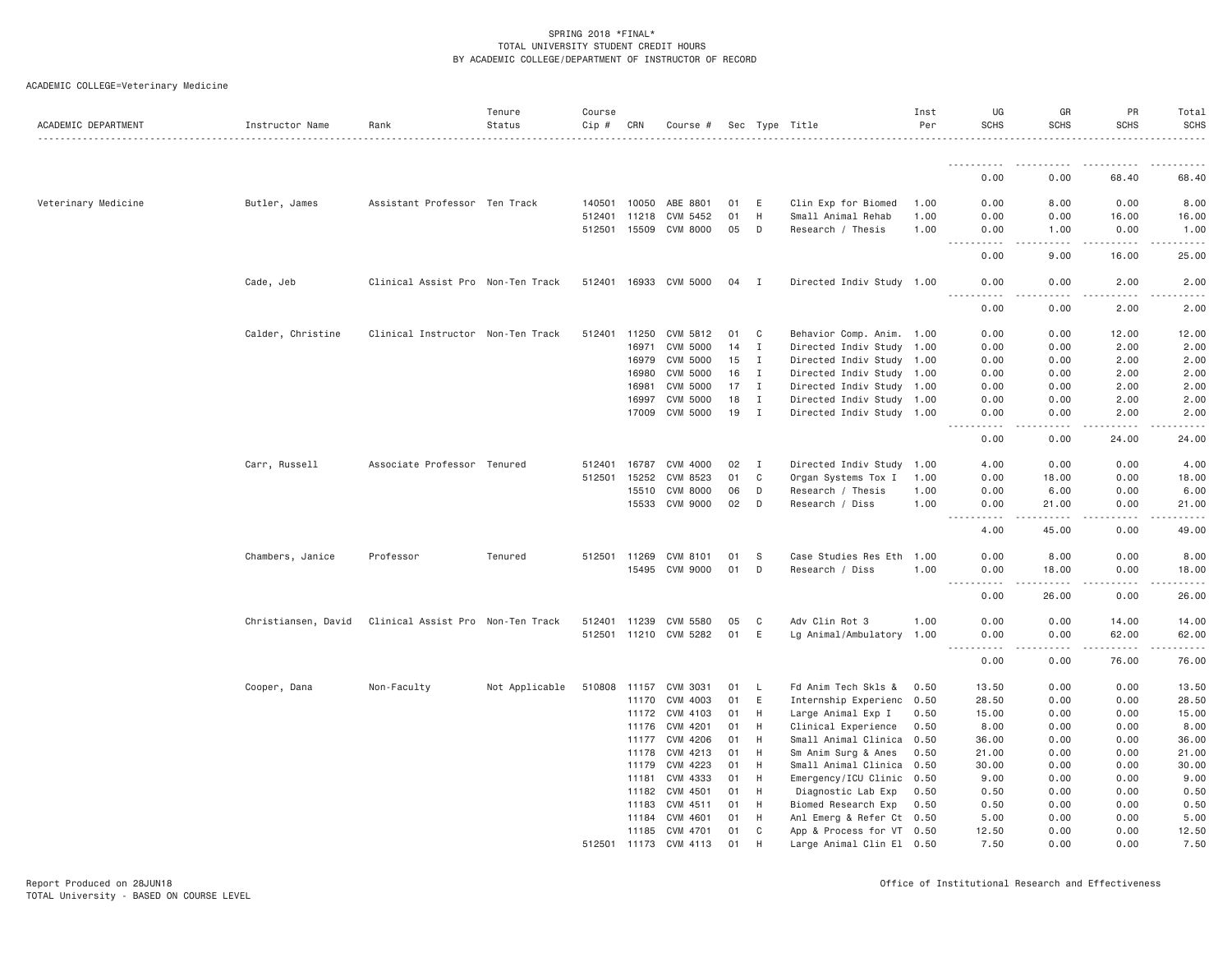| ACADEMIC DEPARTMENT | Instructor Name   | Rank                              | Tenure<br>Status | Course<br>Cip # | CRN            | Course #                   |          |        | Sec Type Title                                   | Inst<br>Per  | UG<br><b>SCHS</b>                          | GR<br><b>SCHS</b> | PR<br><b>SCHS</b> | Total<br><b>SCHS</b> |
|---------------------|-------------------|-----------------------------------|------------------|-----------------|----------------|----------------------------|----------|--------|--------------------------------------------------|--------------|--------------------------------------------|-------------------|-------------------|----------------------|
|                     |                   |                                   |                  |                 |                |                            |          |        |                                                  |              | <u>.</u>                                   |                   |                   |                      |
|                     |                   |                                   |                  |                 |                |                            |          |        |                                                  |              | 187.00                                     | 0.00              | 0.00              | 187.00               |
| Veterinary Medicine | Coyne, Cody       | Professor                         | Tenured          |                 |                | 512501 11274 CVM 8403      | 01       | C      | Pharmacology                                     | 1.00         | 0.00                                       | 9.00              | 0.00              | 9.00                 |
|                     |                   |                                   |                  |                 |                |                            |          |        |                                                  |              | 0.00                                       | 9.00              | 0.00              | 9.00                 |
|                     | Eddy, Alison      | Clinical Assoc Prof Non-Ten Track |                  |                 | 510808 11161   | CVM 3042                   | 01       | C      | Equine Disease & Mgt                             | 0.50         | 27.00                                      | 0.00              | 0.00              | 27.00                |
|                     |                   |                                   |                  |                 | 512401 11207   | CVM 5266<br>11230 CVM 5560 | 01<br>04 | C<br>E | Equine Med & Surg<br>Adv Clin Rot 1              | 1.00<br>1.00 | 0.00<br>0.00                               | 0.00<br>0.00      | 204.00<br>2.00    | 204.00<br>2.00       |
|                     |                   |                                   |                  |                 |                |                            |          |        |                                                  |              | .<br>$\omega_{\rm c}$ and $\omega_{\rm c}$ | .                 | .                 | .                    |
|                     |                   |                                   |                  |                 |                |                            |          |        |                                                  |              | 27.00                                      | 0.00              | 206.00            | 233.00               |
|                     | Epperson, William | Professor                         | Tenured          |                 | 512401 11187   | CVM 5022                   | 01       | C      | Veterinary Epidemiol 1.00                        |              | 0.00                                       | 0.00              | 190.00            | 190.00               |
|                     |                   |                                   |                  |                 |                | 11190 CVM 5121             | 01       | C      | Prof Develop IV                                  | 1.00         | 0.00<br>$\sim$ $\sim$ $\sim$ $\sim$        | 0.00              | 91.00             | 91.00                |
|                     |                   |                                   |                  |                 |                |                            |          |        |                                                  |              | 0.00                                       | 0.00              | 281.00            | 281.00               |
|                     | Eubanks, Diana    | Clinical Professor                | Non-Ten Track    |                 | 512401 11205   | CVM 5246                   | 01       | E      | Community Veterinary 1.00                        |              | 0.00                                       | 0.00              | 204.00            | 204.00               |
|                     |                   |                                   |                  |                 | 11232          | CVM 5570                   | 02       | E      | Adv Clin Rot 2                                   | 1.00         | 0.00                                       | 0.00              | 6.00              | 6.00                 |
|                     |                   |                                   |                  |                 | 11242          | CVM 5672                   | 01       | Ε      | Veterinary Dentistry 1.00                        |              | 0.00                                       | 0.00              | 42.00             | 42.00                |
|                     |                   |                                   |                  |                 |                | 512501 15512 CVM 8000      | 08       | D      | Research / Thesis                                | 1.00         | 0.00<br>.                                  | 1.00<br>.         | 0.00              | 1.00                 |
|                     |                   |                                   |                  |                 |                |                            |          |        |                                                  |              | 0.00                                       | 1.00              | 252.00            | 253.00               |
|                     | Fleming, Sherrill | Associate Professor Tenured       |                  |                 | 512401 11195   | CVM 5175                   | 01       | C      | Food Animal Med & Su                             | 1.00         | 0.00                                       | 0.00              | 455.00            | 455.00               |
|                     |                   |                                   |                  |                 | 11209          | CVM 5276                   | 01       | C      | Food Animal Practice                             | 0.50         | 0.00                                       | 0.00              | 108.00            | 108.00               |
|                     |                   |                                   |                  |                 | 11233          | CVM 5570                   | 03       | E      | Adv Clin Rot 2                                   | 1.00         | 0.00                                       | 0.00              | 2.00              | 2.00                 |
|                     |                   |                                   |                  |                 |                | 11245 CVM 5722             | 01       | E      | Small Ruminant Prod                              | 1,00         | 0.00                                       | 0.00              | 8.00              | 8.00                 |
|                     |                   |                                   |                  |                 |                |                            |          |        |                                                  |              | 0.00                                       | 0.00              | 573.00            | 573.00               |
|                     | Fontenot, Robin   | Clinical Assist Pro Non-Ten Track |                  |                 |                | 512501 11264 CVM 8081      | 03       | C      | Clin Sci Journal Rev 1.00                        |              | 0.00<br>.<br>$\sim$ $\sim$ $\sim$ $\sim$   | 1.00              | 0.00              | 1.00                 |
|                     |                   |                                   |                  |                 |                |                            |          |        |                                                  |              | 0.00                                       | 1.00              | 0.00              | 1.00                 |
|                     | Gardner, Allison  | Clinical Assist Pro Non-Ten Track |                  |                 | 510808 11159   | CVM 3041                   | 01       | B      | Equine Tech Slks & N 1.00                        |              | 16,00                                      | 0.00              | 0.00              | 16.00                |
|                     |                   |                                   |                  |                 |                | 11160 CVM 3041             | 02       | B      | Equine Tech Slks & N 1.00                        |              | 11.00                                      | 0.00              | 0.00              | 11.00                |
|                     |                   |                                   |                  |                 | 11161          | CVM 3042                   | 01       | C      | Equine Disease & Mgt 0.50                        |              | 27.00                                      | 0.00              | 0.00              | 27.00                |
|                     |                   |                                   |                  |                 | 11162<br>11169 | CVM 3101<br>CVM 3232       | 01<br>01 | C<br>C | Vet Tech Med Termino 1.00                        | 0.50         | 69.00<br>27.00                             | 0.00<br>0.00      | 0.00<br>0.00      | 69.00<br>27.00       |
|                     |                   |                                   |                  |                 | 11170          | CVM 4003                   | 01       | Ε      | Pharm/Toxi:Vet Tech<br>Internship Experienc 0.50 |              | 28.50                                      | 0.00              | 0.00              | 28.50                |
|                     |                   |                                   |                  |                 | 11172          | CVM 4103                   | 01       | H      | Large Animal Exp I                               | 0.50         | 15.00                                      | 0.00              | 0.00              | 15.00                |
|                     |                   |                                   |                  |                 | 11177          | CVM 4206                   | 01       | H      | Small Animal Clinica                             | 0.50         | 36.00                                      | 0.00              | 0.00              | 36.00                |
|                     |                   |                                   |                  |                 | 11181          | CVM 4333                   | 01       | H      | Emergency/ICU Clinic 0.50                        |              | 9.00                                       | 0.00              | 0.00              | 9.00                 |
|                     |                   |                                   |                  |                 | 11182          | CVM 4501                   | 01       | H      | Diagnostic Lab Exp                               | 0.50         | 0.50                                       | 0.00              | 0.00              | 0.50                 |
|                     |                   |                                   |                  |                 | 11183          | CVM 4511                   | 01       | H      | Biomed Research Exp                              | 0.50         | 0.50                                       | 0.00              | 0.00              | 0.50                 |
|                     |                   |                                   |                  |                 |                | 11185 CVM 4701             | 01       | C      | App & Process for VT 0.50                        |              | 12.50<br>.                                 | 0.00<br>.         | 0.00<br>.         | 12.50                |
|                     |                   |                                   |                  |                 |                |                            |          |        |                                                  |              | 252.00                                     | 0.00              | 0.00              | 252.00               |
|                     | Grace, Sharon     | Clinical Professor Non-Ten Track  |                  |                 | 512401 11186   | CVM 5021                   | 01       | -S     | Professional Develop 1.00                        |              | 0.00                                       | 0.00              | 95.00             | 95.00                |
|                     |                   |                                   |                  |                 | 11199          | CVM 5196                   | 01       | B      | Small Anim Med & Sur                             | 1.00         | 0.00                                       | 0.00              | 546.00            | 546.00               |
|                     |                   |                                   |                  |                 |                | 16919 CVM 5000             | 03       | I      | Directed Indiv Study 1.00                        |              | 0.00                                       | 0.00              | 3.00              | 3.00                 |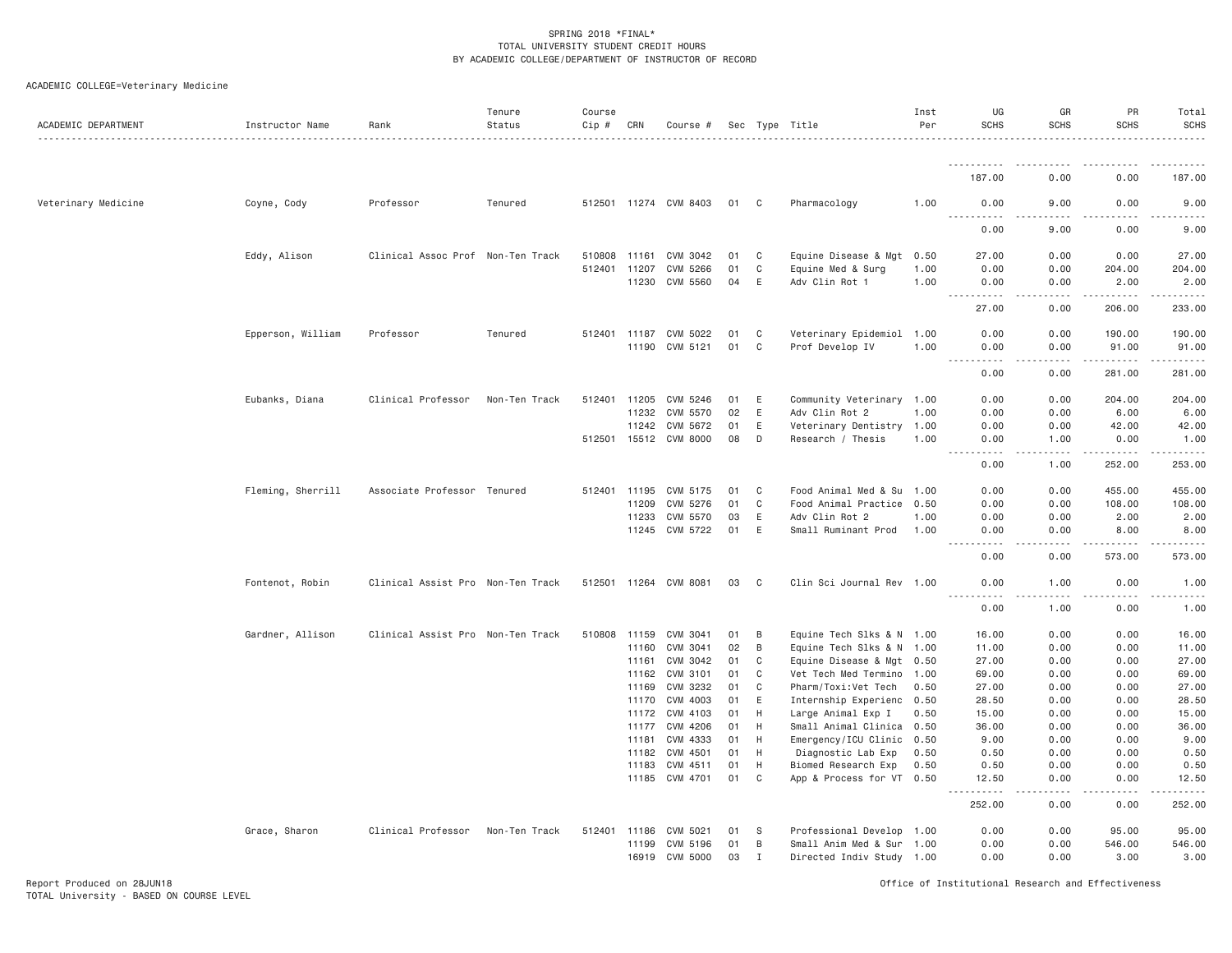| ACADEMIC DEPARTMENT | Instructor Name    | Rank                              | Tenure<br>Status | Course<br>Cip # | CRN            | Course #              |          |                              | Sec Type Title                                         | Inst<br>Per | UG<br><b>SCHS</b>      | GR<br><b>SCHS</b>     | PR<br><b>SCHS</b> | Total<br><b>SCHS</b>                                                                                                                                         |
|---------------------|--------------------|-----------------------------------|------------------|-----------------|----------------|-----------------------|----------|------------------------------|--------------------------------------------------------|-------------|------------------------|-----------------------|-------------------|--------------------------------------------------------------------------------------------------------------------------------------------------------------|
| Veterinary Medicine | Grace, Sharon      | Clinical Professor                | Non-Ten Track    | 512401          | 16934          | CVM 5000              | 05       | Ι.                           | Directed Indiv Study 1.00                              |             | 0.00                   | 0.00                  | 3.00              | 3.00                                                                                                                                                         |
|                     |                    |                                   |                  |                 | 512501 13601   | VS 3014               | 01       | B                            | Anatomy & Physiology 1.00                              |             | 76.00                  | 0.00                  | 0.00              | 76.00                                                                                                                                                        |
|                     |                    |                                   |                  |                 | 13602          | VS 3014               | 02       | B                            | Anatomy & Physiology 1.00                              |             | 72.00                  | 0.00                  | 0.00              | 72.00<br>$\frac{1}{2} \left( \frac{1}{2} \right) \left( \frac{1}{2} \right) \left( \frac{1}{2} \right)$                                                      |
|                     |                    |                                   |                  |                 |                |                       |          |                              |                                                        |             | 148.00                 | 0.00                  | 647.00            | 795.00                                                                                                                                                       |
|                     | Griffin, Matthew   | Research Assoc Prof Non-Ten Track |                  |                 |                | 512501 16275 CVM 9000 | 25       | D                            | Research / Diss                                        | 1.00        | 0.00<br>.              | 2.00                  | 0.00              | 2.00<br>$\frac{1}{2} \left( \frac{1}{2} \right) \left( \frac{1}{2} \right) \left( \frac{1}{2} \right) \left( \frac{1}{2} \right) \left( \frac{1}{2} \right)$ |
|                     |                    |                                   |                  |                 |                |                       |          |                              |                                                        |             | 0.00                   | 2.00                  | 0.00              | 2.00                                                                                                                                                         |
|                     | Gunter, Miriam     | Clinical Assist Pro Non-Ten Track |                  |                 |                | 512401 11229 CVM 5560 | 03       | E                            | Adv Clin Rot 1                                         | 1,00        | 0.00<br>$- - - -$      | 0.00<br>. <u>. .</u>  | 14.00<br><u>.</u> | 14.00<br>.                                                                                                                                                   |
|                     |                    |                                   |                  |                 |                |                       |          |                              |                                                        |             | 0.00                   | 0.00                  | 14.00             | 14.00                                                                                                                                                        |
|                     | Hanson, Larry      | Professor                         | Tenured          | 240101          | 16070          | HON 4000              | 08       | $\mathbf{I}$                 | Directed Individual                                    | 1.00        | 3.00                   | 0.00                  | 0.00              | 3.00                                                                                                                                                         |
|                     |                    |                                   |                  |                 | 512501 15534   | CVM 9000              | 03       | D                            | Research / Diss                                        | 1.00        | 0.00<br>- - -<br>----- | 3.00<br>.             | 0.00              | 3.00                                                                                                                                                         |
|                     |                    |                                   |                  |                 |                |                       |          |                              |                                                        |             | 3,00                   | 3.00                  | 0.00              | 6.00                                                                                                                                                         |
|                     | Hardwick, Gretchen | Clinical Assist Pro Non-Ten Track |                  |                 |                | 512401 11209 CVM 5276 | 01       | C                            | Food Animal Practice 0.50                              |             | 0.00                   | 0.00<br>.             | 108.00            | 108.00<br><b><i><u>.</u></i></b>                                                                                                                             |
|                     |                    |                                   |                  |                 |                |                       |          |                              |                                                        |             | 0.00                   | 0.00                  | 108.00            | 108.00                                                                                                                                                       |
|                     | Hinz, Simone       | Clinical Instructor Non-Ten Track |                  |                 |                | 512401 11204 CVM 5234 | 01       | E                            | Anesthesiolgy                                          | 0.50        | 0.00<br>.              | 0.00<br>.             | 58.00<br>.        | 58.00<br>.                                                                                                                                                   |
|                     |                    |                                   |                  |                 |                |                       |          |                              |                                                        |             | 0.00                   | 0.00                  | 58.00             | 58.00                                                                                                                                                        |
|                     | Hopper, Richard    | Professor                         | Tenured          | 512401          |                | 16273 CVM 8812        | 01       | B                            | Equine Repro Ultraso 1.00                              |             | 0.00                   | 2.00                  | 0.00              | 2.00                                                                                                                                                         |
|                     |                    |                                   |                  |                 | 16724          | CVM 8825              | 01       | B                            | Lg Anim Urogenital S 1.00                              |             | 0.00                   | 5.00                  | 0.00              | 5.00                                                                                                                                                         |
|                     |                    |                                   |                  |                 | 16954          | CVM 5000              | 07       | $\mathbf{I}$                 | Directed Indiv Study 1.00                              |             | 0.00                   | 0.00                  | 2.00              | 2.00                                                                                                                                                         |
|                     |                    |                                   |                  |                 | 16955          | CVM 5000              | 08       | $\mathbf{I}$                 | Directed Indiv Study 1.00                              |             | 0.00                   | 0.00                  | 2.00              | 2.00                                                                                                                                                         |
|                     |                    |                                   |                  |                 | 16958          | CVM 5000              | 10       | I                            | Directed Indiv Study 1.00                              |             | 0.00                   | 0.00                  | 2.00              | 2.00                                                                                                                                                         |
|                     |                    |                                   |                  |                 | 16966<br>16967 | CVM 5000<br>CVM 5000  | 12<br>13 | $\mathbf{I}$<br>$\mathbf{I}$ | Directed Indiv Study 1.00<br>Directed Indiv Study 1.00 |             | 0.00<br>0.00           | 0.00<br>0.00          | 2.00<br>2.00      | 2.00<br>2.00                                                                                                                                                 |
|                     |                    |                                   |                  |                 |                |                       |          |                              |                                                        |             | $- - - -$<br>0.00      | .<br>7.00             | 10.00             | 17.00                                                                                                                                                        |
|                     | Howell, George     | Assistant Professor Ten Track     |                  |                 | 261001 11175   | CVM 4193              | 01       | $\mathbf C$                  | Medical Pharmacology 0.50                              |             | 15.00                  | 0.00                  | 0.00              | 15.00                                                                                                                                                        |
|                     |                    |                                   |                  |                 | 11254          | CVM 6193              | 01       | C                            | Medical Pharmacology                                   | 0.50        | 0.00                   | 1.50                  | 0.00              | 1.50                                                                                                                                                         |
|                     |                    |                                   |                  |                 |                | 512501 15537 CVM 9000 | 05       | D                            | Research / Diss                                        | 1.00        | 0.00<br>$- - - -$<br>. | 9.00<br>.             | 0.00              | 9.00<br>.                                                                                                                                                    |
|                     |                    |                                   |                  |                 |                |                       |          |                              |                                                        |             | 15.00                  | 10.50                 | 0.00              | 25.50                                                                                                                                                        |
|                     | Huston, Carla      | Associate Professor Tenured       |                  |                 | 512401 11174   | CVM 4180              | 01       | C                            | Emerg Prep Anim Heal 1.00                              |             | 6.00                   | 0.00                  | 0.00              | 6.00                                                                                                                                                         |
|                     |                    |                                   |                  |                 | 11191          | CVM 5133              | 01       | C                            | Vet Preventive Med                                     | 0.75        | 0.00                   | 0.00                  | 204.75            | 204.75                                                                                                                                                       |
|                     |                    |                                   |                  |                 | 11196          | CVM 5182              | 01       | C                            | Vet Disaster Managem 1.00                              |             | 0.00                   | 0.00                  | 88.00             | 88.00                                                                                                                                                        |
|                     |                    |                                   |                  |                 | 16923          | CVM 6180              | 01       | $\mathbf{C}$                 | Emerg Prep Animal He 1.00                              |             | 0.00<br>----           | 3.00<br>$\frac{1}{2}$ | 0.00<br><u>.</u>  | 3.00<br>.                                                                                                                                                    |
|                     |                    |                                   |                  |                 |                |                       |          |                              |                                                        |             | 6.00                   | 3.00                  | 292.75            | 301.75                                                                                                                                                       |
|                     | Ivy, Caroline      | Clinical Assist Pro Non-Ten Track |                  |                 | 512401 11214   | CVM 5364              | 01       | H                            | VSC Clinical Rotatio 0.50                              |             | 0.00                   | 0.00                  | 72.00             | 72.00                                                                                                                                                        |
|                     |                    |                                   |                  |                 |                | 11243 CVM 5682        | 01       | C                            | Veterninary Ophthalm 1.00                              |             | 0.00                   | 0.00                  | 18.00             | 18.00                                                                                                                                                        |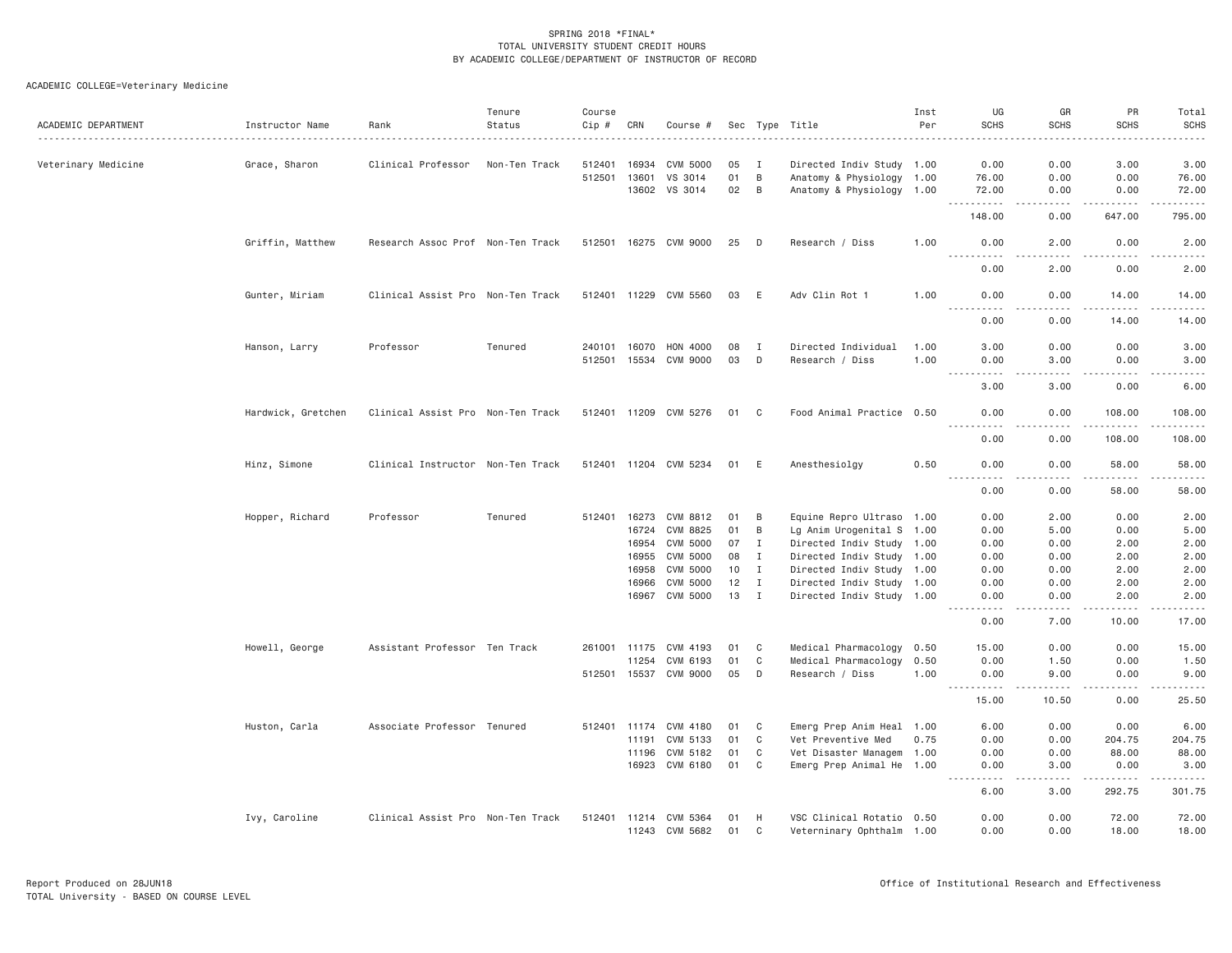| ACADEMIC DEPARTMENT | Instructor Name    | Rank                              | Tenure<br>Status | Course<br>Cip # | CRN            | Course #              |          |             | Sec Type Title                              | Inst<br>Per  | UG<br><b>SCHS</b>                                                                                                                      | GR<br><b>SCHS</b>                                                                                                                                            | PR<br><b>SCHS</b>                                                                                                                                            | Total<br><b>SCHS</b> |
|---------------------|--------------------|-----------------------------------|------------------|-----------------|----------------|-----------------------|----------|-------------|---------------------------------------------|--------------|----------------------------------------------------------------------------------------------------------------------------------------|--------------------------------------------------------------------------------------------------------------------------------------------------------------|--------------------------------------------------------------------------------------------------------------------------------------------------------------|----------------------|
|                     |                    |                                   |                  |                 |                |                       |          |             |                                             |              |                                                                                                                                        |                                                                                                                                                              |                                                                                                                                                              |                      |
|                     |                    |                                   |                  |                 |                |                       |          |             |                                             |              | 0.00                                                                                                                                   | 0.00                                                                                                                                                         | 90.00                                                                                                                                                        | 90.00                |
| Veterinary Medicine | Jackson, Elizabeth | Clinical Instructor Non-Ten Track |                  |                 | 510808 11156   | CVM 3013              | 01       | C           | Sm Anim Diseases & M                        | 1.00         | 81,00                                                                                                                                  | 0.00                                                                                                                                                         | 0.00                                                                                                                                                         | 81.00                |
|                     |                    |                                   |                  |                 | 11157          | CVM 3031              | 01       | L.          | Fd Anim Tech Skls &                         | 0.50         | 13.50                                                                                                                                  | 0.00                                                                                                                                                         | 0.00                                                                                                                                                         | 13.50                |
|                     |                    |                                   |                  |                 | 11158          | CVM 3032              | 01       | $\mathbf C$ | Food Anim Diseases &                        | 1.00         | 54.00                                                                                                                                  | 0.00                                                                                                                                                         | 0.00                                                                                                                                                         | 54.00                |
|                     |                    |                                   |                  |                 | 11169          | CVM 3232              | 01       | C           | Pharm/Toxi:Vet Tech                         | 0.50         | 27.00                                                                                                                                  | 0.00                                                                                                                                                         | 0.00                                                                                                                                                         | 27.00                |
|                     |                    |                                   |                  |                 | 11176          | CVM 4201              | 01       | H           | Clinical Experience                         | 0.50         | 8.00                                                                                                                                   | 0.00                                                                                                                                                         | 0.00                                                                                                                                                         | 8.00                 |
|                     |                    |                                   |                  |                 | 11178          | CVM 4213              | 01       | H           | Sm Anim Surg & Anes                         | 0.50         | 21.00                                                                                                                                  | 0.00                                                                                                                                                         | 0.00                                                                                                                                                         | 21.00                |
|                     |                    |                                   |                  |                 | 11179          | CVM 4223              | 01       | H           | Small Animal Clinica                        | 0.50         | 30.00                                                                                                                                  | 0.00                                                                                                                                                         | 0.00                                                                                                                                                         | 30.00                |
|                     |                    |                                   |                  |                 | 11184          | CVM 4601              | 01       | H           | Anl Emerg & Refer Ct 0.50                   |              | 5.00                                                                                                                                   | 0.00                                                                                                                                                         | 0.00                                                                                                                                                         | 5.00                 |
|                     |                    |                                   |                  | 512501          | 11173          | CVM 4113              | 01       | H           | Large Animal Clin El 0.50                   |              | 7.50                                                                                                                                   | 0.00                                                                                                                                                         | 0.00                                                                                                                                                         | 7.50                 |
|                     |                    |                                   |                  |                 |                |                       |          |             |                                             |              | <u>.</u><br>247.00                                                                                                                     | .<br>0.00                                                                                                                                                    | -----<br>0.00                                                                                                                                                | .<br>247.00          |
|                     | Kaplan, Barbara    | Assistant Professor Ten Track     |                  | 261001          | 11175          | CVM 4193              | 01       | C           | Medical Pharmacology                        | 0.50         | 15.00                                                                                                                                  | 0.00                                                                                                                                                         | 0.00                                                                                                                                                         | 15.00                |
|                     |                    |                                   |                  |                 | 11254          | CVM 6193              | 01       | C           | Medical Pharmacology                        | 0.50         | 0.00                                                                                                                                   | 1.50                                                                                                                                                         | 0.00                                                                                                                                                         | 1.50                 |
|                     |                    |                                   |                  |                 | 512501 15538   | CVM 9000              | 06       | D           | Research / Diss                             | 1.00         | 0.00                                                                                                                                   | 18.00                                                                                                                                                        | 0.00                                                                                                                                                         | 18.00                |
|                     |                    |                                   |                  |                 |                |                       |          |             |                                             |              | <u>.</u><br>15.00                                                                                                                      | .<br>19.50                                                                                                                                                   | $- - - - -$<br>0.00                                                                                                                                          | .<br>34.50           |
|                     | Karsi, Attila      | Associate Professor Ten Track     |                  | 010000          | 11285          | CVM 8973              | 01       | C           | Scientific Writing                          | 1.00         | 0.00                                                                                                                                   | 15.00                                                                                                                                                        | 0.00                                                                                                                                                         | 15.00                |
|                     |                    |                                   |                  | 512501          | 15515          | <b>CVM 8000</b>       | 11       | D           | Research / Thesis                           | 1.00         | 0.00                                                                                                                                   | 5.00                                                                                                                                                         | 0.00                                                                                                                                                         | 5.00                 |
|                     |                    |                                   |                  |                 | 15539          | <b>CVM 9000</b>       | 07       | D           | Research / Diss                             | 1.00         | 0.00                                                                                                                                   | 11.00                                                                                                                                                        | 0.00                                                                                                                                                         | 11.00                |
|                     |                    |                                   |                  |                 | 16628          | <b>CVM 7000</b>       | 04       | $\mathbf I$ | Directed Indiv Study                        | 1.00         | 0.00<br>.<br>$\frac{1}{2} \left( \frac{1}{2} \right) \left( \frac{1}{2} \right) \left( \frac{1}{2} \right) \left( \frac{1}{2} \right)$ | 1.00<br>$\frac{1}{2} \left( \frac{1}{2} \right) \left( \frac{1}{2} \right) \left( \frac{1}{2} \right) \left( \frac{1}{2} \right) \left( \frac{1}{2} \right)$ | 0.00<br>.                                                                                                                                                    | 1.00<br>.            |
|                     |                    |                                   |                  |                 |                |                       |          |             |                                             |              | 0.00                                                                                                                                   | 32.00                                                                                                                                                        | 0.00                                                                                                                                                         | 32.00                |
|                     | King, Elmer        | Clinical Assist Pro Non-Ten Track |                  | 512401          | 11247          | CVM 5764              | 01       | C           | Adv Equine Repro                            | 0.50         | 0.00                                                                                                                                   | 0.00                                                                                                                                                         | 6.00                                                                                                                                                         | 6.00                 |
|                     |                    |                                   |                  |                 | 14151          | CVM 5840              | 01       | H           | Vet Student Research                        | 0.33         | 0.00                                                                                                                                   | 0.00                                                                                                                                                         | 0.66                                                                                                                                                         | 0.66                 |
|                     |                    |                                   |                  |                 | 15590          | CVM 5990              | 01       | C           | Special Topics in CV 1.00                   |              | 0.00<br>$\frac{1}{2}$<br>.                                                                                                             | 0.00<br>.                                                                                                                                                    | 12.00<br>.                                                                                                                                                   | 12.00<br>.           |
|                     |                    |                                   |                  |                 |                |                       |          |             |                                             |              | 0.00                                                                                                                                   | 0.00                                                                                                                                                         | 18.66                                                                                                                                                        | 18.66                |
|                     | Kohler, Amanda     | Clinical Instructor Non-Ten Track |                  | 510808          | 11164          | CVM 3121              | 01       | C           | Hematology: Vet Tech                        | 1.00         | 27.00                                                                                                                                  | 0.00                                                                                                                                                         | 0.00                                                                                                                                                         | 27.00                |
|                     |                    |                                   |                  |                 | 11165          | CVM 3141              | 01       | C           | Anatomical Path Lab                         | 1.00         | 27.00                                                                                                                                  | 0.00                                                                                                                                                         | 0.00                                                                                                                                                         | 27.00                |
|                     |                    |                                   |                  |                 | 11166          | CVM 3141              | 02       | K           | Anatomical Path Lab                         | 1.00         | 0.00                                                                                                                                   | 0.00                                                                                                                                                         | 0.00                                                                                                                                                         | 0.00                 |
|                     |                    |                                   |                  | 512401          | 11167<br>13599 | CVM 3141<br>VS 1012   | 03<br>02 | K<br>C      | Anatomical Path Lab<br>Intro Vet Med Career | 1.00<br>1.00 | 0.00<br>146.00                                                                                                                         | 0.00<br>0.00                                                                                                                                                 | 0.00<br>0.00                                                                                                                                                 | 0.00<br>146.00       |
|                     |                    |                                   |                  |                 |                |                       |          |             |                                             |              | <u>.</u><br>200.00                                                                                                                     | 0.00                                                                                                                                                         | 0.00                                                                                                                                                         | 200.00               |
|                     |                    |                                   |                  |                 |                |                       |          |             |                                             |              |                                                                                                                                        |                                                                                                                                                              |                                                                                                                                                              |                      |
|                     | Langston, Vernon   | Professor                         | Tenured          |                 |                | 512401 11202 CVM 5223 | 01       | C           | Pharmacology I                              | 1.00         | 0.00<br>$- - - -$<br>.                                                                                                                 | 0.00                                                                                                                                                         | 282.00<br>.                                                                                                                                                  | 282.00               |
|                     |                    |                                   |                  |                 |                |                       |          |             |                                             |              | 0.00                                                                                                                                   | 0.00                                                                                                                                                         | 282.00                                                                                                                                                       | 282.00               |
|                     | Lathan, Patricia   | Associate Professor Tenured       |                  |                 |                | 512501 15516 CVM 8000 | 12 D     |             | Research / Thesis                           | 1.00         | 0.00<br>.                                                                                                                              | 1.00                                                                                                                                                         | 0.00                                                                                                                                                         | 1.00                 |
|                     |                    |                                   |                  |                 |                |                       |          |             |                                             |              | 0.00                                                                                                                                   | 1.00                                                                                                                                                         | 0.00                                                                                                                                                         | 1.00                 |
|                     | Lawrence, Mark     | Professor                         | Tenured          | 512501          |                | 15540 CVM 9000        | 08       | $\Box$      | Research / Diss                             | 1.00         | 0.00<br>.<br>$\frac{1}{2} \frac{1}{2} \frac{1}{2} \frac{1}{2} \frac{1}{2} \frac{1}{2} \frac{1}{2} \frac{1}{2}$                         | 6.00<br>.                                                                                                                                                    | 0.00<br>$\frac{1}{2} \left( \frac{1}{2} \right) \left( \frac{1}{2} \right) \left( \frac{1}{2} \right) \left( \frac{1}{2} \right) \left( \frac{1}{2} \right)$ | 6.00<br>.            |
|                     |                    |                                   |                  |                 |                |                       |          |             |                                             |              | 0.00                                                                                                                                   | 6,00                                                                                                                                                         | 0.00                                                                                                                                                         | 6.00                 |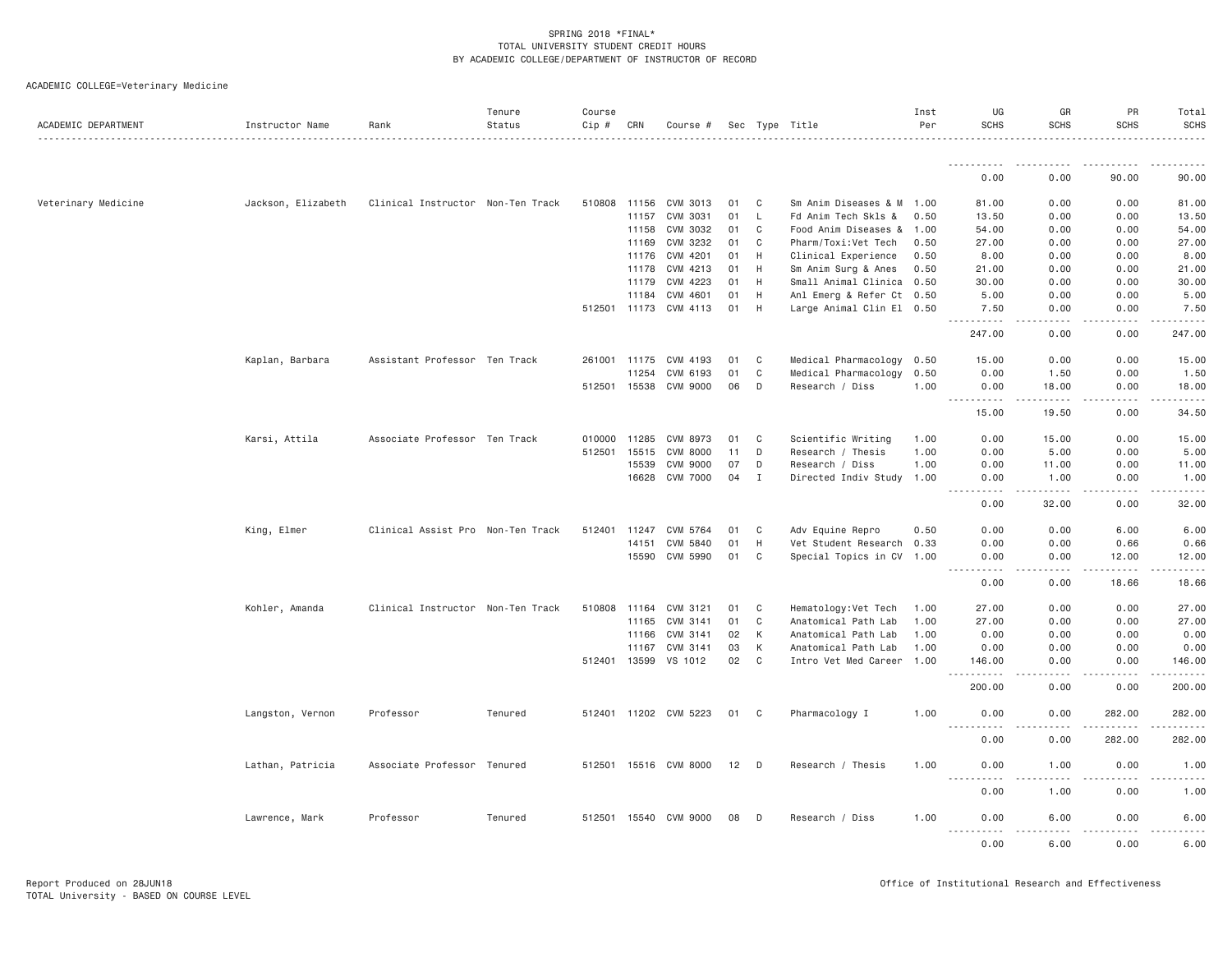| ACADEMIC DEPARTMENT | Instructor Name     | Rank                                                   | Tenure<br>Status | Course<br>$Cip \#$ | CRN          | Course #              |        |              | Sec Type Title             | Inst<br>Per | UG<br><b>SCHS</b>            | GR<br><b>SCHS</b>                                                                                                                                            | PR<br><b>SCHS</b>                     | Total<br><b>SCHS</b>                                                                                                                                                                     |
|---------------------|---------------------|--------------------------------------------------------|------------------|--------------------|--------------|-----------------------|--------|--------------|----------------------------|-------------|------------------------------|--------------------------------------------------------------------------------------------------------------------------------------------------------------|---------------------------------------|------------------------------------------------------------------------------------------------------------------------------------------------------------------------------------------|
| Veterinary Medicine | Linford, Robert     | Professor                                              | Tenured          |                    |              | 512401 11189 CVM 5072 | 01 B   |              | Veterinary Anatomy I 1.00  |             | 0.00                         | 0.00                                                                                                                                                         | 190.00                                | 190.00                                                                                                                                                                                   |
|                     |                     |                                                        |                  |                    |              |                       |        |              |                            |             | .<br>0.00                    | -----<br>0.00                                                                                                                                                | 190.00                                | $\sim$ $\sim$ $\sim$ $\sim$ $\sim$<br>190.00                                                                                                                                             |
|                     |                     | Marquardt Ezell, Tay Clinical Assist Pro Non-Ten Track |                  |                    |              | 512401 11249 CVM 5802 | 01 C   |              | Pract. Clin. Onc.          | 1.00        | 0.00<br>$- - - - -$          | 0.00<br>.                                                                                                                                                    | 26,00<br>.                            | 26.00<br>.                                                                                                                                                                               |
|                     |                     |                                                        |                  |                    |              |                       |        |              |                            |             | 0.00                         | 0.00                                                                                                                                                         | 26.00                                 | 26.00                                                                                                                                                                                    |
|                     | Meyer, Robert       | Professor                                              | Tenured          | 510808 11168       |              | CVM 3212              | 01     | $\mathbf{C}$ | Anesthesiology: Vet T 0.50 |             | 27.00                        | 0.00                                                                                                                                                         | 0.00                                  | 27.00                                                                                                                                                                                    |
|                     |                     |                                                        |                  |                    | 512401 11204 | CVM 5234              | 01     | E            | Anesthesiolgy              | 0.50        | 0.00                         | 0.00                                                                                                                                                         | 58.00                                 | 58.00                                                                                                                                                                                    |
|                     |                     |                                                        |                  |                    | 11217        | CVM 5430              | 01     | E            | Adv Rot in Anesth          | 1.00        | 0.00                         | 0.00                                                                                                                                                         | 4.00                                  | 4.00                                                                                                                                                                                     |
|                     |                     |                                                        |                  | 512501 11266       |              | CVM 8081              | 05     | C            | Clin Sci Journal Rev 1.00  |             | 0.00                         | 2.00                                                                                                                                                         | 0.00                                  | 2.00                                                                                                                                                                                     |
|                     |                     |                                                        |                  |                    | 11280        | CVM 8801              | 01     | - S          | Seminars in Vet Anes 1.00  |             | 0.00<br>.                    | 1.00<br>.                                                                                                                                                    | 0.00<br><u>.</u>                      | 1.00                                                                                                                                                                                     |
|                     |                     |                                                        |                  |                    |              |                       |        |              |                            |             | 27.00                        | 3.00                                                                                                                                                         | 62.00                                 | $\frac{1}{2}$<br>92.00                                                                                                                                                                   |
|                     |                     | Nanduri, Bindumadhav Associate Professor Tenured       |                  |                    |              | 512501 15543 CVM 9000 | 11 D   |              | Research / Diss            | 1.00        | 0.00<br>.                    | 18.00<br>.                                                                                                                                                   | 0.00<br>.                             | 18.00<br>$\frac{1}{2} \left( \frac{1}{2} \right) \left( \frac{1}{2} \right) \left( \frac{1}{2} \right) \left( \frac{1}{2} \right) \left( \frac{1}{2} \right) \left( \frac{1}{2} \right)$ |
|                     |                     |                                                        |                  |                    |              |                       |        |              |                            |             | 0.00                         | 18.00                                                                                                                                                        | 0.00                                  | 18.00                                                                                                                                                                                    |
|                     |                     | Assistant Professor Ten Track                          |                  | 512401 11188       |              | CVM 5044              | 01     | C            |                            | 1.00        | 0.00                         | 0.00                                                                                                                                                         | 380.00                                | 380.00                                                                                                                                                                                   |
|                     | Olivier, Alicia     |                                                        |                  |                    |              |                       |        |              | Intro Vet Pathology        |             |                              |                                                                                                                                                              |                                       |                                                                                                                                                                                          |
|                     |                     |                                                        |                  |                    | 11201        | CVM 5214              | 01     | E            | Lab Services               | 0.50        | 0.00<br>1.1.1.1.1<br>$- - -$ | 0.00<br>د د د د                                                                                                                                              | 60.00<br>.                            | 60.00<br>.                                                                                                                                                                               |
|                     |                     |                                                        |                  |                    |              |                       |        |              |                            |             | 0.00                         | 0.00                                                                                                                                                         | 440.00                                | 440.00                                                                                                                                                                                   |
|                     | Petrie-Hanson, Lora | Associate Professor Tenured                            |                  |                    |              | 512501 15544 CVM 9000 | 12 D   |              | Research / Diss            | 1.00        | 0.00<br>$- - - -$<br>.       | 6.00<br>.                                                                                                                                                    | 0.00<br>-----                         | 6.00<br>. <b>.</b>                                                                                                                                                                       |
|                     |                     |                                                        |                  |                    |              |                       |        |              |                            |             | 0.00                         | 6.00                                                                                                                                                         | 0.00                                  | 6.00                                                                                                                                                                                     |
|                     | Pharr, Gregory      | Associate Professor Tenured                            |                  | 512501 11272       |              | CVM 8303              | 01     | $\mathbf{C}$ | Advanced Immunology        | 1.00        | 0.00                         | 27.00                                                                                                                                                        | 0.00                                  | 27.00                                                                                                                                                                                    |
|                     |                     |                                                        |                  |                    |              | 15545 CVM 9000        | 13     | D            | Research / Diss            | 1.00        | 0.00                         | 9.00                                                                                                                                                         | 0.00                                  | 9.00                                                                                                                                                                                     |
|                     |                     |                                                        |                  |                    |              |                       |        |              |                            |             | <u>.</u><br>0.00             | .<br>36.00                                                                                                                                                   | <b>.</b><br>0.00                      | .<br>36.00                                                                                                                                                                               |
|                     | Pinchuk, Lesya      | Associate Professor Tenured                            |                  |                    |              | 512501 15546 CVM 9000 | $14$ D |              | Research / Diss            | 1.00        | 0.00<br>----                 | 8.00<br>$- - -$                                                                                                                                              | 0.00                                  | 8.00                                                                                                                                                                                     |
|                     |                     |                                                        |                  |                    |              |                       |        |              |                            |             | 0.00                         | 8.00                                                                                                                                                         | 0.00                                  | 8.00                                                                                                                                                                                     |
|                     | Pruett, Stephen     | Professor                                              | Tenured          |                    | 512501 15547 | CVM 9000              | 15     | D            | Research / Diss            | 1.00        | 0.00                         | 9.00                                                                                                                                                         | 0.00                                  | 9.00                                                                                                                                                                                     |
|                     |                     |                                                        |                  |                    |              |                       |        |              |                            |             | <u>.</u><br>0.00             | د د د د<br>9.00                                                                                                                                              | .<br>0.00                             | $\sim$ $\sim$ $\sim$ $\sim$<br>9.00                                                                                                                                                      |
|                     |                     |                                                        |                  |                    |              |                       |        |              |                            |             |                              |                                                                                                                                                              |                                       |                                                                                                                                                                                          |
|                     |                     | Pulido Landinez, Mar Clinical Assoc Prof Non-Ten Track |                  | 512501             | 11279        | CVM 8790              | 02     | - L          | Laboratory Diagnosti 1.00  |             | 0.00                         | 3.00                                                                                                                                                         | 0.00                                  | 3.00                                                                                                                                                                                     |
|                     |                     |                                                        |                  |                    |              | 15916 CVM 7000        | $01$ I |              | Directed Indiv Study 1.00  |             | 0.00<br><u>.</u>             | 3.00<br>$\frac{1}{2} \left( \frac{1}{2} \right) \left( \frac{1}{2} \right) \left( \frac{1}{2} \right) \left( \frac{1}{2} \right) \left( \frac{1}{2} \right)$ | 0.00<br><b><i><u><u>.</u></u></i></b> | 3.00<br>$\frac{1}{2} \left( \frac{1}{2} \right) \left( \frac{1}{2} \right) \left( \frac{1}{2} \right) \left( \frac{1}{2} \right) \left( \frac{1}{2} \right)$                             |
|                     |                     |                                                        |                  |                    |              |                       |        |              |                            |             | 0.00                         | 6.00                                                                                                                                                         | 0.00                                  | 6.00                                                                                                                                                                                     |
|                     | Ross, Matthew       | Associate Professor Tenured                            |                  |                    |              | 512501 15839 CVM 9000 | 23 D   |              | Research / Diss            | 1.00        | 0.00<br>.<br>$- - - -$       | 3.00<br>.                                                                                                                                                    | 0.00<br>.                             | 3.00<br>.                                                                                                                                                                                |
|                     |                     |                                                        |                  |                    |              |                       |        |              |                            |             | 0.00                         | 3.00                                                                                                                                                         | 0.00                                  | 3.00                                                                                                                                                                                     |
|                     | Seo, Keun Seok      | Assistant Professor Ten Track                          |                  |                    |              | 512501 15548 CVM 9000 | 16 D   |              | Research / Diss            | 1.00        | 0.00                         | 23.00                                                                                                                                                        | 0.00                                  | 23.00                                                                                                                                                                                    |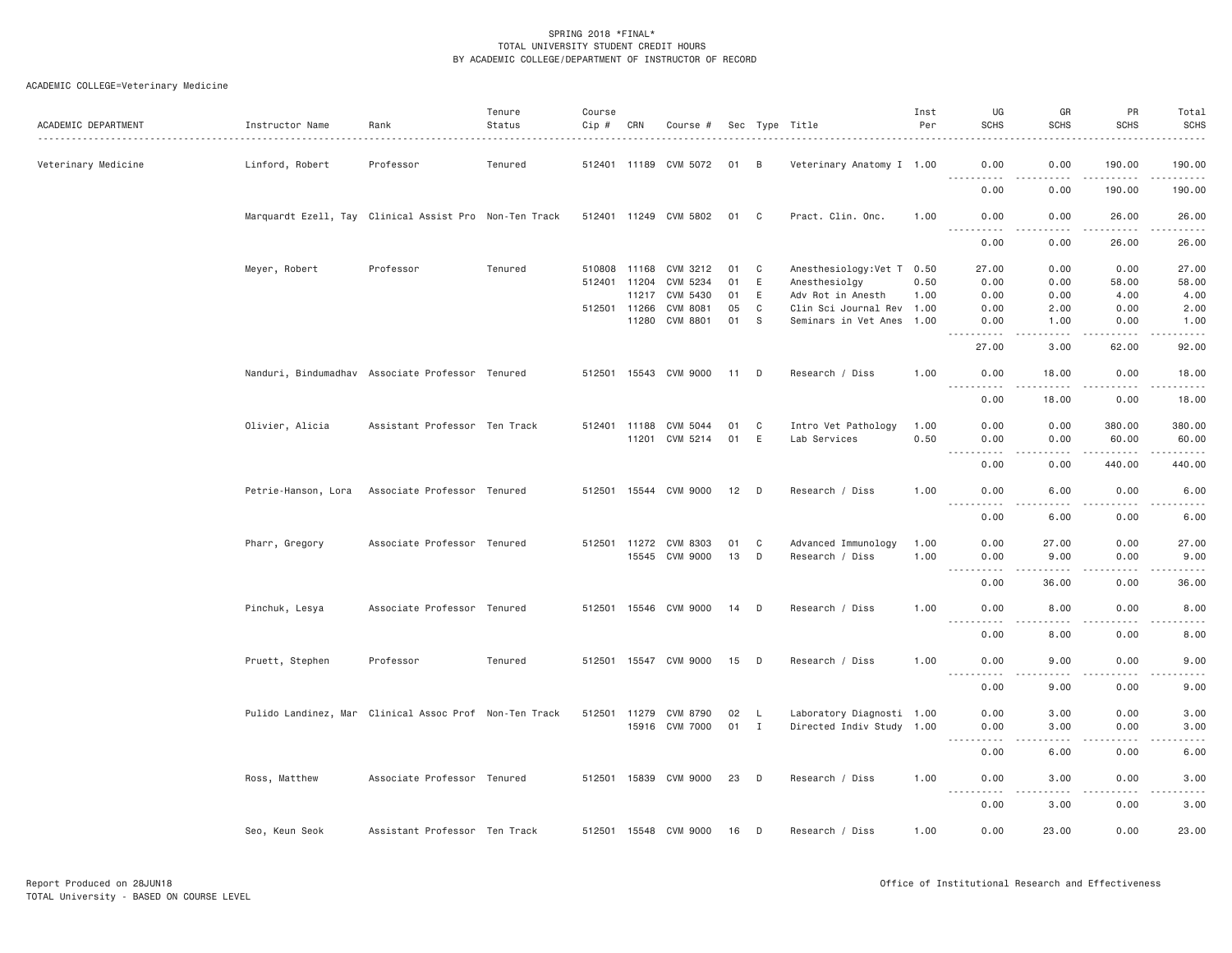| ACADEMIC DEPARTMENT | Instructor Name                                  | Rank                              | Tenure<br>Status | Course<br>Cip # | CRN          | Course #              |      |              | Sec Type Title       | Inst<br>Per | UG<br><b>SCHS</b>                         | GR<br><b>SCHS</b>                                                                                                                                            | PR<br><b>SCHS</b>                                                                                                                   | Total<br><b>SCHS</b> |
|---------------------|--------------------------------------------------|-----------------------------------|------------------|-----------------|--------------|-----------------------|------|--------------|----------------------|-------------|-------------------------------------------|--------------------------------------------------------------------------------------------------------------------------------------------------------------|-------------------------------------------------------------------------------------------------------------------------------------|----------------------|
|                     |                                                  |                                   |                  |                 |              |                       |      |              |                      |             | .                                         |                                                                                                                                                              |                                                                                                                                     |                      |
|                     |                                                  |                                   |                  |                 |              |                       |      |              |                      |             | 0.00                                      | 23.00                                                                                                                                                        | 0.00                                                                                                                                | 23.00                |
| Veterinary Medicine | Smith, David                                     | Professor                         | Tenured          |                 |              | 010903 11208 CVM 5273 | 01 B |              | Population Medicine  | 0.50        | 0.00                                      | 0.00                                                                                                                                                         | 45.00                                                                                                                               | 45.00                |
|                     |                                                  |                                   |                  |                 |              |                       |      |              |                      |             | 0.00                                      | 0.00                                                                                                                                                         | 45.00                                                                                                                               | 45.00                |
|                     | Smith, Jack                                      | Associate Professor Tenured       |                  | 512401          | 11211        | CVM 5292              | 01   | E            | Flowood/MVRDL Extern | 1.00        | 0.00                                      | 0.00                                                                                                                                                         | 64.00                                                                                                                               | 64.00                |
|                     |                                                  |                                   |                  |                 | 11222        | CVM 5510              | 01   | E            | Vm An Externship 1   | 1.00        | 0.00                                      | 0.00                                                                                                                                                         | 198.00                                                                                                                              | 198.00               |
|                     |                                                  |                                   |                  |                 | 11223        | CVM 5520              | 01   | E            | Vm An Externship 2   | 1.00        | 0.00                                      | 0.00                                                                                                                                                         | 95.00                                                                                                                               | 95.00                |
|                     |                                                  |                                   |                  |                 | 11224        | CVM 5530              | 01   | E.           | Vm An Externship 3   | 1.00        | 0.00                                      | 0.00                                                                                                                                                         | 22.00                                                                                                                               | 22.00                |
|                     |                                                  |                                   |                  |                 | 11225        | CVM 5540              | 01   | E            | Vm An Externship 4   | 1.00        | 0.00                                      | 0.00                                                                                                                                                         | 10.00                                                                                                                               | 10.00                |
|                     |                                                  |                                   |                  |                 | 11227        | CVM 5560              | 01   | E            | Adv Clin Rot 1       | 1.00        | 0.00                                      | 0.00                                                                                                                                                         | 36.00                                                                                                                               | 36.00                |
|                     |                                                  |                                   |                  |                 | 11231        | CVM 5570              | 01   | E            | Adv Clin Rot 2       | 1.00        | 0.00                                      | 0.00                                                                                                                                                         | 6.00                                                                                                                                | 6.00                 |
|                     |                                                  |                                   |                  |                 | 11248        | CVM 5772              | 01   | C            | Canine Theriogenolog | 1.00        | 0.00                                      | 0.00                                                                                                                                                         | 18.00                                                                                                                               | 18.00                |
|                     |                                                  |                                   |                  |                 | 16918        | CVM 5000              | 02   | $\mathbf I$  | Directed Indiv Study | 1.00        | 0.00                                      | 0.00                                                                                                                                                         | 4.00                                                                                                                                | 4.00                 |
|                     |                                                  |                                   |                  |                 | 16956        | CVM 5000              | 09   | $\mathbf{I}$ | Directed Indiv Study | 1.00        | 0.00                                      | 0.00                                                                                                                                                         | 2.00                                                                                                                                | 2.00                 |
|                     |                                                  |                                   |                  |                 | 16959        | CVM 5000              | 11   | $\mathbf{I}$ | Directed Indiv Study | 1.00        | 0.00<br>$\sim$ $\sim$ $\sim$<br>$- - - -$ | 0.00<br>.                                                                                                                                                    | 2.00<br>.                                                                                                                           | 2.00                 |
|                     |                                                  |                                   |                  |                 |              |                       |      |              |                      |             | 0.00                                      | 0.00                                                                                                                                                         | 457.00                                                                                                                              | 457.00               |
|                     | Swanson, Elizabeth                               | Assistant Professor Ten Track     |                  | 512501          |              | 15519 CVM 8000        | 15   | D            | Research / Thesis    | 1.00        | 0.00                                      | 1.00                                                                                                                                                         | 0.00                                                                                                                                | 1.00                 |
|                     |                                                  |                                   |                  |                 |              |                       |      |              |                      |             | 0.00                                      | 1.00                                                                                                                                                         | 0.00                                                                                                                                | 1.00                 |
|                     | Swiderski, Cyprianna Associate Professor Tenured |                                   |                  | 512401          | 16900        | CVM 5000              | 01   | I            | Directed Indiv Study | 1.00        | 0.00                                      | 0.00                                                                                                                                                         | 2.00                                                                                                                                | 2.00                 |
|                     |                                                  |                                   |                  | 512501          | 11263        | CVM 8081              | 02   | $\mathbb C$  | Clin Sci Journal Rev | 1.00        | 0.00                                      | 1.00                                                                                                                                                         | 0.00                                                                                                                                | 1.00                 |
|                     |                                                  |                                   |                  |                 | 15520        | <b>CVM 8000</b>       | 16   | D            | Research / Thesis    | 1.00        | 0.00                                      | 1.00                                                                                                                                                         | 0.00                                                                                                                                | 1.00                 |
|                     |                                                  |                                   |                  |                 | 15551        | CVM 9000              | 19   | D            | Research / Diss      | 1.00        | 0.00<br>$\sim$ $\sim$ $\sim$ $\sim$<br>.  | 19.00<br>$- - - - -$                                                                                                                                         | 0.00<br>.                                                                                                                           | 19.00                |
|                     |                                                  |                                   |                  |                 |              |                       |      |              |                      |             | 0.00                                      | 21.00                                                                                                                                                        | 2.00                                                                                                                                | 23.00                |
|                     | Syrcle, Jason                                    | Clinical Assoc Prof Non-Ten Track |                  | 512401          | 11234        | CVM 5570              | 04   | E            | Adv Clin Rot 2       | 1.00        | 0.00                                      | 0.00                                                                                                                                                         | 6.00                                                                                                                                | 6.00                 |
|                     |                                                  |                                   |                  |                 | 11246        | CVM 5754              | 01   | B            | Adv Sm Anim Surgery  | 1.00        | 0.00                                      | 0.00                                                                                                                                                         | 72.00                                                                                                                               | 72.00                |
|                     |                                                  |                                   |                  |                 | 11260        | CVM 8061              | 01   | - S          | Small Anim Surg Lit  | 1.00        | 0.00                                      | 3.00                                                                                                                                                         | 0.00                                                                                                                                | 3.00                 |
|                     |                                                  |                                   |                  |                 | 16947        | CVM 8990              | 01   | B            | Special Topic In CVM | 1.00        | 0.00                                      | 6.00                                                                                                                                                         | 0.00                                                                                                                                | 6.00                 |
|                     |                                                  |                                   |                  |                 | 512501 11206 | CVM 5256              | 01   | E            | Small Animal Surgery | 1.00        | 0.00                                      | 0.00                                                                                                                                                         | 204.00                                                                                                                              | 204.00               |
|                     |                                                  |                                   |                  |                 | 16533        | <b>CVM 8000</b>       | 22   | D            | Research / Thesis    | 1.00        | 0.00                                      | 1.00                                                                                                                                                         | 0.00                                                                                                                                | 1.00                 |
|                     |                                                  |                                   |                  |                 |              |                       |      |              |                      |             | $\frac{1}{2}$<br>$- - -$<br>0.00          | .<br>10.00                                                                                                                                                   | $\begin{array}{cccccccccccccc} \bullet & \bullet & \bullet & \bullet & \bullet & \bullet & \bullet & \bullet \end{array}$<br>282.00 | 292.00               |
|                     | Thames, Brittany                                 | Clinical Assist Pro Non-Ten Track |                  | 512401          | 11213        | CVM 5310              | 01   | E            | SM Critical Care Med | 1.00        | 0.00                                      | 0.00                                                                                                                                                         | 152.00                                                                                                                              | 152.00               |
|                     |                                                  |                                   |                  |                 | 11238        | CVM 5580              | 04   | E            | Adv Clin Rot 3       | 1.00        | 0.00<br>.                                 | 0.00<br>.                                                                                                                                                    | 2.00<br>.                                                                                                                           | 2.00<br>.            |
|                     |                                                  |                                   |                  |                 |              |                       |      |              |                      |             | 0.00                                      | 0.00                                                                                                                                                         | 154.00                                                                                                                              | 154.00               |
|                     | Thomason, John                                   | Assistant Professor Ten Track     |                  | 512401          | 14151        | CVM 5840              | 01   | H            | Vet Student Research | 0.34        | 0.00                                      | 0.00                                                                                                                                                         | 0.68                                                                                                                                | 0.68                 |
|                     |                                                  |                                   |                  | 512508 11261    |              | CVM 8071              | 01   | C            | Small Animal In Med  | 1.00        | 0.00<br>.                                 | 2.00<br>$\frac{1}{2} \left( \frac{1}{2} \right) \left( \frac{1}{2} \right) \left( \frac{1}{2} \right) \left( \frac{1}{2} \right) \left( \frac{1}{2} \right)$ | 0.00                                                                                                                                | 2.00                 |
|                     |                                                  |                                   |                  |                 |              |                       |      |              |                      |             | 0.00                                      | 2.00                                                                                                                                                         | 0.68                                                                                                                                | 2.68                 |
|                     | Varela-Stokes, Andre Associate Professor Tenured |                                   |                  |                 | 512401 11193 | CVM 5163              | 01   | B            | Vet Parasitology     | 0.50        | 0.00                                      | 0.00                                                                                                                                                         | 142.50                                                                                                                              | 142.50               |
|                     |                                                  |                                   |                  |                 | 14151        | CVM 5840              | 01   | H            | Vet Student Research | 0.33        | 0.00                                      | 0.00                                                                                                                                                         | 0.66                                                                                                                                | 0.66                 |
|                     |                                                  |                                   |                  |                 | 512501 11256 | CVM 8011              | 01   | S            | Seminar              | 1.00        | 0.00                                      | 20,00                                                                                                                                                        | 0.00                                                                                                                                | 20.00                |